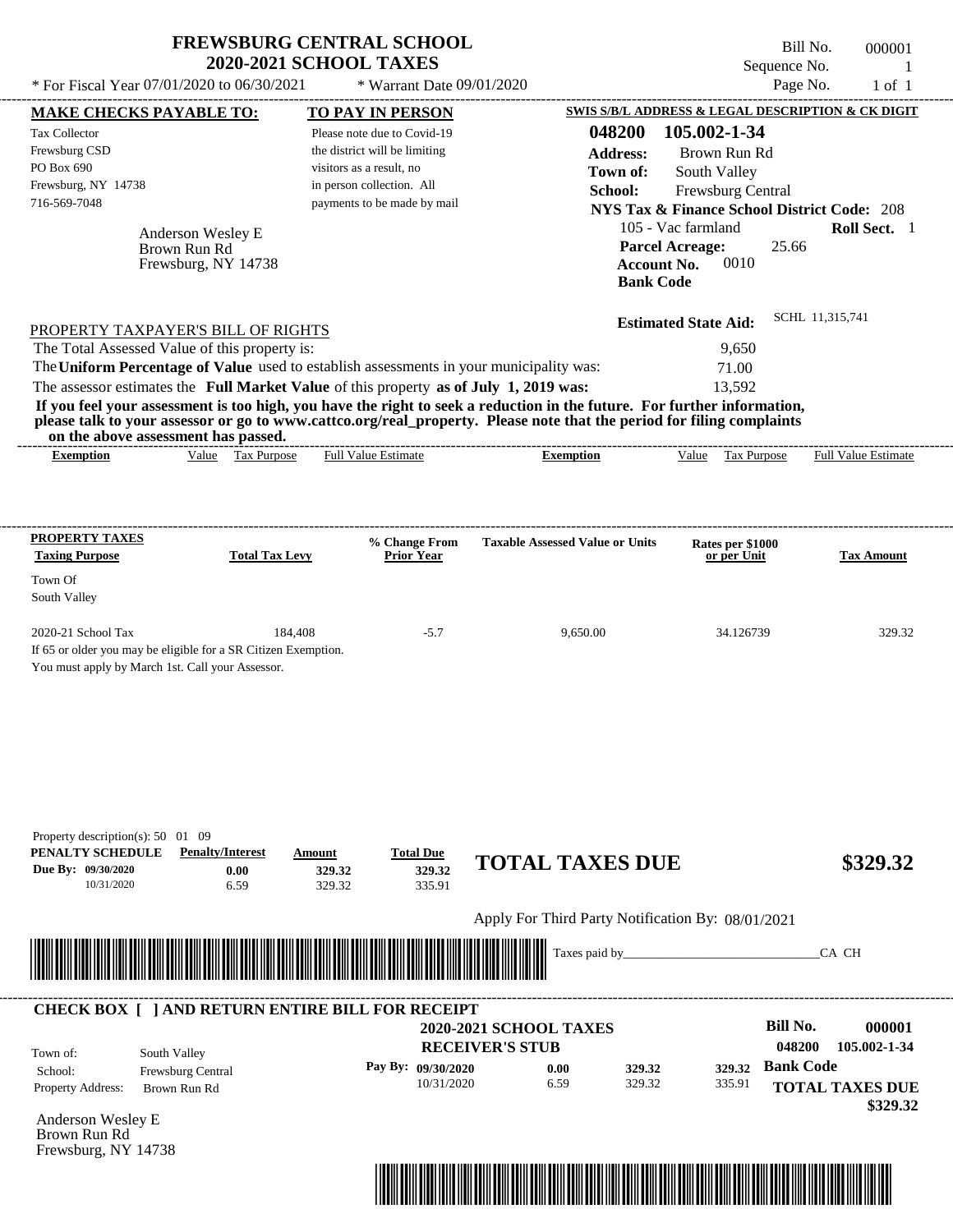| * For Fiscal Year 07/01/2020 to 06/30/2021                                                                                                                                                                                            | <b>FREWSBURG CENTRAL SCHOOL</b><br><b>2020-2021 SCHOOL TAXES</b> |                                                       | * Warrant Date 09/01/2020                                                                   |                                                                                                                                                                                                                                                  | Sequence No.                                                                                                                                                         | Bill No.<br>000002<br>2<br>Page No.<br>$1$ of $1$ |
|---------------------------------------------------------------------------------------------------------------------------------------------------------------------------------------------------------------------------------------|------------------------------------------------------------------|-------------------------------------------------------|---------------------------------------------------------------------------------------------|--------------------------------------------------------------------------------------------------------------------------------------------------------------------------------------------------------------------------------------------------|----------------------------------------------------------------------------------------------------------------------------------------------------------------------|---------------------------------------------------|
| <b>MAKE CHECKS PAYABLE TO:</b>                                                                                                                                                                                                        |                                                                  |                                                       | TO PAY IN PERSON                                                                            |                                                                                                                                                                                                                                                  | SWIS S/B/L ADDRESS & LEGAL DESCRIPTION & CK DIGIT                                                                                                                    |                                                   |
| <b>Tax Collector</b><br>Frewsburg CSD<br>PO Box 690<br>Frewsburg, NY 14738<br>716-569-7048                                                                                                                                            | Anderson Wesley E<br>Brown Run Rd<br>Frewsburg, NY 14738         | visitors as a result, no<br>in person collection. All | Please note due to Covid-19<br>the district will be limiting<br>payments to be made by mail | 048200<br><b>Address:</b><br>Town of:<br>School:<br><b>Parcel Acreage:</b><br><b>Account No.</b><br><b>Bank Code</b>                                                                                                                             | 105.002-1-36.1<br>Brown Run Rd<br>South Valley<br>Frewsburg Central<br><b>NYS Tax &amp; Finance School District Code: 208</b><br>241 - Rural res&ag<br>31.69<br>0009 | <b>Roll Sect.</b> 1                               |
| PROPERTY TAXPAYER'S BILL OF RIGHTS                                                                                                                                                                                                    |                                                                  |                                                       |                                                                                             |                                                                                                                                                                                                                                                  | <b>Estimated State Aid:</b>                                                                                                                                          | SCHL 11,315,741                                   |
| The Total Assessed Value of this property is:                                                                                                                                                                                         |                                                                  |                                                       |                                                                                             |                                                                                                                                                                                                                                                  | 42,400                                                                                                                                                               |                                                   |
| The Uniform Percentage of Value used to establish assessments in your municipality was:                                                                                                                                               |                                                                  |                                                       |                                                                                             |                                                                                                                                                                                                                                                  | 71.00                                                                                                                                                                |                                                   |
| The assessor estimates the Full Market Value of this property as of July 1, 2019 was:                                                                                                                                                 |                                                                  |                                                       |                                                                                             |                                                                                                                                                                                                                                                  | 59.718                                                                                                                                                               |                                                   |
| on the above assessment has passed.                                                                                                                                                                                                   |                                                                  |                                                       |                                                                                             | If you feel your assessment is too high, you have the right to seek a reduction in the future. For further information,<br>please talk to your assessor or go to www.cattco.org/real_property. Please note that the period for filing complaints |                                                                                                                                                                      |                                                   |
| <b>Exemption</b>                                                                                                                                                                                                                      | Value Tax Purpose                                                |                                                       | <b>Full Value Estimate</b>                                                                  | <b>Exemption</b>                                                                                                                                                                                                                                 | Value Tax Purpose                                                                                                                                                    | <b>Full Value Estimate</b>                        |
|                                                                                                                                                                                                                                       |                                                                  |                                                       |                                                                                             |                                                                                                                                                                                                                                                  |                                                                                                                                                                      |                                                   |
| <b>Taxing Purpose</b>                                                                                                                                                                                                                 | <b>Total Tax Levy</b>                                            |                                                       | <b>% Change From</b><br><b>Prior Year</b>                                                   | <b>Taxable Assessed Value or Units</b>                                                                                                                                                                                                           | Rates per \$1000<br>or per Unit                                                                                                                                      | <b>Tax Amount</b>                                 |
| <b>PROPERTY TAXES</b><br>Town Of<br>South Valley                                                                                                                                                                                      |                                                                  |                                                       |                                                                                             |                                                                                                                                                                                                                                                  |                                                                                                                                                                      |                                                   |
|                                                                                                                                                                                                                                       |                                                                  | 184,408                                               | $-5.7$                                                                                      | 42,400.00                                                                                                                                                                                                                                        | 34.126739                                                                                                                                                            |                                                   |
| 2020-21 School Tax<br>If 65 or older you may be eligible for a SR Citizen Exemption.<br>You must apply by March 1st. Call your Assessor.<br>Property description(s): 50 01 09<br>PENALTY SCHEDULE<br>Due By: 09/30/2020<br>10/31/2020 | <b>Penalty/Interest</b><br>0.00<br>28.94                         | Amount<br>1,446.97<br>1,446.97                        | <b>Total Due</b><br>1,446.97<br>1,475.91                                                    | <b>TOTAL TAXES DUE</b>                                                                                                                                                                                                                           |                                                                                                                                                                      |                                                   |
|                                                                                                                                                                                                                                       |                                                                  |                                                       |                                                                                             |                                                                                                                                                                                                                                                  |                                                                                                                                                                      | 1,446.97<br>\$1,446.97                            |
|                                                                                                                                                                                                                                       |                                                                  |                                                       |                                                                                             | Apply For Third Party Notification By: 08/01/2021                                                                                                                                                                                                |                                                                                                                                                                      |                                                   |

| Town of:                 | South Valley             | <b>2020-2021 SCHOOL TAXES</b><br><b>RECEIVER'S STUB</b> |       |          |          | Bill No.<br>000002<br>048200<br>105.002-1-36.1 |
|--------------------------|--------------------------|---------------------------------------------------------|-------|----------|----------|------------------------------------------------|
| School:                  | <b>Frewsburg Central</b> | Pay By: 09/30/2020                                      | 0.00  | 1,446.97 | 1.446.97 | <b>Bank Code</b>                               |
| <b>Property Address:</b> | Brown Run Rd             | 10/31/2020                                              | 28.94 | 1.446.97 | 1,475.91 | <b>TOTAL TAXES DUE</b><br>\$1,446.97           |



Frewsburg, NY 14738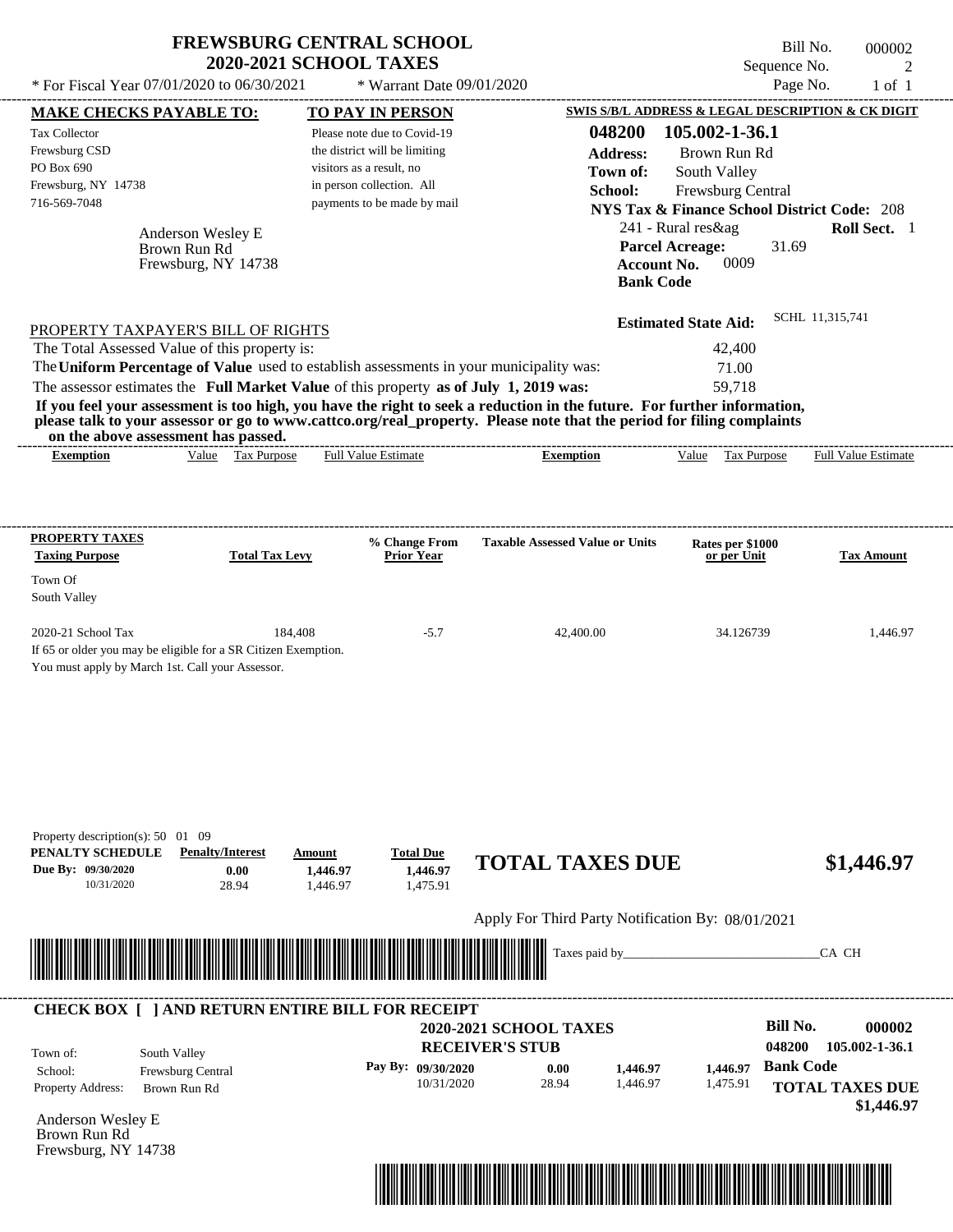|                                                                                                                                                                                                                                                                                                              | <b>FREWSBURG CENTRAL SCHOOL</b><br><b>2020-2021 SCHOOL TAXES</b>   |                                                   | Bill No.<br>Sequence No.                                      | 000003<br>3                |
|--------------------------------------------------------------------------------------------------------------------------------------------------------------------------------------------------------------------------------------------------------------------------------------------------------------|--------------------------------------------------------------------|---------------------------------------------------|---------------------------------------------------------------|----------------------------|
| * For Fiscal Year 07/01/2020 to 06/30/2021                                                                                                                                                                                                                                                                   | * Warrant Date 09/01/2020                                          |                                                   | Page No.                                                      | $1$ of $1$                 |
| <b>MAKE CHECKS PAYABLE TO:</b>                                                                                                                                                                                                                                                                               | TO PAY IN PERSON                                                   |                                                   | SWIS S/B/L ADDRESS & LEGAL DESCRIPTION & CK DIGIT             |                            |
| <b>Tax Collector</b>                                                                                                                                                                                                                                                                                         | Please note due to Covid-19                                        | 048200                                            | 105.002-1-36.2                                                |                            |
| Frewsburg CSD                                                                                                                                                                                                                                                                                                | the district will be limiting                                      | <b>Address:</b>                                   | Brown Run Rd                                                  |                            |
| PO Box 690                                                                                                                                                                                                                                                                                                   | visitors as a result, no                                           | Town of:                                          | South Valley                                                  |                            |
| Frewsburg, NY 14738                                                                                                                                                                                                                                                                                          | in person collection. All                                          | School:                                           | Frewsburg Central                                             |                            |
| 716-569-7048                                                                                                                                                                                                                                                                                                 | payments to be made by mail                                        |                                                   | <b>NYS Tax &amp; Finance School District Code: 208</b>        |                            |
| Anderson Wesley E                                                                                                                                                                                                                                                                                            |                                                                    |                                                   | 105 - Vac farmland                                            | Roll Sect. 1               |
| RR Robin Hill Rd<br>Frewsburg, NY 14738                                                                                                                                                                                                                                                                      |                                                                    | <b>Bank Code</b>                                  | <b>Parcel Acreage:</b><br>52.29<br>0501<br><b>Account No.</b> |                            |
|                                                                                                                                                                                                                                                                                                              |                                                                    |                                                   | <b>Estimated State Aid:</b>                                   | SCHL 11,315,741            |
| PROPERTY TAXPAYER'S BILL OF RIGHTS                                                                                                                                                                                                                                                                           |                                                                    |                                                   |                                                               |                            |
| The Total Assessed Value of this property is:<br>The Uniform Percentage of Value used to establish assessments in your municipality was:                                                                                                                                                                     |                                                                    |                                                   | 18,200                                                        |                            |
| The assessor estimates the Full Market Value of this property as of July 1, 2019 was:                                                                                                                                                                                                                        |                                                                    |                                                   | 71.00<br>25,634                                               |                            |
| If you feel your assessment is too high, you have the right to seek a reduction in the future. For further information,<br>please talk to your assessor or go to www.cattco.org/real_property. Please note that the period for filing complaints<br>on the above assessment has passed.<br>Value Tax Purpose | <b>Full Value Estimate</b>                                         |                                                   | Value Tax Purpose                                             | <b>Full Value Estimate</b> |
| <b>Exemption</b>                                                                                                                                                                                                                                                                                             |                                                                    | <b>Exemption</b>                                  |                                                               |                            |
| PROPERTY TAXES                                                                                                                                                                                                                                                                                               | % Change From                                                      | <b>Taxable Assessed Value or Units</b>            | Rates per \$1000                                              |                            |
| <b>Taxing Purpose</b>                                                                                                                                                                                                                                                                                        | <b>Total Tax Levy</b><br><b>Prior Year</b>                         |                                                   | or per Unit                                                   | <b>Tax Amount</b>          |
| Town Of<br>South Valley                                                                                                                                                                                                                                                                                      |                                                                    |                                                   |                                                               |                            |
| 2020-21 School Tax<br>If 65 or older you may be eligible for a SR Citizen Exemption.                                                                                                                                                                                                                         | 184,408<br>$-5.7$                                                  | 18,200.00                                         | 34.126739                                                     | 621.11                     |
| You must apply by March 1st. Call your Assessor.                                                                                                                                                                                                                                                             |                                                                    |                                                   |                                                               |                            |
| Property description(s): 50 01 09<br>PENALTY SCHEDULE<br><b>Penalty/Interest</b><br>Due Bv: 09/30/2020<br>0.00<br>10/31/2020<br>12.42                                                                                                                                                                        | <b>Total Due</b><br>Amount<br>621.11<br>621.11<br>621.11<br>633.53 | <b>TOTAL TAXES DUE</b>                            |                                                               | \$621.11                   |
|                                                                                                                                                                                                                                                                                                              |                                                                    | Apply For Third Party Notification By: 08/01/2021 |                                                               |                            |
|                                                                                                                                                                                                                                                                                                              |                                                                    | Taxes paid by_                                    |                                                               | CA CH                      |
| <b>CHECK BOX [ ] AND RETURN ENTIRE BILL FOR RECEIPT</b>                                                                                                                                                                                                                                                      |                                                                    |                                                   |                                                               |                            |
|                                                                                                                                                                                                                                                                                                              |                                                                    | 2020-2021 SCHOOL TAXES                            | <b>Bill No.</b>                                               | 000003                     |
| South Valley<br>Town of:                                                                                                                                                                                                                                                                                     |                                                                    | <b>RECEIVER'S STUB</b>                            | 048200                                                        | 105.002-1-36.2             |
| Frewsburg Central<br>School:                                                                                                                                                                                                                                                                                 | Pay By: 09/30/2020                                                 | 621.11<br>0.00                                    | <b>Bank Code</b><br>621.11                                    |                            |
| <b>Property Address:</b><br>Brown Run Rd                                                                                                                                                                                                                                                                     | 10/31/2020                                                         | 12.42<br>621.11                                   | 633.53                                                        | <b>TOTAL TAXES DUE</b>     |
|                                                                                                                                                                                                                                                                                                              |                                                                    |                                                   |                                                               | \$621.11                   |

Anderson Wesley E RR Robin Hill Rd Frewsburg, NY 14738

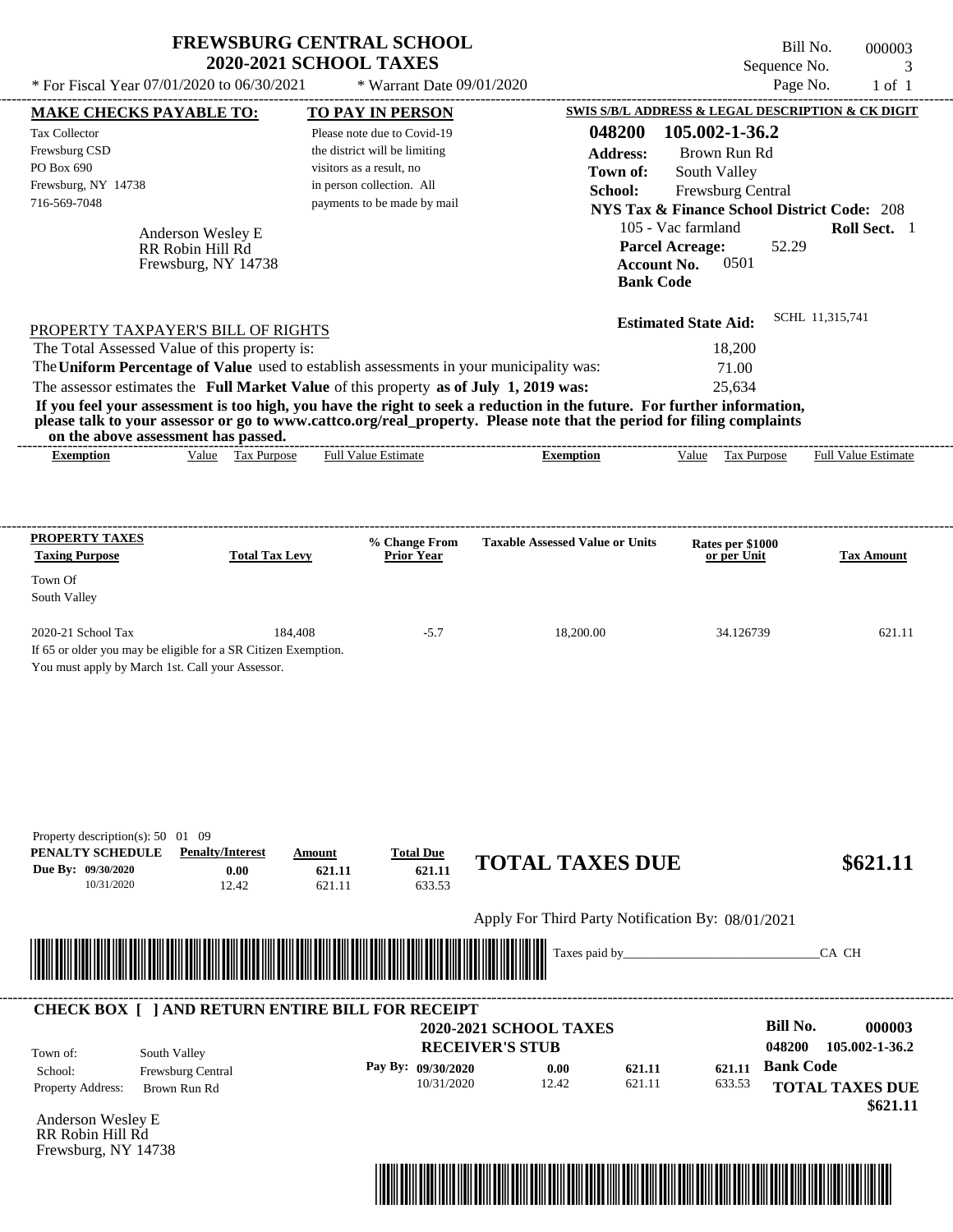|                                                                                                                            |                                                                                                    | <b>FREWSBURG CENTRAL SCHOOL</b><br><b>2020-2021 SCHOOL TAXES</b>                                                                                                                                                                                               |                                                   |                                                  |                                                                                                                                      | Bill No.<br>Sequence No. | 000004<br>$\overline{4}$      |
|----------------------------------------------------------------------------------------------------------------------------|----------------------------------------------------------------------------------------------------|----------------------------------------------------------------------------------------------------------------------------------------------------------------------------------------------------------------------------------------------------------------|---------------------------------------------------|--------------------------------------------------|--------------------------------------------------------------------------------------------------------------------------------------|--------------------------|-------------------------------|
|                                                                                                                            | * For Fiscal Year 07/01/2020 to 06/30/2021                                                         | * Warrant Date 09/01/2020                                                                                                                                                                                                                                      |                                                   |                                                  |                                                                                                                                      | Page No.                 | $1$ of $1$                    |
| <b>MAKE CHECKS PAYABLE TO:</b>                                                                                             |                                                                                                    | TO PAY IN PERSON                                                                                                                                                                                                                                               |                                                   |                                                  | SWIS S/B/L ADDRESS & LEGAL DESCRIPTION & CK DIGIT                                                                                    |                          |                               |
| <b>Tax Collector</b><br>Frewsburg CSD<br>PO Box 690<br>Frewsburg, NY 14738<br>716-569-7048                                 |                                                                                                    | Please note due to Covid-19<br>the district will be limiting<br>visitors as a result, no<br>in person collection. All<br>payments to be made by mail                                                                                                           |                                                   | 048200<br><b>Address:</b><br>Town of:<br>School: | 105.002-1-36.3<br>Brown Run Rd<br>South Valley<br><b>Frewsburg Central</b><br><b>NYS Tax &amp; Finance School District Code: 208</b> |                          |                               |
|                                                                                                                            | Anderson Wesley E<br>RR Robin Hill Rd<br>Frewsburg, NY 14738                                       |                                                                                                                                                                                                                                                                |                                                   | <b>Account No.</b><br><b>Bank Code</b>           | 210 - 1 Family Res<br><b>Parcel Acreage:</b><br>0502                                                                                 | 1.50                     | Roll Sect. 1                  |
|                                                                                                                            | PROPERTY TAXPAYER'S BILL OF RIGHTS                                                                 |                                                                                                                                                                                                                                                                |                                                   |                                                  | <b>Estimated State Aid:</b>                                                                                                          | SCHL 11,315,741          |                               |
|                                                                                                                            | The Total Assessed Value of this property is:                                                      |                                                                                                                                                                                                                                                                |                                                   |                                                  | 85,400                                                                                                                               |                          |                               |
|                                                                                                                            |                                                                                                    | The Uniform Percentage of Value used to establish assessments in your municipality was:                                                                                                                                                                        |                                                   |                                                  | 71.00                                                                                                                                |                          |                               |
|                                                                                                                            |                                                                                                    | The assessor estimates the Full Market Value of this property as of July 1, 2019 was:                                                                                                                                                                          |                                                   |                                                  | 120,282                                                                                                                              |                          |                               |
|                                                                                                                            | on the above assessment has passed.                                                                | If you feel your assessment is too high, you have the right to seek a reduction in the future. For further information,<br>please talk to your assessor or go to www.cattco.org/real_property. Please note that the period for filing complaints               |                                                   |                                                  |                                                                                                                                      |                          |                               |
| <b>Exemption</b>                                                                                                           | Value Tax Purpose                                                                                  | <b>Full Value Estimate</b>                                                                                                                                                                                                                                     | <b>Exemption</b>                                  |                                                  | Value<br>Tax Purpose                                                                                                                 |                          | <b>Full Value Estimate</b>    |
| <b>Bas Star</b><br>(See Note)                                                                                              | 21,600 SCHOOL                                                                                      | 30,423                                                                                                                                                                                                                                                         |                                                   |                                                  |                                                                                                                                      |                          |                               |
| <b>Taxing Purpose</b><br>Town Of<br>South Valley<br>2020-21 School Tax<br>You must apply by March 1st. Call your Assessor. | <b>Total Tax Levy</b><br>184,408<br>If 65 or older you may be eligible for a SR Citizen Exemption. | Prior Year<br>$-5.7$                                                                                                                                                                                                                                           | (before accounting for STAR)<br>85,400.00         |                                                  | or per Unit<br>34.126739                                                                                                             |                          | <b>Tax Amount</b><br>2,914.42 |
| Property description(s): $50 \quad 01 \quad 09$<br>PENALTY SCHEDULE<br>Due By: 09/30/2020<br>10/31/2020                    | <b>Penalty/Interest</b><br>0.00<br>43.63                                                           | Your tax savings this year resulting from the New York State School Tax Relief (STAR) program is:<br>Note: This year's STAR exemption benefit cannot exceed last year's benefit.<br>Amount<br><b>Total Due</b><br>2,181.42<br>2,181.42<br>2.181.42<br>2.225.05 | <b>TOTAL TAXES DUE</b>                            |                                                  |                                                                                                                                      |                          | \$733.00<br>\$2,181.42        |
|                                                                                                                            |                                                                                                    |                                                                                                                                                                                                                                                                | Apply For Third Party Notification By: 08/01/2021 |                                                  |                                                                                                                                      |                          |                               |
|                                                                                                                            |                                                                                                    |                                                                                                                                                                                                                                                                |                                                   |                                                  |                                                                                                                                      |                          |                               |
|                                                                                                                            |                                                                                                    |                                                                                                                                                                                                                                                                |                                                   | Taxes paid by_                                   |                                                                                                                                      |                          | CA CH                         |
|                                                                                                                            |                                                                                                    | <b>CHECK BOX [ ] AND RETURN ENTIRE BILL FOR RECEIPT</b>                                                                                                                                                                                                        |                                                   |                                                  |                                                                                                                                      |                          |                               |
|                                                                                                                            |                                                                                                    |                                                                                                                                                                                                                                                                | <b>2020-2021 SCHOOL TAXES</b>                     |                                                  |                                                                                                                                      | <b>Bill No.</b>          | 000004                        |
| Town of:                                                                                                                   | South Valley                                                                                       |                                                                                                                                                                                                                                                                | <b>RECEIVER'S STUB</b>                            |                                                  |                                                                                                                                      | 048200                   | 105.002-1-36.3                |
| School:<br>Property Address:                                                                                               | Frewsburg Central<br>Brown Run Rd                                                                  | Pay By: 09/30/2020<br>10/31/2020                                                                                                                                                                                                                               | 0.00<br>43.63                                     | 2,181.42<br>2,181.42                             | 2,181.42<br>2,225.05                                                                                                                 | <b>Bank Code</b>         | <b>TOTAL TAXES DUE</b>        |
|                                                                                                                            |                                                                                                    |                                                                                                                                                                                                                                                                |                                                   |                                                  |                                                                                                                                      |                          |                               |

Anderson Wesley E RR Robin Hill Rd Frewsburg, NY 14738



 **\$2,181.42**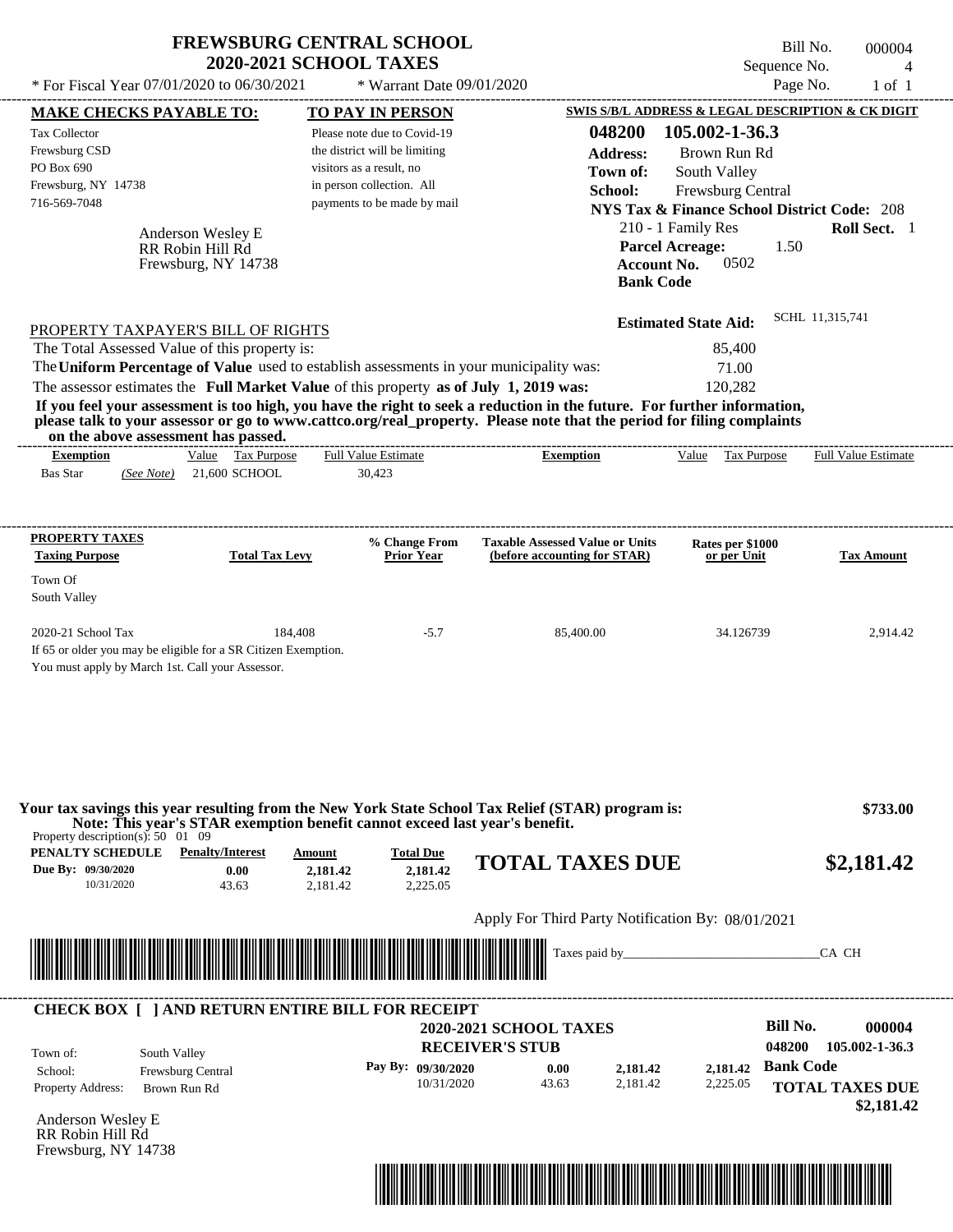| <b>FREWSBURG CENTRAL SCHOOL</b> |
|---------------------------------|
| <b>2020-2021 SCHOOL TAXES</b>   |

| <b>MAKE CHECKS PAYABLE TO:</b>                                                                                                                                                                                                                   |                         |          | <b>TO PAY IN PERSON</b>            |                                                   |                    | <b>SWIS S/B/L ADDRESS &amp; LEGAL DESCRIPTION &amp; CK DIGIT</b> |                  |                                      |
|--------------------------------------------------------------------------------------------------------------------------------------------------------------------------------------------------------------------------------------------------|-------------------------|----------|------------------------------------|---------------------------------------------------|--------------------|------------------------------------------------------------------|------------------|--------------------------------------|
| <b>Tax Collector</b>                                                                                                                                                                                                                             |                         |          | Please note due to Covid-19        |                                                   | 048200             | 105.002-1-1.11                                                   |                  |                                      |
| Frewsburg CSD                                                                                                                                                                                                                                    |                         |          | the district will be limiting      |                                                   | <b>Address:</b>    | Gurnsey Hollow Rd                                                |                  |                                      |
| PO Box 690                                                                                                                                                                                                                                       |                         |          | visitors as a result, no           |                                                   | Town of:           | South Valley                                                     |                  |                                      |
| Frewsburg, NY 14738                                                                                                                                                                                                                              |                         |          | in person collection. All          |                                                   | School:            | Frewsburg Central                                                |                  |                                      |
| 716-569-7048                                                                                                                                                                                                                                     |                         |          | payments to be made by mail        |                                                   |                    | <b>NYS Tax &amp; Finance School District Code: 208</b>           |                  |                                      |
| <b>Anthony Douglas</b>                                                                                                                                                                                                                           |                         |          |                                    |                                                   |                    | 260 - Seasonal res                                               |                  | Roll Sect. 1                         |
| Anthony Carol                                                                                                                                                                                                                                    |                         |          |                                    |                                                   |                    | <b>Parcel Acreage:</b>                                           | 4.90             |                                      |
| 180 Stowe St                                                                                                                                                                                                                                     |                         |          |                                    |                                                   | <b>Account No.</b> | 0619                                                             |                  |                                      |
|                                                                                                                                                                                                                                                  | Jamestown, NY 14701     |          |                                    |                                                   | <b>Bank Code</b>   |                                                                  |                  |                                      |
|                                                                                                                                                                                                                                                  |                         |          |                                    |                                                   |                    |                                                                  | SCHL 11,315,741  |                                      |
| PROPERTY TAXPAYER'S BILL OF RIGHTS                                                                                                                                                                                                               |                         |          |                                    |                                                   |                    | <b>Estimated State Aid:</b>                                      |                  |                                      |
| The Total Assessed Value of this property is:                                                                                                                                                                                                    |                         |          |                                    |                                                   |                    | 38,100                                                           |                  |                                      |
| The Uniform Percentage of Value used to establish assessments in your municipality was:                                                                                                                                                          |                         |          |                                    |                                                   |                    | 71.00                                                            |                  |                                      |
| The assessor estimates the Full Market Value of this property as of July 1, 2019 was:                                                                                                                                                            |                         |          |                                    |                                                   |                    | 53,662                                                           |                  |                                      |
| If you feel your assessment is too high, you have the right to seek a reduction in the future. For further information,<br>please talk to your assessor or go to www.cattco.org/real_property. Please note that the period for filing complaints |                         |          |                                    |                                                   |                    |                                                                  |                  |                                      |
| on the above assessment has passed.                                                                                                                                                                                                              | Value Tax Purpose       |          | <b>Full Value Estimate</b>         | <b>Exemption</b>                                  |                    | Value Tax Purpose Full Value Estimate                            |                  |                                      |
| <b>Exemption</b>                                                                                                                                                                                                                                 |                         |          |                                    |                                                   |                    |                                                                  |                  |                                      |
|                                                                                                                                                                                                                                                  |                         |          |                                    |                                                   |                    |                                                                  |                  |                                      |
|                                                                                                                                                                                                                                                  |                         |          |                                    |                                                   |                    |                                                                  |                  |                                      |
| <b>PROPERTY TAXES</b><br><b>Taxing Purpose</b>                                                                                                                                                                                                   | <b>Total Tax Levy</b>   |          | % Change From<br><b>Prior Year</b> | <b>Taxable Assessed Value or Units</b>            |                    | Rates per \$1000<br>or per Unit                                  |                  | <b>Tax Amount</b>                    |
|                                                                                                                                                                                                                                                  |                         |          |                                    |                                                   |                    |                                                                  |                  |                                      |
| Town Of                                                                                                                                                                                                                                          |                         |          |                                    |                                                   |                    |                                                                  |                  |                                      |
| South Valley                                                                                                                                                                                                                                     |                         |          |                                    |                                                   |                    |                                                                  |                  |                                      |
| 2020-21 School Tax                                                                                                                                                                                                                               |                         | 184,408  | $-5.7$                             | 38,100.00                                         |                    | 34.126739                                                        |                  | 1,300.23                             |
| If 65 or older you may be eligible for a SR Citizen Exemption.                                                                                                                                                                                   |                         |          |                                    |                                                   |                    |                                                                  |                  |                                      |
| You must apply by March 1st. Call your Assessor.                                                                                                                                                                                                 |                         |          |                                    |                                                   |                    |                                                                  |                  |                                      |
|                                                                                                                                                                                                                                                  |                         |          |                                    |                                                   |                    |                                                                  |                  |                                      |
|                                                                                                                                                                                                                                                  |                         |          |                                    |                                                   |                    |                                                                  |                  |                                      |
|                                                                                                                                                                                                                                                  |                         |          |                                    |                                                   |                    |                                                                  |                  |                                      |
|                                                                                                                                                                                                                                                  |                         |          |                                    |                                                   |                    |                                                                  |                  |                                      |
|                                                                                                                                                                                                                                                  |                         |          |                                    |                                                   |                    |                                                                  |                  |                                      |
|                                                                                                                                                                                                                                                  |                         |          |                                    |                                                   |                    |                                                                  |                  |                                      |
| Property description(s): $51 \quad 01 \quad 09$                                                                                                                                                                                                  |                         |          |                                    |                                                   |                    |                                                                  |                  |                                      |
| PENALTY SCHEDULE                                                                                                                                                                                                                                 | <b>Penalty/Interest</b> | Amount   | <b>Total Due</b>                   | <b>TOTAL TAXES DUE</b>                            |                    |                                                                  |                  | \$1,300.23                           |
| Due By: 09/30/2020                                                                                                                                                                                                                               | 0.00                    | 1,300.23 | 1,300.23                           |                                                   |                    |                                                                  |                  |                                      |
| 10/31/2020                                                                                                                                                                                                                                       | 26.00                   | 1,300.23 | 1,326.23                           |                                                   |                    |                                                                  |                  |                                      |
|                                                                                                                                                                                                                                                  |                         |          |                                    | Apply For Third Party Notification By: 08/01/2021 |                    |                                                                  |                  |                                      |
|                                                                                                                                                                                                                                                  |                         |          |                                    |                                                   |                    |                                                                  |                  |                                      |
| <u> Indian State of the State of the State of the State of the State of the State of the State of the State of the State of the State of the State of the State of the State of the State of the State of the State of the State</u>             |                         |          |                                    |                                                   | Taxes paid by_     |                                                                  |                  | CA CH                                |
|                                                                                                                                                                                                                                                  |                         |          |                                    |                                                   |                    |                                                                  |                  |                                      |
| <b>CHECK BOX [ ] AND RETURN ENTIRE BILL FOR RECEIPT</b>                                                                                                                                                                                          |                         |          |                                    |                                                   |                    |                                                                  |                  |                                      |
|                                                                                                                                                                                                                                                  |                         |          |                                    | <b>2020-2021 SCHOOL TAXES</b>                     |                    |                                                                  | <b>Bill No.</b>  | 000005                               |
|                                                                                                                                                                                                                                                  |                         |          |                                    | <b>RECEIVER'S STUB</b>                            |                    |                                                                  | 048200           | 105.002-1-1.11                       |
| South Valley<br>Town of:                                                                                                                                                                                                                         |                         |          | Pay By: 09/30/2020                 | 0.00                                              | 1,300.23           | 1,300.23                                                         | <b>Bank Code</b> |                                      |
| School:<br>Frewsburg Central                                                                                                                                                                                                                     |                         |          | 10/31/2020                         | 26.00                                             | 1,300.23           | 1,326.23                                                         |                  |                                      |
| Property Address:<br><b>Gurnsey Hollow Rd</b>                                                                                                                                                                                                    |                         |          |                                    |                                                   |                    |                                                                  |                  | <b>TOTAL TAXES DUE</b><br>\$1,300.23 |
| <b>Anthony Douglas</b>                                                                                                                                                                                                                           |                         |          |                                    |                                                   |                    |                                                                  |                  |                                      |
| Anthony Carol                                                                                                                                                                                                                                    |                         |          |                                    |                                                   |                    |                                                                  |                  |                                      |
| 180 Stowe St                                                                                                                                                                                                                                     |                         |          |                                    |                                                   |                    |                                                                  |                  |                                      |
| Jamestown, NY 14701                                                                                                                                                                                                                              |                         |          |                                    |                                                   |                    |                                                                  |                  |                                      |

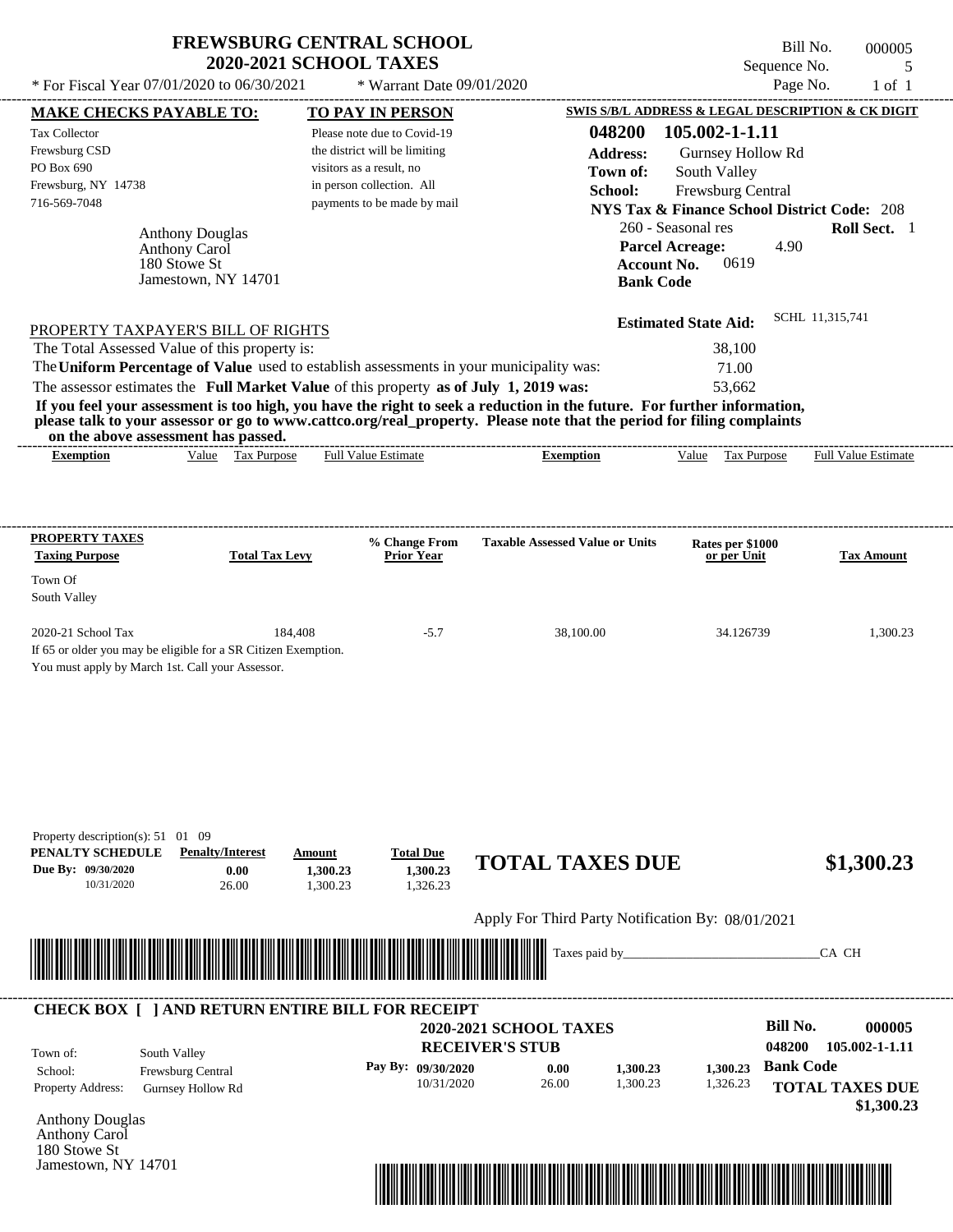|                                                                                                                                          |                                                                                     | <b>FREWSBURG CENTRAL SCHOOL</b><br><b>2020-2021 SCHOOL TAXES</b>                                                                                                                 |                                                                                                                                                                                                                                                  | Sequence No.                                                                                                                                                                                            | Bill No.<br>000006<br>6        |
|------------------------------------------------------------------------------------------------------------------------------------------|-------------------------------------------------------------------------------------|----------------------------------------------------------------------------------------------------------------------------------------------------------------------------------|--------------------------------------------------------------------------------------------------------------------------------------------------------------------------------------------------------------------------------------------------|---------------------------------------------------------------------------------------------------------------------------------------------------------------------------------------------------------|--------------------------------|
|                                                                                                                                          | * For Fiscal Year 07/01/2020 to 06/30/2021                                          | * Warrant Date 09/01/2020                                                                                                                                                        |                                                                                                                                                                                                                                                  | Page No.                                                                                                                                                                                                | $1$ of $1$                     |
| <b>MAKE CHECKS PAYABLE TO:</b>                                                                                                           |                                                                                     | <b>TO PAY IN PERSON</b>                                                                                                                                                          |                                                                                                                                                                                                                                                  | SWIS S/B/L ADDRESS & LEGAL DESCRIPTION & CK DIGIT                                                                                                                                                       |                                |
| Tax Collector<br>Frewsburg CSD<br>PO Box 690<br>Frewsburg, NY 14738<br>716-569-7048                                                      | <b>Babcock James F</b><br>3852 Kendrick Road<br>Sherman, NY 14781                   | Please note due to Covid-19<br>the district will be limiting<br>visitors as a result, no<br>in person collection. All<br>payments to be made by mail                             | 048200<br><b>Address:</b><br>Town of:<br>School:<br><b>Account No.</b><br><b>Bank Code</b>                                                                                                                                                       | 96.004-1-7<br>12864 Sawmill Run Rd<br>South Valley<br>Frewsburg Central<br><b>NYS Tax &amp; Finance School District Code: 208</b><br>$314$ - Rural vac $<$ 10<br>5.00<br><b>Parcel Acreage:</b><br>0333 | Roll Sect. 1                   |
| on the above assessment has passed.                                                                                                      | PROPERTY TAXPAYER'S BILL OF RIGHTS<br>The Total Assessed Value of this property is: | The Uniform Percentage of Value used to establish assessments in your municipality was:<br>The assessor estimates the Full Market Value of this property as of July 1, 2019 was: | If you feel your assessment is too high, you have the right to seek a reduction in the future. For further information,<br>please talk to your assessor or go to www.cattco.org/real_property. Please note that the period for filing complaints | <b>Estimated State Aid:</b><br>7,200<br>71.00<br>10,141                                                                                                                                                 | SCHL 11,315,741                |
| <b>Exemption</b>                                                                                                                         | Value Tax Purpose                                                                   | <b>Full Value Estimate</b>                                                                                                                                                       | <b>Exemption</b>                                                                                                                                                                                                                                 | Value Tax Purpose                                                                                                                                                                                       | <b>Full Value Estimate</b>     |
| <b>PROPERTY TAXES</b><br><b>Taxing Purpose</b>                                                                                           | <b>Total Tax Levy</b>                                                               | % Change From<br><b>Prior Year</b>                                                                                                                                               | <b>Taxable Assessed Value or Units</b>                                                                                                                                                                                                           | Rates per \$1000<br>or per Unit                                                                                                                                                                         | <b>Tax Amount</b>              |
| Town Of<br>South Valley                                                                                                                  |                                                                                     |                                                                                                                                                                                  |                                                                                                                                                                                                                                                  |                                                                                                                                                                                                         |                                |
| 2020-21 School Tax<br>If 65 or older you may be eligible for a SR Citizen Exemption.<br>You must apply by March 1st. Call your Assessor. | 184,408                                                                             | $-5.7$                                                                                                                                                                           | 7,200.00                                                                                                                                                                                                                                         | 34.126739                                                                                                                                                                                               | 245.71                         |
| Property description(s): 53 01 09<br>PENALTY SCHEDULE<br>Due By: 09/30/2020<br>10/31/2020                                                | <b>Penalty/Interest</b><br>0.00<br>4.91                                             | Life Use-James E-Rosanne<br><b>Total Due</b><br>Amount<br>245.71<br>245.71<br>245.71<br>250.62                                                                                   | <b>TOTAL TAXES DUE</b>                                                                                                                                                                                                                           |                                                                                                                                                                                                         | \$245.71                       |
|                                                                                                                                          |                                                                                     |                                                                                                                                                                                  | Apply For Third Party Notification By: 08/01/2021                                                                                                                                                                                                |                                                                                                                                                                                                         |                                |
|                                                                                                                                          |                                                                                     |                                                                                                                                                                                  | Taxes paid by_                                                                                                                                                                                                                                   |                                                                                                                                                                                                         | CA CH                          |
|                                                                                                                                          |                                                                                     | <b>CHECK BOX [ ] AND RETURN ENTIRE BILL FOR RECEIPT</b>                                                                                                                          | <b>2020-2021 SCHOOL TAXES</b><br><b>RECEIVER'S STUB</b>                                                                                                                                                                                          | <b>Bill No.</b>                                                                                                                                                                                         | 000006<br>048200<br>96.004-1-7 |
| Town of:<br>School:                                                                                                                      | South Valley<br>Frewsburg Central                                                   | Pay By: 09/30/2020                                                                                                                                                               | 245.71<br>0.00                                                                                                                                                                                                                                   | <b>Bank Code</b><br>245.71                                                                                                                                                                              |                                |

Property Address: 12864 Sawmill Run Rd

Babcock James F 3852 Kendrick Road Sherman, NY 14781



245.71

250.62

10/31/2020 4.91

**TOTAL TAXES DUE**

 **\$245.71**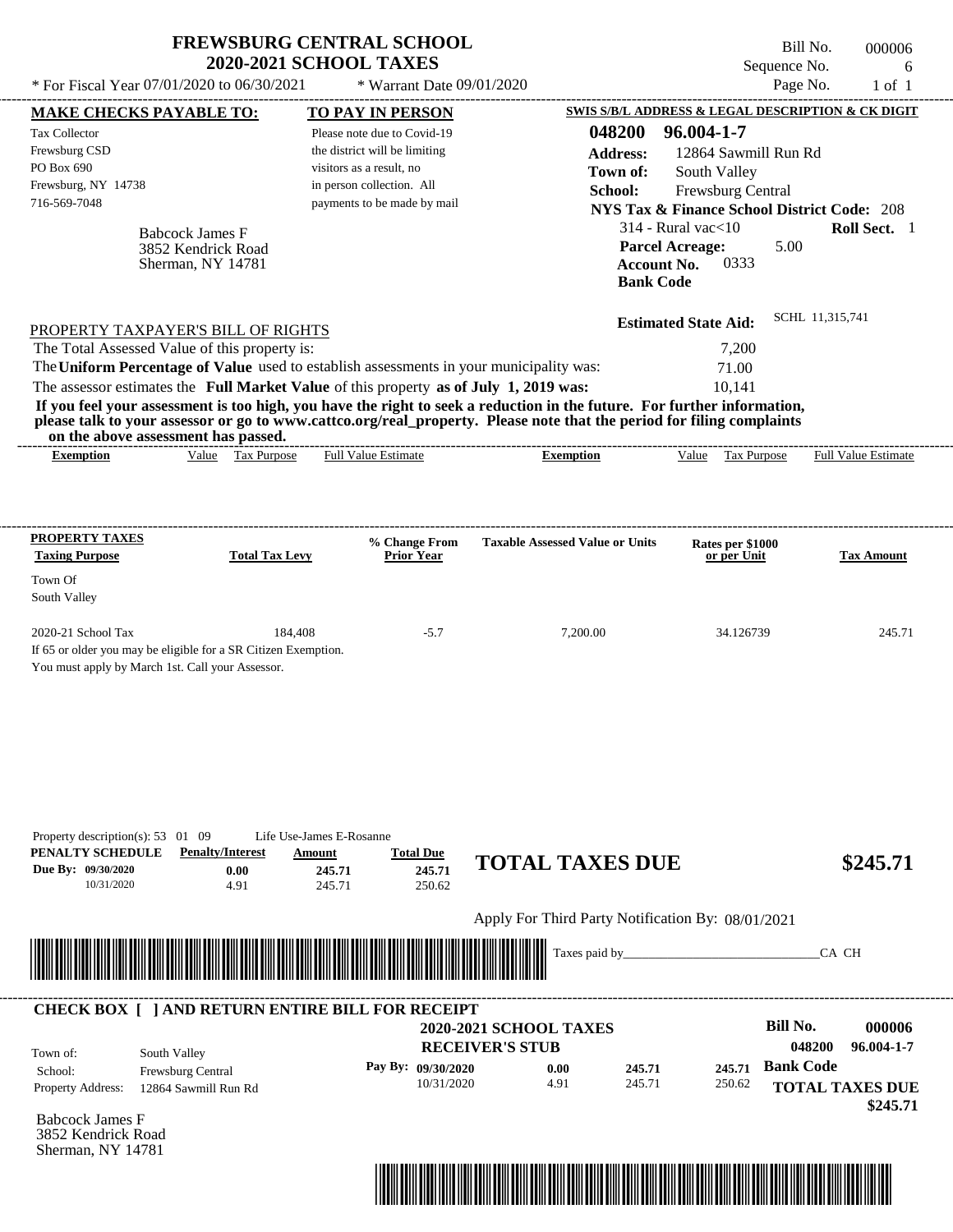| <b>FREWSBURG CENTRAL SCHOOL</b> |
|---------------------------------|
| <b>2020-2021 SCHOOL TAXES</b>   |

Bill No. 000007 Sequence No. 7<br>Page No. 1 of 1

| <b>MAKE CHECKS PAYABLE TO:</b>                                                                                                                                                                                                       | <b>TO PAY IN PERSON</b>            |                                                                                                                      | SWIS S/B/L ADDRESS & LEGAL DESCRIPTION & CK DIGIT      |                            |
|--------------------------------------------------------------------------------------------------------------------------------------------------------------------------------------------------------------------------------------|------------------------------------|----------------------------------------------------------------------------------------------------------------------|--------------------------------------------------------|----------------------------|
| <b>Tax Collector</b>                                                                                                                                                                                                                 | Please note due to Covid-19        | 048200                                                                                                               | 105.002-1-1.5                                          |                            |
| Frewsburg CSD                                                                                                                                                                                                                        | the district will be limiting      | <b>Address:</b>                                                                                                      | 1 Gurnsey Hollow Rd                                    |                            |
| PO Box 690                                                                                                                                                                                                                           | visitors as a result, no           | Town of:                                                                                                             | South Valley                                           |                            |
| Frewsburg, NY 14738                                                                                                                                                                                                                  | in person collection. All          | School:                                                                                                              | Frewsburg Central                                      |                            |
| 716-569-7048                                                                                                                                                                                                                         | payments to be made by mail        |                                                                                                                      | <b>NYS Tax &amp; Finance School District Code: 208</b> |                            |
| Bakowski Janine L                                                                                                                                                                                                                    |                                    |                                                                                                                      | 312 - Vac w/imprv                                      | Roll Sect. 1               |
| <b>Baetzhold Daniel P</b>                                                                                                                                                                                                            |                                    |                                                                                                                      | <b>Parcel Acreage:</b><br>7.16                         |                            |
| 16520 Amberside Rd E<br>Cornelius, NC 28031                                                                                                                                                                                          |                                    | <b>Account No.</b>                                                                                                   | 0611                                                   |                            |
|                                                                                                                                                                                                                                      |                                    | <b>Bank Code</b>                                                                                                     |                                                        |                            |
|                                                                                                                                                                                                                                      |                                    |                                                                                                                      | <b>Estimated State Aid:</b>                            | SCHL 11,315,741            |
| PROPERTY TAXPAYER'S BILL OF RIGHTS<br>The Total Assessed Value of this property is:                                                                                                                                                  |                                    |                                                                                                                      | 9,700                                                  |                            |
| The Uniform Percentage of Value used to establish assessments in your municipality was:                                                                                                                                              |                                    |                                                                                                                      |                                                        |                            |
| The assessor estimates the Full Market Value of this property as of July 1, 2019 was:                                                                                                                                                |                                    |                                                                                                                      | 71.00<br>13,662                                        |                            |
| If you feel your assessment is too high, you have the right to seek a reduction in the future. For further information,                                                                                                              |                                    |                                                                                                                      |                                                        |                            |
| please talk to your assessor or go to www.cattco.org/real_property. Please note that the period for filing complaints                                                                                                                |                                    |                                                                                                                      |                                                        |                            |
| on the above assessment has passed.<br>Value Tax Purpose<br><b>Exemption</b>                                                                                                                                                         | <b>Full Value Estimate</b>         | <b>Exemption</b>                                                                                                     | Value Tax Purpose                                      | <b>Full Value Estimate</b> |
|                                                                                                                                                                                                                                      |                                    |                                                                                                                      |                                                        |                            |
|                                                                                                                                                                                                                                      |                                    |                                                                                                                      |                                                        |                            |
|                                                                                                                                                                                                                                      |                                    |                                                                                                                      |                                                        |                            |
| <b>PROPERTY TAXES</b><br><b>Total Tax Levy</b><br><b>Taxing Purpose</b>                                                                                                                                                              | % Change From<br><b>Prior Year</b> | <b>Taxable Assessed Value or Units</b>                                                                               | Rates per \$1000<br>or per Unit                        | <b>Tax Amount</b>          |
| Town Of                                                                                                                                                                                                                              |                                    |                                                                                                                      |                                                        |                            |
| South Valley                                                                                                                                                                                                                         |                                    |                                                                                                                      |                                                        |                            |
| 2020-21 School Tax                                                                                                                                                                                                                   | 184,408<br>$-5.7$                  | 9,700.00                                                                                                             | 34.126739                                              | 331.03                     |
| If 65 or older you may be eligible for a SR Citizen Exemption.                                                                                                                                                                       |                                    |                                                                                                                      |                                                        |                            |
| You must apply by March 1st. Call your Assessor.                                                                                                                                                                                     |                                    |                                                                                                                      |                                                        |                            |
|                                                                                                                                                                                                                                      |                                    |                                                                                                                      |                                                        |                            |
|                                                                                                                                                                                                                                      |                                    |                                                                                                                      |                                                        |                            |
|                                                                                                                                                                                                                                      |                                    |                                                                                                                      |                                                        |                            |
|                                                                                                                                                                                                                                      |                                    |                                                                                                                      |                                                        |                            |
|                                                                                                                                                                                                                                      |                                    |                                                                                                                      |                                                        |                            |
|                                                                                                                                                                                                                                      |                                    |                                                                                                                      |                                                        |                            |
| Property description(s): 51 01 09                                                                                                                                                                                                    | Sawmill Run Sub Div<br>Phase Ii    |                                                                                                                      |                                                        |                            |
| PENALTY SCHEDULE<br><b>Penalty/Interest</b>                                                                                                                                                                                          | <b>Total Due</b><br>Amount         |                                                                                                                      |                                                        |                            |
| Due By: 09/30/2020<br>0.00                                                                                                                                                                                                           | 331.03<br>331.03                   | <b>TOTAL TAXES DUE</b>                                                                                               |                                                        | \$331.03                   |
| 10/31/2020<br>6.62                                                                                                                                                                                                                   | 337.65<br>331.03                   |                                                                                                                      |                                                        |                            |
|                                                                                                                                                                                                                                      |                                    | Apply For Third Party Notification By: 08/01/2021                                                                    |                                                        |                            |
|                                                                                                                                                                                                                                      |                                    | Taxes paid by                                                                                                        |                                                        | CA CH                      |
| <u> Harry Harry Harry Harry Harry Harry Harry Harry Harry Harry Harry Harry Harry Harry Harry Harry Harry Harry Harry Harry Harry Harry Harry Harry Harry Harry Harry Harry Harry Harry Harry Harry Harry Harry Harry Harry Harr</u> |                                    |                                                                                                                      |                                                        |                            |
| <b>CHECK BOX [ ] AND RETURN ENTIRE BILL FOR RECEIPT</b>                                                                                                                                                                              |                                    |                                                                                                                      |                                                        |                            |
|                                                                                                                                                                                                                                      |                                    | 2020-2021 SCHOOL TAXES                                                                                               | <b>Bill No.</b>                                        | 000007                     |
| South Valley<br>Town of:                                                                                                                                                                                                             |                                    | <b>RECEIVER'S STUB</b>                                                                                               | 048200                                                 | 105.002-1-1.5              |
| School:<br>Frewsburg Central                                                                                                                                                                                                         | Pay By: 09/30/2020                 | 0.00<br>331.03                                                                                                       | <b>Bank Code</b><br>331.03                             |                            |
| Property Address:<br>1 Gurnsey Hollow Rd                                                                                                                                                                                             | 10/31/2020                         | 6.62<br>331.03                                                                                                       | 337.65                                                 | <b>TOTAL TAXES DUE</b>     |
|                                                                                                                                                                                                                                      |                                    |                                                                                                                      |                                                        | \$331.03                   |
| Bakowski Janine L                                                                                                                                                                                                                    |                                    |                                                                                                                      |                                                        |                            |
| <b>Baetzhold Daniel P</b><br>16520 Amberside Rd E                                                                                                                                                                                    |                                    |                                                                                                                      |                                                        |                            |
| Cornelius, NC 28031                                                                                                                                                                                                                  |                                    |                                                                                                                      |                                                        |                            |
|                                                                                                                                                                                                                                      |                                    | <u> 1989 - Andrew Maria Maria Maria Maria Maria Maria Maria Maria Maria Maria Maria Maria Maria Maria Maria Mari</u> |                                                        |                            |
|                                                                                                                                                                                                                                      |                                    |                                                                                                                      |                                                        |                            |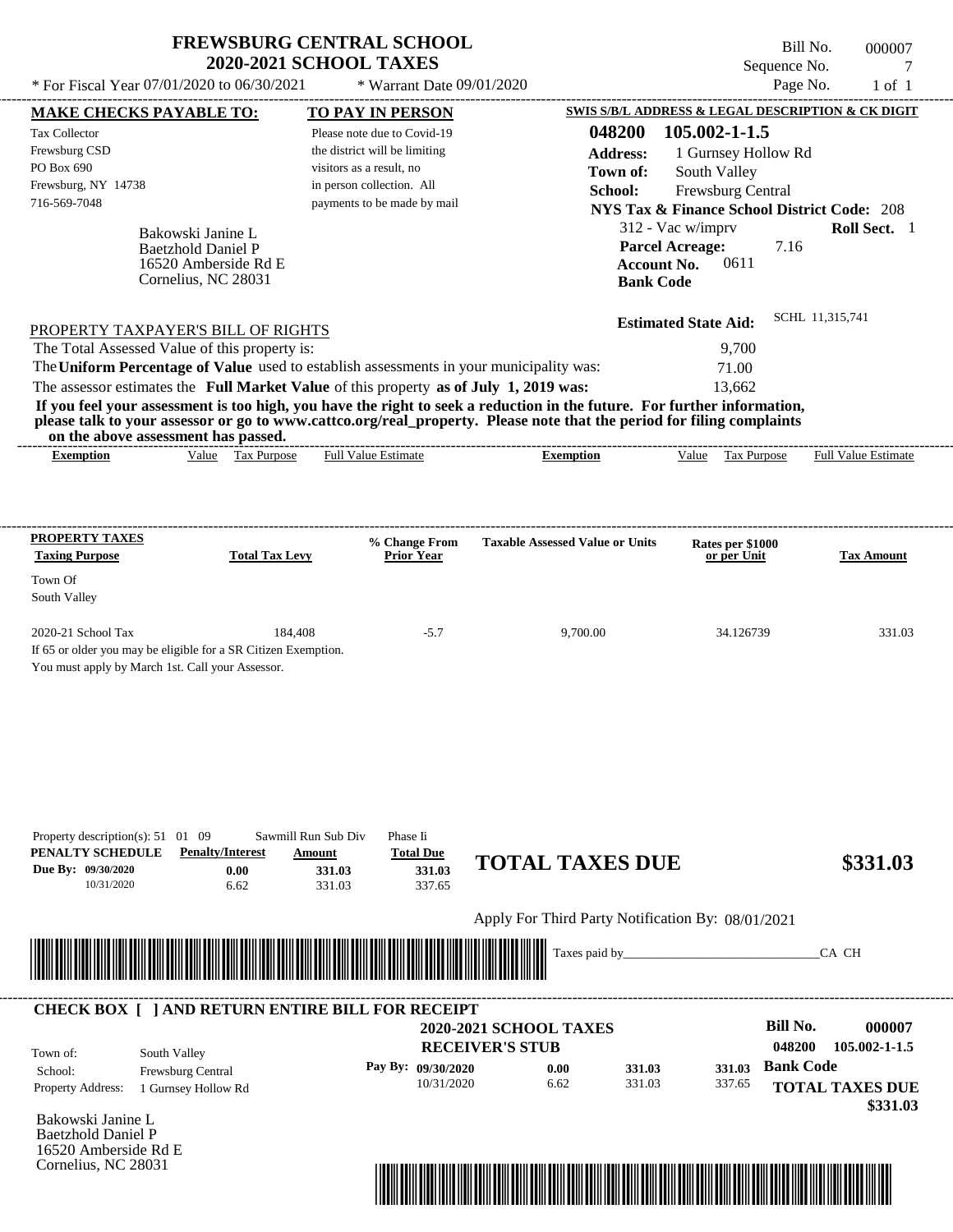| <b>FREWSBURG CENTRAL SCHOOL</b> |
|---------------------------------|
| <b>2020-2021 SCHOOL TAXES</b>   |

Bill No. 000008 Sequence No. 8<br>Page No. 1 of 1

| <b>Tax Collector</b><br>Please note due to Covid-19<br>Frewsburg CSD<br>the district will be limiting<br><b>Address:</b><br>Wheeler Hill Rd<br>PO Box 690<br>visitors as a result, no<br>South Valley<br>Town of:<br>Frewsburg, NY 14738<br>in person collection. All<br>School:<br>Frewsburg Central<br>716-569-7048<br>payments to be made by mail<br><b>NYS Tax &amp; Finance School District Code: 208</b><br>312 - Vac w/imprv<br>Bauer Ida B<br><b>Parcel Acreage:</b><br>18.36<br><b>Bauer Clifford T</b><br>0019<br><b>Account No.</b><br>35863 Lakeridge Dr<br>Jamestown, NY 14701<br><b>Bank Code</b><br>SCHL 11,315,741<br><b>Estimated State Aid:</b><br>PROPERTY TAXPAYER'S BILL OF RIGHTS<br>The Total Assessed Value of this property is:<br>21,500<br>The Uniform Percentage of Value used to establish assessments in your municipality was:<br>71.00<br>The assessor estimates the Full Market Value of this property as of July 1, 2019 was:<br>30,282<br>If you feel your assessment is too high, you have the right to seek a reduction in the future. For further information,<br>please talk to your assessor or go to www.cattco.org/real_property. Please note that the period for filing complaints<br>on the above assessment has passed.<br>Value Tax Purpose<br><b>Full Value Estimate</b><br><b>Exemption</b><br>Value Tax Purpose Full Value Estimate<br><b>Exemption</b><br><b>PROPERTY TAXES</b><br><b>Taxable Assessed Value or Units</b><br>% Change From<br>Rates per \$1000<br><b>Total Tax Levy</b><br><b>Taxing Purpose</b><br><b>Prior Year</b><br>or per Unit<br>Town Of<br>South Valley<br>2020-21 School Tax<br>184,408<br>$-5.7$<br>21,500.00<br>34.126739<br>If 65 or older you may be eligible for a SR Citizen Exemption.<br>You must apply by March 1st. Call your Assessor.<br>Property description(s): 53 01 09<br>PENALTY SCHEDULE<br><b>Penalty/Interest</b><br><b>Total Due</b><br>Amount<br><b>TOTAL TAXES DUE</b><br>733.72<br>Due By: 09/30/2020<br>0.00<br>733.72<br>733.72<br>748.39<br>10/31/2020<br>14.67<br>Apply For Third Party Notification By: 08/01/2021<br><u> Handel van de Berger van de Berger van de Berger van de Berger van de Berger van de Berger van de Berger van</u><br>Taxes paid by_<br>CA CH<br><b>CHECK BOX [ ] AND RETURN ENTIRE BILL FOR RECEIPT</b><br><b>Bill No.</b><br>2020-2021 SCHOOL TAXES<br><b>RECEIVER'S STUB</b><br>048200<br>South Valley<br>Town of:<br><b>Bank Code</b><br>Pay By: 09/30/2020<br>733.72<br>0.00<br>733.72<br>School:<br>Frewsburg Central<br>14.67<br>733.72<br>10/31/2020<br>748.39<br>Property Address:<br>Wheeler Hill Rd | <b>MAKE CHECKS PAYABLE TO:</b> |  | <b>TO PAY IN PERSON</b> |        | SWIS S/B/L ADDRESS & LEGAL DESCRIPTION & CK DIGIT |                                         |
|------------------------------------------------------------------------------------------------------------------------------------------------------------------------------------------------------------------------------------------------------------------------------------------------------------------------------------------------------------------------------------------------------------------------------------------------------------------------------------------------------------------------------------------------------------------------------------------------------------------------------------------------------------------------------------------------------------------------------------------------------------------------------------------------------------------------------------------------------------------------------------------------------------------------------------------------------------------------------------------------------------------------------------------------------------------------------------------------------------------------------------------------------------------------------------------------------------------------------------------------------------------------------------------------------------------------------------------------------------------------------------------------------------------------------------------------------------------------------------------------------------------------------------------------------------------------------------------------------------------------------------------------------------------------------------------------------------------------------------------------------------------------------------------------------------------------------------------------------------------------------------------------------------------------------------------------------------------------------------------------------------------------------------------------------------------------------------------------------------------------------------------------------------------------------------------------------------------------------------------------------------------------------------------------------------------------------------------------------------------------------------------------------------------------------------------------------------------------------------------------------------------------------------------------------------------------------------------------------------------------------------------------|--------------------------------|--|-------------------------|--------|---------------------------------------------------|-----------------------------------------|
|                                                                                                                                                                                                                                                                                                                                                                                                                                                                                                                                                                                                                                                                                                                                                                                                                                                                                                                                                                                                                                                                                                                                                                                                                                                                                                                                                                                                                                                                                                                                                                                                                                                                                                                                                                                                                                                                                                                                                                                                                                                                                                                                                                                                                                                                                                                                                                                                                                                                                                                                                                                                                                                |                                |  |                         | 048200 | 96.004-1-57.1                                     | Roll Sect. 1                            |
|                                                                                                                                                                                                                                                                                                                                                                                                                                                                                                                                                                                                                                                                                                                                                                                                                                                                                                                                                                                                                                                                                                                                                                                                                                                                                                                                                                                                                                                                                                                                                                                                                                                                                                                                                                                                                                                                                                                                                                                                                                                                                                                                                                                                                                                                                                                                                                                                                                                                                                                                                                                                                                                |                                |  |                         |        |                                                   |                                         |
|                                                                                                                                                                                                                                                                                                                                                                                                                                                                                                                                                                                                                                                                                                                                                                                                                                                                                                                                                                                                                                                                                                                                                                                                                                                                                                                                                                                                                                                                                                                                                                                                                                                                                                                                                                                                                                                                                                                                                                                                                                                                                                                                                                                                                                                                                                                                                                                                                                                                                                                                                                                                                                                |                                |  |                         |        |                                                   |                                         |
|                                                                                                                                                                                                                                                                                                                                                                                                                                                                                                                                                                                                                                                                                                                                                                                                                                                                                                                                                                                                                                                                                                                                                                                                                                                                                                                                                                                                                                                                                                                                                                                                                                                                                                                                                                                                                                                                                                                                                                                                                                                                                                                                                                                                                                                                                                                                                                                                                                                                                                                                                                                                                                                |                                |  |                         |        |                                                   |                                         |
|                                                                                                                                                                                                                                                                                                                                                                                                                                                                                                                                                                                                                                                                                                                                                                                                                                                                                                                                                                                                                                                                                                                                                                                                                                                                                                                                                                                                                                                                                                                                                                                                                                                                                                                                                                                                                                                                                                                                                                                                                                                                                                                                                                                                                                                                                                                                                                                                                                                                                                                                                                                                                                                |                                |  |                         |        |                                                   |                                         |
|                                                                                                                                                                                                                                                                                                                                                                                                                                                                                                                                                                                                                                                                                                                                                                                                                                                                                                                                                                                                                                                                                                                                                                                                                                                                                                                                                                                                                                                                                                                                                                                                                                                                                                                                                                                                                                                                                                                                                                                                                                                                                                                                                                                                                                                                                                                                                                                                                                                                                                                                                                                                                                                |                                |  |                         |        |                                                   |                                         |
|                                                                                                                                                                                                                                                                                                                                                                                                                                                                                                                                                                                                                                                                                                                                                                                                                                                                                                                                                                                                                                                                                                                                                                                                                                                                                                                                                                                                                                                                                                                                                                                                                                                                                                                                                                                                                                                                                                                                                                                                                                                                                                                                                                                                                                                                                                                                                                                                                                                                                                                                                                                                                                                |                                |  |                         |        |                                                   | <b>Tax Amount</b>                       |
|                                                                                                                                                                                                                                                                                                                                                                                                                                                                                                                                                                                                                                                                                                                                                                                                                                                                                                                                                                                                                                                                                                                                                                                                                                                                                                                                                                                                                                                                                                                                                                                                                                                                                                                                                                                                                                                                                                                                                                                                                                                                                                                                                                                                                                                                                                                                                                                                                                                                                                                                                                                                                                                |                                |  |                         |        |                                                   |                                         |
|                                                                                                                                                                                                                                                                                                                                                                                                                                                                                                                                                                                                                                                                                                                                                                                                                                                                                                                                                                                                                                                                                                                                                                                                                                                                                                                                                                                                                                                                                                                                                                                                                                                                                                                                                                                                                                                                                                                                                                                                                                                                                                                                                                                                                                                                                                                                                                                                                                                                                                                                                                                                                                                |                                |  |                         |        |                                                   | 733.72                                  |
|                                                                                                                                                                                                                                                                                                                                                                                                                                                                                                                                                                                                                                                                                                                                                                                                                                                                                                                                                                                                                                                                                                                                                                                                                                                                                                                                                                                                                                                                                                                                                                                                                                                                                                                                                                                                                                                                                                                                                                                                                                                                                                                                                                                                                                                                                                                                                                                                                                                                                                                                                                                                                                                |                                |  |                         |        |                                                   | \$733.72                                |
|                                                                                                                                                                                                                                                                                                                                                                                                                                                                                                                                                                                                                                                                                                                                                                                                                                                                                                                                                                                                                                                                                                                                                                                                                                                                                                                                                                                                                                                                                                                                                                                                                                                                                                                                                                                                                                                                                                                                                                                                                                                                                                                                                                                                                                                                                                                                                                                                                                                                                                                                                                                                                                                |                                |  |                         |        |                                                   |                                         |
|                                                                                                                                                                                                                                                                                                                                                                                                                                                                                                                                                                                                                                                                                                                                                                                                                                                                                                                                                                                                                                                                                                                                                                                                                                                                                                                                                                                                                                                                                                                                                                                                                                                                                                                                                                                                                                                                                                                                                                                                                                                                                                                                                                                                                                                                                                                                                                                                                                                                                                                                                                                                                                                |                                |  |                         |        |                                                   |                                         |
|                                                                                                                                                                                                                                                                                                                                                                                                                                                                                                                                                                                                                                                                                                                                                                                                                                                                                                                                                                                                                                                                                                                                                                                                                                                                                                                                                                                                                                                                                                                                                                                                                                                                                                                                                                                                                                                                                                                                                                                                                                                                                                                                                                                                                                                                                                                                                                                                                                                                                                                                                                                                                                                |                                |  |                         |        |                                                   | 000008                                  |
|                                                                                                                                                                                                                                                                                                                                                                                                                                                                                                                                                                                                                                                                                                                                                                                                                                                                                                                                                                                                                                                                                                                                                                                                                                                                                                                                                                                                                                                                                                                                                                                                                                                                                                                                                                                                                                                                                                                                                                                                                                                                                                                                                                                                                                                                                                                                                                                                                                                                                                                                                                                                                                                |                                |  |                         |        |                                                   | 96.004-1-57.1<br><b>TOTAL TAXES DUE</b> |
| Bauer Ida B<br><b>Bauer Clifford T</b><br>35863 Lakeridge Dr                                                                                                                                                                                                                                                                                                                                                                                                                                                                                                                                                                                                                                                                                                                                                                                                                                                                                                                                                                                                                                                                                                                                                                                                                                                                                                                                                                                                                                                                                                                                                                                                                                                                                                                                                                                                                                                                                                                                                                                                                                                                                                                                                                                                                                                                                                                                                                                                                                                                                                                                                                                   |                                |  |                         |        |                                                   | \$733.72                                |
| Jamestown, $N\bar{Y}$ 14701<br><u> 1989 - Johann Stoff, Amerikaansk politiker (</u>                                                                                                                                                                                                                                                                                                                                                                                                                                                                                                                                                                                                                                                                                                                                                                                                                                                                                                                                                                                                                                                                                                                                                                                                                                                                                                                                                                                                                                                                                                                                                                                                                                                                                                                                                                                                                                                                                                                                                                                                                                                                                                                                                                                                                                                                                                                                                                                                                                                                                                                                                            |                                |  |                         |        |                                                   |                                         |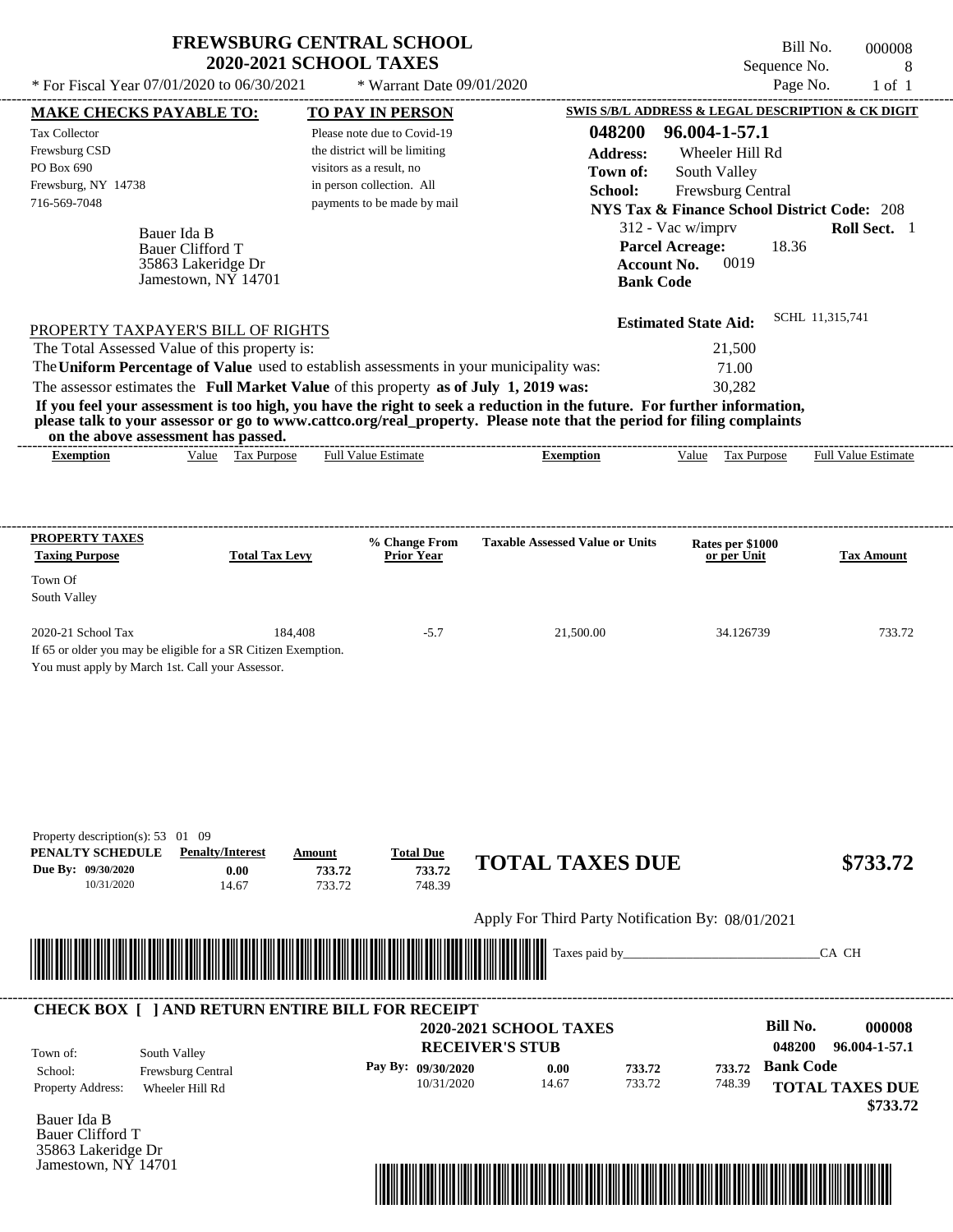|                                                                     | <b>FREWSBURG CENTRAL SCHOOL</b><br>* For Fiscal Year 07/01/2020 to 06/30/2021                                           | <b>2020-2021 SCHOOL TAXES</b><br>* Warrant Date 09/01/2020   |                                  | Sequence No.                           | Bill No.<br>000009<br>9<br>Page No.<br>$1$ of $1$      |                            |
|---------------------------------------------------------------------|-------------------------------------------------------------------------------------------------------------------------|--------------------------------------------------------------|----------------------------------|----------------------------------------|--------------------------------------------------------|----------------------------|
|                                                                     |                                                                                                                         |                                                              |                                  |                                        | SWIS S/B/L ADDRESS & LEGAL DESCRIPTION & CK DIGIT      |                            |
| <b>MAKE CHECKS PAYABLE TO:</b>                                      |                                                                                                                         | <b>TO PAY IN PERSON</b>                                      |                                  | 048200                                 | 105.002-1-33.1                                         |                            |
| Tax Collector                                                       |                                                                                                                         | Please note due to Covid-19<br>the district will be limiting |                                  |                                        |                                                        |                            |
| Frewsburg CSD<br>PO Box 690                                         |                                                                                                                         | visitors as a result, no                                     |                                  | <b>Address:</b>                        | Robin Hill Rd                                          |                            |
| Frewsburg, NY 14738                                                 |                                                                                                                         | in person collection. All                                    |                                  | Town of:                               | South Valley                                           |                            |
| 716-569-7048                                                        |                                                                                                                         | payments to be made by mail                                  |                                  | School:                                | Frewsburg Central                                      |                            |
|                                                                     |                                                                                                                         |                                                              |                                  |                                        | <b>NYS Tax &amp; Finance School District Code: 208</b> |                            |
|                                                                     | Bero Michael R                                                                                                          |                                                              |                                  |                                        | $314$ - Rural vac $<$ 10                               | Roll Sect. 1               |
|                                                                     | Bero Dorothy M                                                                                                          |                                                              |                                  |                                        | <b>Parcel Dimensions:</b>                              | $175.00 \text{ X}$ 0.00    |
|                                                                     | 20 Cedar St<br>Warren, PA 16365                                                                                         |                                                              |                                  |                                        | 0319<br><b>Account No.</b><br><b>Bank Code</b>         |                            |
|                                                                     |                                                                                                                         |                                                              |                                  |                                        |                                                        |                            |
|                                                                     |                                                                                                                         |                                                              |                                  |                                        | <b>Estimated State Aid:</b>                            | SCHL 11,315,741            |
|                                                                     | PROPERTY TAXPAYER'S BILL OF RIGHTS<br>The Total Assessed Value of this property is:                                     |                                                              |                                  |                                        | 4,300                                                  |                            |
|                                                                     | The Uniform Percentage of Value used to establish assessments in your municipality was:                                 |                                                              |                                  |                                        |                                                        |                            |
|                                                                     | The assessor estimates the Full Market Value of this property as of July 1, 2019 was:                                   |                                                              |                                  |                                        | 71.00                                                  |                            |
|                                                                     | If you feel your assessment is too high, you have the right to seek a reduction in the future. For further information, |                                                              |                                  |                                        | 6,056                                                  |                            |
|                                                                     | please talk to your assessor or go to www.cattco.org/real_property. Please note that the period for filing complaints   |                                                              |                                  |                                        |                                                        |                            |
|                                                                     | on the above assessment has passed.                                                                                     |                                                              |                                  |                                        |                                                        |                            |
| <b>Exemption</b>                                                    | Value Tax Purpose                                                                                                       | <b>Full Value Estimate</b>                                   |                                  | <b>Exemption</b>                       | Value Tax Purpose                                      | <b>Full Value Estimate</b> |
|                                                                     |                                                                                                                         |                                                              |                                  |                                        |                                                        |                            |
|                                                                     |                                                                                                                         |                                                              |                                  |                                        |                                                        |                            |
| <b>PROPERTY TAXES</b><br><b>Taxing Purpose</b>                      | <b>Total Tax Levy</b>                                                                                                   | % Change From<br><b>Prior Year</b>                           |                                  | <b>Taxable Assessed Value or Units</b> | Rates per \$1000<br>or per Unit                        | <b>Tax Amount</b>          |
|                                                                     |                                                                                                                         |                                                              |                                  |                                        |                                                        |                            |
| Town Of                                                             |                                                                                                                         |                                                              |                                  |                                        |                                                        |                            |
| South Valley                                                        |                                                                                                                         |                                                              |                                  |                                        |                                                        |                            |
| 2020-21 School Tax                                                  | 184,408                                                                                                                 |                                                              | $-5.7$                           | 4,300.00                               | 34.126739                                              | 146.74                     |
|                                                                     | If 65 or older you may be eligible for a SR Citizen Exemption.                                                          |                                                              |                                  |                                        |                                                        |                            |
|                                                                     | You must apply by March 1st. Call your Assessor.                                                                        |                                                              |                                  |                                        |                                                        |                            |
|                                                                     |                                                                                                                         |                                                              |                                  |                                        |                                                        |                            |
| Property description(s): $50 \quad 01 \quad 09$<br>PENALTY SCHEDULE | <b>Penalty/Interest</b>                                                                                                 | <b>Total Due</b><br>Amount                                   |                                  |                                        |                                                        |                            |
| Due Bv: 09/30/2020                                                  | 0.00                                                                                                                    | 146.74                                                       | 146.74                           | <b>TOTAL TAXES DUE</b>                 |                                                        | \$146.74                   |
| 10/31/2020                                                          | 2.93                                                                                                                    | 146.74                                                       | 149.67                           |                                        |                                                        |                            |
|                                                                     |                                                                                                                         |                                                              |                                  |                                        | Apply For Third Party Notification By: 08/01/2021      |                            |
|                                                                     |                                                                                                                         |                                                              |                                  |                                        |                                                        |                            |
|                                                                     |                                                                                                                         |                                                              |                                  | Taxes paid by_                         |                                                        | CA CH                      |
|                                                                     |                                                                                                                         |                                                              |                                  |                                        |                                                        |                            |
|                                                                     |                                                                                                                         |                                                              |                                  |                                        |                                                        |                            |
|                                                                     | <b>CHECK BOX [ ] AND RETURN ENTIRE BILL FOR RECEIPT</b>                                                                 |                                                              | 2020-2021 SCHOOL TAXES           |                                        |                                                        | <b>Bill No.</b><br>000009  |
|                                                                     |                                                                                                                         |                                                              | <b>RECEIVER'S STUB</b>           |                                        | 048200                                                 | 105.002-1-33.1             |
| Town of:                                                            | South Valley                                                                                                            |                                                              |                                  |                                        |                                                        |                            |
| School:                                                             | Frewsburg Central                                                                                                       |                                                              | Pay By: 09/30/2020<br>10/31/2020 | 0.00<br>146.74<br>2.93<br>146.74       | 146.74<br>149.67                                       | <b>Bank Code</b>           |
| Property Address:                                                   | Robin Hill Rd                                                                                                           |                                                              |                                  |                                        |                                                        | <b>TOTAL TAXES DUE</b>     |
| <b>Bero Michael R</b>                                               |                                                                                                                         |                                                              |                                  |                                        |                                                        | \$146.74                   |
| Bero Dorothy M<br>20 Cedar St                                       |                                                                                                                         |                                                              |                                  |                                        |                                                        |                            |

Warren, PA 16365

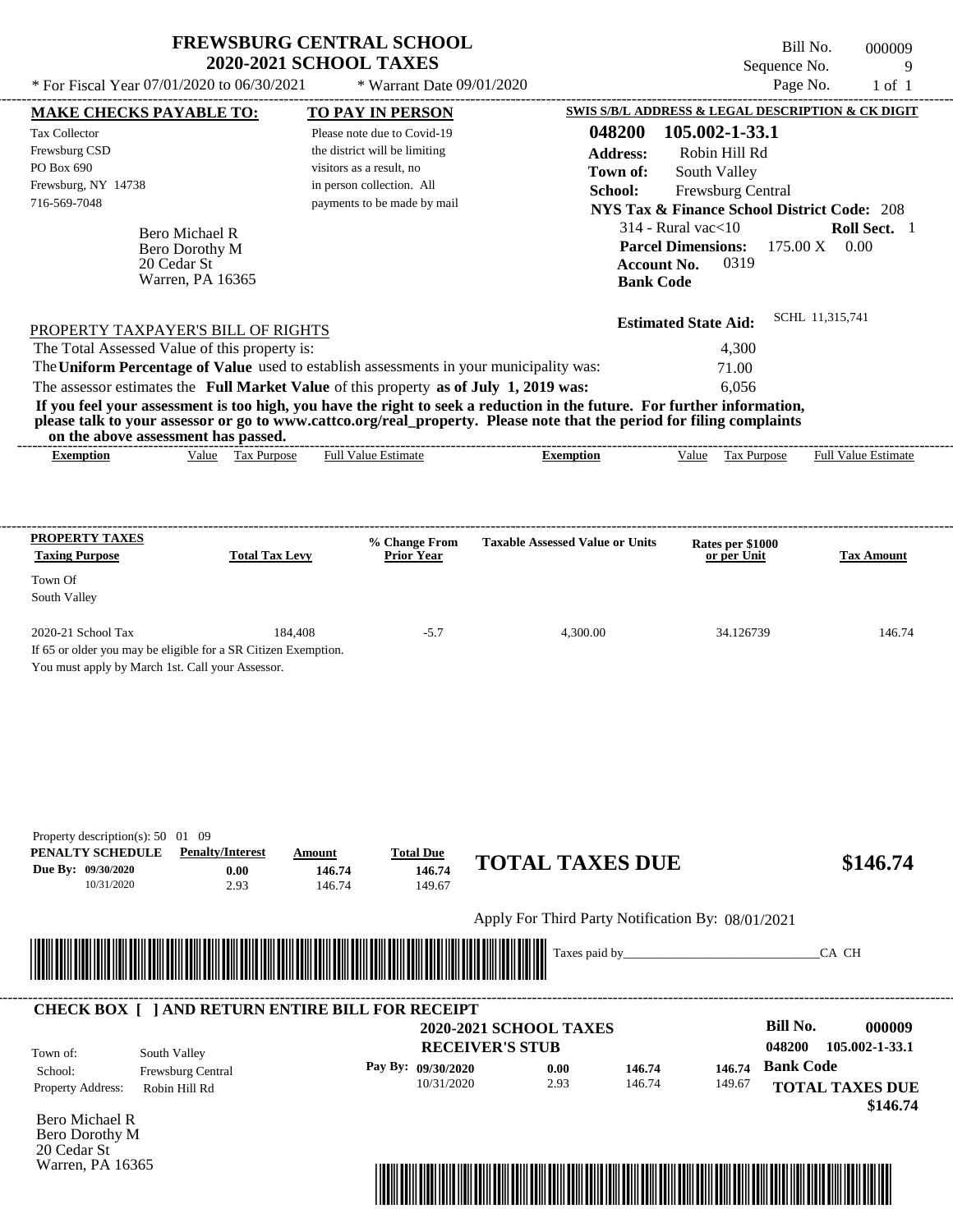|                                                                                                                                                                                                                                                  | <b>FREWSBURG CENTRAL SCHOOL</b>                                                                          |                                                              |                                                   |                                                                             | Bill No.<br>000010     |  |
|--------------------------------------------------------------------------------------------------------------------------------------------------------------------------------------------------------------------------------------------------|----------------------------------------------------------------------------------------------------------|--------------------------------------------------------------|---------------------------------------------------|-----------------------------------------------------------------------------|------------------------|--|
|                                                                                                                                                                                                                                                  | <b>2020-2021 SCHOOL TAXES</b><br>* For Fiscal Year 07/01/2020 to 06/30/2021<br>* Warrant Date 09/01/2020 |                                                              |                                                   | Sequence No.<br>10<br>Page No.                                              |                        |  |
|                                                                                                                                                                                                                                                  |                                                                                                          |                                                              |                                                   |                                                                             | $1$ of $1$             |  |
| <b>MAKE CHECKS PAYABLE TO:</b>                                                                                                                                                                                                                   |                                                                                                          | <b>TO PAY IN PERSON</b>                                      |                                                   | SWIS S/B/L ADDRESS & LEGAL DESCRIPTION & CK DIGIT                           |                        |  |
| Tax Collector<br>Frewsburg CSD                                                                                                                                                                                                                   |                                                                                                          | Please note due to Covid-19<br>the district will be limiting | 048200                                            | 105.002-1-33.2                                                              |                        |  |
| PO Box 690                                                                                                                                                                                                                                       |                                                                                                          | visitors as a result, no                                     | <b>Address:</b>                                   | Brown Run Rd                                                                |                        |  |
| Frewsburg, NY 14738                                                                                                                                                                                                                              |                                                                                                          | in person collection. All                                    | Town of:                                          | South Valley                                                                |                        |  |
| 716-569-7048                                                                                                                                                                                                                                     |                                                                                                          | payments to be made by mail                                  | School:                                           | Frewsburg Central<br><b>NYS Tax &amp; Finance School District Code: 208</b> |                        |  |
|                                                                                                                                                                                                                                                  |                                                                                                          |                                                              |                                                   | 260 - Seasonal res                                                          | Roll Sect. 1           |  |
| Bero Michael R<br>Bero Dorothy M                                                                                                                                                                                                                 |                                                                                                          |                                                              |                                                   | <b>Parcel Dimensions:</b>                                                   | 330.00 X<br>0.00       |  |
| 20 Ceder St                                                                                                                                                                                                                                      |                                                                                                          |                                                              |                                                   | 0690<br>Account No.                                                         |                        |  |
| Warren, PA 16365                                                                                                                                                                                                                                 |                                                                                                          |                                                              |                                                   | <b>Bank Code</b>                                                            |                        |  |
|                                                                                                                                                                                                                                                  |                                                                                                          |                                                              |                                                   |                                                                             |                        |  |
| PROPERTY TAXPAYER'S BILL OF RIGHTS                                                                                                                                                                                                               |                                                                                                          |                                                              |                                                   | <b>Estimated State Aid:</b>                                                 | SCHL 11,315,741        |  |
| The Total Assessed Value of this property is:                                                                                                                                                                                                    |                                                                                                          |                                                              |                                                   | 30,200                                                                      |                        |  |
| The Uniform Percentage of Value used to establish assessments in your municipality was:                                                                                                                                                          |                                                                                                          |                                                              |                                                   | 71.00                                                                       |                        |  |
| The assessor estimates the Full Market Value of this property as of July 1, 2019 was:                                                                                                                                                            |                                                                                                          |                                                              |                                                   | 42,535                                                                      |                        |  |
| If you feel your assessment is too high, you have the right to seek a reduction in the future. For further information,<br>please talk to your assessor or go to www.cattco.org/real_property. Please note that the period for filing complaints |                                                                                                          |                                                              |                                                   |                                                                             |                        |  |
| on the above assessment has passed.                                                                                                                                                                                                              |                                                                                                          |                                                              |                                                   |                                                                             |                        |  |
| <b>Exemption</b>                                                                                                                                                                                                                                 | Value Tax Purpose                                                                                        | <b>Full Value Estimate</b>                                   | <b>Exemption</b>                                  | Value Tax Purpose                                                           | Full Value Estimate    |  |
| PROPERTY TAXES<br><b>Taxing Purpose</b>                                                                                                                                                                                                          | <b>Total Tax Levy</b>                                                                                    | % Change From<br><b>Prior Year</b>                           | <b>Taxable Assessed Value or Units</b>            | Rates per \$1000<br>or per Unit                                             | <b>Tax Amount</b>      |  |
| Town Of                                                                                                                                                                                                                                          |                                                                                                          |                                                              |                                                   |                                                                             |                        |  |
| South Valley                                                                                                                                                                                                                                     |                                                                                                          |                                                              |                                                   |                                                                             |                        |  |
|                                                                                                                                                                                                                                                  |                                                                                                          |                                                              |                                                   |                                                                             |                        |  |
| 2020-21 School Tax<br>If 65 or older you may be eligible for a SR Citizen Exemption.                                                                                                                                                             | 184,408                                                                                                  | $-5.7$                                                       | 30,200.00                                         | 34.126739                                                                   | 1,030.63               |  |
| You must apply by March 1st. Call your Assessor.                                                                                                                                                                                                 |                                                                                                          |                                                              |                                                   |                                                                             |                        |  |
|                                                                                                                                                                                                                                                  |                                                                                                          |                                                              |                                                   |                                                                             |                        |  |
|                                                                                                                                                                                                                                                  |                                                                                                          |                                                              |                                                   |                                                                             |                        |  |
| Property description(s): $50 \quad 01 \quad 09$<br>PENALTY SCHEDULE<br><b>Penalty/Interest</b><br>Due By: 09/30/2020<br>10/31/2020<br>20.61                                                                                                      | Amount<br>0.00<br>1,030.63<br>1,030.63                                                                   | <b>Total Due</b><br>1,030.63<br>1,051.24                     | <b>TOTAL TAXES DUE</b>                            |                                                                             | \$1,030.63             |  |
|                                                                                                                                                                                                                                                  |                                                                                                          |                                                              | Apply For Third Party Notification By: 08/01/2021 |                                                                             |                        |  |
|                                                                                                                                                                                                                                                  |                                                                                                          |                                                              | Taxes paid by_                                    |                                                                             | CA CH                  |  |
| <b>CHECK BOX [ ] AND RETURN ENTIRE BILL FOR RECEIPT</b>                                                                                                                                                                                          |                                                                                                          |                                                              |                                                   |                                                                             |                        |  |
|                                                                                                                                                                                                                                                  |                                                                                                          |                                                              | 2020-2021 SCHOOL TAXES                            | <b>Bill No.</b>                                                             | 000010                 |  |
| South Valley<br>Town of:                                                                                                                                                                                                                         |                                                                                                          |                                                              | <b>RECEIVER'S STUB</b>                            | 048200                                                                      | 105.002-1-33.2         |  |
| School:<br>Frewsburg Central                                                                                                                                                                                                                     |                                                                                                          | Pay By: 09/30/2020                                           | 1,030.63<br>0.00                                  | <b>Bank Code</b><br>1,030.63                                                |                        |  |
| Property Address:<br>Brown Run Rd                                                                                                                                                                                                                |                                                                                                          | 10/31/2020                                                   | 20.61<br>1,030.63                                 | 1,051.24                                                                    | <b>TOTAL TAXES DUE</b> |  |
| Bero Michael R                                                                                                                                                                                                                                   |                                                                                                          |                                                              |                                                   |                                                                             | \$1,030.63             |  |
|                                                                                                                                                                                                                                                  |                                                                                                          |                                                              |                                                   |                                                                             |                        |  |

Bero Michael R Bero Dorothy M 20 Ceder St Warren, PA 16365

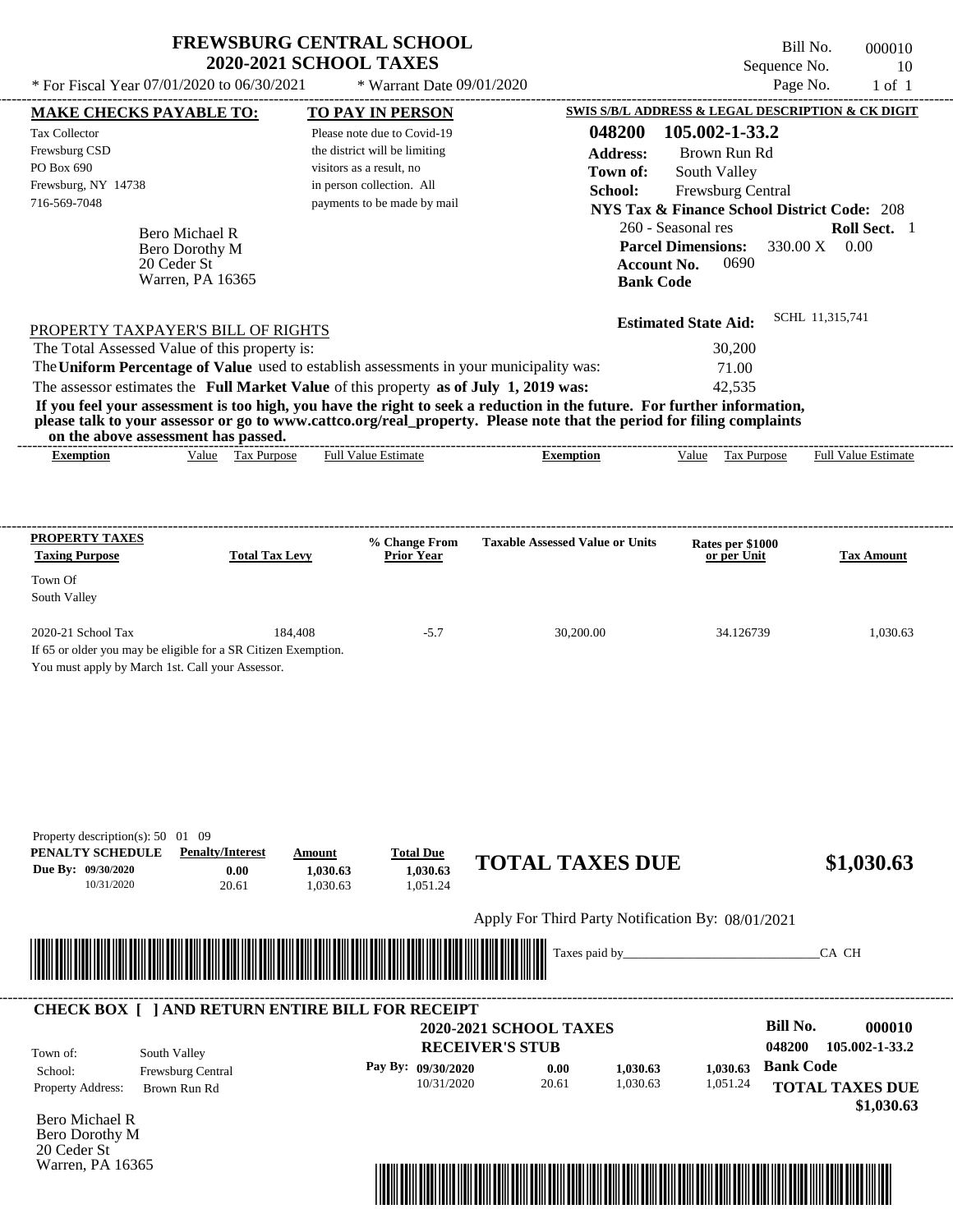|                                                                                                                                                                                                                                                                                         | <b>FREWSBURG CENTRAL SCHOOL</b><br><b>2020-2021 SCHOOL TAXES</b> |                                      |                                                   | Sequence No.                                           | Bill No.<br>000011<br>11                  |
|-----------------------------------------------------------------------------------------------------------------------------------------------------------------------------------------------------------------------------------------------------------------------------------------|------------------------------------------------------------------|--------------------------------------|---------------------------------------------------|--------------------------------------------------------|-------------------------------------------|
| * For Fiscal Year 07/01/2020 to 06/30/2021                                                                                                                                                                                                                                              |                                                                  | * Warrant Date 09/01/2020            |                                                   |                                                        | Page No.<br>$1$ of $1$                    |
| <b>MAKE CHECKS PAYABLE TO:</b>                                                                                                                                                                                                                                                          |                                                                  | <b>TO PAY IN PERSON</b>              |                                                   | SWIS S/B/L ADDRESS & LEGAL DESCRIPTION & CK DIGIT      |                                           |
| Tax Collector                                                                                                                                                                                                                                                                           |                                                                  | Please note due to Covid-19          | 048200                                            | 96.004-1-50                                            |                                           |
| Frewsburg CSD                                                                                                                                                                                                                                                                           |                                                                  | the district will be limiting        | <b>Address:</b>                                   | Bragg Rd                                               |                                           |
| PO Box 690                                                                                                                                                                                                                                                                              |                                                                  | visitors as a result, no             | Town of:                                          | South Valley                                           |                                           |
| Frewsburg, NY 14738                                                                                                                                                                                                                                                                     |                                                                  | in person collection. All            | School:                                           | Frewsburg Central                                      |                                           |
| 716-569-7048                                                                                                                                                                                                                                                                            |                                                                  | payments to be made by mail          |                                                   | <b>NYS Tax &amp; Finance School District Code: 208</b> |                                           |
| Big Pine Partnership                                                                                                                                                                                                                                                                    |                                                                  |                                      |                                                   | $322$ - Rural vac $>10$                                | Roll Sect. 1                              |
| 318 Jefferson St                                                                                                                                                                                                                                                                        |                                                                  |                                      |                                                   | 23.32<br><b>Parcel Acreage:</b>                        |                                           |
| Jamestown, NY 14701                                                                                                                                                                                                                                                                     |                                                                  |                                      |                                                   | 0361<br><b>Account No.</b><br><b>Bank Code</b>         |                                           |
|                                                                                                                                                                                                                                                                                         |                                                                  |                                      |                                                   | <b>Estimated State Aid:</b>                            | SCHL 11,315,741                           |
| PROPERTY TAXPAYER'S BILL OF RIGHTS<br>The Total Assessed Value of this property is:                                                                                                                                                                                                     |                                                                  |                                      |                                                   | 12,900                                                 |                                           |
| The Uniform Percentage of Value used to establish assessments in your municipality was:                                                                                                                                                                                                 |                                                                  |                                      |                                                   | 71.00                                                  |                                           |
| The assessor estimates the Full Market Value of this property as of July 1, 2019 was:                                                                                                                                                                                                   |                                                                  |                                      |                                                   | 18,169                                                 |                                           |
| If you feel your assessment is too high, you have the right to seek a reduction in the future. For further information,<br>please talk to your assessor or go to www.cattco.org/real_property. Please note that the period for filing complaints<br>on the above assessment has passed. |                                                                  |                                      |                                                   |                                                        |                                           |
| Value Tax Purpose<br><b>Exemption</b>                                                                                                                                                                                                                                                   |                                                                  | <b>Full Value Estimate</b>           | <b>Exemption</b>                                  | Value Tax Purpose                                      | Full Value Estimate                       |
| <b>Taxing Purpose</b><br>Town Of<br>South Valley<br>2020-21 School Tax<br>If 65 or older you may be eligible for a SR Citizen Exemption.<br>You must apply by March 1st. Call your Assessor.                                                                                            | <b>Total Tax Levy</b><br>184,408                                 | <b>Prior Year</b><br>$-5.7$          | 12,900.00                                         | or per Unit<br>34.126739                               | <b>Tax Amount</b><br>440.23               |
| Property description(s): $52 \quad 01 \quad 09$<br>PENALTY SCHEDULE<br><b>Penalty/Interest</b><br>Due Bv: 09/30/2020<br>0.00<br>10/31/2020<br>8.80                                                                                                                                      | Amount<br>440.23<br>440.23                                       | <b>Total Due</b><br>440.23<br>449.03 | <b>TOTAL TAXES DUE</b>                            |                                                        | \$440.23                                  |
|                                                                                                                                                                                                                                                                                         |                                                                  |                                      | Apply For Third Party Notification By: 08/01/2021 |                                                        |                                           |
|                                                                                                                                                                                                                                                                                         |                                                                  |                                      | Taxes paid by_                                    |                                                        | CA CH                                     |
|                                                                                                                                                                                                                                                                                         |                                                                  |                                      |                                                   |                                                        |                                           |
| <b>CHECK BOX [ ] AND RETURN ENTIRE BILL FOR RECEIPT</b>                                                                                                                                                                                                                                 |                                                                  |                                      | 2020-2021 SCHOOL TAXES                            |                                                        | <b>Bill No.</b>                           |
| South Valley<br>Town of:                                                                                                                                                                                                                                                                |                                                                  |                                      | <b>RECEIVER'S STUB</b>                            |                                                        | 048200                                    |
| School:<br>Frewsburg Central                                                                                                                                                                                                                                                            |                                                                  | Pay By: 09/30/2020<br>10/31/2020     | 0.00<br>8.80                                      | 440.23<br>440.23<br>440.23<br>449.03                   | 000011<br>96.004-1-50<br><b>Bank Code</b> |

Big Pine Partnership 318 Jefferson St Jamestown, NY 14701

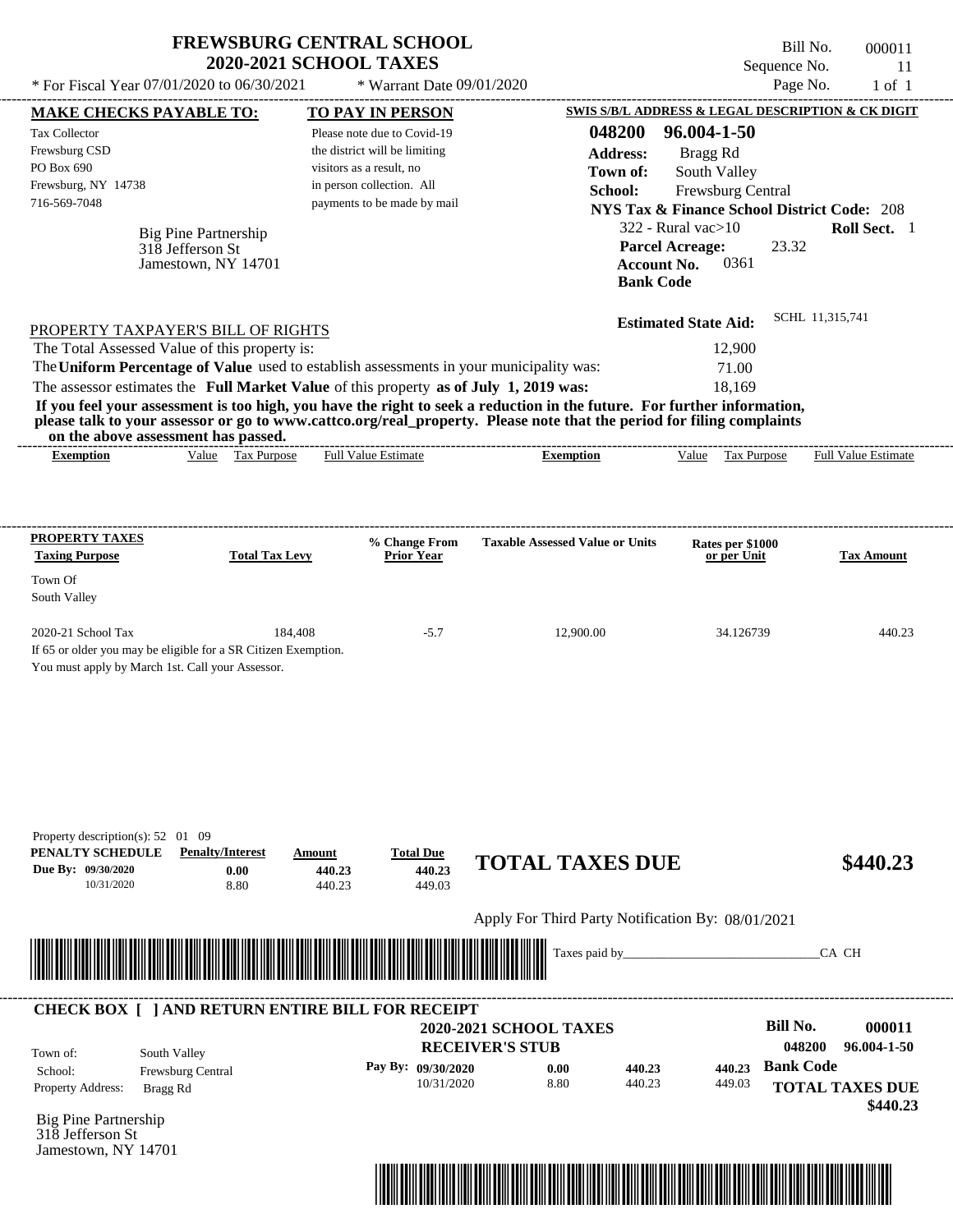| * For Fiscal Year 07/01/2020 to 06/30/2021                                                              | <b>FREWSBURG CENTRAL SCHOOL</b><br><b>2020-2021 SCHOOL TAXES</b>       | * Warrant Date 09/01/2020            |                                                                                                                                                                                                                                                                      | Sequence No.                                                  | Bill No.<br>000012<br>12<br>Page No.<br>$1$ of $1$ |
|---------------------------------------------------------------------------------------------------------|------------------------------------------------------------------------|--------------------------------------|----------------------------------------------------------------------------------------------------------------------------------------------------------------------------------------------------------------------------------------------------------------------|---------------------------------------------------------------|----------------------------------------------------|
| MAKE CHECKS PAYABLE TO:                                                                                 |                                                                        | <b>TO PAY IN PERSON</b>              |                                                                                                                                                                                                                                                                      | SWIS S/B/L ADDRESS & LEGAL DESCRIPTION & CK DIGIT             |                                                    |
| Tax Collector                                                                                           |                                                                        | Please note due to Covid-19          | 048200                                                                                                                                                                                                                                                               | 96.004-1-51                                                   |                                                    |
| Frewsburg CSD                                                                                           |                                                                        | the district will be limiting        | <b>Address:</b>                                                                                                                                                                                                                                                      | Bragg Rd                                                      |                                                    |
| PO Box 690                                                                                              |                                                                        | visitors as a result, no             | Town of:                                                                                                                                                                                                                                                             | South Valley                                                  |                                                    |
| Frewsburg, NY 14738                                                                                     |                                                                        | in person collection. All            | School:                                                                                                                                                                                                                                                              | Frewsburg Central                                             |                                                    |
| 716-569-7048                                                                                            |                                                                        | payments to be made by mail          |                                                                                                                                                                                                                                                                      | <b>NYS Tax &amp; Finance School District Code: 208</b>        |                                                    |
|                                                                                                         | Big Pine Partnership                                                   |                                      |                                                                                                                                                                                                                                                                      | $322$ - Rural vac $>10$                                       | Roll Sect. 1                                       |
|                                                                                                         | 1235 Prendergast Ave<br>Jamestown, NY 14701                            |                                      | <b>Bank Code</b>                                                                                                                                                                                                                                                     | 22.88<br><b>Parcel Acreage:</b><br>0271<br><b>Account No.</b> |                                                    |
| PROPERTY TAXPAYER'S BILL OF RIGHTS                                                                      |                                                                        |                                      |                                                                                                                                                                                                                                                                      | <b>Estimated State Aid:</b>                                   | SCHL 11,315,741                                    |
| The Total Assessed Value of this property is:                                                           |                                                                        |                                      |                                                                                                                                                                                                                                                                      | 16,100                                                        |                                                    |
| The Uniform Percentage of Value used to establish assessments in your municipality was:                 |                                                                        |                                      |                                                                                                                                                                                                                                                                      | 71.00                                                         |                                                    |
| The assessor estimates the Full Market Value of this property as of July 1, 2019 was:                   |                                                                        |                                      |                                                                                                                                                                                                                                                                      | 22,676                                                        |                                                    |
| on the above assessment has passed.<br><b>Exemption</b>                                                 | Value Tax Purpose                                                      | <b>Full Value Estimate</b>           | If you feel your assessment is too high, you have the right to seek a reduction in the future. For further information,<br>please talk to your assessor or go to www.cattco.org/real_property. Please note that the period for filing complaints<br><b>Exemption</b> | Tax Purpose<br>Value                                          | Full Value Estimate                                |
| PROPERTY TAXES<br><b>Taxing Purpose</b>                                                                 | <b>Total Tax Levy</b>                                                  | % Change From<br><b>Prior Year</b>   | <b>Taxable Assessed Value or Units</b>                                                                                                                                                                                                                               | Rates per \$1000<br>or per Unit                               | <b>Tax Amount</b>                                  |
| Town Of<br>South Valley                                                                                 |                                                                        |                                      |                                                                                                                                                                                                                                                                      |                                                               |                                                    |
| 2020-21 School Tax<br>If 65 or older you may be eligible for a SR Citizen Exemption.                    | 184,408                                                                | $-5.7$                               | 16,100.00                                                                                                                                                                                                                                                            | 34.126739                                                     | 549.44                                             |
| You must apply by March 1st. Call your Assessor.                                                        |                                                                        |                                      |                                                                                                                                                                                                                                                                      |                                                               |                                                    |
| Property description(s): $52 \quad 01 \quad 09$<br>PENALTY SCHEDULE<br>Due By: 09/30/2020<br>10/31/2020 | <b>Penalty/Interest</b><br>Amount<br>0.00<br>549.44<br>10.99<br>549.44 | <b>Total Due</b><br>549.44<br>560.43 | <b>TOTAL TAXES DUE</b>                                                                                                                                                                                                                                               |                                                               | \$549.44                                           |
|                                                                                                         |                                                                        |                                      | Apply For Third Party Notification By: 08/01/2021                                                                                                                                                                                                                    |                                                               |                                                    |
|                                                                                                         |                                                                        |                                      | Taxes paid by                                                                                                                                                                                                                                                        |                                                               | CA CH                                              |
| <b>CHECK BOX [ ] AND RETURN ENTIRE BILL FOR RECEIPT</b>                                                 |                                                                        |                                      | 2020-2021 SCHOOL TAXES<br><b>RECEIVER'S STUB</b>                                                                                                                                                                                                                     | <b>Bill No.</b>                                               | 000012<br>048200<br>96.004-1-51                    |
| South Valley<br>Town of:                                                                                |                                                                        |                                      |                                                                                                                                                                                                                                                                      |                                                               | <b>Bank Code</b>                                   |
| School:<br>Frewsburg Central<br>Property Address:<br>Bragg Rd                                           |                                                                        | Pay By: 09/30/2020<br>10/31/2020     | 549.44<br>0.00<br>10.99<br>549.44                                                                                                                                                                                                                                    | 549.44<br>560.43                                              | <b>TOTAL TAXES DUE</b><br>\$549.44                 |
| <b>Big Pine Partnership</b>                                                                             |                                                                        |                                      |                                                                                                                                                                                                                                                                      |                                                               |                                                    |



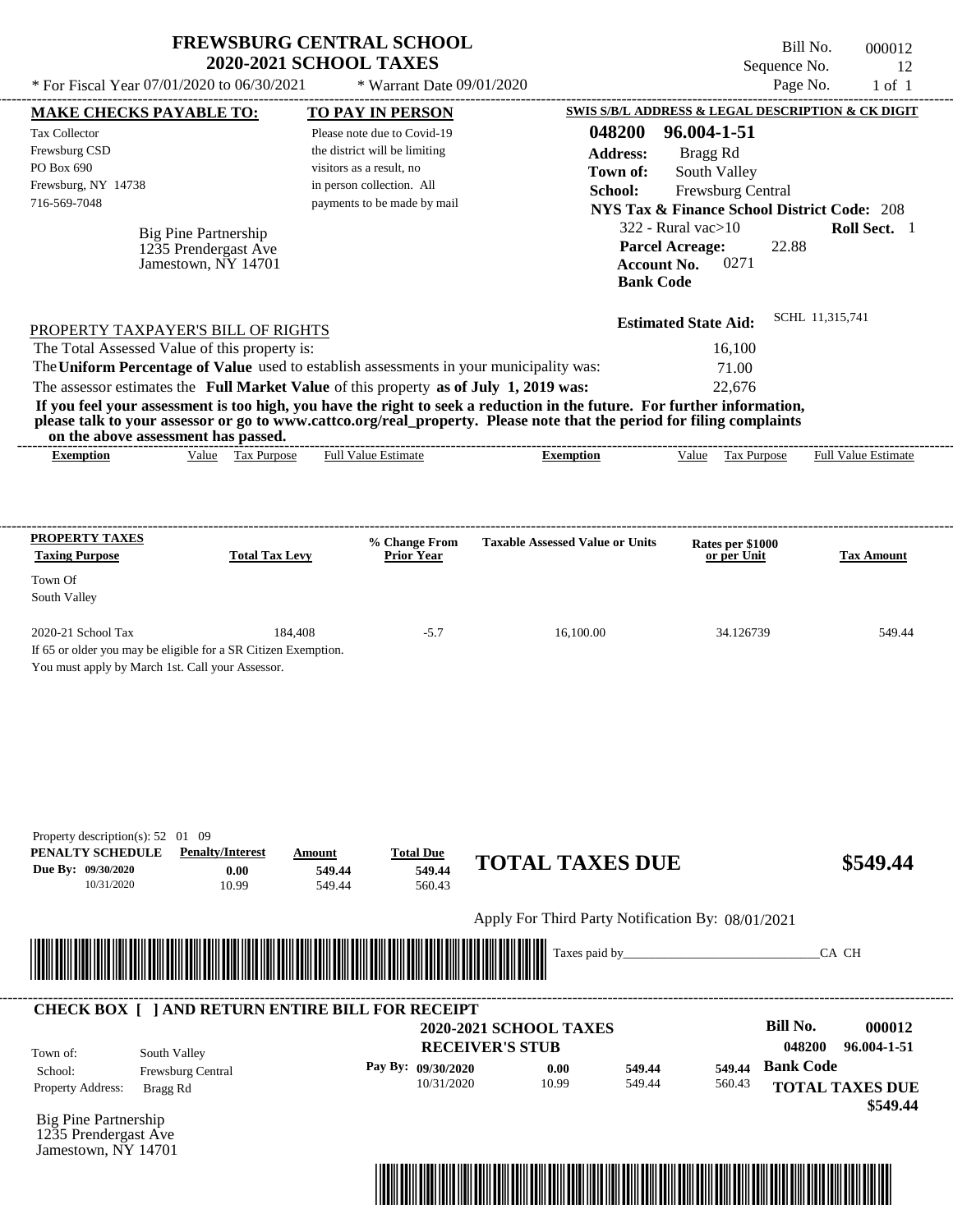| <b>FREWSBURG CENTRAL SCHOOL</b> |
|---------------------------------|
| <b>2020-2021 SCHOOL TAXES</b>   |

Bill No. 000013 Sequence No. 13

| * For Fiscal Year 07/01/2020 to 06/30/2021                                                                                                                                                                                                       | * Warrant Date 09/01/2020                             |                                                   |                                                    | Page No.<br>$1$ of $1$                                 |
|--------------------------------------------------------------------------------------------------------------------------------------------------------------------------------------------------------------------------------------------------|-------------------------------------------------------|---------------------------------------------------|----------------------------------------------------|--------------------------------------------------------|
| <b>MAKE CHECKS PAYABLE TO:</b>                                                                                                                                                                                                                   | <b>TO PAY IN PERSON</b>                               |                                                   |                                                    | SWIS S/B/L ADDRESS & LEGAL DESCRIPTION & CK DIGIT      |
| Tax Collector                                                                                                                                                                                                                                    | Please note due to Covid-19                           | 048200                                            | 96.004-1-59.3                                      |                                                        |
| Frewsburg CSD                                                                                                                                                                                                                                    | the district will be limiting                         | <b>Address:</b>                                   | Wheeler Hill Rd                                    |                                                        |
| PO Box 690<br>Frewsburg, NY 14738                                                                                                                                                                                                                | visitors as a result, no<br>in person collection. All | Town of:                                          | South Valley                                       |                                                        |
| 716-569-7048                                                                                                                                                                                                                                     | payments to be made by mail                           | School:                                           | Frewsburg Central                                  |                                                        |
|                                                                                                                                                                                                                                                  |                                                       |                                                   |                                                    | <b>NYS Tax &amp; Finance School District Code: 208</b> |
| Brodfuehrer Norman E<br><b>Brodfuehrer Mary Kay</b>                                                                                                                                                                                              |                                                       |                                                   | $314$ - Rural vac $<$ 10<br><b>Parcel Acreage:</b> | Roll Sect. 1<br>3.75                                   |
| 78 Willowgreen Dr                                                                                                                                                                                                                                |                                                       |                                                   | <b>Account No.</b><br>0750                         |                                                        |
| Amherst, NY 14228                                                                                                                                                                                                                                |                                                       |                                                   | <b>Bank Code</b>                                   |                                                        |
|                                                                                                                                                                                                                                                  |                                                       |                                                   | <b>Estimated State Aid:</b>                        | SCHL 11,315,741                                        |
| PROPERTY TAXPAYER'S BILL OF RIGHTS<br>The Total Assessed Value of this property is:                                                                                                                                                              |                                                       |                                                   | 6,000                                              |                                                        |
| The Uniform Percentage of Value used to establish assessments in your municipality was:                                                                                                                                                          |                                                       |                                                   | 71.00                                              |                                                        |
| The assessor estimates the Full Market Value of this property as of July 1, 2019 was:                                                                                                                                                            |                                                       |                                                   | 8,451                                              |                                                        |
| If you feel your assessment is too high, you have the right to seek a reduction in the future. For further information,<br>please talk to your assessor or go to www.cattco.org/real_property. Please note that the period for filing complaints |                                                       |                                                   |                                                    |                                                        |
| on the above assessment has passed.<br>Value Tax Purpose<br><b>Exemption</b>                                                                                                                                                                     | <b>Full Value Estimate</b>                            | <b>Exemption</b>                                  | Value Tax Purpose                                  | <b>Full Value Estimate</b>                             |
|                                                                                                                                                                                                                                                  |                                                       |                                                   |                                                    |                                                        |
|                                                                                                                                                                                                                                                  |                                                       |                                                   |                                                    |                                                        |
| <b>PROPERTY TAXES</b><br><b>Taxing Purpose</b><br><b>Total Tax Levy</b>                                                                                                                                                                          | % Change From<br><b>Prior Year</b>                    | <b>Taxable Assessed Value or Units</b>            | Rates per \$1000<br>or per Unit                    | <b>Tax Amount</b>                                      |
| Town Of                                                                                                                                                                                                                                          |                                                       |                                                   |                                                    |                                                        |
| South Valley                                                                                                                                                                                                                                     |                                                       |                                                   |                                                    |                                                        |
| 2020-21 School Tax                                                                                                                                                                                                                               | 184,408<br>$-5.7$                                     | 6,000.00                                          | 34.126739                                          | 204.76                                                 |
| If 65 or older you may be eligible for a SR Citizen Exemption.                                                                                                                                                                                   |                                                       |                                                   |                                                    |                                                        |
| You must apply by March 1st. Call your Assessor.                                                                                                                                                                                                 |                                                       |                                                   |                                                    |                                                        |
|                                                                                                                                                                                                                                                  |                                                       |                                                   |                                                    |                                                        |
|                                                                                                                                                                                                                                                  |                                                       |                                                   |                                                    |                                                        |
|                                                                                                                                                                                                                                                  |                                                       |                                                   |                                                    |                                                        |
|                                                                                                                                                                                                                                                  |                                                       |                                                   |                                                    |                                                        |
|                                                                                                                                                                                                                                                  |                                                       |                                                   |                                                    |                                                        |
|                                                                                                                                                                                                                                                  |                                                       |                                                   |                                                    |                                                        |
| Property description(s): 53-1-9                                                                                                                                                                                                                  |                                                       |                                                   |                                                    |                                                        |
| PENALTY SCHEDULE<br><b>Penalty/Interest</b>                                                                                                                                                                                                      | <b>Total Due</b><br>Amount                            | <b>TOTAL TAXES DUE</b>                            |                                                    | \$204.76                                               |
| Due By: 09/30/2020<br>0.00<br>10/31/2020<br>4.10                                                                                                                                                                                                 | 204.76<br>204.76<br>204.76<br>208.86                  |                                                   |                                                    |                                                        |
|                                                                                                                                                                                                                                                  |                                                       | Apply For Third Party Notification By: 08/01/2021 |                                                    |                                                        |
|                                                                                                                                                                                                                                                  |                                                       |                                                   |                                                    |                                                        |
| <u> 1989 - Andrew Maria Maria Maria Maria Maria Maria Maria Maria Maria Maria Maria Maria Maria Maria Maria Mari</u>                                                                                                                             |                                                       | Taxes paid by_                                    |                                                    | CA CH                                                  |
|                                                                                                                                                                                                                                                  |                                                       |                                                   |                                                    |                                                        |
| <b>CHECK BOX [ ] AND RETURN ENTIRE BILL FOR RECEIPT</b>                                                                                                                                                                                          |                                                       | 2020-2021 SCHOOL TAXES                            |                                                    | <b>Bill No.</b><br>000013                              |
|                                                                                                                                                                                                                                                  |                                                       | <b>RECEIVER'S STUB</b>                            |                                                    | 048200<br>96.004-1-59.3                                |
| South Valley<br>Town of:<br>Frewsburg Central<br>School:                                                                                                                                                                                         | Pay By: 09/30/2020                                    | 204.76<br>0.00                                    | 204.76                                             | <b>Bank Code</b>                                       |
| Property Address:<br>Wheeler Hill Rd                                                                                                                                                                                                             | 10/31/2020                                            | 4.10<br>204.76                                    | 208.86                                             | <b>TOTAL TAXES DUE</b>                                 |
|                                                                                                                                                                                                                                                  |                                                       |                                                   |                                                    | \$204.76                                               |
| <b>Brodfuehrer Norman E</b>                                                                                                                                                                                                                      |                                                       |                                                   |                                                    |                                                        |
| <b>Brodfuehrer Mary Kay</b><br>78 Willowgreen Dr                                                                                                                                                                                                 |                                                       |                                                   |                                                    |                                                        |
| Amherst, NY 14228                                                                                                                                                                                                                                |                                                       |                                                   |                                                    |                                                        |
|                                                                                                                                                                                                                                                  |                                                       |                                                   |                                                    |                                                        |
|                                                                                                                                                                                                                                                  |                                                       |                                                   |                                                    |                                                        |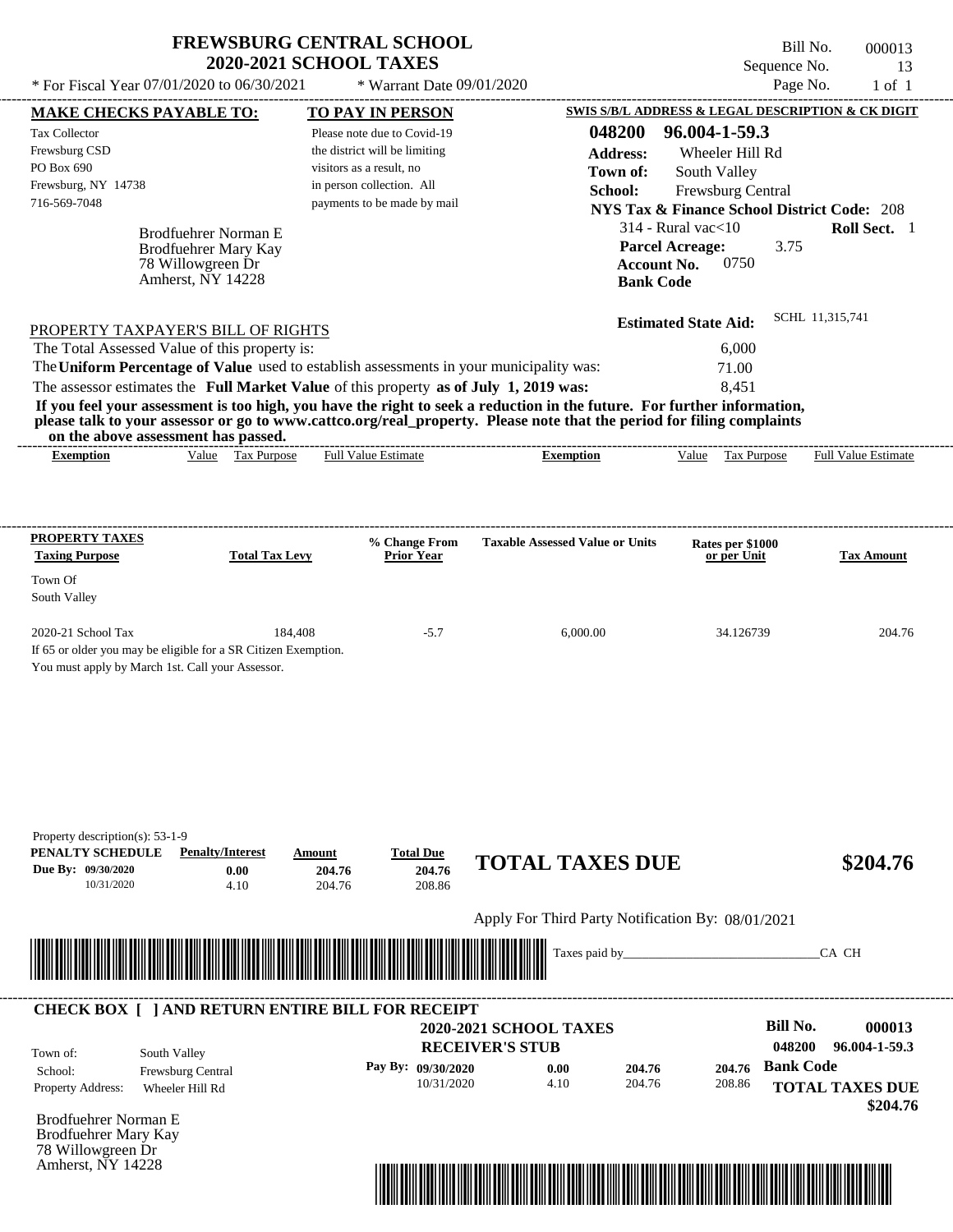| <b>FREWSBURG CENTRAL SCHOOL</b> |
|---------------------------------|
| <b>2020-2021 SCHOOL TAXES</b>   |

Bill No. 000014 Sequence No. 14  $*$  For Fiscal Year 07/01/2020 to 06/30/2021  $*$  Warrant Date 09/01/2020 Page No. 1 of 1

| <b>MAKE CHECKS PAYABLE TO:</b>                                                                                                                                                                                                       | <b>TO PAY IN PERSON</b>            |                                                               | SWIS S/B/L ADDRESS & LEGAL DESCRIPTION & CK DIGIT      |                        |
|--------------------------------------------------------------------------------------------------------------------------------------------------------------------------------------------------------------------------------------|------------------------------------|---------------------------------------------------------------|--------------------------------------------------------|------------------------|
| <b>Tax Collector</b>                                                                                                                                                                                                                 | Please note due to Covid-19        | 048200                                                        | 105.002-1-28                                           |                        |
| Frewsburg CSD                                                                                                                                                                                                                        | the district will be limiting      | <b>Address:</b>                                               | Brown Run Rd                                           |                        |
| PO Box 690                                                                                                                                                                                                                           | visitors as a result, no           | Town of:                                                      | South Valley                                           |                        |
| Frewsburg, NY 14738                                                                                                                                                                                                                  | in person collection. All          | School:                                                       | Frewsburg Central                                      |                        |
| 716-569-7048                                                                                                                                                                                                                         | payments to be made by mail        |                                                               | <b>NYS Tax &amp; Finance School District Code: 208</b> |                        |
| Caledonia Land Company LLC                                                                                                                                                                                                           |                                    |                                                               | 910 - Priv forest                                      | Roll Sect. 1           |
| 507 Cherry Grove Rd                                                                                                                                                                                                                  |                                    |                                                               | <b>Parcel Acreage:</b><br>50.84                        |                        |
| Clarendon, PA 16313                                                                                                                                                                                                                  |                                    | <b>Account No.</b>                                            | 0317                                                   |                        |
|                                                                                                                                                                                                                                      |                                    | <b>Bank Code</b>                                              |                                                        |                        |
|                                                                                                                                                                                                                                      |                                    |                                                               | <b>Estimated State Aid:</b>                            | SCHL 11,315,741        |
| PROPERTY TAXPAYER'S BILL OF RIGHTS                                                                                                                                                                                                   |                                    |                                                               |                                                        |                        |
| The Total Assessed Value of this property is:<br>The Uniform Percentage of Value used to establish assessments in your municipality was:                                                                                             |                                    |                                                               | 42,400                                                 |                        |
|                                                                                                                                                                                                                                      |                                    |                                                               | 71.00<br>59,718                                        |                        |
| The assessor estimates the Full Market Value of this property as of July 1, 2019 was:<br>If you feel your assessment is too high, you have the right to seek a reduction in the future. For further information,                     |                                    |                                                               |                                                        |                        |
| please talk to your assessor or go to www.cattco.org/real_property. Please note that the period for filing complaints                                                                                                                |                                    |                                                               |                                                        |                        |
| on the above assessment has passed.<br>Value Tax Purpose<br><b>Exemption</b>                                                                                                                                                         | <b>Full Value Estimate</b>         | <b>Exemption</b>                                              | Value Tax Purpose Full Value Estimate                  |                        |
|                                                                                                                                                                                                                                      |                                    |                                                               |                                                        |                        |
|                                                                                                                                                                                                                                      |                                    |                                                               |                                                        |                        |
| PROPERTY TAXES                                                                                                                                                                                                                       |                                    |                                                               |                                                        |                        |
| <b>Total Tax Levy</b><br><b>Taxing Purpose</b>                                                                                                                                                                                       | % Change From<br><b>Prior Year</b> | <b>Taxable Assessed Value or Units</b>                        | Rates per \$1000<br>or per Unit                        | <b>Tax Amount</b>      |
| Town Of                                                                                                                                                                                                                              |                                    |                                                               |                                                        |                        |
| South Valley                                                                                                                                                                                                                         |                                    |                                                               |                                                        |                        |
| 2020-21 School Tax<br>184,408                                                                                                                                                                                                        | $-5.7$                             | 42,400.00                                                     | 34.126739                                              | 1,446.97               |
| If 65 or older you may be eligible for a SR Citizen Exemption.                                                                                                                                                                       |                                    |                                                               |                                                        |                        |
| You must apply by March 1st. Call your Assessor.                                                                                                                                                                                     |                                    |                                                               |                                                        |                        |
|                                                                                                                                                                                                                                      |                                    |                                                               |                                                        |                        |
|                                                                                                                                                                                                                                      |                                    |                                                               |                                                        |                        |
|                                                                                                                                                                                                                                      |                                    |                                                               |                                                        |                        |
|                                                                                                                                                                                                                                      |                                    |                                                               |                                                        |                        |
|                                                                                                                                                                                                                                      |                                    |                                                               |                                                        |                        |
|                                                                                                                                                                                                                                      |                                    |                                                               |                                                        |                        |
|                                                                                                                                                                                                                                      |                                    |                                                               |                                                        |                        |
| Property description(s): 42 01 09<br>PENALTY SCHEDULE<br><b>Penalty/Interest</b>                                                                                                                                                     | <b>Total Due</b><br>Amount         |                                                               |                                                        |                        |
| Due By: 09/30/2020<br>0.00                                                                                                                                                                                                           | 1,446.97<br>1,446.97               | <b>TOTAL TAXES DUE</b>                                        |                                                        | \$1,446.97             |
| 10/31/2020<br>28.94                                                                                                                                                                                                                  | 1,475.91<br>1,446.97               |                                                               |                                                        |                        |
|                                                                                                                                                                                                                                      |                                    | Apply For Third Party Notification By: 08/01/2021             |                                                        |                        |
|                                                                                                                                                                                                                                      |                                    |                                                               |                                                        |                        |
| <u> Indian American State of Barbara and The Barbara and The Barbara and The Barbara and The Barbara and The Barbara and The Barbara and The Barbara and The Barbara and The Barbara and The Barbara and The Barbara and The Bar</u> |                                    | Taxes paid by_                                                |                                                        | CA CH                  |
|                                                                                                                                                                                                                                      |                                    |                                                               |                                                        |                        |
| <b>CHECK BOX [ ] AND RETURN ENTIRE BILL FOR RECEIPT</b>                                                                                                                                                                              |                                    |                                                               |                                                        |                        |
|                                                                                                                                                                                                                                      |                                    | 2020-2021 SCHOOL TAXES                                        | <b>Bill No.</b>                                        | 000014                 |
| South Valley<br>Town of:                                                                                                                                                                                                             |                                    | <b>RECEIVER'S STUB</b>                                        | 048200                                                 | 105.002-1-28           |
| School:<br>Frewsburg Central                                                                                                                                                                                                         | Pay By: 09/30/2020                 | 0.00<br>1,446.97                                              | <b>Bank Code</b><br>1,446.97                           |                        |
| Property Address:<br>Brown Run Rd                                                                                                                                                                                                    | 10/31/2020                         | 28.94<br>1,446.97                                             | 1,475.91                                               | <b>TOTAL TAXES DUE</b> |
|                                                                                                                                                                                                                                      |                                    |                                                               |                                                        | \$1,446.97             |
| Caledonia Land Company LLC<br>507 Cherry Grove Rd                                                                                                                                                                                    |                                    |                                                               |                                                        |                        |
| Clarendon, PA 16313                                                                                                                                                                                                                  |                                    |                                                               |                                                        |                        |
|                                                                                                                                                                                                                                      |                                    |                                                               |                                                        |                        |
|                                                                                                                                                                                                                                      |                                    | <u> 1989 - Andrea Stadt British, fransk politik (d. 1989)</u> |                                                        |                        |
|                                                                                                                                                                                                                                      |                                    |                                                               |                                                        |                        |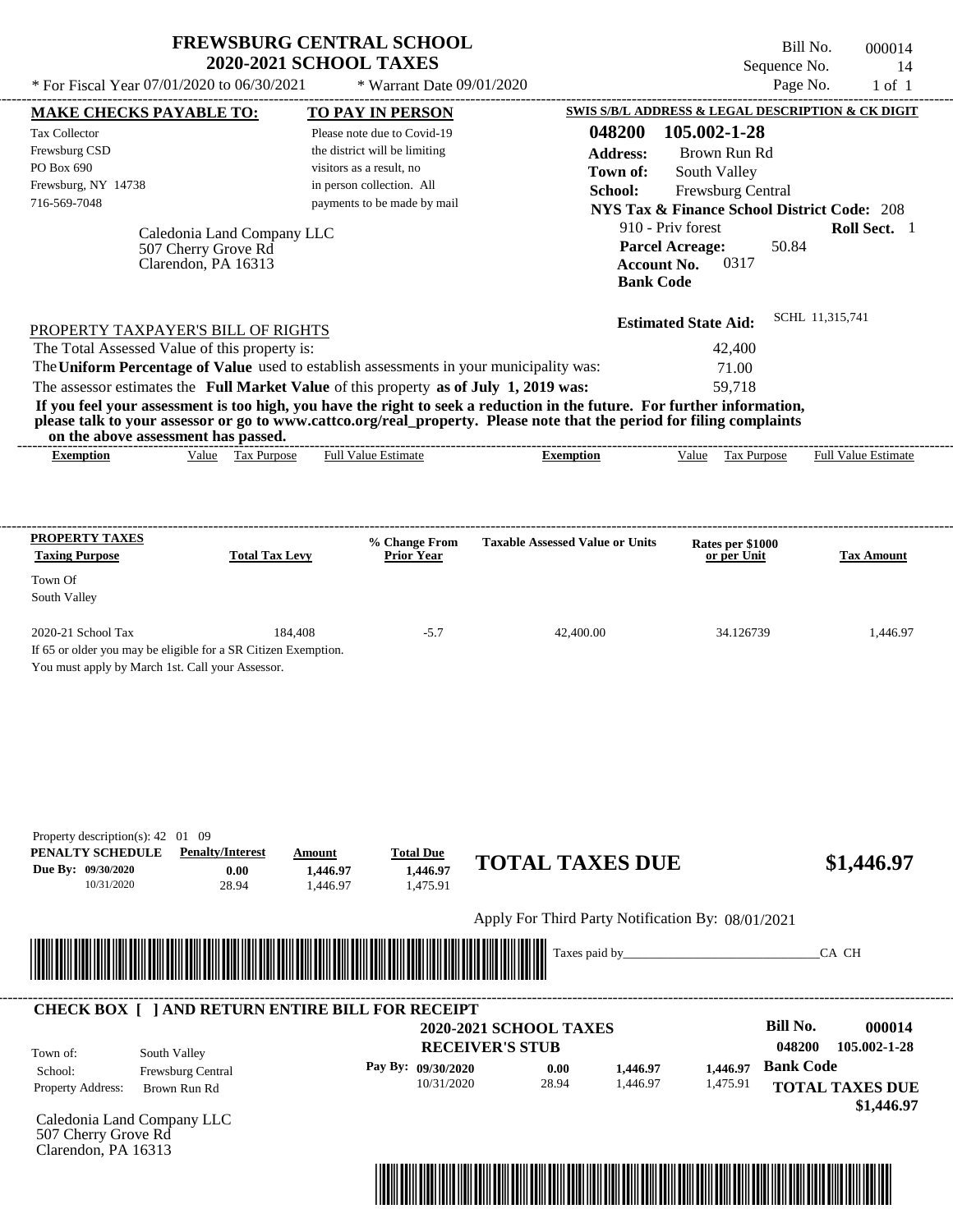## **FREWSBURG CENTRAL SCHOOL 2020-2021 SCHOOL TAXES**

\* For Fiscal Year  $07/01/2020$  to  $06/30/2021$  \* Warrant Date  $09/01/2020$  Page No. 1 of 1

\* Warrant Date 09/01/2020

Bill No. 000015 Sequence No. 15<br>Page No. 1 of 1

| <b>MAKE CHECKS PAYABLE TO:</b>                                                                                                                                                                                                                   |                       | <b>TO PAY IN PERSON</b>       |                                                   | SWIS S/B/L ADDRESS & LEGAL DESCRIPTION & CK DIGIT      |                            |
|--------------------------------------------------------------------------------------------------------------------------------------------------------------------------------------------------------------------------------------------------|-----------------------|-------------------------------|---------------------------------------------------|--------------------------------------------------------|----------------------------|
| Tax Collector                                                                                                                                                                                                                                    |                       | Please note due to Covid-19   |                                                   | 048200 105.002-1-1.29                                  |                            |
| Frewsburg CSD                                                                                                                                                                                                                                    |                       | the district will be limiting | <b>Address:</b>                                   | 11 Gurnsey Hollow Rd                                   |                            |
| PO Box 690                                                                                                                                                                                                                                       |                       | visitors as a result, no      | Town of:                                          | South Valley                                           |                            |
| Frewsburg, NY 14738                                                                                                                                                                                                                              |                       | in person collection. All     | School:                                           | Frewsburg Central                                      |                            |
| 716-569-7048                                                                                                                                                                                                                                     |                       | payments to be made by mail   |                                                   | <b>NYS Tax &amp; Finance School District Code: 208</b> |                            |
| Carlino Paul C                                                                                                                                                                                                                                   |                       |                               |                                                   | 260 - Seasonal res                                     | Roll Sect. 1               |
| Carlino Constance                                                                                                                                                                                                                                |                       |                               |                                                   | 7.52<br><b>Parcel Acreage:</b>                         |                            |
| 6602 Royal Parkway South                                                                                                                                                                                                                         |                       |                               | <b>Account No.</b>                                | 0658                                                   |                            |
| Lockport, NY 14094                                                                                                                                                                                                                               |                       |                               | <b>Bank Code</b>                                  |                                                        |                            |
|                                                                                                                                                                                                                                                  |                       |                               |                                                   |                                                        | SCHL 11,315,741            |
| PROPERTY TAXPAYER'S BILL OF RIGHTS                                                                                                                                                                                                               |                       |                               |                                                   | <b>Estimated State Aid:</b>                            |                            |
| The Total Assessed Value of this property is:                                                                                                                                                                                                    |                       |                               |                                                   | 39,500                                                 |                            |
| The Uniform Percentage of Value used to establish assessments in your municipality was:                                                                                                                                                          |                       |                               |                                                   | 71.00                                                  |                            |
| The assessor estimates the Full Market Value of this property as of July 1, 2019 was:                                                                                                                                                            |                       |                               |                                                   | 55,634                                                 |                            |
| If you feel your assessment is too high, you have the right to seek a reduction in the future. For further information,<br>please talk to your assessor or go to www.cattco.org/real_property. Please note that the period for filing complaints |                       |                               |                                                   |                                                        |                            |
| on the above assessment has passed.<br>Value Tax Purpose<br><b>Exemption</b>                                                                                                                                                                     |                       | <b>Full Value Estimate</b>    | <b>Exemption</b>                                  | Value Tax Purpose                                      | <b>Full Value Estimate</b> |
|                                                                                                                                                                                                                                                  |                       |                               |                                                   |                                                        |                            |
|                                                                                                                                                                                                                                                  |                       |                               |                                                   |                                                        |                            |
| <b>PROPERTY TAXES</b>                                                                                                                                                                                                                            |                       |                               |                                                   |                                                        |                            |
| <b>Taxing Purpose</b>                                                                                                                                                                                                                            | <b>Total Tax Levy</b> | % Change From<br>Prior Year   | <b>Taxable Assessed Value or Units</b>            | Rates per \$1000<br>or per Unit                        | <b>Tax Amount</b>          |
| Town Of                                                                                                                                                                                                                                          |                       |                               |                                                   |                                                        |                            |
| South Valley                                                                                                                                                                                                                                     |                       |                               |                                                   |                                                        |                            |
| 2020-21 School Tax                                                                                                                                                                                                                               | 184,408               | $-5.7$                        | 39,500.00                                         | 34.126739                                              | 1,348.01                   |
| If 65 or older you may be eligible for a SR Citizen Exemption.                                                                                                                                                                                   |                       |                               |                                                   |                                                        |                            |
| You must apply by March 1st. Call your Assessor.                                                                                                                                                                                                 |                       |                               |                                                   |                                                        |                            |
|                                                                                                                                                                                                                                                  |                       |                               |                                                   |                                                        |                            |
|                                                                                                                                                                                                                                                  |                       |                               |                                                   |                                                        |                            |
|                                                                                                                                                                                                                                                  |                       |                               |                                                   |                                                        |                            |
|                                                                                                                                                                                                                                                  |                       |                               |                                                   |                                                        |                            |
|                                                                                                                                                                                                                                                  |                       |                               |                                                   |                                                        |                            |
|                                                                                                                                                                                                                                                  |                       |                               |                                                   |                                                        |                            |
|                                                                                                                                                                                                                                                  |                       |                               |                                                   |                                                        |                            |
| Property description(s): 51 01 09                                                                                                                                                                                                                | Sawmill Run Sub Div   | Phase Ii                      |                                                   |                                                        |                            |
| PENALTY SCHEDULE<br><b>Penalty/Interest</b>                                                                                                                                                                                                      | Amount                | <b>Total Due</b>              | <b>TOTAL TAXES DUE</b>                            |                                                        | \$1,348.01                 |
| Due By: 09/30/2020<br>0.00<br>10/31/2020<br>26.96                                                                                                                                                                                                | 1,348.01<br>1,348.01  | 1,348.01<br>1,374.97          |                                                   |                                                        |                            |
|                                                                                                                                                                                                                                                  |                       |                               |                                                   |                                                        |                            |
|                                                                                                                                                                                                                                                  |                       |                               | Apply For Third Party Notification By: 08/01/2021 |                                                        |                            |
| <u> III de la construcción de la construcción de la construcción de la construcción de la construcción de la const</u>                                                                                                                           |                       |                               | Taxes paid by_                                    |                                                        | CA CH                      |
|                                                                                                                                                                                                                                                  |                       |                               |                                                   |                                                        |                            |
| <b>CHECK BOX [ ] AND RETURN ENTIRE BILL FOR RECEIPT</b>                                                                                                                                                                                          |                       |                               |                                                   |                                                        |                            |
|                                                                                                                                                                                                                                                  |                       |                               | 2020-2021 SCHOOL TAXES                            | <b>Bill No.</b>                                        | 000015                     |
| South Valley<br>Town of:                                                                                                                                                                                                                         |                       |                               | <b>RECEIVER'S STUB</b>                            | 048200                                                 | 105.002-1-1.29             |
| Frewsburg Central<br>School:                                                                                                                                                                                                                     |                       | Pay By: 09/30/2020            | 0.00<br>1,348.01                                  | 1,348.01                                               | <b>Bank Code</b>           |
| Property Address:<br>11 Gurnsey Hollow Rd                                                                                                                                                                                                        |                       | 10/31/2020                    | 26.96<br>1,348.01                                 | 1,374.97                                               | <b>TOTAL TAXES DUE</b>     |
|                                                                                                                                                                                                                                                  |                       |                               |                                                   |                                                        | \$1,348.01                 |
| Carlino Paul C                                                                                                                                                                                                                                   |                       |                               |                                                   |                                                        |                            |
| Carlino Constance                                                                                                                                                                                                                                |                       |                               |                                                   |                                                        |                            |
| 6602 Royal Parkway South<br>Lockport, NY 14094                                                                                                                                                                                                   |                       |                               |                                                   |                                                        |                            |
|                                                                                                                                                                                                                                                  |                       |                               |                                                   |                                                        |                            |
|                                                                                                                                                                                                                                                  |                       |                               |                                                   |                                                        |                            |
|                                                                                                                                                                                                                                                  |                       |                               |                                                   |                                                        |                            |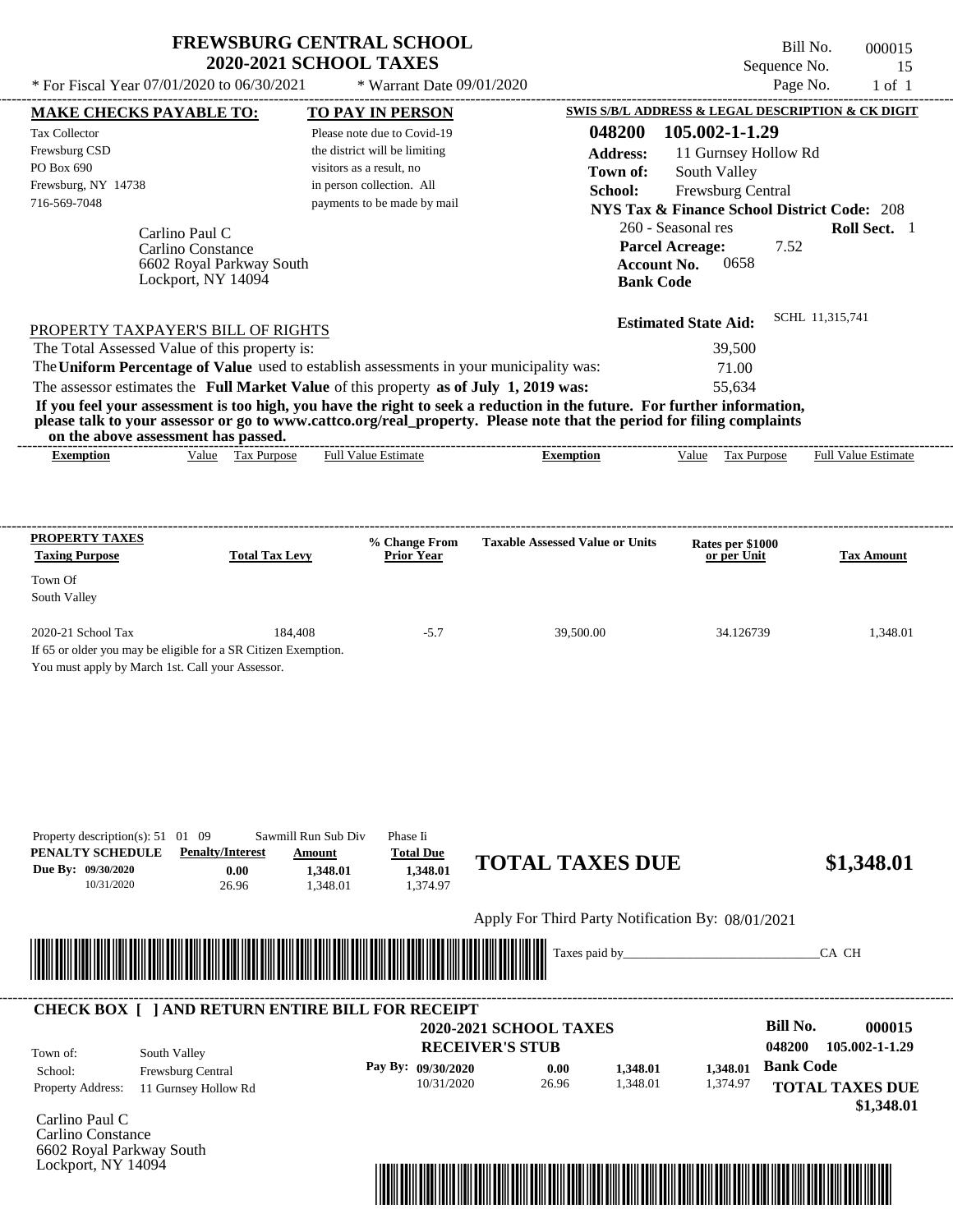| <b>FREWSBURG CENTRAL SCHOOL</b> |
|---------------------------------|
| <b>2020-2021 SCHOOL TAXES</b>   |

| <b>Tax Collector</b>                                                                                                                                                                                                                                                                                                                                                             | <b>TO PAY IN PERSON</b>                                                                  | <b>SWIS S/B/L ADDRESS &amp; LEGAL DESCRIPTION &amp; CK DIGIT</b>                             |                                                                                                   |                                                             |
|----------------------------------------------------------------------------------------------------------------------------------------------------------------------------------------------------------------------------------------------------------------------------------------------------------------------------------------------------------------------------------|------------------------------------------------------------------------------------------|----------------------------------------------------------------------------------------------|---------------------------------------------------------------------------------------------------|-------------------------------------------------------------|
| Frewsburg CSD<br>PO Box 690                                                                                                                                                                                                                                                                                                                                                      | Please note due to Covid-19<br>the district will be limiting<br>visitors as a result, no | 048200<br><b>Address:</b><br>Town of:                                                        | 96.002-1-38<br>12981 Bone Run Rd<br>South Valley                                                  |                                                             |
| Frewsburg, NY 14738<br>716-569-7048                                                                                                                                                                                                                                                                                                                                              | in person collection. All<br>payments to be made by mail                                 | School:                                                                                      | Frewsburg Central<br><b>NYS Tax &amp; Finance School District Code: 208</b><br>210 - 1 Family Res | Roll Sect. 1                                                |
| Carlson Daniel T<br>Knuth Jennifer R<br>10922 Oldro Rd<br>Randolph, NY 14772                                                                                                                                                                                                                                                                                                     |                                                                                          | <b>Account No.</b><br><b>Bank Code</b>                                                       | <b>Parcel Acreage:</b><br>2.14<br>0230                                                            |                                                             |
| PROPERTY TAXPAYER'S BILL OF RIGHTS                                                                                                                                                                                                                                                                                                                                               |                                                                                          |                                                                                              | <b>Estimated State Aid:</b>                                                                       | SCHL 11,315,741                                             |
| The Total Assessed Value of this property is:<br>The Uniform Percentage of Value used to establish assessments in your municipality was:                                                                                                                                                                                                                                         |                                                                                          |                                                                                              | 48,100<br>71.00                                                                                   |                                                             |
| The assessor estimates the Full Market Value of this property as of July 1, 2019 was:<br>If you feel your assessment is too high, you have the right to seek a reduction in the future. For further information,<br>please talk to your assessor or go to www.cattco.org/real_property. Please note that the period for filing complaints<br>on the above assessment has passed. |                                                                                          |                                                                                              | 67,746                                                                                            |                                                             |
| Value Tax Purpose<br><b>Exemption</b><br>$(See Note)$ 21,600 SCHOOL<br><b>Bas Star</b>                                                                                                                                                                                                                                                                                           | <b>Full Value Estimate</b><br>30,423                                                     | <b>Exemption</b>                                                                             | Value Tax Purpose                                                                                 | <b>Full Value Estimate</b>                                  |
| PROPERTY TAXES<br><b>Total Tax Levy</b><br><b>Taxing Purpose</b>                                                                                                                                                                                                                                                                                                                 | % Change From<br><b>Prior Year</b>                                                       | <b>Taxable Assessed Value or Units</b><br>(before accounting for STAR)                       | Rates per \$1000<br>or per Unit                                                                   | <b>Tax Amount</b>                                           |
| Town Of<br>South Valley                                                                                                                                                                                                                                                                                                                                                          |                                                                                          |                                                                                              |                                                                                                   |                                                             |
| 2020-21 School Tax<br>If 65 or older you may be eligible for a SR Citizen Exemption.<br>You must apply by March 1st. Call your Assessor.                                                                                                                                                                                                                                         | 184,408<br>$-5.7$                                                                        | 48,100.00                                                                                    | 34.126739                                                                                         | 1,641.50                                                    |
|                                                                                                                                                                                                                                                                                                                                                                                  |                                                                                          |                                                                                              |                                                                                                   |                                                             |
| Note: This year's STAR exemption benefit cannot exceed last year's benefit.<br><b>Penalty/Interest</b><br>Due By: 09/30/2020<br>0.00<br>10/31/2020                                                                                                                                                                                                                               | <b>Total Due</b><br>Amount<br>908.50<br>908.50                                           | <b>TOTAL TAXES DUE</b>                                                                       |                                                                                                   |                                                             |
| 18.17                                                                                                                                                                                                                                                                                                                                                                            | 908.50<br>926.67                                                                         | Apply For Third Party Notification By: 08/01/2021                                            |                                                                                                   | \$733.00                                                    |
|                                                                                                                                                                                                                                                                                                                                                                                  |                                                                                          |                                                                                              | Taxes paid by                                                                                     | CA CH                                                       |
| <b>CHECK BOX [ ] AND RETURN ENTIRE BILL FOR RECEIPT</b>                                                                                                                                                                                                                                                                                                                          |                                                                                          |                                                                                              | <b>Bill No.</b>                                                                                   | 000016                                                      |
| Your tax savings this year resulting from the New York State School Tax Relief (STAR) program is:<br>Property description(s): $55 \quad 01 \quad 09$<br>PENALTY SCHEDULE<br><u> 1989 - Johann Stoff, Amerikaansk politiker (* 1958)</u><br>South Valley<br>Town of:<br>Frewsburg Central<br>School:<br>Property Address:<br>12981 Bone Run Rd                                    | Pay By: 09/30/2020<br>10/31/2020                                                         | <b>2020-2021 SCHOOL TAXES</b><br><b>RECEIVER'S STUB</b><br>0.00<br>908.50<br>18.17<br>908.50 | <b>Bank Code</b><br>908.50<br>926.67                                                              | \$908.50<br>048200<br>96.002-1-38<br><b>TOTAL TAXES DUE</b> |
| Carlson Daniel T<br>Knuth Jennifer R<br>10922 Oldro Rd<br>Randolph, NY 14772                                                                                                                                                                                                                                                                                                     |                                                                                          |                                                                                              |                                                                                                   | \$908.50                                                    |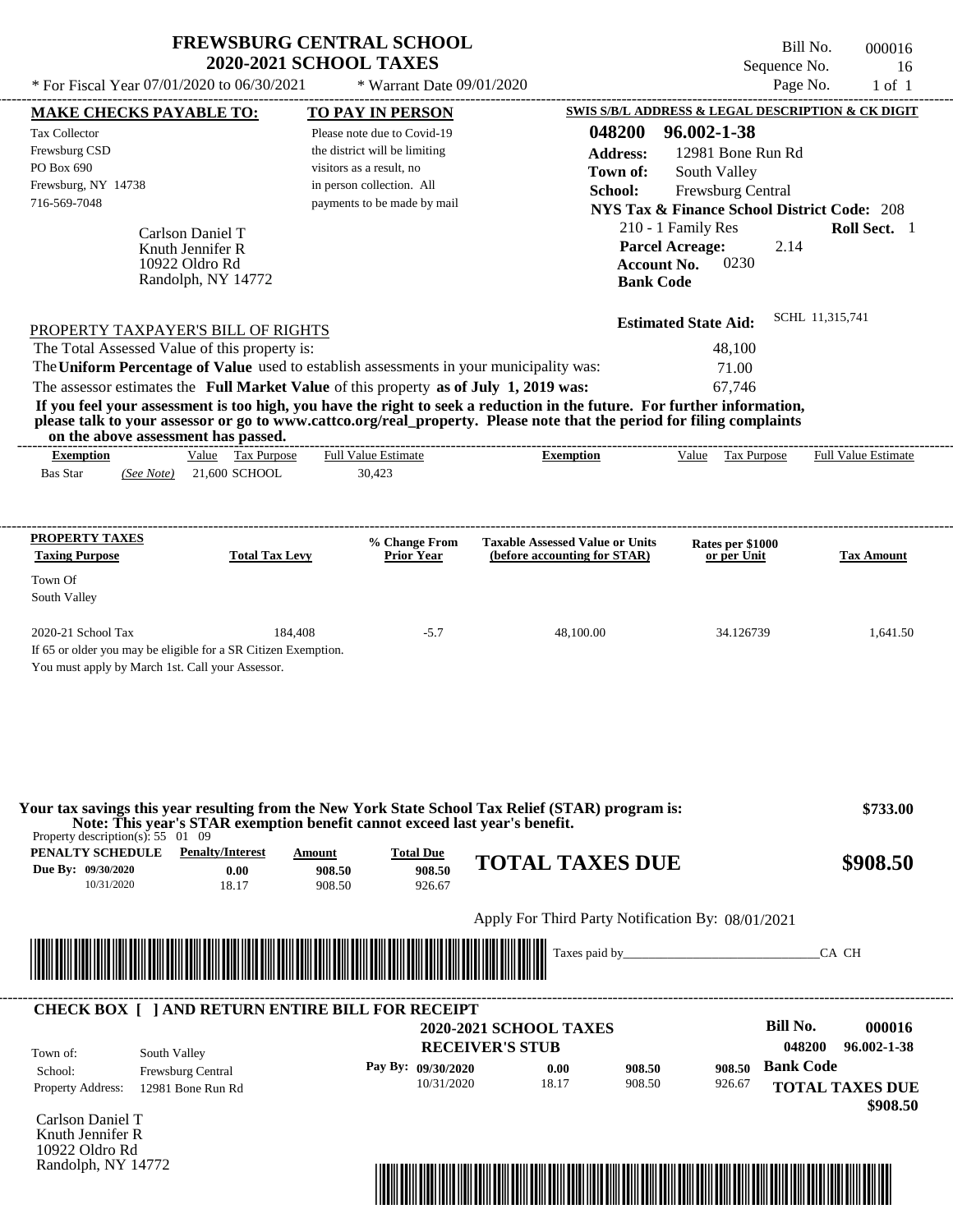| <b>FREWSBURG CENTRAL SCHOOL</b> |
|---------------------------------|
| <b>2020-2021 SCHOOL TAXES</b>   |

\* Warrant Date 09/01/2020

| <b>MAKE CHECKS PAYABLE TO:</b>                                                                                                                                                                                                                   |                         |                              | <b>TO PAY IN PERSON</b>            |                                                   |                    |                                                        |                  | <b>SWIS S/B/L ADDRESS &amp; LEGAL DESCRIPTION &amp; CK DIGIT</b> |
|--------------------------------------------------------------------------------------------------------------------------------------------------------------------------------------------------------------------------------------------------|-------------------------|------------------------------|------------------------------------|---------------------------------------------------|--------------------|--------------------------------------------------------|------------------|------------------------------------------------------------------|
| <b>Tax Collector</b>                                                                                                                                                                                                                             |                         |                              | Please note due to Covid-19        |                                                   | 048200             | 96.004-1-47.1                                          |                  |                                                                  |
| Frewsburg CSD                                                                                                                                                                                                                                    |                         |                              | the district will be limiting      |                                                   | <b>Address:</b>    | Bragg Rd                                               |                  |                                                                  |
| PO Box 690                                                                                                                                                                                                                                       |                         | visitors as a result, no     |                                    |                                                   | Town of:           | South Valley                                           |                  |                                                                  |
| Frewsburg, NY 14738                                                                                                                                                                                                                              |                         | in person collection. All    |                                    |                                                   | School:            | Frewsburg Central                                      |                  |                                                                  |
| 716-569-7048                                                                                                                                                                                                                                     |                         |                              | payments to be made by mail        |                                                   |                    | <b>NYS Tax &amp; Finance School District Code: 208</b> |                  |                                                                  |
|                                                                                                                                                                                                                                                  | Chitester Michael S.    |                              |                                    |                                                   |                    | 260 - Seasonal res                                     |                  | Roll Sect. 1                                                     |
|                                                                                                                                                                                                                                                  | <b>Melvin Feather</b>   |                              |                                    |                                                   |                    | <b>Parcel Acreage:</b>                                 | 72.25            |                                                                  |
|                                                                                                                                                                                                                                                  | PO Box 608              |                              |                                    |                                                   | <b>Account No.</b> | 0108                                                   |                  |                                                                  |
|                                                                                                                                                                                                                                                  | Frewsburg, NY 14738     |                              |                                    |                                                   | <b>Bank Code</b>   |                                                        |                  |                                                                  |
|                                                                                                                                                                                                                                                  |                         |                              |                                    |                                                   |                    |                                                        |                  |                                                                  |
| PROPERTY TAXPAYER'S BILL OF RIGHTS                                                                                                                                                                                                               |                         |                              |                                    |                                                   |                    | <b>Estimated State Aid:</b>                            | SCHL 11,315,741  |                                                                  |
| The Total Assessed Value of this property is:                                                                                                                                                                                                    |                         |                              |                                    |                                                   |                    | 46,500                                                 |                  |                                                                  |
| The Uniform Percentage of Value used to establish assessments in your municipality was:                                                                                                                                                          |                         |                              |                                    |                                                   |                    | 71.00                                                  |                  |                                                                  |
| The assessor estimates the Full Market Value of this property as of July 1, 2019 was:                                                                                                                                                            |                         |                              |                                    |                                                   |                    | 65,493                                                 |                  |                                                                  |
| If you feel your assessment is too high, you have the right to seek a reduction in the future. For further information,<br>please talk to your assessor or go to www.cattco.org/real_property. Please note that the period for filing complaints |                         |                              |                                    |                                                   |                    |                                                        |                  |                                                                  |
| on the above assessment has passed.                                                                                                                                                                                                              |                         |                              |                                    |                                                   |                    | Value Tax Purpose                                      |                  |                                                                  |
| <b>Exemption</b>                                                                                                                                                                                                                                 | Value Tax Purpose       |                              | <b>Full Value Estimate</b>         | <b>Exemption</b>                                  |                    |                                                        |                  | <b>Full Value Estimate</b>                                       |
|                                                                                                                                                                                                                                                  |                         |                              |                                    |                                                   |                    |                                                        |                  |                                                                  |
|                                                                                                                                                                                                                                                  |                         |                              |                                    |                                                   |                    |                                                        |                  |                                                                  |
| <b>PROPERTY TAXES</b><br><b>Taxing Purpose</b>                                                                                                                                                                                                   | <b>Total Tax Levy</b>   |                              | % Change From<br><b>Prior Year</b> | <b>Taxable Assessed Value or Units</b>            |                    | Rates per \$1000<br>or per Unit                        |                  | <b>Tax Amount</b>                                                |
| Town Of                                                                                                                                                                                                                                          |                         |                              |                                    |                                                   |                    |                                                        |                  |                                                                  |
| South Valley                                                                                                                                                                                                                                     |                         |                              |                                    |                                                   |                    |                                                        |                  |                                                                  |
|                                                                                                                                                                                                                                                  |                         |                              |                                    |                                                   |                    |                                                        |                  |                                                                  |
| 2020-21 School Tax                                                                                                                                                                                                                               |                         | 184,408                      | $-5.7$                             | 46,500.00                                         |                    | 34.126739                                              |                  | 1,586.89                                                         |
| If 65 or older you may be eligible for a SR Citizen Exemption.                                                                                                                                                                                   |                         |                              |                                    |                                                   |                    |                                                        |                  |                                                                  |
| You must apply by March 1st. Call your Assessor.                                                                                                                                                                                                 |                         |                              |                                    |                                                   |                    |                                                        |                  |                                                                  |
|                                                                                                                                                                                                                                                  |                         |                              |                                    |                                                   |                    |                                                        |                  |                                                                  |
|                                                                                                                                                                                                                                                  |                         |                              |                                    |                                                   |                    |                                                        |                  |                                                                  |
|                                                                                                                                                                                                                                                  |                         |                              |                                    |                                                   |                    |                                                        |                  |                                                                  |
|                                                                                                                                                                                                                                                  |                         |                              |                                    |                                                   |                    |                                                        |                  |                                                                  |
|                                                                                                                                                                                                                                                  |                         |                              |                                    |                                                   |                    |                                                        |                  |                                                                  |
|                                                                                                                                                                                                                                                  |                         |                              |                                    |                                                   |                    |                                                        |                  |                                                                  |
|                                                                                                                                                                                                                                                  |                         |                              |                                    |                                                   |                    |                                                        |                  |                                                                  |
| Property description(s): $52 \quad 01 \quad 09$<br>PENALTY SCHEDULE                                                                                                                                                                              | <b>Penalty/Interest</b> | Conveys 1/7Intrest<br>Amount | <b>Total Due</b>                   |                                                   |                    |                                                        |                  |                                                                  |
| Due By: 09/30/2020                                                                                                                                                                                                                               | 0.00                    | 1.586.89                     | 1,586.89                           | <b>TOTAL TAXES DUE</b>                            |                    |                                                        |                  | \$1,586.89                                                       |
| 10/31/2020                                                                                                                                                                                                                                       | 31.74                   | 1,586.89                     | 1,618.63                           |                                                   |                    |                                                        |                  |                                                                  |
|                                                                                                                                                                                                                                                  |                         |                              |                                    | Apply For Third Party Notification By: 08/01/2021 |                    |                                                        |                  |                                                                  |
|                                                                                                                                                                                                                                                  |                         |                              |                                    |                                                   |                    |                                                        |                  |                                                                  |
| <u> Indian American State of Barbara and The Barbara and The Barbara and The Barbara and The Barbara and The Barbara and The Barbara and The Barbara and The Barbara and The Barbara and The Barbara and The Barbara and The Bar</u>             |                         |                              |                                    | Taxes paid by_                                    |                    |                                                        |                  | CA CH                                                            |
|                                                                                                                                                                                                                                                  |                         |                              |                                    |                                                   |                    |                                                        |                  |                                                                  |
|                                                                                                                                                                                                                                                  |                         |                              |                                    |                                                   |                    |                                                        |                  |                                                                  |
| <b>CHECK BOX [ ] AND RETURN ENTIRE BILL FOR RECEIPT</b>                                                                                                                                                                                          |                         |                              |                                    | <b>2020-2021 SCHOOL TAXES</b>                     |                    |                                                        | <b>Bill No.</b>  | 000017                                                           |
|                                                                                                                                                                                                                                                  |                         |                              |                                    | <b>RECEIVER'S STUB</b>                            |                    |                                                        | 048200           | 96.004-1-47.1                                                    |
| Town of:                                                                                                                                                                                                                                         | South Valley            |                              |                                    |                                                   |                    |                                                        |                  |                                                                  |
| School:                                                                                                                                                                                                                                          | Frewsburg Central       |                              | Pay By: 09/30/2020                 | 0.00                                              | 1,586.89           | 1,586.89                                               | <b>Bank Code</b> |                                                                  |
|                                                                                                                                                                                                                                                  | Bragg Rd                |                              | 10/31/2020                         | 31.74                                             | 1,586.89           | 1,618.63                                               |                  | <b>TOTAL TAXES DUE</b>                                           |
|                                                                                                                                                                                                                                                  |                         |                              |                                    |                                                   |                    |                                                        |                  |                                                                  |
|                                                                                                                                                                                                                                                  |                         |                              |                                    |                                                   |                    |                                                        |                  |                                                                  |
|                                                                                                                                                                                                                                                  |                         |                              |                                    |                                                   |                    |                                                        |                  | \$1,586.89                                                       |
| Property Address:<br>Chitester Michael S.<br>Melvin Feather<br>PO Box 608                                                                                                                                                                        |                         |                              |                                    |                                                   |                    |                                                        |                  |                                                                  |

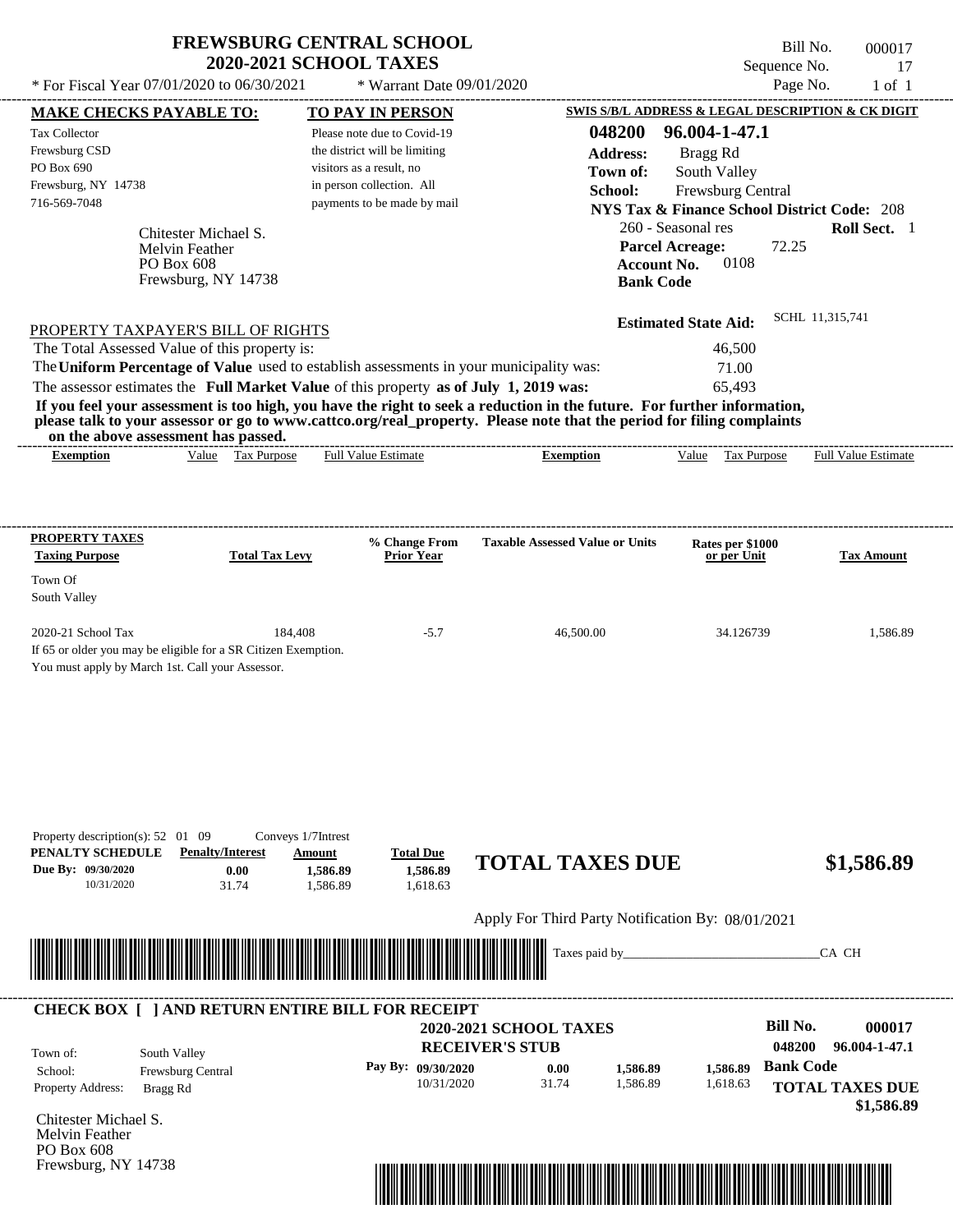| <b>FREWSBURG CENTRAL SCHOOL</b> |  |
|---------------------------------|--|
| <b>2020-2021 SCHOOL TAXES</b>   |  |

Bill No. 000018 Sequence No. 18

| * For Fiscal Year 07/01/2020 to 06/30/2021                                                                                                                                                                                                                                                                                                                                                                                                                                                                                  | * Warrant Date 09/01/2020                                                                                                                            |                                                                                                               | Page No.                                                                                                                                                                           | $1$ of $1$                                            |
|-----------------------------------------------------------------------------------------------------------------------------------------------------------------------------------------------------------------------------------------------------------------------------------------------------------------------------------------------------------------------------------------------------------------------------------------------------------------------------------------------------------------------------|------------------------------------------------------------------------------------------------------------------------------------------------------|---------------------------------------------------------------------------------------------------------------|------------------------------------------------------------------------------------------------------------------------------------------------------------------------------------|-------------------------------------------------------|
| <b>MAKE CHECKS PAYABLE TO:</b>                                                                                                                                                                                                                                                                                                                                                                                                                                                                                              | <b>TO PAY IN PERSON</b>                                                                                                                              |                                                                                                               | SWIS S/B/L ADDRESS & LEGAL DESCRIPTION & CK DIGIT                                                                                                                                  |                                                       |
| Tax Collector<br>Frewsburg CSD<br>PO Box 690<br>Frewsburg, NY 14738<br>716-569-7048<br>Cochran Steven<br>1452 D'angelo Dr<br>N Tonawanda, NY 14120                                                                                                                                                                                                                                                                                                                                                                          | Please note due to Covid-19<br>the district will be limiting<br>visitors as a result, no<br>in person collection. All<br>payments to be made by mail | 048200<br><b>Address:</b><br>Town of:<br>School:<br>240 - Rural res<br><b>Account No.</b><br><b>Bank Code</b> | 105.002-1-1.7<br>Gurnsey Hollow Rd (Off)<br>South Valley<br>Frewsburg Central<br><b>NYS Tax &amp; Finance School District Code: 208</b><br><b>Parcel Acreage:</b><br>15.40<br>0615 | Roll Sect. 1                                          |
| PROPERTY TAXPAYER'S BILL OF RIGHTS<br>The Total Assessed Value of this property is:<br>The Uniform Percentage of Value used to establish assessments in your municipality was:<br>The assessor estimates the Full Market Value of this property as of July 1, 2019 was:<br>If you feel your assessment is too high, you have the right to seek a reduction in the future. For further information,<br>please talk to your assessor or go to www.cattco.org/real_property. Please note that the period for filing complaints |                                                                                                                                                      |                                                                                                               | <b>Estimated State Aid:</b><br>57,400<br>71.00<br>80.845                                                                                                                           | SCHL 11,315,741                                       |
| on the above assessment has passed.<br>Value Tax Purpose<br><b>Exemption</b>                                                                                                                                                                                                                                                                                                                                                                                                                                                | Full Value Estimate                                                                                                                                  | <b>Exemption</b>                                                                                              | Tax Purpose<br>Value                                                                                                                                                               | Full Value Estimate                                   |
| <b>PROPERTY TAXES</b><br><b>Taxing Purpose</b><br><b>Total Tax Levy</b><br>Town Of                                                                                                                                                                                                                                                                                                                                                                                                                                          | % Change From<br><b>Prior Year</b>                                                                                                                   | <b>Taxable Assessed Value or Units</b>                                                                        | Rates per \$1000<br>or per Unit                                                                                                                                                    | <b>Tax Amount</b>                                     |
| South Valley                                                                                                                                                                                                                                                                                                                                                                                                                                                                                                                |                                                                                                                                                      |                                                                                                               |                                                                                                                                                                                    |                                                       |
| 2020-21 School Tax<br>184.408<br>If 65 or older you may be eligible for a SR Citizen Exemption.<br>You must apply by March 1st. Call your Assessor.                                                                                                                                                                                                                                                                                                                                                                         | $-5.7$                                                                                                                                               | 57,400.00                                                                                                     | 34.126739                                                                                                                                                                          | 1,958.87                                              |
| Property description(s): 51 01 09<br>PENALTY SCHEDULE<br><b>Penalty/Interest</b><br>Due By: 09/30/2020<br>0.00<br>10/31/2020<br>39.18                                                                                                                                                                                                                                                                                                                                                                                       | <b>Total Due</b><br>Amount<br>1,958.87<br>1,958.87<br>1,998.05<br>1,958.87                                                                           | <b>TOTAL TAXES DUE</b>                                                                                        |                                                                                                                                                                                    | \$1,958.87                                            |
|                                                                                                                                                                                                                                                                                                                                                                                                                                                                                                                             |                                                                                                                                                      | Apply For Third Party Notification By: 08/01/2021                                                             |                                                                                                                                                                                    |                                                       |
|                                                                                                                                                                                                                                                                                                                                                                                                                                                                                                                             |                                                                                                                                                      | Taxes paid by_                                                                                                |                                                                                                                                                                                    | CA CH                                                 |
| <b>CHECK BOX [ ] AND RETURN ENTIRE BILL FOR RECEIPT</b>                                                                                                                                                                                                                                                                                                                                                                                                                                                                     |                                                                                                                                                      |                                                                                                               | <b>Bill No.</b>                                                                                                                                                                    | 000018                                                |
| South Valley<br>Town of:<br>School:<br>Frewsburg Central<br>Property Address:<br>Gurnsey Hollow Rd (Off)                                                                                                                                                                                                                                                                                                                                                                                                                    | Pay By: 09/30/2020<br>10/31/2020                                                                                                                     | <b>2020-2021 SCHOOL TAXES</b><br><b>RECEIVER'S STUB</b><br>1,958.87<br>0.00<br>39.18<br>1,958.87              | 048200<br><b>Bank Code</b><br>1,958.87<br>1,998.05                                                                                                                                 | 105.002-1-1.7<br><b>TOTAL TAXES DUE</b><br>\$1,958.87 |
| Cochran Steven<br>1452 D'angelo Dr<br>N Tonawanda, NY 14120                                                                                                                                                                                                                                                                                                                                                                                                                                                                 |                                                                                                                                                      |                                                                                                               |                                                                                                                                                                                    |                                                       |

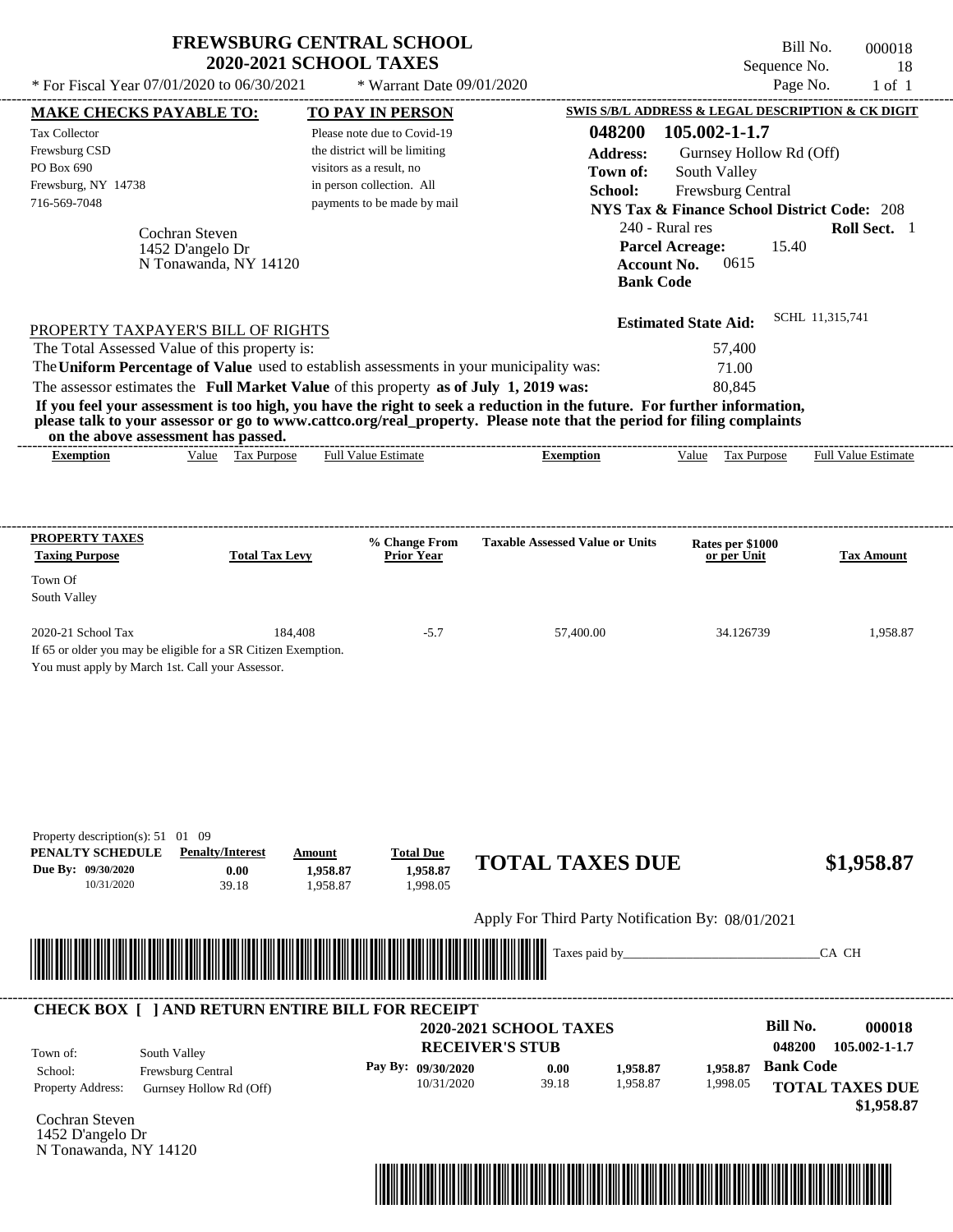| Page No.<br>* For Fiscal Year 07/01/2020 to 06/30/2021<br>* Warrant Date 09/01/2020<br>$1$ of $1$<br>SWIS S/B/L ADDRESS & LEGAL DESCRIPTION & CK DIGIT<br><b>MAKE CHECKS PAYABLE TO:</b><br>TO PAY IN PERSON<br>048200<br>105.002-1-35.1<br><b>Tax Collector</b><br>Please note due to Covid-19<br>Frewsburg CSD<br>the district will be limiting<br>Robin Hill Rd<br><b>Address:</b><br>PO Box 690<br>visitors as a result, no<br>Town of:<br>South Valley<br>Frewsburg, NY 14738<br>in person collection. All<br>Frewsburg Central<br>School:<br>716-569-7048<br>payments to be made by mail<br><b>NYS Tax &amp; Finance School District Code: 208</b><br>240 - Rural res<br>Roll Sect. 1<br>Colburn Robert Gordon<br><b>Parcel Acreage:</b><br>45.20<br>56 Grant Str<br>0335<br>Jamestown, NY 14701<br><b>Account No.</b><br><b>Bank Code</b><br>SCHL 11,315,741<br><b>Estimated State Aid:</b><br>PROPERTY TAXPAYER'S BILL OF RIGHTS<br>The Total Assessed Value of this property is:<br>73,100<br>The Uniform Percentage of Value used to establish assessments in your municipality was:<br>71.00<br>The assessor estimates the Full Market Value of this property as of July 1, 2019 was:<br>102,958<br>If you feel your assessment is too high, you have the right to seek a reduction in the future. For further information,<br>please talk to your assessor or go to www.cattco.org/real_property. Please note that the period for filing complaints<br>on the above assessment has passed.<br>Value Tax Purpose<br><b>Full Value Estimate</b><br><b>Full Value Estimate</b><br><b>Exemption</b><br><b>Exemption</b><br>Value Tax Purpose<br>PROPERTY TAXES<br><b>Taxable Assessed Value or Units</b><br>% Change From<br>Rates per \$1000<br><b>Taxing Purpose</b><br><b>Total Tax Levy</b><br><b>Prior Year</b><br><b>Tax Amount</b><br>or per Unit<br>Town Of<br>South Valley<br>2020-21 School Tax<br>184,408<br>$-5.7$<br>73,100.00<br>34.126739<br>2,494.66 |
|------------------------------------------------------------------------------------------------------------------------------------------------------------------------------------------------------------------------------------------------------------------------------------------------------------------------------------------------------------------------------------------------------------------------------------------------------------------------------------------------------------------------------------------------------------------------------------------------------------------------------------------------------------------------------------------------------------------------------------------------------------------------------------------------------------------------------------------------------------------------------------------------------------------------------------------------------------------------------------------------------------------------------------------------------------------------------------------------------------------------------------------------------------------------------------------------------------------------------------------------------------------------------------------------------------------------------------------------------------------------------------------------------------------------------------------------------------------------------------------------------------------------------------------------------------------------------------------------------------------------------------------------------------------------------------------------------------------------------------------------------------------------------------------------------------------------------------------------------------------------------------------------------------------------------------------------------------------------------|
|                                                                                                                                                                                                                                                                                                                                                                                                                                                                                                                                                                                                                                                                                                                                                                                                                                                                                                                                                                                                                                                                                                                                                                                                                                                                                                                                                                                                                                                                                                                                                                                                                                                                                                                                                                                                                                                                                                                                                                              |
|                                                                                                                                                                                                                                                                                                                                                                                                                                                                                                                                                                                                                                                                                                                                                                                                                                                                                                                                                                                                                                                                                                                                                                                                                                                                                                                                                                                                                                                                                                                                                                                                                                                                                                                                                                                                                                                                                                                                                                              |
|                                                                                                                                                                                                                                                                                                                                                                                                                                                                                                                                                                                                                                                                                                                                                                                                                                                                                                                                                                                                                                                                                                                                                                                                                                                                                                                                                                                                                                                                                                                                                                                                                                                                                                                                                                                                                                                                                                                                                                              |
|                                                                                                                                                                                                                                                                                                                                                                                                                                                                                                                                                                                                                                                                                                                                                                                                                                                                                                                                                                                                                                                                                                                                                                                                                                                                                                                                                                                                                                                                                                                                                                                                                                                                                                                                                                                                                                                                                                                                                                              |
|                                                                                                                                                                                                                                                                                                                                                                                                                                                                                                                                                                                                                                                                                                                                                                                                                                                                                                                                                                                                                                                                                                                                                                                                                                                                                                                                                                                                                                                                                                                                                                                                                                                                                                                                                                                                                                                                                                                                                                              |
|                                                                                                                                                                                                                                                                                                                                                                                                                                                                                                                                                                                                                                                                                                                                                                                                                                                                                                                                                                                                                                                                                                                                                                                                                                                                                                                                                                                                                                                                                                                                                                                                                                                                                                                                                                                                                                                                                                                                                                              |
| If 65 or older you may be eligible for a SR Citizen Exemption.<br>You must apply by March 1st. Call your Assessor.                                                                                                                                                                                                                                                                                                                                                                                                                                                                                                                                                                                                                                                                                                                                                                                                                                                                                                                                                                                                                                                                                                                                                                                                                                                                                                                                                                                                                                                                                                                                                                                                                                                                                                                                                                                                                                                           |
| Property description(s): $50/1/9$<br>PENALTY SCHEDULE<br><b>Penalty/Interest</b><br><b>Total Due</b><br>Amount<br><b>TOTAL TAXES DUE</b><br>\$2,494.66<br>Due By: 09/30/2020<br>0.00<br>2,494.66<br>2,494.66<br>10/31/2020<br>49.89<br>2,544.55<br>2.494.66                                                                                                                                                                                                                                                                                                                                                                                                                                                                                                                                                                                                                                                                                                                                                                                                                                                                                                                                                                                                                                                                                                                                                                                                                                                                                                                                                                                                                                                                                                                                                                                                                                                                                                                  |
| Apply For Third Party Notification By: 08/01/2021<br>Taxes paid by_<br>CA CH                                                                                                                                                                                                                                                                                                                                                                                                                                                                                                                                                                                                                                                                                                                                                                                                                                                                                                                                                                                                                                                                                                                                                                                                                                                                                                                                                                                                                                                                                                                                                                                                                                                                                                                                                                                                                                                                                                 |

Colburn Robert Gordon 56 Grant Str Jamestown, NY 14701

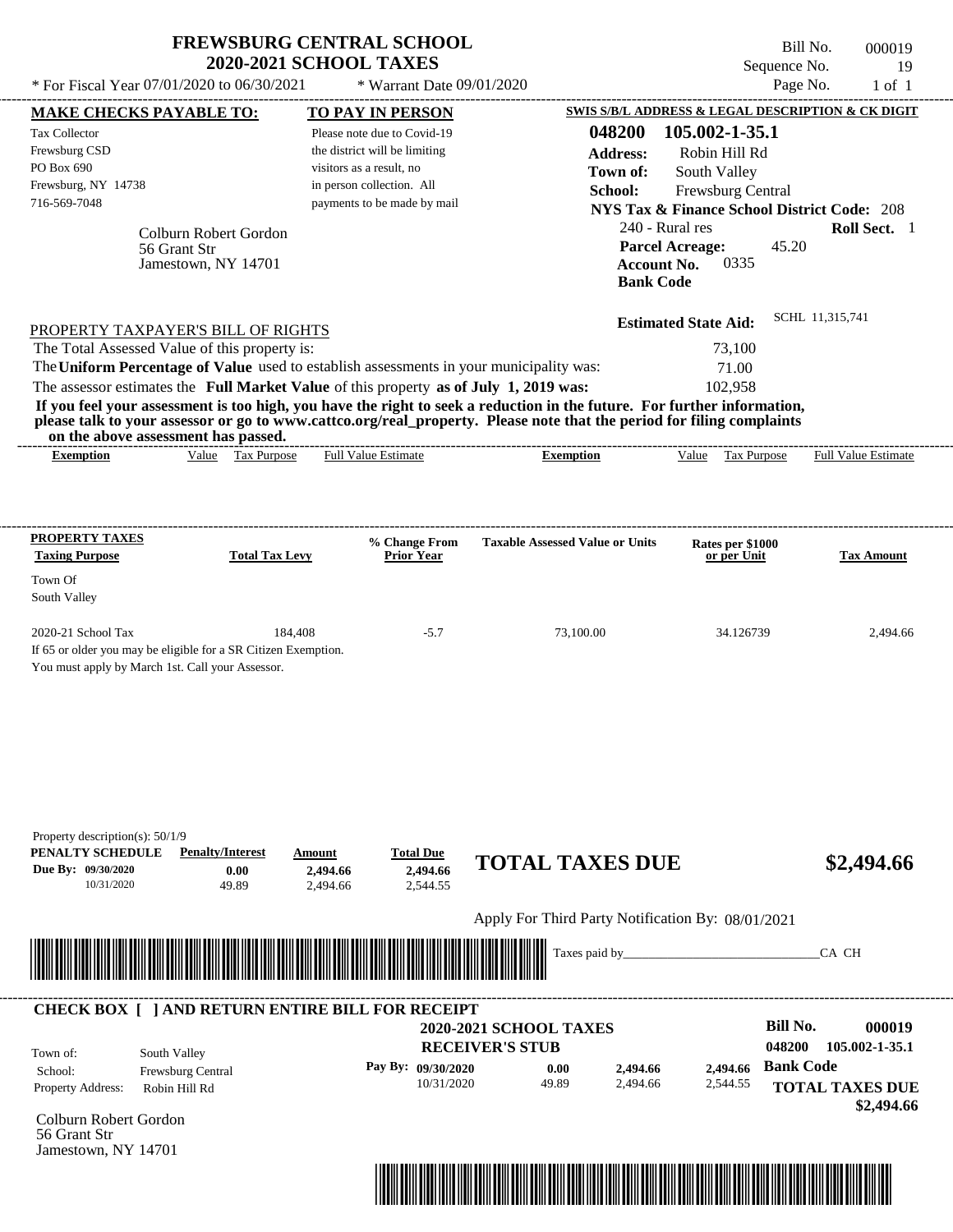|                                                                                                                                          |                                         | <b>FREWSBURG CENTRAL SCHOOL</b><br><b>2020-2021 SCHOOL TAXES</b>                        |                                                                                                                                                                                                                                                                      | Sequence No.                                           | Bill No.<br>000020<br>20 |
|------------------------------------------------------------------------------------------------------------------------------------------|-----------------------------------------|-----------------------------------------------------------------------------------------|----------------------------------------------------------------------------------------------------------------------------------------------------------------------------------------------------------------------------------------------------------------------|--------------------------------------------------------|--------------------------|
| * For Fiscal Year 07/01/2020 to 06/30/2021                                                                                               |                                         | * Warrant Date 09/01/2020                                                               |                                                                                                                                                                                                                                                                      | Page No.                                               | $1$ of $1$               |
| <b>MAKE CHECKS PAYABLE TO:</b>                                                                                                           |                                         | TO PAY IN PERSON                                                                        |                                                                                                                                                                                                                                                                      | SWIS S/B/L ADDRESS & LEGAL DESCRIPTION & CK DIGIT      |                          |
| <b>Tax Collector</b>                                                                                                                     |                                         | Please note due to Covid-19                                                             | 048200                                                                                                                                                                                                                                                               | 105.002-1-37.2                                         |                          |
| Frewsburg CSD                                                                                                                            |                                         | the district will be limiting                                                           | <b>Address:</b>                                                                                                                                                                                                                                                      | Brown Run Rd                                           |                          |
| PO Box 690                                                                                                                               |                                         | visitors as a result, no                                                                | Town of:                                                                                                                                                                                                                                                             | South Valley                                           |                          |
| Frewsburg, NY 14738                                                                                                                      |                                         | in person collection. All                                                               | School:                                                                                                                                                                                                                                                              | Frewsburg Central                                      |                          |
| 716-569-7048                                                                                                                             |                                         | payments to be made by mail                                                             |                                                                                                                                                                                                                                                                      | <b>NYS Tax &amp; Finance School District Code: 208</b> |                          |
|                                                                                                                                          | Cornish Harold                          |                                                                                         |                                                                                                                                                                                                                                                                      | $322$ - Rural vac $>10$                                | Roll Sect. 1             |
|                                                                                                                                          | 6723 Route 958<br>Bear Lake, PA 16402   |                                                                                         | <b>Account No.</b><br><b>Bank Code</b>                                                                                                                                                                                                                               | <b>Parcel Acreage:</b><br>14.25<br>0601                |                          |
| PROPERTY TAXPAYER'S BILL OF RIGHTS                                                                                                       |                                         |                                                                                         |                                                                                                                                                                                                                                                                      | <b>Estimated State Aid:</b>                            | SCHL 11,315,741          |
| The Total Assessed Value of this property is:                                                                                            |                                         |                                                                                         |                                                                                                                                                                                                                                                                      | 11,800                                                 |                          |
|                                                                                                                                          |                                         | The Uniform Percentage of Value used to establish assessments in your municipality was: |                                                                                                                                                                                                                                                                      | 71.00                                                  |                          |
|                                                                                                                                          |                                         | The assessor estimates the Full Market Value of this property as of July 1, 2019 was:   |                                                                                                                                                                                                                                                                      | 16,620                                                 |                          |
| on the above assessment has passed.<br><b>Exemption</b>                                                                                  | Value Tax Purpose                       | <b>Full Value Estimate</b>                                                              | If you feel your assessment is too high, you have the right to seek a reduction in the future. For further information,<br>please talk to your assessor or go to www.cattco.org/real_property. Please note that the period for filing complaints<br><b>Exemption</b> | Value<br>Tax Purpose                                   | Full Value Estimate      |
|                                                                                                                                          |                                         |                                                                                         |                                                                                                                                                                                                                                                                      |                                                        |                          |
|                                                                                                                                          |                                         |                                                                                         |                                                                                                                                                                                                                                                                      |                                                        |                          |
| <b>PROPERTY TAXES</b>                                                                                                                    |                                         | % Change From                                                                           | <b>Taxable Assessed Value or Units</b>                                                                                                                                                                                                                               | Rates per \$1000                                       |                          |
| <b>Taxing Purpose</b>                                                                                                                    | <b>Total Tax Levy</b>                   | Prior Year                                                                              |                                                                                                                                                                                                                                                                      | or per Unit                                            | <b>Tax Amount</b>        |
| Town Of                                                                                                                                  |                                         |                                                                                         |                                                                                                                                                                                                                                                                      |                                                        |                          |
| South Valley                                                                                                                             |                                         |                                                                                         |                                                                                                                                                                                                                                                                      |                                                        |                          |
| 2020-21 School Tax<br>If 65 or older you may be eligible for a SR Citizen Exemption.<br>You must apply by March 1st. Call your Assessor. | 184,408                                 | $-5.7$                                                                                  | 11,800.00                                                                                                                                                                                                                                                            | 34.126739                                              | 402.70                   |
| Property description(s): 50 01 09<br>PENALTY SCHEDULE<br>Due By: 09/30/2020<br>10/31/2020                                                | <b>Penalty/Interest</b><br>0.00<br>8.05 | <b>Total Due</b><br>Amount<br>402.70<br>402.70<br>402.70<br>410.75                      | <b>TOTAL TAXES DUE</b>                                                                                                                                                                                                                                               |                                                        | \$402.70                 |
|                                                                                                                                          |                                         |                                                                                         |                                                                                                                                                                                                                                                                      |                                                        |                          |
|                                                                                                                                          |                                         |                                                                                         | Apply For Third Party Notification By: 08/01/2021                                                                                                                                                                                                                    |                                                        |                          |
|                                                                                                                                          |                                         |                                                                                         | Taxes paid by_                                                                                                                                                                                                                                                       |                                                        | CA CH                    |
| South Valley<br>Town of:                                                                                                                 |                                         | <b>CHECK BOX [ ] AND RETURN ENTIRE BILL FOR RECEIPT</b>                                 | <b>2020-2021 SCHOOL TAXES</b><br><b>RECEIVER'S STUB</b>                                                                                                                                                                                                              | <b>Bill No.</b><br>048200                              | 000020<br>105.002-1-37.2 |
| School:                                                                                                                                  | Frewsburg Central                       | Pay By: 09/30/2020                                                                      | 0.00<br>402.70                                                                                                                                                                                                                                                       | <b>Bank Code</b><br>402.70                             |                          |

6723 Route 958 Bear Lake, PA 16402

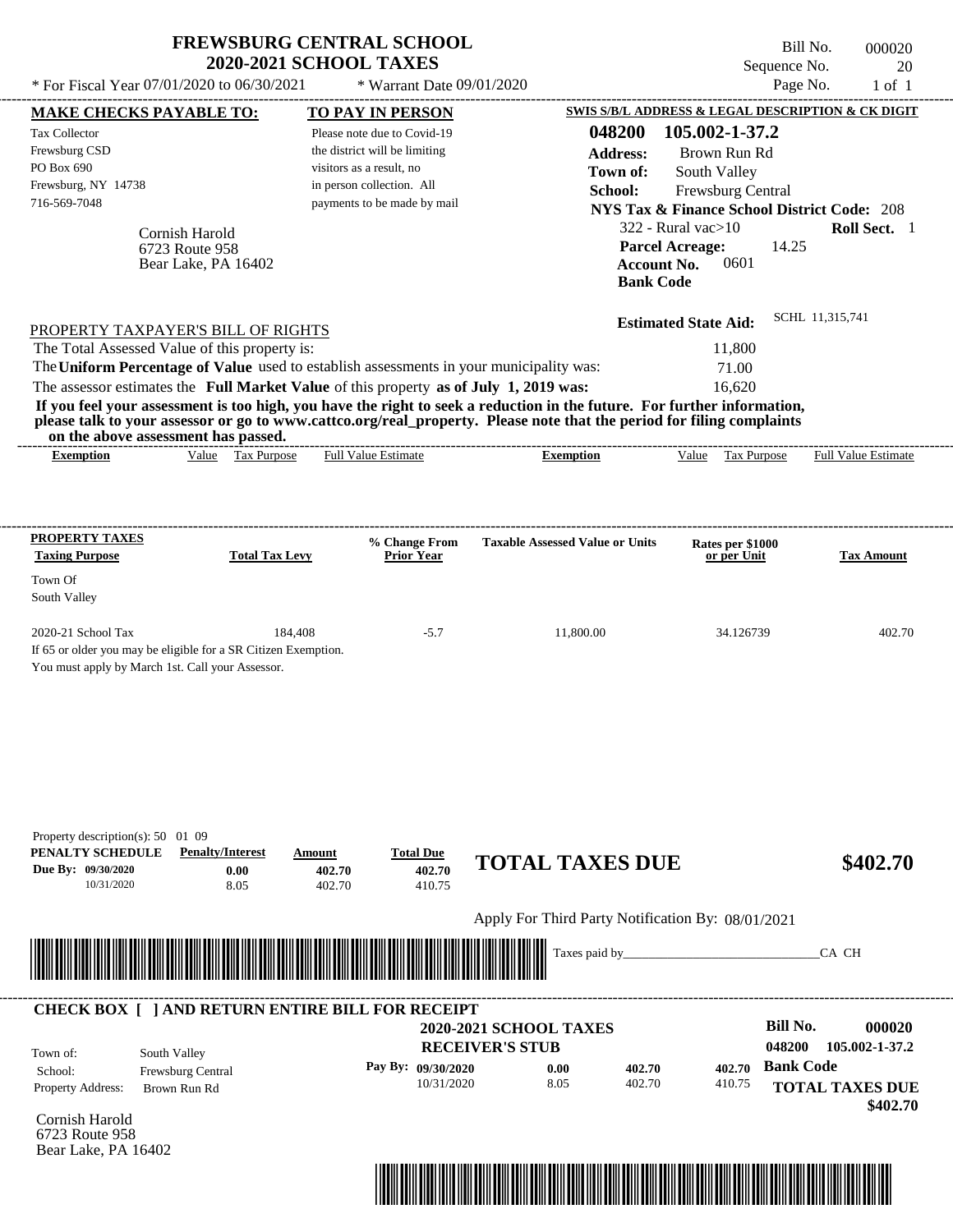|                                                                                                                            |                                                              | <b>FREWSBURG CENTRAL SCHOOL</b><br><b>2020-2021 SCHOOL TAXES</b>                                                                                     |                                                                                                                                                                                                                                                                      | Sequence No.                                                                                                                                                                                                                                  | Bill No.<br>000021<br>21   |
|----------------------------------------------------------------------------------------------------------------------------|--------------------------------------------------------------|------------------------------------------------------------------------------------------------------------------------------------------------------|----------------------------------------------------------------------------------------------------------------------------------------------------------------------------------------------------------------------------------------------------------------------|-----------------------------------------------------------------------------------------------------------------------------------------------------------------------------------------------------------------------------------------------|----------------------------|
| * For Fiscal Year 07/01/2020 to 06/30/2021                                                                                 |                                                              | * Warrant Date 09/01/2020                                                                                                                            |                                                                                                                                                                                                                                                                      |                                                                                                                                                                                                                                               | Page No.<br>$1$ of $1$     |
| <b>MAKE CHECKS PAYABLE TO:</b>                                                                                             |                                                              | TO PAY IN PERSON                                                                                                                                     |                                                                                                                                                                                                                                                                      | SWIS S/B/L ADDRESS & LEGAL DESCRIPTION & CK DIGIT                                                                                                                                                                                             |                            |
| <b>Tax Collector</b><br>Frewsburg CSD<br>PO Box 690<br>Frewsburg, NY 14738<br>716-569-7048                                 | Dahlin James M.<br>12791 Brown Run Rd<br>Frewsburg, NY 14738 | Please note due to Covid-19<br>the district will be limiting<br>visitors as a result, no<br>in person collection. All<br>payments to be made by mail | 048200<br><b>Address:</b><br>Town of:<br>School:                                                                                                                                                                                                                     | 105.002-1-27.1<br>12791 Brown Run Rd<br>South Valley<br>Frewsburg Central<br><b>NYS Tax &amp; Finance School District Code: 208</b><br>210 - 1 Family Res<br><b>Parcel Acreage:</b><br>2.75<br>0306<br><b>Account No.</b><br><b>Bank Code</b> | Roll Sect. 1               |
| PROPERTY TAXPAYER'S BILL OF RIGHTS<br>The Total Assessed Value of this property is:                                        |                                                              |                                                                                                                                                      |                                                                                                                                                                                                                                                                      | <b>Estimated State Aid:</b><br>58,000                                                                                                                                                                                                         | SCHL 11,315,741            |
|                                                                                                                            |                                                              |                                                                                                                                                      |                                                                                                                                                                                                                                                                      | 71.00                                                                                                                                                                                                                                         |                            |
|                                                                                                                            |                                                              |                                                                                                                                                      |                                                                                                                                                                                                                                                                      |                                                                                                                                                                                                                                               |                            |
| on the above assessment has passed.<br><b>Exemption</b>                                                                    | Value Tax Purpose                                            | The assessor estimates the Full Market Value of this property as of July 1, 2019 was:<br><b>Full Value Estimate</b>                                  | If you feel your assessment is too high, you have the right to seek a reduction in the future. For further information,<br>please talk to your assessor or go to www.cattco.org/real property. Please note that the period for filing complaints<br><b>Exemption</b> | 81,690<br>Value Tax Purpose                                                                                                                                                                                                                   | <b>Full Value Estimate</b> |
| The Uniform Percentage of Value used to establish assessments in your municipality was:<br><b>Star Check</b><br>(See Note) | 21,600                                                       | 30,423                                                                                                                                               |                                                                                                                                                                                                                                                                      |                                                                                                                                                                                                                                               |                            |
| PROPERTY TAXES<br><b>Taxing Purpose</b><br>Town Of<br>South Valley                                                         | <b>Total Tax Levy</b>                                        | % Change From<br><b>Prior Year</b>                                                                                                                   | <b>Taxable Assessed Value or Units</b>                                                                                                                                                                                                                               | Rates per \$1000<br>or per Unit                                                                                                                                                                                                               | <b>Tax Amount</b>          |

| тералт эсперсее    | a chan wante col | Ашоиш    | Total Duc |                                                            |            |
|--------------------|------------------|----------|-----------|------------------------------------------------------------|------------|
| Due By: 09/30/2020 | 0.00             | 1.979.35 | 1.979.35  | <b>TOTAL TAXES DUE</b>                                     | \$1,979.35 |
| 10/31/2020         | 39.59            | 1.979.35 | 2.018.94  |                                                            |            |
|                    |                  |          |           | Apply For Third Party Notification By: 08/01/2021          |            |
|                    |                  |          |           | <b>Taxes paid by Taxes paid by Taxes paid by Taxes (2)</b> | CA CH      |



\*04820000002100000000197935\*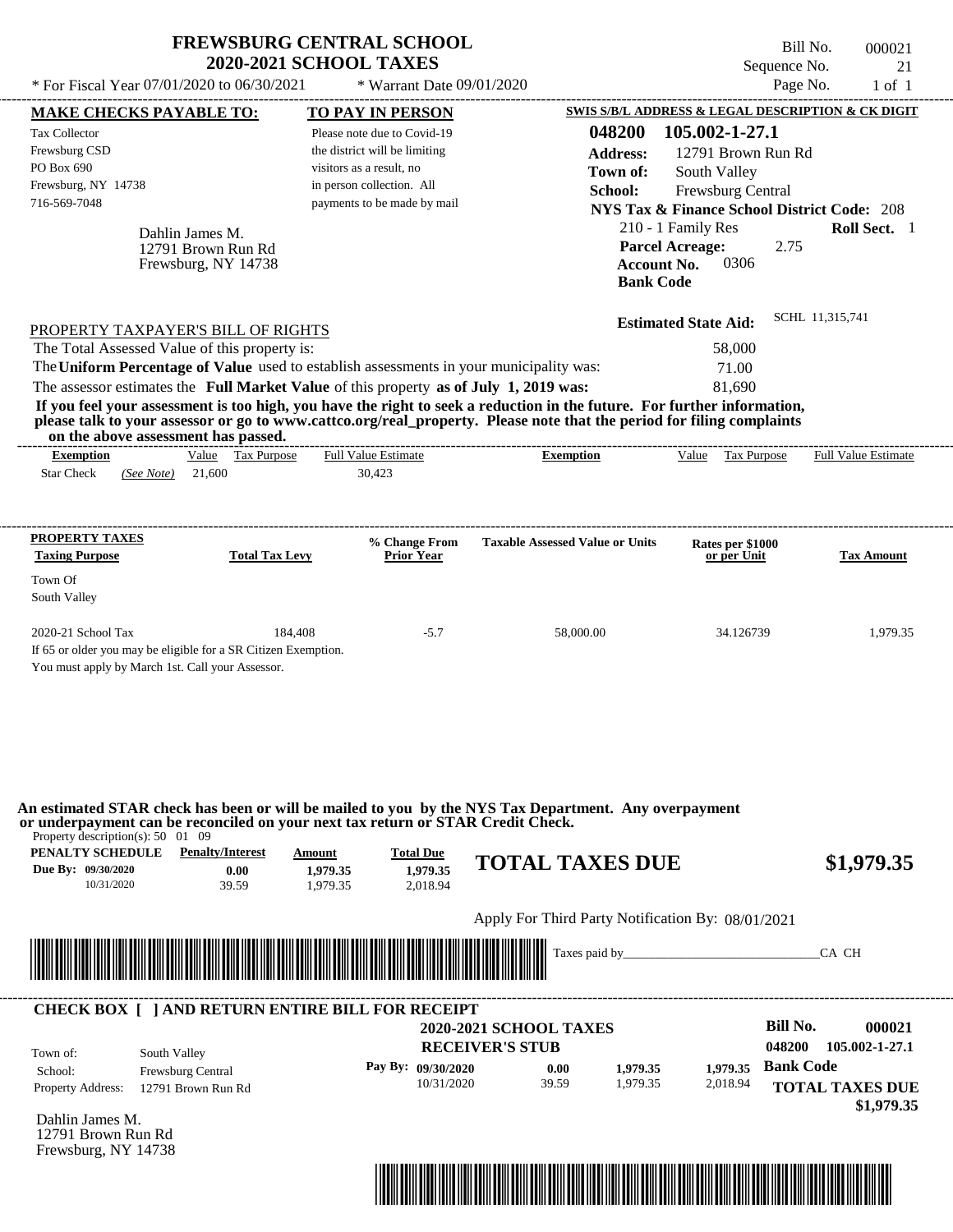| <b>FREWSBURG CENTRAL SCHOOL</b> |
|---------------------------------|
| <b>2020-2021 SCHOOL TAXES</b>   |

Bill No. 000022 Sequence No. 22<br>Page No. 22<br>1 of 1

| 048200<br>96.004-1-19.3<br>Please note due to Covid-19<br>the district will be limiting<br><b>Address:</b><br>Bragg Rd<br>visitors as a result, no<br>Town of:<br>South Valley<br>in person collection. All<br>School:<br>Frewsburg Central<br>payments to be made by mail<br><b>NYS Tax &amp; Finance School District Code: 208</b><br>$322$ - Rural vac $>10$<br>Detweiler Ben E<br><b>Parcel Acreage:</b><br>124.05<br>Detweiler Barbara J<br>0307<br>26754 Eureka Rd<br><b>Account No.</b><br>Edinboro, PA 16412<br><b>Bank Code</b><br>SCHL 11,315,741<br><b>Estimated State Aid:</b><br>PROPERTY TAXPAYER'S BILL OF RIGHTS<br>The Total Assessed Value of this property is:<br>52,600<br>The Uniform Percentage of Value used to establish assessments in your municipality was:<br>71.00<br>The assessor estimates the Full Market Value of this property as of July 1, 2019 was:<br>74,085<br>If you feel your assessment is too high, you have the right to seek a reduction in the future. For further information,<br>please talk to your assessor or go to www.cattco.org/real_property. Please note that the period for filing complaints<br>on the above assessment has passed.<br>Value Tax Purpose<br><b>Full Value Estimate</b><br><b>Exemption</b><br>Value Tax Purpose<br><b>Exemption</b><br><b>Taxable Assessed Value or Units</b><br>% Change From<br>Rates per \$1000<br><b>Total Tax Levy</b><br><b>Prior Year</b><br>or per Unit<br>184,408<br>$-5.7$<br>52,600.00<br>34.126739<br>If 65 or older you may be eligible for a SR Citizen Exemption.<br>You must apply by March 1st. Call your Assessor.<br>Property description(s): $44/45/53$ 01 09<br><b>Penalty/Interest</b><br><b>Total Due</b><br>Amount<br><b>TOTAL TAXES DUE</b><br>0.00<br>1,795.07<br>1,795.07<br>1,830.97<br>10/31/2020<br>35.90<br>1,795.07<br>Apply For Third Party Notification By: 08/01/2021<br>Taxes paid by_<br>CA CH<br><b>CHECK BOX [ ] AND RETURN ENTIRE BILL FOR RECEIPT</b><br><b>Bill No.</b><br><b>2020-2021 SCHOOL TAXES</b><br>048200<br>96.004-1-19.3<br><b>RECEIVER'S STUB</b><br>South Valley<br><b>Bank Code</b><br>Pay By: 09/30/2020<br>1,795.07<br>0.00<br>1,795.07<br>Frewsburg Central<br>35.90<br>10/31/2020<br>1,795.07<br>1,830.97<br><b>TOTAL TAXES DUE</b><br>Bragg Rd | <b>MAKE CHECKS PAYABLE TO:</b>                            | <b>TO PAY IN PERSON</b> | <b>SWIS S/B/L ADDRESS &amp; LEGAL DESCRIPTION &amp; CK DIGIT</b> |                            |
|-------------------------------------------------------------------------------------------------------------------------------------------------------------------------------------------------------------------------------------------------------------------------------------------------------------------------------------------------------------------------------------------------------------------------------------------------------------------------------------------------------------------------------------------------------------------------------------------------------------------------------------------------------------------------------------------------------------------------------------------------------------------------------------------------------------------------------------------------------------------------------------------------------------------------------------------------------------------------------------------------------------------------------------------------------------------------------------------------------------------------------------------------------------------------------------------------------------------------------------------------------------------------------------------------------------------------------------------------------------------------------------------------------------------------------------------------------------------------------------------------------------------------------------------------------------------------------------------------------------------------------------------------------------------------------------------------------------------------------------------------------------------------------------------------------------------------------------------------------------------------------------------------------------------------------------------------------------------------------------------------------------------------------------------------------------------------------------------------------------------------------------------------------------------------------------------------------------------------------------------------------------------------------------------------------|-----------------------------------------------------------|-------------------------|------------------------------------------------------------------|----------------------------|
|                                                                                                                                                                                                                                                                                                                                                                                                                                                                                                                                                                                                                                                                                                                                                                                                                                                                                                                                                                                                                                                                                                                                                                                                                                                                                                                                                                                                                                                                                                                                                                                                                                                                                                                                                                                                                                                                                                                                                                                                                                                                                                                                                                                                                                                                                                       | <b>Tax Collector</b>                                      |                         |                                                                  |                            |
|                                                                                                                                                                                                                                                                                                                                                                                                                                                                                                                                                                                                                                                                                                                                                                                                                                                                                                                                                                                                                                                                                                                                                                                                                                                                                                                                                                                                                                                                                                                                                                                                                                                                                                                                                                                                                                                                                                                                                                                                                                                                                                                                                                                                                                                                                                       | Frewsburg CSD                                             |                         |                                                                  |                            |
|                                                                                                                                                                                                                                                                                                                                                                                                                                                                                                                                                                                                                                                                                                                                                                                                                                                                                                                                                                                                                                                                                                                                                                                                                                                                                                                                                                                                                                                                                                                                                                                                                                                                                                                                                                                                                                                                                                                                                                                                                                                                                                                                                                                                                                                                                                       | PO Box 690                                                |                         |                                                                  |                            |
|                                                                                                                                                                                                                                                                                                                                                                                                                                                                                                                                                                                                                                                                                                                                                                                                                                                                                                                                                                                                                                                                                                                                                                                                                                                                                                                                                                                                                                                                                                                                                                                                                                                                                                                                                                                                                                                                                                                                                                                                                                                                                                                                                                                                                                                                                                       | Frewsburg, NY 14738                                       |                         |                                                                  |                            |
|                                                                                                                                                                                                                                                                                                                                                                                                                                                                                                                                                                                                                                                                                                                                                                                                                                                                                                                                                                                                                                                                                                                                                                                                                                                                                                                                                                                                                                                                                                                                                                                                                                                                                                                                                                                                                                                                                                                                                                                                                                                                                                                                                                                                                                                                                                       | 716-569-7048                                              |                         |                                                                  |                            |
|                                                                                                                                                                                                                                                                                                                                                                                                                                                                                                                                                                                                                                                                                                                                                                                                                                                                                                                                                                                                                                                                                                                                                                                                                                                                                                                                                                                                                                                                                                                                                                                                                                                                                                                                                                                                                                                                                                                                                                                                                                                                                                                                                                                                                                                                                                       |                                                           |                         |                                                                  | Roll Sect. 1               |
|                                                                                                                                                                                                                                                                                                                                                                                                                                                                                                                                                                                                                                                                                                                                                                                                                                                                                                                                                                                                                                                                                                                                                                                                                                                                                                                                                                                                                                                                                                                                                                                                                                                                                                                                                                                                                                                                                                                                                                                                                                                                                                                                                                                                                                                                                                       |                                                           |                         |                                                                  |                            |
|                                                                                                                                                                                                                                                                                                                                                                                                                                                                                                                                                                                                                                                                                                                                                                                                                                                                                                                                                                                                                                                                                                                                                                                                                                                                                                                                                                                                                                                                                                                                                                                                                                                                                                                                                                                                                                                                                                                                                                                                                                                                                                                                                                                                                                                                                                       |                                                           |                         |                                                                  |                            |
|                                                                                                                                                                                                                                                                                                                                                                                                                                                                                                                                                                                                                                                                                                                                                                                                                                                                                                                                                                                                                                                                                                                                                                                                                                                                                                                                                                                                                                                                                                                                                                                                                                                                                                                                                                                                                                                                                                                                                                                                                                                                                                                                                                                                                                                                                                       |                                                           |                         |                                                                  |                            |
|                                                                                                                                                                                                                                                                                                                                                                                                                                                                                                                                                                                                                                                                                                                                                                                                                                                                                                                                                                                                                                                                                                                                                                                                                                                                                                                                                                                                                                                                                                                                                                                                                                                                                                                                                                                                                                                                                                                                                                                                                                                                                                                                                                                                                                                                                                       |                                                           |                         |                                                                  |                            |
|                                                                                                                                                                                                                                                                                                                                                                                                                                                                                                                                                                                                                                                                                                                                                                                                                                                                                                                                                                                                                                                                                                                                                                                                                                                                                                                                                                                                                                                                                                                                                                                                                                                                                                                                                                                                                                                                                                                                                                                                                                                                                                                                                                                                                                                                                                       |                                                           |                         |                                                                  |                            |
|                                                                                                                                                                                                                                                                                                                                                                                                                                                                                                                                                                                                                                                                                                                                                                                                                                                                                                                                                                                                                                                                                                                                                                                                                                                                                                                                                                                                                                                                                                                                                                                                                                                                                                                                                                                                                                                                                                                                                                                                                                                                                                                                                                                                                                                                                                       |                                                           |                         |                                                                  |                            |
|                                                                                                                                                                                                                                                                                                                                                                                                                                                                                                                                                                                                                                                                                                                                                                                                                                                                                                                                                                                                                                                                                                                                                                                                                                                                                                                                                                                                                                                                                                                                                                                                                                                                                                                                                                                                                                                                                                                                                                                                                                                                                                                                                                                                                                                                                                       |                                                           |                         |                                                                  |                            |
|                                                                                                                                                                                                                                                                                                                                                                                                                                                                                                                                                                                                                                                                                                                                                                                                                                                                                                                                                                                                                                                                                                                                                                                                                                                                                                                                                                                                                                                                                                                                                                                                                                                                                                                                                                                                                                                                                                                                                                                                                                                                                                                                                                                                                                                                                                       |                                                           |                         |                                                                  |                            |
|                                                                                                                                                                                                                                                                                                                                                                                                                                                                                                                                                                                                                                                                                                                                                                                                                                                                                                                                                                                                                                                                                                                                                                                                                                                                                                                                                                                                                                                                                                                                                                                                                                                                                                                                                                                                                                                                                                                                                                                                                                                                                                                                                                                                                                                                                                       |                                                           |                         |                                                                  |                            |
|                                                                                                                                                                                                                                                                                                                                                                                                                                                                                                                                                                                                                                                                                                                                                                                                                                                                                                                                                                                                                                                                                                                                                                                                                                                                                                                                                                                                                                                                                                                                                                                                                                                                                                                                                                                                                                                                                                                                                                                                                                                                                                                                                                                                                                                                                                       |                                                           |                         |                                                                  |                            |
|                                                                                                                                                                                                                                                                                                                                                                                                                                                                                                                                                                                                                                                                                                                                                                                                                                                                                                                                                                                                                                                                                                                                                                                                                                                                                                                                                                                                                                                                                                                                                                                                                                                                                                                                                                                                                                                                                                                                                                                                                                                                                                                                                                                                                                                                                                       |                                                           |                         |                                                                  | <b>Full Value Estimate</b> |
|                                                                                                                                                                                                                                                                                                                                                                                                                                                                                                                                                                                                                                                                                                                                                                                                                                                                                                                                                                                                                                                                                                                                                                                                                                                                                                                                                                                                                                                                                                                                                                                                                                                                                                                                                                                                                                                                                                                                                                                                                                                                                                                                                                                                                                                                                                       |                                                           |                         |                                                                  |                            |
|                                                                                                                                                                                                                                                                                                                                                                                                                                                                                                                                                                                                                                                                                                                                                                                                                                                                                                                                                                                                                                                                                                                                                                                                                                                                                                                                                                                                                                                                                                                                                                                                                                                                                                                                                                                                                                                                                                                                                                                                                                                                                                                                                                                                                                                                                                       |                                                           |                         |                                                                  |                            |
|                                                                                                                                                                                                                                                                                                                                                                                                                                                                                                                                                                                                                                                                                                                                                                                                                                                                                                                                                                                                                                                                                                                                                                                                                                                                                                                                                                                                                                                                                                                                                                                                                                                                                                                                                                                                                                                                                                                                                                                                                                                                                                                                                                                                                                                                                                       | PROPERTY TAXES                                            |                         |                                                                  |                            |
|                                                                                                                                                                                                                                                                                                                                                                                                                                                                                                                                                                                                                                                                                                                                                                                                                                                                                                                                                                                                                                                                                                                                                                                                                                                                                                                                                                                                                                                                                                                                                                                                                                                                                                                                                                                                                                                                                                                                                                                                                                                                                                                                                                                                                                                                                                       | <b>Taxing Purpose</b>                                     |                         |                                                                  | <b>Tax Amount</b>          |
|                                                                                                                                                                                                                                                                                                                                                                                                                                                                                                                                                                                                                                                                                                                                                                                                                                                                                                                                                                                                                                                                                                                                                                                                                                                                                                                                                                                                                                                                                                                                                                                                                                                                                                                                                                                                                                                                                                                                                                                                                                                                                                                                                                                                                                                                                                       | Town Of                                                   |                         |                                                                  |                            |
|                                                                                                                                                                                                                                                                                                                                                                                                                                                                                                                                                                                                                                                                                                                                                                                                                                                                                                                                                                                                                                                                                                                                                                                                                                                                                                                                                                                                                                                                                                                                                                                                                                                                                                                                                                                                                                                                                                                                                                                                                                                                                                                                                                                                                                                                                                       | South Valley                                              |                         |                                                                  |                            |
|                                                                                                                                                                                                                                                                                                                                                                                                                                                                                                                                                                                                                                                                                                                                                                                                                                                                                                                                                                                                                                                                                                                                                                                                                                                                                                                                                                                                                                                                                                                                                                                                                                                                                                                                                                                                                                                                                                                                                                                                                                                                                                                                                                                                                                                                                                       |                                                           |                         |                                                                  |                            |
|                                                                                                                                                                                                                                                                                                                                                                                                                                                                                                                                                                                                                                                                                                                                                                                                                                                                                                                                                                                                                                                                                                                                                                                                                                                                                                                                                                                                                                                                                                                                                                                                                                                                                                                                                                                                                                                                                                                                                                                                                                                                                                                                                                                                                                                                                                       | 2020-21 School Tax                                        |                         |                                                                  | 1,795.07                   |
|                                                                                                                                                                                                                                                                                                                                                                                                                                                                                                                                                                                                                                                                                                                                                                                                                                                                                                                                                                                                                                                                                                                                                                                                                                                                                                                                                                                                                                                                                                                                                                                                                                                                                                                                                                                                                                                                                                                                                                                                                                                                                                                                                                                                                                                                                                       |                                                           |                         |                                                                  |                            |
|                                                                                                                                                                                                                                                                                                                                                                                                                                                                                                                                                                                                                                                                                                                                                                                                                                                                                                                                                                                                                                                                                                                                                                                                                                                                                                                                                                                                                                                                                                                                                                                                                                                                                                                                                                                                                                                                                                                                                                                                                                                                                                                                                                                                                                                                                                       |                                                           |                         |                                                                  |                            |
|                                                                                                                                                                                                                                                                                                                                                                                                                                                                                                                                                                                                                                                                                                                                                                                                                                                                                                                                                                                                                                                                                                                                                                                                                                                                                                                                                                                                                                                                                                                                                                                                                                                                                                                                                                                                                                                                                                                                                                                                                                                                                                                                                                                                                                                                                                       |                                                           |                         |                                                                  |                            |
|                                                                                                                                                                                                                                                                                                                                                                                                                                                                                                                                                                                                                                                                                                                                                                                                                                                                                                                                                                                                                                                                                                                                                                                                                                                                                                                                                                                                                                                                                                                                                                                                                                                                                                                                                                                                                                                                                                                                                                                                                                                                                                                                                                                                                                                                                                       |                                                           |                         |                                                                  |                            |
|                                                                                                                                                                                                                                                                                                                                                                                                                                                                                                                                                                                                                                                                                                                                                                                                                                                                                                                                                                                                                                                                                                                                                                                                                                                                                                                                                                                                                                                                                                                                                                                                                                                                                                                                                                                                                                                                                                                                                                                                                                                                                                                                                                                                                                                                                                       |                                                           |                         |                                                                  |                            |
|                                                                                                                                                                                                                                                                                                                                                                                                                                                                                                                                                                                                                                                                                                                                                                                                                                                                                                                                                                                                                                                                                                                                                                                                                                                                                                                                                                                                                                                                                                                                                                                                                                                                                                                                                                                                                                                                                                                                                                                                                                                                                                                                                                                                                                                                                                       |                                                           |                         |                                                                  |                            |
|                                                                                                                                                                                                                                                                                                                                                                                                                                                                                                                                                                                                                                                                                                                                                                                                                                                                                                                                                                                                                                                                                                                                                                                                                                                                                                                                                                                                                                                                                                                                                                                                                                                                                                                                                                                                                                                                                                                                                                                                                                                                                                                                                                                                                                                                                                       |                                                           |                         |                                                                  |                            |
|                                                                                                                                                                                                                                                                                                                                                                                                                                                                                                                                                                                                                                                                                                                                                                                                                                                                                                                                                                                                                                                                                                                                                                                                                                                                                                                                                                                                                                                                                                                                                                                                                                                                                                                                                                                                                                                                                                                                                                                                                                                                                                                                                                                                                                                                                                       |                                                           |                         |                                                                  |                            |
|                                                                                                                                                                                                                                                                                                                                                                                                                                                                                                                                                                                                                                                                                                                                                                                                                                                                                                                                                                                                                                                                                                                                                                                                                                                                                                                                                                                                                                                                                                                                                                                                                                                                                                                                                                                                                                                                                                                                                                                                                                                                                                                                                                                                                                                                                                       |                                                           |                         |                                                                  |                            |
|                                                                                                                                                                                                                                                                                                                                                                                                                                                                                                                                                                                                                                                                                                                                                                                                                                                                                                                                                                                                                                                                                                                                                                                                                                                                                                                                                                                                                                                                                                                                                                                                                                                                                                                                                                                                                                                                                                                                                                                                                                                                                                                                                                                                                                                                                                       | PENALTY SCHEDULE                                          |                         |                                                                  |                            |
|                                                                                                                                                                                                                                                                                                                                                                                                                                                                                                                                                                                                                                                                                                                                                                                                                                                                                                                                                                                                                                                                                                                                                                                                                                                                                                                                                                                                                                                                                                                                                                                                                                                                                                                                                                                                                                                                                                                                                                                                                                                                                                                                                                                                                                                                                                       | Due By: 09/30/2020                                        |                         |                                                                  | \$1,795.07                 |
|                                                                                                                                                                                                                                                                                                                                                                                                                                                                                                                                                                                                                                                                                                                                                                                                                                                                                                                                                                                                                                                                                                                                                                                                                                                                                                                                                                                                                                                                                                                                                                                                                                                                                                                                                                                                                                                                                                                                                                                                                                                                                                                                                                                                                                                                                                       |                                                           |                         |                                                                  |                            |
|                                                                                                                                                                                                                                                                                                                                                                                                                                                                                                                                                                                                                                                                                                                                                                                                                                                                                                                                                                                                                                                                                                                                                                                                                                                                                                                                                                                                                                                                                                                                                                                                                                                                                                                                                                                                                                                                                                                                                                                                                                                                                                                                                                                                                                                                                                       |                                                           |                         |                                                                  |                            |
|                                                                                                                                                                                                                                                                                                                                                                                                                                                                                                                                                                                                                                                                                                                                                                                                                                                                                                                                                                                                                                                                                                                                                                                                                                                                                                                                                                                                                                                                                                                                                                                                                                                                                                                                                                                                                                                                                                                                                                                                                                                                                                                                                                                                                                                                                                       |                                                           |                         |                                                                  |                            |
|                                                                                                                                                                                                                                                                                                                                                                                                                                                                                                                                                                                                                                                                                                                                                                                                                                                                                                                                                                                                                                                                                                                                                                                                                                                                                                                                                                                                                                                                                                                                                                                                                                                                                                                                                                                                                                                                                                                                                                                                                                                                                                                                                                                                                                                                                                       |                                                           |                         |                                                                  |                            |
|                                                                                                                                                                                                                                                                                                                                                                                                                                                                                                                                                                                                                                                                                                                                                                                                                                                                                                                                                                                                                                                                                                                                                                                                                                                                                                                                                                                                                                                                                                                                                                                                                                                                                                                                                                                                                                                                                                                                                                                                                                                                                                                                                                                                                                                                                                       |                                                           |                         |                                                                  |                            |
|                                                                                                                                                                                                                                                                                                                                                                                                                                                                                                                                                                                                                                                                                                                                                                                                                                                                                                                                                                                                                                                                                                                                                                                                                                                                                                                                                                                                                                                                                                                                                                                                                                                                                                                                                                                                                                                                                                                                                                                                                                                                                                                                                                                                                                                                                                       |                                                           |                         |                                                                  |                            |
|                                                                                                                                                                                                                                                                                                                                                                                                                                                                                                                                                                                                                                                                                                                                                                                                                                                                                                                                                                                                                                                                                                                                                                                                                                                                                                                                                                                                                                                                                                                                                                                                                                                                                                                                                                                                                                                                                                                                                                                                                                                                                                                                                                                                                                                                                                       |                                                           |                         |                                                                  | 000022                     |
|                                                                                                                                                                                                                                                                                                                                                                                                                                                                                                                                                                                                                                                                                                                                                                                                                                                                                                                                                                                                                                                                                                                                                                                                                                                                                                                                                                                                                                                                                                                                                                                                                                                                                                                                                                                                                                                                                                                                                                                                                                                                                                                                                                                                                                                                                                       |                                                           |                         |                                                                  |                            |
|                                                                                                                                                                                                                                                                                                                                                                                                                                                                                                                                                                                                                                                                                                                                                                                                                                                                                                                                                                                                                                                                                                                                                                                                                                                                                                                                                                                                                                                                                                                                                                                                                                                                                                                                                                                                                                                                                                                                                                                                                                                                                                                                                                                                                                                                                                       | Town of:                                                  |                         |                                                                  |                            |
|                                                                                                                                                                                                                                                                                                                                                                                                                                                                                                                                                                                                                                                                                                                                                                                                                                                                                                                                                                                                                                                                                                                                                                                                                                                                                                                                                                                                                                                                                                                                                                                                                                                                                                                                                                                                                                                                                                                                                                                                                                                                                                                                                                                                                                                                                                       | School:                                                   |                         |                                                                  |                            |
|                                                                                                                                                                                                                                                                                                                                                                                                                                                                                                                                                                                                                                                                                                                                                                                                                                                                                                                                                                                                                                                                                                                                                                                                                                                                                                                                                                                                                                                                                                                                                                                                                                                                                                                                                                                                                                                                                                                                                                                                                                                                                                                                                                                                                                                                                                       | Property Address:                                         |                         |                                                                  |                            |
|                                                                                                                                                                                                                                                                                                                                                                                                                                                                                                                                                                                                                                                                                                                                                                                                                                                                                                                                                                                                                                                                                                                                                                                                                                                                                                                                                                                                                                                                                                                                                                                                                                                                                                                                                                                                                                                                                                                                                                                                                                                                                                                                                                                                                                                                                                       |                                                           |                         |                                                                  | \$1,795.07                 |
|                                                                                                                                                                                                                                                                                                                                                                                                                                                                                                                                                                                                                                                                                                                                                                                                                                                                                                                                                                                                                                                                                                                                                                                                                                                                                                                                                                                                                                                                                                                                                                                                                                                                                                                                                                                                                                                                                                                                                                                                                                                                                                                                                                                                                                                                                                       |                                                           |                         |                                                                  |                            |
|                                                                                                                                                                                                                                                                                                                                                                                                                                                                                                                                                                                                                                                                                                                                                                                                                                                                                                                                                                                                                                                                                                                                                                                                                                                                                                                                                                                                                                                                                                                                                                                                                                                                                                                                                                                                                                                                                                                                                                                                                                                                                                                                                                                                                                                                                                       |                                                           |                         |                                                                  |                            |
| Edinboro, PA 16412                                                                                                                                                                                                                                                                                                                                                                                                                                                                                                                                                                                                                                                                                                                                                                                                                                                                                                                                                                                                                                                                                                                                                                                                                                                                                                                                                                                                                                                                                                                                                                                                                                                                                                                                                                                                                                                                                                                                                                                                                                                                                                                                                                                                                                                                                    | Detweiler Ben E<br>Detweiler Barbara J<br>26754 Eureka Rd |                         |                                                                  |                            |

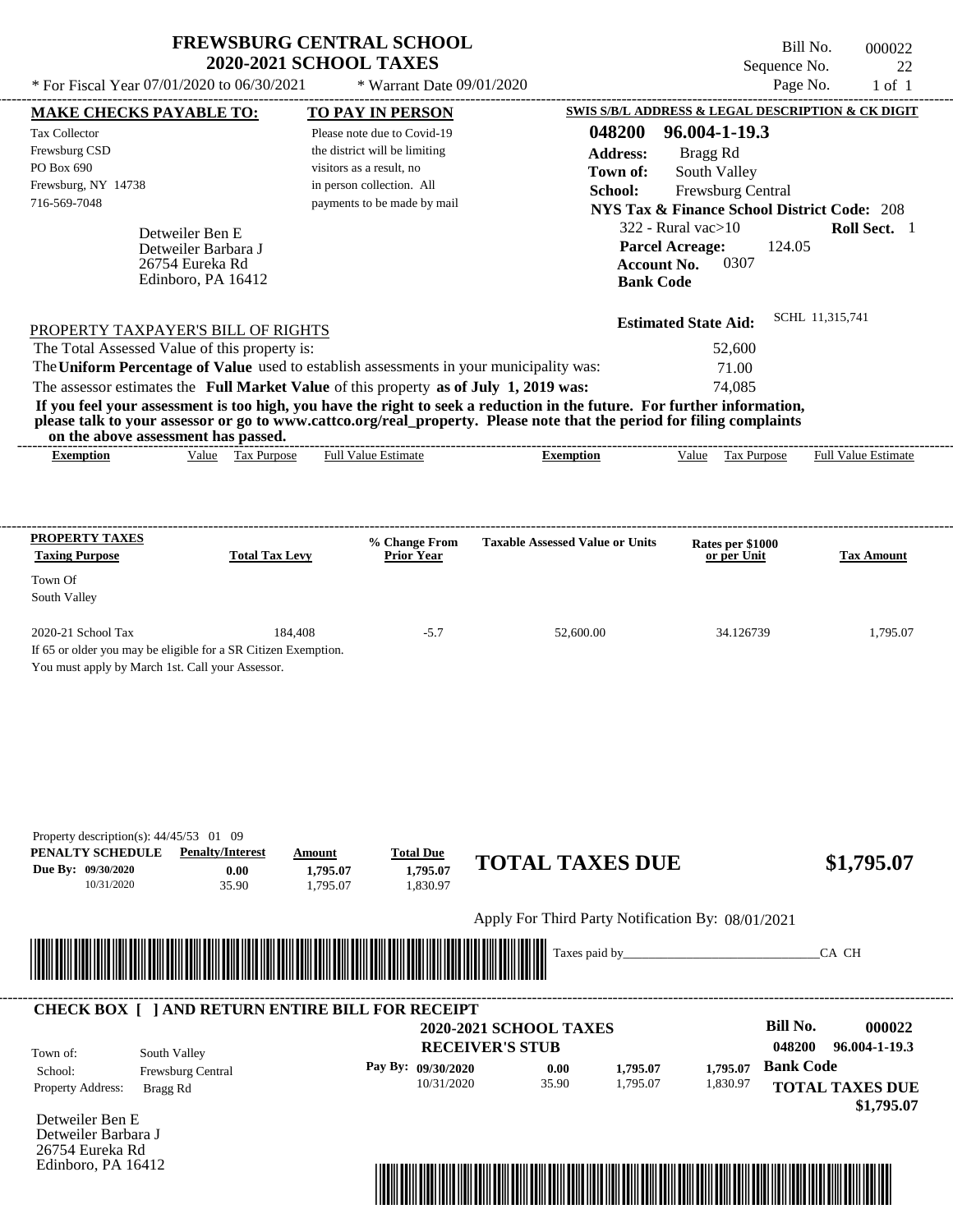## **FREWSBURG CENTRAL SCHOOL 2020-2021 SCHOOL TAXES**

\* For Fiscal Year  $07/01/2020$  to  $06/30/2021$  \* Warrant Date  $09/01/2020$  Page No. 1 of 1

Honeoye Falls, NY 14472

\* Warrant Date 09/01/2020

Bill No. 000023 Sequence No. 23<br>Page No. 1 of 1

| 048200 105.002-1-5<br>Please note due to Covid-19<br>the district will be limiting<br><b>Address:</b><br>Gurnsey Hollow Rd<br>visitors as a result, no<br>South Valley<br>Town of:<br>in person collection. All<br>School:<br>Frewsburg Central<br>payments to be made by mail<br><b>NYS Tax &amp; Finance School District Code: 208</b><br>$322$ - Rural vac $>10$<br>Roll Sect. 1<br>Dibble Paul<br><b>Parcel Acreage:</b><br>11.76<br>Dibble Ann V<br>0091<br><b>Account No.</b><br>Paula McIntyre<br>630 Cheese Factory Rd<br><b>Bank Code</b><br>Honeoye Falls, NY 14472<br>SCHL 11,315,741<br><b>Estimated State Aid:</b><br>PROPERTY TAXPAYER'S BILL OF RIGHTS<br>The Total Assessed Value of this property is:<br>9,700<br>The Uniform Percentage of Value used to establish assessments in your municipality was:<br>71.00<br>The assessor estimates the Full Market Value of this property as of July 1, 2019 was:<br>13,662<br>If you feel your assessment is too high, you have the right to seek a reduction in the future. For further information,<br>please talk to your assessor or go to www.cattco.org/real_property. Please note that the period for filing complaints<br>on the above assessment has passed.<br><b>Full Value Estimate</b><br>Value Tax Purpose<br><b>Exemption</b><br>Value Tax Purpose<br><b>Full Value Estimate</b><br><b>Exemption</b><br><b>PROPERTY TAXES</b><br>% Change From<br><b>Taxable Assessed Value or Units</b><br>Rates per \$1000<br><b>Taxing Purpose</b><br><b>Total Tax Levy</b><br><b>Prior Year</b><br>or per Unit<br><b>Tax Amount</b><br>Town Of<br>South Valley<br>2020-21 School Tax<br>184,408<br>$-5.7$<br>9,700.00<br>34.126739<br>If 65 or older you may be eligible for a SR Citizen Exemption.<br>You must apply by March 1st. Call your Assessor.<br>Property description(s): $43 \quad 01 \quad 09$<br>pipeline takes 1.68 ac<br>PENALTY SCHEDULE<br><b>Penalty/Interest</b><br><b>Total Due</b><br>Amount<br><b>TOTAL TAXES DUE</b><br>\$331.03<br>Due By: 09/30/2020 |                     | <b>MAKE CHECKS PAYABLE TO:</b> |        | <b>TO PAY IN PERSON</b> | SWIS S/B/L ADDRESS & LEGAL DESCRIPTION & CK DIGIT |                         |
|-----------------------------------------------------------------------------------------------------------------------------------------------------------------------------------------------------------------------------------------------------------------------------------------------------------------------------------------------------------------------------------------------------------------------------------------------------------------------------------------------------------------------------------------------------------------------------------------------------------------------------------------------------------------------------------------------------------------------------------------------------------------------------------------------------------------------------------------------------------------------------------------------------------------------------------------------------------------------------------------------------------------------------------------------------------------------------------------------------------------------------------------------------------------------------------------------------------------------------------------------------------------------------------------------------------------------------------------------------------------------------------------------------------------------------------------------------------------------------------------------------------------------------------------------------------------------------------------------------------------------------------------------------------------------------------------------------------------------------------------------------------------------------------------------------------------------------------------------------------------------------------------------------------------------------------------------------------------------------------------------------------------------------------------------|---------------------|--------------------------------|--------|-------------------------|---------------------------------------------------|-------------------------|
|                                                                                                                                                                                                                                                                                                                                                                                                                                                                                                                                                                                                                                                                                                                                                                                                                                                                                                                                                                                                                                                                                                                                                                                                                                                                                                                                                                                                                                                                                                                                                                                                                                                                                                                                                                                                                                                                                                                                                                                                                                               | Tax Collector       |                                |        |                         |                                                   |                         |
|                                                                                                                                                                                                                                                                                                                                                                                                                                                                                                                                                                                                                                                                                                                                                                                                                                                                                                                                                                                                                                                                                                                                                                                                                                                                                                                                                                                                                                                                                                                                                                                                                                                                                                                                                                                                                                                                                                                                                                                                                                               | Frewsburg CSD       |                                |        |                         |                                                   |                         |
|                                                                                                                                                                                                                                                                                                                                                                                                                                                                                                                                                                                                                                                                                                                                                                                                                                                                                                                                                                                                                                                                                                                                                                                                                                                                                                                                                                                                                                                                                                                                                                                                                                                                                                                                                                                                                                                                                                                                                                                                                                               | PO Box 690          |                                |        |                         |                                                   |                         |
|                                                                                                                                                                                                                                                                                                                                                                                                                                                                                                                                                                                                                                                                                                                                                                                                                                                                                                                                                                                                                                                                                                                                                                                                                                                                                                                                                                                                                                                                                                                                                                                                                                                                                                                                                                                                                                                                                                                                                                                                                                               | Frewsburg, NY 14738 |                                |        |                         |                                                   |                         |
|                                                                                                                                                                                                                                                                                                                                                                                                                                                                                                                                                                                                                                                                                                                                                                                                                                                                                                                                                                                                                                                                                                                                                                                                                                                                                                                                                                                                                                                                                                                                                                                                                                                                                                                                                                                                                                                                                                                                                                                                                                               | 716-569-7048        |                                |        |                         |                                                   |                         |
|                                                                                                                                                                                                                                                                                                                                                                                                                                                                                                                                                                                                                                                                                                                                                                                                                                                                                                                                                                                                                                                                                                                                                                                                                                                                                                                                                                                                                                                                                                                                                                                                                                                                                                                                                                                                                                                                                                                                                                                                                                               |                     |                                |        |                         |                                                   |                         |
|                                                                                                                                                                                                                                                                                                                                                                                                                                                                                                                                                                                                                                                                                                                                                                                                                                                                                                                                                                                                                                                                                                                                                                                                                                                                                                                                                                                                                                                                                                                                                                                                                                                                                                                                                                                                                                                                                                                                                                                                                                               |                     |                                |        |                         |                                                   |                         |
|                                                                                                                                                                                                                                                                                                                                                                                                                                                                                                                                                                                                                                                                                                                                                                                                                                                                                                                                                                                                                                                                                                                                                                                                                                                                                                                                                                                                                                                                                                                                                                                                                                                                                                                                                                                                                                                                                                                                                                                                                                               |                     |                                |        |                         |                                                   |                         |
|                                                                                                                                                                                                                                                                                                                                                                                                                                                                                                                                                                                                                                                                                                                                                                                                                                                                                                                                                                                                                                                                                                                                                                                                                                                                                                                                                                                                                                                                                                                                                                                                                                                                                                                                                                                                                                                                                                                                                                                                                                               |                     |                                |        |                         |                                                   |                         |
|                                                                                                                                                                                                                                                                                                                                                                                                                                                                                                                                                                                                                                                                                                                                                                                                                                                                                                                                                                                                                                                                                                                                                                                                                                                                                                                                                                                                                                                                                                                                                                                                                                                                                                                                                                                                                                                                                                                                                                                                                                               |                     |                                |        |                         |                                                   |                         |
|                                                                                                                                                                                                                                                                                                                                                                                                                                                                                                                                                                                                                                                                                                                                                                                                                                                                                                                                                                                                                                                                                                                                                                                                                                                                                                                                                                                                                                                                                                                                                                                                                                                                                                                                                                                                                                                                                                                                                                                                                                               |                     |                                |        |                         |                                                   |                         |
|                                                                                                                                                                                                                                                                                                                                                                                                                                                                                                                                                                                                                                                                                                                                                                                                                                                                                                                                                                                                                                                                                                                                                                                                                                                                                                                                                                                                                                                                                                                                                                                                                                                                                                                                                                                                                                                                                                                                                                                                                                               |                     |                                |        |                         |                                                   |                         |
|                                                                                                                                                                                                                                                                                                                                                                                                                                                                                                                                                                                                                                                                                                                                                                                                                                                                                                                                                                                                                                                                                                                                                                                                                                                                                                                                                                                                                                                                                                                                                                                                                                                                                                                                                                                                                                                                                                                                                                                                                                               |                     |                                |        |                         |                                                   |                         |
|                                                                                                                                                                                                                                                                                                                                                                                                                                                                                                                                                                                                                                                                                                                                                                                                                                                                                                                                                                                                                                                                                                                                                                                                                                                                                                                                                                                                                                                                                                                                                                                                                                                                                                                                                                                                                                                                                                                                                                                                                                               |                     |                                |        |                         |                                                   |                         |
|                                                                                                                                                                                                                                                                                                                                                                                                                                                                                                                                                                                                                                                                                                                                                                                                                                                                                                                                                                                                                                                                                                                                                                                                                                                                                                                                                                                                                                                                                                                                                                                                                                                                                                                                                                                                                                                                                                                                                                                                                                               |                     |                                |        |                         |                                                   |                         |
|                                                                                                                                                                                                                                                                                                                                                                                                                                                                                                                                                                                                                                                                                                                                                                                                                                                                                                                                                                                                                                                                                                                                                                                                                                                                                                                                                                                                                                                                                                                                                                                                                                                                                                                                                                                                                                                                                                                                                                                                                                               |                     |                                |        |                         |                                                   |                         |
|                                                                                                                                                                                                                                                                                                                                                                                                                                                                                                                                                                                                                                                                                                                                                                                                                                                                                                                                                                                                                                                                                                                                                                                                                                                                                                                                                                                                                                                                                                                                                                                                                                                                                                                                                                                                                                                                                                                                                                                                                                               |                     |                                |        |                         |                                                   |                         |
|                                                                                                                                                                                                                                                                                                                                                                                                                                                                                                                                                                                                                                                                                                                                                                                                                                                                                                                                                                                                                                                                                                                                                                                                                                                                                                                                                                                                                                                                                                                                                                                                                                                                                                                                                                                                                                                                                                                                                                                                                                               |                     |                                |        |                         |                                                   |                         |
|                                                                                                                                                                                                                                                                                                                                                                                                                                                                                                                                                                                                                                                                                                                                                                                                                                                                                                                                                                                                                                                                                                                                                                                                                                                                                                                                                                                                                                                                                                                                                                                                                                                                                                                                                                                                                                                                                                                                                                                                                                               |                     |                                |        |                         |                                                   | 331.03                  |
|                                                                                                                                                                                                                                                                                                                                                                                                                                                                                                                                                                                                                                                                                                                                                                                                                                                                                                                                                                                                                                                                                                                                                                                                                                                                                                                                                                                                                                                                                                                                                                                                                                                                                                                                                                                                                                                                                                                                                                                                                                               |                     | 0.00                           | 331.03 | 331.03                  |                                                   |                         |
|                                                                                                                                                                                                                                                                                                                                                                                                                                                                                                                                                                                                                                                                                                                                                                                                                                                                                                                                                                                                                                                                                                                                                                                                                                                                                                                                                                                                                                                                                                                                                                                                                                                                                                                                                                                                                                                                                                                                                                                                                                               | 10/31/2020          |                                |        |                         |                                                   |                         |
|                                                                                                                                                                                                                                                                                                                                                                                                                                                                                                                                                                                                                                                                                                                                                                                                                                                                                                                                                                                                                                                                                                                                                                                                                                                                                                                                                                                                                                                                                                                                                                                                                                                                                                                                                                                                                                                                                                                                                                                                                                               |                     |                                |        |                         |                                                   |                         |
| Apply For Third Party Notification By: 08/01/2021                                                                                                                                                                                                                                                                                                                                                                                                                                                                                                                                                                                                                                                                                                                                                                                                                                                                                                                                                                                                                                                                                                                                                                                                                                                                                                                                                                                                                                                                                                                                                                                                                                                                                                                                                                                                                                                                                                                                                                                             |                     |                                |        |                         |                                                   |                         |
| Taxes paid by_<br>CA CH                                                                                                                                                                                                                                                                                                                                                                                                                                                                                                                                                                                                                                                                                                                                                                                                                                                                                                                                                                                                                                                                                                                                                                                                                                                                                                                                                                                                                                                                                                                                                                                                                                                                                                                                                                                                                                                                                                                                                                                                                       |                     |                                |        |                         |                                                   |                         |
|                                                                                                                                                                                                                                                                                                                                                                                                                                                                                                                                                                                                                                                                                                                                                                                                                                                                                                                                                                                                                                                                                                                                                                                                                                                                                                                                                                                                                                                                                                                                                                                                                                                                                                                                                                                                                                                                                                                                                                                                                                               |                     |                                |        |                         |                                                   |                         |
| <b>Bill No.</b><br>2020-2021 SCHOOL TAXES                                                                                                                                                                                                                                                                                                                                                                                                                                                                                                                                                                                                                                                                                                                                                                                                                                                                                                                                                                                                                                                                                                                                                                                                                                                                                                                                                                                                                                                                                                                                                                                                                                                                                                                                                                                                                                                                                                                                                                                                     |                     |                                |        |                         |                                                   | 000023                  |
| 048200<br><b>RECEIVER'S STUB</b><br>South Valley                                                                                                                                                                                                                                                                                                                                                                                                                                                                                                                                                                                                                                                                                                                                                                                                                                                                                                                                                                                                                                                                                                                                                                                                                                                                                                                                                                                                                                                                                                                                                                                                                                                                                                                                                                                                                                                                                                                                                                                              |                     |                                |        |                         |                                                   |                         |
| <b>Bank Code</b><br>Pay By: 09/30/2020<br>0.00<br>331.03<br>331.03<br>Frewsburg Central<br>School:                                                                                                                                                                                                                                                                                                                                                                                                                                                                                                                                                                                                                                                                                                                                                                                                                                                                                                                                                                                                                                                                                                                                                                                                                                                                                                                                                                                                                                                                                                                                                                                                                                                                                                                                                                                                                                                                                                                                            |                     |                                |        |                         |                                                   |                         |
| 10/31/2020<br>6.62<br>331.03<br>337.65<br><b>TOTAL TAXES DUE</b><br>Gurnsey Hollow Rd                                                                                                                                                                                                                                                                                                                                                                                                                                                                                                                                                                                                                                                                                                                                                                                                                                                                                                                                                                                                                                                                                                                                                                                                                                                                                                                                                                                                                                                                                                                                                                                                                                                                                                                                                                                                                                                                                                                                                         |                     |                                |        |                         |                                                   |                         |
|                                                                                                                                                                                                                                                                                                                                                                                                                                                                                                                                                                                                                                                                                                                                                                                                                                                                                                                                                                                                                                                                                                                                                                                                                                                                                                                                                                                                                                                                                                                                                                                                                                                                                                                                                                                                                                                                                                                                                                                                                                               |                     |                                |        |                         |                                                   |                         |
|                                                                                                                                                                                                                                                                                                                                                                                                                                                                                                                                                                                                                                                                                                                                                                                                                                                                                                                                                                                                                                                                                                                                                                                                                                                                                                                                                                                                                                                                                                                                                                                                                                                                                                                                                                                                                                                                                                                                                                                                                                               |                     |                                |        |                         |                                                   | 105.002-1-5<br>\$331.03 |
| <b>CHECK BOX [ ] AND RETURN ENTIRE BILL FOR RECEIPT</b><br>Town of:<br>Property Address:<br>Dibble Paul<br>Dibble Ann V<br>Paula McIntyre                                                                                                                                                                                                                                                                                                                                                                                                                                                                                                                                                                                                                                                                                                                                                                                                                                                                                                                                                                                                                                                                                                                                                                                                                                                                                                                                                                                                                                                                                                                                                                                                                                                                                                                                                                                                                                                                                                     |                     |                                |        |                         |                                                   |                         |

\*04820000002300000000033103\*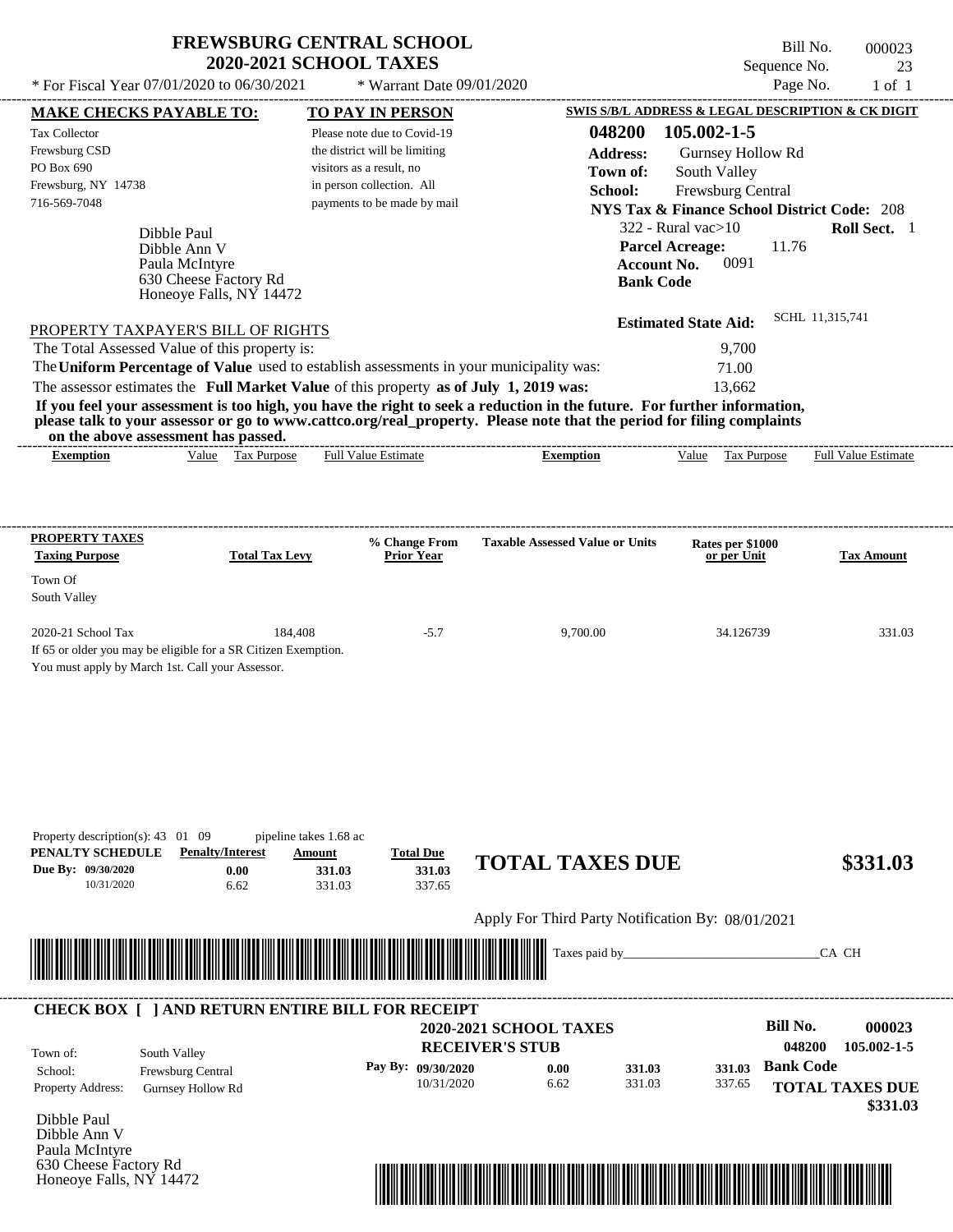| <b>FREWSBURG CENTRAL SCHOOL</b> |
|---------------------------------|
| <b>2020-2021 SCHOOL TAXES</b>   |

| <b>MAKE CHECKS PAYABLE TO:</b>                                                                                          |                          | <b>TO PAY IN PERSON</b>                                                                                        |                                                                                                                                                                                                                                                  | SWIS S/B/L ADDRESS & LEGAL DESCRIPTION & CK DIGIT      |                            |
|-------------------------------------------------------------------------------------------------------------------------|--------------------------|----------------------------------------------------------------------------------------------------------------|--------------------------------------------------------------------------------------------------------------------------------------------------------------------------------------------------------------------------------------------------|--------------------------------------------------------|----------------------------|
| <b>Tax Collector</b>                                                                                                    |                          | Please note due to Covid-19                                                                                    | 048200                                                                                                                                                                                                                                           | 105.002-1-1.16                                         |                            |
| Frewsburg CSD                                                                                                           |                          | the district will be limiting                                                                                  | <b>Address:</b>                                                                                                                                                                                                                                  | 17 S Sylvan Glenn                                      |                            |
| PO Box 690                                                                                                              |                          | visitors as a result, no                                                                                       | Town of:                                                                                                                                                                                                                                         | South Valley                                           |                            |
| Frewsburg, NY 14738                                                                                                     |                          | in person collection. All                                                                                      | School:                                                                                                                                                                                                                                          | Frewsburg Central                                      |                            |
| 716-569-7048                                                                                                            |                          | payments to be made by mail                                                                                    |                                                                                                                                                                                                                                                  | <b>NYS Tax &amp; Finance School District Code: 208</b> |                            |
|                                                                                                                         | Dreher Paul R            |                                                                                                                |                                                                                                                                                                                                                                                  | 210 - 1 Family Res                                     | Roll Sect. 1               |
|                                                                                                                         | Dreher Melody J          |                                                                                                                |                                                                                                                                                                                                                                                  | <b>Parcel Acreage:</b><br>17.85                        |                            |
|                                                                                                                         | 17 S SYLVAN GLENN        |                                                                                                                | <b>Account No.</b>                                                                                                                                                                                                                               | 0645                                                   |                            |
|                                                                                                                         | FREWSBURG, NY 14738      |                                                                                                                | <b>Bank Code</b>                                                                                                                                                                                                                                 |                                                        |                            |
|                                                                                                                         |                          |                                                                                                                |                                                                                                                                                                                                                                                  |                                                        | SCHL 11,315,741            |
| PROPERTY TAXPAYER'S BILL OF RIGHTS                                                                                      |                          |                                                                                                                |                                                                                                                                                                                                                                                  | <b>Estimated State Aid:</b>                            |                            |
| The Total Assessed Value of this property is:                                                                           |                          |                                                                                                                |                                                                                                                                                                                                                                                  | 83,700                                                 |                            |
|                                                                                                                         |                          | The Uniform Percentage of Value used to establish assessments in your municipality was:                        |                                                                                                                                                                                                                                                  | 71.00                                                  |                            |
|                                                                                                                         |                          | The assessor estimates the Full Market Value of this property as of July 1, 2019 was:                          |                                                                                                                                                                                                                                                  | 117,887                                                |                            |
| on the above assessment has passed.                                                                                     |                          |                                                                                                                | If you feel your assessment is too high, you have the right to seek a reduction in the future. For further information,<br>please talk to your assessor or go to www.cattco.org/real_property. Please note that the period for filing complaints |                                                        |                            |
| <b>Exemption</b>                                                                                                        | Value Tax Purpose        | <b>Full Value Estimate</b>                                                                                     | <b>Exemption</b>                                                                                                                                                                                                                                 | Value Tax Purpose                                      | <b>Full Value Estimate</b> |
| Vet War S                                                                                                               | 4,320 SCHOOL             | 6,085                                                                                                          | Vet Dis S                                                                                                                                                                                                                                        | 14.400 SCHOOL                                          | 20,282                     |
| Enh Star                                                                                                                | (See Note) 50,260 SCHOOL | 70,789                                                                                                         |                                                                                                                                                                                                                                                  |                                                        |                            |
| <b>PROPERTY TAXES</b>                                                                                                   |                          | % Change From                                                                                                  | <b>Taxable Assessed Value or Units</b>                                                                                                                                                                                                           | Rates per \$1000                                       |                            |
| <b>Taxing Purpose</b>                                                                                                   | <b>Total Tax Levy</b>    | <b>Prior Year</b>                                                                                              | (before accounting for STAR)                                                                                                                                                                                                                     | or per Unit                                            | <b>Tax Amount</b>          |
| Town Of                                                                                                                 |                          |                                                                                                                |                                                                                                                                                                                                                                                  |                                                        |                            |
| South Valley                                                                                                            |                          |                                                                                                                |                                                                                                                                                                                                                                                  |                                                        |                            |
| 2020-21 School Tax                                                                                                      | 184,408                  | $-5.7$                                                                                                         | 64,980.00                                                                                                                                                                                                                                        | 34.126739                                              | 2,217.56                   |
| If 65 or older you may be eligible for a SR Citizen Exemption.                                                          |                          |                                                                                                                |                                                                                                                                                                                                                                                  |                                                        |                            |
| You must apply by March 1st. Call your Assessor.                                                                        |                          |                                                                                                                |                                                                                                                                                                                                                                                  |                                                        |                            |
|                                                                                                                         |                          |                                                                                                                |                                                                                                                                                                                                                                                  |                                                        |                            |
|                                                                                                                         |                          |                                                                                                                |                                                                                                                                                                                                                                                  |                                                        |                            |
|                                                                                                                         |                          |                                                                                                                |                                                                                                                                                                                                                                                  |                                                        |                            |
|                                                                                                                         |                          |                                                                                                                |                                                                                                                                                                                                                                                  |                                                        |                            |
|                                                                                                                         |                          |                                                                                                                |                                                                                                                                                                                                                                                  |                                                        |                            |
|                                                                                                                         |                          |                                                                                                                | Your tax savings this year resulting from the New York State School Tax Relief (STAR) program is:                                                                                                                                                |                                                        | \$1,574.00                 |
| Property description(s): $51 \quad 01 \quad 09$                                                                         |                          | Note: This year's STAR exemption benefit cannot exceed last year's benefit.<br>Sawmill Run Sub Div<br>Phase Ii |                                                                                                                                                                                                                                                  |                                                        |                            |
| PENALTY SCHEDULE                                                                                                        | <b>Penalty/Interest</b>  | <b>Total Due</b><br>Amount                                                                                     | <b>TOTAL TAXES DUE</b>                                                                                                                                                                                                                           |                                                        | \$643.56                   |
| Due By: 09/30/2020<br>10/31/2020                                                                                        | 0.00<br>12.87            | 643.56<br>643.56<br>643.56<br>656.43                                                                           |                                                                                                                                                                                                                                                  |                                                        |                            |
|                                                                                                                         |                          |                                                                                                                |                                                                                                                                                                                                                                                  |                                                        |                            |
|                                                                                                                         |                          |                                                                                                                | Apply For Third Party Notification By: 08/01/2021                                                                                                                                                                                                |                                                        |                            |
| <u> Tanzania di Baratta di Baratta di Baratta di Baratta di Baratta di Baratta di Baratta di Baratta di Baratta di </u> |                          |                                                                                                                | Taxes paid by_                                                                                                                                                                                                                                   |                                                        | CA CH                      |
|                                                                                                                         |                          |                                                                                                                |                                                                                                                                                                                                                                                  |                                                        |                            |
|                                                                                                                         |                          | <b>CHECK BOX [ ] AND RETURN ENTIRE BILL FOR RECEIPT</b>                                                        |                                                                                                                                                                                                                                                  |                                                        |                            |
|                                                                                                                         |                          |                                                                                                                | <b>2020-2021 SCHOOL TAXES</b>                                                                                                                                                                                                                    | <b>Bill No.</b>                                        | 000024                     |
| South Valley<br>Town of:                                                                                                |                          |                                                                                                                | <b>RECEIVER'S STUB</b>                                                                                                                                                                                                                           | 048200                                                 | 105.002-1-1.16             |
| School:                                                                                                                 | Frewsburg Central        | Pay By: 09/30/2020                                                                                             | 0.00<br>643.56                                                                                                                                                                                                                                   | <b>Bank Code</b><br>643.56                             |                            |
| <b>Property Address:</b>                                                                                                | 17 S Sylvan Glenn        | 10/31/2020                                                                                                     | 12.87<br>643.56                                                                                                                                                                                                                                  | 656.43                                                 | <b>TOTAL TAXES DUE</b>     |
|                                                                                                                         |                          |                                                                                                                |                                                                                                                                                                                                                                                  |                                                        | \$643.56                   |
| Dreher Paul R<br>Dreher Melody J                                                                                        |                          |                                                                                                                |                                                                                                                                                                                                                                                  |                                                        |                            |
| 17 S SYLVAN GLENN                                                                                                       |                          |                                                                                                                |                                                                                                                                                                                                                                                  |                                                        |                            |
| FREWSBURG, NY 14738                                                                                                     |                          |                                                                                                                |                                                                                                                                                                                                                                                  |                                                        |                            |
|                                                                                                                         |                          |                                                                                                                | <u> Indian American State of Barbara and The Barbara and The Barbara and The Barbara and The Barbara and The Barba</u>                                                                                                                           |                                                        |                            |
|                                                                                                                         |                          |                                                                                                                |                                                                                                                                                                                                                                                  |                                                        |                            |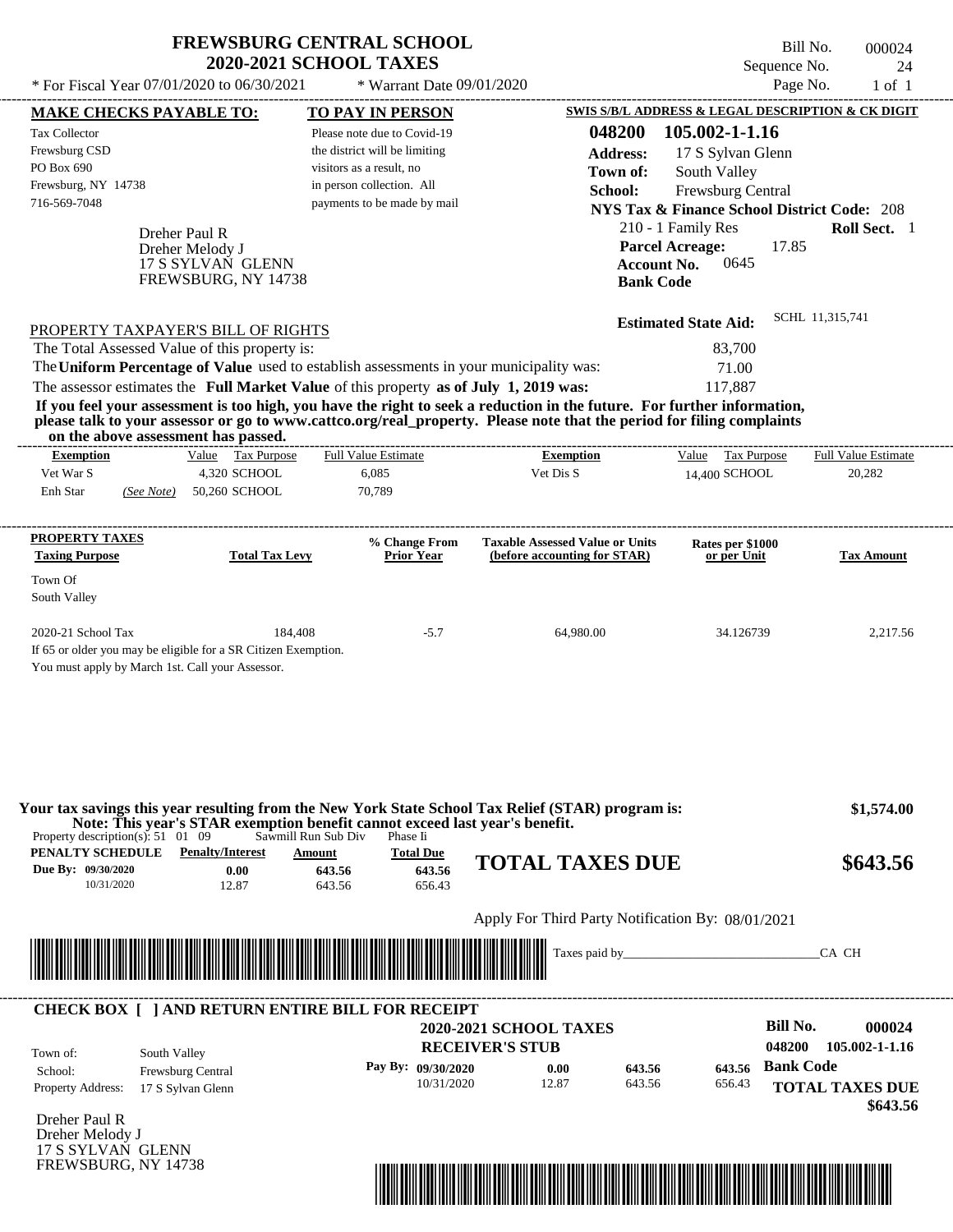| <b>FREWSBURG CENTRAL SCHOOL</b> |  |
|---------------------------------|--|
| <b>2020-2021 SCHOOL TAXES</b>   |  |

Bill No. 000025 Sequence No. 25<br>Page No. 1 of 1

| <b>MAKE CHECKS PAYABLE TO:</b>        |                                                                                       |                          | <b>TO PAY IN PERSON</b>            |                                                                                                                                                                                                                                                  | SWIS S/B/L ADDRESS & LEGAL DESCRIPTION & CK DIGIT      |                            |
|---------------------------------------|---------------------------------------------------------------------------------------|--------------------------|------------------------------------|--------------------------------------------------------------------------------------------------------------------------------------------------------------------------------------------------------------------------------------------------|--------------------------------------------------------|----------------------------|
| Tax Collector                         |                                                                                       |                          | Please note due to Covid-19        | 048200                                                                                                                                                                                                                                           | 105.002-1-1.30                                         |                            |
| Frewsburg CSD                         |                                                                                       |                          | the district will be limiting      | <b>Address:</b>                                                                                                                                                                                                                                  | 12 Gurnsey Hollow Rd                                   |                            |
| PO Box 690                            |                                                                                       | visitors as a result, no |                                    | Town of:                                                                                                                                                                                                                                         | South Valley                                           |                            |
| Frewsburg, NY 14738                   |                                                                                       |                          | in person collection. All          | School:                                                                                                                                                                                                                                          | Frewsburg Central                                      |                            |
| 716-569-7048                          |                                                                                       |                          | payments to be made by mail        |                                                                                                                                                                                                                                                  | <b>NYS Tax &amp; Finance School District Code: 208</b> |                            |
|                                       | Dreher Paul R                                                                         |                          |                                    |                                                                                                                                                                                                                                                  | $322$ - Rural vac $>10$                                | Roll Sect. 1               |
|                                       | Dreher Melody J                                                                       |                          |                                    |                                                                                                                                                                                                                                                  | <b>Parcel Acreage:</b><br>14.10                        |                            |
|                                       | 17 Sylvan Glen                                                                        |                          |                                    | <b>Account No.</b>                                                                                                                                                                                                                               | 0659                                                   |                            |
|                                       | Frewsburg, NY 14738                                                                   |                          |                                    | <b>Bank Code</b>                                                                                                                                                                                                                                 |                                                        |                            |
|                                       |                                                                                       |                          |                                    |                                                                                                                                                                                                                                                  |                                                        | SCHL 11,315,741            |
|                                       | PROPERTY TAXPAYER'S BILL OF RIGHTS                                                    |                          |                                    |                                                                                                                                                                                                                                                  | <b>Estimated State Aid:</b>                            |                            |
|                                       | The Total Assessed Value of this property is:                                         |                          |                                    |                                                                                                                                                                                                                                                  | 11,800                                                 |                            |
|                                       |                                                                                       |                          |                                    | The Uniform Percentage of Value used to establish assessments in your municipality was:                                                                                                                                                          | 71.00                                                  |                            |
|                                       | The assessor estimates the Full Market Value of this property as of July 1, 2019 was: |                          |                                    |                                                                                                                                                                                                                                                  | 16.620                                                 |                            |
|                                       |                                                                                       |                          |                                    | If you feel your assessment is too high, you have the right to seek a reduction in the future. For further information,<br>please talk to your assessor or go to www.cattco.org/real_property. Please note that the period for filing complaints |                                                        |                            |
| <b>Exemption</b>                      | on the above assessment has passed.<br>Value Tax Purpose                              |                          | <b>Full Value Estimate</b>         | <b>Exemption</b>                                                                                                                                                                                                                                 | Value Tax Purpose                                      | <b>Full Value Estimate</b> |
|                                       |                                                                                       |                          |                                    |                                                                                                                                                                                                                                                  |                                                        |                            |
|                                       |                                                                                       |                          |                                    |                                                                                                                                                                                                                                                  |                                                        |                            |
| <b>PROPERTY TAXES</b>                 |                                                                                       |                          |                                    |                                                                                                                                                                                                                                                  |                                                        |                            |
| <b>Taxing Purpose</b>                 | <b>Total Tax Levy</b>                                                                 |                          | % Change From<br><b>Prior Year</b> | <b>Taxable Assessed Value or Units</b>                                                                                                                                                                                                           | Rates per \$1000<br>or per Unit                        | <b>Tax Amount</b>          |
| Town Of                               |                                                                                       |                          |                                    |                                                                                                                                                                                                                                                  |                                                        |                            |
| South Valley                          |                                                                                       |                          |                                    |                                                                                                                                                                                                                                                  |                                                        |                            |
| 2020-21 School Tax                    |                                                                                       | 184,408                  | $-5.7$                             | 11,800.00                                                                                                                                                                                                                                        | 34.126739                                              | 402.70                     |
|                                       | If 65 or older you may be eligible for a SR Citizen Exemption.                        |                          |                                    |                                                                                                                                                                                                                                                  |                                                        |                            |
|                                       | You must apply by March 1st. Call your Assessor.                                      |                          |                                    |                                                                                                                                                                                                                                                  |                                                        |                            |
|                                       |                                                                                       |                          |                                    |                                                                                                                                                                                                                                                  |                                                        |                            |
|                                       |                                                                                       |                          |                                    |                                                                                                                                                                                                                                                  |                                                        |                            |
|                                       |                                                                                       |                          |                                    |                                                                                                                                                                                                                                                  |                                                        |                            |
|                                       |                                                                                       |                          |                                    |                                                                                                                                                                                                                                                  |                                                        |                            |
|                                       |                                                                                       |                          |                                    |                                                                                                                                                                                                                                                  |                                                        |                            |
|                                       |                                                                                       |                          |                                    |                                                                                                                                                                                                                                                  |                                                        |                            |
| Property description(s): 51 01 09     |                                                                                       | Sawmill Run Sub Div      | Phase Ii                           |                                                                                                                                                                                                                                                  |                                                        |                            |
| PENALTY SCHEDULE                      | <b>Penalty/Interest</b>                                                               | Amount                   | <b>Total Due</b>                   | <b>TOTAL TAXES DUE</b>                                                                                                                                                                                                                           |                                                        | \$402.70                   |
| Due By: 09/30/2020                    | 0.00                                                                                  | 402.70                   | 402.70                             |                                                                                                                                                                                                                                                  |                                                        |                            |
| 10/31/2020                            | 8.05                                                                                  | 402.70                   | 410.75                             |                                                                                                                                                                                                                                                  |                                                        |                            |
|                                       |                                                                                       |                          |                                    | Apply For Third Party Notification By: 08/01/2021                                                                                                                                                                                                |                                                        |                            |
|                                       |                                                                                       |                          |                                    | Taxes paid by                                                                                                                                                                                                                                    |                                                        | CA CH                      |
|                                       |                                                                                       |                          |                                    |                                                                                                                                                                                                                                                  |                                                        |                            |
|                                       |                                                                                       |                          |                                    |                                                                                                                                                                                                                                                  |                                                        |                            |
|                                       | <b>CHECK BOX [ ] AND RETURN ENTIRE BILL FOR RECEIPT</b>                               |                          |                                    |                                                                                                                                                                                                                                                  |                                                        |                            |
|                                       |                                                                                       |                          |                                    | <b>2020-2021 SCHOOL TAXES</b>                                                                                                                                                                                                                    | <b>Bill No.</b>                                        | 000025                     |
| Town of:                              | South Valley                                                                          |                          |                                    | <b>RECEIVER'S STUB</b>                                                                                                                                                                                                                           | 048200                                                 | 105.002-1-1.30             |
| School:                               | Frewsburg Central                                                                     |                          | Pay By: 09/30/2020                 | 0.00<br>402.70                                                                                                                                                                                                                                   | <b>Bank Code</b><br>402.70                             |                            |
| Property Address:                     | 12 Gurnsey Hollow Rd                                                                  |                          | 10/31/2020                         | 8.05<br>402.70                                                                                                                                                                                                                                   | 410.75                                                 | <b>TOTAL TAXES DUE</b>     |
|                                       |                                                                                       |                          |                                    |                                                                                                                                                                                                                                                  |                                                        | \$402.70                   |
| Dreher Paul R                         |                                                                                       |                          |                                    |                                                                                                                                                                                                                                                  |                                                        |                            |
| Dreher Melody J                       |                                                                                       |                          |                                    |                                                                                                                                                                                                                                                  |                                                        |                            |
| 17 Sylvan Glen<br>Frewsburg, NY 14738 |                                                                                       |                          |                                    |                                                                                                                                                                                                                                                  |                                                        |                            |
|                                       |                                                                                       |                          |                                    |                                                                                                                                                                                                                                                  |                                                        |                            |

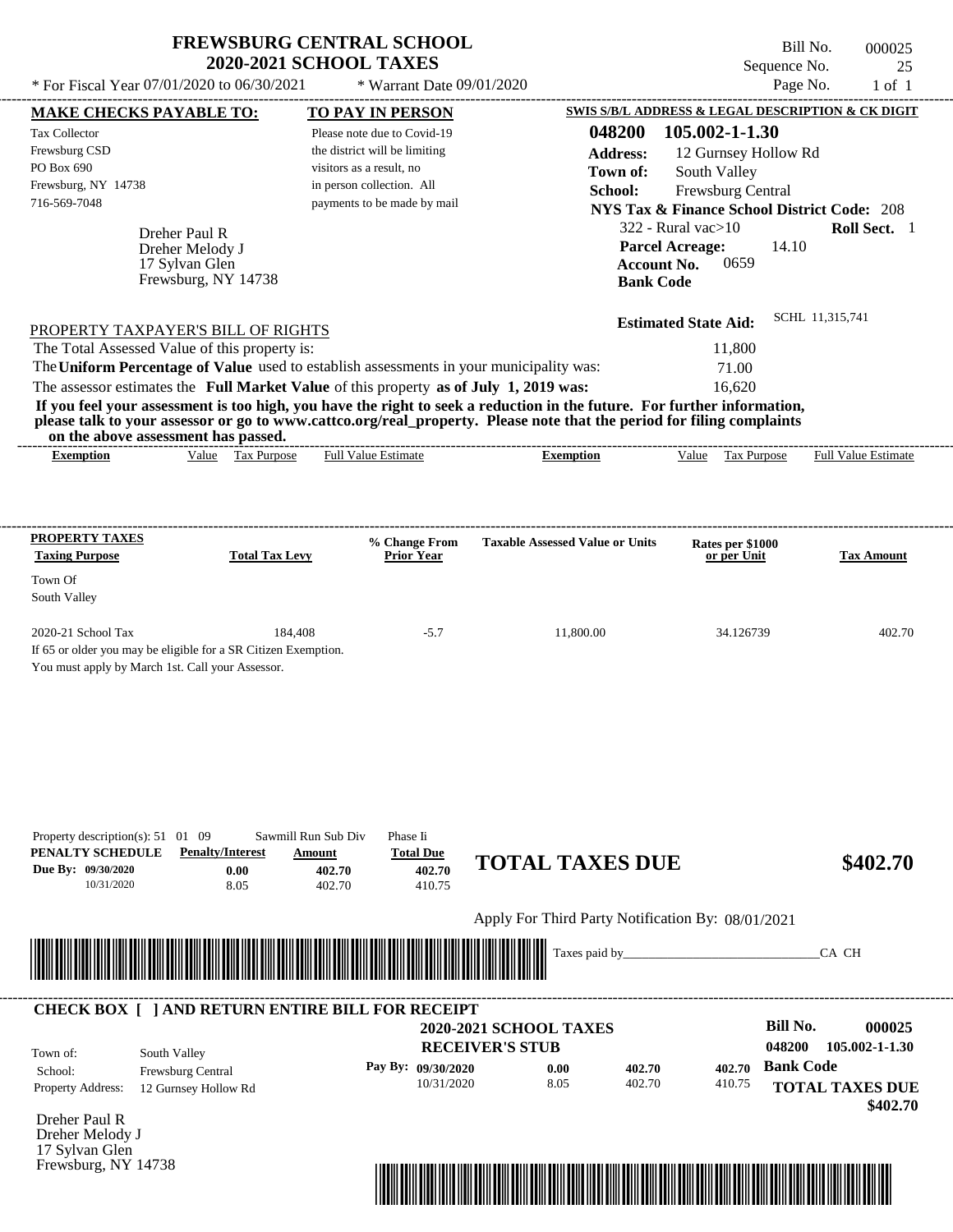|                                                                                                                                                                                                                                                                                                                                                | <b>FREWSBURG CENTRAL SCHOOL</b><br><b>2020-2021 SCHOOL TAXES</b>                                                                                                                |                                                   | Sequence No.                                                                                                                                                                           | Bill No.<br>000026<br>26        |
|------------------------------------------------------------------------------------------------------------------------------------------------------------------------------------------------------------------------------------------------------------------------------------------------------------------------------------------------|---------------------------------------------------------------------------------------------------------------------------------------------------------------------------------|---------------------------------------------------|----------------------------------------------------------------------------------------------------------------------------------------------------------------------------------------|---------------------------------|
| * For Fiscal Year 07/01/2020 to 06/30/2021                                                                                                                                                                                                                                                                                                     | * Warrant Date 09/01/2020                                                                                                                                                       |                                                   | Page No.                                                                                                                                                                               | $1$ of $1$                      |
| <b>MAKE CHECKS PAYABLE TO:</b><br>Tax Collector<br>Frewsburg CSD<br>PO Box 690<br>Frewsburg, NY 14738<br>716-569-7048                                                                                                                                                                                                                          | <b>TO PAY IN PERSON</b><br>Please note due to Covid-19<br>the district will be limiting<br>visitors as a result, no<br>in person collection. All<br>payments to be made by mail | 048200<br><b>Address:</b><br>Town of:<br>School:  | SWIS S/B/L ADDRESS & LEGAL DESCRIPTION & CK DIGIT<br>105.002-1-1.19<br>63 S Sylvan Glen<br>South Valley<br>Frewsburg Central<br><b>NYS Tax &amp; Finance School District Code: 208</b> |                                 |
| Dunn Douglas P.<br>63 S. Sylvan Glen<br>Frewsburg, NY 14738                                                                                                                                                                                                                                                                                    |                                                                                                                                                                                 | <b>Account No.</b><br><b>Bank Code</b>            | 240 - Rural res<br>6.93<br><b>Parcel Acreage:</b><br>0648<br>019                                                                                                                       | Roll Sect. 1<br>SCHL 11,315,741 |
| PROPERTY TAXPAYER'S BILL OF RIGHTS                                                                                                                                                                                                                                                                                                             |                                                                                                                                                                                 |                                                   | <b>Estimated State Aid:</b>                                                                                                                                                            |                                 |
| The Total Assessed Value of this property is:                                                                                                                                                                                                                                                                                                  |                                                                                                                                                                                 |                                                   | 68,200                                                                                                                                                                                 |                                 |
| The Uniform Percentage of Value used to establish assessments in your municipality was:                                                                                                                                                                                                                                                        |                                                                                                                                                                                 |                                                   | 71.00                                                                                                                                                                                  |                                 |
| The assessor estimates the Full Market Value of this property as of July 1, 2019 was:<br>If you feel your assessment is too high, you have the right to seek a reduction in the future. For further information,                                                                                                                               |                                                                                                                                                                                 |                                                   | 96,056                                                                                                                                                                                 |                                 |
| please talk to your assessor or go to www.cattco.org/real_property. Please note that the period for filing complaints                                                                                                                                                                                                                          |                                                                                                                                                                                 |                                                   |                                                                                                                                                                                        |                                 |
| on the above assessment has passed.<br>Value Tax Purpose                                                                                                                                                                                                                                                                                       | Full Value Estimate                                                                                                                                                             | -----------------------------                     |                                                                                                                                                                                        |                                 |
| <b>Exemption</b><br><b>Star Check</b><br>21,600<br>(See Note)                                                                                                                                                                                                                                                                                  | 30,423                                                                                                                                                                          | <b>Exemption</b>                                  | Value Tax Purpose                                                                                                                                                                      | <b>Full Value Estimate</b>      |
| <b>PROPERTY TAXES</b>                                                                                                                                                                                                                                                                                                                          | % Change From                                                                                                                                                                   | <b>Taxable Assessed Value or Units</b>            | Rates per \$1000                                                                                                                                                                       |                                 |
| <b>Taxing Purpose</b><br><b>Total Tax Levy</b>                                                                                                                                                                                                                                                                                                 | <b>Prior Year</b>                                                                                                                                                               |                                                   | or per Unit                                                                                                                                                                            | <b>Tax Amount</b>               |
| Town Of<br>South Valley                                                                                                                                                                                                                                                                                                                        |                                                                                                                                                                                 |                                                   |                                                                                                                                                                                        |                                 |
| 2020-21 School Tax<br>If 65 or older you may be eligible for a SR Citizen Exemption.<br>You must apply by March 1st. Call your Assessor.                                                                                                                                                                                                       | 184,408<br>$-5.7$                                                                                                                                                               | 68,200.00                                         | 34.126739                                                                                                                                                                              | 2,327.44                        |
| An estimated STAR check has been or will be mailed to you by the NYS Tax Department. Any overpayment<br>or underpayment can be reconciled on your next tax return or STAR Credit Check.<br>Property description(s): $51 \quad 01 \quad 09$<br>PENALTY SCHEDULE<br><b>Penalty/Interest</b><br>Due By: 09/30/2020<br>0.00<br>10/31/2020<br>46.55 | Sawmill Run Sub Div<br>Phase Ii<br><b>Total Due</b><br>Amount<br>2,327.44<br>2,327.44<br>2,327.44<br>2.373.99                                                                   | <b>TOTAL TAXES DUE</b>                            |                                                                                                                                                                                        | \$2,327.44                      |
|                                                                                                                                                                                                                                                                                                                                                |                                                                                                                                                                                 | Apply For Third Party Notification By: 08/01/2021 |                                                                                                                                                                                        |                                 |
|                                                                                                                                                                                                                                                                                                                                                |                                                                                                                                                                                 |                                                   |                                                                                                                                                                                        |                                 |
|                                                                                                                                                                                                                                                                                                                                                |                                                                                                                                                                                 |                                                   |                                                                                                                                                                                        | CA CH                           |
| <b>CHECK BOX [ ] AND RETURN ENTIRE BILL FOR RECEIPT</b>                                                                                                                                                                                                                                                                                        |                                                                                                                                                                                 | <b>2020-2021 SCHOOL TAXES</b>                     | <b>Bill No.</b>                                                                                                                                                                        | 000026                          |
|                                                                                                                                                                                                                                                                                                                                                |                                                                                                                                                                                 | <b>RECEIVER'S STUB</b>                            |                                                                                                                                                                                        | 048200 105.002-1-1.19           |



Dunn Douglas P. 63 S. Sylvan Glen Frewsburg, NY 14738



**TOTAL TAXES DUE**

 **\$2,327.44**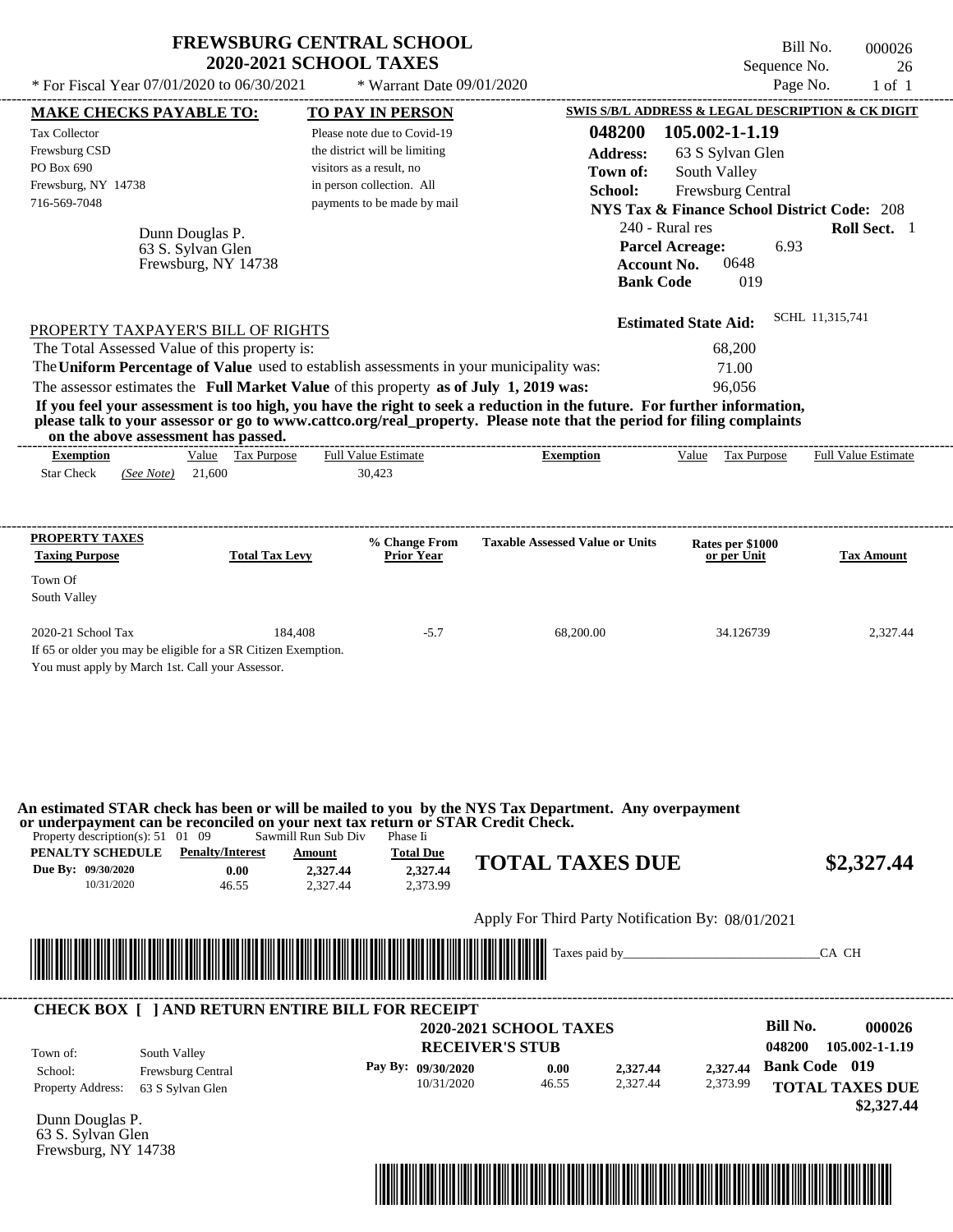|                                                                                                                                                                                                                                                                                                                                                                                  | <b>FREWSBURG CENTRAL SCHOOL</b><br><b>2020-2021 SCHOOL TAXES</b>           |                                                                      | Sequence No.                                                   | Bill No.<br>000027<br>27             |
|----------------------------------------------------------------------------------------------------------------------------------------------------------------------------------------------------------------------------------------------------------------------------------------------------------------------------------------------------------------------------------|----------------------------------------------------------------------------|----------------------------------------------------------------------|----------------------------------------------------------------|--------------------------------------|
| * For Fiscal Year 07/01/2020 to 06/30/2021                                                                                                                                                                                                                                                                                                                                       | * Warrant Date 09/01/2020                                                  |                                                                      |                                                                | Page No.<br>$1$ of $1$               |
| <b>MAKE CHECKS PAYABLE TO:</b>                                                                                                                                                                                                                                                                                                                                                   | <b>TO PAY IN PERSON</b>                                                    |                                                                      | SWIS S/B/L ADDRESS & LEGAL DESCRIPTION & CK DIGIT              |                                      |
| Tax Collector                                                                                                                                                                                                                                                                                                                                                                    | Please note due to Covid-19                                                | 048200                                                               | 96.004-1-49                                                    |                                      |
| Frewsburg CSD                                                                                                                                                                                                                                                                                                                                                                    | the district will be limiting                                              | <b>Address:</b>                                                      | 766 Bragg Rd                                                   |                                      |
| PO Box 690                                                                                                                                                                                                                                                                                                                                                                       | visitors as a result, no                                                   | Town of:                                                             | South Valley                                                   |                                      |
| Frewsburg, NY 14738                                                                                                                                                                                                                                                                                                                                                              | in person collection. All                                                  | School:                                                              | Frewsburg Central                                              |                                      |
| 716-569-7048                                                                                                                                                                                                                                                                                                                                                                     | payments to be made by mail                                                |                                                                      | <b>NYS Tax &amp; Finance School District Code: 208</b>         |                                      |
| Emerling Roy L.<br>P.O. Box 204<br>Boston, NY 14025                                                                                                                                                                                                                                                                                                                              |                                                                            | <b>Account No.</b><br><b>Bank Code</b>                               | 260 - Seasonal res<br>140.85<br><b>Parcel Acreage:</b><br>0274 | Roll Sect. 1                         |
| PROPERTY TAXPAYER'S BILL OF RIGHTS                                                                                                                                                                                                                                                                                                                                               |                                                                            |                                                                      | <b>Estimated State Aid:</b>                                    | SCHL 11,315,741                      |
| The Total Assessed Value of this property is:                                                                                                                                                                                                                                                                                                                                    |                                                                            |                                                                      | 115,945                                                        |                                      |
| The Uniform Percentage of Value used to establish assessments in your municipality was:                                                                                                                                                                                                                                                                                          |                                                                            |                                                                      | 71.00                                                          |                                      |
| The assessor estimates the Full Market Value of this property as of July 1, 2019 was:<br>If you feel your assessment is too high, you have the right to seek a reduction in the future. For further information,<br>please talk to your assessor or go to www.cattco.org/real_property. Please note that the period for filing complaints<br>on the above assessment has passed. |                                                                            |                                                                      | 163,303                                                        |                                      |
| Value Tax Purpose<br><b>Exemption</b>                                                                                                                                                                                                                                                                                                                                            | Full Value Estimate                                                        | <b>Exemption</b>                                                     | Value Tax Purpose                                              | Full Value Estimate                  |
| <b>Taxing Purpose</b><br><b>Total Tax Levy</b><br>Town Of<br>South Valley<br>2020-21 School Tax<br>184,408<br>If 65 or older you may be eligible for a SR Citizen Exemption.<br>You must apply by March 1st. Call your Assessor.                                                                                                                                                 | <b>Prior Year</b><br>$-5.7$                                                | 115,945.00                                                           | or per Unit<br>34.126739                                       | <b>Tax Amount</b><br>3,956.82        |
| Property description(s): $52 \quad 01 \quad 09$<br>PENALTY SCHEDULE<br><b>Penalty/Interest</b><br>Due By: 09/30/2020<br>0.00<br>10/31/2020<br>79.14                                                                                                                                                                                                                              | <b>Total Due</b><br>Amount<br>3.956.82<br>3.956.82<br>3,956.82<br>4,035.96 | <b>TOTAL TAXES DUE</b>                                               |                                                                | \$3,956.82                           |
|                                                                                                                                                                                                                                                                                                                                                                                  |                                                                            | Apply For Third Party Notification By: 08/01/2021                    |                                                                |                                      |
|                                                                                                                                                                                                                                                                                                                                                                                  |                                                                            | Taxes paid by_                                                       |                                                                | CA CH                                |
| <b>CHECK BOX [ ] AND RETURN ENTIRE BILL FOR RECEIPT</b><br>South Valley<br>Town of:<br>Frewsburg Central<br>School:                                                                                                                                                                                                                                                              | Pay By: 09/30/2020                                                         | 2020-2021 SCHOOL TAXES<br><b>RECEIVER'S STUB</b><br>3,956.82<br>0.00 | <b>Bill No.</b><br><b>Bank Code</b><br>3,956.82                | 000027<br>048200<br>96.004-1-49      |
| Property Address:<br>766 Bragg Rd<br>Emerling Roy L.                                                                                                                                                                                                                                                                                                                             | 10/31/2020                                                                 | 79.14<br>3,956.82                                                    | 4,035.96                                                       | <b>TOTAL TAXES DUE</b><br>\$3,956.82 |

P.O. Box 204 Boston, NY 14025

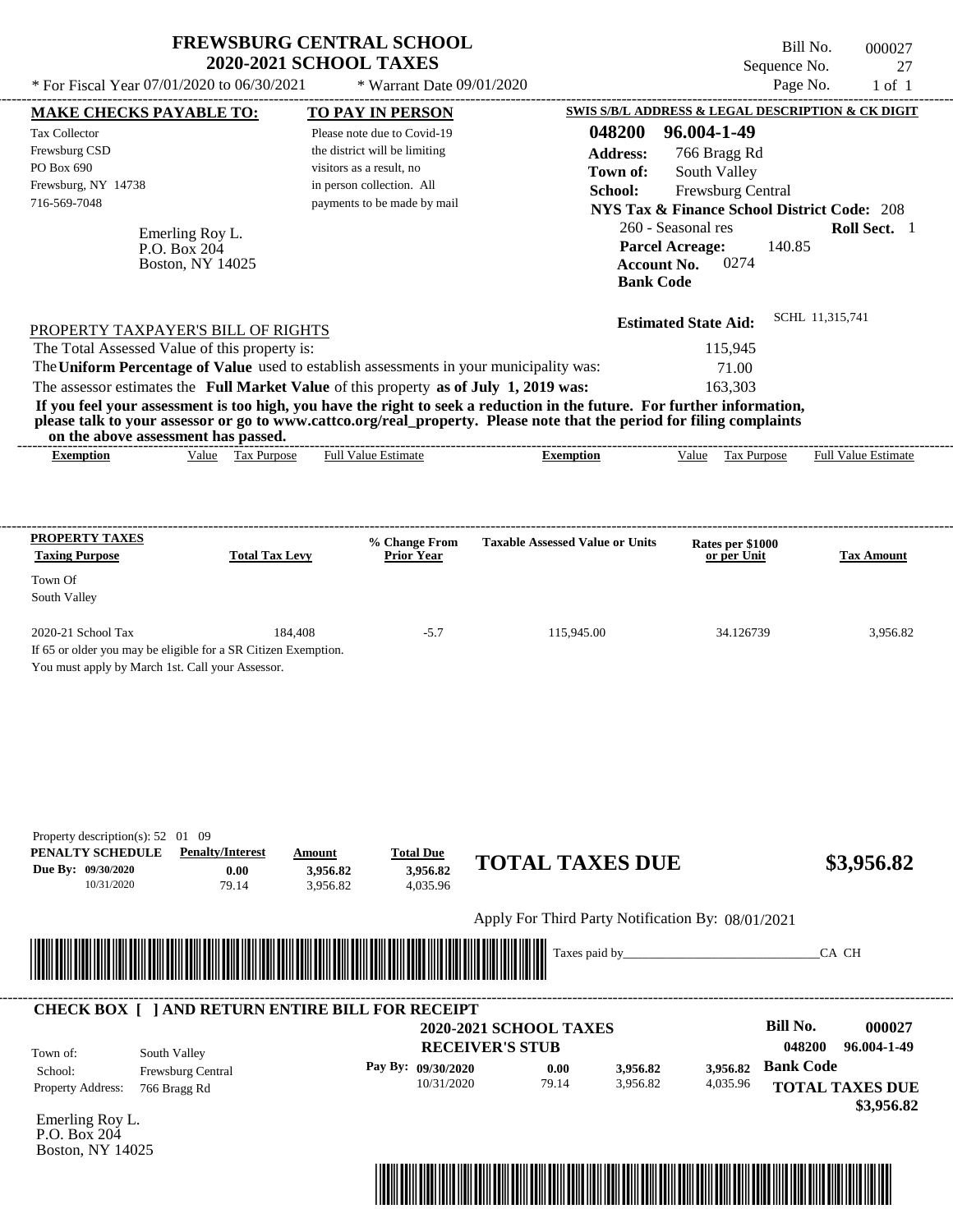| * For Fiscal Year 07/01/2020 to 06/30/2021                                                                                               | <b>FREWSBURG CENTRAL SCHOOL</b><br><b>2020-2021 SCHOOL TAXES</b> | * Warrant Date 09/01/2020        |                                                                                                                                                                                                                                                                      | Sequence No.<br>Page No.                               | Bill No.<br>000028<br>28<br>$1$ of $1$ |
|------------------------------------------------------------------------------------------------------------------------------------------|------------------------------------------------------------------|----------------------------------|----------------------------------------------------------------------------------------------------------------------------------------------------------------------------------------------------------------------------------------------------------------------|--------------------------------------------------------|----------------------------------------|
| <b>MAKE CHECKS PAYABLE TO:</b>                                                                                                           |                                                                  | <b>TO PAY IN PERSON</b>          |                                                                                                                                                                                                                                                                      | SWIS S/B/L ADDRESS & LEGAL DESCRIPTION & CK DIGIT      |                                        |
| Tax Collector                                                                                                                            |                                                                  | Please note due to Covid-19      | 048200                                                                                                                                                                                                                                                               | 87.004-1-12                                            |                                        |
| Frewsburg CSD                                                                                                                            |                                                                  | the district will be limiting    | <b>Address:</b>                                                                                                                                                                                                                                                      | Woodchuck Hill Rd (Off)                                |                                        |
| PO Box 690                                                                                                                               |                                                                  | visitors as a result, no         | Town of:                                                                                                                                                                                                                                                             | South Valley                                           |                                        |
| Frewsburg, NY 14738                                                                                                                      |                                                                  | in person collection. All        | School:                                                                                                                                                                                                                                                              | Frewsburg Central                                      |                                        |
| 716-569-7048                                                                                                                             |                                                                  | payments to be made by mail      |                                                                                                                                                                                                                                                                      | <b>NYS Tax &amp; Finance School District Code: 208</b> |                                        |
|                                                                                                                                          |                                                                  |                                  |                                                                                                                                                                                                                                                                      | 910 - Priv forest                                      | Roll Sect. 1                           |
| Farm East LLC<br>890 McLean Rd                                                                                                           | Cortland, NY 13045                                               |                                  | <b>Account No.</b><br><b>Bank Code</b>                                                                                                                                                                                                                               | 69.88<br><b>Parcel Acreage:</b><br>0001                |                                        |
| PROPERTY TAXPAYER'S BILL OF RIGHTS                                                                                                       |                                                                  |                                  |                                                                                                                                                                                                                                                                      | <b>Estimated State Aid:</b>                            | SCHL 11,315,741                        |
| The Total Assessed Value of this property is:                                                                                            |                                                                  |                                  |                                                                                                                                                                                                                                                                      | 42,300                                                 |                                        |
| The Uniform Percentage of Value used to establish assessments in your municipality was:                                                  |                                                                  |                                  |                                                                                                                                                                                                                                                                      | 71.00                                                  |                                        |
| The assessor estimates the Full Market Value of this property as of July 1, 2019 was:                                                    |                                                                  |                                  |                                                                                                                                                                                                                                                                      | 59,577                                                 |                                        |
| on the above assessment has passed.<br><b>Exemption</b>                                                                                  | Value Tax Purpose                                                | <b>Full Value Estimate</b>       | If you feel your assessment is too high, you have the right to seek a reduction in the future. For further information,<br>please talk to your assessor or go to www.cattco.org/real_property. Please note that the period for filing complaints<br><b>Exemption</b> | Value Tax Purpose                                      | <b>Full Value Estimate</b>             |
|                                                                                                                                          |                                                                  |                                  |                                                                                                                                                                                                                                                                      |                                                        |                                        |
| PROPERTY TAXES                                                                                                                           |                                                                  | % Change From                    | <b>Taxable Assessed Value or Units</b>                                                                                                                                                                                                                               | Rates per \$1000                                       |                                        |
| <b>Taxing Purpose</b>                                                                                                                    | <b>Total Tax Levy</b>                                            | <b>Prior Year</b>                |                                                                                                                                                                                                                                                                      | or per Unit                                            | Tax Amount                             |
| Town Of                                                                                                                                  |                                                                  |                                  |                                                                                                                                                                                                                                                                      |                                                        |                                        |
| South Valley                                                                                                                             |                                                                  |                                  |                                                                                                                                                                                                                                                                      |                                                        |                                        |
|                                                                                                                                          |                                                                  |                                  |                                                                                                                                                                                                                                                                      |                                                        |                                        |
| 2020-21 School Tax<br>If 65 or older you may be eligible for a SR Citizen Exemption.<br>You must apply by March 1st. Call your Assessor. | 184,408                                                          | $-5.7$                           | 42,300.00                                                                                                                                                                                                                                                            | 34.126739                                              | 1,443.56                               |
| Property description(s): $56 \quad 01 \quad 09$<br>PENALTY SCHEDULE                                                                      | <b>Penalty/Interest</b>                                          | <b>Total Due</b>                 |                                                                                                                                                                                                                                                                      |                                                        |                                        |
| Due By: 09/30/2020<br>10/31/2020                                                                                                         | Amount<br>0.00<br>1,443.56<br>28.87<br>1,443.56                  | 1,443.56<br>1,472.43             | <b>TOTAL TAXES DUE</b>                                                                                                                                                                                                                                               |                                                        | \$1,443.56                             |
|                                                                                                                                          |                                                                  |                                  | Apply For Third Party Notification By: 08/01/2021                                                                                                                                                                                                                    |                                                        |                                        |
|                                                                                                                                          |                                                                  |                                  | Taxes paid by_                                                                                                                                                                                                                                                       |                                                        | CA CH                                  |
| <b>CHECK BOX [ ] AND RETURN ENTIRE BILL FOR RECEIPT</b>                                                                                  |                                                                  |                                  | 2020-2021 SCHOOL TAXES<br><b>RECEIVER'S STUB</b>                                                                                                                                                                                                                     | <b>Bill No.</b>                                        | 000028<br>048200<br>87.004-1-12        |
| South Valley<br>Town of:                                                                                                                 |                                                                  |                                  |                                                                                                                                                                                                                                                                      | <b>Bank Code</b>                                       |                                        |
| School:<br>Frewsburg Central<br>Property Address:                                                                                        | Woodchuck Hill Rd (Off)                                          | Pay By: 09/30/2020<br>10/31/2020 | 1,443.56<br>0.00<br>28.87<br>1,443.56                                                                                                                                                                                                                                | 1,443.56<br>1,472.43                                   | <b>TOTAL TAXES DUE</b><br>\$1,443.56   |

Farm East LLC 890 McLean Rd Cortland, NY 13045

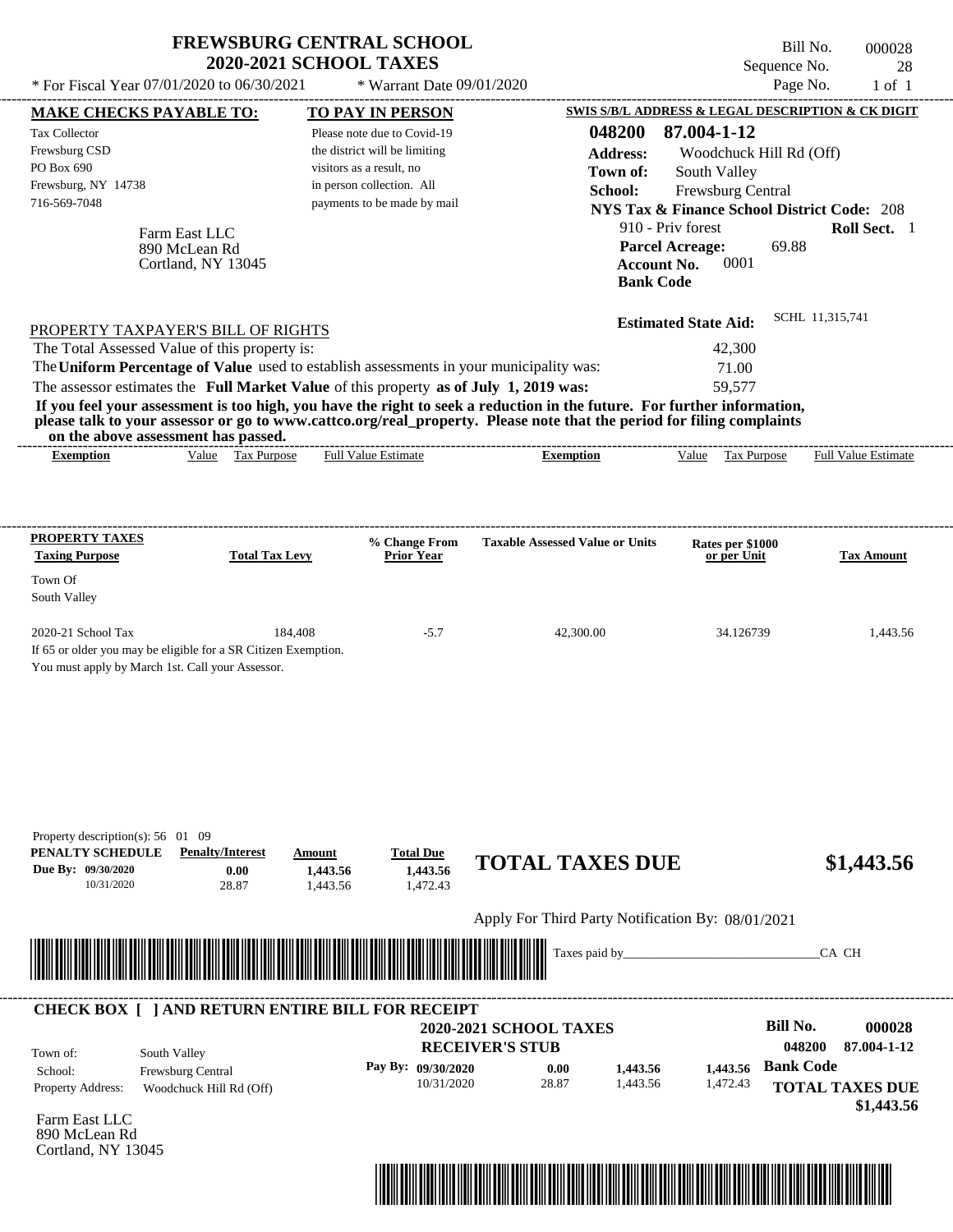| * For Fiscal Year 07/01/2020 to 06/30/2021                                                                                               |                                                      | <b>FREWSBURG CENTRAL SCHOOL</b><br><b>2020-2021 SCHOOL TAXES</b><br>* Warrant Date 09/01/2020                                                                                    |                                                                                                                                                                                                                                                  | Bill No.<br>Sequence No.<br>Page No.                                                                                                                                                | 000029<br>29<br>$1$ of $1$                                             |
|------------------------------------------------------------------------------------------------------------------------------------------|------------------------------------------------------|----------------------------------------------------------------------------------------------------------------------------------------------------------------------------------|--------------------------------------------------------------------------------------------------------------------------------------------------------------------------------------------------------------------------------------------------|-------------------------------------------------------------------------------------------------------------------------------------------------------------------------------------|------------------------------------------------------------------------|
| <b>MAKE CHECKS PAYABLE TO:</b><br>Tax Collector<br>Frewsburg CSD<br>PO Box 690<br>Frewsburg, NY 14738<br>716-569-7048                    |                                                      | <b>TO PAY IN PERSON</b><br>Please note due to Covid-19<br>the district will be limiting<br>visitors as a result, no<br>in person collection. All<br>payments to be made by mail  | 048200<br><b>Address:</b><br>Town of:<br>School:                                                                                                                                                                                                 | SWIS S/B/L ADDRESS & LEGAL DESCRIPTION & CK DIGIT<br>$96.002 - 2 - 2$<br>Oak Hill Rd<br>South Valley<br>Frewsburg Central<br><b>NYS Tax &amp; Finance School District Code: 208</b> |                                                                        |
|                                                                                                                                          | Farm East LLC<br>890 McLean Rd<br>Cortland, NY 13045 |                                                                                                                                                                                  | <b>Account No.</b><br><b>Bank Code</b>                                                                                                                                                                                                           | 910 - Priv forest<br>56.34<br><b>Parcel Acreage:</b><br>0006                                                                                                                        | Roll Sect. 1                                                           |
| PROPERTY TAXPAYER'S BILL OF RIGHTS<br>The Total Assessed Value of this property is:<br>on the above assessment has passed.               |                                                      | The Uniform Percentage of Value used to establish assessments in your municipality was:<br>The assessor estimates the Full Market Value of this property as of July 1, 2019 was: | If you feel your assessment is too high, you have the right to seek a reduction in the future. For further information,<br>please talk to your assessor or go to www.cattco.org/real_property. Please note that the period for filing complaints | <b>Estimated State Aid:</b><br>46,700<br>71.00<br>65,775                                                                                                                            | SCHL 11,315,741                                                        |
| <b>Exemption</b>                                                                                                                         | Value Tax Purpose                                    | <b>Full Value Estimate</b>                                                                                                                                                       | <b>Exemption</b>                                                                                                                                                                                                                                 | Value Tax Purpose                                                                                                                                                                   | <b>Full Value Estimate</b>                                             |
| <b>PROPERTY TAXES</b><br><b>Taxing Purpose</b><br>Town Of<br>South Valley                                                                | <b>Total Tax Levy</b>                                | % Change From<br><b>Prior Year</b>                                                                                                                                               | <b>Taxable Assessed Value or Units</b>                                                                                                                                                                                                           | Rates per \$1000<br>or per Unit                                                                                                                                                     | <b>Tax Amount</b>                                                      |
| 2020-21 School Tax<br>If 65 or older you may be eligible for a SR Citizen Exemption.<br>You must apply by March 1st. Call your Assessor. | 184,408                                              | $-5.7$                                                                                                                                                                           | 46,700.00                                                                                                                                                                                                                                        | 34.126739                                                                                                                                                                           | 1,593.72                                                               |
| Property description(s): 54 01 09<br>PENALTY SCHEDULE<br>Due By: 09/30/2020<br>10/31/2020                                                | <b>Penalty/Interest</b><br>0.00<br>31.87             | <b>Total Due</b><br>Amount<br>1,593.72<br>1,593.72<br>1,593.72<br>1,625.59                                                                                                       | <b>TOTAL TAXES DUE</b>                                                                                                                                                                                                                           |                                                                                                                                                                                     | \$1,593.72                                                             |
|                                                                                                                                          |                                                      |                                                                                                                                                                                  | Apply For Third Party Notification By: 08/01/2021<br>Taxes paid by_                                                                                                                                                                              |                                                                                                                                                                                     | CA CH                                                                  |
| Town of:<br>School:<br><b>Property Address:</b>                                                                                          | South Valley<br>Frewsburg Central<br>Oak Hill Rd     | <b>CHECK BOX [ ] AND RETURN ENTIRE BILL FOR RECEIPT</b><br>Pay By: 09/30/2020<br>10/31/2020                                                                                      | <b>2020-2021 SCHOOL TAXES</b><br><b>RECEIVER'S STUB</b><br>1,593.72<br>0.00<br>31.87<br>1,593.72                                                                                                                                                 | <b>Bill No.</b><br><b>Bank Code</b><br>1,593.72<br>1,625.59                                                                                                                         | 000029<br>96.002-2-2<br>048200<br><b>TOTAL TAXES DUE</b><br>\$1,593.72 |

Farm East LLC 890 McLean Rd Cortland, NY 13045

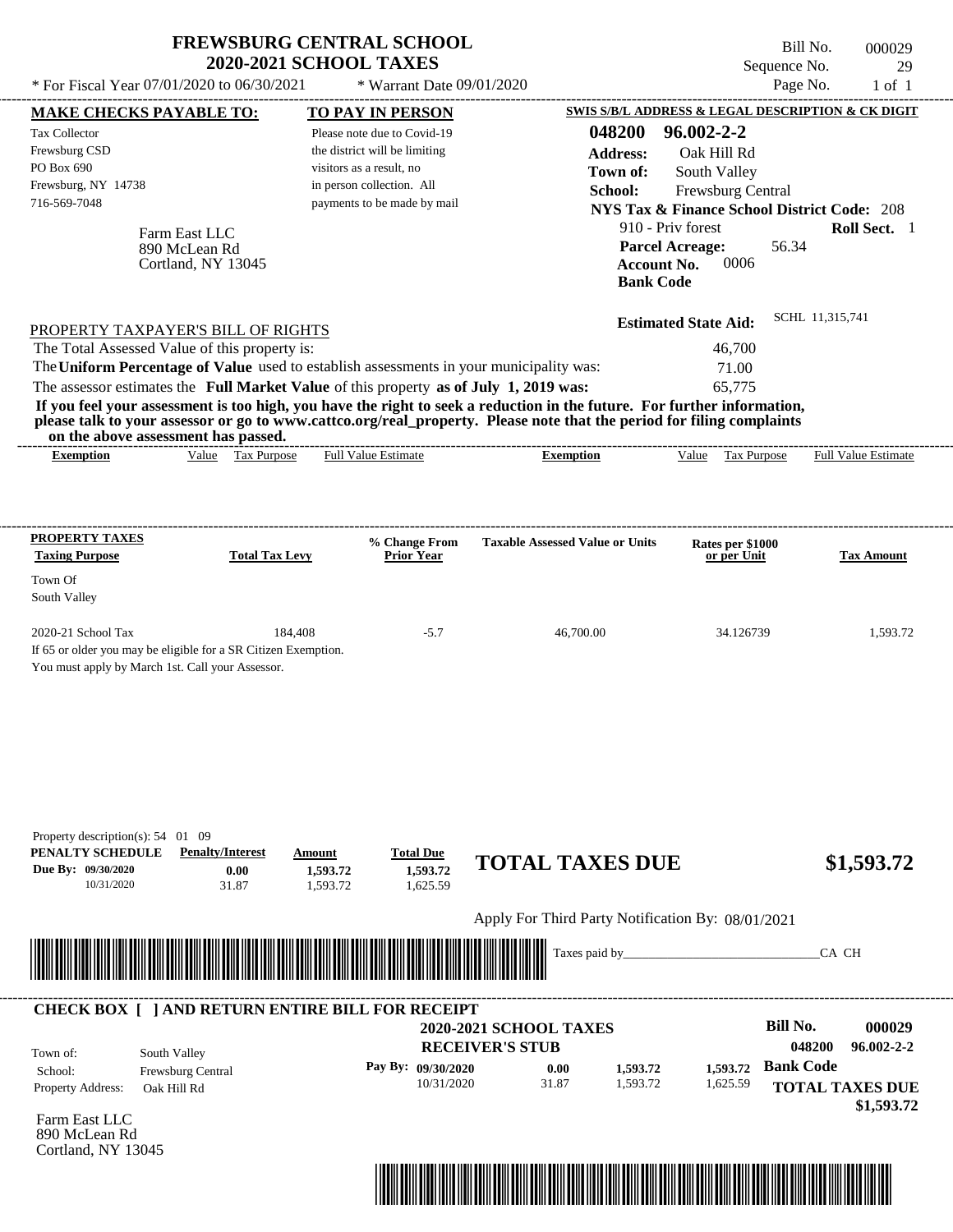| * For Fiscal Year 07/01/2020 to 06/30/2021                                                                                                                                                                                           | <b>FREWSBURG CENTRAL SCHOOL</b><br><b>2020-2021 SCHOOL TAXES</b>             | * Warrant Date 09/01/2020            |                                                                                                                                                                                                                                                                      | Bill No.<br>Sequence No.<br>Page No.                   | 000030<br>30<br>$1$ of $1$         |
|--------------------------------------------------------------------------------------------------------------------------------------------------------------------------------------------------------------------------------------|------------------------------------------------------------------------------|--------------------------------------|----------------------------------------------------------------------------------------------------------------------------------------------------------------------------------------------------------------------------------------------------------------------|--------------------------------------------------------|------------------------------------|
| <b>MAKE CHECKS PAYABLE TO:</b>                                                                                                                                                                                                       |                                                                              | <b>TO PAY IN PERSON</b>              |                                                                                                                                                                                                                                                                      | SWIS S/B/L ADDRESS & LEGAL DESCRIPTION & CK DIGIT      |                                    |
| Tax Collector                                                                                                                                                                                                                        |                                                                              | Please note due to Covid-19          | 048200                                                                                                                                                                                                                                                               | $96.004 - 1 - 8$                                       |                                    |
| Frewsburg CSD                                                                                                                                                                                                                        |                                                                              | the district will be limiting        | <b>Address:</b>                                                                                                                                                                                                                                                      | Sawmill Run Rd                                         |                                    |
| PO Box 690                                                                                                                                                                                                                           |                                                                              | visitors as a result, no             | Town of:                                                                                                                                                                                                                                                             | South Valley                                           |                                    |
| Frewsburg, NY 14738                                                                                                                                                                                                                  |                                                                              | in person collection. All            | School:                                                                                                                                                                                                                                                              | Frewsburg Central                                      |                                    |
| 716-569-7048                                                                                                                                                                                                                         |                                                                              | payments to be made by mail          |                                                                                                                                                                                                                                                                      | <b>NYS Tax &amp; Finance School District Code: 208</b> |                                    |
|                                                                                                                                                                                                                                      |                                                                              |                                      |                                                                                                                                                                                                                                                                      | $314$ - Rural vac $<$ 10                               | Roll Sect. 1                       |
| Farm East LLC<br>890 McLean Rd                                                                                                                                                                                                       | Cortland, NY 13045                                                           |                                      | <b>Account No.</b><br><b>Bank Code</b>                                                                                                                                                                                                                               | 1.50<br><b>Parcel Acreage:</b><br>0005                 |                                    |
| PROPERTY TAXPAYER'S BILL OF RIGHTS                                                                                                                                                                                                   |                                                                              |                                      |                                                                                                                                                                                                                                                                      | <b>Estimated State Aid:</b>                            | SCHL 11,315,741                    |
| The Total Assessed Value of this property is:                                                                                                                                                                                        |                                                                              |                                      |                                                                                                                                                                                                                                                                      | 4,400                                                  |                                    |
| The Uniform Percentage of Value used to establish assessments in your municipality was:                                                                                                                                              |                                                                              |                                      |                                                                                                                                                                                                                                                                      | 71.00                                                  |                                    |
| The assessor estimates the Full Market Value of this property as of July 1, 2019 was:                                                                                                                                                |                                                                              |                                      |                                                                                                                                                                                                                                                                      | 6,197                                                  |                                    |
| on the above assessment has passed.<br><b>Exemption</b>                                                                                                                                                                              | Value Tax Purpose                                                            | <b>Full Value Estimate</b>           | If you feel your assessment is too high, you have the right to seek a reduction in the future. For further information,<br>please talk to your assessor or go to www.cattco.org/real_property. Please note that the period for filing complaints<br><b>Exemption</b> | Value Tax Purpose                                      | <b>Full Value Estimate</b>         |
| <b>PROPERTY TAXES</b><br><b>Taxing Purpose</b>                                                                                                                                                                                       | <b>Total Tax Levy</b>                                                        | % Change From<br><b>Prior Year</b>   | <b>Taxable Assessed Value or Units</b>                                                                                                                                                                                                                               | Rates per \$1000<br>or per Unit                        | <b>Tax Amount</b>                  |
| Town Of<br>South Valley                                                                                                                                                                                                              |                                                                              |                                      |                                                                                                                                                                                                                                                                      |                                                        |                                    |
| 2020-21 School Tax                                                                                                                                                                                                                   | 184,408                                                                      | $-5.7$                               | 4,400.00                                                                                                                                                                                                                                                             | 34.126739                                              | 150.16                             |
| If 65 or older you may be eligible for a SR Citizen Exemption.<br>You must apply by March 1st. Call your Assessor.                                                                                                                   |                                                                              |                                      |                                                                                                                                                                                                                                                                      |                                                        |                                    |
| Property description(s): 53 01 09<br>PENALTY SCHEDULE<br>Due By: 09/30/2020<br>10/31/2020                                                                                                                                            | <b>Penalty/Interest</b><br><b>Amount</b><br>0.00<br>150.16<br>3.00<br>150.16 | <b>Total Due</b><br>150.16<br>153.16 | <b>TOTAL TAXES DUE</b>                                                                                                                                                                                                                                               |                                                        | \$150.16                           |
|                                                                                                                                                                                                                                      |                                                                              |                                      | Apply For Third Party Notification By: 08/01/2021                                                                                                                                                                                                                    |                                                        |                                    |
| <u> Harry Harry Harry Harry Harry Harry Harry Harry Harry Harry Harry Harry Harry Harry Harry Harry Harry Harry Harry Harry Harry Harry Harry Harry Harry Harry Harry Harry Harry Harry Harry Harry Harry Harry Harry Harry Harr</u> |                                                                              |                                      | Taxes paid by_                                                                                                                                                                                                                                                       |                                                        | CA CH                              |
| <b>CHECK BOX [ ] AND RETURN ENTIRE BILL FOR RECEIPT</b>                                                                                                                                                                              |                                                                              |                                      | <b>2020-2021 SCHOOL TAXES</b>                                                                                                                                                                                                                                        | <b>Bill No.</b>                                        | 000030                             |
|                                                                                                                                                                                                                                      |                                                                              |                                      | <b>RECEIVER'S STUB</b>                                                                                                                                                                                                                                               |                                                        | 96.004-1-8<br>048200               |
| South Valley<br>Town of:<br>School:                                                                                                                                                                                                  |                                                                              | Pay By: 09/30/2020                   | 150.16<br>0.00                                                                                                                                                                                                                                                       | <b>Bank Code</b><br>150.16                             |                                    |
| Frewsburg Central<br><b>Property Address:</b><br>Sawmill Run Rd                                                                                                                                                                      |                                                                              | 10/31/2020                           | 3.00<br>150.16                                                                                                                                                                                                                                                       | 153.16                                                 | <b>TOTAL TAXES DUE</b><br>\$150.16 |

Farm East LLC 890 McLean Rd Cortland, NY 13045

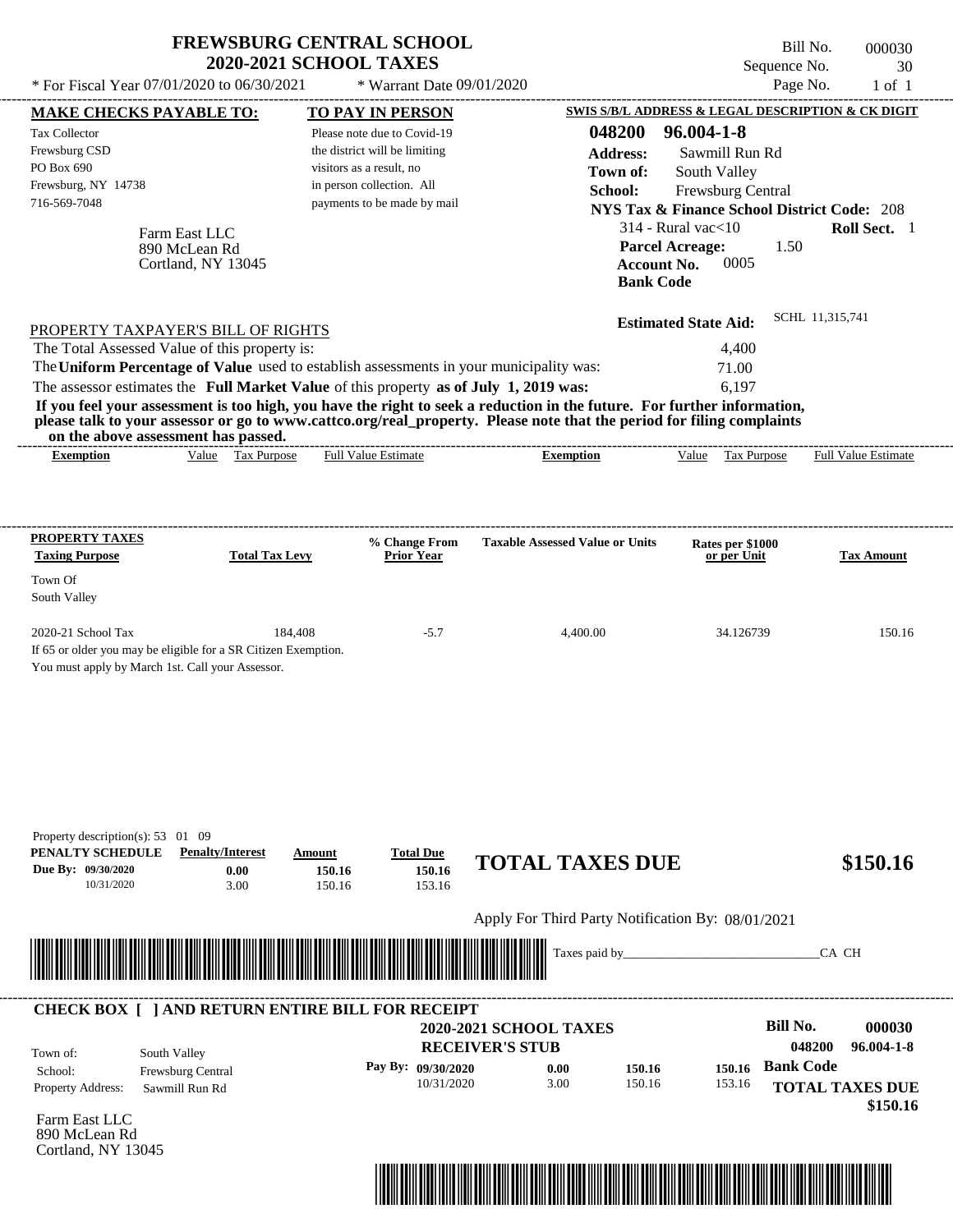| <b>FREWSBURG CENTRAL SCHOOL</b> |
|---------------------------------|
| <b>2020-2021 SCHOOL TAXES</b>   |

 $*$  For Fiscal Year 07/01/2020 to 06/30/2021

\* Warrant Date 09/01/2020

| <b>MAKE CHECKS PAYABLE TO:</b>                                      |                                                                | <b>TO PAY IN PERSON</b>                                                                                                                                                                                                              |                                                                        |                    |                                                        |                  | <b>SWIS S/B/L ADDRESS &amp; LEGAL DESCRIPTION &amp; CK DIGIT</b> |
|---------------------------------------------------------------------|----------------------------------------------------------------|--------------------------------------------------------------------------------------------------------------------------------------------------------------------------------------------------------------------------------------|------------------------------------------------------------------------|--------------------|--------------------------------------------------------|------------------|------------------------------------------------------------------|
| <b>Tax Collector</b>                                                |                                                                | Please note due to Covid-19                                                                                                                                                                                                          |                                                                        | 048200             | 105.002-1-27.3                                         |                  |                                                                  |
| Frewsburg CSD                                                       |                                                                | the district will be limiting                                                                                                                                                                                                        |                                                                        | <b>Address:</b>    | 12708 Brown Run Rd                                     |                  |                                                                  |
| PO Box 690                                                          |                                                                | visitors as a result, no                                                                                                                                                                                                             |                                                                        | Town of:           | South Valley                                           |                  |                                                                  |
| Frewsburg, NY 14738                                                 |                                                                | in person collection. All                                                                                                                                                                                                            |                                                                        | School:            | Frewsburg Central                                      |                  |                                                                  |
| 716-569-7048                                                        |                                                                | payments to be made by mail                                                                                                                                                                                                          |                                                                        |                    | <b>NYS Tax &amp; Finance School District Code: 208</b> |                  |                                                                  |
|                                                                     |                                                                |                                                                                                                                                                                                                                      |                                                                        | 240 - Rural res    |                                                        |                  | Roll Sect. 1                                                     |
|                                                                     | Fellows John E<br>Fellows Sandra L                             |                                                                                                                                                                                                                                      |                                                                        |                    | <b>Parcel Acreage:</b>                                 | 14.50            |                                                                  |
|                                                                     | 12708 Brown Run Rd                                             |                                                                                                                                                                                                                                      |                                                                        | <b>Account No.</b> | 0539                                                   |                  |                                                                  |
|                                                                     | Frewsburg, NY 14738                                            |                                                                                                                                                                                                                                      |                                                                        | <b>Bank Code</b>   |                                                        |                  |                                                                  |
|                                                                     |                                                                |                                                                                                                                                                                                                                      |                                                                        |                    |                                                        |                  |                                                                  |
|                                                                     | PROPERTY TAXPAYER'S BILL OF RIGHTS                             |                                                                                                                                                                                                                                      |                                                                        |                    | <b>Estimated State Aid:</b>                            |                  | SCHL 11,315,741                                                  |
|                                                                     | The Total Assessed Value of this property is:                  |                                                                                                                                                                                                                                      |                                                                        |                    | 94,600                                                 |                  |                                                                  |
|                                                                     |                                                                | The Uniform Percentage of Value used to establish assessments in your municipality was:                                                                                                                                              |                                                                        |                    | 71.00                                                  |                  |                                                                  |
|                                                                     |                                                                | The assessor estimates the Full Market Value of this property as of July 1, 2019 was:                                                                                                                                                |                                                                        |                    | 133,239                                                |                  |                                                                  |
|                                                                     |                                                                | If you feel your assessment is too high, you have the right to seek a reduction in the future. For further information,                                                                                                              |                                                                        |                    |                                                        |                  |                                                                  |
|                                                                     | on the above assessment has passed.                            | please talk to your assessor or go to www.cattco.org/real_property. Please note that the period for filing complaints                                                                                                                |                                                                        |                    |                                                        |                  |                                                                  |
| <b>Exemption</b>                                                    | Value Tax Purpose                                              | <b>Full Value Estimate</b>                                                                                                                                                                                                           | <b>Exemption</b>                                                       |                    | Value Tax Purpose                                      |                  | <b>Full Value Estimate</b>                                       |
| Vet Com S                                                           | 7,200 SCHOOL                                                   | 10,141                                                                                                                                                                                                                               | Enh Star                                                               | (See Note)         | 50,260 SCHOOL                                          |                  | 70,789                                                           |
| PROPERTY TAXES<br><b>Taxing Purpose</b>                             | <b>Total Tax Levy</b>                                          | % Change From<br><b>Prior Year</b>                                                                                                                                                                                                   | <b>Taxable Assessed Value or Units</b><br>(before accounting for STAR) |                    | Rates per \$1000<br>or per Unit                        |                  | <b>Tax Amount</b>                                                |
|                                                                     |                                                                |                                                                                                                                                                                                                                      |                                                                        |                    |                                                        |                  |                                                                  |
| Town Of<br>South Valley                                             |                                                                |                                                                                                                                                                                                                                      |                                                                        |                    |                                                        |                  |                                                                  |
| 2020-21 School Tax                                                  | 184,408                                                        | $-5.7$                                                                                                                                                                                                                               | 87,400.00                                                              |                    | 34.126739                                              |                  | 2,982.68                                                         |
|                                                                     | If 65 or older you may be eligible for a SR Citizen Exemption. |                                                                                                                                                                                                                                      |                                                                        |                    |                                                        |                  |                                                                  |
| You must apply by March 1st. Call your Assessor.                    |                                                                |                                                                                                                                                                                                                                      |                                                                        |                    |                                                        |                  |                                                                  |
|                                                                     |                                                                | Your tax savings this year resulting from the New York State School Tax Relief (STAR) program is:<br>Note: This year's STAR exemption benefit cannot exceed last year's benefit.                                                     |                                                                        |                    |                                                        |                  | \$1,574.00                                                       |
| Property description(s): $42 \quad 01 \quad 09$<br>PENALTY SCHEDULE | <b>Penalty/Interest</b>                                        | <b>Total Due</b><br>Amount                                                                                                                                                                                                           | <b>TOTAL TAXES DUE</b>                                                 |                    |                                                        |                  | \$1,408.68                                                       |
| Due By: 09/30/2020<br>10/31/2020                                    | 0.00<br>28.17                                                  | 1,408.68<br>1,408.68<br>1,408.68<br>1,436.85                                                                                                                                                                                         |                                                                        |                    |                                                        |                  |                                                                  |
|                                                                     |                                                                |                                                                                                                                                                                                                                      |                                                                        |                    |                                                        |                  |                                                                  |
|                                                                     |                                                                |                                                                                                                                                                                                                                      | Apply For Third Party Notification By: 08/01/2021                      |                    |                                                        |                  |                                                                  |
|                                                                     |                                                                | <u> Indian American State of Barbara and The Barbara and The Barbara and The Barbara and The Barbara and The Barbara and The Barbara and The Barbara and The Barbara and The Barbara and The Barbara and The Barbara and The Bar</u> | Taxes paid by_                                                         |                    |                                                        |                  | CA CH                                                            |
|                                                                     |                                                                | <b>CHECK BOX [ ] AND RETURN ENTIRE BILL FOR RECEIPT</b>                                                                                                                                                                              |                                                                        |                    |                                                        |                  |                                                                  |
|                                                                     |                                                                |                                                                                                                                                                                                                                      | <b>2020-2021 SCHOOL TAXES</b>                                          |                    |                                                        | <b>Bill No.</b>  | 000031                                                           |
| Town of:                                                            | South Valley                                                   |                                                                                                                                                                                                                                      | <b>RECEIVER'S STUB</b>                                                 |                    |                                                        | 048200           | 105.002-1-27.3                                                   |
| School:                                                             | Frewsburg Central                                              | Pay By: 09/30/2020                                                                                                                                                                                                                   | 0.00                                                                   | 1,408.68           | 1,408.68                                               | <b>Bank Code</b> |                                                                  |
| <b>Property Address:</b>                                            | 12708 Brown Run Rd                                             | 10/31/2020                                                                                                                                                                                                                           | 28.17                                                                  | 1,408.68           | 1,436.85                                               |                  | <b>TOTAL TAXES DUE</b>                                           |
|                                                                     |                                                                |                                                                                                                                                                                                                                      |                                                                        |                    |                                                        |                  | \$1,408.68                                                       |
| Fellows John E                                                      |                                                                |                                                                                                                                                                                                                                      |                                                                        |                    |                                                        |                  |                                                                  |
| Fellows Sandra L                                                    |                                                                |                                                                                                                                                                                                                                      |                                                                        |                    |                                                        |                  |                                                                  |
|                                                                     |                                                                |                                                                                                                                                                                                                                      |                                                                        |                    |                                                        |                  |                                                                  |
| 12708 Brown Run Rd<br>Frewsburg, NY 14738                           |                                                                |                                                                                                                                                                                                                                      |                                                                        |                    |                                                        |                  |                                                                  |

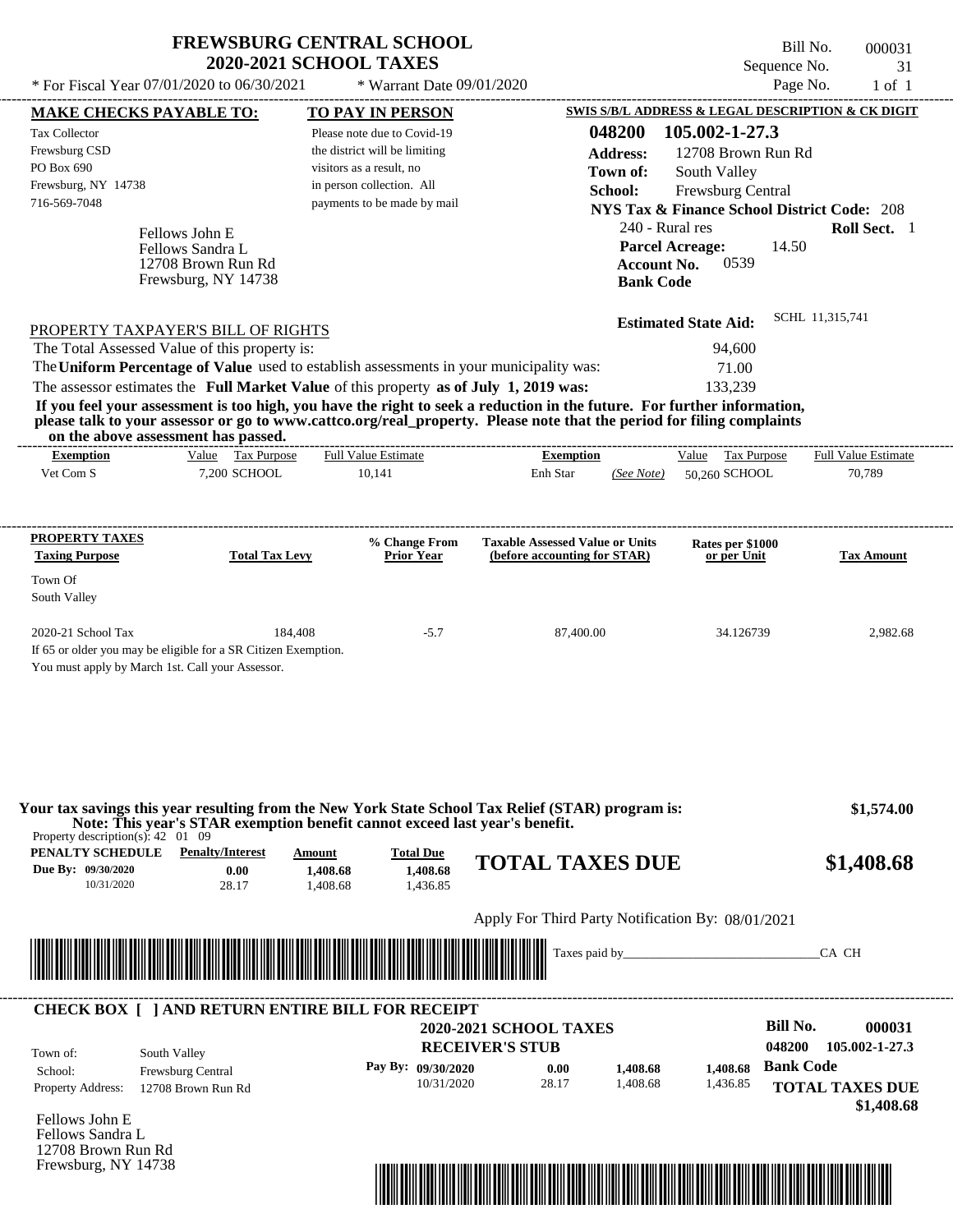| <b>FREWSBURG CENTRAL SCHOOL</b> |
|---------------------------------|
| <b>2020-2021 SCHOOL TAXES</b>   |

Bill No. 000032 Sequence No. 32<br>Page No. 1 of 1

| <b>MAKE CHECKS PAYABLE TO:</b>                                                                                                           |                          | <b>TO PAY IN PERSON</b>       |                                                                                                                                                                                                                                                  | SWIS S/B/L ADDRESS & LEGAL DESCRIPTION & CK DIGIT      |                            |
|------------------------------------------------------------------------------------------------------------------------------------------|--------------------------|-------------------------------|--------------------------------------------------------------------------------------------------------------------------------------------------------------------------------------------------------------------------------------------------|--------------------------------------------------------|----------------------------|
| Tax Collector                                                                                                                            |                          | Please note due to Covid-19   | 048200                                                                                                                                                                                                                                           | 96.002-1-37.4                                          |                            |
| Frewsburg CSD                                                                                                                            |                          | the district will be limiting | <b>Address:</b>                                                                                                                                                                                                                                  | Bone Run Rd (Off)                                      |                            |
| PO Box 690                                                                                                                               |                          | visitors as a result, no      | Town of:                                                                                                                                                                                                                                         | South Valley                                           |                            |
| Frewsburg, NY 14738                                                                                                                      |                          | in person collection. All     | School:                                                                                                                                                                                                                                          | Frewsburg Central                                      |                            |
| 716-569-7048                                                                                                                             |                          | payments to be made by mail   |                                                                                                                                                                                                                                                  | <b>NYS Tax &amp; Finance School District Code: 208</b> |                            |
| Fenton Thomas                                                                                                                            |                          |                               |                                                                                                                                                                                                                                                  | $322$ - Rural vac $>10$                                | Roll Sect. 1               |
| Gray Robert E                                                                                                                            |                          |                               |                                                                                                                                                                                                                                                  | 16.50<br><b>Parcel Acreage:</b>                        |                            |
| PO Box 707                                                                                                                               |                          |                               | <b>Account No.</b>                                                                                                                                                                                                                               | 0633                                                   |                            |
| Frewsburg, NY 14738                                                                                                                      |                          |                               | <b>Bank Code</b>                                                                                                                                                                                                                                 |                                                        |                            |
|                                                                                                                                          |                          |                               |                                                                                                                                                                                                                                                  |                                                        | SCHL 11,315,741            |
| PROPERTY TAXPAYER'S BILL OF RIGHTS                                                                                                       |                          |                               |                                                                                                                                                                                                                                                  | <b>Estimated State Aid:</b>                            |                            |
| The Total Assessed Value of this property is:                                                                                            |                          |                               |                                                                                                                                                                                                                                                  | 9,500                                                  |                            |
| The Uniform Percentage of Value used to establish assessments in your municipality was:                                                  |                          |                               |                                                                                                                                                                                                                                                  | 71.00                                                  |                            |
| The assessor estimates the Full Market Value of this property as of July 1, 2019 was:                                                    |                          |                               |                                                                                                                                                                                                                                                  | 13,380                                                 |                            |
|                                                                                                                                          |                          |                               | If you feel your assessment is too high, you have the right to seek a reduction in the future. For further information,<br>please talk to your assessor or go to www.cattco.org/real_property. Please note that the period for filing complaints |                                                        |                            |
| on the above assessment has passed.<br><b>Exemption</b>                                                                                  | Value Tax Purpose        | Full Value Estimate           | <b>Exemption</b>                                                                                                                                                                                                                                 | Value Tax Purpose                                      | <b>Full Value Estimate</b> |
|                                                                                                                                          |                          |                               |                                                                                                                                                                                                                                                  |                                                        |                            |
|                                                                                                                                          |                          |                               |                                                                                                                                                                                                                                                  |                                                        |                            |
| <b>PROPERTY TAXES</b>                                                                                                                    |                          | % Change From                 | <b>Taxable Assessed Value or Units</b>                                                                                                                                                                                                           | Rates per \$1000                                       |                            |
| <b>Taxing Purpose</b>                                                                                                                    | <b>Total Tax Levy</b>    | <b>Prior Year</b>             |                                                                                                                                                                                                                                                  | or per Unit                                            | <b>Tax Amount</b>          |
| Town Of<br>South Valley                                                                                                                  |                          |                               |                                                                                                                                                                                                                                                  |                                                        |                            |
| 2020-21 School Tax<br>If 65 or older you may be eligible for a SR Citizen Exemption.<br>You must apply by March 1st. Call your Assessor. | 184,408                  | $-5.7$                        | 9,500.00                                                                                                                                                                                                                                         | 34.126739                                              | 324.20                     |
|                                                                                                                                          |                          |                               |                                                                                                                                                                                                                                                  |                                                        |                            |
| Property description(s): 55 01 09<br>PENALTY SCHEDULE<br><b>Penalty/Interest</b><br>Due By: 09/30/2020                                   | Amount<br>0.00<br>324.20 | <b>Total Due</b><br>324.20    | <b>TOTAL TAXES DUE</b>                                                                                                                                                                                                                           |                                                        | \$324.20                   |
| 10/31/2020                                                                                                                               | 6.48<br>324.20           | 330.68                        |                                                                                                                                                                                                                                                  |                                                        |                            |
|                                                                                                                                          |                          |                               | Apply For Third Party Notification By: 08/01/2021                                                                                                                                                                                                |                                                        |                            |
|                                                                                                                                          |                          |                               | Taxes paid by_                                                                                                                                                                                                                                   |                                                        | CA CH                      |
|                                                                                                                                          |                          |                               |                                                                                                                                                                                                                                                  |                                                        |                            |
| <b>CHECK BOX [ ] AND RETURN ENTIRE BILL FOR RECEIPT</b>                                                                                  |                          |                               |                                                                                                                                                                                                                                                  |                                                        |                            |
|                                                                                                                                          |                          |                               | 2020-2021 SCHOOL TAXES                                                                                                                                                                                                                           | <b>Bill No.</b>                                        | 000032                     |
| South Valley<br>Town of:                                                                                                                 |                          |                               | <b>RECEIVER'S STUB</b>                                                                                                                                                                                                                           | 048200                                                 | 96.002-1-37.4              |
| School:<br>Frewsburg Central                                                                                                             |                          | Pay By: 09/30/2020            | 0.00<br>324.20                                                                                                                                                                                                                                   | <b>Bank Code</b><br>324.20                             |                            |
| Property Address:<br>Bone Run Rd (Off)                                                                                                   |                          | 10/31/2020                    | 6.48<br>324.20                                                                                                                                                                                                                                   | 330.68                                                 | <b>TOTAL TAXES DUE</b>     |
| Fenton Thomas                                                                                                                            |                          |                               |                                                                                                                                                                                                                                                  |                                                        | \$324.20                   |
| Gray Robert E                                                                                                                            |                          |                               |                                                                                                                                                                                                                                                  |                                                        |                            |
| PO Box 707                                                                                                                               |                          |                               |                                                                                                                                                                                                                                                  |                                                        |                            |
| Frewsburg, NY 14738                                                                                                                      |                          |                               |                                                                                                                                                                                                                                                  |                                                        |                            |
|                                                                                                                                          |                          |                               |                                                                                                                                                                                                                                                  |                                                        |                            |
|                                                                                                                                          |                          |                               |                                                                                                                                                                                                                                                  |                                                        |                            |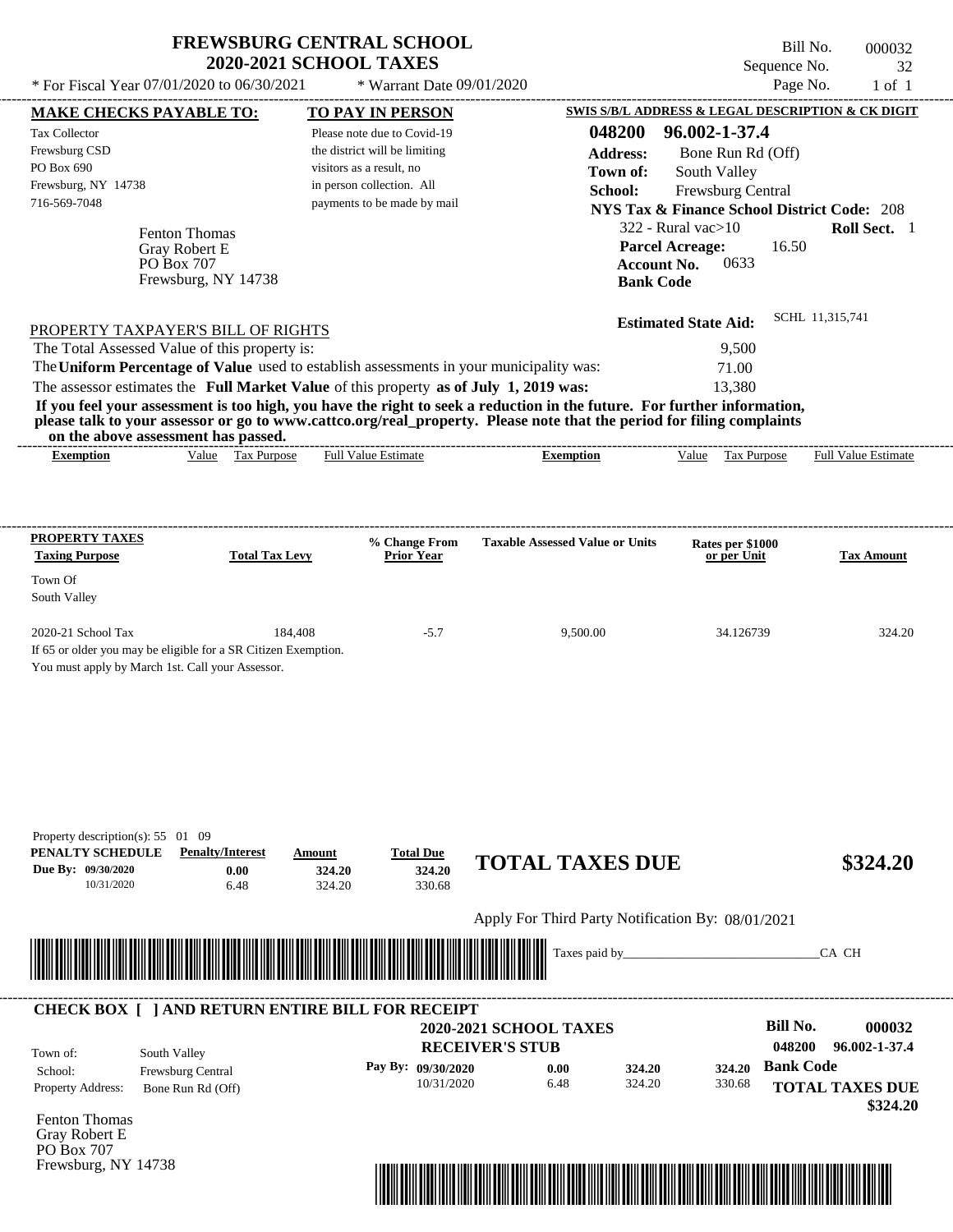| * For Fiscal Year 07/01/2020 to 06/30/2021                                                                                                                                                                                                                                                                                       | <b>FREWSBURG CENTRAL SCHOOL</b><br><b>2020-2021 SCHOOL TAXES</b><br>* Warrant Date 09/01/2020 |                                                   | Bill No.<br>Sequence No.<br>Page No.                   | 000033<br>33<br>$1$ of $1$ |
|----------------------------------------------------------------------------------------------------------------------------------------------------------------------------------------------------------------------------------------------------------------------------------------------------------------------------------|-----------------------------------------------------------------------------------------------|---------------------------------------------------|--------------------------------------------------------|----------------------------|
|                                                                                                                                                                                                                                                                                                                                  |                                                                                               |                                                   | SWIS S/B/L ADDRESS & LEGAL DESCRIPTION & CK DIGIT      |                            |
| <b>MAKE CHECKS PAYABLE TO:</b><br><b>Tax Collector</b>                                                                                                                                                                                                                                                                           | TO PAY IN PERSON<br>Please note due to Covid-19                                               | 048200                                            | 96.004-1-47.2                                          |                            |
| Frewsburg CSD                                                                                                                                                                                                                                                                                                                    | the district will be limiting                                                                 | <b>Address:</b>                                   | Bragg Rd                                               |                            |
| PO Box 690                                                                                                                                                                                                                                                                                                                       | visitors as a result, no                                                                      | Town of:                                          | South Valley                                           |                            |
| Frewsburg, NY 14738                                                                                                                                                                                                                                                                                                              | in person collection. All                                                                     | School:                                           | Frewsburg Central                                      |                            |
| 716-569-7048                                                                                                                                                                                                                                                                                                                     | payments to be made by mail                                                                   |                                                   | <b>NYS Tax &amp; Finance School District Code: 208</b> |                            |
| Fletcher Sandra L                                                                                                                                                                                                                                                                                                                |                                                                                               |                                                   | 311 - Res vac land                                     | Roll Sect. 1               |
| 21 Whitney Ave<br>Frewsburg, NY 14738                                                                                                                                                                                                                                                                                            |                                                                                               | <b>Account No.</b><br><b>Bank Code</b>            | <b>Parcel Acreage:</b><br>2.55<br>0642                 |                            |
| PROPERTY TAXPAYER'S BILL OF RIGHTS                                                                                                                                                                                                                                                                                               |                                                                                               |                                                   | <b>Estimated State Aid:</b>                            | SCHL 11,315,741            |
| The Total Assessed Value of this property is:                                                                                                                                                                                                                                                                                    |                                                                                               |                                                   | 5,200                                                  |                            |
| The Uniform Percentage of Value used to establish assessments in your municipality was:                                                                                                                                                                                                                                          |                                                                                               |                                                   | 71.00                                                  |                            |
| The assessor estimates the Full Market Value of this property as of July 1, 2019 was:                                                                                                                                                                                                                                            |                                                                                               |                                                   | 7,324                                                  |                            |
| If you feel your assessment is too high, you have the right to seek a reduction in the future. For further information,<br>please talk to your assessor or go to www.cattco.org/real_property. Please note that the period for filing complaints<br>on the above assessment has passed.<br>Value Tax Purpose<br><b>Exemption</b> | <b>Full Value Estimate</b>                                                                    | <b>Exemption</b>                                  | Value Tax Purpose                                      | <b>Full Value Estimate</b> |
|                                                                                                                                                                                                                                                                                                                                  |                                                                                               |                                                   |                                                        |                            |
| PROPERTY TAXES                                                                                                                                                                                                                                                                                                                   |                                                                                               |                                                   |                                                        |                            |
| <b>Taxing Purpose</b><br><b>Total Tax Levy</b>                                                                                                                                                                                                                                                                                   | % Change From<br><b>Prior Year</b>                                                            | <b>Taxable Assessed Value or Units</b>            | Rates per \$1000<br>or per Unit                        | <b>Tax Amount</b>          |
| Town Of                                                                                                                                                                                                                                                                                                                          |                                                                                               |                                                   |                                                        |                            |
| South Valley                                                                                                                                                                                                                                                                                                                     |                                                                                               |                                                   |                                                        |                            |
|                                                                                                                                                                                                                                                                                                                                  |                                                                                               |                                                   |                                                        |                            |
| 2020-21 School Tax<br>If 65 or older you may be eligible for a SR Citizen Exemption.<br>You must apply by March 1st. Call your Assessor.                                                                                                                                                                                         | 184,408<br>$-5.7$                                                                             | 5,200.00                                          | 34.126739                                              | 177.46                     |
| Property description(s): 52 01 09<br>PENALTY SCHEDULE<br><b>Penalty/Interest</b><br>Due By: 09/30/2020<br>0.00                                                                                                                                                                                                                   | <b>Total Due</b><br>Amount<br>177.46<br>177.46                                                | <b>TOTAL TAXES DUE</b>                            |                                                        | \$177.46                   |
| 10/31/2020<br>3.55                                                                                                                                                                                                                                                                                                               | 177.46<br>181.01                                                                              | Apply For Third Party Notification By: 08/01/2021 |                                                        |                            |
|                                                                                                                                                                                                                                                                                                                                  |                                                                                               | Taxes paid by_                                    |                                                        | CA CH                      |
|                                                                                                                                                                                                                                                                                                                                  |                                                                                               |                                                   |                                                        |                            |
| <b>CHECK BOX [ ] AND RETURN ENTIRE BILL FOR RECEIPT</b>                                                                                                                                                                                                                                                                          |                                                                                               | 2020-2021 SCHOOL TAXES                            | <b>Bill No.</b>                                        | 000033                     |
| South Valley<br>Town of:                                                                                                                                                                                                                                                                                                         |                                                                                               | <b>RECEIVER'S STUB</b>                            | 048200                                                 | 96.004-1-47.2              |
| Frewsburg Central<br>School:                                                                                                                                                                                                                                                                                                     |                                                                                               |                                                   |                                                        |                            |
|                                                                                                                                                                                                                                                                                                                                  | Pay By: 09/30/2020                                                                            | 0.00<br>177.46                                    | <b>Bank Code</b><br>177.46                             |                            |

Fletcher Sandra L 21 Whitney Ave Frewsburg, NY 14738

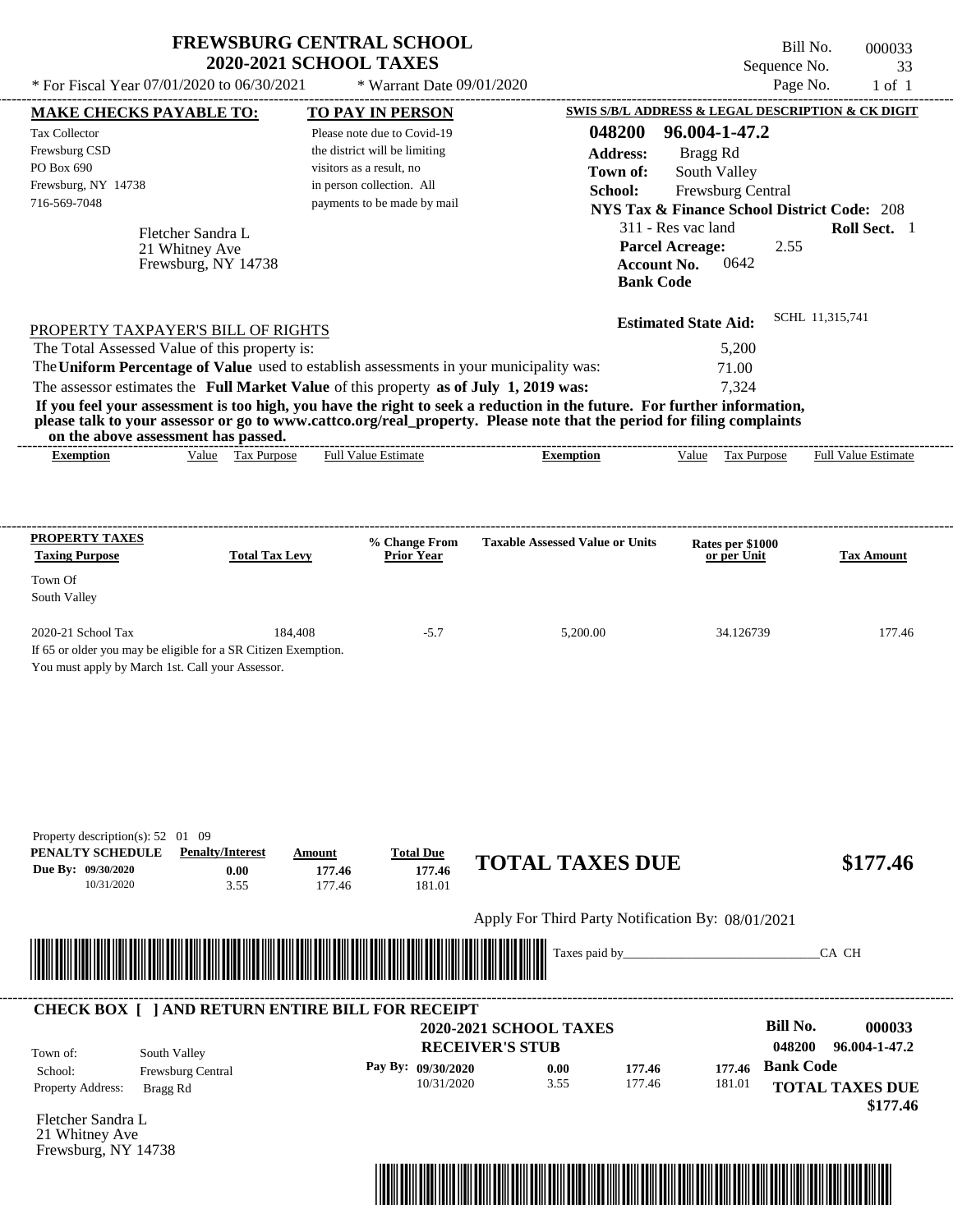|                                                                                           | <b>2020-2021 SCHOOL TAXES</b>                     | <b>FREWSBURG CENTRAL SCHOOL</b>                          |                                                                                                                                                                                                                                                  | Sequence No.                                           | Bill No.<br>000034<br>34 |
|-------------------------------------------------------------------------------------------|---------------------------------------------------|----------------------------------------------------------|--------------------------------------------------------------------------------------------------------------------------------------------------------------------------------------------------------------------------------------------------|--------------------------------------------------------|--------------------------|
| * For Fiscal Year 07/01/2020 to 06/30/2021                                                |                                                   | * Warrant Date 09/01/2020                                |                                                                                                                                                                                                                                                  |                                                        | Page No.<br>$1$ of $1$   |
| <b>MAKE CHECKS PAYABLE TO:</b>                                                            |                                                   | TO PAY IN PERSON                                         |                                                                                                                                                                                                                                                  | SWIS S/B/L ADDRESS & LEGAL DESCRIPTION & CK DIGIT      |                          |
| <b>Tax Collector</b>                                                                      |                                                   | Please note due to Covid-19                              | 048200                                                                                                                                                                                                                                           | 96.004-1-54.4                                          |                          |
| Frewsburg CSD                                                                             |                                                   | the district will be limiting                            | <b>Address:</b>                                                                                                                                                                                                                                  | Wheeler Hill Rd (Off)                                  |                          |
| PO Box 690                                                                                |                                                   | visitors as a result, no                                 | Town of:                                                                                                                                                                                                                                         | South Valley                                           |                          |
| Frewsburg, NY 14738                                                                       |                                                   | in person collection. All                                | School:                                                                                                                                                                                                                                          | Frewsburg Central                                      |                          |
| 716-569-7048                                                                              |                                                   | payments to be made by mail                              |                                                                                                                                                                                                                                                  | <b>NYS Tax &amp; Finance School District Code: 208</b> |                          |
|                                                                                           |                                                   |                                                          |                                                                                                                                                                                                                                                  | 322 - Rural vac $>10$                                  | Roll Sect. 1             |
| Fletcher Sandra L<br>21 Whitney Ave                                                       |                                                   |                                                          |                                                                                                                                                                                                                                                  | <b>Parcel Acreage:</b><br>19.80                        |                          |
|                                                                                           | Frewsburg, NY 14738                               |                                                          |                                                                                                                                                                                                                                                  | <b>Account No.</b><br>0639                             |                          |
|                                                                                           |                                                   |                                                          |                                                                                                                                                                                                                                                  | <b>Bank Code</b>                                       |                          |
|                                                                                           |                                                   |                                                          |                                                                                                                                                                                                                                                  | <b>Estimated State Aid:</b>                            | SCHL 11,315,741          |
| PROPERTY TAXPAYER'S BILL OF RIGHTS                                                        |                                                   |                                                          |                                                                                                                                                                                                                                                  |                                                        |                          |
| The Total Assessed Value of this property is:                                             |                                                   |                                                          |                                                                                                                                                                                                                                                  | 11,100                                                 |                          |
| The Uniform Percentage of Value used to establish assessments in your municipality was:   |                                                   |                                                          |                                                                                                                                                                                                                                                  | 71.00                                                  |                          |
| The assessor estimates the Full Market Value of this property as of July 1, 2019 was:     |                                                   |                                                          |                                                                                                                                                                                                                                                  | 15,634                                                 |                          |
|                                                                                           |                                                   |                                                          | If you feel your assessment is too high, you have the right to seek a reduction in the future. For further information,<br>please talk to your assessor or go to www.cattco.org/real_property. Please note that the period for filing complaints |                                                        |                          |
| on the above assessment has passed.                                                       |                                                   |                                                          |                                                                                                                                                                                                                                                  |                                                        |                          |
| <b>Exemption</b>                                                                          | Value Tax Purpose                                 | <b>Full Value Estimate</b>                               | <b>Exemption</b>                                                                                                                                                                                                                                 | Value<br>Tax Purpose                                   | Full Value Estimate      |
| <b>PROPERTY TAXES</b><br><b>Taxing Purpose</b><br>Town Of<br>South Valley                 | <b>Total Tax Levy</b>                             | % Change From<br>Prior Year                              | <b>Taxable Assessed Value or Units</b>                                                                                                                                                                                                           | Rates per \$1000<br>or per Unit                        | <b>Tax Amount</b>        |
| 2020-21 School Tax                                                                        | 184,408                                           | $-5.7$                                                   | 11,100.00                                                                                                                                                                                                                                        | 34.126739                                              | 378.81                   |
| If 65 or older you may be eligible for a SR Citizen Exemption.                            |                                                   |                                                          |                                                                                                                                                                                                                                                  |                                                        |                          |
| You must apply by March 1st. Call your Assessor.                                          |                                                   |                                                          |                                                                                                                                                                                                                                                  |                                                        |                          |
|                                                                                           |                                                   |                                                          |                                                                                                                                                                                                                                                  |                                                        |                          |
| Property description(s): 53 01 09<br>PENALTY SCHEDULE<br>Due By: 09/30/2020<br>10/31/2020 | <b>Penalty/Interest</b><br>Amount<br>0.00<br>7.58 | <b>Total Due</b><br>378.81<br>378.81<br>378.81<br>386.39 | <b>TOTAL TAXES DUE</b>                                                                                                                                                                                                                           |                                                        | \$378.81                 |
|                                                                                           |                                                   |                                                          | Apply For Third Party Notification By: 08/01/2021                                                                                                                                                                                                |                                                        |                          |
|                                                                                           |                                                   |                                                          | Taxes paid by_                                                                                                                                                                                                                                   |                                                        | CA CH                    |
| <b>CHECK BOX [ ] AND RETURN ENTIRE BILL FOR RECEIPT</b>                                   |                                                   |                                                          |                                                                                                                                                                                                                                                  |                                                        |                          |
|                                                                                           |                                                   |                                                          | <b>2020-2021 SCHOOL TAXES</b>                                                                                                                                                                                                                    | <b>Bill No.</b>                                        | 000034                   |
| South Valley<br>Town of:                                                                  |                                                   |                                                          | <b>RECEIVER'S STUB</b>                                                                                                                                                                                                                           | 048200                                                 | 96.004-1-54.4            |
| Frewsburg Central<br>School:                                                              |                                                   | Pay By: 09/30/2020                                       | 0.00                                                                                                                                                                                                                                             | 378.81<br>378.81                                       | <b>Bank Code</b>         |
| <b>Property Address:</b>                                                                  | Wheeler Hill Rd (Off)                             | 10/31/2020                                               | 7.58                                                                                                                                                                                                                                             | 378.81<br>386.39                                       | <b>TOTAL TAXES DUE</b>   |
| Elatcher Sandra L                                                                         |                                                   |                                                          |                                                                                                                                                                                                                                                  |                                                        | \$378.81                 |
|                                                                                           |                                                   |                                                          |                                                                                                                                                                                                                                                  |                                                        |                          |

Fletcher Sandra L 21 Whitney Ave Frewsburg, NY 14738

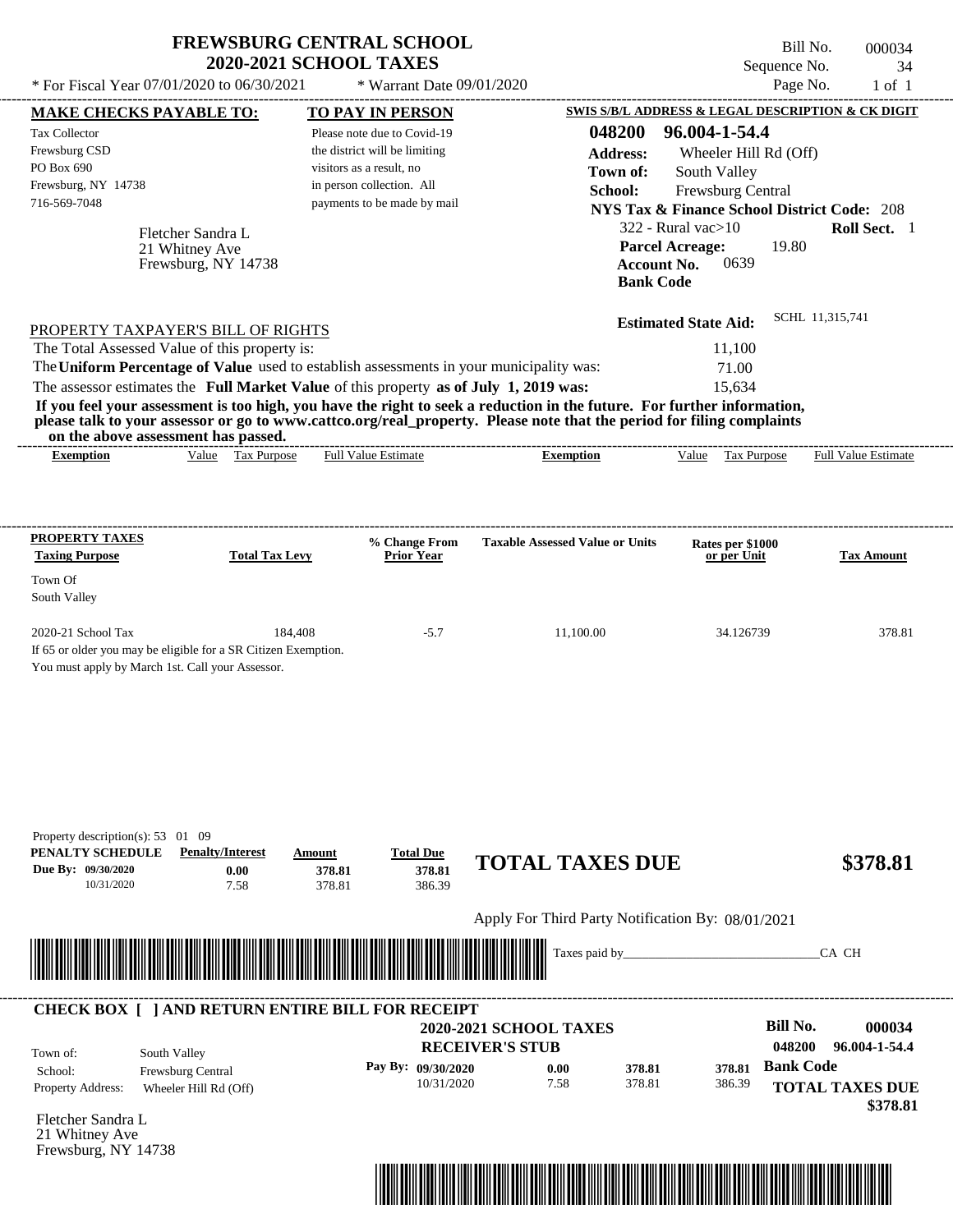| <b>FREWSBURG CENTRAL SCHOOL</b> |
|---------------------------------|
| <b>2020-2021 SCHOOL TAXES</b>   |

Bill No. 000035 Sequence No. 35

| * For Fiscal Year 07/01/2020 to 06/30/2021                                                                                                                                                                                                       |                                                          | * Warrant Date 09/01/2020                                |                                                   |                                                | Page No.<br>$1$ of $1$                                 |
|--------------------------------------------------------------------------------------------------------------------------------------------------------------------------------------------------------------------------------------------------|----------------------------------------------------------|----------------------------------------------------------|---------------------------------------------------|------------------------------------------------|--------------------------------------------------------|
| <b>MAKE CHECKS PAYABLE TO:</b>                                                                                                                                                                                                                   |                                                          | <b>TO PAY IN PERSON</b>                                  |                                                   |                                                | SWIS S/B/L ADDRESS & LEGAL DESCRIPTION & CK DIGIT      |
| Tax Collector                                                                                                                                                                                                                                    |                                                          | Please note due to Covid-19                              | 048200                                            | 105.002-1-1.25                                 |                                                        |
| Frewsburg CSD                                                                                                                                                                                                                                    |                                                          | the district will be limiting                            | <b>Address:</b>                                   | 7 Gurnsey Hollow Rd                            |                                                        |
| PO Box 690                                                                                                                                                                                                                                       |                                                          | visitors as a result, no                                 | Town of:                                          | South Valley                                   |                                                        |
| Frewsburg, NY 14738<br>716-569-7048                                                                                                                                                                                                              |                                                          | in person collection. All<br>payments to be made by mail | School:                                           | Frewsburg Central                              |                                                        |
|                                                                                                                                                                                                                                                  |                                                          |                                                          |                                                   |                                                | <b>NYS Tax &amp; Finance School District Code: 208</b> |
| Gimbel Douglas A.                                                                                                                                                                                                                                |                                                          |                                                          |                                                   | 260 - Seasonal res                             | Roll Sect. 1                                           |
| 120 Quail Run Rd                                                                                                                                                                                                                                 |                                                          |                                                          |                                                   | <b>Parcel Acreage:</b>                         | 5.23                                                   |
| Lower Burrell, PA 15068                                                                                                                                                                                                                          |                                                          |                                                          |                                                   | <b>Account No.</b><br>0654<br><b>Bank Code</b> |                                                        |
|                                                                                                                                                                                                                                                  |                                                          |                                                          |                                                   |                                                |                                                        |
|                                                                                                                                                                                                                                                  |                                                          |                                                          |                                                   | <b>Estimated State Aid:</b>                    | SCHL 11,315,741                                        |
| PROPERTY TAXPAYER'S BILL OF RIGHTS                                                                                                                                                                                                               |                                                          |                                                          |                                                   |                                                |                                                        |
| The Total Assessed Value of this property is:                                                                                                                                                                                                    |                                                          |                                                          |                                                   | 32,400                                         |                                                        |
| The Uniform Percentage of Value used to establish assessments in your municipality was:                                                                                                                                                          |                                                          |                                                          |                                                   | 71.00                                          |                                                        |
| The assessor estimates the Full Market Value of this property as of July 1, 2019 was:                                                                                                                                                            |                                                          |                                                          |                                                   | 45.634                                         |                                                        |
| If you feel your assessment is too high, you have the right to seek a reduction in the future. For further information,<br>please talk to your assessor or go to www.cattco.org/real_property. Please note that the period for filing complaints |                                                          |                                                          |                                                   |                                                |                                                        |
| on the above assessment has passed.                                                                                                                                                                                                              |                                                          |                                                          |                                                   |                                                |                                                        |
| <b>Exemption</b>                                                                                                                                                                                                                                 | Value Tax Purpose                                        | <b>Full Value Estimate</b>                               | <b>Exemption</b>                                  | <b>Tax Purpose</b><br>Value                    | Full Value Estimate                                    |
|                                                                                                                                                                                                                                                  |                                                          |                                                          |                                                   |                                                |                                                        |
|                                                                                                                                                                                                                                                  |                                                          |                                                          |                                                   |                                                |                                                        |
| <b>PROPERTY TAXES</b>                                                                                                                                                                                                                            |                                                          | % Change From                                            | <b>Taxable Assessed Value or Units</b>            | Rates per \$1000                               |                                                        |
| <b>Taxing Purpose</b>                                                                                                                                                                                                                            | <b>Total Tax Levy</b>                                    | <b>Prior Year</b>                                        |                                                   | or per Unit                                    | <b>Tax Amount</b>                                      |
| Town Of                                                                                                                                                                                                                                          |                                                          |                                                          |                                                   |                                                |                                                        |
| South Valley                                                                                                                                                                                                                                     |                                                          |                                                          |                                                   |                                                |                                                        |
|                                                                                                                                                                                                                                                  |                                                          |                                                          |                                                   |                                                |                                                        |
| 2020-21 School Tax                                                                                                                                                                                                                               | 184.408                                                  | $-5.7$                                                   | 32,400.00                                         | 34.126739                                      | 1,105.71                                               |
| If 65 or older you may be eligible for a SR Citizen Exemption.                                                                                                                                                                                   |                                                          |                                                          |                                                   |                                                |                                                        |
| You must apply by March 1st. Call your Assessor.                                                                                                                                                                                                 |                                                          |                                                          |                                                   |                                                |                                                        |
|                                                                                                                                                                                                                                                  |                                                          |                                                          |                                                   |                                                |                                                        |
|                                                                                                                                                                                                                                                  |                                                          |                                                          |                                                   |                                                |                                                        |
|                                                                                                                                                                                                                                                  |                                                          |                                                          |                                                   |                                                |                                                        |
|                                                                                                                                                                                                                                                  |                                                          |                                                          |                                                   |                                                |                                                        |
|                                                                                                                                                                                                                                                  |                                                          |                                                          |                                                   |                                                |                                                        |
|                                                                                                                                                                                                                                                  |                                                          |                                                          |                                                   |                                                |                                                        |
| Property description(s): $51 \quad 01 \quad 09$<br>PENALTY SCHEDULE                                                                                                                                                                              | Sawmill Run Sub Div<br><b>Penalty/Interest</b><br>Amount | Phase Ii<br><b>Total Due</b>                             |                                                   |                                                |                                                        |
| Due By: 09/30/2020                                                                                                                                                                                                                               | 0.00<br>1,105.71                                         | 1,105.71                                                 | <b>TOTAL TAXES DUE</b>                            |                                                | \$1,105.71                                             |
| 10/31/2020                                                                                                                                                                                                                                       | 22.11<br>1,105.71                                        | 1,127.82                                                 |                                                   |                                                |                                                        |
|                                                                                                                                                                                                                                                  |                                                          |                                                          | Apply For Third Party Notification By: 08/01/2021 |                                                |                                                        |
|                                                                                                                                                                                                                                                  |                                                          |                                                          | Taxes paid by_                                    |                                                |                                                        |
|                                                                                                                                                                                                                                                  |                                                          |                                                          |                                                   |                                                | CA CH                                                  |
|                                                                                                                                                                                                                                                  |                                                          |                                                          |                                                   |                                                |                                                        |
| <b>CHECK BOX [ ] AND RETURN ENTIRE BILL FOR RECEIPT</b>                                                                                                                                                                                          |                                                          |                                                          |                                                   |                                                |                                                        |
|                                                                                                                                                                                                                                                  |                                                          |                                                          | <b>2020-2021 SCHOOL TAXES</b>                     |                                                | <b>Bill No.</b><br>000035                              |
| South Valley<br>Town of:                                                                                                                                                                                                                         |                                                          |                                                          | <b>RECEIVER'S STUB</b>                            |                                                | 048200<br>105.002-1-1.25                               |
| Frewsburg Central<br>School:                                                                                                                                                                                                                     |                                                          | Pay By: 09/30/2020                                       | 0.00<br>1,105.71                                  | 1,105.71                                       | <b>Bank Code</b>                                       |
| <b>Property Address:</b><br>7 Gurnsey Hollow Rd                                                                                                                                                                                                  |                                                          | 10/31/2020                                               | 22.11<br>1,105.71                                 | 1,127.82                                       | <b>TOTAL TAXES DUE</b>                                 |
|                                                                                                                                                                                                                                                  |                                                          |                                                          |                                                   |                                                | \$1,105.71                                             |
| Gimbel Douglas A.                                                                                                                                                                                                                                |                                                          |                                                          |                                                   |                                                |                                                        |
| 120 Quail Run Rd<br>Lower Burrell, PA 15068                                                                                                                                                                                                      |                                                          |                                                          |                                                   |                                                |                                                        |
|                                                                                                                                                                                                                                                  |                                                          |                                                          |                                                   |                                                |                                                        |

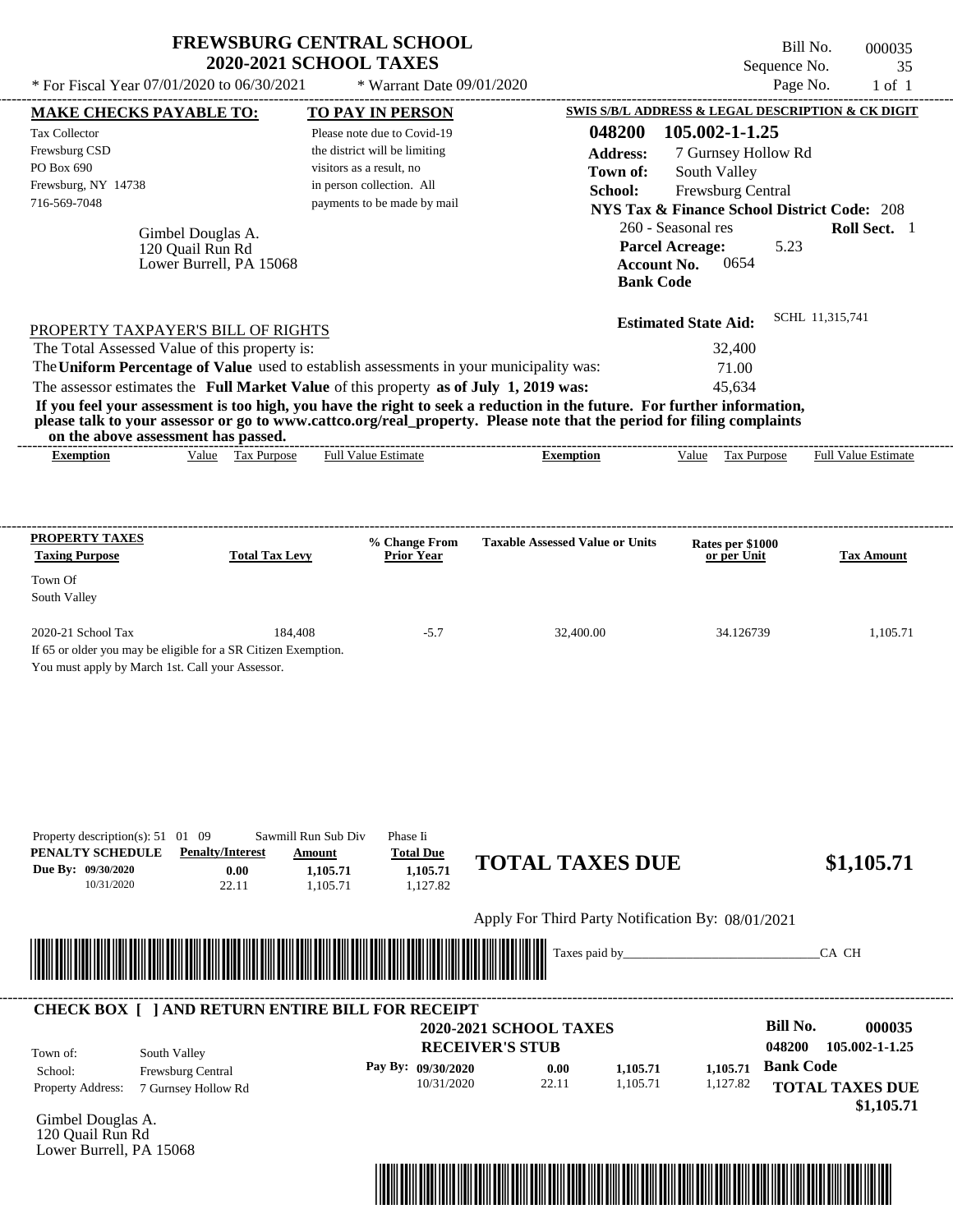|                                                                                                                                                                                                                                                                          |                                                          | <b>FREWSBURG CENTRAL SCHOOL</b><br><b>2020-2021 SCHOOL TAXES</b>                                                                                     |                                                                                                                                                                                                                                                  |                                                                                                                                        | Bill No.<br>Sequence No. | 000036<br>36                                    |
|--------------------------------------------------------------------------------------------------------------------------------------------------------------------------------------------------------------------------------------------------------------------------|----------------------------------------------------------|------------------------------------------------------------------------------------------------------------------------------------------------------|--------------------------------------------------------------------------------------------------------------------------------------------------------------------------------------------------------------------------------------------------|----------------------------------------------------------------------------------------------------------------------------------------|--------------------------|-------------------------------------------------|
| * For Fiscal Year 07/01/2020 to 06/30/2021                                                                                                                                                                                                                               |                                                          | * Warrant Date 09/01/2020                                                                                                                            |                                                                                                                                                                                                                                                  |                                                                                                                                        | Page No.                 | $1$ of $1$                                      |
| <b>MAKE CHECKS PAYABLE TO:</b>                                                                                                                                                                                                                                           |                                                          | TO PAY IN PERSON                                                                                                                                     |                                                                                                                                                                                                                                                  | SWIS S/B/L ADDRESS & LEGAL DESCRIPTION & CK DIGIT                                                                                      |                          |                                                 |
| Tax Collector<br>Frewsburg CSD<br>PO Box 690<br>Frewsburg, NY 14738<br>716-569-7048                                                                                                                                                                                      |                                                          | Please note due to Covid-19<br>the district will be limiting<br>visitors as a result, no<br>in person collection. All<br>payments to be made by mail | 048200<br><b>Address:</b><br>Town of:<br>School:                                                                                                                                                                                                 | 105.002-1-1.17<br>260 Sylvan Glen South<br>South Valley<br>Frewsburg Central<br><b>NYS Tax &amp; Finance School District Code: 208</b> |                          |                                                 |
|                                                                                                                                                                                                                                                                          | Glazier Kenneth H<br>341 E 5th St<br>Jamestown, NY 14701 |                                                                                                                                                      |                                                                                                                                                                                                                                                  | 312 - Vac w/imprv<br><b>Parcel Acreage:</b><br><b>Account No.</b><br>0646<br><b>Bank Code</b>                                          | 12.19                    | Roll Sect. 1                                    |
| PROPERTY TAXPAYER'S BILL OF RIGHTS                                                                                                                                                                                                                                       |                                                          |                                                                                                                                                      |                                                                                                                                                                                                                                                  | <b>Estimated State Aid:</b>                                                                                                            | SCHL 11,315,741          |                                                 |
| The Total Assessed Value of this property is:<br>The Uniform Percentage of Value used to establish assessments in your municipality was:<br>The assessor estimates the Full Market Value of this property as of July 1, 2019 was:<br>on the above assessment has passed. |                                                          |                                                                                                                                                      | If you feel your assessment is too high, you have the right to seek a reduction in the future. For further information,<br>please talk to your assessor or go to www.cattco.org/real_property. Please note that the period for filing complaints | 15,100<br>71.00<br>21,268                                                                                                              |                          |                                                 |
| <b>Exemption</b><br>PROPERTY TAXES<br><b>Taxing Purpose</b>                                                                                                                                                                                                              | Value Tax Purpose<br><b>Total Tax Levy</b>               | <b>Full Value Estimate</b><br>% Change From<br><b>Prior Year</b>                                                                                     | <b>Exemption</b><br><b>Taxable Assessed Value or Units</b>                                                                                                                                                                                       | Value Tax Purpose<br>Rates per \$1000<br>or per Unit                                                                                   |                          | <b>Full Value Estimate</b><br><b>Tax Amount</b> |

| Property description(s): $51 \quad 01 \quad 09$ |                                                         | Sawmill Run Sub Div                                                                                                  | Lot $#18$                        |                                                   |                  |                  |                          |
|-------------------------------------------------|---------------------------------------------------------|----------------------------------------------------------------------------------------------------------------------|----------------------------------|---------------------------------------------------|------------------|------------------|--------------------------|
| PENALTY SCHEDULE                                | <b>Penalty/Interest</b>                                 | Amount                                                                                                               | <b>Total Due</b>                 | <b>TOTAL TAXES DUE</b>                            |                  |                  |                          |
| Due By: 09/30/2020                              | 0.00                                                    | 515.31                                                                                                               | 515.31                           |                                                   |                  |                  | \$515.31                 |
| 10/31/2020                                      | 10.31                                                   | 515.31                                                                                                               | 525.62                           |                                                   |                  |                  |                          |
|                                                 |                                                         |                                                                                                                      |                                  | Apply For Third Party Notification By: 08/01/2021 |                  |                  |                          |
|                                                 |                                                         | <u> Tanzania di Baratta di Baratta di Baratta di Baratta di Baratta di Baratta di Baratta di Baratta di Baratta </u> |                                  | Taxes paid by                                     |                  |                  | CA CH                    |
|                                                 |                                                         |                                                                                                                      |                                  |                                                   |                  |                  |                          |
|                                                 |                                                         |                                                                                                                      |                                  |                                                   |                  |                  |                          |
|                                                 |                                                         |                                                                                                                      |                                  |                                                   |                  |                  |                          |
|                                                 | <b>CHECK BOX     AND RETURN ENTIRE BILL FOR RECEIPT</b> |                                                                                                                      |                                  |                                                   |                  |                  |                          |
|                                                 |                                                         |                                                                                                                      |                                  | <b>2020-2021 SCHOOL TAXES</b>                     |                  |                  | Bill No.<br>000036       |
|                                                 |                                                         |                                                                                                                      | <b>RECEIVER'S STUB</b>           |                                                   |                  |                  | 105.002-1-1.17<br>048200 |
| Town of:                                        | South Valley                                            |                                                                                                                      |                                  |                                                   |                  |                  | <b>Bank Code</b>         |
| School:<br>Property Address:                    | <b>Frewsburg Central</b><br>260 Sylvan Glen South       |                                                                                                                      | Pay By: 09/30/2020<br>10/31/2020 | 0.00<br>10.31                                     | 515.31<br>515.31 | 515.31<br>525.62 | <b>TOTAL TAXES DUE</b>   |

Glazier Kenneth H 341 E 5th St Jamestown, NY 14701

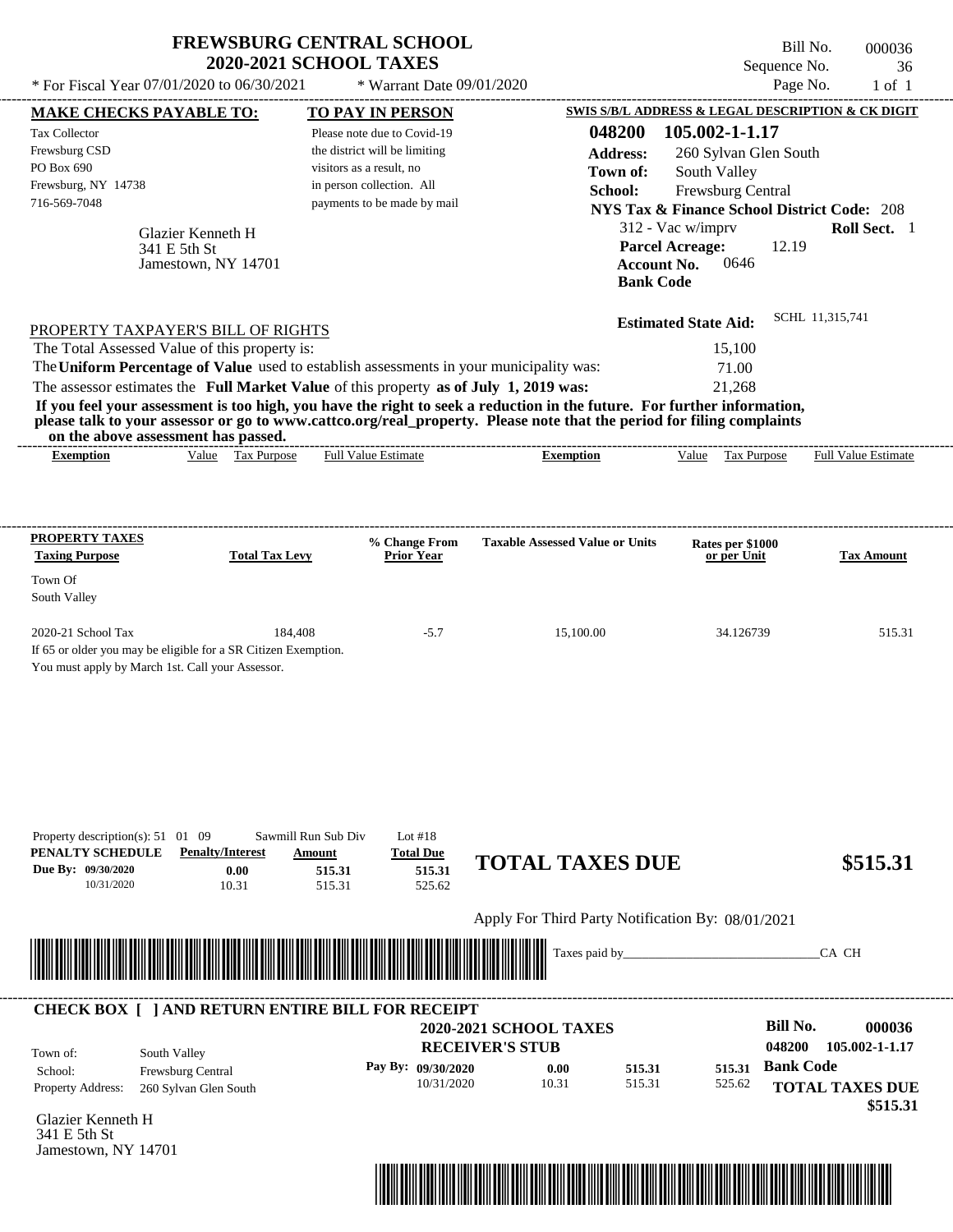| <b>2020-2021 SCHOOL TAXES</b><br>* For Fiscal Year 07/01/2020 to 06/30/2021<br>* Warrant Date 09/01/2020<br>SWIS S/B/L ADDRESS & LEGAL DESCRIPTION & CK DIGIT<br>MAKE CHECKS PAYABLE TO:<br><b>TO PAY IN PERSON</b><br>87.004-1-1<br>048200<br>Tax Collector<br>Please note due to Covid-19<br>Frewsburg CSD<br>the district will be limiting<br><b>Address:</b><br>Woodchuck Hill Rd (Off)<br>PO Box 690<br>visitors as a result, no<br>Town of:<br>South Valley<br>Frewsburg, NY 14738<br>in person collection. All<br>Frewsburg Central<br>School:<br>716-569-7048<br>payments to be made by mail<br><b>NYS Tax &amp; Finance School District Code: 208</b><br>910 - Priv forest<br>Gray Robert E<br><b>Parcel Acreage:</b><br>PO Box 707<br>0049<br>Frewsburg, NY 14738<br><b>Account No.</b><br><b>Bank Code</b><br><b>Estimated State Aid:</b><br>PROPERTY TAXPAYER'S BILL OF RIGHTS<br>The Total Assessed Value of this property is:<br>18,000<br>The Uniform Percentage of Value used to establish assessments in your municipality was:<br>71.00<br>The assessor estimates the Full Market Value of this property as of July 1, 2019 was:<br>25,352<br>If you feel your assessment is too high, you have the right to seek a reduction in the future. For further information,<br>please talk to your assessor or go to www.cattco.org/real_property. Please note that the period for filing complaints<br>on the above assessment has passed.<br>Value Tax Purpose<br>Full Value Estimate<br>Tax Purpose<br><b>Exemption</b><br><b>Exemption</b><br>Value<br><b>PROPERTY TAXES</b><br>% Change From<br><b>Taxable Assessed Value or Units</b><br>Rates per \$1000<br><b>Taxing Purpose</b><br><b>Total Tax Levy</b><br><b>Prior Year</b><br>or per Unit<br>Town Of<br>South Valley<br>2020-21 School Tax<br>184,408<br>$-5.7$<br>18,000.00<br>34.126739<br>If 65 or older you may be eligible for a SR Citizen Exemption.<br>You must apply by March 1st. Call your Assessor.<br>Property description(s): $57$ 01 09<br>PENALTY SCHEDULE<br><b>Penalty/Interest</b><br><b>Total Due</b><br>Amount<br><b>TOTAL TAXES DUE</b><br>Due By: 09/30/2020<br>614.28<br>0.00<br>614.28<br>10/31/2020<br>12.29<br>614.28<br>626.57<br>Apply For Third Party Notification By: 08/01/2021<br>Taxes paid by<br><b>CHECK BOX [ ] AND RETURN ENTIRE BILL FOR RECEIPT</b> | Bill No.<br>000037<br>Sequence No.<br>37 |
|---------------------------------------------------------------------------------------------------------------------------------------------------------------------------------------------------------------------------------------------------------------------------------------------------------------------------------------------------------------------------------------------------------------------------------------------------------------------------------------------------------------------------------------------------------------------------------------------------------------------------------------------------------------------------------------------------------------------------------------------------------------------------------------------------------------------------------------------------------------------------------------------------------------------------------------------------------------------------------------------------------------------------------------------------------------------------------------------------------------------------------------------------------------------------------------------------------------------------------------------------------------------------------------------------------------------------------------------------------------------------------------------------------------------------------------------------------------------------------------------------------------------------------------------------------------------------------------------------------------------------------------------------------------------------------------------------------------------------------------------------------------------------------------------------------------------------------------------------------------------------------------------------------------------------------------------------------------------------------------------------------------------------------------------------------------------------------------------------------------------------------------------------------------------------------------------------------------------------------------------------------------------------------------------------------------------------------------------------------------------|------------------------------------------|
|                                                                                                                                                                                                                                                                                                                                                                                                                                                                                                                                                                                                                                                                                                                                                                                                                                                                                                                                                                                                                                                                                                                                                                                                                                                                                                                                                                                                                                                                                                                                                                                                                                                                                                                                                                                                                                                                                                                                                                                                                                                                                                                                                                                                                                                                                                                                                                     | Page No.<br>$1$ of $1$                   |
|                                                                                                                                                                                                                                                                                                                                                                                                                                                                                                                                                                                                                                                                                                                                                                                                                                                                                                                                                                                                                                                                                                                                                                                                                                                                                                                                                                                                                                                                                                                                                                                                                                                                                                                                                                                                                                                                                                                                                                                                                                                                                                                                                                                                                                                                                                                                                                     |                                          |
|                                                                                                                                                                                                                                                                                                                                                                                                                                                                                                                                                                                                                                                                                                                                                                                                                                                                                                                                                                                                                                                                                                                                                                                                                                                                                                                                                                                                                                                                                                                                                                                                                                                                                                                                                                                                                                                                                                                                                                                                                                                                                                                                                                                                                                                                                                                                                                     |                                          |
|                                                                                                                                                                                                                                                                                                                                                                                                                                                                                                                                                                                                                                                                                                                                                                                                                                                                                                                                                                                                                                                                                                                                                                                                                                                                                                                                                                                                                                                                                                                                                                                                                                                                                                                                                                                                                                                                                                                                                                                                                                                                                                                                                                                                                                                                                                                                                                     |                                          |
|                                                                                                                                                                                                                                                                                                                                                                                                                                                                                                                                                                                                                                                                                                                                                                                                                                                                                                                                                                                                                                                                                                                                                                                                                                                                                                                                                                                                                                                                                                                                                                                                                                                                                                                                                                                                                                                                                                                                                                                                                                                                                                                                                                                                                                                                                                                                                                     |                                          |
|                                                                                                                                                                                                                                                                                                                                                                                                                                                                                                                                                                                                                                                                                                                                                                                                                                                                                                                                                                                                                                                                                                                                                                                                                                                                                                                                                                                                                                                                                                                                                                                                                                                                                                                                                                                                                                                                                                                                                                                                                                                                                                                                                                                                                                                                                                                                                                     |                                          |
|                                                                                                                                                                                                                                                                                                                                                                                                                                                                                                                                                                                                                                                                                                                                                                                                                                                                                                                                                                                                                                                                                                                                                                                                                                                                                                                                                                                                                                                                                                                                                                                                                                                                                                                                                                                                                                                                                                                                                                                                                                                                                                                                                                                                                                                                                                                                                                     |                                          |
|                                                                                                                                                                                                                                                                                                                                                                                                                                                                                                                                                                                                                                                                                                                                                                                                                                                                                                                                                                                                                                                                                                                                                                                                                                                                                                                                                                                                                                                                                                                                                                                                                                                                                                                                                                                                                                                                                                                                                                                                                                                                                                                                                                                                                                                                                                                                                                     |                                          |
|                                                                                                                                                                                                                                                                                                                                                                                                                                                                                                                                                                                                                                                                                                                                                                                                                                                                                                                                                                                                                                                                                                                                                                                                                                                                                                                                                                                                                                                                                                                                                                                                                                                                                                                                                                                                                                                                                                                                                                                                                                                                                                                                                                                                                                                                                                                                                                     | Roll Sect. 1                             |
|                                                                                                                                                                                                                                                                                                                                                                                                                                                                                                                                                                                                                                                                                                                                                                                                                                                                                                                                                                                                                                                                                                                                                                                                                                                                                                                                                                                                                                                                                                                                                                                                                                                                                                                                                                                                                                                                                                                                                                                                                                                                                                                                                                                                                                                                                                                                                                     | 45.15                                    |
|                                                                                                                                                                                                                                                                                                                                                                                                                                                                                                                                                                                                                                                                                                                                                                                                                                                                                                                                                                                                                                                                                                                                                                                                                                                                                                                                                                                                                                                                                                                                                                                                                                                                                                                                                                                                                                                                                                                                                                                                                                                                                                                                                                                                                                                                                                                                                                     |                                          |
|                                                                                                                                                                                                                                                                                                                                                                                                                                                                                                                                                                                                                                                                                                                                                                                                                                                                                                                                                                                                                                                                                                                                                                                                                                                                                                                                                                                                                                                                                                                                                                                                                                                                                                                                                                                                                                                                                                                                                                                                                                                                                                                                                                                                                                                                                                                                                                     |                                          |
|                                                                                                                                                                                                                                                                                                                                                                                                                                                                                                                                                                                                                                                                                                                                                                                                                                                                                                                                                                                                                                                                                                                                                                                                                                                                                                                                                                                                                                                                                                                                                                                                                                                                                                                                                                                                                                                                                                                                                                                                                                                                                                                                                                                                                                                                                                                                                                     | SCHL 11,315,741                          |
|                                                                                                                                                                                                                                                                                                                                                                                                                                                                                                                                                                                                                                                                                                                                                                                                                                                                                                                                                                                                                                                                                                                                                                                                                                                                                                                                                                                                                                                                                                                                                                                                                                                                                                                                                                                                                                                                                                                                                                                                                                                                                                                                                                                                                                                                                                                                                                     |                                          |
|                                                                                                                                                                                                                                                                                                                                                                                                                                                                                                                                                                                                                                                                                                                                                                                                                                                                                                                                                                                                                                                                                                                                                                                                                                                                                                                                                                                                                                                                                                                                                                                                                                                                                                                                                                                                                                                                                                                                                                                                                                                                                                                                                                                                                                                                                                                                                                     |                                          |
|                                                                                                                                                                                                                                                                                                                                                                                                                                                                                                                                                                                                                                                                                                                                                                                                                                                                                                                                                                                                                                                                                                                                                                                                                                                                                                                                                                                                                                                                                                                                                                                                                                                                                                                                                                                                                                                                                                                                                                                                                                                                                                                                                                                                                                                                                                                                                                     |                                          |
|                                                                                                                                                                                                                                                                                                                                                                                                                                                                                                                                                                                                                                                                                                                                                                                                                                                                                                                                                                                                                                                                                                                                                                                                                                                                                                                                                                                                                                                                                                                                                                                                                                                                                                                                                                                                                                                                                                                                                                                                                                                                                                                                                                                                                                                                                                                                                                     |                                          |
|                                                                                                                                                                                                                                                                                                                                                                                                                                                                                                                                                                                                                                                                                                                                                                                                                                                                                                                                                                                                                                                                                                                                                                                                                                                                                                                                                                                                                                                                                                                                                                                                                                                                                                                                                                                                                                                                                                                                                                                                                                                                                                                                                                                                                                                                                                                                                                     |                                          |
|                                                                                                                                                                                                                                                                                                                                                                                                                                                                                                                                                                                                                                                                                                                                                                                                                                                                                                                                                                                                                                                                                                                                                                                                                                                                                                                                                                                                                                                                                                                                                                                                                                                                                                                                                                                                                                                                                                                                                                                                                                                                                                                                                                                                                                                                                                                                                                     | Full Value Estimate                      |
|                                                                                                                                                                                                                                                                                                                                                                                                                                                                                                                                                                                                                                                                                                                                                                                                                                                                                                                                                                                                                                                                                                                                                                                                                                                                                                                                                                                                                                                                                                                                                                                                                                                                                                                                                                                                                                                                                                                                                                                                                                                                                                                                                                                                                                                                                                                                                                     | <b>Tax Amount</b>                        |
|                                                                                                                                                                                                                                                                                                                                                                                                                                                                                                                                                                                                                                                                                                                                                                                                                                                                                                                                                                                                                                                                                                                                                                                                                                                                                                                                                                                                                                                                                                                                                                                                                                                                                                                                                                                                                                                                                                                                                                                                                                                                                                                                                                                                                                                                                                                                                                     | 614.28                                   |
|                                                                                                                                                                                                                                                                                                                                                                                                                                                                                                                                                                                                                                                                                                                                                                                                                                                                                                                                                                                                                                                                                                                                                                                                                                                                                                                                                                                                                                                                                                                                                                                                                                                                                                                                                                                                                                                                                                                                                                                                                                                                                                                                                                                                                                                                                                                                                                     | \$614.28                                 |
|                                                                                                                                                                                                                                                                                                                                                                                                                                                                                                                                                                                                                                                                                                                                                                                                                                                                                                                                                                                                                                                                                                                                                                                                                                                                                                                                                                                                                                                                                                                                                                                                                                                                                                                                                                                                                                                                                                                                                                                                                                                                                                                                                                                                                                                                                                                                                                     |                                          |
|                                                                                                                                                                                                                                                                                                                                                                                                                                                                                                                                                                                                                                                                                                                                                                                                                                                                                                                                                                                                                                                                                                                                                                                                                                                                                                                                                                                                                                                                                                                                                                                                                                                                                                                                                                                                                                                                                                                                                                                                                                                                                                                                                                                                                                                                                                                                                                     | CA CH                                    |
|                                                                                                                                                                                                                                                                                                                                                                                                                                                                                                                                                                                                                                                                                                                                                                                                                                                                                                                                                                                                                                                                                                                                                                                                                                                                                                                                                                                                                                                                                                                                                                                                                                                                                                                                                                                                                                                                                                                                                                                                                                                                                                                                                                                                                                                                                                                                                                     |                                          |
| 2020-2021 SCHOOL TAXES                                                                                                                                                                                                                                                                                                                                                                                                                                                                                                                                                                                                                                                                                                                                                                                                                                                                                                                                                                                                                                                                                                                                                                                                                                                                                                                                                                                                                                                                                                                                                                                                                                                                                                                                                                                                                                                                                                                                                                                                                                                                                                                                                                                                                                                                                                                                              | Bill No.<br>000037                       |
| <b>RECEIVER'S STUB</b><br>Town of:<br>South Valley                                                                                                                                                                                                                                                                                                                                                                                                                                                                                                                                                                                                                                                                                                                                                                                                                                                                                                                                                                                                                                                                                                                                                                                                                                                                                                                                                                                                                                                                                                                                                                                                                                                                                                                                                                                                                                                                                                                                                                                                                                                                                                                                                                                                                                                                                                                  | 048200<br>87.004-1-1                     |
| Pay By: 09/30/2020<br>614.28<br>614.28<br>0.00<br>School:<br>Frewsburg Central                                                                                                                                                                                                                                                                                                                                                                                                                                                                                                                                                                                                                                                                                                                                                                                                                                                                                                                                                                                                                                                                                                                                                                                                                                                                                                                                                                                                                                                                                                                                                                                                                                                                                                                                                                                                                                                                                                                                                                                                                                                                                                                                                                                                                                                                                      | <b>Bank Code</b>                         |
| 10/31/2020<br>12.29<br>614.28<br>626.57<br>Woodchuck Hill Rd (Off)<br><b>Property Address:</b>                                                                                                                                                                                                                                                                                                                                                                                                                                                                                                                                                                                                                                                                                                                                                                                                                                                                                                                                                                                                                                                                                                                                                                                                                                                                                                                                                                                                                                                                                                                                                                                                                                                                                                                                                                                                                                                                                                                                                                                                                                                                                                                                                                                                                                                                      | <b>TOTAL TAXES DUE</b>                   |

Gray Robert E PO Box 707 Frewsburg, NY 14738



 **\$614.28**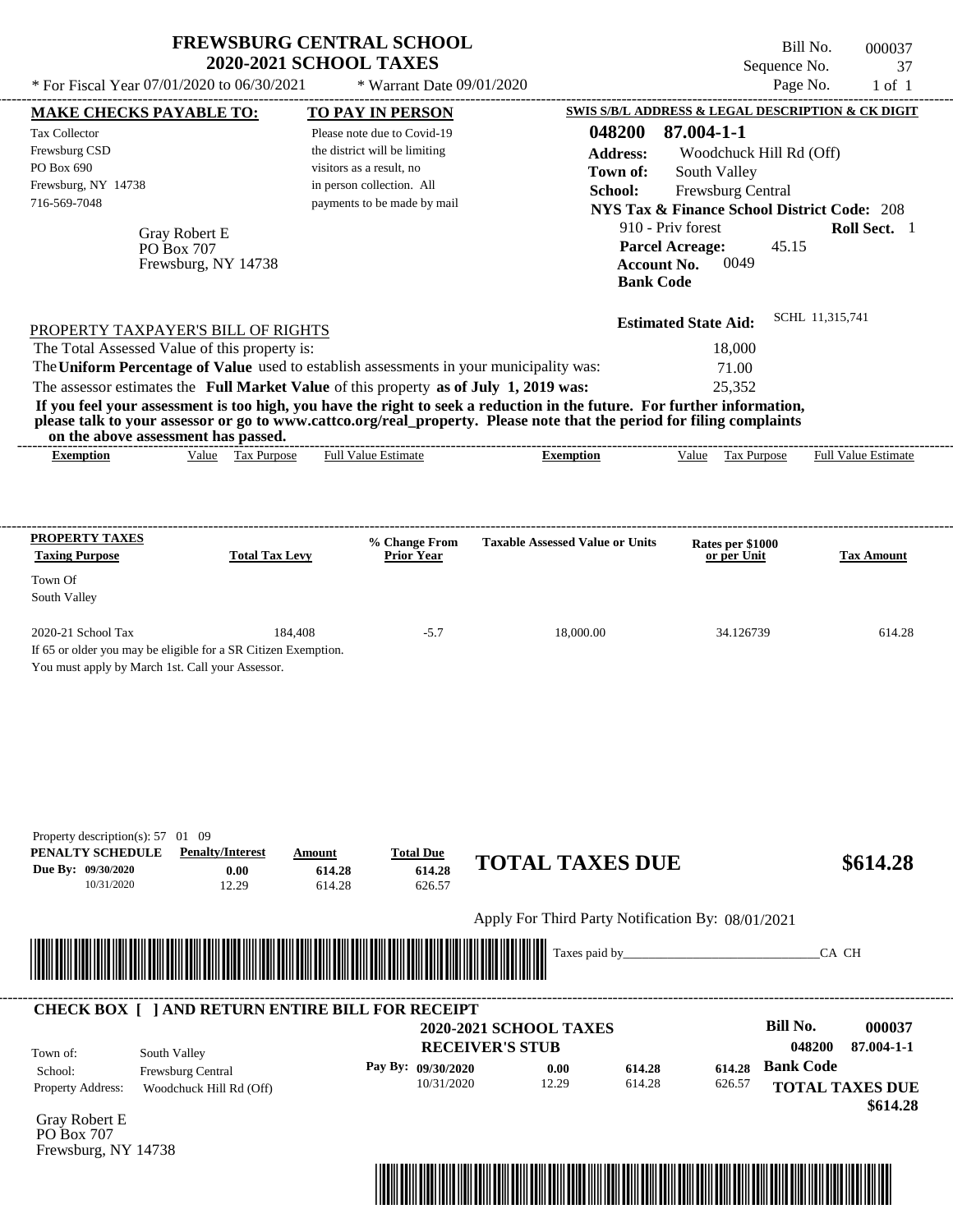| * For Fiscal Year 07/01/2020 to 06/30/2021                                                                                   | <b>FREWSBURG CENTRAL SCHOOL</b><br><b>2020-2021 SCHOOL TAXES</b>                                                                                                                                                       | * Warrant Date 09/01/2020                                                                                                                                                       |                                                                                                                                                                                                                                                  | Sequence No.<br>Page No.                                                                                                                                                                                                                                   | Bill No.<br>000038<br>38<br>$1$ of $1$ |
|------------------------------------------------------------------------------------------------------------------------------|------------------------------------------------------------------------------------------------------------------------------------------------------------------------------------------------------------------------|---------------------------------------------------------------------------------------------------------------------------------------------------------------------------------|--------------------------------------------------------------------------------------------------------------------------------------------------------------------------------------------------------------------------------------------------|------------------------------------------------------------------------------------------------------------------------------------------------------------------------------------------------------------------------------------------------------------|----------------------------------------|
| <b>MAKE CHECKS PAYABLE TO:</b><br><b>Tax Collector</b><br>Frewsburg CSD<br>PO Box 690<br>Frewsburg, NY 14738<br>716-569-7048 | Gray Robert E<br>PO Box 707<br>Frewsburg, NY 14738                                                                                                                                                                     | <b>TO PAY IN PERSON</b><br>Please note due to Covid-19<br>the district will be limiting<br>visitors as a result, no<br>in person collection. All<br>payments to be made by mail | 048200<br><b>Address:</b><br>Town of:<br>School:<br><b>Account No.</b><br><b>Bank Code</b>                                                                                                                                                       | SWIS S/B/L ADDRESS & LEGAL DESCRIPTION & CK DIGIT<br>87.004-1-19<br>Woodchuck Hill Rd (Off)<br>South Valley<br>Frewsburg Central<br><b>NYS Tax &amp; Finance School District Code: 208</b><br>910 - Priv forest<br>54.28<br><b>Parcel Acreage:</b><br>0003 | Roll Sect. 1                           |
| The Total Assessed Value of this property is:<br>on the above assessment has passed.                                         | PROPERTY TAXPAYER'S BILL OF RIGHTS<br>The Uniform Percentage of Value used to establish assessments in your municipality was:<br>The assessor estimates the Full Market Value of this property as of July 1, 2019 was: |                                                                                                                                                                                 | If you feel your assessment is too high, you have the right to seek a reduction in the future. For further information,<br>please talk to your assessor or go to www.cattco.org/real_property. Please note that the period for filing complaints | <b>Estimated State Aid:</b><br>27,100<br>71.00<br>38,169                                                                                                                                                                                                   | SCHL 11,315,741                        |
| <b>Exemption</b>                                                                                                             | Value Tax Purpose                                                                                                                                                                                                      | <b>Full Value Estimate</b>                                                                                                                                                      | <b>Exemption</b>                                                                                                                                                                                                                                 | Value Tax Purpose                                                                                                                                                                                                                                          | <b>Full Value Estimate</b>             |
| <b>PROPERTY TAXES</b><br><b>Taxing Purpose</b><br>Town Of<br>South Valley                                                    | <b>Total Tax Levy</b>                                                                                                                                                                                                  | % Change From<br><b>Prior Year</b>                                                                                                                                              | <b>Taxable Assessed Value or Units</b>                                                                                                                                                                                                           | Rates per \$1000<br>or per Unit                                                                                                                                                                                                                            | <b>Tax Amount</b>                      |
| 2020-21 School Tax<br>You must apply by March 1st. Call your Assessor.                                                       | 184,408<br>If 65 or older you may be eligible for a SR Citizen Exemption.                                                                                                                                              | $-5.7$                                                                                                                                                                          | 27,100.00                                                                                                                                                                                                                                        | 34.126739                                                                                                                                                                                                                                                  | 924.83                                 |
| Property description(s): 57 01 09<br>PENALTY SCHEDULE<br>Due By: 09/30/2020<br>10/31/2020                                    | <b>Penalty/Interest</b><br>Amount<br>0.00<br>18.50                                                                                                                                                                     | <b>Total Due</b><br>924.83<br>924.83<br>924.83<br>943.33                                                                                                                        | <b>TOTAL TAXES DUE</b>                                                                                                                                                                                                                           |                                                                                                                                                                                                                                                            | \$924.83                               |
|                                                                                                                              |                                                                                                                                                                                                                        |                                                                                                                                                                                 | Apply For Third Party Notification By: 08/01/2021                                                                                                                                                                                                |                                                                                                                                                                                                                                                            |                                        |
|                                                                                                                              |                                                                                                                                                                                                                        |                                                                                                                                                                                 | Taxes paid by_                                                                                                                                                                                                                                   |                                                                                                                                                                                                                                                            | CA CH                                  |
| Town of:<br>South Valley                                                                                                     | <b>CHECK BOX [ ] AND RETURN ENTIRE BILL FOR RECEIPT</b>                                                                                                                                                                |                                                                                                                                                                                 | 2020-2021 SCHOOL TAXES<br><b>RECEIVER'S STUB</b>                                                                                                                                                                                                 | <b>Bill No.</b>                                                                                                                                                                                                                                            | 000038<br>048200<br>87.004-1-19        |
| School:<br>Property Address:                                                                                                 | Frewsburg Central<br>Woodchuck Hill Rd (Off)                                                                                                                                                                           | Pay By: 09/30/2020<br>10/31/2020                                                                                                                                                | 0.00<br>924.83<br>18.50<br>924.83                                                                                                                                                                                                                | <b>Bank Code</b><br>924.83<br>943.33                                                                                                                                                                                                                       | <b>TOTAL TAXES DUE</b><br>\$924.83     |

Gray Robert E PO Box 707 Frewsburg, NY 14738

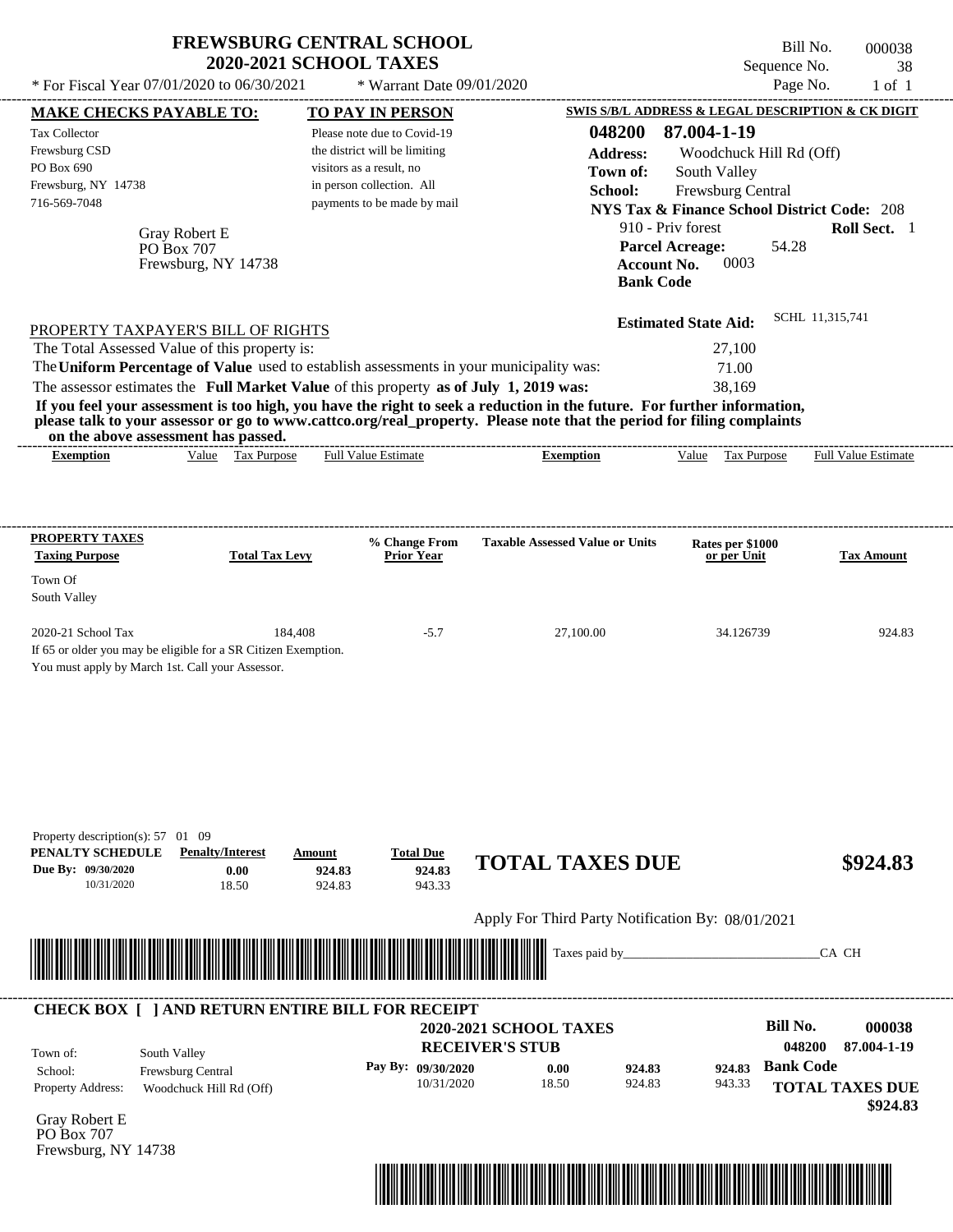| * For Fiscal Year 07/01/2020 to 06/30/2021<br>Page No.<br>* Warrant Date 09/01/2020<br>$1$ of $1$<br>SWIS S/B/L ADDRESS & LEGAL DESCRIPTION & CK DIGIT<br><b>TO PAY IN PERSON</b><br><b>MAKE CHECKS PAYABLE TO:</b><br>96.004-1-9<br>048200<br><b>Tax Collector</b><br>Please note due to Covid-19<br>Frewsburg CSD<br>the district will be limiting<br>12846 Sawmill Run Rd<br><b>Address:</b><br>PO Box 690<br>visitors as a result, no<br>Town of:<br>South Valley<br>Frewsburg, NY 14738<br>in person collection. All<br>Frewsburg Central<br>School:<br>716-569-7048<br>payments to be made by mail<br><b>NYS Tax &amp; Finance School District Code: 208</b><br>210 - 1 Family Res<br><b>Roll Sect.</b> 1<br>Gremer Nicole M.<br><b>Parcel Acreage:</b><br>4.75<br>12846 Sawmill Run Rd<br>0121<br><b>Account No.</b><br>Frewsburg, NY 14738<br><b>Bank Code</b><br>024<br>SCHL 11,315,741<br><b>Estimated State Aid:</b><br>PROPERTY TAXPAYER'S BILL OF RIGHTS<br>The Total Assessed Value of this property is:<br>43,000<br>The Uniform Percentage of Value used to establish assessments in your municipality was:<br>71.00<br>The assessor estimates the Full Market Value of this property as of July 1, 2019 was:<br>60.563<br>If you feel your assessment is too high, you have the right to seek a reduction in the future. For further information,<br>please talk to your assessor or go to www.cattco.org/real_property. Please note that the period for filing complaints<br>on the above assessment has passed.<br>Value Tax Purpose<br><b>Full Value Estimate</b><br><b>Exemption</b><br><b>Exemption</b><br>Value Tax Purpose<br><b>Full Value Estimate</b><br><b>Star Check</b><br>21,600<br>30,423<br>(See Note) |
|-----------------------------------------------------------------------------------------------------------------------------------------------------------------------------------------------------------------------------------------------------------------------------------------------------------------------------------------------------------------------------------------------------------------------------------------------------------------------------------------------------------------------------------------------------------------------------------------------------------------------------------------------------------------------------------------------------------------------------------------------------------------------------------------------------------------------------------------------------------------------------------------------------------------------------------------------------------------------------------------------------------------------------------------------------------------------------------------------------------------------------------------------------------------------------------------------------------------------------------------------------------------------------------------------------------------------------------------------------------------------------------------------------------------------------------------------------------------------------------------------------------------------------------------------------------------------------------------------------------------------------------------------------------------------------------------------------------------------------------------|
|                                                                                                                                                                                                                                                                                                                                                                                                                                                                                                                                                                                                                                                                                                                                                                                                                                                                                                                                                                                                                                                                                                                                                                                                                                                                                                                                                                                                                                                                                                                                                                                                                                                                                                                                         |
|                                                                                                                                                                                                                                                                                                                                                                                                                                                                                                                                                                                                                                                                                                                                                                                                                                                                                                                                                                                                                                                                                                                                                                                                                                                                                                                                                                                                                                                                                                                                                                                                                                                                                                                                         |
|                                                                                                                                                                                                                                                                                                                                                                                                                                                                                                                                                                                                                                                                                                                                                                                                                                                                                                                                                                                                                                                                                                                                                                                                                                                                                                                                                                                                                                                                                                                                                                                                                                                                                                                                         |
|                                                                                                                                                                                                                                                                                                                                                                                                                                                                                                                                                                                                                                                                                                                                                                                                                                                                                                                                                                                                                                                                                                                                                                                                                                                                                                                                                                                                                                                                                                                                                                                                                                                                                                                                         |
|                                                                                                                                                                                                                                                                                                                                                                                                                                                                                                                                                                                                                                                                                                                                                                                                                                                                                                                                                                                                                                                                                                                                                                                                                                                                                                                                                                                                                                                                                                                                                                                                                                                                                                                                         |
| <b>PROPERTY TAXES</b><br><b>Taxable Assessed Value or Units</b><br>% Change From<br>Rates per \$1000<br><b>Taxing Purpose</b><br>Prior Year<br><b>Total Tax Levy</b><br><b>Tax Amount</b><br>or per Unit<br>Town Of<br>South Valley<br>2020-21 School Tax<br>184,408<br>$-5.7$<br>43,000.00<br>34.126739<br>1,467.45<br>If 65 or older you may be eligible for a SR Citizen Exemption.<br>You must apply by March 1st. Call your Assessor.                                                                                                                                                                                                                                                                                                                                                                                                                                                                                                                                                                                                                                                                                                                                                                                                                                                                                                                                                                                                                                                                                                                                                                                                                                                                                              |

| Town of:                 | South Valley             | <b>2020-2021 SCHOOL TAXES</b><br><b>RECEIVER'S STUB</b> |       |          |          | Bill No.<br>048200     | 000039<br>96.004-1-9 |
|--------------------------|--------------------------|---------------------------------------------------------|-------|----------|----------|------------------------|----------------------|
| School:                  | <b>Frewsburg Central</b> | Pay By: $09/30/2020$                                    | 0.00  | 1,467.45 | 1.467.45 | <b>Bank Code</b> 024   |                      |
| <b>Property Address:</b> | 12846 Sawmill Run Rd     | 10/31/2020                                              | 29.35 | 1.467.45 | 1,496.80 | <b>TOTAL TAXES DUE</b> |                      |

Gremer Nicole M. 12846 Sawmill Run Rd Frewsburg, NY 14738

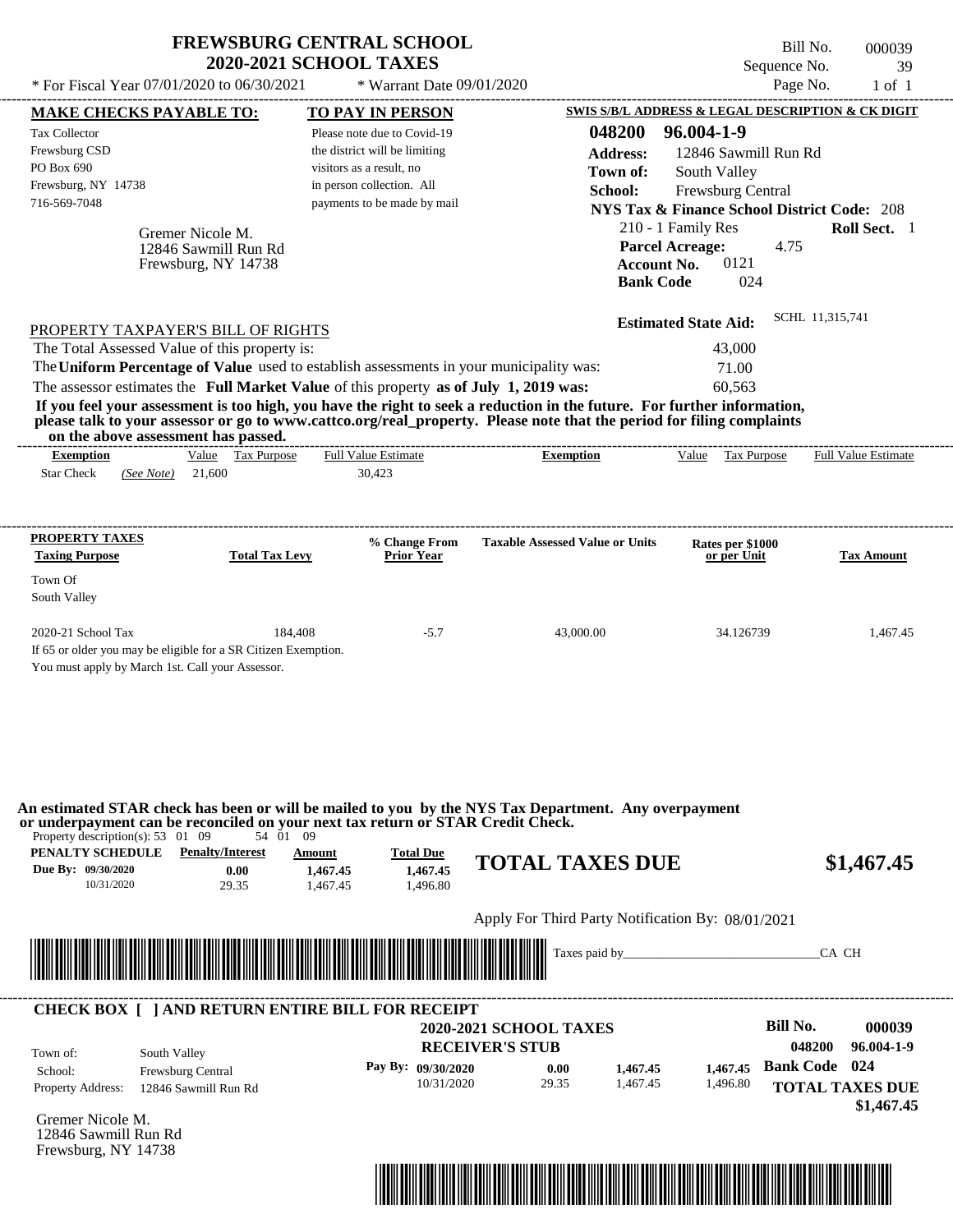| <b>FREWSBURG CENTRAL SCHOOL</b> |
|---------------------------------|
| <b>2020-2021 SCHOOL TAXES</b>   |

Bill No. 000040 Sequence No. 40<br>Page No. 1 of 1

| <b>MAKE CHECKS PAYABLE TO:</b>                                                                                                                                                                                                                                                          | <b>TO PAY IN PERSON</b>                                      |                                                             | SWIS S/B/L ADDRESS & LEGAL DESCRIPTION & CK DIGIT      |                        |
|-----------------------------------------------------------------------------------------------------------------------------------------------------------------------------------------------------------------------------------------------------------------------------------------|--------------------------------------------------------------|-------------------------------------------------------------|--------------------------------------------------------|------------------------|
| <b>Tax Collector</b><br>Frewsburg CSD                                                                                                                                                                                                                                                   | Please note due to Covid-19<br>the district will be limiting | 048200<br><b>Address:</b>                                   | 105.002-1-6<br>Gurnsey Hollow Rd                       |                        |
| PO Box 690                                                                                                                                                                                                                                                                              | visitors as a result, no                                     | Town of:                                                    | South Valley                                           |                        |
| Frewsburg, NY 14738<br>716-569-7048                                                                                                                                                                                                                                                     | in person collection. All<br>payments to be made by mail     | School:                                                     | Frewsburg Central                                      |                        |
|                                                                                                                                                                                                                                                                                         |                                                              |                                                             | <b>NYS Tax &amp; Finance School District Code: 208</b> |                        |
| Hall Herbert E                                                                                                                                                                                                                                                                          |                                                              |                                                             | 312 - Vac w/imprv<br><b>Parcel Acreage:</b><br>113.69  | Roll Sect. 1           |
| Hall Linda A<br>1139 Sheree Dr                                                                                                                                                                                                                                                          |                                                              | <b>Account No.</b>                                          | 0244                                                   |                        |
| Grand Island, NY 14072                                                                                                                                                                                                                                                                  |                                                              | <b>Bank Code</b>                                            |                                                        |                        |
|                                                                                                                                                                                                                                                                                         |                                                              |                                                             |                                                        |                        |
| PROPERTY TAXPAYER'S BILL OF RIGHTS                                                                                                                                                                                                                                                      |                                                              |                                                             | <b>Estimated State Aid:</b>                            | SCHL 11,315,741        |
| The Total Assessed Value of this property is:                                                                                                                                                                                                                                           |                                                              |                                                             | 79,800                                                 |                        |
| The Uniform Percentage of Value used to establish assessments in your municipality was:                                                                                                                                                                                                 |                                                              |                                                             | 71.00                                                  |                        |
| The assessor estimates the Full Market Value of this property as of July 1, 2019 was:                                                                                                                                                                                                   |                                                              |                                                             | 112,394                                                |                        |
| If you feel your assessment is too high, you have the right to seek a reduction in the future. For further information,<br>please talk to your assessor or go to www.cattco.org/real_property. Please note that the period for filing complaints<br>on the above assessment has passed. |                                                              |                                                             |                                                        |                        |
| Value Tax Purpose<br><b>Exemption</b>                                                                                                                                                                                                                                                   | <b>Full Value Estimate</b>                                   | <b>Exemption</b>                                            | Value Tax Purpose Full Value Estimate                  |                        |
|                                                                                                                                                                                                                                                                                         |                                                              |                                                             |                                                        |                        |
|                                                                                                                                                                                                                                                                                         |                                                              |                                                             |                                                        |                        |
| <b>PROPERTY TAXES</b>                                                                                                                                                                                                                                                                   | % Change From                                                | <b>Taxable Assessed Value or Units</b>                      | Rates per \$1000                                       |                        |
| <b>Total Tax Levy</b><br><b>Taxing Purpose</b>                                                                                                                                                                                                                                          | <b>Prior Year</b>                                            |                                                             | or per Unit                                            | <b>Tax Amount</b>      |
| Town Of<br>South Valley                                                                                                                                                                                                                                                                 |                                                              |                                                             |                                                        |                        |
| 2020-21 School Tax<br>184,408                                                                                                                                                                                                                                                           | $-5.7$                                                       | 79,800.00                                                   | 34.126739                                              | 2,723.31               |
| If 65 or older you may be eligible for a SR Citizen Exemption.                                                                                                                                                                                                                          |                                                              |                                                             |                                                        |                        |
| You must apply by March 1st. Call your Assessor.                                                                                                                                                                                                                                        |                                                              |                                                             |                                                        |                        |
|                                                                                                                                                                                                                                                                                         |                                                              |                                                             |                                                        |                        |
|                                                                                                                                                                                                                                                                                         |                                                              |                                                             |                                                        |                        |
|                                                                                                                                                                                                                                                                                         |                                                              |                                                             |                                                        |                        |
|                                                                                                                                                                                                                                                                                         |                                                              |                                                             |                                                        |                        |
|                                                                                                                                                                                                                                                                                         |                                                              |                                                             |                                                        |                        |
| Property description(s): 43 01 09                                                                                                                                                                                                                                                       |                                                              |                                                             |                                                        |                        |
| PENALTY SCHEDULE<br><b>Penalty/Interest</b>                                                                                                                                                                                                                                             | <b>Total Due</b><br>Amount                                   | <b>TOTAL TAXES DUE</b>                                      |                                                        | \$2,723.31             |
| Due By: 09/30/2020<br>0.00<br>10/31/2020<br>54.47                                                                                                                                                                                                                                       | 2,723.31<br>2,723.31<br>2,777.78<br>2,723.31                 |                                                             |                                                        |                        |
|                                                                                                                                                                                                                                                                                         |                                                              |                                                             |                                                        |                        |
|                                                                                                                                                                                                                                                                                         |                                                              | Apply For Third Party Notification By: 08/01/2021           |                                                        |                        |
| <u> Harry Harry Harry Harry Harry Harry Harry Harry Harry Harry Harry Harry Harry Harry Harry Harry Harry Harry Harry Harry Harry Harry Harry Harry Harry Harry Harry Harry Harry Harry Harry Harry Harry Harry Harry Harry Harr</u>                                                    |                                                              | Taxes paid by_                                              |                                                        | CA CH                  |
|                                                                                                                                                                                                                                                                                         |                                                              |                                                             |                                                        |                        |
| <b>CHECK BOX [ ] AND RETURN ENTIRE BILL FOR RECEIPT</b>                                                                                                                                                                                                                                 |                                                              |                                                             |                                                        |                        |
|                                                                                                                                                                                                                                                                                         |                                                              | 2020-2021 SCHOOL TAXES                                      | <b>Bill No.</b>                                        | 000040                 |
| South Valley<br>Town of:                                                                                                                                                                                                                                                                |                                                              | <b>RECEIVER'S STUB</b>                                      | <b>Bank Code</b>                                       | 048200<br>105.002-1-6  |
| School:<br>Frewsburg Central<br>Property Address:                                                                                                                                                                                                                                       | Pay By: 09/30/2020<br>10/31/2020                             | 0.00<br>2,723.31<br>54.47<br>2,723.31                       | 2,723.31<br>2,777.78                                   | <b>TOTAL TAXES DUE</b> |
| <b>Gurnsey Hollow Rd</b>                                                                                                                                                                                                                                                                |                                                              |                                                             |                                                        | \$2,723.31             |
| Hall Herbert E                                                                                                                                                                                                                                                                          |                                                              |                                                             |                                                        |                        |
| Hall Linda A<br>1139 Sheree Dr                                                                                                                                                                                                                                                          |                                                              |                                                             |                                                        |                        |
| Grand Island, NY 14072                                                                                                                                                                                                                                                                  |                                                              |                                                             |                                                        |                        |
|                                                                                                                                                                                                                                                                                         |                                                              | <u> 1989 - Johann Stoff, Amerikaansk politiker († 1958)</u> |                                                        |                        |
|                                                                                                                                                                                                                                                                                         |                                                              |                                                             |                                                        |                        |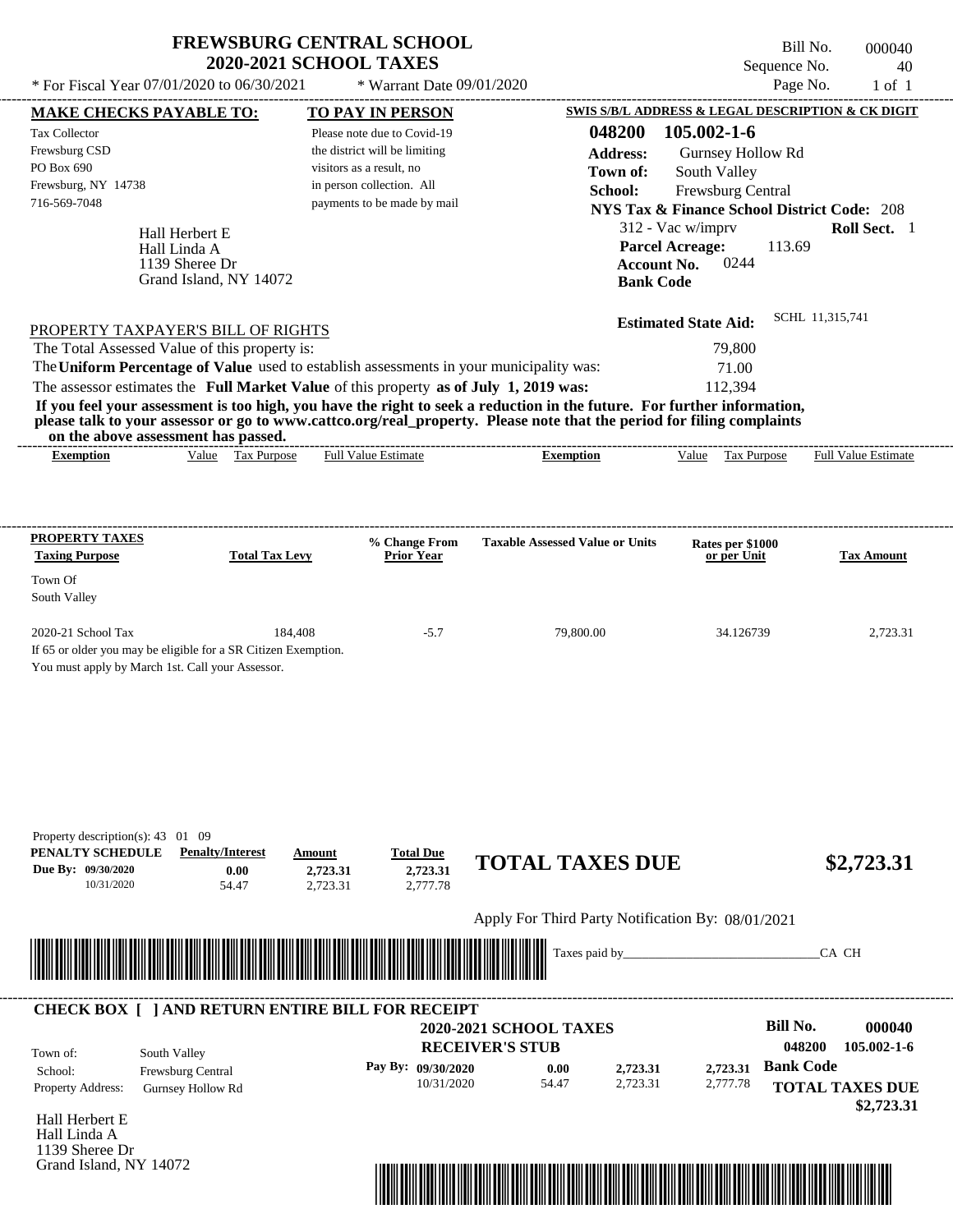|                                                                                                                                                                                                                                                                                         | <b>FREWSBURG CENTRAL SCHOOL</b><br><b>2020-2021 SCHOOL TAXES</b> |                                                                                                                       |                                                   |                                        |                                                                                                                                   | Bill No.<br>Sequence No. | 000041<br>41                                      |
|-----------------------------------------------------------------------------------------------------------------------------------------------------------------------------------------------------------------------------------------------------------------------------------------|------------------------------------------------------------------|-----------------------------------------------------------------------------------------------------------------------|---------------------------------------------------|----------------------------------------|-----------------------------------------------------------------------------------------------------------------------------------|--------------------------|---------------------------------------------------|
| * For Fiscal Year 07/01/2020 to 06/30/2021                                                                                                                                                                                                                                              |                                                                  | * Warrant Date 09/01/2020                                                                                             |                                                   |                                        |                                                                                                                                   | Page No.                 | $1$ of $1$                                        |
| <b>MAKE CHECKS PAYABLE TO:</b>                                                                                                                                                                                                                                                          |                                                                  | TO PAY IN PERSON                                                                                                      |                                                   |                                        |                                                                                                                                   |                          | SWIS S/B/L ADDRESS & LEGAL DESCRIPTION & CK DIGIT |
| Tax Collector<br>Frewsburg CSD<br>PO Box 690<br>Frewsburg, NY 14738                                                                                                                                                                                                                     |                                                                  | Please note due to Covid-19<br>the district will be limiting<br>visitors as a result, no<br>in person collection. All |                                                   | 048200<br><b>Address:</b><br>Town of:  | 96.004-1-53.3<br>12830 Wheeler Hill Rd<br>South Valley                                                                            |                          |                                                   |
| 716-569-7048<br>Hall William H<br>Hall Lucille A                                                                                                                                                                                                                                        |                                                                  | payments to be made by mail                                                                                           |                                                   | School:                                | <b>Frewsburg Central</b><br><b>NYS Tax &amp; Finance School District Code: 208</b><br>270 - Mfg housing<br><b>Parcel Acreage:</b> | 2.10                     | Roll Sect. 1                                      |
| 67 Magnolia Ave We<br>Jamestown, NY 14701                                                                                                                                                                                                                                               |                                                                  |                                                                                                                       |                                                   | <b>Account No.</b><br><b>Bank Code</b> | 0504                                                                                                                              |                          |                                                   |
| PROPERTY TAXPAYER'S BILL OF RIGHTS<br>The Total Assessed Value of this property is:<br>The Uniform Percentage of Value used to establish assessments in your municipality was:                                                                                                          |                                                                  |                                                                                                                       |                                                   |                                        | <b>Estimated State Aid:</b><br>16,000<br>71.00                                                                                    |                          | SCHL 11,315,741                                   |
| The assessor estimates the Full Market Value of this property as of July 1, 2019 was:                                                                                                                                                                                                   |                                                                  |                                                                                                                       |                                                   |                                        | 22,535                                                                                                                            |                          |                                                   |
| If you feel your assessment is too high, you have the right to seek a reduction in the future. For further information,<br>please talk to your assessor or go to www.cattco.org/real_property. Please note that the period for filing complaints<br>on the above assessment has passed. |                                                                  |                                                                                                                       |                                                   |                                        |                                                                                                                                   |                          |                                                   |
| <b>Exemption</b>                                                                                                                                                                                                                                                                        | Value Tax Purpose                                                | <b>Full Value Estimate</b>                                                                                            | <b>Exemption</b>                                  |                                        | Value Tax Purpose                                                                                                                 |                          | <b>Full Value Estimate</b>                        |
|                                                                                                                                                                                                                                                                                         |                                                                  |                                                                                                                       |                                                   |                                        |                                                                                                                                   |                          |                                                   |
| <b>PROPERTY TAXES</b><br><b>Taxing Purpose</b>                                                                                                                                                                                                                                          | <b>Total Tax Levy</b>                                            | % Change From<br><b>Prior Year</b>                                                                                    | <b>Taxable Assessed Value or Units</b>            |                                        | Rates per \$1000<br>or per Unit                                                                                                   |                          | <b>Tax Amount</b>                                 |
| Town Of<br>South Valley                                                                                                                                                                                                                                                                 |                                                                  |                                                                                                                       |                                                   |                                        |                                                                                                                                   |                          |                                                   |
| 2020-21 School Tax<br>If 65 or older you may be eligible for a SR Citizen Exemption.<br>You must apply by March 1st. Call your Assessor.                                                                                                                                                | 184,408                                                          | $-5.7$                                                                                                                | 16,000.00                                         |                                        | 34.126739                                                                                                                         |                          | 546.03                                            |
|                                                                                                                                                                                                                                                                                         |                                                                  |                                                                                                                       |                                                   |                                        |                                                                                                                                   |                          |                                                   |
|                                                                                                                                                                                                                                                                                         |                                                                  |                                                                                                                       |                                                   |                                        |                                                                                                                                   |                          |                                                   |
| Property description(s): 52 01 09<br>PENALTY SCHEDULE<br><b>Penalty/Interest</b><br>Due By: 09/30/2020<br>10/31/2020                                                                                                                                                                    | Amount<br>0.00<br>546.03<br>10.92<br>546.03                      | <b>Total Due</b><br>546.03<br>556.95                                                                                  | <b>TOTAL TAXES DUE</b>                            |                                        |                                                                                                                                   |                          | \$546.03                                          |
|                                                                                                                                                                                                                                                                                         |                                                                  |                                                                                                                       | Apply For Third Party Notification By: 08/01/2021 |                                        |                                                                                                                                   |                          |                                                   |
|                                                                                                                                                                                                                                                                                         |                                                                  |                                                                                                                       | Taxes paid by_                                    |                                        |                                                                                                                                   |                          | CA CH                                             |
| <b>CHECK BOX [ ] AND RETURN ENTIRE BILL FOR RECEIPT</b>                                                                                                                                                                                                                                 |                                                                  |                                                                                                                       | <b>2020-2021 SCHOOL TAXES</b>                     |                                        |                                                                                                                                   | <b>Bill No.</b>          | 000041                                            |
| South Valley<br>Town of:                                                                                                                                                                                                                                                                |                                                                  |                                                                                                                       | <b>RECEIVER'S STUB</b>                            |                                        |                                                                                                                                   | 048200                   | 96.004-1-53.3                                     |
| Frewsburg Central<br>School:                                                                                                                                                                                                                                                            |                                                                  | Pay By: 09/30/2020                                                                                                    | 0.00                                              | 546.03                                 | 546.03                                                                                                                            | <b>Bank Code</b>         |                                                   |
| <b>Property Address:</b><br>12830 Wheeler Hill Rd                                                                                                                                                                                                                                       |                                                                  | 10/31/2020                                                                                                            | 10.92                                             | 546.03                                 | 556.95                                                                                                                            |                          | <b>TOTAL TAXES DUE</b>                            |

Hall William H Hall Lucille A 67 Magnolia Ave We Jamestown, NY 14701



 **\$546.03**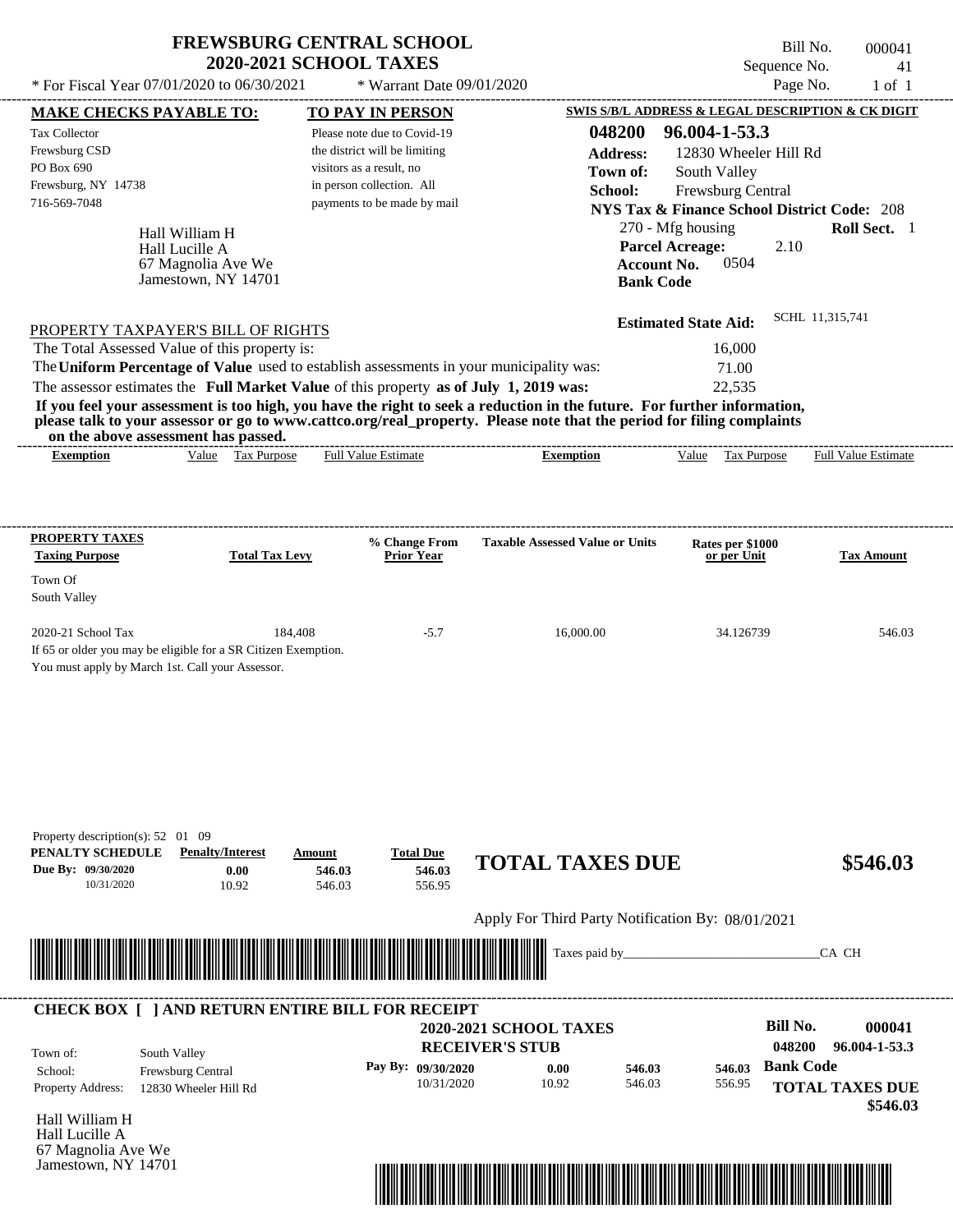| <b>FREWSBURG CENTRAL SCHOOL</b><br><b>2020-2021 SCHOOL TAXES</b> |                             | Bill No.<br>Sequence No. | 000042<br>- 42 |
|------------------------------------------------------------------|-----------------------------|--------------------------|----------------|
| * For Fiscal Year 07/01/2020 to 06/30/2021                       | $*$ Warrant Date 09/01/2020 | Page No.                 | $-1$ of $1$    |
|                                                                  |                             |                          |                |

| <b>MAKE CHECKS PAYABLE TO:</b>                                                                                                                                                                                                                   |                                                                | <b>TO PAY IN PERSON</b>       |                             |                                                   |                    | <b>SWIS S/B/L ADDRESS &amp; LEGAL DESCRIPTION &amp; CK DIGIT</b> |                  |                            |
|--------------------------------------------------------------------------------------------------------------------------------------------------------------------------------------------------------------------------------------------------|----------------------------------------------------------------|-------------------------------|-----------------------------|---------------------------------------------------|--------------------|------------------------------------------------------------------|------------------|----------------------------|
| <b>Tax Collector</b>                                                                                                                                                                                                                             |                                                                |                               | Please note due to Covid-19 |                                                   | 048200             | 96.004-1-54.5                                                    |                  |                            |
| Frewsburg CSD                                                                                                                                                                                                                                    |                                                                | the district will be limiting |                             |                                                   | <b>Address:</b>    | Wheeler Rd (Off)                                                 |                  |                            |
| PO Box 690                                                                                                                                                                                                                                       |                                                                | visitors as a result, no      |                             |                                                   | Town of:           | South Valley                                                     |                  |                            |
| Frewsburg, NY 14738                                                                                                                                                                                                                              |                                                                | in person collection. All     |                             |                                                   | School:            | Frewsburg Central                                                |                  |                            |
| 716-569-7048                                                                                                                                                                                                                                     |                                                                |                               | payments to be made by mail |                                                   |                    | <b>NYS Tax &amp; Finance School District Code: 208</b>           |                  |                            |
|                                                                                                                                                                                                                                                  |                                                                |                               |                             |                                                   |                    | $314$ - Rural vac $<$ 10                                         |                  | Roll Sect. 1               |
|                                                                                                                                                                                                                                                  | Hall William H<br>Hall Lucille A                               |                               |                             |                                                   |                    | <b>Parcel Acreage:</b>                                           | 7.35             |                            |
|                                                                                                                                                                                                                                                  | 67 Magnolia Ave We                                             |                               |                             |                                                   | <b>Account No.</b> | 0675                                                             |                  |                            |
|                                                                                                                                                                                                                                                  | Jamestown, NY 14701                                            |                               |                             |                                                   | <b>Bank Code</b>   |                                                                  |                  |                            |
|                                                                                                                                                                                                                                                  |                                                                |                               |                             |                                                   |                    |                                                                  |                  |                            |
| PROPERTY TAXPAYER'S BILL OF RIGHTS                                                                                                                                                                                                               |                                                                |                               |                             |                                                   |                    | <b>Estimated State Aid:</b>                                      | SCHL 11,315,741  |                            |
| The Total Assessed Value of this property is:                                                                                                                                                                                                    |                                                                |                               |                             |                                                   |                    | 4,900                                                            |                  |                            |
| The Uniform Percentage of Value used to establish assessments in your municipality was:                                                                                                                                                          |                                                                |                               |                             |                                                   |                    | 71.00                                                            |                  |                            |
| The assessor estimates the Full Market Value of this property as of July 1, 2019 was:                                                                                                                                                            |                                                                |                               |                             |                                                   |                    | 6,901                                                            |                  |                            |
| If you feel your assessment is too high, you have the right to seek a reduction in the future. For further information,<br>please talk to your assessor or go to www.cattco.org/real_property. Please note that the period for filing complaints |                                                                |                               |                             |                                                   |                    |                                                                  |                  |                            |
| <b>Exemption</b>                                                                                                                                                                                                                                 | on the above assessment has passed.<br>Value Tax Purpose       | <b>Full Value Estimate</b>    |                             | <b>Exemption</b>                                  |                    | Value Tax Purpose                                                |                  | <b>Full Value Estimate</b> |
|                                                                                                                                                                                                                                                  |                                                                |                               |                             |                                                   |                    |                                                                  |                  |                            |
|                                                                                                                                                                                                                                                  |                                                                |                               |                             |                                                   |                    |                                                                  |                  |                            |
| PROPERTY TAXES                                                                                                                                                                                                                                   |                                                                |                               | % Change From               | <b>Taxable Assessed Value or Units</b>            |                    | Rates per \$1000                                                 |                  |                            |
| <b>Taxing Purpose</b>                                                                                                                                                                                                                            | <b>Total Tax Levy</b>                                          |                               | <b>Prior Year</b>           |                                                   |                    | or per Unit                                                      |                  | <b>Tax Amount</b>          |
| Town Of                                                                                                                                                                                                                                          |                                                                |                               |                             |                                                   |                    |                                                                  |                  |                            |
| South Valley                                                                                                                                                                                                                                     |                                                                |                               |                             |                                                   |                    |                                                                  |                  |                            |
|                                                                                                                                                                                                                                                  |                                                                |                               |                             |                                                   |                    |                                                                  |                  |                            |
| 2020-21 School Tax                                                                                                                                                                                                                               |                                                                | 184,408                       | $-5.7$                      | 4,900.00                                          |                    | 34.126739                                                        |                  | 167.22                     |
|                                                                                                                                                                                                                                                  | If 65 or older you may be eligible for a SR Citizen Exemption. |                               |                             |                                                   |                    |                                                                  |                  |                            |
| You must apply by March 1st. Call your Assessor.                                                                                                                                                                                                 |                                                                |                               |                             |                                                   |                    |                                                                  |                  |                            |
|                                                                                                                                                                                                                                                  |                                                                |                               |                             |                                                   |                    |                                                                  |                  |                            |
|                                                                                                                                                                                                                                                  |                                                                |                               |                             |                                                   |                    |                                                                  |                  |                            |
|                                                                                                                                                                                                                                                  |                                                                |                               |                             |                                                   |                    |                                                                  |                  |                            |
|                                                                                                                                                                                                                                                  |                                                                |                               |                             |                                                   |                    |                                                                  |                  |                            |
|                                                                                                                                                                                                                                                  |                                                                |                               |                             |                                                   |                    |                                                                  |                  |                            |
|                                                                                                                                                                                                                                                  |                                                                |                               |                             |                                                   |                    |                                                                  |                  |                            |
|                                                                                                                                                                                                                                                  |                                                                |                               |                             |                                                   |                    |                                                                  |                  |                            |
| Property description(s): $53 \quad 01 \quad 09$<br>PENALTY SCHEDULE                                                                                                                                                                              | <b>Penalty/Interest</b>                                        | Amount                        | <b>Total Due</b>            | <b>TOTAL TAXES DUE</b>                            |                    |                                                                  |                  | \$167.22                   |
| Due By: 09/30/2020                                                                                                                                                                                                                               | 0.00                                                           | 167.22                        | 167.22                      |                                                   |                    |                                                                  |                  |                            |
| 10/31/2020                                                                                                                                                                                                                                       | 3.34                                                           | 167.22                        | 170.56                      |                                                   |                    |                                                                  |                  |                            |
|                                                                                                                                                                                                                                                  |                                                                |                               |                             | Apply For Third Party Notification By: 08/01/2021 |                    |                                                                  |                  |                            |
|                                                                                                                                                                                                                                                  |                                                                |                               |                             |                                                   |                    |                                                                  |                  |                            |
|                                                                                                                                                                                                                                                  |                                                                |                               |                             |                                                   | Taxes paid by_     |                                                                  |                  | CA CH                      |
|                                                                                                                                                                                                                                                  |                                                                |                               |                             |                                                   |                    |                                                                  |                  |                            |
|                                                                                                                                                                                                                                                  | <b>CHECK BOX [ ] AND RETURN ENTIRE BILL FOR RECEIPT</b>        |                               |                             |                                                   |                    |                                                                  |                  |                            |
|                                                                                                                                                                                                                                                  |                                                                |                               |                             | <b>2020-2021 SCHOOL TAXES</b>                     |                    |                                                                  | <b>Bill No.</b>  | 000042                     |
| Town of:                                                                                                                                                                                                                                         | South Valley                                                   |                               |                             | <b>RECEIVER'S STUB</b>                            |                    |                                                                  | 048200           | 96.004-1-54.5              |
| School:                                                                                                                                                                                                                                          | Frewsburg Central                                              |                               | Pay By: 09/30/2020          | 0.00                                              | 167.22             | 167.22                                                           | <b>Bank Code</b> |                            |
| Property Address:                                                                                                                                                                                                                                | Wheeler Rd (Off)                                               |                               | 10/31/2020                  | 3.34                                              | 167.22             | 170.56                                                           |                  | <b>TOTAL TAXES DUE</b>     |
|                                                                                                                                                                                                                                                  |                                                                |                               |                             |                                                   |                    |                                                                  |                  | \$167.22                   |
| Hall William H                                                                                                                                                                                                                                   |                                                                |                               |                             |                                                   |                    |                                                                  |                  |                            |
| Hall Lucille A                                                                                                                                                                                                                                   |                                                                |                               |                             |                                                   |                    |                                                                  |                  |                            |
| 67 Magnolia Ave We                                                                                                                                                                                                                               |                                                                |                               |                             |                                                   |                    |                                                                  |                  |                            |
| Jamestown, NY 14701                                                                                                                                                                                                                              |                                                                |                               |                             |                                                   |                    |                                                                  |                  |                            |

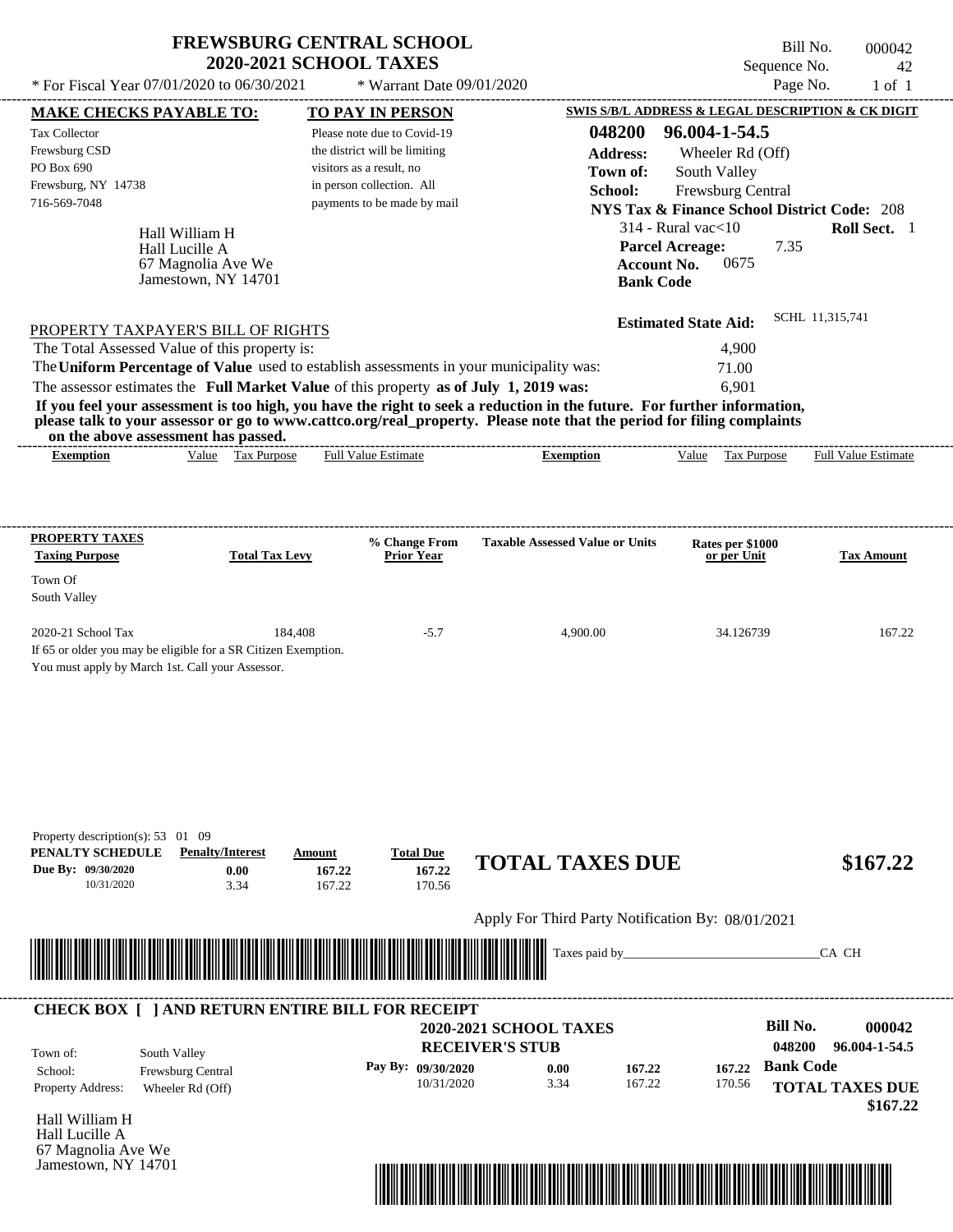|                                                                                                                                                                                                                                      | <b>FREWSBURG CENTRAL SCHOOL</b><br><b>2020-2021 SCHOOL TAXES</b> |                                    |                                                   |                                        |                                                        | Bill No.<br>Sequence No. | 000043<br>43               |
|--------------------------------------------------------------------------------------------------------------------------------------------------------------------------------------------------------------------------------------|------------------------------------------------------------------|------------------------------------|---------------------------------------------------|----------------------------------------|--------------------------------------------------------|--------------------------|----------------------------|
| * For Fiscal Year 07/01/2020 to 06/30/2021                                                                                                                                                                                           |                                                                  | * Warrant Date 09/01/2020          |                                                   |                                        |                                                        | Page No.                 | $1$ of $1$                 |
| <b>MAKE CHECKS PAYABLE TO:</b>                                                                                                                                                                                                       |                                                                  | <b>TO PAY IN PERSON</b>            |                                                   |                                        | SWIS S/B/L ADDRESS & LEGAL DESCRIPTION & CK DIGIT      |                          |                            |
| Tax Collector                                                                                                                                                                                                                        |                                                                  | Please note due to Covid-19        |                                                   | 048200                                 | 96.002-2-18                                            |                          |                            |
| Frewsburg CSD                                                                                                                                                                                                                        |                                                                  | the district will be limiting      |                                                   | <b>Address:</b>                        | Oak Hill Rd (Off)                                      |                          |                            |
| PO Box 690                                                                                                                                                                                                                           |                                                                  | visitors as a result, no           |                                                   | Town of:                               | South Valley                                           |                          |                            |
| Frewsburg, NY 14738                                                                                                                                                                                                                  |                                                                  | in person collection. All          |                                                   | School:                                | Frewsburg Central                                      |                          |                            |
| 716-569-7048                                                                                                                                                                                                                         |                                                                  | payments to be made by mail        |                                                   |                                        | <b>NYS Tax &amp; Finance School District Code: 208</b> |                          |                            |
|                                                                                                                                                                                                                                      |                                                                  |                                    |                                                   |                                        | 260 - Seasonal res                                     |                          | Roll Sect. 1               |
| 10 Dennison St.                                                                                                                                                                                                                      | Hallenbeck Ellis J.                                              |                                    |                                                   | <b>Parcel Acreage:</b>                 |                                                        | 6.45                     |                            |
|                                                                                                                                                                                                                                      | Frewsburg, NY 14738                                              |                                    |                                                   | <b>Account No.</b><br><b>Bank Code</b> | 0074                                                   |                          |                            |
| PROPERTY TAXPAYER'S BILL OF RIGHTS                                                                                                                                                                                                   |                                                                  |                                    |                                                   |                                        | <b>Estimated State Aid:</b>                            | SCHL 11,315,741          |                            |
| The Total Assessed Value of this property is:                                                                                                                                                                                        |                                                                  |                                    |                                                   |                                        | 21,000                                                 |                          |                            |
| The Uniform Percentage of Value used to establish assessments in your municipality was:                                                                                                                                              |                                                                  |                                    |                                                   |                                        | 71.00                                                  |                          |                            |
| The assessor estimates the Full Market Value of this property as of July 1, 2019 was:                                                                                                                                                |                                                                  |                                    |                                                   |                                        | 29,577                                                 |                          |                            |
| If you feel your assessment is too high, you have the right to seek a reduction in the future. For further information,                                                                                                              |                                                                  |                                    |                                                   |                                        |                                                        |                          |                            |
| please talk to your assessor or go to www.cattco.org/real_property. Please note that the period for filing complaints<br>on the above assessment has passed.                                                                         |                                                                  |                                    |                                                   |                                        |                                                        |                          |                            |
| <b>Exemption</b>                                                                                                                                                                                                                     | Value Tax Purpose                                                | <b>Full Value Estimate</b>         | <b>Exemption</b>                                  |                                        | Value Tax Purpose                                      |                          | <b>Full Value Estimate</b> |
|                                                                                                                                                                                                                                      |                                                                  |                                    |                                                   |                                        |                                                        |                          |                            |
| <b>PROPERTY TAXES</b><br><b>Taxing Purpose</b>                                                                                                                                                                                       | <b>Total Tax Levy</b>                                            | % Change From<br><b>Prior Year</b> | <b>Taxable Assessed Value or Units</b>            |                                        | Rates per \$1000<br>or per Unit                        |                          | <b>Tax Amount</b>          |
| Town Of<br>South Valley                                                                                                                                                                                                              |                                                                  |                                    |                                                   |                                        |                                                        |                          |                            |
| 2020-21 School Tax<br>If 65 or older you may be eligible for a SR Citizen Exemption.<br>You must apply by March 1st. Call your Assessor.                                                                                             | 184,408                                                          | $-5.7$                             | 21,000.00                                         |                                        | 34.126739                                              |                          | 716.66                     |
| Property description(s): 54 01 09<br>PENALTY SCHEDULE                                                                                                                                                                                | <b>Penalty/Interest</b><br>Amount                                | <b>Total Due</b>                   |                                                   |                                        |                                                        |                          |                            |
| Due By: 09/30/2020<br>10/31/2020                                                                                                                                                                                                     | 0.00<br>716.66<br>14.33<br>716.66                                | 716.66<br>730.99                   | <b>TOTAL TAXES DUE</b>                            |                                        |                                                        |                          | \$716.66                   |
|                                                                                                                                                                                                                                      |                                                                  |                                    | Apply For Third Party Notification By: 08/01/2021 |                                        |                                                        |                          |                            |
| <u> Harry Harry Harry Harry Harry Harry Harry Harry Harry Harry Harry Harry Harry Harry Harry Harry Harry Harry Harry Harry Harry Harry Harry Harry Harry Harry Harry Harry Harry Harry Harry Harry Harry Harry Harry Harry Harr</u> |                                                                  |                                    | Taxes paid by_                                    |                                        |                                                        |                          | CA CH                      |
| <b>CHECK BOX [ ] AND RETURN ENTIRE BILL FOR RECEIPT</b>                                                                                                                                                                              |                                                                  |                                    | <b>2020-2021 SCHOOL TAXES</b>                     |                                        |                                                        | <b>Bill No.</b>          | 000043                     |
|                                                                                                                                                                                                                                      |                                                                  |                                    |                                                   |                                        |                                                        | 048200                   | 96.002-2-18                |
| South Valley<br>Town of:                                                                                                                                                                                                             |                                                                  |                                    | <b>RECEIVER'S STUB</b>                            |                                        |                                                        | <b>Bank Code</b>         |                            |
|                                                                                                                                                                                                                                      |                                                                  |                                    |                                                   |                                        |                                                        |                          |                            |
| School:                                                                                                                                                                                                                              | Frewsburg Central                                                | Pay By: 09/30/2020<br>10/31/2020   | 0.00<br>14.33                                     | 716.66<br>716.66                       | 716.66<br>730.99                                       |                          | <b>TOTAL TAXES DUE</b>     |

Hallenbeck Ellis J. 10 Dennison St. Frewsburg, NY 14738



 **\$716.66**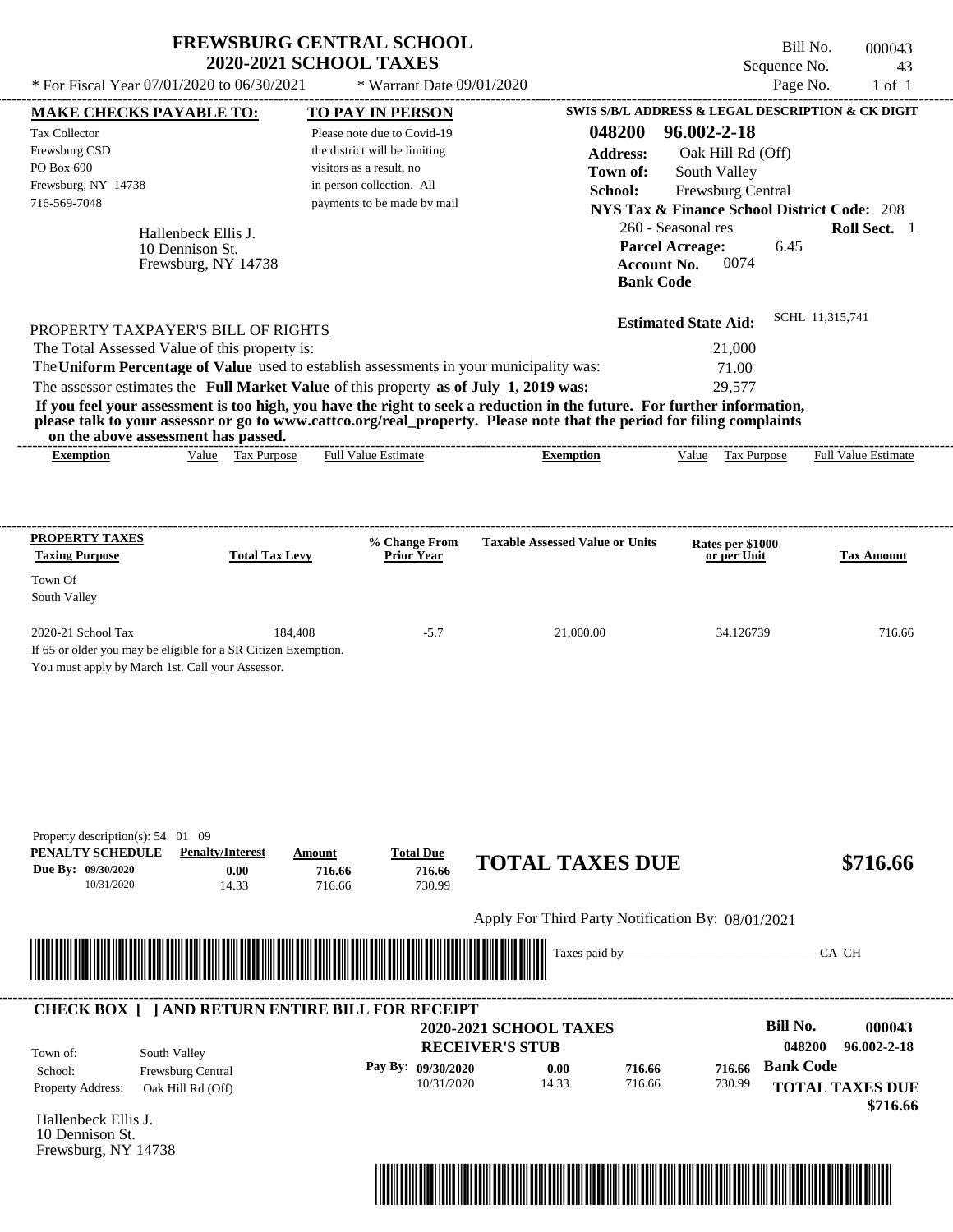|                                                                                                                                                                                                                                                                                         | <b>2020-2021 SCHOOL TAXES</b>              | <b>FREWSBURG CENTRAL SCHOOL</b>      |                                                   |                                                                                                      | Bill No.<br>000044<br>Sequence No.<br>44               |
|-----------------------------------------------------------------------------------------------------------------------------------------------------------------------------------------------------------------------------------------------------------------------------------------|--------------------------------------------|--------------------------------------|---------------------------------------------------|------------------------------------------------------------------------------------------------------|--------------------------------------------------------|
| * For Fiscal Year 07/01/2020 to 06/30/2021                                                                                                                                                                                                                                              |                                            | * Warrant Date 09/01/2020            |                                                   |                                                                                                      | Page No.<br>$1$ of $1$                                 |
| <b>MAKE CHECKS PAYABLE TO:</b>                                                                                                                                                                                                                                                          |                                            | TO PAY IN PERSON                     |                                                   |                                                                                                      | SWIS S/B/L ADDRESS & LEGAL DESCRIPTION & CK DIGIT      |
| <b>Tax Collector</b>                                                                                                                                                                                                                                                                    |                                            | Please note due to Covid-19          | 048200                                            | 96.002-2-19.2                                                                                        |                                                        |
| Frewsburg CSD                                                                                                                                                                                                                                                                           |                                            | the district will be limiting        | <b>Address:</b>                                   | Oak Hill Rd                                                                                          |                                                        |
| PO Box 690                                                                                                                                                                                                                                                                              |                                            | visitors as a result, no             | Town of:                                          | South Valley                                                                                         |                                                        |
| Frewsburg, NY 14738                                                                                                                                                                                                                                                                     |                                            | in person collection. All            | School:                                           | Frewsburg Central                                                                                    |                                                        |
| 716-569-7048                                                                                                                                                                                                                                                                            |                                            | payments to be made by mail          |                                                   |                                                                                                      | <b>NYS Tax &amp; Finance School District Code: 208</b> |
| Hallenbeck Ellis J.<br>10 Dennison Rd<br>Frewsburg, NY 14738                                                                                                                                                                                                                            |                                            |                                      |                                                   | $314$ - Rural vac $<$ 10<br><b>Parcel Acreage:</b><br><b>Account No.</b><br>0589<br><b>Bank Code</b> | Roll Sect. 1<br>4.85                                   |
| PROPERTY TAXPAYER'S BILL OF RIGHTS                                                                                                                                                                                                                                                      |                                            |                                      |                                                   | <b>Estimated State Aid:</b>                                                                          | SCHL 11,315,741                                        |
| The Total Assessed Value of this property is:                                                                                                                                                                                                                                           |                                            |                                      |                                                   | 7,100                                                                                                |                                                        |
| The Uniform Percentage of Value used to establish assessments in your municipality was:                                                                                                                                                                                                 |                                            |                                      |                                                   | 71.00                                                                                                |                                                        |
| The assessor estimates the Full Market Value of this property as of July 1, 2019 was:                                                                                                                                                                                                   |                                            |                                      |                                                   | 10,000                                                                                               |                                                        |
| If you feel your assessment is too high, you have the right to seek a reduction in the future. For further information,<br>please talk to your assessor or go to www.cattco.org/real_property. Please note that the period for filing complaints<br>on the above assessment has passed. |                                            |                                      |                                                   |                                                                                                      |                                                        |
| <b>Exemption</b>                                                                                                                                                                                                                                                                        | Value Tax Purpose                          | <b>Full Value Estimate</b>           | <b>Exemption</b>                                  | Value Tax Purpose                                                                                    | <b>Full Value Estimate</b>                             |
| PROPERTY TAXES                                                                                                                                                                                                                                                                          |                                            | % Change From                        | <b>Taxable Assessed Value or Units</b>            | Rates per \$1000                                                                                     |                                                        |
| <b>Taxing Purpose</b><br>Town Of                                                                                                                                                                                                                                                        | <b>Total Tax Levy</b>                      | <b>Prior Year</b>                    |                                                   | or per Unit                                                                                          | <b>Tax Amount</b>                                      |
| South Valley                                                                                                                                                                                                                                                                            |                                            |                                      |                                                   |                                                                                                      |                                                        |
| 2020-21 School Tax<br>If 65 or older you may be eligible for a SR Citizen Exemption.<br>You must apply by March 1st. Call your Assessor.                                                                                                                                                | 184,408                                    | $-5.7$                               | 7,100.00                                          | 34.126739                                                                                            | 242.30                                                 |
| Property description(s): 54 01 09<br>PENALTY SCHEDULE<br><b>Penalty/Interest</b><br>Due By: 09/30/2020<br>10/31/2020                                                                                                                                                                    | Amount<br>0.00<br>242.30<br>4.85<br>242.30 | <b>Total Due</b><br>242.30<br>247.15 | <b>TOTAL TAXES DUE</b>                            |                                                                                                      | \$242.30                                               |
|                                                                                                                                                                                                                                                                                         |                                            |                                      | Apply For Third Party Notification By: 08/01/2021 |                                                                                                      |                                                        |
|                                                                                                                                                                                                                                                                                         |                                            |                                      | Taxes paid by_                                    |                                                                                                      | CA CH                                                  |
| <b>CHECK BOX [ ] AND RETURN ENTIRE BILL FOR RECEIPT</b>                                                                                                                                                                                                                                 |                                            |                                      |                                                   |                                                                                                      |                                                        |
|                                                                                                                                                                                                                                                                                         |                                            |                                      | 2020-2021 SCHOOL TAXES                            |                                                                                                      | <b>Bill No.</b><br>000044                              |
| South Valley<br>Town of:                                                                                                                                                                                                                                                                |                                            |                                      | <b>RECEIVER'S STUB</b>                            |                                                                                                      | 048200<br>96.002-2-19.2                                |
| Frewsburg Central<br>School:                                                                                                                                                                                                                                                            |                                            | Pay By: 09/30/2020                   | 0.00<br>242.30                                    | 242.30                                                                                               | <b>Bank Code</b>                                       |
| <b>Property Address:</b><br>Oak Hill Rd                                                                                                                                                                                                                                                 |                                            | 10/31/2020                           | 4.85<br>242.30                                    | 247.15                                                                                               | <b>TOTAL TAXES DUE</b>                                 |
|                                                                                                                                                                                                                                                                                         |                                            |                                      |                                                   |                                                                                                      | \$242.30                                               |
| Hallenbeck Ellis J.<br>10 Dennison Rd                                                                                                                                                                                                                                                   |                                            |                                      |                                                   |                                                                                                      |                                                        |

Frewsburg, NY 14738

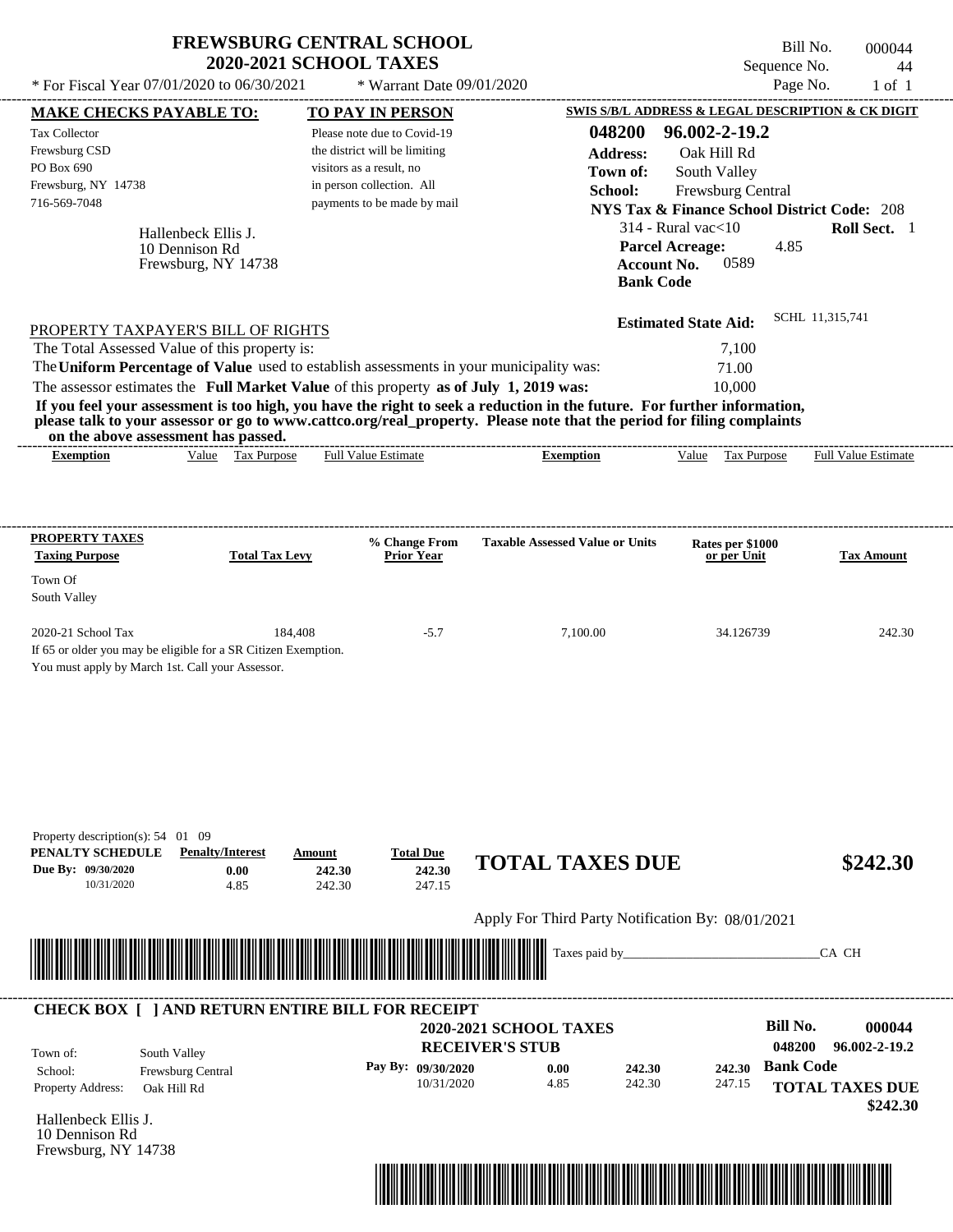| * For Fiscal Year 07/01/2020 to 06/30/2021                                                                                                                                                                                                                                                                                                                                                                                                                                                                                                                         | <b>FREWSBURG CENTRAL SCHOOL</b><br><b>2020-2021 SCHOOL TAXES</b><br>* Warrant Date 09/01/2020                                                        |                                                                                            | Bill No.<br>Sequence No.<br>Page No.                                                                                                                                                              | 000045<br>45<br>$1$ of $1$                                 |
|--------------------------------------------------------------------------------------------------------------------------------------------------------------------------------------------------------------------------------------------------------------------------------------------------------------------------------------------------------------------------------------------------------------------------------------------------------------------------------------------------------------------------------------------------------------------|------------------------------------------------------------------------------------------------------------------------------------------------------|--------------------------------------------------------------------------------------------|---------------------------------------------------------------------------------------------------------------------------------------------------------------------------------------------------|------------------------------------------------------------|
| <b>MAKE CHECKS PAYABLE TO:</b>                                                                                                                                                                                                                                                                                                                                                                                                                                                                                                                                     | <b>TO PAY IN PERSON</b>                                                                                                                              |                                                                                            | SWIS S/B/L ADDRESS & LEGAL DESCRIPTION & CK DIGIT                                                                                                                                                 |                                                            |
| Tax Collector<br>Frewsburg CSD<br>PO Box 690<br>Frewsburg, NY 14738<br>716-569-7048<br>Hallenbeck Ellis J.<br>10 Dennison St.<br>Frewsburg, NY 14738                                                                                                                                                                                                                                                                                                                                                                                                               | Please note due to Covid-19<br>the district will be limiting<br>visitors as a result, no<br>in person collection. All<br>payments to be made by mail | 048200<br><b>Address:</b><br>Town of:<br>School:<br><b>Account No.</b><br><b>Bank Code</b> | 96.004-1-2<br>Sawmill Run Rd<br>South Valley<br>Frewsburg Central<br><b>NYS Tax &amp; Finance School District Code: 208</b><br>$322$ - Rural vac $>10$<br>21.68<br><b>Parcel Acreage:</b><br>0075 | Roll Sect. 1                                               |
| PROPERTY TAXPAYER'S BILL OF RIGHTS<br>The Total Assessed Value of this property is:<br>The Uniform Percentage of Value used to establish assessments in your municipality was:<br>The assessor estimates the Full Market Value of this property as of July 1, 2019 was:<br>If you feel your assessment is too high, you have the right to seek a reduction in the future. For further information,<br>please talk to your assessor or go to www.cattco.org/real_property. Please note that the period for filing complaints<br>on the above assessment has passed. |                                                                                                                                                      |                                                                                            | <b>Estimated State Aid:</b><br>12,600<br>71.00<br>17,746                                                                                                                                          | SCHL 11,315,741                                            |
| Value Tax Purpose<br><b>Exemption</b>                                                                                                                                                                                                                                                                                                                                                                                                                                                                                                                              | <b>Full Value Estimate</b>                                                                                                                           | <b>Exemption</b>                                                                           | Value Tax Purpose                                                                                                                                                                                 | Full Value Estimate                                        |
| <b>PROPERTY TAXES</b>                                                                                                                                                                                                                                                                                                                                                                                                                                                                                                                                              | % Change From                                                                                                                                        | <b>Taxable Assessed Value or Units</b>                                                     | Rates per \$1000                                                                                                                                                                                  |                                                            |
| <b>Taxing Purpose</b><br><b>Total Tax Levy</b><br>Town Of<br>South Valley                                                                                                                                                                                                                                                                                                                                                                                                                                                                                          | <b>Prior Year</b>                                                                                                                                    |                                                                                            | or per Unit                                                                                                                                                                                       | <b>Tax Amount</b>                                          |
| 2020-21 School Tax<br>If 65 or older you may be eligible for a SR Citizen Exemption.<br>You must apply by March 1st. Call your Assessor.                                                                                                                                                                                                                                                                                                                                                                                                                           | 184,408<br>$-5.7$                                                                                                                                    | 12,600.00                                                                                  | 34.126739                                                                                                                                                                                         | 430.00                                                     |
| Property description(s): $53 \quad 01 \quad 09$<br>PENALTY SCHEDULE<br><b>Penalty/Interest</b><br>Due By: 09/30/2020<br>0.00<br>10/31/2020<br>8.60                                                                                                                                                                                                                                                                                                                                                                                                                 | <b>Total Due</b><br>Amount<br>430.00<br>430.00<br>430.00<br>438.60                                                                                   | <b>TOTAL TAXES DUE</b>                                                                     |                                                                                                                                                                                                   | \$430.00                                                   |
|                                                                                                                                                                                                                                                                                                                                                                                                                                                                                                                                                                    |                                                                                                                                                      | Apply For Third Party Notification By: 08/01/2021                                          |                                                                                                                                                                                                   |                                                            |
|                                                                                                                                                                                                                                                                                                                                                                                                                                                                                                                                                                    |                                                                                                                                                      | Taxes paid by_                                                                             |                                                                                                                                                                                                   | CA CH                                                      |
| <b>CHECK BOX [ ] AND RETURN ENTIRE BILL FOR RECEIPT</b><br>South Valley<br>Town of:<br>School:<br>Frewsburg Central<br>Property Address:<br>Sawmill Run Rd                                                                                                                                                                                                                                                                                                                                                                                                         | Pay By: 09/30/2020<br>10/31/2020                                                                                                                     | 2020-2021 SCHOOL TAXES<br><b>RECEIVER'S STUB</b><br>0.00<br>430.00<br>8.60<br>430.00       | <b>Bill No.</b><br>048200<br><b>Bank Code</b><br>430.00<br>438.60                                                                                                                                 | 000045<br>96.004-1-2<br><b>TOTAL TAXES DUE</b><br>\$430.00 |

Hallenbeck Ellis J. 10 Dennison St. Frewsburg, NY 14738

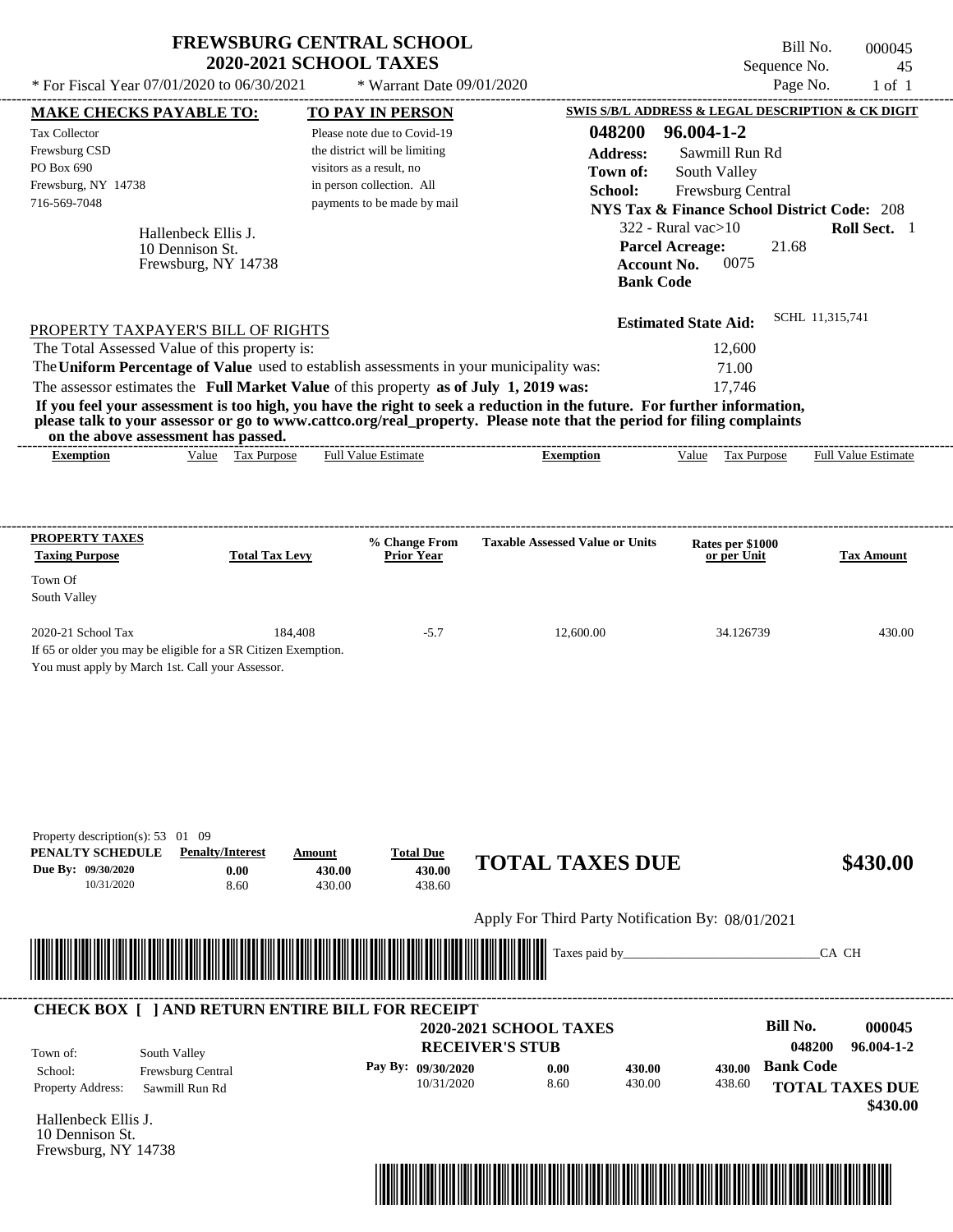|                                                                                                                                                                                                                                                                                                                                                                                                                                                                                                                                                                    | <b>FREWSBURG CENTRAL SCHOOL</b><br><b>2020-2021 SCHOOL TAXES</b> |                                                                                                                 |                                                         |                                                                                                       |                                                                                                             |                                                                | Bill No.<br>Sequence No. | 000046<br>46                                                           |
|--------------------------------------------------------------------------------------------------------------------------------------------------------------------------------------------------------------------------------------------------------------------------------------------------------------------------------------------------------------------------------------------------------------------------------------------------------------------------------------------------------------------------------------------------------------------|------------------------------------------------------------------|-----------------------------------------------------------------------------------------------------------------|---------------------------------------------------------|-------------------------------------------------------------------------------------------------------|-------------------------------------------------------------------------------------------------------------|----------------------------------------------------------------|--------------------------|------------------------------------------------------------------------|
| * For Fiscal Year 07/01/2020 to 06/30/2021                                                                                                                                                                                                                                                                                                                                                                                                                                                                                                                         |                                                                  | * Warrant Date 09/01/2020                                                                                       |                                                         |                                                                                                       |                                                                                                             |                                                                | Page No.                 | $1$ of $1$                                                             |
| <b>MAKE CHECKS PAYABLE TO:</b><br><b>Tax Collector</b><br>Frewsburg CSD<br>PO Box 690<br>Frewsburg, NY 14738<br>716-569-7048<br>Hallenbeck `Ellis J<br>10 Dennison Rd<br>Frewsburg, NY 14738                                                                                                                                                                                                                                                                                                                                                                       | visitors as a result, no<br>in person collection. All            | TO PAY IN PERSON<br>Please note due to Covid-19<br>the district will be limiting<br>payments to be made by mail |                                                         | SWIS S/B/L ADDRESS & LEGAL DESCRIPTION & CK DIGIT<br>048200<br><b>Address:</b><br>Town of:<br>School: | 96.002-2-21<br>$314$ - Rural vac $<$ 10<br><b>Parcel Acreage:</b><br><b>Account No.</b><br><b>Bank Code</b> | Oak Hill Rd (Off)<br>South Valley<br>Frewsburg Central<br>0590 | 4.26                     | <b>NYS Tax &amp; Finance School District Code: 208</b><br>Roll Sect. 1 |
| PROPERTY TAXPAYER'S BILL OF RIGHTS<br>The Total Assessed Value of this property is:<br>The Uniform Percentage of Value used to establish assessments in your municipality was:<br>The assessor estimates the Full Market Value of this property as of July 1, 2019 was:<br>If you feel your assessment is too high, you have the right to seek a reduction in the future. For further information,<br>please talk to your assessor or go to www.cattco.org/real_property. Please note that the period for filing complaints<br>on the above assessment has passed. |                                                                  |                                                                                                                 |                                                         |                                                                                                       | <b>Estimated State Aid:</b>                                                                                 | 3,300<br>71.00<br>4,648                                        | SCHL 11,315,741          |                                                                        |
| Value Tax Purpose<br><b>Exemption</b>                                                                                                                                                                                                                                                                                                                                                                                                                                                                                                                              |                                                                  | <b>Full Value Estimate</b>                                                                                      |                                                         | <b>Exemption</b>                                                                                      | Value                                                                                                       | Tax Purpose                                                    |                          | Full Value Estimate                                                    |
| <b>PROPERTY TAXES</b><br><b>Taxing Purpose</b><br>Town Of<br>South Valley<br>2020-21 School Tax                                                                                                                                                                                                                                                                                                                                                                                                                                                                    | <b>Total Tax Levy</b><br>184,408                                 | % Change From<br>Prior Year<br>$-5.7$                                                                           |                                                         | <b>Taxable Assessed Value or Units</b><br>3,300.00                                                    |                                                                                                             | Rates per \$1000<br>or per Unit<br>34.126739                   |                          | <b>Tax Amount</b><br>112.62                                            |
| If 65 or older you may be eligible for a SR Citizen Exemption.<br>You must apply by March 1st. Call your Assessor.                                                                                                                                                                                                                                                                                                                                                                                                                                                 |                                                                  |                                                                                                                 |                                                         |                                                                                                       |                                                                                                             |                                                                |                          |                                                                        |
| Property description(s): 54 01 09<br>PENALTY SCHEDULE<br><b>Penalty/Interest</b><br>Due By: 09/30/2020<br>0.00<br>10/31/2020<br>2.25                                                                                                                                                                                                                                                                                                                                                                                                                               | Amount<br>112.62<br>112.62                                       | <b>Total Due</b><br>112.62<br>114.87                                                                            |                                                         | <b>TOTAL TAXES DUE</b>                                                                                |                                                                                                             |                                                                |                          | \$112.62                                                               |
|                                                                                                                                                                                                                                                                                                                                                                                                                                                                                                                                                                    |                                                                  |                                                                                                                 |                                                         | Apply For Third Party Notification By: 08/01/2021                                                     |                                                                                                             |                                                                |                          |                                                                        |
|                                                                                                                                                                                                                                                                                                                                                                                                                                                                                                                                                                    |                                                                  |                                                                                                                 |                                                         | Taxes paid by_                                                                                        |                                                                                                             |                                                                |                          | CA CH                                                                  |
| <b>CHECK BOX [ ] AND RETURN ENTIRE BILL FOR RECEIPT</b>                                                                                                                                                                                                                                                                                                                                                                                                                                                                                                            |                                                                  |                                                                                                                 |                                                         |                                                                                                       |                                                                                                             |                                                                | <b>Bill No.</b>          |                                                                        |
| South Valley<br>Town of:                                                                                                                                                                                                                                                                                                                                                                                                                                                                                                                                           |                                                                  |                                                                                                                 | <b>2020-2021 SCHOOL TAXES</b><br><b>RECEIVER'S STUB</b> |                                                                                                       |                                                                                                             |                                                                | 048200                   | 000046<br>96.002-2-21                                                  |
| Frewsburg Central<br>School:<br>Property Address:<br>Oak Hill Rd (Off)                                                                                                                                                                                                                                                                                                                                                                                                                                                                                             |                                                                  | Pay By: 09/30/2020<br>10/31/2020                                                                                |                                                         | 0.00<br>112.62<br>2.25<br>112.62                                                                      |                                                                                                             | 112.62<br>114.87                                               | <b>Bank Code</b>         | <b>TOTAL TAXES DUE</b>                                                 |

Hallenbeck `Ellis J 10 Dennison Rd Frewsburg, NY 14738



 **\$112.62**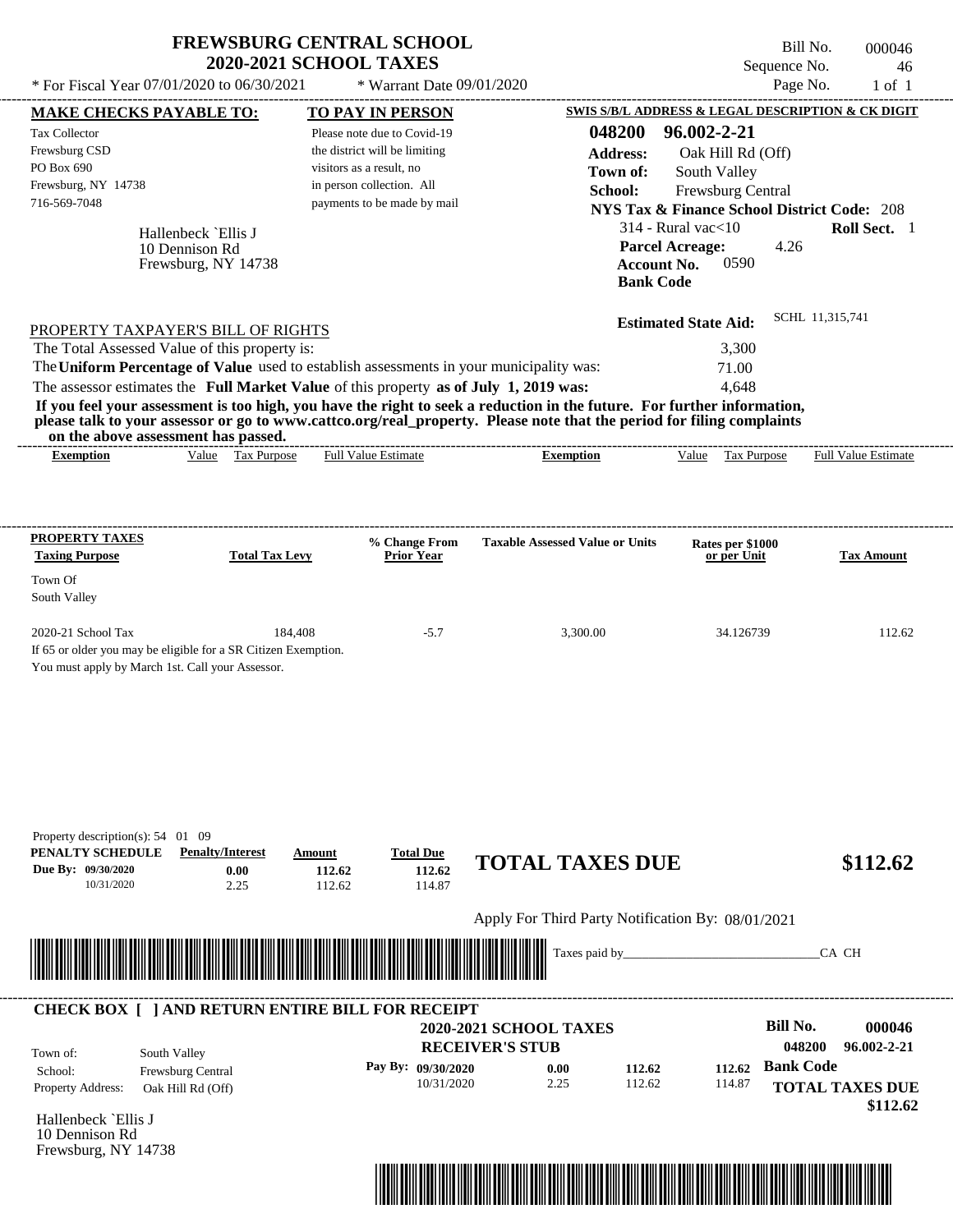| <b>FREWSBURG CENTRAL SCHOOL</b> |
|---------------------------------|
| <b>2020-2021 SCHOOL TAXES</b>   |

 $*$  For Fiscal Year 07/01/2020 to 06/30/2021

\* Warrant Date 09/01/2020

Bill No. 000047 Sequence No. 47<br>Page No. 1 of 1

| <b>MAKE CHECKS PAYABLE TO:</b>                                                                                                                                                                                                                                                          |                       | <b>TO PAY IN PERSON</b>       |                                                   | SWIS S/B/L ADDRESS & LEGAL DESCRIPTION & CK DIGIT      |                            |
|-----------------------------------------------------------------------------------------------------------------------------------------------------------------------------------------------------------------------------------------------------------------------------------------|-----------------------|-------------------------------|---------------------------------------------------|--------------------------------------------------------|----------------------------|
| Tax Collector                                                                                                                                                                                                                                                                           |                       | Please note due to Covid-19   | 048200                                            | 96.002-1-37.2                                          |                            |
| Frewsburg CSD                                                                                                                                                                                                                                                                           |                       | the district will be limiting | <b>Address:</b>                                   | Bone Run Rd                                            |                            |
| PO Box 690                                                                                                                                                                                                                                                                              |                       | visitors as a result, no      | Town of:                                          | South Valley                                           |                            |
| Frewsburg, NY 14738                                                                                                                                                                                                                                                                     |                       | in person collection. All     | School:                                           | Frewsburg Central                                      |                            |
| 716-569-7048                                                                                                                                                                                                                                                                            |                       | payments to be made by mail   |                                                   | <b>NYS Tax &amp; Finance School District Code: 208</b> |                            |
|                                                                                                                                                                                                                                                                                         |                       |                               |                                                   | $322$ - Rural vac $>10$                                | Roll Sect. 1               |
| <b>Hammersley Timothy</b>                                                                                                                                                                                                                                                               |                       |                               |                                                   |                                                        |                            |
| Hammersley Faye                                                                                                                                                                                                                                                                         |                       |                               |                                                   | <b>Parcel Acreage:</b><br>34.55<br>0631                |                            |
| 3477 Follett Run Road<br>Warren, PA 16365                                                                                                                                                                                                                                               |                       |                               | <b>Account No.</b><br><b>Bank Code</b>            |                                                        |                            |
|                                                                                                                                                                                                                                                                                         |                       |                               |                                                   |                                                        |                            |
| PROPERTY TAXPAYER'S BILL OF RIGHTS                                                                                                                                                                                                                                                      |                       |                               |                                                   | <b>Estimated State Aid:</b>                            | SCHL 11,315,741            |
| The Total Assessed Value of this property is:                                                                                                                                                                                                                                           |                       |                               |                                                   | 21,500                                                 |                            |
| The Uniform Percentage of Value used to establish assessments in your municipality was:                                                                                                                                                                                                 |                       |                               |                                                   | 71.00                                                  |                            |
|                                                                                                                                                                                                                                                                                         |                       |                               |                                                   |                                                        |                            |
| The assessor estimates the Full Market Value of this property as of July 1, 2019 was:                                                                                                                                                                                                   |                       |                               |                                                   | 30,282                                                 |                            |
| If you feel your assessment is too high, you have the right to seek a reduction in the future. For further information,<br>please talk to your assessor or go to www.cattco.org/real_property. Please note that the period for filing complaints<br>on the above assessment has passed. |                       |                               |                                                   |                                                        |                            |
| <b>Exemption</b>                                                                                                                                                                                                                                                                        | Value Tax Purpose     | <b>Full Value Estimate</b>    | <b>Exemption</b>                                  | Value Tax Purpose                                      | <b>Full Value Estimate</b> |
|                                                                                                                                                                                                                                                                                         |                       |                               |                                                   |                                                        |                            |
|                                                                                                                                                                                                                                                                                         |                       |                               |                                                   |                                                        |                            |
| <b>PROPERTY TAXES</b>                                                                                                                                                                                                                                                                   |                       | % Change From                 | <b>Taxable Assessed Value or Units</b>            | Rates per \$1000                                       |                            |
| <b>Taxing Purpose</b>                                                                                                                                                                                                                                                                   | <b>Total Tax Levy</b> | <b>Prior Year</b>             |                                                   | or per Unit                                            | <b>Tax Amount</b>          |
| Town Of                                                                                                                                                                                                                                                                                 |                       |                               |                                                   |                                                        |                            |
| South Valley                                                                                                                                                                                                                                                                            |                       |                               |                                                   |                                                        |                            |
| 2020-21 School Tax                                                                                                                                                                                                                                                                      | 184,408               | $-5.7$                        | 21,500.00                                         | 34.126739                                              | 733.72                     |
| If 65 or older you may be eligible for a SR Citizen Exemption.                                                                                                                                                                                                                          |                       |                               |                                                   |                                                        |                            |
| You must apply by March 1st. Call your Assessor.                                                                                                                                                                                                                                        |                       |                               |                                                   |                                                        |                            |
|                                                                                                                                                                                                                                                                                         |                       |                               |                                                   |                                                        |                            |
|                                                                                                                                                                                                                                                                                         |                       |                               |                                                   |                                                        |                            |
|                                                                                                                                                                                                                                                                                         |                       |                               |                                                   |                                                        |                            |
|                                                                                                                                                                                                                                                                                         |                       |                               |                                                   |                                                        |                            |
|                                                                                                                                                                                                                                                                                         |                       |                               |                                                   |                                                        |                            |
|                                                                                                                                                                                                                                                                                         |                       |                               |                                                   |                                                        |                            |
|                                                                                                                                                                                                                                                                                         |                       |                               |                                                   |                                                        |                            |
| Property description(s): 55 01 09<br>PENALTY SCHEDULE<br><b>Penalty/Interest</b>                                                                                                                                                                                                        | Amount                | <b>Total Due</b>              |                                                   |                                                        |                            |
| Due By: 09/30/2020<br>0.00                                                                                                                                                                                                                                                              | 733.72                | 733.72                        | <b>TOTAL TAXES DUE</b>                            |                                                        | \$733.72                   |
| 10/31/2020<br>14.67                                                                                                                                                                                                                                                                     | 733.72                | 748.39                        |                                                   |                                                        |                            |
|                                                                                                                                                                                                                                                                                         |                       |                               |                                                   |                                                        |                            |
|                                                                                                                                                                                                                                                                                         |                       |                               | Apply For Third Party Notification By: 08/01/2021 |                                                        |                            |
|                                                                                                                                                                                                                                                                                         |                       |                               | Taxes paid by                                     |                                                        | CA CH                      |
|                                                                                                                                                                                                                                                                                         |                       |                               |                                                   |                                                        |                            |
|                                                                                                                                                                                                                                                                                         |                       |                               |                                                   |                                                        |                            |
| <b>CHECK BOX [ ] AND RETURN ENTIRE BILL FOR RECEIPT</b>                                                                                                                                                                                                                                 |                       |                               |                                                   | <b>Bill No.</b>                                        | 000047                     |
|                                                                                                                                                                                                                                                                                         |                       |                               | 2020-2021 SCHOOL TAXES                            |                                                        |                            |
| South Valley<br>Town of:                                                                                                                                                                                                                                                                |                       |                               | <b>RECEIVER'S STUB</b>                            | 048200                                                 | 96.002-1-37.2              |
| Frewsburg Central<br>School:                                                                                                                                                                                                                                                            |                       | Pay By: 09/30/2020            | 0.00<br>733.72                                    | <b>Bank Code</b><br>733.72                             |                            |
| <b>Property Address:</b><br>Bone Run Rd                                                                                                                                                                                                                                                 |                       | 10/31/2020                    | 14.67<br>733.72                                   | 748.39                                                 | <b>TOTAL TAXES DUE</b>     |
|                                                                                                                                                                                                                                                                                         |                       |                               |                                                   |                                                        | \$733.72                   |
| <b>Hammersley Timothy</b>                                                                                                                                                                                                                                                               |                       |                               |                                                   |                                                        |                            |
| Hammersley Faye                                                                                                                                                                                                                                                                         |                       |                               |                                                   |                                                        |                            |
| 3477 Follett Run Road                                                                                                                                                                                                                                                                   |                       |                               |                                                   |                                                        |                            |
| Warren, PA 16365                                                                                                                                                                                                                                                                        |                       |                               |                                                   |                                                        |                            |

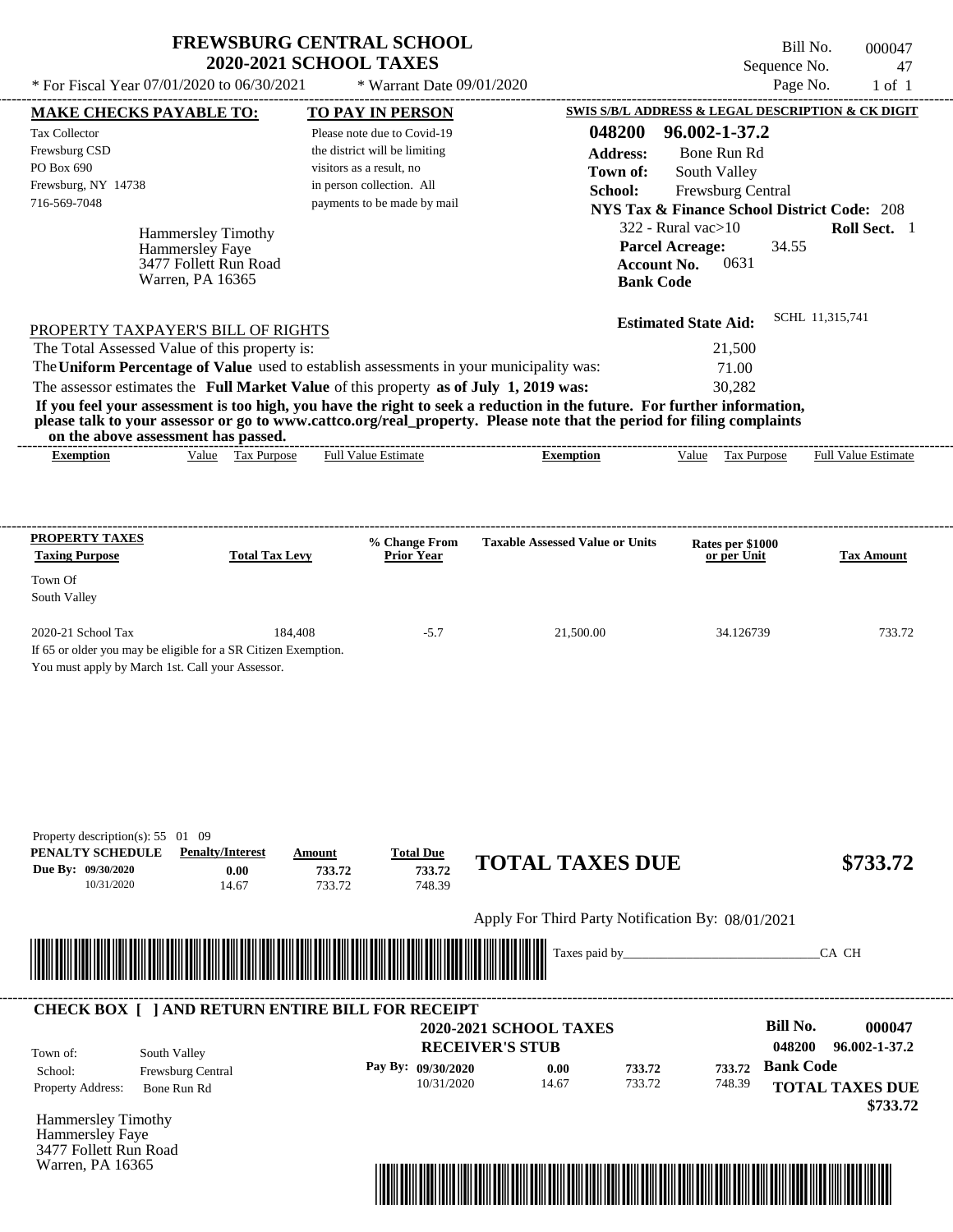| <b>FREWSBURG CENTRAL SCHOOL</b> |
|---------------------------------|
| <b>2020-2021 SCHOOL TAXES</b>   |

| <b>MAKE CHECKS PAYABLE TO:</b>                                                                                                           |                                                                                                                                                                                                                  |                           | <b>TO PAY IN PERSON</b>            |                                                   |                    |                                                        |                  | <b>SWIS S/B/L ADDRESS &amp; LEGAL DESCRIPTION &amp; CK DIGIT</b> |
|------------------------------------------------------------------------------------------------------------------------------------------|------------------------------------------------------------------------------------------------------------------------------------------------------------------------------------------------------------------|---------------------------|------------------------------------|---------------------------------------------------|--------------------|--------------------------------------------------------|------------------|------------------------------------------------------------------|
| <b>Tax Collector</b>                                                                                                                     |                                                                                                                                                                                                                  |                           | Please note due to Covid-19        |                                                   | 048200             | 105.002-1-1.9                                          |                  |                                                                  |
| Frewsburg CSD                                                                                                                            |                                                                                                                                                                                                                  |                           | the district will be limiting      |                                                   | <b>Address:</b>    | 4 S Sylvann Glenn                                      |                  |                                                                  |
| PO Box 690                                                                                                                               |                                                                                                                                                                                                                  | visitors as a result, no  |                                    |                                                   | Town of:           | South Valley                                           |                  |                                                                  |
| Frewsburg, NY 14738                                                                                                                      |                                                                                                                                                                                                                  | in person collection. All |                                    |                                                   | School:            | Frewsburg Central                                      |                  |                                                                  |
| 716-569-7048                                                                                                                             |                                                                                                                                                                                                                  |                           | payments to be made by mail        |                                                   |                    | <b>NYS Tax &amp; Finance School District Code: 208</b> |                  |                                                                  |
|                                                                                                                                          | Hartson Randall L                                                                                                                                                                                                |                           |                                    |                                                   |                    | 260 - Seasonal res                                     |                  | Roll Sect. 1                                                     |
|                                                                                                                                          | Hartson Diane M                                                                                                                                                                                                  |                           |                                    |                                                   |                    | <b>Parcel Acreage:</b>                                 | 6.05             |                                                                  |
|                                                                                                                                          | 4 S Sylvan Glenn                                                                                                                                                                                                 |                           |                                    |                                                   | <b>Account No.</b> | 0617                                                   |                  |                                                                  |
|                                                                                                                                          | Frewsburg, NY 14738                                                                                                                                                                                              |                           |                                    |                                                   | <b>Bank Code</b>   |                                                        |                  |                                                                  |
|                                                                                                                                          |                                                                                                                                                                                                                  |                           |                                    |                                                   |                    | <b>Estimated State Aid:</b>                            | SCHL 11,315,741  |                                                                  |
| PROPERTY TAXPAYER'S BILL OF RIGHTS                                                                                                       |                                                                                                                                                                                                                  |                           |                                    |                                                   |                    |                                                        |                  |                                                                  |
| The Total Assessed Value of this property is:<br>The Uniform Percentage of Value used to establish assessments in your municipality was: |                                                                                                                                                                                                                  |                           |                                    |                                                   |                    | 87,000                                                 |                  |                                                                  |
|                                                                                                                                          |                                                                                                                                                                                                                  |                           |                                    |                                                   |                    | 71.00<br>122,535                                       |                  |                                                                  |
|                                                                                                                                          | The assessor estimates the Full Market Value of this property as of July 1, 2019 was:<br>If you feel your assessment is too high, you have the right to seek a reduction in the future. For further information, |                           |                                    |                                                   |                    |                                                        |                  |                                                                  |
|                                                                                                                                          | please talk to your assessor or go to www.cattco.org/real_property. Please note that the period for filing complaints                                                                                            |                           |                                    |                                                   |                    |                                                        |                  |                                                                  |
| <b>Exemption</b>                                                                                                                         | on the above assessment has passed.<br>Value Tax Purpose                                                                                                                                                         |                           | <b>Full Value Estimate</b>         | <b>Exemption</b>                                  |                    | Value Tax Purpose                                      |                  | <b>Full Value Estimate</b>                                       |
|                                                                                                                                          |                                                                                                                                                                                                                  |                           |                                    |                                                   |                    |                                                        |                  |                                                                  |
|                                                                                                                                          |                                                                                                                                                                                                                  |                           |                                    |                                                   |                    |                                                        |                  |                                                                  |
| <b>PROPERTY TAXES</b>                                                                                                                    |                                                                                                                                                                                                                  |                           |                                    |                                                   |                    |                                                        |                  |                                                                  |
| <b>Taxing Purpose</b>                                                                                                                    | <b>Total Tax Levy</b>                                                                                                                                                                                            |                           | % Change From<br><b>Prior Year</b> | <b>Taxable Assessed Value or Units</b>            |                    | Rates per \$1000<br>or per Unit                        |                  | Tax Amount                                                       |
| Town Of                                                                                                                                  |                                                                                                                                                                                                                  |                           |                                    |                                                   |                    |                                                        |                  |                                                                  |
| South Valley                                                                                                                             |                                                                                                                                                                                                                  |                           |                                    |                                                   |                    |                                                        |                  |                                                                  |
| 2020-21 School Tax                                                                                                                       |                                                                                                                                                                                                                  | 184,408                   | $-5.7$                             | 87,000.00                                         |                    | 34.126739                                              |                  | 2,969.03                                                         |
|                                                                                                                                          | If 65 or older you may be eligible for a SR Citizen Exemption.                                                                                                                                                   |                           |                                    |                                                   |                    |                                                        |                  |                                                                  |
| You must apply by March 1st. Call your Assessor.                                                                                         |                                                                                                                                                                                                                  |                           |                                    |                                                   |                    |                                                        |                  |                                                                  |
|                                                                                                                                          |                                                                                                                                                                                                                  |                           |                                    |                                                   |                    |                                                        |                  |                                                                  |
|                                                                                                                                          |                                                                                                                                                                                                                  |                           |                                    |                                                   |                    |                                                        |                  |                                                                  |
|                                                                                                                                          |                                                                                                                                                                                                                  |                           |                                    |                                                   |                    |                                                        |                  |                                                                  |
|                                                                                                                                          |                                                                                                                                                                                                                  |                           |                                    |                                                   |                    |                                                        |                  |                                                                  |
|                                                                                                                                          |                                                                                                                                                                                                                  |                           |                                    |                                                   |                    |                                                        |                  |                                                                  |
|                                                                                                                                          |                                                                                                                                                                                                                  |                           |                                    |                                                   |                    |                                                        |                  |                                                                  |
|                                                                                                                                          |                                                                                                                                                                                                                  |                           |                                    |                                                   |                    |                                                        |                  |                                                                  |
| Property description(s): $51 \quad 01 \quad 09$                                                                                          |                                                                                                                                                                                                                  | (land Contract)           |                                    |                                                   |                    |                                                        |                  |                                                                  |
| PENALTY SCHEDULE                                                                                                                         | <b>Penalty/Interest</b>                                                                                                                                                                                          | Amount                    | <b>Total Due</b>                   | <b>TOTAL TAXES DUE</b>                            |                    |                                                        |                  | \$2,969.03                                                       |
| Due By: 09/30/2020                                                                                                                       | 0.00                                                                                                                                                                                                             | 2,969.03                  | 2,969.03                           |                                                   |                    |                                                        |                  |                                                                  |
| 10/31/2020                                                                                                                               | 59.38                                                                                                                                                                                                            | 2,969.03                  | 3,028.41                           |                                                   |                    |                                                        |                  |                                                                  |
|                                                                                                                                          |                                                                                                                                                                                                                  |                           |                                    | Apply For Third Party Notification By: 08/01/2021 |                    |                                                        |                  |                                                                  |
|                                                                                                                                          |                                                                                                                                                                                                                  |                           |                                    | Taxes paid by_                                    |                    |                                                        |                  | CA CH                                                            |
|                                                                                                                                          |                                                                                                                                                                                                                  |                           |                                    |                                                   |                    |                                                        |                  |                                                                  |
|                                                                                                                                          |                                                                                                                                                                                                                  |                           |                                    |                                                   |                    |                                                        |                  |                                                                  |
|                                                                                                                                          | <b>CHECK BOX [ ] AND RETURN ENTIRE BILL FOR RECEIPT</b>                                                                                                                                                          |                           |                                    |                                                   |                    |                                                        |                  |                                                                  |
|                                                                                                                                          |                                                                                                                                                                                                                  |                           |                                    | <b>2020-2021 SCHOOL TAXES</b>                     |                    |                                                        | <b>Bill No.</b>  | 000048                                                           |
| Town of:                                                                                                                                 | South Valley                                                                                                                                                                                                     |                           |                                    | <b>RECEIVER'S STUB</b>                            |                    |                                                        | 048200           | 105.002-1-1.9                                                    |
| School:                                                                                                                                  | Frewsburg Central                                                                                                                                                                                                |                           | Pay By: 09/30/2020                 | 0.00                                              | 2,969.03           | 2.969.03                                               | <b>Bank Code</b> |                                                                  |
| Property Address:                                                                                                                        | 4 S Sylvann Glenn                                                                                                                                                                                                |                           | 10/31/2020                         | 59.38                                             | 2,969.03           | 3,028.41                                               |                  | <b>TOTAL TAXES DUE</b>                                           |
|                                                                                                                                          |                                                                                                                                                                                                                  |                           |                                    |                                                   |                    |                                                        |                  | \$2,969.03                                                       |
| Hartson Randall L                                                                                                                        |                                                                                                                                                                                                                  |                           |                                    |                                                   |                    |                                                        |                  |                                                                  |
| Hartson Diane M                                                                                                                          |                                                                                                                                                                                                                  |                           |                                    |                                                   |                    |                                                        |                  |                                                                  |
| 4 S Sylvan Glenn<br>Frewsburg, NY 14738                                                                                                  |                                                                                                                                                                                                                  |                           |                                    |                                                   |                    |                                                        |                  |                                                                  |
|                                                                                                                                          |                                                                                                                                                                                                                  |                           |                                    |                                                   |                    |                                                        |                  |                                                                  |

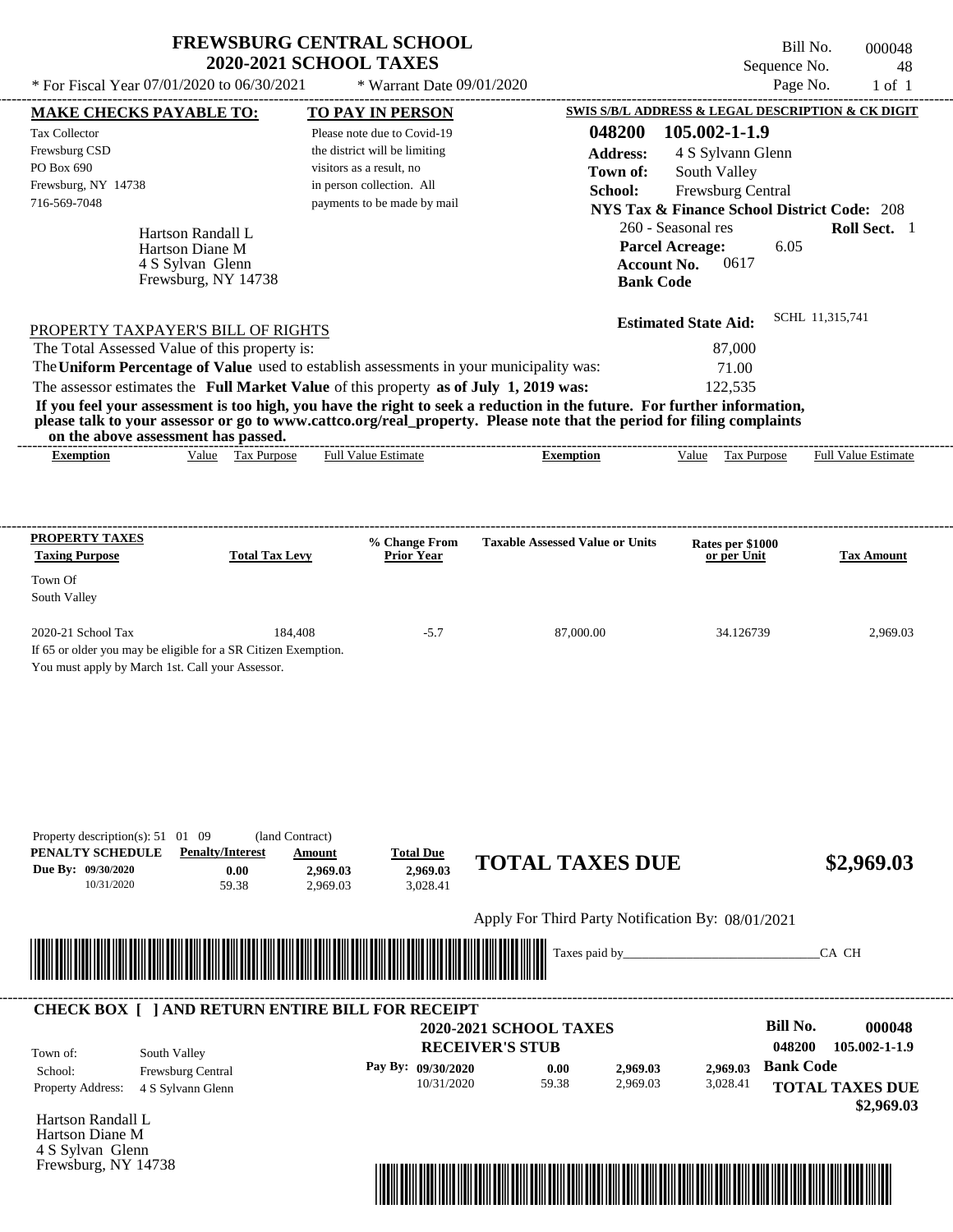|                                                                                                                                                              | <b>2020-2021 SCHOOL TAXES</b> | <b>FREWSBURG CENTRAL SCHOOL</b>                           |                                                   |                    |                                              | Bill No.<br>Sequence No. | 000049<br>49                                           |
|--------------------------------------------------------------------------------------------------------------------------------------------------------------|-------------------------------|-----------------------------------------------------------|---------------------------------------------------|--------------------|----------------------------------------------|--------------------------|--------------------------------------------------------|
| * For Fiscal Year 07/01/2020 to 06/30/2021                                                                                                                   |                               | * Warrant Date 09/01/2020                                 |                                                   |                    |                                              | Page No.                 | $1$ of $1$                                             |
| <b>MAKE CHECKS PAYABLE TO:</b>                                                                                                                               |                               | TO PAY IN PERSON                                          |                                                   |                    |                                              |                          | SWIS S/B/L ADDRESS & LEGAL DESCRIPTION & CK DIGIT      |
| <b>Tax Collector</b>                                                                                                                                         |                               | Please note due to Covid-19                               |                                                   | 048200             | 96.002-2-19.1                                |                          |                                                        |
| Frewsburg CSD<br>PO Box 690                                                                                                                                  |                               | the district will be limiting<br>visitors as a result, no |                                                   | <b>Address:</b>    | 1059 Dennison Rd                             |                          |                                                        |
| Frewsburg, NY 14738                                                                                                                                          |                               | in person collection. All                                 |                                                   | Town of:           | South Valley                                 |                          |                                                        |
| 716-569-7048                                                                                                                                                 |                               | payments to be made by mail                               |                                                   | School:            | Frewsburg Central                            |                          |                                                        |
|                                                                                                                                                              |                               |                                                           |                                                   |                    |                                              |                          | <b>NYS Tax &amp; Finance School District Code: 208</b> |
| Hellenbeck Ellis J                                                                                                                                           |                               |                                                           |                                                   |                    | 210 - 1 Family Res<br><b>Parcel Acreage:</b> | 5.00                     | Roll Sect. 1                                           |
| 10 Dennison Road<br>Frewsburg, NY 14738                                                                                                                      |                               |                                                           |                                                   | <b>Account No.</b> | 0088                                         |                          |                                                        |
|                                                                                                                                                              |                               |                                                           |                                                   | <b>Bank Code</b>   |                                              |                          |                                                        |
|                                                                                                                                                              |                               |                                                           |                                                   |                    |                                              |                          |                                                        |
|                                                                                                                                                              |                               |                                                           |                                                   |                    | <b>Estimated State Aid:</b>                  |                          | SCHL 11,315,741                                        |
| PROPERTY TAXPAYER'S BILL OF RIGHTS                                                                                                                           |                               |                                                           |                                                   |                    |                                              |                          |                                                        |
| The Total Assessed Value of this property is:<br>The Uniform Percentage of Value used to establish assessments in your municipality was:                     |                               |                                                           |                                                   |                    | 32,300                                       |                          |                                                        |
| The assessor estimates the Full Market Value of this property as of July 1, 2019 was:                                                                        |                               |                                                           |                                                   |                    | 71.00<br>45,493                              |                          |                                                        |
| If you feel your assessment is too high, you have the right to seek a reduction in the future. For further information,                                      |                               |                                                           |                                                   |                    |                                              |                          |                                                        |
| please talk to your assessor or go to www.cattco.org/real_property. Please note that the period for filing complaints<br>on the above assessment has passed. |                               |                                                           |                                                   |                    |                                              |                          |                                                        |
| <b>Exemption</b>                                                                                                                                             | Value Tax Purpose             | <b>Full Value Estimate</b>                                | <b>Exemption</b>                                  |                    | Value Tax Purpose                            |                          | <b>Full Value Estimate</b>                             |
|                                                                                                                                                              |                               |                                                           |                                                   |                    |                                              |                          |                                                        |
|                                                                                                                                                              |                               |                                                           |                                                   |                    |                                              |                          |                                                        |
| PROPERTY TAXES                                                                                                                                               |                               |                                                           |                                                   |                    |                                              |                          |                                                        |
| <b>Taxing Purpose</b>                                                                                                                                        | <b>Total Tax Levy</b>         | % Change From<br><b>Prior Year</b>                        | <b>Taxable Assessed Value or Units</b>            |                    | Rates per \$1000<br>or per Unit              |                          | <b>Tax Amount</b>                                      |
| Town Of                                                                                                                                                      |                               |                                                           |                                                   |                    |                                              |                          |                                                        |
| South Valley                                                                                                                                                 |                               |                                                           |                                                   |                    |                                              |                          |                                                        |
|                                                                                                                                                              |                               |                                                           |                                                   |                    |                                              |                          |                                                        |
| 2020-21 School Tax                                                                                                                                           | 184,408                       | $-5.7$                                                    |                                                   | 32,300.00          |                                              | 34.126739                | 1,102.29                                               |
| If 65 or older you may be eligible for a SR Citizen Exemption.                                                                                               |                               |                                                           |                                                   |                    |                                              |                          |                                                        |
| You must apply by March 1st. Call your Assessor.                                                                                                             |                               |                                                           |                                                   |                    |                                              |                          |                                                        |
|                                                                                                                                                              |                               |                                                           |                                                   |                    |                                              |                          |                                                        |
|                                                                                                                                                              |                               |                                                           |                                                   |                    |                                              |                          |                                                        |
|                                                                                                                                                              |                               |                                                           |                                                   |                    |                                              |                          |                                                        |
|                                                                                                                                                              |                               |                                                           |                                                   |                    |                                              |                          |                                                        |
|                                                                                                                                                              |                               |                                                           |                                                   |                    |                                              |                          |                                                        |
|                                                                                                                                                              |                               |                                                           |                                                   |                    |                                              |                          |                                                        |
|                                                                                                                                                              |                               |                                                           |                                                   |                    |                                              |                          |                                                        |
| Property description(s): 54 01 09                                                                                                                            |                               |                                                           |                                                   |                    |                                              |                          |                                                        |
| PENALTY SCHEDULE<br><b>Penalty/Interest</b>                                                                                                                  | Amount                        | <b>Total Due</b>                                          |                                                   |                    |                                              |                          |                                                        |
| Due By: 09/30/2020                                                                                                                                           | 0.00<br>1,102.29              | 1,102.29                                                  | <b>TOTAL TAXES DUE</b>                            |                    |                                              |                          | \$1,102.29                                             |
| 10/31/2020                                                                                                                                                   | 22.05<br>1,102.29             | 1,124.34                                                  |                                                   |                    |                                              |                          |                                                        |
|                                                                                                                                                              |                               |                                                           |                                                   |                    |                                              |                          |                                                        |
|                                                                                                                                                              |                               |                                                           | Apply For Third Party Notification By: 08/01/2021 |                    |                                              |                          |                                                        |
|                                                                                                                                                              |                               |                                                           |                                                   | Taxes paid by_     |                                              |                          | CA CH                                                  |
|                                                                                                                                                              |                               |                                                           |                                                   |                    |                                              |                          |                                                        |
|                                                                                                                                                              |                               |                                                           |                                                   |                    |                                              |                          |                                                        |
| <b>CHECK BOX [ ] AND RETURN ENTIRE BILL FOR RECEIPT</b>                                                                                                      |                               |                                                           |                                                   |                    |                                              | <b>Bill No.</b>          |                                                        |
|                                                                                                                                                              |                               |                                                           | 2020-2021 SCHOOL TAXES                            |                    |                                              |                          | 000049                                                 |
| South Valley<br>Town of:                                                                                                                                     |                               |                                                           | <b>RECEIVER'S STUB</b>                            |                    |                                              | 048200                   | 96.002-2-19.1                                          |
| Frewsburg Central<br>School:                                                                                                                                 |                               | Pay By: 09/30/2020                                        | 0.00                                              | 1,102.29           | 1,102.29                                     | <b>Bank Code</b>         |                                                        |
| Property Address:<br>1059 Dennison Rd                                                                                                                        |                               | 10/31/2020                                                | 22.05                                             | 1,102.29           | 1,124.34                                     |                          | <b>TOTAL TAXES DUE</b>                                 |

Hellenbeck Ellis J 10 Dennison Road Frewsburg, NY 14738



 **\$1,102.29**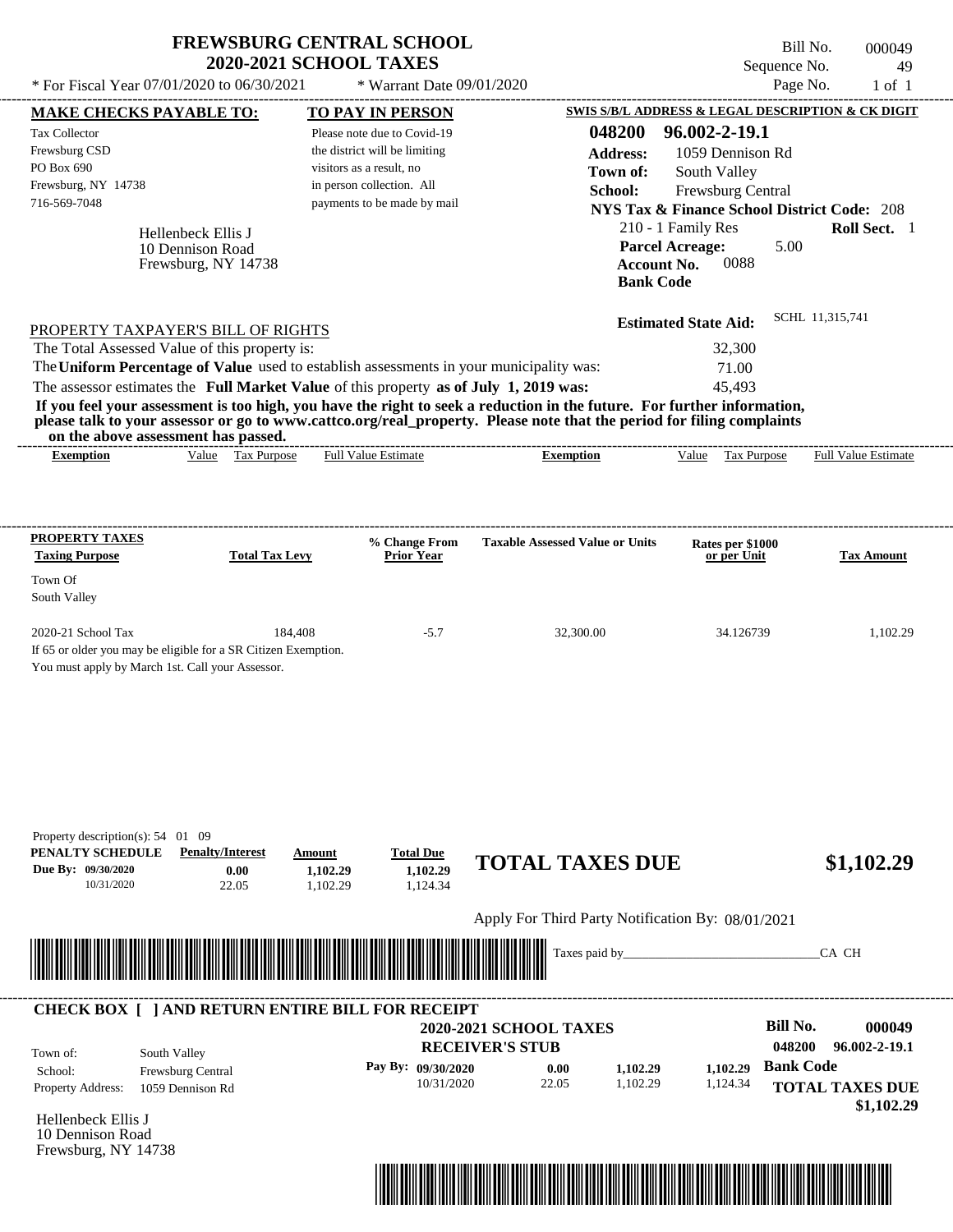|                                                                                                                                                                                                                                               | <b>FREWSBURG CENTRAL SCHOOL</b><br><b>2020-2021 SCHOOL TAXES</b>           |                                                                                                                                                      |                                                                                                                         | Sequence No.                                                                                                                             | Bill No.<br>000050<br>50   |
|-----------------------------------------------------------------------------------------------------------------------------------------------------------------------------------------------------------------------------------------------|----------------------------------------------------------------------------|------------------------------------------------------------------------------------------------------------------------------------------------------|-------------------------------------------------------------------------------------------------------------------------|------------------------------------------------------------------------------------------------------------------------------------------|----------------------------|
| * For Fiscal Year 07/01/2020 to 06/30/2021                                                                                                                                                                                                    |                                                                            | * Warrant Date 09/01/2020                                                                                                                            |                                                                                                                         |                                                                                                                                          | Page No.<br>$1$ of $1$     |
| <b>MAKE CHECKS PAYABLE TO:</b>                                                                                                                                                                                                                |                                                                            | TO PAY IN PERSON                                                                                                                                     |                                                                                                                         | SWIS S/B/L ADDRESS & LEGAL DESCRIPTION & CK DIGIT                                                                                        |                            |
| <b>Tax Collector</b><br>Frewsburg CSD<br>PO Box 690<br>Frewsburg, NY 14738<br>716-569-7048<br>Hill Matthew E                                                                                                                                  |                                                                            | Please note due to Covid-19<br>the district will be limiting<br>visitors as a result, no<br>in person collection. All<br>payments to be made by mail | 048200<br><b>Address:</b><br>Town of:<br>School:<br>240 - Rural res                                                     | 105.002-1-1.38<br>12770 Gurnsey Hollow Rd<br>South Valley<br>Frewsburg Central<br><b>NYS Tax &amp; Finance School District Code: 208</b> | Roll Sect. 1               |
|                                                                                                                                                                                                                                               | 12770 Gurnsey Hollow Rd<br>Frewsburg, NY 14738                             |                                                                                                                                                      | <b>Account No.</b><br><b>Bank Code</b>                                                                                  | <b>Parcel Acreage:</b><br>10.33<br>0746                                                                                                  |                            |
| PROPERTY TAXPAYER'S BILL OF RIGHTS                                                                                                                                                                                                            |                                                                            |                                                                                                                                                      |                                                                                                                         | <b>Estimated State Aid:</b>                                                                                                              | SCHL 11,315,741            |
| The Total Assessed Value of this property is:<br>The Uniform Percentage of Value used to establish assessments in your municipality was:<br>The assessor estimates the Full Market Value of this property as of July 1, 2019 was:             |                                                                            |                                                                                                                                                      | If you feel your assessment is too high, you have the right to seek a reduction in the future. For further information, | 71,600<br>71.00<br>100,845                                                                                                               |                            |
| on the above assessment has passed.                                                                                                                                                                                                           |                                                                            |                                                                                                                                                      | please talk to your assessor or go to www.cattco.org/real_property. Please note that the period for filing complaints   |                                                                                                                                          |                            |
| <b>Exemption</b>                                                                                                                                                                                                                              | Value Tax Purpose                                                          | Full Value Estimate                                                                                                                                  | <b>Exemption</b>                                                                                                        | Value Tax Purpose                                                                                                                        | <b>Full Value Estimate</b> |
|                                                                                                                                                                                                                                               |                                                                            | % Change From                                                                                                                                        | <b>Taxable Assessed Value or Units</b>                                                                                  |                                                                                                                                          |                            |
| <b>Taxing Purpose</b><br>Town Of<br>South Valley                                                                                                                                                                                              | <b>Total Tax Levy</b>                                                      | <b>Prior Year</b>                                                                                                                                    |                                                                                                                         | Rates per \$1000<br>or per Unit                                                                                                          | <b>Tax Amount</b>          |
| 2020-21 School Tax                                                                                                                                                                                                                            | 184,408                                                                    | $-5.7$                                                                                                                                               | 71,600.00                                                                                                               | 34.126739                                                                                                                                | 2,443.47                   |
| <b>PROPERTY TAXES</b><br>If 65 or older you may be eligible for a SR Citizen Exemption.<br>You must apply by March 1st. Call your Assessor.<br>Property description(s): $43/51$ 01 09<br>PENALTY SCHEDULE<br>Due By: 09/30/2020<br>10/31/2020 | <b>Penalty/Interest</b><br>Amount<br>0.00<br>2,443.47<br>48.87<br>2,443.47 | <b>Total Due</b><br>2,443.47<br>2,492.34                                                                                                             | <b>TOTAL TAXES DUE</b>                                                                                                  |                                                                                                                                          | \$2,443.47                 |
|                                                                                                                                                                                                                                               |                                                                            |                                                                                                                                                      | Apply For Third Party Notification By: 08/01/2021                                                                       |                                                                                                                                          |                            |
| <u> Harry Harry Harry Harry Harry Harry Harry Harry Harry Harry Harry Harry Harry Harry Harry Harry Harry Harry Harry Harry Harry Harry Harry Harry Harry Harry Harry Harry Harry Harry Harry Harry Harry Harry Harry Harry Harr</u>          |                                                                            |                                                                                                                                                      | Taxes paid by_                                                                                                          |                                                                                                                                          | CA CH                      |

| Town of:                 | CHECK BOX     AND RETURN ENTIRE BILL FOR RECEIPT<br>South Valley | <b>2020-2021 SCHOOL TAXES</b><br><b>RECEIVER'S STUB</b> | <b>Bill No.</b><br>000050<br>105.002-1-1.38<br>048200 |          |          |                                      |
|--------------------------|------------------------------------------------------------------|---------------------------------------------------------|-------------------------------------------------------|----------|----------|--------------------------------------|
| School:                  | <b>Frewsburg Central</b>                                         | Pay By: $09/30/2020$                                    | 0.00                                                  | 2,443.47 | 2.443.47 | <b>Bank Code</b>                     |
| <b>Property Address:</b> | 12770 Gurnsey Hollow Rd                                          | 10/31/2020                                              | 48.87                                                 | 2.443.47 | 2,492.34 | <b>TOTAL TAXES DUE</b><br>\$2,443.47 |

Hill Matthew E 12770 Gurnsey Hollow Rd Frewsburg, NY 14738

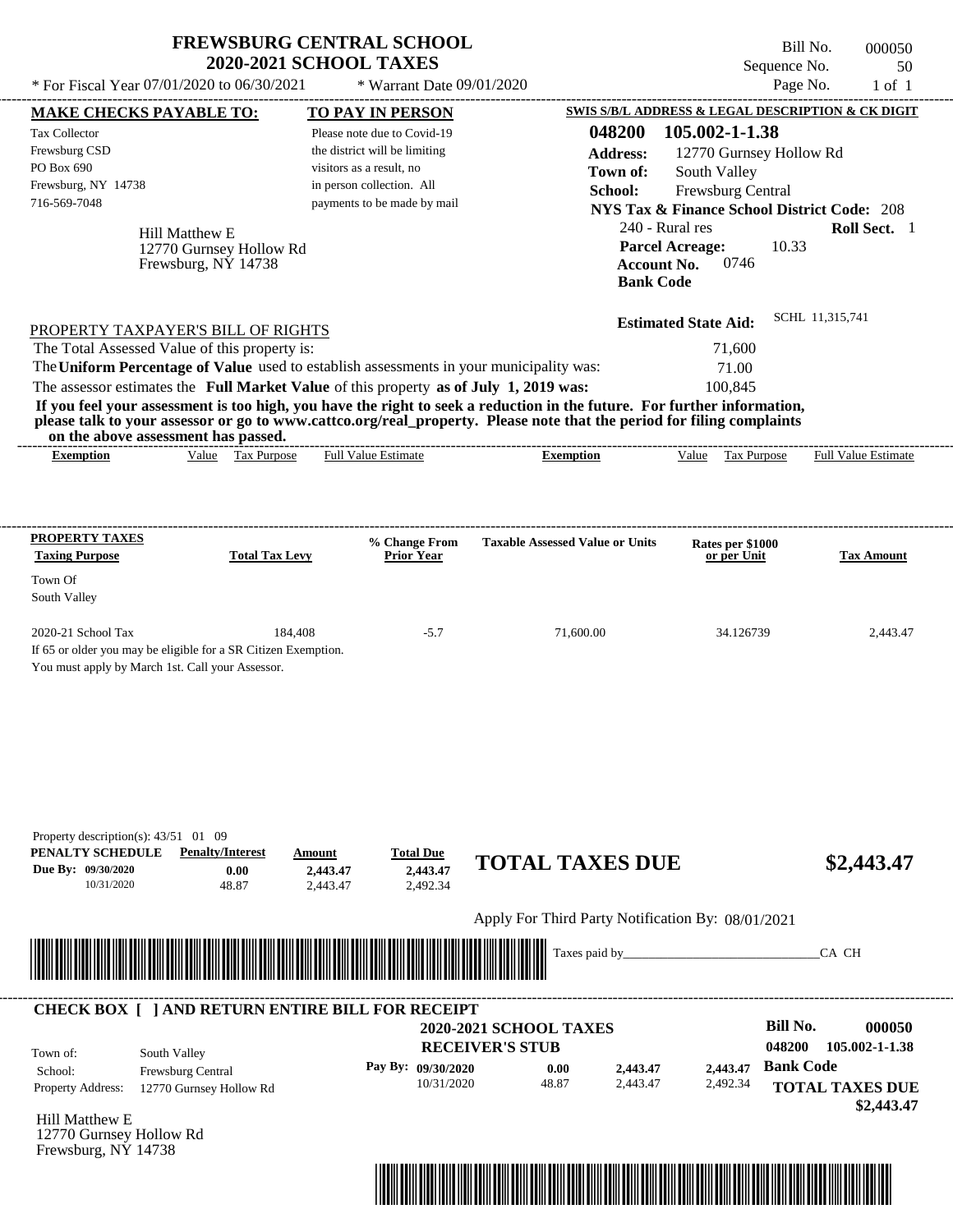| * For Fiscal Year 07/01/2020 to 06/30/2021                                                                                               | <b>FREWSBURG CENTRAL SCHOOL</b>          | <b>2020-2021 SCHOOL TAXES</b> | * Warrant Date 09/01/2020            |                                                                                                                                                                                                                                                  |                                                                          | Bill No.<br>Sequence No.<br>Page No. | 000051<br>52<br>$1$ of $1$                             |
|------------------------------------------------------------------------------------------------------------------------------------------|------------------------------------------|-------------------------------|--------------------------------------|--------------------------------------------------------------------------------------------------------------------------------------------------------------------------------------------------------------------------------------------------|--------------------------------------------------------------------------|--------------------------------------|--------------------------------------------------------|
| MAKE CHECKS PAYABLE TO:                                                                                                                  |                                          | <b>TO PAY IN PERSON</b>       |                                      |                                                                                                                                                                                                                                                  |                                                                          |                                      | SWIS S/B/L ADDRESS & LEGAL DESCRIPTION & CK DIGIT      |
| Tax Collector                                                                                                                            |                                          | Please note due to Covid-19   |                                      | 048200                                                                                                                                                                                                                                           | 105.002-1-1.1                                                            |                                      |                                                        |
| Frewsburg CSD                                                                                                                            |                                          | the district will be limiting |                                      |                                                                                                                                                                                                                                                  |                                                                          |                                      |                                                        |
| PO Box 690                                                                                                                               |                                          | visitors as a result, no      |                                      | <b>Address:</b>                                                                                                                                                                                                                                  |                                                                          | Gurnsey Hollow Rd                    |                                                        |
| Frewsburg, NY 14738                                                                                                                      |                                          | in person collection. All     |                                      | Town of:                                                                                                                                                                                                                                         | South Valley                                                             |                                      |                                                        |
| 716-569-7048                                                                                                                             |                                          | payments to be made by mail   |                                      | School:                                                                                                                                                                                                                                          | Frewsburg Central                                                        |                                      |                                                        |
|                                                                                                                                          |                                          |                               |                                      |                                                                                                                                                                                                                                                  |                                                                          |                                      | <b>NYS Tax &amp; Finance School District Code: 208</b> |
|                                                                                                                                          | Holiencin John                           |                               |                                      |                                                                                                                                                                                                                                                  | 312 - Vac w/imprv                                                        |                                      | Roll Sect. 1                                           |
|                                                                                                                                          | PO Box 226<br>Kersey, PA 15846           |                               |                                      |                                                                                                                                                                                                                                                  | <b>Parcel Acreage:</b><br>0202<br><b>Account No.</b><br><b>Bank Code</b> | 6.60                                 |                                                        |
| PROPERTY TAXPAYER'S BILL OF RIGHTS                                                                                                       |                                          |                               |                                      |                                                                                                                                                                                                                                                  | <b>Estimated State Aid:</b>                                              |                                      | SCHL 11,315,741                                        |
| The Total Assessed Value of this property is:                                                                                            |                                          |                               |                                      |                                                                                                                                                                                                                                                  | 16,300                                                                   |                                      |                                                        |
| The Uniform Percentage of Value used to establish assessments in your municipality was:                                                  |                                          |                               |                                      |                                                                                                                                                                                                                                                  | 71.00                                                                    |                                      |                                                        |
| The assessor estimates the Full Market Value of this property as of July 1, 2019 was:                                                    |                                          |                               |                                      |                                                                                                                                                                                                                                                  | 22,958                                                                   |                                      |                                                        |
| on the above assessment has passed.                                                                                                      |                                          |                               |                                      | If you feel your assessment is too high, you have the right to seek a reduction in the future. For further information,<br>please talk to your assessor or go to www.cattco.org/real_property. Please note that the period for filing complaints |                                                                          |                                      |                                                        |
| <b>Exemption</b>                                                                                                                         | Value Tax Purpose                        | <b>Full Value Estimate</b>    |                                      | <b>Exemption</b>                                                                                                                                                                                                                                 | Value                                                                    | Tax Purpose                          | Full Value Estimate                                    |
| <b>PROPERTY TAXES</b>                                                                                                                    |                                          | % Change From                 |                                      | <b>Taxable Assessed Value or Units</b>                                                                                                                                                                                                           | Rates per \$1000                                                         |                                      |                                                        |
| <b>Taxing Purpose</b>                                                                                                                    | <b>Total Tax Levy</b>                    | <b>Prior Year</b>             |                                      |                                                                                                                                                                                                                                                  | or per Unit                                                              |                                      | <b>Tax Amount</b>                                      |
| Town Of<br>South Valley                                                                                                                  |                                          |                               |                                      |                                                                                                                                                                                                                                                  |                                                                          |                                      |                                                        |
| 2020-21 School Tax<br>If 65 or older you may be eligible for a SR Citizen Exemption.<br>You must apply by March 1st. Call your Assessor. | 184,408                                  |                               | $-5.7$                               | 16,300.00                                                                                                                                                                                                                                        |                                                                          | 34.126739                            | 556.27                                                 |
| Property description(s): $51 \quad 01 \quad 09$<br>PENALTY SCHEDULE<br>Due By: 09/30/2020<br>10/31/2020                                  | <b>Penalty/Interest</b><br>0.00<br>11.13 | Amount<br>556.27<br>556.27    | <b>Total Due</b><br>556.27<br>567.40 | <b>TOTAL TAXES DUE</b>                                                                                                                                                                                                                           |                                                                          |                                      | \$556.27                                               |
|                                                                                                                                          |                                          |                               |                                      | Apply For Third Party Notification By: 08/01/2021                                                                                                                                                                                                |                                                                          |                                      |                                                        |
|                                                                                                                                          |                                          |                               |                                      |                                                                                                                                                                                                                                                  |                                                                          |                                      |                                                        |
|                                                                                                                                          |                                          |                               |                                      | Taxes paid by                                                                                                                                                                                                                                    |                                                                          |                                      | CA CH                                                  |
| <b>CHECK BOX [ ] AND RETURN ENTIRE BILL FOR RECEIPT</b>                                                                                  |                                          |                               |                                      |                                                                                                                                                                                                                                                  |                                                                          |                                      |                                                        |
|                                                                                                                                          |                                          |                               |                                      | 2020-2021 SCHOOL TAXES                                                                                                                                                                                                                           |                                                                          | <b>Bill No.</b>                      | 000051                                                 |
|                                                                                                                                          |                                          |                               | <b>RECEIVER'S STUB</b>               |                                                                                                                                                                                                                                                  |                                                                          | 048200                               | $105.002 - 1 - 1.1$                                    |
| South Valley<br>Town of:<br>School:                                                                                                      |                                          |                               | Pay By: 09/30/2020                   | 0.00<br>556.27                                                                                                                                                                                                                                   | 556.27                                                                   | <b>Bank Code</b>                     |                                                        |
| Property Address:                                                                                                                        | Frewsburg Central                        |                               | 10/31/2020                           | 11.13<br>556.27                                                                                                                                                                                                                                  | 567.40                                                                   |                                      | <b>TOTAL TAXES DUE</b>                                 |
|                                                                                                                                          | <b>Gurnsey Hollow Rd</b>                 |                               |                                      |                                                                                                                                                                                                                                                  |                                                                          |                                      |                                                        |
| Holjencin John                                                                                                                           |                                          |                               |                                      |                                                                                                                                                                                                                                                  |                                                                          |                                      | \$556.27                                               |
|                                                                                                                                          |                                          |                               |                                      |                                                                                                                                                                                                                                                  |                                                                          |                                      |                                                        |

Kersey, PA 15846

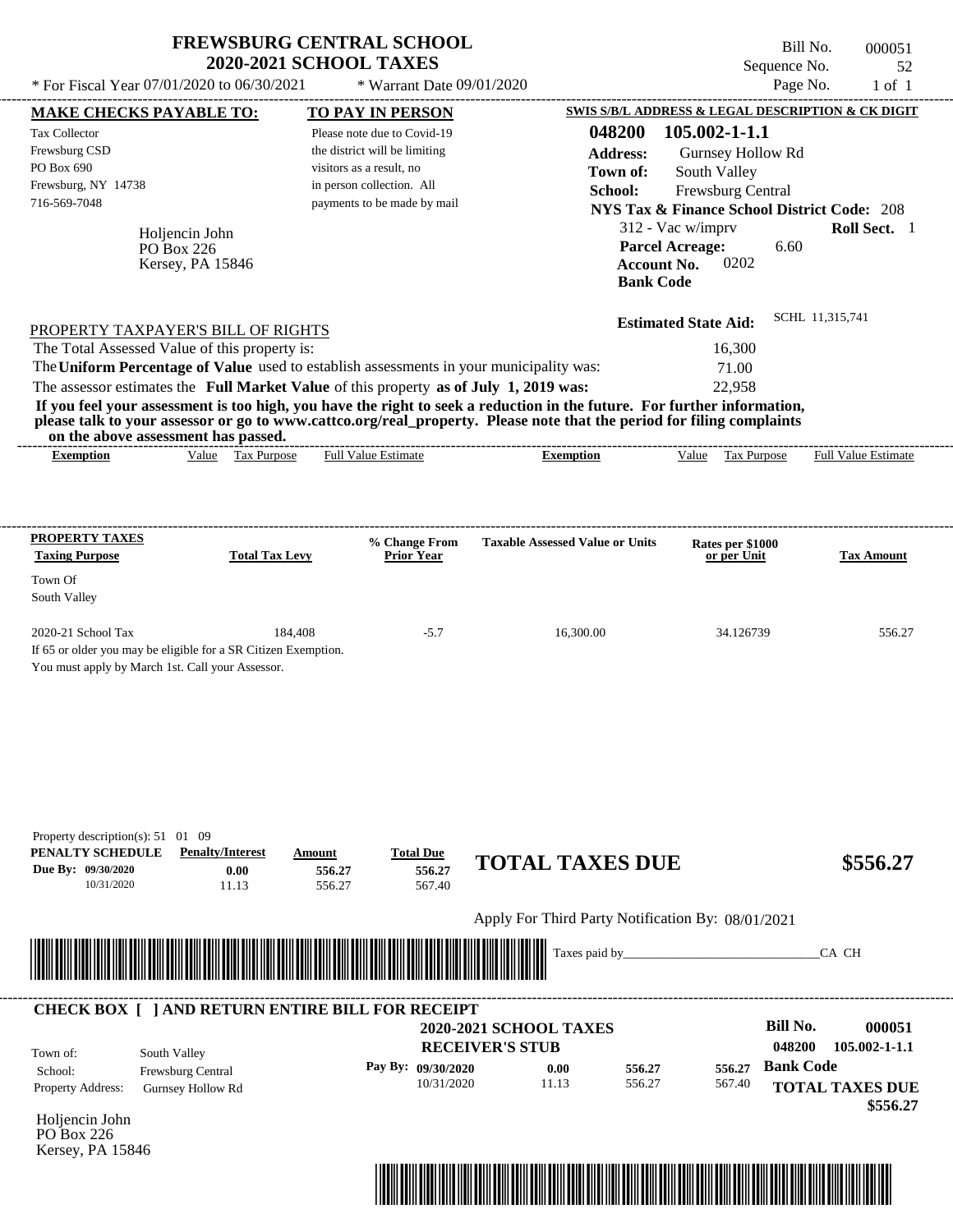| * For Fiscal Year 07/01/2020 to 06/30/2021                                                                                                                                                                                                                                                                                                                                                                                                                                                                                                                         | <b>2020-2021 SCHOOL TAXES</b> | <b>FREWSBURG CENTRAL SCHOOL</b><br>* Warrant Date 09/01/2020                                                                                                                    |                                                                                            | Sequence No.<br>Page No.                                                                                                                                                                    | Bill No.<br>000052<br>54<br>$1$ of $1$    |
|--------------------------------------------------------------------------------------------------------------------------------------------------------------------------------------------------------------------------------------------------------------------------------------------------------------------------------------------------------------------------------------------------------------------------------------------------------------------------------------------------------------------------------------------------------------------|-------------------------------|---------------------------------------------------------------------------------------------------------------------------------------------------------------------------------|--------------------------------------------------------------------------------------------|---------------------------------------------------------------------------------------------------------------------------------------------------------------------------------------------|-------------------------------------------|
|                                                                                                                                                                                                                                                                                                                                                                                                                                                                                                                                                                    |                               |                                                                                                                                                                                 |                                                                                            | SWIS S/B/L ADDRESS & LEGAL DESCRIPTION & CK DIGIT                                                                                                                                           |                                           |
| <b>MAKE CHECKS PAYABLE TO:</b><br>Tax Collector<br>Frewsburg CSD<br>PO Box 690<br>Frewsburg, NY 14738<br>716-569-7048<br><b>Bloomquist Rebecca</b><br>36 Scioto St<br>Jamestown, NY 14701                                                                                                                                                                                                                                                                                                                                                                          |                               | <b>TO PAY IN PERSON</b><br>Please note due to Covid-19<br>the district will be limiting<br>visitors as a result, no<br>in person collection. All<br>payments to be made by mail | 048200<br><b>Address:</b><br>Town of:<br>School:<br><b>Account No.</b><br><b>Bank Code</b> | $96.004 - 1 - 3$<br>Sawmill Run Rd<br>South Valley<br>Frewsburg Central<br><b>NYS Tax &amp; Finance School District Code: 208</b><br>312 - Vac w/imprv<br><b>Parcel Dimensions:</b><br>0194 | Roll Sect. 1<br>$210.00 \text{ X}$ 264.00 |
| PROPERTY TAXPAYER'S BILL OF RIGHTS<br>The Total Assessed Value of this property is:<br>The Uniform Percentage of Value used to establish assessments in your municipality was:<br>The assessor estimates the Full Market Value of this property as of July 1, 2019 was:<br>If you feel your assessment is too high, you have the right to seek a reduction in the future. For further information,<br>please talk to your assessor or go to www.cattco.org/real_property. Please note that the period for filing complaints<br>on the above assessment has passed. |                               |                                                                                                                                                                                 |                                                                                            | <b>Estimated State Aid:</b><br>6,300<br>71.00<br>8,873                                                                                                                                      | SCHL 11,315,741                           |
| Value Tax Purpose<br><b>Exemption</b>                                                                                                                                                                                                                                                                                                                                                                                                                                                                                                                              |                               | <b>Full Value Estimate</b>                                                                                                                                                      | <b>Exemption</b>                                                                           | Value Tax Purpose                                                                                                                                                                           | <b>Full Value Estimate</b>                |
| <b>PROPERTY TAXES</b><br><b>Taxing Purpose</b>                                                                                                                                                                                                                                                                                                                                                                                                                                                                                                                     | <b>Total Tax Levy</b>         | % Change From<br><b>Prior Year</b>                                                                                                                                              | <b>Taxable Assessed Value or Units</b>                                                     | Rates per \$1000<br>or per Unit                                                                                                                                                             | <b>Tax Amount</b>                         |
| Town Of<br>South Valley                                                                                                                                                                                                                                                                                                                                                                                                                                                                                                                                            |                               |                                                                                                                                                                                 |                                                                                            |                                                                                                                                                                                             |                                           |
| 2020-21 School Tax<br>If 65 or older you may be eligible for a SR Citizen Exemption.<br>You must apply by March 1st. Call your Assessor.                                                                                                                                                                                                                                                                                                                                                                                                                           | 184,408                       | $-5.7$                                                                                                                                                                          | 6,300.00                                                                                   | 34.126739                                                                                                                                                                                   | 215.00                                    |
| Property description(s): 53 01 09<br>PENALTY SCHEDULE<br><b>Penalty/Interest</b><br>Due By: 09/30/2020<br>0.00<br>10/31/2020<br>4.30                                                                                                                                                                                                                                                                                                                                                                                                                               | Amount<br>215.00<br>215.00    | <b>Total Due</b><br>215.00<br>219.30                                                                                                                                            | <b>TOTAL TAXES DUE</b>                                                                     |                                                                                                                                                                                             | \$215.00                                  |
|                                                                                                                                                                                                                                                                                                                                                                                                                                                                                                                                                                    |                               |                                                                                                                                                                                 | Apply For Third Party Notification By: 08/01/2021                                          |                                                                                                                                                                                             |                                           |
|                                                                                                                                                                                                                                                                                                                                                                                                                                                                                                                                                                    |                               |                                                                                                                                                                                 | Taxes paid by_                                                                             |                                                                                                                                                                                             | CA CH                                     |
| <b>CHECK BOX [ ] AND RETURN ENTIRE BILL FOR RECEIPT</b><br>South Valley<br>Town of:                                                                                                                                                                                                                                                                                                                                                                                                                                                                                |                               |                                                                                                                                                                                 | 2020-2021 SCHOOL TAXES<br><b>RECEIVER'S STUB</b>                                           | <b>Bill No.</b>                                                                                                                                                                             | 000052<br>048200<br>$96.004 - 1 - 3$      |
| Frewsburg Central<br>School:                                                                                                                                                                                                                                                                                                                                                                                                                                                                                                                                       |                               | Pay By: 09/30/2020                                                                                                                                                              | 0.00<br>215.00                                                                             | <b>Bank Code</b><br>215.00                                                                                                                                                                  |                                           |

10/31/2020 4.30

Bloomquist Rebecca Property Address: Sawmill Run Rd

36 Scioto St Jamestown, NY 14701



215.00

219.30

**TOTAL TAXES DUE**

 **\$215.00**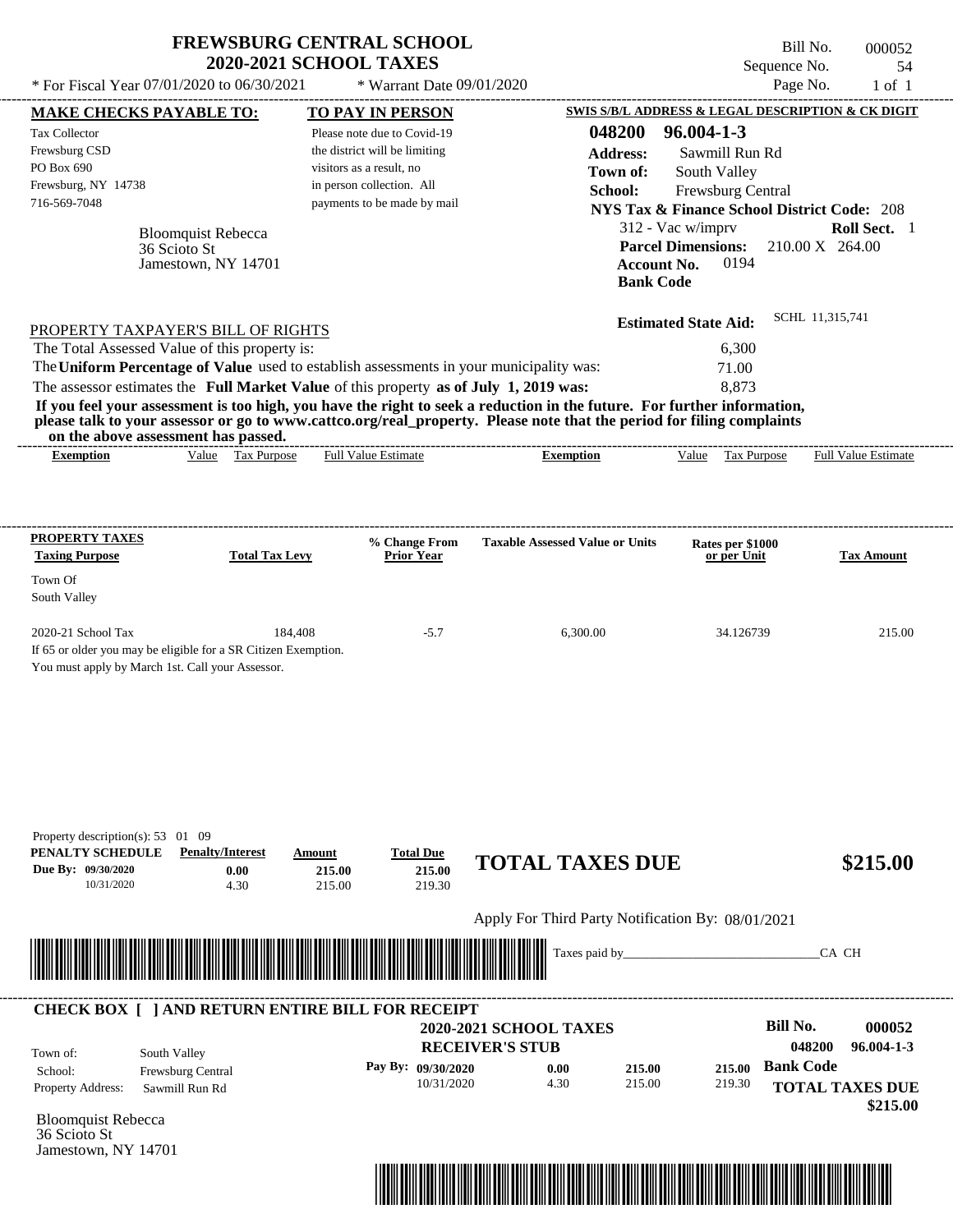| <b>FREWSBURG CENTRAL SCHOOL</b> |
|---------------------------------|
| <b>2020-2021 SCHOOL TAXES</b>   |

Bill No. 000053 Sequence No. 55<br>Page No. 1 of 1

|                                                                                     | * For Fiscal Year 07/01/2020 to 06/30/2021                                          | * Warrant Date 09/01/2020                                                                                                                                                        |                                                                                                                                                                                                                                                  |                                                                                                                                                                         | Page No.<br>$1$ of $1$                                                         |
|-------------------------------------------------------------------------------------|-------------------------------------------------------------------------------------|----------------------------------------------------------------------------------------------------------------------------------------------------------------------------------|--------------------------------------------------------------------------------------------------------------------------------------------------------------------------------------------------------------------------------------------------|-------------------------------------------------------------------------------------------------------------------------------------------------------------------------|--------------------------------------------------------------------------------|
| <b>MAKE CHECKS PAYABLE TO:</b>                                                      |                                                                                     | <b>TO PAY IN PERSON</b>                                                                                                                                                          |                                                                                                                                                                                                                                                  |                                                                                                                                                                         | SWIS S/B/L ADDRESS & LEGAL DESCRIPTION & CK DIGIT                              |
| Tax Collector<br>Frewsburg CSD<br>PO Box 690<br>Frewsburg, NY 14738<br>716-569-7048 | Johnstone Michael S<br>1078 Dennison Rd<br>Frewsburg, NY 14738                      | Please note due to Covid-19<br>the district will be limiting<br>visitors as a result, no<br>in person collection. All<br>payments to be made by mail                             | 048200<br><b>Address:</b><br>Town of:<br>School:                                                                                                                                                                                                 | 96.002-2-20.2<br>1078 Oak Hill Rd (Off)<br>South Valley<br>Frewsburg Central<br>210 - 1 Family Res<br><b>Parcel Acreage:</b><br>Account No.<br>0536<br><b>Bank Code</b> | <b>NYS Tax &amp; Finance School District Code: 208</b><br>Roll Sect. 1<br>2.28 |
|                                                                                     | PROPERTY TAXPAYER'S BILL OF RIGHTS<br>The Total Assessed Value of this property is: | The Uniform Percentage of Value used to establish assessments in your municipality was:<br>The assessor estimates the Full Market Value of this property as of July 1, 2019 was: | If you feel your assessment is too high, you have the right to seek a reduction in the future. For further information,<br>please talk to your assessor or go to www.cattco.org/real_property. Please note that the period for filing complaints | <b>Estimated State Aid:</b><br>54,600<br>71.00<br>76,901                                                                                                                | SCHL 11,315,741                                                                |
| <b>Exemption</b>                                                                    | on the above assessment has passed.<br>Value Tax Purpose                            | ---------------------------<br><b>Full Value Estimate</b>                                                                                                                        | <b>Exemption</b>                                                                                                                                                                                                                                 | Value Tax Purpose                                                                                                                                                       | Full Value Estimate                                                            |
| Vet War S                                                                           | 4,320 SCHOOL                                                                        | 6,085                                                                                                                                                                            | <b>Bas Star</b><br>(See Note)                                                                                                                                                                                                                    | 21,600 SCHOOL                                                                                                                                                           | 30,423                                                                         |
| <b>PROPERTY TAXES</b><br><b>Taxing Purpose</b>                                      | <b>Total Tax Levy</b>                                                               | % Change From<br><b>Prior Year</b>                                                                                                                                               | <b>Taxable Assessed Value or Units</b><br>(before accounting for STAR)                                                                                                                                                                           | Rates per \$1000<br>or per Unit                                                                                                                                         | <b>Tax Amount</b>                                                              |
| Town Of<br>South Valley                                                             |                                                                                     |                                                                                                                                                                                  |                                                                                                                                                                                                                                                  |                                                                                                                                                                         |                                                                                |
| 2020-21 School Tax<br>You must apply by March 1st. Call your Assessor.              | 184,408<br>If 65 or older you may be eligible for a SR Citizen Exemption.           | $-5.7$                                                                                                                                                                           | 50,280.00                                                                                                                                                                                                                                        | 34.126739                                                                                                                                                               | 1,715.89                                                                       |
| Property description(s): $54 \quad 01 \quad 09$                                     |                                                                                     | Note: This year's STAR exemption benefit cannot exceed last year's benefit.                                                                                                      | Your tax savings this year resulting from the New York State School Tax Relief (STAR) program is:                                                                                                                                                |                                                                                                                                                                         | \$733.00                                                                       |
| <b>PENALTY SCHEDULE</b> Penalty/Interest<br>Due By: 09/30/2020<br>10/31/2020        | 0.00<br>19.66                                                                       | <b>Amount</b><br><b>Total Due</b><br>982.89<br>982.89<br>982.89<br>1,002.55                                                                                                      | <b>TOTAL TAXES DUE</b>                                                                                                                                                                                                                           |                                                                                                                                                                         | \$982.89                                                                       |
|                                                                                     |                                                                                     |                                                                                                                                                                                  | Apply For Third Party Notification By: 08/01/2021                                                                                                                                                                                                |                                                                                                                                                                         |                                                                                |
|                                                                                     |                                                                                     | <u> Maria Alemania de Santiago de Arabela de Arabela de Arabela de Arabela de Arabela de Arabela de Arabela de Ar</u>                                                            |                                                                                                                                                                                                                                                  |                                                                                                                                                                         | CA CH                                                                          |
|                                                                                     |                                                                                     | <b>CHECK BOX [ ] AND RETURN ENTIRE BILL FOR RECEIPT</b>                                                                                                                          |                                                                                                                                                                                                                                                  |                                                                                                                                                                         |                                                                                |
|                                                                                     |                                                                                     |                                                                                                                                                                                  | 2020-2021 SCHOOL TAXES<br><b>RECEIVER'S STUB</b>                                                                                                                                                                                                 |                                                                                                                                                                         | <b>Bill No.</b><br>000053<br>048200<br>96.002-2-20.2                           |
| Town of:<br>School:<br><b>Property Address:</b>                                     | South Valley<br>Frewsburg Central<br>1078 Oak Hill Rd (Off)                         | Pay By: 09/30/2020<br>10/31/2020                                                                                                                                                 | 0.00<br>982.89<br>982.89<br>19.66                                                                                                                                                                                                                | 982.89<br>1,002.55                                                                                                                                                      | <b>Bank Code</b><br><b>TOTAL TAXES DUE</b>                                     |
| Johnstone Michael S<br>1078 Dennison Rd<br>Frewsburg, NY 14738                      |                                                                                     |                                                                                                                                                                                  |                                                                                                                                                                                                                                                  |                                                                                                                                                                         | \$982.89                                                                       |

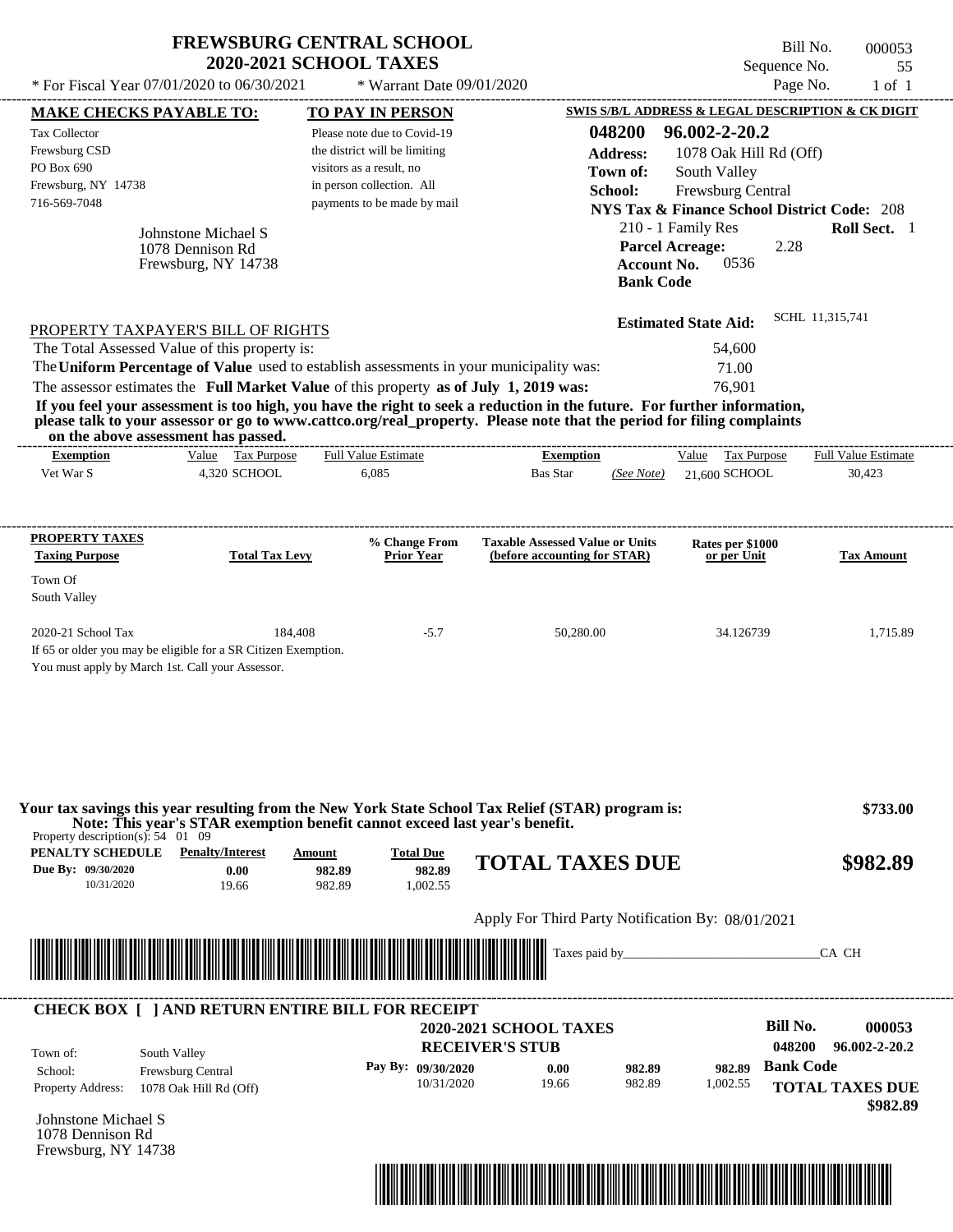| <b>FREWSBURG CENTRAL SCHOOL</b> |
|---------------------------------|
| <b>2020-2021 SCHOOL TAXES</b>   |

\* For Fiscal Year 07/01/2020 to 06/30/2021  $\bullet$  Warrant Date 09/01/2020

Bill No. 000054 Sequence No. 56

| * For Fiscal Year 07/01/2020 to 06/30/2021                                                                                                                                                                                           |                                       | * Warrant Date 09/01/2020                                |                                                                                                                                                                                                                                                  |                                 | Page No.<br>$1$ of $1$                                 |
|--------------------------------------------------------------------------------------------------------------------------------------------------------------------------------------------------------------------------------------|---------------------------------------|----------------------------------------------------------|--------------------------------------------------------------------------------------------------------------------------------------------------------------------------------------------------------------------------------------------------|---------------------------------|--------------------------------------------------------|
| <b>MAKE CHECKS PAYABLE TO:</b>                                                                                                                                                                                                       |                                       | <b>TO PAY IN PERSON</b>                                  |                                                                                                                                                                                                                                                  |                                 | SWIS S/B/L ADDRESS & LEGAL DESCRIPTION & CK DIGIT      |
| Tax Collector                                                                                                                                                                                                                        |                                       | Please note due to Covid-19                              | 048200                                                                                                                                                                                                                                           | 105.002-1-37.3                  |                                                        |
| Frewsburg CSD                                                                                                                                                                                                                        |                                       | the district will be limiting                            | <b>Address:</b>                                                                                                                                                                                                                                  | Brown Run Rd                    |                                                        |
| PO Box 690                                                                                                                                                                                                                           |                                       | visitors as a result, no                                 | Town of:                                                                                                                                                                                                                                         | South Valley                    |                                                        |
| Frewsburg, NY 14738<br>716-569-7048                                                                                                                                                                                                  |                                       | in person collection. All<br>payments to be made by mail | School:                                                                                                                                                                                                                                          | Frewsburg Central               |                                                        |
|                                                                                                                                                                                                                                      |                                       |                                                          |                                                                                                                                                                                                                                                  |                                 | <b>NYS Tax &amp; Finance School District Code: 208</b> |
| Jones Jack S Sr                                                                                                                                                                                                                      |                                       |                                                          |                                                                                                                                                                                                                                                  | 312 - Vac w/imprv               | Roll Sect. 1                                           |
| Jones Pauline M                                                                                                                                                                                                                      |                                       |                                                          | <b>Account No.</b>                                                                                                                                                                                                                               | <b>Parcel Acreage:</b><br>0741  | 11.25                                                  |
| 287 Robin Hill Rd<br>Frewsburg, NY 14738                                                                                                                                                                                             |                                       |                                                          | <b>Bank Code</b>                                                                                                                                                                                                                                 |                                 |                                                        |
|                                                                                                                                                                                                                                      |                                       |                                                          |                                                                                                                                                                                                                                                  |                                 |                                                        |
| PROPERTY TAXPAYER'S BILL OF RIGHTS                                                                                                                                                                                                   |                                       |                                                          |                                                                                                                                                                                                                                                  | <b>Estimated State Aid:</b>     | SCHL 11,315,741                                        |
| The Total Assessed Value of this property is:                                                                                                                                                                                        |                                       |                                                          |                                                                                                                                                                                                                                                  | 35,000                          |                                                        |
| The Uniform Percentage of Value used to establish assessments in your municipality was:                                                                                                                                              |                                       |                                                          |                                                                                                                                                                                                                                                  | 71.00                           |                                                        |
| The assessor estimates the Full Market Value of this property as of July 1, 2019 was:                                                                                                                                                |                                       |                                                          |                                                                                                                                                                                                                                                  | 49,296                          |                                                        |
|                                                                                                                                                                                                                                      |                                       |                                                          | If you feel your assessment is too high, you have the right to seek a reduction in the future. For further information,<br>please talk to your assessor or go to www.cattco.org/real_property. Please note that the period for filing complaints |                                 |                                                        |
| on the above assessment has passed.<br><b>Exemption</b>                                                                                                                                                                              | Value Tax Purpose                     | <b>Full Value Estimate</b>                               | <b>Exemption</b>                                                                                                                                                                                                                                 | Value Tax Purpose               | <b>Full Value Estimate</b>                             |
|                                                                                                                                                                                                                                      |                                       |                                                          |                                                                                                                                                                                                                                                  |                                 |                                                        |
|                                                                                                                                                                                                                                      |                                       |                                                          |                                                                                                                                                                                                                                                  |                                 |                                                        |
| <b>PROPERTY TAXES</b>                                                                                                                                                                                                                |                                       |                                                          | <b>Taxable Assessed Value or Units</b>                                                                                                                                                                                                           |                                 |                                                        |
| <b>Taxing Purpose</b>                                                                                                                                                                                                                | <b>Total Tax Levy</b>                 | % Change From<br><b>Prior Year</b>                       |                                                                                                                                                                                                                                                  | Rates per \$1000<br>or per Unit | <b>Tax Amount</b>                                      |
| Town Of                                                                                                                                                                                                                              |                                       |                                                          |                                                                                                                                                                                                                                                  |                                 |                                                        |
| South Valley                                                                                                                                                                                                                         |                                       |                                                          |                                                                                                                                                                                                                                                  |                                 |                                                        |
| 2020-21 School Tax                                                                                                                                                                                                                   | 184,408                               | $-5.7$                                                   | 35,000.00                                                                                                                                                                                                                                        | 34.126739                       | 1,194.44                                               |
| If 65 or older you may be eligible for a SR Citizen Exemption.                                                                                                                                                                       |                                       |                                                          |                                                                                                                                                                                                                                                  |                                 |                                                        |
| You must apply by March 1st. Call your Assessor.                                                                                                                                                                                     |                                       |                                                          |                                                                                                                                                                                                                                                  |                                 |                                                        |
|                                                                                                                                                                                                                                      |                                       |                                                          |                                                                                                                                                                                                                                                  |                                 |                                                        |
|                                                                                                                                                                                                                                      |                                       |                                                          |                                                                                                                                                                                                                                                  |                                 |                                                        |
|                                                                                                                                                                                                                                      |                                       |                                                          |                                                                                                                                                                                                                                                  |                                 |                                                        |
|                                                                                                                                                                                                                                      |                                       |                                                          |                                                                                                                                                                                                                                                  |                                 |                                                        |
|                                                                                                                                                                                                                                      |                                       |                                                          |                                                                                                                                                                                                                                                  |                                 |                                                        |
|                                                                                                                                                                                                                                      |                                       |                                                          |                                                                                                                                                                                                                                                  |                                 |                                                        |
|                                                                                                                                                                                                                                      |                                       |                                                          |                                                                                                                                                                                                                                                  |                                 |                                                        |
| PENALTY SCHEDULE                                                                                                                                                                                                                     | <b>Penalty/Interest</b><br>Amount     | <b>Total Due</b>                                         | <b>TOTAL TAXES DUE</b>                                                                                                                                                                                                                           |                                 | \$1,194.44                                             |
| Due By: 09/30/2020<br>10/31/2020                                                                                                                                                                                                     | 0.00<br>1,194.44<br>23.89<br>1,194.44 | 1,194.44<br>1,218.33                                     |                                                                                                                                                                                                                                                  |                                 |                                                        |
|                                                                                                                                                                                                                                      |                                       |                                                          |                                                                                                                                                                                                                                                  |                                 |                                                        |
|                                                                                                                                                                                                                                      |                                       |                                                          | Apply For Third Party Notification By: 08/01/2021                                                                                                                                                                                                |                                 |                                                        |
| <u> Indian American State of Barbara and The Barbara and The Barbara and The Barbara and The Barbara and The Barbara and The Barbara and The Barbara and The Barbara and The Barbara and The Barbara and The Barbara and The Bar</u> |                                       |                                                          | Taxes paid by_                                                                                                                                                                                                                                   |                                 | CA CH                                                  |
|                                                                                                                                                                                                                                      |                                       |                                                          |                                                                                                                                                                                                                                                  |                                 |                                                        |
| <b>CHECK BOX [ ] AND RETURN ENTIRE BILL FOR RECEIPT</b>                                                                                                                                                                              |                                       |                                                          |                                                                                                                                                                                                                                                  |                                 |                                                        |
|                                                                                                                                                                                                                                      |                                       |                                                          | 2020-2021 SCHOOL TAXES                                                                                                                                                                                                                           |                                 | <b>Bill No.</b><br>000054                              |
| South Valley<br>Town of:                                                                                                                                                                                                             |                                       |                                                          | <b>RECEIVER'S STUB</b>                                                                                                                                                                                                                           |                                 | 048200<br>105.002-1-37.3                               |
| Frewsburg Central<br>School:                                                                                                                                                                                                         |                                       | Pay By: 09/30/2020                                       | 0.00<br>1,194.44                                                                                                                                                                                                                                 | 1,194.44 Bank Code              |                                                        |
| Property Address:<br>Brown Run Rd                                                                                                                                                                                                    |                                       | 10/31/2020                                               | 23.89<br>1,194.44                                                                                                                                                                                                                                | 1,218.33                        | <b>TOTAL TAXES DUE</b>                                 |
| Jones Jack S Sr                                                                                                                                                                                                                      |                                       |                                                          |                                                                                                                                                                                                                                                  |                                 | \$1,194.44                                             |
| Jones Pauline M                                                                                                                                                                                                                      |                                       |                                                          |                                                                                                                                                                                                                                                  |                                 |                                                        |
| 287 Robin Hill Rd                                                                                                                                                                                                                    |                                       |                                                          |                                                                                                                                                                                                                                                  |                                 |                                                        |
| Frewsburg, NY 14738                                                                                                                                                                                                                  |                                       |                                                          |                                                                                                                                                                                                                                                  |                                 |                                                        |
|                                                                                                                                                                                                                                      |                                       |                                                          |                                                                                                                                                                                                                                                  |                                 |                                                        |
|                                                                                                                                                                                                                                      |                                       |                                                          |                                                                                                                                                                                                                                                  |                                 |                                                        |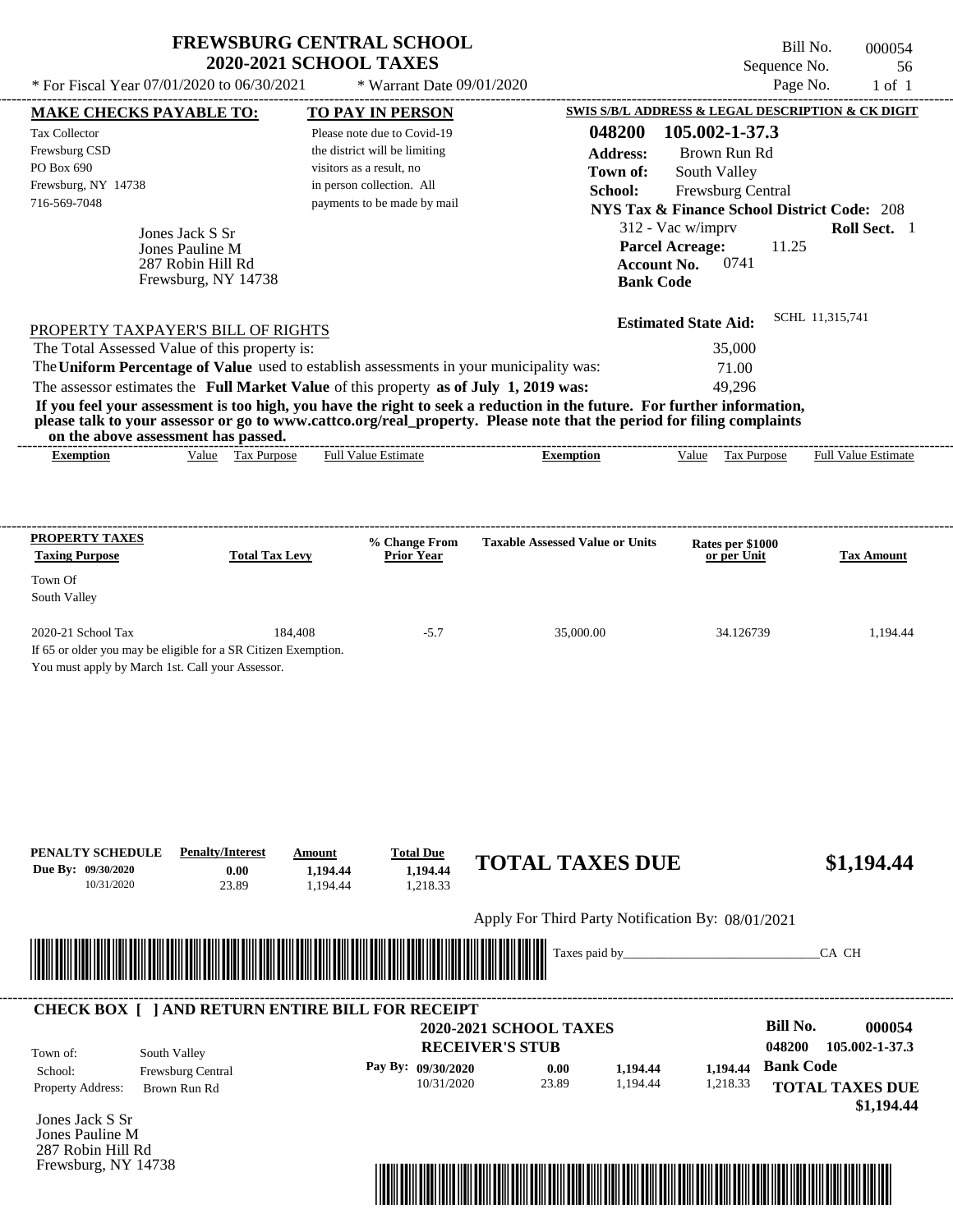| * For Fiscal Year 07/01/2020 to 06/30/2021                                                                                                                                                                                                                                                                                         | <b>FREWSBURG CENTRAL SCHOOL</b><br><b>2020-2021 SCHOOL TAXES</b>            | * Warrant Date 09/01/2020                                                                                                                                                       |                                                                                                                                                                                                                                                                                                     | Bill No.<br>Sequence No.<br>Page No.                                                                                                                                                                                                                   | 000055<br>57<br>$1$ of $1$                    |
|------------------------------------------------------------------------------------------------------------------------------------------------------------------------------------------------------------------------------------------------------------------------------------------------------------------------------------|-----------------------------------------------------------------------------|---------------------------------------------------------------------------------------------------------------------------------------------------------------------------------|-----------------------------------------------------------------------------------------------------------------------------------------------------------------------------------------------------------------------------------------------------------------------------------------------------|--------------------------------------------------------------------------------------------------------------------------------------------------------------------------------------------------------------------------------------------------------|-----------------------------------------------|
| <b>MAKE CHECKS PAYABLE TO:</b><br>Tax Collector<br>Frewsburg CSD<br>PO Box 690<br>Frewsburg, NY 14738<br>716-569-7048<br>Joslyn Kelley K<br>57 Robin Hill Rd                                                                                                                                                                       | Frewsburg, NY 14738                                                         | <b>TO PAY IN PERSON</b><br>Please note due to Covid-19<br>the district will be limiting<br>visitors as a result, no<br>in person collection. All<br>payments to be made by mail | 048200<br><b>Address:</b><br>Town of:<br>School:<br><b>Account No.</b><br><b>Bank Code</b>                                                                                                                                                                                                          | SWIS S/B/L ADDRESS & LEGAL DESCRIPTION & CK DIGIT<br>105.002-1-35.2<br>57 Robin Hill Rd<br>South Valley<br>Frewsburg Central<br><b>NYS Tax &amp; Finance School District Code: 208</b><br>210 - 1 Family Res<br><b>Parcel Acreage:</b><br>7.65<br>0727 | Roll Sect. 1                                  |
| PROPERTY TAXPAYER'S BILL OF RIGHTS<br>The Total Assessed Value of this property is:<br>The Uniform Percentage of Value used to establish assessments in your municipality was:<br>The assessor estimates the Full Market Value of this property as of July 1, 2019 was:<br>on the above assessment has passed.<br><b>Exemption</b> | Value Tax Purpose                                                           | <b>Full Value Estimate</b>                                                                                                                                                      | If you feel your assessment is too high, you have the right to seek a reduction in the future. For further information,<br>please talk to your assessor or go to www.cattco.org/real_property. Please note that the period for filing complaints<br>---------------------------<br><b>Exemption</b> | <b>Estimated State Aid:</b><br>85,200<br>71.00<br>120,000<br>Value Tax Purpose                                                                                                                                                                         | SCHL 11,315,741<br><b>Full Value Estimate</b> |
| <b>Bas Star</b><br>(See Note)                                                                                                                                                                                                                                                                                                      | 21,600 SCHOOL                                                               | 30,423                                                                                                                                                                          |                                                                                                                                                                                                                                                                                                     |                                                                                                                                                                                                                                                        |                                               |
| <b>PROPERTY TAXES</b><br><b>Taxing Purpose</b><br>Town Of<br>South Valley                                                                                                                                                                                                                                                          | <b>Total Tax Levy</b>                                                       | % Change From<br><b>Prior Year</b>                                                                                                                                              | <b>Taxable Assessed Value or Units</b><br>(before accounting for STAR)                                                                                                                                                                                                                              | Rates per \$1000<br>or per Unit                                                                                                                                                                                                                        | <b>Tax Amount</b>                             |
| 2020-21 School Tax<br>If 65 or older you may be eligible for a SR Citizen Exemption.<br>You must apply by March 1st. Call your Assessor.                                                                                                                                                                                           | 184,408                                                                     | $-5.7$                                                                                                                                                                          | 85,200.00                                                                                                                                                                                                                                                                                           | 34.126739                                                                                                                                                                                                                                              | 2,907.60                                      |
| Property description(s): $50/1/9$                                                                                                                                                                                                                                                                                                  | Note: This year's STAR exemption benefit cannot exceed last year's benefit. |                                                                                                                                                                                 | Your tax savings this year resulting from the New York State School Tax Relief (STAR) program is:                                                                                                                                                                                                   |                                                                                                                                                                                                                                                        | \$733.00                                      |
| PENALTY SCHEDULE<br>Due By: 09/30/2020<br>10/31/2020                                                                                                                                                                                                                                                                               | <b>Penalty/Interest</b><br>Amount<br>0.00<br>2,174.60<br>43.49<br>2,174.60  | <b>Total Due</b><br>2,174.60<br>2,218.09                                                                                                                                        | <b>TOTAL TAXES DUE</b>                                                                                                                                                                                                                                                                              |                                                                                                                                                                                                                                                        | \$2,174.60                                    |
|                                                                                                                                                                                                                                                                                                                                    |                                                                             |                                                                                                                                                                                 | Apply For Third Party Notification By: 08/01/2021                                                                                                                                                                                                                                                   |                                                                                                                                                                                                                                                        |                                               |
| <u> 1989 - Andrew Maria Maria Maria Maria Maria Maria Maria Maria Maria Maria Maria Maria Maria Maria Maria Mari</u>                                                                                                                                                                                                               |                                                                             |                                                                                                                                                                                 |                                                                                                                                                                                                                                                                                                     |                                                                                                                                                                                                                                                        | CA CH                                         |
| <b>CHECK BOX [ ] AND RETURN ENTIRE BILL FOR RECEIPT</b><br>South Valley<br>Town of:                                                                                                                                                                                                                                                |                                                                             |                                                                                                                                                                                 | <b>2020-2021 SCHOOL TAXES</b><br><b>RECEIVER'S STUB</b>                                                                                                                                                                                                                                             | <b>Bill No.</b><br>048200                                                                                                                                                                                                                              | 000055<br>105.002-1-35.2                      |
| Frewsburg Central<br>School:<br><b>Property Address:</b><br>57 Robin Hill Rd                                                                                                                                                                                                                                                       |                                                                             | Pay By: 09/30/2020<br>10/31/2020                                                                                                                                                | 0.00<br>2,174.60<br>43.49<br>2,174.60                                                                                                                                                                                                                                                               | <b>Bank Code</b><br>2,174.60<br>2,218.09                                                                                                                                                                                                               | <b>TOTAL TAXES DUE</b><br>\$2,174.60          |

Joslyn Kelley K 57 Robin Hill Rd Frewsburg, NY 14738

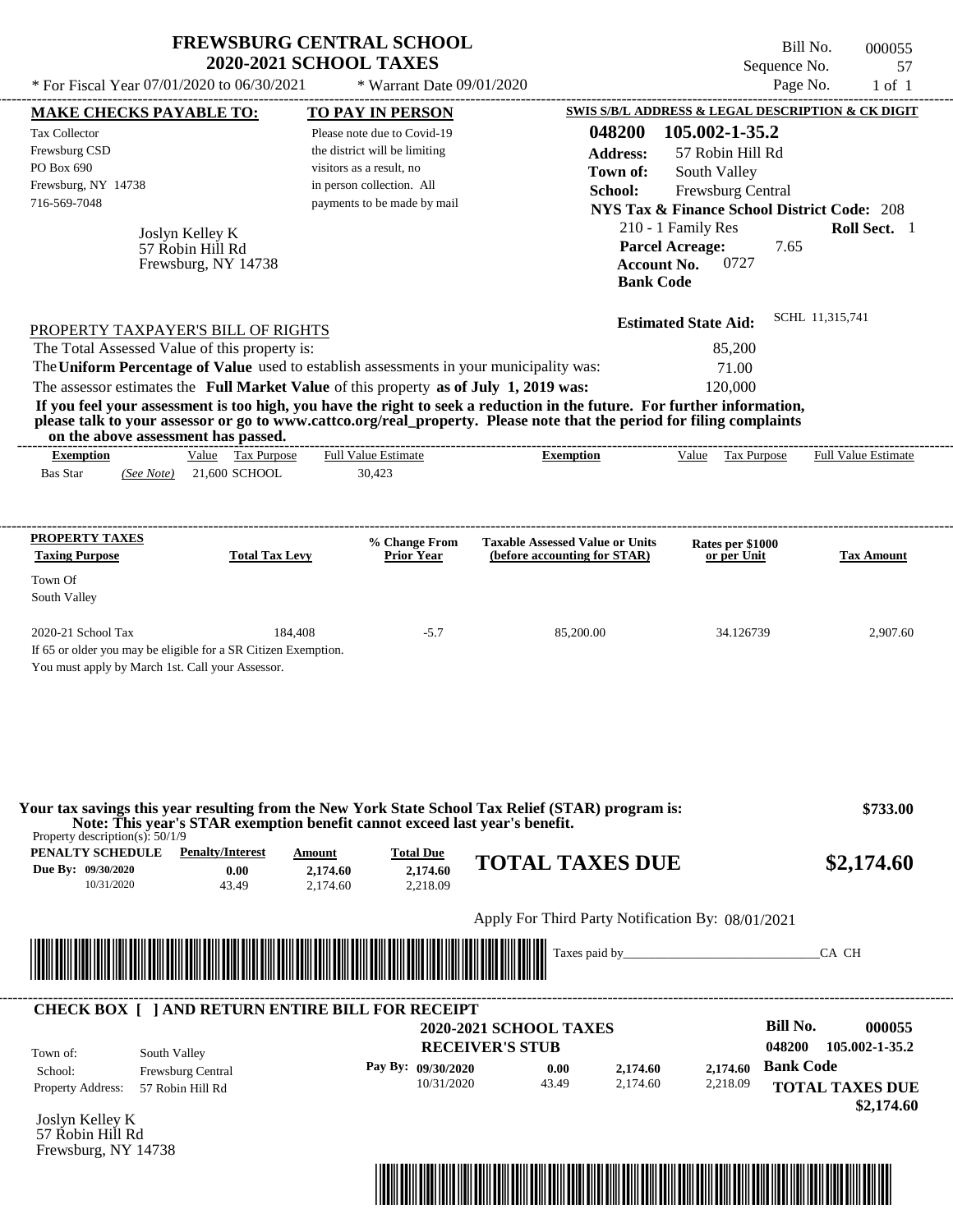## **FREWSBURG CENTRAL SCHOOL 2020-2021 SCHOOL TAXES**

\* For Fiscal Year  $07/01/2020$  to  $06/30/2021$  \* Warrant Date  $09/01/2020$  Page No. 1 of 1

Frewsburg, NY 14738

\* Warrant Date 09/01/2020

Bill No. 000056 Sequence No. 58<br>Page No. 1 of 1

|                                                                                                                   | <b>MAKE CHECKS PAYABLE TO:</b>                                              |                       | <b>TO PAY IN PERSON</b>       |                                                                                                                                                                                                                                                  |                    |                             | SWIS S/B/L ADDRESS & LEGAL DESCRIPTION & CK DIGIT      |
|-------------------------------------------------------------------------------------------------------------------|-----------------------------------------------------------------------------|-----------------------|-------------------------------|--------------------------------------------------------------------------------------------------------------------------------------------------------------------------------------------------------------------------------------------------|--------------------|-----------------------------|--------------------------------------------------------|
| <b>Tax Collector</b>                                                                                              |                                                                             |                       | Please note due to Covid-19   |                                                                                                                                                                                                                                                  | 048200             | 96.004-1-53.2               |                                                        |
| Frewsburg CSD                                                                                                     |                                                                             |                       | the district will be limiting |                                                                                                                                                                                                                                                  | <b>Address:</b>    | 782 Wheeler Hill Rd         |                                                        |
| PO Box 690                                                                                                        |                                                                             |                       | visitors as a result, no      |                                                                                                                                                                                                                                                  | Town of:           | South Valley                |                                                        |
| Frewsburg, NY 14738                                                                                               |                                                                             |                       | in person collection. All     |                                                                                                                                                                                                                                                  | School:            | Frewsburg Central           |                                                        |
| 716-569-7048                                                                                                      |                                                                             |                       | payments to be made by mail   |                                                                                                                                                                                                                                                  |                    |                             | <b>NYS Tax &amp; Finance School District Code: 208</b> |
|                                                                                                                   |                                                                             |                       |                               |                                                                                                                                                                                                                                                  |                    | 210 - 1 Family Res          | Roll Sect. 1                                           |
|                                                                                                                   | Kestler Mark                                                                |                       |                               |                                                                                                                                                                                                                                                  |                    | <b>Parcel Acreage:</b>      | 3.90                                                   |
|                                                                                                                   | Abbey Vicki<br>Messmer Mary Lou                                             |                       |                               |                                                                                                                                                                                                                                                  | <b>Account No.</b> | 0488                        |                                                        |
|                                                                                                                   | 782-784 Wheeler Hill Rd                                                     |                       |                               |                                                                                                                                                                                                                                                  | <b>Bank Code</b>   | 017                         |                                                        |
|                                                                                                                   | Frewsburg, NY 14738                                                         |                       |                               |                                                                                                                                                                                                                                                  |                    |                             |                                                        |
|                                                                                                                   |                                                                             |                       |                               |                                                                                                                                                                                                                                                  |                    | <b>Estimated State Aid:</b> | SCHL 11,315,741                                        |
|                                                                                                                   | PROPERTY TAXPAYER'S BILL OF RIGHTS                                          |                       |                               |                                                                                                                                                                                                                                                  |                    |                             |                                                        |
|                                                                                                                   | The Total Assessed Value of this property is:                               |                       |                               |                                                                                                                                                                                                                                                  |                    | 29,300                      |                                                        |
|                                                                                                                   |                                                                             |                       |                               | The Uniform Percentage of Value used to establish assessments in your municipality was:                                                                                                                                                          |                    | 71.00                       |                                                        |
|                                                                                                                   |                                                                             |                       |                               | The assessor estimates the Full Market Value of this property as of July 1, 2019 was:                                                                                                                                                            |                    | 41,268                      |                                                        |
|                                                                                                                   | on the above assessment has passed.                                         |                       |                               | If you feel your assessment is too high, you have the right to seek a reduction in the future. For further information,<br>please talk to your assessor or go to www.cattco.org/real_property. Please note that the period for filing complaints |                    |                             |                                                        |
| <b>Exemption</b>                                                                                                  | Value Tax Purpose                                                           |                       | <b>Full Value Estimate</b>    | <b>Exemption</b>                                                                                                                                                                                                                                 |                    |                             | Value Tax Purpose Full Value Estimate                  |
| <b>Bas Star</b>                                                                                                   | (See Note) 21,600 SCHOOL                                                    |                       | 30,423                        |                                                                                                                                                                                                                                                  |                    |                             |                                                        |
|                                                                                                                   |                                                                             |                       |                               |                                                                                                                                                                                                                                                  |                    |                             |                                                        |
| <b>PROPERTY TAXES</b>                                                                                             |                                                                             |                       | % Change From                 | <b>Taxable Assessed Value or Units</b>                                                                                                                                                                                                           |                    | Rates per \$1000            |                                                        |
| <b>Taxing Purpose</b>                                                                                             |                                                                             | <b>Total Tax Levy</b> | <b>Prior Year</b>             | (before accounting for STAR)                                                                                                                                                                                                                     |                    | or per Unit                 | <b>Tax Amount</b>                                      |
| Town Of                                                                                                           |                                                                             |                       |                               |                                                                                                                                                                                                                                                  |                    |                             |                                                        |
| South Valley                                                                                                      |                                                                             |                       |                               |                                                                                                                                                                                                                                                  |                    |                             |                                                        |
|                                                                                                                   |                                                                             |                       |                               |                                                                                                                                                                                                                                                  |                    |                             |                                                        |
| 2020-21 School Tax                                                                                                |                                                                             | 184,408               | $-5.7$                        | 29,300.00                                                                                                                                                                                                                                        |                    | 34.126739                   | 999.91                                                 |
|                                                                                                                   | If 65 or older you may be eligible for a SR Citizen Exemption.              |                       |                               |                                                                                                                                                                                                                                                  |                    |                             |                                                        |
|                                                                                                                   | You must apply by March 1st. Call your Assessor.                            |                       |                               |                                                                                                                                                                                                                                                  |                    |                             |                                                        |
|                                                                                                                   |                                                                             |                       |                               |                                                                                                                                                                                                                                                  |                    |                             |                                                        |
|                                                                                                                   |                                                                             |                       |                               |                                                                                                                                                                                                                                                  |                    |                             |                                                        |
|                                                                                                                   |                                                                             |                       |                               |                                                                                                                                                                                                                                                  |                    |                             |                                                        |
|                                                                                                                   |                                                                             |                       |                               |                                                                                                                                                                                                                                                  |                    |                             |                                                        |
| Property description(s): $52 \quad 01 \quad 09$                                                                   | Note: This year's STAR exemption benefit cannot exceed last year's benefit. |                       |                               | Your tax savings this year resulting from the New York State School Tax Relief (STAR) program is:                                                                                                                                                |                    |                             | \$733.00                                               |
| PENALTY SCHEDULE                                                                                                  | <b>Penalty/Interest</b>                                                     | Amount                | <b>Total Due</b>              | <b>TOTAL TAXES DUE</b>                                                                                                                                                                                                                           |                    |                             | \$266.91                                               |
| Due By: 09/30/2020<br>10/31/2020                                                                                  | 0.00<br>5.34                                                                | 266.91<br>266.91      | 266.91<br>272.25              |                                                                                                                                                                                                                                                  |                    |                             |                                                        |
|                                                                                                                   |                                                                             |                       |                               |                                                                                                                                                                                                                                                  |                    |                             |                                                        |
|                                                                                                                   |                                                                             |                       |                               | Apply For Third Party Notification By: 08/01/2021                                                                                                                                                                                                |                    |                             |                                                        |
|                                                                                                                   |                                                                             |                       |                               |                                                                                                                                                                                                                                                  |                    |                             | CA CH                                                  |
|                                                                                                                   | <u> 1989 - Johann Stoff, fransk politik format (f. 1989)</u>                |                       |                               |                                                                                                                                                                                                                                                  |                    |                             |                                                        |
|                                                                                                                   |                                                                             |                       |                               |                                                                                                                                                                                                                                                  |                    |                             |                                                        |
|                                                                                                                   |                                                                             |                       |                               |                                                                                                                                                                                                                                                  |                    |                             |                                                        |
|                                                                                                                   |                                                                             |                       |                               | <b>2020-2021 SCHOOL TAXES</b>                                                                                                                                                                                                                    |                    |                             | <b>Bill No.</b><br>000056                              |
| <b>CHECK BOX [ ] AND RETURN ENTIRE BILL FOR RECEIPT</b>                                                           |                                                                             |                       |                               |                                                                                                                                                                                                                                                  |                    |                             | 048200<br>96.004-1-53.2                                |
|                                                                                                                   |                                                                             |                       |                               | <b>RECEIVER'S STUB</b>                                                                                                                                                                                                                           |                    |                             |                                                        |
| Town of:                                                                                                          | South Valley                                                                |                       | Pay By: 09/30/2020            | 0.00                                                                                                                                                                                                                                             | 266.91             | 266.91                      | <b>Bank Code 017</b>                                   |
|                                                                                                                   | Frewsburg Central                                                           |                       | 10/31/2020                    | 5.34                                                                                                                                                                                                                                             | 266.91             | 272.25                      |                                                        |
|                                                                                                                   | 782 Wheeler Hill Rd                                                         |                       |                               |                                                                                                                                                                                                                                                  |                    |                             | <b>TOTAL TAXES DUE</b>                                 |
|                                                                                                                   |                                                                             |                       |                               |                                                                                                                                                                                                                                                  |                    |                             | \$266.91                                               |
|                                                                                                                   |                                                                             |                       |                               |                                                                                                                                                                                                                                                  |                    |                             |                                                        |
| School:<br>Property Address:<br><b>Kestler Mark</b><br>Abbey Vicki<br>Messmer Mary Lou<br>782-784 Wheeler Hill Rd |                                                                             |                       |                               |                                                                                                                                                                                                                                                  |                    |                             |                                                        |

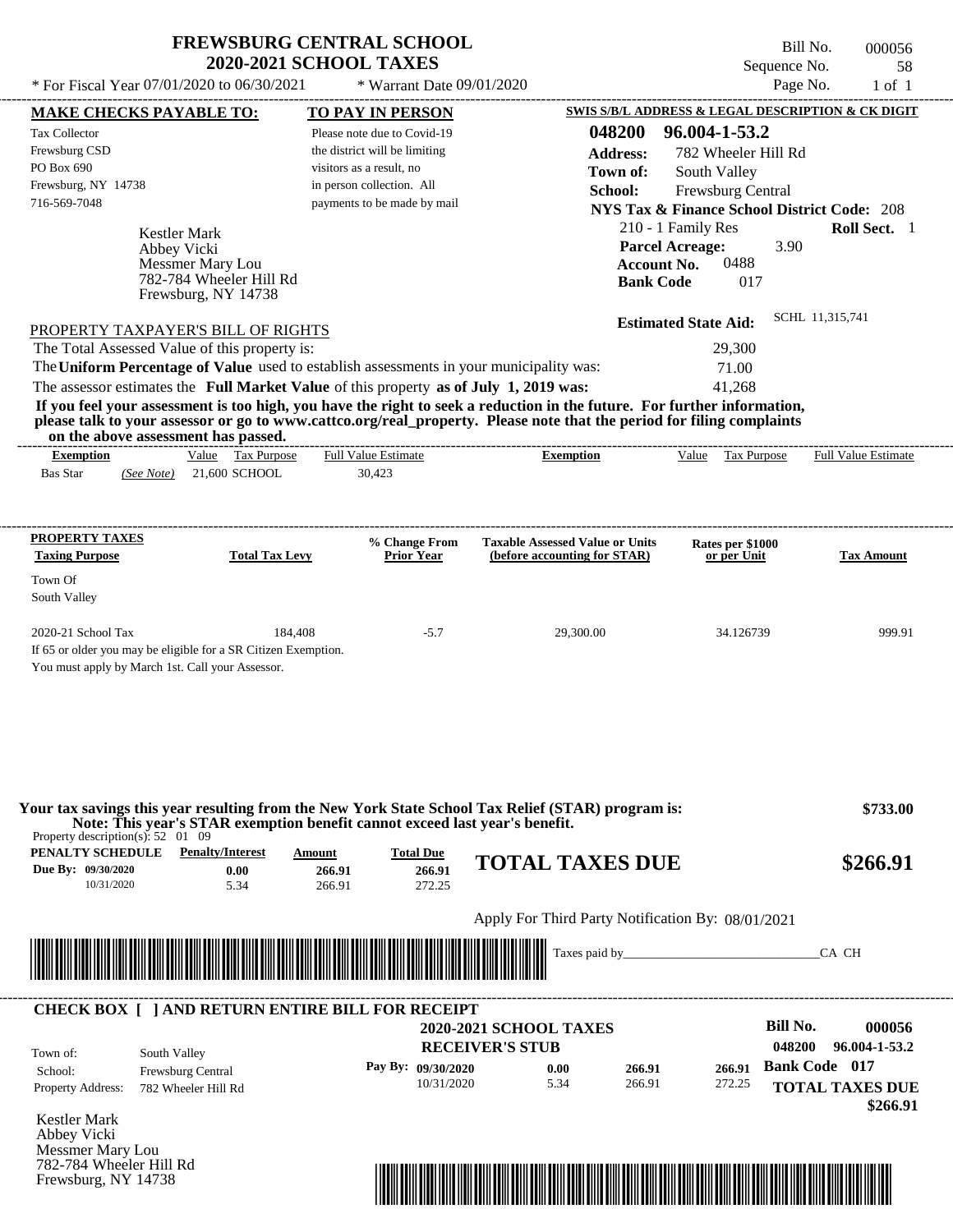## **FREWSBURG CENTRAL SCHOOL 2020-2021 SCHOOL TAXES**

 $*$  For Fiscal Year 07/01/2020 to 06/30/2021  $*$  Warrant Date 09/01/2020 Page No. 1 of 1

Frewsburg, NY 14738

Bill No. 000057 Sequence No. 59<br>Page No. 1 of 1

| <b>MAKE CHECKS PAYABLE TO:</b>                                 |                                     |                       | <b>TO PAY IN PERSON</b>       |                                                                                                                         | SWIS S/B/L ADDRESS & LEGAL DESCRIPTION & CK DIGIT      |                            |
|----------------------------------------------------------------|-------------------------------------|-----------------------|-------------------------------|-------------------------------------------------------------------------------------------------------------------------|--------------------------------------------------------|----------------------------|
| Tax Collector                                                  |                                     |                       | Please note due to Covid-19   |                                                                                                                         | 048200 96.004-1-53.4                                   |                            |
| Frewsburg CSD                                                  |                                     |                       | the district will be limiting | <b>Address:</b>                                                                                                         | Wheeler Hill Rd                                        |                            |
| PO Box 690                                                     |                                     |                       | visitors as a result, no      | Town of:                                                                                                                | South Valley                                           |                            |
| Frewsburg, NY 14738                                            |                                     |                       | in person collection. All     | School:                                                                                                                 | Frewsburg Central                                      |                            |
| 716-569-7048                                                   |                                     |                       | payments to be made by mail   |                                                                                                                         | <b>NYS Tax &amp; Finance School District Code: 208</b> |                            |
|                                                                |                                     |                       |                               |                                                                                                                         | 260 - Seasonal res                                     | Roll Sect. 1               |
|                                                                | <b>Kestler Mark</b>                 |                       |                               |                                                                                                                         | <b>Parcel Acreage:</b><br>1.90                         |                            |
|                                                                | Abbey Vicki<br>Messmer Mary Lou     |                       |                               | <b>Account No.</b>                                                                                                      | 0593                                                   |                            |
|                                                                | 782-784 Wheeler Hill Rd             |                       |                               | <b>Bank Code</b>                                                                                                        | 017                                                    |                            |
|                                                                | Frewsburg, NY 14738                 |                       |                               |                                                                                                                         |                                                        |                            |
|                                                                |                                     |                       |                               |                                                                                                                         | <b>Estimated State Aid:</b>                            | SCHL 11,315,741            |
| PROPERTY TAXPAYER'S BILL OF RIGHTS                             |                                     |                       |                               |                                                                                                                         |                                                        |                            |
| The Total Assessed Value of this property is:                  |                                     |                       |                               |                                                                                                                         | 15,000                                                 |                            |
|                                                                |                                     |                       |                               | The Uniform Percentage of Value used to establish assessments in your municipality was:                                 | 71.00                                                  |                            |
|                                                                |                                     |                       |                               | The assessor estimates the Full Market Value of this property as of July 1, 2019 was:                                   | 21,127                                                 |                            |
|                                                                |                                     |                       |                               | If you feel your assessment is too high, you have the right to seek a reduction in the future. For further information, |                                                        |                            |
|                                                                |                                     |                       |                               | please talk to your assessor or go to www.cattco.org/real_property. Please note that the period for filing complaints   |                                                        |                            |
|                                                                | on the above assessment has passed. |                       |                               |                                                                                                                         |                                                        |                            |
| <b>Exemption</b>                                               | Value Tax Purpose                   |                       | <b>Full Value Estimate</b>    | <b>Exemption</b>                                                                                                        | Value Tax Purpose                                      | <b>Full Value Estimate</b> |
|                                                                |                                     |                       |                               |                                                                                                                         |                                                        |                            |
|                                                                |                                     |                       |                               |                                                                                                                         |                                                        |                            |
| PROPERTY TAXES                                                 |                                     |                       | % Change From                 | <b>Taxable Assessed Value or Units</b>                                                                                  | Rates per \$1000                                       |                            |
| <b>Taxing Purpose</b>                                          |                                     | <b>Total Tax Levy</b> | <b>Prior Year</b>             |                                                                                                                         | or per Unit                                            | <b>Tax Amount</b>          |
| Town Of                                                        |                                     |                       |                               |                                                                                                                         |                                                        |                            |
| South Valley                                                   |                                     |                       |                               |                                                                                                                         |                                                        |                            |
|                                                                |                                     |                       |                               |                                                                                                                         |                                                        |                            |
| 2020-21 School Tax                                             |                                     | 184,408               | $-5.7$                        | 15,000.00                                                                                                               | 34.126739                                              | 511.90                     |
| If 65 or older you may be eligible for a SR Citizen Exemption. |                                     |                       |                               |                                                                                                                         |                                                        |                            |
| You must apply by March 1st. Call your Assessor.               |                                     |                       |                               |                                                                                                                         |                                                        |                            |
|                                                                |                                     |                       |                               |                                                                                                                         |                                                        |                            |
|                                                                |                                     |                       |                               |                                                                                                                         |                                                        |                            |
|                                                                |                                     |                       |                               |                                                                                                                         |                                                        |                            |
|                                                                |                                     |                       |                               |                                                                                                                         |                                                        |                            |
|                                                                |                                     |                       |                               |                                                                                                                         |                                                        |                            |
|                                                                |                                     |                       |                               |                                                                                                                         |                                                        |                            |
|                                                                |                                     |                       |                               |                                                                                                                         |                                                        |                            |
| Property description(s): 52 01 09                              |                                     |                       |                               |                                                                                                                         |                                                        |                            |
| PENALTY SCHEDULE                                               | <b>Penalty/Interest</b>             | <b>Amount</b>         | <b>Total Due</b>              |                                                                                                                         |                                                        |                            |
| Due By: 09/30/2020                                             | 0.00                                | 511.90                | 511.90                        | <b>TOTAL TAXES DUE</b>                                                                                                  |                                                        | \$511.90                   |
| 10/31/2020                                                     | 10.24                               | 511.90                | 522.14                        |                                                                                                                         |                                                        |                            |
|                                                                |                                     |                       |                               | Apply For Third Party Notification By: 08/01/2021                                                                       |                                                        |                            |
|                                                                |                                     |                       |                               |                                                                                                                         |                                                        |                            |
|                                                                |                                     |                       |                               | Taxes paid by_                                                                                                          |                                                        | CA CH                      |
|                                                                |                                     |                       |                               |                                                                                                                         |                                                        |                            |
|                                                                |                                     |                       |                               |                                                                                                                         |                                                        |                            |
| <b>CHECK BOX [ ] AND RETURN ENTIRE BILL FOR RECEIPT</b>        |                                     |                       |                               |                                                                                                                         | <b>Bill No.</b>                                        | 000057                     |
|                                                                |                                     |                       |                               | <b>2020-2021 SCHOOL TAXES</b>                                                                                           |                                                        |                            |
| Town of:                                                       | South Valley                        |                       |                               | <b>RECEIVER'S STUB</b>                                                                                                  | 048200                                                 | 96.004-1-53.4              |
| School:                                                        | Frewsburg Central                   |                       | Pay By: 09/30/2020            | 0.00<br>511.90                                                                                                          | 511.90                                                 | <b>Bank Code 017</b>       |
| Property Address:                                              | Wheeler Hill Rd                     |                       | 10/31/2020                    | 10.24<br>511.90                                                                                                         | 522.14                                                 | <b>TOTAL TAXES DUE</b>     |
|                                                                |                                     |                       |                               |                                                                                                                         |                                                        | \$511.90                   |
| Kestler Mark                                                   |                                     |                       |                               |                                                                                                                         |                                                        |                            |
| Abbey Vicki                                                    |                                     |                       |                               |                                                                                                                         |                                                        |                            |
| Messmer Mary Lou                                               |                                     |                       |                               |                                                                                                                         |                                                        |                            |
| 782-784 Wheeler Hill Rd                                        |                                     |                       |                               |                                                                                                                         |                                                        |                            |

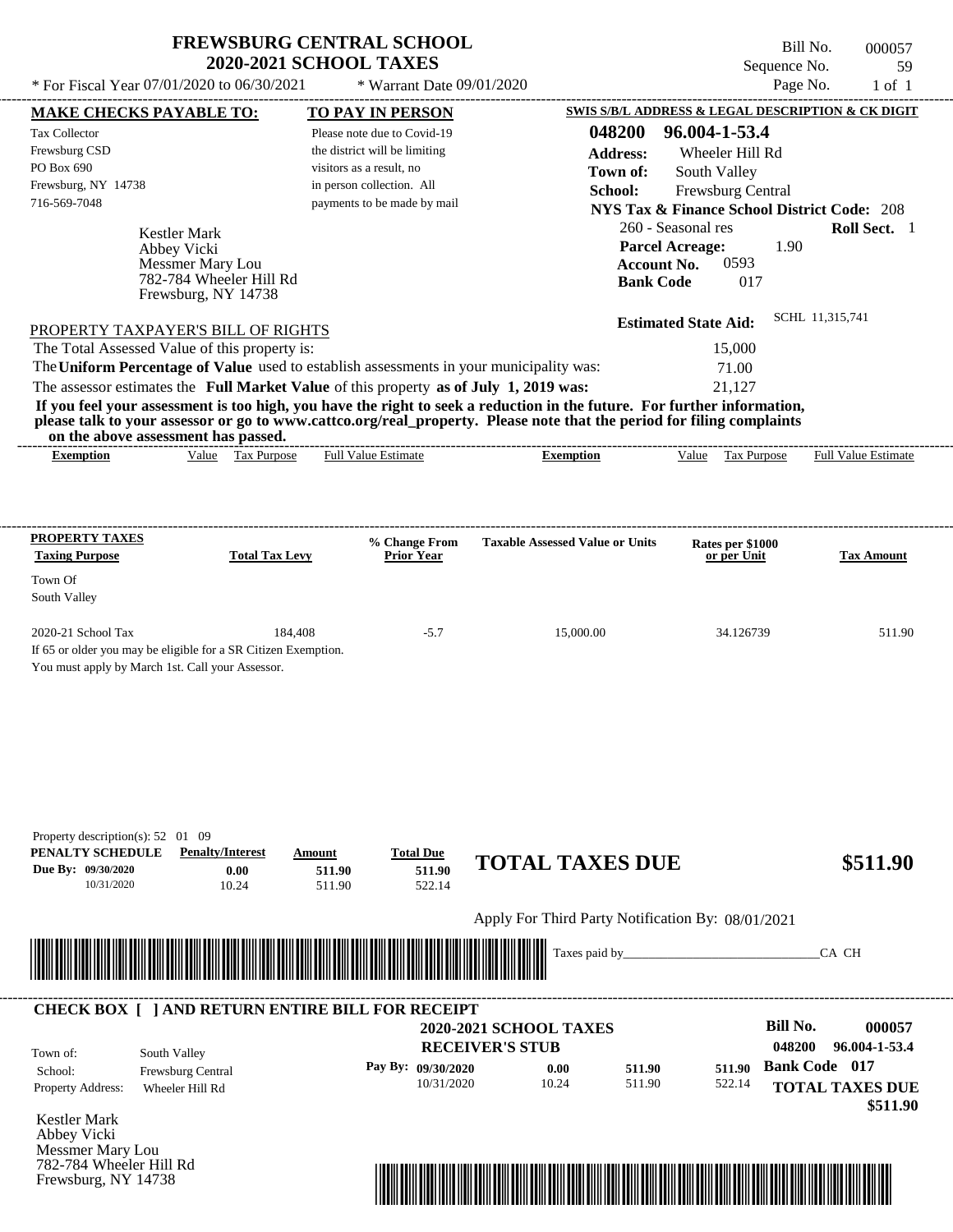|                                                                                                                                                                                                                                                                                           |                                                    | <b>FREWSBURG CENTRAL SCHOOL</b><br><b>2020-2021 SCHOOL TAXES</b> |                                                                                                                                           | Sequence No.                                           | Bill No.<br>000058<br>60   |
|-------------------------------------------------------------------------------------------------------------------------------------------------------------------------------------------------------------------------------------------------------------------------------------------|----------------------------------------------------|------------------------------------------------------------------|-------------------------------------------------------------------------------------------------------------------------------------------|--------------------------------------------------------|----------------------------|
| * For Fiscal Year 07/01/2020 to 06/30/2021                                                                                                                                                                                                                                                |                                                    | * Warrant Date 09/01/2020                                        |                                                                                                                                           | Page No.                                               | $1$ of $1$                 |
| <b>MAKE CHECKS PAYABLE TO:</b>                                                                                                                                                                                                                                                            |                                                    | <b>TO PAY IN PERSON</b>                                          |                                                                                                                                           | SWIS S/B/L ADDRESS & LEGAL DESCRIPTION & CK DIGIT      |                            |
| Tax Collector                                                                                                                                                                                                                                                                             |                                                    | Please note due to Covid-19                                      | 048200                                                                                                                                    | 96.004-1-57.2                                          |                            |
| Frewsburg CSD                                                                                                                                                                                                                                                                             |                                                    | the district will be limiting                                    | <b>Address:</b>                                                                                                                           | 817 Wheeler Hill Rd                                    |                            |
| PO Box 690                                                                                                                                                                                                                                                                                |                                                    | visitors as a result, no                                         | Town of:                                                                                                                                  | South Valley                                           |                            |
| Frewsburg, NY 14738                                                                                                                                                                                                                                                                       |                                                    | in person collection. All                                        | School:                                                                                                                                   | Frewsburg Central                                      |                            |
| 716-569-7048                                                                                                                                                                                                                                                                              |                                                    | payments to be made by mail                                      |                                                                                                                                           | <b>NYS Tax &amp; Finance School District Code: 208</b> |                            |
| King Dona J                                                                                                                                                                                                                                                                               |                                                    |                                                                  |                                                                                                                                           | 260 - Seasonal res                                     | Roll Sect. 1               |
| 560 LeBrun                                                                                                                                                                                                                                                                                |                                                    |                                                                  |                                                                                                                                           | <b>Parcel Acreage:</b><br>6.75                         |                            |
|                                                                                                                                                                                                                                                                                           | Amherst, NY 14226                                  |                                                                  | <b>Account No.</b><br><b>Bank Code</b>                                                                                                    | 0492                                                   |                            |
| PROPERTY TAXPAYER'S BILL OF RIGHTS                                                                                                                                                                                                                                                        |                                                    |                                                                  |                                                                                                                                           | <b>Estimated State Aid:</b>                            | SCHL 11,315,741            |
| The Total Assessed Value of this property is:                                                                                                                                                                                                                                             |                                                    |                                                                  |                                                                                                                                           | 70,100                                                 |                            |
| The Uniform Percentage of Value used to establish assessments in your municipality was:                                                                                                                                                                                                   |                                                    |                                                                  |                                                                                                                                           | 71.00                                                  |                            |
| The assessor estimates the Full Market Value of this property as of July 1, 2019 was:                                                                                                                                                                                                     |                                                    |                                                                  |                                                                                                                                           | 98,732                                                 |                            |
| on the above assessment has passed.<br><b>Exemption</b>                                                                                                                                                                                                                                   | Value Tax Purpose                                  | <b>Full Value Estimate</b>                                       | please talk to your assessor or go to www.cattco.org/real_property. Please note that the period for filing complaints<br><b>Exemption</b> | Value Tax Purpose                                      | <b>Full Value Estimate</b> |
| <b>PROPERTY TAXES</b><br><b>Taxing Purpose</b><br>Town Of<br>South Valley                                                                                                                                                                                                                 | <b>Total Tax Levy</b>                              | % Change From<br><b>Prior Year</b>                               | <b>Taxable Assessed Value or Units</b>                                                                                                    | Rates per \$1000<br>or per Unit                        | <b>Tax Amount</b>          |
| 2020-21 School Tax<br>If 65 or older you may be eligible for a SR Citizen Exemption.<br>You must apply by March 1st. Call your Assessor.                                                                                                                                                  | 184,408                                            | $-5.7$                                                           | 70,100.00                                                                                                                                 | 34.126739                                              | 2,392.28                   |
| Property description(s): 53 01 09<br>PENALTY SCHEDULE<br>Due By: 09/30/2020<br>10/31/2020                                                                                                                                                                                                 | <b>Penalty/Interest</b><br>Amount<br>0.00<br>47.85 | <b>Total Due</b><br>2,392.28<br>2,392.28<br>2,440.13<br>2,392.28 | <b>TOTAL TAXES DUE</b>                                                                                                                    |                                                        | \$2,392.28                 |
|                                                                                                                                                                                                                                                                                           |                                                    |                                                                  |                                                                                                                                           |                                                        |                            |
|                                                                                                                                                                                                                                                                                           |                                                    |                                                                  | Apply For Third Party Notification By: 08/01/2021                                                                                         |                                                        |                            |
|                                                                                                                                                                                                                                                                                           |                                                    |                                                                  | Taxes paid by_                                                                                                                            |                                                        | CA CH                      |
|                                                                                                                                                                                                                                                                                           |                                                    |                                                                  |                                                                                                                                           | <b>Bill No.</b>                                        |                            |
| <b>CHECK BOX [ ] AND RETURN ENTIRE BILL FOR RECEIPT</b>                                                                                                                                                                                                                                   |                                                    |                                                                  | <b>2020-2021 SCHOOL TAXES</b>                                                                                                             |                                                        | 000058                     |
| South Valley<br>Town of:                                                                                                                                                                                                                                                                  |                                                    |                                                                  | <b>RECEIVER'S STUB</b>                                                                                                                    | 048200                                                 | 96.004-1-57.2              |
| <u> Harry Harry Harry Harry Harry Harry Harry Harry Harry Harry Harry Harry Harry Harry Harry Harry Harry Harry Harry Harry Harry Harry Harry Harry Harry Harry Harry Harry Harry Harry Harry Harry Harry Harry Harry Harry Harr</u><br>Frewsburg Central<br>School:<br>Property Address: | 817 Wheeler Hill Rd                                | Pay By: 09/30/2020<br>10/31/2020                                 | 0.00<br>2,392.28<br>47.85<br>2,392.28                                                                                                     | <b>Bank Code</b><br>2,392.28<br>2,440.13               | <b>TOTAL TAXES DUE</b>     |

King Dona J 560 LeBrun Amherst, NY 14226



 **\$2,392.28**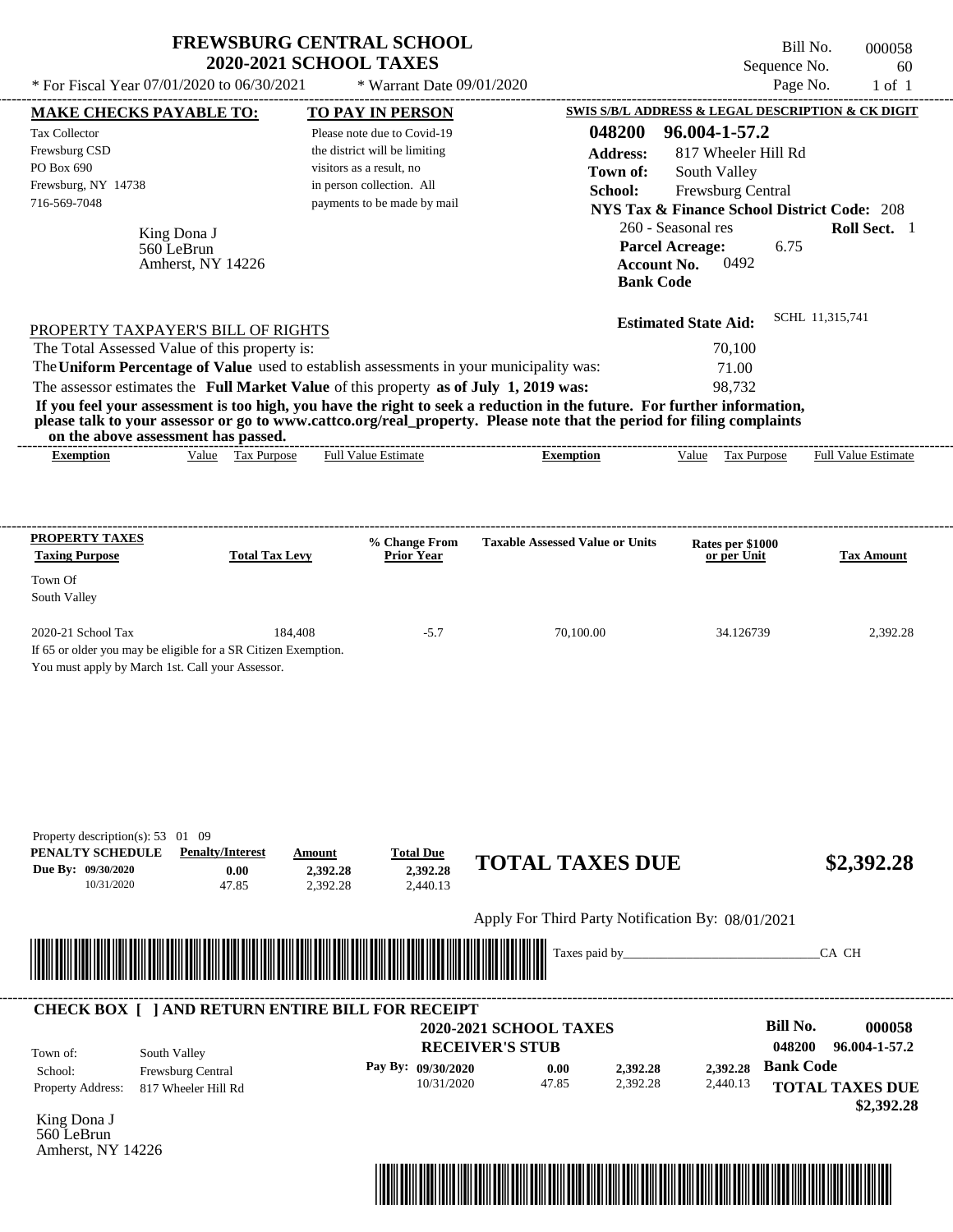## **FREWSBURG CENTRAL SCHOOL 2020-2021 SCHOOL TAXES**

 $*$  For Fiscal Year 07/01/2020 to 06/30/2021

\* Warrant Date 09/01/2020

Bill No. 000059 Sequence No. 61<br>Page No. 61<br>of 1

| <b>MAKE CHECKS PAYABLE TO:</b>                                                                                                                                                                                                                                                          | <b>TO PAY IN PERSON</b>                              |                        |                                        | SWIS S/B/L ADDRESS & LEGAL DESCRIPTION & CK DIGIT      |                            |
|-----------------------------------------------------------------------------------------------------------------------------------------------------------------------------------------------------------------------------------------------------------------------------------------|------------------------------------------------------|------------------------|----------------------------------------|--------------------------------------------------------|----------------------------|
| Tax Collector                                                                                                                                                                                                                                                                           | Please note due to Covid-19                          |                        |                                        | 048200 105.002-1-26                                    |                            |
| Frewsburg CSD                                                                                                                                                                                                                                                                           | the district will be limiting                        |                        | <b>Address:</b>                        | Brown Run Rd                                           |                            |
| PO Box 690                                                                                                                                                                                                                                                                              | visitors as a result, no                             |                        | Town of:                               | South Valley                                           |                            |
| Frewsburg, NY 14738                                                                                                                                                                                                                                                                     | in person collection. All                            |                        | School:                                | Frewsburg Central                                      |                            |
| 716-569-7048                                                                                                                                                                                                                                                                            | payments to be made by mail                          |                        |                                        | <b>NYS Tax &amp; Finance School District Code: 208</b> |                            |
| Koch Darryl M                                                                                                                                                                                                                                                                           |                                                      |                        |                                        | 910 - Priv forest                                      | Roll Sect. 1               |
| Noll Kim                                                                                                                                                                                                                                                                                |                                                      |                        |                                        | <b>Parcel Acreage:</b><br>45.48                        |                            |
| 39 Majestic Ln                                                                                                                                                                                                                                                                          |                                                      |                        | <b>Account No.</b>                     | 0126                                                   |                            |
| Sinking Spring, PA 19608                                                                                                                                                                                                                                                                |                                                      |                        | <b>Bank Code</b>                       |                                                        |                            |
|                                                                                                                                                                                                                                                                                         |                                                      |                        |                                        |                                                        | SCHL 11,315,741            |
| PROPERTY TAXPAYER'S BILL OF RIGHTS                                                                                                                                                                                                                                                      |                                                      |                        |                                        | <b>Estimated State Aid:</b>                            |                            |
| The Total Assessed Value of this property is:                                                                                                                                                                                                                                           |                                                      |                        |                                        | 36,900                                                 |                            |
| The Uniform Percentage of Value used to establish assessments in your municipality was:                                                                                                                                                                                                 |                                                      |                        |                                        | 71.00                                                  |                            |
| The assessor estimates the Full Market Value of this property as of July 1, 2019 was:                                                                                                                                                                                                   |                                                      |                        |                                        | 51,972                                                 |                            |
| If you feel your assessment is too high, you have the right to seek a reduction in the future. For further information,<br>please talk to your assessor or go to www.cattco.org/real_property. Please note that the period for filing complaints<br>on the above assessment has passed. |                                                      |                        |                                        |                                                        |                            |
| Value Tax Purpose<br><b>Exemption</b>                                                                                                                                                                                                                                                   | <b>Full Value Estimate</b>                           |                        | <b>Exemption</b>                       | Value Tax Purpose                                      | <b>Full Value Estimate</b> |
|                                                                                                                                                                                                                                                                                         |                                                      |                        |                                        |                                                        |                            |
|                                                                                                                                                                                                                                                                                         |                                                      |                        |                                        |                                                        |                            |
| <b>PROPERTY TAXES</b>                                                                                                                                                                                                                                                                   |                                                      |                        |                                        |                                                        |                            |
| <b>Taxing Purpose</b>                                                                                                                                                                                                                                                                   | % Change From<br><b>Total Tax Levy</b><br>Prior Year |                        | <b>Taxable Assessed Value or Units</b> | Rates per \$1000<br>or per Unit                        | <b>Tax Amount</b>          |
| Town Of                                                                                                                                                                                                                                                                                 |                                                      |                        |                                        |                                                        |                            |
| South Valley                                                                                                                                                                                                                                                                            |                                                      |                        |                                        |                                                        |                            |
| 2020-21 School Tax                                                                                                                                                                                                                                                                      | 184,408                                              | $-5.7$                 | 36,900.00                              | 34.126739                                              | 1,259.28                   |
| If 65 or older you may be eligible for a SR Citizen Exemption.                                                                                                                                                                                                                          |                                                      |                        |                                        |                                                        |                            |
| You must apply by March 1st. Call your Assessor.                                                                                                                                                                                                                                        |                                                      |                        |                                        |                                                        |                            |
|                                                                                                                                                                                                                                                                                         |                                                      |                        |                                        |                                                        |                            |
|                                                                                                                                                                                                                                                                                         |                                                      |                        |                                        |                                                        |                            |
|                                                                                                                                                                                                                                                                                         |                                                      |                        |                                        |                                                        |                            |
|                                                                                                                                                                                                                                                                                         |                                                      |                        |                                        |                                                        |                            |
|                                                                                                                                                                                                                                                                                         |                                                      |                        |                                        |                                                        |                            |
|                                                                                                                                                                                                                                                                                         |                                                      |                        |                                        |                                                        |                            |
|                                                                                                                                                                                                                                                                                         |                                                      |                        |                                        |                                                        |                            |
| Property description(s): 42 01 09                                                                                                                                                                                                                                                       |                                                      |                        |                                        |                                                        |                            |
| PENALTY SCHEDULE<br><b>Penalty/Interest</b><br>Due By: 09/30/2020<br>0.00                                                                                                                                                                                                               | <b>Total Due</b><br>Amount<br>1,259.28<br>1,259.28   |                        | <b>TOTAL TAXES DUE</b>                 |                                                        | \$1,259.28                 |
| 10/31/2020<br>25.19                                                                                                                                                                                                                                                                     | 1,259.28<br>1,284.47                                 |                        |                                        |                                                        |                            |
|                                                                                                                                                                                                                                                                                         |                                                      |                        |                                        |                                                        |                            |
|                                                                                                                                                                                                                                                                                         |                                                      |                        |                                        | Apply For Third Party Notification By: 08/01/2021      |                            |
| <u> III de la construcción de la construcción de la construcción de la construcción de la construcción de la const</u>                                                                                                                                                                  |                                                      |                        | Taxes paid by_                         |                                                        | CA CH                      |
|                                                                                                                                                                                                                                                                                         |                                                      |                        |                                        |                                                        |                            |
|                                                                                                                                                                                                                                                                                         |                                                      |                        |                                        |                                                        |                            |
| <b>CHECK BOX [ ] AND RETURN ENTIRE BILL FOR RECEIPT</b>                                                                                                                                                                                                                                 |                                                      | 2020-2021 SCHOOL TAXES |                                        | <b>Bill No.</b>                                        | 000059                     |
|                                                                                                                                                                                                                                                                                         |                                                      | <b>RECEIVER'S STUB</b> |                                        |                                                        | 048200<br>105.002-1-26     |
| South Valley<br>Town of:                                                                                                                                                                                                                                                                | Pay By: 09/30/2020                                   |                        |                                        | 1,259.28                                               | <b>Bank Code</b>           |
| Frewsburg Central<br>School:                                                                                                                                                                                                                                                            |                                                      | 10/31/2020             | 0.00<br>1,259.28<br>25.19<br>1,259.28  | 1,284.47                                               |                            |
| Property Address:<br>Brown Run Rd                                                                                                                                                                                                                                                       |                                                      |                        |                                        |                                                        | <b>TOTAL TAXES DUE</b>     |
| Koch Darryl M                                                                                                                                                                                                                                                                           |                                                      |                        |                                        |                                                        | \$1,259.28                 |
| Noll Kim                                                                                                                                                                                                                                                                                |                                                      |                        |                                        |                                                        |                            |
| 39 Majestic Ln                                                                                                                                                                                                                                                                          |                                                      |                        |                                        |                                                        |                            |
| Sinking Spring, PA 19608                                                                                                                                                                                                                                                                |                                                      |                        |                                        |                                                        |                            |
|                                                                                                                                                                                                                                                                                         |                                                      |                        |                                        |                                                        |                            |
|                                                                                                                                                                                                                                                                                         |                                                      |                        |                                        |                                                        |                            |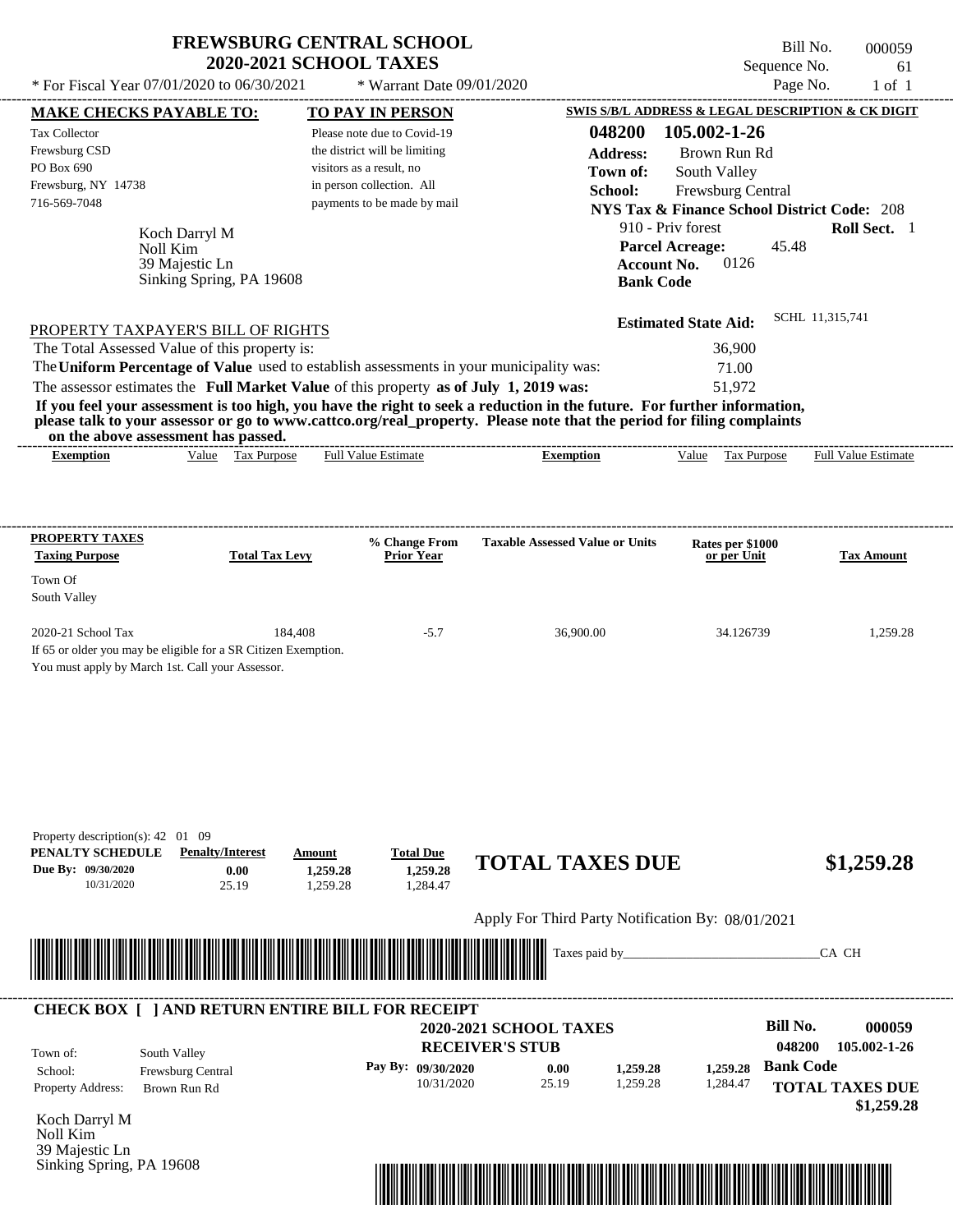| <b>FREWSBURG CENTRAL SCHOOL</b> |
|---------------------------------|
| <b>2020-2021 SCHOOL TAXES</b>   |

Bill No. 000060 Sequence No. 62<br>Page No. 1 of 1

| <b>MAKE CHECKS PAYABLE TO:</b>                                                          |                                                                                                                                                                                                                                      |                          | <b>TO PAY IN PERSON</b>            |                                                                                                                                                                                                                                                  |                    | <b>SWIS S/B/L ADDRESS &amp; LEGAL DESCRIPTION &amp; CK DIGIT</b> |                  |                        |
|-----------------------------------------------------------------------------------------|--------------------------------------------------------------------------------------------------------------------------------------------------------------------------------------------------------------------------------------|--------------------------|------------------------------------|--------------------------------------------------------------------------------------------------------------------------------------------------------------------------------------------------------------------------------------------------|--------------------|------------------------------------------------------------------|------------------|------------------------|
| <b>Tax Collector</b>                                                                    |                                                                                                                                                                                                                                      |                          | Please note due to Covid-19        |                                                                                                                                                                                                                                                  | 048200             | 105.002-1-1.35                                                   |                  |                        |
| Frewsburg CSD                                                                           |                                                                                                                                                                                                                                      |                          | the district will be limiting      |                                                                                                                                                                                                                                                  | <b>Address:</b>    | 12810 Gurnsey Hollow Rd                                          |                  |                        |
| PO Box 690                                                                              |                                                                                                                                                                                                                                      | visitors as a result, no |                                    |                                                                                                                                                                                                                                                  | Town of:           | South Valley                                                     |                  |                        |
| Frewsburg, NY 14738                                                                     |                                                                                                                                                                                                                                      |                          | in person collection. All          |                                                                                                                                                                                                                                                  | School:            | Frewsburg Central                                                |                  |                        |
| 716-569-7048                                                                            |                                                                                                                                                                                                                                      |                          | payments to be made by mail        |                                                                                                                                                                                                                                                  |                    | <b>NYS Tax &amp; Finance School District Code: 208</b>           |                  |                        |
|                                                                                         | <b>Lahrs Andrew</b>                                                                                                                                                                                                                  |                          |                                    |                                                                                                                                                                                                                                                  |                    | 210 - 1 Family Res                                               |                  | Roll Sect. 1           |
|                                                                                         | Lahrs Ann                                                                                                                                                                                                                            |                          |                                    |                                                                                                                                                                                                                                                  |                    | <b>Parcel Acreage:</b>                                           | 4.90             |                        |
|                                                                                         | 3975 Yale ave                                                                                                                                                                                                                        |                          |                                    |                                                                                                                                                                                                                                                  | <b>Account No.</b> | 0738                                                             |                  |                        |
|                                                                                         | Hamburg, NY 14075                                                                                                                                                                                                                    |                          |                                    |                                                                                                                                                                                                                                                  | <b>Bank Code</b>   |                                                                  |                  |                        |
|                                                                                         |                                                                                                                                                                                                                                      |                          |                                    |                                                                                                                                                                                                                                                  |                    |                                                                  |                  |                        |
| PROPERTY TAXPAYER'S BILL OF RIGHTS                                                      |                                                                                                                                                                                                                                      |                          |                                    |                                                                                                                                                                                                                                                  |                    | <b>Estimated State Aid:</b>                                      | SCHL 11,315,741  |                        |
| The Total Assessed Value of this property is:                                           |                                                                                                                                                                                                                                      |                          |                                    |                                                                                                                                                                                                                                                  |                    | 23,200                                                           |                  |                        |
| The Uniform Percentage of Value used to establish assessments in your municipality was: |                                                                                                                                                                                                                                      |                          |                                    |                                                                                                                                                                                                                                                  |                    | 71.00                                                            |                  |                        |
| The assessor estimates the Full Market Value of this property as of July 1, 2019 was:   |                                                                                                                                                                                                                                      |                          |                                    |                                                                                                                                                                                                                                                  |                    | 32,676                                                           |                  |                        |
|                                                                                         |                                                                                                                                                                                                                                      |                          |                                    | If you feel your assessment is too high, you have the right to seek a reduction in the future. For further information,<br>please talk to your assessor or go to www.cattco.org/real_property. Please note that the period for filing complaints |                    |                                                                  |                  |                        |
|                                                                                         | on the above assessment has passed.<br>Value Tax Purpose                                                                                                                                                                             |                          |                                    |                                                                                                                                                                                                                                                  |                    | Value Tax Purpose Full Value Estimate                            |                  |                        |
| <b>Exemption</b>                                                                        |                                                                                                                                                                                                                                      |                          | <b>Full Value Estimate</b>         | <b>Exemption</b>                                                                                                                                                                                                                                 |                    |                                                                  |                  |                        |
|                                                                                         |                                                                                                                                                                                                                                      |                          |                                    |                                                                                                                                                                                                                                                  |                    |                                                                  |                  |                        |
|                                                                                         |                                                                                                                                                                                                                                      |                          |                                    |                                                                                                                                                                                                                                                  |                    |                                                                  |                  |                        |
| <b>PROPERTY TAXES</b><br><b>Taxing Purpose</b>                                          | <b>Total Tax Levy</b>                                                                                                                                                                                                                |                          | % Change From<br><b>Prior Year</b> | <b>Taxable Assessed Value or Units</b>                                                                                                                                                                                                           |                    | Rates per \$1000<br>or per Unit                                  |                  | <b>Tax Amount</b>      |
|                                                                                         |                                                                                                                                                                                                                                      |                          |                                    |                                                                                                                                                                                                                                                  |                    |                                                                  |                  |                        |
| Town Of                                                                                 |                                                                                                                                                                                                                                      |                          |                                    |                                                                                                                                                                                                                                                  |                    |                                                                  |                  |                        |
| South Valley                                                                            |                                                                                                                                                                                                                                      |                          |                                    |                                                                                                                                                                                                                                                  |                    |                                                                  |                  |                        |
| 2020-21 School Tax                                                                      | 184,408                                                                                                                                                                                                                              |                          | $-5.7$                             |                                                                                                                                                                                                                                                  |                    | 34.126739                                                        |                  | 791.74                 |
|                                                                                         | If 65 or older you may be eligible for a SR Citizen Exemption.                                                                                                                                                                       |                          |                                    | 23,200.00                                                                                                                                                                                                                                        |                    |                                                                  |                  |                        |
| You must apply by March 1st. Call your Assessor.                                        |                                                                                                                                                                                                                                      |                          |                                    |                                                                                                                                                                                                                                                  |                    |                                                                  |                  |                        |
|                                                                                         |                                                                                                                                                                                                                                      |                          |                                    |                                                                                                                                                                                                                                                  |                    |                                                                  |                  |                        |
|                                                                                         |                                                                                                                                                                                                                                      |                          |                                    |                                                                                                                                                                                                                                                  |                    |                                                                  |                  |                        |
|                                                                                         |                                                                                                                                                                                                                                      |                          |                                    |                                                                                                                                                                                                                                                  |                    |                                                                  |                  |                        |
|                                                                                         |                                                                                                                                                                                                                                      |                          |                                    |                                                                                                                                                                                                                                                  |                    |                                                                  |                  |                        |
|                                                                                         |                                                                                                                                                                                                                                      |                          |                                    |                                                                                                                                                                                                                                                  |                    |                                                                  |                  |                        |
|                                                                                         |                                                                                                                                                                                                                                      |                          |                                    |                                                                                                                                                                                                                                                  |                    |                                                                  |                  |                        |
|                                                                                         |                                                                                                                                                                                                                                      |                          |                                    |                                                                                                                                                                                                                                                  |                    |                                                                  |                  |                        |
| Property description(s): $43\frac{51}{19}$                                              |                                                                                                                                                                                                                                      |                          |                                    |                                                                                                                                                                                                                                                  |                    |                                                                  |                  |                        |
| PENALTY SCHEDULE                                                                        | <b>Penalty/Interest</b>                                                                                                                                                                                                              | Amount                   | <b>Total Due</b>                   | <b>TOTAL TAXES DUE</b>                                                                                                                                                                                                                           |                    |                                                                  |                  | \$791.74               |
| Due By: 09/30/2020<br>10/31/2020                                                        | 0.00<br>15.83                                                                                                                                                                                                                        | 791.74<br>791.74         | 791.74<br>807.57                   |                                                                                                                                                                                                                                                  |                    |                                                                  |                  |                        |
|                                                                                         |                                                                                                                                                                                                                                      |                          |                                    |                                                                                                                                                                                                                                                  |                    |                                                                  |                  |                        |
|                                                                                         |                                                                                                                                                                                                                                      |                          |                                    | Apply For Third Party Notification By: 08/01/2021                                                                                                                                                                                                |                    |                                                                  |                  |                        |
|                                                                                         |                                                                                                                                                                                                                                      |                          |                                    | Taxes paid by_                                                                                                                                                                                                                                   |                    |                                                                  |                  | CA CH                  |
|                                                                                         | <u> Indian American State of Barbara and The Barbara and The Barbara and The Barbara and The Barbara and The Barbara and The Barbara and The Barbara and The Barbara and The Barbara and The Barbara and The Barbara and The Bar</u> |                          |                                    |                                                                                                                                                                                                                                                  |                    |                                                                  |                  |                        |
|                                                                                         |                                                                                                                                                                                                                                      |                          |                                    |                                                                                                                                                                                                                                                  |                    |                                                                  |                  |                        |
|                                                                                         | <b>CHECK BOX [ ] AND RETURN ENTIRE BILL FOR RECEIPT</b>                                                                                                                                                                              |                          |                                    |                                                                                                                                                                                                                                                  |                    |                                                                  |                  |                        |
|                                                                                         |                                                                                                                                                                                                                                      |                          |                                    | <b>2020-2021 SCHOOL TAXES</b>                                                                                                                                                                                                                    |                    |                                                                  | <b>Bill No.</b>  | 000060                 |
| Town of:                                                                                | South Valley                                                                                                                                                                                                                         |                          |                                    | <b>RECEIVER'S STUB</b>                                                                                                                                                                                                                           |                    |                                                                  | 048200           | 105.002-1-1.35         |
| School:                                                                                 | Frewsburg Central                                                                                                                                                                                                                    |                          | Pay By: 09/30/2020                 | 0.00                                                                                                                                                                                                                                             | 791.74             | 791.74                                                           | <b>Bank Code</b> |                        |
| Property Address:                                                                       | 12810 Gurnsey Hollow Rd                                                                                                                                                                                                              |                          | 10/31/2020                         | 15.83                                                                                                                                                                                                                                            | 791.74             | 807.57                                                           |                  | <b>TOTAL TAXES DUE</b> |
|                                                                                         |                                                                                                                                                                                                                                      |                          |                                    |                                                                                                                                                                                                                                                  |                    |                                                                  |                  | \$791.74               |
| <b>Lahrs Andrew</b>                                                                     |                                                                                                                                                                                                                                      |                          |                                    |                                                                                                                                                                                                                                                  |                    |                                                                  |                  |                        |
| Lahrs Ann                                                                               |                                                                                                                                                                                                                                      |                          |                                    |                                                                                                                                                                                                                                                  |                    |                                                                  |                  |                        |
| 3975 Yale ave                                                                           |                                                                                                                                                                                                                                      |                          |                                    |                                                                                                                                                                                                                                                  |                    |                                                                  |                  |                        |
| Hamburg, NY 14075                                                                       |                                                                                                                                                                                                                                      |                          |                                    |                                                                                                                                                                                                                                                  |                    |                                                                  |                  |                        |

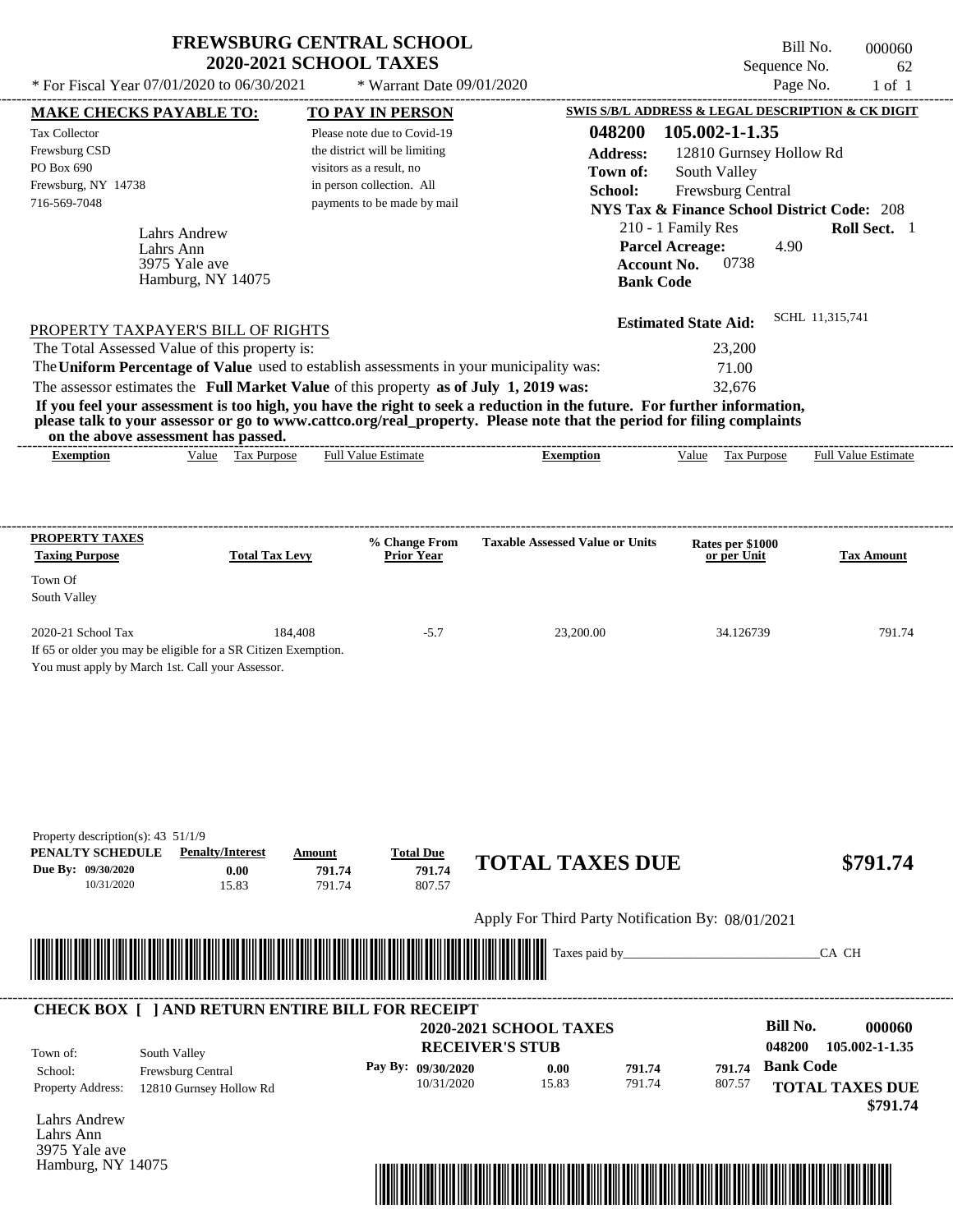| <b>FREWSBURG CENTRAL SCHOOL</b> |
|---------------------------------|
| <b>2020-2021 SCHOOL TAXES</b>   |

\* Warrant Date 09/01/2020

| <b>MAKE CHECKS PAYABLE TO:</b>                                                        |                                                                | <b>TO PAY IN PERSON</b>       |                                    |                                                                                                                                                                                                                                                  |                        |                                                        |                  | <b>SWIS S/B/L ADDRESS &amp; LEGAL DESCRIPTION &amp; CK DIGIT</b> |
|---------------------------------------------------------------------------------------|----------------------------------------------------------------|-------------------------------|------------------------------------|--------------------------------------------------------------------------------------------------------------------------------------------------------------------------------------------------------------------------------------------------|------------------------|--------------------------------------------------------|------------------|------------------------------------------------------------------|
| <b>Tax Collector</b>                                                                  |                                                                | Please note due to Covid-19   |                                    | 048200                                                                                                                                                                                                                                           |                        | 105.002-1-1.4                                          |                  |                                                                  |
| Frewsburg CSD                                                                         |                                                                | the district will be limiting |                                    | <b>Address:</b>                                                                                                                                                                                                                                  |                        | 12802 Gurnsey Hollow Rd                                |                  |                                                                  |
| PO Box 690                                                                            |                                                                | visitors as a result, no      |                                    | Town of:                                                                                                                                                                                                                                         |                        | South Valley                                           |                  |                                                                  |
| Frewsburg, NY 14738                                                                   |                                                                | in person collection. All     |                                    | School:                                                                                                                                                                                                                                          |                        | Frewsburg Central                                      |                  |                                                                  |
| 716-569-7048                                                                          |                                                                |                               | payments to be made by mail        |                                                                                                                                                                                                                                                  |                        | <b>NYS Tax &amp; Finance School District Code: 208</b> |                  |                                                                  |
|                                                                                       | Lahrs Andrew J.                                                |                               |                                    |                                                                                                                                                                                                                                                  | 270 - Mfg housing      |                                                        |                  | Roll Sect. 1                                                     |
|                                                                                       | Lahrs Ann M.                                                   |                               |                                    |                                                                                                                                                                                                                                                  | <b>Parcel Acreage:</b> |                                                        | 4.90             |                                                                  |
|                                                                                       | 3975 Yale Avenue                                               |                               |                                    |                                                                                                                                                                                                                                                  | <b>Account No.</b>     | 0605                                                   |                  |                                                                  |
|                                                                                       | Hamburg, NY 14075                                              |                               |                                    |                                                                                                                                                                                                                                                  | <b>Bank Code</b>       |                                                        |                  |                                                                  |
|                                                                                       |                                                                |                               |                                    |                                                                                                                                                                                                                                                  |                        |                                                        |                  |                                                                  |
| PROPERTY TAXPAYER'S BILL OF RIGHTS                                                    |                                                                |                               |                                    |                                                                                                                                                                                                                                                  |                        | <b>Estimated State Aid:</b>                            | SCHL 11,315,741  |                                                                  |
| The Total Assessed Value of this property is:                                         |                                                                |                               |                                    |                                                                                                                                                                                                                                                  |                        | 11,700                                                 |                  |                                                                  |
|                                                                                       |                                                                |                               |                                    | The Uniform Percentage of Value used to establish assessments in your municipality was:                                                                                                                                                          |                        | 71.00                                                  |                  |                                                                  |
| The assessor estimates the Full Market Value of this property as of July 1, 2019 was: |                                                                |                               |                                    |                                                                                                                                                                                                                                                  |                        | 16,479                                                 |                  |                                                                  |
|                                                                                       |                                                                |                               |                                    | If you feel your assessment is too high, you have the right to seek a reduction in the future. For further information,<br>please talk to your assessor or go to www.cattco.org/real_property. Please note that the period for filing complaints |                        |                                                        |                  |                                                                  |
| <b>Exemption</b>                                                                      | on the above assessment has passed.<br>Value Tax Purpose       | <b>Full Value Estimate</b>    |                                    | <b>Exemption</b>                                                                                                                                                                                                                                 |                        |                                                        |                  | Value Tax Purpose Full Value Estimate                            |
|                                                                                       |                                                                |                               |                                    |                                                                                                                                                                                                                                                  |                        |                                                        |                  |                                                                  |
|                                                                                       |                                                                |                               |                                    |                                                                                                                                                                                                                                                  |                        |                                                        |                  |                                                                  |
| <b>PROPERTY TAXES</b>                                                                 |                                                                |                               |                                    | <b>Taxable Assessed Value or Units</b>                                                                                                                                                                                                           |                        |                                                        |                  |                                                                  |
| <b>Taxing Purpose</b>                                                                 | <b>Total Tax Levy</b>                                          |                               | % Change From<br><b>Prior Year</b> |                                                                                                                                                                                                                                                  |                        | Rates per \$1000<br>or per Unit                        |                  | <b>Tax Amount</b>                                                |
| Town Of                                                                               |                                                                |                               |                                    |                                                                                                                                                                                                                                                  |                        |                                                        |                  |                                                                  |
| South Valley                                                                          |                                                                |                               |                                    |                                                                                                                                                                                                                                                  |                        |                                                        |                  |                                                                  |
|                                                                                       |                                                                |                               |                                    |                                                                                                                                                                                                                                                  |                        |                                                        |                  |                                                                  |
| 2020-21 School Tax                                                                    |                                                                | 184,408                       | $-5.7$                             | 11,700.00                                                                                                                                                                                                                                        |                        | 34.126739                                              |                  | 399.28                                                           |
|                                                                                       | If 65 or older you may be eligible for a SR Citizen Exemption. |                               |                                    |                                                                                                                                                                                                                                                  |                        |                                                        |                  |                                                                  |
| You must apply by March 1st. Call your Assessor.                                      |                                                                |                               |                                    |                                                                                                                                                                                                                                                  |                        |                                                        |                  |                                                                  |
|                                                                                       |                                                                |                               |                                    |                                                                                                                                                                                                                                                  |                        |                                                        |                  |                                                                  |
|                                                                                       |                                                                |                               |                                    |                                                                                                                                                                                                                                                  |                        |                                                        |                  |                                                                  |
|                                                                                       |                                                                |                               |                                    |                                                                                                                                                                                                                                                  |                        |                                                        |                  |                                                                  |
|                                                                                       |                                                                |                               |                                    |                                                                                                                                                                                                                                                  |                        |                                                        |                  |                                                                  |
|                                                                                       |                                                                |                               |                                    |                                                                                                                                                                                                                                                  |                        |                                                        |                  |                                                                  |
|                                                                                       |                                                                |                               |                                    |                                                                                                                                                                                                                                                  |                        |                                                        |                  |                                                                  |
|                                                                                       |                                                                |                               |                                    |                                                                                                                                                                                                                                                  |                        |                                                        |                  |                                                                  |
| Property description(s): $43/51$ 01 09<br>PENALTY SCHEDULE                            | <b>Penalty/Interest</b>                                        | Amount                        | <b>Total Due</b>                   |                                                                                                                                                                                                                                                  |                        |                                                        |                  |                                                                  |
| Due By: 09/30/2020                                                                    | 0.00                                                           | 399.28                        | 399.28                             | <b>TOTAL TAXES DUE</b>                                                                                                                                                                                                                           |                        |                                                        |                  | \$399.28                                                         |
| 10/31/2020                                                                            | 7.99                                                           | 399.28                        | 407.27                             |                                                                                                                                                                                                                                                  |                        |                                                        |                  |                                                                  |
|                                                                                       |                                                                |                               |                                    | Apply For Third Party Notification By: 08/01/2021                                                                                                                                                                                                |                        |                                                        |                  |                                                                  |
|                                                                                       |                                                                |                               |                                    |                                                                                                                                                                                                                                                  |                        |                                                        |                  |                                                                  |
|                                                                                       |                                                                |                               |                                    | Taxes paid by_                                                                                                                                                                                                                                   |                        |                                                        |                  | CA CH                                                            |
|                                                                                       |                                                                |                               |                                    |                                                                                                                                                                                                                                                  |                        |                                                        |                  |                                                                  |
|                                                                                       | <b>CHECK BOX [ ] AND RETURN ENTIRE BILL FOR RECEIPT</b>        |                               |                                    |                                                                                                                                                                                                                                                  |                        |                                                        |                  |                                                                  |
|                                                                                       |                                                                |                               |                                    | <b>2020-2021 SCHOOL TAXES</b>                                                                                                                                                                                                                    |                        |                                                        | <b>Bill No.</b>  | 000061                                                           |
|                                                                                       |                                                                |                               |                                    | <b>RECEIVER'S STUB</b>                                                                                                                                                                                                                           |                        |                                                        | 048200           | 105.002-1-1.4                                                    |
| Town of:                                                                              | South Valley                                                   |                               |                                    |                                                                                                                                                                                                                                                  |                        |                                                        | <b>Bank Code</b> |                                                                  |
| School:                                                                               | Frewsburg Central                                              |                               | Pay By: 09/30/2020<br>10/31/2020   | 0.00<br>7.99                                                                                                                                                                                                                                     | 399.28<br>399.28       | 399.28<br>407.27                                       |                  |                                                                  |
| Property Address:                                                                     | 12802 Gurnsey Hollow Rd                                        |                               |                                    |                                                                                                                                                                                                                                                  |                        |                                                        |                  | <b>TOTAL TAXES DUE</b>                                           |
| Lahrs Andrew J.                                                                       |                                                                |                               |                                    |                                                                                                                                                                                                                                                  |                        |                                                        |                  | \$399.28                                                         |
| Lahrs Ann M.                                                                          |                                                                |                               |                                    |                                                                                                                                                                                                                                                  |                        |                                                        |                  |                                                                  |
| 3975 Yale Avenue                                                                      |                                                                |                               |                                    |                                                                                                                                                                                                                                                  |                        |                                                        |                  |                                                                  |
| Hamburg, NY 14075                                                                     |                                                                |                               |                                    |                                                                                                                                                                                                                                                  |                        |                                                        |                  |                                                                  |

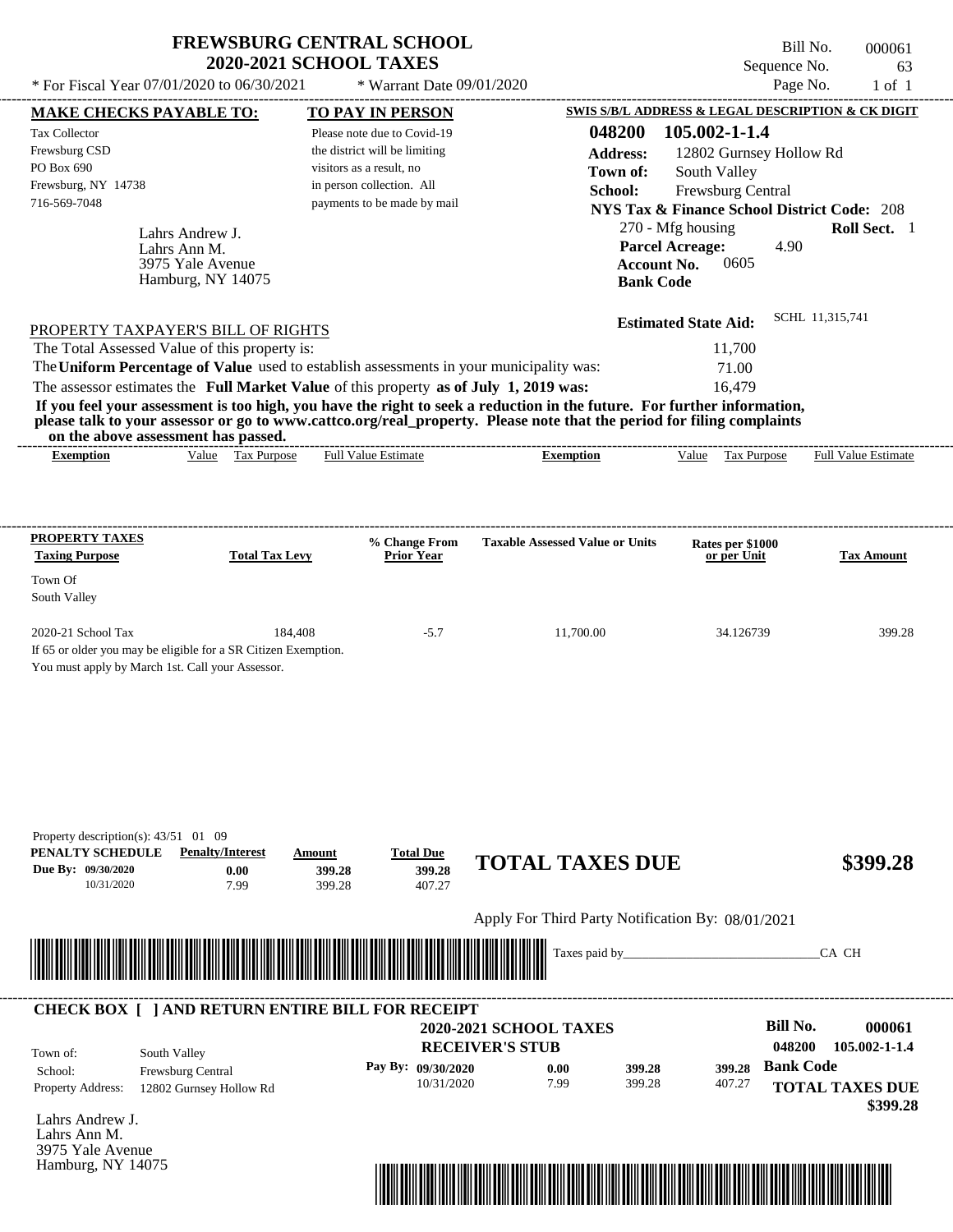| <b>FREWSBURG CENTRAL SCHOOL</b> |  |
|---------------------------------|--|
| <b>2020-2021 SCHOOL TAXES</b>   |  |

Bill No. 000062 Sequence No. 64

| * For Fiscal Year 07/01/2020 to 06/30/2021                                              |                                                     | * Warrant Date 09/01/2020                                |                                                                                                                                                                                                                                                  |                                                        | Page No.<br>$1$ of $1$             |
|-----------------------------------------------------------------------------------------|-----------------------------------------------------|----------------------------------------------------------|--------------------------------------------------------------------------------------------------------------------------------------------------------------------------------------------------------------------------------------------------|--------------------------------------------------------|------------------------------------|
| <b>MAKE CHECKS PAYABLE TO:</b>                                                          |                                                     | <b>TO PAY IN PERSON</b>                                  |                                                                                                                                                                                                                                                  | SWIS S/B/L ADDRESS & LEGAL DESCRIPTION & CK DIGIT      |                                    |
| Tax Collector                                                                           |                                                     | Please note due to Covid-19                              | 048200                                                                                                                                                                                                                                           | 96.004-1-55                                            |                                    |
| Frewsburg CSD                                                                           |                                                     | the district will be limiting                            | <b>Address:</b>                                                                                                                                                                                                                                  | Wheeler Hill Rd                                        |                                    |
| PO Box 690                                                                              |                                                     | visitors as a result, no                                 | Town of:                                                                                                                                                                                                                                         | South Valley                                           |                                    |
| Frewsburg, NY 14738<br>716-569-7048                                                     |                                                     | in person collection. All<br>payments to be made by mail | School:                                                                                                                                                                                                                                          | Frewsburg Central                                      |                                    |
|                                                                                         |                                                     |                                                          |                                                                                                                                                                                                                                                  | <b>NYS Tax &amp; Finance School District Code: 208</b> |                                    |
| Lang George                                                                             |                                                     |                                                          |                                                                                                                                                                                                                                                  | 270 - Mfg housing                                      | Roll Sect. 1                       |
| Lang Joyca A                                                                            |                                                     |                                                          |                                                                                                                                                                                                                                                  | <b>Parcel Dimensions:</b><br>0116                      | 100.00 X 375.00                    |
| 812 Wheeler Hl                                                                          | Frewsburg, NY 14738                                 |                                                          | <b>Bank Code</b>                                                                                                                                                                                                                                 | <b>Account No.</b>                                     |                                    |
|                                                                                         |                                                     |                                                          |                                                                                                                                                                                                                                                  |                                                        |                                    |
|                                                                                         |                                                     |                                                          |                                                                                                                                                                                                                                                  | <b>Estimated State Aid:</b>                            | SCHL 11,315,741                    |
| PROPERTY TAXPAYER'S BILL OF RIGHTS                                                      |                                                     |                                                          |                                                                                                                                                                                                                                                  |                                                        |                                    |
| The Total Assessed Value of this property is:                                           |                                                     |                                                          |                                                                                                                                                                                                                                                  | 9,600                                                  |                                    |
| The Uniform Percentage of Value used to establish assessments in your municipality was: |                                                     |                                                          |                                                                                                                                                                                                                                                  | 71.00                                                  |                                    |
| The assessor estimates the Full Market Value of this property as of July 1, 2019 was:   |                                                     |                                                          |                                                                                                                                                                                                                                                  | 13,521                                                 |                                    |
|                                                                                         |                                                     |                                                          | If you feel your assessment is too high, you have the right to seek a reduction in the future. For further information,<br>please talk to your assessor or go to www.cattco.org/real_property. Please note that the period for filing complaints |                                                        |                                    |
| on the above assessment has passed.                                                     |                                                     |                                                          |                                                                                                                                                                                                                                                  |                                                        |                                    |
| <b>Exemption</b>                                                                        | Value Tax Purpose                                   | Full Value Estimate                                      | <b>Exemption</b>                                                                                                                                                                                                                                 | Value Tax Purpose                                      | <b>Full Value Estimate</b>         |
|                                                                                         |                                                     |                                                          |                                                                                                                                                                                                                                                  |                                                        |                                    |
|                                                                                         |                                                     |                                                          |                                                                                                                                                                                                                                                  |                                                        |                                    |
|                                                                                         |                                                     |                                                          |                                                                                                                                                                                                                                                  |                                                        |                                    |
| <b>PROPERTY TAXES</b>                                                                   |                                                     | % Change From                                            | <b>Taxable Assessed Value or Units</b>                                                                                                                                                                                                           | Rates per \$1000                                       |                                    |
| <b>Taxing Purpose</b>                                                                   | <b>Total Tax Levy</b>                               | <b>Prior Year</b>                                        |                                                                                                                                                                                                                                                  | or per Unit                                            | <b>Tax Amount</b>                  |
| Town Of                                                                                 |                                                     |                                                          |                                                                                                                                                                                                                                                  |                                                        |                                    |
| South Valley                                                                            |                                                     |                                                          |                                                                                                                                                                                                                                                  |                                                        |                                    |
| 2020-21 School Tax                                                                      | 184,408                                             | $-5.7$                                                   | 9,600.00                                                                                                                                                                                                                                         | 34.126739                                              | 327.62                             |
| If 65 or older you may be eligible for a SR Citizen Exemption.                          |                                                     |                                                          |                                                                                                                                                                                                                                                  |                                                        |                                    |
| You must apply by March 1st. Call your Assessor.                                        |                                                     |                                                          |                                                                                                                                                                                                                                                  |                                                        |                                    |
|                                                                                         |                                                     |                                                          |                                                                                                                                                                                                                                                  |                                                        |                                    |
|                                                                                         |                                                     |                                                          |                                                                                                                                                                                                                                                  |                                                        |                                    |
|                                                                                         |                                                     |                                                          |                                                                                                                                                                                                                                                  |                                                        |                                    |
|                                                                                         |                                                     |                                                          |                                                                                                                                                                                                                                                  |                                                        |                                    |
|                                                                                         |                                                     |                                                          |                                                                                                                                                                                                                                                  |                                                        |                                    |
|                                                                                         |                                                     |                                                          |                                                                                                                                                                                                                                                  |                                                        |                                    |
|                                                                                         |                                                     |                                                          |                                                                                                                                                                                                                                                  |                                                        |                                    |
|                                                                                         |                                                     |                                                          |                                                                                                                                                                                                                                                  |                                                        |                                    |
| Property description(s): 53 01 09                                                       |                                                     |                                                          |                                                                                                                                                                                                                                                  |                                                        |                                    |
| PENALTY SCHEDULE<br>Due By: 09/30/2020                                                  | <b>Penalty/Interest</b><br>Amount<br>0.00<br>327.62 | <b>Total Due</b><br>327.62                               | <b>TOTAL TAXES DUE</b>                                                                                                                                                                                                                           |                                                        | \$327.62                           |
| 10/31/2020                                                                              | 6.55<br>327.62                                      | 334.17                                                   |                                                                                                                                                                                                                                                  |                                                        |                                    |
|                                                                                         |                                                     |                                                          |                                                                                                                                                                                                                                                  |                                                        |                                    |
|                                                                                         |                                                     |                                                          | Apply For Third Party Notification By: 08/01/2021                                                                                                                                                                                                |                                                        |                                    |
|                                                                                         |                                                     |                                                          | Taxes paid by_                                                                                                                                                                                                                                   |                                                        | CA CH                              |
|                                                                                         |                                                     |                                                          |                                                                                                                                                                                                                                                  |                                                        |                                    |
|                                                                                         |                                                     |                                                          |                                                                                                                                                                                                                                                  |                                                        |                                    |
| <b>CHECK BOX [ ] AND RETURN ENTIRE BILL FOR RECEIPT</b>                                 |                                                     |                                                          |                                                                                                                                                                                                                                                  |                                                        |                                    |
|                                                                                         |                                                     |                                                          | 2020-2021 SCHOOL TAXES                                                                                                                                                                                                                           | <b>Bill No.</b>                                        | 000062                             |
|                                                                                         |                                                     |                                                          | <b>RECEIVER'S STUB</b>                                                                                                                                                                                                                           |                                                        | 048200<br>96.004-1-55              |
| South Valley<br>Town of:                                                                |                                                     | Pay By: 09/30/2020                                       |                                                                                                                                                                                                                                                  | <b>Bank Code</b><br>327.62                             |                                    |
| Frewsburg Central<br>School:                                                            |                                                     | 10/31/2020                                               | 0.00<br>327.62<br>6.55<br>327.62                                                                                                                                                                                                                 | 334.17                                                 |                                    |
| Property Address:<br>Wheeler Hill Rd                                                    |                                                     |                                                          |                                                                                                                                                                                                                                                  |                                                        | <b>TOTAL TAXES DUE</b><br>\$327.62 |
| Lang George                                                                             |                                                     |                                                          |                                                                                                                                                                                                                                                  |                                                        |                                    |
| Lang Joyca A                                                                            |                                                     |                                                          |                                                                                                                                                                                                                                                  |                                                        |                                    |
| 812 Wheeler Hl                                                                          |                                                     |                                                          |                                                                                                                                                                                                                                                  |                                                        |                                    |
| Frewsburg, NY 14738                                                                     |                                                     |                                                          |                                                                                                                                                                                                                                                  |                                                        |                                    |

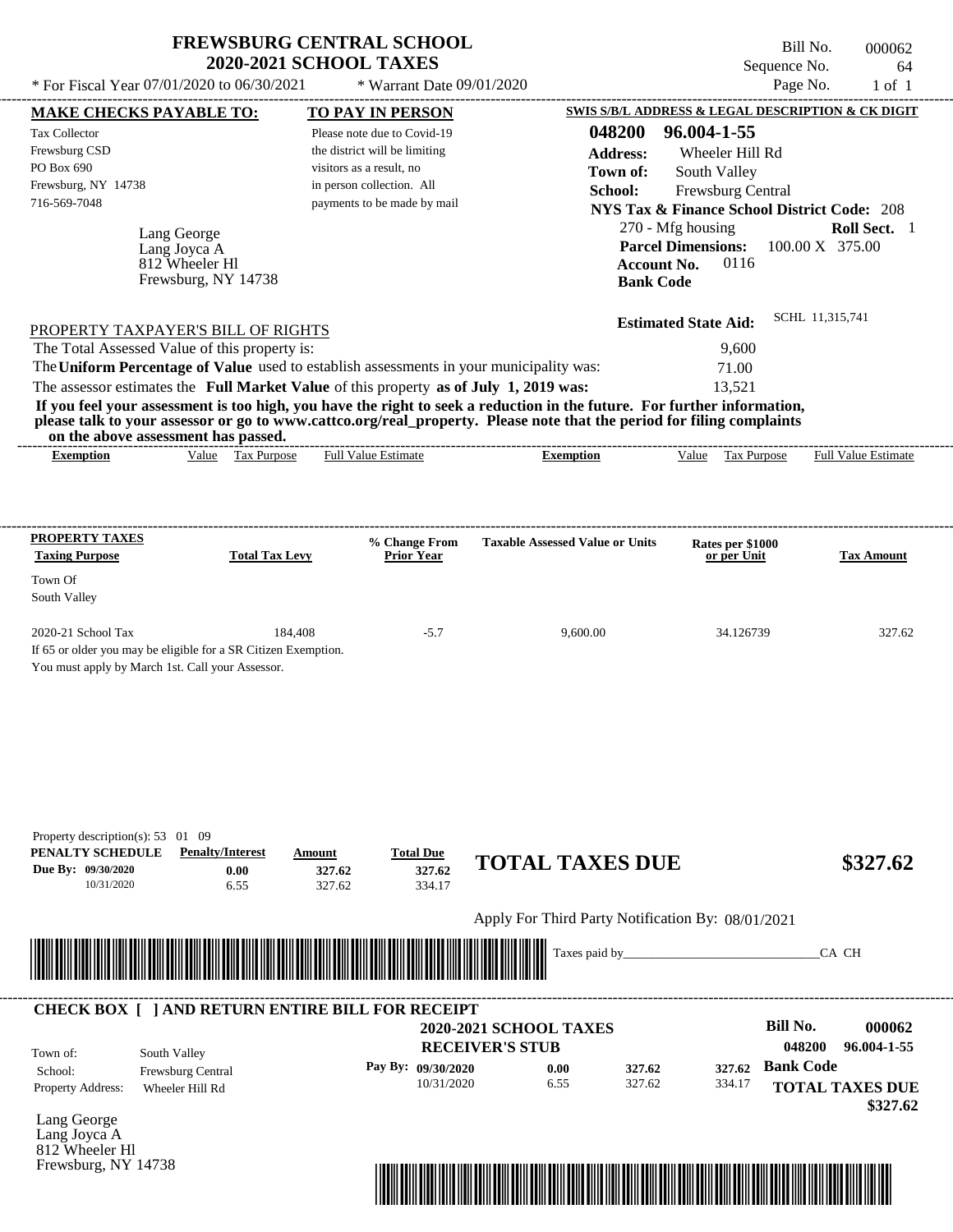| <b>FREWSBURG CENTRAL SCHOOL</b> |
|---------------------------------|
| <b>2020-2021 SCHOOL TAXES</b>   |

Bill No. 000063 Sequence No. 65<br>Page No. 1 of 1

| <b>MAKE CHECKS PAYABLE TO:</b>                                                                                                                                                                                                                                                                                                                                                   | <b>TO PAY IN PERSON</b>                                                                                               |                                                                                                                        | SWIS S/B/L ADDRESS & LEGAL DESCRIPTION & CK DIGIT                                                                                          |                                         |
|----------------------------------------------------------------------------------------------------------------------------------------------------------------------------------------------------------------------------------------------------------------------------------------------------------------------------------------------------------------------------------|-----------------------------------------------------------------------------------------------------------------------|------------------------------------------------------------------------------------------------------------------------|--------------------------------------------------------------------------------------------------------------------------------------------|-----------------------------------------|
| <b>Tax Collector</b><br>Frewsburg CSD<br>PO Box 690<br>Frewsburg, NY 14738                                                                                                                                                                                                                                                                                                       | Please note due to Covid-19<br>the district will be limiting<br>visitors as a result, no<br>in person collection. All | 048200<br><b>Address:</b><br>Town of:                                                                                  | 96.004-1-54.2<br>Wheeler Hill Rd & Bragg<br>South Valley                                                                                   |                                         |
| 716-569-7048<br>Lang George Jr<br>Day Joyce<br>812 Wheeler Hill Rd<br>Frewsburg, NY 14738                                                                                                                                                                                                                                                                                        | payments to be made by mail                                                                                           | School:<br><b>Account No.</b><br><b>Bank Code</b>                                                                      | Frewsburg Central<br><b>NYS Tax &amp; Finance School District Code: 208</b><br>270 - Mfg housing<br><b>Parcel Acreage:</b><br>2.96<br>0507 | Roll Sect. 1                            |
|                                                                                                                                                                                                                                                                                                                                                                                  |                                                                                                                       |                                                                                                                        |                                                                                                                                            | SCHL 11,315,741                         |
| PROPERTY TAXPAYER'S BILL OF RIGHTS<br>The Total Assessed Value of this property is:                                                                                                                                                                                                                                                                                              |                                                                                                                       |                                                                                                                        | <b>Estimated State Aid:</b><br>20,800                                                                                                      |                                         |
| The Uniform Percentage of Value used to establish assessments in your municipality was:                                                                                                                                                                                                                                                                                          |                                                                                                                       |                                                                                                                        | 71.00                                                                                                                                      |                                         |
| The assessor estimates the Full Market Value of this property as of July 1, 2019 was:<br>If you feel your assessment is too high, you have the right to seek a reduction in the future. For further information,<br>please talk to your assessor or go to www.cattco.org/real_property. Please note that the period for filing complaints<br>on the above assessment has passed. |                                                                                                                       |                                                                                                                        | 29,296                                                                                                                                     |                                         |
| Value Tax Purpose<br><b>Exemption</b><br><b>Bas Star</b><br>(See Note) 20,800 SCHOOL                                                                                                                                                                                                                                                                                             | <b>Full Value Estimate</b><br>29,296                                                                                  | <b>Exemption</b>                                                                                                       | Value Tax Purpose Full Value Estimate                                                                                                      |                                         |
| <b>PROPERTY TAXES</b><br><b>Total Tax Levy</b><br><b>Taxing Purpose</b>                                                                                                                                                                                                                                                                                                          | % Change From<br><b>Prior Year</b>                                                                                    | <b>Taxable Assessed Value or Units</b><br>(before accounting for STAR)                                                 | Rates per \$1000<br>or per Unit                                                                                                            | <b>Tax Amount</b>                       |
| Town Of<br>South Valley                                                                                                                                                                                                                                                                                                                                                          |                                                                                                                       |                                                                                                                        |                                                                                                                                            |                                         |
| 2020-21 School Tax<br>If 65 or older you may be eligible for a SR Citizen Exemption.<br>You must apply by March 1st. Call your Assessor.                                                                                                                                                                                                                                         | 184,408<br>$-5.7$                                                                                                     | 20,800.00                                                                                                              | 34.126739                                                                                                                                  | 709.84                                  |
| Your tax savings this year resulting from the New York State School Tax Relief (STAR) program is:<br>Note: This year's STAR exemption benefit cannot exceed last year's benefit.<br>Property description(s): $53 \quad 01 \quad 09$<br>PENALTY SCHEDULE<br><b>Penalty/Interest</b><br>Due By:                                                                                    | <b>Total Due</b><br>Amount                                                                                            | <b>TOTAL TAXES DUE</b>                                                                                                 |                                                                                                                                            | \$709.84<br>\$0.00                      |
|                                                                                                                                                                                                                                                                                                                                                                                  |                                                                                                                       | Apply For Third Party Notification By: 08/01/2021                                                                      |                                                                                                                                            |                                         |
| <u> 1989 - Johann Stoff, Amerikaansk politiker (* 1958)</u>                                                                                                                                                                                                                                                                                                                      |                                                                                                                       |                                                                                                                        |                                                                                                                                            | CA CH                                   |
| <b>CHECK BOX [ ] AND RETURN ENTIRE BILL FOR RECEIPT</b>                                                                                                                                                                                                                                                                                                                          |                                                                                                                       | <b>2020-2021 SCHOOL TAXES</b>                                                                                          | <b>Bill No.</b>                                                                                                                            | 000063                                  |
| South Valley<br>Town of:<br>Frewsburg Central<br>School:<br><b>Property Address:</b><br>Wheeler Hill Rd & Bragg                                                                                                                                                                                                                                                                  | Pay By:                                                                                                               | <b>RECEIVER'S STUB</b>                                                                                                 | 048200<br><b>Bank Code</b>                                                                                                                 | 96.004-1-54.2<br><b>TOTAL TAXES DUE</b> |
| Lang George Jr<br>Day Joyce                                                                                                                                                                                                                                                                                                                                                      |                                                                                                                       |                                                                                                                        |                                                                                                                                            | \$0.00                                  |
| 812 Wheeler Hill Rd<br>Frewsburg, NY 14738                                                                                                                                                                                                                                                                                                                                       |                                                                                                                       |                                                                                                                        |                                                                                                                                            |                                         |
|                                                                                                                                                                                                                                                                                                                                                                                  |                                                                                                                       | <u> 1989 - Andrea Stadt British Stadt British Stadt British Stadt British Stadt British Stadt British Stadt Britis</u> |                                                                                                                                            |                                         |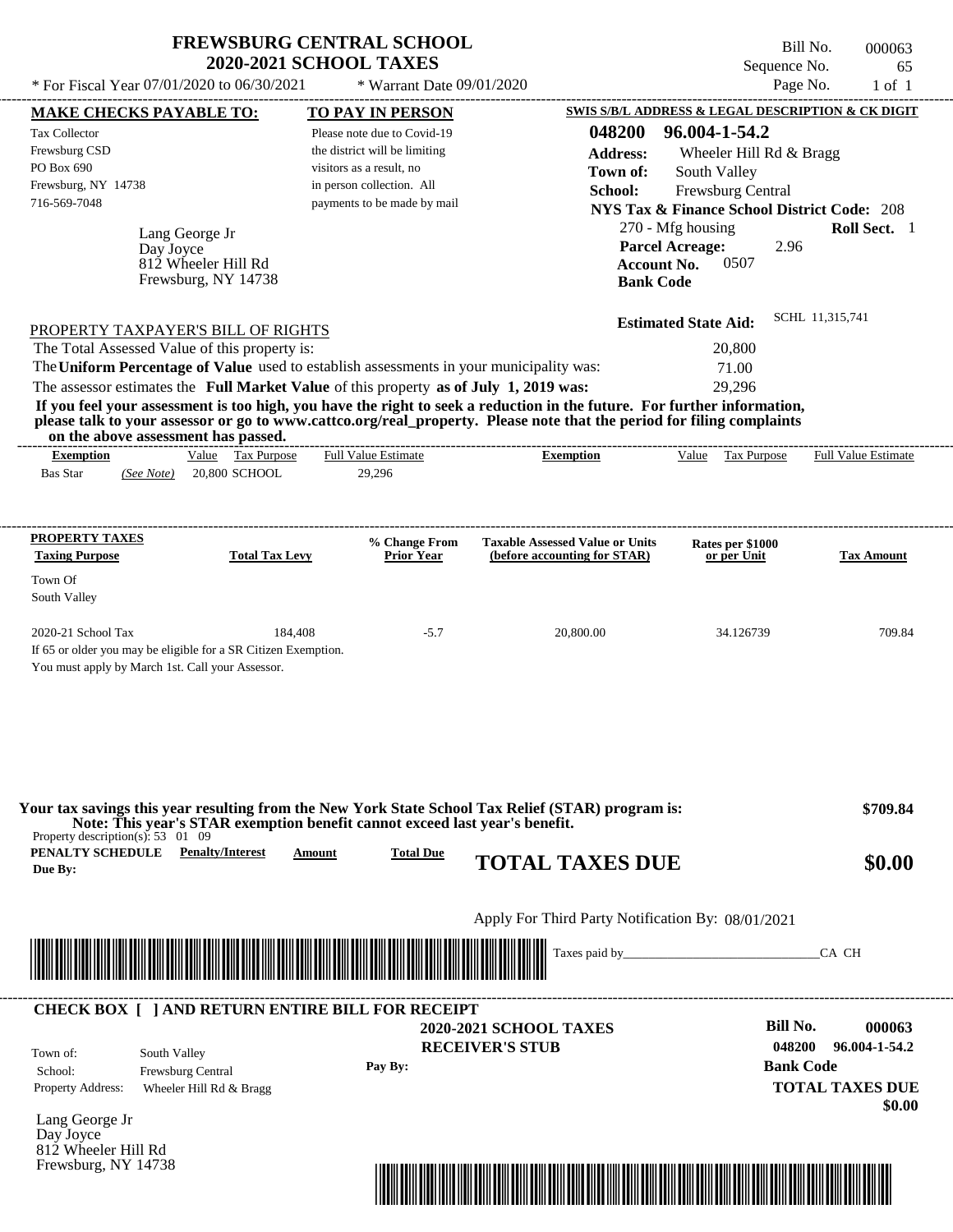| * For Fiscal Year 07/01/2020 to 06/30/2021                                                                                                                                                                                                                                                                                                                                       | <b>FREWSBURG CENTRAL SCHOOL</b><br><b>2020-2021 SCHOOL TAXES</b> | * Warrant Date 09/01/2020                                                                                                                        |                                                                     | Sequence No.<br>Page No.                                                                                                                           | Bill No.<br>000064<br>66<br>$1$ of $1$ |
|----------------------------------------------------------------------------------------------------------------------------------------------------------------------------------------------------------------------------------------------------------------------------------------------------------------------------------------------------------------------------------|------------------------------------------------------------------|--------------------------------------------------------------------------------------------------------------------------------------------------|---------------------------------------------------------------------|----------------------------------------------------------------------------------------------------------------------------------------------------|----------------------------------------|
|                                                                                                                                                                                                                                                                                                                                                                                  |                                                                  |                                                                                                                                                  |                                                                     | SWIS S/B/L ADDRESS & LEGAL DESCRIPTION & CK DIGIT                                                                                                  |                                        |
| <b>MAKE CHECKS PAYABLE TO:</b><br>Tax Collector<br>Frewsburg CSD<br>PO Box 690<br>Frewsburg, NY 14738                                                                                                                                                                                                                                                                            |                                                                  | <b>TO PAY IN PERSON</b><br>Please note due to Covid-19<br>the district will be limiting<br>visitors as a result, no<br>in person collection. All | 048200<br><b>Address:</b><br>Town of:                               | 96.004-1-54.1<br>794 Wheeler Hill Rd<br>South Valley                                                                                               |                                        |
| 716-569-7048<br>Lang George W Jr<br>812 Wheeler Hill Rd<br>Frewsburg, NY 14738                                                                                                                                                                                                                                                                                                   |                                                                  | payments to be made by mail                                                                                                                      | School:<br><b>Account No.</b><br><b>Bank Code</b>                   | Frewsburg Central<br><b>NYS Tax &amp; Finance School District Code: 208</b><br>210 - 1 Family Res<br><b>Parcel Acreage:</b><br>9.20<br>0183<br>032 | Roll Sect. 1                           |
| PROPERTY TAXPAYER'S BILL OF RIGHTS<br>The Total Assessed Value of this property is:<br>The Uniform Percentage of Value used to establish assessments in your municipality was:                                                                                                                                                                                                   |                                                                  |                                                                                                                                                  |                                                                     | <b>Estimated State Aid:</b><br>47,300<br>71.00                                                                                                     | SCHL 11,315,741                        |
| The assessor estimates the Full Market Value of this property as of July 1, 2019 was:<br>If you feel your assessment is too high, you have the right to seek a reduction in the future. For further information,<br>please talk to your assessor or go to www.cattco.org/real_property. Please note that the period for filing complaints<br>on the above assessment has passed. |                                                                  |                                                                                                                                                  |                                                                     | 66,620                                                                                                                                             |                                        |
| Value Tax Purpose<br><b>Exemption</b>                                                                                                                                                                                                                                                                                                                                            |                                                                  | <b>Full Value Estimate</b>                                                                                                                       | <b>Exemption</b>                                                    | Value Tax Purpose                                                                                                                                  | <b>Full Value Estimate</b>             |
| <b>PROPERTY TAXES</b>                                                                                                                                                                                                                                                                                                                                                            |                                                                  | % Change From                                                                                                                                    | <b>Taxable Assessed Value or Units</b>                              | Rates per \$1000                                                                                                                                   |                                        |
| <b>Taxing Purpose</b><br>Town Of<br>South Valley                                                                                                                                                                                                                                                                                                                                 | <b>Total Tax Levy</b>                                            | <b>Prior Year</b>                                                                                                                                |                                                                     | or per Unit                                                                                                                                        | <b>Tax Amount</b>                      |
| 2020-21 School Tax<br>If 65 or older you may be eligible for a SR Citizen Exemption.<br>You must apply by March 1st. Call your Assessor.                                                                                                                                                                                                                                         | 184,408                                                          | $-5.7$                                                                                                                                           | 47,300.00                                                           | 34.126739                                                                                                                                          | 1,614.19                               |
| Property description(s): 53 01 09<br>PENALTY SCHEDULE<br><b>Penalty/Interest</b><br>Due By: 09/30/2020                                                                                                                                                                                                                                                                           | Amount                                                           | <b>Total Due</b>                                                                                                                                 | <b>TOTAL TAXES DUE</b>                                              |                                                                                                                                                    | \$1,614.19                             |
| 0.00<br>10/31/2020<br>32.28                                                                                                                                                                                                                                                                                                                                                      | 1,614.19<br>1,614.19                                             | 1,614.19<br>1,646.47                                                                                                                             |                                                                     |                                                                                                                                                    |                                        |
| <u> 1989 - Andrea Stadt Britain, marwolaeth a bhaile an t-Alban an t-Alban an t-Alban an t-Alban an t-Alban an t-Alban an t-Alban an t-Alban an t-Alban an t-Alban an t-Alban an t-Alban an t-Alban an t-Alban an t-Alban an t-A</u>                                                                                                                                             |                                                                  |                                                                                                                                                  | Apply For Third Party Notification By: 08/01/2021<br>Taxes paid by_ |                                                                                                                                                    | CA CH                                  |
|                                                                                                                                                                                                                                                                                                                                                                                  |                                                                  |                                                                                                                                                  |                                                                     |                                                                                                                                                    |                                        |
| <b>CHECK BOX [ ] AND RETURN ENTIRE BILL FOR RECEIPT</b>                                                                                                                                                                                                                                                                                                                          |                                                                  |                                                                                                                                                  | <b>2020-2021 SCHOOL TAXES</b><br><b>RECEIVER'S STUB</b>             | <b>Bill No.</b><br>048200                                                                                                                          | 000064<br>96.004-1-54.1                |
| South Valley<br>Town of:                                                                                                                                                                                                                                                                                                                                                         |                                                                  |                                                                                                                                                  |                                                                     |                                                                                                                                                    |                                        |

**Pay By: 09/30/2020**

10/31/2020 32.28

Lang George W Jr Property Address: 794 Wheeler Hill Rd

School: Frewsburg Central

812 Wheeler Hill Rd Frewsburg, NY 14738



1,614.19 **1,614.19**

0.00 **1,614.19 1,614.19 Bank Code** 032

1,646.47 **1,614.19**

**TOTAL TAXES DUE**

 **\$1,614.19**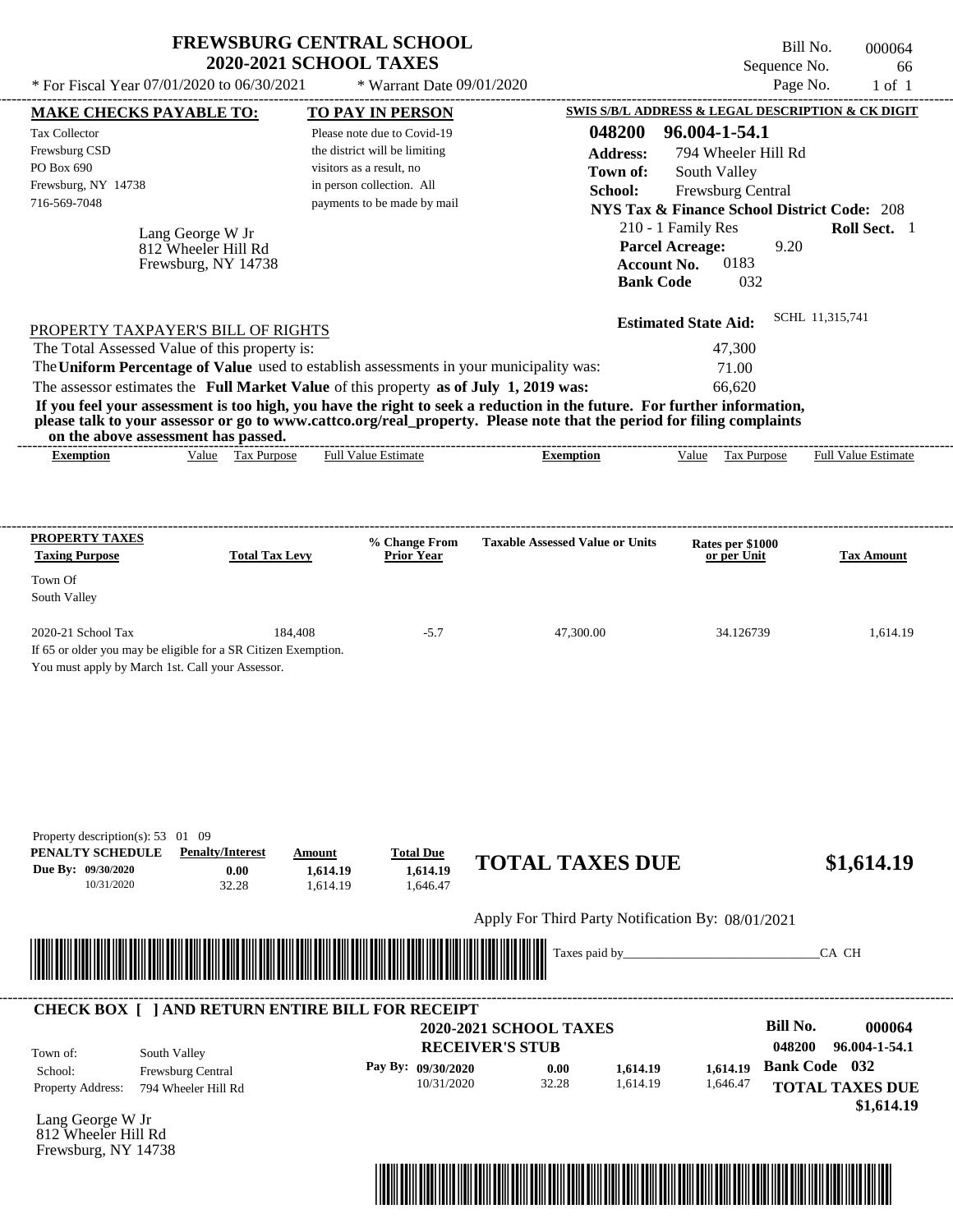|                                                                                                                                          |                                                                                         | <b>2020-2021 SCHOOL TAXES</b>                            | <b>FREWSBURG CENTRAL SCHOOL</b>                                                                                                           | Sequence No.                                           | Bill No.<br>000065<br>67   |
|------------------------------------------------------------------------------------------------------------------------------------------|-----------------------------------------------------------------------------------------|----------------------------------------------------------|-------------------------------------------------------------------------------------------------------------------------------------------|--------------------------------------------------------|----------------------------|
|                                                                                                                                          | * For Fiscal Year 07/01/2020 to 06/30/2021                                              | * Warrant Date 09/01/2020                                |                                                                                                                                           | Page No.                                               | $1$ of $1$                 |
| <b>MAKE CHECKS PAYABLE TO:</b>                                                                                                           |                                                                                         | <b>TO PAY IN PERSON</b>                                  |                                                                                                                                           | SWIS S/B/L ADDRESS & LEGAL DESCRIPTION & CK DIGIT      |                            |
| Tax Collector                                                                                                                            |                                                                                         | Please note due to Covid-19                              | 048200                                                                                                                                    | 96.004-1-54.3                                          |                            |
| Frewsburg CSD                                                                                                                            |                                                                                         | the district will be limiting                            | <b>Address:</b>                                                                                                                           | Wheeler Hill Rd                                        |                            |
| PO Box 690                                                                                                                               |                                                                                         | visitors as a result, no                                 | Town of:                                                                                                                                  | South Valley                                           |                            |
| Frewsburg, NY 14738                                                                                                                      |                                                                                         | in person collection. All                                | School:                                                                                                                                   | Frewsburg Central                                      |                            |
| 716-569-7048                                                                                                                             |                                                                                         | payments to be made by mail                              |                                                                                                                                           | <b>NYS Tax &amp; Finance School District Code: 208</b> |                            |
|                                                                                                                                          |                                                                                         |                                                          |                                                                                                                                           | $314$ - Rural vac $<$ 10                               | Roll Sect. 1               |
|                                                                                                                                          | Lang George W Jr<br>794 Wheeler Hill Rd<br>Frewsburg, NY 14738                          |                                                          | <b>Account No.</b><br><b>Bank Code</b>                                                                                                    | <b>Parcel Dimensions:</b><br>0540                      | 250.00 X 75.00             |
| PROPERTY TAXPAYER'S BILL OF RIGHTS                                                                                                       |                                                                                         |                                                          |                                                                                                                                           | <b>Estimated State Aid:</b>                            | SCHL 11,315,741            |
| The Total Assessed Value of this property is:                                                                                            |                                                                                         |                                                          |                                                                                                                                           | 3,200                                                  |                            |
|                                                                                                                                          | The Uniform Percentage of Value used to establish assessments in your municipality was: |                                                          |                                                                                                                                           | 71.00                                                  |                            |
|                                                                                                                                          | The assessor estimates the Full Market Value of this property as of July 1, 2019 was:   |                                                          |                                                                                                                                           | 4,507                                                  |                            |
| on the above assessment has passed.<br><b>Exemption</b>                                                                                  | Value Tax Purpose                                                                       | <b>Full Value Estimate</b>                               | please talk to your assessor or go to www.cattco.org/real_property. Please note that the period for filing complaints<br><b>Exemption</b> | Value Tax Purpose                                      | <b>Full Value Estimate</b> |
| <b>PROPERTY TAXES</b><br><b>Taxing Purpose</b><br>Town Of                                                                                | <b>Total Tax Levy</b>                                                                   | % Change From<br><b>Prior Year</b>                       | <b>Taxable Assessed Value or Units</b>                                                                                                    | Rates per \$1000<br>or per Unit                        | <b>Tax Amount</b>          |
| South Valley                                                                                                                             |                                                                                         |                                                          |                                                                                                                                           |                                                        |                            |
|                                                                                                                                          |                                                                                         |                                                          |                                                                                                                                           |                                                        |                            |
| 2020-21 School Tax<br>If 65 or older you may be eligible for a SR Citizen Exemption.<br>You must apply by March 1st. Call your Assessor. | 184,408                                                                                 | $-5.7$                                                   | 3,200.00                                                                                                                                  | 34.126739                                              | 109.21                     |
| Property description(s): 53 01 09<br>PENALTY SCHEDULE<br>Due By: 09/30/2020<br>10/31/2020                                                | <b>Penalty/Interest</b><br><b>Amount</b><br>0.00<br>2.18                                | <b>Total Due</b><br>109.21<br>109.21<br>109.21<br>111.39 | <b>TOTAL TAXES DUE</b>                                                                                                                    |                                                        |                            |
|                                                                                                                                          |                                                                                         |                                                          | Apply For Third Party Notification By: 08/01/2021                                                                                         |                                                        |                            |
|                                                                                                                                          |                                                                                         |                                                          | Taxes paid by_                                                                                                                            |                                                        | \$109.21<br>CA CH          |
|                                                                                                                                          | <b>CHECK BOX [ ] AND RETURN ENTIRE BILL FOR RECEIPT</b>                                 |                                                          |                                                                                                                                           | <b>Bill No.</b>                                        |                            |
|                                                                                                                                          |                                                                                         |                                                          | <b>2020-2021 SCHOOL TAXES</b>                                                                                                             |                                                        | 000065                     |
| South Valley<br>Town of:                                                                                                                 |                                                                                         |                                                          | <b>RECEIVER'S STUB</b>                                                                                                                    | 048200                                                 | 96.004-1-54.3              |
| School:                                                                                                                                  | Frewsburg Central                                                                       | Pay By: 09/30/2020<br>10/31/2020                         | 109.21<br>0.00<br>2.18<br>109.21                                                                                                          | <b>Bank Code</b><br>109.21<br>111.39                   |                            |

Lang George W Jr 794 Wheeler Hill Rd Frewsburg, NY 14738



 **\$109.21**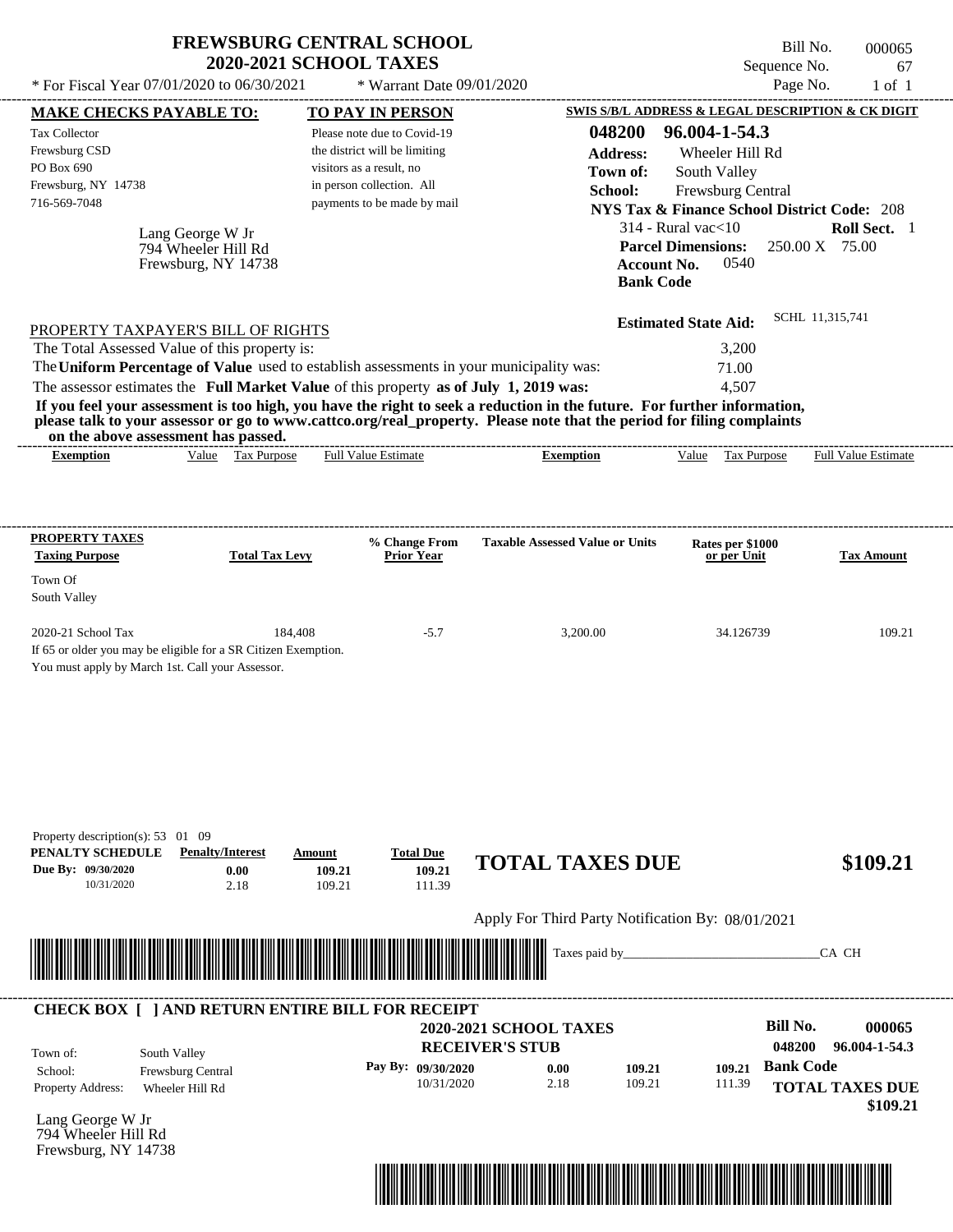| <b>FREWSBURG CENTRAL SCHOOL</b> |  |
|---------------------------------|--|
| <b>2020-2021 SCHOOL TAXES</b>   |  |

Bill No. 000066 Sequence No. 68<br>Page No. 1 of 1 \* For Fiscal Year  $07/01/2020$  to  $06/30/2021$  \* Warrant Date  $09/01/2020$  Page No. 1 of 1

| * For Fiscal Year 07/01/2020 to 06/30/2021                                                                                                                                                                                                       | * Warrant Date 09/01/2020                      |                                                                        |                                                        | Page No.<br>$1$ of $1$    |
|--------------------------------------------------------------------------------------------------------------------------------------------------------------------------------------------------------------------------------------------------|------------------------------------------------|------------------------------------------------------------------------|--------------------------------------------------------|---------------------------|
| <b>MAKE CHECKS PAYABLE TO:</b>                                                                                                                                                                                                                   | <b>TO PAY IN PERSON</b>                        |                                                                        | SWIS S/B/L ADDRESS & LEGAL DESCRIPTION & CK DIGIT      |                           |
| <b>Tax Collector</b>                                                                                                                                                                                                                             | Please note due to Covid-19                    | 048200                                                                 | 105.002-1-4                                            |                           |
| Frewsburg CSD                                                                                                                                                                                                                                    | the district will be limiting                  | <b>Address:</b>                                                        | 12759 Gurnsey Hollow Rd                                |                           |
| PO Box 690                                                                                                                                                                                                                                       | visitors as a result, no                       | Town of:                                                               | South Valley                                           |                           |
| Frewsburg, NY 14738                                                                                                                                                                                                                              | in person collection. All                      | School:                                                                | Frewsburg Central                                      |                           |
| 716-569-7048                                                                                                                                                                                                                                     | payments to be made by mail                    |                                                                        | <b>NYS Tax &amp; Finance School District Code: 208</b> |                           |
| Lasota Karen E                                                                                                                                                                                                                                   |                                                |                                                                        | 210 - 1 Family Res                                     | Roll Sect. 1              |
| 12759 Gurnsey Hollow Rd                                                                                                                                                                                                                          |                                                |                                                                        | <b>Parcel Acreage:</b>                                 | 24.10                     |
| Frewsburg, NY 14738                                                                                                                                                                                                                              |                                                | <b>Bank Code</b>                                                       | <b>Account No.</b><br>0353                             |                           |
|                                                                                                                                                                                                                                                  |                                                |                                                                        |                                                        |                           |
| PROPERTY TAXPAYER'S BILL OF RIGHTS                                                                                                                                                                                                               |                                                |                                                                        | <b>Estimated State Aid:</b>                            | SCHL 11,315,741           |
| The Total Assessed Value of this property is:                                                                                                                                                                                                    |                                                |                                                                        | 52,800                                                 |                           |
| The Uniform Percentage of Value used to establish assessments in your municipality was:                                                                                                                                                          |                                                |                                                                        | 71.00                                                  |                           |
| The assessor estimates the Full Market Value of this property as of July 1, 2019 was:                                                                                                                                                            |                                                |                                                                        | 74,366                                                 |                           |
| If you feel your assessment is too high, you have the right to seek a reduction in the future. For further information,<br>please talk to your assessor or go to www.cattco.org/real_property. Please note that the period for filing complaints |                                                |                                                                        |                                                        |                           |
| on the above assessment has passed.<br>Value Tax Purpose<br><b>Exemption</b>                                                                                                                                                                     | Full Value Estimate                            | <b>Exemption</b>                                                       | Value<br>Tax Purpose                                   | Full Value Estimate       |
| 50,260 SCHOOL<br>Enh Star<br>(See Note)                                                                                                                                                                                                          | 70,789                                         |                                                                        |                                                        |                           |
|                                                                                                                                                                                                                                                  |                                                |                                                                        |                                                        |                           |
| <b>PROPERTY TAXES</b>                                                                                                                                                                                                                            |                                                |                                                                        |                                                        |                           |
| <b>Taxing Purpose</b><br><b>Total Tax Levy</b>                                                                                                                                                                                                   | % Change From<br><b>Prior Year</b>             | <b>Taxable Assessed Value or Units</b><br>(before accounting for STAR) | Rates per \$1000<br>or per Unit                        | <b>Tax Amount</b>         |
| Town Of                                                                                                                                                                                                                                          |                                                |                                                                        |                                                        |                           |
| South Valley                                                                                                                                                                                                                                     |                                                |                                                                        |                                                        |                           |
| 2020-21 School Tax                                                                                                                                                                                                                               | 184,408<br>$-5.7$                              | 52,800.00                                                              | 34.126739                                              | 1,801.89                  |
| If 65 or older you may be eligible for a SR Citizen Exemption.                                                                                                                                                                                   |                                                |                                                                        |                                                        |                           |
| You must apply by March 1st. Call your Assessor.                                                                                                                                                                                                 |                                                |                                                                        |                                                        |                           |
|                                                                                                                                                                                                                                                  |                                                |                                                                        |                                                        |                           |
|                                                                                                                                                                                                                                                  |                                                |                                                                        |                                                        |                           |
|                                                                                                                                                                                                                                                  |                                                |                                                                        |                                                        |                           |
|                                                                                                                                                                                                                                                  |                                                |                                                                        |                                                        |                           |
|                                                                                                                                                                                                                                                  |                                                |                                                                        |                                                        |                           |
| Your tax savings this year resulting from the New York State School Tax Relief (STAR) program is:<br>Note: This year's STAR exemption benefit cannot exceed last year's benefit.                                                                 |                                                |                                                                        |                                                        | \$1,574.00                |
| Property description(s): $43 \quad 01 \quad 09$<br><b>PENALTY SCHEDULE</b> Penalty/Interest                                                                                                                                                      |                                                |                                                                        |                                                        |                           |
| Due By: 09/30/2020<br>0.00                                                                                                                                                                                                                       | <b>Total Due</b><br>Amount<br>227.89<br>227.89 | <b>TOTAL TAXES DUE</b>                                                 |                                                        | \$227.89                  |
| 10/31/2020<br>4.56                                                                                                                                                                                                                               | 227.89<br>232.45                               |                                                                        |                                                        |                           |
|                                                                                                                                                                                                                                                  |                                                |                                                                        |                                                        |                           |
|                                                                                                                                                                                                                                                  |                                                | Apply For Third Party Notification By: 08/01/2021                      |                                                        |                           |
| <u> Handling and Handling and Handling and Handling and Handling and Handling and Handling and Handling and Handli</u>                                                                                                                           |                                                |                                                                        |                                                        | CA CH                     |
|                                                                                                                                                                                                                                                  |                                                |                                                                        |                                                        |                           |
| <b>CHECK BOX [ ] AND RETURN ENTIRE BILL FOR RECEIPT</b>                                                                                                                                                                                          |                                                |                                                                        |                                                        |                           |
|                                                                                                                                                                                                                                                  |                                                | 2020-2021 SCHOOL TAXES                                                 |                                                        | <b>Bill No.</b><br>000066 |
| South Valley<br>Town of:                                                                                                                                                                                                                         |                                                | <b>RECEIVER'S STUB</b>                                                 |                                                        | 105.002-1-4<br>048200     |
| Frewsburg Central<br>School:                                                                                                                                                                                                                     | Pay By: 09/30/2020                             | 227.89<br>0.00                                                         | 227.89                                                 | <b>Bank Code</b>          |
| <b>Property Address:</b><br>12759 Gurnsey Hollow Rd                                                                                                                                                                                              | 10/31/2020                                     | 4.56<br>227.89                                                         | 232.45                                                 | <b>TOTAL TAXES DUE</b>    |
| Lasota Karen E                                                                                                                                                                                                                                   |                                                |                                                                        |                                                        | \$227.89                  |
| 12759 Gurnsey Hollow Rd                                                                                                                                                                                                                          |                                                |                                                                        |                                                        |                           |
| Frewsburg, $N\dot{Y}$ 14738                                                                                                                                                                                                                      |                                                |                                                                        |                                                        |                           |
|                                                                                                                                                                                                                                                  |                                                |                                                                        |                                                        |                           |
|                                                                                                                                                                                                                                                  |                                                |                                                                        |                                                        |                           |
|                                                                                                                                                                                                                                                  |                                                |                                                                        |                                                        |                           |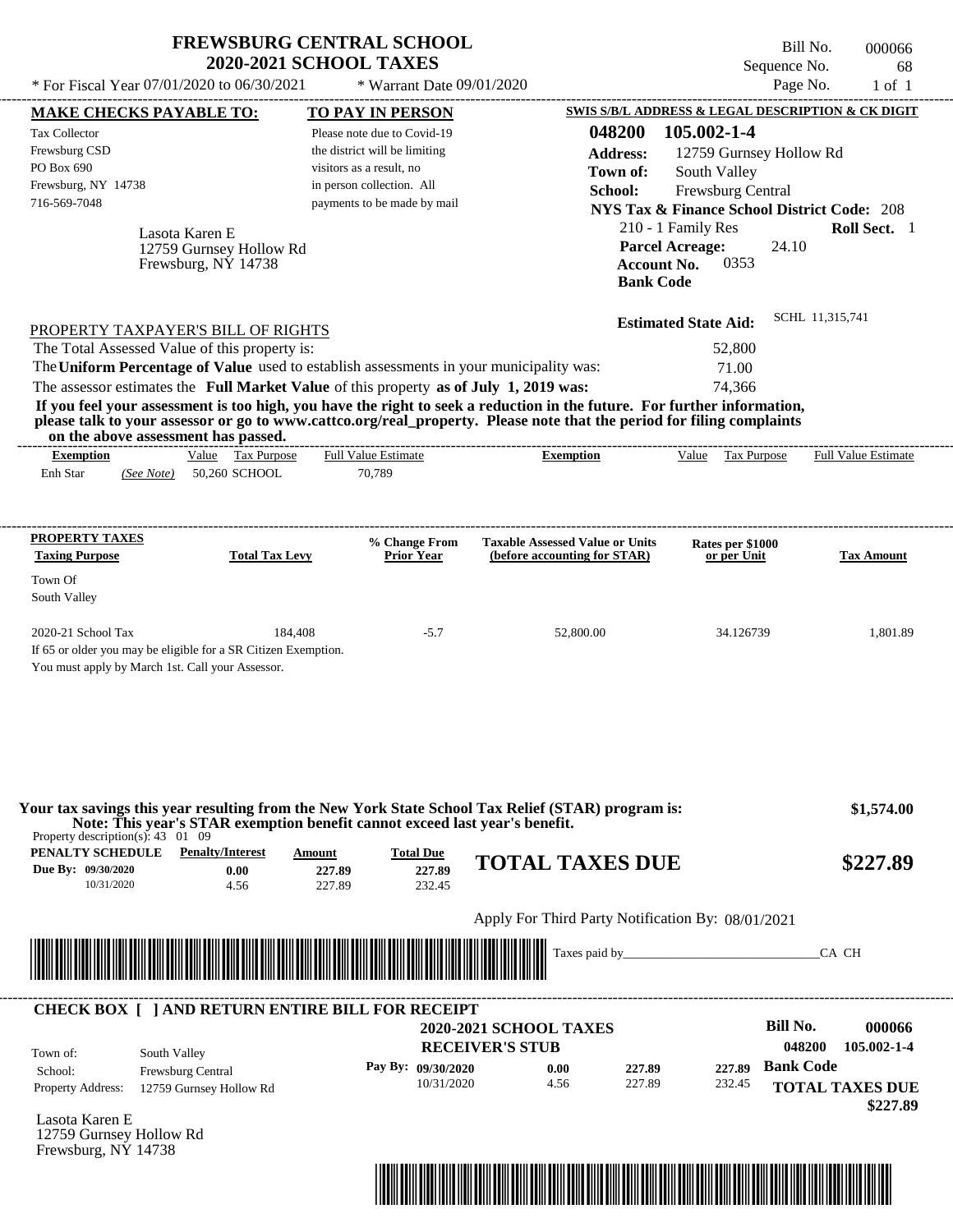| <b>FREWSBURG CENTRAL SCHOOL</b> |
|---------------------------------|
| <b>2020-2021 SCHOOL TAXES</b>   |

Bill No. 000067 Sequence No. 69<br>Page No. 1 of 1

| 048200<br>105.002-1-1.26<br>Please note due to Covid-19<br>the district will be limiting<br><b>Address:</b><br>8 Gurnsey Hollow Rd<br>visitors as a result, no<br>South Valley<br>Town of:<br>in person collection. All<br>School:<br>Frewsburg Central<br>payments to be made by mail<br><b>NYS Tax &amp; Finance School District Code: 208</b><br>260 - Seasonal res<br>Roll Sect. 1<br>Lawton David C.<br><b>Parcel Acreage:</b><br>12.37<br>Privitera Laurie J.<br>0655<br>PO Box 483<br><b>Account No.</b><br>Frewsburg, NY 14738<br><b>Bank Code</b><br>SCHL 11,315,741<br><b>Estimated State Aid:</b><br>PROPERTY TAXPAYER'S BILL OF RIGHTS<br>The Total Assessed Value of this property is:<br>39,100<br>The Uniform Percentage of Value used to establish assessments in your municipality was:<br>71.00<br>The assessor estimates the Full Market Value of this property as of July 1, 2019 was:<br>55,070<br>If you feel your assessment is too high, you have the right to seek a reduction in the future. For further information,<br>please talk to your assessor or go to www.cattco.org/real_property. Please note that the period for filing complaints<br>on the above assessment has passed.<br>Value Tax Purpose<br><b>Full Value Estimate</b><br><b>Exemption</b><br>Value Tax Purpose<br><b>Full Value Estimate</b><br><b>Exemption</b><br><b>Taxable Assessed Value or Units</b><br>% Change From<br>Rates per \$1000<br><b>Total Tax Levy</b><br><b>Prior Year</b><br><b>Tax Amount</b><br>or per Unit<br>Town Of<br>184,408<br>$-5.7$<br>1,334.36<br>39,100.00<br>34.126739<br>If 65 or older you may be eligible for a SR Citizen Exemption.<br>You must apply by March 1st. Call your Assessor.<br>Sawmill Run Sub Div<br>Property description(s): $51 \quad 01 \quad 09$<br>Phase Ii<br><b>Penalty/Interest</b><br><b>Total Due</b><br>Amount<br><b>TOTAL TAXES DUE</b><br>\$1,334.36<br>Due By: 09/30/2020<br>0.00<br>1,334.36<br>1,334.36<br>1,361.05<br>10/31/2020<br>26.69<br>1,334.36<br>Apply For Third Party Notification By: 08/01/2021<br><u> III de la contrada de la contrada de la contrada de la contrada de la contrada de la contrada de la contrada</u><br>Taxes paid by_<br>CA CH<br><b>CHECK BOX [ ] AND RETURN ENTIRE BILL FOR RECEIPT</b><br><b>Bill No.</b><br>000067<br><b>2020-2021 SCHOOL TAXES</b><br>048200<br>105.002-1-1.26<br><b>RECEIVER'S STUB</b><br>South Valley<br><b>Bank Code</b><br>Pay By: 09/30/2020<br>1,334.36<br>0.00<br>1,334.36<br>Frewsburg Central<br>1,334.36<br>10/31/2020<br>26.69<br>1,361.05<br><b>TOTAL TAXES DUE</b><br>8 Gurnsey Hollow Rd<br>\$1,334.36<br>Frewsburg, NY 14738 |                                                                                       | <b>MAKE CHECKS PAYABLE TO:</b> | <b>TO PAY IN PERSON</b> | <b>SWIS S/B/L ADDRESS &amp; LEGAL DESCRIPTION &amp; CK DIGIT</b> |  |  |
|-------------------------------------------------------------------------------------------------------------------------------------------------------------------------------------------------------------------------------------------------------------------------------------------------------------------------------------------------------------------------------------------------------------------------------------------------------------------------------------------------------------------------------------------------------------------------------------------------------------------------------------------------------------------------------------------------------------------------------------------------------------------------------------------------------------------------------------------------------------------------------------------------------------------------------------------------------------------------------------------------------------------------------------------------------------------------------------------------------------------------------------------------------------------------------------------------------------------------------------------------------------------------------------------------------------------------------------------------------------------------------------------------------------------------------------------------------------------------------------------------------------------------------------------------------------------------------------------------------------------------------------------------------------------------------------------------------------------------------------------------------------------------------------------------------------------------------------------------------------------------------------------------------------------------------------------------------------------------------------------------------------------------------------------------------------------------------------------------------------------------------------------------------------------------------------------------------------------------------------------------------------------------------------------------------------------------------------------------------------------------------------------------------------------------------------------------------------------------------------------------------------------------------------------------------------------------------------------------------------------------------------------------------------------|---------------------------------------------------------------------------------------|--------------------------------|-------------------------|------------------------------------------------------------------|--|--|
|                                                                                                                                                                                                                                                                                                                                                                                                                                                                                                                                                                                                                                                                                                                                                                                                                                                                                                                                                                                                                                                                                                                                                                                                                                                                                                                                                                                                                                                                                                                                                                                                                                                                                                                                                                                                                                                                                                                                                                                                                                                                                                                                                                                                                                                                                                                                                                                                                                                                                                                                                                                                                                                                   | <b>Tax Collector</b>                                                                  |                                |                         |                                                                  |  |  |
|                                                                                                                                                                                                                                                                                                                                                                                                                                                                                                                                                                                                                                                                                                                                                                                                                                                                                                                                                                                                                                                                                                                                                                                                                                                                                                                                                                                                                                                                                                                                                                                                                                                                                                                                                                                                                                                                                                                                                                                                                                                                                                                                                                                                                                                                                                                                                                                                                                                                                                                                                                                                                                                                   | Frewsburg CSD                                                                         |                                |                         |                                                                  |  |  |
|                                                                                                                                                                                                                                                                                                                                                                                                                                                                                                                                                                                                                                                                                                                                                                                                                                                                                                                                                                                                                                                                                                                                                                                                                                                                                                                                                                                                                                                                                                                                                                                                                                                                                                                                                                                                                                                                                                                                                                                                                                                                                                                                                                                                                                                                                                                                                                                                                                                                                                                                                                                                                                                                   | PO Box 690                                                                            |                                |                         |                                                                  |  |  |
|                                                                                                                                                                                                                                                                                                                                                                                                                                                                                                                                                                                                                                                                                                                                                                                                                                                                                                                                                                                                                                                                                                                                                                                                                                                                                                                                                                                                                                                                                                                                                                                                                                                                                                                                                                                                                                                                                                                                                                                                                                                                                                                                                                                                                                                                                                                                                                                                                                                                                                                                                                                                                                                                   | Frewsburg, NY 14738                                                                   |                                |                         |                                                                  |  |  |
|                                                                                                                                                                                                                                                                                                                                                                                                                                                                                                                                                                                                                                                                                                                                                                                                                                                                                                                                                                                                                                                                                                                                                                                                                                                                                                                                                                                                                                                                                                                                                                                                                                                                                                                                                                                                                                                                                                                                                                                                                                                                                                                                                                                                                                                                                                                                                                                                                                                                                                                                                                                                                                                                   | 716-569-7048                                                                          |                                |                         |                                                                  |  |  |
|                                                                                                                                                                                                                                                                                                                                                                                                                                                                                                                                                                                                                                                                                                                                                                                                                                                                                                                                                                                                                                                                                                                                                                                                                                                                                                                                                                                                                                                                                                                                                                                                                                                                                                                                                                                                                                                                                                                                                                                                                                                                                                                                                                                                                                                                                                                                                                                                                                                                                                                                                                                                                                                                   |                                                                                       |                                |                         |                                                                  |  |  |
|                                                                                                                                                                                                                                                                                                                                                                                                                                                                                                                                                                                                                                                                                                                                                                                                                                                                                                                                                                                                                                                                                                                                                                                                                                                                                                                                                                                                                                                                                                                                                                                                                                                                                                                                                                                                                                                                                                                                                                                                                                                                                                                                                                                                                                                                                                                                                                                                                                                                                                                                                                                                                                                                   |                                                                                       |                                |                         |                                                                  |  |  |
|                                                                                                                                                                                                                                                                                                                                                                                                                                                                                                                                                                                                                                                                                                                                                                                                                                                                                                                                                                                                                                                                                                                                                                                                                                                                                                                                                                                                                                                                                                                                                                                                                                                                                                                                                                                                                                                                                                                                                                                                                                                                                                                                                                                                                                                                                                                                                                                                                                                                                                                                                                                                                                                                   |                                                                                       |                                |                         |                                                                  |  |  |
|                                                                                                                                                                                                                                                                                                                                                                                                                                                                                                                                                                                                                                                                                                                                                                                                                                                                                                                                                                                                                                                                                                                                                                                                                                                                                                                                                                                                                                                                                                                                                                                                                                                                                                                                                                                                                                                                                                                                                                                                                                                                                                                                                                                                                                                                                                                                                                                                                                                                                                                                                                                                                                                                   |                                                                                       |                                |                         |                                                                  |  |  |
|                                                                                                                                                                                                                                                                                                                                                                                                                                                                                                                                                                                                                                                                                                                                                                                                                                                                                                                                                                                                                                                                                                                                                                                                                                                                                                                                                                                                                                                                                                                                                                                                                                                                                                                                                                                                                                                                                                                                                                                                                                                                                                                                                                                                                                                                                                                                                                                                                                                                                                                                                                                                                                                                   |                                                                                       |                                |                         |                                                                  |  |  |
|                                                                                                                                                                                                                                                                                                                                                                                                                                                                                                                                                                                                                                                                                                                                                                                                                                                                                                                                                                                                                                                                                                                                                                                                                                                                                                                                                                                                                                                                                                                                                                                                                                                                                                                                                                                                                                                                                                                                                                                                                                                                                                                                                                                                                                                                                                                                                                                                                                                                                                                                                                                                                                                                   |                                                                                       |                                |                         |                                                                  |  |  |
|                                                                                                                                                                                                                                                                                                                                                                                                                                                                                                                                                                                                                                                                                                                                                                                                                                                                                                                                                                                                                                                                                                                                                                                                                                                                                                                                                                                                                                                                                                                                                                                                                                                                                                                                                                                                                                                                                                                                                                                                                                                                                                                                                                                                                                                                                                                                                                                                                                                                                                                                                                                                                                                                   |                                                                                       |                                |                         |                                                                  |  |  |
|                                                                                                                                                                                                                                                                                                                                                                                                                                                                                                                                                                                                                                                                                                                                                                                                                                                                                                                                                                                                                                                                                                                                                                                                                                                                                                                                                                                                                                                                                                                                                                                                                                                                                                                                                                                                                                                                                                                                                                                                                                                                                                                                                                                                                                                                                                                                                                                                                                                                                                                                                                                                                                                                   |                                                                                       |                                |                         |                                                                  |  |  |
|                                                                                                                                                                                                                                                                                                                                                                                                                                                                                                                                                                                                                                                                                                                                                                                                                                                                                                                                                                                                                                                                                                                                                                                                                                                                                                                                                                                                                                                                                                                                                                                                                                                                                                                                                                                                                                                                                                                                                                                                                                                                                                                                                                                                                                                                                                                                                                                                                                                                                                                                                                                                                                                                   |                                                                                       |                                |                         |                                                                  |  |  |
|                                                                                                                                                                                                                                                                                                                                                                                                                                                                                                                                                                                                                                                                                                                                                                                                                                                                                                                                                                                                                                                                                                                                                                                                                                                                                                                                                                                                                                                                                                                                                                                                                                                                                                                                                                                                                                                                                                                                                                                                                                                                                                                                                                                                                                                                                                                                                                                                                                                                                                                                                                                                                                                                   |                                                                                       |                                |                         |                                                                  |  |  |
|                                                                                                                                                                                                                                                                                                                                                                                                                                                                                                                                                                                                                                                                                                                                                                                                                                                                                                                                                                                                                                                                                                                                                                                                                                                                                                                                                                                                                                                                                                                                                                                                                                                                                                                                                                                                                                                                                                                                                                                                                                                                                                                                                                                                                                                                                                                                                                                                                                                                                                                                                                                                                                                                   |                                                                                       |                                |                         |                                                                  |  |  |
|                                                                                                                                                                                                                                                                                                                                                                                                                                                                                                                                                                                                                                                                                                                                                                                                                                                                                                                                                                                                                                                                                                                                                                                                                                                                                                                                                                                                                                                                                                                                                                                                                                                                                                                                                                                                                                                                                                                                                                                                                                                                                                                                                                                                                                                                                                                                                                                                                                                                                                                                                                                                                                                                   |                                                                                       |                                |                         |                                                                  |  |  |
|                                                                                                                                                                                                                                                                                                                                                                                                                                                                                                                                                                                                                                                                                                                                                                                                                                                                                                                                                                                                                                                                                                                                                                                                                                                                                                                                                                                                                                                                                                                                                                                                                                                                                                                                                                                                                                                                                                                                                                                                                                                                                                                                                                                                                                                                                                                                                                                                                                                                                                                                                                                                                                                                   |                                                                                       |                                |                         |                                                                  |  |  |
|                                                                                                                                                                                                                                                                                                                                                                                                                                                                                                                                                                                                                                                                                                                                                                                                                                                                                                                                                                                                                                                                                                                                                                                                                                                                                                                                                                                                                                                                                                                                                                                                                                                                                                                                                                                                                                                                                                                                                                                                                                                                                                                                                                                                                                                                                                                                                                                                                                                                                                                                                                                                                                                                   |                                                                                       |                                |                         |                                                                  |  |  |
|                                                                                                                                                                                                                                                                                                                                                                                                                                                                                                                                                                                                                                                                                                                                                                                                                                                                                                                                                                                                                                                                                                                                                                                                                                                                                                                                                                                                                                                                                                                                                                                                                                                                                                                                                                                                                                                                                                                                                                                                                                                                                                                                                                                                                                                                                                                                                                                                                                                                                                                                                                                                                                                                   |                                                                                       |                                |                         |                                                                  |  |  |
|                                                                                                                                                                                                                                                                                                                                                                                                                                                                                                                                                                                                                                                                                                                                                                                                                                                                                                                                                                                                                                                                                                                                                                                                                                                                                                                                                                                                                                                                                                                                                                                                                                                                                                                                                                                                                                                                                                                                                                                                                                                                                                                                                                                                                                                                                                                                                                                                                                                                                                                                                                                                                                                                   | <b>PROPERTY TAXES</b><br><b>Taxing Purpose</b>                                        |                                |                         |                                                                  |  |  |
|                                                                                                                                                                                                                                                                                                                                                                                                                                                                                                                                                                                                                                                                                                                                                                                                                                                                                                                                                                                                                                                                                                                                                                                                                                                                                                                                                                                                                                                                                                                                                                                                                                                                                                                                                                                                                                                                                                                                                                                                                                                                                                                                                                                                                                                                                                                                                                                                                                                                                                                                                                                                                                                                   |                                                                                       |                                |                         |                                                                  |  |  |
|                                                                                                                                                                                                                                                                                                                                                                                                                                                                                                                                                                                                                                                                                                                                                                                                                                                                                                                                                                                                                                                                                                                                                                                                                                                                                                                                                                                                                                                                                                                                                                                                                                                                                                                                                                                                                                                                                                                                                                                                                                                                                                                                                                                                                                                                                                                                                                                                                                                                                                                                                                                                                                                                   | South Valley                                                                          |                                |                         |                                                                  |  |  |
|                                                                                                                                                                                                                                                                                                                                                                                                                                                                                                                                                                                                                                                                                                                                                                                                                                                                                                                                                                                                                                                                                                                                                                                                                                                                                                                                                                                                                                                                                                                                                                                                                                                                                                                                                                                                                                                                                                                                                                                                                                                                                                                                                                                                                                                                                                                                                                                                                                                                                                                                                                                                                                                                   |                                                                                       |                                |                         |                                                                  |  |  |
|                                                                                                                                                                                                                                                                                                                                                                                                                                                                                                                                                                                                                                                                                                                                                                                                                                                                                                                                                                                                                                                                                                                                                                                                                                                                                                                                                                                                                                                                                                                                                                                                                                                                                                                                                                                                                                                                                                                                                                                                                                                                                                                                                                                                                                                                                                                                                                                                                                                                                                                                                                                                                                                                   | 2020-21 School Tax                                                                    |                                |                         |                                                                  |  |  |
|                                                                                                                                                                                                                                                                                                                                                                                                                                                                                                                                                                                                                                                                                                                                                                                                                                                                                                                                                                                                                                                                                                                                                                                                                                                                                                                                                                                                                                                                                                                                                                                                                                                                                                                                                                                                                                                                                                                                                                                                                                                                                                                                                                                                                                                                                                                                                                                                                                                                                                                                                                                                                                                                   |                                                                                       |                                |                         |                                                                  |  |  |
|                                                                                                                                                                                                                                                                                                                                                                                                                                                                                                                                                                                                                                                                                                                                                                                                                                                                                                                                                                                                                                                                                                                                                                                                                                                                                                                                                                                                                                                                                                                                                                                                                                                                                                                                                                                                                                                                                                                                                                                                                                                                                                                                                                                                                                                                                                                                                                                                                                                                                                                                                                                                                                                                   |                                                                                       |                                |                         |                                                                  |  |  |
|                                                                                                                                                                                                                                                                                                                                                                                                                                                                                                                                                                                                                                                                                                                                                                                                                                                                                                                                                                                                                                                                                                                                                                                                                                                                                                                                                                                                                                                                                                                                                                                                                                                                                                                                                                                                                                                                                                                                                                                                                                                                                                                                                                                                                                                                                                                                                                                                                                                                                                                                                                                                                                                                   |                                                                                       |                                |                         |                                                                  |  |  |
|                                                                                                                                                                                                                                                                                                                                                                                                                                                                                                                                                                                                                                                                                                                                                                                                                                                                                                                                                                                                                                                                                                                                                                                                                                                                                                                                                                                                                                                                                                                                                                                                                                                                                                                                                                                                                                                                                                                                                                                                                                                                                                                                                                                                                                                                                                                                                                                                                                                                                                                                                                                                                                                                   |                                                                                       |                                |                         |                                                                  |  |  |
|                                                                                                                                                                                                                                                                                                                                                                                                                                                                                                                                                                                                                                                                                                                                                                                                                                                                                                                                                                                                                                                                                                                                                                                                                                                                                                                                                                                                                                                                                                                                                                                                                                                                                                                                                                                                                                                                                                                                                                                                                                                                                                                                                                                                                                                                                                                                                                                                                                                                                                                                                                                                                                                                   |                                                                                       |                                |                         |                                                                  |  |  |
|                                                                                                                                                                                                                                                                                                                                                                                                                                                                                                                                                                                                                                                                                                                                                                                                                                                                                                                                                                                                                                                                                                                                                                                                                                                                                                                                                                                                                                                                                                                                                                                                                                                                                                                                                                                                                                                                                                                                                                                                                                                                                                                                                                                                                                                                                                                                                                                                                                                                                                                                                                                                                                                                   |                                                                                       |                                |                         |                                                                  |  |  |
|                                                                                                                                                                                                                                                                                                                                                                                                                                                                                                                                                                                                                                                                                                                                                                                                                                                                                                                                                                                                                                                                                                                                                                                                                                                                                                                                                                                                                                                                                                                                                                                                                                                                                                                                                                                                                                                                                                                                                                                                                                                                                                                                                                                                                                                                                                                                                                                                                                                                                                                                                                                                                                                                   |                                                                                       |                                |                         |                                                                  |  |  |
|                                                                                                                                                                                                                                                                                                                                                                                                                                                                                                                                                                                                                                                                                                                                                                                                                                                                                                                                                                                                                                                                                                                                                                                                                                                                                                                                                                                                                                                                                                                                                                                                                                                                                                                                                                                                                                                                                                                                                                                                                                                                                                                                                                                                                                                                                                                                                                                                                                                                                                                                                                                                                                                                   |                                                                                       |                                |                         |                                                                  |  |  |
|                                                                                                                                                                                                                                                                                                                                                                                                                                                                                                                                                                                                                                                                                                                                                                                                                                                                                                                                                                                                                                                                                                                                                                                                                                                                                                                                                                                                                                                                                                                                                                                                                                                                                                                                                                                                                                                                                                                                                                                                                                                                                                                                                                                                                                                                                                                                                                                                                                                                                                                                                                                                                                                                   |                                                                                       |                                |                         |                                                                  |  |  |
|                                                                                                                                                                                                                                                                                                                                                                                                                                                                                                                                                                                                                                                                                                                                                                                                                                                                                                                                                                                                                                                                                                                                                                                                                                                                                                                                                                                                                                                                                                                                                                                                                                                                                                                                                                                                                                                                                                                                                                                                                                                                                                                                                                                                                                                                                                                                                                                                                                                                                                                                                                                                                                                                   |                                                                                       |                                |                         |                                                                  |  |  |
|                                                                                                                                                                                                                                                                                                                                                                                                                                                                                                                                                                                                                                                                                                                                                                                                                                                                                                                                                                                                                                                                                                                                                                                                                                                                                                                                                                                                                                                                                                                                                                                                                                                                                                                                                                                                                                                                                                                                                                                                                                                                                                                                                                                                                                                                                                                                                                                                                                                                                                                                                                                                                                                                   | PENALTY SCHEDULE                                                                      |                                |                         |                                                                  |  |  |
|                                                                                                                                                                                                                                                                                                                                                                                                                                                                                                                                                                                                                                                                                                                                                                                                                                                                                                                                                                                                                                                                                                                                                                                                                                                                                                                                                                                                                                                                                                                                                                                                                                                                                                                                                                                                                                                                                                                                                                                                                                                                                                                                                                                                                                                                                                                                                                                                                                                                                                                                                                                                                                                                   |                                                                                       |                                |                         |                                                                  |  |  |
|                                                                                                                                                                                                                                                                                                                                                                                                                                                                                                                                                                                                                                                                                                                                                                                                                                                                                                                                                                                                                                                                                                                                                                                                                                                                                                                                                                                                                                                                                                                                                                                                                                                                                                                                                                                                                                                                                                                                                                                                                                                                                                                                                                                                                                                                                                                                                                                                                                                                                                                                                                                                                                                                   |                                                                                       |                                |                         |                                                                  |  |  |
|                                                                                                                                                                                                                                                                                                                                                                                                                                                                                                                                                                                                                                                                                                                                                                                                                                                                                                                                                                                                                                                                                                                                                                                                                                                                                                                                                                                                                                                                                                                                                                                                                                                                                                                                                                                                                                                                                                                                                                                                                                                                                                                                                                                                                                                                                                                                                                                                                                                                                                                                                                                                                                                                   |                                                                                       |                                |                         |                                                                  |  |  |
|                                                                                                                                                                                                                                                                                                                                                                                                                                                                                                                                                                                                                                                                                                                                                                                                                                                                                                                                                                                                                                                                                                                                                                                                                                                                                                                                                                                                                                                                                                                                                                                                                                                                                                                                                                                                                                                                                                                                                                                                                                                                                                                                                                                                                                                                                                                                                                                                                                                                                                                                                                                                                                                                   |                                                                                       |                                |                         |                                                                  |  |  |
|                                                                                                                                                                                                                                                                                                                                                                                                                                                                                                                                                                                                                                                                                                                                                                                                                                                                                                                                                                                                                                                                                                                                                                                                                                                                                                                                                                                                                                                                                                                                                                                                                                                                                                                                                                                                                                                                                                                                                                                                                                                                                                                                                                                                                                                                                                                                                                                                                                                                                                                                                                                                                                                                   |                                                                                       |                                |                         |                                                                  |  |  |
|                                                                                                                                                                                                                                                                                                                                                                                                                                                                                                                                                                                                                                                                                                                                                                                                                                                                                                                                                                                                                                                                                                                                                                                                                                                                                                                                                                                                                                                                                                                                                                                                                                                                                                                                                                                                                                                                                                                                                                                                                                                                                                                                                                                                                                                                                                                                                                                                                                                                                                                                                                                                                                                                   |                                                                                       |                                |                         |                                                                  |  |  |
|                                                                                                                                                                                                                                                                                                                                                                                                                                                                                                                                                                                                                                                                                                                                                                                                                                                                                                                                                                                                                                                                                                                                                                                                                                                                                                                                                                                                                                                                                                                                                                                                                                                                                                                                                                                                                                                                                                                                                                                                                                                                                                                                                                                                                                                                                                                                                                                                                                                                                                                                                                                                                                                                   |                                                                                       |                                |                         |                                                                  |  |  |
|                                                                                                                                                                                                                                                                                                                                                                                                                                                                                                                                                                                                                                                                                                                                                                                                                                                                                                                                                                                                                                                                                                                                                                                                                                                                                                                                                                                                                                                                                                                                                                                                                                                                                                                                                                                                                                                                                                                                                                                                                                                                                                                                                                                                                                                                                                                                                                                                                                                                                                                                                                                                                                                                   |                                                                                       |                                |                         |                                                                  |  |  |
|                                                                                                                                                                                                                                                                                                                                                                                                                                                                                                                                                                                                                                                                                                                                                                                                                                                                                                                                                                                                                                                                                                                                                                                                                                                                                                                                                                                                                                                                                                                                                                                                                                                                                                                                                                                                                                                                                                                                                                                                                                                                                                                                                                                                                                                                                                                                                                                                                                                                                                                                                                                                                                                                   |                                                                                       |                                |                         |                                                                  |  |  |
|                                                                                                                                                                                                                                                                                                                                                                                                                                                                                                                                                                                                                                                                                                                                                                                                                                                                                                                                                                                                                                                                                                                                                                                                                                                                                                                                                                                                                                                                                                                                                                                                                                                                                                                                                                                                                                                                                                                                                                                                                                                                                                                                                                                                                                                                                                                                                                                                                                                                                                                                                                                                                                                                   |                                                                                       |                                |                         |                                                                  |  |  |
|                                                                                                                                                                                                                                                                                                                                                                                                                                                                                                                                                                                                                                                                                                                                                                                                                                                                                                                                                                                                                                                                                                                                                                                                                                                                                                                                                                                                                                                                                                                                                                                                                                                                                                                                                                                                                                                                                                                                                                                                                                                                                                                                                                                                                                                                                                                                                                                                                                                                                                                                                                                                                                                                   |                                                                                       |                                |                         |                                                                  |  |  |
|                                                                                                                                                                                                                                                                                                                                                                                                                                                                                                                                                                                                                                                                                                                                                                                                                                                                                                                                                                                                                                                                                                                                                                                                                                                                                                                                                                                                                                                                                                                                                                                                                                                                                                                                                                                                                                                                                                                                                                                                                                                                                                                                                                                                                                                                                                                                                                                                                                                                                                                                                                                                                                                                   | School:                                                                               |                                |                         |                                                                  |  |  |
|                                                                                                                                                                                                                                                                                                                                                                                                                                                                                                                                                                                                                                                                                                                                                                                                                                                                                                                                                                                                                                                                                                                                                                                                                                                                                                                                                                                                                                                                                                                                                                                                                                                                                                                                                                                                                                                                                                                                                                                                                                                                                                                                                                                                                                                                                                                                                                                                                                                                                                                                                                                                                                                                   |                                                                                       |                                |                         |                                                                  |  |  |
|                                                                                                                                                                                                                                                                                                                                                                                                                                                                                                                                                                                                                                                                                                                                                                                                                                                                                                                                                                                                                                                                                                                                                                                                                                                                                                                                                                                                                                                                                                                                                                                                                                                                                                                                                                                                                                                                                                                                                                                                                                                                                                                                                                                                                                                                                                                                                                                                                                                                                                                                                                                                                                                                   |                                                                                       |                                |                         |                                                                  |  |  |
|                                                                                                                                                                                                                                                                                                                                                                                                                                                                                                                                                                                                                                                                                                                                                                                                                                                                                                                                                                                                                                                                                                                                                                                                                                                                                                                                                                                                                                                                                                                                                                                                                                                                                                                                                                                                                                                                                                                                                                                                                                                                                                                                                                                                                                                                                                                                                                                                                                                                                                                                                                                                                                                                   |                                                                                       |                                |                         |                                                                  |  |  |
|                                                                                                                                                                                                                                                                                                                                                                                                                                                                                                                                                                                                                                                                                                                                                                                                                                                                                                                                                                                                                                                                                                                                                                                                                                                                                                                                                                                                                                                                                                                                                                                                                                                                                                                                                                                                                                                                                                                                                                                                                                                                                                                                                                                                                                                                                                                                                                                                                                                                                                                                                                                                                                                                   | Town of:<br>Property Address:<br>Lawton David C.<br>Privitera Laurie J.<br>PO Box 483 |                                |                         |                                                                  |  |  |

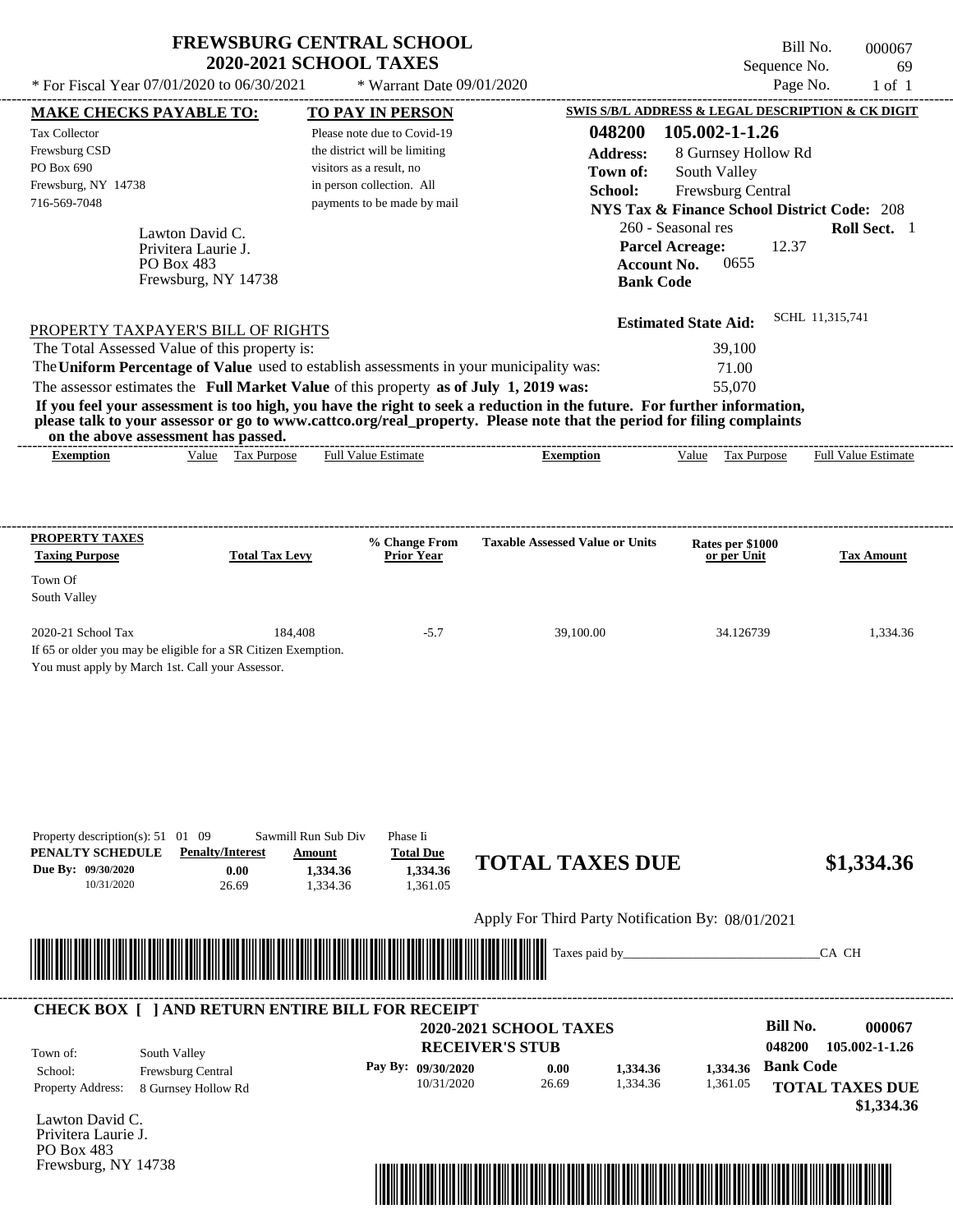|                                                                                           | <b>FREWSBURG CENTRAL SCHOOL</b><br><b>2020-2021 SCHOOL TAXES</b>                                                                                                                                                                                                        |                                                                                                                                                      |                                                                                                                                                                                                                                                  | Sequence No.                                                                                                                                                                                       | Bill No.<br>000068<br>70   |
|-------------------------------------------------------------------------------------------|-------------------------------------------------------------------------------------------------------------------------------------------------------------------------------------------------------------------------------------------------------------------------|------------------------------------------------------------------------------------------------------------------------------------------------------|--------------------------------------------------------------------------------------------------------------------------------------------------------------------------------------------------------------------------------------------------|----------------------------------------------------------------------------------------------------------------------------------------------------------------------------------------------------|----------------------------|
| * For Fiscal Year 07/01/2020 to 06/30/2021                                                |                                                                                                                                                                                                                                                                         | * Warrant Date 09/01/2020                                                                                                                            |                                                                                                                                                                                                                                                  | Page No.                                                                                                                                                                                           | $1$ of $1$                 |
| <b>MAKE CHECKS PAYABLE TO:</b>                                                            |                                                                                                                                                                                                                                                                         | <b>TO PAY IN PERSON</b>                                                                                                                              |                                                                                                                                                                                                                                                  | SWIS S/B/L ADDRESS & LEGAL DESCRIPTION & CK DIGIT                                                                                                                                                  |                            |
| Tax Collector<br>Frewsburg CSD<br>PO Box 690<br>Frewsburg, NY 14738<br>716-569-7048       | Lewis Duane R<br>299 Rocky Glen Rd<br>Adamsville, PA 16110                                                                                                                                                                                                              | Please note due to Covid-19<br>the district will be limiting<br>visitors as a result, no<br>in person collection. All<br>payments to be made by mail | 048200<br><b>Address:</b><br>Town of:<br>School:<br><b>Account No.</b><br><b>Bank Code</b>                                                                                                                                                       | 105.002-1-1.27<br>Gurnsey Hollow Rd<br>South Valley<br>Frewsburg Central<br><b>NYS Tax &amp; Finance School District Code: 208</b><br>210 - 1 Family Res<br><b>Parcel Acreage:</b><br>5.32<br>0656 | Roll Sect. 1               |
| on the above assessment has passed.                                                       | PROPERTY TAXPAYER'S BILL OF RIGHTS<br>The Total Assessed Value of this property is:<br>The Uniform Percentage of Value used to establish assessments in your municipality was:<br>The assessor estimates the Full Market Value of this property as of July 1, 2019 was: |                                                                                                                                                      | If you feel your assessment is too high, you have the right to seek a reduction in the future. For further information,<br>please talk to your assessor or go to www.cattco.org/real_property. Please note that the period for filing complaints | <b>Estimated State Aid:</b><br>41,200<br>71.00<br>58,028                                                                                                                                           | SCHL 11,315,741            |
| <b>Exemption</b>                                                                          | Value Tax Purpose                                                                                                                                                                                                                                                       | <b>Full Value Estimate</b>                                                                                                                           | <b>Exemption</b>                                                                                                                                                                                                                                 | Value Tax Purpose                                                                                                                                                                                  | <b>Full Value Estimate</b> |
| <b>PROPERTY TAXES</b><br><b>Taxing Purpose</b>                                            | <b>Total Tax Levy</b>                                                                                                                                                                                                                                                   | % Change From<br><b>Prior Year</b>                                                                                                                   | <b>Taxable Assessed Value or Units</b>                                                                                                                                                                                                           | Rates per \$1000<br>or per Unit                                                                                                                                                                    | <b>Tax Amount</b>          |
| Town Of<br>South Valley                                                                   |                                                                                                                                                                                                                                                                         |                                                                                                                                                      |                                                                                                                                                                                                                                                  |                                                                                                                                                                                                    |                            |
| 2020-21 School Tax<br>You must apply by March 1st. Call your Assessor.                    | 184,408<br>If 65 or older you may be eligible for a SR Citizen Exemption.                                                                                                                                                                                               | $-5.7$                                                                                                                                               | 41,200.00                                                                                                                                                                                                                                        | 34.126739                                                                                                                                                                                          | 1,406.02                   |
| Property description(s): 51 01 09<br>PENALTY SCHEDULE<br>Due By: 09/30/2020<br>10/31/2020 | Sylvan glenn #9<br><b>Penalty/Interest</b><br>Amount<br>0.00<br>28.12                                                                                                                                                                                                   | <b>Total Due</b><br>1,406.02<br>1.406.02<br>1,406.02<br>1,434.14                                                                                     | <b>TOTAL TAXES DUE</b>                                                                                                                                                                                                                           |                                                                                                                                                                                                    | \$1,406.02                 |
|                                                                                           |                                                                                                                                                                                                                                                                         |                                                                                                                                                      | Apply For Third Party Notification By: 08/01/2021                                                                                                                                                                                                |                                                                                                                                                                                                    |                            |
|                                                                                           |                                                                                                                                                                                                                                                                         |                                                                                                                                                      | Taxes paid by_                                                                                                                                                                                                                                   |                                                                                                                                                                                                    | CA CH                      |
|                                                                                           | <b>CHECK BOX [ ] AND RETURN ENTIRE BILL FOR RECEIPT</b>                                                                                                                                                                                                                 |                                                                                                                                                      |                                                                                                                                                                                                                                                  |                                                                                                                                                                                                    |                            |
|                                                                                           |                                                                                                                                                                                                                                                                         |                                                                                                                                                      | <b>2020-2021 SCHOOL TAXES</b><br><b>RECEIVER'S STUB</b>                                                                                                                                                                                          | <b>Bill No.</b><br>048200                                                                                                                                                                          | 000068<br>105.002-1-1.27   |
| South Valley<br>Town of:<br>School:                                                       | Frewsburg Central                                                                                                                                                                                                                                                       | Pay By: 09/30/2020                                                                                                                                   | 0.00<br>1,406.02                                                                                                                                                                                                                                 | <b>Bank Code</b><br>1.406.02                                                                                                                                                                       |                            |

Property Address: Gurnsey Hollow Rd School: Frewsburg Central

Lewis Duane R 299 Rocky Glen Rd Adamsville, PA 16110



10/31/2020 28.12 1,406.02 **1,406.02**

**Bank Code 1,406.02 TOTAL TAXES DUE** 1,434.14

 **\$1,406.02**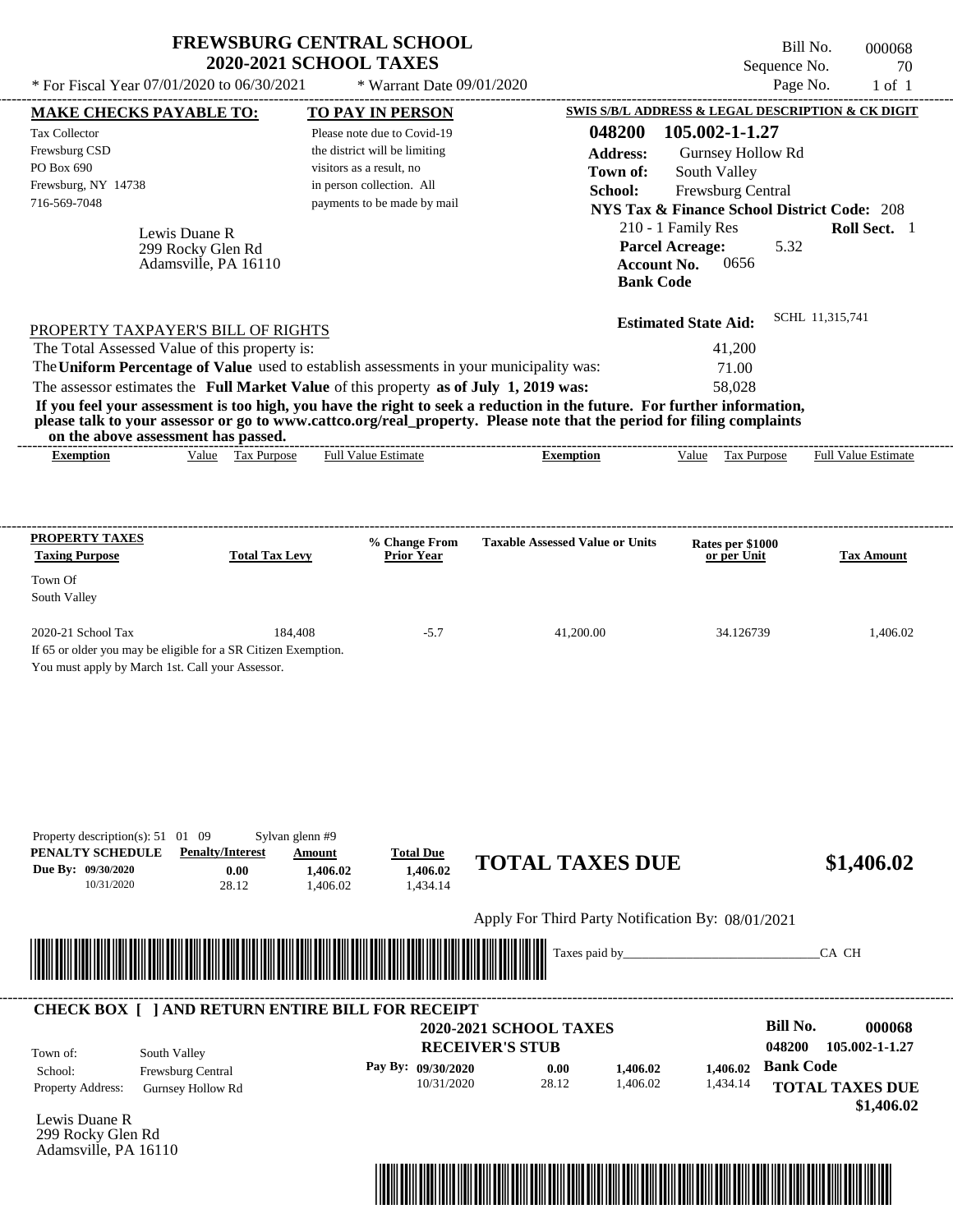|                                                                                                                                                                                                                                                                                                                                                                                  | <b>FREWSBURG CENTRAL SCHOOL</b><br><b>2020-2021 SCHOOL TAXES</b>           |                                              |                                                     |                                                                          | Bill No.<br>Sequence No. | 000069<br>71                  |
|----------------------------------------------------------------------------------------------------------------------------------------------------------------------------------------------------------------------------------------------------------------------------------------------------------------------------------------------------------------------------------|----------------------------------------------------------------------------|----------------------------------------------|-----------------------------------------------------|--------------------------------------------------------------------------|--------------------------|-------------------------------|
| * For Fiscal Year 07/01/2020 to 06/30/2021                                                                                                                                                                                                                                                                                                                                       |                                                                            | * Warrant Date 09/01/2020                    |                                                     |                                                                          | Page No.                 | $1$ of $1$                    |
| <b>MAKE CHECKS PAYABLE TO:</b>                                                                                                                                                                                                                                                                                                                                                   |                                                                            | TO PAY IN PERSON                             |                                                     | SWIS S/B/L ADDRESS & LEGAL DESCRIPTION & CK DIGIT                        |                          |                               |
| <b>Tax Collector</b>                                                                                                                                                                                                                                                                                                                                                             |                                                                            | Please note due to Covid-19                  | 048200                                              | $96.002 - 2 - 1.1$                                                       |                          |                               |
| Frewsburg CSD                                                                                                                                                                                                                                                                                                                                                                    |                                                                            | the district will be limiting                | <b>Address:</b>                                     | Oak Hill Rd                                                              |                          |                               |
| PO Box 690                                                                                                                                                                                                                                                                                                                                                                       |                                                                            | visitors as a result, no                     | Town of:                                            | South Valley                                                             |                          |                               |
| Frewsburg, NY 14738<br>716-569-7048                                                                                                                                                                                                                                                                                                                                              |                                                                            | in person collection. All                    | School:                                             | Frewsburg Central                                                        |                          |                               |
|                                                                                                                                                                                                                                                                                                                                                                                  |                                                                            | payments to be made by mail                  |                                                     | <b>NYS Tax &amp; Finance School District Code: 208</b>                   |                          |                               |
| Lodestro James J                                                                                                                                                                                                                                                                                                                                                                 |                                                                            |                                              |                                                     | 312 - Vac w/imprv                                                        |                          | Roll Sect. 1                  |
| 996 Franquette Ave<br>San Jose, CA 95125                                                                                                                                                                                                                                                                                                                                         |                                                                            |                                              |                                                     | <b>Parcel Acreage:</b><br>0231<br><b>Account No.</b><br><b>Bank Code</b> | 100.85                   |                               |
| PROPERTY TAXPAYER'S BILL OF RIGHTS                                                                                                                                                                                                                                                                                                                                               |                                                                            |                                              |                                                     | <b>Estimated State Aid:</b>                                              | SCHL 11,315,741          |                               |
| The Total Assessed Value of this property is:                                                                                                                                                                                                                                                                                                                                    |                                                                            |                                              |                                                     | 71,500                                                                   |                          |                               |
| The Uniform Percentage of Value used to establish assessments in your municipality was:                                                                                                                                                                                                                                                                                          |                                                                            |                                              |                                                     | 71.00                                                                    |                          |                               |
| The assessor estimates the Full Market Value of this property as of July 1, 2019 was:<br>If you feel your assessment is too high, you have the right to seek a reduction in the future. For further information,<br>please talk to your assessor or go to www.cattco.org/real_property. Please note that the period for filing complaints<br>on the above assessment has passed. |                                                                            |                                              |                                                     | 100,704                                                                  |                          |                               |
| <b>Exemption</b>                                                                                                                                                                                                                                                                                                                                                                 | Value Tax Purpose                                                          | <b>Full Value Estimate</b>                   | <b>Exemption</b>                                    | Value Tax Purpose                                                        |                          | <b>Full Value Estimate</b>    |
| PROPERTY TAXES<br><b>Taxing Purpose</b><br>Town Of<br>South Valley<br>2020-21 School Tax<br>If 65 or older you may be eligible for a SR Citizen Exemption.<br>You must apply by March 1st. Call your Assessor.                                                                                                                                                                   | <b>Total Tax Levy</b><br>184,408                                           | % Change From<br><b>Prior Year</b><br>$-5.7$ | <b>Taxable Assessed Value or Units</b><br>71,500.00 | Rates per \$1000<br>or per Unit<br>34.126739                             |                          | <b>Tax Amount</b><br>2,440.06 |
| Property description(s): 54 01 09<br>PENALTY SCHEDULE<br>Due By: 09/30/2020<br>10/31/2020                                                                                                                                                                                                                                                                                        | <b>Penalty/Interest</b><br>Amount<br>0.00<br>2,440.06<br>48.80<br>2,440.06 | <b>Total Due</b><br>2,440.06<br>2.488.86     | <b>TOTAL TAXES DUE</b>                              |                                                                          |                          | \$2,440.06                    |
|                                                                                                                                                                                                                                                                                                                                                                                  |                                                                            |                                              | Apply For Third Party Notification By: 08/01/2021   |                                                                          |                          |                               |
|                                                                                                                                                                                                                                                                                                                                                                                  |                                                                            |                                              | Taxes paid by_                                      |                                                                          |                          | CA CH                         |
| <b>CHECK BOX [ ] AND RETURN ENTIRE BILL FOR RECEIPT</b>                                                                                                                                                                                                                                                                                                                          |                                                                            |                                              | 2020-2021 SCHOOL TAXES                              |                                                                          | <b>Bill No.</b>          | 000069                        |
|                                                                                                                                                                                                                                                                                                                                                                                  |                                                                            |                                              | <b>RECEIVER'S STUB</b>                              |                                                                          | 048200                   | $96.002 - 2 - 1.1$            |
| South Valley<br>Town of:                                                                                                                                                                                                                                                                                                                                                         |                                                                            | Pay By: 09/30/2020                           |                                                     | 2,440.06                                                                 | <b>Bank Code</b>         |                               |
| Frewsburg Central<br>School:<br>Property Address:<br>Oak Hill Rd                                                                                                                                                                                                                                                                                                                 |                                                                            | 10/31/2020                                   | 0.00<br>48.80                                       | 2,440.06<br>2,440.06<br>2,488.86                                         |                          | <b>TOTAL TAXES DUE</b>        |
|                                                                                                                                                                                                                                                                                                                                                                                  |                                                                            |                                              |                                                     |                                                                          |                          | \$2,440.06                    |
| Lodestro James J                                                                                                                                                                                                                                                                                                                                                                 |                                                                            |                                              |                                                     |                                                                          |                          |                               |



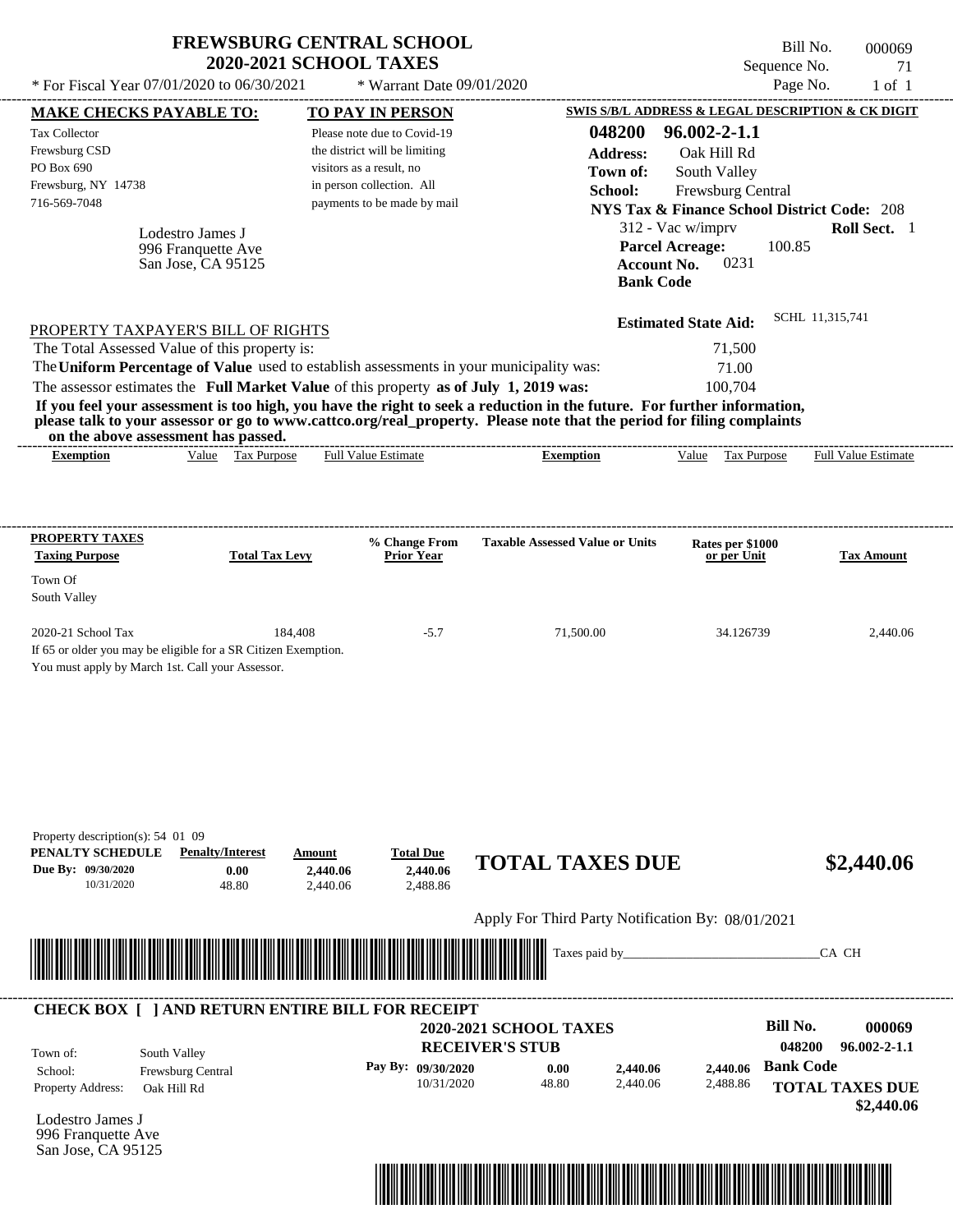| <b>FREWSBURG CENTRAL SCHOOL</b> |
|---------------------------------|
| <b>2020-2021 SCHOOL TAXES</b>   |

Bill No. 000070 Sequence No. 72<br>Page No. 1 of 1

| <b>Tax Collector</b>                                                                                                                                                                                                                                                                                                                         | <b>MAKE CHECKS PAYABLE TO:</b>     |                       |        | <b>TO PAY IN PERSON</b>            |                                                                                                                         |                    |                                                        |                  | SWIS S/B/L ADDRESS & LEGAL DESCRIPTION & CK DIGIT |
|----------------------------------------------------------------------------------------------------------------------------------------------------------------------------------------------------------------------------------------------------------------------------------------------------------------------------------------------|------------------------------------|-----------------------|--------|------------------------------------|-------------------------------------------------------------------------------------------------------------------------|--------------------|--------------------------------------------------------|------------------|---------------------------------------------------|
|                                                                                                                                                                                                                                                                                                                                              |                                    |                       |        | Please note due to Covid-19        |                                                                                                                         | 048200             | 105.002-1-27.4                                         |                  |                                                   |
| Frewsburg CSD                                                                                                                                                                                                                                                                                                                                |                                    |                       |        | the district will be limiting      |                                                                                                                         | <b>Address:</b>    | Brown Run Rd                                           |                  |                                                   |
| PO Box 690                                                                                                                                                                                                                                                                                                                                   |                                    |                       |        | visitors as a result, no           |                                                                                                                         | Town of:           | South Valley                                           |                  |                                                   |
| Frewsburg, NY 14738                                                                                                                                                                                                                                                                                                                          |                                    |                       |        | in person collection. All          |                                                                                                                         | School:            | Frewsburg Central                                      |                  |                                                   |
| 716-569-7048                                                                                                                                                                                                                                                                                                                                 |                                    |                       |        | payments to be made by mail        |                                                                                                                         |                    | <b>NYS Tax &amp; Finance School District Code: 208</b> |                  |                                                   |
|                                                                                                                                                                                                                                                                                                                                              |                                    |                       |        |                                    |                                                                                                                         |                    | $322$ - Rural vac $>10$                                |                  | Roll Sect. 1                                      |
|                                                                                                                                                                                                                                                                                                                                              | Lodestro Larry<br>Lodestro Cynthia |                       |        |                                    |                                                                                                                         |                    | <b>Parcel Acreage:</b>                                 | 20.90            |                                                   |
|                                                                                                                                                                                                                                                                                                                                              | 12815 Brown Run Rd                 |                       |        |                                    |                                                                                                                         | <b>Account No.</b> | 0551                                                   |                  |                                                   |
|                                                                                                                                                                                                                                                                                                                                              | Frewsburg, NY 14738                |                       |        |                                    |                                                                                                                         | <b>Bank Code</b>   |                                                        |                  |                                                   |
|                                                                                                                                                                                                                                                                                                                                              |                                    |                       |        |                                    |                                                                                                                         |                    |                                                        |                  |                                                   |
| PROPERTY TAXPAYER'S BILL OF RIGHTS                                                                                                                                                                                                                                                                                                           |                                    |                       |        |                                    |                                                                                                                         |                    | <b>Estimated State Aid:</b>                            |                  | SCHL 11,315,741                                   |
| The Total Assessed Value of this property is:                                                                                                                                                                                                                                                                                                |                                    |                       |        |                                    |                                                                                                                         |                    | 15,200                                                 |                  |                                                   |
|                                                                                                                                                                                                                                                                                                                                              |                                    |                       |        |                                    | The Uniform Percentage of Value used to establish assessments in your municipality was:                                 |                    | 71.00                                                  |                  |                                                   |
|                                                                                                                                                                                                                                                                                                                                              |                                    |                       |        |                                    | The assessor estimates the Full Market Value of this property as of July 1, 2019 was:                                   |                    | 21,408                                                 |                  |                                                   |
|                                                                                                                                                                                                                                                                                                                                              |                                    |                       |        |                                    | If you feel your assessment is too high, you have the right to seek a reduction in the future. For further information, |                    |                                                        |                  |                                                   |
|                                                                                                                                                                                                                                                                                                                                              |                                    |                       |        |                                    | please talk to your assessor or go to www.cattco.org/real_property. Please note that the period for filing complaints   |                    |                                                        |                  |                                                   |
| on the above assessment has passed.<br><b>Exemption</b>                                                                                                                                                                                                                                                                                      |                                    | Value Tax Purpose     |        | <b>Full Value Estimate</b>         | <b>Exemption</b>                                                                                                        |                    | Value Tax Purpose Full Value Estimate                  |                  |                                                   |
|                                                                                                                                                                                                                                                                                                                                              |                                    |                       |        |                                    |                                                                                                                         |                    |                                                        |                  |                                                   |
|                                                                                                                                                                                                                                                                                                                                              |                                    |                       |        |                                    |                                                                                                                         |                    |                                                        |                  |                                                   |
|                                                                                                                                                                                                                                                                                                                                              |                                    |                       |        |                                    |                                                                                                                         |                    |                                                        |                  |                                                   |
| PROPERTY TAXES<br><b>Taxing Purpose</b>                                                                                                                                                                                                                                                                                                      |                                    | <b>Total Tax Levy</b> |        | % Change From<br><b>Prior Year</b> | <b>Taxable Assessed Value or Units</b>                                                                                  |                    | Rates per \$1000<br>or per Unit                        |                  | <b>Tax Amount</b>                                 |
| Town Of                                                                                                                                                                                                                                                                                                                                      |                                    |                       |        |                                    |                                                                                                                         |                    |                                                        |                  |                                                   |
| South Valley                                                                                                                                                                                                                                                                                                                                 |                                    |                       |        |                                    |                                                                                                                         |                    |                                                        |                  |                                                   |
|                                                                                                                                                                                                                                                                                                                                              |                                    |                       |        |                                    |                                                                                                                         |                    |                                                        |                  |                                                   |
| 2020-21 School Tax                                                                                                                                                                                                                                                                                                                           |                                    | 184,408               |        | $-5.7$                             | 15,200.00                                                                                                               |                    | 34.126739                                              |                  | 518.73                                            |
| If 65 or older you may be eligible for a SR Citizen Exemption.                                                                                                                                                                                                                                                                               |                                    |                       |        |                                    |                                                                                                                         |                    |                                                        |                  |                                                   |
| You must apply by March 1st. Call your Assessor.                                                                                                                                                                                                                                                                                             |                                    |                       |        |                                    |                                                                                                                         |                    |                                                        |                  |                                                   |
|                                                                                                                                                                                                                                                                                                                                              |                                    |                       |        |                                    |                                                                                                                         |                    |                                                        |                  |                                                   |
|                                                                                                                                                                                                                                                                                                                                              |                                    |                       |        |                                    |                                                                                                                         |                    |                                                        |                  |                                                   |
|                                                                                                                                                                                                                                                                                                                                              |                                    |                       |        |                                    |                                                                                                                         |                    |                                                        |                  |                                                   |
|                                                                                                                                                                                                                                                                                                                                              |                                    |                       |        |                                    |                                                                                                                         |                    |                                                        |                  |                                                   |
|                                                                                                                                                                                                                                                                                                                                              |                                    |                       |        |                                    |                                                                                                                         |                    |                                                        |                  |                                                   |
|                                                                                                                                                                                                                                                                                                                                              |                                    |                       |        |                                    |                                                                                                                         |                    |                                                        |                  |                                                   |
|                                                                                                                                                                                                                                                                                                                                              |                                    |                       |        |                                    |                                                                                                                         |                    |                                                        |                  |                                                   |
|                                                                                                                                                                                                                                                                                                                                              |                                    |                       |        |                                    |                                                                                                                         |                    |                                                        |                  |                                                   |
|                                                                                                                                                                                                                                                                                                                                              |                                    |                       |        |                                    |                                                                                                                         |                    |                                                        |                  |                                                   |
| Property description(s): $42/50$ 01 09<br>PENALTY SCHEDULE                                                                                                                                                                                                                                                                                   | <b>Penalty/Interest</b>            |                       | Amount | <b>Total Due</b>                   |                                                                                                                         |                    |                                                        |                  |                                                   |
|                                                                                                                                                                                                                                                                                                                                              |                                    | 0.00                  | 518.73 | 518.73                             | <b>TOTAL TAXES DUE</b>                                                                                                  |                    |                                                        |                  | \$518.73                                          |
| 10/31/2020                                                                                                                                                                                                                                                                                                                                   |                                    | 10.37                 | 518.73 | 529.10                             |                                                                                                                         |                    |                                                        |                  |                                                   |
|                                                                                                                                                                                                                                                                                                                                              |                                    |                       |        |                                    |                                                                                                                         |                    |                                                        |                  |                                                   |
|                                                                                                                                                                                                                                                                                                                                              |                                    |                       |        |                                    | Apply For Third Party Notification By: 08/01/2021                                                                       |                    |                                                        |                  |                                                   |
|                                                                                                                                                                                                                                                                                                                                              |                                    |                       |        |                                    | Taxes paid by_                                                                                                          |                    |                                                        |                  | CA CH                                             |
|                                                                                                                                                                                                                                                                                                                                              |                                    |                       |        |                                    |                                                                                                                         |                    |                                                        |                  |                                                   |
|                                                                                                                                                                                                                                                                                                                                              |                                    |                       |        |                                    |                                                                                                                         |                    |                                                        |                  |                                                   |
|                                                                                                                                                                                                                                                                                                                                              |                                    |                       |        |                                    |                                                                                                                         |                    |                                                        |                  |                                                   |
|                                                                                                                                                                                                                                                                                                                                              |                                    |                       |        |                                    | <b>2020-2021 SCHOOL TAXES</b>                                                                                           |                    |                                                        | <b>Bill No.</b>  | 000070                                            |
|                                                                                                                                                                                                                                                                                                                                              | South Valley                       |                       |        |                                    | <b>RECEIVER'S STUB</b>                                                                                                  |                    |                                                        | 048200           |                                                   |
| Due By: 09/30/2020<br><u> Harry Harry Harry Harry Harry Harry Harry Harry Harry Harry Harry Harry Harry Harry Harry Harry Harry Harry Harry Harry Harry Harry Harry Harry Harry Harry Harry Harry Harry Harry Harry Harry Harry Harry Harry Harry Harr</u><br><b>CHECK BOX [ ] AND RETURN ENTIRE BILL FOR RECEIPT</b><br>Town of:<br>School: | Frewsburg Central                  |                       |        | Pay By: 09/30/2020                 | 0.00                                                                                                                    | 518.73             | 518.73                                                 | <b>Bank Code</b> |                                                   |
|                                                                                                                                                                                                                                                                                                                                              | Brown Run Rd                       |                       |        | 10/31/2020                         | 10.37                                                                                                                   | 518.73             | 529.10                                                 |                  |                                                   |
|                                                                                                                                                                                                                                                                                                                                              |                                    |                       |        |                                    |                                                                                                                         |                    |                                                        |                  | 105.002-1-27.4                                    |
|                                                                                                                                                                                                                                                                                                                                              |                                    |                       |        |                                    |                                                                                                                         |                    |                                                        |                  |                                                   |
| Property Address:<br>Lodestro Larry<br>Lodestro Cynthia<br>12815 Brown Run Rd                                                                                                                                                                                                                                                                |                                    |                       |        |                                    |                                                                                                                         |                    |                                                        |                  | <b>TOTAL TAXES DUE</b><br>\$518.73                |
|                                                                                                                                                                                                                                                                                                                                              |                                    |                       |        |                                    |                                                                                                                         |                    |                                                        |                  |                                                   |

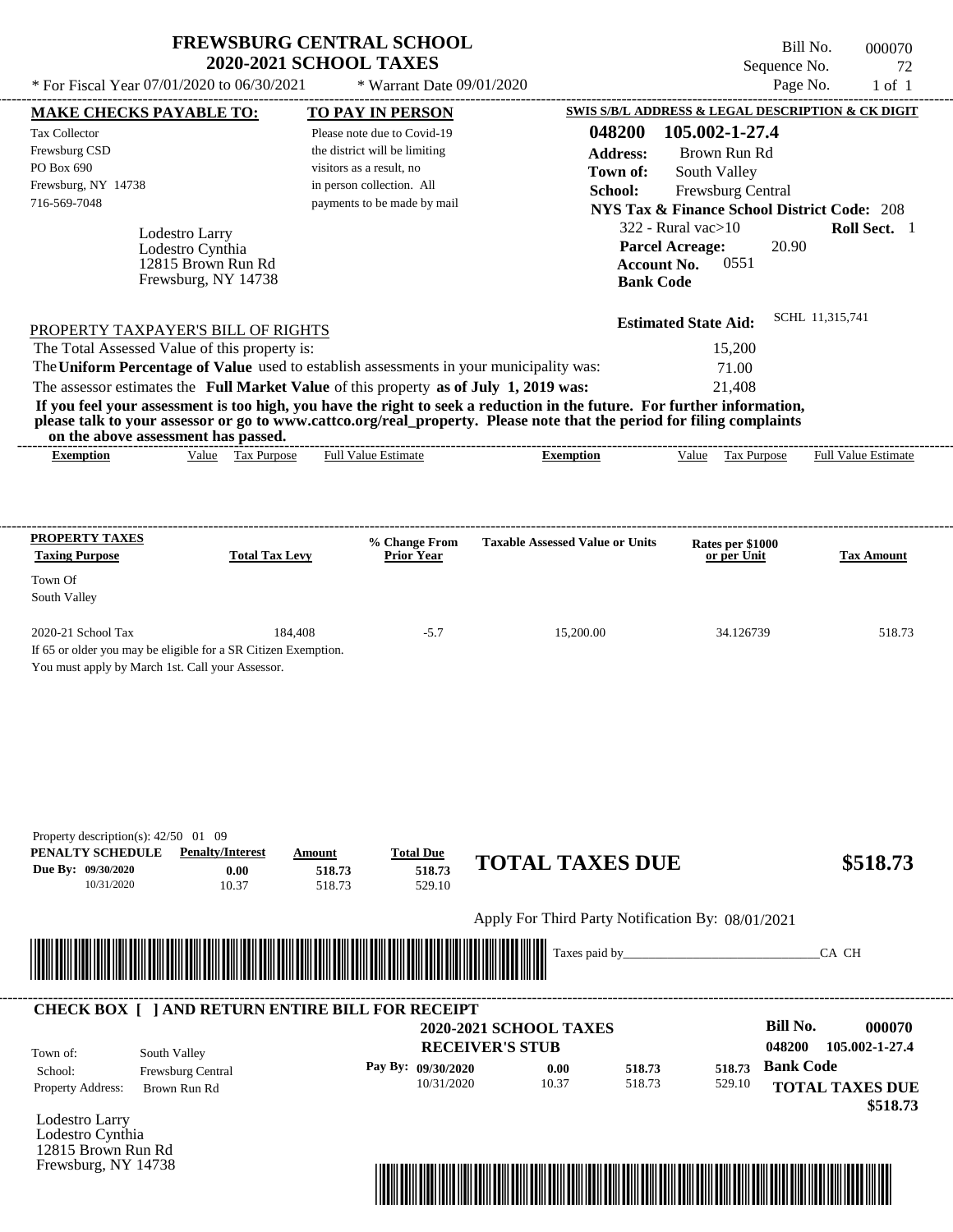| <b>FREWSBURG CENTRAL SCHOOL</b> |
|---------------------------------|
| <b>2020-2021 SCHOOL TAXES</b>   |

 $*$  Warrant Date 09/01/2020

Bill No. 000071 Sequence No. 73<br>Page No. 1 of 1

| <b>MAKE CHECKS PAYABLE TO:</b>                                  |                                                                                                                                                                                                                                                                                         | <b>TO PAY IN PERSON</b>        |                                          |                                                                        |                            | <b>SWIS S/B/L ADDRESS &amp; LEGAL DESCRIPTION &amp; CK DIGIT</b> |                  |                            |
|-----------------------------------------------------------------|-----------------------------------------------------------------------------------------------------------------------------------------------------------------------------------------------------------------------------------------------------------------------------------------|--------------------------------|------------------------------------------|------------------------------------------------------------------------|----------------------------|------------------------------------------------------------------|------------------|----------------------------|
| <b>Tax Collector</b>                                            |                                                                                                                                                                                                                                                                                         | Please note due to Covid-19    |                                          |                                                                        | 048200                     | 105.002-1-27.5                                                   |                  |                            |
| Frewsburg CSD                                                   |                                                                                                                                                                                                                                                                                         | the district will be limiting  |                                          |                                                                        | <b>Address:</b>            | 12815 Brown Run Rd                                               |                  |                            |
| PO Box 690                                                      |                                                                                                                                                                                                                                                                                         | visitors as a result, no       |                                          |                                                                        | Town of:                   | South Valley                                                     |                  |                            |
| Frewsburg, NY 14738                                             |                                                                                                                                                                                                                                                                                         | in person collection. All      |                                          |                                                                        | School:                    | Frewsburg Central                                                |                  |                            |
| 716-569-7048                                                    |                                                                                                                                                                                                                                                                                         | payments to be made by mail    |                                          |                                                                        |                            | <b>NYS Tax &amp; Finance School District Code: 208</b>           |                  |                            |
|                                                                 |                                                                                                                                                                                                                                                                                         |                                |                                          |                                                                        |                            | 240 - Rural res                                                  |                  | Roll Sect. 1               |
|                                                                 | Lodestro Larry R                                                                                                                                                                                                                                                                        |                                |                                          |                                                                        |                            | <b>Parcel Acreage:</b>                                           | 23.35            |                            |
| Lodestro Cynthia L<br>12815 Brown Run Rd<br>Frewsburg, NY 14738 |                                                                                                                                                                                                                                                                                         |                                |                                          |                                                                        | 0664<br><b>Account No.</b> |                                                                  |                  |                            |
|                                                                 |                                                                                                                                                                                                                                                                                         |                                |                                          | <b>Bank Code</b>                                                       |                            |                                                                  |                  |                            |
|                                                                 |                                                                                                                                                                                                                                                                                         |                                |                                          |                                                                        |                            |                                                                  |                  |                            |
|                                                                 | PROPERTY TAXPAYER'S BILL OF RIGHTS                                                                                                                                                                                                                                                      |                                |                                          |                                                                        |                            | <b>Estimated State Aid:</b>                                      |                  | SCHL 11,315,741            |
|                                                                 | The Total Assessed Value of this property is:                                                                                                                                                                                                                                           |                                |                                          |                                                                        |                            | 196,500                                                          |                  |                            |
|                                                                 | The Uniform Percentage of Value used to establish assessments in your municipality was:                                                                                                                                                                                                 |                                |                                          |                                                                        |                            | 71.00                                                            |                  |                            |
|                                                                 | The assessor estimates the Full Market Value of this property as of July 1, 2019 was:                                                                                                                                                                                                   |                                |                                          |                                                                        |                            | 276,761                                                          |                  |                            |
|                                                                 | If you feel your assessment is too high, you have the right to seek a reduction in the future. For further information,<br>please talk to your assessor or go to www.cattco.org/real_property. Please note that the period for filing complaints<br>on the above assessment has passed. |                                |                                          |                                                                        |                            |                                                                  |                  |                            |
| <b>Exemption</b>                                                | Value Tax Purpose                                                                                                                                                                                                                                                                       | <b>Full Value Estimate</b>     |                                          | <b>Exemption</b>                                                       |                            | Value Tax Purpose                                                |                  | <b>Full Value Estimate</b> |
| Ag Dist                                                         | 3,268 CO/TOWN/SCH                                                                                                                                                                                                                                                                       | 4,603                          |                                          | Bas Star                                                               |                            | $(See Note) 21.600$ SCHOOL                                       |                  | 30,423                     |
| <b>PROPERTY TAXES</b><br><b>Taxing Purpose</b><br>Town Of       | <b>Total Tax Levy</b>                                                                                                                                                                                                                                                                   |                                | % Change From<br><b>Prior Year</b>       | <b>Taxable Assessed Value or Units</b><br>(before accounting for STAR) |                            | Rates per \$1000<br>or per Unit                                  |                  | <b>Tax Amount</b>          |
| South Valley<br>2020-21 School Tax                              |                                                                                                                                                                                                                                                                                         | 184,408                        | $-5.7$                                   | 193,232.00                                                             |                            | 34.126739                                                        |                  | 6,594.38                   |
|                                                                 | If 65 or older you may be eligible for a SR Citizen Exemption.<br>You must apply by March 1st. Call your Assessor.                                                                                                                                                                      |                                |                                          |                                                                        |                            |                                                                  |                  |                            |
|                                                                 | MAY BE SUBJECT TO PAYMENT UNDER AG DIST LAW UNTIL 2024                                                                                                                                                                                                                                  |                                |                                          |                                                                        |                            |                                                                  |                  |                            |
| Property description(s): $50 \quad 01 \quad 09$                 | Your tax savings this year resulting from the New York State School Tax Relief (STAR) program is:<br>Note: This year's STAR exemption benefit cannot exceed last year's benefit.                                                                                                        |                                |                                          |                                                                        |                            |                                                                  |                  | \$733.00                   |
| PENALTY SCHEDULE<br>Due By: 09/30/2020<br>10/31/2020            | <b>Penalty/Interest</b><br>0.00<br>117.23                                                                                                                                                                                                                                               | Amount<br>5,861.38<br>5,861.38 | <b>Total Due</b><br>5,861.38<br>5,978.61 | <b>TOTAL TAXES DUE</b>                                                 |                            |                                                                  |                  | \$5,861.38                 |
|                                                                 |                                                                                                                                                                                                                                                                                         |                                |                                          | Apply For Third Party Notification By: 08/01/2021                      |                            |                                                                  |                  |                            |
|                                                                 |                                                                                                                                                                                                                                                                                         |                                |                                          |                                                                        |                            |                                                                  |                  |                            |
|                                                                 | <u> Indian American State of Barbara and The Barbara and The Barbara and The Barbara and The Barbara and The Barbara and The Barbara and The Barbara and The Barbara and The Barbara and The Barbara and The Barbara and The Bar</u>                                                    |                                |                                          |                                                                        | Taxes paid by_             |                                                                  |                  | CA CH                      |
|                                                                 | <b>CHECK BOX [ ] AND RETURN ENTIRE BILL FOR RECEIPT</b>                                                                                                                                                                                                                                 |                                |                                          |                                                                        |                            |                                                                  |                  |                            |
|                                                                 |                                                                                                                                                                                                                                                                                         |                                |                                          | <b>2020-2021 SCHOOL TAXES</b>                                          |                            |                                                                  | <b>Bill No.</b>  | 000071                     |
| Town of:                                                        | South Valley                                                                                                                                                                                                                                                                            |                                |                                          | <b>RECEIVER'S STUB</b>                                                 |                            |                                                                  | 048200           | 105.002-1-27.5             |
| School:                                                         | Frewsburg Central                                                                                                                                                                                                                                                                       |                                | Pay By: 09/30/2020                       | 0.00                                                                   | 5,861.38                   | 5,861.38                                                         | <b>Bank Code</b> |                            |
| <b>Property Address:</b>                                        | 12815 Brown Run Rd                                                                                                                                                                                                                                                                      |                                | 10/31/2020                               | 117.23                                                                 | 5,861.38                   | 5,978.61                                                         |                  | <b>TOTAL TAXES DUE</b>     |
|                                                                 |                                                                                                                                                                                                                                                                                         |                                |                                          |                                                                        |                            |                                                                  |                  | \$5,861.38                 |
| Lodestro Larry R                                                |                                                                                                                                                                                                                                                                                         |                                |                                          |                                                                        |                            |                                                                  |                  |                            |
| Lodestro Cynthia L                                              |                                                                                                                                                                                                                                                                                         |                                |                                          |                                                                        |                            |                                                                  |                  |                            |
| 12815 Brown Run Rd<br>Frewsburg, NY 14738                       |                                                                                                                                                                                                                                                                                         |                                |                                          |                                                                        |                            |                                                                  |                  |                            |
|                                                                 |                                                                                                                                                                                                                                                                                         |                                |                                          |                                                                        |                            |                                                                  |                  |                            |

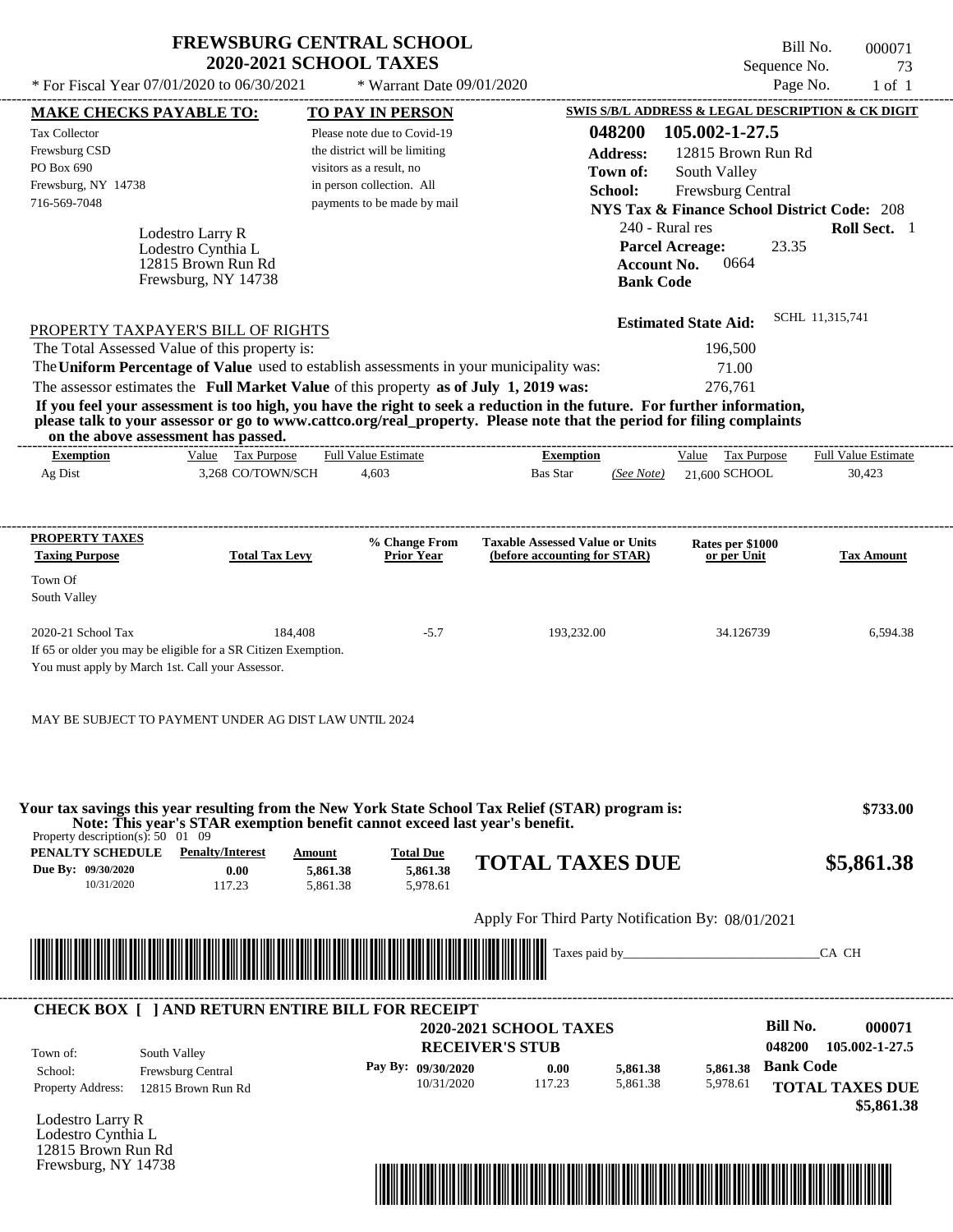| <b>FREWSBURG CENTRAL SCHOOL</b> |  |
|---------------------------------|--|
| <b>2020-2021 SCHOOL TAXES</b>   |  |

Bill No. 000072 Sequence No. 74

| * For Fiscal Year 07/01/2020 to 06/30/2021                                                                                                                                                                                                       | * Warrant Date 09/01/2020                                 |                                                   |                                                                             | Page No.<br>$1$ of $1$     |
|--------------------------------------------------------------------------------------------------------------------------------------------------------------------------------------------------------------------------------------------------|-----------------------------------------------------------|---------------------------------------------------|-----------------------------------------------------------------------------|----------------------------|
| <b>MAKE CHECKS PAYABLE TO:</b>                                                                                                                                                                                                                   | <b>TO PAY IN PERSON</b>                                   |                                                   | SWIS S/B/L ADDRESS & LEGAL DESCRIPTION & CK DIGIT                           |                            |
| Tax Collector                                                                                                                                                                                                                                    | Please note due to Covid-19                               | 048200                                            | 87.004-1-3                                                                  |                            |
| Frewsburg CSD<br>PO Box 690                                                                                                                                                                                                                      | the district will be limiting<br>visitors as a result, no | <b>Address:</b>                                   | Woodchuck Hill Rd (Off)                                                     |                            |
| Frewsburg, NY 14738                                                                                                                                                                                                                              | in person collection. All                                 | Town of:<br>School:                               | South Valley                                                                |                            |
| 716-569-7048                                                                                                                                                                                                                                     | payments to be made by mail                               |                                                   | Frewsburg Central<br><b>NYS Tax &amp; Finance School District Code: 208</b> |                            |
| Lyme New York Headwaters LLC                                                                                                                                                                                                                     |                                                           |                                                   | 910 - Priv forest                                                           | Roll Sect. 1               |
| 23 S Main Str                                                                                                                                                                                                                                    |                                                           |                                                   | <b>Parcel Acreage:</b><br>156.84                                            |                            |
| Hanover, NH 03755                                                                                                                                                                                                                                |                                                           | <b>Bank Code</b>                                  | 0164<br><b>Account No.</b>                                                  |                            |
|                                                                                                                                                                                                                                                  |                                                           |                                                   |                                                                             |                            |
| PROPERTY TAXPAYER'S BILL OF RIGHTS                                                                                                                                                                                                               |                                                           |                                                   | <b>Estimated State Aid:</b>                                                 | SCHL 11,315,741            |
| The Total Assessed Value of this property is:                                                                                                                                                                                                    |                                                           |                                                   | 94,900                                                                      |                            |
| The Uniform Percentage of Value used to establish assessments in your municipality was:                                                                                                                                                          |                                                           |                                                   | 71.00                                                                       |                            |
| The assessor estimates the Full Market Value of this property as of July 1, 2019 was:                                                                                                                                                            |                                                           |                                                   | 133,662                                                                     |                            |
| If you feel your assessment is too high, you have the right to seek a reduction in the future. For further information,<br>please talk to your assessor or go to www.cattco.org/real_property. Please note that the period for filing complaints |                                                           |                                                   |                                                                             |                            |
| on the above assessment has passed.<br>Value Tax Purpose<br><b>Exemption</b>                                                                                                                                                                     | <b>Full Value Estimate</b>                                | <b>Exemption</b>                                  | Value Tax Purpose                                                           | <b>Full Value Estimate</b> |
|                                                                                                                                                                                                                                                  |                                                           |                                                   |                                                                             |                            |
|                                                                                                                                                                                                                                                  |                                                           |                                                   |                                                                             |                            |
| <b>PROPERTY TAXES</b>                                                                                                                                                                                                                            | % Change From                                             | <b>Taxable Assessed Value or Units</b>            | Rates per \$1000                                                            |                            |
| <b>Taxing Purpose</b><br><b>Total Tax Levy</b>                                                                                                                                                                                                   | <b>Prior Year</b>                                         |                                                   | or per Unit                                                                 | <b>Tax Amount</b>          |
| Town Of<br>South Valley                                                                                                                                                                                                                          |                                                           |                                                   |                                                                             |                            |
| 2020-21 School Tax                                                                                                                                                                                                                               | 184,408<br>$-5.7$                                         | 94,900.00                                         | 34.126739                                                                   | 3,238.63                   |
| If 65 or older you may be eligible for a SR Citizen Exemption.                                                                                                                                                                                   |                                                           |                                                   |                                                                             |                            |
| You must apply by March 1st. Call your Assessor.                                                                                                                                                                                                 |                                                           |                                                   |                                                                             |                            |
|                                                                                                                                                                                                                                                  |                                                           |                                                   |                                                                             |                            |
|                                                                                                                                                                                                                                                  |                                                           |                                                   |                                                                             |                            |
|                                                                                                                                                                                                                                                  |                                                           |                                                   |                                                                             |                            |
|                                                                                                                                                                                                                                                  |                                                           |                                                   |                                                                             |                            |
|                                                                                                                                                                                                                                                  |                                                           |                                                   |                                                                             |                            |
| Property description(s): 57 01 09                                                                                                                                                                                                                |                                                           |                                                   |                                                                             |                            |
| PENALTY SCHEDULE<br><b>Penalty/Interest</b>                                                                                                                                                                                                      | <b>Total Due</b><br>Amount                                | <b>TOTAL TAXES DUE</b>                            |                                                                             | \$3,238.63                 |
| Due By: 09/30/2020<br>0.00<br>10/31/2020<br>64.77                                                                                                                                                                                                | 3,238.63<br>3,238.63<br>3,303.40<br>3,238.63              |                                                   |                                                                             |                            |
|                                                                                                                                                                                                                                                  |                                                           | Apply For Third Party Notification By: 08/01/2021 |                                                                             |                            |
|                                                                                                                                                                                                                                                  |                                                           | Taxes paid by_                                    |                                                                             | CA CH                      |
|                                                                                                                                                                                                                                                  |                                                           |                                                   |                                                                             |                            |
|                                                                                                                                                                                                                                                  |                                                           |                                                   |                                                                             |                            |
| <b>CHECK BOX [ ] AND RETURN ENTIRE BILL FOR RECEIPT</b>                                                                                                                                                                                          |                                                           | 2020-2021 SCHOOL TAXES                            |                                                                             | <b>Bill No.</b><br>000072  |
| South Valley<br>Town of:                                                                                                                                                                                                                         |                                                           | <b>RECEIVER'S STUB</b>                            |                                                                             | 048200<br>87.004-1-3       |
| Frewsburg Central<br>School:                                                                                                                                                                                                                     | Pay By: 09/30/2020                                        | 0.00<br>3,238.63                                  | 3,238.63                                                                    | <b>Bank Code</b>           |
| Property Address:<br>Woodchuck Hill Rd (Off)                                                                                                                                                                                                     | 10/31/2020                                                | 64.77<br>3,238.63                                 | 3,303.40                                                                    | <b>TOTAL TAXES DUE</b>     |
| Lyme New York Headwaters LLC                                                                                                                                                                                                                     |                                                           |                                                   |                                                                             | \$3,238.63                 |
| 23 S Main Str                                                                                                                                                                                                                                    |                                                           |                                                   |                                                                             |                            |
| Hanover, NH 03755                                                                                                                                                                                                                                |                                                           |                                                   |                                                                             |                            |
|                                                                                                                                                                                                                                                  |                                                           |                                                   |                                                                             |                            |
|                                                                                                                                                                                                                                                  |                                                           |                                                   |                                                                             |                            |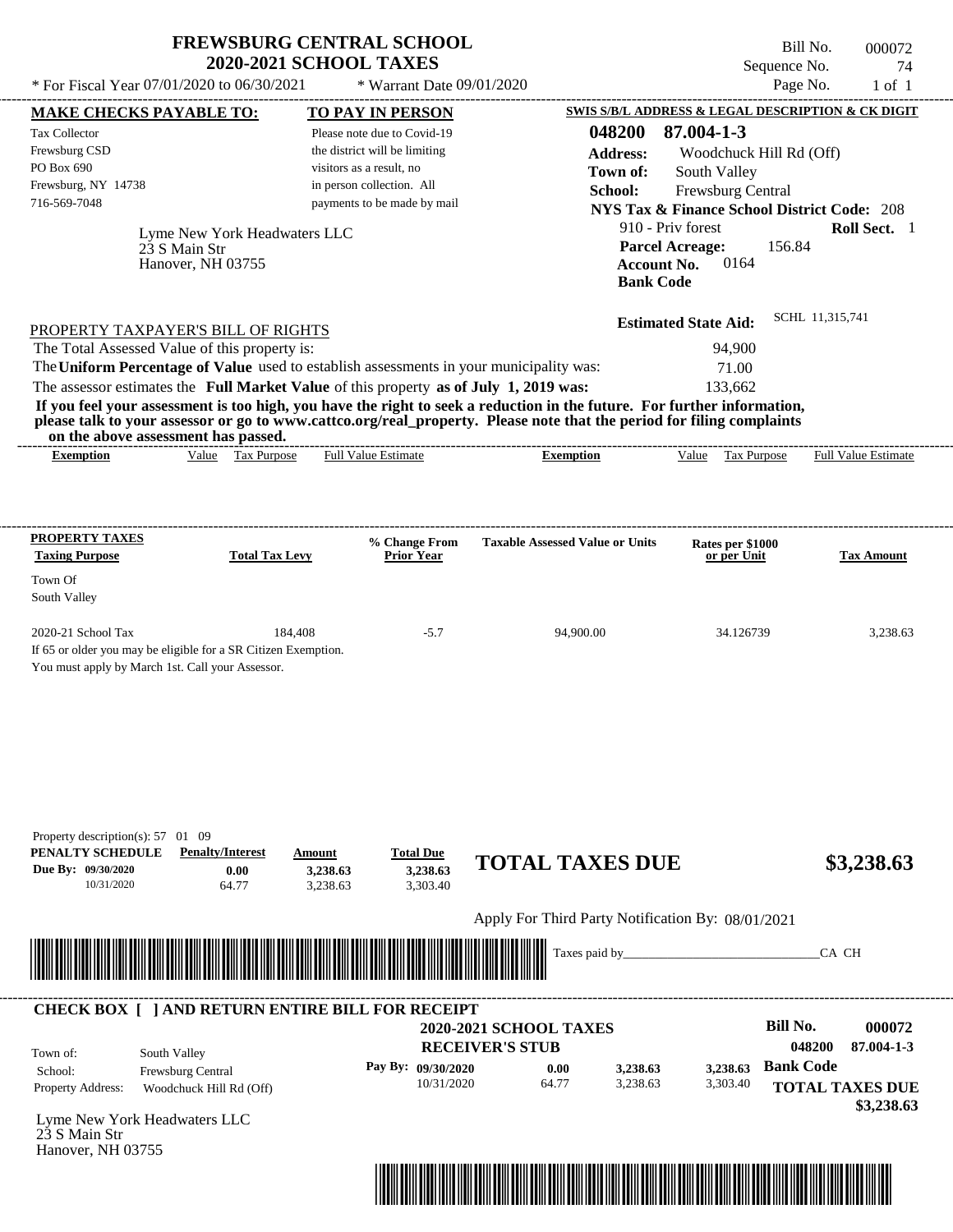| <b>FREWSBURG CENTRAL SCHOOL</b> |  |
|---------------------------------|--|
| <b>2020-2021 SCHOOL TAXES</b>   |  |

Bill No. 000073 Sequence No. 75<br>Page No. 1 of 1

| * For Fiscal Year 07/01/2020 to 06/30/2021                                                                                                                                                                                                                                                                                                                                       | * Warrant Date 09/01/2020                                                  |                                                               |                                                                                    | Page No.<br>$1$ of $1$     |
|----------------------------------------------------------------------------------------------------------------------------------------------------------------------------------------------------------------------------------------------------------------------------------------------------------------------------------------------------------------------------------|----------------------------------------------------------------------------|---------------------------------------------------------------|------------------------------------------------------------------------------------|----------------------------|
| <b>MAKE CHECKS PAYABLE TO:</b>                                                                                                                                                                                                                                                                                                                                                   | <b>TO PAY IN PERSON</b>                                                    |                                                               | <b>SWIS S/B/L ADDRESS &amp; LEGAL DESCRIPTION &amp; CK DIGIT</b>                   |                            |
| Tax Collector                                                                                                                                                                                                                                                                                                                                                                    | Please note due to Covid-19                                                | 048200                                                        | 87.004-1-11                                                                        |                            |
| Frewsburg CSD<br>PO Box 690                                                                                                                                                                                                                                                                                                                                                      | the district will be limiting                                              | <b>Address:</b>                                               | Bone Run Rd (Off)                                                                  |                            |
| Frewsburg, NY 14738                                                                                                                                                                                                                                                                                                                                                              | visitors as a result, no<br>in person collection. All                      | Town of:                                                      | South Valley                                                                       |                            |
| 716-569-7048                                                                                                                                                                                                                                                                                                                                                                     | payments to be made by mail                                                | School:                                                       | Frewsburg Central                                                                  |                            |
|                                                                                                                                                                                                                                                                                                                                                                                  |                                                                            |                                                               | <b>NYS Tax &amp; Finance School District Code: 208</b><br>910 - Priv forest        | Roll Sect. 1               |
| Lyme New York Headwaters LLC<br>23 S Main Str<br>Hanover, NH 03755                                                                                                                                                                                                                                                                                                               |                                                                            |                                                               | <b>Parcel Acreage:</b><br>172.21<br>0162<br><b>Account No.</b><br><b>Bank Code</b> |                            |
| PROPERTY TAXPAYER'S BILL OF RIGHTS                                                                                                                                                                                                                                                                                                                                               |                                                                            |                                                               | <b>Estimated State Aid:</b>                                                        | SCHL 11,315,741            |
| The Total Assessed Value of this property is:                                                                                                                                                                                                                                                                                                                                    |                                                                            |                                                               | 106,300                                                                            |                            |
| The Uniform Percentage of Value used to establish assessments in your municipality was:                                                                                                                                                                                                                                                                                          |                                                                            |                                                               | 71.00                                                                              |                            |
| The assessor estimates the Full Market Value of this property as of July 1, 2019 was:<br>If you feel your assessment is too high, you have the right to seek a reduction in the future. For further information,<br>please talk to your assessor or go to www.cattco.org/real_property. Please note that the period for filing complaints<br>on the above assessment has passed. |                                                                            |                                                               | 149.718                                                                            |                            |
| Value Tax Purpose<br><b>Exemption</b>                                                                                                                                                                                                                                                                                                                                            | <b>Full Value Estimate</b>                                                 | <b>Exemption</b>                                              | Value Tax Purpose                                                                  | <b>Full Value Estimate</b> |
| PROPERTY TAXES                                                                                                                                                                                                                                                                                                                                                                   | % Change From                                                              | <b>Taxable Assessed Value or Units</b>                        | Rates per \$1000                                                                   |                            |
| <b>Taxing Purpose</b><br><b>Total Tax Levy</b>                                                                                                                                                                                                                                                                                                                                   | <b>Prior Year</b>                                                          |                                                               | or per Unit                                                                        | <b>Tax Amount</b>          |
| Town Of<br>South Valley                                                                                                                                                                                                                                                                                                                                                          |                                                                            |                                                               |                                                                                    |                            |
| 2020-21 School Tax<br>If 65 or older you may be eligible for a SR Citizen Exemption.<br>You must apply by March 1st. Call your Assessor.                                                                                                                                                                                                                                         | 184,408<br>$-5.7$                                                          | 106,300.00                                                    | 34.126739                                                                          | 3,627.67                   |
| Property description(s): 48 01 09<br>PENALTY SCHEDULE<br><b>Penalty/Interest</b><br>Due By: 09/30/2020<br>0.00<br>10/31/2020<br>72.55                                                                                                                                                                                                                                            | <b>Total Due</b><br>Amount<br>3,627.67<br>3,627.67<br>3,700.22<br>3,627.67 | <b>TOTAL TAXES DUE</b>                                        |                                                                                    | \$3,627.67                 |
|                                                                                                                                                                                                                                                                                                                                                                                  |                                                                            | Apply For Third Party Notification By: 08/01/2021             |                                                                                    |                            |
| <u> Harry Harry Harry Harry Harry Harry Harry Harry Harry Harry Harry Harry Harry Harry Harry Harry Harry Harry H</u>                                                                                                                                                                                                                                                            |                                                                            | Taxes paid by_                                                |                                                                                    | CA CH                      |
| <b>CHECK BOX [ ] AND RETURN ENTIRE BILL FOR RECEIPT</b>                                                                                                                                                                                                                                                                                                                          |                                                                            | 2020-2021 SCHOOL TAXES                                        | <b>Bill No.</b>                                                                    | 000073                     |
|                                                                                                                                                                                                                                                                                                                                                                                  |                                                                            | <b>RECEIVER'S STUB</b>                                        |                                                                                    | 048200<br>87.004-1-11      |
| South Valley<br>Town of:<br>Frewsburg Central<br>School:                                                                                                                                                                                                                                                                                                                         | Pay By: 09/30/2020                                                         | 0.00<br>3,627.67                                              | 3,627.67                                                                           | <b>Bank Code</b>           |
| Property Address:<br>Bone Run Rd (Off)                                                                                                                                                                                                                                                                                                                                           | 10/31/2020                                                                 | 72.55<br>3,627.67                                             | 3,700.22                                                                           | <b>TOTAL TAXES DUE</b>     |
| Lyme New York Headwaters LLC<br>23 S Main Str<br>Hanover, NH 03755                                                                                                                                                                                                                                                                                                               |                                                                            |                                                               |                                                                                    | \$3,627.67                 |
|                                                                                                                                                                                                                                                                                                                                                                                  |                                                                            |                                                               |                                                                                    |                            |
|                                                                                                                                                                                                                                                                                                                                                                                  |                                                                            | <u> 1989 - Andrea Stadt British, fransk politik (d. 1989)</u> |                                                                                    |                            |
|                                                                                                                                                                                                                                                                                                                                                                                  |                                                                            |                                                               |                                                                                    |                            |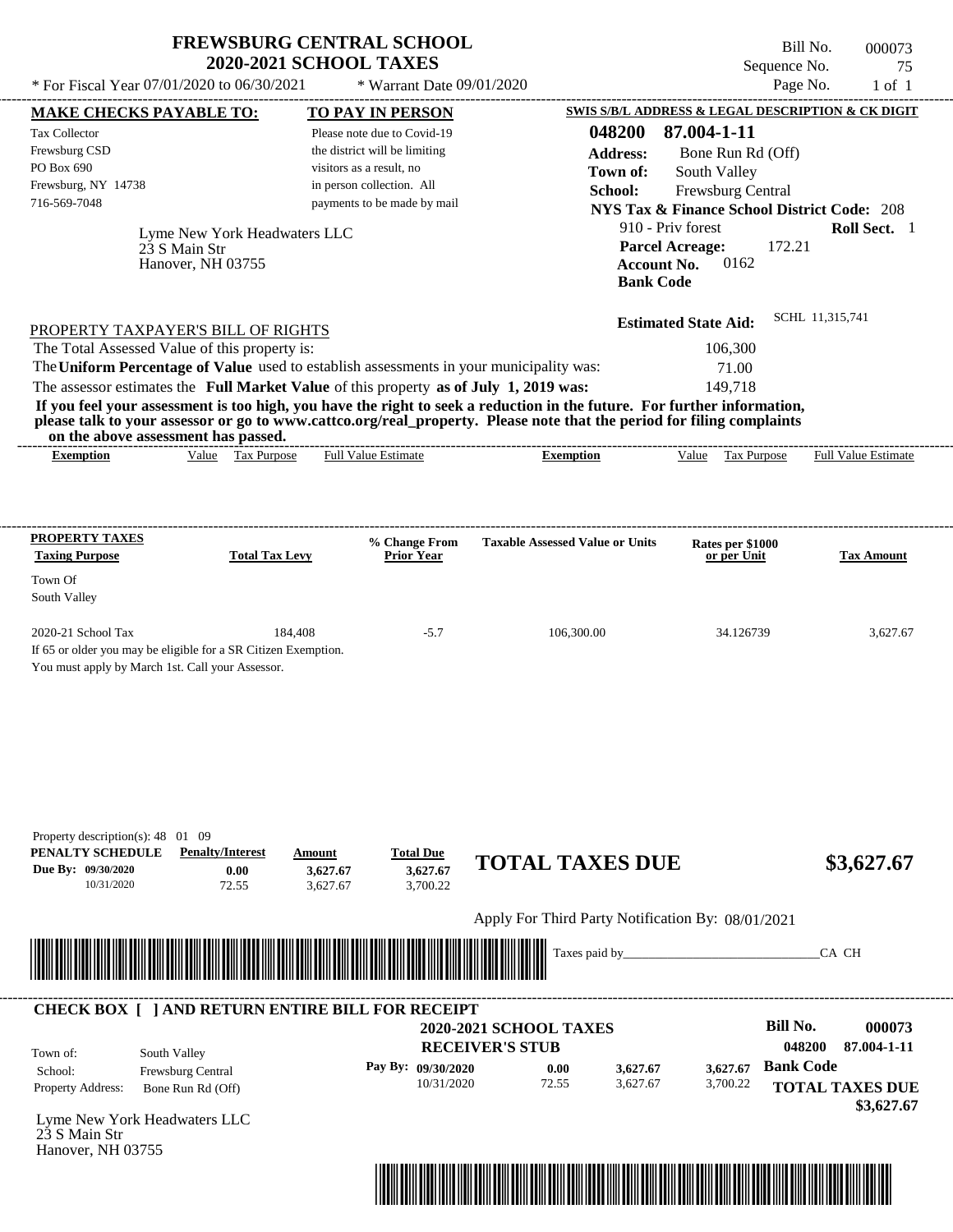| <b>FREWSBURG CENTRAL SCHOOL</b> |
|---------------------------------|
| <b>2020-2021 SCHOOL TAXES</b>   |

Bill No. 000074 Sequence No. 76<br>Page No. 1 of 1

| * For Fiscal Year 07/01/2020 to 06/30/2021                                                                                                                                                                                           |                       | * Warrant Date 09/01/2020                                    |                                                                                                                      |                                                        | Page No.               | $1$ of $1$          |
|--------------------------------------------------------------------------------------------------------------------------------------------------------------------------------------------------------------------------------------|-----------------------|--------------------------------------------------------------|----------------------------------------------------------------------------------------------------------------------|--------------------------------------------------------|------------------------|---------------------|
| <b>MAKE CHECKS PAYABLE TO:</b>                                                                                                                                                                                                       |                       | <b>TO PAY IN PERSON</b>                                      |                                                                                                                      | SWIS S/B/L ADDRESS & LEGAL DESCRIPTION & CK DIGIT      |                        |                     |
| Tax Collector<br>Frewsburg CSD                                                                                                                                                                                                       |                       | Please note due to Covid-19<br>the district will be limiting | 048200<br><b>Address:</b>                                                                                            | 87.004-1-13<br>Woodchuck Hill Rd                       |                        |                     |
| PO Box 690                                                                                                                                                                                                                           |                       | visitors as a result, no                                     | Town of:                                                                                                             | South Valley                                           |                        |                     |
| Frewsburg, NY 14738                                                                                                                                                                                                                  |                       | in person collection. All                                    | School:                                                                                                              | Frewsburg Central                                      |                        |                     |
| 716-569-7048                                                                                                                                                                                                                         |                       | payments to be made by mail                                  |                                                                                                                      | <b>NYS Tax &amp; Finance School District Code: 208</b> |                        |                     |
| Lyme New York Headwaters LLC                                                                                                                                                                                                         |                       |                                                              |                                                                                                                      | 910 - Priv forest                                      |                        | Roll Sect. 1        |
| 23 S Main Str                                                                                                                                                                                                                        |                       |                                                              |                                                                                                                      | <b>Parcel Acreage:</b>                                 | 93.66                  |                     |
| Hanover, NH 03755                                                                                                                                                                                                                    |                       |                                                              |                                                                                                                      | 0157<br><b>Account No.</b><br><b>Bank Code</b>         |                        |                     |
|                                                                                                                                                                                                                                      |                       |                                                              |                                                                                                                      |                                                        |                        |                     |
| PROPERTY TAXPAYER'S BILL OF RIGHTS                                                                                                                                                                                                   |                       |                                                              |                                                                                                                      | <b>Estimated State Aid:</b>                            | SCHL 11,315,741        |                     |
| The Total Assessed Value of this property is:                                                                                                                                                                                        |                       |                                                              |                                                                                                                      | 56,700                                                 |                        |                     |
| The Uniform Percentage of Value used to establish assessments in your municipality was:                                                                                                                                              |                       |                                                              |                                                                                                                      | 71.00                                                  |                        |                     |
| The assessor estimates the Full Market Value of this property as of July 1, 2019 was:                                                                                                                                                |                       |                                                              |                                                                                                                      | 79.859                                                 |                        |                     |
| If you feel your assessment is too high, you have the right to seek a reduction in the future. For further information,                                                                                                              |                       |                                                              |                                                                                                                      |                                                        |                        |                     |
| please talk to your assessor or go to www.cattco.org/real_property. Please note that the period for filing complaints<br>on the above assessment has passed.                                                                         |                       |                                                              |                                                                                                                      |                                                        |                        |                     |
| Value Tax Purpose<br><b>Exemption</b>                                                                                                                                                                                                |                       | <b>Full Value Estimate</b>                                   | <b>Exemption</b>                                                                                                     | Tax Purpose<br>Value                                   |                        | Full Value Estimate |
|                                                                                                                                                                                                                                      |                       |                                                              |                                                                                                                      |                                                        |                        |                     |
|                                                                                                                                                                                                                                      |                       |                                                              |                                                                                                                      |                                                        |                        |                     |
| <b>PROPERTY TAXES</b>                                                                                                                                                                                                                |                       | % Change From                                                | <b>Taxable Assessed Value or Units</b>                                                                               |                                                        |                        |                     |
| <b>Taxing Purpose</b>                                                                                                                                                                                                                | <b>Total Tax Levy</b> | <b>Prior Year</b>                                            |                                                                                                                      | Rates per \$1000<br>or per Unit                        |                        | <b>Tax Amount</b>   |
| Town Of                                                                                                                                                                                                                              |                       |                                                              |                                                                                                                      |                                                        |                        |                     |
| South Valley                                                                                                                                                                                                                         |                       |                                                              |                                                                                                                      |                                                        |                        |                     |
| 2020-21 School Tax                                                                                                                                                                                                                   | 184.408               | $-5.7$                                                       | 56,700.00                                                                                                            | 34.126739                                              |                        | 1,934.99            |
| If 65 or older you may be eligible for a SR Citizen Exemption.                                                                                                                                                                       |                       |                                                              |                                                                                                                      |                                                        |                        |                     |
| You must apply by March 1st. Call your Assessor.                                                                                                                                                                                     |                       |                                                              |                                                                                                                      |                                                        |                        |                     |
|                                                                                                                                                                                                                                      |                       |                                                              |                                                                                                                      |                                                        |                        |                     |
|                                                                                                                                                                                                                                      |                       |                                                              |                                                                                                                      |                                                        |                        |                     |
|                                                                                                                                                                                                                                      |                       |                                                              |                                                                                                                      |                                                        |                        |                     |
|                                                                                                                                                                                                                                      |                       |                                                              |                                                                                                                      |                                                        |                        |                     |
|                                                                                                                                                                                                                                      |                       |                                                              |                                                                                                                      |                                                        |                        |                     |
|                                                                                                                                                                                                                                      |                       |                                                              |                                                                                                                      |                                                        |                        |                     |
| Property description(s): 56 01 09                                                                                                                                                                                                    |                       |                                                              |                                                                                                                      |                                                        |                        |                     |
| PENALTY SCHEDULE<br><b>Penalty/Interest</b>                                                                                                                                                                                          | Amount                | <b>Total Due</b>                                             | <b>TOTAL TAXES DUE</b>                                                                                               |                                                        |                        | \$1,934.99          |
| Due By: 09/30/2020<br>0.00<br>10/31/2020<br>38.70                                                                                                                                                                                    | 1,934.99<br>1,934.99  | 1,934.99<br>1,973.69                                         |                                                                                                                      |                                                        |                        |                     |
|                                                                                                                                                                                                                                      |                       |                                                              |                                                                                                                      |                                                        |                        |                     |
|                                                                                                                                                                                                                                      |                       |                                                              | Apply For Third Party Notification By: 08/01/2021                                                                    |                                                        |                        |                     |
|                                                                                                                                                                                                                                      |                       |                                                              | Taxes paid by_                                                                                                       |                                                        | CA CH                  |                     |
| <u> Indian American State of Barbara and The Barbara and The Barbara and The Barbara and The Barbara and The Barbara and The Barbara and The Barbara and The Barbara and The Barbara and The Barbara and The Barbara and The Bar</u> |                       |                                                              |                                                                                                                      |                                                        |                        |                     |
|                                                                                                                                                                                                                                      |                       |                                                              |                                                                                                                      |                                                        |                        |                     |
| <b>CHECK BOX [ ] AND RETURN ENTIRE BILL FOR RECEIPT</b>                                                                                                                                                                              |                       |                                                              | 2020-2021 SCHOOL TAXES                                                                                               |                                                        | <b>Bill No.</b>        | 000074              |
|                                                                                                                                                                                                                                      |                       |                                                              | <b>RECEIVER'S STUB</b>                                                                                               |                                                        | 048200                 | 87.004-1-13         |
| South Valley<br>Town of:<br>School:                                                                                                                                                                                                  |                       | Pay By: 09/30/2020                                           | 0.00<br>1,934.99                                                                                                     | 1,934.99                                               | <b>Bank Code</b>       |                     |
| Frewsburg Central<br>Property Address:<br>Woodchuck Hill Rd                                                                                                                                                                          |                       | 10/31/2020                                                   | 38.70<br>1,934.99                                                                                                    | 1,973.69                                               | <b>TOTAL TAXES DUE</b> |                     |
|                                                                                                                                                                                                                                      |                       |                                                              |                                                                                                                      |                                                        |                        | \$1,934.99          |
| Lyme New York Headwaters LLC                                                                                                                                                                                                         |                       |                                                              |                                                                                                                      |                                                        |                        |                     |
| 23 S Main Str<br>Hanover, NH 03755                                                                                                                                                                                                   |                       |                                                              |                                                                                                                      |                                                        |                        |                     |
|                                                                                                                                                                                                                                      |                       |                                                              |                                                                                                                      |                                                        |                        |                     |
|                                                                                                                                                                                                                                      |                       |                                                              | <u> Tanzania di Baratta di Baratta di Baratta di Baratta di Baratta di Baratta di Baratta di Baratta di Baratta </u> |                                                        |                        |                     |
|                                                                                                                                                                                                                                      |                       |                                                              |                                                                                                                      |                                                        |                        |                     |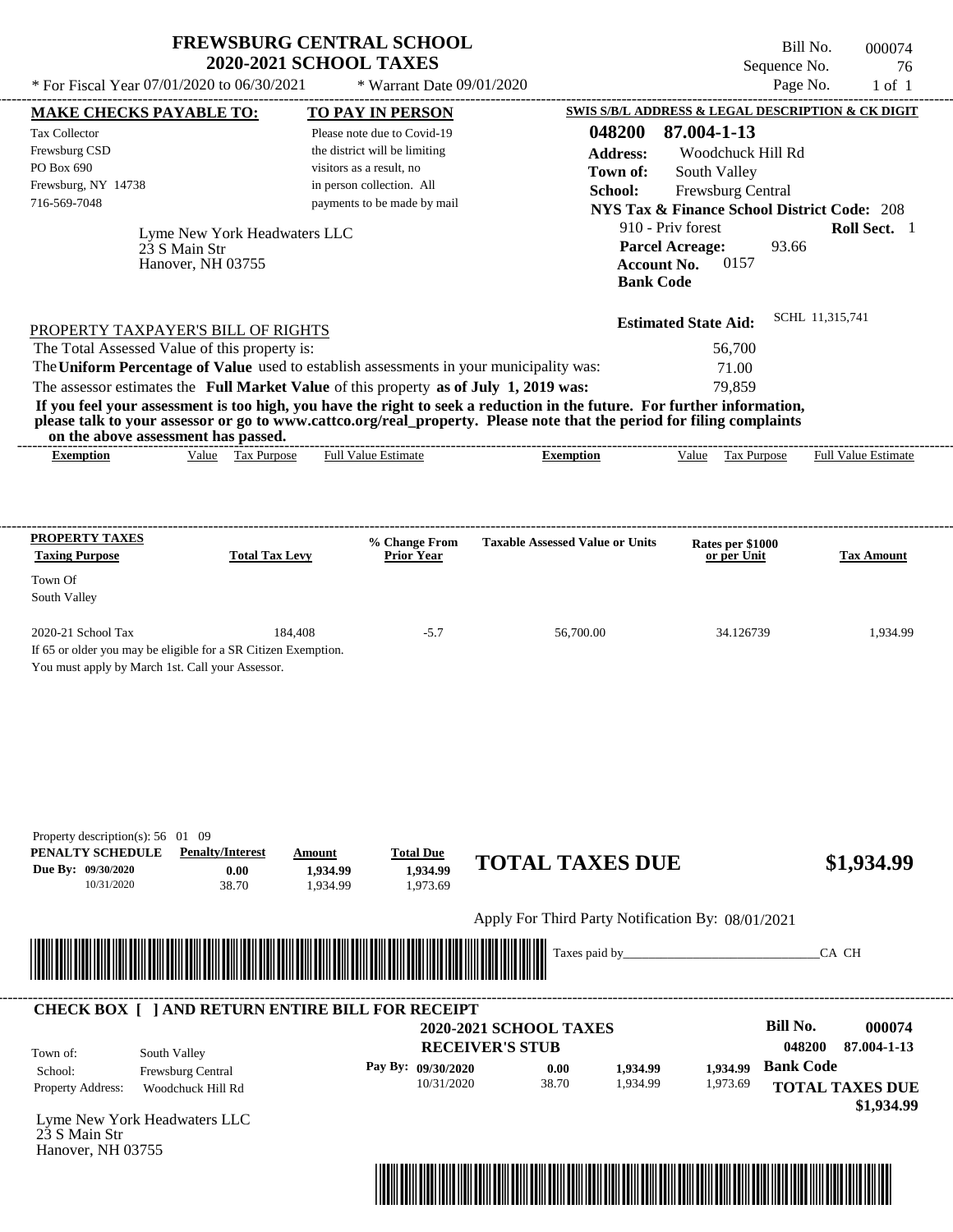| <b>FREWSBURG CENTRAL SCHOOL</b> |
|---------------------------------|
| <b>2020-2021 SCHOOL TAXES</b>   |

Bill No. 000075 Sequence No. 77  $*$  For Fiscal Year 07/01/2020 to 06/30/2021  $*$  Warrant Date 09/01/2020 Page No. 1 of 1

| <b>MAKE CHECKS PAYABLE TO:</b>                                 |                              | <b>TO PAY IN PERSON</b>                                                                 |                                                                                                                                                                                                                                                  | SWIS S/B/L ADDRESS & LEGAL DESCRIPTION & CK DIGIT      |                        |
|----------------------------------------------------------------|------------------------------|-----------------------------------------------------------------------------------------|--------------------------------------------------------------------------------------------------------------------------------------------------------------------------------------------------------------------------------------------------|--------------------------------------------------------|------------------------|
| <b>Tax Collector</b>                                           |                              | Please note due to Covid-19                                                             | 048200                                                                                                                                                                                                                                           | 87.004-1-14                                            |                        |
| Frewsburg CSD                                                  |                              | the district will be limiting                                                           | <b>Address:</b>                                                                                                                                                                                                                                  | Woodchuck Hill Rd                                      |                        |
| PO Box 690                                                     |                              | visitors as a result, no                                                                | Town of:                                                                                                                                                                                                                                         | South Valley                                           |                        |
| Frewsburg, NY 14738                                            |                              | in person collection. All                                                               | School:                                                                                                                                                                                                                                          | Frewsburg Central                                      |                        |
| 716-569-7048                                                   |                              | payments to be made by mail                                                             |                                                                                                                                                                                                                                                  | <b>NYS Tax &amp; Finance School District Code: 208</b> |                        |
|                                                                | Lyme New York Headwaters LLC |                                                                                         |                                                                                                                                                                                                                                                  | 910 - Priv forest                                      | Roll Sect. 1           |
|                                                                | 23 S Main Str                |                                                                                         |                                                                                                                                                                                                                                                  | 49.71<br><b>Parcel Acreage:</b>                        |                        |
|                                                                | Hanover, NH 03755            |                                                                                         | <b>Account No.</b>                                                                                                                                                                                                                               | 0156                                                   |                        |
|                                                                |                              |                                                                                         | <b>Bank Code</b>                                                                                                                                                                                                                                 |                                                        |                        |
|                                                                |                              |                                                                                         |                                                                                                                                                                                                                                                  |                                                        | SCHL 11,315,741        |
| PROPERTY TAXPAYER'S BILL OF RIGHTS                             |                              |                                                                                         |                                                                                                                                                                                                                                                  | <b>Estimated State Aid:</b>                            |                        |
| The Total Assessed Value of this property is:                  |                              |                                                                                         |                                                                                                                                                                                                                                                  | 31,900                                                 |                        |
|                                                                |                              | The Uniform Percentage of Value used to establish assessments in your municipality was: |                                                                                                                                                                                                                                                  | 71.00                                                  |                        |
|                                                                |                              | The assessor estimates the Full Market Value of this property as of July 1, 2019 was:   |                                                                                                                                                                                                                                                  | 44,930                                                 |                        |
|                                                                |                              |                                                                                         | If you feel your assessment is too high, you have the right to seek a reduction in the future. For further information,<br>please talk to your assessor or go to www.cattco.org/real_property. Please note that the period for filing complaints |                                                        |                        |
| on the above assessment has passed.<br><b>Exemption</b>        | Value Tax Purpose            | <b>Full Value Estimate</b>                                                              | <b>Exemption</b>                                                                                                                                                                                                                                 | Value Tax Purpose Full Value Estimate                  |                        |
|                                                                |                              |                                                                                         |                                                                                                                                                                                                                                                  |                                                        |                        |
|                                                                |                              |                                                                                         |                                                                                                                                                                                                                                                  |                                                        |                        |
| <b>PROPERTY TAXES</b>                                          |                              |                                                                                         |                                                                                                                                                                                                                                                  |                                                        |                        |
| <b>Taxing Purpose</b>                                          | <b>Total Tax Levy</b>        | % Change From<br><b>Prior Year</b>                                                      | <b>Taxable Assessed Value or Units</b>                                                                                                                                                                                                           | Rates per \$1000<br>or per Unit                        | <b>Tax Amount</b>      |
| Town Of                                                        |                              |                                                                                         |                                                                                                                                                                                                                                                  |                                                        |                        |
| South Valley                                                   |                              |                                                                                         |                                                                                                                                                                                                                                                  |                                                        |                        |
| 2020-21 School Tax                                             | 184,408                      | $-5.7$                                                                                  | 31,900.00                                                                                                                                                                                                                                        | 34.126739                                              | 1,088.64               |
| If 65 or older you may be eligible for a SR Citizen Exemption. |                              |                                                                                         |                                                                                                                                                                                                                                                  |                                                        |                        |
| You must apply by March 1st. Call your Assessor.               |                              |                                                                                         |                                                                                                                                                                                                                                                  |                                                        |                        |
|                                                                |                              |                                                                                         |                                                                                                                                                                                                                                                  |                                                        |                        |
|                                                                |                              |                                                                                         |                                                                                                                                                                                                                                                  |                                                        |                        |
|                                                                |                              |                                                                                         |                                                                                                                                                                                                                                                  |                                                        |                        |
|                                                                |                              |                                                                                         |                                                                                                                                                                                                                                                  |                                                        |                        |
|                                                                |                              |                                                                                         |                                                                                                                                                                                                                                                  |                                                        |                        |
|                                                                |                              |                                                                                         |                                                                                                                                                                                                                                                  |                                                        |                        |
| Property description(s): 56 01 09                              |                              |                                                                                         |                                                                                                                                                                                                                                                  |                                                        |                        |
| PENALTY SCHEDULE                                               | <b>Penalty/Interest</b>      | <b>Total Due</b><br>Amount                                                              |                                                                                                                                                                                                                                                  |                                                        |                        |
| Due By: 09/30/2020                                             | 0.00                         | 1,088.64<br>1,088.64                                                                    | <b>TOTAL TAXES DUE</b>                                                                                                                                                                                                                           |                                                        | \$1,088.64             |
| 10/31/2020                                                     | 21.77                        | 1,088.64<br>1,110.41                                                                    |                                                                                                                                                                                                                                                  |                                                        |                        |
|                                                                |                              |                                                                                         | Apply For Third Party Notification By: 08/01/2021                                                                                                                                                                                                |                                                        |                        |
|                                                                |                              |                                                                                         |                                                                                                                                                                                                                                                  |                                                        |                        |
|                                                                |                              |                                                                                         | Taxes paid by_                                                                                                                                                                                                                                   |                                                        | CA CH                  |
|                                                                |                              |                                                                                         |                                                                                                                                                                                                                                                  |                                                        |                        |
|                                                                |                              | <b>CHECK BOX [ ] AND RETURN ENTIRE BILL FOR RECEIPT</b>                                 |                                                                                                                                                                                                                                                  | <b>Bill No.</b>                                        |                        |
|                                                                |                              |                                                                                         | 2020-2021 SCHOOL TAXES                                                                                                                                                                                                                           |                                                        | 000075                 |
| South Valley<br>Town of:                                       |                              |                                                                                         | <b>RECEIVER'S STUB</b>                                                                                                                                                                                                                           | 048200                                                 | 87.004-1-14            |
| School:                                                        | Frewsburg Central            | Pay By: 09/30/2020                                                                      | 0.00<br>1,088.64                                                                                                                                                                                                                                 | <b>Bank Code</b><br>1,088.64                           |                        |
| Property Address:                                              | Woodchuck Hill Rd            | 10/31/2020                                                                              | 21.77<br>1,088.64                                                                                                                                                                                                                                | 1,110.41                                               | <b>TOTAL TAXES DUE</b> |
| Lyme New York Headwaters LLC                                   |                              |                                                                                         |                                                                                                                                                                                                                                                  |                                                        | \$1,088.64             |
| 23 S Main Str                                                  |                              |                                                                                         |                                                                                                                                                                                                                                                  |                                                        |                        |
| Hanover, NH 03755                                              |                              |                                                                                         |                                                                                                                                                                                                                                                  |                                                        |                        |
|                                                                |                              |                                                                                         |                                                                                                                                                                                                                                                  |                                                        |                        |
|                                                                |                              |                                                                                         | <u> 1989 - Johann Stoff, Amerikaansk politiker (</u>                                                                                                                                                                                             |                                                        |                        |
|                                                                |                              |                                                                                         |                                                                                                                                                                                                                                                  |                                                        |                        |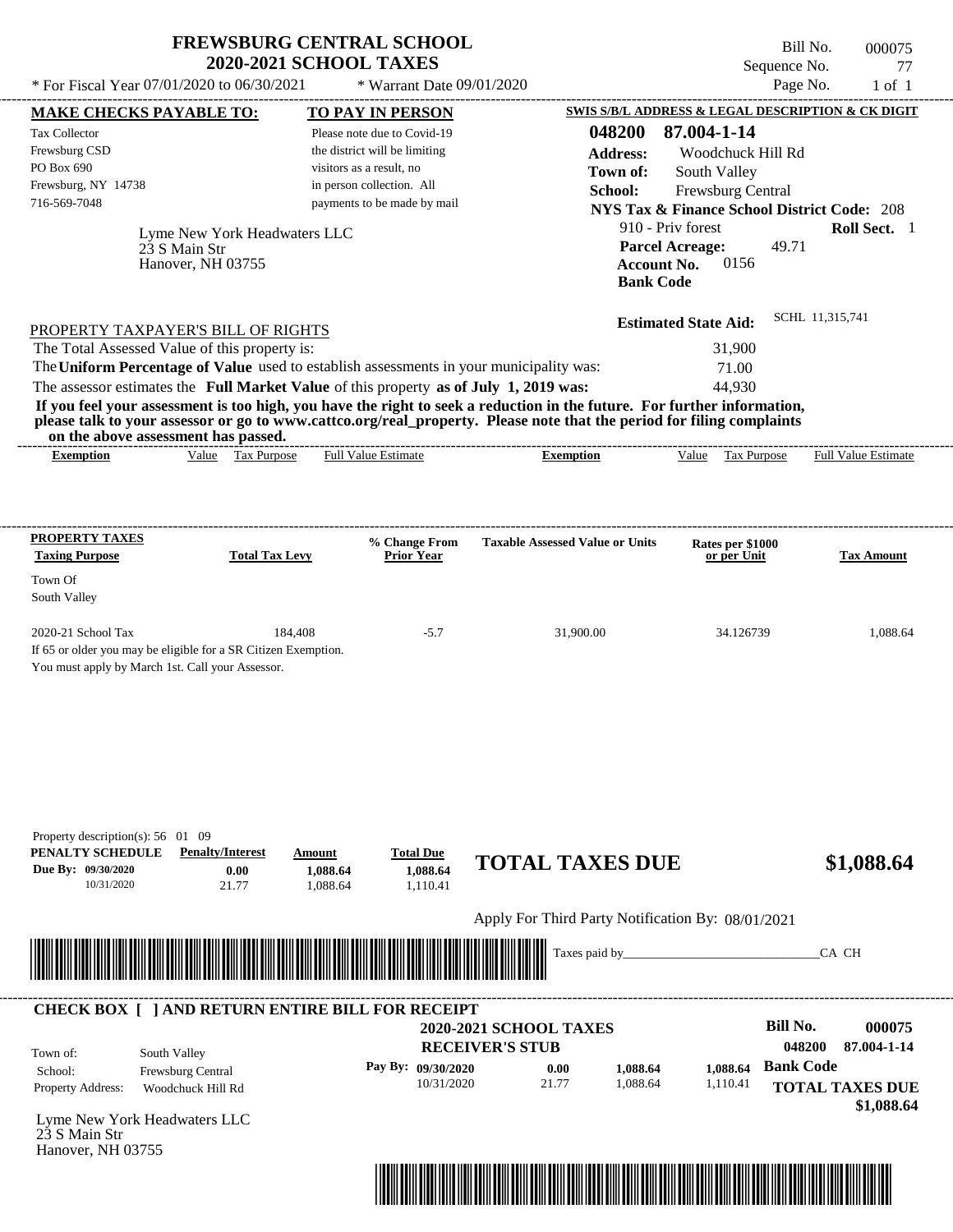| <b>FREWSBURG CENTRAL SCHOOL</b> |
|---------------------------------|
| <b>2020-2021 SCHOOL TAXES</b>   |

Bill No. 000076 Sequence No. 78<br>Page No. 1 of 1

| * For Fiscal Year 07/01/2020 to 06/30/2021                                                                                                                                                                                                       |                       | * Warrant Date 09/01/2020                                 |                                                                                                                         |                                                                             | Page No.               | $1$ of $1$                 |
|--------------------------------------------------------------------------------------------------------------------------------------------------------------------------------------------------------------------------------------------------|-----------------------|-----------------------------------------------------------|-------------------------------------------------------------------------------------------------------------------------|-----------------------------------------------------------------------------|------------------------|----------------------------|
| <b>MAKE CHECKS PAYABLE TO:</b>                                                                                                                                                                                                                   |                       | <b>TO PAY IN PERSON</b>                                   |                                                                                                                         | SWIS S/B/L ADDRESS & LEGAL DESCRIPTION & CK DIGIT                           |                        |                            |
| Tax Collector                                                                                                                                                                                                                                    |                       | Please note due to Covid-19                               | 048200                                                                                                                  | 87.004-1-15                                                                 |                        |                            |
| Frewsburg CSD<br>PO Box 690                                                                                                                                                                                                                      |                       | the district will be limiting<br>visitors as a result, no | <b>Address:</b>                                                                                                         | Woodchuck Hill Rd                                                           |                        |                            |
| Frewsburg, NY 14738                                                                                                                                                                                                                              |                       | in person collection. All                                 | Town of:<br>School:                                                                                                     | South Valley                                                                |                        |                            |
| 716-569-7048                                                                                                                                                                                                                                     |                       | payments to be made by mail                               |                                                                                                                         | Frewsburg Central<br><b>NYS Tax &amp; Finance School District Code: 208</b> |                        |                            |
| Lyme New York Headwaters LLC                                                                                                                                                                                                                     |                       |                                                           |                                                                                                                         | 910 - Priv forest                                                           |                        | Roll Sect. 1               |
| 23 S Main Str                                                                                                                                                                                                                                    |                       |                                                           |                                                                                                                         | <b>Parcel Acreage:</b>                                                      | 48.86                  |                            |
| Hanover, NH 03755                                                                                                                                                                                                                                |                       |                                                           | <b>Bank Code</b>                                                                                                        | <b>Account No.</b><br>0158                                                  |                        |                            |
|                                                                                                                                                                                                                                                  |                       |                                                           |                                                                                                                         |                                                                             |                        |                            |
| PROPERTY TAXPAYER'S BILL OF RIGHTS                                                                                                                                                                                                               |                       |                                                           |                                                                                                                         | <b>Estimated State Aid:</b>                                                 | SCHL 11,315,741        |                            |
| The Total Assessed Value of this property is:                                                                                                                                                                                                    |                       |                                                           |                                                                                                                         | 33,800                                                                      |                        |                            |
| The Uniform Percentage of Value used to establish assessments in your municipality was:                                                                                                                                                          |                       |                                                           |                                                                                                                         | 71.00                                                                       |                        |                            |
| The assessor estimates the Full Market Value of this property as of July 1, 2019 was:                                                                                                                                                            |                       |                                                           |                                                                                                                         | 47,606                                                                      |                        |                            |
| If you feel your assessment is too high, you have the right to seek a reduction in the future. For further information,<br>please talk to your assessor or go to www.cattco.org/real_property. Please note that the period for filing complaints |                       |                                                           |                                                                                                                         |                                                                             |                        |                            |
| on the above assessment has passed.<br>Value Tax Purpose<br><b>Exemption</b>                                                                                                                                                                     |                       | <b>Full Value Estimate</b>                                | <b>Exemption</b>                                                                                                        | Value Tax Purpose                                                           |                        | <b>Full Value Estimate</b> |
|                                                                                                                                                                                                                                                  |                       |                                                           |                                                                                                                         |                                                                             |                        |                            |
|                                                                                                                                                                                                                                                  |                       |                                                           |                                                                                                                         |                                                                             |                        |                            |
|                                                                                                                                                                                                                                                  |                       |                                                           |                                                                                                                         |                                                                             |                        |                            |
| <b>PROPERTY TAXES</b><br><b>Taxing Purpose</b>                                                                                                                                                                                                   | <b>Total Tax Levy</b> | % Change From<br><b>Prior Year</b>                        | <b>Taxable Assessed Value or Units</b>                                                                                  | Rates per \$1000<br>or per Unit                                             |                        | <b>Tax Amount</b>          |
| Town Of                                                                                                                                                                                                                                          |                       |                                                           |                                                                                                                         |                                                                             |                        |                            |
| South Valley                                                                                                                                                                                                                                     |                       |                                                           |                                                                                                                         |                                                                             |                        |                            |
| 2020-21 School Tax                                                                                                                                                                                                                               | 184,408               | $-5.7$                                                    | 33,800.00                                                                                                               | 34.126739                                                                   |                        | 1,153.48                   |
| If 65 or older you may be eligible for a SR Citizen Exemption.                                                                                                                                                                                   |                       |                                                           |                                                                                                                         |                                                                             |                        |                            |
| You must apply by March 1st. Call your Assessor.                                                                                                                                                                                                 |                       |                                                           |                                                                                                                         |                                                                             |                        |                            |
|                                                                                                                                                                                                                                                  |                       |                                                           |                                                                                                                         |                                                                             |                        |                            |
|                                                                                                                                                                                                                                                  |                       |                                                           |                                                                                                                         |                                                                             |                        |                            |
|                                                                                                                                                                                                                                                  |                       |                                                           |                                                                                                                         |                                                                             |                        |                            |
|                                                                                                                                                                                                                                                  |                       |                                                           |                                                                                                                         |                                                                             |                        |                            |
|                                                                                                                                                                                                                                                  |                       |                                                           |                                                                                                                         |                                                                             |                        |                            |
|                                                                                                                                                                                                                                                  |                       |                                                           |                                                                                                                         |                                                                             |                        |                            |
| Property description(s): 56 01 09<br>PENALTY SCHEDULE<br><b>Penalty/Interest</b>                                                                                                                                                                 | Amount                | <b>Total Due</b>                                          |                                                                                                                         |                                                                             |                        |                            |
| Due By: 09/30/2020<br>0.00                                                                                                                                                                                                                       | 1,153.48              | 1,153.48                                                  | <b>TOTAL TAXES DUE</b>                                                                                                  |                                                                             |                        | \$1,153.48                 |
| 23.07<br>10/31/2020                                                                                                                                                                                                                              | 1,153.48              | 1,176.55                                                  |                                                                                                                         |                                                                             |                        |                            |
|                                                                                                                                                                                                                                                  |                       |                                                           | Apply For Third Party Notification By: 08/01/2021                                                                       |                                                                             |                        |                            |
|                                                                                                                                                                                                                                                  |                       |                                                           | Taxes paid by_                                                                                                          |                                                                             | CA CH                  |                            |
| <u> Handels and Handels and Handels and Handels and Handels and Handels and Handels and Handels and Handels and H</u>                                                                                                                            |                       |                                                           |                                                                                                                         |                                                                             |                        |                            |
|                                                                                                                                                                                                                                                  |                       |                                                           |                                                                                                                         |                                                                             |                        |                            |
| <b>CHECK BOX [ ] AND RETURN ENTIRE BILL FOR RECEIPT</b>                                                                                                                                                                                          |                       |                                                           | 2020-2021 SCHOOL TAXES                                                                                                  |                                                                             | <b>Bill No.</b>        | 000076                     |
| South Valley<br>Town of:                                                                                                                                                                                                                         |                       |                                                           | <b>RECEIVER'S STUB</b>                                                                                                  |                                                                             | 048200                 | 87.004-1-15                |
| Frewsburg Central<br>School:                                                                                                                                                                                                                     |                       | Pay By: 09/30/2020                                        | 0.00<br>1,153.48                                                                                                        | 1,153.48                                                                    | <b>Bank Code</b>       |                            |
| Property Address:<br>Woodchuck Hill Rd                                                                                                                                                                                                           |                       | 10/31/2020                                                | 23.07<br>1,153.48                                                                                                       | 1,176.55                                                                    | <b>TOTAL TAXES DUE</b> |                            |
| Lyme New York Headwaters LLC                                                                                                                                                                                                                     |                       |                                                           |                                                                                                                         |                                                                             |                        | \$1,153.48                 |
| 23 S Main Str                                                                                                                                                                                                                                    |                       |                                                           |                                                                                                                         |                                                                             |                        |                            |
| Hanover, NH 03755                                                                                                                                                                                                                                |                       |                                                           |                                                                                                                         |                                                                             |                        |                            |
|                                                                                                                                                                                                                                                  |                       |                                                           | <u> 1989 - Andrea Stadt British, martin bir shekarar 1989 - Andrea Stadt British, martin bir shekarar 1981 - Andrea</u> |                                                                             |                        |                            |
|                                                                                                                                                                                                                                                  |                       |                                                           |                                                                                                                         |                                                                             |                        |                            |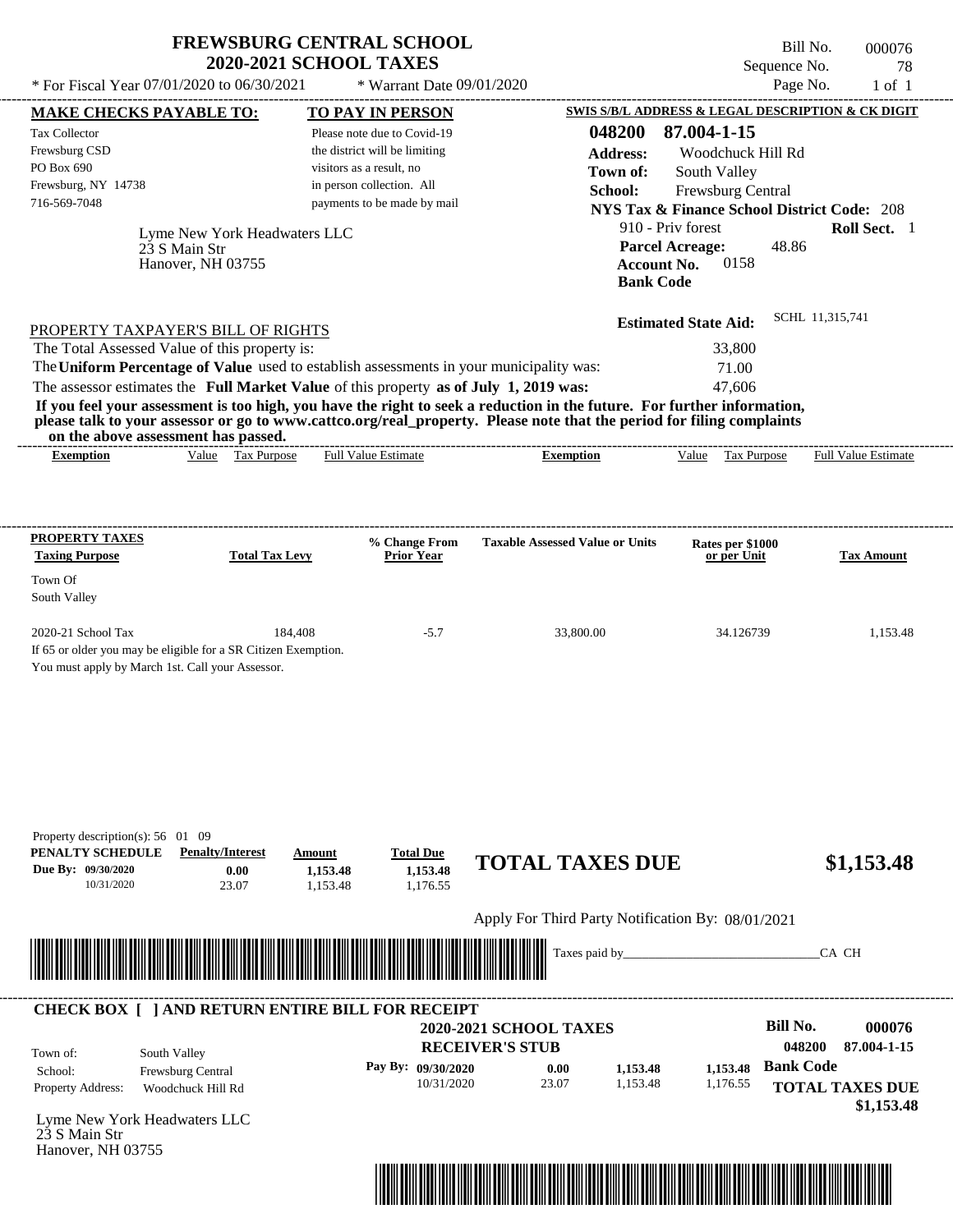| <b>FREWSBURG CENTRAL SCHOOL</b> |
|---------------------------------|
| <b>2020-2021 SCHOOL TAXES</b>   |

Bill No. 000077 Sequence No. 79<br>Page No. 1 of 1  $*$  For Fiscal Year 07/01/2020 to 06/30/2021  $*$  Warrant Date 09/01/2020 Page No. 1 of 1

| <b>MAKE CHECKS PAYABLE TO:</b>                        |                                                                                                                                                                                                                                                                                         |                           | <b>TO PAY IN PERSON</b>       |                                                                                                                      |                    | <b>SWIS S/B/L ADDRESS &amp; LEGAL DESCRIPTION &amp; CK DIGIT</b> |                  |                            |
|-------------------------------------------------------|-----------------------------------------------------------------------------------------------------------------------------------------------------------------------------------------------------------------------------------------------------------------------------------------|---------------------------|-------------------------------|----------------------------------------------------------------------------------------------------------------------|--------------------|------------------------------------------------------------------|------------------|----------------------------|
| <b>Tax Collector</b>                                  |                                                                                                                                                                                                                                                                                         |                           | Please note due to Covid-19   |                                                                                                                      | 048200             | 87.004-1-17                                                      |                  |                            |
| Frewsburg CSD                                         |                                                                                                                                                                                                                                                                                         |                           | the district will be limiting |                                                                                                                      | <b>Address:</b>    | Woodchuck Hill Rd                                                |                  |                            |
| PO Box 690                                            |                                                                                                                                                                                                                                                                                         | visitors as a result, no  |                               |                                                                                                                      | Town of:           | South Valley                                                     |                  |                            |
| Frewsburg, NY 14738                                   |                                                                                                                                                                                                                                                                                         | in person collection. All |                               |                                                                                                                      | School:            | Frewsburg Central                                                |                  |                            |
| 716-569-7048                                          |                                                                                                                                                                                                                                                                                         |                           | payments to be made by mail   |                                                                                                                      |                    | <b>NYS Tax &amp; Finance School District Code: 208</b>           |                  |                            |
|                                                       |                                                                                                                                                                                                                                                                                         |                           |                               |                                                                                                                      |                    | 910 - Priv forest                                                |                  | Roll Sect. 1               |
|                                                       | Lyme New York Headwaters LLC<br>23 S Main Str                                                                                                                                                                                                                                           |                           |                               |                                                                                                                      |                    | <b>Parcel Acreage:</b>                                           | 50.15            |                            |
|                                                       | Hanover, NH 03755                                                                                                                                                                                                                                                                       |                           |                               |                                                                                                                      | <b>Account No.</b> | 0160                                                             |                  |                            |
|                                                       |                                                                                                                                                                                                                                                                                         |                           |                               |                                                                                                                      | <b>Bank Code</b>   |                                                                  |                  |                            |
|                                                       |                                                                                                                                                                                                                                                                                         |                           |                               |                                                                                                                      |                    |                                                                  |                  |                            |
|                                                       | PROPERTY TAXPAYER'S BILL OF RIGHTS                                                                                                                                                                                                                                                      |                           |                               |                                                                                                                      |                    | <b>Estimated State Aid:</b>                                      | SCHL 11,315,741  |                            |
|                                                       | The Total Assessed Value of this property is:                                                                                                                                                                                                                                           |                           |                               |                                                                                                                      |                    | 35,300                                                           |                  |                            |
|                                                       | The Uniform Percentage of Value used to establish assessments in your municipality was:                                                                                                                                                                                                 |                           |                               |                                                                                                                      |                    | 71.00                                                            |                  |                            |
|                                                       | The assessor estimates the Full Market Value of this property as of July 1, 2019 was:                                                                                                                                                                                                   |                           |                               |                                                                                                                      |                    | 49,718                                                           |                  |                            |
|                                                       | If you feel your assessment is too high, you have the right to seek a reduction in the future. For further information,<br>please talk to your assessor or go to www.cattco.org/real_property. Please note that the period for filing complaints<br>on the above assessment has passed. |                           |                               |                                                                                                                      |                    |                                                                  |                  |                            |
| <b>Exemption</b>                                      | Value Tax Purpose                                                                                                                                                                                                                                                                       |                           | <b>Full Value Estimate</b>    | <b>Exemption</b>                                                                                                     |                    | Value Tax Purpose                                                |                  | <b>Full Value Estimate</b> |
|                                                       |                                                                                                                                                                                                                                                                                         |                           |                               |                                                                                                                      |                    |                                                                  |                  |                            |
|                                                       |                                                                                                                                                                                                                                                                                         |                           |                               |                                                                                                                      |                    |                                                                  |                  |                            |
| PROPERTY TAXES                                        |                                                                                                                                                                                                                                                                                         |                           | % Change From                 | <b>Taxable Assessed Value or Units</b>                                                                               |                    |                                                                  |                  |                            |
| <b>Taxing Purpose</b>                                 | <b>Total Tax Levy</b>                                                                                                                                                                                                                                                                   |                           | <b>Prior Year</b>             |                                                                                                                      |                    | Rates per \$1000<br>or per Unit                                  |                  | <b>Tax Amount</b>          |
| Town Of                                               |                                                                                                                                                                                                                                                                                         |                           |                               |                                                                                                                      |                    |                                                                  |                  |                            |
| South Valley                                          |                                                                                                                                                                                                                                                                                         |                           |                               |                                                                                                                      |                    |                                                                  |                  |                            |
| 2020-21 School Tax                                    | 184,408                                                                                                                                                                                                                                                                                 |                           | $-5.7$                        |                                                                                                                      | 35,300.00          | 34.126739                                                        |                  | 1,204.67                   |
|                                                       | If 65 or older you may be eligible for a SR Citizen Exemption.                                                                                                                                                                                                                          |                           |                               |                                                                                                                      |                    |                                                                  |                  |                            |
|                                                       | You must apply by March 1st. Call your Assessor.                                                                                                                                                                                                                                        |                           |                               |                                                                                                                      |                    |                                                                  |                  |                            |
|                                                       |                                                                                                                                                                                                                                                                                         |                           |                               |                                                                                                                      |                    |                                                                  |                  |                            |
|                                                       |                                                                                                                                                                                                                                                                                         |                           |                               |                                                                                                                      |                    |                                                                  |                  |                            |
|                                                       |                                                                                                                                                                                                                                                                                         |                           |                               |                                                                                                                      |                    |                                                                  |                  |                            |
|                                                       |                                                                                                                                                                                                                                                                                         |                           |                               |                                                                                                                      |                    |                                                                  |                  |                            |
|                                                       |                                                                                                                                                                                                                                                                                         |                           |                               |                                                                                                                      |                    |                                                                  |                  |                            |
|                                                       |                                                                                                                                                                                                                                                                                         |                           |                               |                                                                                                                      |                    |                                                                  |                  |                            |
|                                                       |                                                                                                                                                                                                                                                                                         |                           |                               |                                                                                                                      |                    |                                                                  |                  |                            |
|                                                       |                                                                                                                                                                                                                                                                                         |                           |                               |                                                                                                                      |                    |                                                                  |                  |                            |
| Property description(s): 56 01 09<br>PENALTY SCHEDULE | <b>Penalty/Interest</b>                                                                                                                                                                                                                                                                 | Amount                    | <b>Total Due</b>              |                                                                                                                      |                    |                                                                  |                  |                            |
| Due By: 09/30/2020                                    | 0.00                                                                                                                                                                                                                                                                                    | 1,204.67                  | 1,204.67                      | <b>TOTAL TAXES DUE</b>                                                                                               |                    |                                                                  |                  | \$1,204.67                 |
| 10/31/2020                                            | 24.09                                                                                                                                                                                                                                                                                   | 1,204.67                  | 1,228.76                      |                                                                                                                      |                    |                                                                  |                  |                            |
|                                                       |                                                                                                                                                                                                                                                                                         |                           |                               |                                                                                                                      |                    |                                                                  |                  |                            |
|                                                       |                                                                                                                                                                                                                                                                                         |                           |                               | Apply For Third Party Notification By: 08/01/2021                                                                    |                    |                                                                  |                  |                            |
|                                                       |                                                                                                                                                                                                                                                                                         |                           |                               |                                                                                                                      | Taxes paid by_     |                                                                  |                  | CA CH                      |
|                                                       |                                                                                                                                                                                                                                                                                         |                           |                               |                                                                                                                      |                    |                                                                  |                  |                            |
|                                                       | <b>CHECK BOX [ ] AND RETURN ENTIRE BILL FOR RECEIPT</b>                                                                                                                                                                                                                                 |                           |                               |                                                                                                                      |                    |                                                                  |                  |                            |
|                                                       |                                                                                                                                                                                                                                                                                         |                           |                               | 2020-2021 SCHOOL TAXES                                                                                               |                    |                                                                  | <b>Bill No.</b>  | 000077                     |
| Town of:                                              |                                                                                                                                                                                                                                                                                         |                           |                               | <b>RECEIVER'S STUB</b>                                                                                               |                    |                                                                  | 048200           | 87.004-1-17                |
| School:                                               | South Valley                                                                                                                                                                                                                                                                            |                           | Pay By: 09/30/2020            | 0.00                                                                                                                 | 1,204.67           | 1,204.67                                                         | <b>Bank Code</b> |                            |
| Property Address:                                     | Frewsburg Central<br>Woodchuck Hill Rd                                                                                                                                                                                                                                                  |                           | 10/31/2020                    | 24.09                                                                                                                | 1,204.67           | 1,228.76                                                         |                  | <b>TOTAL TAXES DUE</b>     |
|                                                       |                                                                                                                                                                                                                                                                                         |                           |                               |                                                                                                                      |                    |                                                                  |                  | \$1,204.67                 |
| Lyme New York Headwaters LLC                          |                                                                                                                                                                                                                                                                                         |                           |                               |                                                                                                                      |                    |                                                                  |                  |                            |
| 23 S Main Str                                         |                                                                                                                                                                                                                                                                                         |                           |                               |                                                                                                                      |                    |                                                                  |                  |                            |
| Hanover, NH 03755                                     |                                                                                                                                                                                                                                                                                         |                           |                               |                                                                                                                      |                    |                                                                  |                  |                            |
|                                                       |                                                                                                                                                                                                                                                                                         |                           |                               |                                                                                                                      |                    |                                                                  |                  |                            |
|                                                       |                                                                                                                                                                                                                                                                                         |                           |                               | <u> 1989 - Andrea Stadt British, mark ar yn y brenin y brenin y brenin y brenin y brenin y brenin y brenin y bre</u> |                    |                                                                  |                  |                            |
|                                                       |                                                                                                                                                                                                                                                                                         |                           |                               |                                                                                                                      |                    |                                                                  |                  |                            |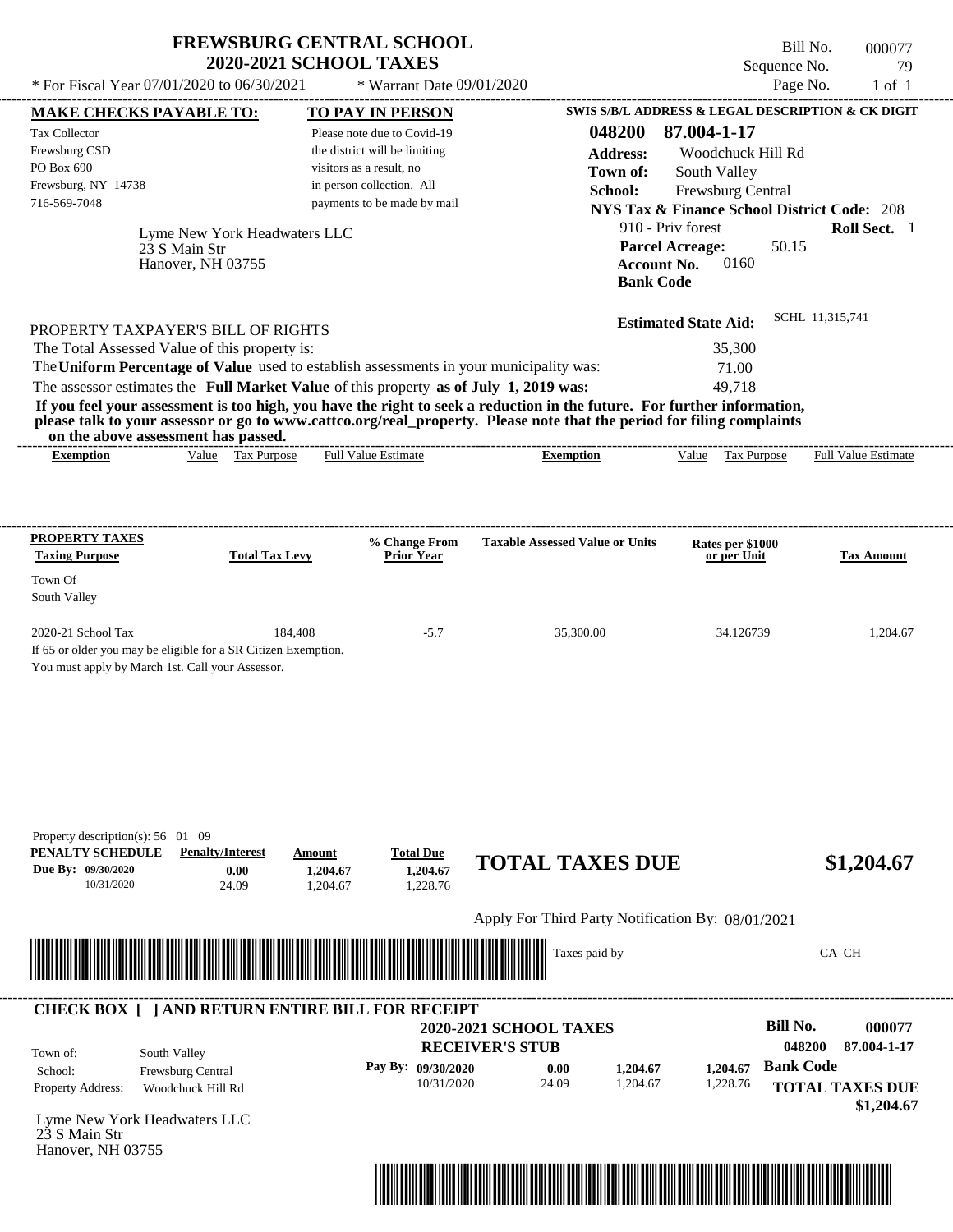| <b>FREWSBURG CENTRAL SCHOOL</b> |  |
|---------------------------------|--|
| <b>2020-2021 SCHOOL TAXES</b>   |  |

Bill No. 000078 Sequence No. 80  $*$  For Fiscal Year 07/01/2020 to 06/30/2021  $*$  Warrant Date 09/01/2020 Page No. 1 of 1

| <b>MAKE CHECKS PAYABLE TO:</b>                                                                                                                                                                                                       |                              | <b>TO PAY IN PERSON</b>                                                                 |                                                                                                                         | SWIS S/B/L ADDRESS & LEGAL DESCRIPTION & CK DIGIT      |                                      |
|--------------------------------------------------------------------------------------------------------------------------------------------------------------------------------------------------------------------------------------|------------------------------|-----------------------------------------------------------------------------------------|-------------------------------------------------------------------------------------------------------------------------|--------------------------------------------------------|--------------------------------------|
| <b>Tax Collector</b>                                                                                                                                                                                                                 |                              | Please note due to Covid-19                                                             | 048200                                                                                                                  | 87.004-1-18                                            |                                      |
| Frewsburg CSD                                                                                                                                                                                                                        |                              | the district will be limiting                                                           | <b>Address:</b>                                                                                                         | Woodchuck Hill Rd (Off)                                |                                      |
| PO Box 690                                                                                                                                                                                                                           |                              | visitors as a result, no                                                                | Town of:                                                                                                                | South Valley                                           |                                      |
| Frewsburg, NY 14738                                                                                                                                                                                                                  |                              | in person collection. All                                                               | School:                                                                                                                 | Frewsburg Central                                      |                                      |
| 716-569-7048                                                                                                                                                                                                                         |                              | payments to be made by mail                                                             |                                                                                                                         | <b>NYS Tax &amp; Finance School District Code: 208</b> |                                      |
|                                                                                                                                                                                                                                      | Lyme New York Headwaters LLC |                                                                                         |                                                                                                                         | 910 - Priv forest                                      | Roll Sect. 1                         |
|                                                                                                                                                                                                                                      | 23 S Main Str                |                                                                                         |                                                                                                                         | 51.41<br><b>Parcel Acreage:</b>                        |                                      |
|                                                                                                                                                                                                                                      | Hanover, NH 03755            |                                                                                         | <b>Account No.</b>                                                                                                      | 0163                                                   |                                      |
|                                                                                                                                                                                                                                      |                              |                                                                                         | <b>Bank Code</b>                                                                                                        |                                                        |                                      |
|                                                                                                                                                                                                                                      |                              |                                                                                         |                                                                                                                         | <b>Estimated State Aid:</b>                            | SCHL 11,315,741                      |
| PROPERTY TAXPAYER'S BILL OF RIGHTS                                                                                                                                                                                                   |                              |                                                                                         |                                                                                                                         |                                                        |                                      |
| The Total Assessed Value of this property is:                                                                                                                                                                                        |                              | The Uniform Percentage of Value used to establish assessments in your municipality was: |                                                                                                                         | 39,500                                                 |                                      |
|                                                                                                                                                                                                                                      |                              | The assessor estimates the Full Market Value of this property as of July 1, 2019 was:   |                                                                                                                         | 71.00<br>55,634                                        |                                      |
|                                                                                                                                                                                                                                      |                              |                                                                                         | If you feel your assessment is too high, you have the right to seek a reduction in the future. For further information, |                                                        |                                      |
|                                                                                                                                                                                                                                      |                              |                                                                                         | please talk to your assessor or go to www.cattco.org/real_property. Please note that the period for filing complaints   |                                                        |                                      |
| on the above assessment has passed.<br><b>Exemption</b>                                                                                                                                                                              | Value Tax Purpose            | <b>Full Value Estimate</b>                                                              | <b>Exemption</b>                                                                                                        | Value Tax Purpose Full Value Estimate                  |                                      |
|                                                                                                                                                                                                                                      |                              |                                                                                         |                                                                                                                         |                                                        |                                      |
|                                                                                                                                                                                                                                      |                              |                                                                                         |                                                                                                                         |                                                        |                                      |
|                                                                                                                                                                                                                                      |                              |                                                                                         |                                                                                                                         |                                                        |                                      |
| <b>PROPERTY TAXES</b><br><b>Taxing Purpose</b>                                                                                                                                                                                       | <b>Total Tax Levy</b>        | % Change From<br><b>Prior Year</b>                                                      | <b>Taxable Assessed Value or Units</b>                                                                                  | Rates per \$1000<br>or per Unit                        | <b>Tax Amount</b>                    |
| Town Of                                                                                                                                                                                                                              |                              |                                                                                         |                                                                                                                         |                                                        |                                      |
| South Valley                                                                                                                                                                                                                         |                              |                                                                                         |                                                                                                                         |                                                        |                                      |
| 2020-21 School Tax                                                                                                                                                                                                                   | 184,408                      | $-5.7$                                                                                  | 39,500.00                                                                                                               | 34.126739                                              | 1,348.01                             |
| If 65 or older you may be eligible for a SR Citizen Exemption.                                                                                                                                                                       |                              |                                                                                         |                                                                                                                         |                                                        |                                      |
| You must apply by March 1st. Call your Assessor.                                                                                                                                                                                     |                              |                                                                                         |                                                                                                                         |                                                        |                                      |
|                                                                                                                                                                                                                                      |                              |                                                                                         |                                                                                                                         |                                                        |                                      |
|                                                                                                                                                                                                                                      |                              |                                                                                         |                                                                                                                         |                                                        |                                      |
|                                                                                                                                                                                                                                      |                              |                                                                                         |                                                                                                                         |                                                        |                                      |
|                                                                                                                                                                                                                                      |                              |                                                                                         |                                                                                                                         |                                                        |                                      |
|                                                                                                                                                                                                                                      |                              |                                                                                         |                                                                                                                         |                                                        |                                      |
|                                                                                                                                                                                                                                      |                              |                                                                                         |                                                                                                                         |                                                        |                                      |
| Property description(s): 57 01 09                                                                                                                                                                                                    |                              |                                                                                         |                                                                                                                         |                                                        |                                      |
| PENALTY SCHEDULE                                                                                                                                                                                                                     | <b>Penalty/Interest</b>      | <b>Total Due</b><br>Amount                                                              | <b>TOTAL TAXES DUE</b>                                                                                                  |                                                        |                                      |
| Due By: 09/30/2020                                                                                                                                                                                                                   | 0.00                         | 1,348.01<br>1,348.01                                                                    |                                                                                                                         |                                                        | \$1,348.01                           |
| 10/31/2020                                                                                                                                                                                                                           | 26.96                        | 1,374.97<br>1,348.01                                                                    |                                                                                                                         |                                                        |                                      |
|                                                                                                                                                                                                                                      |                              |                                                                                         | Apply For Third Party Notification By: 08/01/2021                                                                       |                                                        |                                      |
|                                                                                                                                                                                                                                      |                              |                                                                                         | Taxes paid by_                                                                                                          |                                                        | CA CH                                |
| <u> Harry Harry Harry Harry Harry Harry Harry Harry Harry Harry Harry Harry Harry Harry Harry Harry Harry Harry Harry Harry Harry Harry Harry Harry Harry Harry Harry Harry Harry Harry Harry Harry Harry Harry Harry Harry Harr</u> |                              |                                                                                         |                                                                                                                         |                                                        |                                      |
|                                                                                                                                                                                                                                      |                              |                                                                                         |                                                                                                                         |                                                        |                                      |
|                                                                                                                                                                                                                                      |                              | <b>CHECK BOX [ ] AND RETURN ENTIRE BILL FOR RECEIPT</b>                                 | 2020-2021 SCHOOL TAXES                                                                                                  | <b>Bill No.</b>                                        | 000078                               |
|                                                                                                                                                                                                                                      |                              |                                                                                         | <b>RECEIVER'S STUB</b>                                                                                                  |                                                        | 048200<br>87.004-1-18                |
| Town of:                                                                                                                                                                                                                             | South Valley                 |                                                                                         |                                                                                                                         | <b>Bank Code</b>                                       |                                      |
| School:                                                                                                                                                                                                                              | Frewsburg Central            | Pay By: 09/30/2020<br>10/31/2020                                                        | 0.00<br>1,348.01<br>1,348.01<br>26.96                                                                                   | 1,348.01<br>1,374.97                                   |                                      |
| Property Address:                                                                                                                                                                                                                    | Woodchuck Hill Rd (Off)      |                                                                                         |                                                                                                                         |                                                        | <b>TOTAL TAXES DUE</b><br>\$1,348.01 |
| Lyme New York Headwaters LLC                                                                                                                                                                                                         |                              |                                                                                         |                                                                                                                         |                                                        |                                      |
| 23 S Main Str                                                                                                                                                                                                                        |                              |                                                                                         |                                                                                                                         |                                                        |                                      |
| Hanover, NH 03755                                                                                                                                                                                                                    |                              |                                                                                         |                                                                                                                         |                                                        |                                      |
|                                                                                                                                                                                                                                      |                              |                                                                                         |                                                                                                                         |                                                        |                                      |
|                                                                                                                                                                                                                                      |                              |                                                                                         | <u> 1989 - Johann Maria Barat, martin shkriti mashrida ma'lumot</u>                                                     |                                                        |                                      |
|                                                                                                                                                                                                                                      |                              |                                                                                         |                                                                                                                         |                                                        |                                      |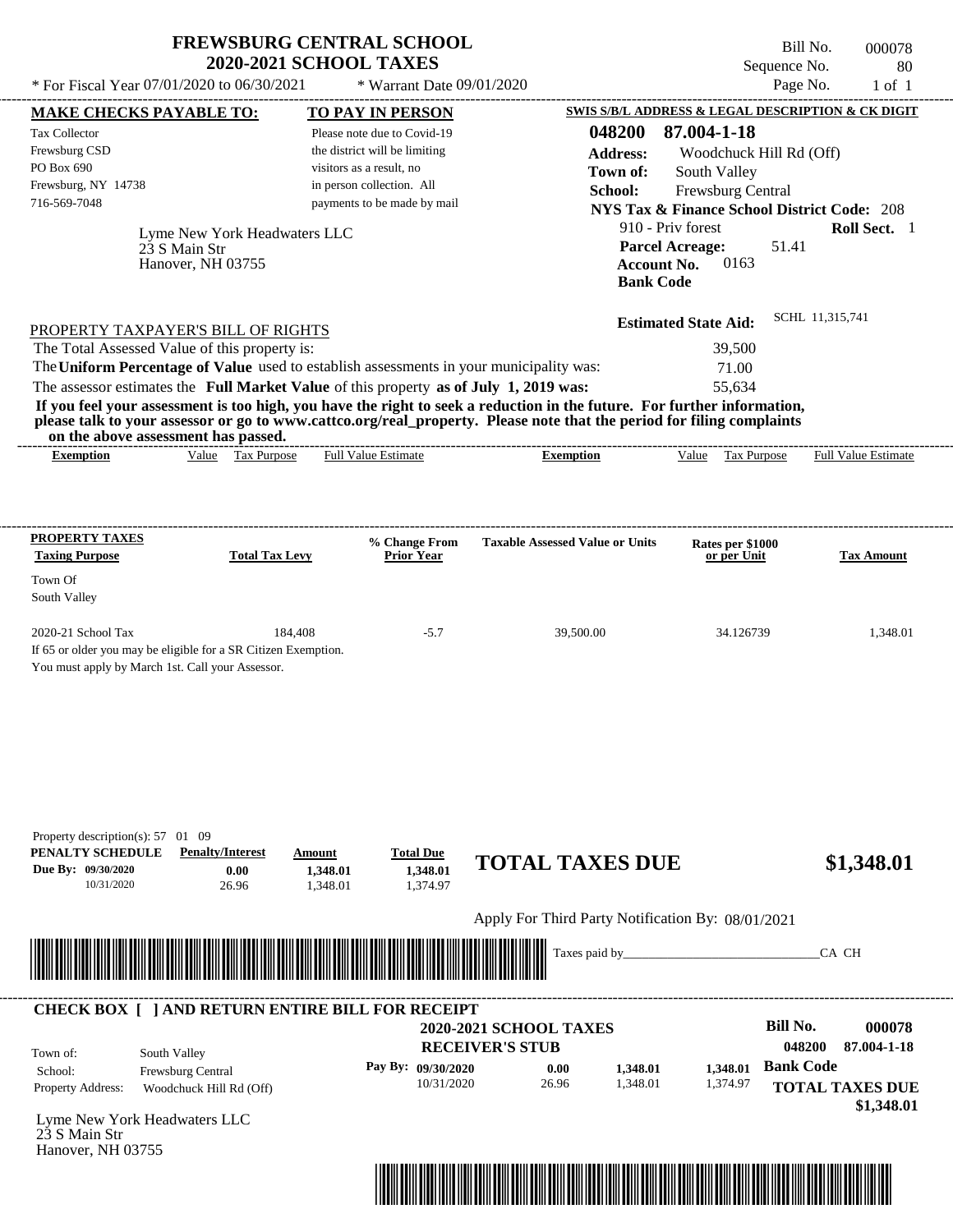| <b>FREWSBURG CENTRAL SCHOOL</b> |
|---------------------------------|
| <b>2020-2021 SCHOOL TAXES</b>   |

Bill No. 000079 Sequence No. 81

| * For Fiscal Year 07/01/2020 to 06/30/2021                                                                                                                                                                                                       | * Warrant Date 09/01/2020                                 |                                                   |                                                                             | Page No.                   | $1$ of $1$ |
|--------------------------------------------------------------------------------------------------------------------------------------------------------------------------------------------------------------------------------------------------|-----------------------------------------------------------|---------------------------------------------------|-----------------------------------------------------------------------------|----------------------------|------------|
| <b>MAKE CHECKS PAYABLE TO:</b>                                                                                                                                                                                                                   | <b>TO PAY IN PERSON</b>                                   |                                                   | SWIS S/B/L ADDRESS & LEGAL DESCRIPTION & CK DIGIT                           |                            |            |
| Tax Collector                                                                                                                                                                                                                                    | Please note due to Covid-19                               | 048200                                            | $96.002 - 1 - 1$                                                            |                            |            |
| Frewsburg CSD<br>PO Box 690                                                                                                                                                                                                                      | the district will be limiting<br>visitors as a result, no | <b>Address:</b>                                   | Bone Run Rd (Off)                                                           |                            |            |
| Frewsburg, NY 14738                                                                                                                                                                                                                              | in person collection. All                                 | Town of:                                          | South Valley                                                                |                            |            |
| 716-569-7048                                                                                                                                                                                                                                     | payments to be made by mail                               | School:                                           | Frewsburg Central<br><b>NYS Tax &amp; Finance School District Code: 208</b> |                            |            |
|                                                                                                                                                                                                                                                  |                                                           |                                                   | 910 - Priv forest                                                           | Roll Sect. 1               |            |
| Lyme New York Headwaters LLC<br>23 S Main Str                                                                                                                                                                                                    |                                                           |                                                   | <b>Parcel Acreage:</b>                                                      | 50.00                      |            |
| Hanover, NH 03755                                                                                                                                                                                                                                |                                                           | <b>Account No.</b>                                | 0159                                                                        |                            |            |
|                                                                                                                                                                                                                                                  |                                                           | <b>Bank Code</b>                                  |                                                                             |                            |            |
| PROPERTY TAXPAYER'S BILL OF RIGHTS                                                                                                                                                                                                               |                                                           |                                                   | <b>Estimated State Aid:</b>                                                 | SCHL 11,315,741            |            |
| The Total Assessed Value of this property is:                                                                                                                                                                                                    |                                                           |                                                   | 31,100                                                                      |                            |            |
| The Uniform Percentage of Value used to establish assessments in your municipality was:                                                                                                                                                          |                                                           |                                                   | 71.00                                                                       |                            |            |
| The assessor estimates the Full Market Value of this property as of July 1, 2019 was:                                                                                                                                                            |                                                           |                                                   | 43,803                                                                      |                            |            |
| If you feel your assessment is too high, you have the right to seek a reduction in the future. For further information,<br>please talk to your assessor or go to www.cattco.org/real_property. Please note that the period for filing complaints |                                                           |                                                   |                                                                             |                            |            |
| on the above assessment has passed.                                                                                                                                                                                                              |                                                           |                                                   |                                                                             |                            |            |
| Value Tax Purpose<br><b>Exemption</b>                                                                                                                                                                                                            | <b>Full Value Estimate</b>                                | <b>Exemption</b>                                  | Value Tax Purpose                                                           | <b>Full Value Estimate</b> |            |
|                                                                                                                                                                                                                                                  |                                                           |                                                   |                                                                             |                            |            |
|                                                                                                                                                                                                                                                  |                                                           |                                                   |                                                                             |                            |            |
| <b>PROPERTY TAXES</b><br><b>Taxing Purpose</b><br><b>Total Tax Levy</b>                                                                                                                                                                          | % Change From<br><b>Prior Year</b>                        | <b>Taxable Assessed Value or Units</b>            | Rates per \$1000<br>or per Unit                                             | <b>Tax Amount</b>          |            |
| Town Of                                                                                                                                                                                                                                          |                                                           |                                                   |                                                                             |                            |            |
| South Valley                                                                                                                                                                                                                                     |                                                           |                                                   |                                                                             |                            |            |
| 2020-21 School Tax                                                                                                                                                                                                                               | 184,408<br>$-5.7$                                         | 31,100.00                                         | 34.126739                                                                   |                            | 1,061.34   |
| If 65 or older you may be eligible for a SR Citizen Exemption.                                                                                                                                                                                   |                                                           |                                                   |                                                                             |                            |            |
| You must apply by March 1st. Call your Assessor.                                                                                                                                                                                                 |                                                           |                                                   |                                                                             |                            |            |
|                                                                                                                                                                                                                                                  |                                                           |                                                   |                                                                             |                            |            |
|                                                                                                                                                                                                                                                  |                                                           |                                                   |                                                                             |                            |            |
|                                                                                                                                                                                                                                                  |                                                           |                                                   |                                                                             |                            |            |
|                                                                                                                                                                                                                                                  |                                                           |                                                   |                                                                             |                            |            |
|                                                                                                                                                                                                                                                  |                                                           |                                                   |                                                                             |                            |            |
|                                                                                                                                                                                                                                                  |                                                           |                                                   |                                                                             |                            |            |
| Property description(s): 55 01 09<br>PENALTY SCHEDULE                                                                                                                                                                                            |                                                           |                                                   |                                                                             |                            |            |
| <b>Penalty/Interest</b><br>Due By: 09/30/2020<br>0.00                                                                                                                                                                                            | <b>Total Due</b><br>Amount<br>1,061.34<br>1,061.34        | <b>TOTAL TAXES DUE</b>                            |                                                                             | \$1,061.34                 |            |
| 10/31/2020<br>21.23                                                                                                                                                                                                                              | 1,082.57<br>1,061.34                                      |                                                   |                                                                             |                            |            |
|                                                                                                                                                                                                                                                  |                                                           | Apply For Third Party Notification By: 08/01/2021 |                                                                             |                            |            |
| <u> 1999 - Andrew Maria Maria Maria Maria Maria Maria Maria Maria Maria Maria Maria Maria Maria Maria Maria Mar</u>                                                                                                                              |                                                           | Taxes paid by_                                    |                                                                             | CA CH                      |            |
|                                                                                                                                                                                                                                                  |                                                           |                                                   |                                                                             |                            |            |
| <b>CHECK BOX [ ] AND RETURN ENTIRE BILL FOR RECEIPT</b>                                                                                                                                                                                          |                                                           |                                                   |                                                                             |                            |            |
|                                                                                                                                                                                                                                                  |                                                           | 2020-2021 SCHOOL TAXES                            |                                                                             | <b>Bill No.</b>            | 000079     |
| South Valley<br>Town of:                                                                                                                                                                                                                         |                                                           | <b>RECEIVER'S STUB</b>                            |                                                                             | 048200<br>$96.002 - 1 - 1$ |            |
| Frewsburg Central<br>School:                                                                                                                                                                                                                     | Pay By: 09/30/2020                                        | 0.00<br>1,061.34                                  | 1,061.34                                                                    | <b>Bank Code</b>           |            |
| Property Address:<br>Bone Run Rd (Off)                                                                                                                                                                                                           | 10/31/2020                                                | 21.23<br>1,061.34                                 | 1,082.57                                                                    | <b>TOTAL TAXES DUE</b>     |            |
| Lyme New York Headwaters LLC                                                                                                                                                                                                                     |                                                           |                                                   |                                                                             |                            | \$1,061.34 |
| 23 S Main Str                                                                                                                                                                                                                                    |                                                           |                                                   |                                                                             |                            |            |
| Hanover, NH 03755                                                                                                                                                                                                                                |                                                           |                                                   |                                                                             |                            |            |
|                                                                                                                                                                                                                                                  |                                                           | <u> 1989 - Andrea Stadt British, martin A</u>     |                                                                             |                            |            |
|                                                                                                                                                                                                                                                  |                                                           |                                                   |                                                                             |                            |            |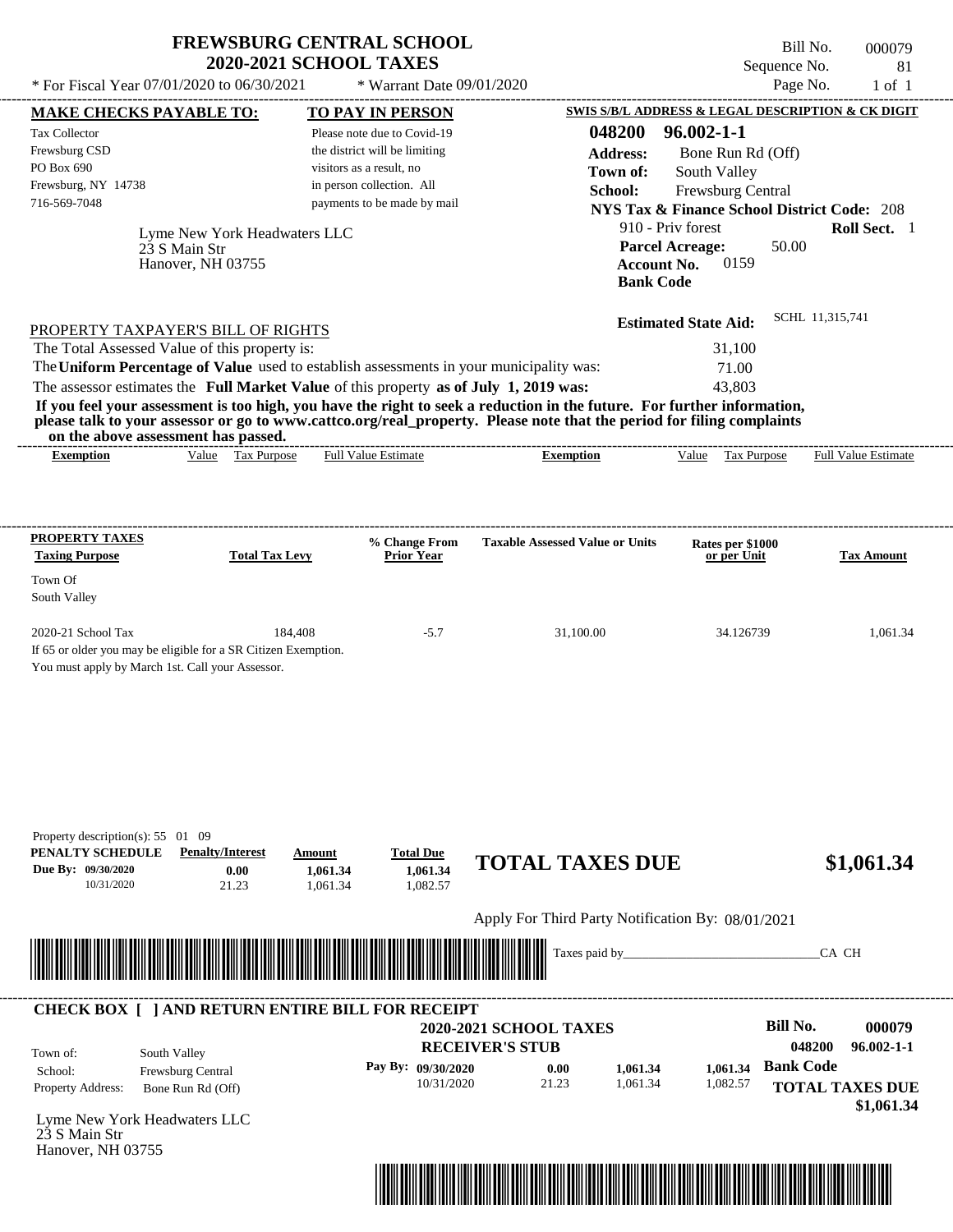| * For Fiscal Year $07/01/2020$ to $06/30/2021$ | <b>FREWSBURG CENTRAL SCHOOL</b><br><b>2020-2021 SCHOOL TAXES</b><br>* Warrant Date 09/01/2020 | Bill No.<br>000080<br>Sequence No.<br>82<br>Page No.<br>$1$ of $1$ |
|------------------------------------------------|-----------------------------------------------------------------------------------------------|--------------------------------------------------------------------|
| <b>MAKE CHECKS PAYABLE TO:</b>                 | <b>TO PAY IN PERSON</b>                                                                       | SWIS S/B/L ADDRESS & LEGAL DESCRIPTION & CK DIGIT                  |
| <b>Tax Collector</b>                           | Please note due to Covid-19                                                                   | 105.002-1-27.2<br>048200                                           |
| Frewsburg CSD                                  | the district will be limiting                                                                 | <b>Address:</b><br>12778 Brown Run Rd                              |
| PO Box 690                                     | visitors as a result, no                                                                      | South Valley<br>Town of:                                           |
| Frewsburg, NY 14738                            | in person collection. All                                                                     | School:<br>Frewsburg Central                                       |
| 716-569-7048                                   | payments to be made by mail                                                                   | <b>NYS Tax &amp; Finance School District Code: 208</b>             |
| Lynn Christopher<br>Lynn Heather               |                                                                                               | 240 - Rural res<br>Roll Sect. 1<br><b>Parcel Acreage:</b><br>86.25 |

12778 Brown Run Rd Frewsburg, NY 14738

| PROPERTY TAXPAYER'S BILL OF RIGHTS                                                                                    | <b>Estimated State Aid:</b> | SCHL 11,315,741 |
|-----------------------------------------------------------------------------------------------------------------------|-----------------------------|-----------------|
| The Total Assessed Value of this property is:                                                                         | 135,700                     |                 |
| The Uniform Percentage of Value used to establish assessments in your municipality was:                               | 71.00                       |                 |
| The assessor estimates the Full Market Value of this property as of July 1, 2019 was:                                 | 191.127                     |                 |
| If you feel your accessment is too high you have the wight to seek a veduction in the future. For further information |                             |                 |

**If you feel your assessment is too high, you have the right to seek a reduction in the future. For further information, please talk to your assessor or go to www.cattco.org/real\_property. Please note that the period for filing complaints on the above assessment has passed.** ----------------------------------------------------------------------------------------------------------------------------------------------------------------------------------------------------

| Exemption | √alue | Гaх<br>Purpose | Estimate<br>∺ш. | xemption | Value | $\overline{\phantom{a}}$<br>Purpose<br>l aa | --------<br>rull "<br>value<br>Estimate |
|-----------|-------|----------------|-----------------|----------|-------|---------------------------------------------|-----------------------------------------|
|           |       |                |                 |          |       |                                             |                                         |

| <b>PROPERTY TAXES</b><br><b>Taxing Purpose</b>                 | <b>Total Tax Levy</b> | % Change From<br><b>Prior Year</b> | <b>Taxable Assessed Value or Units</b> | Rates per \$1000<br>or per Unit | <b>Tax Amount</b> |
|----------------------------------------------------------------|-----------------------|------------------------------------|----------------------------------------|---------------------------------|-------------------|
| Town Of                                                        |                       |                                    |                                        |                                 |                   |
| South Valley                                                   |                       |                                    |                                        |                                 |                   |
| $2020-21$ School Tax                                           | 184.408               | $-5.7$                             | 135,700.00                             | 34.126739                       | 4.631.00          |
| If 65 or older you may be eligible for a SR Citizen Exemption. |                       |                                    |                                        |                                 |                   |
| You must apply by March 1st. Call your Assessor.               |                       |                                    |                                        |                                 |                   |

| Property description(s): $42/50$ 01 09<br>PENALTY SCHEDULE<br>Due By: 09/30/2020<br>10/31/2020 | <b>Penalty/Interest</b><br>0.00<br>92.62                | Amount<br>4,631.00<br>4,631.00  | <b>Total Due</b><br>4,631.00<br>4,723.62 | <b>TOTAL TAXES DUE</b>                            |          |          | \$4,631.00                                            |
|------------------------------------------------------------------------------------------------|---------------------------------------------------------|---------------------------------|------------------------------------------|---------------------------------------------------|----------|----------|-------------------------------------------------------|
|                                                                                                |                                                         |                                 |                                          | Apply For Third Party Notification By: 08/01/2021 |          |          |                                                       |
| <u> Hill</u>                                                                                   |                                                         | <u> Harry Harry Harry Harry</u> |                                          | Taxes paid by_                                    |          |          | CA CH                                                 |
|                                                                                                |                                                         |                                 |                                          |                                                   |          |          |                                                       |
|                                                                                                | <b>CHECK BOX [ ] AND RETURN ENTIRE BILL FOR RECEIPT</b> |                                 |                                          |                                                   |          |          |                                                       |
| Town of:                                                                                       | South Valley                                            |                                 | <b>RECEIVER'S STUB</b>                   | <b>2020-2021 SCHOOL TAXES</b>                     |          |          | <b>Bill No.</b><br>000080<br>048200<br>105.002-1-27.2 |
| School:                                                                                        | Frewsburg Central                                       |                                 | Pay By: 09/30/2020                       | 0.00                                              | 4,631.00 | 4,631.00 | <b>Bank Code</b>                                      |
| Property Address:                                                                              | 12778 Brown Run Rd                                      |                                 | 10/31/2020                               | 92.62                                             | 4,631.00 | 4,723.62 | <b>TOTAL TAXES DUE</b><br>\$4,631.00                  |
| Lynn Christopher<br>Lynn Heather<br>12778 Brown Run Rd<br>Frewsburg, NY 14738                  |                                                         |                                 |                                          |                                                   |          |          |                                                       |

**Account No.** 0484

**Bank Code**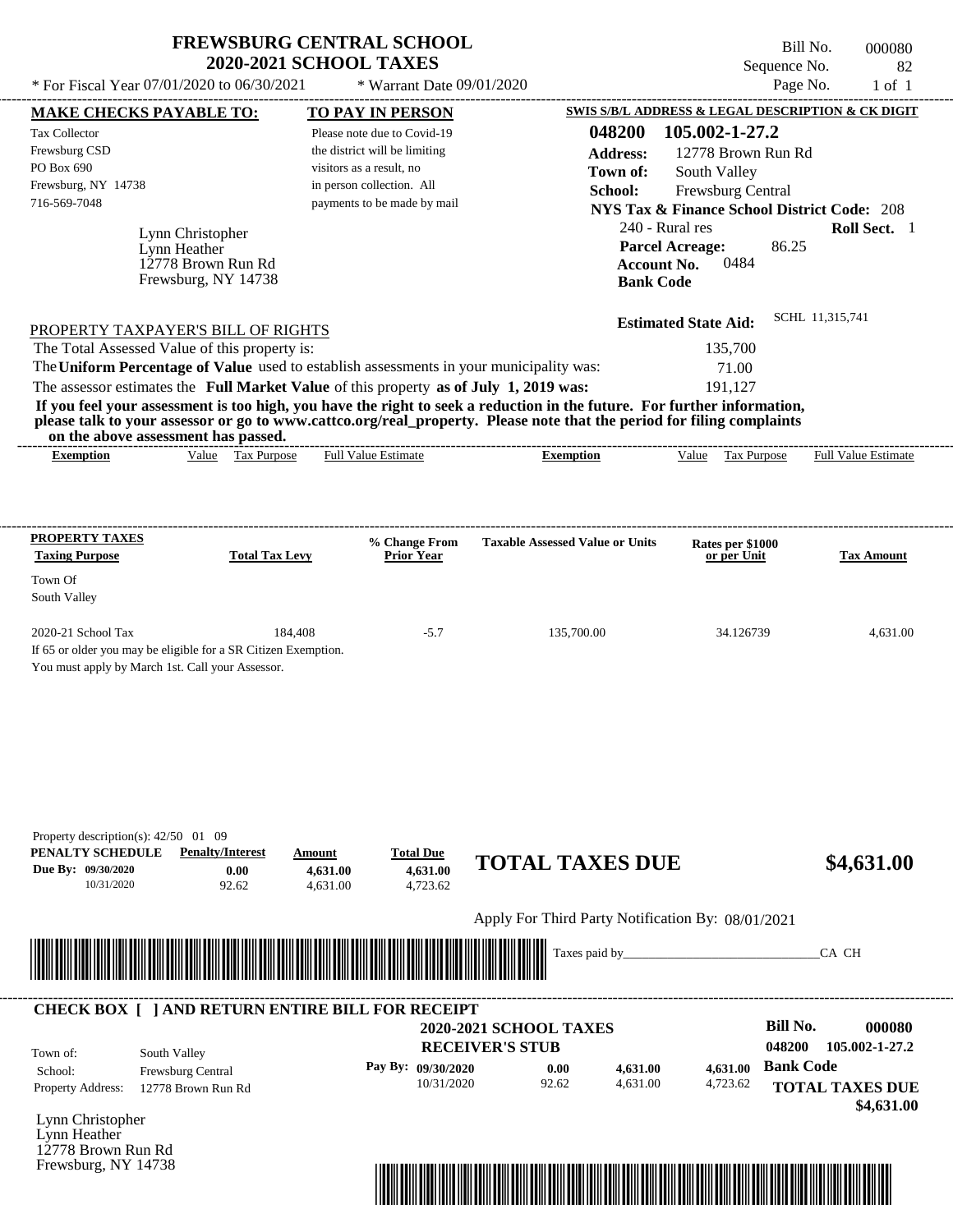|                                                                                                                                          |                                                                  | <b>FREWSBURG CENTRAL SCHOOL</b><br><b>2020-2021 SCHOOL TAXES</b>                                                                                                                 |                                                                                                                                                                                                                                                  | Bill No.<br>Sequence No.                                                                                                                                                                      | 000081<br>83               |
|------------------------------------------------------------------------------------------------------------------------------------------|------------------------------------------------------------------|----------------------------------------------------------------------------------------------------------------------------------------------------------------------------------|--------------------------------------------------------------------------------------------------------------------------------------------------------------------------------------------------------------------------------------------------|-----------------------------------------------------------------------------------------------------------------------------------------------------------------------------------------------|----------------------------|
| * For Fiscal Year 07/01/2020 to 06/30/2021                                                                                               |                                                                  | * Warrant Date 09/01/2020                                                                                                                                                        |                                                                                                                                                                                                                                                  | Page No.                                                                                                                                                                                      | $1$ of $1$                 |
| <u>MAKE CHECKS PAYABLE TO:</u>                                                                                                           |                                                                  | <b>TO PAY IN PERSON</b>                                                                                                                                                          |                                                                                                                                                                                                                                                  | SWIS S/B/L ADDRESS & LEGAL DESCRIPTION & CK DIGIT                                                                                                                                             |                            |
| <b>Tax Collector</b><br>Frewsburg CSD<br>PO Box 690<br>Frewsburg, NY 14738<br>716-569-7048                                               | Mechling Jonathan G<br>122 Robbin Hill Rd<br>Frewsburg, NY 14738 | Please note due to Covid-19<br>the district will be limiting<br>visitors as a result, no<br>in person collection. All<br>payments to be made by mail                             | 048200<br><b>Address:</b><br>Town of:<br>School:<br><b>Account No.</b><br><b>Bank Code</b>                                                                                                                                                       | 105.002-1-37.1<br>Brown Run Rd<br>South Valley<br>Frewsburg Central<br><b>NYS Tax &amp; Finance School District Code: 208</b><br>210 - 1 Family Res<br>3.85<br><b>Parcel Acreage:</b><br>0383 | <b>Roll Sect.</b> 1        |
| PROPERTY TAXPAYER'S BILL OF RIGHTS<br>The Total Assessed Value of this property is:                                                      |                                                                  | The Uniform Percentage of Value used to establish assessments in your municipality was:<br>The assessor estimates the Full Market Value of this property as of July 1, 2019 was: | If you feel your assessment is too high, you have the right to seek a reduction in the future. For further information,<br>please talk to your assessor or go to www.cattco.org/real_property. Please note that the period for filing complaints | <b>Estimated State Aid:</b><br>72,200<br>71.00<br>101.690                                                                                                                                     | SCHL 11,315,741            |
| on the above assessment has passed.                                                                                                      |                                                                  |                                                                                                                                                                                  |                                                                                                                                                                                                                                                  |                                                                                                                                                                                               |                            |
| <b>Exemption</b><br><b>Bas Star</b><br>(See Note)                                                                                        | Value Tax Purpose<br>21,600 SCHOOL                               | <b>Full Value Estimate</b><br>30,423                                                                                                                                             | <b>Exemption</b>                                                                                                                                                                                                                                 | Value<br>Tax Purpose                                                                                                                                                                          | <b>Full Value Estimate</b> |
| <b>PROPERTY TAXES</b><br><b>Taxing Purpose</b><br>Town Of<br>South Valley                                                                | <b>Total Tax Levy</b>                                            | % Change From<br>Prior Year                                                                                                                                                      | <b>Taxable Assessed Value or Units</b><br>(before accounting for STAR)                                                                                                                                                                           | Rates per \$1000<br>or per Unit                                                                                                                                                               | <b>Tax Amount</b>          |
| 2020-21 School Tax<br>If 65 or older you may be eligible for a SR Citizen Exemption.<br>You must apply by March 1st. Call your Assessor. | 184,408                                                          | $-5.7$                                                                                                                                                                           | 72,200.00                                                                                                                                                                                                                                        | 34.126739                                                                                                                                                                                     | 2,463.95                   |
| Property description(s): $50 \quad 01 \quad 09$<br><b>PENALTY SCHEDULE</b> Penalty/Interest<br>Due By: 09/30/2020<br>10/31/2020          | 0.00<br>34.62                                                    | Note: This year's STAR exemption benefit cannot exceed last year's benefit.<br>Amount<br><b>Total Due</b><br>1,730.95<br>1,730.95<br>1,730.95<br>1,765.57                        | Your tax savings this year resulting from the New York State School Tax Relief (STAR) program is:<br><b>TOTAL TAXES DUE</b>                                                                                                                      |                                                                                                                                                                                               | \$733.00<br>\$1,730.95     |
|                                                                                                                                          |                                                                  |                                                                                                                                                                                  |                                                                                                                                                                                                                                                  |                                                                                                                                                                                               |                            |
|                                                                                                                                          |                                                                  |                                                                                                                                                                                  | Apply For Third Party Notification By: 08/01/2021                                                                                                                                                                                                |                                                                                                                                                                                               |                            |
|                                                                                                                                          |                                                                  | <u> 1989 - Andrew Maria Maria Maria Maria Maria Maria Maria Maria Maria Maria Maria Maria Maria Maria Maria Mari</u>                                                             | Taxes paid by____                                                                                                                                                                                                                                |                                                                                                                                                                                               | CA CH                      |

| Town of:                 | South Valley             | <b>2020-2021 SCHOOL TAXES</b><br><b>RECEIVER'S STUB</b> |       |          |          | Bill No.<br>048200 | 000081<br>105.002-1-37.1             |
|--------------------------|--------------------------|---------------------------------------------------------|-------|----------|----------|--------------------|--------------------------------------|
| School:                  | <b>Frewsburg Central</b> | Pay By: $09/30/2020$                                    | 0.00  | 1.730.95 | 1.730.95 | <b>Bank Code</b>   |                                      |
| <b>Property Address:</b> | Brown Run Rd             | 10/31/2020                                              | 34.62 | 1,730.95 | 1,765.57 |                    | <b>TOTAL TAXES DUE</b><br>\$1,730.95 |

Mechling Jonathan G 122 Robbin Hill Rd Frewsburg, NY 14738

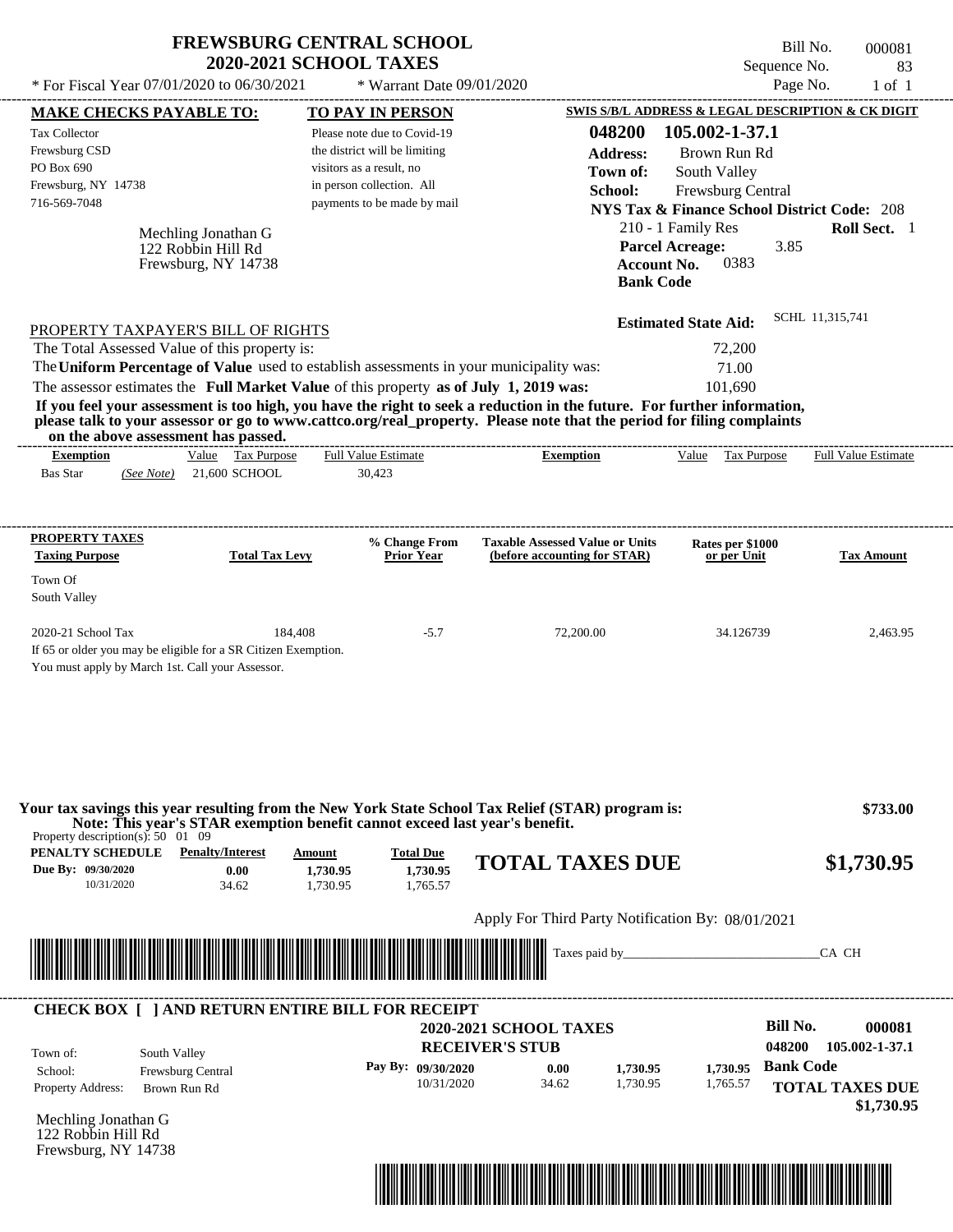## **FREWSBURG CENTRAL SCHOOL 2020-2021 SCHOOL TAXES**

\* For Fiscal Year  $07/01/2020$  to  $06/30/2021$  \* Warrant Date  $09/01/2020$  Page No. 1 of 1

 $*$  Warrant Date 09/01/2020

Bill No. 000082 Sequence No. 84

|                                                                                                                                                                                   | <b>MAKE CHECKS PAYABLE TO:</b>     | <b>TO PAY IN PERSON</b>                                                                                              |                                                                                                                                                                                                                                      | SWIS S/B/L ADDRESS & LEGAL DESCRIPTION & CK DIGIT      |                            |
|-----------------------------------------------------------------------------------------------------------------------------------------------------------------------------------|------------------------------------|----------------------------------------------------------------------------------------------------------------------|--------------------------------------------------------------------------------------------------------------------------------------------------------------------------------------------------------------------------------------|--------------------------------------------------------|----------------------------|
| <b>Tax Collector</b>                                                                                                                                                              |                                    | Please note due to Covid-19                                                                                          | 048200                                                                                                                                                                                                                               | 105.002-1-1.10                                         |                            |
| Frewsburg CSD                                                                                                                                                                     |                                    | the district will be limiting                                                                                        | <b>Address:</b>                                                                                                                                                                                                                      | 12946 Gurnsey Hollow Rd                                |                            |
| PO Box 690                                                                                                                                                                        |                                    | visitors as a result, no                                                                                             | Town of:                                                                                                                                                                                                                             | South Valley                                           |                            |
| Frewsburg, NY 14738                                                                                                                                                               |                                    | in person collection. All                                                                                            | School:                                                                                                                                                                                                                              | Frewsburg Central                                      |                            |
| 716-569-7048                                                                                                                                                                      |                                    | payments to be made by mail                                                                                          |                                                                                                                                                                                                                                      | <b>NYS Tax &amp; Finance School District Code: 208</b> |                            |
|                                                                                                                                                                                   |                                    |                                                                                                                      |                                                                                                                                                                                                                                      | 210 - 1 Family Res                                     | Roll Sect. 1               |
|                                                                                                                                                                                   | Miller David J<br>Miller Katherine |                                                                                                                      |                                                                                                                                                                                                                                      | <b>Parcel Acreage:</b><br>7.85                         |                            |
|                                                                                                                                                                                   | 12946 Gurnsey Hollow Rd            |                                                                                                                      |                                                                                                                                                                                                                                      | 0618<br><b>Account No.</b>                             |                            |
|                                                                                                                                                                                   | Frewsburg, NY 14738                |                                                                                                                      | <b>Bank Code</b>                                                                                                                                                                                                                     |                                                        |                            |
|                                                                                                                                                                                   |                                    |                                                                                                                      |                                                                                                                                                                                                                                      |                                                        |                            |
| PROPERTY TAXPAYER'S BILL OF RIGHTS                                                                                                                                                |                                    |                                                                                                                      |                                                                                                                                                                                                                                      | <b>Estimated State Aid:</b>                            | SCHL 11,315,741            |
| The Total Assessed Value of this property is:                                                                                                                                     |                                    |                                                                                                                      |                                                                                                                                                                                                                                      | 72,600                                                 |                            |
|                                                                                                                                                                                   |                                    | The Uniform Percentage of Value used to establish assessments in your municipality was:                              |                                                                                                                                                                                                                                      | 71.00                                                  |                            |
|                                                                                                                                                                                   |                                    | The assessor estimates the Full Market Value of this property as of July 1, 2019 was:                                |                                                                                                                                                                                                                                      | 102,254                                                |                            |
|                                                                                                                                                                                   |                                    |                                                                                                                      | If you feel your assessment is too high, you have the right to seek a reduction in the future. For further information,                                                                                                              |                                                        |                            |
| on the above assessment has passed.                                                                                                                                               |                                    |                                                                                                                      | please talk to your assessor or go to www.cattco.org/real_property. Please note that the period for filing complaints                                                                                                                |                                                        |                            |
| <b>Exemption</b>                                                                                                                                                                  | Value Tax Purpose                  | <b>Full Value Estimate</b>                                                                                           | <b>Exemption</b>                                                                                                                                                                                                                     | Value Tax Purpose                                      | <b>Full Value Estimate</b> |
| Vet Com S                                                                                                                                                                         | 7,200 SCHOOL                       | 10,141                                                                                                               | Vet Dis S                                                                                                                                                                                                                            | 7.260 SCHOOL                                           | 10,225                     |
| Enh Star                                                                                                                                                                          | (See Note) 50,260 SCHOOL           | 70,789                                                                                                               |                                                                                                                                                                                                                                      |                                                        |                            |
|                                                                                                                                                                                   |                                    |                                                                                                                      |                                                                                                                                                                                                                                      |                                                        |                            |
| <b>PROPERTY TAXES</b><br><b>Taxing Purpose</b>                                                                                                                                    | <b>Total Tax Levy</b>              | % Change From<br><b>Prior Year</b>                                                                                   | <b>Taxable Assessed Value or Units</b><br>(before accounting for STAR)                                                                                                                                                               | Rates per \$1000<br>or per Unit                        | <b>Tax Amount</b>          |
| Town Of                                                                                                                                                                           |                                    |                                                                                                                      |                                                                                                                                                                                                                                      |                                                        |                            |
| South Valley                                                                                                                                                                      |                                    |                                                                                                                      |                                                                                                                                                                                                                                      |                                                        |                            |
|                                                                                                                                                                                   |                                    |                                                                                                                      |                                                                                                                                                                                                                                      |                                                        |                            |
|                                                                                                                                                                                   |                                    |                                                                                                                      |                                                                                                                                                                                                                                      |                                                        |                            |
|                                                                                                                                                                                   | 184,408                            | $-5.7$                                                                                                               | 58,140.00                                                                                                                                                                                                                            | 34.126739                                              | 1,984.13                   |
|                                                                                                                                                                                   |                                    |                                                                                                                      |                                                                                                                                                                                                                                      |                                                        |                            |
|                                                                                                                                                                                   |                                    |                                                                                                                      |                                                                                                                                                                                                                                      |                                                        |                            |
|                                                                                                                                                                                   |                                    |                                                                                                                      |                                                                                                                                                                                                                                      |                                                        |                            |
|                                                                                                                                                                                   |                                    |                                                                                                                      |                                                                                                                                                                                                                                      |                                                        |                            |
|                                                                                                                                                                                   |                                    |                                                                                                                      |                                                                                                                                                                                                                                      |                                                        |                            |
|                                                                                                                                                                                   |                                    |                                                                                                                      |                                                                                                                                                                                                                                      |                                                        |                            |
|                                                                                                                                                                                   |                                    |                                                                                                                      |                                                                                                                                                                                                                                      |                                                        |                            |
|                                                                                                                                                                                   |                                    |                                                                                                                      | Your tax savings this year resulting from the New York State School Tax Relief (STAR) program is:                                                                                                                                    |                                                        | \$1,574.00                 |
| 2020-21 School Tax<br>If 65 or older you may be eligible for a SR Citizen Exemption.<br>You must apply by March 1st. Call your Assessor.<br>Property description(s): $51\,01\,09$ |                                    | Note: This year's STAR exemption benefit cannot exceed last year's benefit.                                          |                                                                                                                                                                                                                                      |                                                        |                            |
| PENALTY SCHEDULE                                                                                                                                                                  | <b>Penalty/Interest</b>            | <b>Total Due</b><br>Amount                                                                                           | <b>TOTAL TAXES DUE</b>                                                                                                                                                                                                               |                                                        | \$410.13                   |
| 10/31/2020                                                                                                                                                                        | 0.00<br>8.20                       | 410.13<br>410.13<br>410.13<br>418.33                                                                                 |                                                                                                                                                                                                                                      |                                                        |                            |
|                                                                                                                                                                                   |                                    |                                                                                                                      |                                                                                                                                                                                                                                      |                                                        |                            |
| Due By: 09/30/2020                                                                                                                                                                |                                    |                                                                                                                      | Apply For Third Party Notification By: 08/01/2021                                                                                                                                                                                    |                                                        |                            |
|                                                                                                                                                                                   |                                    |                                                                                                                      |                                                                                                                                                                                                                                      | Taxes paid by                                          | CA CH                      |
|                                                                                                                                                                                   |                                    | <u> Indian State of Bandaría (Indian State of Bandaría Indian State of Bandaría Indian State of Bandaría Indian </u> |                                                                                                                                                                                                                                      |                                                        |                            |
|                                                                                                                                                                                   |                                    |                                                                                                                      |                                                                                                                                                                                                                                      |                                                        |                            |
|                                                                                                                                                                                   |                                    | <b>CHECK BOX [ ] AND RETURN ENTIRE BILL FOR RECEIPT</b>                                                              | <b>2020-2021 SCHOOL TAXES</b>                                                                                                                                                                                                        |                                                        | <b>Bill No.</b>            |
|                                                                                                                                                                                   |                                    |                                                                                                                      | <b>RECEIVER'S STUB</b>                                                                                                                                                                                                               | 048200                                                 |                            |
| Town of:                                                                                                                                                                          | South Valley                       | Pay By: 09/30/2020                                                                                                   | 0.00<br>410.13                                                                                                                                                                                                                       | 410.13                                                 | <b>Bank Code</b>           |
| School:                                                                                                                                                                           | Frewsburg Central                  | 10/31/2020                                                                                                           | 8.20<br>410.13                                                                                                                                                                                                                       | 418.33                                                 | 000082<br>105.002-1-1.10   |
| <b>Property Address:</b>                                                                                                                                                          | 12946 Gurnsey Hollow Rd            |                                                                                                                      |                                                                                                                                                                                                                                      |                                                        | <b>TOTAL TAXES DUE</b>     |
|                                                                                                                                                                                   |                                    |                                                                                                                      |                                                                                                                                                                                                                                      |                                                        | \$410.13                   |
|                                                                                                                                                                                   |                                    |                                                                                                                      |                                                                                                                                                                                                                                      |                                                        |                            |
| Miller David J<br>Miller Katherine<br>12946 Gurnsey Hollow Rd<br>Frewsburg, NY 14738                                                                                              |                                    |                                                                                                                      | <u> 1999 - 1999 - 1999 - 1999 - 1999 - 1999 - 1999 - 1999 - 1999 - 1999 - 1999 - 1999 - 1999 - 1999 - 1999 - 1999 - 1999 - 1999 - 1999 - 1999 - 1999 - 1999 - 1999 - 1999 - 1999 - 1999 - 1999 - 1999 - 1999 - 1999 - 1999 - 199</u> |                                                        |                            |

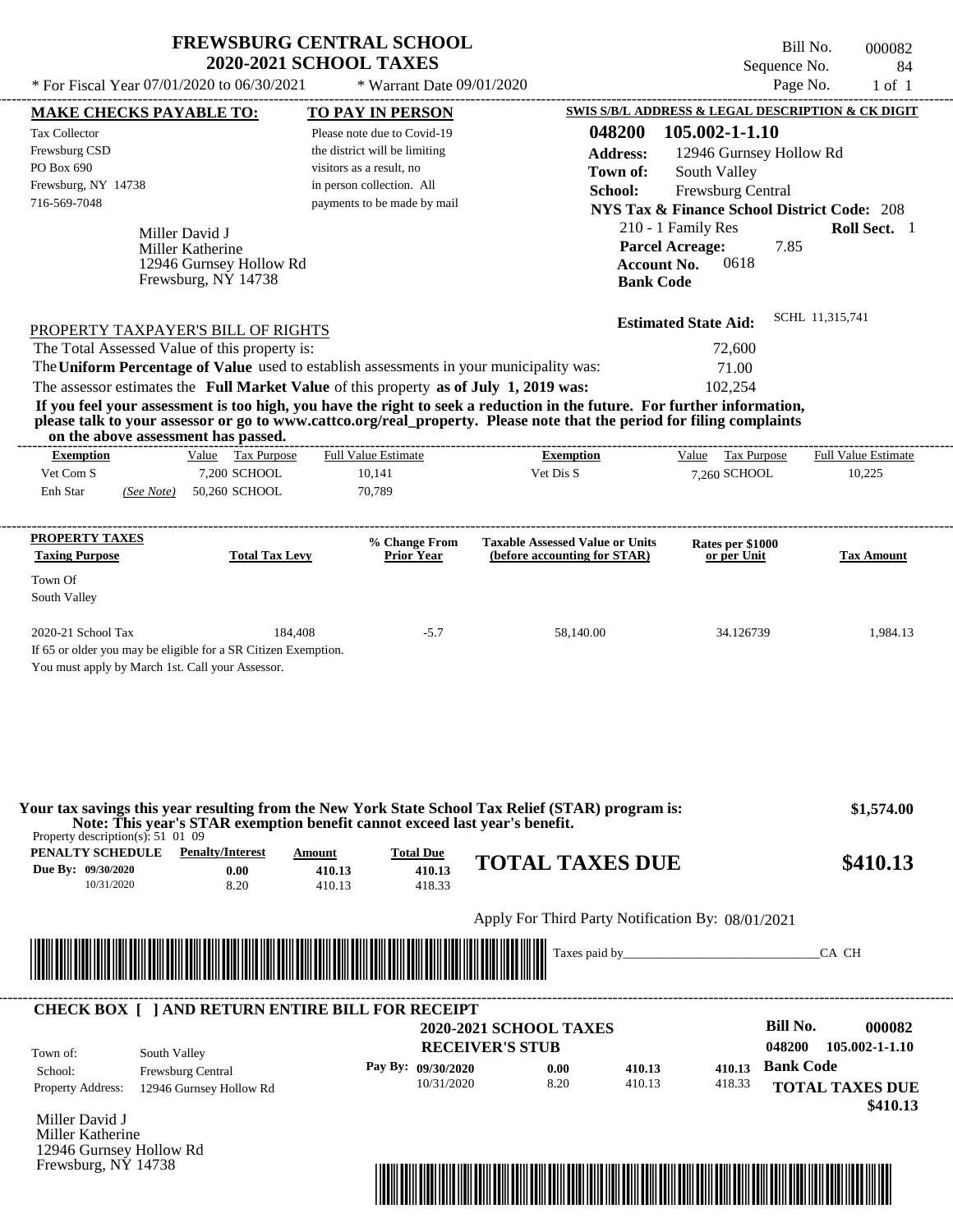| <b>FREWSBURG CENTRAL SCHOOL</b> |
|---------------------------------|
| <b>2020-2021 SCHOOL TAXES</b>   |

 $*$  For Fiscal Year 07/01/2020 to 06/30/2021

\* Warrant Date 09/01/2020

Bill No. 000083 Sequence No. 85<br>Page No. 1 of 1

| <b>MAKE CHECKS PAYABLE TO:</b>                                                                                                                                                                                                       |                                         |                       | <b>TO PAY IN PERSON</b>       |                                                                                                                                                                                                                                                  |                                        | SWIS S/B/L ADDRESS & LEGAL DESCRIPTION & CK DIGIT      |
|--------------------------------------------------------------------------------------------------------------------------------------------------------------------------------------------------------------------------------------|-----------------------------------------|-----------------------|-------------------------------|--------------------------------------------------------------------------------------------------------------------------------------------------------------------------------------------------------------------------------------------------|----------------------------------------|--------------------------------------------------------|
| Tax Collector                                                                                                                                                                                                                        |                                         |                       | Please note due to Covid-19   | 048200                                                                                                                                                                                                                                           | 105.002-1-32                           |                                                        |
| Frewsburg CSD                                                                                                                                                                                                                        |                                         |                       | the district will be limiting | <b>Address:</b>                                                                                                                                                                                                                                  | Robin Hill Rd                          |                                                        |
| PO Box 690                                                                                                                                                                                                                           |                                         |                       | visitors as a result, no      | Town of:                                                                                                                                                                                                                                         | South Valley                           |                                                        |
| Frewsburg, NY 14738                                                                                                                                                                                                                  |                                         |                       | in person collection. All     | School:                                                                                                                                                                                                                                          | Frewsburg Central                      |                                                        |
| 716-569-7048                                                                                                                                                                                                                         |                                         |                       | payments to be made by mail   |                                                                                                                                                                                                                                                  |                                        | <b>NYS Tax &amp; Finance School District Code: 208</b> |
|                                                                                                                                                                                                                                      |                                         |                       |                               |                                                                                                                                                                                                                                                  | 314 - Rural vac $<$ 10                 | Roll Sect. 1                                           |
|                                                                                                                                                                                                                                      | Moller David J                          |                       |                               |                                                                                                                                                                                                                                                  |                                        |                                                        |
|                                                                                                                                                                                                                                      | Pascatore-Moller Kathleen               |                       |                               |                                                                                                                                                                                                                                                  | <b>Parcel Acreage:</b><br>0238         | 8.45                                                   |
|                                                                                                                                                                                                                                      | 2303 Robin Hill Rd<br>Russell, PA 16345 |                       |                               |                                                                                                                                                                                                                                                  | <b>Account No.</b><br><b>Bank Code</b> |                                                        |
|                                                                                                                                                                                                                                      |                                         |                       |                               |                                                                                                                                                                                                                                                  |                                        |                                                        |
| PROPERTY TAXPAYER'S BILL OF RIGHTS                                                                                                                                                                                                   |                                         |                       |                               |                                                                                                                                                                                                                                                  | <b>Estimated State Aid:</b>            | SCHL 11,315,741                                        |
| The Total Assessed Value of this property is:                                                                                                                                                                                        |                                         |                       |                               |                                                                                                                                                                                                                                                  | 8,900                                  |                                                        |
|                                                                                                                                                                                                                                      |                                         |                       |                               | The Uniform Percentage of Value used to establish assessments in your municipality was:                                                                                                                                                          | 71.00                                  |                                                        |
|                                                                                                                                                                                                                                      |                                         |                       |                               |                                                                                                                                                                                                                                                  |                                        |                                                        |
|                                                                                                                                                                                                                                      |                                         |                       |                               | The assessor estimates the Full Market Value of this property as of July 1, 2019 was:                                                                                                                                                            | 12,535                                 |                                                        |
|                                                                                                                                                                                                                                      |                                         |                       |                               | If you feel your assessment is too high, you have the right to seek a reduction in the future. For further information,<br>please talk to your assessor or go to www.cattco.org/real_property. Please note that the period for filing complaints |                                        |                                                        |
| on the above assessment has passed.<br><b>Exemption</b>                                                                                                                                                                              | Value Tax Purpose                       |                       | <b>Full Value Estimate</b>    | <b>Exemption</b>                                                                                                                                                                                                                                 | Value Tax Purpose                      | <b>Full Value Estimate</b>                             |
|                                                                                                                                                                                                                                      |                                         |                       |                               |                                                                                                                                                                                                                                                  |                                        |                                                        |
|                                                                                                                                                                                                                                      |                                         |                       |                               |                                                                                                                                                                                                                                                  |                                        |                                                        |
| <b>PROPERTY TAXES</b>                                                                                                                                                                                                                |                                         |                       | % Change From                 | <b>Taxable Assessed Value or Units</b>                                                                                                                                                                                                           | Rates per \$1000                       |                                                        |
| <b>Taxing Purpose</b>                                                                                                                                                                                                                |                                         | <b>Total Tax Levy</b> | Prior Year                    |                                                                                                                                                                                                                                                  | or per Unit                            | <b>Tax Amount</b>                                      |
| Town Of                                                                                                                                                                                                                              |                                         |                       |                               |                                                                                                                                                                                                                                                  |                                        |                                                        |
| South Valley                                                                                                                                                                                                                         |                                         |                       |                               |                                                                                                                                                                                                                                                  |                                        |                                                        |
|                                                                                                                                                                                                                                      |                                         |                       |                               |                                                                                                                                                                                                                                                  |                                        |                                                        |
| 2020-21 School Tax                                                                                                                                                                                                                   |                                         | 184,408               | $-5.7$                        | 8,900.00                                                                                                                                                                                                                                         | 34.126739                              | 303.73                                                 |
| If 65 or older you may be eligible for a SR Citizen Exemption.                                                                                                                                                                       |                                         |                       |                               |                                                                                                                                                                                                                                                  |                                        |                                                        |
| You must apply by March 1st. Call your Assessor.                                                                                                                                                                                     |                                         |                       |                               |                                                                                                                                                                                                                                                  |                                        |                                                        |
|                                                                                                                                                                                                                                      |                                         |                       |                               |                                                                                                                                                                                                                                                  |                                        |                                                        |
|                                                                                                                                                                                                                                      |                                         |                       |                               |                                                                                                                                                                                                                                                  |                                        |                                                        |
|                                                                                                                                                                                                                                      |                                         |                       |                               |                                                                                                                                                                                                                                                  |                                        |                                                        |
|                                                                                                                                                                                                                                      |                                         |                       |                               |                                                                                                                                                                                                                                                  |                                        |                                                        |
|                                                                                                                                                                                                                                      |                                         |                       |                               |                                                                                                                                                                                                                                                  |                                        |                                                        |
|                                                                                                                                                                                                                                      |                                         |                       |                               |                                                                                                                                                                                                                                                  |                                        |                                                        |
|                                                                                                                                                                                                                                      |                                         |                       |                               |                                                                                                                                                                                                                                                  |                                        |                                                        |
| Property description(s): 50 01 09<br>PENALTY SCHEDULE                                                                                                                                                                                | <b>Penalty/Interest</b>                 | Amount                | <b>Total Due</b>              | <b>TOTAL TAXES DUE</b>                                                                                                                                                                                                                           |                                        | \$303.73                                               |
| Due By: 09/30/2020                                                                                                                                                                                                                   | 0.00                                    | 303.73                | 303.73                        |                                                                                                                                                                                                                                                  |                                        |                                                        |
| 10/31/2020                                                                                                                                                                                                                           | 6.07                                    | 303.73                | 309.80                        |                                                                                                                                                                                                                                                  |                                        |                                                        |
|                                                                                                                                                                                                                                      |                                         |                       |                               | Apply For Third Party Notification By: 08/01/2021                                                                                                                                                                                                |                                        |                                                        |
|                                                                                                                                                                                                                                      |                                         |                       |                               | Taxes paid by_                                                                                                                                                                                                                                   |                                        | CA CH                                                  |
| <u> Harry Harry Harry Harry Harry Harry Harry Harry Harry Harry Harry Harry Harry Harry Harry Harry Harry Harry Harry Harry Harry Harry Harry Harry Harry Harry Harry Harry Harry Harry Harry Harry Harry Harry Harry Harry Harr</u> |                                         |                       |                               |                                                                                                                                                                                                                                                  |                                        |                                                        |
|                                                                                                                                                                                                                                      |                                         |                       |                               |                                                                                                                                                                                                                                                  |                                        |                                                        |
| <b>CHECK BOX [ ] AND RETURN ENTIRE BILL FOR RECEIPT</b>                                                                                                                                                                              |                                         |                       |                               |                                                                                                                                                                                                                                                  |                                        |                                                        |
|                                                                                                                                                                                                                                      |                                         |                       |                               | 2020-2021 SCHOOL TAXES                                                                                                                                                                                                                           |                                        | <b>Bill No.</b><br>000083                              |
| Town of:                                                                                                                                                                                                                             | South Valley                            |                       |                               | <b>RECEIVER'S STUB</b>                                                                                                                                                                                                                           |                                        | 048200<br>105.002-1-32                                 |
|                                                                                                                                                                                                                                      | Frewsburg Central                       |                       | Pay By: 09/30/2020            | 0.00                                                                                                                                                                                                                                             | 303.73<br>303.73                       | <b>Bank Code</b>                                       |
| School:                                                                                                                                                                                                                              |                                         |                       | 10/31/2020                    | 6.07                                                                                                                                                                                                                                             | 303.73<br>309.80                       | <b>TOTAL TAXES DUE</b>                                 |
|                                                                                                                                                                                                                                      |                                         |                       |                               |                                                                                                                                                                                                                                                  |                                        |                                                        |
| Property Address:                                                                                                                                                                                                                    | Robin Hill Rd                           |                       |                               |                                                                                                                                                                                                                                                  |                                        |                                                        |
| Moller David J                                                                                                                                                                                                                       |                                         |                       |                               |                                                                                                                                                                                                                                                  |                                        |                                                        |
|                                                                                                                                                                                                                                      |                                         |                       |                               |                                                                                                                                                                                                                                                  |                                        | \$303.73                                               |
| Pascatore-Moller Kathleen<br>2303 Robin Hill Rd<br>Russell, PA 16345                                                                                                                                                                 |                                         |                       |                               |                                                                                                                                                                                                                                                  |                                        |                                                        |

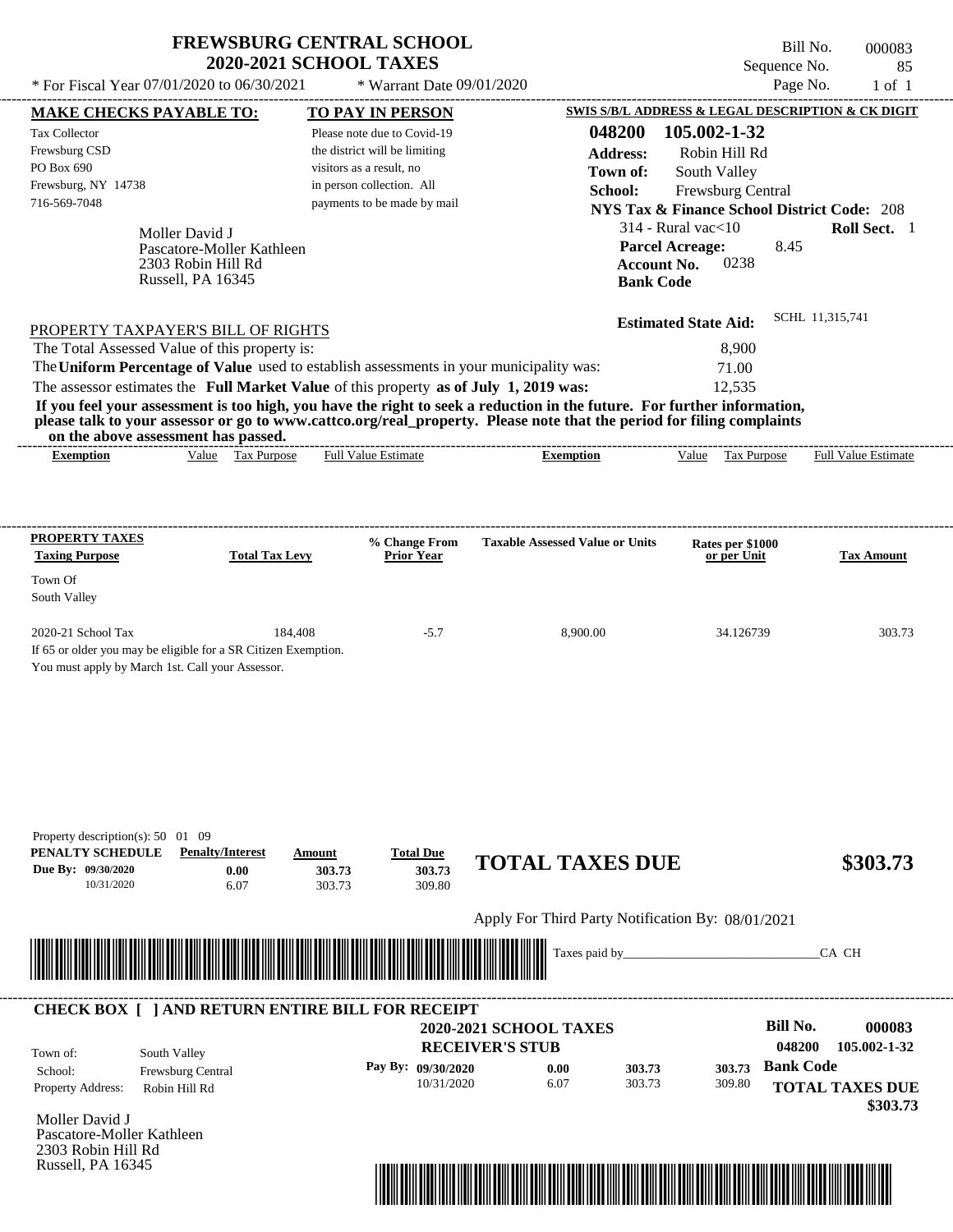| * For Fiscal Year 07/01/2020 to 06/30/2021                                                                            | <b>FREWSBURG CENTRAL SCHOOL</b><br><b>2020-2021 SCHOOL TAXES</b>                                                                                                                                                       | * Warrant Date 09/01/2020                                                                                                                                                       |                                                                                                                                                                                                                                                  | Bill No.<br>Sequence No.<br>Page No.                                                                                                                                                                              | 000084<br>86<br>$1$ of $1$ |
|-----------------------------------------------------------------------------------------------------------------------|------------------------------------------------------------------------------------------------------------------------------------------------------------------------------------------------------------------------|---------------------------------------------------------------------------------------------------------------------------------------------------------------------------------|--------------------------------------------------------------------------------------------------------------------------------------------------------------------------------------------------------------------------------------------------|-------------------------------------------------------------------------------------------------------------------------------------------------------------------------------------------------------------------|----------------------------|
| <b>MAKE CHECKS PAYABLE TO:</b><br>Tax Collector<br>Frewsburg CSD<br>PO Box 690<br>Frewsburg, NY 14738<br>716-569-7048 | Moses Charles W Jr<br>10 Sylvan Glen South<br>Frewsburg, NY 14738                                                                                                                                                      | <b>TO PAY IN PERSON</b><br>Please note due to Covid-19<br>the district will be limiting<br>visitors as a result, no<br>in person collection. All<br>payments to be made by mail | 048200<br><b>Address:</b><br>Town of:<br>School:<br>240 - Rural res<br><b>Parcel Acreage:</b><br><b>Account No.</b><br><b>Bank Code</b>                                                                                                          | SWIS S/B/L ADDRESS & LEGAL DESCRIPTION & CK DIGIT<br>105.002-1-1.28<br>10 Gurnsey Hollow Rd<br>South Valley<br>Frewsburg Central<br><b>NYS Tax &amp; Finance School District Code: 208</b><br>5.45<br>0657<br>017 | Roll Sect. 1               |
| The Total Assessed Value of this property is:                                                                         | PROPERTY TAXPAYER'S BILL OF RIGHTS<br>The Uniform Percentage of Value used to establish assessments in your municipality was:<br>The assessor estimates the Full Market Value of this property as of July 1, 2019 was: |                                                                                                                                                                                 | If you feel your assessment is too high, you have the right to seek a reduction in the future. For further information,<br>please talk to your assessor or go to www.cattco.org/real_property. Please note that the period for filing complaints | SCHL 11,315,741<br><b>Estimated State Aid:</b><br>84,100<br>71.00<br>118,451                                                                                                                                      |                            |
| on the above assessment has passed.<br><b>Exemption</b>                                                               | Value Tax Purpose                                                                                                                                                                                                      | <b>Full Value Estimate</b>                                                                                                                                                      | <b>Exemption</b>                                                                                                                                                                                                                                 | Value Tax Purpose                                                                                                                                                                                                 | Full Value Estimate        |
| <b>PROPERTY TAXES</b><br><b>Taxing Purpose</b><br>Town Of<br>South Valley                                             | <b>Total Tax Levy</b>                                                                                                                                                                                                  | % Change From<br><b>Prior Year</b>                                                                                                                                              | <b>Taxable Assessed Value or Units</b>                                                                                                                                                                                                           | Rates per \$1000<br>or per Unit                                                                                                                                                                                   | <b>Tax Amount</b>          |
| 2020-21 School Tax<br>You must apply by March 1st. Call your Assessor.                                                | 184,408<br>If 65 or older you may be eligible for a SR Citizen Exemption.                                                                                                                                              | $-5.7$                                                                                                                                                                          | 84,100.00                                                                                                                                                                                                                                        | 34.126739                                                                                                                                                                                                         | 2,870.06                   |
|                                                                                                                       |                                                                                                                                                                                                                        |                                                                                                                                                                                 |                                                                                                                                                                                                                                                  |                                                                                                                                                                                                                   |                            |
| Property description(s): 51 01 09<br>PENALTY SCHEDULE<br>Due By: 09/30/2020<br>10/31/2020                             | Gurnsey Sub Div.<br><b>Penalty/Interest</b><br>Amount<br>0.00<br>2,870.06<br>57.40<br>2,870.06                                                                                                                         | Sylvan Glen<br><b>Total Due</b><br>2,870.06<br>2,927.46                                                                                                                         | <b>TOTAL TAXES DUE</b>                                                                                                                                                                                                                           |                                                                                                                                                                                                                   | \$2,870.06                 |
|                                                                                                                       |                                                                                                                                                                                                                        |                                                                                                                                                                                 | Apply For Third Party Notification By: 08/01/2021                                                                                                                                                                                                |                                                                                                                                                                                                                   |                            |
|                                                                                                                       | <u> 1988 - Alexander Stadt Barbor (f. 1988)</u><br>1990 - Antonio Barbor (f. 1988)<br>1991 - Alexander Stadt, francuski fizik francuski fizik (f. 1988)                                                                |                                                                                                                                                                                 |                                                                                                                                                                                                                                                  |                                                                                                                                                                                                                   | CA CH                      |



| Town of:                 | South Valley             | <b>2020-2021 SCHOOL TAXES</b><br><b>RECEIVER'S STUB</b> |       |          |          | Bill No.<br>000084<br>105.002-1-1.28<br>048200 |
|--------------------------|--------------------------|---------------------------------------------------------|-------|----------|----------|------------------------------------------------|
| School:                  | <b>Frewsburg Central</b> | Pay By: $09/30/2020$                                    | 0.00  | 2,870.06 | 2,870.06 | <b>Bank Code</b> 017                           |
| <b>Property Address:</b> | 10 Gurnsey Hollow Rd     | 10/31/2020                                              | 57.40 | 2.870.06 | 2,927.46 | <b>TOTAL TAXES DUE</b><br>\$2,870.06           |



Frewsburg, NY 14738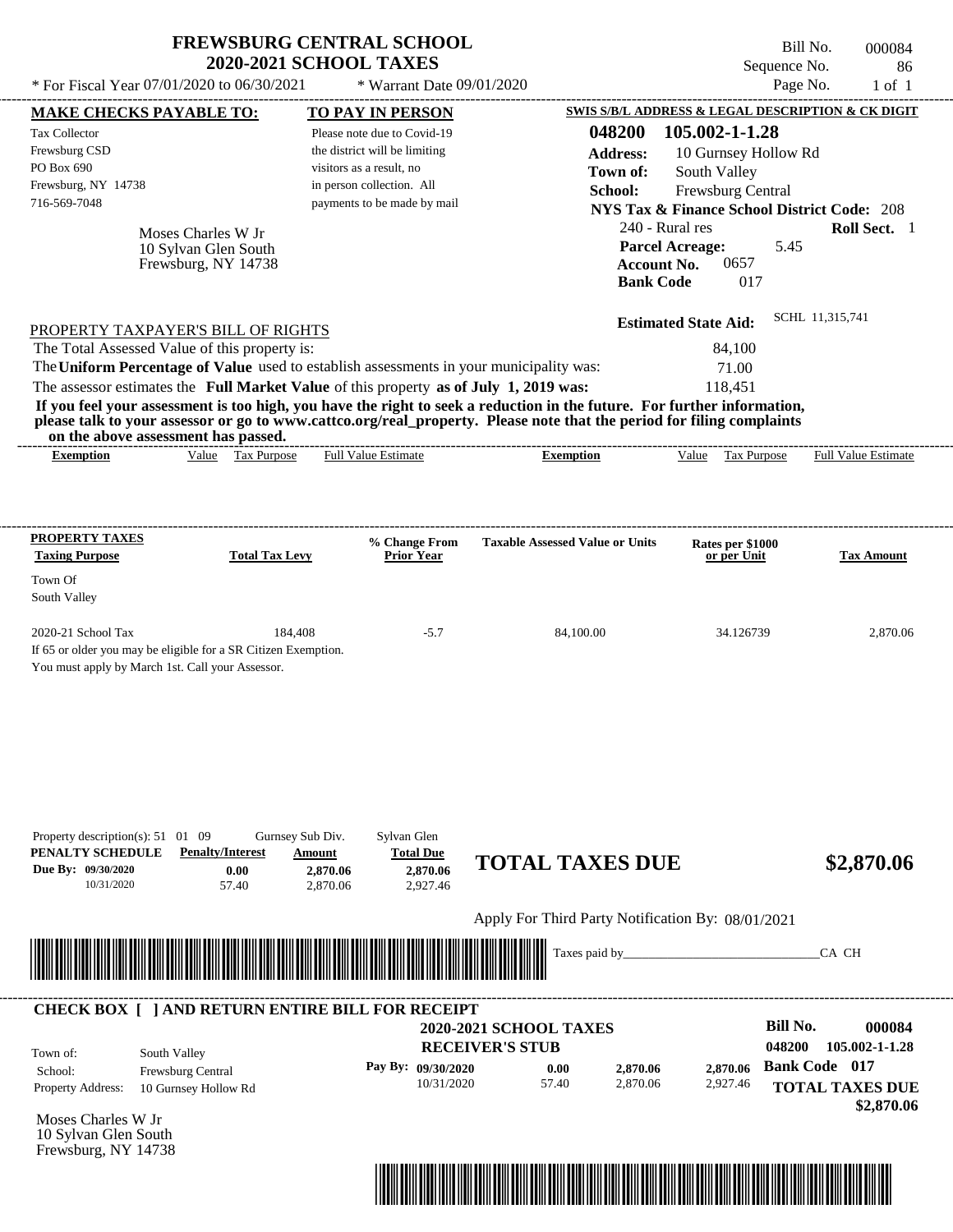## **FREWSBURG CENTRAL SCHOOL 2020-2021 SCHOOL TAXES**

\* For Fiscal Year  $07/01/2020$  to  $06/30/2021$  \* Warrant Date  $09/01/2020$  Page No. 1 of 1

\* Warrant Date 09/01/2020

Bill No. 000085 Sequence No. 87<br>Page No. 1 of 1

| <b>MAKE CHECKS PAYABLE TO:</b>                                                                                                                                                                                                       |                                                                             | <b>TO PAY IN PERSON</b>            |                                                                                                                                                                                                                                      | SWIS S/B/L ADDRESS & LEGAL DESCRIPTION & CK DIGIT      |                            |
|--------------------------------------------------------------------------------------------------------------------------------------------------------------------------------------------------------------------------------------|-----------------------------------------------------------------------------|------------------------------------|--------------------------------------------------------------------------------------------------------------------------------------------------------------------------------------------------------------------------------------|--------------------------------------------------------|----------------------------|
| <b>Tax Collector</b>                                                                                                                                                                                                                 |                                                                             | Please note due to Covid-19        | 048200                                                                                                                                                                                                                               | 105.002-1-1.12                                         |                            |
| Frewsburg CSD                                                                                                                                                                                                                        |                                                                             | the district will be limiting      | <b>Address:</b>                                                                                                                                                                                                                      | 12904 Gurnsey Hollow Rd                                |                            |
| PO Box 690                                                                                                                                                                                                                           |                                                                             | visitors as a result, no           | Town of:                                                                                                                                                                                                                             | South Valley                                           |                            |
| Frewsburg, NY 14738                                                                                                                                                                                                                  |                                                                             | in person collection. All          | School:                                                                                                                                                                                                                              | Frewsburg Central                                      |                            |
| 716-569-7048                                                                                                                                                                                                                         |                                                                             | payments to be made by mail        |                                                                                                                                                                                                                                      | <b>NYS Tax &amp; Finance School District Code: 208</b> |                            |
|                                                                                                                                                                                                                                      |                                                                             |                                    |                                                                                                                                                                                                                                      | 210 - 1 Family Res                                     | Roll Sect. 1               |
| Mucikowsky Michael                                                                                                                                                                                                                   |                                                                             |                                    |                                                                                                                                                                                                                                      | <b>Parcel Acreage:</b><br>5.85                         |                            |
|                                                                                                                                                                                                                                      | Mucikowsky Marjorie<br>12904 Gurnsey Hollow Rd                              |                                    | <b>Account No.</b>                                                                                                                                                                                                                   | 0620                                                   |                            |
|                                                                                                                                                                                                                                      | Frewsburg, NY 14738                                                         |                                    | <b>Bank Code</b>                                                                                                                                                                                                                     |                                                        |                            |
|                                                                                                                                                                                                                                      |                                                                             |                                    |                                                                                                                                                                                                                                      |                                                        |                            |
| PROPERTY TAXPAYER'S BILL OF RIGHTS                                                                                                                                                                                                   |                                                                             |                                    |                                                                                                                                                                                                                                      | <b>Estimated State Aid:</b>                            | SCHL 11,315,741            |
| The Total Assessed Value of this property is:                                                                                                                                                                                        |                                                                             |                                    |                                                                                                                                                                                                                                      | 77,700                                                 |                            |
| The Uniform Percentage of Value used to establish assessments in your municipality was:                                                                                                                                              |                                                                             |                                    |                                                                                                                                                                                                                                      | 71.00                                                  |                            |
| The assessor estimates the Full Market Value of this property as of July 1, 2019 was:                                                                                                                                                |                                                                             |                                    |                                                                                                                                                                                                                                      | 109,437                                                |                            |
|                                                                                                                                                                                                                                      |                                                                             |                                    | If you feel your assessment is too high, you have the right to seek a reduction in the future. For further information,                                                                                                              |                                                        |                            |
| on the above assessment has passed.                                                                                                                                                                                                  |                                                                             |                                    | please talk to your assessor or go to www.cattco.org/real_property. Please note that the period for filing complaints                                                                                                                |                                                        |                            |
| <b>Exemption</b>                                                                                                                                                                                                                     | Value Tax Purpose                                                           | <b>Full Value Estimate</b>         | <b>Exemption</b>                                                                                                                                                                                                                     | Value Tax Purpose                                      | <b>Full Value Estimate</b> |
| Enh Star<br>(See Note) 50,260 SCHOOL                                                                                                                                                                                                 |                                                                             | 70,789                             |                                                                                                                                                                                                                                      |                                                        |                            |
|                                                                                                                                                                                                                                      |                                                                             |                                    |                                                                                                                                                                                                                                      |                                                        |                            |
| <b>PROPERTY TAXES</b>                                                                                                                                                                                                                |                                                                             |                                    |                                                                                                                                                                                                                                      |                                                        |                            |
| <b>Taxing Purpose</b>                                                                                                                                                                                                                | <b>Total Tax Levy</b>                                                       | % Change From<br><b>Prior Year</b> | <b>Taxable Assessed Value or Units</b><br>(before accounting for STAR)                                                                                                                                                               | Rates per \$1000<br>or per Unit                        | <b>Tax Amount</b>          |
| Town Of                                                                                                                                                                                                                              |                                                                             |                                    |                                                                                                                                                                                                                                      |                                                        |                            |
| South Valley                                                                                                                                                                                                                         |                                                                             |                                    |                                                                                                                                                                                                                                      |                                                        |                            |
|                                                                                                                                                                                                                                      |                                                                             |                                    |                                                                                                                                                                                                                                      |                                                        |                            |
| 2020-21 School Tax                                                                                                                                                                                                                   | 184,408                                                                     | $-5.7$                             | 77,700.00                                                                                                                                                                                                                            | 34.126739                                              | 2,651.65                   |
| If 65 or older you may be eligible for a SR Citizen Exemption.                                                                                                                                                                       |                                                                             |                                    |                                                                                                                                                                                                                                      |                                                        |                            |
| You must apply by March 1st. Call your Assessor.                                                                                                                                                                                     |                                                                             |                                    |                                                                                                                                                                                                                                      |                                                        |                            |
|                                                                                                                                                                                                                                      |                                                                             |                                    |                                                                                                                                                                                                                                      |                                                        |                            |
|                                                                                                                                                                                                                                      |                                                                             |                                    |                                                                                                                                                                                                                                      |                                                        |                            |
|                                                                                                                                                                                                                                      |                                                                             |                                    |                                                                                                                                                                                                                                      |                                                        |                            |
|                                                                                                                                                                                                                                      |                                                                             |                                    |                                                                                                                                                                                                                                      |                                                        |                            |
|                                                                                                                                                                                                                                      |                                                                             |                                    |                                                                                                                                                                                                                                      |                                                        |                            |
|                                                                                                                                                                                                                                      | Note: This year's STAR exemption benefit cannot exceed last year's benefit. |                                    | Your tax savings this year resulting from the New York State School Tax Relief (STAR) program is:                                                                                                                                    |                                                        | \$1,574.00                 |
| Property description(s): $51 \quad 01 \quad 09$<br>PENALTY SCHEDULE                                                                                                                                                                  | <b>Penalty/Interest</b><br>Amount                                           | <b>Total Due</b>                   |                                                                                                                                                                                                                                      |                                                        |                            |
| Due By: 09/30/2020                                                                                                                                                                                                                   | 0.00<br>1,077.65                                                            | 1,077.65                           | <b>TOTAL TAXES DUE</b>                                                                                                                                                                                                               |                                                        | \$1,077.65                 |
| 10/31/2020                                                                                                                                                                                                                           | 21.55<br>1,077.65                                                           | 1,099.20                           |                                                                                                                                                                                                                                      |                                                        |                            |
|                                                                                                                                                                                                                                      |                                                                             |                                    | Apply For Third Party Notification By: 08/01/2021                                                                                                                                                                                    |                                                        |                            |
|                                                                                                                                                                                                                                      |                                                                             |                                    |                                                                                                                                                                                                                                      |                                                        |                            |
| <u> Indian State of the State of the State of the State of the State of the State of the State of the State of the State of the State of the State of the State of the State of the State of the State of the State of the State</u> |                                                                             |                                    |                                                                                                                                                                                                                                      |                                                        | CA CH                      |
|                                                                                                                                                                                                                                      |                                                                             |                                    |                                                                                                                                                                                                                                      |                                                        |                            |
| <b>CHECK BOX [ ] AND RETURN ENTIRE BILL FOR RECEIPT</b>                                                                                                                                                                              |                                                                             |                                    |                                                                                                                                                                                                                                      |                                                        |                            |
|                                                                                                                                                                                                                                      |                                                                             |                                    | <b>2020-2021 SCHOOL TAXES</b>                                                                                                                                                                                                        | <b>Bill No.</b>                                        | 000085                     |
| South Valley<br>Town of:                                                                                                                                                                                                             |                                                                             |                                    | <b>RECEIVER'S STUB</b>                                                                                                                                                                                                               | 048200                                                 | 105.002-1-1.12             |
| Frewsburg Central<br>School:                                                                                                                                                                                                         |                                                                             | Pay By: 09/30/2020                 | 0.00<br>1,077.65                                                                                                                                                                                                                     | <b>Bank Code</b><br>1,077.65                           |                            |
| <b>Property Address:</b><br>12904 Gurnsey Hollow Rd                                                                                                                                                                                  |                                                                             | 10/31/2020                         | 21.55<br>1,077.65                                                                                                                                                                                                                    | 1,099.20                                               | <b>TOTAL TAXES DUE</b>     |
|                                                                                                                                                                                                                                      |                                                                             |                                    |                                                                                                                                                                                                                                      |                                                        | \$1,077.65                 |
| Mucikowsky Michael                                                                                                                                                                                                                   |                                                                             |                                    |                                                                                                                                                                                                                                      |                                                        |                            |
| Mucikowsky Marjorie                                                                                                                                                                                                                  |                                                                             |                                    |                                                                                                                                                                                                                                      |                                                        |                            |
| 12904 Gurnsey Hollow Rd<br>Frewsburg, NY 14738                                                                                                                                                                                       |                                                                             |                                    |                                                                                                                                                                                                                                      |                                                        |                            |
|                                                                                                                                                                                                                                      |                                                                             |                                    | <u> 1999 - 1999 - 1999 - 1999 - 1999 - 1999 - 1999 - 1999 - 1999 - 1999 - 1999 - 1999 - 1999 - 1999 - 1999 - 1999 - 1999 - 1999 - 1999 - 1999 - 1999 - 1999 - 1999 - 1999 - 1999 - 1999 - 1999 - 1999 - 1999 - 1999 - 1999 - 199</u> |                                                        |                            |

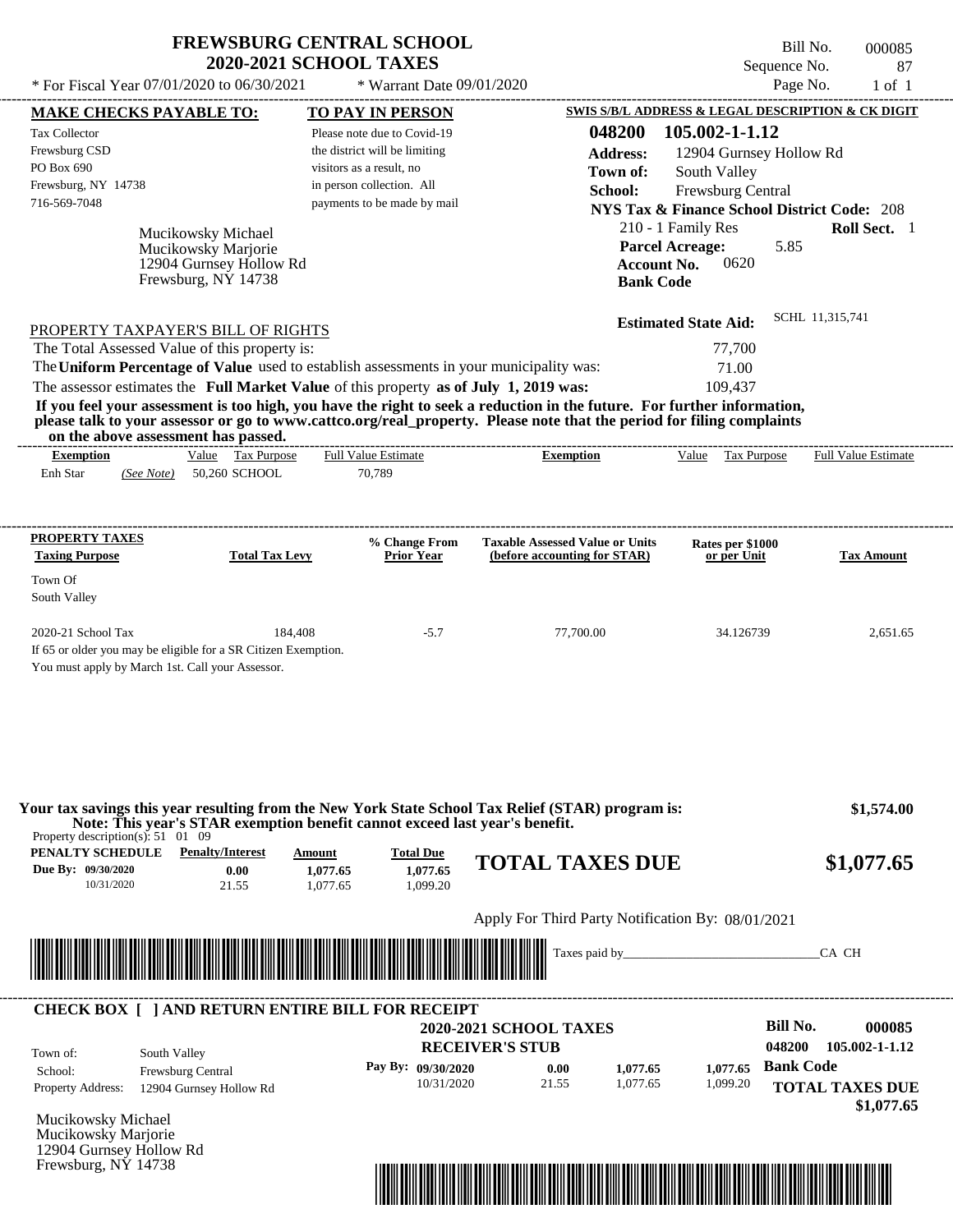| <b>FREWSBURG CENTRAL SCHOOL</b> |
|---------------------------------|
| <b>2020-2021 SCHOOL TAXES</b>   |

\* Warrant Date 09/01/2020

Bill No. 000086 Sequence No. 88<br>Page No. 1 of 1

| <b>Tax Collector</b>                                                | <b>MAKE CHECKS PAYABLE TO:</b>                                                                                                | <b>TO PAY IN PERSON</b>                                                                                               |                                                                                                                                                                                                                                                                                                                                             |                                                                                                        | <b>SWIS S/B/L ADDRESS &amp; LEGAL DESCRIPTION &amp; CK DIGIT</b> |
|---------------------------------------------------------------------|-------------------------------------------------------------------------------------------------------------------------------|-----------------------------------------------------------------------------------------------------------------------|---------------------------------------------------------------------------------------------------------------------------------------------------------------------------------------------------------------------------------------------------------------------------------------------------------------------------------------------|--------------------------------------------------------------------------------------------------------|------------------------------------------------------------------|
| Frewsburg CSD<br>PO Box 690<br>Frewsburg, NY 14738                  |                                                                                                                               | Please note due to Covid-19<br>the district will be limiting<br>visitors as a result, no<br>in person collection. All | 048200<br><b>Address:</b><br>Town of:                                                                                                                                                                                                                                                                                                       | 96.004-1-52<br>Bragg Rd<br>South Valley                                                                |                                                                  |
| 716-569-7048                                                        | Murray Kevin                                                                                                                  | payments to be made by mail                                                                                           | School:                                                                                                                                                                                                                                                                                                                                     | Frewsburg Central<br><b>NYS Tax &amp; Finance School District Code: 208</b><br>$322$ - Rural vac $>10$ | Roll Sect. 1                                                     |
|                                                                     | Long Scott<br>521 Willardshire Rd<br>Orchard Park, NY 14127                                                                   |                                                                                                                       | <b>Account No.</b><br><b>Bank Code</b>                                                                                                                                                                                                                                                                                                      | 13.10<br><b>Parcel Acreage:</b><br>0389                                                                |                                                                  |
|                                                                     | PROPERTY TAXPAYER'S BILL OF RIGHTS                                                                                            |                                                                                                                       |                                                                                                                                                                                                                                                                                                                                             | <b>Estimated State Aid:</b>                                                                            | SCHL 11,315,741                                                  |
|                                                                     | The Total Assessed Value of this property is:                                                                                 |                                                                                                                       |                                                                                                                                                                                                                                                                                                                                             | 11,300                                                                                                 |                                                                  |
|                                                                     | on the above assessment has passed.                                                                                           | The assessor estimates the Full Market Value of this property as of July 1, 2019 was:                                 | The Uniform Percentage of Value used to establish assessments in your municipality was:<br>If you feel your assessment is too high, you have the right to seek a reduction in the future. For further information,<br>please talk to your assessor or go to www.cattco.org/real_property. Please note that the period for filing complaints | 71.00<br>15,915                                                                                        |                                                                  |
| <b>Exemption</b>                                                    | Value Tax Purpose                                                                                                             | <b>Full Value Estimate</b>                                                                                            | <b>Exemption</b>                                                                                                                                                                                                                                                                                                                            | Value Tax Purpose Full Value Estimate                                                                  |                                                                  |
|                                                                     |                                                                                                                               |                                                                                                                       |                                                                                                                                                                                                                                                                                                                                             |                                                                                                        |                                                                  |
| <b>PROPERTY TAXES</b><br><b>Taxing Purpose</b>                      | <b>Total Tax Levy</b>                                                                                                         | % Change From<br><b>Prior Year</b>                                                                                    | <b>Taxable Assessed Value or Units</b>                                                                                                                                                                                                                                                                                                      | Rates per \$1000<br>or per Unit                                                                        | <b>Tax Amount</b>                                                |
| Town Of<br>South Valley                                             |                                                                                                                               |                                                                                                                       |                                                                                                                                                                                                                                                                                                                                             |                                                                                                        |                                                                  |
| 2020-21 School Tax                                                  | 184,408<br>If 65 or older you may be eligible for a SR Citizen Exemption.<br>You must apply by March 1st. Call your Assessor. | $-5.7$                                                                                                                | 11,300.00                                                                                                                                                                                                                                                                                                                                   | 34.126739                                                                                              | 385.63                                                           |
| Property description(s): $52 \quad 01 \quad 09$<br>PENALTY SCHEDULE | <b>Penalty/Interest</b><br>0.00                                                                                               | <b>Total Due</b><br>Amount<br>385.63<br>385.63                                                                        | <b>TOTAL TAXES DUE</b>                                                                                                                                                                                                                                                                                                                      |                                                                                                        | \$385.63                                                         |
|                                                                     | 7.71                                                                                                                          | 385.63<br>393.34                                                                                                      |                                                                                                                                                                                                                                                                                                                                             |                                                                                                        |                                                                  |
| 10/31/2020                                                          |                                                                                                                               |                                                                                                                       |                                                                                                                                                                                                                                                                                                                                             |                                                                                                        |                                                                  |
|                                                                     |                                                                                                                               |                                                                                                                       | Apply For Third Party Notification By: 08/01/2021                                                                                                                                                                                                                                                                                           |                                                                                                        |                                                                  |
|                                                                     |                                                                                                                               | <u> III de la contrada de la contrada de la contrada de la contrada de la contrada de la contrada de la contrada</u>  | Taxes paid by_                                                                                                                                                                                                                                                                                                                              |                                                                                                        | CA CH                                                            |
| Due By: 09/30/2020                                                  |                                                                                                                               | <b>CHECK BOX [ ] AND RETURN ENTIRE BILL FOR RECEIPT</b>                                                               | 2020-2021 SCHOOL TAXES                                                                                                                                                                                                                                                                                                                      | Bill No.                                                                                               |                                                                  |
| Town of:<br>School:<br>Property Address:                            | South Valley<br>Frewsburg Central                                                                                             | Pay By: 09/30/2020                                                                                                    | <b>RECEIVER'S STUB</b><br>0.00<br>385.63<br>7.71<br>385.63<br>10/31/2020                                                                                                                                                                                                                                                                    | <b>Bank Code</b><br>385.63<br>393.34                                                                   | 000086<br>048200<br>96.004-1-52                                  |
| Murray Kevin                                                        | Bragg Rd                                                                                                                      |                                                                                                                       |                                                                                                                                                                                                                                                                                                                                             |                                                                                                        |                                                                  |
| Long Scott<br>521 Willardshire Rd<br>Orchard Park, NY 14127         |                                                                                                                               |                                                                                                                       | <u> 1989 - Johann Stoff, Amerikaansk politiker († 1958)</u>                                                                                                                                                                                                                                                                                 |                                                                                                        | <b>TOTAL TAXES DUE</b><br>\$385.63                               |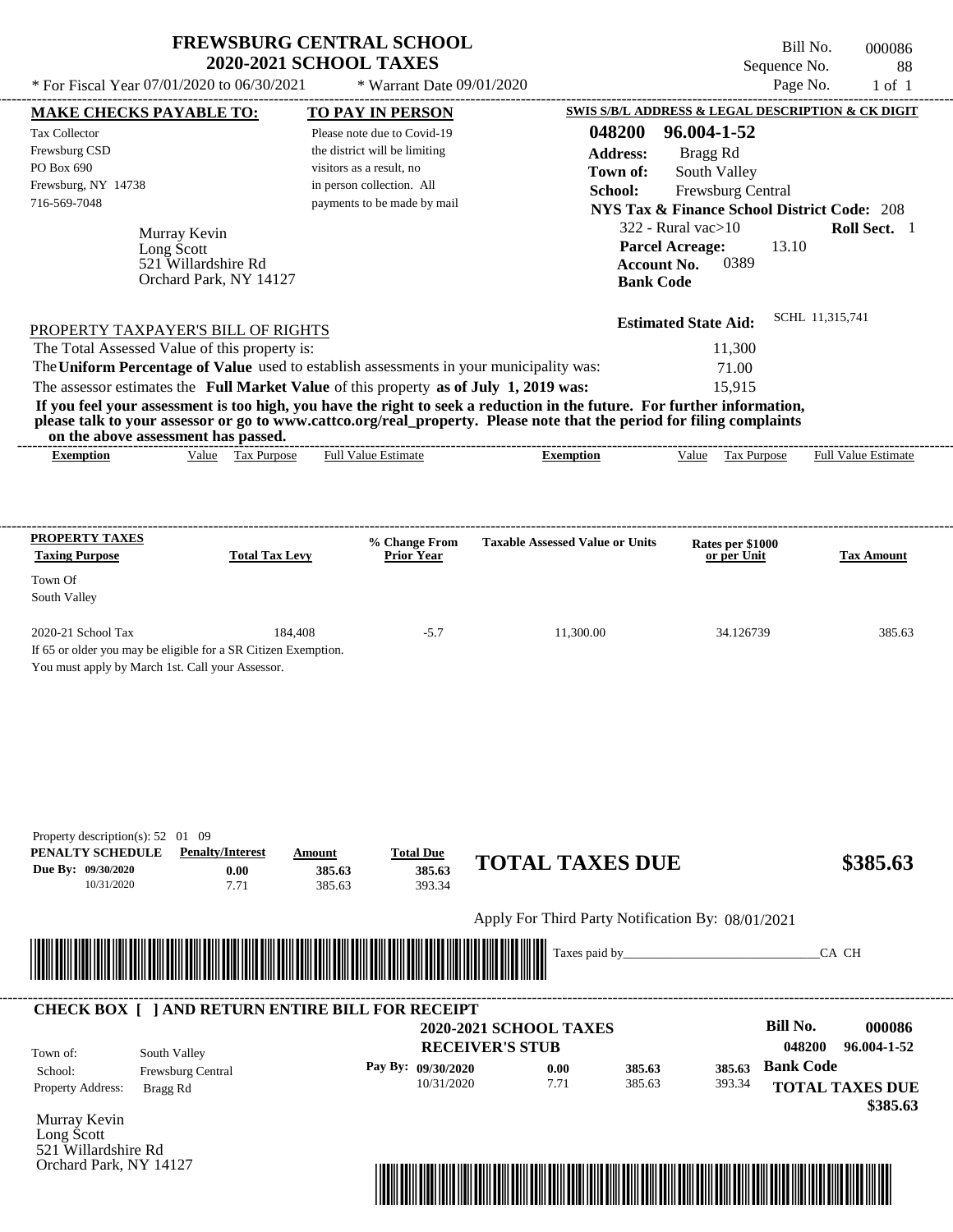| <b>FREWSBURG CENTRAL SCHOOL</b> |
|---------------------------------|
| <b>2020-2021 SCHOOL TAXES</b>   |

Bill No. 000087 Sequence No. 89<br>Page No. 1 of 1

| <b>MAKE CHECKS PAYABLE TO:</b>                                                                                                                                                                                                                   | <b>TO PAY IN PERSON</b>                                      |                                                   | SWIS S/B/L ADDRESS & LEGAL DESCRIPTION & CK DIGIT      |                        |
|--------------------------------------------------------------------------------------------------------------------------------------------------------------------------------------------------------------------------------------------------|--------------------------------------------------------------|---------------------------------------------------|--------------------------------------------------------|------------------------|
| <b>Tax Collector</b><br>Frewsburg CSD                                                                                                                                                                                                            | Please note due to Covid-19<br>the district will be limiting | 048200<br><b>Address:</b>                         | 96.004-1-56<br>Wheeler Hill Rd                         |                        |
| PO Box 690                                                                                                                                                                                                                                       | visitors as a result, no                                     | Town of:                                          | South Valley                                           |                        |
| Frewsburg, NY 14738                                                                                                                                                                                                                              | in person collection. All                                    | School:                                           | Frewsburg Central                                      |                        |
| 716-569-7048                                                                                                                                                                                                                                     | payments to be made by mail                                  |                                                   | <b>NYS Tax &amp; Finance School District Code: 208</b> |                        |
| Murray Kevin                                                                                                                                                                                                                                     |                                                              |                                                   | 312 - Vac w/imprv                                      | Roll Sect. 1           |
| Long Scott<br>521 Willardshire Rd                                                                                                                                                                                                                |                                                              | <b>Account No.</b>                                | <b>Parcel Acreage:</b><br>20.38<br>0388                |                        |
| Orchard Park, NY 14127                                                                                                                                                                                                                           |                                                              | <b>Bank Code</b>                                  |                                                        |                        |
|                                                                                                                                                                                                                                                  |                                                              |                                                   |                                                        |                        |
| PROPERTY TAXPAYER'S BILL OF RIGHTS                                                                                                                                                                                                               |                                                              |                                                   | <b>Estimated State Aid:</b>                            | SCHL 11,315,741        |
| The Total Assessed Value of this property is:                                                                                                                                                                                                    |                                                              |                                                   | 16,400                                                 |                        |
| The Uniform Percentage of Value used to establish assessments in your municipality was:                                                                                                                                                          |                                                              |                                                   | 71.00                                                  |                        |
| The assessor estimates the Full Market Value of this property as of July 1, 2019 was:                                                                                                                                                            |                                                              |                                                   | 23,099                                                 |                        |
| If you feel your assessment is too high, you have the right to seek a reduction in the future. For further information,<br>please talk to your assessor or go to www.cattco.org/real_property. Please note that the period for filing complaints |                                                              |                                                   |                                                        |                        |
| on the above assessment has passed.<br>Value Tax Purpose<br><b>Exemption</b>                                                                                                                                                                     | <b>Full Value Estimate</b>                                   | <b>Exemption</b>                                  | Value Tax Purpose Full Value Estimate                  |                        |
|                                                                                                                                                                                                                                                  |                                                              |                                                   |                                                        |                        |
|                                                                                                                                                                                                                                                  |                                                              |                                                   |                                                        |                        |
| <b>PROPERTY TAXES</b>                                                                                                                                                                                                                            | % Change From                                                | <b>Taxable Assessed Value or Units</b>            | Rates per \$1000                                       |                        |
| <b>Total Tax Levy</b><br><b>Taxing Purpose</b>                                                                                                                                                                                                   | <b>Prior Year</b>                                            |                                                   | or per Unit                                            | <b>Tax Amount</b>      |
| Town Of                                                                                                                                                                                                                                          |                                                              |                                                   |                                                        |                        |
| South Valley                                                                                                                                                                                                                                     |                                                              |                                                   |                                                        |                        |
| 2020-21 School Tax                                                                                                                                                                                                                               | 184,408<br>$-5.7$                                            | 16,400.00                                         | 34.126739                                              | 559.68                 |
| If 65 or older you may be eligible for a SR Citizen Exemption.                                                                                                                                                                                   |                                                              |                                                   |                                                        |                        |
| You must apply by March 1st. Call your Assessor.                                                                                                                                                                                                 |                                                              |                                                   |                                                        |                        |
|                                                                                                                                                                                                                                                  |                                                              |                                                   |                                                        |                        |
|                                                                                                                                                                                                                                                  |                                                              |                                                   |                                                        |                        |
|                                                                                                                                                                                                                                                  |                                                              |                                                   |                                                        |                        |
|                                                                                                                                                                                                                                                  |                                                              |                                                   |                                                        |                        |
|                                                                                                                                                                                                                                                  |                                                              |                                                   |                                                        |                        |
|                                                                                                                                                                                                                                                  |                                                              |                                                   |                                                        |                        |
|                                                                                                                                                                                                                                                  |                                                              |                                                   |                                                        |                        |
| Property description(s): 53 01 09<br>PENALTY SCHEDULE<br><b>Penalty/Interest</b>                                                                                                                                                                 | <b>Total Due</b><br>Amount                                   |                                                   |                                                        |                        |
| Due By: 09/30/2020<br>0.00                                                                                                                                                                                                                       | 559.68<br>559.68                                             | <b>TOTAL TAXES DUE</b>                            |                                                        | \$559.68               |
| 10/31/2020<br>11.19                                                                                                                                                                                                                              | 559.68<br>570.87                                             |                                                   |                                                        |                        |
|                                                                                                                                                                                                                                                  |                                                              | Apply For Third Party Notification By: 08/01/2021 |                                                        |                        |
|                                                                                                                                                                                                                                                  |                                                              |                                                   |                                                        |                        |
| <u> III de la contrada de la contrada de la contrada de la contrada de la contrada de la contrada de la contrada</u>                                                                                                                             |                                                              | Taxes paid by_                                    |                                                        | CA CH                  |
|                                                                                                                                                                                                                                                  |                                                              |                                                   |                                                        |                        |
| <b>CHECK BOX [ ] AND RETURN ENTIRE BILL FOR RECEIPT</b>                                                                                                                                                                                          |                                                              |                                                   |                                                        |                        |
|                                                                                                                                                                                                                                                  |                                                              | 2020-2021 SCHOOL TAXES                            | <b>Bill No.</b>                                        | 000087                 |
| South Valley<br>Town of:                                                                                                                                                                                                                         |                                                              | <b>RECEIVER'S STUB</b>                            | 048200                                                 | 96.004-1-56            |
| School:<br>Frewsburg Central                                                                                                                                                                                                                     | Pay By: 09/30/2020                                           | 559.68<br>0.00                                    | <b>Bank Code</b><br>559.68                             |                        |
| Property Address:<br>Wheeler Hill Rd                                                                                                                                                                                                             | 10/31/2020                                                   | 11.19<br>559.68                                   | 570.87                                                 | <b>TOTAL TAXES DUE</b> |
| Murray Kevin                                                                                                                                                                                                                                     |                                                              |                                                   |                                                        | \$559.68               |
| Long Scott                                                                                                                                                                                                                                       |                                                              |                                                   |                                                        |                        |
| 521 Willardshire Rd                                                                                                                                                                                                                              |                                                              |                                                   |                                                        |                        |
| Orchard Park, NY 14127                                                                                                                                                                                                                           |                                                              |                                                   |                                                        |                        |
|                                                                                                                                                                                                                                                  |                                                              |                                                   |                                                        |                        |
|                                                                                                                                                                                                                                                  |                                                              |                                                   |                                                        |                        |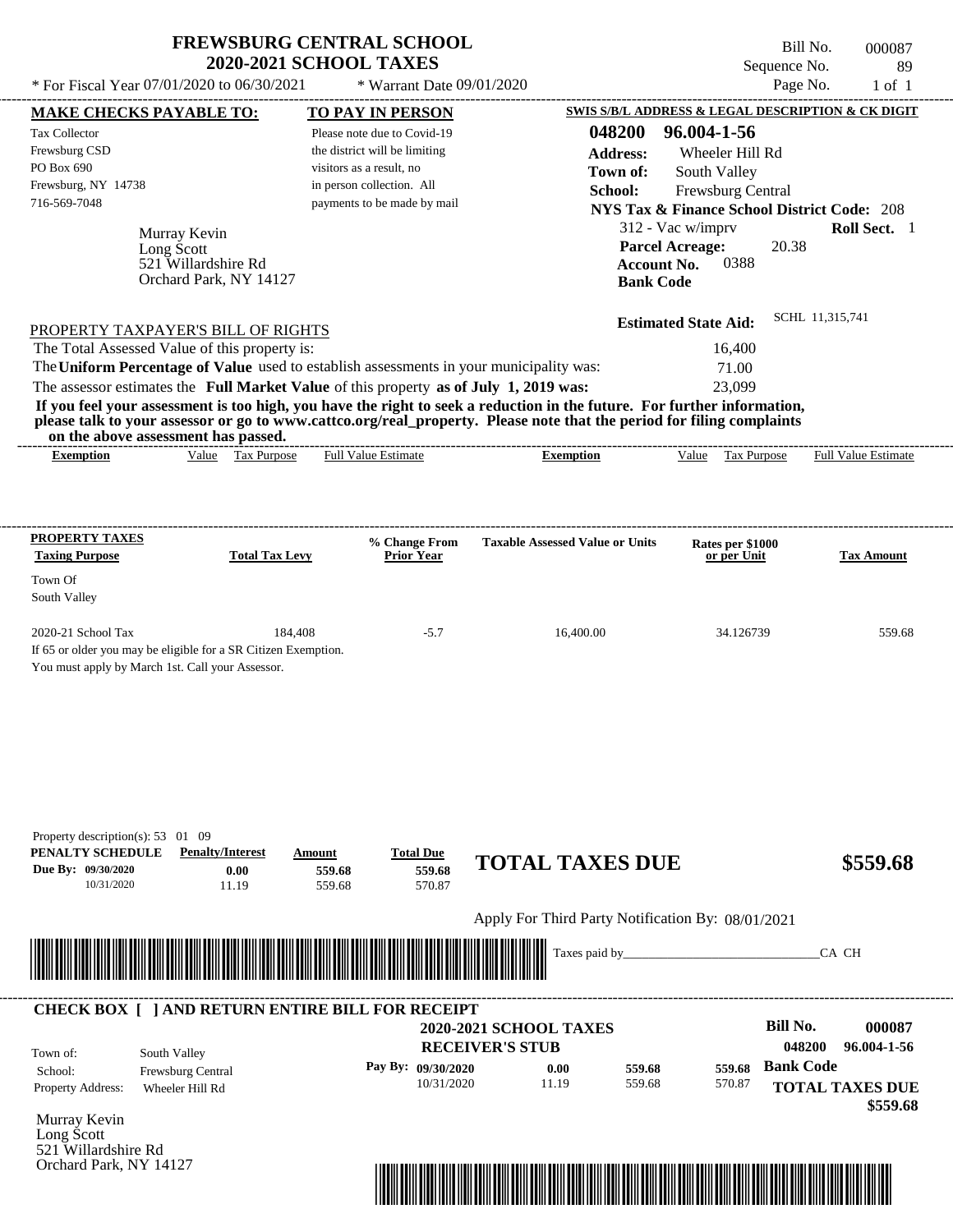| <b>FREWSBURG CENTRAL SCHOOL</b> |
|---------------------------------|
| <b>2020-2021 SCHOOL TAXES</b>   |

Bill No. 000088 Sequence No. 91

| * For Fiscal Year 07/01/2020 to 06/30/2021                                                                                                                                                                                                       |                               | * Warrant Date 09/01/2020                                 |                                                   |                                                                             | Page No.               | $1$ of $1$                 |
|--------------------------------------------------------------------------------------------------------------------------------------------------------------------------------------------------------------------------------------------------|-------------------------------|-----------------------------------------------------------|---------------------------------------------------|-----------------------------------------------------------------------------|------------------------|----------------------------|
| <b>MAKE CHECKS PAYABLE TO:</b>                                                                                                                                                                                                                   |                               | <b>TO PAY IN PERSON</b>                                   |                                                   | SWIS S/B/L ADDRESS & LEGAL DESCRIPTION & CK DIGIT                           |                        |                            |
| Tax Collector                                                                                                                                                                                                                                    |                               | Please note due to Covid-19                               | 048200                                            | 96.004-1-58.2                                                               |                        |                            |
| Frewsburg CSD<br>PO Box 690                                                                                                                                                                                                                      |                               | the district will be limiting<br>visitors as a result, no | <b>Address:</b>                                   | Wheeler Hill Rd                                                             |                        |                            |
| Frewsburg, NY 14738                                                                                                                                                                                                                              |                               | in person collection. All                                 | Town of:                                          | South Valley                                                                |                        |                            |
| 716-569-7048                                                                                                                                                                                                                                     |                               | payments to be made by mail                               | School:                                           | Frewsburg Central<br><b>NYS Tax &amp; Finance School District Code: 208</b> |                        |                            |
|                                                                                                                                                                                                                                                  | Nordlund Duane R. & Luella L. |                                                           |                                                   | 260 - Seasonal res                                                          |                        | Roll Sect. 1               |
| 20 Marvin Street                                                                                                                                                                                                                                 |                               |                                                           |                                                   | <b>Parcel Acreage:</b>                                                      | 1.93                   |                            |
| Frewsburg, NY 14738                                                                                                                                                                                                                              |                               |                                                           |                                                   | 0495<br><b>Account No.</b>                                                  |                        |                            |
|                                                                                                                                                                                                                                                  |                               |                                                           | <b>Bank Code</b>                                  |                                                                             |                        |                            |
| PROPERTY TAXPAYER'S BILL OF RIGHTS                                                                                                                                                                                                               |                               |                                                           |                                                   | <b>Estimated State Aid:</b>                                                 | SCHL 11,315,741        |                            |
| The Total Assessed Value of this property is:                                                                                                                                                                                                    |                               |                                                           |                                                   | 26,100                                                                      |                        |                            |
| The Uniform Percentage of Value used to establish assessments in your municipality was:                                                                                                                                                          |                               |                                                           |                                                   | 71.00                                                                       |                        |                            |
| The assessor estimates the Full Market Value of this property as of July 1, 2019 was:                                                                                                                                                            |                               |                                                           |                                                   | 36,761                                                                      |                        |                            |
| If you feel your assessment is too high, you have the right to seek a reduction in the future. For further information,<br>please talk to your assessor or go to www.cattco.org/real_property. Please note that the period for filing complaints |                               |                                                           |                                                   |                                                                             |                        |                            |
| on the above assessment has passed.<br><b>Exemption</b>                                                                                                                                                                                          | Value Tax Purpose             | <b>Full Value Estimate</b>                                | <b>Exemption</b>                                  | Value Tax Purpose                                                           |                        | <b>Full Value Estimate</b> |
|                                                                                                                                                                                                                                                  |                               |                                                           |                                                   |                                                                             |                        |                            |
|                                                                                                                                                                                                                                                  |                               |                                                           |                                                   |                                                                             |                        |                            |
| <b>PROPERTY TAXES</b>                                                                                                                                                                                                                            |                               | % Change From                                             | <b>Taxable Assessed Value or Units</b>            | Rates per \$1000                                                            |                        |                            |
| <b>Taxing Purpose</b>                                                                                                                                                                                                                            | <b>Total Tax Levy</b>         | <b>Prior Year</b>                                         |                                                   | or per Unit                                                                 |                        | <b>Tax Amount</b>          |
| Town Of<br>South Valley                                                                                                                                                                                                                          |                               |                                                           |                                                   |                                                                             |                        |                            |
| 2020-21 School Tax                                                                                                                                                                                                                               | 184,408                       | $-5.7$                                                    | 26,100.00                                         | 34.126739                                                                   |                        | 890.71                     |
| If 65 or older you may be eligible for a SR Citizen Exemption.                                                                                                                                                                                   |                               |                                                           |                                                   |                                                                             |                        |                            |
| You must apply by March 1st. Call your Assessor.                                                                                                                                                                                                 |                               |                                                           |                                                   |                                                                             |                        |                            |
|                                                                                                                                                                                                                                                  |                               |                                                           |                                                   |                                                                             |                        |                            |
|                                                                                                                                                                                                                                                  |                               |                                                           |                                                   |                                                                             |                        |                            |
|                                                                                                                                                                                                                                                  |                               |                                                           |                                                   |                                                                             |                        |                            |
|                                                                                                                                                                                                                                                  |                               |                                                           |                                                   |                                                                             |                        |                            |
|                                                                                                                                                                                                                                                  |                               |                                                           |                                                   |                                                                             |                        |                            |
| Property description(s): 53 01 09                                                                                                                                                                                                                |                               |                                                           |                                                   |                                                                             |                        |                            |
| PENALTY SCHEDULE<br><b>Penalty/Interest</b>                                                                                                                                                                                                      | Amount                        | <b>Total Due</b>                                          |                                                   |                                                                             |                        |                            |
| Due By: 09/30/2020                                                                                                                                                                                                                               | 0.00<br>890.71                | 890.71                                                    | <b>TOTAL TAXES DUE</b>                            |                                                                             |                        | \$890.71                   |
| 17.81<br>10/31/2020                                                                                                                                                                                                                              | 890.71                        | 908.52                                                    |                                                   |                                                                             |                        |                            |
|                                                                                                                                                                                                                                                  |                               |                                                           | Apply For Third Party Notification By: 08/01/2021 |                                                                             |                        |                            |
|                                                                                                                                                                                                                                                  |                               |                                                           | Taxes paid by_                                    |                                                                             | CA CH                  |                            |
|                                                                                                                                                                                                                                                  |                               |                                                           |                                                   |                                                                             |                        |                            |
| <b>CHECK BOX [ ] AND RETURN ENTIRE BILL FOR RECEIPT</b>                                                                                                                                                                                          |                               |                                                           |                                                   |                                                                             | <b>Bill No.</b>        | 000088                     |
|                                                                                                                                                                                                                                                  |                               |                                                           | 2020-2021 SCHOOL TAXES<br><b>RECEIVER'S STUB</b>  |                                                                             | 048200                 | 96.004-1-58.2              |
| South Valley<br>Town of:                                                                                                                                                                                                                         |                               | Pay By: 09/30/2020                                        | 0.00<br>890.71                                    | 890.71                                                                      | <b>Bank Code</b>       |                            |
| Frewsburg Central<br>School:<br>Property Address:<br>Wheeler Hill Rd                                                                                                                                                                             |                               | 10/31/2020                                                | 17.81<br>890.71                                   | 908.52                                                                      | <b>TOTAL TAXES DUE</b> |                            |
|                                                                                                                                                                                                                                                  |                               |                                                           |                                                   |                                                                             |                        | \$890.71                   |
| Nordlund Duane R. & Luella L                                                                                                                                                                                                                     |                               |                                                           |                                                   |                                                                             |                        |                            |
| 20 Marvin Street<br>Frewsburg, NY 14738                                                                                                                                                                                                          |                               |                                                           |                                                   |                                                                             |                        |                            |
|                                                                                                                                                                                                                                                  |                               |                                                           |                                                   |                                                                             |                        |                            |
|                                                                                                                                                                                                                                                  |                               |                                                           |                                                   |                                                                             |                        |                            |
|                                                                                                                                                                                                                                                  |                               |                                                           |                                                   |                                                                             |                        |                            |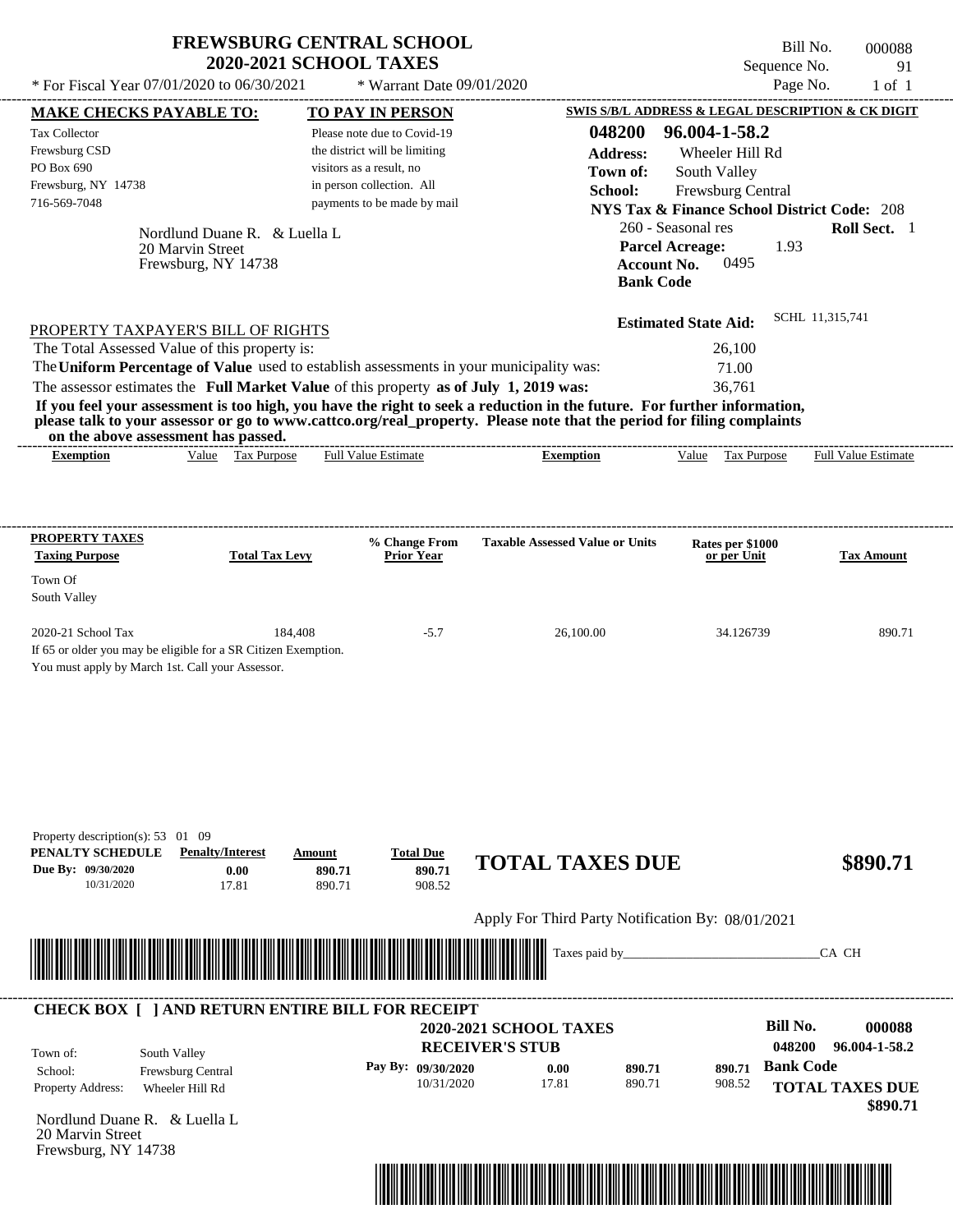| <b>FREWSBURG CENTRAL SCHOOL</b> |
|---------------------------------|
| <b>2020-2021 SCHOOL TAXES</b>   |

Bill No. 000089 Sequence No. 92<br>Page No. 1 of 1

| <b>MAKE CHECKS PAYABLE TO:</b>                  |                                                                                                                           |          | <b>TO PAY IN PERSON</b>       |                                                                                                                                                                                                                                                  | SWIS S/B/L ADDRESS & LEGAL DESCRIPTION & CK DIGIT      |                            |
|-------------------------------------------------|---------------------------------------------------------------------------------------------------------------------------|----------|-------------------------------|--------------------------------------------------------------------------------------------------------------------------------------------------------------------------------------------------------------------------------------------------|--------------------------------------------------------|----------------------------|
| Tax Collector                                   |                                                                                                                           |          | Please note due to Covid-19   | 048200                                                                                                                                                                                                                                           | $105.002 - 1 - 1.8$                                    |                            |
| Frewsburg CSD                                   |                                                                                                                           |          | the district will be limiting | <b>Address:</b>                                                                                                                                                                                                                                  | Gurnsey Hollow Rd (Off)                                |                            |
| PO Box 690                                      |                                                                                                                           |          | visitors as a result, no      | Town of:                                                                                                                                                                                                                                         | South Valley                                           |                            |
| Frewsburg, NY 14738                             |                                                                                                                           |          | in person collection. All     | School:                                                                                                                                                                                                                                          | Frewsburg Central                                      |                            |
| 716-569-7048                                    |                                                                                                                           |          | payments to be made by mail   |                                                                                                                                                                                                                                                  | <b>NYS Tax &amp; Finance School District Code: 208</b> |                            |
|                                                 | Nowicki Marc                                                                                                              |          |                               |                                                                                                                                                                                                                                                  | 260 - Seasonal res                                     | Roll Sect. 1               |
|                                                 | Nowicki Maureen G                                                                                                         |          |                               |                                                                                                                                                                                                                                                  | <b>Parcel Acreage:</b><br>9.59                         |                            |
|                                                 | 430 Washington Hwy                                                                                                        |          |                               | <b>Account No.</b>                                                                                                                                                                                                                               | 0616                                                   |                            |
|                                                 | Amherst, $N\bar{Y}$ 14226                                                                                                 |          |                               | <b>Bank Code</b>                                                                                                                                                                                                                                 |                                                        |                            |
|                                                 |                                                                                                                           |          |                               |                                                                                                                                                                                                                                                  |                                                        | SCHL 11,315,741            |
|                                                 | PROPERTY TAXPAYER'S BILL OF RIGHTS                                                                                        |          |                               |                                                                                                                                                                                                                                                  | <b>Estimated State Aid:</b>                            |                            |
|                                                 | The Total Assessed Value of this property is:                                                                             |          |                               |                                                                                                                                                                                                                                                  | 35,500                                                 |                            |
|                                                 |                                                                                                                           |          |                               | The Uniform Percentage of Value used to establish assessments in your municipality was:                                                                                                                                                          | 71.00                                                  |                            |
|                                                 | The assessor estimates the Full Market Value of this property as of July 1, 2019 was:                                     |          |                               |                                                                                                                                                                                                                                                  | 50,000                                                 |                            |
|                                                 |                                                                                                                           |          |                               | If you feel your assessment is too high, you have the right to seek a reduction in the future. For further information,<br>please talk to your assessor or go to www.cattco.org/real_property. Please note that the period for filing complaints |                                                        |                            |
| <b>Exemption</b>                                | on the above assessment has passed.<br>Value Tax Purpose                                                                  |          | <b>Full Value Estimate</b>    | <b>Exemption</b>                                                                                                                                                                                                                                 | Value Tax Purpose                                      | <b>Full Value Estimate</b> |
|                                                 |                                                                                                                           |          |                               |                                                                                                                                                                                                                                                  |                                                        |                            |
|                                                 |                                                                                                                           |          |                               |                                                                                                                                                                                                                                                  |                                                        |                            |
| <b>PROPERTY TAXES</b>                           |                                                                                                                           |          | % Change From                 | <b>Taxable Assessed Value or Units</b>                                                                                                                                                                                                           |                                                        |                            |
| <b>Taxing Purpose</b>                           | <b>Total Tax Levy</b>                                                                                                     |          | <b>Prior Year</b>             |                                                                                                                                                                                                                                                  | Rates per \$1000<br>or per Unit                        | <b>Tax Amount</b>          |
| Town Of                                         |                                                                                                                           |          |                               |                                                                                                                                                                                                                                                  |                                                        |                            |
| South Valley                                    |                                                                                                                           |          |                               |                                                                                                                                                                                                                                                  |                                                        |                            |
| 2020-21 School Tax                              |                                                                                                                           | 184,408  | $-5.7$                        | 35,500.00                                                                                                                                                                                                                                        | 34.126739                                              | 1,211.50                   |
|                                                 | If 65 or older you may be eligible for a SR Citizen Exemption.                                                            |          |                               |                                                                                                                                                                                                                                                  |                                                        |                            |
|                                                 | You must apply by March 1st. Call your Assessor.                                                                          |          |                               |                                                                                                                                                                                                                                                  |                                                        |                            |
|                                                 |                                                                                                                           |          |                               |                                                                                                                                                                                                                                                  |                                                        |                            |
|                                                 |                                                                                                                           |          |                               |                                                                                                                                                                                                                                                  |                                                        |                            |
|                                                 |                                                                                                                           |          |                               |                                                                                                                                                                                                                                                  |                                                        |                            |
|                                                 |                                                                                                                           |          |                               |                                                                                                                                                                                                                                                  |                                                        |                            |
|                                                 |                                                                                                                           |          |                               |                                                                                                                                                                                                                                                  |                                                        |                            |
|                                                 |                                                                                                                           |          |                               |                                                                                                                                                                                                                                                  |                                                        |                            |
| Property description(s): $51 \quad 01 \quad 09$ |                                                                                                                           |          |                               |                                                                                                                                                                                                                                                  |                                                        |                            |
| PENALTY SCHEDULE                                | <b>Penalty/Interest</b>                                                                                                   | Amount   | <b>Total Due</b>              | <b>TOTAL TAXES DUE</b>                                                                                                                                                                                                                           |                                                        | \$1,211.50                 |
| Due By: 09/30/2020                              | 0.00                                                                                                                      | 1,211.50 | 1,211.50                      |                                                                                                                                                                                                                                                  |                                                        |                            |
| 10/31/2020                                      | 24.23                                                                                                                     | 1,211.50 | 1,235.73                      |                                                                                                                                                                                                                                                  |                                                        |                            |
|                                                 |                                                                                                                           |          |                               | Apply For Third Party Notification By: 08/01/2021                                                                                                                                                                                                |                                                        |                            |
|                                                 |                                                                                                                           |          |                               |                                                                                                                                                                                                                                                  |                                                        |                            |
|                                                 | <u> 1999 - Andrea Stadt British Andrew Maria (1999), september 1999 - Andrew Maria (1999), september 1999 - Andrew Ma</u> |          |                               | Taxes paid by_                                                                                                                                                                                                                                   |                                                        | CA CH                      |
|                                                 |                                                                                                                           |          |                               |                                                                                                                                                                                                                                                  |                                                        |                            |
|                                                 | <b>CHECK BOX [ ] AND RETURN ENTIRE BILL FOR RECEIPT</b>                                                                   |          |                               |                                                                                                                                                                                                                                                  |                                                        |                            |
|                                                 |                                                                                                                           |          |                               | <b>2020-2021 SCHOOL TAXES</b>                                                                                                                                                                                                                    | <b>Bill No.</b>                                        | 000089                     |
| Town of:                                        | South Valley                                                                                                              |          |                               | <b>RECEIVER'S STUB</b>                                                                                                                                                                                                                           | 048200                                                 | 105.002-1-1.8              |
| School:                                         | Frewsburg Central                                                                                                         |          | Pay By: 09/30/2020            | 1,211.50<br>0.00                                                                                                                                                                                                                                 | <b>Bank Code</b><br>1,211.50                           |                            |
| Property Address:                               | Gurnsey Hollow Rd (Off)                                                                                                   |          | 10/31/2020                    | 24.23<br>1,211.50                                                                                                                                                                                                                                | 1,235.73                                               | <b>TOTAL TAXES DUE</b>     |
|                                                 |                                                                                                                           |          |                               |                                                                                                                                                                                                                                                  |                                                        | \$1,211.50                 |
| Nowicki Marc                                    |                                                                                                                           |          |                               |                                                                                                                                                                                                                                                  |                                                        |                            |
| Nowicki Maureen G                               |                                                                                                                           |          |                               |                                                                                                                                                                                                                                                  |                                                        |                            |
| 430 Washington Hwy                              |                                                                                                                           |          |                               |                                                                                                                                                                                                                                                  |                                                        |                            |
| Amherst, $N\bar{Y}$ 14226                       |                                                                                                                           |          |                               |                                                                                                                                                                                                                                                  |                                                        |                            |

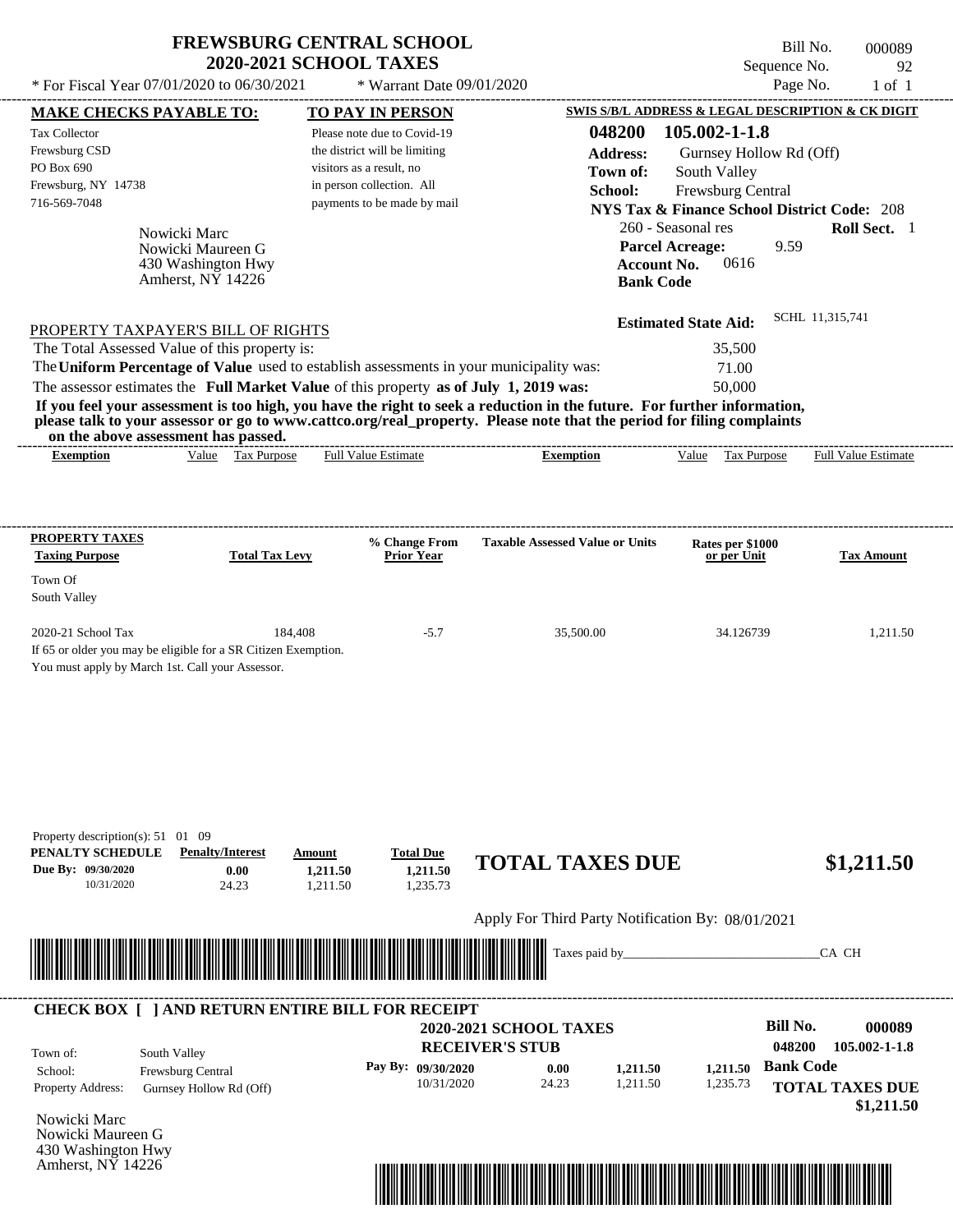| <b>FREWSBURG CENTRAL SCHOOL</b> |  |
|---------------------------------|--|
| <b>2020-2021 SCHOOL TAXES</b>   |  |

Bill No. 000090 Sequence No. 93

| * For Fiscal Year 07/01/2020 to 06/30/2021                                                                                                                                                                                                       |                                           |                                                               | * Warrant Date 09/01/2020                               |                                                   |                                                                             | Page No.         | $1$ of $1$             |
|--------------------------------------------------------------------------------------------------------------------------------------------------------------------------------------------------------------------------------------------------|-------------------------------------------|---------------------------------------------------------------|---------------------------------------------------------|---------------------------------------------------|-----------------------------------------------------------------------------|------------------|------------------------|
| <b>MAKE CHECKS PAYABLE TO:</b>                                                                                                                                                                                                                   |                                           | <b>TO PAY IN PERSON</b>                                       |                                                         |                                                   | <b>SWIS S/B/L ADDRESS &amp; LEGAL DESCRIPTION &amp; CK DIGIT</b>            |                  |                        |
| Tax Collector                                                                                                                                                                                                                                    |                                           | Please note due to Covid-19                                   |                                                         | 048200                                            | 105.002-1-1.18                                                              |                  |                        |
| Frewsburg CSD<br>PO Box 690                                                                                                                                                                                                                      |                                           | the district will be limiting<br>visitors as a result, no     |                                                         | <b>Address:</b>                                   | 19 Gurnsey Hollow Rd                                                        |                  |                        |
| Frewsburg, NY 14738                                                                                                                                                                                                                              |                                           | in person collection. All                                     |                                                         | Town of:                                          | South Valley                                                                |                  |                        |
| 716-569-7048                                                                                                                                                                                                                                     |                                           | payments to be made by mail                                   |                                                         | School:                                           | Frewsburg Central<br><b>NYS Tax &amp; Finance School District Code: 208</b> |                  |                        |
|                                                                                                                                                                                                                                                  |                                           |                                                               |                                                         |                                                   | 260 - Seasonal res                                                          |                  | Roll Sect. 1           |
|                                                                                                                                                                                                                                                  | O'Hara Kevin<br>O'Hara Diane              |                                                               |                                                         |                                                   | <b>Parcel Acreage:</b>                                                      | 9.47             |                        |
|                                                                                                                                                                                                                                                  | 1515 Underhill Rd                         |                                                               |                                                         |                                                   | <b>Account No.</b><br>0647                                                  |                  |                        |
|                                                                                                                                                                                                                                                  | East Aurora, NY 14052                     |                                                               |                                                         |                                                   | <b>Bank Code</b>                                                            |                  |                        |
|                                                                                                                                                                                                                                                  |                                           |                                                               |                                                         |                                                   |                                                                             | SCHL 11,315,741  |                        |
| PROPERTY TAXPAYER'S BILL OF RIGHTS                                                                                                                                                                                                               |                                           |                                                               |                                                         |                                                   | <b>Estimated State Aid:</b>                                                 |                  |                        |
| The Total Assessed Value of this property is:                                                                                                                                                                                                    |                                           |                                                               |                                                         |                                                   | 38,400                                                                      |                  |                        |
| The Uniform Percentage of Value used to establish assessments in your municipality was:                                                                                                                                                          |                                           |                                                               |                                                         |                                                   | 71.00                                                                       |                  |                        |
| The assessor estimates the Full Market Value of this property as of July 1, 2019 was:                                                                                                                                                            |                                           |                                                               |                                                         |                                                   | 54,085                                                                      |                  |                        |
| If you feel your assessment is too high, you have the right to seek a reduction in the future. For further information,<br>please talk to your assessor or go to www.cattco.org/real_property. Please note that the period for filing complaints |                                           |                                                               |                                                         |                                                   |                                                                             |                  |                        |
| on the above assessment has passed.                                                                                                                                                                                                              |                                           |                                                               |                                                         |                                                   |                                                                             |                  |                        |
| <b>Exemption</b>                                                                                                                                                                                                                                 | Value Tax Purpose                         | <b>Full Value Estimate</b>                                    |                                                         | <b>Exemption</b>                                  | Tax Purpose<br>Value                                                        |                  | Full Value Estimate    |
|                                                                                                                                                                                                                                                  |                                           |                                                               |                                                         |                                                   |                                                                             |                  |                        |
|                                                                                                                                                                                                                                                  |                                           |                                                               |                                                         |                                                   |                                                                             |                  |                        |
| <b>PROPERTY TAXES</b>                                                                                                                                                                                                                            |                                           | % Change From                                                 |                                                         | <b>Taxable Assessed Value or Units</b>            | Rates per \$1000                                                            |                  |                        |
| <b>Taxing Purpose</b>                                                                                                                                                                                                                            | <b>Total Tax Levy</b>                     | <b>Prior Year</b>                                             |                                                         |                                                   | or per Unit                                                                 |                  | <b>Tax Amount</b>      |
| Town Of                                                                                                                                                                                                                                          |                                           |                                                               |                                                         |                                                   |                                                                             |                  |                        |
| South Valley                                                                                                                                                                                                                                     |                                           |                                                               |                                                         |                                                   |                                                                             |                  |                        |
| 2020-21 School Tax                                                                                                                                                                                                                               | 184.408                                   | $-5.7$                                                        |                                                         | 38,400.00                                         | 34.126739                                                                   |                  | 1,310.47               |
| If 65 or older you may be eligible for a SR Citizen Exemption.                                                                                                                                                                                   |                                           |                                                               |                                                         |                                                   |                                                                             |                  |                        |
| You must apply by March 1st. Call your Assessor.                                                                                                                                                                                                 |                                           |                                                               |                                                         |                                                   |                                                                             |                  |                        |
|                                                                                                                                                                                                                                                  |                                           |                                                               |                                                         |                                                   |                                                                             |                  |                        |
|                                                                                                                                                                                                                                                  |                                           |                                                               |                                                         |                                                   |                                                                             |                  |                        |
|                                                                                                                                                                                                                                                  |                                           |                                                               |                                                         |                                                   |                                                                             |                  |                        |
|                                                                                                                                                                                                                                                  |                                           |                                                               |                                                         |                                                   |                                                                             |                  |                        |
|                                                                                                                                                                                                                                                  |                                           |                                                               |                                                         |                                                   |                                                                             |                  |                        |
|                                                                                                                                                                                                                                                  |                                           |                                                               |                                                         |                                                   |                                                                             |                  |                        |
|                                                                                                                                                                                                                                                  |                                           |                                                               |                                                         |                                                   |                                                                             |                  |                        |
| Property description(s): $51 \quad 01 \quad 09$<br>PENALTY SCHEDULE                                                                                                                                                                              | <b>Penalty/Interest</b>                   | Sawmill Run Sub Div<br>Phase Ii<br><b>Total Due</b><br>Amount |                                                         |                                                   |                                                                             |                  |                        |
| Due By: 09/30/2020                                                                                                                                                                                                                               | 0.00                                      | 1,310.47<br>1,310.47                                          |                                                         | <b>TOTAL TAXES DUE</b>                            |                                                                             |                  | \$1,310.47             |
| 10/31/2020                                                                                                                                                                                                                                       | 26.21                                     | 1,336.68<br>1,310.47                                          |                                                         |                                                   |                                                                             |                  |                        |
|                                                                                                                                                                                                                                                  |                                           |                                                               |                                                         | Apply For Third Party Notification By: 08/01/2021 |                                                                             |                  |                        |
|                                                                                                                                                                                                                                                  |                                           |                                                               |                                                         |                                                   |                                                                             |                  |                        |
|                                                                                                                                                                                                                                                  |                                           |                                                               |                                                         | Taxes paid by_                                    |                                                                             |                  | CA CH                  |
|                                                                                                                                                                                                                                                  |                                           |                                                               |                                                         |                                                   |                                                                             |                  |                        |
|                                                                                                                                                                                                                                                  |                                           |                                                               |                                                         |                                                   |                                                                             |                  |                        |
| <b>CHECK BOX [ ] AND RETURN ENTIRE BILL FOR RECEIPT</b>                                                                                                                                                                                          |                                           |                                                               |                                                         |                                                   |                                                                             | <b>Bill No.</b>  | 000090                 |
|                                                                                                                                                                                                                                                  |                                           |                                                               | <b>2020-2021 SCHOOL TAXES</b><br><b>RECEIVER'S STUB</b> |                                                   |                                                                             | 048200           | 105.002-1-1.18         |
| South Valley<br>Town of:                                                                                                                                                                                                                         |                                           | Pay By: 09/30/2020                                            |                                                         | 1,310.47<br>0.00                                  | 1,310.47                                                                    | <b>Bank Code</b> |                        |
| School:<br>Property Address:                                                                                                                                                                                                                     | Frewsburg Central<br>19 Gurnsey Hollow Rd |                                                               | 10/31/2020                                              | 1,310.47<br>26.21                                 | 1,336.68                                                                    |                  | <b>TOTAL TAXES DUE</b> |
|                                                                                                                                                                                                                                                  |                                           |                                                               |                                                         |                                                   |                                                                             |                  | \$1,310.47             |
| O'Hara Kevin                                                                                                                                                                                                                                     |                                           |                                                               |                                                         |                                                   |                                                                             |                  |                        |
| O'Hara Diane<br>1515 Underhill Rd                                                                                                                                                                                                                |                                           |                                                               |                                                         |                                                   |                                                                             |                  |                        |
| East Aurora, NY 14052                                                                                                                                                                                                                            |                                           |                                                               |                                                         |                                                   |                                                                             |                  |                        |

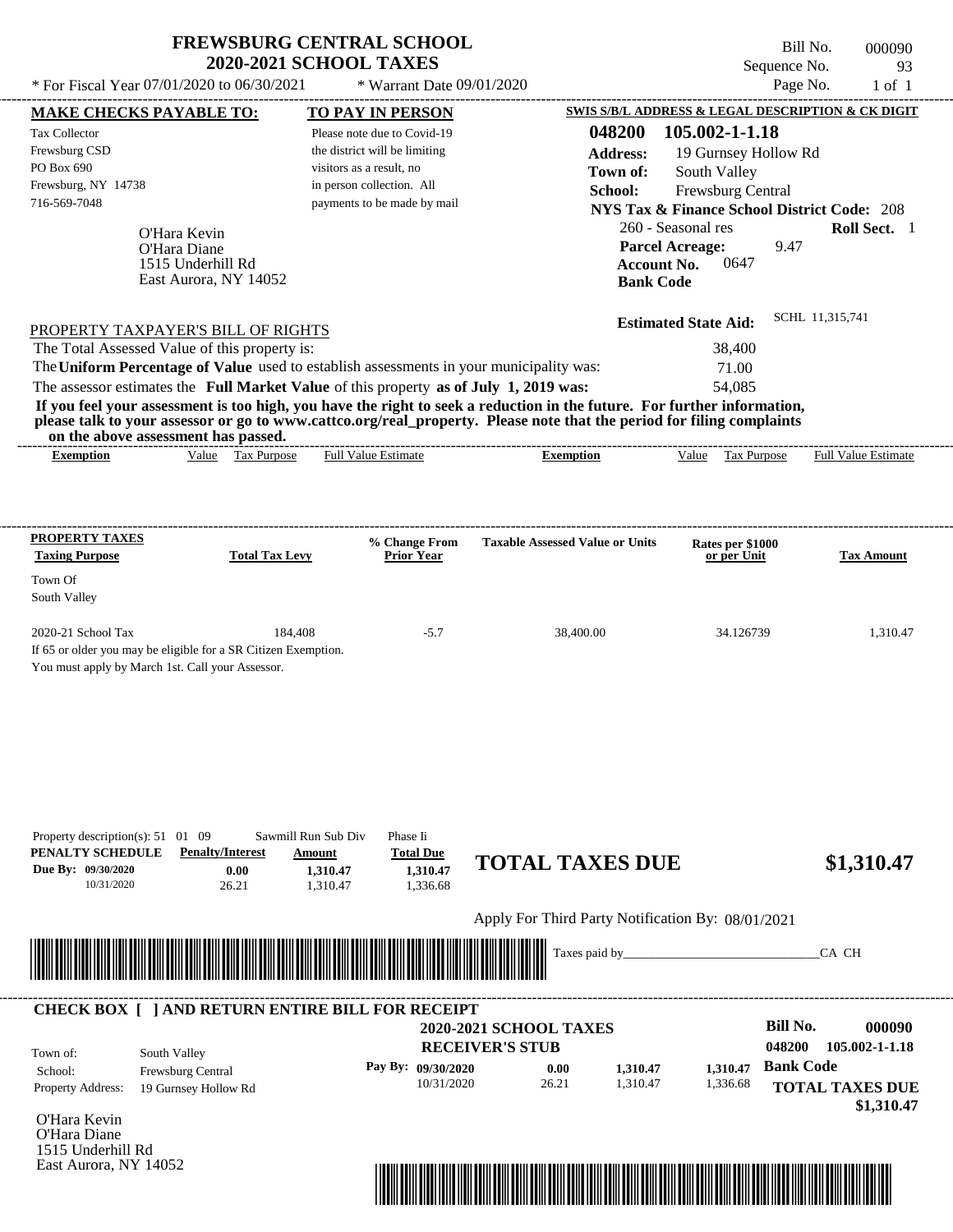| <b>FREWSBURG CENTRAL SCHOOL</b> |  |
|---------------------------------|--|
| <b>2020-2021 SCHOOL TAXES</b>   |  |

 $*$  For Fiscal Year 07/01/2020 to 06/30/2021

 $*$  Warrant Date 09/01/2020

| <b>MAKE CHECKS PAYABLE TO:</b>                                                            |                                                          |                    | <b>TO PAY IN PERSON</b>            |                                                                                                                                                                                                                                                  |                                 | SWIS S/B/L ADDRESS & LEGAL DESCRIPTION & CK DIGIT      |
|-------------------------------------------------------------------------------------------|----------------------------------------------------------|--------------------|------------------------------------|--------------------------------------------------------------------------------------------------------------------------------------------------------------------------------------------------------------------------------------------------|---------------------------------|--------------------------------------------------------|
| Tax Collector                                                                             |                                                          |                    | Please note due to Covid-19        |                                                                                                                                                                                                                                                  | 048200 96.004-1-4               |                                                        |
| Frewsburg CSD                                                                             |                                                          |                    | the district will be limiting      | <b>Address:</b>                                                                                                                                                                                                                                  | Sawmill Run Rd                  |                                                        |
| PO Box 690                                                                                |                                                          |                    | visitors as a result, no           | Town of:                                                                                                                                                                                                                                         | South Valley                    |                                                        |
| Frewsburg, NY 14738                                                                       |                                                          |                    | in person collection. All          | School:                                                                                                                                                                                                                                          | Frewsburg Central               |                                                        |
| 716-569-7048                                                                              |                                                          |                    | payments to be made by mail        |                                                                                                                                                                                                                                                  |                                 | <b>NYS Tax &amp; Finance School District Code: 208</b> |
|                                                                                           |                                                          |                    |                                    |                                                                                                                                                                                                                                                  | 100 - Agricultural              | Roll Sect. 1                                           |
|                                                                                           | Oberg Ronald D                                           |                    |                                    |                                                                                                                                                                                                                                                  | <b>Parcel Acreage:</b>          | 6.00                                                   |
|                                                                                           | Oberg Christopher<br>$1762$ W & J Blvd                   |                    |                                    | <b>Account No.</b>                                                                                                                                                                                                                               | 0290                            |                                                        |
|                                                                                           | Jamestown, NY 14701                                      |                    |                                    | <b>Bank Code</b>                                                                                                                                                                                                                                 |                                 |                                                        |
|                                                                                           |                                                          |                    |                                    |                                                                                                                                                                                                                                                  |                                 |                                                        |
| PROPERTY TAXPAYER'S BILL OF RIGHTS                                                        |                                                          |                    |                                    |                                                                                                                                                                                                                                                  | <b>Estimated State Aid:</b>     | SCHL 11,315,741                                        |
| The Total Assessed Value of this property is:                                             |                                                          |                    |                                    |                                                                                                                                                                                                                                                  | 32,700                          |                                                        |
|                                                                                           |                                                          |                    |                                    | The Uniform Percentage of Value used to establish assessments in your municipality was:                                                                                                                                                          | 71.00                           |                                                        |
| The assessor estimates the Full Market Value of this property as of July 1, 2019 was:     |                                                          |                    |                                    |                                                                                                                                                                                                                                                  | 46,056                          |                                                        |
|                                                                                           |                                                          |                    |                                    | If you feel your assessment is too high, you have the right to seek a reduction in the future. For further information,<br>please talk to your assessor or go to www.cattco.org/real_property. Please note that the period for filing complaints |                                 |                                                        |
| <b>Exemption</b>                                                                          | on the above assessment has passed.<br>Value Tax Purpose |                    | <b>Full Value Estimate</b>         | <b>Exemption</b>                                                                                                                                                                                                                                 | Value Tax Purpose               | <b>Full Value Estimate</b>                             |
|                                                                                           |                                                          |                    |                                    |                                                                                                                                                                                                                                                  |                                 |                                                        |
|                                                                                           |                                                          |                    |                                    |                                                                                                                                                                                                                                                  |                                 |                                                        |
| <b>PROPERTY TAXES</b><br><b>Taxing Purpose</b>                                            | <b>Total Tax Levy</b>                                    |                    | % Change From<br><b>Prior Year</b> | <b>Taxable Assessed Value or Units</b>                                                                                                                                                                                                           | Rates per \$1000<br>or per Unit | <b>Tax Amount</b>                                      |
| Town Of                                                                                   |                                                          |                    |                                    |                                                                                                                                                                                                                                                  |                                 |                                                        |
| South Valley                                                                              |                                                          |                    |                                    |                                                                                                                                                                                                                                                  |                                 |                                                        |
| 2020-21 School Tax                                                                        |                                                          | 184,408            | $-5.7$                             | 32,700.00                                                                                                                                                                                                                                        | 34.126739                       | 1,115.94                                               |
| If 65 or older you may be eligible for a SR Citizen Exemption.                            |                                                          |                    |                                    |                                                                                                                                                                                                                                                  |                                 |                                                        |
| You must apply by March 1st. Call your Assessor.                                          |                                                          |                    |                                    |                                                                                                                                                                                                                                                  |                                 |                                                        |
|                                                                                           |                                                          |                    |                                    |                                                                                                                                                                                                                                                  |                                 |                                                        |
| Property description(s): $53 \quad 01 \quad 09$<br>PENALTY SCHEDULE<br>Due By: 09/30/2020 | <b>Penalty/Interest</b><br>0.00                          | Amount<br>1,115.94 | <b>Total Due</b><br>1,115.94       | <b>TOTAL TAXES DUE</b>                                                                                                                                                                                                                           |                                 | \$1,115.94                                             |
| 10/31/2020                                                                                | 22.32                                                    | 1,115.94           | 1,138.26                           |                                                                                                                                                                                                                                                  |                                 |                                                        |
|                                                                                           |                                                          |                    |                                    | Apply For Third Party Notification By: 08/01/2021                                                                                                                                                                                                |                                 |                                                        |
|                                                                                           |                                                          |                    |                                    |                                                                                                                                                                                                                                                  |                                 |                                                        |
|                                                                                           |                                                          |                    |                                    | Taxes paid by                                                                                                                                                                                                                                    |                                 | CA CH                                                  |
| <b>CHECK BOX [ ] AND RETURN ENTIRE BILL FOR RECEIPT</b>                                   |                                                          |                    |                                    |                                                                                                                                                                                                                                                  |                                 |                                                        |
|                                                                                           |                                                          |                    |                                    | 2020-2021 SCHOOL TAXES                                                                                                                                                                                                                           |                                 | <b>Bill No.</b><br>000091                              |
| Town of:                                                                                  | South Valley                                             |                    |                                    | <b>RECEIVER'S STUB</b>                                                                                                                                                                                                                           |                                 | 048200<br>96.004-1-4                                   |
| School:                                                                                   | Frewsburg Central                                        |                    | Pay By: 09/30/2020                 | 1,115.94<br>0.00                                                                                                                                                                                                                                 | 1,115.94                        | <b>Bank Code</b>                                       |
| Property Address:                                                                         | Sawmill Run Rd                                           |                    | 10/31/2020                         | 22.32<br>1,115.94                                                                                                                                                                                                                                | 1,138.26                        | <b>TOTAL TAXES DUE</b><br>\$1,115.94                   |
| Oberg Ronald D                                                                            |                                                          |                    |                                    |                                                                                                                                                                                                                                                  |                                 |                                                        |
| Oberg Christopher                                                                         |                                                          |                    |                                    |                                                                                                                                                                                                                                                  |                                 |                                                        |
| 1762 W & J Blvd                                                                           |                                                          |                    |                                    |                                                                                                                                                                                                                                                  |                                 |                                                        |
| Jamestown, NY 14701                                                                       |                                                          |                    |                                    |                                                                                                                                                                                                                                                  |                                 |                                                        |

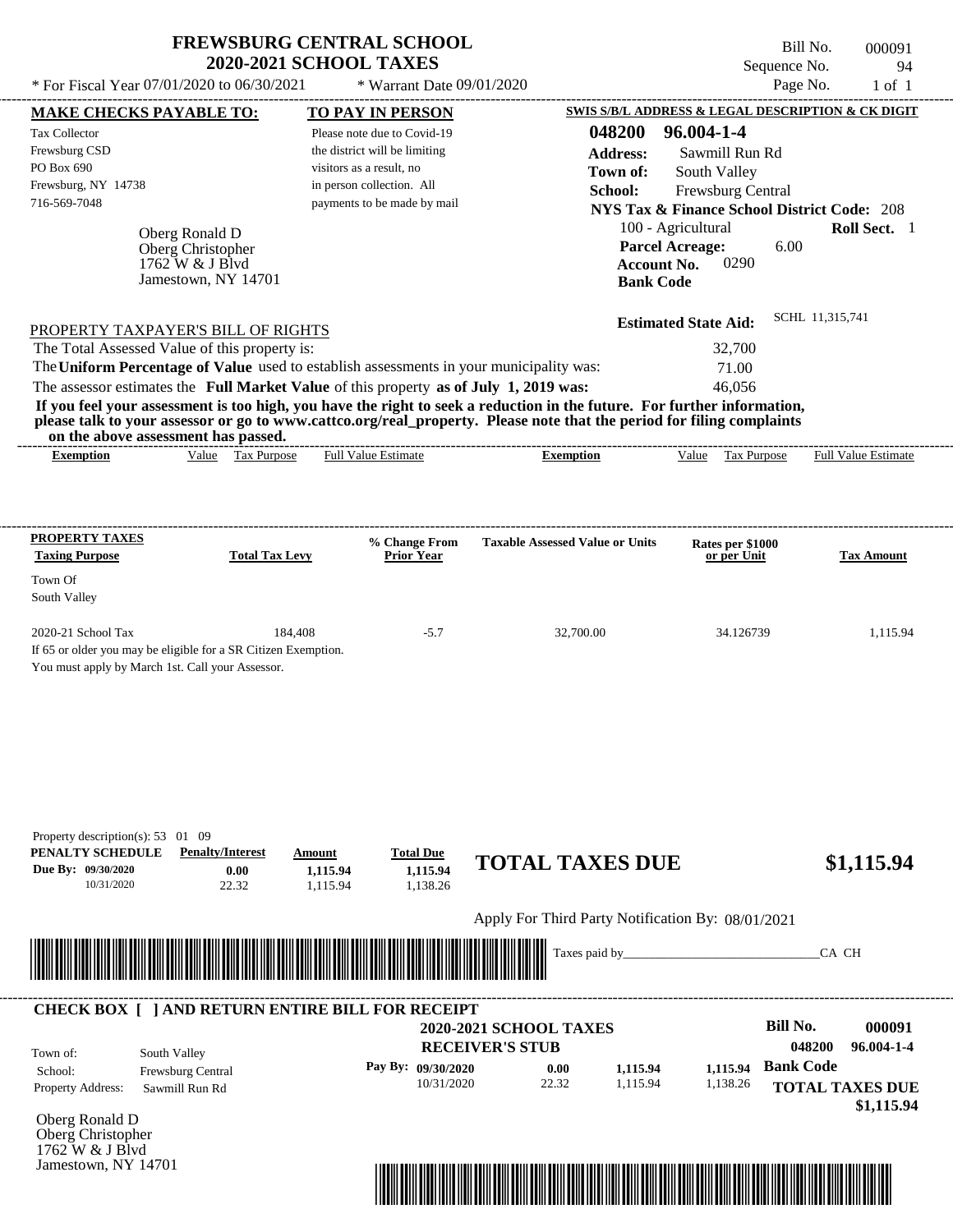| <b>FREWSBURG CENTRAL SCHOOL</b> |
|---------------------------------|
| <b>2020-2021 SCHOOL TAXES</b>   |

| <b>MAKE CHECKS PAYABLE TO:</b><br><b>TO PAY IN PERSON</b><br>96.004-1-58.1<br>048200<br>Tax Collector<br>Please note due to Covid-19<br>Frewsburg CSD<br>the district will be limiting<br>Sawmill Run Rd<br><b>Address:</b><br>PO Box 690<br>visitors as a result, no<br>South Valley<br>Town of:<br>Frewsburg, NY 14738<br>in person collection. All<br>Frewsburg Central<br>School:<br>716-569-7048<br>payments to be made by mail<br><b>NYS Tax &amp; Finance School District Code: 208</b><br>312 - Vac w/imprv<br>Pache Richard R<br><b>Parcel Acreage:</b><br>11.50<br>Pache Carole A<br>0286<br><b>Account No.</b><br>1267 Greenfield Dr |                            |
|-------------------------------------------------------------------------------------------------------------------------------------------------------------------------------------------------------------------------------------------------------------------------------------------------------------------------------------------------------------------------------------------------------------------------------------------------------------------------------------------------------------------------------------------------------------------------------------------------------------------------------------------------|----------------------------|
|                                                                                                                                                                                                                                                                                                                                                                                                                                                                                                                                                                                                                                                 |                            |
|                                                                                                                                                                                                                                                                                                                                                                                                                                                                                                                                                                                                                                                 |                            |
|                                                                                                                                                                                                                                                                                                                                                                                                                                                                                                                                                                                                                                                 |                            |
|                                                                                                                                                                                                                                                                                                                                                                                                                                                                                                                                                                                                                                                 |                            |
|                                                                                                                                                                                                                                                                                                                                                                                                                                                                                                                                                                                                                                                 |                            |
|                                                                                                                                                                                                                                                                                                                                                                                                                                                                                                                                                                                                                                                 | Roll Sect. 1               |
|                                                                                                                                                                                                                                                                                                                                                                                                                                                                                                                                                                                                                                                 |                            |
|                                                                                                                                                                                                                                                                                                                                                                                                                                                                                                                                                                                                                                                 |                            |
| Alden, NY 14004<br><b>Bank Code</b>                                                                                                                                                                                                                                                                                                                                                                                                                                                                                                                                                                                                             |                            |
|                                                                                                                                                                                                                                                                                                                                                                                                                                                                                                                                                                                                                                                 |                            |
| SCHL 11,315,741<br><b>Estimated State Aid:</b><br>PROPERTY TAXPAYER'S BILL OF RIGHTS                                                                                                                                                                                                                                                                                                                                                                                                                                                                                                                                                            |                            |
| The Total Assessed Value of this property is:<br>23,300                                                                                                                                                                                                                                                                                                                                                                                                                                                                                                                                                                                         |                            |
| The Uniform Percentage of Value used to establish assessments in your municipality was:<br>71.00                                                                                                                                                                                                                                                                                                                                                                                                                                                                                                                                                |                            |
| The assessor estimates the Full Market Value of this property as of July 1, 2019 was:<br>32,817                                                                                                                                                                                                                                                                                                                                                                                                                                                                                                                                                 |                            |
| If you feel your assessment is too high, you have the right to seek a reduction in the future. For further information,<br>please talk to your assessor or go to www.cattco.org/real_property. Please note that the period for filing complaints                                                                                                                                                                                                                                                                                                                                                                                                |                            |
| on the above assessment has passed.                                                                                                                                                                                                                                                                                                                                                                                                                                                                                                                                                                                                             |                            |
| Value Tax Purpose<br><b>Full Value Estimate</b><br>Value Tax Purpose<br><b>Exemption</b><br><b>Exemption</b>                                                                                                                                                                                                                                                                                                                                                                                                                                                                                                                                    | <b>Full Value Estimate</b> |
|                                                                                                                                                                                                                                                                                                                                                                                                                                                                                                                                                                                                                                                 |                            |
|                                                                                                                                                                                                                                                                                                                                                                                                                                                                                                                                                                                                                                                 |                            |
| <b>PROPERTY TAXES</b><br>% Change From<br><b>Taxable Assessed Value or Units</b><br>Rates per \$1000                                                                                                                                                                                                                                                                                                                                                                                                                                                                                                                                            |                            |
| <b>Taxing Purpose</b><br><b>Total Tax Levy</b><br><b>Prior Year</b><br>or per Unit                                                                                                                                                                                                                                                                                                                                                                                                                                                                                                                                                              | <b>Tax Amount</b>          |
| Town Of                                                                                                                                                                                                                                                                                                                                                                                                                                                                                                                                                                                                                                         |                            |
| South Valley                                                                                                                                                                                                                                                                                                                                                                                                                                                                                                                                                                                                                                    |                            |
| 2020-21 School Tax<br>184,408<br>$-5.7$<br>23,300.00<br>34.126739                                                                                                                                                                                                                                                                                                                                                                                                                                                                                                                                                                               | 795.15                     |
| If 65 or older you may be eligible for a SR Citizen Exemption.                                                                                                                                                                                                                                                                                                                                                                                                                                                                                                                                                                                  |                            |
| You must apply by March 1st. Call your Assessor.                                                                                                                                                                                                                                                                                                                                                                                                                                                                                                                                                                                                |                            |
|                                                                                                                                                                                                                                                                                                                                                                                                                                                                                                                                                                                                                                                 |                            |
|                                                                                                                                                                                                                                                                                                                                                                                                                                                                                                                                                                                                                                                 |                            |
|                                                                                                                                                                                                                                                                                                                                                                                                                                                                                                                                                                                                                                                 |                            |
|                                                                                                                                                                                                                                                                                                                                                                                                                                                                                                                                                                                                                                                 |                            |
|                                                                                                                                                                                                                                                                                                                                                                                                                                                                                                                                                                                                                                                 |                            |
|                                                                                                                                                                                                                                                                                                                                                                                                                                                                                                                                                                                                                                                 |                            |
|                                                                                                                                                                                                                                                                                                                                                                                                                                                                                                                                                                                                                                                 |                            |
|                                                                                                                                                                                                                                                                                                                                                                                                                                                                                                                                                                                                                                                 |                            |
| Property description(s): 53 01 09                                                                                                                                                                                                                                                                                                                                                                                                                                                                                                                                                                                                               |                            |
| <b>Penalty/Interest</b><br><b>Total Due</b><br>Amount<br><b>TOTAL TAXES DUE</b>                                                                                                                                                                                                                                                                                                                                                                                                                                                                                                                                                                 | \$795.15                   |
| 795.15<br>795.15<br>0.00<br>15.90<br>795.15<br>811.05<br>10/31/2020                                                                                                                                                                                                                                                                                                                                                                                                                                                                                                                                                                             |                            |
|                                                                                                                                                                                                                                                                                                                                                                                                                                                                                                                                                                                                                                                 |                            |
| Apply For Third Party Notification By: 08/01/2021                                                                                                                                                                                                                                                                                                                                                                                                                                                                                                                                                                                               |                            |
| Taxes paid by<br>CA CH                                                                                                                                                                                                                                                                                                                                                                                                                                                                                                                                                                                                                          |                            |
|                                                                                                                                                                                                                                                                                                                                                                                                                                                                                                                                                                                                                                                 |                            |
|                                                                                                                                                                                                                                                                                                                                                                                                                                                                                                                                                                                                                                                 |                            |
| <b>Bill No.</b><br><b>2020-2021 SCHOOL TAXES</b>                                                                                                                                                                                                                                                                                                                                                                                                                                                                                                                                                                                                |                            |
| 048200<br><b>RECEIVER'S STUB</b>                                                                                                                                                                                                                                                                                                                                                                                                                                                                                                                                                                                                                |                            |
| PENALTY SCHEDULE<br>Due By: 09/30/2020<br><u> Indian American State of Barbara and The Barbara and The Barbara and The Barbara and The Barbara and The Barbara and The Barbara and The Barbara and The Barbara and The Barbara and The Barbara and The Barbara and The Bar</u><br><b>CHECK BOX [ ] AND RETURN ENTIRE BILL FOR RECEIPT</b><br>South Valley<br>Town of:<br><b>Bank Code</b><br>Pay By: 09/30/2020<br>795.15<br>795.15<br>0.00<br>School:                                                                                                                                                                                          | 000092<br>96.004-1-58.1    |
| Frewsburg Central<br>10/31/2020<br>15.90<br>795.15<br>811.05<br>Property Address:<br>Sawmill Run Rd                                                                                                                                                                                                                                                                                                                                                                                                                                                                                                                                             |                            |
| <b>TOTAL TAXES DUE</b>                                                                                                                                                                                                                                                                                                                                                                                                                                                                                                                                                                                                                          | \$795.15                   |
| Pache Richard R                                                                                                                                                                                                                                                                                                                                                                                                                                                                                                                                                                                                                                 |                            |
| Pache Carole A                                                                                                                                                                                                                                                                                                                                                                                                                                                                                                                                                                                                                                  |                            |
| 1267 Greenfield Dr                                                                                                                                                                                                                                                                                                                                                                                                                                                                                                                                                                                                                              |                            |
| Alden, NY 14004                                                                                                                                                                                                                                                                                                                                                                                                                                                                                                                                                                                                                                 |                            |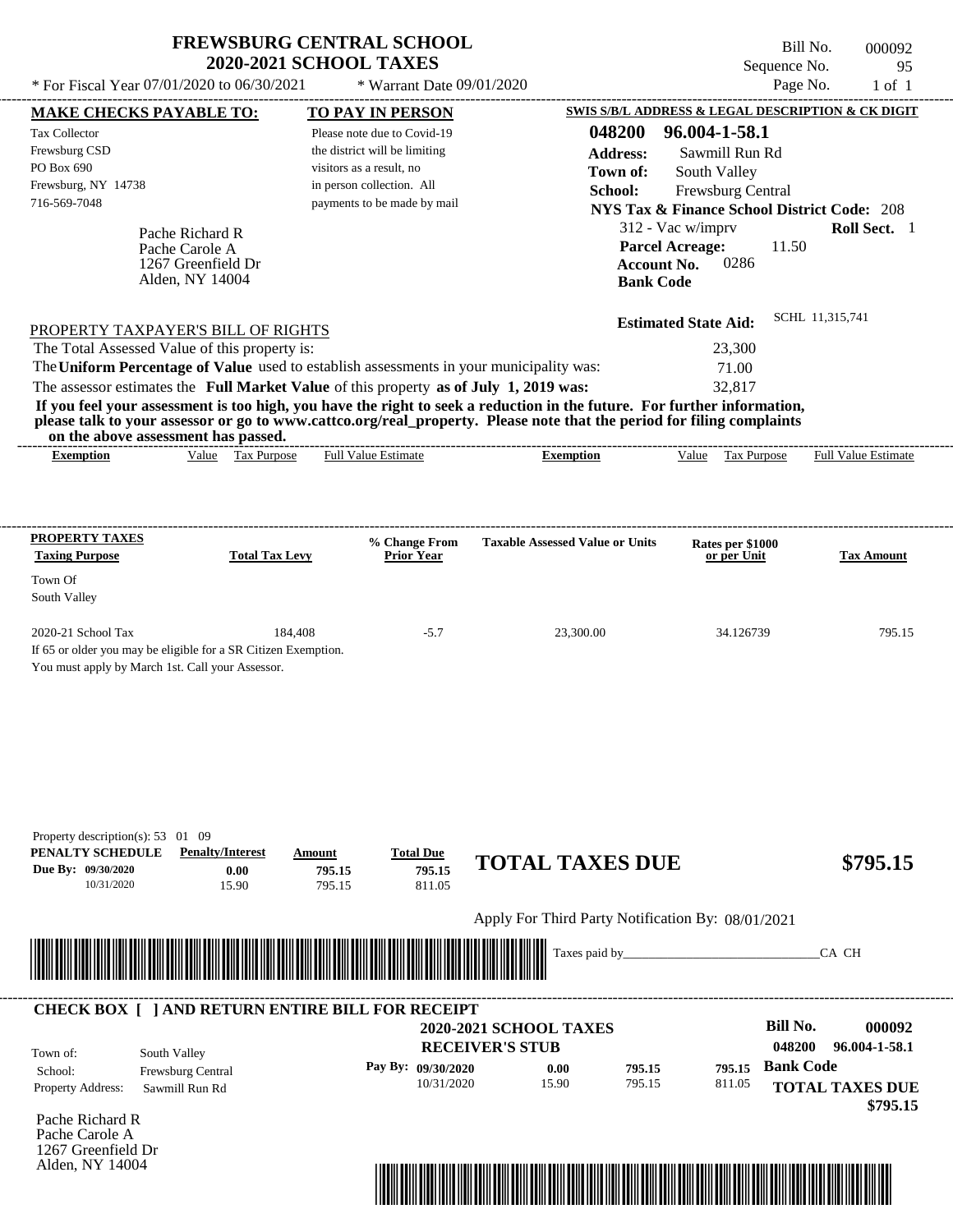| <b>FREWSBURG CENTRAL SCHOOL</b> |
|---------------------------------|
| <b>2020-2021 SCHOOL TAXES</b>   |

Bill No. 000093 Sequence No. 96<br>Page No. 1 of 1  $*$  For Fiscal Year 07/01/2020 to 06/30/2021  $*$  Warrant Date 09/01/2020 Page No. 1 of 1

| <b>MAKE CHECKS PAYABLE TO:</b>                   |                                                                | <b>TO PAY IN PERSON</b>                                                                                                                                                                                                              |                                                                                                                                                                                                                                                  | <b>SWIS S/B/L ADDRESS &amp; LEGAL DESCRIPTION &amp; CK DIGIT</b> |                            |
|--------------------------------------------------|----------------------------------------------------------------|--------------------------------------------------------------------------------------------------------------------------------------------------------------------------------------------------------------------------------------|--------------------------------------------------------------------------------------------------------------------------------------------------------------------------------------------------------------------------------------------------|------------------------------------------------------------------|----------------------------|
| <b>Tax Collector</b>                             |                                                                | Please note due to Covid-19                                                                                                                                                                                                          | 048200                                                                                                                                                                                                                                           | 96.004-1-58.3                                                    |                            |
| Frewsburg CSD                                    |                                                                | the district will be limiting                                                                                                                                                                                                        | <b>Address:</b>                                                                                                                                                                                                                                  | Sawmill Run Rd                                                   |                            |
| PO Box 690                                       |                                                                | visitors as a result, no                                                                                                                                                                                                             | Town of:                                                                                                                                                                                                                                         | South Valley                                                     |                            |
| Frewsburg, NY 14738                              |                                                                | in person collection. All                                                                                                                                                                                                            | School:                                                                                                                                                                                                                                          | Frewsburg Central                                                |                            |
| 716-569-7048                                     |                                                                | payments to be made by mail                                                                                                                                                                                                          |                                                                                                                                                                                                                                                  | <b>NYS Tax &amp; Finance School District Code: 208</b>           |                            |
|                                                  | Pache Richard R                                                |                                                                                                                                                                                                                                      |                                                                                                                                                                                                                                                  | 270 - Mfg housing                                                | Roll Sect. 1               |
|                                                  | Pache Carole A                                                 |                                                                                                                                                                                                                                      |                                                                                                                                                                                                                                                  | <b>Parcel Acreage:</b><br>3.00                                   |                            |
|                                                  | 1267 Greenfield Dr                                             |                                                                                                                                                                                                                                      | <b>Account No.</b>                                                                                                                                                                                                                               | 0537                                                             |                            |
|                                                  | Alden, NY 14004                                                |                                                                                                                                                                                                                                      | <b>Bank Code</b>                                                                                                                                                                                                                                 |                                                                  |                            |
|                                                  |                                                                |                                                                                                                                                                                                                                      |                                                                                                                                                                                                                                                  |                                                                  | SCHL 11,315,741            |
|                                                  | PROPERTY TAXPAYER'S BILL OF RIGHTS                             |                                                                                                                                                                                                                                      |                                                                                                                                                                                                                                                  | <b>Estimated State Aid:</b>                                      |                            |
|                                                  | The Total Assessed Value of this property is:                  |                                                                                                                                                                                                                                      |                                                                                                                                                                                                                                                  | 30,700                                                           |                            |
|                                                  |                                                                | The Uniform Percentage of Value used to establish assessments in your municipality was:                                                                                                                                              |                                                                                                                                                                                                                                                  | 71.00                                                            |                            |
|                                                  |                                                                | The assessor estimates the Full Market Value of this property as of July 1, 2019 was:                                                                                                                                                |                                                                                                                                                                                                                                                  | 43,239                                                           |                            |
|                                                  |                                                                |                                                                                                                                                                                                                                      | If you feel your assessment is too high, you have the right to seek a reduction in the future. For further information,<br>please talk to your assessor or go to www.cattco.org/real_property. Please note that the period for filing complaints |                                                                  |                            |
| <b>Exemption</b>                                 | on the above assessment has passed.<br>Value Tax Purpose       | <b>Full Value Estimate</b>                                                                                                                                                                                                           | <b>Exemption</b>                                                                                                                                                                                                                                 | Value Tax Purpose                                                | <b>Full Value Estimate</b> |
|                                                  |                                                                |                                                                                                                                                                                                                                      |                                                                                                                                                                                                                                                  |                                                                  |                            |
|                                                  |                                                                |                                                                                                                                                                                                                                      |                                                                                                                                                                                                                                                  |                                                                  |                            |
| <b>PROPERTY TAXES</b>                            |                                                                | % Change From                                                                                                                                                                                                                        | <b>Taxable Assessed Value or Units</b>                                                                                                                                                                                                           |                                                                  |                            |
| <b>Taxing Purpose</b>                            | <b>Total Tax Levy</b>                                          | <b>Prior Year</b>                                                                                                                                                                                                                    |                                                                                                                                                                                                                                                  | Rates per \$1000<br>or per Unit                                  | <b>Tax Amount</b>          |
| Town Of                                          |                                                                |                                                                                                                                                                                                                                      |                                                                                                                                                                                                                                                  |                                                                  |                            |
| South Valley                                     |                                                                |                                                                                                                                                                                                                                      |                                                                                                                                                                                                                                                  |                                                                  |                            |
| 2020-21 School Tax                               | 184,408                                                        | $-5.7$                                                                                                                                                                                                                               | 30,700.00                                                                                                                                                                                                                                        | 34.126739                                                        | 1,047.69                   |
|                                                  | If 65 or older you may be eligible for a SR Citizen Exemption. |                                                                                                                                                                                                                                      |                                                                                                                                                                                                                                                  |                                                                  |                            |
| You must apply by March 1st. Call your Assessor. |                                                                |                                                                                                                                                                                                                                      |                                                                                                                                                                                                                                                  |                                                                  |                            |
|                                                  |                                                                |                                                                                                                                                                                                                                      |                                                                                                                                                                                                                                                  |                                                                  |                            |
|                                                  |                                                                |                                                                                                                                                                                                                                      |                                                                                                                                                                                                                                                  |                                                                  |                            |
|                                                  |                                                                |                                                                                                                                                                                                                                      |                                                                                                                                                                                                                                                  |                                                                  |                            |
|                                                  |                                                                |                                                                                                                                                                                                                                      |                                                                                                                                                                                                                                                  |                                                                  |                            |
|                                                  |                                                                |                                                                                                                                                                                                                                      |                                                                                                                                                                                                                                                  |                                                                  |                            |
|                                                  |                                                                |                                                                                                                                                                                                                                      |                                                                                                                                                                                                                                                  |                                                                  |                            |
| Property description(s): 53 01 09                |                                                                |                                                                                                                                                                                                                                      |                                                                                                                                                                                                                                                  |                                                                  |                            |
| PENALTY SCHEDULE                                 | <b>Penalty/Interest</b>                                        | <b>Total Due</b><br>Amount                                                                                                                                                                                                           |                                                                                                                                                                                                                                                  |                                                                  |                            |
| Due By: 09/30/2020                               | 0.00                                                           | 1,047.69<br>1,047.69                                                                                                                                                                                                                 | <b>TOTAL TAXES DUE</b>                                                                                                                                                                                                                           |                                                                  | \$1,047.69                 |
| 10/31/2020                                       | 20.95                                                          | 1,068.64<br>1,047.69                                                                                                                                                                                                                 |                                                                                                                                                                                                                                                  |                                                                  |                            |
|                                                  |                                                                |                                                                                                                                                                                                                                      | Apply For Third Party Notification By: 08/01/2021                                                                                                                                                                                                |                                                                  |                            |
|                                                  |                                                                |                                                                                                                                                                                                                                      | Taxes paid by                                                                                                                                                                                                                                    |                                                                  | CA CH                      |
|                                                  |                                                                | <u> Indian American State of Barbara and The Barbara and The Barbara and The Barbara and The Barbara and The Barbara and The Barbara and The Barbara and The Barbara and The Barbara and The Barbara and The Barbara and The Bar</u> |                                                                                                                                                                                                                                                  |                                                                  |                            |
|                                                  |                                                                | <b>CHECK BOX [ ] AND RETURN ENTIRE BILL FOR RECEIPT</b>                                                                                                                                                                              |                                                                                                                                                                                                                                                  |                                                                  |                            |
|                                                  |                                                                |                                                                                                                                                                                                                                      | 2020-2021 SCHOOL TAXES                                                                                                                                                                                                                           | <b>Bill No.</b>                                                  | 000093                     |
| Town of:                                         | South Valley                                                   |                                                                                                                                                                                                                                      | <b>RECEIVER'S STUB</b>                                                                                                                                                                                                                           | 048200                                                           | 96.004-1-58.3              |
| School:                                          | Frewsburg Central                                              | Pay By: 09/30/2020                                                                                                                                                                                                                   | 0.00<br>1,047.69                                                                                                                                                                                                                                 | <b>Bank Code</b><br>1,047.69                                     |                            |
| Property Address:                                | Sawmill Run Rd                                                 | 10/31/2020                                                                                                                                                                                                                           | 20.95<br>1,047.69                                                                                                                                                                                                                                | 1,068.64                                                         | <b>TOTAL TAXES DUE</b>     |
|                                                  |                                                                |                                                                                                                                                                                                                                      |                                                                                                                                                                                                                                                  |                                                                  | \$1,047.69                 |
| Pache Richard R                                  |                                                                |                                                                                                                                                                                                                                      |                                                                                                                                                                                                                                                  |                                                                  |                            |
| Pache Carole A<br>1267 Greenfield Dr             |                                                                |                                                                                                                                                                                                                                      |                                                                                                                                                                                                                                                  |                                                                  |                            |
| Alden, NY 14004                                  |                                                                |                                                                                                                                                                                                                                      |                                                                                                                                                                                                                                                  |                                                                  |                            |
|                                                  |                                                                |                                                                                                                                                                                                                                      | <u> 1989 - Johann Stoff, Amerikaansk politiker (</u>                                                                                                                                                                                             |                                                                  |                            |
|                                                  |                                                                |                                                                                                                                                                                                                                      |                                                                                                                                                                                                                                                  |                                                                  |                            |
|                                                  |                                                                |                                                                                                                                                                                                                                      |                                                                                                                                                                                                                                                  |                                                                  |                            |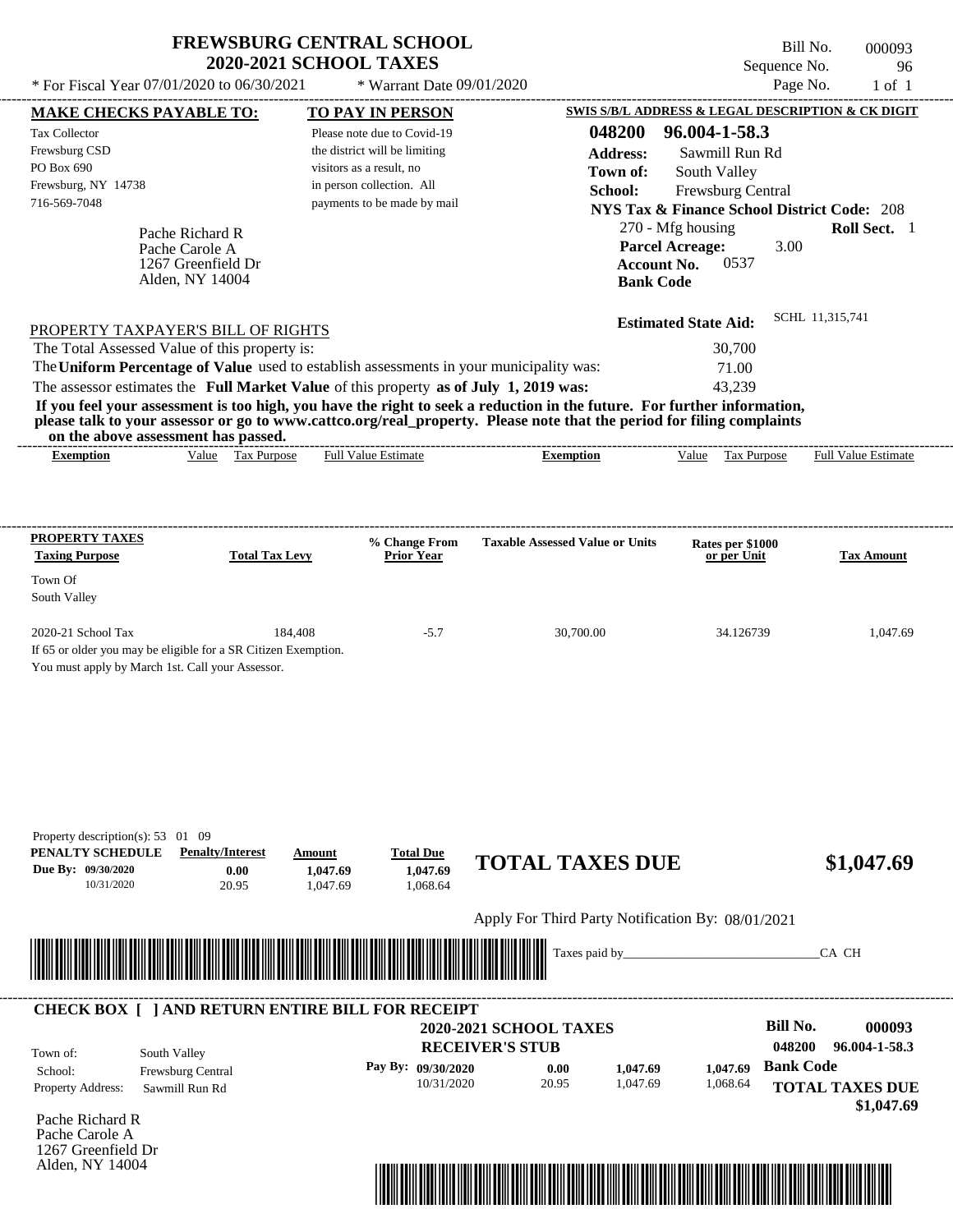|                                                                                                                                                                                                                                                                                                                                                                                                                                                                                                                             | <b>2020-2021 SCHOOL TAXES</b>    | <b>FREWSBURG CENTRAL SCHOOL</b>                                                                                                                      |                                                                      |                                                                                                                                                                                                                   | Bill No.<br>000094<br>Sequence No.<br>97                                  |  |  |
|-----------------------------------------------------------------------------------------------------------------------------------------------------------------------------------------------------------------------------------------------------------------------------------------------------------------------------------------------------------------------------------------------------------------------------------------------------------------------------------------------------------------------------|----------------------------------|------------------------------------------------------------------------------------------------------------------------------------------------------|----------------------------------------------------------------------|-------------------------------------------------------------------------------------------------------------------------------------------------------------------------------------------------------------------|---------------------------------------------------------------------------|--|--|
| * For Fiscal Year 07/01/2020 to 06/30/2021                                                                                                                                                                                                                                                                                                                                                                                                                                                                                  |                                  | * Warrant Date 09/01/2020                                                                                                                            |                                                                      | Page No.<br>$1$ of $1$                                                                                                                                                                                            |                                                                           |  |  |
| MAKE CHECKS PAYABLE TO:                                                                                                                                                                                                                                                                                                                                                                                                                                                                                                     |                                  | <b>TO PAY IN PERSON</b>                                                                                                                              |                                                                      |                                                                                                                                                                                                                   | SWIS S/B/L ADDRESS & LEGAL DESCRIPTION & CK DIGIT                         |  |  |
| Tax Collector<br>Frewsburg CSD<br>PO Box 690<br>Frewsburg, NY 14738<br>716-569-7048<br>Peterson Michael C<br>2850 Mitchell Rd<br>Jamestown, NY 14701                                                                                                                                                                                                                                                                                                                                                                        |                                  | Please note due to Covid-19<br>the district will be limiting<br>visitors as a result, no<br>in person collection. All<br>payments to be made by mail | 048200<br><b>Address:</b><br>Town of:<br>School:<br><b>Bank Code</b> | 105.002-1-29.2<br>Brown Run Rd<br>South Valley<br>Frewsburg Central<br><b>NYS Tax &amp; Finance School District Code: 208</b><br>$314$ - Rural vac $<$ 10<br><b>Parcel Acreage:</b><br>0548<br><b>Account No.</b> | Roll Sect. 1<br>4.55                                                      |  |  |
| PROPERTY TAXPAYER'S BILL OF RIGHTS<br>The Total Assessed Value of this property is:<br>The Uniform Percentage of Value used to establish assessments in your municipality was:<br>The assessor estimates the Full Market Value of this property as of July 1, 2019 was:<br>If you feel your assessment is too high, you have the right to seek a reduction in the future. For further information,<br>please talk to your assessor or go to www.cattco.org/real_property. Please note that the period for filing complaints |                                  |                                                                                                                                                      |                                                                      | <b>Estimated State Aid:</b><br>6,800<br>71.00<br>9,577                                                                                                                                                            | SCHL 11,315,741                                                           |  |  |
| on the above assessment has passed.<br><b>Exemption</b>                                                                                                                                                                                                                                                                                                                                                                                                                                                                     | Value Tax Purpose                | <b>Full Value Estimate</b>                                                                                                                           | <b>Exemption</b>                                                     | Tax Purpose<br>Value                                                                                                                                                                                              | Full Value Estimate                                                       |  |  |
| PROPERTY TAXES<br><b>Taxing Purpose</b><br>Town Of<br>South Valley<br>2020-21 School Tax<br>If 65 or older you may be eligible for a SR Citizen Exemption.<br>You must apply by March 1st. Call your Assessor.                                                                                                                                                                                                                                                                                                              | <b>Total Tax Levy</b><br>184,408 | % Change From<br><b>Prior Year</b><br>$-5.7$                                                                                                         | <b>Taxable Assessed Value or Units</b><br>6,800.00                   | Rates per \$1000<br>or per Unit<br>34.126739                                                                                                                                                                      | <b>Tax Amount</b><br>232.06                                               |  |  |
| Property description(s): $50 \quad 01 \quad 09$<br><b>Penalty/Interest</b><br>PENALTY SCHEDULE                                                                                                                                                                                                                                                                                                                                                                                                                              | Amount                           | <b>Total Due</b>                                                                                                                                     |                                                                      |                                                                                                                                                                                                                   |                                                                           |  |  |
| Due By: 09/30/2020<br>0.00<br>10/31/2020<br>4.64                                                                                                                                                                                                                                                                                                                                                                                                                                                                            | 232.06<br>232.06                 | 232.06<br>236.70                                                                                                                                     | <b>TOTAL TAXES DUE</b>                                               |                                                                                                                                                                                                                   | \$232.06                                                                  |  |  |
|                                                                                                                                                                                                                                                                                                                                                                                                                                                                                                                             |                                  |                                                                                                                                                      | Apply For Third Party Notification By: 08/01/2021                    |                                                                                                                                                                                                                   |                                                                           |  |  |
|                                                                                                                                                                                                                                                                                                                                                                                                                                                                                                                             |                                  |                                                                                                                                                      | Taxes paid by_                                                       |                                                                                                                                                                                                                   | CA CH                                                                     |  |  |
| <b>CHECK BOX [ ] AND RETURN ENTIRE BILL FOR RECEIPT</b>                                                                                                                                                                                                                                                                                                                                                                                                                                                                     |                                  |                                                                                                                                                      |                                                                      |                                                                                                                                                                                                                   |                                                                           |  |  |
| Town of:<br>South Valley                                                                                                                                                                                                                                                                                                                                                                                                                                                                                                    |                                  |                                                                                                                                                      | 2020-2021 SCHOOL TAXES<br><b>RECEIVER'S STUB</b>                     |                                                                                                                                                                                                                   | <b>Bill No.</b><br>000094<br>048200<br>105.002-1-29.2<br><b>Bank Code</b> |  |  |
| Frewsburg Central<br>School:<br>Property Address:<br>Brown Run Rd                                                                                                                                                                                                                                                                                                                                                                                                                                                           |                                  | Pay By: 09/30/2020<br>10/31/2020                                                                                                                     | 232.06<br>0.00<br>232.06<br>4.64                                     | 232.06<br>236.70                                                                                                                                                                                                  | <b>TOTAL TAXES DUE</b>                                                    |  |  |

Peterson Michael C 2850 Mitchell Rd Jamestown, NY 14701

Property Address: Brown Run Rd



**TOTAL TAXES DUE**

 **\$232.06**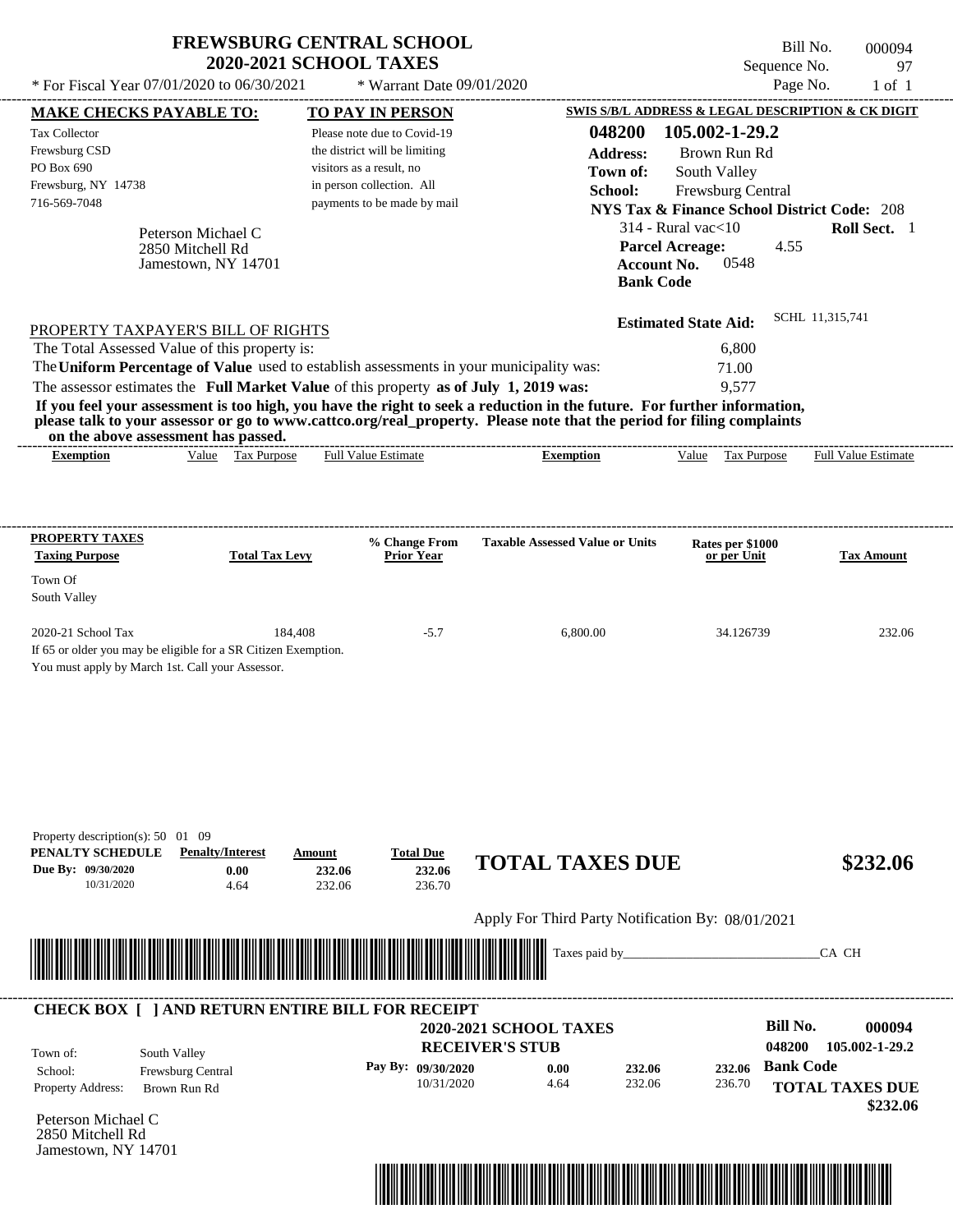|                                                                                                                                                                                                                                                  | <b>FREWSBURG CENTRAL SCHOOL</b><br><b>2020-2021 SCHOOL TAXES</b> |                                                           |                                                   |                                                                             | Bill No.<br>000095<br>98    |
|--------------------------------------------------------------------------------------------------------------------------------------------------------------------------------------------------------------------------------------------------|------------------------------------------------------------------|-----------------------------------------------------------|---------------------------------------------------|-----------------------------------------------------------------------------|-----------------------------|
| * For Fiscal Year 07/01/2020 to 06/30/2021                                                                                                                                                                                                       |                                                                  | * Warrant Date 09/01/2020                                 | Sequence No.<br>Page No.                          |                                                                             |                             |
|                                                                                                                                                                                                                                                  |                                                                  |                                                           |                                                   |                                                                             | $1$ of $1$                  |
| <b>MAKE CHECKS PAYABLE TO:</b>                                                                                                                                                                                                                   |                                                                  | TO PAY IN PERSON                                          |                                                   | SWIS S/B/L ADDRESS & LEGAL DESCRIPTION & CK DIGIT                           |                             |
| Tax Collector                                                                                                                                                                                                                                    |                                                                  | Please note due to Covid-19                               | 048200                                            | 105.002-1-29.3                                                              |                             |
| Frewsburg CSD<br>PO Box 690                                                                                                                                                                                                                      |                                                                  | the district will be limiting<br>visitors as a result, no | <b>Address:</b>                                   | Brown Run Rd                                                                |                             |
| Frewsburg, NY 14738                                                                                                                                                                                                                              |                                                                  | in person collection. All                                 | Town of:                                          | South Valley                                                                |                             |
| 716-569-7048                                                                                                                                                                                                                                     |                                                                  | payments to be made by mail                               | School:                                           | Frewsburg Central                                                           |                             |
|                                                                                                                                                                                                                                                  |                                                                  |                                                           |                                                   | <b>NYS Tax &amp; Finance School District Code: 208</b><br>312 - Vac w/imprv | Roll Sect. 1                |
| Peterson Michael C<br>2850 Mitchell Rd<br>Jamestown, NY 14701                                                                                                                                                                                    |                                                                  |                                                           | <b>Bank Code</b>                                  | <b>Parcel Acreage:</b><br>4.60<br><b>Account No.</b><br>0629                |                             |
| PROPERTY TAXPAYER'S BILL OF RIGHTS                                                                                                                                                                                                               |                                                                  |                                                           |                                                   | <b>Estimated State Aid:</b>                                                 | SCHL 11,315,741             |
| The Total Assessed Value of this property is:                                                                                                                                                                                                    |                                                                  |                                                           |                                                   | 10,200                                                                      |                             |
| The Uniform Percentage of Value used to establish assessments in your municipality was:                                                                                                                                                          |                                                                  |                                                           |                                                   | 71.00                                                                       |                             |
| The assessor estimates the Full Market Value of this property as of July 1, 2019 was:                                                                                                                                                            |                                                                  |                                                           |                                                   | 14,366                                                                      |                             |
| If you feel your assessment is too high, you have the right to seek a reduction in the future. For further information,<br>please talk to your assessor or go to www.cattco.org/real_property. Please note that the period for filing complaints |                                                                  |                                                           |                                                   |                                                                             |                             |
| on the above assessment has passed.                                                                                                                                                                                                              |                                                                  |                                                           |                                                   |                                                                             |                             |
| <b>Exemption</b>                                                                                                                                                                                                                                 | Value Tax Purpose                                                | <b>Full Value Estimate</b>                                | <b>Exemption</b>                                  | Value Tax Purpose                                                           | <b>Full Value Estimate</b>  |
| <b>Taxing Purpose</b><br>Town Of<br>South Valley<br>2020-21 School Tax<br>If 65 or older you may be eligible for a SR Citizen Exemption.                                                                                                         | <b>Total Tax Levy</b><br>184,408                                 | <b>Prior Year</b><br>$-5.7$                               | 10,200.00                                         | or per Unit<br>34.126739                                                    | <b>Tax Amount</b><br>348.09 |
| You must apply by March 1st. Call your Assessor.                                                                                                                                                                                                 |                                                                  |                                                           |                                                   |                                                                             |                             |
| Property description(s): $50 \quad 01 \quad 09$<br>PENALTY SCHEDULE<br><b>Penalty/Interest</b><br>Due By: 09/30/2020<br>10/31/2020                                                                                                               | Amount<br>0.00<br>348.09<br>6.96<br>348.09                       | <b>Total Due</b><br>348.09<br>355.05                      | <b>TOTAL TAXES DUE</b>                            |                                                                             | \$348.09                    |
|                                                                                                                                                                                                                                                  |                                                                  |                                                           | Apply For Third Party Notification By: 08/01/2021 |                                                                             |                             |
|                                                                                                                                                                                                                                                  |                                                                  |                                                           | Taxes paid by_                                    |                                                                             | CA CH                       |
| <b>CHECK BOX [ ] AND RETURN ENTIRE BILL FOR RECEIPT</b>                                                                                                                                                                                          |                                                                  |                                                           |                                                   |                                                                             |                             |
|                                                                                                                                                                                                                                                  |                                                                  |                                                           | 2020-2021 SCHOOL TAXES                            | <b>Bill No.</b>                                                             | 000095                      |
| South Valley<br>Town of:                                                                                                                                                                                                                         |                                                                  |                                                           | <b>RECEIVER'S STUB</b>                            | 048200                                                                      | 105.002-1-29.3              |
| School:<br>Frewsburg Central                                                                                                                                                                                                                     |                                                                  | Pay By: 09/30/2020                                        | 0.00<br>348.09                                    | <b>Bank Code</b><br>348.09                                                  |                             |
| Property Address:<br>Brown Run Rd                                                                                                                                                                                                                |                                                                  | 10/31/2020                                                | 6.96<br>348.09                                    | 355.05                                                                      | <b>TOTAL TAXES DUE</b>      |
| Peterson Michael C                                                                                                                                                                                                                               |                                                                  |                                                           |                                                   |                                                                             | \$348.09                    |
|                                                                                                                                                                                                                                                  |                                                                  |                                                           |                                                   |                                                                             |                             |

Peterson Michael C 2850 Mitchell Rd Jamestown, NY 14701

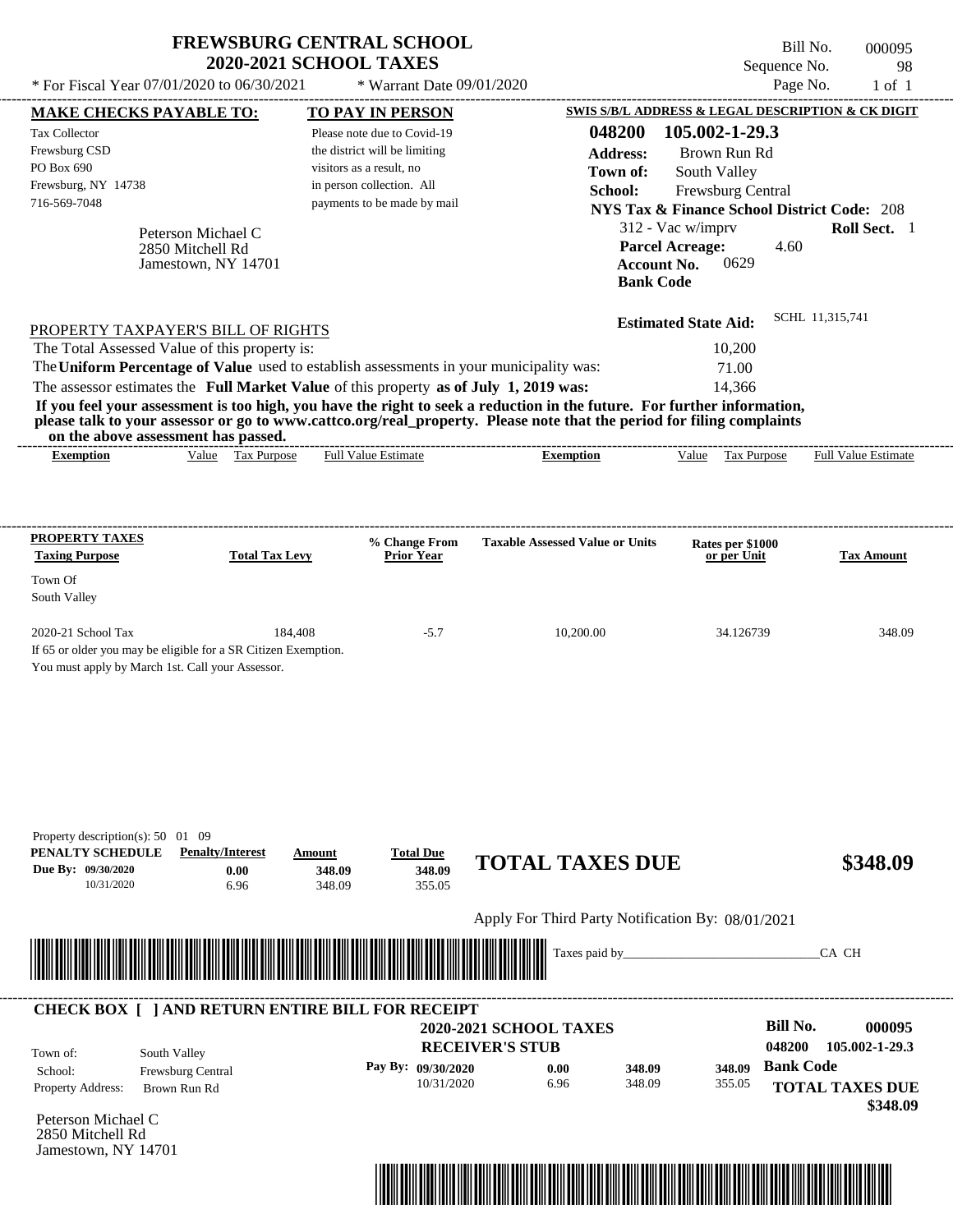| <b>FREWSBURG CENTRAL SCHOOL</b> |
|---------------------------------|
| <b>2020-2021 SCHOOL TAXES</b>   |

Bill No. 000096 Sequence No. 99<br>Page No. 1 of 1

|                                   | <b>MAKE CHECKS PAYABLE TO:</b>                                 |                       | <b>TO PAY IN PERSON</b>                                                               |                                                                                                                                                                                                                                                  | SWIS S/B/L ADDRESS & LEGAL DESCRIPTION & CK DIGIT      |                        |
|-----------------------------------|----------------------------------------------------------------|-----------------------|---------------------------------------------------------------------------------------|--------------------------------------------------------------------------------------------------------------------------------------------------------------------------------------------------------------------------------------------------|--------------------------------------------------------|------------------------|
| <b>Tax Collector</b>              |                                                                |                       | Please note due to Covid-19                                                           | 048200                                                                                                                                                                                                                                           | 96.004-1-19.1                                          |                        |
| Frewsburg CSD                     |                                                                |                       | the district will be limiting                                                         | <b>Address:</b>                                                                                                                                                                                                                                  | 12530 Bragg Rd                                         |                        |
| PO Box 690                        |                                                                |                       | visitors as a result, no                                                              | Town of:                                                                                                                                                                                                                                         | South Valley                                           |                        |
| Frewsburg, NY 14738               |                                                                |                       | in person collection. All                                                             | School:                                                                                                                                                                                                                                          | Frewsburg Central                                      |                        |
| 716-569-7048                      |                                                                |                       | payments to be made by mail                                                           |                                                                                                                                                                                                                                                  | <b>NYS Tax &amp; Finance School District Code: 208</b> |                        |
|                                   | Piazza Shelley                                                 |                       |                                                                                       |                                                                                                                                                                                                                                                  | $322$ - Rural vac $>10$                                | Roll Sect. 1           |
|                                   | Piazza Anthony M                                               |                       |                                                                                       |                                                                                                                                                                                                                                                  | <b>Parcel Acreage:</b><br>33.85                        |                        |
|                                   | PO Box 476                                                     |                       |                                                                                       | <b>Account No.</b>                                                                                                                                                                                                                               | 0307                                                   |                        |
|                                   | Frewsburg, NY 14738                                            |                       |                                                                                       | <b>Bank Code</b>                                                                                                                                                                                                                                 |                                                        |                        |
|                                   |                                                                |                       |                                                                                       |                                                                                                                                                                                                                                                  |                                                        | SCHL 11,315,741        |
|                                   | PROPERTY TAXPAYER'S BILL OF RIGHTS                             |                       |                                                                                       |                                                                                                                                                                                                                                                  | <b>Estimated State Aid:</b>                            |                        |
|                                   | The Total Assessed Value of this property is:                  |                       |                                                                                       |                                                                                                                                                                                                                                                  | 14,400                                                 |                        |
|                                   |                                                                |                       |                                                                                       | The Uniform Percentage of Value used to establish assessments in your municipality was:                                                                                                                                                          | 71.00                                                  |                        |
|                                   |                                                                |                       | The assessor estimates the Full Market Value of this property as of July 1, 2019 was: |                                                                                                                                                                                                                                                  | 20,282                                                 |                        |
|                                   | on the above assessment has passed.                            |                       |                                                                                       | If you feel your assessment is too high, you have the right to seek a reduction in the future. For further information,<br>please talk to your assessor or go to www.cattco.org/real_property. Please note that the period for filing complaints |                                                        |                        |
| <b>Exemption</b>                  |                                                                | Value Tax Purpose     | <b>Full Value Estimate</b>                                                            | <b>Exemption</b>                                                                                                                                                                                                                                 | Value Tax Purpose Full Value Estimate                  |                        |
|                                   |                                                                |                       |                                                                                       |                                                                                                                                                                                                                                                  |                                                        |                        |
|                                   |                                                                |                       |                                                                                       |                                                                                                                                                                                                                                                  |                                                        |                        |
| <b>PROPERTY TAXES</b>             |                                                                |                       | % Change From                                                                         | <b>Taxable Assessed Value or Units</b>                                                                                                                                                                                                           | Rates per \$1000                                       |                        |
| <b>Taxing Purpose</b>             |                                                                | <b>Total Tax Levy</b> | <b>Prior Year</b>                                                                     |                                                                                                                                                                                                                                                  | or per Unit                                            | <b>Tax Amount</b>      |
| Town Of                           |                                                                |                       |                                                                                       |                                                                                                                                                                                                                                                  |                                                        |                        |
| South Valley                      |                                                                |                       |                                                                                       |                                                                                                                                                                                                                                                  |                                                        |                        |
| 2020-21 School Tax                |                                                                | 184,408               | $-5.7$                                                                                | 14,400.00                                                                                                                                                                                                                                        | 34.126739                                              | 491.43                 |
|                                   | If 65 or older you may be eligible for a SR Citizen Exemption. |                       |                                                                                       |                                                                                                                                                                                                                                                  |                                                        |                        |
|                                   | You must apply by March 1st. Call your Assessor.               |                       |                                                                                       |                                                                                                                                                                                                                                                  |                                                        |                        |
|                                   |                                                                |                       |                                                                                       |                                                                                                                                                                                                                                                  |                                                        |                        |
|                                   |                                                                |                       |                                                                                       |                                                                                                                                                                                                                                                  |                                                        |                        |
|                                   |                                                                |                       |                                                                                       |                                                                                                                                                                                                                                                  |                                                        |                        |
|                                   |                                                                |                       |                                                                                       |                                                                                                                                                                                                                                                  |                                                        |                        |
|                                   |                                                                |                       |                                                                                       |                                                                                                                                                                                                                                                  |                                                        |                        |
|                                   |                                                                |                       |                                                                                       |                                                                                                                                                                                                                                                  |                                                        |                        |
|                                   |                                                                |                       |                                                                                       |                                                                                                                                                                                                                                                  |                                                        |                        |
|                                   | Property description(s): $44/45/53$ 01 09                      |                       |                                                                                       |                                                                                                                                                                                                                                                  |                                                        |                        |
| PENALTY SCHEDULE                  | <b>Penalty/Interest</b>                                        | Amount                | <b>Total Due</b>                                                                      |                                                                                                                                                                                                                                                  |                                                        |                        |
| Due By: 09/30/2020                | 0.00                                                           | 491.43                | 491.43                                                                                | <b>TOTAL TAXES DUE</b>                                                                                                                                                                                                                           |                                                        | \$491.43               |
| 10/31/2020                        | 9.83                                                           | 491.43                | 501.26                                                                                |                                                                                                                                                                                                                                                  |                                                        |                        |
|                                   |                                                                |                       |                                                                                       | Apply For Third Party Notification By: 08/01/2021                                                                                                                                                                                                |                                                        |                        |
|                                   |                                                                |                       |                                                                                       |                                                                                                                                                                                                                                                  |                                                        |                        |
|                                   |                                                                |                       |                                                                                       | Taxes paid by_                                                                                                                                                                                                                                   |                                                        | CA CH                  |
|                                   |                                                                |                       |                                                                                       |                                                                                                                                                                                                                                                  |                                                        |                        |
|                                   |                                                                |                       | <b>CHECK BOX [ ] AND RETURN ENTIRE BILL FOR RECEIPT</b>                               |                                                                                                                                                                                                                                                  |                                                        |                        |
|                                   |                                                                |                       |                                                                                       | 2020-2021 SCHOOL TAXES                                                                                                                                                                                                                           | <b>Bill No.</b>                                        | 000096                 |
| Town of:                          | South Valley                                                   |                       |                                                                                       | <b>RECEIVER'S STUB</b>                                                                                                                                                                                                                           | 048200                                                 | 96.004-1-19.1          |
| School:                           | Frewsburg Central                                              |                       | Pay By: 09/30/2020                                                                    | 0.00<br>491.43                                                                                                                                                                                                                                   | <b>Bank Code</b><br>491.43                             |                        |
| Property Address:                 | 12530 Bragg Rd                                                 |                       | 10/31/2020                                                                            | 9.83<br>491.43                                                                                                                                                                                                                                   | 501.26                                                 | <b>TOTAL TAXES DUE</b> |
|                                   |                                                                |                       |                                                                                       |                                                                                                                                                                                                                                                  |                                                        | \$491.43               |
| Piazza Shelley                    |                                                                |                       |                                                                                       |                                                                                                                                                                                                                                                  |                                                        |                        |
| Piazza Anthony M                  |                                                                |                       |                                                                                       |                                                                                                                                                                                                                                                  |                                                        |                        |
| PO Box 476<br>Frewsburg, NY 14738 |                                                                |                       |                                                                                       |                                                                                                                                                                                                                                                  |                                                        |                        |
|                                   |                                                                |                       |                                                                                       |                                                                                                                                                                                                                                                  |                                                        |                        |
|                                   |                                                                |                       |                                                                                       | <u> 1989 - Johann Stoff, Amerikaansk politiker († 1958)</u>                                                                                                                                                                                      |                                                        |                        |
|                                   |                                                                |                       |                                                                                       |                                                                                                                                                                                                                                                  |                                                        |                        |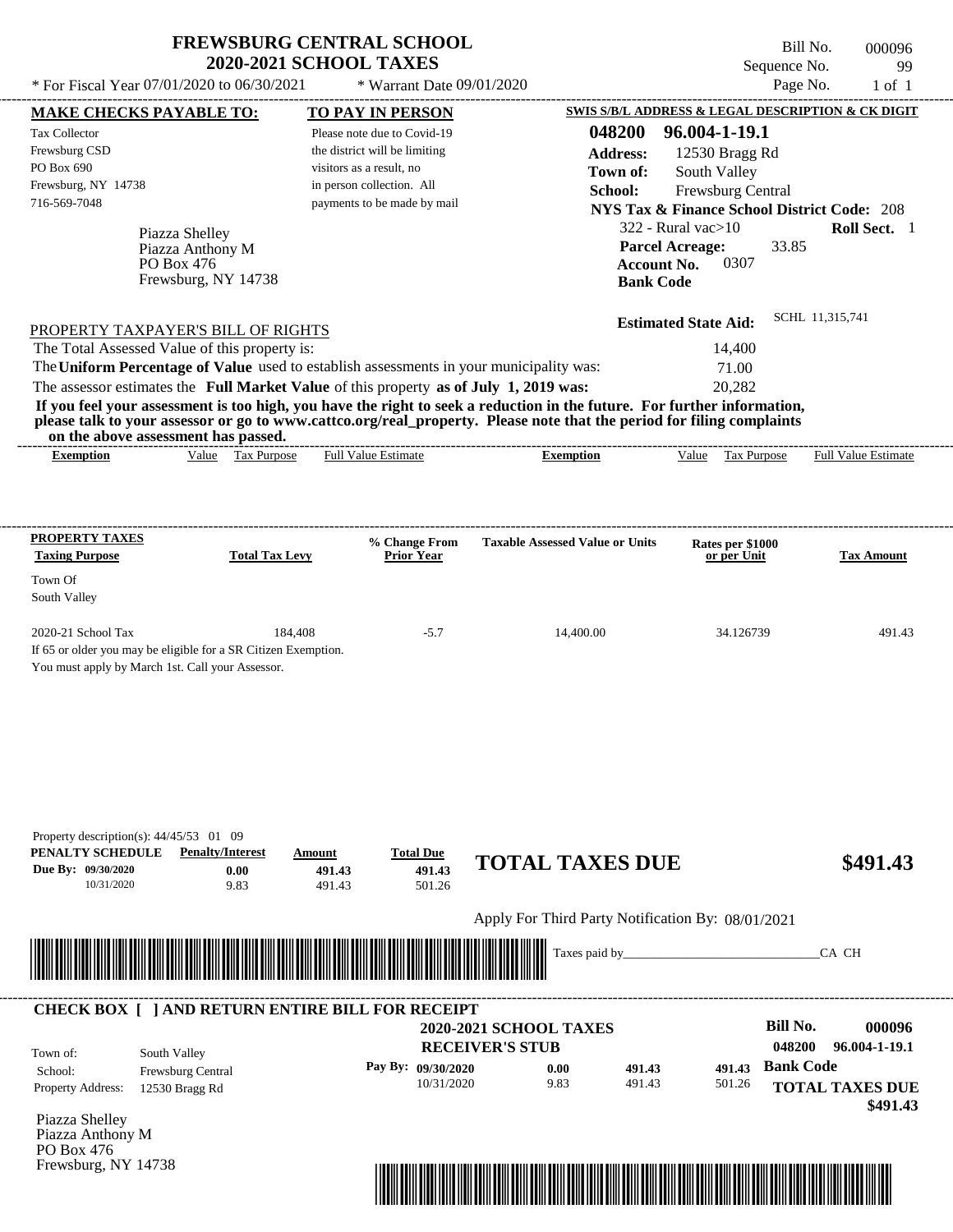| <b>FREWSBURG CENTRAL SCHOOL</b> |
|---------------------------------|
| <b>2020-2021 SCHOOL TAXES</b>   |

\* Warrant Date 09/01/2020

Bill No. 000097 Sequence No. 100<br>Page No. 1 of 1

| <b>MAKE CHECKS PAYABLE TO:</b>                                                                          |                                                                                                                                                                                                                                      | <b>TO PAY IN PERSON</b>                                                                                                                                                                                                                                        |                                                                        |                        |                                 | <b>SWIS S/B/L ADDRESS &amp; LEGAL DESCRIPTION &amp; CK DIGIT</b> |
|---------------------------------------------------------------------------------------------------------|--------------------------------------------------------------------------------------------------------------------------------------------------------------------------------------------------------------------------------------|----------------------------------------------------------------------------------------------------------------------------------------------------------------------------------------------------------------------------------------------------------------|------------------------------------------------------------------------|------------------------|---------------------------------|------------------------------------------------------------------|
| <b>Tax Collector</b>                                                                                    |                                                                                                                                                                                                                                      | Please note due to Covid-19                                                                                                                                                                                                                                    |                                                                        | 048200                 | 96.004-1-41                     |                                                                  |
| Frewsburg CSD                                                                                           |                                                                                                                                                                                                                                      | the district will be limiting                                                                                                                                                                                                                                  |                                                                        | <b>Address:</b>        | 12530 Bragg Rd                  |                                                                  |
| PO Box 690                                                                                              |                                                                                                                                                                                                                                      | visitors as a result, no                                                                                                                                                                                                                                       |                                                                        | Town of:               | South Valley                    |                                                                  |
| Frewsburg, NY 14738                                                                                     |                                                                                                                                                                                                                                      | in person collection. All                                                                                                                                                                                                                                      |                                                                        | School:                | Frewsburg Central               |                                                                  |
| 716-569-7048                                                                                            |                                                                                                                                                                                                                                      | payments to be made by mail                                                                                                                                                                                                                                    |                                                                        |                        |                                 | <b>NYS Tax &amp; Finance School District Code: 208</b>           |
|                                                                                                         | Piazza Shelley                                                                                                                                                                                                                       |                                                                                                                                                                                                                                                                |                                                                        | 240 - Rural res        |                                 | Roll Sect. 1                                                     |
|                                                                                                         | Piazza Anthony M                                                                                                                                                                                                                     |                                                                                                                                                                                                                                                                |                                                                        | <b>Parcel Acreage:</b> |                                 | 69.17                                                            |
|                                                                                                         | PO Box 476                                                                                                                                                                                                                           |                                                                                                                                                                                                                                                                |                                                                        | <b>Account No.</b>     | 0309                            |                                                                  |
|                                                                                                         | Frewsburg, NY 14738                                                                                                                                                                                                                  |                                                                                                                                                                                                                                                                |                                                                        | <b>Bank Code</b>       |                                 |                                                                  |
|                                                                                                         |                                                                                                                                                                                                                                      |                                                                                                                                                                                                                                                                |                                                                        |                        |                                 |                                                                  |
|                                                                                                         | PROPERTY TAXPAYER'S BILL OF RIGHTS                                                                                                                                                                                                   |                                                                                                                                                                                                                                                                |                                                                        |                        | <b>Estimated State Aid:</b>     | SCHL 11,315,741                                                  |
|                                                                                                         | The Total Assessed Value of this property is:                                                                                                                                                                                        |                                                                                                                                                                                                                                                                |                                                                        |                        | 104,100                         |                                                                  |
|                                                                                                         |                                                                                                                                                                                                                                      | The Uniform Percentage of Value used to establish assessments in your municipality was:                                                                                                                                                                        |                                                                        |                        | 71.00                           |                                                                  |
|                                                                                                         |                                                                                                                                                                                                                                      | The assessor estimates the Full Market Value of this property as of July 1, 2019 was:                                                                                                                                                                          |                                                                        |                        | 146,620                         |                                                                  |
|                                                                                                         | on the above assessment has passed.                                                                                                                                                                                                  | If you feel your assessment is too high, you have the right to seek a reduction in the future. For further information,<br>please talk to your assessor or go to www.cattco.org/real_property. Please note that the period for filing complaints               |                                                                        |                        |                                 |                                                                  |
| <b>Exemption</b>                                                                                        | Value Tax Purpose                                                                                                                                                                                                                    | <b>Full Value Estimate</b>                                                                                                                                                                                                                                     | <b>Exemption</b>                                                       |                        | Value Tax Purpose               | <b>Full Value Estimate</b>                                       |
| Vet Com S                                                                                               | 7,200 SCHOOL                                                                                                                                                                                                                         | 10,141                                                                                                                                                                                                                                                         | Bas Star                                                               | (See Note)             | 21,600 SCHOOL                   | 30,423                                                           |
| PROPERTY TAXES<br><b>Taxing Purpose</b><br>Town Of                                                      | <b>Total Tax Levy</b>                                                                                                                                                                                                                | % Change From<br><b>Prior Year</b>                                                                                                                                                                                                                             | <b>Taxable Assessed Value or Units</b><br>(before accounting for STAR) |                        | Rates per \$1000<br>or per Unit | <b>Tax Amount</b>                                                |
| South Valley                                                                                            |                                                                                                                                                                                                                                      |                                                                                                                                                                                                                                                                |                                                                        |                        |                                 |                                                                  |
| 2020-21 School Tax                                                                                      | If 65 or older you may be eligible for a SR Citizen Exemption.<br>You must apply by March 1st. Call your Assessor.                                                                                                                   | 184,408<br>$-5.7$                                                                                                                                                                                                                                              | 96,900.00                                                              |                        | 34.126739                       | 3,306.88                                                         |
| Property description(s): $44 \quad 01 \quad 09$<br>PENALTY SCHEDULE<br>Due By: 09/30/2020<br>10/31/2020 | <b>Penalty/Interest</b><br>0.00<br>51.48                                                                                                                                                                                             | Your tax savings this year resulting from the New York State School Tax Relief (STAR) program is:<br>Note: This year's STAR exemption benefit cannot exceed last year's benefit.<br><b>Total Due</b><br>Amount<br>2,573.88<br>2,573.88<br>2,573.88<br>2,625.36 | <b>TOTAL TAXES DUE</b>                                                 |                        |                                 | \$733.00<br>\$2,573.88                                           |
|                                                                                                         |                                                                                                                                                                                                                                      |                                                                                                                                                                                                                                                                | Apply For Third Party Notification By: 08/01/2021                      |                        |                                 |                                                                  |
|                                                                                                         |                                                                                                                                                                                                                                      |                                                                                                                                                                                                                                                                | Taxes paid by_                                                         |                        |                                 | CA CH                                                            |
|                                                                                                         | <u> Maria Alemania de Santiago de Santiago de Santiago de Santiago de Santiago de Santiago de Santiago de Santiago de Santiago de Santiago de Santiago de Santiago de Santiago de Santiago de Santiago de Santiago de Santiago d</u> |                                                                                                                                                                                                                                                                |                                                                        |                        |                                 |                                                                  |
|                                                                                                         |                                                                                                                                                                                                                                      | <b>CHECK BOX [ ] AND RETURN ENTIRE BILL FOR RECEIPT</b>                                                                                                                                                                                                        |                                                                        |                        |                                 |                                                                  |
|                                                                                                         |                                                                                                                                                                                                                                      |                                                                                                                                                                                                                                                                | <b>2020-2021 SCHOOL TAXES</b>                                          |                        |                                 | <b>Bill No.</b><br>000097                                        |
| Town of:                                                                                                | South Valley                                                                                                                                                                                                                         |                                                                                                                                                                                                                                                                | <b>RECEIVER'S STUB</b>                                                 |                        |                                 | 048200<br>96.004-1-41                                            |
| School:                                                                                                 | Frewsburg Central                                                                                                                                                                                                                    | Pay By: 09/30/2020                                                                                                                                                                                                                                             | 0.00                                                                   | 2,573.88               | 2,573.88                        | <b>Bank Code</b>                                                 |
| <b>Property Address:</b>                                                                                | 12530 Bragg Rd                                                                                                                                                                                                                       | 10/31/2020                                                                                                                                                                                                                                                     | 51.48                                                                  | 2,573.88               | 2,625.36                        | <b>TOTAL TAXES DUE</b>                                           |
|                                                                                                         |                                                                                                                                                                                                                                      |                                                                                                                                                                                                                                                                |                                                                        |                        |                                 | \$2,573.88                                                       |
|                                                                                                         |                                                                                                                                                                                                                                      |                                                                                                                                                                                                                                                                |                                                                        |                        |                                 |                                                                  |
|                                                                                                         |                                                                                                                                                                                                                                      |                                                                                                                                                                                                                                                                |                                                                        |                        |                                 |                                                                  |
| Piazza Shelley<br>Piazza Anthony M                                                                      |                                                                                                                                                                                                                                      |                                                                                                                                                                                                                                                                |                                                                        |                        |                                 |                                                                  |
| PO Box 476<br>Frewsburg, NY 14738                                                                       |                                                                                                                                                                                                                                      |                                                                                                                                                                                                                                                                |                                                                        |                        |                                 |                                                                  |

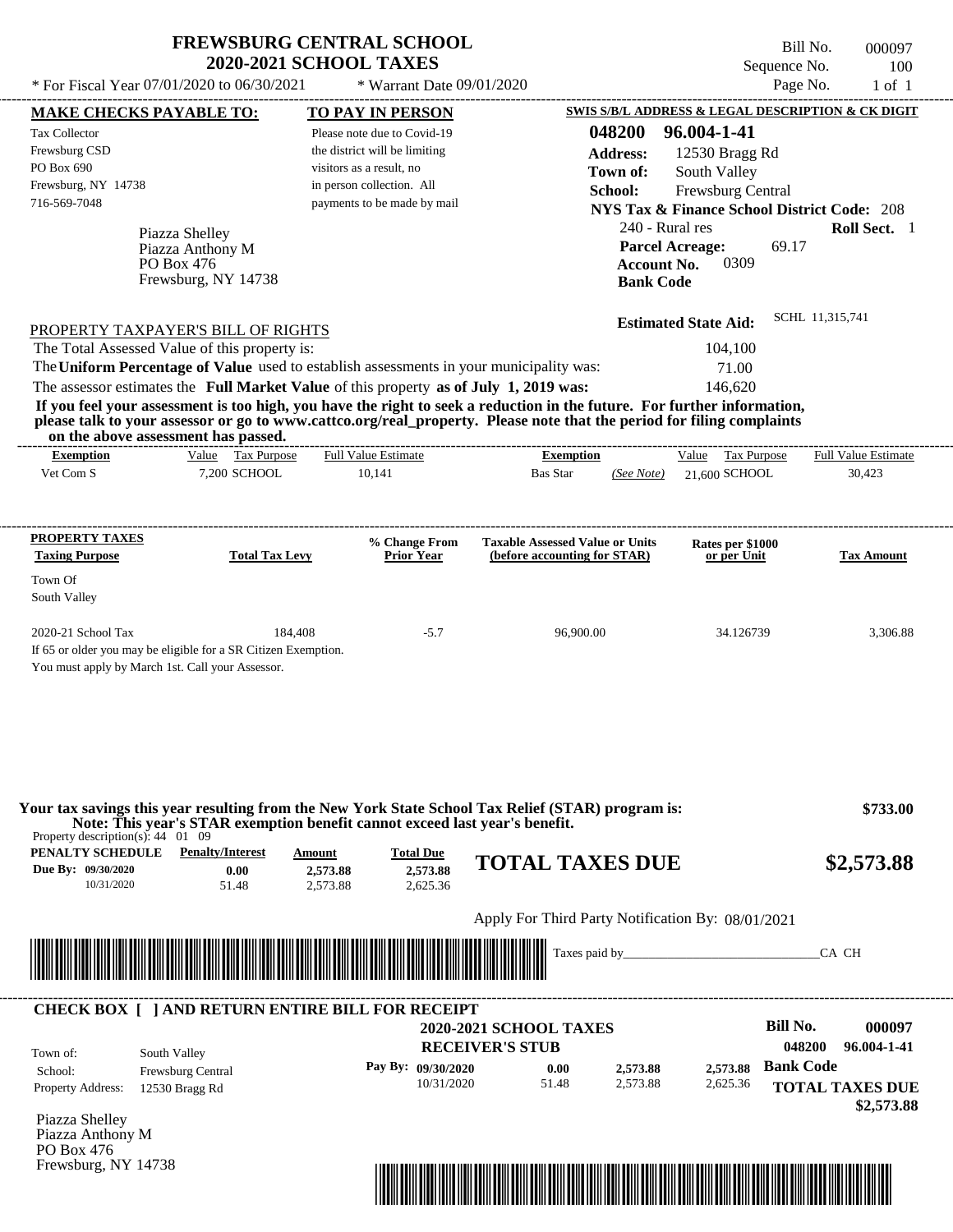| <b>FREWSBURG CENTRAL SCHOOL</b> |
|---------------------------------|
| <b>2020-2021 SCHOOL TAXES</b>   |

\* Warrant Date 09/01/2020

Bill No. 000098 Sequence No. 101<br>Page No. 1 of 1

| <b>MAKE CHECKS PAYABLE TO:</b>                  |                                                                                                                                                                                                                                                  | <b>TO PAY IN PERSON</b>       |                            |                                                   |                        |                                                        |                  | <b>SWIS S/B/L ADDRESS &amp; LEGAL DESCRIPTION &amp; CK DIGIT</b> |
|-------------------------------------------------|--------------------------------------------------------------------------------------------------------------------------------------------------------------------------------------------------------------------------------------------------|-------------------------------|----------------------------|---------------------------------------------------|------------------------|--------------------------------------------------------|------------------|------------------------------------------------------------------|
| <b>Tax Collector</b>                            |                                                                                                                                                                                                                                                  | Please note due to Covid-19   |                            |                                                   | 048200                 | 96.004-1-19.2                                          |                  |                                                                  |
| Frewsburg CSD                                   |                                                                                                                                                                                                                                                  | the district will be limiting |                            |                                                   | <b>Address:</b>        | Bragg Rd                                               |                  |                                                                  |
| PO Box 690                                      |                                                                                                                                                                                                                                                  | visitors as a result, no      |                            |                                                   | Town of:               | South Valley                                           |                  |                                                                  |
| Frewsburg, NY 14738                             |                                                                                                                                                                                                                                                  | in person collection. All     |                            |                                                   | School:                | Frewsburg Central                                      |                  |                                                                  |
| 716-569-7048                                    |                                                                                                                                                                                                                                                  | payments to be made by mail   |                            |                                                   |                        | <b>NYS Tax &amp; Finance School District Code: 208</b> |                  |                                                                  |
|                                                 |                                                                                                                                                                                                                                                  |                               |                            |                                                   |                        | 210 - 1 Family Res                                     |                  | Roll Sect. 1                                                     |
|                                                 | <b>Ramsey Jeffrey</b><br>Ramsey Marian                                                                                                                                                                                                           |                               |                            |                                                   | <b>Parcel Acreage:</b> |                                                        | 9.61             |                                                                  |
|                                                 | RD 2 Wheeler Hill Rd                                                                                                                                                                                                                             |                               |                            |                                                   | <b>Account No.</b>     | 0506                                                   |                  |                                                                  |
|                                                 | Frewsburg, NY 14738                                                                                                                                                                                                                              |                               |                            |                                                   | <b>Bank Code</b>       |                                                        |                  |                                                                  |
|                                                 |                                                                                                                                                                                                                                                  |                               |                            |                                                   |                        |                                                        |                  |                                                                  |
|                                                 | PROPERTY TAXPAYER'S BILL OF RIGHTS                                                                                                                                                                                                               |                               |                            |                                                   |                        | <b>Estimated State Aid:</b>                            |                  | SCHL 11,315,741                                                  |
|                                                 | The Total Assessed Value of this property is:                                                                                                                                                                                                    |                               |                            |                                                   |                        | 36,500                                                 |                  |                                                                  |
|                                                 | The Uniform Percentage of Value used to establish assessments in your municipality was:                                                                                                                                                          |                               |                            |                                                   |                        | 71.00                                                  |                  |                                                                  |
|                                                 | The assessor estimates the Full Market Value of this property as of July 1, 2019 was:                                                                                                                                                            |                               |                            |                                                   |                        | 51,408                                                 |                  |                                                                  |
|                                                 | If you feel your assessment is too high, you have the right to seek a reduction in the future. For further information,<br>please talk to your assessor or go to www.cattco.org/real_property. Please note that the period for filing complaints |                               |                            |                                                   |                        |                                                        |                  |                                                                  |
| <b>Exemption</b>                                | on the above assessment has passed.<br>Value Tax Purpose                                                                                                                                                                                         | <b>Full Value Estimate</b>    |                            | <b>Exemption</b>                                  |                        |                                                        |                  | Value Tax Purpose Full Value Estimate                            |
| <b>Bas Star</b>                                 | (See Note) 21,600 SCHOOL                                                                                                                                                                                                                         | 30,423                        |                            |                                                   |                        |                                                        |                  |                                                                  |
|                                                 |                                                                                                                                                                                                                                                  |                               |                            |                                                   |                        |                                                        |                  |                                                                  |
| <b>PROPERTY TAXES</b>                           |                                                                                                                                                                                                                                                  |                               | % Change From              | <b>Taxable Assessed Value or Units</b>            |                        | Rates per \$1000                                       |                  |                                                                  |
| <b>Taxing Purpose</b>                           | <b>Total Tax Levy</b>                                                                                                                                                                                                                            |                               | <b>Prior Year</b>          | (before accounting for STAR)                      |                        | or per Unit                                            |                  | <b>Tax Amount</b>                                                |
| Town Of                                         |                                                                                                                                                                                                                                                  |                               |                            |                                                   |                        |                                                        |                  |                                                                  |
| South Valley                                    |                                                                                                                                                                                                                                                  |                               |                            |                                                   |                        |                                                        |                  |                                                                  |
|                                                 |                                                                                                                                                                                                                                                  |                               |                            |                                                   |                        |                                                        |                  |                                                                  |
| 2020-21 School Tax                              |                                                                                                                                                                                                                                                  | 184,408                       | $-5.7$                     | 36,500.00                                         |                        | 34.126739                                              |                  | 1,245.63                                                         |
|                                                 | If 65 or older you may be eligible for a SR Citizen Exemption.                                                                                                                                                                                   |                               |                            |                                                   |                        |                                                        |                  |                                                                  |
|                                                 | You must apply by March 1st. Call your Assessor.                                                                                                                                                                                                 |                               |                            |                                                   |                        |                                                        |                  |                                                                  |
|                                                 |                                                                                                                                                                                                                                                  |                               |                            |                                                   |                        |                                                        |                  |                                                                  |
|                                                 |                                                                                                                                                                                                                                                  |                               |                            |                                                   |                        |                                                        |                  |                                                                  |
|                                                 |                                                                                                                                                                                                                                                  |                               |                            |                                                   |                        |                                                        |                  |                                                                  |
|                                                 | Your tax savings this year resulting from the New York State School Tax Relief (STAR) program is:                                                                                                                                                |                               |                            |                                                   |                        |                                                        |                  | \$733.00                                                         |
| Property description(s): $44 \quad 01 \quad 09$ | Note: This year's STAR exemption benefit cannot exceed last year's benefit.                                                                                                                                                                      |                               |                            |                                                   |                        |                                                        |                  |                                                                  |
| PENALTY SCHEDULE<br>Due By: 09/30/2020          | <b>Penalty/Interest</b>                                                                                                                                                                                                                          | Amount                        | <b>Total Due</b><br>512.63 | <b>TOTAL TAXES DUE</b>                            |                        |                                                        |                  | \$512.63                                                         |
| 10/31/2020                                      | 0.00<br>10.25                                                                                                                                                                                                                                    | 512.63<br>512.63              | 522.88                     |                                                   |                        |                                                        |                  |                                                                  |
|                                                 |                                                                                                                                                                                                                                                  |                               |                            |                                                   |                        |                                                        |                  |                                                                  |
|                                                 |                                                                                                                                                                                                                                                  |                               |                            | Apply For Third Party Notification By: 08/01/2021 |                        |                                                        |                  |                                                                  |
|                                                 | <u> Maria Alemania de Santiago de Arabela de Arabela de Arabela de Arabela de Arabela de Arabela de Arabela de Ar</u>                                                                                                                            |                               |                            |                                                   |                        |                                                        |                  | CA CH                                                            |
|                                                 |                                                                                                                                                                                                                                                  |                               |                            |                                                   |                        |                                                        |                  |                                                                  |
|                                                 | <b>CHECK BOX [ ] AND RETURN ENTIRE BILL FOR RECEIPT</b>                                                                                                                                                                                          |                               |                            |                                                   |                        |                                                        |                  |                                                                  |
|                                                 |                                                                                                                                                                                                                                                  |                               |                            | <b>2020-2021 SCHOOL TAXES</b>                     |                        |                                                        | <b>Bill No.</b>  | 000098                                                           |
|                                                 |                                                                                                                                                                                                                                                  |                               | <b>RECEIVER'S STUB</b>     |                                                   |                        |                                                        | 048200           | 96.004-1-19.2                                                    |
| Town of:                                        | South Valley                                                                                                                                                                                                                                     |                               | Pay By: 09/30/2020         | 0.00                                              | 512.63                 | 512.63                                                 | <b>Bank Code</b> |                                                                  |
| School:                                         | Frewsburg Central                                                                                                                                                                                                                                |                               | 10/31/2020                 | 10.25                                             | 512.63                 | 522.88                                                 |                  |                                                                  |
| <b>Property Address:</b>                        | Bragg Rd                                                                                                                                                                                                                                         |                               |                            |                                                   |                        |                                                        |                  | <b>TOTAL TAXES DUE</b>                                           |
| Ramsey Jeffrey                                  |                                                                                                                                                                                                                                                  |                               |                            |                                                   |                        |                                                        |                  | \$512.63                                                         |
| Ramsey Marian                                   |                                                                                                                                                                                                                                                  |                               |                            |                                                   |                        |                                                        |                  |                                                                  |
|                                                 |                                                                                                                                                                                                                                                  |                               |                            |                                                   |                        |                                                        |                  |                                                                  |
| RD 2 Wheeler Hill Rd<br>Frewsburg, NY 14738     |                                                                                                                                                                                                                                                  |                               |                            |                                                   |                        |                                                        |                  |                                                                  |

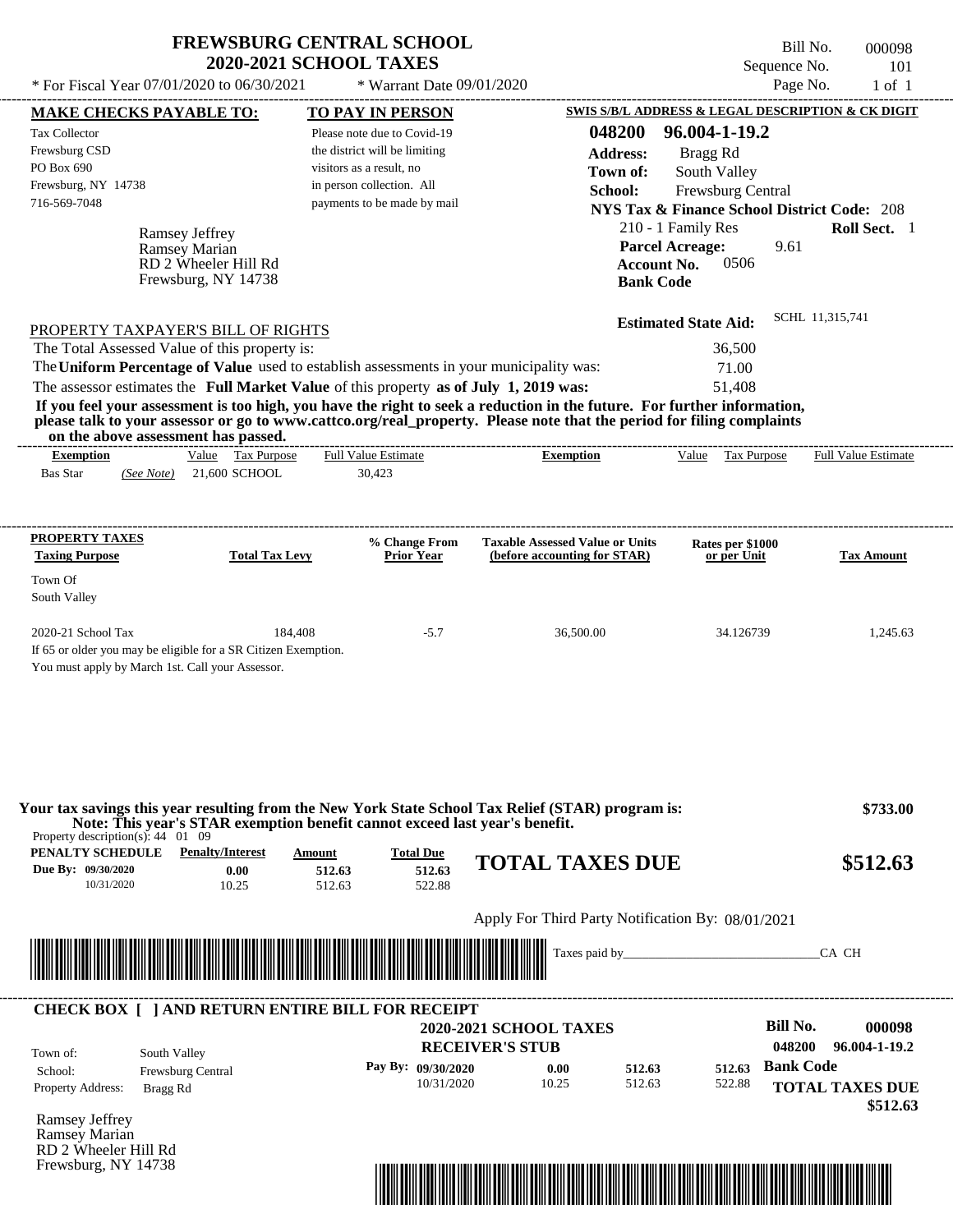| <b>FREWSBURG CENTRAL SCHOOL</b> |
|---------------------------------|
| <b>2020-2021 SCHOOL TAXES</b>   |

\* Warrant Date 09/01/2020

|                                                 | <b>MAKE CHECKS PAYABLE TO:</b>                                                                                                                                                                                                       |                       | <b>TO PAY IN PERSON</b>       |                                                                                                                         | SWIS S/B/L ADDRESS & LEGAL DESCRIPTION & CK DIGIT      |                            |
|-------------------------------------------------|--------------------------------------------------------------------------------------------------------------------------------------------------------------------------------------------------------------------------------------|-----------------------|-------------------------------|-------------------------------------------------------------------------------------------------------------------------|--------------------------------------------------------|----------------------------|
| <b>Tax Collector</b>                            |                                                                                                                                                                                                                                      |                       | Please note due to Covid-19   | 048200                                                                                                                  | 87.004-1-16                                            |                            |
| Frewsburg CSD                                   |                                                                                                                                                                                                                                      |                       | the district will be limiting | <b>Address:</b>                                                                                                         | Woodchuck Hill Rd                                      |                            |
| PO Box 690                                      |                                                                                                                                                                                                                                      |                       | visitors as a result, no      | Town of:                                                                                                                | South Valley                                           |                            |
| Frewsburg, NY 14738                             |                                                                                                                                                                                                                                      |                       | in person collection. All     | School:                                                                                                                 | Frewsburg Central                                      |                            |
| 716-569-7048                                    |                                                                                                                                                                                                                                      |                       | payments to be made by mail   |                                                                                                                         | <b>NYS Tax &amp; Finance School District Code: 208</b> |                            |
|                                                 | Reeves Adam                                                                                                                                                                                                                          |                       |                               |                                                                                                                         | 910 - Priv forest                                      | Roll Sect. 1               |
|                                                 | Reeves Scott                                                                                                                                                                                                                         |                       |                               |                                                                                                                         | <b>Parcel Acreage:</b><br>49.58                        |                            |
|                                                 | 10 Francis St                                                                                                                                                                                                                        |                       |                               | <b>Account No.</b>                                                                                                      | 0111                                                   |                            |
|                                                 | Jamestown, NY 14701                                                                                                                                                                                                                  |                       |                               | <b>Bank Code</b>                                                                                                        |                                                        |                            |
|                                                 |                                                                                                                                                                                                                                      |                       |                               |                                                                                                                         |                                                        |                            |
|                                                 | PROPERTY TAXPAYER'S BILL OF RIGHTS                                                                                                                                                                                                   |                       |                               |                                                                                                                         | <b>Estimated State Aid:</b>                            | SCHL 11,315,741            |
|                                                 | The Total Assessed Value of this property is:                                                                                                                                                                                        |                       |                               |                                                                                                                         | 22,300                                                 |                            |
|                                                 |                                                                                                                                                                                                                                      |                       |                               | The Uniform Percentage of Value used to establish assessments in your municipality was:                                 | 71.00                                                  |                            |
|                                                 |                                                                                                                                                                                                                                      |                       |                               | The assessor estimates the Full Market Value of this property as of July 1, 2019 was:                                   | 31,408                                                 |                            |
|                                                 |                                                                                                                                                                                                                                      |                       |                               | If you feel your assessment is too high, you have the right to seek a reduction in the future. For further information, |                                                        |                            |
|                                                 | on the above assessment has passed.                                                                                                                                                                                                  |                       |                               | please talk to your assessor or go to www.cattco.org/real_property. Please note that the period for filing complaints   |                                                        |                            |
| <b>Exemption</b>                                | Value Tax Purpose                                                                                                                                                                                                                    |                       | <b>Full Value Estimate</b>    | <b>Exemption</b>                                                                                                        | Value Tax Purpose                                      | <b>Full Value Estimate</b> |
|                                                 |                                                                                                                                                                                                                                      |                       |                               |                                                                                                                         |                                                        |                            |
|                                                 |                                                                                                                                                                                                                                      |                       |                               |                                                                                                                         |                                                        |                            |
| <b>PROPERTY TAXES</b>                           |                                                                                                                                                                                                                                      |                       | % Change From                 | <b>Taxable Assessed Value or Units</b>                                                                                  |                                                        |                            |
| <b>Taxing Purpose</b>                           |                                                                                                                                                                                                                                      | <b>Total Tax Levy</b> | <b>Prior Year</b>             |                                                                                                                         | Rates per \$1000<br>or per Unit                        | <b>Tax Amount</b>          |
| Town Of                                         |                                                                                                                                                                                                                                      |                       |                               |                                                                                                                         |                                                        |                            |
| South Valley                                    |                                                                                                                                                                                                                                      |                       |                               |                                                                                                                         |                                                        |                            |
| 2020-21 School Tax                              |                                                                                                                                                                                                                                      | 184,408               | $-5.7$                        | 22,300.00                                                                                                               | 34.126739                                              | 761.03                     |
|                                                 | If 65 or older you may be eligible for a SR Citizen Exemption.                                                                                                                                                                       |                       |                               |                                                                                                                         |                                                        |                            |
|                                                 | You must apply by March 1st. Call your Assessor.                                                                                                                                                                                     |                       |                               |                                                                                                                         |                                                        |                            |
|                                                 |                                                                                                                                                                                                                                      |                       |                               |                                                                                                                         |                                                        |                            |
|                                                 |                                                                                                                                                                                                                                      |                       |                               |                                                                                                                         |                                                        |                            |
|                                                 |                                                                                                                                                                                                                                      |                       |                               |                                                                                                                         |                                                        |                            |
|                                                 |                                                                                                                                                                                                                                      |                       |                               |                                                                                                                         |                                                        |                            |
|                                                 |                                                                                                                                                                                                                                      |                       |                               |                                                                                                                         |                                                        |                            |
|                                                 |                                                                                                                                                                                                                                      |                       |                               |                                                                                                                         |                                                        |                            |
| Property description(s): $56 \quad 01 \quad 09$ |                                                                                                                                                                                                                                      |                       |                               |                                                                                                                         |                                                        |                            |
| PENALTY SCHEDULE                                | <b>Penalty/Interest</b>                                                                                                                                                                                                              | Amount                | <b>Total Due</b>              | <b>TOTAL TAXES DUE</b>                                                                                                  |                                                        | \$761.03                   |
| Due By: 09/30/2020                              | 0.00                                                                                                                                                                                                                                 | 761.03                | 761.03                        |                                                                                                                         |                                                        |                            |
| 10/31/2020                                      | 15.22                                                                                                                                                                                                                                | 761.03                | 776.25                        |                                                                                                                         |                                                        |                            |
|                                                 |                                                                                                                                                                                                                                      |                       |                               | Apply For Third Party Notification By: 08/01/2021                                                                       |                                                        |                            |
|                                                 |                                                                                                                                                                                                                                      |                       |                               | Taxes paid by                                                                                                           |                                                        |                            |
|                                                 | <u> Harry Harry Harry Harry Harry Harry Harry Harry Harry Harry Harry Harry Harry Harry Harry Harry Harry Harry Harry Harry Harry Harry Harry Harry Harry Harry Harry Harry Harry Harry Harry Harry Harry Harry Harry Harry Harr</u> |                       |                               |                                                                                                                         |                                                        | CA CH                      |
|                                                 |                                                                                                                                                                                                                                      |                       |                               |                                                                                                                         |                                                        |                            |
|                                                 | <b>CHECK BOX [ ] AND RETURN ENTIRE BILL FOR RECEIPT</b>                                                                                                                                                                              |                       |                               |                                                                                                                         |                                                        |                            |
|                                                 |                                                                                                                                                                                                                                      |                       |                               | <b>2020-2021 SCHOOL TAXES</b>                                                                                           | <b>Bill No.</b>                                        | 000099                     |
| Town of:                                        | South Valley                                                                                                                                                                                                                         |                       |                               | <b>RECEIVER'S STUB</b>                                                                                                  |                                                        | 048200<br>87.004-1-16      |
| School:                                         | Frewsburg Central                                                                                                                                                                                                                    |                       | Pay By: 09/30/2020            | 0.00<br>761.03                                                                                                          | <b>Bank Code</b><br>761.03                             |                            |
| Property Address:                               | Woodchuck Hill Rd                                                                                                                                                                                                                    |                       | 10/31/2020                    | 15.22<br>761.03                                                                                                         | 776.25                                                 | <b>TOTAL TAXES DUE</b>     |
|                                                 |                                                                                                                                                                                                                                      |                       |                               |                                                                                                                         |                                                        | \$761.03                   |
| Reeves Adam                                     |                                                                                                                                                                                                                                      |                       |                               |                                                                                                                         |                                                        |                            |
| Reeves Scott                                    |                                                                                                                                                                                                                                      |                       |                               |                                                                                                                         |                                                        |                            |
| 10 Francis St                                   |                                                                                                                                                                                                                                      |                       |                               |                                                                                                                         |                                                        |                            |
| Jamestown, NY 14701                             |                                                                                                                                                                                                                                      |                       |                               |                                                                                                                         |                                                        |                            |

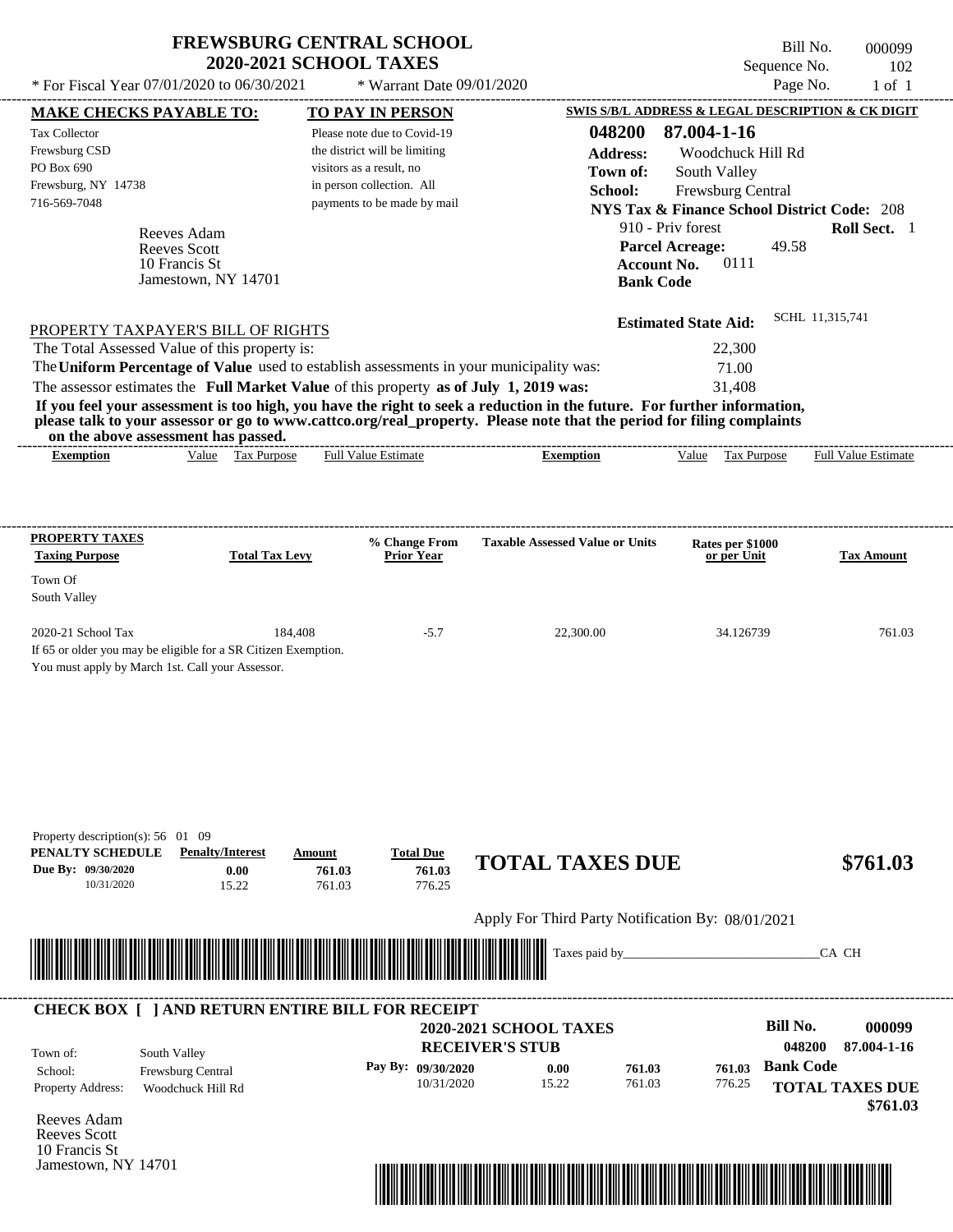| <b>FREWSBURG CENTRAL SCHOOL</b> |
|---------------------------------|
| <b>2020-2021 SCHOOL TAXES</b>   |

\* Warrant Date 09/01/2020

Bill No. 000100 Sequence No. 103<br>Page No. 1 of 1

| <b>MAKE CHECKS PAYABLE TO:</b>                                                                                         |                                    |                          | <b>TO PAY IN PERSON</b>            |                                                                                                                         |                                        | <b>SWIS S/B/L ADDRESS &amp; LEGAL DESCRIPTION &amp; CK DIGIT</b> |
|------------------------------------------------------------------------------------------------------------------------|------------------------------------|--------------------------|------------------------------------|-------------------------------------------------------------------------------------------------------------------------|----------------------------------------|------------------------------------------------------------------|
| <b>Tax Collector</b>                                                                                                   |                                    |                          | Please note due to Covid-19        | 048200                                                                                                                  | 105.002-1-29.1                         |                                                                  |
| Frewsburg CSD                                                                                                          |                                    |                          | the district will be limiting      | <b>Address:</b>                                                                                                         | Brown Run Rd                           |                                                                  |
| PO Box 690                                                                                                             |                                    | visitors as a result, no |                                    | Town of:                                                                                                                | South Valley                           |                                                                  |
| Frewsburg, NY 14738                                                                                                    |                                    |                          | in person collection. All          |                                                                                                                         |                                        |                                                                  |
| 716-569-7048                                                                                                           |                                    |                          | payments to be made by mail        | School:                                                                                                                 | Frewsburg Central                      |                                                                  |
|                                                                                                                        |                                    |                          |                                    |                                                                                                                         |                                        | <b>NYS Tax &amp; Finance School District Code: 208</b>           |
|                                                                                                                        | Remmy Robert A                     |                          |                                    |                                                                                                                         | $322$ - Rural vac $>10$                | Roll Sect. 1                                                     |
|                                                                                                                        | Remmy Cindy S                      |                          |                                    |                                                                                                                         | <b>Parcel Acreage:</b><br>0203         | 16.60                                                            |
|                                                                                                                        | 23 Lynette LN<br>Amherst, NY 14228 |                          |                                    |                                                                                                                         | <b>Account No.</b><br><b>Bank Code</b> |                                                                  |
|                                                                                                                        |                                    |                          |                                    |                                                                                                                         |                                        |                                                                  |
| PROPERTY TAXPAYER'S BILL OF RIGHTS                                                                                     |                                    |                          |                                    |                                                                                                                         | <b>Estimated State Aid:</b>            | SCHL 11,315,741                                                  |
| The Total Assessed Value of this property is:                                                                          |                                    |                          |                                    |                                                                                                                         | 13,000                                 |                                                                  |
| The Uniform Percentage of Value used to establish assessments in your municipality was:                                |                                    |                          |                                    |                                                                                                                         | 71.00                                  |                                                                  |
| The assessor estimates the Full Market Value of this property as of July 1, 2019 was:                                  |                                    |                          |                                    |                                                                                                                         | 18,310                                 |                                                                  |
|                                                                                                                        |                                    |                          |                                    | If you feel your assessment is too high, you have the right to seek a reduction in the future. For further information, |                                        |                                                                  |
|                                                                                                                        |                                    |                          |                                    | please talk to your assessor or go to www.cattco.org/real_property. Please note that the period for filing complaints   |                                        |                                                                  |
| on the above assessment has passed.<br><b>Exemption</b>                                                                | Value Tax Purpose                  |                          | <b>Full Value Estimate</b>         | <b>Exemption</b>                                                                                                        |                                        | Value Tax Purpose Full Value Estimate                            |
|                                                                                                                        |                                    |                          |                                    |                                                                                                                         |                                        |                                                                  |
|                                                                                                                        |                                    |                          |                                    |                                                                                                                         |                                        |                                                                  |
|                                                                                                                        |                                    |                          |                                    |                                                                                                                         |                                        |                                                                  |
| <b>PROPERTY TAXES</b><br><b>Taxing Purpose</b>                                                                         | <b>Total Tax Levy</b>              |                          | % Change From<br><b>Prior Year</b> | <b>Taxable Assessed Value or Units</b>                                                                                  | Rates per \$1000<br>or per Unit        | <b>Tax Amount</b>                                                |
| Town Of                                                                                                                |                                    |                          |                                    |                                                                                                                         |                                        |                                                                  |
| South Valley                                                                                                           |                                    |                          |                                    |                                                                                                                         |                                        |                                                                  |
|                                                                                                                        |                                    |                          |                                    |                                                                                                                         |                                        |                                                                  |
| 2020-21 School Tax                                                                                                     |                                    | 184,408                  | $-5.7$                             | 13,000.00                                                                                                               | 34.126739                              | 443.65                                                           |
| If 65 or older you may be eligible for a SR Citizen Exemption.                                                         |                                    |                          |                                    |                                                                                                                         |                                        |                                                                  |
| You must apply by March 1st. Call your Assessor.                                                                       |                                    |                          |                                    |                                                                                                                         |                                        |                                                                  |
|                                                                                                                        |                                    |                          |                                    |                                                                                                                         |                                        |                                                                  |
|                                                                                                                        |                                    |                          |                                    |                                                                                                                         |                                        |                                                                  |
|                                                                                                                        |                                    |                          |                                    |                                                                                                                         |                                        |                                                                  |
|                                                                                                                        |                                    |                          |                                    |                                                                                                                         |                                        |                                                                  |
|                                                                                                                        |                                    |                          |                                    |                                                                                                                         |                                        |                                                                  |
|                                                                                                                        |                                    |                          |                                    |                                                                                                                         |                                        |                                                                  |
|                                                                                                                        |                                    |                          |                                    |                                                                                                                         |                                        |                                                                  |
|                                                                                                                        |                                    |                          |                                    |                                                                                                                         |                                        |                                                                  |
| Property description(s): $50 \quad 01 \quad 09$<br>PENALTY SCHEDULE                                                    | <b>Penalty/Interest</b>            | Amount                   | <b>Total Due</b>                   |                                                                                                                         |                                        |                                                                  |
| Due By: 09/30/2020                                                                                                     | 0.00                               | 443.65                   | 443.65                             | <b>TOTAL TAXES DUE</b>                                                                                                  |                                        | \$443.65                                                         |
| 10/31/2020                                                                                                             | 8.87                               | 443.65                   | 452.52                             |                                                                                                                         |                                        |                                                                  |
|                                                                                                                        |                                    |                          |                                    | Apply For Third Party Notification By: 08/01/2021                                                                       |                                        |                                                                  |
|                                                                                                                        |                                    |                          |                                    |                                                                                                                         |                                        |                                                                  |
| <u> III de la construcción de la construcción de la construcción de la construcción de la construcción de la const</u> |                                    |                          |                                    | Taxes paid by_                                                                                                          |                                        | CA CH                                                            |
|                                                                                                                        |                                    |                          |                                    |                                                                                                                         |                                        |                                                                  |
| <b>CHECK BOX [ ] AND RETURN ENTIRE BILL FOR RECEIPT</b>                                                                |                                    |                          |                                    |                                                                                                                         |                                        |                                                                  |
|                                                                                                                        |                                    |                          |                                    | <b>2020-2021 SCHOOL TAXES</b>                                                                                           |                                        | <b>Bill No.</b><br>000100                                        |
|                                                                                                                        |                                    |                          |                                    |                                                                                                                         |                                        | 048200<br>105.002-1-29.1                                         |
| South Valley<br>Town of:                                                                                               |                                    |                          |                                    | <b>RECEIVER'S STUB</b>                                                                                                  |                                        |                                                                  |
| School:                                                                                                                | Frewsburg Central                  |                          | Pay By: 09/30/2020                 | 0.00<br>443.65                                                                                                          | 443.65                                 | <b>Bank Code</b>                                                 |
| <b>Property Address:</b>                                                                                               | Brown Run Rd                       |                          | 10/31/2020                         | 8.87<br>443.65                                                                                                          | 452.52                                 | <b>TOTAL TAXES DUE</b>                                           |
|                                                                                                                        |                                    |                          |                                    |                                                                                                                         |                                        | \$443.65                                                         |
| Remmy Robert A                                                                                                         |                                    |                          |                                    |                                                                                                                         |                                        |                                                                  |
| Remmy Cindy S                                                                                                          |                                    |                          |                                    |                                                                                                                         |                                        |                                                                  |
| 23 Lynette LN<br>Amherst, NY 14228                                                                                     |                                    |                          |                                    |                                                                                                                         |                                        |                                                                  |
|                                                                                                                        |                                    |                          |                                    |                                                                                                                         |                                        |                                                                  |

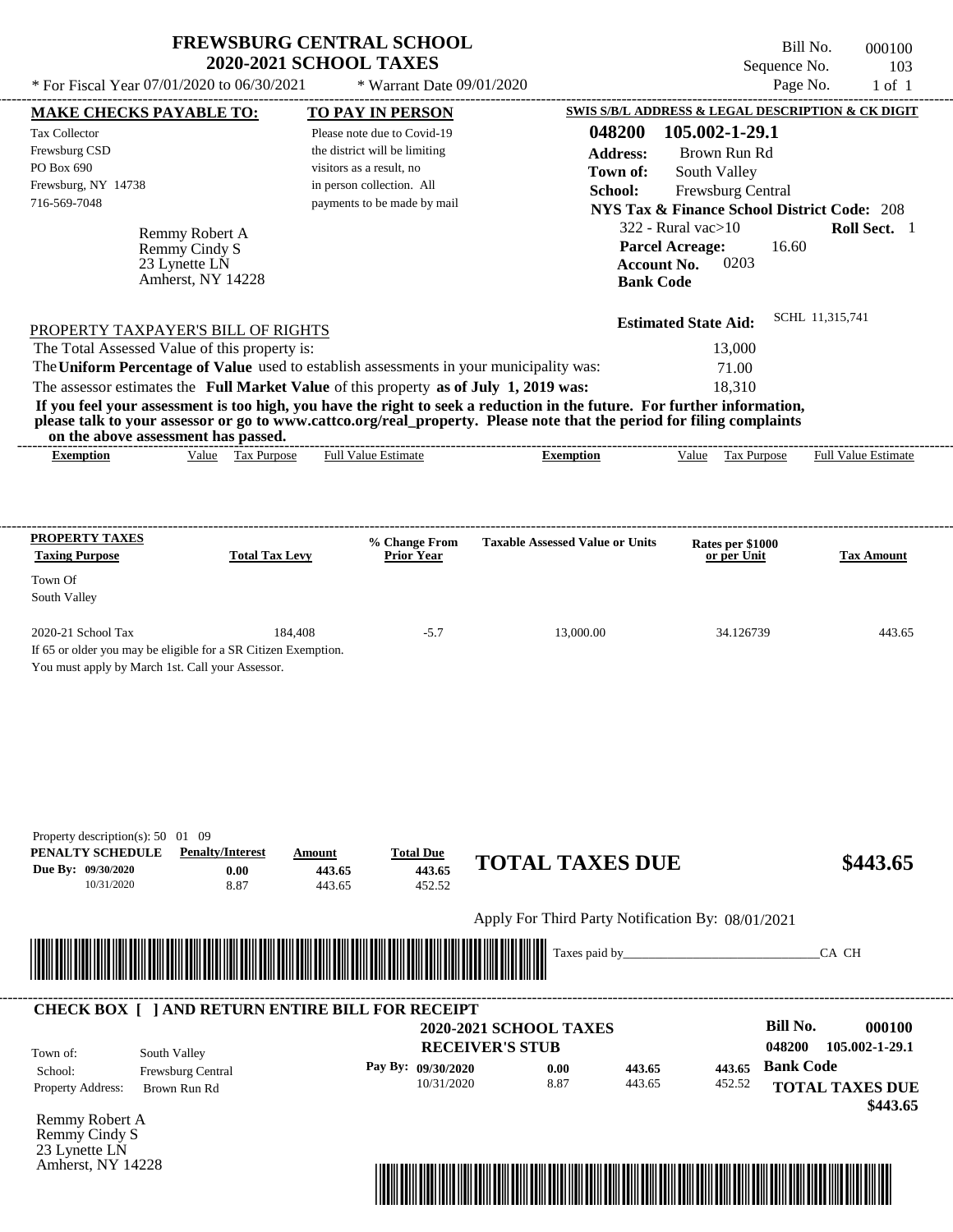| <b>FREWSBURG CENTRAL SCHOOL</b> |
|---------------------------------|
| <b>2020-2021 SCHOOL TAXES</b>   |

\* Warrant Date 09/01/2020

Bill No. 000101 Sequence No. 104<br>Page No. 1 of 1

| <b>MAKE CHECKS PAYABLE TO:</b>                   |                                                                                     | <b>TO PAY IN PERSON</b>                                                                 |                                                                                                                         | <b>SWIS S/B/L ADDRESS &amp; LEGAL DESCRIPTION &amp; CK DIGIT</b> |                        |
|--------------------------------------------------|-------------------------------------------------------------------------------------|-----------------------------------------------------------------------------------------|-------------------------------------------------------------------------------------------------------------------------|------------------------------------------------------------------|------------------------|
| <b>Tax Collector</b>                             |                                                                                     | Please note due to Covid-19                                                             | 048200                                                                                                                  | 105.002-1-29.4                                                   |                        |
| Frewsburg CSD                                    |                                                                                     | the district will be limiting                                                           | <b>Address:</b>                                                                                                         | Brown Run Rd                                                     |                        |
| PO Box 690                                       |                                                                                     | visitors as a result, no                                                                | Town of:                                                                                                                | South Valley                                                     |                        |
| Frewsburg, NY 14738                              |                                                                                     | in person collection. All                                                               | School:                                                                                                                 | Frewsburg Central                                                |                        |
| 716-569-7048                                     |                                                                                     | payments to be made by mail                                                             |                                                                                                                         | <b>NYS Tax &amp; Finance School District Code: 208</b>           |                        |
|                                                  | Remmy Robert A                                                                      |                                                                                         |                                                                                                                         | 260 - Seasonal res                                               | Roll Sect. 1           |
|                                                  | Remmy Cindy S                                                                       |                                                                                         |                                                                                                                         | <b>Parcel Acreage:</b><br>16.00                                  |                        |
|                                                  | 23 Lynette LN<br>Amherst, NY 14228                                                  |                                                                                         | <b>Account No.</b>                                                                                                      | 0678                                                             |                        |
|                                                  |                                                                                     |                                                                                         | <b>Bank Code</b>                                                                                                        |                                                                  |                        |
|                                                  |                                                                                     |                                                                                         |                                                                                                                         | <b>Estimated State Aid:</b>                                      | SCHL 11,315,741        |
|                                                  | PROPERTY TAXPAYER'S BILL OF RIGHTS<br>The Total Assessed Value of this property is: |                                                                                         |                                                                                                                         | 24,800                                                           |                        |
|                                                  |                                                                                     | The Uniform Percentage of Value used to establish assessments in your municipality was: |                                                                                                                         | 71.00                                                            |                        |
|                                                  |                                                                                     | The assessor estimates the Full Market Value of this property as of July 1, 2019 was:   |                                                                                                                         | 34,930                                                           |                        |
|                                                  |                                                                                     |                                                                                         | If you feel your assessment is too high, you have the right to seek a reduction in the future. For further information, |                                                                  |                        |
|                                                  |                                                                                     |                                                                                         | please talk to your assessor or go to www.cattco.org/real_property. Please note that the period for filing complaints   |                                                                  |                        |
| <b>Exemption</b>                                 | on the above assessment has passed.<br>Value Tax Purpose                            | <b>Full Value Estimate</b>                                                              | <b>Exemption</b>                                                                                                        | Value Tax Purpose Full Value Estimate                            |                        |
|                                                  |                                                                                     |                                                                                         |                                                                                                                         |                                                                  |                        |
|                                                  |                                                                                     |                                                                                         |                                                                                                                         |                                                                  |                        |
|                                                  |                                                                                     |                                                                                         |                                                                                                                         |                                                                  |                        |
| <b>PROPERTY TAXES</b><br><b>Taxing Purpose</b>   | <b>Total Tax Levy</b>                                                               | % Change From<br><b>Prior Year</b>                                                      | <b>Taxable Assessed Value or Units</b>                                                                                  | Rates per \$1000<br>or per Unit                                  | <b>Tax Amount</b>      |
| Town Of                                          |                                                                                     |                                                                                         |                                                                                                                         |                                                                  |                        |
| South Valley                                     |                                                                                     |                                                                                         |                                                                                                                         |                                                                  |                        |
| 2020-21 School Tax                               | 184,408                                                                             | $-5.7$                                                                                  | 24,800.00                                                                                                               | 34.126739                                                        | 846.34                 |
|                                                  | If 65 or older you may be eligible for a SR Citizen Exemption.                      |                                                                                         |                                                                                                                         |                                                                  |                        |
| You must apply by March 1st. Call your Assessor. |                                                                                     |                                                                                         |                                                                                                                         |                                                                  |                        |
|                                                  |                                                                                     |                                                                                         |                                                                                                                         |                                                                  |                        |
|                                                  |                                                                                     |                                                                                         |                                                                                                                         |                                                                  |                        |
|                                                  |                                                                                     |                                                                                         |                                                                                                                         |                                                                  |                        |
|                                                  |                                                                                     |                                                                                         |                                                                                                                         |                                                                  |                        |
|                                                  |                                                                                     |                                                                                         |                                                                                                                         |                                                                  |                        |
|                                                  |                                                                                     |                                                                                         |                                                                                                                         |                                                                  |                        |
| Property description(s): 50 01 09                |                                                                                     |                                                                                         |                                                                                                                         |                                                                  |                        |
| PENALTY SCHEDULE                                 | <b>Penalty/Interest</b>                                                             | <b>Total Due</b><br>Amount                                                              |                                                                                                                         |                                                                  |                        |
| Due By: 09/30/2020                               | 0.00                                                                                | 846.34<br>846.34                                                                        | <b>TOTAL TAXES DUE</b>                                                                                                  |                                                                  | \$846.34               |
| 10/31/2020                                       | 16.93                                                                               | 846.34<br>863.27                                                                        |                                                                                                                         |                                                                  |                        |
|                                                  |                                                                                     |                                                                                         | Apply For Third Party Notification By: 08/01/2021                                                                       |                                                                  |                        |
|                                                  |                                                                                     |                                                                                         | Taxes paid by                                                                                                           |                                                                  | CA CH                  |
|                                                  |                                                                                     | <u> 1989 - Andrea Stadt Britain, fransk politik forsk politik (f. 1989)</u>             |                                                                                                                         |                                                                  |                        |
|                                                  |                                                                                     |                                                                                         |                                                                                                                         |                                                                  |                        |
|                                                  |                                                                                     | <b>CHECK BOX [ ] AND RETURN ENTIRE BILL FOR RECEIPT</b>                                 | 2020-2021 SCHOOL TAXES                                                                                                  | <b>Bill No.</b>                                                  | 000101                 |
|                                                  |                                                                                     |                                                                                         | <b>RECEIVER'S STUB</b>                                                                                                  | 048200                                                           | 105.002-1-29.4         |
| Town of:                                         | South Valley                                                                        | Pay By: 09/30/2020                                                                      | 846.34<br>0.00                                                                                                          | <b>Bank Code</b><br>846.34                                       |                        |
| School:<br><b>Property Address:</b>              | Frewsburg Central<br>Brown Run Rd                                                   | 10/31/2020                                                                              | 16.93<br>846.34                                                                                                         | 863.27                                                           | <b>TOTAL TAXES DUE</b> |
|                                                  |                                                                                     |                                                                                         |                                                                                                                         |                                                                  | \$846.34               |
| Remmy Robert A                                   |                                                                                     |                                                                                         |                                                                                                                         |                                                                  |                        |
| Remmy Cindy S                                    |                                                                                     |                                                                                         |                                                                                                                         |                                                                  |                        |
| 23 Lynette LN<br>Amherst, NY 14228               |                                                                                     |                                                                                         |                                                                                                                         |                                                                  |                        |
|                                                  |                                                                                     |                                                                                         |                                                                                                                         |                                                                  |                        |
|                                                  |                                                                                     |                                                                                         |                                                                                                                         |                                                                  |                        |
|                                                  |                                                                                     |                                                                                         |                                                                                                                         |                                                                  |                        |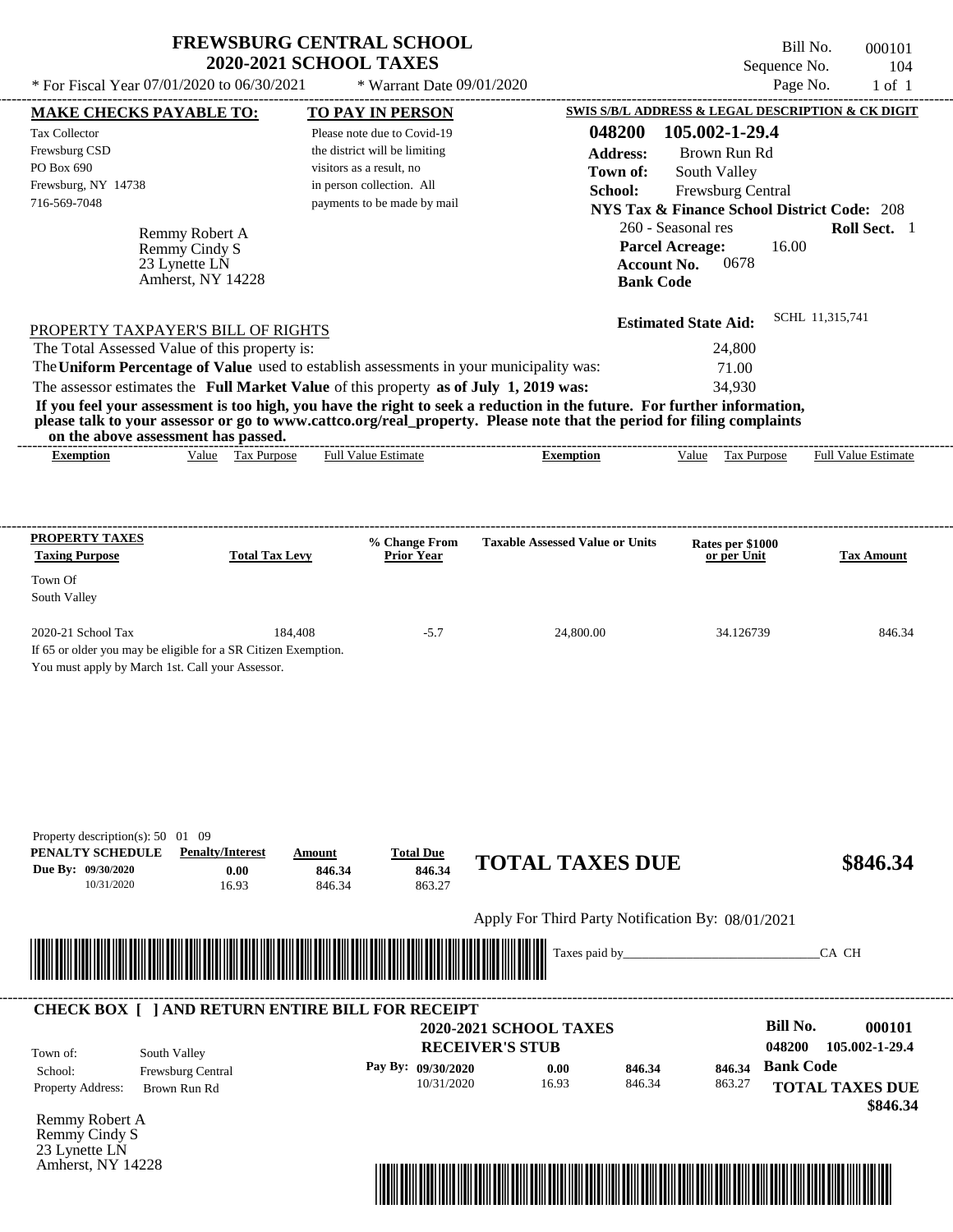| <b>FREWSBURG CENTRAL SCHOOL</b> |
|---------------------------------|
| <b>2020-2021 SCHOOL TAXES</b>   |

\* Warrant Date 09/01/2020

Bill No. 000102 Sequence No. 105

| <b>MAKE CHECKS PAYABLE TO:</b>                                                                                                                                                                                                                   |                         |                               | <b>TO PAY IN PERSON</b>     |                                                   |                    | <b>SWIS S/B/L ADDRESS &amp; LEGAL DESCRIPTION &amp; CK DIGIT</b> |                  |                        |
|--------------------------------------------------------------------------------------------------------------------------------------------------------------------------------------------------------------------------------------------------|-------------------------|-------------------------------|-----------------------------|---------------------------------------------------|--------------------|------------------------------------------------------------------|------------------|------------------------|
| <b>Tax Collector</b>                                                                                                                                                                                                                             |                         |                               | Please note due to Covid-19 |                                                   | 048200             | 96.004-1-59.1                                                    |                  |                        |
| Frewsburg CSD                                                                                                                                                                                                                                    |                         | the district will be limiting |                             |                                                   | <b>Address:</b>    | Sawmill Run Rd                                                   |                  |                        |
| PO Box 690                                                                                                                                                                                                                                       |                         | visitors as a result, no      |                             |                                                   | Town of:           | South Valley                                                     |                  |                        |
| Frewsburg, NY 14738                                                                                                                                                                                                                              |                         | in person collection. All     |                             |                                                   | School:            | Frewsburg Central                                                |                  |                        |
| 716-569-7048                                                                                                                                                                                                                                     |                         |                               | payments to be made by mail |                                                   |                    | <b>NYS Tax &amp; Finance School District Code: 208</b>           |                  |                        |
| Renda John B                                                                                                                                                                                                                                     |                         |                               |                             |                                                   |                    | $322$ - Rural vac $>10$                                          |                  | Roll Sect. 1           |
|                                                                                                                                                                                                                                                  | Renda Mary Beth         |                               |                             |                                                   |                    | <b>Parcel Acreage:</b>                                           | 10.44            |                        |
|                                                                                                                                                                                                                                                  | 5263 Oakwood Dr         |                               |                             |                                                   | <b>Account No.</b> | 0263                                                             |                  |                        |
|                                                                                                                                                                                                                                                  | N. Tonawanda, NY 14120  |                               |                             |                                                   | <b>Bank Code</b>   |                                                                  |                  |                        |
|                                                                                                                                                                                                                                                  |                         |                               |                             |                                                   |                    |                                                                  |                  |                        |
| PROPERTY TAXPAYER'S BILL OF RIGHTS                                                                                                                                                                                                               |                         |                               |                             |                                                   |                    | <b>Estimated State Aid:</b>                                      | SCHL 11,315,741  |                        |
| The Total Assessed Value of this property is:                                                                                                                                                                                                    |                         |                               |                             |                                                   |                    | 9,900                                                            |                  |                        |
| The Uniform Percentage of Value used to establish assessments in your municipality was:                                                                                                                                                          |                         |                               |                             |                                                   |                    | 71.00                                                            |                  |                        |
| The assessor estimates the Full Market Value of this property as of July 1, 2019 was:                                                                                                                                                            |                         |                               |                             |                                                   |                    | 13,944                                                           |                  |                        |
| If you feel your assessment is too high, you have the right to seek a reduction in the future. For further information,<br>please talk to your assessor or go to www.cattco.org/real_property. Please note that the period for filing complaints |                         |                               |                             |                                                   |                    |                                                                  |                  |                        |
| on the above assessment has passed.<br><b>Exemption</b>                                                                                                                                                                                          | Value Tax Purpose       |                               | <b>Full Value Estimate</b>  | <b>Exemption</b>                                  |                    | Value Tax Purpose Full Value Estimate                            |                  |                        |
|                                                                                                                                                                                                                                                  |                         |                               |                             |                                                   |                    |                                                                  |                  |                        |
|                                                                                                                                                                                                                                                  |                         |                               |                             |                                                   |                    |                                                                  |                  |                        |
| PROPERTY TAXES                                                                                                                                                                                                                                   |                         |                               | % Change From               | <b>Taxable Assessed Value or Units</b>            |                    | Rates per \$1000                                                 |                  |                        |
| <b>Taxing Purpose</b>                                                                                                                                                                                                                            | <b>Total Tax Levy</b>   |                               | <b>Prior Year</b>           |                                                   |                    | or per Unit                                                      |                  | <b>Tax Amount</b>      |
| Town Of                                                                                                                                                                                                                                          |                         |                               |                             |                                                   |                    |                                                                  |                  |                        |
| South Valley                                                                                                                                                                                                                                     |                         |                               |                             |                                                   |                    |                                                                  |                  |                        |
|                                                                                                                                                                                                                                                  |                         |                               |                             |                                                   |                    |                                                                  |                  |                        |
| 2020-21 School Tax                                                                                                                                                                                                                               | 184,408                 |                               | $-5.7$                      | 9,900.00                                          |                    | 34.126739                                                        |                  | 337.85                 |
| If 65 or older you may be eligible for a SR Citizen Exemption.                                                                                                                                                                                   |                         |                               |                             |                                                   |                    |                                                                  |                  |                        |
| You must apply by March 1st. Call your Assessor.                                                                                                                                                                                                 |                         |                               |                             |                                                   |                    |                                                                  |                  |                        |
|                                                                                                                                                                                                                                                  |                         |                               |                             |                                                   |                    |                                                                  |                  |                        |
|                                                                                                                                                                                                                                                  |                         |                               |                             |                                                   |                    |                                                                  |                  |                        |
|                                                                                                                                                                                                                                                  |                         |                               |                             |                                                   |                    |                                                                  |                  |                        |
|                                                                                                                                                                                                                                                  |                         |                               |                             |                                                   |                    |                                                                  |                  |                        |
|                                                                                                                                                                                                                                                  |                         |                               |                             |                                                   |                    |                                                                  |                  |                        |
|                                                                                                                                                                                                                                                  |                         |                               |                             |                                                   |                    |                                                                  |                  |                        |
| Property description(s): $53 \quad 01 \quad 09$                                                                                                                                                                                                  |                         |                               |                             |                                                   |                    |                                                                  |                  |                        |
| PENALTY SCHEDULE                                                                                                                                                                                                                                 | <b>Penalty/Interest</b> | Amount                        | <b>Total Due</b>            | <b>TOTAL TAXES DUE</b>                            |                    |                                                                  |                  | \$337.85               |
| Due By: 09/30/2020<br>10/31/2020                                                                                                                                                                                                                 | 0.00<br>6.76            | 337.85<br>337.85              | 337.85<br>344.61            |                                                   |                    |                                                                  |                  |                        |
|                                                                                                                                                                                                                                                  |                         |                               |                             |                                                   |                    |                                                                  |                  |                        |
|                                                                                                                                                                                                                                                  |                         |                               |                             | Apply For Third Party Notification By: 08/01/2021 |                    |                                                                  |                  |                        |
|                                                                                                                                                                                                                                                  |                         |                               |                             | Taxes paid by_                                    |                    |                                                                  |                  | CA CH                  |
| <u> III de la contrada de la contrada de la contrada de la contrada de la contrada de la contrada de la contrada</u>                                                                                                                             |                         |                               |                             |                                                   |                    |                                                                  |                  |                        |
|                                                                                                                                                                                                                                                  |                         |                               |                             |                                                   |                    |                                                                  |                  |                        |
| <b>CHECK BOX [ ] AND RETURN ENTIRE BILL FOR RECEIPT</b>                                                                                                                                                                                          |                         |                               |                             |                                                   |                    |                                                                  |                  |                        |
|                                                                                                                                                                                                                                                  |                         |                               |                             | <b>2020-2021 SCHOOL TAXES</b>                     |                    |                                                                  | <b>Bill No.</b>  | 000102                 |
| South Valley<br>Town of:                                                                                                                                                                                                                         |                         |                               |                             | <b>RECEIVER'S STUB</b>                            |                    |                                                                  | 048200           | 96.004-1-59.1          |
| School:<br>Frewsburg Central                                                                                                                                                                                                                     |                         |                               | Pay By: 09/30/2020          | 0.00                                              | 337.85             | 337.85                                                           | <b>Bank Code</b> |                        |
| <b>Property Address:</b><br>Sawmill Run Rd                                                                                                                                                                                                       |                         |                               | 10/31/2020                  | 6.76                                              | 337.85             | 344.61                                                           |                  | <b>TOTAL TAXES DUE</b> |
|                                                                                                                                                                                                                                                  |                         |                               |                             |                                                   |                    |                                                                  |                  | \$337.85               |
| Renda John B                                                                                                                                                                                                                                     |                         |                               |                             |                                                   |                    |                                                                  |                  |                        |
| Renda Mary Beth<br>5263 Oakwood Dr                                                                                                                                                                                                               |                         |                               |                             |                                                   |                    |                                                                  |                  |                        |
| N. Tonawanda, NY 14120                                                                                                                                                                                                                           |                         |                               |                             |                                                   |                    |                                                                  |                  |                        |
|                                                                                                                                                                                                                                                  |                         |                               |                             |                                                   |                    |                                                                  |                  |                        |

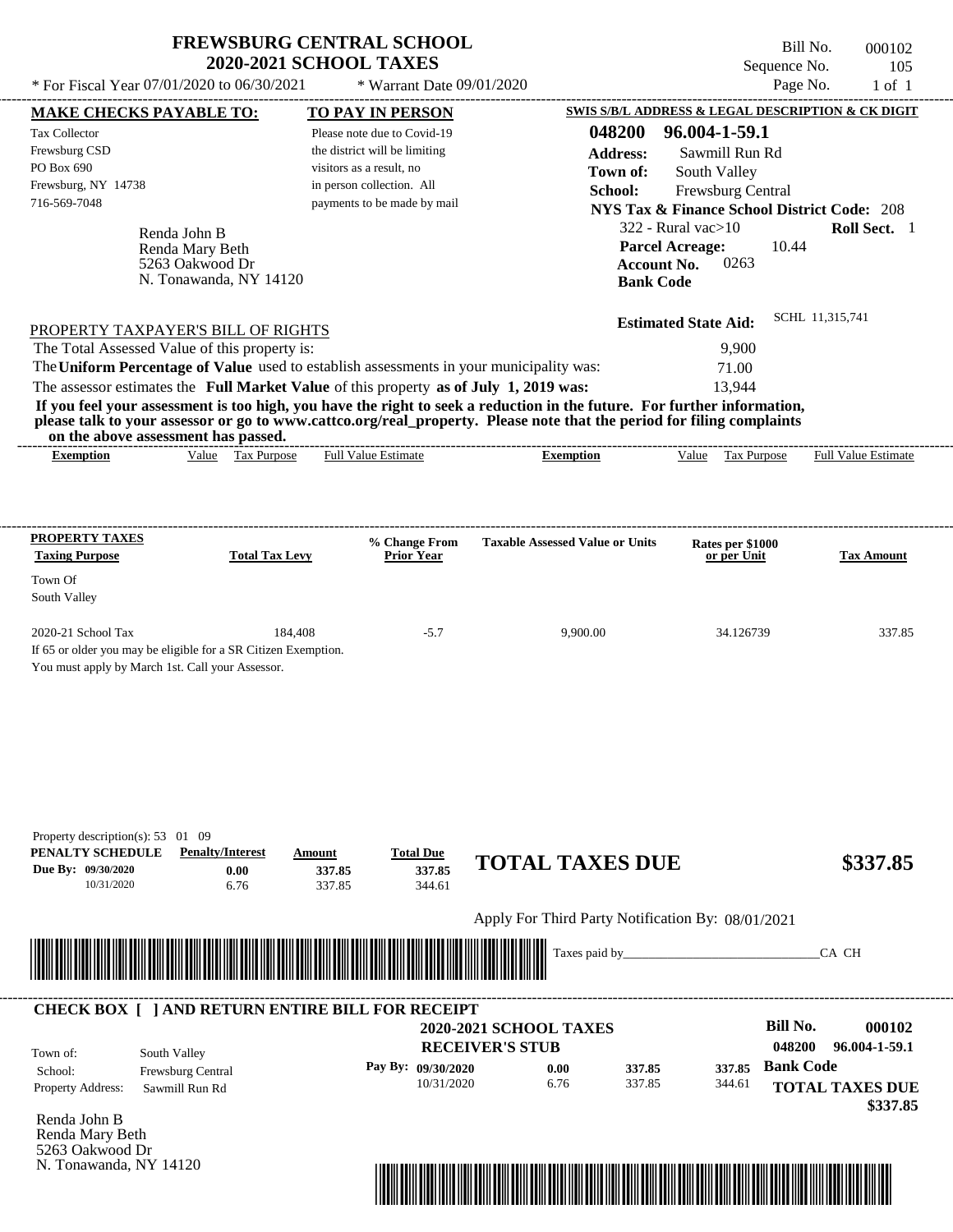| <b>FREWSBURG CENTRAL SCHOOL</b> |
|---------------------------------|
| <b>2020-2021 SCHOOL TAXES</b>   |

| * For Fiscal Year 07/01/2020 to 06/30/2021                                                                                                                                                                       | * Warrant Date 09/01/2020                             |                                                   |                                                                              | Page No.<br>$1$ of $1$                            |
|------------------------------------------------------------------------------------------------------------------------------------------------------------------------------------------------------------------|-------------------------------------------------------|---------------------------------------------------|------------------------------------------------------------------------------|---------------------------------------------------|
| <b>MAKE CHECKS PAYABLE TO:</b>                                                                                                                                                                                   | <b>TO PAY IN PERSON</b>                               |                                                   |                                                                              | SWIS S/B/L ADDRESS & LEGAL DESCRIPTION & CK DIGIT |
| Tax Collector                                                                                                                                                                                                    | Please note due to Covid-19                           | 048200                                            | 96.004-1-59.2                                                                |                                                   |
| Frewsburg CSD<br>PO Box 690                                                                                                                                                                                      | the district will be limiting                         | <b>Address:</b>                                   | 817 Wheeler Hill Rd                                                          |                                                   |
| Frewsburg, NY 14738                                                                                                                                                                                              | visitors as a result, no<br>in person collection. All | Town of:                                          | South Valley                                                                 |                                                   |
| 716-569-7048                                                                                                                                                                                                     | payments to be made by mail                           | School:                                           | Frewsburg Central                                                            |                                                   |
|                                                                                                                                                                                                                  |                                                       |                                                   | <b>NYS Tax &amp; Finance School District Code: 208</b><br>260 - Seasonal res | Roll Sect. 1                                      |
| Renda John B                                                                                                                                                                                                     |                                                       |                                                   | <b>Parcel Acreage:</b>                                                       | 6.75                                              |
| Renda Mary Beth<br>5263 Oakwood Dr                                                                                                                                                                               |                                                       |                                                   | <b>Account No.</b><br>0482                                                   |                                                   |
| N. Tonawanda, NY 14120                                                                                                                                                                                           |                                                       | <b>Bank Code</b>                                  |                                                                              |                                                   |
|                                                                                                                                                                                                                  |                                                       |                                                   |                                                                              |                                                   |
| PROPERTY TAXPAYER'S BILL OF RIGHTS                                                                                                                                                                               |                                                       |                                                   | <b>Estimated State Aid:</b>                                                  | SCHL 11,315,741                                   |
| The Total Assessed Value of this property is:                                                                                                                                                                    |                                                       |                                                   | 92,500                                                                       |                                                   |
| The Uniform Percentage of Value used to establish assessments in your municipality was:                                                                                                                          |                                                       |                                                   | 71.00                                                                        |                                                   |
| The assessor estimates the Full Market Value of this property as of July 1, 2019 was:<br>If you feel your assessment is too high, you have the right to seek a reduction in the future. For further information, |                                                       |                                                   | 130,282                                                                      |                                                   |
| please talk to your assessor or go to www.cattco.org/real_property. Please note that the period for filing complaints                                                                                            |                                                       |                                                   |                                                                              |                                                   |
| on the above assessment has passed.<br>Value Tax Purpose<br><b>Exemption</b>                                                                                                                                     | <b>Full Value Estimate</b>                            | <b>Exemption</b>                                  | Value Tax Purpose                                                            | <b>Full Value Estimate</b>                        |
|                                                                                                                                                                                                                  |                                                       |                                                   |                                                                              |                                                   |
|                                                                                                                                                                                                                  |                                                       |                                                   |                                                                              |                                                   |
| <b>PROPERTY TAXES</b>                                                                                                                                                                                            | % Change From                                         | <b>Taxable Assessed Value or Units</b>            | Rates per \$1000                                                             |                                                   |
| <b>Taxing Purpose</b><br><b>Total Tax Levy</b>                                                                                                                                                                   | <b>Prior Year</b>                                     |                                                   | or per Unit                                                                  | <b>Tax Amount</b>                                 |
| Town Of                                                                                                                                                                                                          |                                                       |                                                   |                                                                              |                                                   |
| South Valley                                                                                                                                                                                                     |                                                       |                                                   |                                                                              |                                                   |
| 2020-21 School Tax                                                                                                                                                                                               | 184,408<br>$-5.7$                                     | 92,500.00                                         | 34.126739                                                                    | 3,156.72                                          |
| If 65 or older you may be eligible for a SR Citizen Exemption.                                                                                                                                                   |                                                       |                                                   |                                                                              |                                                   |
| You must apply by March 1st. Call your Assessor.                                                                                                                                                                 |                                                       |                                                   |                                                                              |                                                   |
|                                                                                                                                                                                                                  |                                                       |                                                   |                                                                              |                                                   |
|                                                                                                                                                                                                                  |                                                       |                                                   |                                                                              |                                                   |
|                                                                                                                                                                                                                  |                                                       |                                                   |                                                                              |                                                   |
|                                                                                                                                                                                                                  |                                                       |                                                   |                                                                              |                                                   |
|                                                                                                                                                                                                                  |                                                       |                                                   |                                                                              |                                                   |
|                                                                                                                                                                                                                  |                                                       |                                                   |                                                                              |                                                   |
| Property description(s): 53 01 09                                                                                                                                                                                |                                                       |                                                   |                                                                              |                                                   |
| PENALTY SCHEDULE<br><b>Penalty/Interest</b><br>Due By: 09/30/2020<br>0.00                                                                                                                                        | <b>Total Due</b><br>Amount<br>3,156.72<br>3,156.72    | <b>TOTAL TAXES DUE</b>                            |                                                                              | \$3,156.72                                        |
| 10/31/2020<br>63.13                                                                                                                                                                                              | 3,156.72<br>3,219.85                                  |                                                   |                                                                              |                                                   |
|                                                                                                                                                                                                                  |                                                       | Apply For Third Party Notification By: 08/01/2021 |                                                                              |                                                   |
|                                                                                                                                                                                                                  |                                                       |                                                   |                                                                              |                                                   |
| <u> Handels and Handels and Handels and Handels and Handels and Handels and Handels and Handels and Handels and H</u>                                                                                            |                                                       | Taxes paid by_                                    |                                                                              | CA CH                                             |
|                                                                                                                                                                                                                  |                                                       |                                                   |                                                                              |                                                   |
| <b>CHECK BOX [ ] AND RETURN ENTIRE BILL FOR RECEIPT</b>                                                                                                                                                          |                                                       | 2020-2021 SCHOOL TAXES                            |                                                                              | <b>Bill No.</b><br>000103                         |
|                                                                                                                                                                                                                  |                                                       | <b>RECEIVER'S STUB</b>                            |                                                                              | 048200<br>96.004-1-59.2                           |
| South Valley<br>Town of:                                                                                                                                                                                         | Pay By: 09/30/2020                                    |                                                   | 3,156.72                                                                     | <b>Bank Code</b>                                  |
| Frewsburg Central<br>School:<br>Property Address:<br>817 Wheeler Hill Rd                                                                                                                                         | 10/31/2020                                            | 0.00<br>3,156.72<br>63.13<br>3,156.72             | 3,219.85                                                                     | <b>TOTAL TAXES DUE</b>                            |
|                                                                                                                                                                                                                  |                                                       |                                                   |                                                                              | \$3,156.72                                        |
| Renda John B                                                                                                                                                                                                     |                                                       |                                                   |                                                                              |                                                   |
| Renda Mary Beth                                                                                                                                                                                                  |                                                       |                                                   |                                                                              |                                                   |
| 5263 Oakwood Dr<br>N. Tonawanda, NY 14120                                                                                                                                                                        |                                                       |                                                   |                                                                              |                                                   |
|                                                                                                                                                                                                                  |                                                       |                                                   |                                                                              |                                                   |
|                                                                                                                                                                                                                  |                                                       |                                                   |                                                                              |                                                   |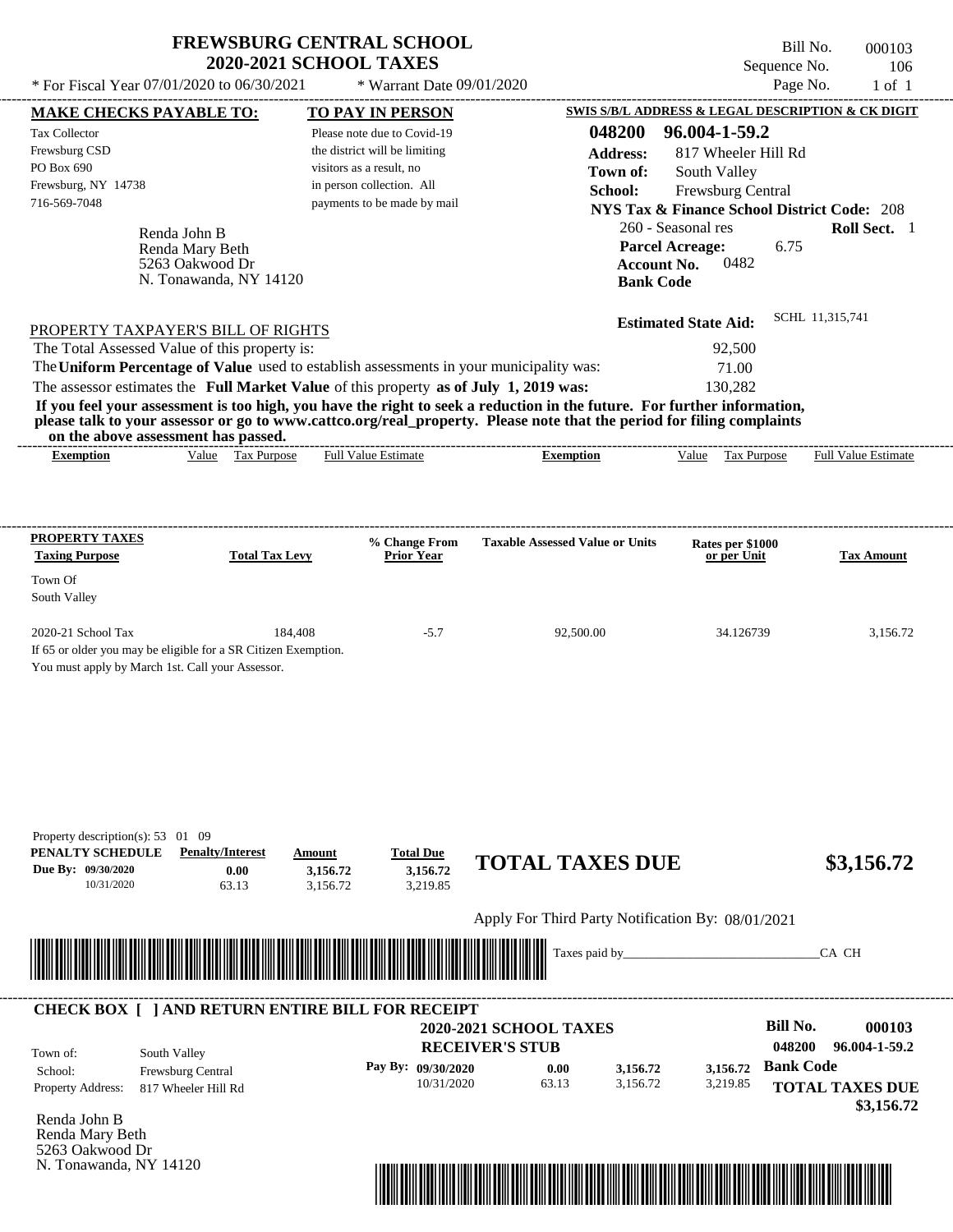| <b>FREWSBURG CENTRAL SCHOOL</b> |
|---------------------------------|
| <b>2020-2021 SCHOOL TAXES</b>   |

 $*$  For Fiscal Year 07/01/2020 to 06/30/2021

\* Warrant Date 09/01/2020

Bill No. 000104 Sequence No. 107<br>Page No. 1 of 1

| <b>MAKE CHECKS PAYABLE TO:</b>                                                                                                                                                                                                       |                                               |         | <b>TO PAY IN PERSON</b>       |                                                                                                                                                                                                                                                  |                             | SWIS S/B/L ADDRESS & LEGAL DESCRIPTION & CK DIGIT      |
|--------------------------------------------------------------------------------------------------------------------------------------------------------------------------------------------------------------------------------------|-----------------------------------------------|---------|-------------------------------|--------------------------------------------------------------------------------------------------------------------------------------------------------------------------------------------------------------------------------------------------|-----------------------------|--------------------------------------------------------|
| Tax Collector                                                                                                                                                                                                                        |                                               |         | Please note due to Covid-19   |                                                                                                                                                                                                                                                  | 048200 105.002-1-1.36       |                                                        |
| Frewsburg CSD                                                                                                                                                                                                                        |                                               |         | the district will be limiting | <b>Address:</b>                                                                                                                                                                                                                                  | Gurnsey Hollow Rd           |                                                        |
| PO Box 690                                                                                                                                                                                                                           |                                               |         | visitors as a result, no      | Town of:                                                                                                                                                                                                                                         | South Valley                |                                                        |
| Frewsburg, NY 14738                                                                                                                                                                                                                  |                                               |         | in person collection. All     | School:                                                                                                                                                                                                                                          | Frewsburg Central           |                                                        |
| 716-569-7048                                                                                                                                                                                                                         |                                               |         | payments to be made by mail   |                                                                                                                                                                                                                                                  |                             | <b>NYS Tax &amp; Finance School District Code: 208</b> |
|                                                                                                                                                                                                                                      |                                               |         |                               |                                                                                                                                                                                                                                                  | 240 - Rural res             | Roll Sect. 1                                           |
|                                                                                                                                                                                                                                      | Rogers Michael                                |         |                               |                                                                                                                                                                                                                                                  |                             |                                                        |
|                                                                                                                                                                                                                                      | Rogers Sandra                                 |         |                               |                                                                                                                                                                                                                                                  | <b>Parcel Acreage:</b>      | 42.44                                                  |
|                                                                                                                                                                                                                                      | 6518 Creek Hollow Drive<br>Lockport, NY 14044 |         |                               | <b>Account No.</b>                                                                                                                                                                                                                               | 0746                        |                                                        |
|                                                                                                                                                                                                                                      |                                               |         |                               | <b>Bank Code</b>                                                                                                                                                                                                                                 |                             |                                                        |
| PROPERTY TAXPAYER'S BILL OF RIGHTS                                                                                                                                                                                                   |                                               |         |                               |                                                                                                                                                                                                                                                  | <b>Estimated State Aid:</b> | SCHL 11,315,741                                        |
| The Total Assessed Value of this property is:                                                                                                                                                                                        |                                               |         |                               |                                                                                                                                                                                                                                                  | 20,200                      |                                                        |
| The Uniform Percentage of Value used to establish assessments in your municipality was:                                                                                                                                              |                                               |         |                               |                                                                                                                                                                                                                                                  |                             |                                                        |
|                                                                                                                                                                                                                                      |                                               |         |                               |                                                                                                                                                                                                                                                  | 71.00                       |                                                        |
| The assessor estimates the Full Market Value of this property as of July 1, 2019 was:                                                                                                                                                |                                               |         |                               |                                                                                                                                                                                                                                                  | 28,451                      |                                                        |
|                                                                                                                                                                                                                                      |                                               |         |                               | If you feel your assessment is too high, you have the right to seek a reduction in the future. For further information,<br>please talk to your assessor or go to www.cattco.org/real_property. Please note that the period for filing complaints |                             |                                                        |
| on the above assessment has passed.<br><b>Exemption</b>                                                                                                                                                                              | Value Tax Purpose                             |         | <b>Full Value Estimate</b>    | <b>Exemption</b>                                                                                                                                                                                                                                 | Value Tax Purpose           | <b>Full Value Estimate</b>                             |
|                                                                                                                                                                                                                                      |                                               |         |                               |                                                                                                                                                                                                                                                  |                             |                                                        |
|                                                                                                                                                                                                                                      |                                               |         |                               |                                                                                                                                                                                                                                                  |                             |                                                        |
| <b>PROPERTY TAXES</b>                                                                                                                                                                                                                |                                               |         | % Change From                 | <b>Taxable Assessed Value or Units</b>                                                                                                                                                                                                           | Rates per \$1000            |                                                        |
| <b>Taxing Purpose</b>                                                                                                                                                                                                                | <b>Total Tax Levy</b>                         |         | Prior Year                    |                                                                                                                                                                                                                                                  | or per Unit                 | <b>Tax Amount</b>                                      |
| Town Of                                                                                                                                                                                                                              |                                               |         |                               |                                                                                                                                                                                                                                                  |                             |                                                        |
| South Valley                                                                                                                                                                                                                         |                                               |         |                               |                                                                                                                                                                                                                                                  |                             |                                                        |
| 2020-21 School Tax                                                                                                                                                                                                                   |                                               | 184,408 | $-5.7$                        | 20,200.00                                                                                                                                                                                                                                        | 34.126739                   | 689.36                                                 |
| If 65 or older you may be eligible for a SR Citizen Exemption.                                                                                                                                                                       |                                               |         |                               |                                                                                                                                                                                                                                                  |                             |                                                        |
| You must apply by March 1st. Call your Assessor.                                                                                                                                                                                     |                                               |         |                               |                                                                                                                                                                                                                                                  |                             |                                                        |
|                                                                                                                                                                                                                                      |                                               |         |                               |                                                                                                                                                                                                                                                  |                             |                                                        |
|                                                                                                                                                                                                                                      |                                               |         |                               |                                                                                                                                                                                                                                                  |                             |                                                        |
|                                                                                                                                                                                                                                      |                                               |         |                               |                                                                                                                                                                                                                                                  |                             |                                                        |
|                                                                                                                                                                                                                                      |                                               |         |                               |                                                                                                                                                                                                                                                  |                             |                                                        |
|                                                                                                                                                                                                                                      |                                               |         |                               |                                                                                                                                                                                                                                                  |                             |                                                        |
|                                                                                                                                                                                                                                      |                                               |         |                               |                                                                                                                                                                                                                                                  |                             |                                                        |
|                                                                                                                                                                                                                                      |                                               |         |                               |                                                                                                                                                                                                                                                  |                             |                                                        |
|                                                                                                                                                                                                                                      |                                               |         |                               |                                                                                                                                                                                                                                                  |                             |                                                        |
| Property description(s): 43/51 01 09<br>PENALTY SCHEDULE                                                                                                                                                                             | <b>Penalty/Interest</b>                       | Amount  | <b>Total Due</b>              |                                                                                                                                                                                                                                                  |                             |                                                        |
| Due By: 09/30/2020                                                                                                                                                                                                                   | 0.00                                          | 689.36  | 689.36                        | <b>TOTAL TAXES DUE</b>                                                                                                                                                                                                                           |                             | \$689.36                                               |
| 10/31/2020                                                                                                                                                                                                                           | 13.79                                         | 689.36  | 703.15                        |                                                                                                                                                                                                                                                  |                             |                                                        |
|                                                                                                                                                                                                                                      |                                               |         |                               | Apply For Third Party Notification By: 08/01/2021                                                                                                                                                                                                |                             |                                                        |
|                                                                                                                                                                                                                                      |                                               |         |                               |                                                                                                                                                                                                                                                  |                             |                                                        |
| <u> Indian American State of Bandaría (1989), a state of the state of the state of the state of the state of the state of the state of the state of the state of the state of the state of the state of the state of the state o</u> |                                               |         |                               | Taxes paid by_                                                                                                                                                                                                                                   |                             | CA CH                                                  |
|                                                                                                                                                                                                                                      |                                               |         |                               |                                                                                                                                                                                                                                                  |                             |                                                        |
| <b>CHECK BOX [ ] AND RETURN ENTIRE BILL FOR RECEIPT</b>                                                                                                                                                                              |                                               |         |                               | 2020-2021 SCHOOL TAXES                                                                                                                                                                                                                           |                             | <b>Bill No.</b><br>000104                              |
|                                                                                                                                                                                                                                      |                                               |         |                               |                                                                                                                                                                                                                                                  |                             | 048200<br>105.002-1-1.36                               |
|                                                                                                                                                                                                                                      |                                               |         |                               | <b>RECEIVER'S STUB</b>                                                                                                                                                                                                                           |                             |                                                        |
| South Valley                                                                                                                                                                                                                         |                                               |         |                               |                                                                                                                                                                                                                                                  |                             |                                                        |
| Town of:<br>School:                                                                                                                                                                                                                  | Frewsburg Central                             |         | Pay By: 09/30/2020            | 0.00<br>689.36                                                                                                                                                                                                                                   | 689.36                      | <b>Bank Code</b>                                       |
|                                                                                                                                                                                                                                      | <b>Gurnsey Hollow Rd</b>                      |         | 10/31/2020                    | 13.79<br>689.36                                                                                                                                                                                                                                  | 703.15                      |                                                        |
|                                                                                                                                                                                                                                      |                                               |         |                               |                                                                                                                                                                                                                                                  |                             | <b>TOTAL TAXES DUE</b><br>\$689.36                     |
|                                                                                                                                                                                                                                      |                                               |         |                               |                                                                                                                                                                                                                                                  |                             |                                                        |
|                                                                                                                                                                                                                                      |                                               |         |                               |                                                                                                                                                                                                                                                  |                             |                                                        |
| <b>Property Address:</b><br>Rogers Michael<br>Rogers Sandra<br>6518 Creek Hollow Drive                                                                                                                                               |                                               |         |                               |                                                                                                                                                                                                                                                  |                             |                                                        |
| Lockport, NY 14044                                                                                                                                                                                                                   |                                               |         |                               |                                                                                                                                                                                                                                                  |                             |                                                        |

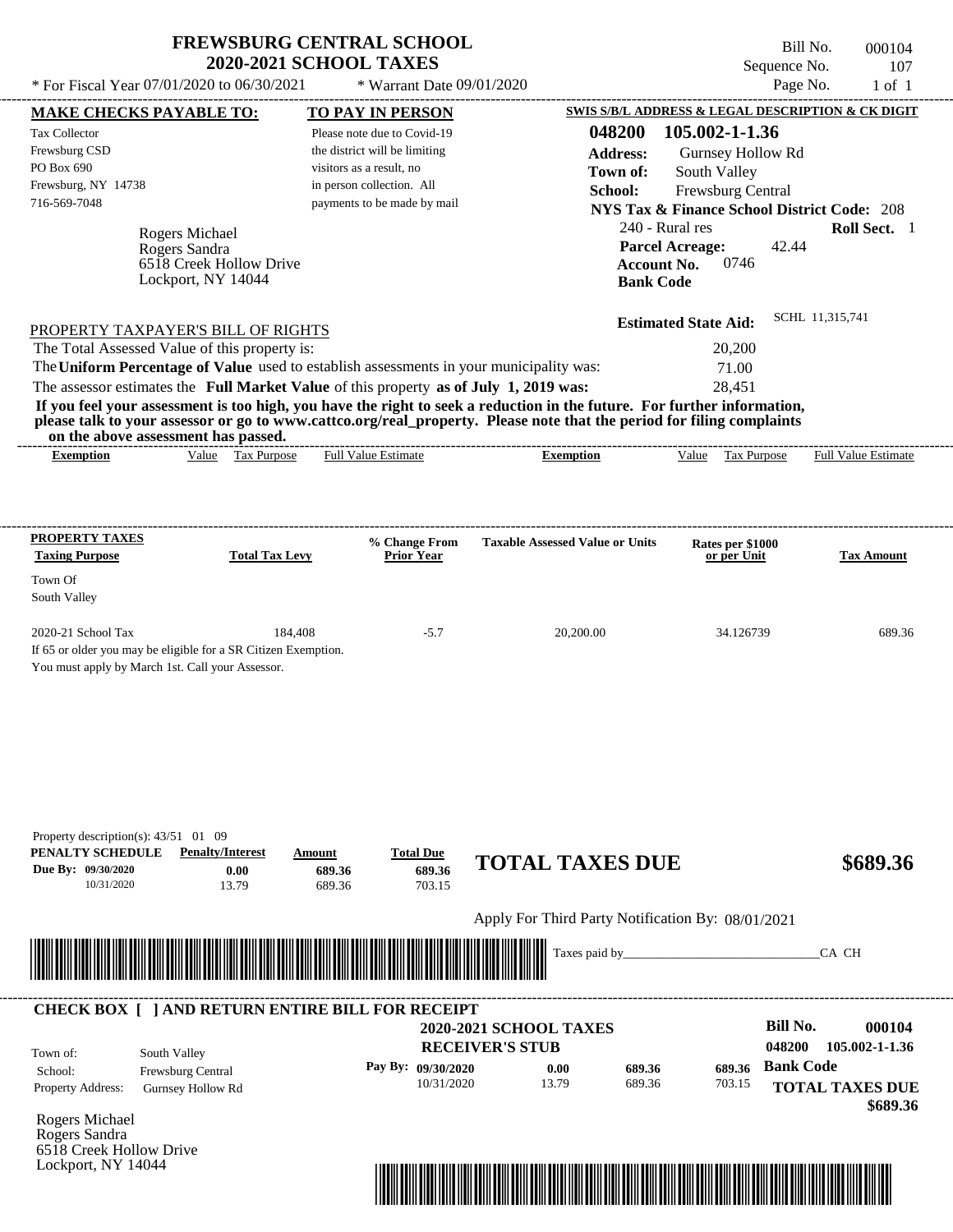| <b>FREWSBURG CENTRAL SCHOOL</b> |
|---------------------------------|
| <b>2020-2021 SCHOOL TAXES</b>   |

Bill No. 000105 Sequence No. 108<br>Page No. 1 of 1

| <b>MAKE CHECKS PAYABLE TO:</b>    |                                                                | <b>TO PAY IN PERSON</b>                                                                 |                                                                                                                                                                                                                                                  | <b>SWIS S/B/L ADDRESS &amp; LEGAL DESCRIPTION &amp; CK DIGIT</b> |                        |
|-----------------------------------|----------------------------------------------------------------|-----------------------------------------------------------------------------------------|--------------------------------------------------------------------------------------------------------------------------------------------------------------------------------------------------------------------------------------------------|------------------------------------------------------------------|------------------------|
| <b>Tax Collector</b>              |                                                                | Please note due to Covid-19                                                             | 048200                                                                                                                                                                                                                                           | 105.002-1-1.15                                                   |                        |
| Frewsburg CSD                     |                                                                | the district will be limiting                                                           | <b>Address:</b>                                                                                                                                                                                                                                  | 17825 Gurnsey Hollow Rd                                          |                        |
| PO Box 690                        |                                                                | visitors as a result, no                                                                | Town of:                                                                                                                                                                                                                                         | South Valley                                                     |                        |
| Frewsburg, NY 14738               |                                                                | in person collection. All                                                               | School:                                                                                                                                                                                                                                          | Frewsburg Central                                                |                        |
| 716-569-7048                      |                                                                | payments to be made by mail                                                             |                                                                                                                                                                                                                                                  | <b>NYS Tax &amp; Finance School District Code: 208</b>           |                        |
|                                   | Rogers Michael C                                               |                                                                                         |                                                                                                                                                                                                                                                  | 260 - Seasonal res                                               | Roll Sect. 1           |
|                                   | Rogers Sandra                                                  |                                                                                         |                                                                                                                                                                                                                                                  | <b>Parcel Acreage:</b><br>6.10                                   |                        |
|                                   | 6518 Creek Hollow Dr                                           |                                                                                         | <b>Account No.</b>                                                                                                                                                                                                                               | 0644                                                             |                        |
|                                   | Lockport, NY 14094                                             |                                                                                         | <b>Bank Code</b>                                                                                                                                                                                                                                 |                                                                  |                        |
|                                   |                                                                |                                                                                         |                                                                                                                                                                                                                                                  |                                                                  | SCHL 11,315,741        |
|                                   | PROPERTY TAXPAYER'S BILL OF RIGHTS                             |                                                                                         |                                                                                                                                                                                                                                                  | <b>Estimated State Aid:</b>                                      |                        |
|                                   | The Total Assessed Value of this property is:                  |                                                                                         |                                                                                                                                                                                                                                                  | 54,400                                                           |                        |
|                                   |                                                                | The Uniform Percentage of Value used to establish assessments in your municipality was: |                                                                                                                                                                                                                                                  | 71.00                                                            |                        |
|                                   |                                                                | The assessor estimates the Full Market Value of this property as of July 1, 2019 was:   |                                                                                                                                                                                                                                                  | 76,620                                                           |                        |
|                                   |                                                                |                                                                                         | If you feel your assessment is too high, you have the right to seek a reduction in the future. For further information,<br>please talk to your assessor or go to www.cattco.org/real_property. Please note that the period for filing complaints |                                                                  |                        |
| <b>Exemption</b>                  | on the above assessment has passed.<br>Value Tax Purpose       | <b>Full Value Estimate</b>                                                              | <b>Exemption</b>                                                                                                                                                                                                                                 | Value Tax Purpose Full Value Estimate                            |                        |
|                                   |                                                                |                                                                                         |                                                                                                                                                                                                                                                  |                                                                  |                        |
|                                   |                                                                |                                                                                         |                                                                                                                                                                                                                                                  |                                                                  |                        |
| <b>PROPERTY TAXES</b>             |                                                                |                                                                                         |                                                                                                                                                                                                                                                  |                                                                  |                        |
| <b>Taxing Purpose</b>             | <b>Total Tax Levy</b>                                          | % Change From<br><b>Prior Year</b>                                                      | <b>Taxable Assessed Value or Units</b>                                                                                                                                                                                                           | Rates per \$1000<br>or per Unit                                  | <b>Tax Amount</b>      |
| Town Of                           |                                                                |                                                                                         |                                                                                                                                                                                                                                                  |                                                                  |                        |
| South Valley                      |                                                                |                                                                                         |                                                                                                                                                                                                                                                  |                                                                  |                        |
| 2020-21 School Tax                | 184,408                                                        | $-5.7$                                                                                  | 54,400.00                                                                                                                                                                                                                                        | 34.126739                                                        | 1,856.49               |
|                                   | If 65 or older you may be eligible for a SR Citizen Exemption. |                                                                                         |                                                                                                                                                                                                                                                  |                                                                  |                        |
|                                   | You must apply by March 1st. Call your Assessor.               |                                                                                         |                                                                                                                                                                                                                                                  |                                                                  |                        |
|                                   |                                                                |                                                                                         |                                                                                                                                                                                                                                                  |                                                                  |                        |
|                                   |                                                                |                                                                                         |                                                                                                                                                                                                                                                  |                                                                  |                        |
|                                   |                                                                |                                                                                         |                                                                                                                                                                                                                                                  |                                                                  |                        |
|                                   |                                                                |                                                                                         |                                                                                                                                                                                                                                                  |                                                                  |                        |
|                                   |                                                                |                                                                                         |                                                                                                                                                                                                                                                  |                                                                  |                        |
|                                   |                                                                |                                                                                         |                                                                                                                                                                                                                                                  |                                                                  |                        |
|                                   |                                                                |                                                                                         |                                                                                                                                                                                                                                                  |                                                                  |                        |
| Property description(s): 51 01 09 |                                                                | Sawmill Run Sub Div<br>Phase Ii                                                         |                                                                                                                                                                                                                                                  |                                                                  |                        |
| PENALTY SCHEDULE                  | <b>Penalty/Interest</b>                                        | <b>Total Due</b><br>Amount                                                              | <b>TOTAL TAXES DUE</b>                                                                                                                                                                                                                           |                                                                  | \$1,856.49             |
| Due By: 09/30/2020<br>10/31/2020  | 0.00                                                           | 1,856.49<br>1,856.49<br>1,893.62                                                        |                                                                                                                                                                                                                                                  |                                                                  |                        |
|                                   | 37.13                                                          | 1,856.49                                                                                |                                                                                                                                                                                                                                                  |                                                                  |                        |
|                                   |                                                                |                                                                                         | Apply For Third Party Notification By: 08/01/2021                                                                                                                                                                                                |                                                                  |                        |
|                                   | <u> 1989 - Johann Stoff, Amerikaansk politiker (</u>           |                                                                                         | Taxes paid by_                                                                                                                                                                                                                                   |                                                                  | CA CH                  |
|                                   |                                                                |                                                                                         |                                                                                                                                                                                                                                                  |                                                                  |                        |
|                                   |                                                                |                                                                                         |                                                                                                                                                                                                                                                  |                                                                  |                        |
|                                   |                                                                | <b>CHECK BOX [ ] AND RETURN ENTIRE BILL FOR RECEIPT</b>                                 | 2020-2021 SCHOOL TAXES                                                                                                                                                                                                                           | <b>Bill No.</b>                                                  | 000105                 |
|                                   |                                                                |                                                                                         | <b>RECEIVER'S STUB</b>                                                                                                                                                                                                                           | 048200                                                           | 105.002-1-1.15         |
| Town of:                          | South Valley                                                   |                                                                                         |                                                                                                                                                                                                                                                  |                                                                  |                        |
| School:                           | Frewsburg Central                                              | Pay By: 09/30/2020<br>10/31/2020                                                        | 0.00<br>1,856.49<br>37.13<br>1,856.49                                                                                                                                                                                                            | <b>Bank Code</b><br>1,856.49                                     |                        |
| <b>Property Address:</b>          | 17825 Gurnsey Hollow Rd                                        |                                                                                         |                                                                                                                                                                                                                                                  | 1,893.62                                                         | <b>TOTAL TAXES DUE</b> |
| Rogers Michael C                  |                                                                |                                                                                         |                                                                                                                                                                                                                                                  |                                                                  | \$1,856.49             |
| Rogers Sandra                     |                                                                |                                                                                         |                                                                                                                                                                                                                                                  |                                                                  |                        |
| 6518 Creek Hollow Dr              |                                                                |                                                                                         |                                                                                                                                                                                                                                                  |                                                                  |                        |
| Lockport, NY 14094                |                                                                |                                                                                         |                                                                                                                                                                                                                                                  |                                                                  |                        |
|                                   |                                                                |                                                                                         | <u> 1989 - Andrea Stadt British, fransk politik (d. 1989)</u>                                                                                                                                                                                    |                                                                  |                        |
|                                   |                                                                |                                                                                         |                                                                                                                                                                                                                                                  |                                                                  |                        |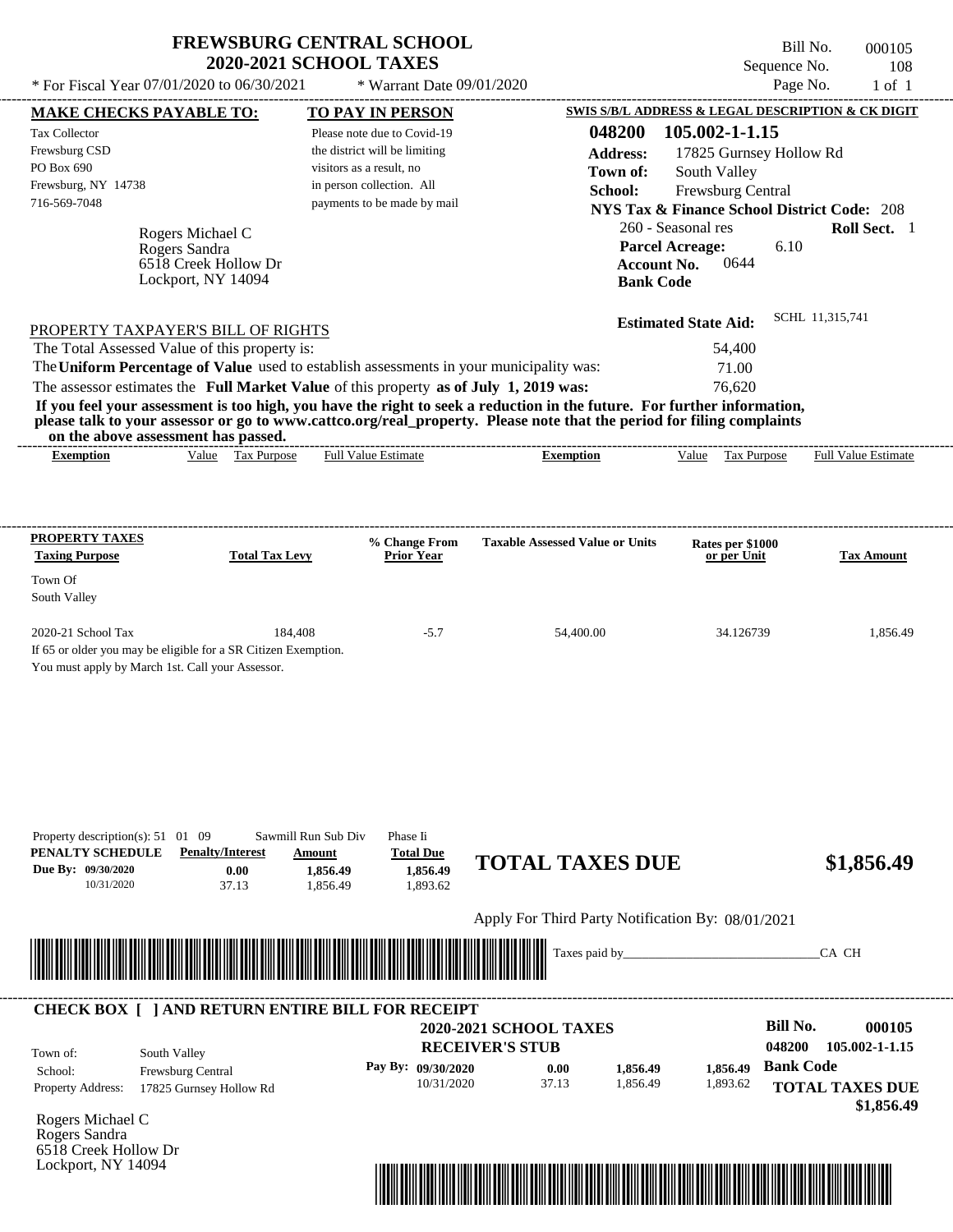| <b>FREWSBURG CENTRAL SCHOOL</b> |
|---------------------------------|
| <b>2020-2021 SCHOOL TAXES</b>   |

\* Warrant Date 09/01/2020

| <b>MAKE CHECKS PAYABLE TO:</b>                                                        |                                                                                                                                                                                                                                      |                          | <b>TO PAY IN PERSON</b>          |                                                                                                                                                                                                                                                  |                    | <b>SWIS S/B/L ADDRESS &amp; LEGAL DESCRIPTION &amp; CK DIGIT</b> |                  |                        |
|---------------------------------------------------------------------------------------|--------------------------------------------------------------------------------------------------------------------------------------------------------------------------------------------------------------------------------------|--------------------------|----------------------------------|--------------------------------------------------------------------------------------------------------------------------------------------------------------------------------------------------------------------------------------------------|--------------------|------------------------------------------------------------------|------------------|------------------------|
| <b>Tax Collector</b>                                                                  |                                                                                                                                                                                                                                      |                          | Please note due to Covid-19      |                                                                                                                                                                                                                                                  | 048200             | 105.002-1-1.34                                                   |                  |                        |
| Frewsburg CSD                                                                         |                                                                                                                                                                                                                                      |                          | the district will be limiting    |                                                                                                                                                                                                                                                  | <b>Address:</b>    | Gurnsey Hollow Rd                                                |                  |                        |
| PO Box 690                                                                            |                                                                                                                                                                                                                                      | visitors as a result, no |                                  |                                                                                                                                                                                                                                                  | Town of:           | South Valley                                                     |                  |                        |
| Frewsburg, NY 14738                                                                   |                                                                                                                                                                                                                                      |                          | in person collection. All        |                                                                                                                                                                                                                                                  | School:            | Frewsburg Central                                                |                  |                        |
| 716-569-7048                                                                          |                                                                                                                                                                                                                                      |                          | payments to be made by mail      |                                                                                                                                                                                                                                                  |                    | <b>NYS Tax &amp; Finance School District Code: 208</b>           |                  |                        |
|                                                                                       |                                                                                                                                                                                                                                      |                          |                                  |                                                                                                                                                                                                                                                  |                    | $314$ - Rural vac $<$ 10                                         |                  | Roll Sect. 1           |
|                                                                                       | Rogers Michael C<br>Rogers Sandra L                                                                                                                                                                                                  |                          |                                  |                                                                                                                                                                                                                                                  |                    | <b>Parcel Acreage:</b>                                           | 4.35             |                        |
|                                                                                       | 6518 Creek Hollow Dr                                                                                                                                                                                                                 |                          |                                  |                                                                                                                                                                                                                                                  | <b>Account No.</b> | 0740                                                             |                  |                        |
|                                                                                       | Lockport, NY 14094                                                                                                                                                                                                                   |                          |                                  |                                                                                                                                                                                                                                                  | <b>Bank Code</b>   |                                                                  |                  |                        |
|                                                                                       |                                                                                                                                                                                                                                      |                          |                                  |                                                                                                                                                                                                                                                  |                    |                                                                  |                  |                        |
| PROPERTY TAXPAYER'S BILL OF RIGHTS                                                    |                                                                                                                                                                                                                                      |                          |                                  |                                                                                                                                                                                                                                                  |                    | <b>Estimated State Aid:</b>                                      |                  | SCHL 11,315,741        |
| The Total Assessed Value of this property is:                                         |                                                                                                                                                                                                                                      |                          |                                  |                                                                                                                                                                                                                                                  |                    | 13,000                                                           |                  |                        |
|                                                                                       |                                                                                                                                                                                                                                      |                          |                                  | The Uniform Percentage of Value used to establish assessments in your municipality was:                                                                                                                                                          |                    | 71.00                                                            |                  |                        |
| The assessor estimates the Full Market Value of this property as of July 1, 2019 was: |                                                                                                                                                                                                                                      |                          |                                  |                                                                                                                                                                                                                                                  |                    | 18,310                                                           |                  |                        |
|                                                                                       |                                                                                                                                                                                                                                      |                          |                                  | If you feel your assessment is too high, you have the right to seek a reduction in the future. For further information,<br>please talk to your assessor or go to www.cattco.org/real_property. Please note that the period for filing complaints |                    |                                                                  |                  |                        |
| <b>Exemption</b>                                                                      | on the above assessment has passed.<br>Value Tax Purpose                                                                                                                                                                             |                          | <b>Full Value Estimate</b>       | <b>Exemption</b>                                                                                                                                                                                                                                 |                    | Value Tax Purpose Full Value Estimate                            |                  |                        |
|                                                                                       |                                                                                                                                                                                                                                      |                          |                                  |                                                                                                                                                                                                                                                  |                    |                                                                  |                  |                        |
|                                                                                       |                                                                                                                                                                                                                                      |                          |                                  |                                                                                                                                                                                                                                                  |                    |                                                                  |                  |                        |
| <b>PROPERTY TAXES</b>                                                                 |                                                                                                                                                                                                                                      |                          | % Change From                    | <b>Taxable Assessed Value or Units</b>                                                                                                                                                                                                           |                    | Rates per \$1000                                                 |                  |                        |
| <b>Taxing Purpose</b>                                                                 | <b>Total Tax Levy</b>                                                                                                                                                                                                                |                          | <b>Prior Year</b>                |                                                                                                                                                                                                                                                  |                    | or per Unit                                                      |                  | <b>Tax Amount</b>      |
| Town Of                                                                               |                                                                                                                                                                                                                                      |                          |                                  |                                                                                                                                                                                                                                                  |                    |                                                                  |                  |                        |
| South Valley                                                                          |                                                                                                                                                                                                                                      |                          |                                  |                                                                                                                                                                                                                                                  |                    |                                                                  |                  |                        |
|                                                                                       |                                                                                                                                                                                                                                      |                          |                                  |                                                                                                                                                                                                                                                  |                    |                                                                  |                  |                        |
| 2020-21 School Tax                                                                    |                                                                                                                                                                                                                                      | 184,408                  | $-5.7$                           | 13,000.00                                                                                                                                                                                                                                        |                    | 34.126739                                                        |                  | 443.65                 |
|                                                                                       | If 65 or older you may be eligible for a SR Citizen Exemption.                                                                                                                                                                       |                          |                                  |                                                                                                                                                                                                                                                  |                    |                                                                  |                  |                        |
| You must apply by March 1st. Call your Assessor.                                      |                                                                                                                                                                                                                                      |                          |                                  |                                                                                                                                                                                                                                                  |                    |                                                                  |                  |                        |
|                                                                                       |                                                                                                                                                                                                                                      |                          |                                  |                                                                                                                                                                                                                                                  |                    |                                                                  |                  |                        |
|                                                                                       |                                                                                                                                                                                                                                      |                          |                                  |                                                                                                                                                                                                                                                  |                    |                                                                  |                  |                        |
|                                                                                       |                                                                                                                                                                                                                                      |                          |                                  |                                                                                                                                                                                                                                                  |                    |                                                                  |                  |                        |
|                                                                                       |                                                                                                                                                                                                                                      |                          |                                  |                                                                                                                                                                                                                                                  |                    |                                                                  |                  |                        |
|                                                                                       |                                                                                                                                                                                                                                      |                          |                                  |                                                                                                                                                                                                                                                  |                    |                                                                  |                  |                        |
|                                                                                       |                                                                                                                                                                                                                                      |                          |                                  |                                                                                                                                                                                                                                                  |                    |                                                                  |                  |                        |
|                                                                                       |                                                                                                                                                                                                                                      |                          |                                  |                                                                                                                                                                                                                                                  |                    |                                                                  |                  |                        |
| Property description(s): $51/1/9$<br>PENALTY SCHEDULE                                 | <b>Penalty/Interest</b>                                                                                                                                                                                                              | Amount                   | <b>Total Due</b>                 | <b>TOTAL TAXES DUE</b>                                                                                                                                                                                                                           |                    |                                                                  |                  |                        |
| Due By: 09/30/2020                                                                    | 0.00                                                                                                                                                                                                                                 | 443.65                   | 443.65                           |                                                                                                                                                                                                                                                  |                    |                                                                  |                  | \$443.65               |
| 10/31/2020                                                                            | 8.87                                                                                                                                                                                                                                 | 443.65                   | 452.52                           |                                                                                                                                                                                                                                                  |                    |                                                                  |                  |                        |
|                                                                                       |                                                                                                                                                                                                                                      |                          |                                  | Apply For Third Party Notification By: 08/01/2021                                                                                                                                                                                                |                    |                                                                  |                  |                        |
|                                                                                       |                                                                                                                                                                                                                                      |                          |                                  |                                                                                                                                                                                                                                                  |                    |                                                                  |                  |                        |
|                                                                                       | <u> Indian American State of Barbara and The Barbara and The Barbara and The Barbara and The Barbara and The Barbara and The Barbara and The Barbara and The Barbara and The Barbara and The Barbara and The Barbara and The Bar</u> |                          |                                  | Taxes paid by_                                                                                                                                                                                                                                   |                    |                                                                  |                  | CA CH                  |
|                                                                                       |                                                                                                                                                                                                                                      |                          |                                  |                                                                                                                                                                                                                                                  |                    |                                                                  |                  |                        |
|                                                                                       | <b>CHECK BOX [ ] AND RETURN ENTIRE BILL FOR RECEIPT</b>                                                                                                                                                                              |                          |                                  |                                                                                                                                                                                                                                                  |                    |                                                                  |                  |                        |
|                                                                                       |                                                                                                                                                                                                                                      |                          |                                  | <b>2020-2021 SCHOOL TAXES</b>                                                                                                                                                                                                                    |                    |                                                                  | <b>Bill No.</b>  | 000106                 |
|                                                                                       |                                                                                                                                                                                                                                      |                          |                                  | <b>RECEIVER'S STUB</b>                                                                                                                                                                                                                           |                    |                                                                  | 048200           | 105.002-1-1.34         |
| Town of:                                                                              | South Valley                                                                                                                                                                                                                         |                          |                                  |                                                                                                                                                                                                                                                  |                    |                                                                  | <b>Bank Code</b> |                        |
| School:                                                                               | Frewsburg Central                                                                                                                                                                                                                    |                          | Pay By: 09/30/2020<br>10/31/2020 | 0.00<br>8.87                                                                                                                                                                                                                                     | 443.65<br>443.65   | 443.65<br>452.52                                                 |                  |                        |
| <b>Property Address:</b>                                                              | <b>Gurnsey Hollow Rd</b>                                                                                                                                                                                                             |                          |                                  |                                                                                                                                                                                                                                                  |                    |                                                                  |                  | <b>TOTAL TAXES DUE</b> |
|                                                                                       |                                                                                                                                                                                                                                      |                          |                                  |                                                                                                                                                                                                                                                  |                    |                                                                  |                  | \$443.65               |
|                                                                                       |                                                                                                                                                                                                                                      |                          |                                  |                                                                                                                                                                                                                                                  |                    |                                                                  |                  |                        |
|                                                                                       |                                                                                                                                                                                                                                      |                          |                                  |                                                                                                                                                                                                                                                  |                    |                                                                  |                  |                        |
| Rogers Michael C<br>Rogers Sandra L<br>6518 Creek Hollow Dr                           |                                                                                                                                                                                                                                      |                          |                                  |                                                                                                                                                                                                                                                  |                    |                                                                  |                  |                        |

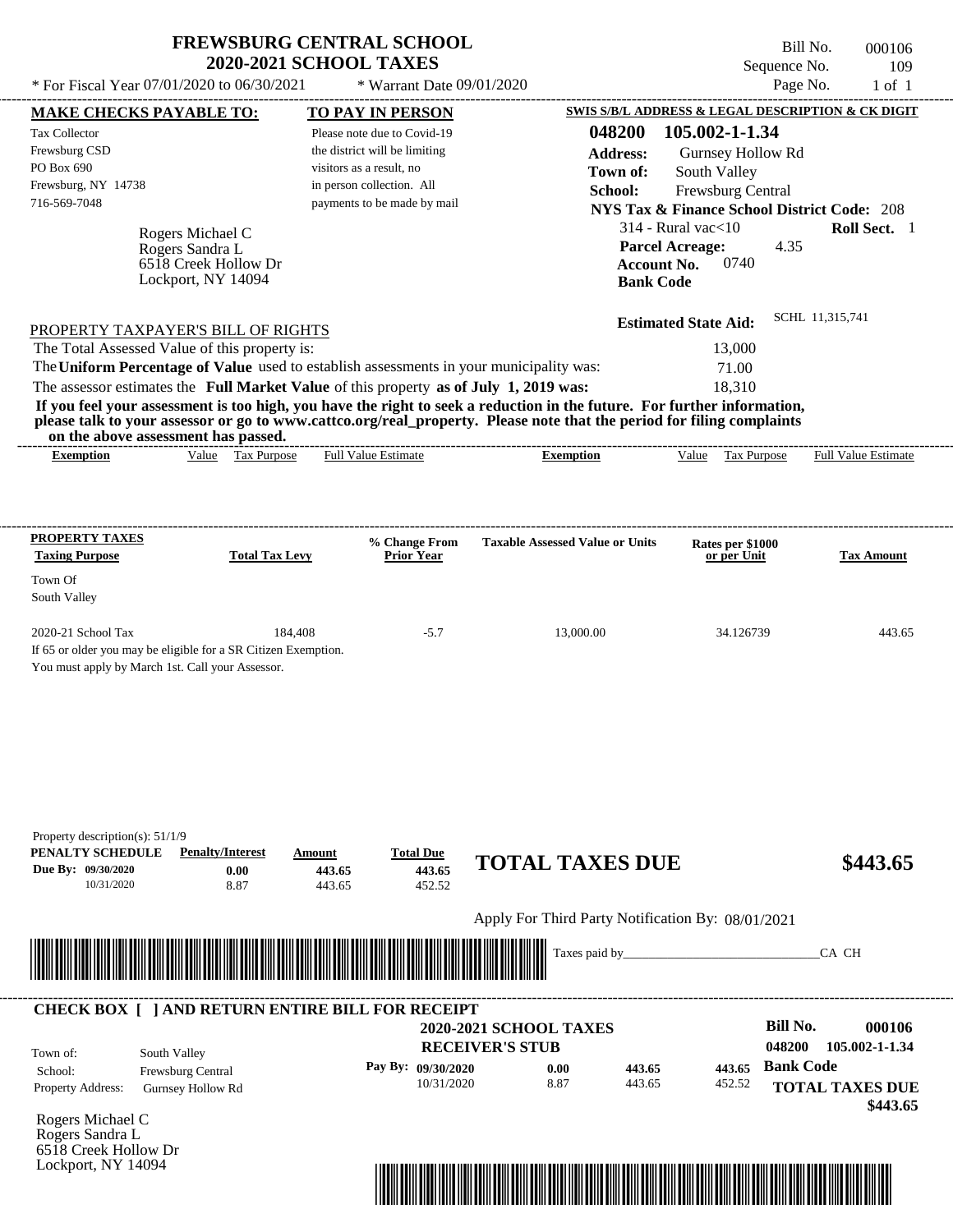| * For Fiscal Year 07/01/2020 to 06/30/2021                                                                                          | <b>FREWSBURG CENTRAL SCHOOL</b><br><b>2020-2021 SCHOOL TAXES</b>                                                                                                                 | * Warrant Date 09/01/2020                                                                                                                                                |                                                                                                                                                                                                                                                  | Sequence No.<br>Page No.                                                                                                                                                                                 | Bill No.<br>000107<br>110  |
|-------------------------------------------------------------------------------------------------------------------------------------|----------------------------------------------------------------------------------------------------------------------------------------------------------------------------------|--------------------------------------------------------------------------------------------------------------------------------------------------------------------------|--------------------------------------------------------------------------------------------------------------------------------------------------------------------------------------------------------------------------------------------------|----------------------------------------------------------------------------------------------------------------------------------------------------------------------------------------------------------|----------------------------|
|                                                                                                                                     |                                                                                                                                                                                  |                                                                                                                                                                          |                                                                                                                                                                                                                                                  | SWIS S/B/L ADDRESS & LEGAL DESCRIPTION & CK DIGIT                                                                                                                                                        | $1$ of $1$                 |
| <b>MAKE CHECKS PAYABLE TO:</b><br>Tax Collector<br>Frewsburg CSD<br>PO Box 690<br>Frewsburg, NY 14738<br>716-569-7048<br>52 15th St | Rosbrook Mary D<br>Buffalo, NY 14213                                                                                                                                             | TO PAY IN PERSON<br>Please note due to Covid-19<br>the district will be limiting<br>visitors as a result, no<br>in person collection. All<br>payments to be made by mail | 048200<br><b>Address:</b><br>Town of:<br>School:<br><b>Account No.</b><br><b>Bank Code</b>                                                                                                                                                       | 105.002-1-1.6<br>Gurnsey Hollow Rd<br>South Valley<br><b>Frewsburg Central</b><br><b>NYS Tax &amp; Finance School District Code: 208</b><br>210 - 1 Family Res<br><b>Parcel Acreage:</b><br>9.05<br>0614 | Roll Sect. 1               |
| PROPERTY TAXPAYER'S BILL OF RIGHTS<br>The Total Assessed Value of this property is:                                                 | The Uniform Percentage of Value used to establish assessments in your municipality was:<br>The assessor estimates the Full Market Value of this property as of July 1, 2019 was: |                                                                                                                                                                          | If you feel your assessment is too high, you have the right to seek a reduction in the future. For further information,<br>please talk to your assessor or go to www.cattco.org/real_property. Please note that the period for filing complaints | <b>Estimated State Aid:</b><br>48,200<br>71.00<br>67,887                                                                                                                                                 | SCHL 11,315,741            |
| on the above assessment has passed.<br><b>Exemption</b>                                                                             | Value Tax Purpose                                                                                                                                                                | <b>Full Value Estimate</b>                                                                                                                                               | <b>Exemption</b>                                                                                                                                                                                                                                 | Value Tax Purpose                                                                                                                                                                                        | <b>Full Value Estimate</b> |
| PROPERTY TAXES<br><b>Taxing Purpose</b><br>Town Of                                                                                  | <b>Total Tax Levy</b>                                                                                                                                                            | % Change From<br><b>Prior Year</b>                                                                                                                                       | <b>Taxable Assessed Value or Units</b>                                                                                                                                                                                                           | Rates per \$1000<br>or per Unit                                                                                                                                                                          | <b>Tax Amount</b>          |
| South Valley<br>2020-21 School Tax<br>You must apply by March 1st. Call your Assessor.                                              | 184,408<br>If 65 or older you may be eligible for a SR Citizen Exemption.                                                                                                        | $-5.7$                                                                                                                                                                   | 48,200.00                                                                                                                                                                                                                                        | 34.126739                                                                                                                                                                                                | 1,644.91                   |
| Property description(s): 51 01 09<br>PENALTY SCHEDULE<br>Due By: 09/30/2020<br>10/31/2020                                           | <b>Penalty/Interest</b><br>Amount<br>0.00<br>1,644.91<br>32.90<br>1,644.91                                                                                                       | <b>Total Due</b><br>1,644.91<br>1,677.81                                                                                                                                 | <b>TOTAL TAXES DUE</b>                                                                                                                                                                                                                           |                                                                                                                                                                                                          | \$1,644.91                 |
|                                                                                                                                     |                                                                                                                                                                                  |                                                                                                                                                                          | Apply For Third Party Notification By: 08/01/2021                                                                                                                                                                                                |                                                                                                                                                                                                          |                            |
|                                                                                                                                     |                                                                                                                                                                                  |                                                                                                                                                                          |                                                                                                                                                                                                                                                  |                                                                                                                                                                                                          | CA CH                      |



## **RECEIVER'S STUB Bill No. 000107 Bank Code 1,644.91 1,644.91** Property Address: Gurnsey Hollow Rd South Valley School: Frewsburg Central **TOTAL TAXES DUE \$1,644.91 2020-2021 SCHOOL TAXES 048200 105.002-1-1.6 Pay By: 09/30/2020** 10/31/2020 32.90 **0.00** 1,644.91 1,677.81 Town of: ---------------------------------------------------------------------------------------------------------------------------------------------------------------------------------------------------- **CHECK BOX [ ] AND RETURN ENTIRE BILL FOR RECEIPT**

Rosbrook Mary D 52 15th St Buffalo, NY 14213

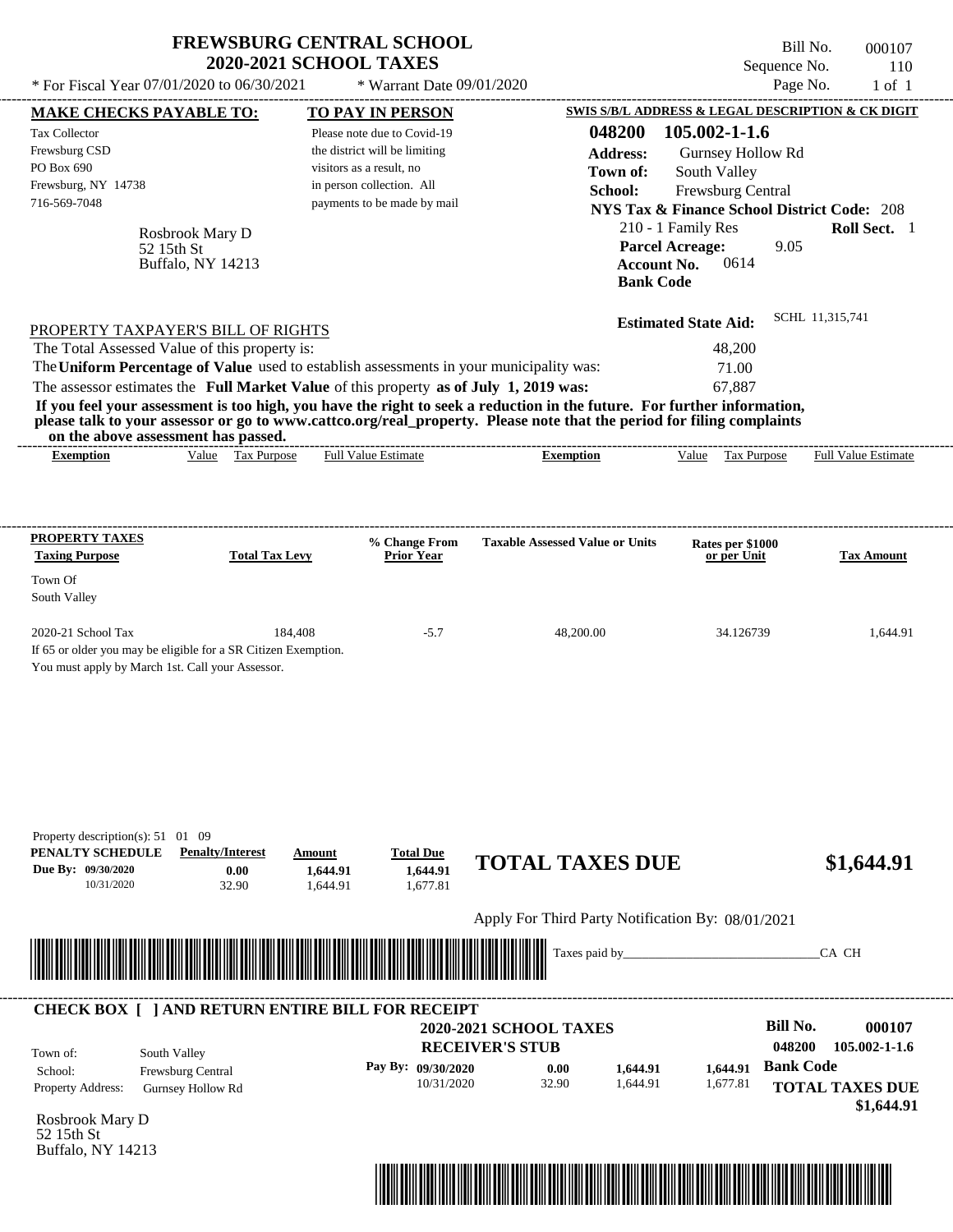| <b>FREWSBURG CENTRAL SCHOOL</b> |
|---------------------------------|
| <b>2020-2021 SCHOOL TAXES</b>   |

Bill No. 000108 Sequence No. 111<br>Page No. 1 of 1

| <b>MAKE CHECKS PAYABLE TO:</b>                                                                                          |                       | <b>TO PAY IN PERSON</b>            |                                                   | SWIS S/B/L ADDRESS & LEGAL DESCRIPTION & CK DIGIT      |                                    |
|-------------------------------------------------------------------------------------------------------------------------|-----------------------|------------------------------------|---------------------------------------------------|--------------------------------------------------------|------------------------------------|
| <b>Tax Collector</b>                                                                                                    |                       | Please note due to Covid-19        | 048200                                            | 105.002-1-30                                           |                                    |
| Frewsburg CSD                                                                                                           |                       | the district will be limiting      | <b>Address:</b>                                   | Brown Run Rd                                           |                                    |
| PO Box 690                                                                                                              |                       | visitors as a result, no           | Town of:                                          | South Valley                                           |                                    |
| Frewsburg, NY 14738                                                                                                     |                       | in person collection. All          | School:                                           | Frewsburg Central                                      |                                    |
| 716-569-7048                                                                                                            |                       | payments to be made by mail        |                                                   | <b>NYS Tax &amp; Finance School District Code: 208</b> |                                    |
| Rovnak Jeffrey                                                                                                          |                       |                                    |                                                   | $314$ - Rural vac $<$ 10                               | Roll Sect. 1                       |
| Rovnak Amanda                                                                                                           |                       |                                    |                                                   | <b>Parcel Acreage:</b><br>1.71                         |                                    |
| 3951 Stonebridge Rd                                                                                                     |                       |                                    | <b>Account No.</b>                                | 0205                                                   |                                    |
| Copley, OH $44\overline{3}21$                                                                                           |                       |                                    | <b>Bank Code</b>                                  |                                                        |                                    |
|                                                                                                                         |                       |                                    |                                                   | <b>Estimated State Aid:</b>                            | SCHL 11,315,741                    |
| PROPERTY TAXPAYER'S BILL OF RIGHTS<br>The Total Assessed Value of this property is:                                     |                       |                                    |                                                   | 4,600                                                  |                                    |
| The Uniform Percentage of Value used to establish assessments in your municipality was:                                 |                       |                                    |                                                   | 71.00                                                  |                                    |
| The assessor estimates the Full Market Value of this property as of July 1, 2019 was:                                   |                       |                                    |                                                   | 6,479                                                  |                                    |
| If you feel your assessment is too high, you have the right to seek a reduction in the future. For further information, |                       |                                    |                                                   |                                                        |                                    |
| please talk to your assessor or go to www.cattco.org/real_property. Please note that the period for filing complaints   |                       |                                    |                                                   |                                                        |                                    |
| on the above assessment has passed.<br><b>Exemption</b>                                                                 | Value Tax Purpose     | <b>Full Value Estimate</b>         | <b>Exemption</b>                                  | Value Tax Purpose Full Value Estimate                  |                                    |
|                                                                                                                         |                       |                                    |                                                   |                                                        |                                    |
|                                                                                                                         |                       |                                    |                                                   |                                                        |                                    |
| <b>PROPERTY TAXES</b>                                                                                                   |                       |                                    |                                                   |                                                        |                                    |
| <b>Taxing Purpose</b>                                                                                                   | <b>Total Tax Levy</b> | % Change From<br><b>Prior Year</b> | <b>Taxable Assessed Value or Units</b>            | Rates per \$1000<br>or per Unit                        | <b>Tax Amount</b>                  |
| Town Of                                                                                                                 |                       |                                    |                                                   |                                                        |                                    |
| South Valley                                                                                                            |                       |                                    |                                                   |                                                        |                                    |
|                                                                                                                         |                       |                                    |                                                   |                                                        |                                    |
| 2020-21 School Tax                                                                                                      | 184,408               | $-5.7$                             | 4,600.00                                          | 34.126739                                              | 156.98                             |
| If 65 or older you may be eligible for a SR Citizen Exemption.<br>You must apply by March 1st. Call your Assessor.      |                       |                                    |                                                   |                                                        |                                    |
|                                                                                                                         |                       |                                    |                                                   |                                                        |                                    |
|                                                                                                                         |                       |                                    |                                                   |                                                        |                                    |
|                                                                                                                         |                       |                                    |                                                   |                                                        |                                    |
|                                                                                                                         |                       |                                    |                                                   |                                                        |                                    |
|                                                                                                                         |                       |                                    |                                                   |                                                        |                                    |
|                                                                                                                         |                       |                                    |                                                   |                                                        |                                    |
|                                                                                                                         |                       |                                    |                                                   |                                                        |                                    |
| Property description(s): $50 \quad 01 \quad 09$<br>PENALTY SCHEDULE<br><b>Penalty/Interest</b>                          | Amount                | <b>Total Due</b>                   |                                                   |                                                        |                                    |
| Due By: 09/30/2020                                                                                                      | 0.00<br>156.98        | 156.98                             | <b>TOTAL TAXES DUE</b>                            |                                                        | \$156.98                           |
| 10/31/2020                                                                                                              | 3.14<br>156.98        | 160.12                             |                                                   |                                                        |                                    |
|                                                                                                                         |                       |                                    | Apply For Third Party Notification By: 08/01/2021 |                                                        |                                    |
|                                                                                                                         |                       |                                    | Taxes paid by                                     |                                                        | CA CH                              |
| <u> III de la contrada de la contrada de la contrada de la contrada de la contrada de la contrada de la contrada</u>    |                       |                                    |                                                   |                                                        |                                    |
|                                                                                                                         |                       |                                    |                                                   |                                                        |                                    |
| <b>CHECK BOX [ ] AND RETURN ENTIRE BILL FOR RECEIPT</b>                                                                 |                       |                                    | 2020-2021 SCHOOL TAXES                            | <b>Bill No.</b>                                        | 000108                             |
|                                                                                                                         |                       |                                    | <b>RECEIVER'S STUB</b>                            | 048200                                                 | 105.002-1-30                       |
|                                                                                                                         |                       |                                    |                                                   |                                                        |                                    |
| South Valley<br>Town of:                                                                                                |                       |                                    |                                                   |                                                        |                                    |
| School:<br>Frewsburg Central                                                                                            |                       | Pay By: 09/30/2020<br>10/31/2020   | 156.98<br>0.00<br>3.14<br>156.98                  | <b>Bank Code</b><br>156.98                             |                                    |
| <b>Property Address:</b><br>Brown Run Rd                                                                                |                       |                                    |                                                   | 160.12                                                 |                                    |
|                                                                                                                         |                       |                                    |                                                   |                                                        |                                    |
|                                                                                                                         |                       |                                    |                                                   |                                                        |                                    |
| Rovnak Jeffrey<br>Rovnak Amanda<br>3951 Stonebridge Rd<br>Copley, OH $44\overline{3}21$                                 |                       |                                    |                                                   |                                                        | <b>TOTAL TAXES DUE</b><br>\$156.98 |

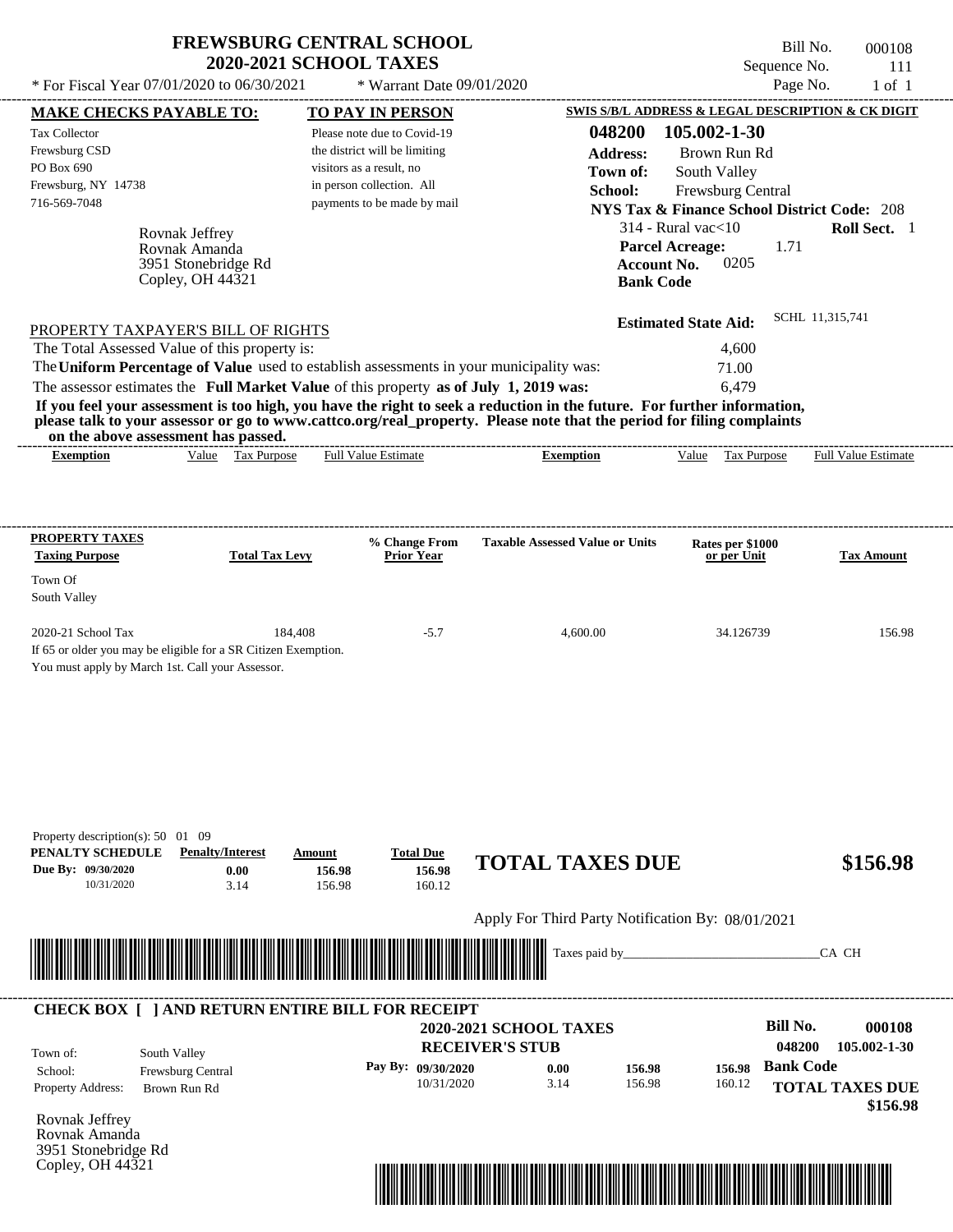| <b>FREWSBURG CENTRAL SCHOOL</b> |
|---------------------------------|
| <b>2020-2021 SCHOOL TAXES</b>   |

 $*$  For Fiscal Year 07/01/2020 to 06/30/2021  $*$  Warrant Date 09/01/2020 Page No. 1 of 1

Bill No. 000109 Sequence No. 112<br>Page No. 1 of 1

| <b>MAKE CHECKS PAYABLE TO:</b>                                                                                                                                                                                                       |                                                                |                          | <b>TO PAY IN PERSON</b>            |                                                                                                                                  | SWIS S/B/L ADDRESS & LEGAL DESCRIPTION & CK DIGIT      |                        |
|--------------------------------------------------------------------------------------------------------------------------------------------------------------------------------------------------------------------------------------|----------------------------------------------------------------|--------------------------|------------------------------------|----------------------------------------------------------------------------------------------------------------------------------|--------------------------------------------------------|------------------------|
| <b>Tax Collector</b>                                                                                                                                                                                                                 |                                                                |                          | Please note due to Covid-19        | 048200                                                                                                                           | 105.002-1-31                                           |                        |
| Frewsburg CSD                                                                                                                                                                                                                        |                                                                |                          | the district will be limiting      | <b>Address:</b>                                                                                                                  | Brown Run Rd                                           |                        |
| PO Box 690                                                                                                                                                                                                                           |                                                                | visitors as a result, no |                                    | Town of:                                                                                                                         | South Valley                                           |                        |
| Frewsburg, NY 14738                                                                                                                                                                                                                  |                                                                |                          | in person collection. All          | School:                                                                                                                          | Frewsburg Central                                      |                        |
| 716-569-7048                                                                                                                                                                                                                         |                                                                |                          | payments to be made by mail        |                                                                                                                                  | <b>NYS Tax &amp; Finance School District Code: 208</b> |                        |
|                                                                                                                                                                                                                                      |                                                                |                          |                                    |                                                                                                                                  | $322$ - Rural vac $>10$                                | Roll Sect. 1           |
|                                                                                                                                                                                                                                      | Rovnak Jeffrey                                                 |                          |                                    |                                                                                                                                  | 16.42<br><b>Parcel Acreage:</b>                        |                        |
|                                                                                                                                                                                                                                      | Rovnak Amanda<br>3951 Stonebridge Rd                           |                          |                                    |                                                                                                                                  | 0267<br><b>Account No.</b>                             |                        |
|                                                                                                                                                                                                                                      | Copley, OH $44\overline{3}21$                                  |                          |                                    | <b>Bank Code</b>                                                                                                                 |                                                        |                        |
|                                                                                                                                                                                                                                      |                                                                |                          |                                    |                                                                                                                                  |                                                        |                        |
| PROPERTY TAXPAYER'S BILL OF RIGHTS                                                                                                                                                                                                   |                                                                |                          |                                    |                                                                                                                                  | <b>Estimated State Aid:</b>                            | SCHL 11,315,741        |
| The Total Assessed Value of this property is:                                                                                                                                                                                        |                                                                |                          |                                    |                                                                                                                                  | 12,900                                                 |                        |
|                                                                                                                                                                                                                                      |                                                                |                          |                                    | The Uniform Percentage of Value used to establish assessments in your municipality was:                                          | 71.00                                                  |                        |
| The assessor estimates the Full Market Value of this property as of July 1, 2019 was:                                                                                                                                                |                                                                |                          |                                    |                                                                                                                                  | 18,169                                                 |                        |
|                                                                                                                                                                                                                                      |                                                                |                          |                                    | If you feel your assessment is too high, you have the right to seek a reduction in the future. For further information,          |                                                        |                        |
|                                                                                                                                                                                                                                      |                                                                |                          |                                    | please talk to your assessor or go to www.cattco.org/real_property. Please note that the period for filing complaints            |                                                        |                        |
| <b>Exemption</b>                                                                                                                                                                                                                     | on the above assessment has passed.<br>Value Tax Purpose       |                          | <b>Full Value Estimate</b>         | <b>Exemption</b>                                                                                                                 | Value Tax Purpose Full Value Estimate                  |                        |
|                                                                                                                                                                                                                                      |                                                                |                          |                                    |                                                                                                                                  |                                                        |                        |
|                                                                                                                                                                                                                                      |                                                                |                          |                                    |                                                                                                                                  |                                                        |                        |
|                                                                                                                                                                                                                                      |                                                                |                          |                                    |                                                                                                                                  |                                                        |                        |
| PROPERTY TAXES<br><b>Taxing Purpose</b>                                                                                                                                                                                              | <b>Total Tax Levy</b>                                          |                          | % Change From<br><b>Prior Year</b> | <b>Taxable Assessed Value or Units</b>                                                                                           | Rates per \$1000<br>or per Unit                        | <b>Tax Amount</b>      |
| Town Of                                                                                                                                                                                                                              |                                                                |                          |                                    |                                                                                                                                  |                                                        |                        |
| South Valley                                                                                                                                                                                                                         |                                                                |                          |                                    |                                                                                                                                  |                                                        |                        |
|                                                                                                                                                                                                                                      |                                                                |                          |                                    |                                                                                                                                  |                                                        |                        |
| 2020-21 School Tax                                                                                                                                                                                                                   |                                                                | 184,408                  | $-5.7$                             | 12,900.00                                                                                                                        | 34.126739                                              | 440.23                 |
|                                                                                                                                                                                                                                      | If 65 or older you may be eligible for a SR Citizen Exemption. |                          |                                    |                                                                                                                                  |                                                        |                        |
| You must apply by March 1st. Call your Assessor.                                                                                                                                                                                     |                                                                |                          |                                    |                                                                                                                                  |                                                        |                        |
|                                                                                                                                                                                                                                      |                                                                |                          |                                    |                                                                                                                                  |                                                        |                        |
|                                                                                                                                                                                                                                      |                                                                |                          |                                    |                                                                                                                                  |                                                        |                        |
|                                                                                                                                                                                                                                      |                                                                |                          |                                    |                                                                                                                                  |                                                        |                        |
|                                                                                                                                                                                                                                      |                                                                |                          |                                    |                                                                                                                                  |                                                        |                        |
|                                                                                                                                                                                                                                      |                                                                |                          |                                    |                                                                                                                                  |                                                        |                        |
|                                                                                                                                                                                                                                      |                                                                |                          |                                    |                                                                                                                                  |                                                        |                        |
|                                                                                                                                                                                                                                      |                                                                |                          |                                    |                                                                                                                                  |                                                        |                        |
| Property description(s): $50 \quad 01 \quad 09$                                                                                                                                                                                      |                                                                |                          |                                    |                                                                                                                                  |                                                        |                        |
| PENALTY SCHEDULE                                                                                                                                                                                                                     | <b>Penalty/Interest</b>                                        | Amount                   | <b>Total Due</b>                   | <b>TOTAL TAXES DUE</b>                                                                                                           |                                                        | \$440.23               |
| Due By: 09/30/2020                                                                                                                                                                                                                   | 0.00                                                           | 440.23                   | 440.23                             |                                                                                                                                  |                                                        |                        |
| 10/31/2020                                                                                                                                                                                                                           | 8.80                                                           | 440.23                   | 449.03                             |                                                                                                                                  |                                                        |                        |
|                                                                                                                                                                                                                                      |                                                                |                          |                                    | Apply For Third Party Notification By: 08/01/2021                                                                                |                                                        |                        |
|                                                                                                                                                                                                                                      |                                                                |                          |                                    |                                                                                                                                  |                                                        |                        |
| <u> Indian American State of Barbara and The Barbara and The Barbara and The Barbara and The Barbara and The Barbara and The Barbara and The Barbara and The Barbara and The Barbara and The Barbara and The Barbara and The Bar</u> |                                                                |                          |                                    | Taxes paid by                                                                                                                    |                                                        | CA CH                  |
|                                                                                                                                                                                                                                      |                                                                |                          |                                    |                                                                                                                                  |                                                        |                        |
|                                                                                                                                                                                                                                      | <b>CHECK BOX [ ] AND RETURN ENTIRE BILL FOR RECEIPT</b>        |                          |                                    |                                                                                                                                  |                                                        |                        |
|                                                                                                                                                                                                                                      |                                                                |                          |                                    | <b>2020-2021 SCHOOL TAXES</b>                                                                                                    | <b>Bill No.</b>                                        | 000109                 |
|                                                                                                                                                                                                                                      |                                                                |                          |                                    | <b>RECEIVER'S STUB</b>                                                                                                           |                                                        | 048200<br>105.002-1-31 |
| Town of:                                                                                                                                                                                                                             | South Valley                                                   |                          |                                    |                                                                                                                                  |                                                        |                        |
| School:                                                                                                                                                                                                                              | Frewsburg Central                                              |                          | Pay By: 09/30/2020                 | 0.00<br>440.23                                                                                                                   | 440.23                                                 | <b>Bank Code</b>       |
| Property Address:                                                                                                                                                                                                                    | Brown Run Rd                                                   |                          | 10/31/2020                         | 8.80<br>440.23                                                                                                                   | 449.03                                                 | <b>TOTAL TAXES DUE</b> |
|                                                                                                                                                                                                                                      |                                                                |                          |                                    |                                                                                                                                  |                                                        | \$440.23               |
| Rovnak Jeffrey<br>Rovnak Amanda                                                                                                                                                                                                      |                                                                |                          |                                    |                                                                                                                                  |                                                        |                        |
| 3951 Stonebridge Rd                                                                                                                                                                                                                  |                                                                |                          |                                    |                                                                                                                                  |                                                        |                        |
| Copley, OH $44\overline{3}21$                                                                                                                                                                                                        |                                                                |                          |                                    | <u>TILIN TILLIELIIN ON TILLIELIIN ON TILLIELIIN ON TILLIELIIN ON TILLIELIIN ON TILLIELIIN ON TILLIELIIN ON TILLIELIIN ON TIL</u> |                                                        |                        |
|                                                                                                                                                                                                                                      |                                                                |                          |                                    |                                                                                                                                  |                                                        |                        |

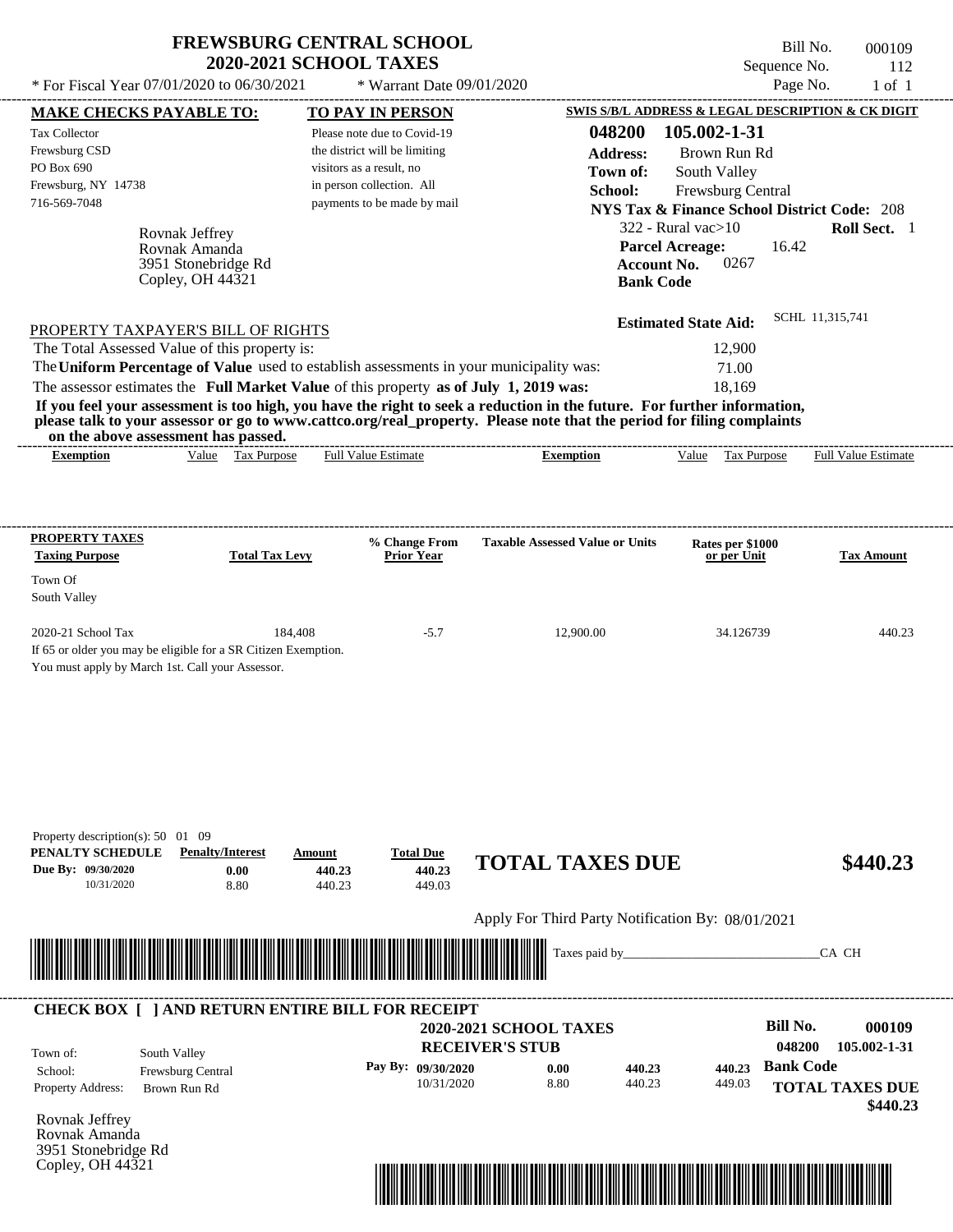| <b>FREWSBURG CENTRAL SCHOOL</b> |
|---------------------------------|
| <b>2020-2021 SCHOOL TAXES</b>   |

Bill No. 000110 Sequence No. 113<br>Page No. 1 of 1

| * For Fiscal Year 07/01/2020 to 06/30/2021                                                                         |                                   | * Warrant Date 09/01/2020                                 |                                                                                                                                                                                                                                                  |                                                                             | Page No.                   | $1$ of $1$        |
|--------------------------------------------------------------------------------------------------------------------|-----------------------------------|-----------------------------------------------------------|--------------------------------------------------------------------------------------------------------------------------------------------------------------------------------------------------------------------------------------------------|-----------------------------------------------------------------------------|----------------------------|-------------------|
| <b>MAKE CHECKS PAYABLE TO:</b>                                                                                     |                                   | <b>TO PAY IN PERSON</b>                                   |                                                                                                                                                                                                                                                  | SWIS S/B/L ADDRESS & LEGAL DESCRIPTION & CK DIGIT                           |                            |                   |
| Tax Collector                                                                                                      |                                   | Please note due to Covid-19                               | 048200                                                                                                                                                                                                                                           | 96.002-2-1.2                                                                |                            |                   |
| Frewsburg CSD<br>PO Box 690                                                                                        |                                   | the district will be limiting<br>visitors as a result, no | <b>Address:</b>                                                                                                                                                                                                                                  | Oak Hill Rd                                                                 |                            |                   |
| Frewsburg, NY 14738                                                                                                |                                   | in person collection. All                                 | Town of:                                                                                                                                                                                                                                         | South Valley                                                                |                            |                   |
| 716-569-7048                                                                                                       |                                   | payments to be made by mail                               | School:                                                                                                                                                                                                                                          | Frewsburg Central<br><b>NYS Tax &amp; Finance School District Code: 208</b> |                            |                   |
| Rumbaugh Daniel C                                                                                                  |                                   |                                                           |                                                                                                                                                                                                                                                  | $314$ - Rural vac $<$ 10                                                    | Roll Sect. 1               |                   |
| Rumbaugh Linda S                                                                                                   |                                   |                                                           |                                                                                                                                                                                                                                                  | <b>Parcel Acreage:</b>                                                      | 4.25                       |                   |
| 71 Dennison Rd                                                                                                     |                                   |                                                           |                                                                                                                                                                                                                                                  | <b>Account No.</b><br>0731                                                  |                            |                   |
|                                                                                                                    | Frewsburg, NY 14738               |                                                           | <b>Bank Code</b>                                                                                                                                                                                                                                 |                                                                             |                            |                   |
| PROPERTY TAXPAYER'S BILL OF RIGHTS                                                                                 |                                   |                                                           |                                                                                                                                                                                                                                                  | <b>Estimated State Aid:</b>                                                 | SCHL 11,315,741            |                   |
| The Total Assessed Value of this property is:                                                                      |                                   |                                                           |                                                                                                                                                                                                                                                  | 6,600                                                                       |                            |                   |
| The Uniform Percentage of Value used to establish assessments in your municipality was:                            |                                   |                                                           |                                                                                                                                                                                                                                                  | 71.00                                                                       |                            |                   |
| The assessor estimates the Full Market Value of this property as of July 1, 2019 was:                              |                                   |                                                           |                                                                                                                                                                                                                                                  | 9,296                                                                       |                            |                   |
|                                                                                                                    |                                   |                                                           | If you feel your assessment is too high, you have the right to seek a reduction in the future. For further information,<br>please talk to your assessor or go to www.cattco.org/real_property. Please note that the period for filing complaints |                                                                             |                            |                   |
| on the above assessment has passed.<br><b>Exemption</b>                                                            | Value Tax Purpose                 | <b>Full Value Estimate</b>                                | <b>Exemption</b>                                                                                                                                                                                                                                 | Value Tax Purpose                                                           | <b>Full Value Estimate</b> |                   |
|                                                                                                                    |                                   |                                                           |                                                                                                                                                                                                                                                  |                                                                             |                            |                   |
|                                                                                                                    |                                   |                                                           |                                                                                                                                                                                                                                                  |                                                                             |                            |                   |
| <b>PROPERTY TAXES</b>                                                                                              |                                   | % Change From                                             | <b>Taxable Assessed Value or Units</b>                                                                                                                                                                                                           | Rates per \$1000                                                            |                            |                   |
| <b>Taxing Purpose</b>                                                                                              | <b>Total Tax Levy</b>             | <b>Prior Year</b>                                         |                                                                                                                                                                                                                                                  | or per Unit                                                                 |                            | <b>Tax Amount</b> |
| Town Of<br>South Valley                                                                                            |                                   |                                                           |                                                                                                                                                                                                                                                  |                                                                             |                            |                   |
| 2020-21 School Tax                                                                                                 | 184,408                           | $-5.7$                                                    | 6,600.00                                                                                                                                                                                                                                         | 34.126739                                                                   |                            | 225.24            |
| If 65 or older you may be eligible for a SR Citizen Exemption.                                                     |                                   |                                                           |                                                                                                                                                                                                                                                  |                                                                             |                            |                   |
| You must apply by March 1st. Call your Assessor.                                                                   |                                   |                                                           |                                                                                                                                                                                                                                                  |                                                                             |                            |                   |
|                                                                                                                    |                                   |                                                           |                                                                                                                                                                                                                                                  |                                                                             |                            |                   |
|                                                                                                                    |                                   |                                                           |                                                                                                                                                                                                                                                  |                                                                             |                            |                   |
|                                                                                                                    |                                   |                                                           |                                                                                                                                                                                                                                                  |                                                                             |                            |                   |
|                                                                                                                    |                                   |                                                           |                                                                                                                                                                                                                                                  |                                                                             |                            |                   |
|                                                                                                                    |                                   |                                                           |                                                                                                                                                                                                                                                  |                                                                             |                            |                   |
|                                                                                                                    |                                   |                                                           |                                                                                                                                                                                                                                                  |                                                                             |                            |                   |
| PENALTY SCHEDULE                                                                                                   | <b>Penalty/Interest</b><br>Amount | <b>Total Due</b>                                          | <b>TOTAL TAXES DUE</b>                                                                                                                                                                                                                           |                                                                             |                            |                   |
| Due By: 09/30/2020<br>10/31/2020                                                                                   | 0.00<br>225.24<br>4.50<br>225.24  | 225.24<br>229.74                                          |                                                                                                                                                                                                                                                  |                                                                             |                            | \$225.24          |
|                                                                                                                    |                                   |                                                           | Apply For Third Party Notification By: 08/01/2021                                                                                                                                                                                                |                                                                             |                            |                   |
|                                                                                                                    |                                   |                                                           |                                                                                                                                                                                                                                                  |                                                                             |                            |                   |
| <u> 1999 - Andrea Stadt Maria Maria Maria Maria Maria Maria Maria Maria Maria Maria Maria Maria Maria Maria Ma</u> |                                   |                                                           | Taxes paid by_                                                                                                                                                                                                                                   |                                                                             | CA CH                      |                   |
|                                                                                                                    |                                   |                                                           |                                                                                                                                                                                                                                                  |                                                                             |                            |                   |
| <b>CHECK BOX [ ] AND RETURN ENTIRE BILL FOR RECEIPT</b>                                                            |                                   |                                                           | 2020-2021 SCHOOL TAXES                                                                                                                                                                                                                           |                                                                             | <b>Bill No.</b>            | 000110            |
|                                                                                                                    |                                   |                                                           | <b>RECEIVER'S STUB</b>                                                                                                                                                                                                                           |                                                                             | 048200                     | 96.002-2-1.2      |
| South Valley<br>Town of:<br>Frewsburg Central<br>School:                                                           |                                   | Pay By: 09/30/2020                                        | 0.00<br>225.24                                                                                                                                                                                                                                   | 225.24                                                                      | <b>Bank Code</b>           |                   |
| Property Address:<br>Oak Hill Rd                                                                                   |                                   | 10/31/2020                                                | 4.50<br>225.24                                                                                                                                                                                                                                   | 229.74                                                                      | <b>TOTAL TAXES DUE</b>     |                   |
|                                                                                                                    |                                   |                                                           |                                                                                                                                                                                                                                                  |                                                                             |                            | \$225.24          |
| Rumbaugh Daniel C<br>Rumbaugh Linda S                                                                              |                                   |                                                           |                                                                                                                                                                                                                                                  |                                                                             |                            |                   |
| 71 Dennison Rd                                                                                                     |                                   |                                                           |                                                                                                                                                                                                                                                  |                                                                             |                            |                   |
| Frewsburg, NY 14738                                                                                                |                                   |                                                           |                                                                                                                                                                                                                                                  |                                                                             |                            |                   |
|                                                                                                                    |                                   |                                                           |                                                                                                                                                                                                                                                  |                                                                             |                            |                   |
|                                                                                                                    |                                   |                                                           |                                                                                                                                                                                                                                                  |                                                                             |                            |                   |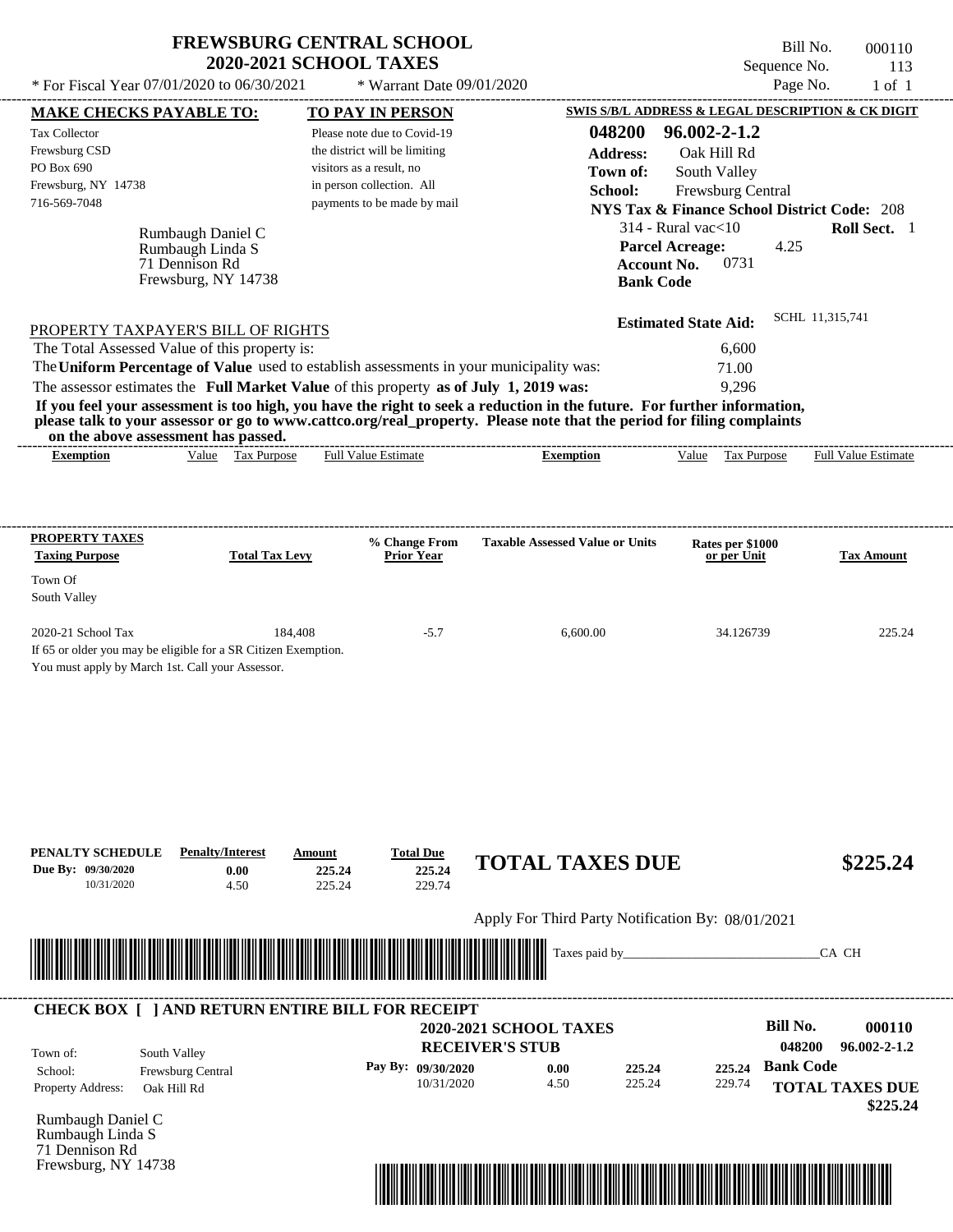\* For Fiscal Year  $07/01/2020$  to  $06/30/2021$  \* Warrant Date  $09/01/2020$  Page No. 1 of 1

 $*$  Warrant Date 09/01/2020

Bill No. 000111 Sequence No. 114

| <b>MAKE CHECKS PAYABLE TO:</b>                                                                                     | <b>TO PAY IN PERSON</b>                                                                                                                                                                                                                          |                                                   | <b>SWIS S/B/L ADDRESS &amp; LEGAL DESCRIPTION &amp; CK DIGIT</b> |                            |
|--------------------------------------------------------------------------------------------------------------------|--------------------------------------------------------------------------------------------------------------------------------------------------------------------------------------------------------------------------------------------------|---------------------------------------------------|------------------------------------------------------------------|----------------------------|
| <b>Tax Collector</b>                                                                                               | Please note due to Covid-19                                                                                                                                                                                                                      | 048200                                            | 96.002-2-20.1                                                    |                            |
| Frewsburg CSD                                                                                                      | the district will be limiting                                                                                                                                                                                                                    | <b>Address:</b>                                   | 71 Dennison Rd                                                   |                            |
| PO Box 690                                                                                                         | visitors as a result, no                                                                                                                                                                                                                         | Town of:                                          | South Valley                                                     |                            |
| Frewsburg, NY 14738                                                                                                | in person collection. All                                                                                                                                                                                                                        | School:                                           | Frewsburg Central                                                |                            |
| 716-569-7048                                                                                                       | payments to be made by mail                                                                                                                                                                                                                      |                                                   | <b>NYS Tax &amp; Finance School District Code: 208</b>           |                            |
|                                                                                                                    |                                                                                                                                                                                                                                                  |                                                   | 210 - 1 Family Res                                               | Roll Sect. 1               |
| Rumbaugh Daniel C<br>Rumbaugh Linda                                                                                |                                                                                                                                                                                                                                                  |                                                   | <b>Parcel Acreage:</b><br>3.90                                   |                            |
| 71 Dennison Rd                                                                                                     |                                                                                                                                                                                                                                                  | <b>Account No.</b>                                | 0082                                                             |                            |
| Frewsburg, NY 14738-9779                                                                                           |                                                                                                                                                                                                                                                  | <b>Bank Code</b>                                  |                                                                  |                            |
|                                                                                                                    |                                                                                                                                                                                                                                                  |                                                   |                                                                  |                            |
| PROPERTY TAXPAYER'S BILL OF RIGHTS                                                                                 |                                                                                                                                                                                                                                                  |                                                   | <b>Estimated State Aid:</b>                                      | SCHL 11,315,741            |
| The Total Assessed Value of this property is:                                                                      |                                                                                                                                                                                                                                                  |                                                   | 87,300                                                           |                            |
|                                                                                                                    | The Uniform Percentage of Value used to establish assessments in your municipality was:                                                                                                                                                          |                                                   | 71.00                                                            |                            |
|                                                                                                                    | The assessor estimates the Full Market Value of this property as of July 1, 2019 was:                                                                                                                                                            |                                                   | 122,958                                                          |                            |
|                                                                                                                    | If you feel your assessment is too high, you have the right to seek a reduction in the future. For further information,<br>please talk to your assessor or go to www.cattco.org/real_property. Please note that the period for filing complaints |                                                   |                                                                  |                            |
| on the above assessment has passed.<br><b>Exemption</b>                                                            | Value Tax Purpose<br><b>Full Value Estimate</b>                                                                                                                                                                                                  | <b>Exemption</b>                                  | Value Tax Purpose                                                | <b>Full Value Estimate</b> |
| <b>Bas Star</b><br>(See Note) 21,600 SCHOOL                                                                        | 30,423                                                                                                                                                                                                                                           |                                                   |                                                                  |                            |
|                                                                                                                    |                                                                                                                                                                                                                                                  |                                                   |                                                                  |                            |
| <b>PROPERTY TAXES</b>                                                                                              | % Change From                                                                                                                                                                                                                                    | <b>Taxable Assessed Value or Units</b>            | Rates per \$1000                                                 |                            |
| <b>Taxing Purpose</b>                                                                                              | <b>Total Tax Levy</b><br><b>Prior Year</b>                                                                                                                                                                                                       | (before accounting for STAR)                      | or per Unit                                                      | <b>Tax Amount</b>          |
| Town Of                                                                                                            |                                                                                                                                                                                                                                                  |                                                   |                                                                  |                            |
| South Valley                                                                                                       |                                                                                                                                                                                                                                                  |                                                   |                                                                  |                            |
|                                                                                                                    |                                                                                                                                                                                                                                                  |                                                   |                                                                  |                            |
| 2020-21 School Tax                                                                                                 | 184,408<br>$-5.7$                                                                                                                                                                                                                                | 87,300.00                                         | 34.126739                                                        | 2,979.26                   |
| If 65 or older you may be eligible for a SR Citizen Exemption.<br>You must apply by March 1st. Call your Assessor. |                                                                                                                                                                                                                                                  |                                                   |                                                                  |                            |
|                                                                                                                    |                                                                                                                                                                                                                                                  |                                                   |                                                                  |                            |
|                                                                                                                    | Your tax savings this year resulting from the New York State School Tax Relief (STAR) program is:                                                                                                                                                |                                                   |                                                                  | \$733.00                   |
| Property description(s): $54 \quad 01 \quad 09$                                                                    | Note: This year's STAR exemption benefit cannot exceed last year's benefit.                                                                                                                                                                      |                                                   |                                                                  |                            |
| PENALTY SCHEDULE<br><b>Penalty/Interest</b>                                                                        | <b>Total Due</b><br>Amount                                                                                                                                                                                                                       | <b>TOTAL TAXES DUE</b>                            |                                                                  | \$2,246.26                 |
| Due By: 09/30/2020<br>0.00<br>10/31/2020<br>44.93                                                                  | 2,246.26<br>2,246.26<br>2,291.19<br>2.246.26                                                                                                                                                                                                     |                                                   |                                                                  |                            |
|                                                                                                                    |                                                                                                                                                                                                                                                  |                                                   |                                                                  |                            |
|                                                                                                                    |                                                                                                                                                                                                                                                  | Apply For Third Party Notification By: 08/01/2021 |                                                                  |                            |
|                                                                                                                    |                                                                                                                                                                                                                                                  | Taxes paid by_                                    |                                                                  | CA CH                      |
|                                                                                                                    |                                                                                                                                                                                                                                                  |                                                   |                                                                  |                            |
|                                                                                                                    | <b>CHECK BOX [ ] AND RETURN ENTIRE BILL FOR RECEIPT</b>                                                                                                                                                                                          |                                                   |                                                                  |                            |
|                                                                                                                    |                                                                                                                                                                                                                                                  | <b>2020-2021 SCHOOL TAXES</b>                     | <b>Bill No.</b>                                                  | 000111                     |
| South Valley<br>Town of:                                                                                           |                                                                                                                                                                                                                                                  | <b>RECEIVER'S STUB</b>                            | 048200                                                           | 96.002-2-20.1              |
| Frewsburg Central<br>School:                                                                                       | Pay By: 09/30/2020                                                                                                                                                                                                                               | 0.00<br>2,246.26                                  | <b>Bank Code</b><br>2,246.26                                     |                            |
| <b>Property Address:</b><br>71 Dennison Rd                                                                         | 10/31/2020                                                                                                                                                                                                                                       | 2,246.26<br>44.93                                 | 2,291.19                                                         | <b>TOTAL TAXES DUE</b>     |
|                                                                                                                    |                                                                                                                                                                                                                                                  |                                                   |                                                                  | \$2,246.26                 |
| Rumbaugh Daniel C                                                                                                  |                                                                                                                                                                                                                                                  |                                                   |                                                                  |                            |
| Rumbaugh Linda                                                                                                     |                                                                                                                                                                                                                                                  |                                                   |                                                                  |                            |
| 71 Dennison Rd                                                                                                     |                                                                                                                                                                                                                                                  |                                                   |                                                                  |                            |
| Frewsburg, NY 14738-9779                                                                                           |                                                                                                                                                                                                                                                  |                                                   |                                                                  |                            |

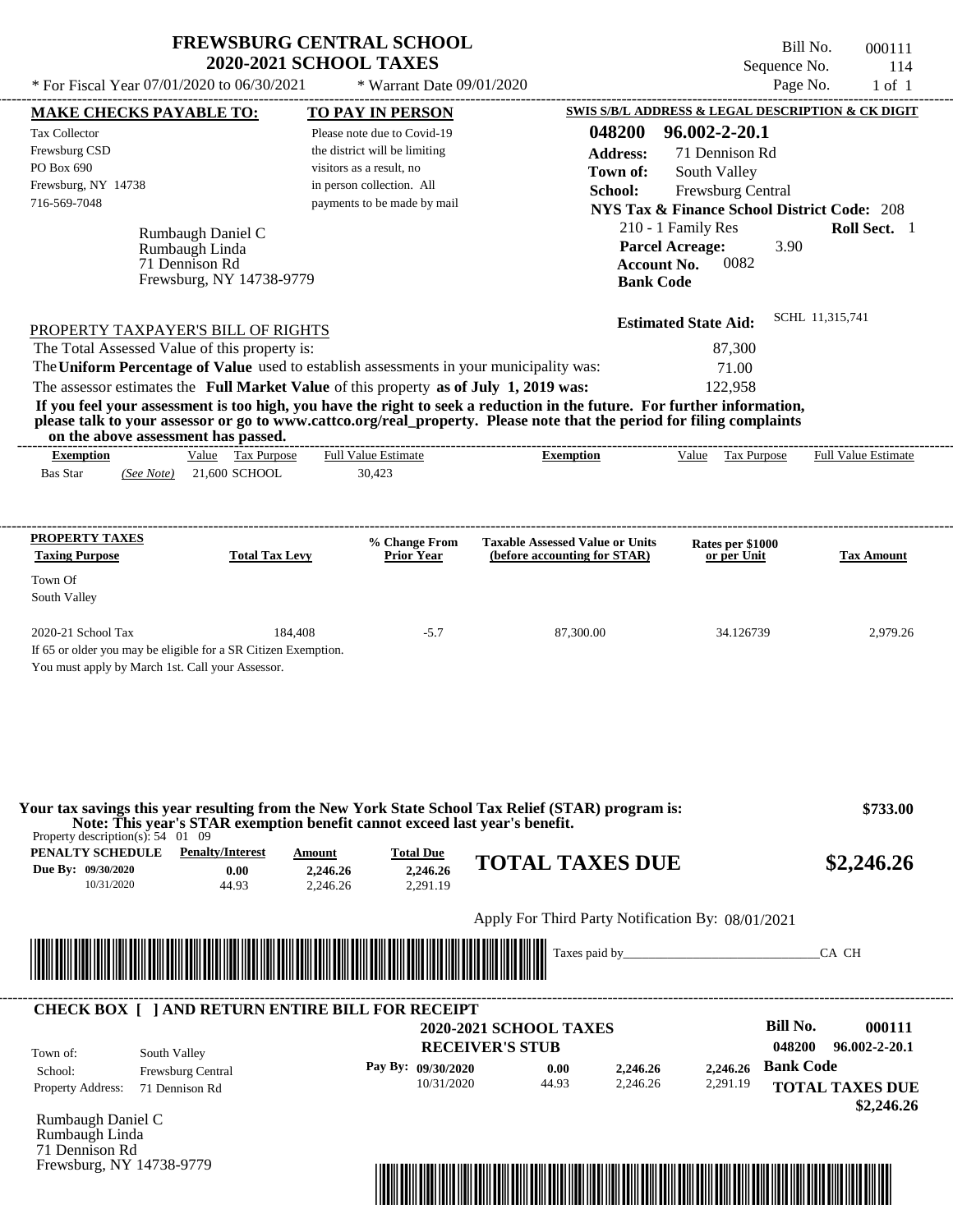|                                                                                             | * For Fiscal Year 07/01/2020 to 06/30/2021                                | <b>FREWSBURG CENTRAL SCHOOL</b><br><b>2020-2021 SCHOOL TAXES</b> | * Warrant Date 09/01/2020                                                                                                                                                                                                                        |                                                   |                                                    | Bill No.<br>Sequence No.<br>Page No. | 000112<br>115<br>$1$ of $1$                            |
|---------------------------------------------------------------------------------------------|---------------------------------------------------------------------------|------------------------------------------------------------------|--------------------------------------------------------------------------------------------------------------------------------------------------------------------------------------------------------------------------------------------------|---------------------------------------------------|----------------------------------------------------|--------------------------------------|--------------------------------------------------------|
|                                                                                             |                                                                           |                                                                  |                                                                                                                                                                                                                                                  | SWIS S/B/L ADDRESS & LEGAL DESCRIPTION & CK DIGIT |                                                    |                                      |                                                        |
| MAKE CHECKS PAYABLE TO:                                                                     |                                                                           | <b>TO PAY IN PERSON</b>                                          |                                                                                                                                                                                                                                                  |                                                   |                                                    |                                      |                                                        |
| Tax Collector                                                                               |                                                                           | Please note due to Covid-19                                      |                                                                                                                                                                                                                                                  | 048200                                            | 96.002-2-17                                        |                                      |                                                        |
| Frewsburg CSD<br>PO Box 690                                                                 |                                                                           | the district will be limiting<br>visitors as a result, no        |                                                                                                                                                                                                                                                  | <b>Address:</b>                                   | Oak Hill Rd (Off)                                  |                                      |                                                        |
| Frewsburg, NY 14738                                                                         |                                                                           | in person collection. All                                        |                                                                                                                                                                                                                                                  | Town of:                                          | South Valley                                       |                                      |                                                        |
| 716-569-7048                                                                                |                                                                           | payments to be made by mail                                      |                                                                                                                                                                                                                                                  | School:                                           | Frewsburg Central                                  |                                      |                                                        |
|                                                                                             |                                                                           |                                                                  |                                                                                                                                                                                                                                                  |                                                   |                                                    |                                      | <b>NYS Tax &amp; Finance School District Code: 208</b> |
|                                                                                             | Samuelson Steven R<br>123 Lake Front Dr<br>Suffolk, VA 23434              |                                                                  |                                                                                                                                                                                                                                                  | <b>Account No.</b><br><b>Bank Code</b>            | $314$ - Rural vac $<$ 10<br><b>Parcel Acreage:</b> | 3.65<br>0076                         | Roll Sect. 1                                           |
|                                                                                             | PROPERTY TAXPAYER'S BILL OF RIGHTS                                        |                                                                  |                                                                                                                                                                                                                                                  |                                                   | <b>Estimated State Aid:</b>                        |                                      | SCHL 11,315,741                                        |
|                                                                                             | The Total Assessed Value of this property is:                             |                                                                  |                                                                                                                                                                                                                                                  |                                                   |                                                    | 2,900                                |                                                        |
|                                                                                             |                                                                           |                                                                  | The Uniform Percentage of Value used to establish assessments in your municipality was:                                                                                                                                                          |                                                   | 71.00                                              |                                      |                                                        |
|                                                                                             |                                                                           |                                                                  | The assessor estimates the Full Market Value of this property as of July 1, 2019 was:                                                                                                                                                            |                                                   |                                                    | 4,085                                |                                                        |
|                                                                                             | on the above assessment has passed.                                       |                                                                  | If you feel your assessment is too high, you have the right to seek a reduction in the future. For further information,<br>please talk to your assessor or go to www.cattco.org/real_property. Please note that the period for filing complaints |                                                   |                                                    |                                      |                                                        |
| <b>Exemption</b>                                                                            | Value Tax Purpose                                                         | Full Value Estimate                                              |                                                                                                                                                                                                                                                  | <b>Exemption</b>                                  | Value                                              | Tax Purpose                          | Full Value Estimate                                    |
| PROPERTY TAXES<br><b>Taxing Purpose</b><br>Town Of<br>South Valley                          | <b>Total Tax Levy</b>                                                     | % Change From<br><b>Prior Year</b>                               | <b>Taxable Assessed Value or Units</b>                                                                                                                                                                                                           |                                                   | Rates per \$1000<br>or per Unit                    |                                      | <b>Tax Amount</b>                                      |
| 2020-21 School Tax<br>You must apply by March 1st. Call your Assessor.                      | 184,408<br>If 65 or older you may be eligible for a SR Citizen Exemption. |                                                                  | $-5.7$                                                                                                                                                                                                                                           | 2,900.00                                          |                                                    | 34.126739                            | 98.97                                                  |
|                                                                                             |                                                                           |                                                                  |                                                                                                                                                                                                                                                  |                                                   |                                                    |                                      |                                                        |
| Property description(s): $54$ 01 09<br>PENALTY SCHEDULE<br>Due By: 09/30/2020<br>10/31/2020 | <b>Penalty/Interest</b><br>0.00<br>1.98                                   | <b>Total Due</b><br>Amount<br>98.97<br>98.97                     | <b>TOTAL TAXES DUE</b><br>98.97<br>100.95                                                                                                                                                                                                        |                                                   |                                                    |                                      | \$98.97                                                |
|                                                                                             |                                                                           |                                                                  | Apply For Third Party Notification By: 08/01/2021                                                                                                                                                                                                |                                                   |                                                    |                                      |                                                        |
|                                                                                             |                                                                           |                                                                  |                                                                                                                                                                                                                                                  | Taxes paid by                                     |                                                    |                                      | CA CH                                                  |
|                                                                                             | <b>CHECK BOX [ ] AND RETURN ENTIRE BILL FOR RECEIPT</b>                   |                                                                  |                                                                                                                                                                                                                                                  |                                                   |                                                    |                                      |                                                        |
|                                                                                             |                                                                           |                                                                  | 2020-2021 SCHOOL TAXES                                                                                                                                                                                                                           |                                                   |                                                    | <b>Bill No.</b>                      | 000112                                                 |
|                                                                                             | South Valley                                                              |                                                                  | <b>RECEIVER'S STUB</b>                                                                                                                                                                                                                           |                                                   |                                                    | 048200                               | 96.002-2-17                                            |
| Town of:<br>School:                                                                         | Frewsburg Central                                                         | Pay By: 09/30/2020                                               | 0.00                                                                                                                                                                                                                                             | 98.97                                             | 98.97                                              | <b>Bank Code</b>                     |                                                        |
| Property Address:                                                                           | Oak Hill Rd (Off)                                                         |                                                                  | 10/31/2020<br>1.98                                                                                                                                                                                                                               | 98.97                                             | 100.95                                             |                                      | <b>TOTAL TAXES DUE</b>                                 |
| Samuelson Steven R                                                                          |                                                                           |                                                                  |                                                                                                                                                                                                                                                  |                                                   |                                                    |                                      | \$98.97                                                |

Suffolk, VA 23434

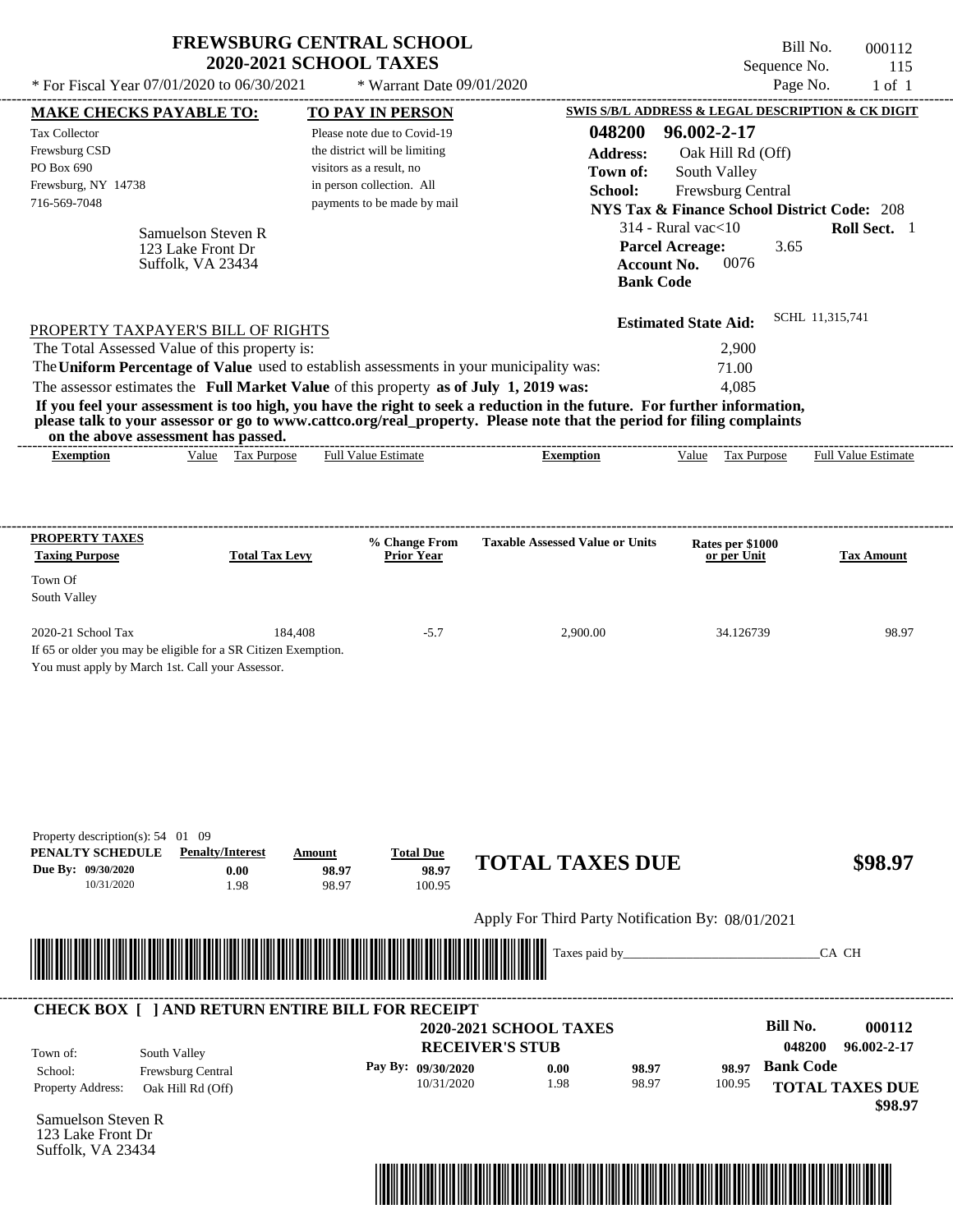| * For Fiscal Year 07/01/2020 to 06/30/2021                                                                                                                                                                                                                                                                                                                                         | <b>FREWSBURG CENTRAL SCHOOL</b><br><b>2020-2021 SCHOOL TAXES</b> | * Warrant Date 09/01/2020            |                                                                        | Sequence No.<br>Page No.                               | Bill No.<br>000113<br>116<br>$1$ of $1$ |
|------------------------------------------------------------------------------------------------------------------------------------------------------------------------------------------------------------------------------------------------------------------------------------------------------------------------------------------------------------------------------------|------------------------------------------------------------------|--------------------------------------|------------------------------------------------------------------------|--------------------------------------------------------|-----------------------------------------|
|                                                                                                                                                                                                                                                                                                                                                                                    |                                                                  |                                      |                                                                        |                                                        |                                         |
| <b>MAKE CHECKS PAYABLE TO:</b>                                                                                                                                                                                                                                                                                                                                                     |                                                                  | TO PAY IN PERSON                     |                                                                        | SWIS S/B/L ADDRESS & LEGAL DESCRIPTION & CK DIGIT      |                                         |
| Tax Collector                                                                                                                                                                                                                                                                                                                                                                      |                                                                  | Please note due to Covid-19          | 048200                                                                 | $96.002 - 2 - 1.3$                                     |                                         |
| Frewsburg CSD<br>PO Box 690                                                                                                                                                                                                                                                                                                                                                        | visitors as a result, no                                         | the district will be limiting        | <b>Address:</b>                                                        | Oak Hill Rd                                            |                                         |
| Frewsburg, NY 14738                                                                                                                                                                                                                                                                                                                                                                |                                                                  | in person collection. All            | Town of:                                                               | South Valley                                           |                                         |
| 716-569-7048                                                                                                                                                                                                                                                                                                                                                                       |                                                                  | payments to be made by mail          | School:                                                                | Frewsburg Central                                      |                                         |
|                                                                                                                                                                                                                                                                                                                                                                                    |                                                                  |                                      |                                                                        | <b>NYS Tax &amp; Finance School District Code: 208</b> |                                         |
| Sandberg Douglas P                                                                                                                                                                                                                                                                                                                                                                 |                                                                  |                                      | 240 - Rural res                                                        |                                                        | Roll Sect. 1                            |
| 1080 Dennison Rd<br>Frewsburg, NY 14738                                                                                                                                                                                                                                                                                                                                            |                                                                  |                                      | <b>Account No.</b><br><b>Bank Code</b>                                 | 8.80<br><b>Parcel Acreage:</b><br>0732                 |                                         |
| PROPERTY TAXPAYER'S BILL OF RIGHTS                                                                                                                                                                                                                                                                                                                                                 |                                                                  |                                      |                                                                        | <b>Estimated State Aid:</b>                            | SCHL 11,315,741                         |
| The Total Assessed Value of this property is:                                                                                                                                                                                                                                                                                                                                      |                                                                  |                                      |                                                                        | 85,100                                                 |                                         |
| The Uniform Percentage of Value used to establish assessments in your municipality was:                                                                                                                                                                                                                                                                                            |                                                                  |                                      |                                                                        | 71.00                                                  |                                         |
| The assessor estimates the Full Market Value of this property as of July 1, 2019 was:                                                                                                                                                                                                                                                                                              |                                                                  |                                      |                                                                        | 119,859                                                |                                         |
| If you feel your assessment is too high, you have the right to seek a reduction in the future. For further information,<br>please talk to your assessor or go to www.cattco.org/real_property. Please note that the period for filing complaints<br>on the above assessment has passed.<br>Value Tax Purpose<br><b>Exemption</b><br><b>Bas Star</b><br>21,600 SCHOOL<br>(See Note) |                                                                  | <b>Full Value Estimate</b><br>30,423 | <b>Exemption</b>                                                       | Value Tax Purpose                                      | <b>Full Value Estimate</b>              |
| PROPERTY TAXES<br><b>Taxing Purpose</b><br>Town Of<br>South Valley                                                                                                                                                                                                                                                                                                                 | <b>Total Tax Levy</b>                                            | % Change From<br><b>Prior Year</b>   | <b>Taxable Assessed Value or Units</b><br>(before accounting for STAR) | Rates per \$1000<br>or per Unit                        | <b>Tax Amount</b>                       |
| 2020-21 School Tax<br>If 65 or older you may be eligible for a SR Citizen Exemption.                                                                                                                                                                                                                                                                                               | 184,408                                                          | $-5.7$                               | 85,100.00                                                              | 34.126739                                              | 2,904.19                                |
| Your tax savings this year resulting from the New York State School Tax Relief (STAR) program is:                                                                                                                                                                                                                                                                                  |                                                                  |                                      |                                                                        |                                                        | \$733.00                                |
| Note: This year's STAR exemption benefit cannot exceed last year's benefit.<br>Property description(s): $54 \, 01 \, 09$<br><b>PENALTY SCHEDULE</b> Penalty/Interest                                                                                                                                                                                                               | <b>Amount</b>                                                    | <b>Total Due</b>                     |                                                                        |                                                        |                                         |
| Due By: 09/30/2020<br>0.00<br>10/31/2020<br>43.42                                                                                                                                                                                                                                                                                                                                  | 2,171.19<br>2,171.19                                             | 2,171.19<br>2,214.61                 | <b>TOTAL TAXES DUE</b>                                                 |                                                        | \$2,171.19                              |
|                                                                                                                                                                                                                                                                                                                                                                                    |                                                                  |                                      | Apply For Third Party Notification By: 08/01/2021                      |                                                        |                                         |
|                                                                                                                                                                                                                                                                                                                                                                                    |                                                                  |                                      | Taxes paid by_                                                         |                                                        | CA CH                                   |
| <b>CHECK BOX [ ] AND RETURN ENTIRE BILL FOR RECEIPT</b>                                                                                                                                                                                                                                                                                                                            |                                                                  |                                      | <b>2020-2021 SCHOOL TAXES</b>                                          | <b>Bill No.</b>                                        | 000113                                  |
| South Valley<br>Town of:                                                                                                                                                                                                                                                                                                                                                           |                                                                  |                                      | <b>RECEIVER'S STUB</b>                                                 | 048200                                                 | $96.002 - 2 - 1.3$                      |
| Frewsburg Central<br>School:                                                                                                                                                                                                                                                                                                                                                       |                                                                  | Pay By: 09/30/2020                   | 2,171.19<br>0.00                                                       | <b>Bank Code</b><br>2,171.19                           |                                         |
| <b>Property Address:</b><br>Oak Hill Rd                                                                                                                                                                                                                                                                                                                                            |                                                                  |                                      |                                                                        |                                                        |                                         |

Sandberg Douglas P 1080 Dennison Rd Frewsburg, NY 14738

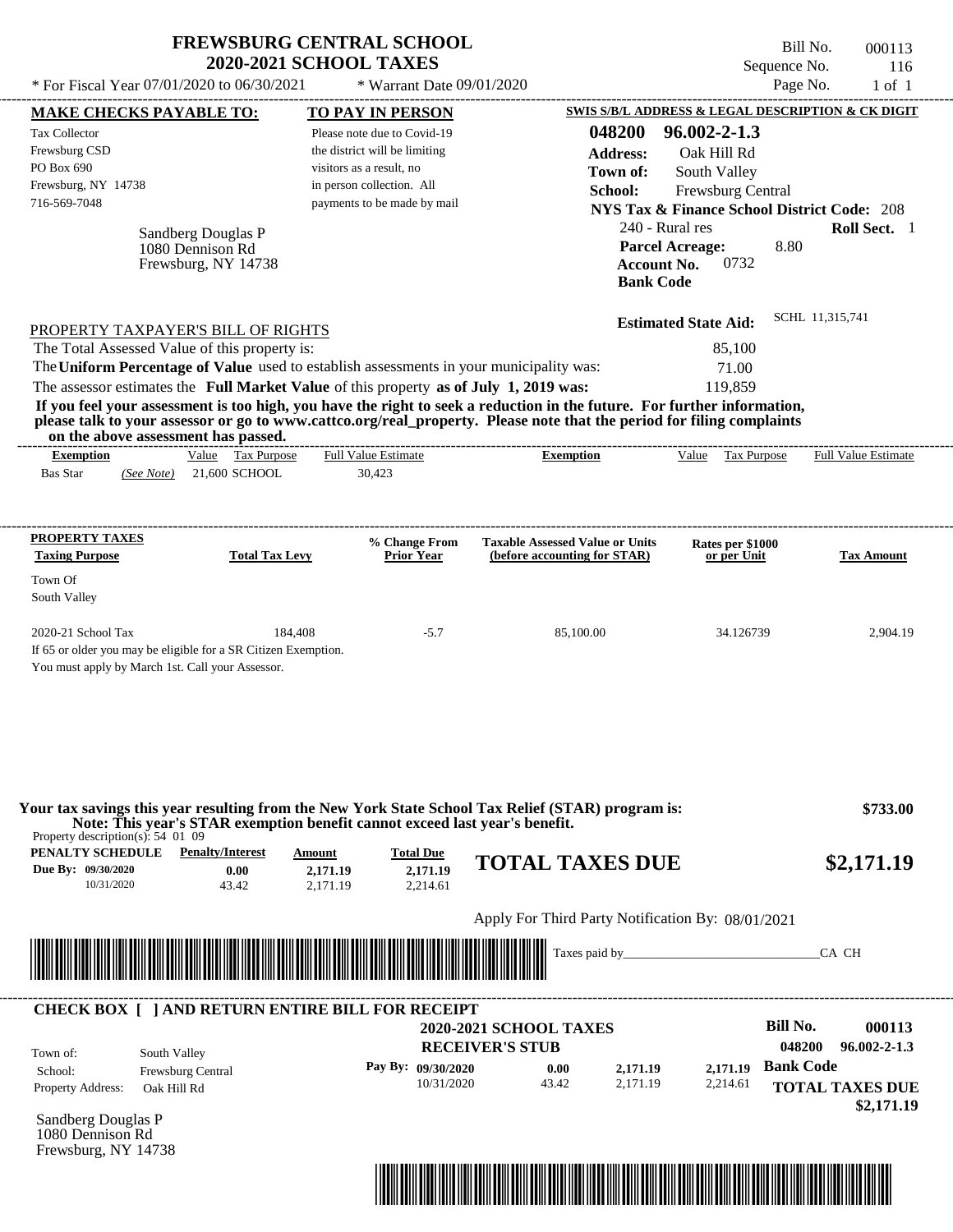\* For Fiscal Year  $07/01/2020$  to  $06/30/2021$  \* Warrant Date  $09/01/2020$  Page No. 1 of 1

\* Warrant Date 09/01/2020

Bill No. 000114 Sequence No. 117

| <b>MAKE CHECKS PAYABLE TO:</b>                                                                                                                                                                                                                   |                                 |         | <b>TO PAY IN PERSON</b>            |                                                   |                    |                                 | SWIS S/B/L ADDRESS & LEGAL DESCRIPTION & CK DIGIT                                                                    |
|--------------------------------------------------------------------------------------------------------------------------------------------------------------------------------------------------------------------------------------------------|---------------------------------|---------|------------------------------------|---------------------------------------------------|--------------------|---------------------------------|----------------------------------------------------------------------------------------------------------------------|
| Tax Collector                                                                                                                                                                                                                                    |                                 |         | Please note due to Covid-19        |                                                   |                    | 048200 105.002-1-1.32           |                                                                                                                      |
| Frewsburg CSD                                                                                                                                                                                                                                    |                                 |         | the district will be limiting      |                                                   | <b>Address:</b>    | Gurnsey Hollow Rd               |                                                                                                                      |
| PO Box 690                                                                                                                                                                                                                                       |                                 |         | visitors as a result, no           |                                                   | Town of:           | South Valley                    |                                                                                                                      |
| Frewsburg, NY 14738                                                                                                                                                                                                                              |                                 |         | in person collection. All          |                                                   | School:            | Frewsburg Central               |                                                                                                                      |
| 716-569-7048                                                                                                                                                                                                                                     |                                 |         | payments to be made by mail        |                                                   |                    |                                 | <b>NYS Tax &amp; Finance School District Code: 208</b>                                                               |
|                                                                                                                                                                                                                                                  |                                 |         |                                    |                                                   |                    | $314$ - Rural vac $<$ 10        | Roll Sect. 1                                                                                                         |
|                                                                                                                                                                                                                                                  | Sawmill Run Prop Owners Assoc   |         |                                    |                                                   |                    | <b>Parcel Acreage:</b>          | 3.35                                                                                                                 |
|                                                                                                                                                                                                                                                  | Schwanekamp<br>5498 Stilwell Rd |         |                                    |                                                   | <b>Account No.</b> | 0662                            |                                                                                                                      |
|                                                                                                                                                                                                                                                  | Hamburg, NY 14075               |         |                                    |                                                   | <b>Bank Code</b>   |                                 |                                                                                                                      |
|                                                                                                                                                                                                                                                  |                                 |         |                                    |                                                   |                    |                                 |                                                                                                                      |
|                                                                                                                                                                                                                                                  |                                 |         |                                    |                                                   |                    | <b>Estimated State Aid:</b>     | SCHL 11,315,741                                                                                                      |
| PROPERTY TAXPAYER'S BILL OF RIGHTS<br>The Total Assessed Value of this property is:                                                                                                                                                              |                                 |         |                                    |                                                   |                    | 5,900                           |                                                                                                                      |
| The Uniform Percentage of Value used to establish assessments in your municipality was:                                                                                                                                                          |                                 |         |                                    |                                                   |                    |                                 |                                                                                                                      |
|                                                                                                                                                                                                                                                  |                                 |         |                                    |                                                   |                    | 71.00                           |                                                                                                                      |
| The assessor estimates the Full Market Value of this property as of July 1, 2019 was:                                                                                                                                                            |                                 |         |                                    |                                                   |                    | 8,310                           |                                                                                                                      |
| If you feel your assessment is too high, you have the right to seek a reduction in the future. For further information,<br>please talk to your assessor or go to www.cattco.org/real_property. Please note that the period for filing complaints |                                 |         |                                    |                                                   |                    |                                 |                                                                                                                      |
| on the above assessment has passed.                                                                                                                                                                                                              |                                 |         |                                    |                                                   |                    |                                 |                                                                                                                      |
| <b>Exemption</b>                                                                                                                                                                                                                                 | Value Tax Purpose               |         | Full Value Estimate                | <b>Exemption</b>                                  |                    | Value Tax Purpose               | <b>Full Value Estimate</b>                                                                                           |
|                                                                                                                                                                                                                                                  |                                 |         |                                    |                                                   |                    |                                 |                                                                                                                      |
|                                                                                                                                                                                                                                                  |                                 |         |                                    |                                                   |                    |                                 |                                                                                                                      |
| <b>PROPERTY TAXES</b>                                                                                                                                                                                                                            |                                 |         |                                    |                                                   |                    |                                 |                                                                                                                      |
| <b>Taxing Purpose</b>                                                                                                                                                                                                                            | <b>Total Tax Levy</b>           |         | % Change From<br><b>Prior Year</b> | <b>Taxable Assessed Value or Units</b>            |                    | Rates per \$1000<br>or per Unit | Tax Amount                                                                                                           |
|                                                                                                                                                                                                                                                  |                                 |         |                                    |                                                   |                    |                                 |                                                                                                                      |
| Town Of                                                                                                                                                                                                                                          |                                 |         |                                    |                                                   |                    |                                 |                                                                                                                      |
| South Valley                                                                                                                                                                                                                                     |                                 |         |                                    |                                                   |                    |                                 |                                                                                                                      |
| 2020-21 School Tax                                                                                                                                                                                                                               |                                 | 184,408 | $-5.7$                             | 5,900.00                                          |                    | 34.126739                       | 201.35                                                                                                               |
| If 65 or older you may be eligible for a SR Citizen Exemption.                                                                                                                                                                                   |                                 |         |                                    |                                                   |                    |                                 |                                                                                                                      |
| You must apply by March 1st. Call your Assessor.                                                                                                                                                                                                 |                                 |         |                                    |                                                   |                    |                                 |                                                                                                                      |
|                                                                                                                                                                                                                                                  |                                 |         |                                    |                                                   |                    |                                 |                                                                                                                      |
|                                                                                                                                                                                                                                                  |                                 |         |                                    |                                                   |                    |                                 |                                                                                                                      |
|                                                                                                                                                                                                                                                  |                                 |         |                                    |                                                   |                    |                                 |                                                                                                                      |
|                                                                                                                                                                                                                                                  |                                 |         |                                    |                                                   |                    |                                 |                                                                                                                      |
|                                                                                                                                                                                                                                                  |                                 |         |                                    |                                                   |                    |                                 |                                                                                                                      |
|                                                                                                                                                                                                                                                  |                                 |         |                                    |                                                   |                    |                                 |                                                                                                                      |
|                                                                                                                                                                                                                                                  |                                 |         |                                    |                                                   |                    |                                 |                                                                                                                      |
| Property description(s): 51 01 09                                                                                                                                                                                                                |                                 |         |                                    |                                                   |                    |                                 |                                                                                                                      |
| PENALTY SCHEDULE                                                                                                                                                                                                                                 | <b>Penalty/Interest</b>         | Amount  | <b>Total Due</b>                   |                                                   |                    |                                 |                                                                                                                      |
| Due By: 09/30/2020                                                                                                                                                                                                                               | 0.00                            | 201.35  | 201.35                             | <b>TOTAL TAXES DUE</b>                            |                    |                                 | \$201.35                                                                                                             |
| 10/31/2020                                                                                                                                                                                                                                       | 4.03                            | 201.35  | 205.38                             |                                                   |                    |                                 |                                                                                                                      |
|                                                                                                                                                                                                                                                  |                                 |         |                                    | Apply For Third Party Notification By: 08/01/2021 |                    |                                 |                                                                                                                      |
|                                                                                                                                                                                                                                                  |                                 |         |                                    |                                                   |                    |                                 |                                                                                                                      |
| <u> Maria Alemania de Santiago de Santiago de Santiago de Santiago de Santiago de Santiago de Santiago de Santiago de Santiago de Santiago de Santiago de Santiago de Santiago de Santiago de Santiago de Santiago de Santiago d</u>             |                                 |         |                                    |                                                   | Taxes paid by_     |                                 | CA CH                                                                                                                |
|                                                                                                                                                                                                                                                  |                                 |         |                                    |                                                   |                    |                                 |                                                                                                                      |
|                                                                                                                                                                                                                                                  |                                 |         |                                    |                                                   |                    |                                 |                                                                                                                      |
| <b>CHECK BOX [ ] AND RETURN ENTIRE BILL FOR RECEIPT</b>                                                                                                                                                                                          |                                 |         |                                    |                                                   |                    |                                 |                                                                                                                      |
|                                                                                                                                                                                                                                                  |                                 |         |                                    | 2020-2021 SCHOOL TAXES                            |                    |                                 | <b>Bill No.</b><br>000114                                                                                            |
|                                                                                                                                                                                                                                                  |                                 |         |                                    | <b>RECEIVER'S STUB</b>                            |                    |                                 | 048200<br>105.002-1-1.32                                                                                             |
|                                                                                                                                                                                                                                                  |                                 |         |                                    |                                                   |                    |                                 |                                                                                                                      |
| South Valley<br>School:                                                                                                                                                                                                                          | Frewsburg Central               |         | Pay By: 09/30/2020                 | 0.00                                              | 201.35             | 201.35                          | <b>Bank Code</b>                                                                                                     |
| Town of:<br>Property Address:                                                                                                                                                                                                                    | Gurnsey Hollow Rd               |         | 10/31/2020                         | 4.03                                              | 201.35             | 205.38                          |                                                                                                                      |
|                                                                                                                                                                                                                                                  |                                 |         |                                    |                                                   |                    |                                 |                                                                                                                      |
|                                                                                                                                                                                                                                                  |                                 |         |                                    |                                                   |                    |                                 | <b>TOTAL TAXES DUE</b><br>\$201.35                                                                                   |
|                                                                                                                                                                                                                                                  |                                 |         |                                    |                                                   |                    |                                 |                                                                                                                      |
| Sawmill Run Prop Owners Assoc<br>Schwanekamp<br>5498 Stilwell Rd<br>Hamburg, NY 14075                                                                                                                                                            |                                 |         |                                    |                                                   |                    |                                 | <u> 1999 - 1999 - 1999 - 1999 - 1999 - 1999 - 1999 - 1999 - 1999 - 1999 - 1999 - 1999 - 1999 - 1999 - 1999 - 199</u> |

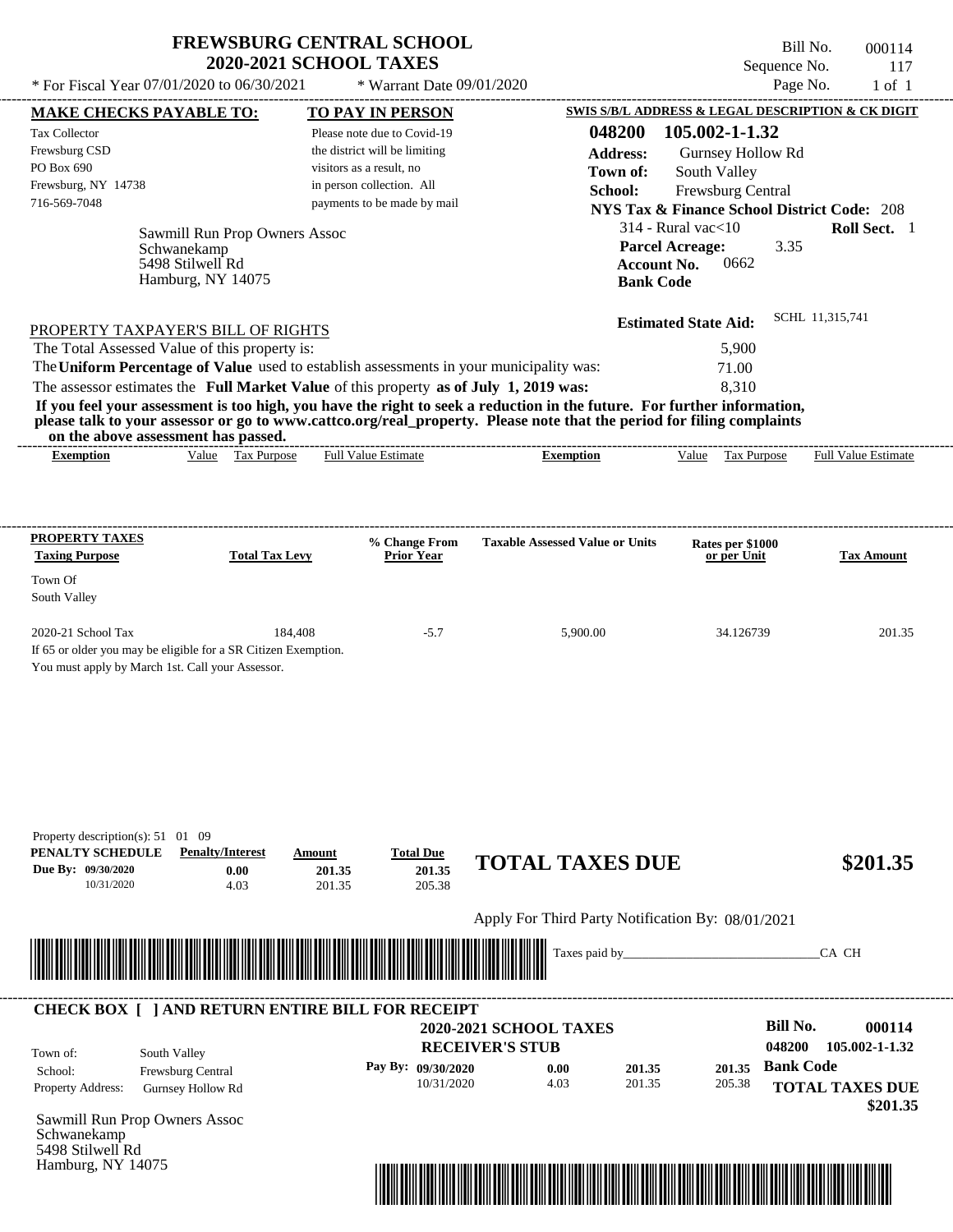| <b>FREWSBURG CENTRAL SCHOOL</b> |
|---------------------------------|
| <b>2020-2021 SCHOOL TAXES</b>   |

 $*$  For Fiscal Year 07/01/2020 to 06/30/2021

 $*$  Warrant Date  $09/01/2020$ 

| <b>MAKE CHECKS PAYABLE TO:</b>                                                             |                                                          |                  | <b>TO PAY IN PERSON</b>          |                                                                                                                         |                    |                                                        |                  | SWIS S/B/L ADDRESS & LEGAL DESCRIPTION & CK DIGIT |
|--------------------------------------------------------------------------------------------|----------------------------------------------------------|------------------|----------------------------------|-------------------------------------------------------------------------------------------------------------------------|--------------------|--------------------------------------------------------|------------------|---------------------------------------------------|
| Tax Collector                                                                              |                                                          |                  | Please note due to Covid-19      |                                                                                                                         |                    | 048200 105.002-1-1.23                                  |                  |                                                   |
| Frewsburg CSD                                                                              |                                                          |                  | the district will be limiting    |                                                                                                                         | <b>Address:</b>    | 5 Gurnsey Hollow Rd                                    |                  |                                                   |
| PO Box 690                                                                                 |                                                          |                  | visitors as a result, no         |                                                                                                                         | Town of:           | South Valley                                           |                  |                                                   |
| Frewsburg, NY 14738                                                                        |                                                          |                  | in person collection. All        |                                                                                                                         | School:            | Frewsburg Central                                      |                  |                                                   |
| 716-569-7048                                                                               |                                                          |                  | payments to be made by mail      |                                                                                                                         |                    | <b>NYS Tax &amp; Finance School District Code: 208</b> |                  |                                                   |
|                                                                                            |                                                          |                  |                                  |                                                                                                                         |                    | 312 - Vac w/imprv                                      |                  | Roll Sect. 1                                      |
|                                                                                            | Schwanekamp Dale                                         |                  |                                  |                                                                                                                         |                    | <b>Parcel Acreage:</b>                                 | 5.21             |                                                   |
|                                                                                            | Schwanekamp Kathleen<br>7012 Taylor Rd                   |                  |                                  |                                                                                                                         | <b>Account No.</b> | 0652                                                   |                  |                                                   |
|                                                                                            | Hamburg, NY 14075                                        |                  |                                  |                                                                                                                         | <b>Bank Code</b>   |                                                        |                  |                                                   |
|                                                                                            |                                                          |                  |                                  |                                                                                                                         |                    |                                                        |                  |                                                   |
| PROPERTY TAXPAYER'S BILL OF RIGHTS                                                         |                                                          |                  |                                  |                                                                                                                         |                    | <b>Estimated State Aid:</b>                            |                  | SCHL 11,315,741                                   |
| The Total Assessed Value of this property is:                                              |                                                          |                  |                                  |                                                                                                                         |                    | 7,800                                                  |                  |                                                   |
|                                                                                            |                                                          |                  |                                  | The Uniform Percentage of Value used to establish assessments in your municipality was:                                 |                    | 71.00                                                  |                  |                                                   |
| The assessor estimates the Full Market Value of this property as of July 1, 2019 was:      |                                                          |                  |                                  |                                                                                                                         |                    | 10,986                                                 |                  |                                                   |
|                                                                                            |                                                          |                  |                                  | If you feel your assessment is too high, you have the right to seek a reduction in the future. For further information, |                    |                                                        |                  |                                                   |
|                                                                                            |                                                          |                  |                                  | please talk to your assessor or go to www.cattco.org/real_property. Please note that the period for filing complaints   |                    |                                                        |                  |                                                   |
| <b>Exemption</b>                                                                           | on the above assessment has passed.<br>Value Tax Purpose |                  | <b>Full Value Estimate</b>       | <b>Exemption</b>                                                                                                        |                    | Value Tax Purpose                                      |                  | <b>Full Value Estimate</b>                        |
|                                                                                            |                                                          |                  |                                  |                                                                                                                         |                    |                                                        |                  |                                                   |
|                                                                                            |                                                          |                  |                                  |                                                                                                                         |                    |                                                        |                  |                                                   |
|                                                                                            |                                                          |                  |                                  |                                                                                                                         |                    |                                                        |                  |                                                   |
| <b>PROPERTY TAXES</b><br><b>Taxing Purpose</b>                                             | <b>Total Tax Levy</b>                                    |                  | % Change From<br>Prior Year      | <b>Taxable Assessed Value or Units</b>                                                                                  |                    | Rates per \$1000<br>or per Unit                        |                  | <b>Tax Amount</b>                                 |
|                                                                                            |                                                          |                  |                                  |                                                                                                                         |                    |                                                        |                  |                                                   |
| Town Of                                                                                    |                                                          |                  |                                  |                                                                                                                         |                    |                                                        |                  |                                                   |
| South Valley                                                                               |                                                          |                  |                                  |                                                                                                                         |                    |                                                        |                  |                                                   |
|                                                                                            |                                                          |                  |                                  |                                                                                                                         |                    |                                                        |                  |                                                   |
| 2020-21 School Tax                                                                         |                                                          | 184,408          | $-5.7$                           | 7,800.00                                                                                                                |                    | 34.126739                                              |                  | 266.19                                            |
| If 65 or older you may be eligible for a SR Citizen Exemption.                             |                                                          |                  |                                  |                                                                                                                         |                    |                                                        |                  |                                                   |
| You must apply by March 1st. Call your Assessor.                                           |                                                          |                  |                                  |                                                                                                                         |                    |                                                        |                  |                                                   |
|                                                                                            |                                                          |                  |                                  |                                                                                                                         |                    |                                                        |                  |                                                   |
|                                                                                            |                                                          |                  |                                  |                                                                                                                         |                    |                                                        |                  |                                                   |
|                                                                                            |                                                          |                  |                                  |                                                                                                                         |                    |                                                        |                  |                                                   |
|                                                                                            |                                                          |                  |                                  |                                                                                                                         |                    |                                                        |                  |                                                   |
|                                                                                            |                                                          |                  |                                  |                                                                                                                         |                    |                                                        |                  |                                                   |
|                                                                                            |                                                          |                  |                                  |                                                                                                                         |                    |                                                        |                  |                                                   |
| Property description(s): $51 \quad 01 \quad 09$                                            |                                                          | Guirnsey Sub Div | Phase Ii                         |                                                                                                                         |                    |                                                        |                  |                                                   |
| PENALTY SCHEDULE                                                                           | <b>Penalty/Interest</b>                                  | Amount           | <b>Total Due</b>                 |                                                                                                                         |                    |                                                        |                  |                                                   |
| Due By: 09/30/2020                                                                         | 0.00                                                     | 266.19           | 266.19                           | <b>TOTAL TAXES DUE</b>                                                                                                  |                    |                                                        |                  | \$266.19                                          |
| 10/31/2020                                                                                 | 5.32                                                     | 266.19           | 271.51                           |                                                                                                                         |                    |                                                        |                  |                                                   |
|                                                                                            |                                                          |                  |                                  | Apply For Third Party Notification By: 08/01/2021                                                                       |                    |                                                        |                  |                                                   |
|                                                                                            |                                                          |                  |                                  |                                                                                                                         |                    |                                                        |                  |                                                   |
| <u> 1989 - Andrea Stadt Britain, fransk politik (f. 1989)</u>                              |                                                          |                  |                                  | Taxes paid by_                                                                                                          |                    |                                                        |                  | CA CH                                             |
|                                                                                            |                                                          |                  |                                  |                                                                                                                         |                    |                                                        |                  |                                                   |
|                                                                                            | <b>CHECK BOX [ ] AND RETURN ENTIRE BILL FOR RECEIPT</b>  |                  |                                  |                                                                                                                         |                    |                                                        |                  |                                                   |
|                                                                                            |                                                          |                  |                                  | 2020-2021 SCHOOL TAXES                                                                                                  |                    |                                                        | <b>Bill No.</b>  | 000115                                            |
|                                                                                            |                                                          |                  |                                  | <b>RECEIVER'S STUB</b>                                                                                                  |                    |                                                        | 048200           | 105.002-1-1.23                                    |
| Town of:                                                                                   | South Valley                                             |                  |                                  |                                                                                                                         |                    |                                                        | <b>Bank Code</b> |                                                   |
|                                                                                            | Frewsburg Central                                        |                  | Pay By: 09/30/2020<br>10/31/2020 | 0.00<br>5.32                                                                                                            | 266.19<br>266.19   | 266.19<br>271.51                                       |                  |                                                   |
|                                                                                            |                                                          |                  |                                  |                                                                                                                         |                    |                                                        |                  | <b>TOTAL TAXES DUE</b>                            |
|                                                                                            | 5 Gurnsey Hollow Rd                                      |                  |                                  |                                                                                                                         |                    |                                                        |                  |                                                   |
|                                                                                            |                                                          |                  |                                  |                                                                                                                         |                    |                                                        |                  | \$266.19                                          |
|                                                                                            |                                                          |                  |                                  |                                                                                                                         |                    |                                                        |                  |                                                   |
| School:<br>Property Address:<br>Schwanekamp Dale<br>Schwanekamp Kathleen<br>7012 Taylor Rd |                                                          |                  |                                  |                                                                                                                         |                    |                                                        |                  |                                                   |

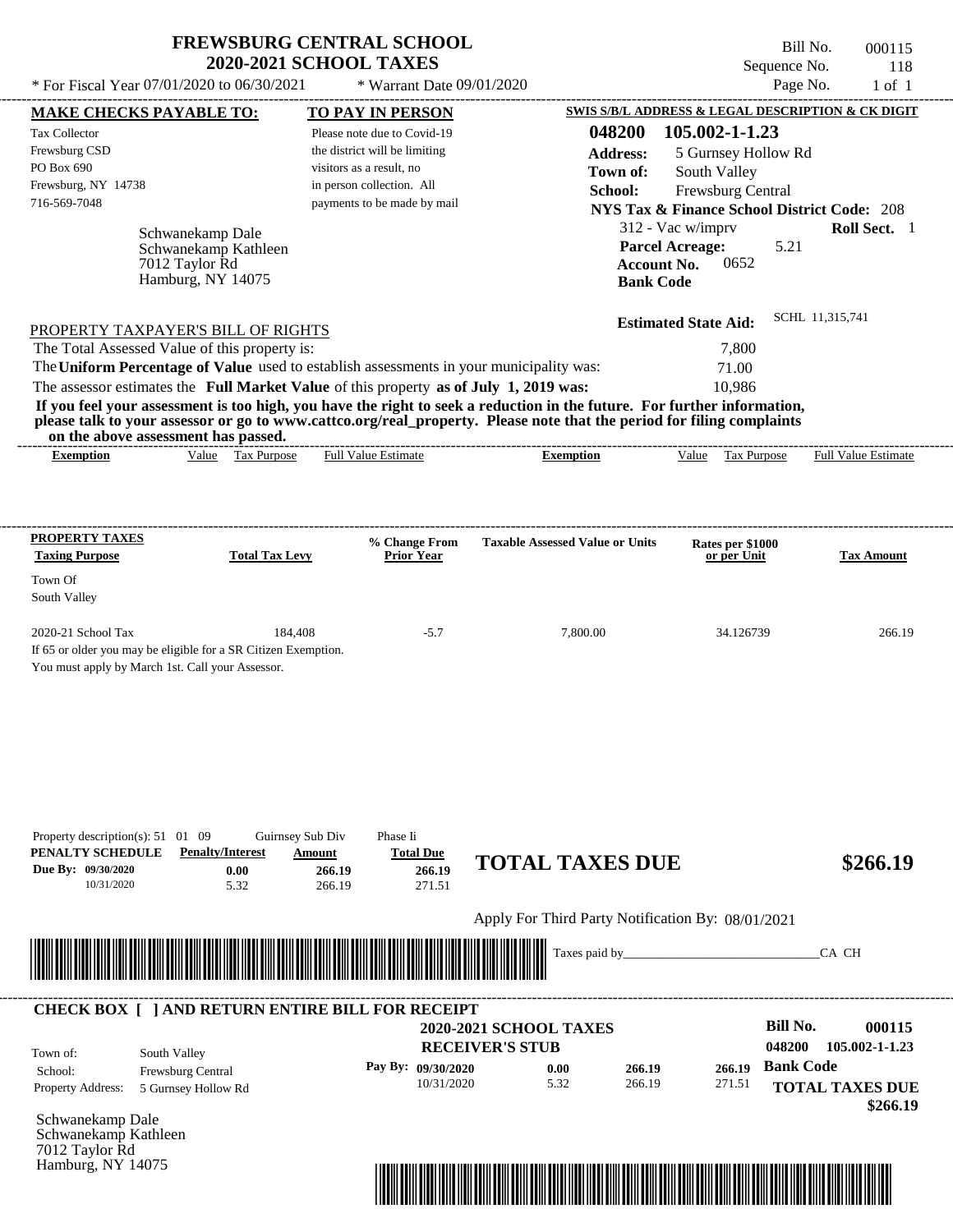| <b>FREWSBURG CENTRAL SCHOOL</b> |
|---------------------------------|
| <b>2020-2021 SCHOOL TAXES</b>   |

| * For Fiscal Year 07/01/2020 to 06/30/2021                                                                                                                                                                                                                                                                                                                                       |                                                       | * Warrant Date 09/01/2020                            |                                                   |                                                        | Page No.                   | $1$ of $1$        |
|----------------------------------------------------------------------------------------------------------------------------------------------------------------------------------------------------------------------------------------------------------------------------------------------------------------------------------------------------------------------------------|-------------------------------------------------------|------------------------------------------------------|---------------------------------------------------|--------------------------------------------------------|----------------------------|-------------------|
| <b>MAKE CHECKS PAYABLE TO:</b>                                                                                                                                                                                                                                                                                                                                                   |                                                       | <b>TO PAY IN PERSON</b>                              |                                                   | SWIS S/B/L ADDRESS & LEGAL DESCRIPTION & CK DIGIT      |                            |                   |
| Tax Collector                                                                                                                                                                                                                                                                                                                                                                    |                                                       | Please note due to Covid-19                          | 048200                                            | 105.002-1-1.24                                         |                            |                   |
| Frewsburg CSD                                                                                                                                                                                                                                                                                                                                                                    |                                                       | the district will be limiting                        | <b>Address:</b>                                   | 6 Gurnsey Hollow Rd                                    |                            |                   |
| PO Box 690                                                                                                                                                                                                                                                                                                                                                                       |                                                       | visitors as a result, no                             | Town of:                                          | South Valley                                           |                            |                   |
| Frewsburg, NY 14738<br>716-569-7048                                                                                                                                                                                                                                                                                                                                              |                                                       | in person collection. All                            | School:                                           | Frewsburg Central                                      |                            |                   |
|                                                                                                                                                                                                                                                                                                                                                                                  |                                                       | payments to be made by mail                          |                                                   | <b>NYS Tax &amp; Finance School District Code: 208</b> |                            |                   |
| Schwanekamp Dale<br>Schwanekamp Kathleen                                                                                                                                                                                                                                                                                                                                         |                                                       |                                                      |                                                   | 260 - Seasonal res<br><b>Parcel Acreage:</b>           | 5.72                       | Roll Sect. 1      |
| 7012 Taylor Rd<br>Hamburg, NY 14075                                                                                                                                                                                                                                                                                                                                              |                                                       |                                                      |                                                   | <b>Account No.</b><br>0653<br><b>Bank Code</b>         |                            |                   |
| PROPERTY TAXPAYER'S BILL OF RIGHTS                                                                                                                                                                                                                                                                                                                                               |                                                       |                                                      |                                                   | <b>Estimated State Aid:</b>                            | SCHL 11,315,741            |                   |
| The Total Assessed Value of this property is:                                                                                                                                                                                                                                                                                                                                    |                                                       |                                                      |                                                   | 37,600                                                 |                            |                   |
| The Uniform Percentage of Value used to establish assessments in your municipality was:                                                                                                                                                                                                                                                                                          |                                                       |                                                      |                                                   | 71.00                                                  |                            |                   |
| The assessor estimates the Full Market Value of this property as of July 1, 2019 was:<br>If you feel your assessment is too high, you have the right to seek a reduction in the future. For further information,<br>please talk to your assessor or go to www.cattco.org/real_property. Please note that the period for filing complaints<br>on the above assessment has passed. |                                                       |                                                      |                                                   | 52,958                                                 |                            |                   |
| Value Tax Purpose<br><b>Exemption</b>                                                                                                                                                                                                                                                                                                                                            |                                                       | <b>Full Value Estimate</b>                           | <b>Exemption</b>                                  | Value Tax Purpose                                      | <b>Full Value Estimate</b> |                   |
| <b>PROPERTY TAXES</b>                                                                                                                                                                                                                                                                                                                                                            |                                                       |                                                      |                                                   |                                                        |                            |                   |
| <b>Taxing Purpose</b>                                                                                                                                                                                                                                                                                                                                                            | <b>Total Tax Levy</b>                                 | % Change From<br><b>Prior Year</b>                   | <b>Taxable Assessed Value or Units</b>            | Rates per \$1000<br>or per Unit                        |                            | <b>Tax Amount</b> |
| Town Of                                                                                                                                                                                                                                                                                                                                                                          |                                                       |                                                      |                                                   |                                                        |                            |                   |
| South Valley                                                                                                                                                                                                                                                                                                                                                                     |                                                       |                                                      |                                                   |                                                        |                            |                   |
|                                                                                                                                                                                                                                                                                                                                                                                  |                                                       |                                                      |                                                   |                                                        |                            |                   |
| 2020-21 School Tax<br>If 65 or older you may be eligible for a SR Citizen Exemption.<br>You must apply by March 1st. Call your Assessor.                                                                                                                                                                                                                                         | 184,408                                               | $-5.7$                                               | 37,600.00                                         | 34.126739                                              |                            | 1,283.17          |
| Property description(s): $51 \quad 01 \quad 09$<br>PENALTY SCHEDULE<br><b>Penalty/Interest</b><br>Due By: 09/30/2020<br>0.00<br>10/31/2020<br>25.66                                                                                                                                                                                                                              | Sawmill Run Sub Div<br>Amount<br>1,283.17<br>1,283.17 | Phase Ii<br><b>Total Due</b><br>1,283.17<br>1,308.83 | <b>TOTAL TAXES DUE</b>                            |                                                        |                            | \$1,283.17        |
|                                                                                                                                                                                                                                                                                                                                                                                  |                                                       |                                                      | Apply For Third Party Notification By: 08/01/2021 |                                                        |                            |                   |
|                                                                                                                                                                                                                                                                                                                                                                                  |                                                       |                                                      | Taxes paid by_                                    |                                                        | CA CH                      |                   |
|                                                                                                                                                                                                                                                                                                                                                                                  |                                                       |                                                      |                                                   |                                                        |                            |                   |
| <b>CHECK BOX [ ] AND RETURN ENTIRE BILL FOR RECEIPT</b>                                                                                                                                                                                                                                                                                                                          |                                                       |                                                      | 2020-2021 SCHOOL TAXES                            |                                                        | <b>Bill No.</b>            | 000116            |
|                                                                                                                                                                                                                                                                                                                                                                                  |                                                       |                                                      | <b>RECEIVER'S STUB</b>                            |                                                        | 048200                     | 105.002-1-1.24    |
| South Valley<br>Town of:                                                                                                                                                                                                                                                                                                                                                         |                                                       |                                                      |                                                   |                                                        | <b>Bank Code</b>           |                   |
| Frewsburg Central<br>School:                                                                                                                                                                                                                                                                                                                                                     |                                                       | Pay By: 09/30/2020<br>10/31/2020                     | 0.00<br>1,283.17<br>1,283.17<br>25.66             | 1,283.17<br>1,308.83                                   |                            |                   |
| <b>Property Address:</b><br>6 Gurnsey Hollow Rd                                                                                                                                                                                                                                                                                                                                  |                                                       |                                                      |                                                   |                                                        | <b>TOTAL TAXES DUE</b>     | \$1,283.17        |
| Schwanekamp Dale<br>Schwanekamp Kathleen<br>7012 Taylor Rd<br>Hamburg, NY 14075                                                                                                                                                                                                                                                                                                  |                                                       |                                                      |                                                   |                                                        |                            |                   |

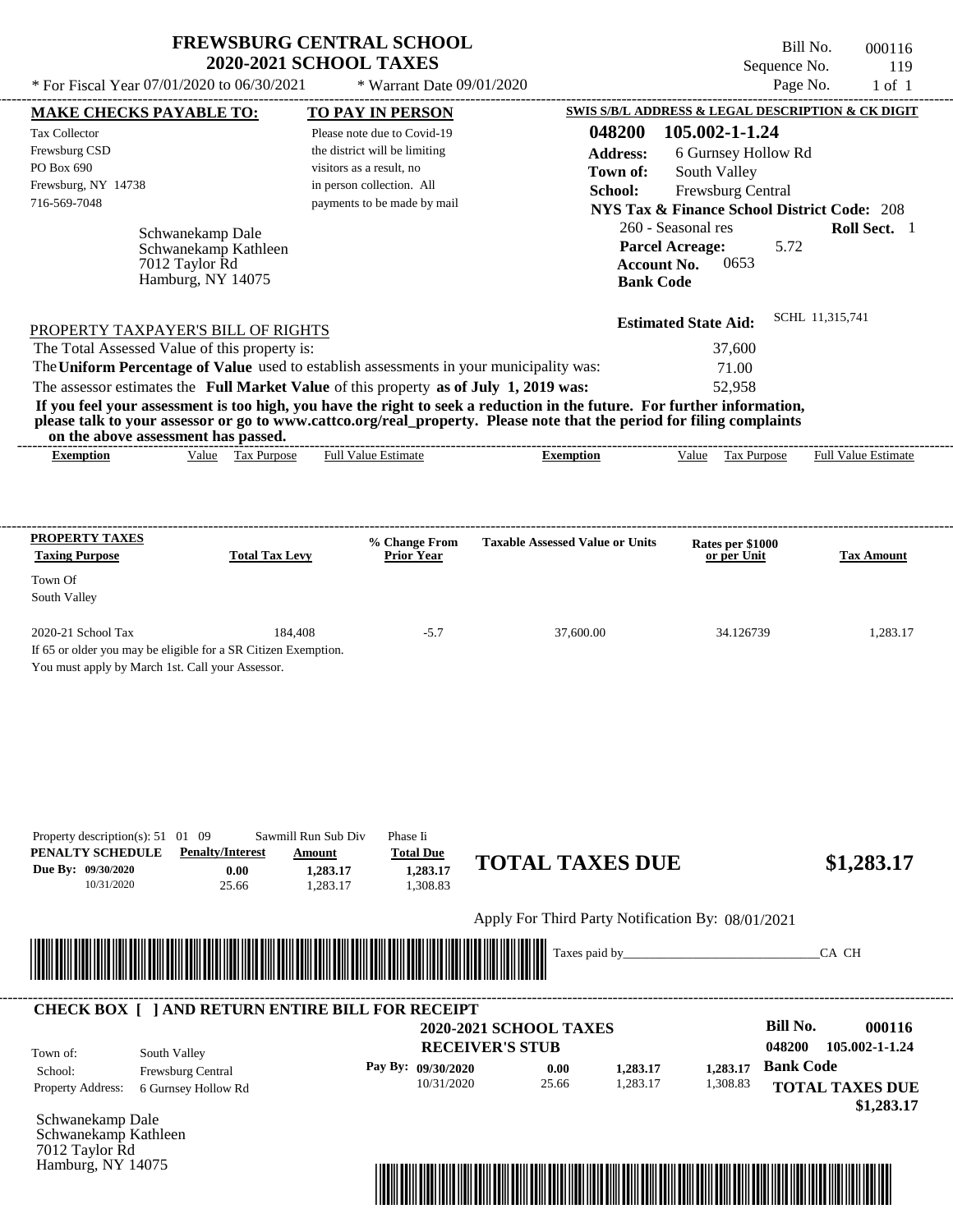| <b>FREWSBURG CENTRAL SCHOOL</b> |
|---------------------------------|
| <b>2020-2021 SCHOOL TAXES</b>   |

Bill No. 000117 Sequence No. 120  $*$  For Fiscal Year 07/01/2020 to 06/30/2021  $*$  Warrant Date 09/01/2020 Page No. 1 of 1

| <b>MAKE CHECKS PAYABLE TO:</b>                                                                                                                               |                                          | <b>TO PAY IN PERSON</b>       |                    |                                                   |                    | SWIS S/B/L ADDRESS & LEGAL DESCRIPTION & CK DIGIT      |                  |                        |
|--------------------------------------------------------------------------------------------------------------------------------------------------------------|------------------------------------------|-------------------------------|--------------------|---------------------------------------------------|--------------------|--------------------------------------------------------|------------------|------------------------|
| <b>Tax Collector</b>                                                                                                                                         |                                          | Please note due to Covid-19   |                    |                                                   | 048200             | 105.002-1-1.21                                         |                  |                        |
| Frewsburg CSD                                                                                                                                                |                                          | the district will be limiting |                    |                                                   | <b>Address:</b>    | 3 Gurnsey Hollow Rd                                    |                  |                        |
| PO Box 690                                                                                                                                                   |                                          | visitors as a result, no      |                    |                                                   | Town of:           | South Valley                                           |                  |                        |
| Frewsburg, NY 14738                                                                                                                                          |                                          | in person collection. All     |                    |                                                   | School:            | Frewsburg Central                                      |                  |                        |
| 716-569-7048                                                                                                                                                 |                                          | payments to be made by mail   |                    |                                                   |                    | <b>NYS Tax &amp; Finance School District Code: 208</b> |                  |                        |
|                                                                                                                                                              |                                          |                               |                    |                                                   |                    | $322$ - Rural vac $>10$                                |                  | Roll Sect. 1           |
|                                                                                                                                                              | Schwanekamp David B<br>Schwanekamp Julie |                               |                    |                                                   |                    | <b>Parcel Acreage:</b>                                 | 6.74             |                        |
|                                                                                                                                                              | 5498 Stilwell Rd                         |                               |                    |                                                   | <b>Account No.</b> | 0650                                                   |                  |                        |
|                                                                                                                                                              | Hamburg, NY 14075                        |                               |                    |                                                   | <b>Bank Code</b>   |                                                        |                  |                        |
|                                                                                                                                                              |                                          |                               |                    |                                                   |                    |                                                        |                  |                        |
| PROPERTY TAXPAYER'S BILL OF RIGHTS                                                                                                                           |                                          |                               |                    |                                                   |                    | <b>Estimated State Aid:</b>                            |                  | SCHL 11,315,741        |
| The Total Assessed Value of this property is:                                                                                                                |                                          |                               |                    |                                                   |                    | 8,100                                                  |                  |                        |
| The Uniform Percentage of Value used to establish assessments in your municipality was:                                                                      |                                          |                               |                    |                                                   |                    | 71.00                                                  |                  |                        |
| The assessor estimates the Full Market Value of this property as of July 1, 2019 was:                                                                        |                                          |                               |                    |                                                   |                    | 11,408                                                 |                  |                        |
| If you feel your assessment is too high, you have the right to seek a reduction in the future. For further information,                                      |                                          |                               |                    |                                                   |                    |                                                        |                  |                        |
| please talk to your assessor or go to www.cattco.org/real_property. Please note that the period for filing complaints<br>on the above assessment has passed. |                                          |                               |                    |                                                   |                    |                                                        |                  |                        |
| <b>Exemption</b>                                                                                                                                             | Value Tax Purpose                        | <b>Full Value Estimate</b>    |                    | <b>Exemption</b>                                  |                    | Value Tax Purpose Full Value Estimate                  |                  |                        |
|                                                                                                                                                              |                                          |                               |                    |                                                   |                    |                                                        |                  |                        |
|                                                                                                                                                              |                                          |                               |                    |                                                   |                    |                                                        |                  |                        |
| <b>PROPERTY TAXES</b>                                                                                                                                        |                                          |                               | % Change From      | <b>Taxable Assessed Value or Units</b>            |                    | Rates per \$1000                                       |                  |                        |
| <b>Taxing Purpose</b>                                                                                                                                        | <b>Total Tax Levy</b>                    |                               | <b>Prior Year</b>  |                                                   |                    | or per Unit                                            |                  | <b>Tax Amount</b>      |
| Town Of                                                                                                                                                      |                                          |                               |                    |                                                   |                    |                                                        |                  |                        |
| South Valley                                                                                                                                                 |                                          |                               |                    |                                                   |                    |                                                        |                  |                        |
|                                                                                                                                                              |                                          |                               |                    |                                                   |                    |                                                        |                  |                        |
| 2020-21 School Tax                                                                                                                                           |                                          | 184,408                       | $-5.7$             |                                                   | 8,100.00           | 34.126739                                              |                  | 276.43                 |
| If 65 or older you may be eligible for a SR Citizen Exemption.                                                                                               |                                          |                               |                    |                                                   |                    |                                                        |                  |                        |
| You must apply by March 1st. Call your Assessor.                                                                                                             |                                          |                               |                    |                                                   |                    |                                                        |                  |                        |
|                                                                                                                                                              |                                          |                               |                    |                                                   |                    |                                                        |                  |                        |
|                                                                                                                                                              |                                          |                               |                    |                                                   |                    |                                                        |                  |                        |
|                                                                                                                                                              |                                          |                               |                    |                                                   |                    |                                                        |                  |                        |
|                                                                                                                                                              |                                          |                               |                    |                                                   |                    |                                                        |                  |                        |
|                                                                                                                                                              |                                          |                               |                    |                                                   |                    |                                                        |                  |                        |
|                                                                                                                                                              |                                          |                               |                    |                                                   |                    |                                                        |                  |                        |
| Property description(s): $51 \quad 01 \quad 09$                                                                                                              |                                          | Gurnsey Hollow Sub Div        | Phase Ii           |                                                   |                    |                                                        |                  |                        |
| PENALTY SCHEDULE                                                                                                                                             | <b>Penalty/Interest</b>                  | Amount                        | <b>Total Due</b>   | <b>TOTAL TAXES DUE</b>                            |                    |                                                        |                  | \$276.43               |
| Due By: 09/30/2020<br>10/31/2020                                                                                                                             | 0.00<br>5.53                             | 276.43<br>276.43              | 276.43<br>281.96   |                                                   |                    |                                                        |                  |                        |
|                                                                                                                                                              |                                          |                               |                    |                                                   |                    |                                                        |                  |                        |
|                                                                                                                                                              |                                          |                               |                    | Apply For Third Party Notification By: 08/01/2021 |                    |                                                        |                  |                        |
|                                                                                                                                                              |                                          |                               |                    |                                                   | Taxes paid by_     |                                                        |                  | CA CH                  |
| <u> Indian American State of Barbara and Barbara and Barbara and Barbara and Barbara and Barbara and Barbara and Ba</u>                                      |                                          |                               |                    |                                                   |                    |                                                        |                  |                        |
|                                                                                                                                                              |                                          |                               |                    |                                                   |                    |                                                        |                  |                        |
| <b>CHECK BOX [ ] AND RETURN ENTIRE BILL FOR RECEIPT</b>                                                                                                      |                                          |                               |                    |                                                   |                    |                                                        |                  |                        |
|                                                                                                                                                              |                                          |                               |                    | <b>2020-2021 SCHOOL TAXES</b>                     |                    |                                                        | <b>Bill No.</b>  | 000117                 |
| Town of:                                                                                                                                                     | South Valley                             |                               |                    | <b>RECEIVER'S STUB</b>                            |                    |                                                        | 048200           | 105.002-1-1.21         |
| School:                                                                                                                                                      | Frewsburg Central                        |                               | Pay By: 09/30/2020 | 0.00                                              | 276.43             | 276.43                                                 | <b>Bank Code</b> |                        |
| <b>Property Address:</b>                                                                                                                                     | 3 Gurnsey Hollow Rd                      |                               | 10/31/2020         | 5.53                                              | 276.43             | 281.96                                                 |                  | <b>TOTAL TAXES DUE</b> |
|                                                                                                                                                              |                                          |                               |                    |                                                   |                    |                                                        |                  | \$276.43               |
| Schwanekamp David B<br>Schwanekamp Julie                                                                                                                     |                                          |                               |                    |                                                   |                    |                                                        |                  |                        |
| 5498 Stilwell Rd                                                                                                                                             |                                          |                               |                    |                                                   |                    |                                                        |                  |                        |
| Hamburg, NY 14075                                                                                                                                            |                                          |                               |                    |                                                   |                    |                                                        |                  |                        |
|                                                                                                                                                              |                                          |                               |                    |                                                   |                    |                                                        |                  |                        |

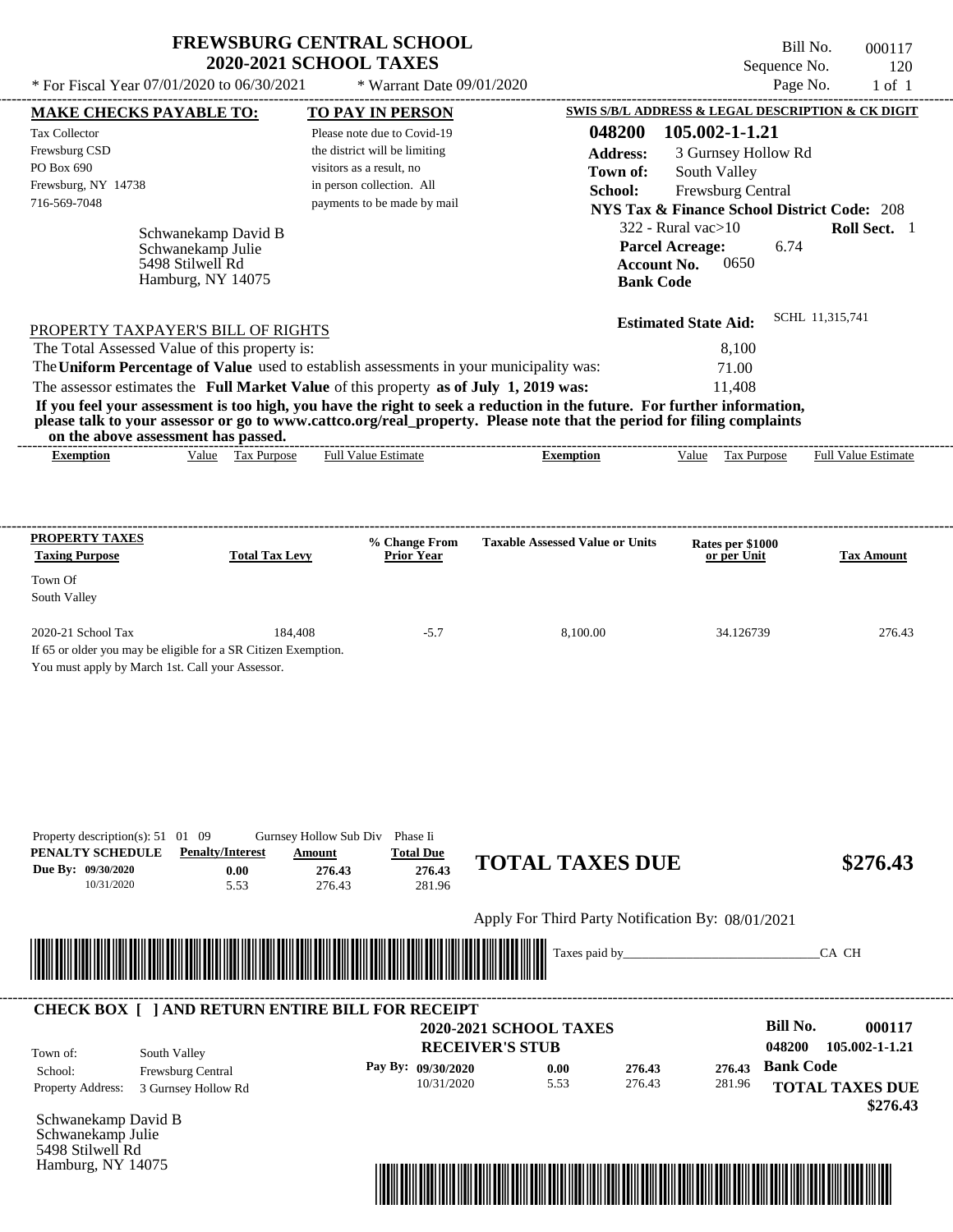| <b>FREWSBURG CENTRAL SCHOOL</b> |  |
|---------------------------------|--|
| <b>2020-2021 SCHOOL TAXES</b>   |  |

Bill No. 000118 Sequence No. 121<br>Page No. 1 of 1  $*$  For Fiscal Year 07/01/2020 to 06/30/2021  $*$  Warrant Date 09/01/2020 Page No. 1 of 1

| <b>SWIS S/B/L ADDRESS &amp; LEGAL DESCRIPTION &amp; CK DIGIT</b><br><b>MAKE CHECKS PAYABLE TO:</b><br><b>TO PAY IN PERSON</b><br>048200<br>96.004-1-53.1<br>Please note due to Covid-19<br>the district will be limiting<br>770 Wheeler Hill Rd<br><b>Address:</b><br>visitors as a result, no<br>South Valley<br>Town of:<br>in person collection. All<br>School:<br>Frewsburg Central<br>payments to be made by mail<br><b>NYS Tax &amp; Finance School District Code: 208</b><br>270 - Mfg housing<br>Roll Sect. 1<br>Shaw Jennifer L.<br><b>Parcel Acreage:</b><br>3.36<br>770 Wheeler Hill Rd<br>0359<br><b>Account No.</b><br>Frewsburg, NY 14738<br><b>Bank Code</b><br>SCHL 11,315,741<br><b>Estimated State Aid:</b><br>PROPERTY TAXPAYER'S BILL OF RIGHTS<br>The Total Assessed Value of this property is:<br>30,700<br>The Uniform Percentage of Value used to establish assessments in your municipality was:<br>71.00<br>The assessor estimates the Full Market Value of this property as of July 1, 2019 was:<br>43,239<br>If you feel your assessment is too high, you have the right to seek a reduction in the future. For further information,<br>please talk to your assessor or go to www.cattco.org/real_property. Please note that the period for filing complaints<br>on the above assessment has passed.<br>Value Tax Purpose<br><b>Full Value Estimate</b><br><b>Exemption</b><br>Value Tax Purpose<br><b>Full Value Estimate</b><br><b>Exemption</b><br>(See Note) 21,600 SCHOOL<br>30,423<br>% Change From<br><b>Taxable Assessed Value or Units</b><br>Rates per \$1000<br><b>Total Tax Levy</b><br><b>Prior Year</b><br>(before accounting for STAR)<br><b>Tax Amount</b><br>or per Unit<br>South Valley<br>184,408<br>$-5.7$<br>30,700.00<br>34.126739<br>If 65 or older you may be eligible for a SR Citizen Exemption.<br>You must apply by March 1st. Call your Assessor.<br>Your tax savings this year resulting from the New York State School Tax Relief (STAR) program is:<br>\$733.00<br>Note: This year's STAR exemption benefit cannot exceed last year's benefit.<br>Property description(s): $52 \quad 01 \quad 09$<br>PENALTY SCHEDULE<br><b>Penalty/Interest</b><br><b>Total Due</b><br>Amount<br><b>TOTAL TAXES DUE</b><br>\$314.69<br>Due By: 09/30/2020<br>314.69<br>0.00<br>314.69<br>10/31/2020<br>6.29<br>314.69<br>320.98<br>Apply For Third Party Notification By: 08/01/2021<br><u> Indian American State of Barbara and The Barbara and The Barbara and The Barbara and The Barbara and The Barbara and The Barbara and The Barbara and The Barbara and The Barbara and The Barbara and The Barbara and The Bar</u><br>Taxes paid by_<br>CA CH<br><b>CHECK BOX [ ] AND RETURN ENTIRE BILL FOR RECEIPT</b><br><b>Bill No.</b><br>000118<br><b>2020-2021 SCHOOL TAXES</b><br>048200<br><b>RECEIVER'S STUB</b><br>96.004-1-53.1<br>South Valley<br><b>Bank Code</b><br>Pay By: 09/30/2020<br>0.00<br>314.69<br>314.69<br>Frewsburg Central<br>6.29<br>314.69<br>10/31/2020<br>320.98<br><b>TOTAL TAXES DUE</b><br>770 Wheeler Hill Rd<br>770 Wheeler Hill Rd |                          |  |  |  |          |
|-----------------------------------------------------------------------------------------------------------------------------------------------------------------------------------------------------------------------------------------------------------------------------------------------------------------------------------------------------------------------------------------------------------------------------------------------------------------------------------------------------------------------------------------------------------------------------------------------------------------------------------------------------------------------------------------------------------------------------------------------------------------------------------------------------------------------------------------------------------------------------------------------------------------------------------------------------------------------------------------------------------------------------------------------------------------------------------------------------------------------------------------------------------------------------------------------------------------------------------------------------------------------------------------------------------------------------------------------------------------------------------------------------------------------------------------------------------------------------------------------------------------------------------------------------------------------------------------------------------------------------------------------------------------------------------------------------------------------------------------------------------------------------------------------------------------------------------------------------------------------------------------------------------------------------------------------------------------------------------------------------------------------------------------------------------------------------------------------------------------------------------------------------------------------------------------------------------------------------------------------------------------------------------------------------------------------------------------------------------------------------------------------------------------------------------------------------------------------------------------------------------------------------------------------------------------------------------------------------------------------------------------------------------------------------------------------------------------------------------------------------------------------------------------------------------------------------------------------------------------------------------------------------------------------------------------------------------------------------------------------------------------------------------------------------------------------------------------------------------------|--------------------------|--|--|--|----------|
|                                                                                                                                                                                                                                                                                                                                                                                                                                                                                                                                                                                                                                                                                                                                                                                                                                                                                                                                                                                                                                                                                                                                                                                                                                                                                                                                                                                                                                                                                                                                                                                                                                                                                                                                                                                                                                                                                                                                                                                                                                                                                                                                                                                                                                                                                                                                                                                                                                                                                                                                                                                                                                                                                                                                                                                                                                                                                                                                                                                                                                                                                                                 |                          |  |  |  |          |
|                                                                                                                                                                                                                                                                                                                                                                                                                                                                                                                                                                                                                                                                                                                                                                                                                                                                                                                                                                                                                                                                                                                                                                                                                                                                                                                                                                                                                                                                                                                                                                                                                                                                                                                                                                                                                                                                                                                                                                                                                                                                                                                                                                                                                                                                                                                                                                                                                                                                                                                                                                                                                                                                                                                                                                                                                                                                                                                                                                                                                                                                                                                 | <b>Tax Collector</b>     |  |  |  |          |
|                                                                                                                                                                                                                                                                                                                                                                                                                                                                                                                                                                                                                                                                                                                                                                                                                                                                                                                                                                                                                                                                                                                                                                                                                                                                                                                                                                                                                                                                                                                                                                                                                                                                                                                                                                                                                                                                                                                                                                                                                                                                                                                                                                                                                                                                                                                                                                                                                                                                                                                                                                                                                                                                                                                                                                                                                                                                                                                                                                                                                                                                                                                 | Frewsburg CSD            |  |  |  |          |
|                                                                                                                                                                                                                                                                                                                                                                                                                                                                                                                                                                                                                                                                                                                                                                                                                                                                                                                                                                                                                                                                                                                                                                                                                                                                                                                                                                                                                                                                                                                                                                                                                                                                                                                                                                                                                                                                                                                                                                                                                                                                                                                                                                                                                                                                                                                                                                                                                                                                                                                                                                                                                                                                                                                                                                                                                                                                                                                                                                                                                                                                                                                 | PO Box 690               |  |  |  |          |
|                                                                                                                                                                                                                                                                                                                                                                                                                                                                                                                                                                                                                                                                                                                                                                                                                                                                                                                                                                                                                                                                                                                                                                                                                                                                                                                                                                                                                                                                                                                                                                                                                                                                                                                                                                                                                                                                                                                                                                                                                                                                                                                                                                                                                                                                                                                                                                                                                                                                                                                                                                                                                                                                                                                                                                                                                                                                                                                                                                                                                                                                                                                 | Frewsburg, NY 14738      |  |  |  |          |
|                                                                                                                                                                                                                                                                                                                                                                                                                                                                                                                                                                                                                                                                                                                                                                                                                                                                                                                                                                                                                                                                                                                                                                                                                                                                                                                                                                                                                                                                                                                                                                                                                                                                                                                                                                                                                                                                                                                                                                                                                                                                                                                                                                                                                                                                                                                                                                                                                                                                                                                                                                                                                                                                                                                                                                                                                                                                                                                                                                                                                                                                                                                 | 716-569-7048             |  |  |  |          |
|                                                                                                                                                                                                                                                                                                                                                                                                                                                                                                                                                                                                                                                                                                                                                                                                                                                                                                                                                                                                                                                                                                                                                                                                                                                                                                                                                                                                                                                                                                                                                                                                                                                                                                                                                                                                                                                                                                                                                                                                                                                                                                                                                                                                                                                                                                                                                                                                                                                                                                                                                                                                                                                                                                                                                                                                                                                                                                                                                                                                                                                                                                                 |                          |  |  |  |          |
|                                                                                                                                                                                                                                                                                                                                                                                                                                                                                                                                                                                                                                                                                                                                                                                                                                                                                                                                                                                                                                                                                                                                                                                                                                                                                                                                                                                                                                                                                                                                                                                                                                                                                                                                                                                                                                                                                                                                                                                                                                                                                                                                                                                                                                                                                                                                                                                                                                                                                                                                                                                                                                                                                                                                                                                                                                                                                                                                                                                                                                                                                                                 |                          |  |  |  |          |
|                                                                                                                                                                                                                                                                                                                                                                                                                                                                                                                                                                                                                                                                                                                                                                                                                                                                                                                                                                                                                                                                                                                                                                                                                                                                                                                                                                                                                                                                                                                                                                                                                                                                                                                                                                                                                                                                                                                                                                                                                                                                                                                                                                                                                                                                                                                                                                                                                                                                                                                                                                                                                                                                                                                                                                                                                                                                                                                                                                                                                                                                                                                 |                          |  |  |  |          |
|                                                                                                                                                                                                                                                                                                                                                                                                                                                                                                                                                                                                                                                                                                                                                                                                                                                                                                                                                                                                                                                                                                                                                                                                                                                                                                                                                                                                                                                                                                                                                                                                                                                                                                                                                                                                                                                                                                                                                                                                                                                                                                                                                                                                                                                                                                                                                                                                                                                                                                                                                                                                                                                                                                                                                                                                                                                                                                                                                                                                                                                                                                                 |                          |  |  |  |          |
|                                                                                                                                                                                                                                                                                                                                                                                                                                                                                                                                                                                                                                                                                                                                                                                                                                                                                                                                                                                                                                                                                                                                                                                                                                                                                                                                                                                                                                                                                                                                                                                                                                                                                                                                                                                                                                                                                                                                                                                                                                                                                                                                                                                                                                                                                                                                                                                                                                                                                                                                                                                                                                                                                                                                                                                                                                                                                                                                                                                                                                                                                                                 |                          |  |  |  |          |
|                                                                                                                                                                                                                                                                                                                                                                                                                                                                                                                                                                                                                                                                                                                                                                                                                                                                                                                                                                                                                                                                                                                                                                                                                                                                                                                                                                                                                                                                                                                                                                                                                                                                                                                                                                                                                                                                                                                                                                                                                                                                                                                                                                                                                                                                                                                                                                                                                                                                                                                                                                                                                                                                                                                                                                                                                                                                                                                                                                                                                                                                                                                 |                          |  |  |  |          |
|                                                                                                                                                                                                                                                                                                                                                                                                                                                                                                                                                                                                                                                                                                                                                                                                                                                                                                                                                                                                                                                                                                                                                                                                                                                                                                                                                                                                                                                                                                                                                                                                                                                                                                                                                                                                                                                                                                                                                                                                                                                                                                                                                                                                                                                                                                                                                                                                                                                                                                                                                                                                                                                                                                                                                                                                                                                                                                                                                                                                                                                                                                                 |                          |  |  |  |          |
|                                                                                                                                                                                                                                                                                                                                                                                                                                                                                                                                                                                                                                                                                                                                                                                                                                                                                                                                                                                                                                                                                                                                                                                                                                                                                                                                                                                                                                                                                                                                                                                                                                                                                                                                                                                                                                                                                                                                                                                                                                                                                                                                                                                                                                                                                                                                                                                                                                                                                                                                                                                                                                                                                                                                                                                                                                                                                                                                                                                                                                                                                                                 |                          |  |  |  |          |
|                                                                                                                                                                                                                                                                                                                                                                                                                                                                                                                                                                                                                                                                                                                                                                                                                                                                                                                                                                                                                                                                                                                                                                                                                                                                                                                                                                                                                                                                                                                                                                                                                                                                                                                                                                                                                                                                                                                                                                                                                                                                                                                                                                                                                                                                                                                                                                                                                                                                                                                                                                                                                                                                                                                                                                                                                                                                                                                                                                                                                                                                                                                 |                          |  |  |  |          |
|                                                                                                                                                                                                                                                                                                                                                                                                                                                                                                                                                                                                                                                                                                                                                                                                                                                                                                                                                                                                                                                                                                                                                                                                                                                                                                                                                                                                                                                                                                                                                                                                                                                                                                                                                                                                                                                                                                                                                                                                                                                                                                                                                                                                                                                                                                                                                                                                                                                                                                                                                                                                                                                                                                                                                                                                                                                                                                                                                                                                                                                                                                                 |                          |  |  |  |          |
|                                                                                                                                                                                                                                                                                                                                                                                                                                                                                                                                                                                                                                                                                                                                                                                                                                                                                                                                                                                                                                                                                                                                                                                                                                                                                                                                                                                                                                                                                                                                                                                                                                                                                                                                                                                                                                                                                                                                                                                                                                                                                                                                                                                                                                                                                                                                                                                                                                                                                                                                                                                                                                                                                                                                                                                                                                                                                                                                                                                                                                                                                                                 |                          |  |  |  |          |
|                                                                                                                                                                                                                                                                                                                                                                                                                                                                                                                                                                                                                                                                                                                                                                                                                                                                                                                                                                                                                                                                                                                                                                                                                                                                                                                                                                                                                                                                                                                                                                                                                                                                                                                                                                                                                                                                                                                                                                                                                                                                                                                                                                                                                                                                                                                                                                                                                                                                                                                                                                                                                                                                                                                                                                                                                                                                                                                                                                                                                                                                                                                 |                          |  |  |  |          |
|                                                                                                                                                                                                                                                                                                                                                                                                                                                                                                                                                                                                                                                                                                                                                                                                                                                                                                                                                                                                                                                                                                                                                                                                                                                                                                                                                                                                                                                                                                                                                                                                                                                                                                                                                                                                                                                                                                                                                                                                                                                                                                                                                                                                                                                                                                                                                                                                                                                                                                                                                                                                                                                                                                                                                                                                                                                                                                                                                                                                                                                                                                                 |                          |  |  |  |          |
|                                                                                                                                                                                                                                                                                                                                                                                                                                                                                                                                                                                                                                                                                                                                                                                                                                                                                                                                                                                                                                                                                                                                                                                                                                                                                                                                                                                                                                                                                                                                                                                                                                                                                                                                                                                                                                                                                                                                                                                                                                                                                                                                                                                                                                                                                                                                                                                                                                                                                                                                                                                                                                                                                                                                                                                                                                                                                                                                                                                                                                                                                                                 | <b>Bas Star</b>          |  |  |  |          |
|                                                                                                                                                                                                                                                                                                                                                                                                                                                                                                                                                                                                                                                                                                                                                                                                                                                                                                                                                                                                                                                                                                                                                                                                                                                                                                                                                                                                                                                                                                                                                                                                                                                                                                                                                                                                                                                                                                                                                                                                                                                                                                                                                                                                                                                                                                                                                                                                                                                                                                                                                                                                                                                                                                                                                                                                                                                                                                                                                                                                                                                                                                                 |                          |  |  |  |          |
|                                                                                                                                                                                                                                                                                                                                                                                                                                                                                                                                                                                                                                                                                                                                                                                                                                                                                                                                                                                                                                                                                                                                                                                                                                                                                                                                                                                                                                                                                                                                                                                                                                                                                                                                                                                                                                                                                                                                                                                                                                                                                                                                                                                                                                                                                                                                                                                                                                                                                                                                                                                                                                                                                                                                                                                                                                                                                                                                                                                                                                                                                                                 | <b>PROPERTY TAXES</b>    |  |  |  |          |
|                                                                                                                                                                                                                                                                                                                                                                                                                                                                                                                                                                                                                                                                                                                                                                                                                                                                                                                                                                                                                                                                                                                                                                                                                                                                                                                                                                                                                                                                                                                                                                                                                                                                                                                                                                                                                                                                                                                                                                                                                                                                                                                                                                                                                                                                                                                                                                                                                                                                                                                                                                                                                                                                                                                                                                                                                                                                                                                                                                                                                                                                                                                 | <b>Taxing Purpose</b>    |  |  |  |          |
|                                                                                                                                                                                                                                                                                                                                                                                                                                                                                                                                                                                                                                                                                                                                                                                                                                                                                                                                                                                                                                                                                                                                                                                                                                                                                                                                                                                                                                                                                                                                                                                                                                                                                                                                                                                                                                                                                                                                                                                                                                                                                                                                                                                                                                                                                                                                                                                                                                                                                                                                                                                                                                                                                                                                                                                                                                                                                                                                                                                                                                                                                                                 | Town Of                  |  |  |  |          |
|                                                                                                                                                                                                                                                                                                                                                                                                                                                                                                                                                                                                                                                                                                                                                                                                                                                                                                                                                                                                                                                                                                                                                                                                                                                                                                                                                                                                                                                                                                                                                                                                                                                                                                                                                                                                                                                                                                                                                                                                                                                                                                                                                                                                                                                                                                                                                                                                                                                                                                                                                                                                                                                                                                                                                                                                                                                                                                                                                                                                                                                                                                                 |                          |  |  |  |          |
|                                                                                                                                                                                                                                                                                                                                                                                                                                                                                                                                                                                                                                                                                                                                                                                                                                                                                                                                                                                                                                                                                                                                                                                                                                                                                                                                                                                                                                                                                                                                                                                                                                                                                                                                                                                                                                                                                                                                                                                                                                                                                                                                                                                                                                                                                                                                                                                                                                                                                                                                                                                                                                                                                                                                                                                                                                                                                                                                                                                                                                                                                                                 |                          |  |  |  |          |
|                                                                                                                                                                                                                                                                                                                                                                                                                                                                                                                                                                                                                                                                                                                                                                                                                                                                                                                                                                                                                                                                                                                                                                                                                                                                                                                                                                                                                                                                                                                                                                                                                                                                                                                                                                                                                                                                                                                                                                                                                                                                                                                                                                                                                                                                                                                                                                                                                                                                                                                                                                                                                                                                                                                                                                                                                                                                                                                                                                                                                                                                                                                 | 2020-21 School Tax       |  |  |  | 1,047.69 |
|                                                                                                                                                                                                                                                                                                                                                                                                                                                                                                                                                                                                                                                                                                                                                                                                                                                                                                                                                                                                                                                                                                                                                                                                                                                                                                                                                                                                                                                                                                                                                                                                                                                                                                                                                                                                                                                                                                                                                                                                                                                                                                                                                                                                                                                                                                                                                                                                                                                                                                                                                                                                                                                                                                                                                                                                                                                                                                                                                                                                                                                                                                                 |                          |  |  |  |          |
|                                                                                                                                                                                                                                                                                                                                                                                                                                                                                                                                                                                                                                                                                                                                                                                                                                                                                                                                                                                                                                                                                                                                                                                                                                                                                                                                                                                                                                                                                                                                                                                                                                                                                                                                                                                                                                                                                                                                                                                                                                                                                                                                                                                                                                                                                                                                                                                                                                                                                                                                                                                                                                                                                                                                                                                                                                                                                                                                                                                                                                                                                                                 |                          |  |  |  |          |
|                                                                                                                                                                                                                                                                                                                                                                                                                                                                                                                                                                                                                                                                                                                                                                                                                                                                                                                                                                                                                                                                                                                                                                                                                                                                                                                                                                                                                                                                                                                                                                                                                                                                                                                                                                                                                                                                                                                                                                                                                                                                                                                                                                                                                                                                                                                                                                                                                                                                                                                                                                                                                                                                                                                                                                                                                                                                                                                                                                                                                                                                                                                 |                          |  |  |  |          |
|                                                                                                                                                                                                                                                                                                                                                                                                                                                                                                                                                                                                                                                                                                                                                                                                                                                                                                                                                                                                                                                                                                                                                                                                                                                                                                                                                                                                                                                                                                                                                                                                                                                                                                                                                                                                                                                                                                                                                                                                                                                                                                                                                                                                                                                                                                                                                                                                                                                                                                                                                                                                                                                                                                                                                                                                                                                                                                                                                                                                                                                                                                                 |                          |  |  |  |          |
|                                                                                                                                                                                                                                                                                                                                                                                                                                                                                                                                                                                                                                                                                                                                                                                                                                                                                                                                                                                                                                                                                                                                                                                                                                                                                                                                                                                                                                                                                                                                                                                                                                                                                                                                                                                                                                                                                                                                                                                                                                                                                                                                                                                                                                                                                                                                                                                                                                                                                                                                                                                                                                                                                                                                                                                                                                                                                                                                                                                                                                                                                                                 |                          |  |  |  |          |
|                                                                                                                                                                                                                                                                                                                                                                                                                                                                                                                                                                                                                                                                                                                                                                                                                                                                                                                                                                                                                                                                                                                                                                                                                                                                                                                                                                                                                                                                                                                                                                                                                                                                                                                                                                                                                                                                                                                                                                                                                                                                                                                                                                                                                                                                                                                                                                                                                                                                                                                                                                                                                                                                                                                                                                                                                                                                                                                                                                                                                                                                                                                 |                          |  |  |  |          |
|                                                                                                                                                                                                                                                                                                                                                                                                                                                                                                                                                                                                                                                                                                                                                                                                                                                                                                                                                                                                                                                                                                                                                                                                                                                                                                                                                                                                                                                                                                                                                                                                                                                                                                                                                                                                                                                                                                                                                                                                                                                                                                                                                                                                                                                                                                                                                                                                                                                                                                                                                                                                                                                                                                                                                                                                                                                                                                                                                                                                                                                                                                                 |                          |  |  |  |          |
|                                                                                                                                                                                                                                                                                                                                                                                                                                                                                                                                                                                                                                                                                                                                                                                                                                                                                                                                                                                                                                                                                                                                                                                                                                                                                                                                                                                                                                                                                                                                                                                                                                                                                                                                                                                                                                                                                                                                                                                                                                                                                                                                                                                                                                                                                                                                                                                                                                                                                                                                                                                                                                                                                                                                                                                                                                                                                                                                                                                                                                                                                                                 |                          |  |  |  |          |
|                                                                                                                                                                                                                                                                                                                                                                                                                                                                                                                                                                                                                                                                                                                                                                                                                                                                                                                                                                                                                                                                                                                                                                                                                                                                                                                                                                                                                                                                                                                                                                                                                                                                                                                                                                                                                                                                                                                                                                                                                                                                                                                                                                                                                                                                                                                                                                                                                                                                                                                                                                                                                                                                                                                                                                                                                                                                                                                                                                                                                                                                                                                 |                          |  |  |  |          |
|                                                                                                                                                                                                                                                                                                                                                                                                                                                                                                                                                                                                                                                                                                                                                                                                                                                                                                                                                                                                                                                                                                                                                                                                                                                                                                                                                                                                                                                                                                                                                                                                                                                                                                                                                                                                                                                                                                                                                                                                                                                                                                                                                                                                                                                                                                                                                                                                                                                                                                                                                                                                                                                                                                                                                                                                                                                                                                                                                                                                                                                                                                                 |                          |  |  |  |          |
|                                                                                                                                                                                                                                                                                                                                                                                                                                                                                                                                                                                                                                                                                                                                                                                                                                                                                                                                                                                                                                                                                                                                                                                                                                                                                                                                                                                                                                                                                                                                                                                                                                                                                                                                                                                                                                                                                                                                                                                                                                                                                                                                                                                                                                                                                                                                                                                                                                                                                                                                                                                                                                                                                                                                                                                                                                                                                                                                                                                                                                                                                                                 |                          |  |  |  |          |
|                                                                                                                                                                                                                                                                                                                                                                                                                                                                                                                                                                                                                                                                                                                                                                                                                                                                                                                                                                                                                                                                                                                                                                                                                                                                                                                                                                                                                                                                                                                                                                                                                                                                                                                                                                                                                                                                                                                                                                                                                                                                                                                                                                                                                                                                                                                                                                                                                                                                                                                                                                                                                                                                                                                                                                                                                                                                                                                                                                                                                                                                                                                 |                          |  |  |  |          |
|                                                                                                                                                                                                                                                                                                                                                                                                                                                                                                                                                                                                                                                                                                                                                                                                                                                                                                                                                                                                                                                                                                                                                                                                                                                                                                                                                                                                                                                                                                                                                                                                                                                                                                                                                                                                                                                                                                                                                                                                                                                                                                                                                                                                                                                                                                                                                                                                                                                                                                                                                                                                                                                                                                                                                                                                                                                                                                                                                                                                                                                                                                                 |                          |  |  |  |          |
|                                                                                                                                                                                                                                                                                                                                                                                                                                                                                                                                                                                                                                                                                                                                                                                                                                                                                                                                                                                                                                                                                                                                                                                                                                                                                                                                                                                                                                                                                                                                                                                                                                                                                                                                                                                                                                                                                                                                                                                                                                                                                                                                                                                                                                                                                                                                                                                                                                                                                                                                                                                                                                                                                                                                                                                                                                                                                                                                                                                                                                                                                                                 |                          |  |  |  |          |
|                                                                                                                                                                                                                                                                                                                                                                                                                                                                                                                                                                                                                                                                                                                                                                                                                                                                                                                                                                                                                                                                                                                                                                                                                                                                                                                                                                                                                                                                                                                                                                                                                                                                                                                                                                                                                                                                                                                                                                                                                                                                                                                                                                                                                                                                                                                                                                                                                                                                                                                                                                                                                                                                                                                                                                                                                                                                                                                                                                                                                                                                                                                 |                          |  |  |  |          |
|                                                                                                                                                                                                                                                                                                                                                                                                                                                                                                                                                                                                                                                                                                                                                                                                                                                                                                                                                                                                                                                                                                                                                                                                                                                                                                                                                                                                                                                                                                                                                                                                                                                                                                                                                                                                                                                                                                                                                                                                                                                                                                                                                                                                                                                                                                                                                                                                                                                                                                                                                                                                                                                                                                                                                                                                                                                                                                                                                                                                                                                                                                                 |                          |  |  |  |          |
|                                                                                                                                                                                                                                                                                                                                                                                                                                                                                                                                                                                                                                                                                                                                                                                                                                                                                                                                                                                                                                                                                                                                                                                                                                                                                                                                                                                                                                                                                                                                                                                                                                                                                                                                                                                                                                                                                                                                                                                                                                                                                                                                                                                                                                                                                                                                                                                                                                                                                                                                                                                                                                                                                                                                                                                                                                                                                                                                                                                                                                                                                                                 |                          |  |  |  |          |
|                                                                                                                                                                                                                                                                                                                                                                                                                                                                                                                                                                                                                                                                                                                                                                                                                                                                                                                                                                                                                                                                                                                                                                                                                                                                                                                                                                                                                                                                                                                                                                                                                                                                                                                                                                                                                                                                                                                                                                                                                                                                                                                                                                                                                                                                                                                                                                                                                                                                                                                                                                                                                                                                                                                                                                                                                                                                                                                                                                                                                                                                                                                 |                          |  |  |  |          |
|                                                                                                                                                                                                                                                                                                                                                                                                                                                                                                                                                                                                                                                                                                                                                                                                                                                                                                                                                                                                                                                                                                                                                                                                                                                                                                                                                                                                                                                                                                                                                                                                                                                                                                                                                                                                                                                                                                                                                                                                                                                                                                                                                                                                                                                                                                                                                                                                                                                                                                                                                                                                                                                                                                                                                                                                                                                                                                                                                                                                                                                                                                                 |                          |  |  |  |          |
|                                                                                                                                                                                                                                                                                                                                                                                                                                                                                                                                                                                                                                                                                                                                                                                                                                                                                                                                                                                                                                                                                                                                                                                                                                                                                                                                                                                                                                                                                                                                                                                                                                                                                                                                                                                                                                                                                                                                                                                                                                                                                                                                                                                                                                                                                                                                                                                                                                                                                                                                                                                                                                                                                                                                                                                                                                                                                                                                                                                                                                                                                                                 | Town of:                 |  |  |  |          |
|                                                                                                                                                                                                                                                                                                                                                                                                                                                                                                                                                                                                                                                                                                                                                                                                                                                                                                                                                                                                                                                                                                                                                                                                                                                                                                                                                                                                                                                                                                                                                                                                                                                                                                                                                                                                                                                                                                                                                                                                                                                                                                                                                                                                                                                                                                                                                                                                                                                                                                                                                                                                                                                                                                                                                                                                                                                                                                                                                                                                                                                                                                                 | School:                  |  |  |  |          |
|                                                                                                                                                                                                                                                                                                                                                                                                                                                                                                                                                                                                                                                                                                                                                                                                                                                                                                                                                                                                                                                                                                                                                                                                                                                                                                                                                                                                                                                                                                                                                                                                                                                                                                                                                                                                                                                                                                                                                                                                                                                                                                                                                                                                                                                                                                                                                                                                                                                                                                                                                                                                                                                                                                                                                                                                                                                                                                                                                                                                                                                                                                                 | <b>Property Address:</b> |  |  |  |          |
|                                                                                                                                                                                                                                                                                                                                                                                                                                                                                                                                                                                                                                                                                                                                                                                                                                                                                                                                                                                                                                                                                                                                                                                                                                                                                                                                                                                                                                                                                                                                                                                                                                                                                                                                                                                                                                                                                                                                                                                                                                                                                                                                                                                                                                                                                                                                                                                                                                                                                                                                                                                                                                                                                                                                                                                                                                                                                                                                                                                                                                                                                                                 |                          |  |  |  | \$314.69 |
|                                                                                                                                                                                                                                                                                                                                                                                                                                                                                                                                                                                                                                                                                                                                                                                                                                                                                                                                                                                                                                                                                                                                                                                                                                                                                                                                                                                                                                                                                                                                                                                                                                                                                                                                                                                                                                                                                                                                                                                                                                                                                                                                                                                                                                                                                                                                                                                                                                                                                                                                                                                                                                                                                                                                                                                                                                                                                                                                                                                                                                                                                                                 | Shaw Jennifer L.         |  |  |  |          |
|                                                                                                                                                                                                                                                                                                                                                                                                                                                                                                                                                                                                                                                                                                                                                                                                                                                                                                                                                                                                                                                                                                                                                                                                                                                                                                                                                                                                                                                                                                                                                                                                                                                                                                                                                                                                                                                                                                                                                                                                                                                                                                                                                                                                                                                                                                                                                                                                                                                                                                                                                                                                                                                                                                                                                                                                                                                                                                                                                                                                                                                                                                                 | Frewsburg, NY 14738      |  |  |  |          |
|                                                                                                                                                                                                                                                                                                                                                                                                                                                                                                                                                                                                                                                                                                                                                                                                                                                                                                                                                                                                                                                                                                                                                                                                                                                                                                                                                                                                                                                                                                                                                                                                                                                                                                                                                                                                                                                                                                                                                                                                                                                                                                                                                                                                                                                                                                                                                                                                                                                                                                                                                                                                                                                                                                                                                                                                                                                                                                                                                                                                                                                                                                                 |                          |  |  |  |          |

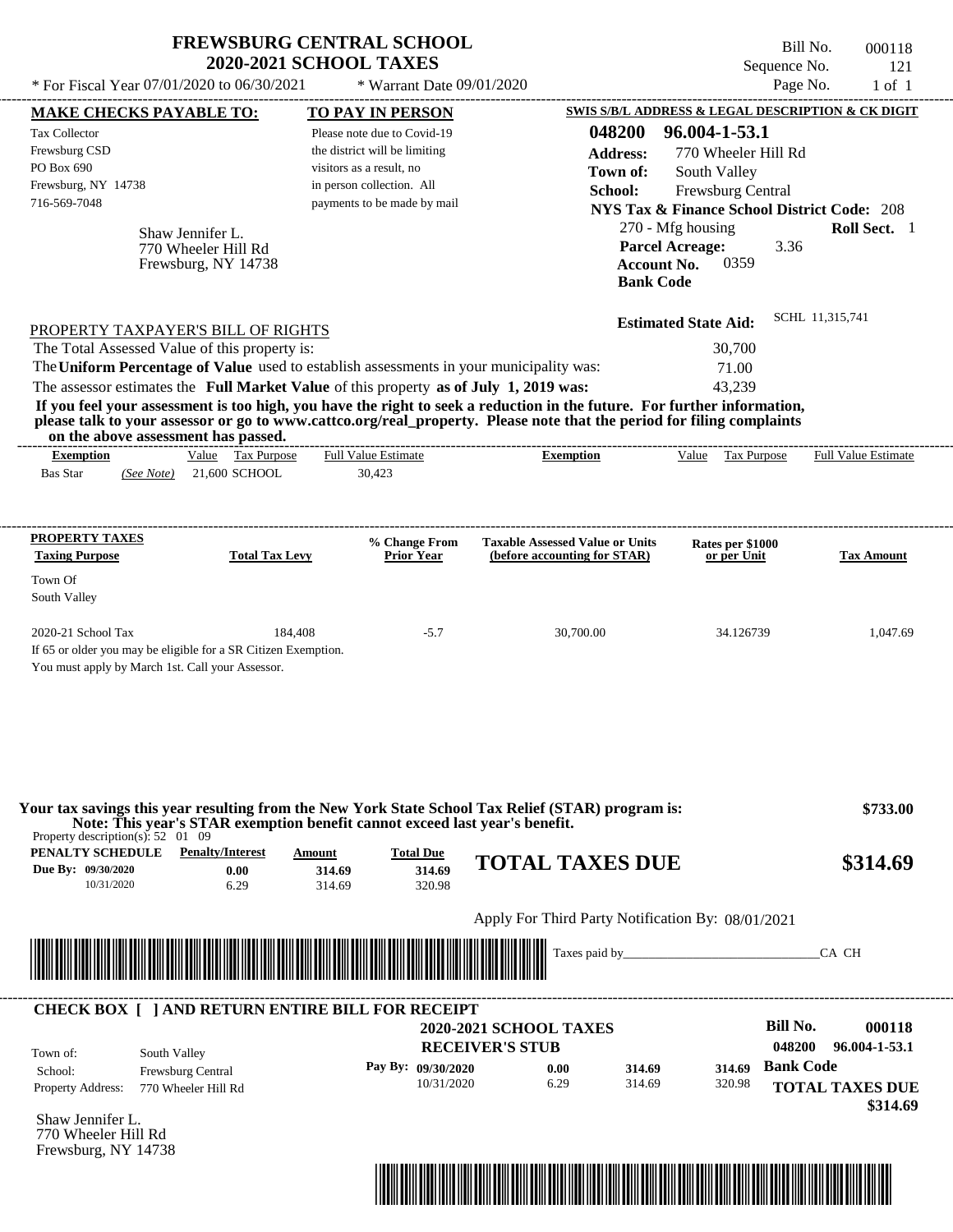|                                                                                                                                          | <b>FREWSBURG CENTRAL SCHOOL</b><br><b>2020-2021 SCHOOL TAXES</b> |                                      |                                                   | Bill No.<br>Sequence No.                                | 000119<br>122                                  |
|------------------------------------------------------------------------------------------------------------------------------------------|------------------------------------------------------------------|--------------------------------------|---------------------------------------------------|---------------------------------------------------------|------------------------------------------------|
| * For Fiscal Year 07/01/2020 to 06/30/2021                                                                                               |                                                                  | * Warrant Date 09/01/2020            |                                                   | Page No.                                                | $1$ of $1$                                     |
| <b>MAKE CHECKS PAYABLE TO:</b>                                                                                                           |                                                                  | TO PAY IN PERSON                     |                                                   | SWIS S/B/L ADDRESS & LEGAL DESCRIPTION & CK DIGIT       |                                                |
| <b>Tax Collector</b>                                                                                                                     |                                                                  | Please note due to Covid-19          | 048200                                            | $96.004 - 1 - 6$                                        |                                                |
| Frewsburg CSD                                                                                                                            |                                                                  | the district will be limiting        | <b>Address:</b>                                   | Sawmill Run Rd                                          |                                                |
| PO Box 690                                                                                                                               |                                                                  | visitors as a result, no             | Town of:                                          | South Valley                                            |                                                |
| Frewsburg, NY 14738<br>716-569-7048                                                                                                      |                                                                  | in person collection. All            | School:                                           | Frewsburg Central                                       |                                                |
|                                                                                                                                          |                                                                  | payments to be made by mail          |                                                   | <b>NYS Tax &amp; Finance School District Code: 208</b>  |                                                |
| Siller John<br>423 W Perimeter Rd<br>Frewsburg, NY 14738                                                                                 |                                                                  |                                      | <b>Account No.</b><br><b>Bank Code</b>            | 260 - Seasonal res<br><b>Parcel Dimensions:</b><br>0210 | Roll Sect. 1<br>$230.00 \text{ X}$ 0.00        |
|                                                                                                                                          |                                                                  |                                      |                                                   | <b>Estimated State Aid:</b>                             | SCHL 11,315,741                                |
| PROPERTY TAXPAYER'S BILL OF RIGHTS<br>The Total Assessed Value of this property is:                                                      |                                                                  |                                      |                                                   | 6,000                                                   |                                                |
| The Uniform Percentage of Value used to establish assessments in your municipality was:                                                  |                                                                  |                                      |                                                   | 71.00                                                   |                                                |
| The assessor estimates the Full Market Value of this property as of July 1, 2019 was:                                                    |                                                                  |                                      |                                                   | 8,451                                                   |                                                |
| on the above assessment has passed.<br><b>Exemption</b>                                                                                  | Value Tax Purpose                                                | <b>Full Value Estimate</b>           | <b>Exemption</b>                                  | Value Tax Purpose                                       | <b>Full Value Estimate</b>                     |
| PROPERTY TAXES                                                                                                                           |                                                                  | % Change From                        | <b>Taxable Assessed Value or Units</b>            | Rates per \$1000                                        |                                                |
| <b>Taxing Purpose</b>                                                                                                                    | <b>Total Tax Levy</b>                                            | <b>Prior Year</b>                    |                                                   | or per Unit                                             | <b>Tax Amount</b>                              |
| Town Of<br>South Valley                                                                                                                  |                                                                  |                                      |                                                   |                                                         |                                                |
| 2020-21 School Tax<br>If 65 or older you may be eligible for a SR Citizen Exemption.<br>You must apply by March 1st. Call your Assessor. | 184,408                                                          | $-5.7$                               | 6,000.00                                          | 34.126739                                               | 204.76                                         |
| Property description(s): 53 01 09<br>PENALTY SCHEDULE<br><b>Penalty/Interest</b><br>Due By: 09/30/2020                                   | Amount<br>204.76<br>0.00<br>4.10<br>204.76                       | <b>Total Due</b><br>204.76<br>208.86 | <b>TOTAL TAXES DUE</b>                            |                                                         | \$204.76                                       |
| 10/31/2020                                                                                                                               |                                                                  |                                      |                                                   |                                                         |                                                |
|                                                                                                                                          |                                                                  |                                      | Apply For Third Party Notification By: 08/01/2021 |                                                         |                                                |
|                                                                                                                                          |                                                                  |                                      | Taxes paid by_                                    |                                                         | CA CH                                          |
| <b>CHECK BOX [ ] AND RETURN ENTIRE BILL FOR RECEIPT</b>                                                                                  |                                                                  |                                      | 2020-2021 SCHOOL TAXES                            | <b>Bill No.</b>                                         |                                                |
| South Valley                                                                                                                             |                                                                  |                                      | <b>RECEIVER'S STUB</b>                            |                                                         | 048200                                         |
| Town of:<br>Frewsburg Central<br>School:                                                                                                 |                                                                  | Pay By: 09/30/2020                   | 0.00<br>204.76                                    | <b>Bank Code</b><br>204.76                              |                                                |
| <b>Property Address:</b><br>Sawmill Run Rd                                                                                               |                                                                  | 10/31/2020                           | 4.10<br>204.76                                    | 208.86                                                  | 000119<br>96.004-1-6<br><b>TOTAL TAXES DUE</b> |

Siller John 423 W Perimeter Rd Frewsburg, NY 14738

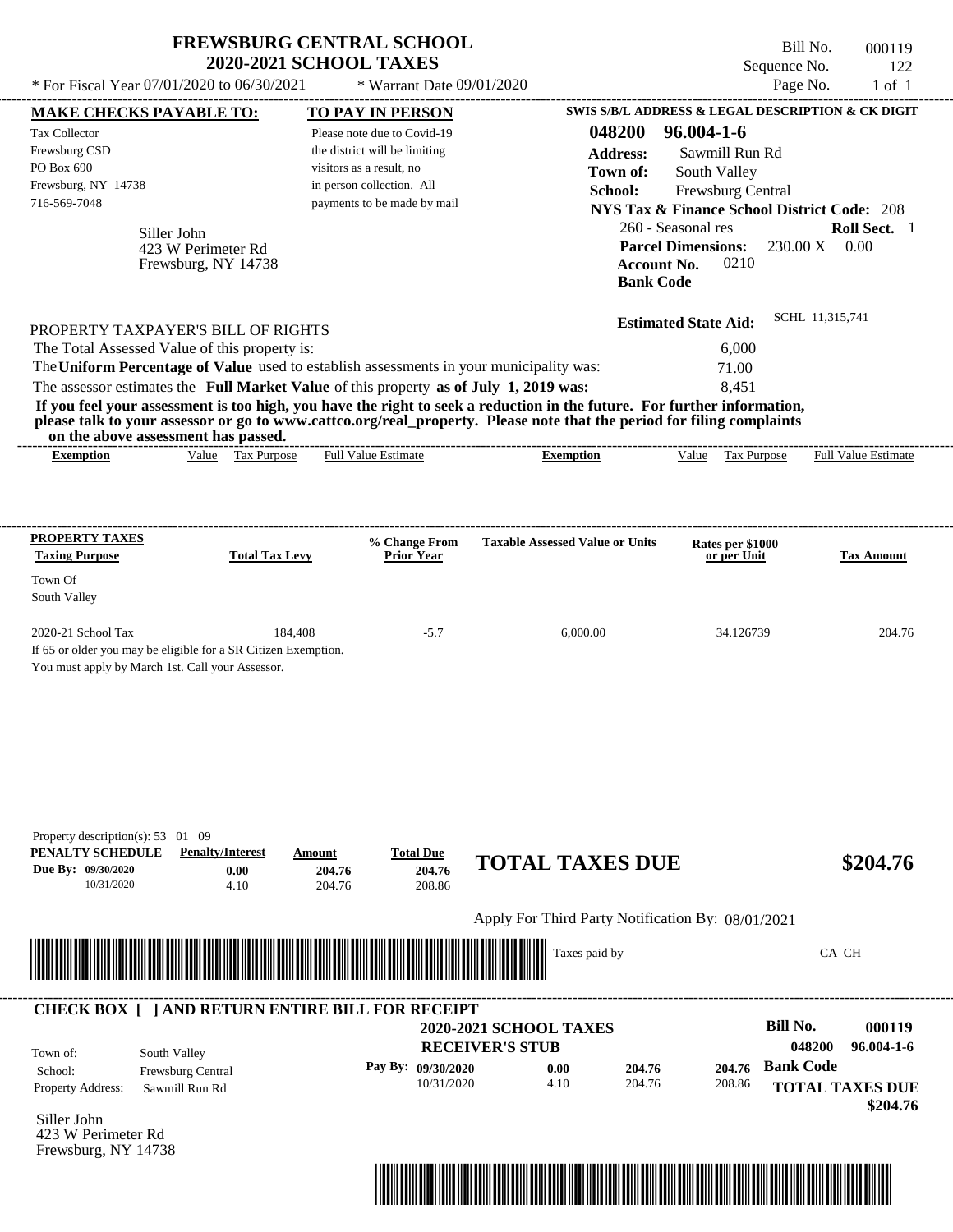| <b>FREWSBURG CENTRAL SCHOOL</b> |
|---------------------------------|
| <b>2020-2021 SCHOOL TAXES</b>   |

Bill No. 000120 Sequence No. 123

| * For Fiscal Year 07/01/2020 to 06/30/2021                                                                                               |                                                               | * Warrant Date 09/01/2020                                                                                                                                                        |                                                                                                                                                                                                                                                                      |                                                                                                                                                   | Page No.<br>$1$ of $1$                                                          |
|------------------------------------------------------------------------------------------------------------------------------------------|---------------------------------------------------------------|----------------------------------------------------------------------------------------------------------------------------------------------------------------------------------|----------------------------------------------------------------------------------------------------------------------------------------------------------------------------------------------------------------------------------------------------------------------|---------------------------------------------------------------------------------------------------------------------------------------------------|---------------------------------------------------------------------------------|
| <b>MAKE CHECKS PAYABLE TO:</b>                                                                                                           |                                                               | <b>TO PAY IN PERSON</b>                                                                                                                                                          |                                                                                                                                                                                                                                                                      |                                                                                                                                                   | SWIS S/B/L ADDRESS & LEGAL DESCRIPTION & CK DIGIT                               |
| Tax Collector<br>Frewsburg CSD<br>PO Box 690<br>Frewsburg, NY 14738<br>716-569-7048                                                      | Stinner Stephan R<br>71 Sawmill Run<br>Grand Island, NY 14072 | Please note due to Covid-19<br>the district will be limiting<br>visitors as a result, no<br>in person collection. All<br>payments to be made by mail                             | 048200<br><b>Address:</b><br>Town of:<br>School:<br><b>Bank Code</b>                                                                                                                                                                                                 | 105.002-1-29.5<br>Brown Run Rd<br>South Valley<br>Frewsburg Central<br>260 - Seasonal res<br><b>Parcel Acreage:</b><br><b>Account No.</b><br>0665 | <b>NYS Tax &amp; Finance School District Code: 208</b><br>Roll Sect. 1<br>15.90 |
| PROPERTY TAXPAYER'S BILL OF RIGHTS                                                                                                       |                                                               |                                                                                                                                                                                  |                                                                                                                                                                                                                                                                      | <b>Estimated State Aid:</b>                                                                                                                       | SCHL 11,315,741                                                                 |
| The Total Assessed Value of this property is:                                                                                            |                                                               |                                                                                                                                                                                  |                                                                                                                                                                                                                                                                      | 21,500                                                                                                                                            |                                                                                 |
|                                                                                                                                          |                                                               | The Uniform Percentage of Value used to establish assessments in your municipality was:<br>The assessor estimates the Full Market Value of this property as of July 1, 2019 was: |                                                                                                                                                                                                                                                                      | 71.00<br>30,282                                                                                                                                   |                                                                                 |
| on the above assessment has passed.<br><b>Exemption</b>                                                                                  | Value Tax Purpose                                             | <b>Full Value Estimate</b>                                                                                                                                                       | If you feel your assessment is too high, you have the right to seek a reduction in the future. For further information,<br>please talk to your assessor or go to www.cattco.org/real_property. Please note that the period for filing complaints<br><b>Exemption</b> | Value Tax Purpose                                                                                                                                 | <b>Full Value Estimate</b>                                                      |
| <b>PROPERTY TAXES</b><br><b>Taxing Purpose</b>                                                                                           | <b>Total Tax Levy</b>                                         | % Change From<br><b>Prior Year</b>                                                                                                                                               | <b>Taxable Assessed Value or Units</b>                                                                                                                                                                                                                               | Rates per \$1000<br>or per Unit                                                                                                                   | <b>Tax Amount</b>                                                               |
| Town Of<br>South Valley                                                                                                                  |                                                               |                                                                                                                                                                                  |                                                                                                                                                                                                                                                                      |                                                                                                                                                   |                                                                                 |
| 2020-21 School Tax<br>If 65 or older you may be eligible for a SR Citizen Exemption.<br>You must apply by March 1st. Call your Assessor. | 184,408                                                       | $-5.7$                                                                                                                                                                           | 21,500.00                                                                                                                                                                                                                                                            | 34.126739                                                                                                                                         | 733.72                                                                          |
| Property description(s): $50 \quad 01 \quad 09$<br>PENALTY SCHEDULE<br>Due By: 09/30/2020<br>10/31/2020                                  | <b>Penalty/Interest</b><br>0.00<br>14.67                      | <b>Total Due</b><br>Amount<br>733.72<br>733.72<br>733.72<br>748.39                                                                                                               | <b>TOTAL TAXES DUE</b><br>Apply For Third Party Notification By: 08/01/2021                                                                                                                                                                                          |                                                                                                                                                   | \$733.72                                                                        |
|                                                                                                                                          |                                                               |                                                                                                                                                                                  | Taxes paid by_                                                                                                                                                                                                                                                       |                                                                                                                                                   | CA CH                                                                           |
|                                                                                                                                          |                                                               | <b>CHECK BOX [ ] AND RETURN ENTIRE BILL FOR RECEIPT</b>                                                                                                                          | 2020-2021 SCHOOL TAXES                                                                                                                                                                                                                                               |                                                                                                                                                   | <b>Bill No.</b><br>000120                                                       |
| South Valley<br>Town of:                                                                                                                 |                                                               | Pay By: 09/30/2020                                                                                                                                                               | <b>RECEIVER'S STUB</b>                                                                                                                                                                                                                                               |                                                                                                                                                   | 048200<br>105.002-1-29.5<br>733.72 Bank Code                                    |
| School:<br>Property Address:                                                                                                             | Frewsburg Central<br>Brown Run Rd                             | 10/31/2020                                                                                                                                                                       | 0.00<br>733.72<br>14.67<br>733.72                                                                                                                                                                                                                                    | 748.39                                                                                                                                            | <b>TOTAL TAXES DUE</b><br>\$733.72                                              |
| Stinner Stephan R<br>71 Sawmill Run<br>Grand Island, NY 14072                                                                            |                                                               |                                                                                                                                                                                  |                                                                                                                                                                                                                                                                      |                                                                                                                                                   |                                                                                 |

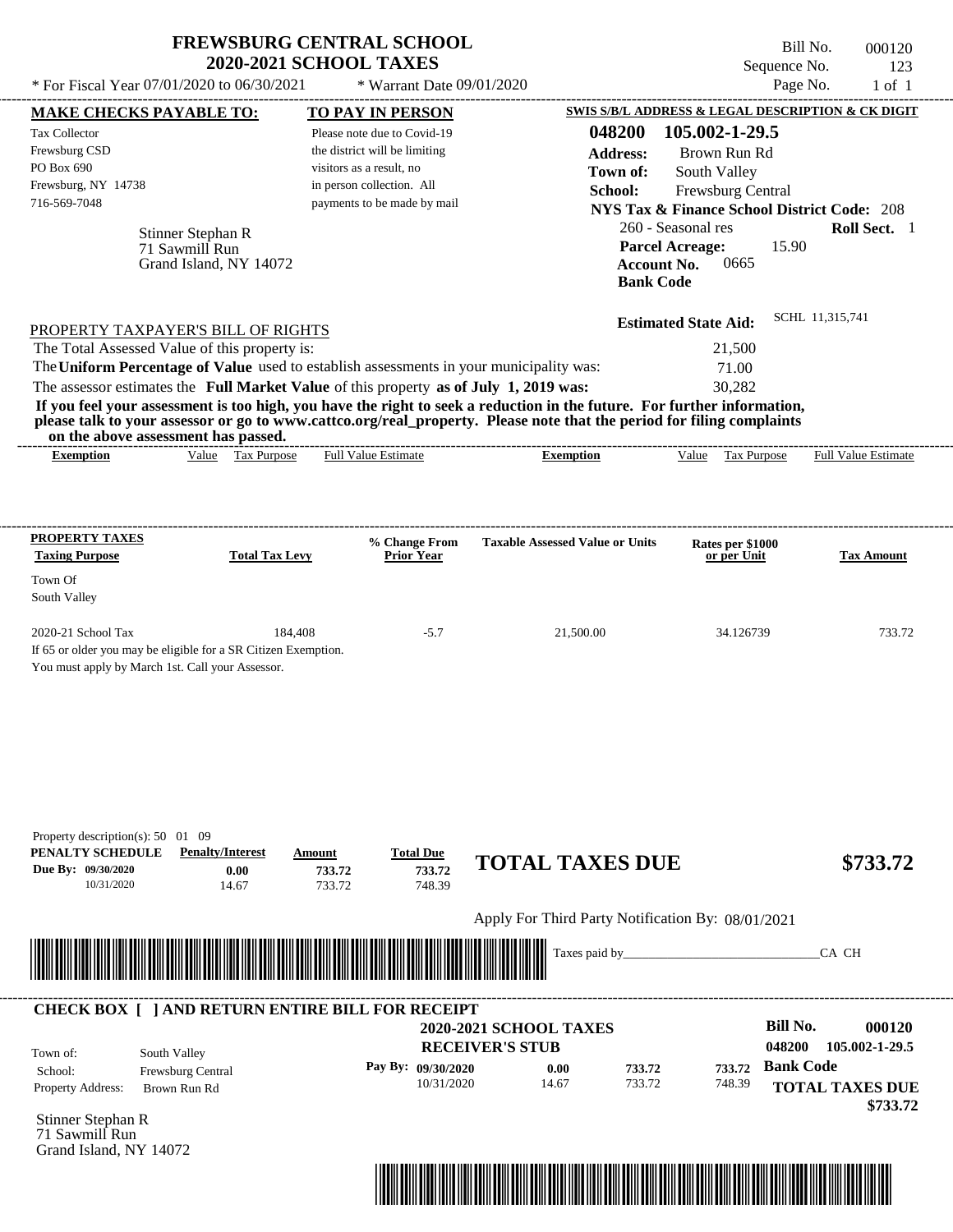| 000121<br>124<br>$1$ of $1$ | Bill No.<br>Page No. | Sequence No.                                           |                                                                  |                  |                                        | <b>FREWSBURG CENTRAL SCHOOL</b><br>* Warrant Date 09/01/2020 |                            | <b>2020-2021 SCHOOL TAXES</b> |                                                            | * For Fiscal Year 07/01/2020 to 06/30/2021                                                                                                                                       |
|-----------------------------|----------------------|--------------------------------------------------------|------------------------------------------------------------------|------------------|----------------------------------------|--------------------------------------------------------------|----------------------------|-------------------------------|------------------------------------------------------------|----------------------------------------------------------------------------------------------------------------------------------------------------------------------------------|
|                             |                      | SWIS S/B/L ADDRESS & LEGAL DESCRIPTION & CK DIGIT      |                                                                  |                  |                                        | <b>TO PAY IN PERSON</b>                                      |                            |                               |                                                            | MAKE CHECKS PAYABLE TO:                                                                                                                                                          |
|                             |                      | $96.004 - 1 - 1$                                       | 048200                                                           |                  |                                        | Please note due to Covid-19                                  |                            |                               |                                                            | Tax Collector                                                                                                                                                                    |
|                             |                      | Sawmill Run Rd                                         |                                                                  | <b>Address:</b>  |                                        | the district will be limiting                                |                            |                               |                                                            | Frewsburg CSD                                                                                                                                                                    |
|                             |                      | South Valley                                           | Town of:                                                         |                  |                                        |                                                              | visitors as a result, no   |                               |                                                            | PO Box 690                                                                                                                                                                       |
|                             |                      | Frewsburg Central                                      |                                                                  | School:          |                                        |                                                              | in person collection. All  |                               |                                                            | Frewsburg, NY 14738                                                                                                                                                              |
|                             |                      | <b>NYS Tax &amp; Finance School District Code: 208</b> |                                                                  |                  |                                        | payments to be made by mail                                  |                            |                               |                                                            | 716-569-7048                                                                                                                                                                     |
| Roll Sect. 1                |                      | $314$ - Rural vac $<$ 10                               |                                                                  |                  |                                        |                                                              |                            |                               |                                                            |                                                                                                                                                                                  |
|                             |                      | 11.93<br>0358                                          | <b>Parcel Acreage:</b><br><b>Account No.</b><br><b>Bank Code</b> |                  |                                        |                                                              |                            |                               | <b>Stravato Michael</b><br>PO Box 189<br>Sherman, NY 14781 |                                                                                                                                                                                  |
|                             | SCHL 11,315,741      | <b>Estimated State Aid:</b>                            |                                                                  |                  |                                        |                                                              |                            |                               |                                                            | PROPERTY TAXPAYER'S BILL OF RIGHTS                                                                                                                                               |
|                             |                      | 10,700                                                 |                                                                  |                  |                                        |                                                              |                            |                               |                                                            | The Total Assessed Value of this property is:                                                                                                                                    |
|                             |                      | 71.00                                                  |                                                                  |                  |                                        |                                                              |                            |                               |                                                            | The Uniform Percentage of Value used to establish assessments in your municipality was:                                                                                          |
|                             |                      | 15,070                                                 |                                                                  |                  |                                        |                                                              |                            |                               |                                                            | The assessor estimates the Full Market Value of this property as of July 1, 2019 was:                                                                                            |
| Full Value Estimate         |                      | Tax Purpose<br>Value                                   |                                                                  | <b>Exemption</b> |                                        |                                                              | <b>Full Value Estimate</b> | Value Tax Purpose             |                                                            | please talk to your assessor or go to www.cattco.org/real_property. Please note that the period for filing complaints<br>on the above assessment has passed.<br><b>Exemption</b> |
| <b>Tax Amount</b>           |                      | Rates per \$1000<br>or per Unit                        |                                                                  |                  | <b>Taxable Assessed Value or Units</b> | % Change From<br><b>Prior Year</b>                           |                            | <b>Total Tax Levy</b>         |                                                            | <b>PROPERTY TAXES</b><br><b>Taxing Purpose</b><br>Town Of<br>South Valley                                                                                                        |
| 365.16                      |                      | 34.126739                                              |                                                                  | 10,700.00        |                                        | $-5.7$                                                       |                            | 184,408                       |                                                            | 2020-21 School Tax                                                                                                                                                               |
|                             |                      |                                                        |                                                                  |                  |                                        |                                                              |                            |                               |                                                            | If 65 or older you may be eligible for a SR Citizen Exemption.<br>You must apply by March 1st. Call your Assessor.                                                               |
| \$365.16                    |                      |                                                        |                                                                  |                  | <b>TOTAL TAXES DUE</b>                 | <b>Total Due</b><br>365.16<br>372.46                         | Amount<br>365.16<br>365.16 | 0.00<br>7.30                  | <b>Penalty/Interest</b>                                    | Property description(s): $53 \quad 01 \quad 09$<br>PENALTY SCHEDULE<br>Due By: 09/30/2020<br>10/31/2020                                                                          |
|                             |                      | Apply For Third Party Notification By: 08/01/2021      |                                                                  |                  |                                        |                                                              |                            |                               |                                                            |                                                                                                                                                                                  |
|                             |                      |                                                        |                                                                  |                  |                                        |                                                              |                            |                               |                                                            |                                                                                                                                                                                  |
|                             | CA CH                |                                                        |                                                                  | Taxes paid by    |                                        |                                                              |                            |                               |                                                            |                                                                                                                                                                                  |
|                             |                      |                                                        |                                                                  |                  |                                        |                                                              |                            |                               |                                                            | <b>CHECK BOX [ ] AND RETURN ENTIRE BILL FOR RECEIPT</b>                                                                                                                          |
| 000121                      |                      | Bill No.                                               |                                                                  |                  | 2020-2021 SCHOOL TAXES                 |                                                              |                            |                               |                                                            |                                                                                                                                                                                  |
| $96.004 - 1 - 1$            | 048200               |                                                        |                                                                  |                  | <b>RECEIVER'S STUB</b>                 |                                                              |                            |                               |                                                            |                                                                                                                                                                                  |
| <b>TOTAL TAXES DUE</b>      | <b>Bank Code</b>     | 365.16<br>372.46                                       | 365.16<br>365.16                                                 | 0.00<br>7.30     |                                        | Pay By: 09/30/2020<br>10/31/2020                             |                            |                               | Frewsburg Central<br>Sawmill Run Rd                        | School:<br><b>Property Address:</b>                                                                                                                                              |
| \$365.16                    |                      |                                                        |                                                                  |                  |                                        |                                                              |                            |                               |                                                            | Stravato Michael                                                                                                                                                                 |
|                             |                      |                                                        |                                                                  |                  |                                        |                                                              |                            |                               | South Valley                                               | Town of:                                                                                                                                                                         |

PO Box 189 Sherman, NY 14781

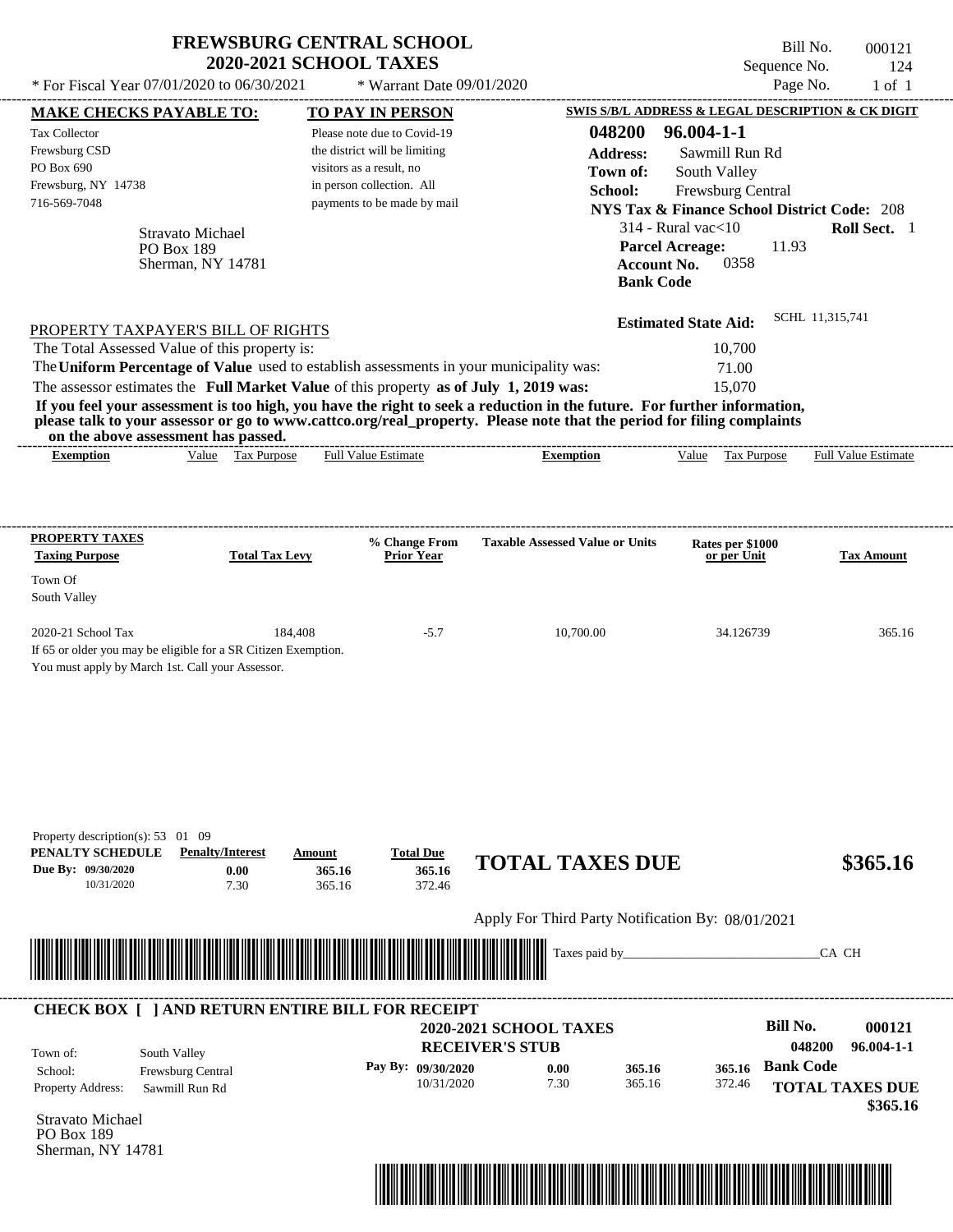| <b>FREWSBURG CENTRAL SCHOOL</b> |
|---------------------------------|
| <b>2020-2021 SCHOOL TAXES</b>   |

 $*$  For Fiscal Year 07/01/2020 to 06/30/2021  $*$  Warrant Date 09/01/2020 Page No. 1 of 1

Bill No. 000122 Sequence No. 125<br>Page No. 1 of 1

| <b>MAKE CHECKS PAYABLE TO:</b>                                                                                        |                          |                       |        | <b>TO PAY IN PERSON</b>            |                                                                                                                         |                    |                                                        |                  | SWIS S/B/L ADDRESS & LEGAL DESCRIPTION & CK DIGIT |
|-----------------------------------------------------------------------------------------------------------------------|--------------------------|-----------------------|--------|------------------------------------|-------------------------------------------------------------------------------------------------------------------------|--------------------|--------------------------------------------------------|------------------|---------------------------------------------------|
| Tax Collector                                                                                                         |                          |                       |        | Please note due to Covid-19        |                                                                                                                         |                    | 048200 105.002-1-1.37                                  |                  |                                                   |
| Frewsburg CSD                                                                                                         |                          |                       |        | the district will be limiting      |                                                                                                                         | <b>Address:</b>    | Gurnsey Hollow Rd                                      |                  |                                                   |
| PO Box 690                                                                                                            |                          |                       |        | visitors as a result, no           |                                                                                                                         | Town of:           | South Valley                                           |                  |                                                   |
| Frewsburg, NY 14738                                                                                                   |                          |                       |        | in person collection. All          |                                                                                                                         | School:            | Frewsburg Central                                      |                  |                                                   |
| 716-569-7048                                                                                                          |                          |                       |        | payments to be made by mail        |                                                                                                                         |                    | <b>NYS Tax &amp; Finance School District Code: 208</b> |                  |                                                   |
|                                                                                                                       | Swanson Mark A           |                       |        |                                    |                                                                                                                         |                    | $322$ - Rural vac $>10$                                |                  | Roll Sect. 1                                      |
|                                                                                                                       | Swanson Betsy K          |                       |        |                                    |                                                                                                                         |                    | <b>Parcel Acreage:</b>                                 | 45.45            |                                                   |
|                                                                                                                       | 7098 Felton Rd           |                       |        |                                    |                                                                                                                         | <b>Account No.</b> | 0747                                                   |                  |                                                   |
|                                                                                                                       | Mayville, NY 14757       |                       |        |                                    |                                                                                                                         | <b>Bank Code</b>   |                                                        |                  |                                                   |
|                                                                                                                       |                          |                       |        |                                    |                                                                                                                         |                    |                                                        |                  |                                                   |
| PROPERTY TAXPAYER'S BILL OF RIGHTS                                                                                    |                          |                       |        |                                    |                                                                                                                         |                    | <b>Estimated State Aid:</b>                            |                  | SCHL 11,315,741                                   |
| The Total Assessed Value of this property is:                                                                         |                          |                       |        |                                    |                                                                                                                         |                    | 27,500                                                 |                  |                                                   |
|                                                                                                                       |                          |                       |        |                                    | The Uniform Percentage of Value used to establish assessments in your municipality was:                                 |                    | 71.00                                                  |                  |                                                   |
|                                                                                                                       |                          |                       |        |                                    | The assessor estimates the Full Market Value of this property as of July 1, 2019 was:                                   |                    | 38,732                                                 |                  |                                                   |
|                                                                                                                       |                          |                       |        |                                    | If you feel your assessment is too high, you have the right to seek a reduction in the future. For further information, |                    |                                                        |                  |                                                   |
| on the above assessment has passed.                                                                                   |                          |                       |        |                                    | please talk to your assessor or go to www.cattco.org/real_property. Please note that the period for filing complaints   |                    |                                                        |                  |                                                   |
| <b>Exemption</b>                                                                                                      |                          | Value Tax Purpose     |        | <b>Full Value Estimate</b>         | <b>Exemption</b>                                                                                                        |                    | Value Tax Purpose                                      |                  | <b>Full Value Estimate</b>                        |
|                                                                                                                       |                          |                       |        |                                    |                                                                                                                         |                    |                                                        |                  |                                                   |
|                                                                                                                       |                          |                       |        |                                    |                                                                                                                         |                    |                                                        |                  |                                                   |
|                                                                                                                       |                          |                       |        |                                    |                                                                                                                         |                    |                                                        |                  |                                                   |
| PROPERTY TAXES<br><b>Taxing Purpose</b>                                                                               |                          | <b>Total Tax Levy</b> |        | % Change From<br><b>Prior Year</b> | <b>Taxable Assessed Value or Units</b>                                                                                  |                    | Rates per \$1000<br>or per Unit                        |                  | <b>Tax Amount</b>                                 |
|                                                                                                                       |                          |                       |        |                                    |                                                                                                                         |                    |                                                        |                  |                                                   |
| Town Of                                                                                                               |                          |                       |        |                                    |                                                                                                                         |                    |                                                        |                  |                                                   |
| South Valley                                                                                                          |                          |                       |        |                                    |                                                                                                                         |                    |                                                        |                  |                                                   |
| 2020-21 School Tax                                                                                                    |                          | 184,408               |        | $-5.7$                             |                                                                                                                         | 27,500.00          | 34.126739                                              |                  | 938.49                                            |
| If 65 or older you may be eligible for a SR Citizen Exemption.                                                        |                          |                       |        |                                    |                                                                                                                         |                    |                                                        |                  |                                                   |
| You must apply by March 1st. Call your Assessor.                                                                      |                          |                       |        |                                    |                                                                                                                         |                    |                                                        |                  |                                                   |
|                                                                                                                       |                          |                       |        |                                    |                                                                                                                         |                    |                                                        |                  |                                                   |
|                                                                                                                       |                          |                       |        |                                    |                                                                                                                         |                    |                                                        |                  |                                                   |
|                                                                                                                       |                          |                       |        |                                    |                                                                                                                         |                    |                                                        |                  |                                                   |
|                                                                                                                       |                          |                       |        |                                    |                                                                                                                         |                    |                                                        |                  |                                                   |
|                                                                                                                       |                          |                       |        |                                    |                                                                                                                         |                    |                                                        |                  |                                                   |
|                                                                                                                       |                          |                       |        |                                    |                                                                                                                         |                    |                                                        |                  |                                                   |
|                                                                                                                       |                          |                       |        |                                    |                                                                                                                         |                    |                                                        |                  |                                                   |
| Property description(s): 51 1 9                                                                                       |                          |                       |        |                                    |                                                                                                                         |                    |                                                        |                  |                                                   |
| PENALTY SCHEDULE                                                                                                      | <b>Penalty/Interest</b>  |                       | Amount | <b>Total Due</b>                   | <b>TOTAL TAXES DUE</b>                                                                                                  |                    |                                                        |                  | \$938.49                                          |
| Due By: 09/30/2020                                                                                                    |                          | 0.00                  | 938.49 | 938.49                             |                                                                                                                         |                    |                                                        |                  |                                                   |
| 10/31/2020                                                                                                            |                          | 18.77                 | 938.49 | 957.26                             |                                                                                                                         |                    |                                                        |                  |                                                   |
|                                                                                                                       |                          |                       |        |                                    | Apply For Third Party Notification By: 08/01/2021                                                                       |                    |                                                        |                  |                                                   |
|                                                                                                                       |                          |                       |        |                                    |                                                                                                                         |                    |                                                        |                  |                                                   |
|                                                                                                                       |                          |                       |        |                                    |                                                                                                                         | Taxes paid by_     |                                                        |                  | CA CH                                             |
|                                                                                                                       |                          |                       |        |                                    |                                                                                                                         |                    |                                                        |                  |                                                   |
| <b>CHECK BOX [ ] AND RETURN ENTIRE BILL FOR RECEIPT</b>                                                               |                          |                       |        |                                    |                                                                                                                         |                    |                                                        |                  |                                                   |
|                                                                                                                       |                          |                       |        |                                    | <b>2020-2021 SCHOOL TAXES</b>                                                                                           |                    |                                                        | <b>Bill No.</b>  | 000122                                            |
|                                                                                                                       |                          |                       |        |                                    | <b>RECEIVER'S STUB</b>                                                                                                  |                    |                                                        | 048200           | 105.002-1-1.37                                    |
|                                                                                                                       |                          |                       |        |                                    |                                                                                                                         |                    |                                                        |                  |                                                   |
|                                                                                                                       | South Valley             |                       |        | Pay By: 09/30/2020                 | 0.00                                                                                                                    | 938.49             | 938.49                                                 | <b>Bank Code</b> |                                                   |
|                                                                                                                       | Frewsburg Central        |                       |        |                                    |                                                                                                                         |                    |                                                        |                  |                                                   |
|                                                                                                                       | <b>Gurnsey Hollow Rd</b> |                       |        | 10/31/2020                         | 18.77                                                                                                                   | 938.49             | 957.26                                                 |                  |                                                   |
|                                                                                                                       |                          |                       |        |                                    |                                                                                                                         |                    |                                                        |                  |                                                   |
|                                                                                                                       |                          |                       |        |                                    |                                                                                                                         |                    |                                                        |                  | <b>TOTAL TAXES DUE</b><br>\$938.49                |
|                                                                                                                       |                          |                       |        |                                    |                                                                                                                         |                    |                                                        |                  |                                                   |
| Town of:<br>School:<br>Property Address:<br>Swanson Mark A<br>Swanson Betsy K<br>7098 Felton Rd<br>Mayville, NY 14757 |                          |                       |        |                                    |                                                                                                                         |                    |                                                        |                  |                                                   |

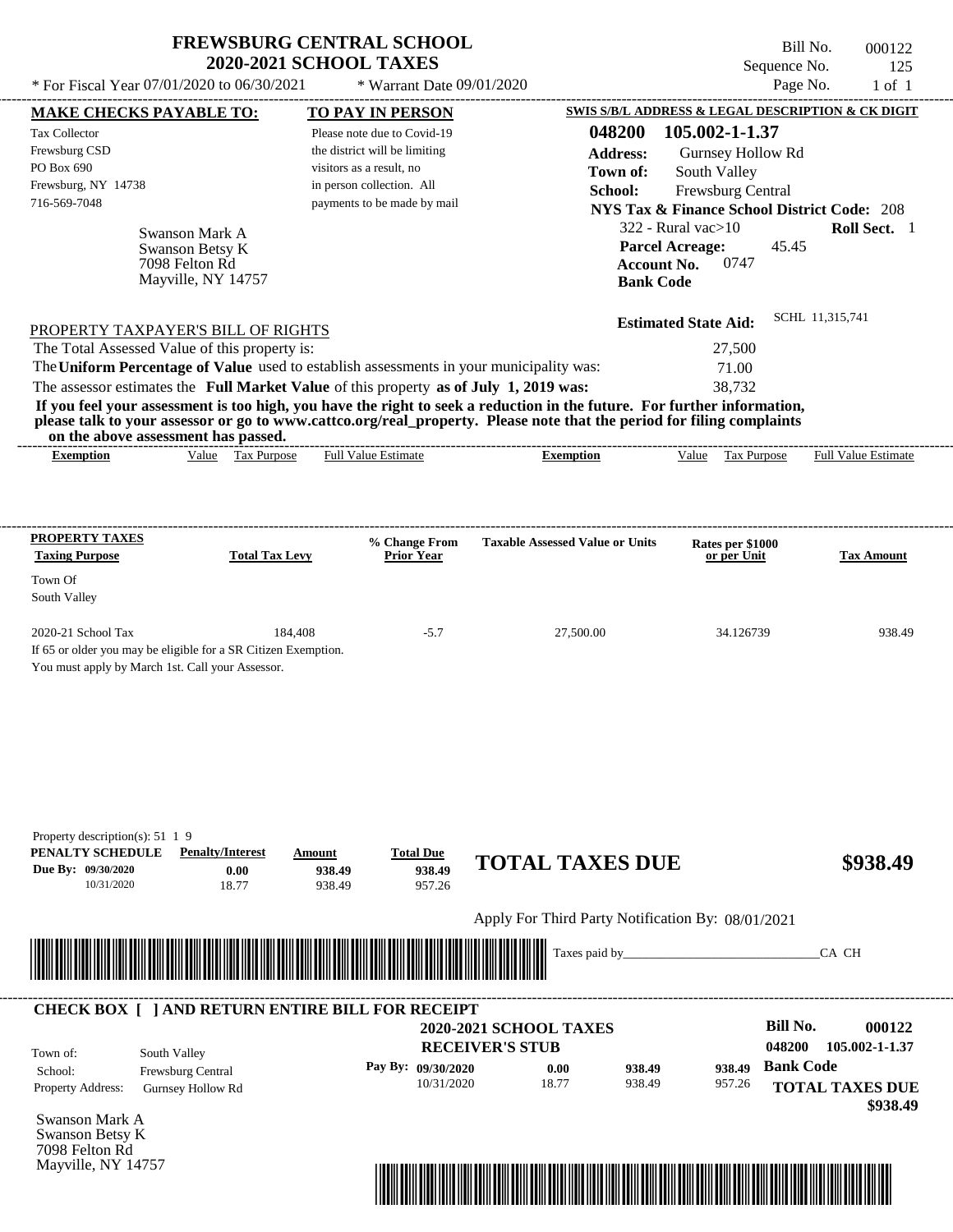| <b>FREWSBURG CENTRAL SCHOOL</b> |
|---------------------------------|
| <b>2020-2021 SCHOOL TAXES</b>   |

 $*$  For Fiscal Year 07/01/2020 to 06/30/2021  $*$  Warrant Date 09/01/2020 Page No. 1 of 1

| <b>MAKE CHECKS PAYABLE TO:</b>                                                                                                                                                                                                       |                                   | <b>TO PAY IN PERSON</b>                                                                 |                                                                                                                         | <b>SWIS S/B/L ADDRESS &amp; LEGAL DESCRIPTION &amp; CK DIGIT</b> |                        |
|--------------------------------------------------------------------------------------------------------------------------------------------------------------------------------------------------------------------------------------|-----------------------------------|-----------------------------------------------------------------------------------------|-------------------------------------------------------------------------------------------------------------------------|------------------------------------------------------------------|------------------------|
| <b>Tax Collector</b>                                                                                                                                                                                                                 |                                   | Please note due to Covid-19                                                             | 048200                                                                                                                  | 96.004-1-44                                                      |                        |
| Frewsburg CSD                                                                                                                                                                                                                        |                                   | the district will be limiting                                                           | <b>Address:</b>                                                                                                         | Bragg Rd                                                         |                        |
| PO Box 690                                                                                                                                                                                                                           |                                   | visitors as a result, no                                                                | Town of:                                                                                                                | South Valley                                                     |                        |
| Frewsburg, NY 14738<br>716-569-7048                                                                                                                                                                                                  |                                   | in person collection. All<br>payments to be made by mail                                | School:                                                                                                                 | Frewsburg Central                                                |                        |
|                                                                                                                                                                                                                                      |                                   |                                                                                         |                                                                                                                         | <b>NYS Tax &amp; Finance School District Code: 208</b>           |                        |
|                                                                                                                                                                                                                                      | Tompkins Christopher              |                                                                                         |                                                                                                                         | 270 - Mfg housing                                                | Roll Sect. 1           |
|                                                                                                                                                                                                                                      | <b>Tompkins Mark</b>              |                                                                                         |                                                                                                                         | <b>Parcel Acreage:</b><br>41.27<br>0371                          |                        |
|                                                                                                                                                                                                                                      | PO Box 943<br>Frewsburg, NY 14738 |                                                                                         | <b>Account No.</b><br><b>Bank Code</b>                                                                                  |                                                                  |                        |
|                                                                                                                                                                                                                                      |                                   |                                                                                         |                                                                                                                         |                                                                  |                        |
|                                                                                                                                                                                                                                      |                                   |                                                                                         |                                                                                                                         | <b>Estimated State Aid:</b>                                      | SCHL 11,315,741        |
| PROPERTY TAXPAYER'S BILL OF RIGHTS<br>The Total Assessed Value of this property is:                                                                                                                                                  |                                   |                                                                                         |                                                                                                                         | 14,900                                                           |                        |
|                                                                                                                                                                                                                                      |                                   | The Uniform Percentage of Value used to establish assessments in your municipality was: |                                                                                                                         | 71.00                                                            |                        |
|                                                                                                                                                                                                                                      |                                   | The assessor estimates the Full Market Value of this property as of July 1, 2019 was:   |                                                                                                                         | 20,986                                                           |                        |
|                                                                                                                                                                                                                                      |                                   |                                                                                         | If you feel your assessment is too high, you have the right to seek a reduction in the future. For further information, |                                                                  |                        |
|                                                                                                                                                                                                                                      |                                   |                                                                                         | please talk to your assessor or go to www.cattco.org/real_property. Please note that the period for filing complaints   |                                                                  |                        |
| on the above assessment has passed.<br><b>Exemption</b>                                                                                                                                                                              | Value Tax Purpose                 | <b>Full Value Estimate</b>                                                              | <b>Exemption</b>                                                                                                        | Value Tax Purpose Full Value Estimate                            |                        |
|                                                                                                                                                                                                                                      |                                   |                                                                                         |                                                                                                                         |                                                                  |                        |
|                                                                                                                                                                                                                                      |                                   |                                                                                         |                                                                                                                         |                                                                  |                        |
|                                                                                                                                                                                                                                      |                                   |                                                                                         |                                                                                                                         |                                                                  |                        |
| <b>PROPERTY TAXES</b>                                                                                                                                                                                                                |                                   | % Change From                                                                           | <b>Taxable Assessed Value or Units</b>                                                                                  | Rates per \$1000                                                 |                        |
| <b>Taxing Purpose</b>                                                                                                                                                                                                                | <b>Total Tax Levy</b>             | <b>Prior Year</b>                                                                       |                                                                                                                         | or per Unit                                                      | <b>Tax Amount</b>      |
| Town Of<br>South Valley                                                                                                                                                                                                              |                                   |                                                                                         |                                                                                                                         |                                                                  |                        |
| 2020-21 School Tax                                                                                                                                                                                                                   | 184,408                           | $-5.7$                                                                                  | 14,900.00                                                                                                               | 34.126739                                                        | 508.49                 |
| If 65 or older you may be eligible for a SR Citizen Exemption.                                                                                                                                                                       |                                   |                                                                                         |                                                                                                                         |                                                                  |                        |
| You must apply by March 1st. Call your Assessor.                                                                                                                                                                                     |                                   |                                                                                         |                                                                                                                         |                                                                  |                        |
|                                                                                                                                                                                                                                      |                                   |                                                                                         |                                                                                                                         |                                                                  |                        |
|                                                                                                                                                                                                                                      |                                   |                                                                                         |                                                                                                                         |                                                                  |                        |
|                                                                                                                                                                                                                                      |                                   |                                                                                         |                                                                                                                         |                                                                  |                        |
|                                                                                                                                                                                                                                      |                                   |                                                                                         |                                                                                                                         |                                                                  |                        |
|                                                                                                                                                                                                                                      |                                   |                                                                                         |                                                                                                                         |                                                                  |                        |
|                                                                                                                                                                                                                                      |                                   |                                                                                         |                                                                                                                         |                                                                  |                        |
|                                                                                                                                                                                                                                      |                                   |                                                                                         |                                                                                                                         |                                                                  |                        |
| Property description(s): 52 01 09<br>PENALTY SCHEDULE                                                                                                                                                                                | <b>Penalty/Interest</b>           | <b>Total Due</b><br>Amount                                                              |                                                                                                                         |                                                                  |                        |
| Due By: 09/30/2020                                                                                                                                                                                                                   | 0.00                              | 508.49<br>508.49                                                                        | <b>TOTAL TAXES DUE</b>                                                                                                  |                                                                  | \$508.49               |
| 10/31/2020                                                                                                                                                                                                                           | 10.17                             | 508.49<br>518.66                                                                        |                                                                                                                         |                                                                  |                        |
|                                                                                                                                                                                                                                      |                                   |                                                                                         | Apply For Third Party Notification By: 08/01/2021                                                                       |                                                                  |                        |
|                                                                                                                                                                                                                                      |                                   |                                                                                         |                                                                                                                         |                                                                  |                        |
| <u> Indian American State of Barbara and The Barbara and The Barbara and The Barbara and The Barbara and The Barbara and The Barbara and The Barbara and The Barbara and The Barbara and The Barbara and The Barbara and The Bar</u> |                                   |                                                                                         | Taxes paid by_                                                                                                          |                                                                  | CA CH                  |
|                                                                                                                                                                                                                                      |                                   |                                                                                         |                                                                                                                         |                                                                  |                        |
|                                                                                                                                                                                                                                      |                                   | <b>CHECK BOX [ ] AND RETURN ENTIRE BILL FOR RECEIPT</b>                                 |                                                                                                                         |                                                                  |                        |
|                                                                                                                                                                                                                                      |                                   |                                                                                         | 2020-2021 SCHOOL TAXES                                                                                                  | <b>Bill No.</b>                                                  | 000123                 |
| Town of:                                                                                                                                                                                                                             | South Valley                      |                                                                                         | <b>RECEIVER'S STUB</b>                                                                                                  | 048200                                                           | 96.004-1-44            |
| School:                                                                                                                                                                                                                              | Frewsburg Central                 | Pay By: 09/30/2020                                                                      | 0.00<br>508.49                                                                                                          | <b>Bank Code</b><br>508.49                                       |                        |
| Property Address:<br>Bragg Rd                                                                                                                                                                                                        |                                   | 10/31/2020                                                                              | 10.17<br>508.49                                                                                                         | 518.66                                                           | <b>TOTAL TAXES DUE</b> |
|                                                                                                                                                                                                                                      |                                   |                                                                                         |                                                                                                                         |                                                                  | \$508.49               |
| Tompkins Christopher<br>Tompkins Mark                                                                                                                                                                                                |                                   |                                                                                         |                                                                                                                         |                                                                  |                        |
| PO Box 943                                                                                                                                                                                                                           |                                   |                                                                                         |                                                                                                                         |                                                                  |                        |
| Frewsburg, NY 14738                                                                                                                                                                                                                  |                                   |                                                                                         |                                                                                                                         |                                                                  |                        |
|                                                                                                                                                                                                                                      |                                   |                                                                                         | <u> 1989 - Johann Maria Maria Maria Maria Maria Maria Maria Maria Maria Maria Maria Maria Maria Maria Maria Mari</u>    |                                                                  |                        |
|                                                                                                                                                                                                                                      |                                   |                                                                                         |                                                                                                                         |                                                                  |                        |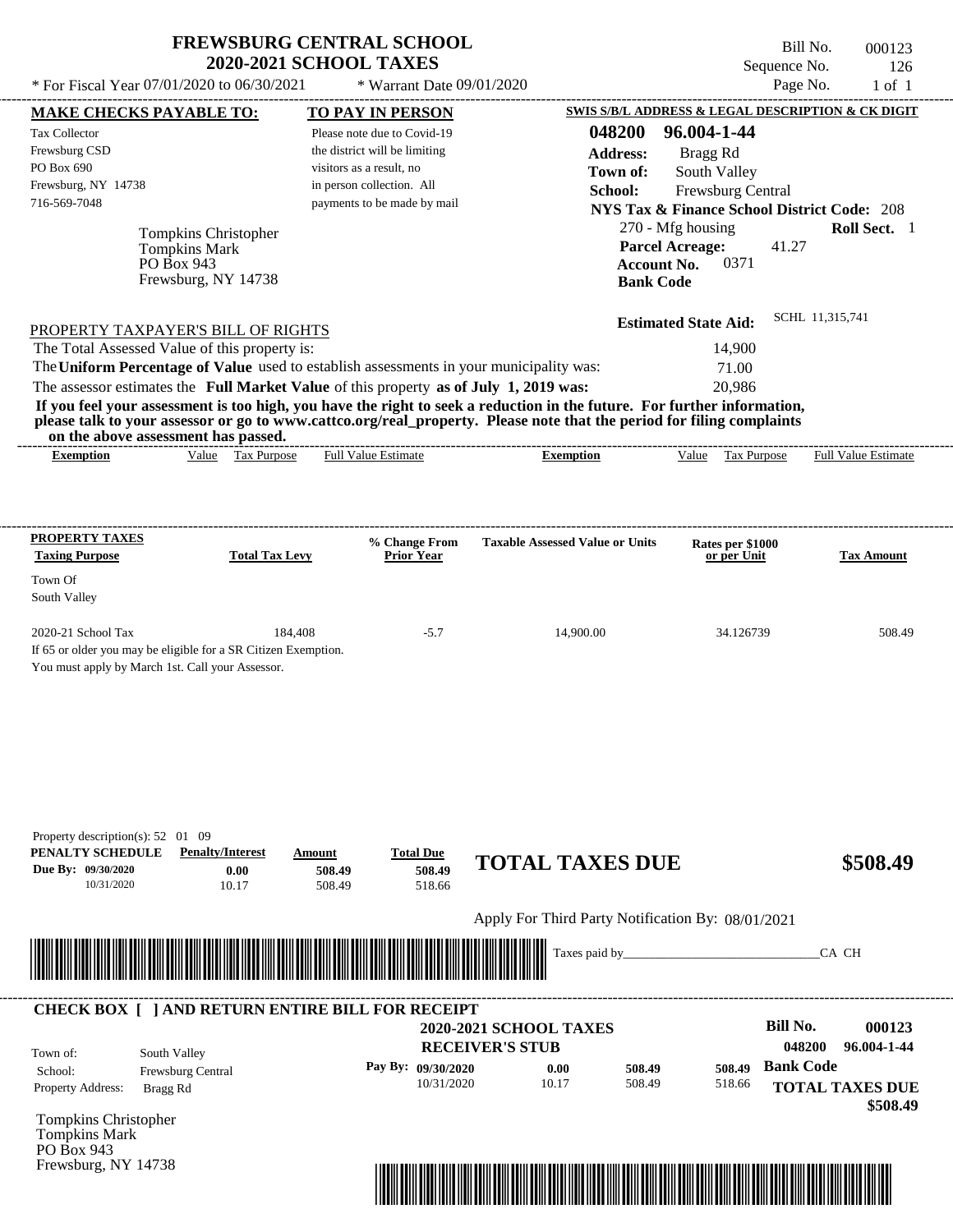| * For Fiscal Year $07/01/2020$ to $06/30/2021$ | <b>FREWSBURG CENTRAL SCHOOL</b><br><b>2020-2021 SCHOOL TAXES</b><br>$*$ Warrant Date $09/01/2020$ |                           | Bill No.<br>Sequence No.<br>Page No.              | 000124<br>127<br>1 of 1 |
|------------------------------------------------|---------------------------------------------------------------------------------------------------|---------------------------|---------------------------------------------------|-------------------------|
| <b>MAKE CHECKS PAYABLE TO:</b>                 | <b>TO PAY IN PERSON</b>                                                                           |                           | SWIS S/B/L ADDRESS & LEGAL DESCRIPTION & CK DIGIT |                         |
| Tax Collector<br>Frewsburg CSD                 | Please note due to Covid-19<br>the district will be limiting                                      | 048200<br><b>Address:</b> | 96.004-1-45<br>$12718$ Bragg Rd                   |                         |

visitors as a result, no in person collection. All

| Frewsburg, NY 14738<br>716-569-7048<br><b>PO Box 943</b>                                                                                                                         | Tompkins Christopher<br>Frewsburg, NY 14738 | in person collection. All<br>payments to be made by mail | School:<br><b>Account No.</b><br><b>Bank Code</b>                                                                                         | Frewsburg Central<br><b>NYS Tax &amp; Finance School District Code: 208</b><br>240 - Rural res<br><b>Parcel Acreage:</b><br>10.63<br>0112 | <b>Roll Sect.</b> 1        |
|----------------------------------------------------------------------------------------------------------------------------------------------------------------------------------|---------------------------------------------|----------------------------------------------------------|-------------------------------------------------------------------------------------------------------------------------------------------|-------------------------------------------------------------------------------------------------------------------------------------------|----------------------------|
| PROPERTY TAXPAYER'S BILL OF RIGHTS                                                                                                                                               |                                             |                                                          |                                                                                                                                           | <b>Estimated State Aid:</b>                                                                                                               | SCHL 11,315,741            |
| The Total Assessed Value of this property is:                                                                                                                                    |                                             |                                                          |                                                                                                                                           | 76,800                                                                                                                                    |                            |
| The Uniform Percentage of Value used to establish assessments in your municipality was:<br>The assessor estimates the Full Market Value of this property as of July 1, 2019 was: |                                             |                                                          |                                                                                                                                           | 71.00<br>108.169                                                                                                                          |                            |
| on the above assessment has passed.<br><b>Exemption</b>                                                                                                                          | Value<br>Tax Purpose                        | <b>Full Value Estimate</b>                               | please talk to your assessor or go to www.cattco.org/real_property. Please note that the period for filing complaints<br><b>Exemption</b> | Tax Purpose<br>Value                                                                                                                      | <b>Full Value Estimate</b> |
| <b>Bas Star</b><br>(See Note)                                                                                                                                                    | 21,600 SCHOOL                               | 30.423                                                   |                                                                                                                                           |                                                                                                                                           |                            |
|                                                                                                                                                                                  |                                             | % Change From                                            | <b>Taxable Assessed Value or Units</b>                                                                                                    | Rates per \$1000                                                                                                                          |                            |
| <b>PROPERTY TAXES</b><br><b>Taxing Purpose</b>                                                                                                                                   | <b>Total Tax Levy</b>                       | <b>Prior Year</b>                                        | (before accounting for STAR)                                                                                                              | or per Unit                                                                                                                               | <b>Tax Amount</b>          |
| Town Of<br>South Valley                                                                                                                                                          |                                             |                                                          |                                                                                                                                           |                                                                                                                                           |                            |

South Valley

**Town of:**

You must apply by March 1st. Call your Assessor.

PO Box 690

Frewsburg, NY 14738

| Property description(s): 52 01 09                    | Note: This year's STAR exemption benefit cannot exceed last year's benefit. |                                |                                          | Your tax savings this year resulting from the New York State School Tax Relief (STAR) program is: |               | \$733.00                                    |
|------------------------------------------------------|-----------------------------------------------------------------------------|--------------------------------|------------------------------------------|---------------------------------------------------------------------------------------------------|---------------|---------------------------------------------|
| PENALTY SCHEDULE<br>Due By: 09/30/2020<br>10/31/2020 | <b>Penalty/Interest</b><br>0.00<br>37.76                                    | Amount<br>1,887.93<br>1.887.93 | <b>Total Due</b><br>1,887.93<br>1,925.69 | <b>TOTAL TAXES DUE</b>                                                                            |               | \$1,887.93                                  |
|                                                      |                                                                             |                                |                                          |                                                                                                   |               |                                             |
|                                                      |                                                                             |                                |                                          | Apply For Third Party Notification By: 08/01/2021                                                 |               |                                             |
|                                                      |                                                                             |                                |                                          |                                                                                                   | Taxes paid by | CA CH                                       |
| Town of:                                             | <b>CHECK BOX [ ] AND RETURN ENTIRE BILL FOR RECEIPT</b><br>South Valley     |                                |                                          | <b>2020-2021 SCHOOL TAXES</b><br><b>RECEIVER'S STUB</b>                                           |               | Bill No.<br>000124<br>048200<br>96.004-1-45 |

\*04820000012400000000188793\*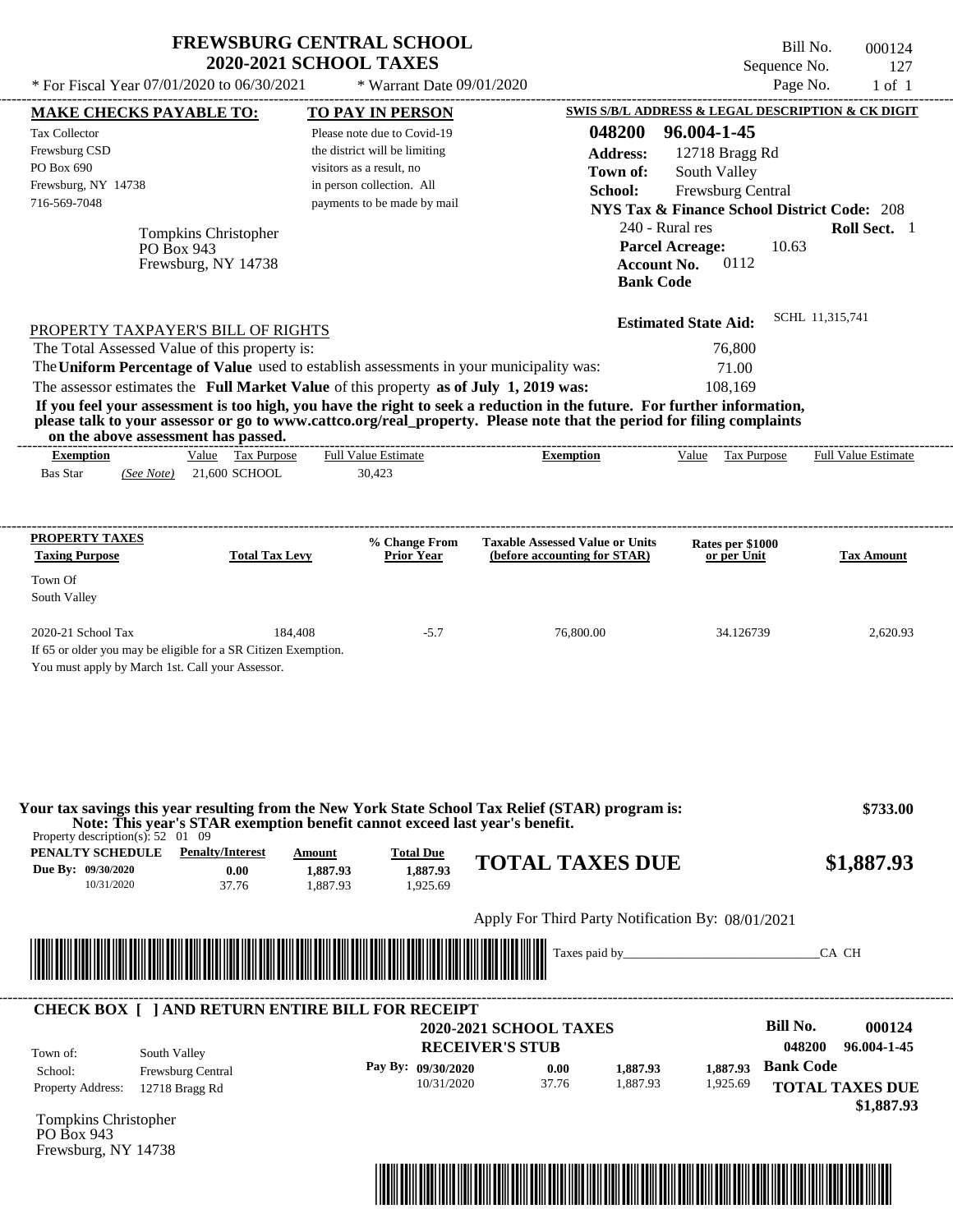| <b>FREWSBURG CENTRAL SCHOOL</b> |
|---------------------------------|
| <b>2020-2021 SCHOOL TAXES</b>   |

\* For Fiscal Year  $07/01/2020$  to  $06/30/2021$  \* Warrant Date  $09/01/2020$  Page No. 1 of 1

\* Warrant Date 09/01/2020

| 048200<br>96.004-1-46<br><b>Tax Collector</b><br>Please note due to Covid-19<br>Frewsburg CSD<br>the district will be limiting<br><b>Address:</b><br>Bragg Rd<br>PO Box 690<br>visitors as a result, no<br>Town of:<br>South Valley<br>Frewsburg, NY 14738<br>in person collection. All<br>School:<br>Frewsburg Central<br>716-569-7048<br>payments to be made by mail<br><b>NYS Tax &amp; Finance School District Code: 208</b><br>$322$ - Rural vac $>10$<br>Tompkins Christopher<br>25.39<br><b>Parcel Acreage:</b><br><b>Tompkins Mark</b><br>0373<br>PO Box 943<br><b>Account No.</b><br>Frewsburg, NY 14738<br><b>Bank Code</b><br>SCHL 11,315,741<br><b>Estimated State Aid:</b><br>PROPERTY TAXPAYER'S BILL OF RIGHTS<br>The Total Assessed Value of this property is:<br>9,100<br>The Uniform Percentage of Value used to establish assessments in your municipality was:<br>71.00<br>The assessor estimates the Full Market Value of this property as of July 1, 2019 was:<br>12,817<br>If you feel your assessment is too high, you have the right to seek a reduction in the future. For further information,<br>please talk to your assessor or go to www.cattco.org/real_property. Please note that the period for filing complaints<br>on the above assessment has passed.<br>Value Tax Purpose<br><b>Full Value Estimate</b><br><b>Exemption</b><br>Value Tax Purpose Full Value Estimate<br><b>Exemption</b><br><b>PROPERTY TAXES</b><br><b>Taxable Assessed Value or Units</b><br>% Change From<br>Rates per \$1000<br><b>Total Tax Levy</b><br><b>Taxing Purpose</b><br><b>Prior Year</b><br>or per Unit | Roll Sect. 1           |
|-----------------------------------------------------------------------------------------------------------------------------------------------------------------------------------------------------------------------------------------------------------------------------------------------------------------------------------------------------------------------------------------------------------------------------------------------------------------------------------------------------------------------------------------------------------------------------------------------------------------------------------------------------------------------------------------------------------------------------------------------------------------------------------------------------------------------------------------------------------------------------------------------------------------------------------------------------------------------------------------------------------------------------------------------------------------------------------------------------------------------------------------------------------------------------------------------------------------------------------------------------------------------------------------------------------------------------------------------------------------------------------------------------------------------------------------------------------------------------------------------------------------------------------------------------------------------------------------------------------------------------|------------------------|
|                                                                                                                                                                                                                                                                                                                                                                                                                                                                                                                                                                                                                                                                                                                                                                                                                                                                                                                                                                                                                                                                                                                                                                                                                                                                                                                                                                                                                                                                                                                                                                                                                             |                        |
|                                                                                                                                                                                                                                                                                                                                                                                                                                                                                                                                                                                                                                                                                                                                                                                                                                                                                                                                                                                                                                                                                                                                                                                                                                                                                                                                                                                                                                                                                                                                                                                                                             |                        |
|                                                                                                                                                                                                                                                                                                                                                                                                                                                                                                                                                                                                                                                                                                                                                                                                                                                                                                                                                                                                                                                                                                                                                                                                                                                                                                                                                                                                                                                                                                                                                                                                                             |                        |
|                                                                                                                                                                                                                                                                                                                                                                                                                                                                                                                                                                                                                                                                                                                                                                                                                                                                                                                                                                                                                                                                                                                                                                                                                                                                                                                                                                                                                                                                                                                                                                                                                             |                        |
|                                                                                                                                                                                                                                                                                                                                                                                                                                                                                                                                                                                                                                                                                                                                                                                                                                                                                                                                                                                                                                                                                                                                                                                                                                                                                                                                                                                                                                                                                                                                                                                                                             |                        |
|                                                                                                                                                                                                                                                                                                                                                                                                                                                                                                                                                                                                                                                                                                                                                                                                                                                                                                                                                                                                                                                                                                                                                                                                                                                                                                                                                                                                                                                                                                                                                                                                                             |                        |
|                                                                                                                                                                                                                                                                                                                                                                                                                                                                                                                                                                                                                                                                                                                                                                                                                                                                                                                                                                                                                                                                                                                                                                                                                                                                                                                                                                                                                                                                                                                                                                                                                             |                        |
|                                                                                                                                                                                                                                                                                                                                                                                                                                                                                                                                                                                                                                                                                                                                                                                                                                                                                                                                                                                                                                                                                                                                                                                                                                                                                                                                                                                                                                                                                                                                                                                                                             |                        |
|                                                                                                                                                                                                                                                                                                                                                                                                                                                                                                                                                                                                                                                                                                                                                                                                                                                                                                                                                                                                                                                                                                                                                                                                                                                                                                                                                                                                                                                                                                                                                                                                                             |                        |
|                                                                                                                                                                                                                                                                                                                                                                                                                                                                                                                                                                                                                                                                                                                                                                                                                                                                                                                                                                                                                                                                                                                                                                                                                                                                                                                                                                                                                                                                                                                                                                                                                             |                        |
|                                                                                                                                                                                                                                                                                                                                                                                                                                                                                                                                                                                                                                                                                                                                                                                                                                                                                                                                                                                                                                                                                                                                                                                                                                                                                                                                                                                                                                                                                                                                                                                                                             |                        |
|                                                                                                                                                                                                                                                                                                                                                                                                                                                                                                                                                                                                                                                                                                                                                                                                                                                                                                                                                                                                                                                                                                                                                                                                                                                                                                                                                                                                                                                                                                                                                                                                                             |                        |
|                                                                                                                                                                                                                                                                                                                                                                                                                                                                                                                                                                                                                                                                                                                                                                                                                                                                                                                                                                                                                                                                                                                                                                                                                                                                                                                                                                                                                                                                                                                                                                                                                             |                        |
|                                                                                                                                                                                                                                                                                                                                                                                                                                                                                                                                                                                                                                                                                                                                                                                                                                                                                                                                                                                                                                                                                                                                                                                                                                                                                                                                                                                                                                                                                                                                                                                                                             |                        |
|                                                                                                                                                                                                                                                                                                                                                                                                                                                                                                                                                                                                                                                                                                                                                                                                                                                                                                                                                                                                                                                                                                                                                                                                                                                                                                                                                                                                                                                                                                                                                                                                                             |                        |
|                                                                                                                                                                                                                                                                                                                                                                                                                                                                                                                                                                                                                                                                                                                                                                                                                                                                                                                                                                                                                                                                                                                                                                                                                                                                                                                                                                                                                                                                                                                                                                                                                             |                        |
|                                                                                                                                                                                                                                                                                                                                                                                                                                                                                                                                                                                                                                                                                                                                                                                                                                                                                                                                                                                                                                                                                                                                                                                                                                                                                                                                                                                                                                                                                                                                                                                                                             |                        |
|                                                                                                                                                                                                                                                                                                                                                                                                                                                                                                                                                                                                                                                                                                                                                                                                                                                                                                                                                                                                                                                                                                                                                                                                                                                                                                                                                                                                                                                                                                                                                                                                                             |                        |
|                                                                                                                                                                                                                                                                                                                                                                                                                                                                                                                                                                                                                                                                                                                                                                                                                                                                                                                                                                                                                                                                                                                                                                                                                                                                                                                                                                                                                                                                                                                                                                                                                             |                        |
|                                                                                                                                                                                                                                                                                                                                                                                                                                                                                                                                                                                                                                                                                                                                                                                                                                                                                                                                                                                                                                                                                                                                                                                                                                                                                                                                                                                                                                                                                                                                                                                                                             |                        |
|                                                                                                                                                                                                                                                                                                                                                                                                                                                                                                                                                                                                                                                                                                                                                                                                                                                                                                                                                                                                                                                                                                                                                                                                                                                                                                                                                                                                                                                                                                                                                                                                                             | <b>Tax Amount</b>      |
| Town Of                                                                                                                                                                                                                                                                                                                                                                                                                                                                                                                                                                                                                                                                                                                                                                                                                                                                                                                                                                                                                                                                                                                                                                                                                                                                                                                                                                                                                                                                                                                                                                                                                     |                        |
| South Valley                                                                                                                                                                                                                                                                                                                                                                                                                                                                                                                                                                                                                                                                                                                                                                                                                                                                                                                                                                                                                                                                                                                                                                                                                                                                                                                                                                                                                                                                                                                                                                                                                |                        |
|                                                                                                                                                                                                                                                                                                                                                                                                                                                                                                                                                                                                                                                                                                                                                                                                                                                                                                                                                                                                                                                                                                                                                                                                                                                                                                                                                                                                                                                                                                                                                                                                                             |                        |
| 2020-21 School Tax<br>184,408<br>$-5.7$<br>9,100.00<br>34.126739                                                                                                                                                                                                                                                                                                                                                                                                                                                                                                                                                                                                                                                                                                                                                                                                                                                                                                                                                                                                                                                                                                                                                                                                                                                                                                                                                                                                                                                                                                                                                            | 310.55                 |
| If 65 or older you may be eligible for a SR Citizen Exemption.                                                                                                                                                                                                                                                                                                                                                                                                                                                                                                                                                                                                                                                                                                                                                                                                                                                                                                                                                                                                                                                                                                                                                                                                                                                                                                                                                                                                                                                                                                                                                              |                        |
| You must apply by March 1st. Call your Assessor.                                                                                                                                                                                                                                                                                                                                                                                                                                                                                                                                                                                                                                                                                                                                                                                                                                                                                                                                                                                                                                                                                                                                                                                                                                                                                                                                                                                                                                                                                                                                                                            |                        |
|                                                                                                                                                                                                                                                                                                                                                                                                                                                                                                                                                                                                                                                                                                                                                                                                                                                                                                                                                                                                                                                                                                                                                                                                                                                                                                                                                                                                                                                                                                                                                                                                                             |                        |
|                                                                                                                                                                                                                                                                                                                                                                                                                                                                                                                                                                                                                                                                                                                                                                                                                                                                                                                                                                                                                                                                                                                                                                                                                                                                                                                                                                                                                                                                                                                                                                                                                             |                        |
|                                                                                                                                                                                                                                                                                                                                                                                                                                                                                                                                                                                                                                                                                                                                                                                                                                                                                                                                                                                                                                                                                                                                                                                                                                                                                                                                                                                                                                                                                                                                                                                                                             |                        |
|                                                                                                                                                                                                                                                                                                                                                                                                                                                                                                                                                                                                                                                                                                                                                                                                                                                                                                                                                                                                                                                                                                                                                                                                                                                                                                                                                                                                                                                                                                                                                                                                                             |                        |
|                                                                                                                                                                                                                                                                                                                                                                                                                                                                                                                                                                                                                                                                                                                                                                                                                                                                                                                                                                                                                                                                                                                                                                                                                                                                                                                                                                                                                                                                                                                                                                                                                             |                        |
|                                                                                                                                                                                                                                                                                                                                                                                                                                                                                                                                                                                                                                                                                                                                                                                                                                                                                                                                                                                                                                                                                                                                                                                                                                                                                                                                                                                                                                                                                                                                                                                                                             |                        |
|                                                                                                                                                                                                                                                                                                                                                                                                                                                                                                                                                                                                                                                                                                                                                                                                                                                                                                                                                                                                                                                                                                                                                                                                                                                                                                                                                                                                                                                                                                                                                                                                                             |                        |
| Property description(s): $52 \quad 01 \quad 09$<br>PENALTY SCHEDULE<br><b>Penalty/Interest</b><br><b>Total Due</b><br>Amount                                                                                                                                                                                                                                                                                                                                                                                                                                                                                                                                                                                                                                                                                                                                                                                                                                                                                                                                                                                                                                                                                                                                                                                                                                                                                                                                                                                                                                                                                                |                        |
|                                                                                                                                                                                                                                                                                                                                                                                                                                                                                                                                                                                                                                                                                                                                                                                                                                                                                                                                                                                                                                                                                                                                                                                                                                                                                                                                                                                                                                                                                                                                                                                                                             |                        |
| <b>TOTAL TAXES DUE</b>                                                                                                                                                                                                                                                                                                                                                                                                                                                                                                                                                                                                                                                                                                                                                                                                                                                                                                                                                                                                                                                                                                                                                                                                                                                                                                                                                                                                                                                                                                                                                                                                      | \$310.55               |
| 310.55<br>0.00<br>310.55<br>10/31/2020<br>6.21<br>310.55<br>316.76                                                                                                                                                                                                                                                                                                                                                                                                                                                                                                                                                                                                                                                                                                                                                                                                                                                                                                                                                                                                                                                                                                                                                                                                                                                                                                                                                                                                                                                                                                                                                          |                        |
|                                                                                                                                                                                                                                                                                                                                                                                                                                                                                                                                                                                                                                                                                                                                                                                                                                                                                                                                                                                                                                                                                                                                                                                                                                                                                                                                                                                                                                                                                                                                                                                                                             |                        |
| Apply For Third Party Notification By: 08/01/2021                                                                                                                                                                                                                                                                                                                                                                                                                                                                                                                                                                                                                                                                                                                                                                                                                                                                                                                                                                                                                                                                                                                                                                                                                                                                                                                                                                                                                                                                                                                                                                           |                        |
| Taxes paid by_                                                                                                                                                                                                                                                                                                                                                                                                                                                                                                                                                                                                                                                                                                                                                                                                                                                                                                                                                                                                                                                                                                                                                                                                                                                                                                                                                                                                                                                                                                                                                                                                              | CA CH                  |
|                                                                                                                                                                                                                                                                                                                                                                                                                                                                                                                                                                                                                                                                                                                                                                                                                                                                                                                                                                                                                                                                                                                                                                                                                                                                                                                                                                                                                                                                                                                                                                                                                             |                        |
|                                                                                                                                                                                                                                                                                                                                                                                                                                                                                                                                                                                                                                                                                                                                                                                                                                                                                                                                                                                                                                                                                                                                                                                                                                                                                                                                                                                                                                                                                                                                                                                                                             |                        |
|                                                                                                                                                                                                                                                                                                                                                                                                                                                                                                                                                                                                                                                                                                                                                                                                                                                                                                                                                                                                                                                                                                                                                                                                                                                                                                                                                                                                                                                                                                                                                                                                                             |                        |
| <b>Bill No.</b><br><b>2020-2021 SCHOOL TAXES</b>                                                                                                                                                                                                                                                                                                                                                                                                                                                                                                                                                                                                                                                                                                                                                                                                                                                                                                                                                                                                                                                                                                                                                                                                                                                                                                                                                                                                                                                                                                                                                                            | 000125                 |
| 048200<br><b>RECEIVER'S STUB</b><br>South Valley                                                                                                                                                                                                                                                                                                                                                                                                                                                                                                                                                                                                                                                                                                                                                                                                                                                                                                                                                                                                                                                                                                                                                                                                                                                                                                                                                                                                                                                                                                                                                                            | 96.004-1-46            |
| Due By: 09/30/2020<br><u> III de la contrada de la contrada de la contrada de la contrada de la contrada de la contrada de la contrada</u><br><b>CHECK BOX [ ] AND RETURN ENTIRE BILL FOR RECEIPT</b><br>Town of:<br><b>Bank Code</b><br>Pay By: 09/30/2020<br>0.00<br>310.55<br>310.55<br>School:<br>Frewsburg Central                                                                                                                                                                                                                                                                                                                                                                                                                                                                                                                                                                                                                                                                                                                                                                                                                                                                                                                                                                                                                                                                                                                                                                                                                                                                                                     |                        |
| 6.21<br>310.55<br>10/31/2020<br>316.76<br>Property Address:<br>Bragg Rd                                                                                                                                                                                                                                                                                                                                                                                                                                                                                                                                                                                                                                                                                                                                                                                                                                                                                                                                                                                                                                                                                                                                                                                                                                                                                                                                                                                                                                                                                                                                                     | <b>TOTAL TAXES DUE</b> |
|                                                                                                                                                                                                                                                                                                                                                                                                                                                                                                                                                                                                                                                                                                                                                                                                                                                                                                                                                                                                                                                                                                                                                                                                                                                                                                                                                                                                                                                                                                                                                                                                                             | \$310.55               |
|                                                                                                                                                                                                                                                                                                                                                                                                                                                                                                                                                                                                                                                                                                                                                                                                                                                                                                                                                                                                                                                                                                                                                                                                                                                                                                                                                                                                                                                                                                                                                                                                                             |                        |
| Tompkins Christopher<br>Tompkins Mark<br>PO Box 943                                                                                                                                                                                                                                                                                                                                                                                                                                                                                                                                                                                                                                                                                                                                                                                                                                                                                                                                                                                                                                                                                                                                                                                                                                                                                                                                                                                                                                                                                                                                                                         |                        |

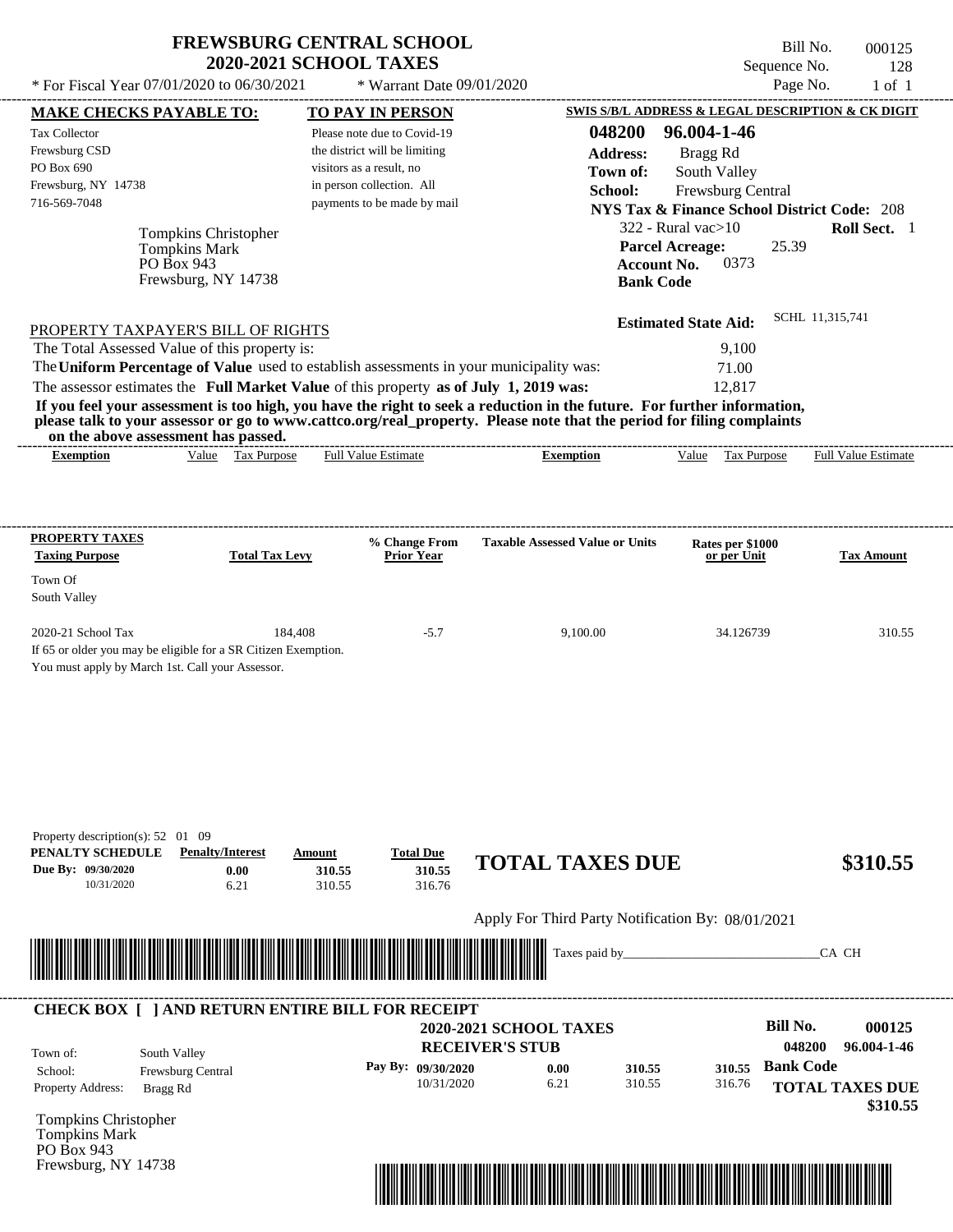| * For Fiscal Year 07/01/2020 to 06/30/2021                                                                                               | <b>FREWSBURG CENTRAL SCHOOL</b><br><b>2020-2021 SCHOOL TAXES</b> | * Warrant Date 09/01/2020                                    |                                                                                                                                                                                                                                                  | Sequence No.                                           | Bill No.<br>000126<br>129<br>Page No.<br>$1$ of $1$ |
|------------------------------------------------------------------------------------------------------------------------------------------|------------------------------------------------------------------|--------------------------------------------------------------|--------------------------------------------------------------------------------------------------------------------------------------------------------------------------------------------------------------------------------------------------|--------------------------------------------------------|-----------------------------------------------------|
| <b>MAKE CHECKS PAYABLE TO:</b>                                                                                                           |                                                                  | <b>TO PAY IN PERSON</b>                                      |                                                                                                                                                                                                                                                  | SWIS S/B/L ADDRESS & LEGAL DESCRIPTION & CK DIGIT      |                                                     |
| Tax Collector<br>Frewsburg CSD                                                                                                           |                                                                  | Please note due to Covid-19<br>the district will be limiting | 048200                                                                                                                                                                                                                                           | 96.002-1-37.3                                          |                                                     |
| PO Box 690                                                                                                                               |                                                                  | visitors as a result, no                                     | <b>Address:</b><br>Town of:                                                                                                                                                                                                                      | 12933 Bone Run Rd<br>South Valley                      |                                                     |
| Frewsburg, NY 14738                                                                                                                      |                                                                  | in person collection. All                                    | School:                                                                                                                                                                                                                                          | Frewsburg Central                                      |                                                     |
| 716-569-7048                                                                                                                             |                                                                  | payments to be made by mail                                  |                                                                                                                                                                                                                                                  | <b>NYS Tax &amp; Finance School District Code: 208</b> |                                                     |
| Tredo Edward                                                                                                                             |                                                                  |                                                              |                                                                                                                                                                                                                                                  | 210 - 1 Family Res                                     | Roll Sect. 1                                        |
| Tredo Eugenia                                                                                                                            |                                                                  |                                                              |                                                                                                                                                                                                                                                  | <b>Parcel Acreage:</b><br>16.30                        |                                                     |
| 3545 Four Rod Rd                                                                                                                         |                                                                  |                                                              | <b>Account No.</b>                                                                                                                                                                                                                               | 0632                                                   |                                                     |
| East Aurora, NY 14052                                                                                                                    |                                                                  |                                                              | <b>Bank Code</b>                                                                                                                                                                                                                                 |                                                        |                                                     |
|                                                                                                                                          |                                                                  |                                                              |                                                                                                                                                                                                                                                  | <b>Estimated State Aid:</b>                            | SCHL 11,315,741                                     |
| PROPERTY TAXPAYER'S BILL OF RIGHTS<br>The Total Assessed Value of this property is:                                                      |                                                                  |                                                              |                                                                                                                                                                                                                                                  | 106,400                                                |                                                     |
| The Uniform Percentage of Value used to establish assessments in your municipality was:                                                  |                                                                  |                                                              |                                                                                                                                                                                                                                                  | 71.00                                                  |                                                     |
| The assessor estimates the Full Market Value of this property as of July 1, 2019 was:                                                    |                                                                  |                                                              |                                                                                                                                                                                                                                                  | 149,859                                                |                                                     |
| on the above assessment has passed.                                                                                                      |                                                                  |                                                              | If you feel your assessment is too high, you have the right to seek a reduction in the future. For further information,<br>please talk to your assessor or go to www.cattco.org/real_property. Please note that the period for filing complaints |                                                        |                                                     |
| <b>Exemption</b>                                                                                                                         | Value Tax Purpose                                                | <b>Full Value Estimate</b>                                   | <b>Exemption</b>                                                                                                                                                                                                                                 | Value Tax Purpose                                      | <b>Full Value Estimate</b>                          |
| <b>PROPERTY TAXES</b><br><b>Taxing Purpose</b>                                                                                           | <b>Total Tax Levy</b>                                            | % Change From<br><b>Prior Year</b>                           | <b>Taxable Assessed Value or Units</b>                                                                                                                                                                                                           | Rates per \$1000<br>or per Unit                        | <b>Tax Amount</b>                                   |
| Town Of<br>South Valley                                                                                                                  |                                                                  |                                                              |                                                                                                                                                                                                                                                  |                                                        |                                                     |
| 2020-21 School Tax<br>If 65 or older you may be eligible for a SR Citizen Exemption.<br>You must apply by March 1st. Call your Assessor. | 184,408                                                          | $-5.7$                                                       | 106,400.00                                                                                                                                                                                                                                       | 34.126739                                              | 3,631.09                                            |
| Property description(s): 55 01 09<br>PENALTY SCHEDULE<br><b>Penalty/Interest</b>                                                         | Amount                                                           | <b>Total Due</b>                                             |                                                                                                                                                                                                                                                  |                                                        |                                                     |
| Due By: 09/30/2020<br>10/31/2020                                                                                                         | 0.00<br>3,631.09<br>3,631.09<br>72.62                            | 3,631.09<br>3,703.71                                         | <b>TOTAL TAXES DUE</b>                                                                                                                                                                                                                           |                                                        | \$3,631.09                                          |
|                                                                                                                                          |                                                                  |                                                              | Apply For Third Party Notification By: 08/01/2021                                                                                                                                                                                                |                                                        |                                                     |
|                                                                                                                                          |                                                                  |                                                              | Taxes paid by_                                                                                                                                                                                                                                   |                                                        | CA CH                                               |
| <b>CHECK BOX [ ] AND RETURN ENTIRE BILL FOR RECEIPT</b>                                                                                  |                                                                  |                                                              |                                                                                                                                                                                                                                                  |                                                        |                                                     |
|                                                                                                                                          |                                                                  |                                                              |                                                                                                                                                                                                                                                  |                                                        |                                                     |
|                                                                                                                                          |                                                                  |                                                              | <b>2020-2021 SCHOOL TAXES</b>                                                                                                                                                                                                                    | <b>Bill No.</b>                                        | 000126                                              |
| South Valley<br>Town of:                                                                                                                 |                                                                  | Pay By: 09/30/2020                                           | <b>RECEIVER'S STUB</b>                                                                                                                                                                                                                           | 048200<br><b>Bank Code</b>                             | 96.002-1-37.3                                       |

10/31/2020 72.62

Tredo Edward Property Address: 12933 Bone Run Rd

Tredo Eugenia 3545 Four Rod Rd East Aurora, NY 14052



3,631.09

3,703.71

**TOTAL TAXES DUE**

 **\$3,631.09**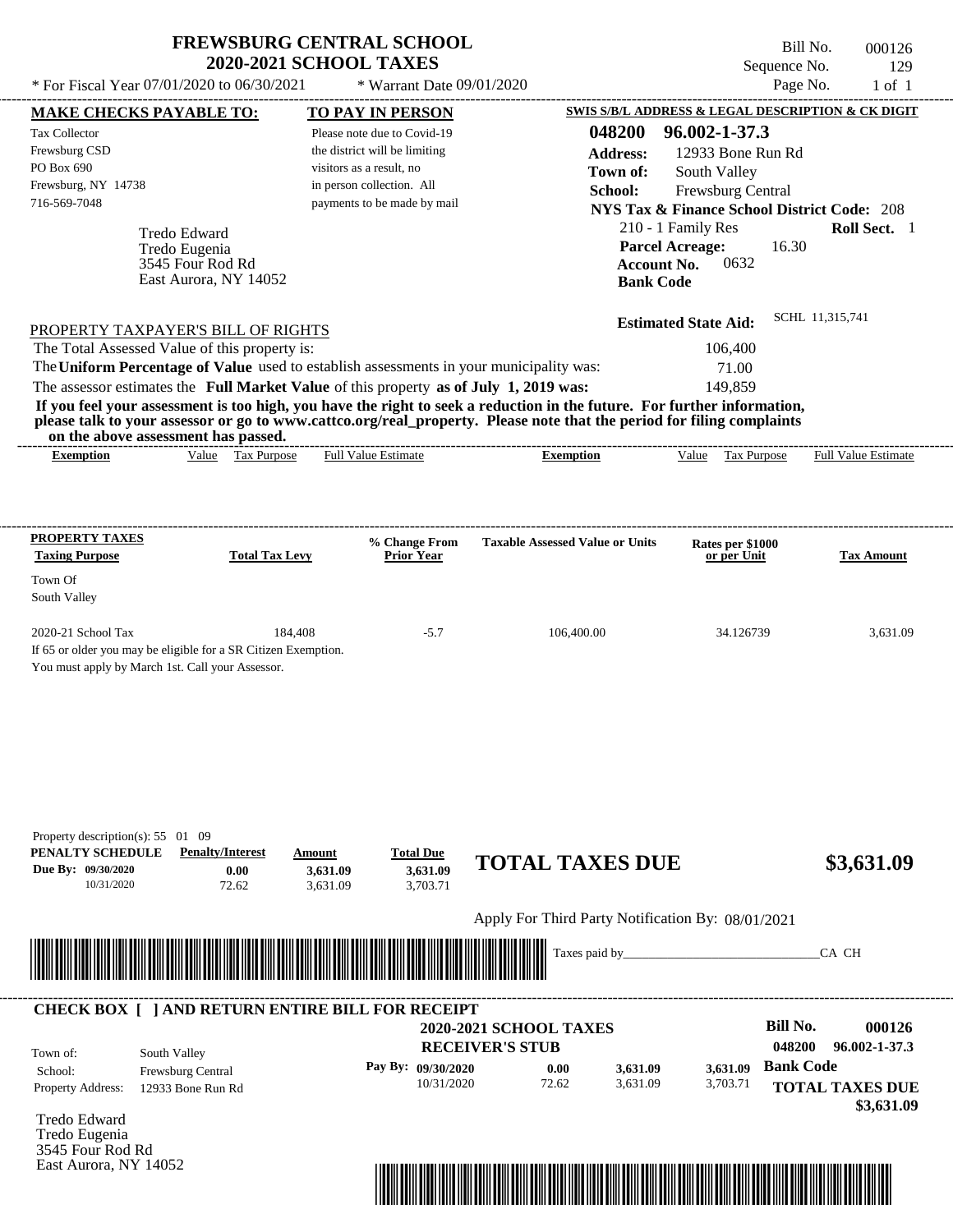| <b>FREWSBURG CENTRAL SCHOOL</b> |
|---------------------------------|
| <b>2020-2021 SCHOOL TAXES</b>   |

 $*$  For Fiscal Year 07/01/2020 to 06/30/2021  $*$  Warrant Date 09/01/2020 Page No. 1 of 1

Bill No. 000127 Sequence No. 130<br>Page No. 1 of 1

| <b>MAKE CHECKS PAYABLE TO:</b>                                                                                                                                                                                                       | <b>TO PAY IN PERSON</b>                                  |                                                   | SWIS S/B/L ADDRESS & LEGAL DESCRIPTION & CK DIGIT      |                        |
|--------------------------------------------------------------------------------------------------------------------------------------------------------------------------------------------------------------------------------------|----------------------------------------------------------|---------------------------------------------------|--------------------------------------------------------|------------------------|
| <b>Tax Collector</b>                                                                                                                                                                                                                 | Please note due to Covid-19                              | 048200                                            | 96.002-1-37.5                                          |                        |
| Frewsburg CSD                                                                                                                                                                                                                        | the district will be limiting                            | <b>Address:</b>                                   | Bone Run Rd (Co Rd 33)                                 |                        |
| PO Box 690                                                                                                                                                                                                                           | visitors as a result, no                                 | Town of:                                          | South Valley                                           |                        |
| Frewsburg, NY 14738<br>716-569-7048                                                                                                                                                                                                  | in person collection. All<br>payments to be made by mail | School:                                           | Frewsburg Central                                      |                        |
|                                                                                                                                                                                                                                      |                                                          |                                                   | <b>NYS Tax &amp; Finance School District Code: 208</b> |                        |
| Tredo Edward                                                                                                                                                                                                                         |                                                          |                                                   | $314$ - Rural vac $<$ 10                               | Roll Sect. 1           |
| Tredo Eugenia<br>3545 Four Rod Rd                                                                                                                                                                                                    |                                                          | <b>Account No.</b>                                | 1.00<br><b>Parcel Acreage:</b><br>0685                 |                        |
| East Aurora, NY 14052                                                                                                                                                                                                                |                                                          | <b>Bank Code</b>                                  |                                                        |                        |
|                                                                                                                                                                                                                                      |                                                          |                                                   |                                                        |                        |
|                                                                                                                                                                                                                                      |                                                          |                                                   | <b>Estimated State Aid:</b>                            | SCHL 11,315,741        |
| PROPERTY TAXPAYER'S BILL OF RIGHTS<br>The Total Assessed Value of this property is:                                                                                                                                                  |                                                          |                                                   | 4,000                                                  |                        |
| The Uniform Percentage of Value used to establish assessments in your municipality was:                                                                                                                                              |                                                          |                                                   | 71.00                                                  |                        |
| The assessor estimates the Full Market Value of this property as of July 1, 2019 was:                                                                                                                                                |                                                          |                                                   | 5,634                                                  |                        |
| If you feel your assessment is too high, you have the right to seek a reduction in the future. For further information,                                                                                                              |                                                          |                                                   |                                                        |                        |
| please talk to your assessor or go to www.cattco.org/real_property. Please note that the period for filing complaints                                                                                                                |                                                          |                                                   |                                                        |                        |
| on the above assessment has passed.<br>Value Tax Purpose<br><b>Exemption</b>                                                                                                                                                         | <b>Full Value Estimate</b>                               | <b>Exemption</b>                                  | Value Tax Purpose Full Value Estimate                  |                        |
|                                                                                                                                                                                                                                      |                                                          |                                                   |                                                        |                        |
|                                                                                                                                                                                                                                      |                                                          |                                                   |                                                        |                        |
|                                                                                                                                                                                                                                      |                                                          |                                                   |                                                        |                        |
| <b>PROPERTY TAXES</b>                                                                                                                                                                                                                | % Change From                                            | <b>Taxable Assessed Value or Units</b>            | Rates per \$1000                                       |                        |
| <b>Total Tax Levy</b><br><b>Taxing Purpose</b>                                                                                                                                                                                       | <b>Prior Year</b>                                        |                                                   | or per Unit                                            | <b>Tax Amount</b>      |
| Town Of                                                                                                                                                                                                                              |                                                          |                                                   |                                                        |                        |
| South Valley                                                                                                                                                                                                                         |                                                          |                                                   |                                                        |                        |
| 2020-21 School Tax                                                                                                                                                                                                                   | 184,408<br>$-5.7$                                        | 4,000.00                                          | 34.126739                                              | 136.51                 |
| If 65 or older you may be eligible for a SR Citizen Exemption.                                                                                                                                                                       |                                                          |                                                   |                                                        |                        |
| You must apply by March 1st. Call your Assessor.                                                                                                                                                                                     |                                                          |                                                   |                                                        |                        |
|                                                                                                                                                                                                                                      |                                                          |                                                   |                                                        |                        |
|                                                                                                                                                                                                                                      |                                                          |                                                   |                                                        |                        |
|                                                                                                                                                                                                                                      |                                                          |                                                   |                                                        |                        |
|                                                                                                                                                                                                                                      |                                                          |                                                   |                                                        |                        |
|                                                                                                                                                                                                                                      |                                                          |                                                   |                                                        |                        |
|                                                                                                                                                                                                                                      |                                                          |                                                   |                                                        |                        |
|                                                                                                                                                                                                                                      |                                                          |                                                   |                                                        |                        |
| Property description(s): 55 01 09                                                                                                                                                                                                    |                                                          |                                                   |                                                        |                        |
| PENALTY SCHEDULE<br><b>Penalty/Interest</b>                                                                                                                                                                                          | <b>Total Due</b><br>Amount                               | <b>TOTAL TAXES DUE</b>                            |                                                        | \$136.51               |
| Due By: 09/30/2020<br>0.00<br>10/31/2020<br>2.73                                                                                                                                                                                     | 136.51<br>136.51<br>136.51<br>139.24                     |                                                   |                                                        |                        |
|                                                                                                                                                                                                                                      |                                                          |                                                   |                                                        |                        |
|                                                                                                                                                                                                                                      |                                                          | Apply For Third Party Notification By: 08/01/2021 |                                                        |                        |
|                                                                                                                                                                                                                                      |                                                          | Taxes paid by_                                    |                                                        | CA CH                  |
| <u> Indian American State of Barbara and The Barbara and The Barbara and The Barbara and The Barbara and The Barbara and The Barbara and The Barbara and The Barbara and The Barbara and The Barbara and The Barbara and The Bar</u> |                                                          |                                                   |                                                        |                        |
|                                                                                                                                                                                                                                      |                                                          |                                                   |                                                        |                        |
| <b>CHECK BOX [ ] AND RETURN ENTIRE BILL FOR RECEIPT</b>                                                                                                                                                                              |                                                          |                                                   |                                                        |                        |
|                                                                                                                                                                                                                                      |                                                          | 2020-2021 SCHOOL TAXES                            | <b>Bill No.</b>                                        | 000127                 |
| South Valley<br>Town of:                                                                                                                                                                                                             |                                                          | <b>RECEIVER'S STUB</b>                            | 048200                                                 | 96.002-1-37.5          |
| School:<br>Frewsburg Central                                                                                                                                                                                                         | Pay By: 09/30/2020                                       | 136.51<br>0.00                                    | <b>Bank Code</b><br>136.51                             |                        |
| Property Address:<br>Bone Run Rd (Co Rd 33)                                                                                                                                                                                          | 10/31/2020                                               | 2.73<br>136.51                                    | 139.24                                                 | <b>TOTAL TAXES DUE</b> |
| Tredo Edward                                                                                                                                                                                                                         |                                                          |                                                   |                                                        | \$136.51               |
| Tredo Eugenia                                                                                                                                                                                                                        |                                                          |                                                   |                                                        |                        |
| 3545 Four Rod Rd                                                                                                                                                                                                                     |                                                          |                                                   |                                                        |                        |
| East Aurora, NY 14052                                                                                                                                                                                                                |                                                          |                                                   |                                                        |                        |
|                                                                                                                                                                                                                                      |                                                          |                                                   |                                                        |                        |
|                                                                                                                                                                                                                                      |                                                          |                                                   |                                                        |                        |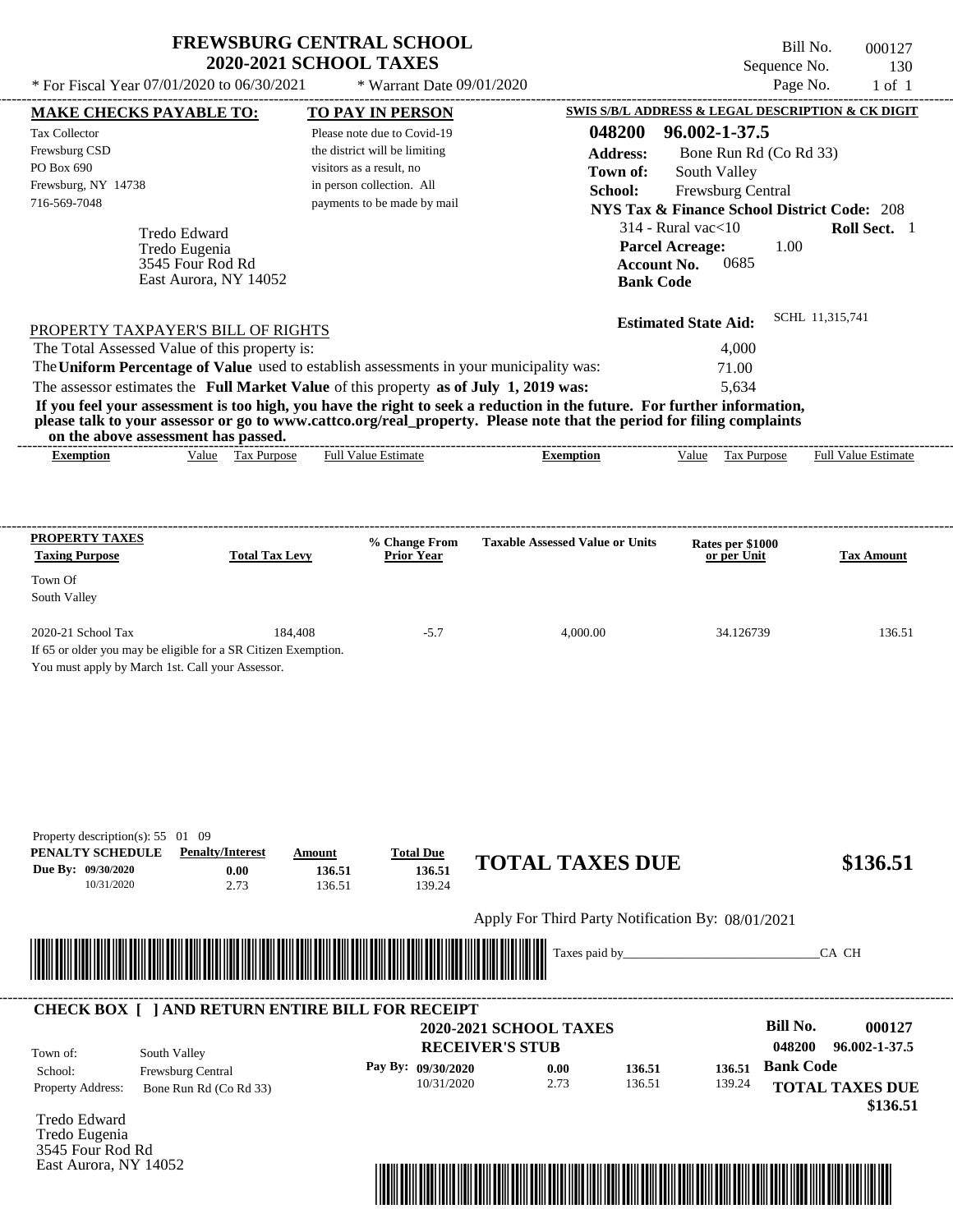| * For Fiscal Year 07/01/2020 to 06/30/2021                                                                                                                                                   | <b>FREWSBURG CENTRAL SCHOOL</b><br><b>2020-2021 SCHOOL TAXES</b>                             | * Warrant Date 09/01/2020                           |                                                                                                                                                                                                                                                  |                                                                            | Bill No.<br>000128<br>Sequence No.<br>131<br>Page No.<br>$1$ of $1$ |
|----------------------------------------------------------------------------------------------------------------------------------------------------------------------------------------------|----------------------------------------------------------------------------------------------|-----------------------------------------------------|--------------------------------------------------------------------------------------------------------------------------------------------------------------------------------------------------------------------------------------------------|----------------------------------------------------------------------------|---------------------------------------------------------------------|
| MAKE CHECKS PAYABLE TO:                                                                                                                                                                      |                                                                                              | <b>TO PAY IN PERSON</b>                             |                                                                                                                                                                                                                                                  |                                                                            | SWIS S/B/L ADDRESS & LEGAL DESCRIPTION & CK DIGIT                   |
| Tax Collector                                                                                                                                                                                |                                                                                              | Please note due to Covid-19                         | 048200                                                                                                                                                                                                                                           | 105.002-1-1.20                                                             |                                                                     |
| Frewsburg CSD                                                                                                                                                                                |                                                                                              | the district will be limiting                       | <b>Address:</b>                                                                                                                                                                                                                                  | 2 Gurnsey Hollow Rd (Off)                                                  |                                                                     |
| PO Box 690                                                                                                                                                                                   |                                                                                              | visitors as a result, no                            | Town of:                                                                                                                                                                                                                                         | South Valley                                                               |                                                                     |
| Frewsburg, NY 14738                                                                                                                                                                          |                                                                                              | in person collection. All                           | School:                                                                                                                                                                                                                                          | Frewsburg Central                                                          |                                                                     |
| 716-569-7048                                                                                                                                                                                 |                                                                                              | payments to be made by mail                         |                                                                                                                                                                                                                                                  |                                                                            | <b>NYS Tax &amp; Finance School District Code: 208</b>              |
| 7106 Card Lane                                                                                                                                                                               | <b>VANHOUTEN Bennett</b><br>WOSHNER Victoria M.<br>Pittsburgh, PA 15208                      |                                                     | <b>Bank Code</b>                                                                                                                                                                                                                                 | 260 - Seasonal res<br><b>Parcel Acreage:</b><br>0649<br><b>Account No.</b> | Roll Sect. 1<br>9.22                                                |
| PROPERTY TAXPAYER'S BILL OF RIGHTS                                                                                                                                                           |                                                                                              |                                                     |                                                                                                                                                                                                                                                  | <b>Estimated State Aid:</b>                                                | SCHL 11,315,741                                                     |
| The Total Assessed Value of this property is:                                                                                                                                                |                                                                                              |                                                     |                                                                                                                                                                                                                                                  | 42,300                                                                     |                                                                     |
| The Uniform Percentage of Value used to establish assessments in your municipality was:                                                                                                      |                                                                                              |                                                     |                                                                                                                                                                                                                                                  | 71.00                                                                      |                                                                     |
| The assessor estimates the Full Market Value of this property as of July 1, 2019 was:                                                                                                        |                                                                                              |                                                     |                                                                                                                                                                                                                                                  | 59,577                                                                     |                                                                     |
| on the above assessment has passed.                                                                                                                                                          |                                                                                              |                                                     | If you feel your assessment is too high, you have the right to seek a reduction in the future. For further information,<br>please talk to your assessor or go to www.cattco.org/real_property. Please note that the period for filing complaints |                                                                            |                                                                     |
| <b>Exemption</b>                                                                                                                                                                             | Value Tax Purpose                                                                            | Full Value Estimate                                 | <b>Exemption</b>                                                                                                                                                                                                                                 | Tax Purpose<br>Value                                                       | Full Value Estimate                                                 |
| <b>Taxing Purpose</b><br>Town Of<br>South Valley<br>2020-21 School Tax<br>If 65 or older you may be eligible for a SR Citizen Exemption.<br>You must apply by March 1st. Call your Assessor. | <b>Total Tax Levy</b><br>184,408                                                             | % Change From<br><b>Prior Year</b><br>$-5.7$        | <b>Taxable Assessed Value or Units</b><br>42,300.00                                                                                                                                                                                              | Rates per \$1000<br>or per Unit<br>34.126739                               | <b>Tax Amount</b><br>1,443.56                                       |
| Property description(s): $51 \quad 01 \quad 09$<br>PENALTY SCHEDULE<br>Due By: 09/30/2020<br>10/31/2020                                                                                      | Sawmill Run Sd<br><b>Penalty/Interest</b><br>Amount<br>0.00<br>1,443.56<br>28.87<br>1,443.56 | Lot $2$<br><b>Total Due</b><br>1,443.56<br>1,472.43 | <b>TOTAL TAXES DUE</b>                                                                                                                                                                                                                           |                                                                            | \$1,443.56                                                          |
|                                                                                                                                                                                              |                                                                                              |                                                     |                                                                                                                                                                                                                                                  |                                                                            |                                                                     |
|                                                                                                                                                                                              |                                                                                              |                                                     | Apply For Third Party Notification By: 08/01/2021                                                                                                                                                                                                |                                                                            |                                                                     |
|                                                                                                                                                                                              |                                                                                              |                                                     | Taxes paid by                                                                                                                                                                                                                                    |                                                                            | CA CH                                                               |
| <b>CHECK BOX [ ] AND RETURN ENTIRE BILL FOR RECEIPT</b>                                                                                                                                      |                                                                                              |                                                     |                                                                                                                                                                                                                                                  |                                                                            |                                                                     |
|                                                                                                                                                                                              |                                                                                              |                                                     | 2020-2021 SCHOOL TAXES                                                                                                                                                                                                                           |                                                                            | <b>Bill No.</b><br>000128                                           |
| South Valley<br>Town of:                                                                                                                                                                     |                                                                                              |                                                     | <b>RECEIVER'S STUB</b>                                                                                                                                                                                                                           |                                                                            | 048200<br>105.002-1-1.20                                            |
| School:<br>Frewsburg Central                                                                                                                                                                 |                                                                                              | Pay By: 09/30/2020                                  | 0.00<br>1,443.56                                                                                                                                                                                                                                 | 1,443.56                                                                   | <b>Bank Code</b>                                                    |
| Property Address:                                                                                                                                                                            | 2 Gurnsey Hollow Rd (Off)                                                                    | 10/31/2020                                          | 28.87<br>1,443.56                                                                                                                                                                                                                                | 1,472.43                                                                   | <b>TOTAL TAXES DUE</b>                                              |
|                                                                                                                                                                                              |                                                                                              |                                                     |                                                                                                                                                                                                                                                  |                                                                            | \$1,443.56                                                          |
| <b>VANHOUTEN Bennett</b>                                                                                                                                                                     |                                                                                              |                                                     |                                                                                                                                                                                                                                                  |                                                                            |                                                                     |
| WOSHNER Victoria M.                                                                                                                                                                          |                                                                                              |                                                     |                                                                                                                                                                                                                                                  |                                                                            |                                                                     |

7106 Card Lane Pittsburgh, PA 15208

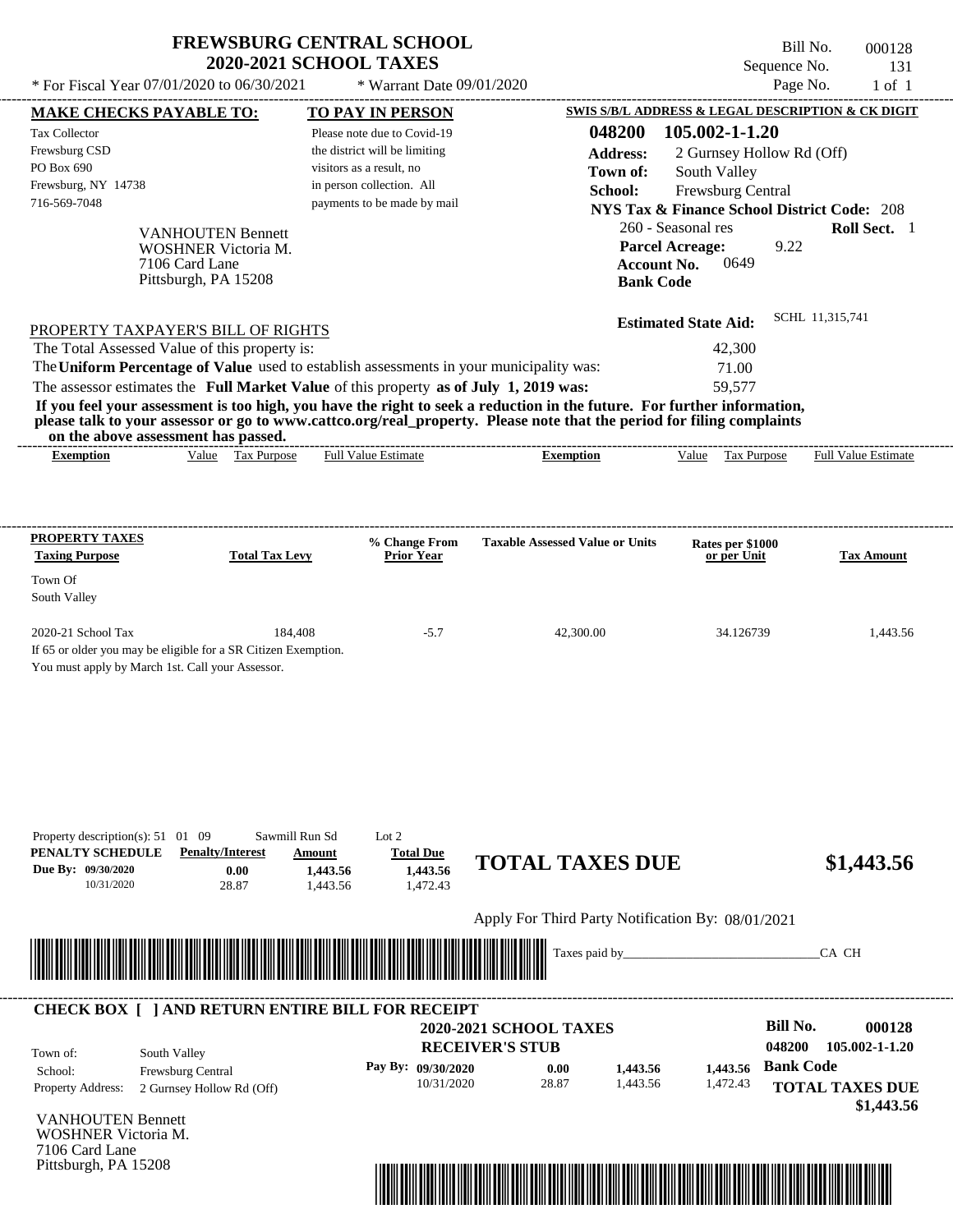|                                                                                                                                                                                                                                                  | <b>2020-2021 SCHOOL TAXES</b> | <b>FREWSBURG CENTRAL SCHOOL</b>  |                                                   | Bill No.<br>Sequence No.                               | 000129<br>132                      |
|--------------------------------------------------------------------------------------------------------------------------------------------------------------------------------------------------------------------------------------------------|-------------------------------|----------------------------------|---------------------------------------------------|--------------------------------------------------------|------------------------------------|
| * For Fiscal Year 07/01/2020 to 06/30/2021                                                                                                                                                                                                       |                               | * Warrant Date 09/01/2020        |                                                   | Page No.                                               | $1$ of $1$                         |
| <b>MAKE CHECKS PAYABLE TO:</b>                                                                                                                                                                                                                   |                               | <b>TO PAY IN PERSON</b>          |                                                   | SWIS S/B/L ADDRESS & LEGAL DESCRIPTION & CK DIGIT      |                                    |
| <b>Tax Collector</b>                                                                                                                                                                                                                             |                               | Please note due to Covid-19      | 048200                                            | 105.002-1-1.33                                         |                                    |
| Frewsburg CSD                                                                                                                                                                                                                                    |                               | the district will be limiting    | <b>Address:</b>                                   | Gurnsey Hollow Rd (Off)                                |                                    |
| PO Box 690                                                                                                                                                                                                                                       |                               | visitors as a result, no         | Town of:                                          | South Valley                                           |                                    |
| Frewsburg, NY 14738                                                                                                                                                                                                                              |                               | in person collection. All        | School:                                           | Frewsburg Central                                      |                                    |
| 716-569-7048                                                                                                                                                                                                                                     |                               | payments to be made by mail      |                                                   | <b>NYS Tax &amp; Finance School District Code: 208</b> |                                    |
| <b>VANHOUTEN Bennett</b>                                                                                                                                                                                                                         |                               |                                  |                                                   | $314$ - Rural vac $<$ 10                               | Roll Sect. 1                       |
| <b>WOSHNER Victoria M.</b>                                                                                                                                                                                                                       |                               |                                  |                                                   | <b>Parcel Acreage:</b><br>6.28                         |                                    |
| 7106 Card Lane                                                                                                                                                                                                                                   |                               |                                  |                                                   | 0689<br><b>Account No.</b>                             |                                    |
| Pittsburgh, PA 15208                                                                                                                                                                                                                             |                               |                                  | <b>Bank Code</b>                                  |                                                        |                                    |
|                                                                                                                                                                                                                                                  |                               |                                  |                                                   | <b>Estimated State Aid:</b>                            | SCHL 11,315,741                    |
| PROPERTY TAXPAYER'S BILL OF RIGHTS                                                                                                                                                                                                               |                               |                                  |                                                   |                                                        |                                    |
| The Total Assessed Value of this property is:                                                                                                                                                                                                    |                               |                                  |                                                   | 5,800                                                  |                                    |
| The Uniform Percentage of Value used to establish assessments in your municipality was:                                                                                                                                                          |                               |                                  |                                                   | 71.00                                                  |                                    |
| The assessor estimates the Full Market Value of this property as of July 1, 2019 was:                                                                                                                                                            |                               |                                  |                                                   | 8.169                                                  |                                    |
| If you feel your assessment is too high, you have the right to seek a reduction in the future. For further information,<br>please talk to your assessor or go to www.cattco.org/real_property. Please note that the period for filing complaints |                               |                                  |                                                   |                                                        |                                    |
| on the above assessment has passed.<br>Value Tax Purpose<br><b>Exemption</b>                                                                                                                                                                     |                               | <b>Full Value Estimate</b>       | <b>Exemption</b>                                  | Value<br>Tax Purpose                                   | <b>Full Value Estimate</b>         |
|                                                                                                                                                                                                                                                  |                               |                                  |                                                   |                                                        |                                    |
|                                                                                                                                                                                                                                                  |                               |                                  |                                                   |                                                        |                                    |
| <b>PROPERTY TAXES</b>                                                                                                                                                                                                                            |                               | % Change From                    | <b>Taxable Assessed Value or Units</b>            | Rates per \$1000                                       |                                    |
| <b>Taxing Purpose</b>                                                                                                                                                                                                                            | <b>Total Tax Levy</b>         | <b>Prior Year</b>                |                                                   | or per Unit                                            | <b>Tax Amount</b>                  |
| Town Of                                                                                                                                                                                                                                          |                               |                                  |                                                   |                                                        |                                    |
| South Valley                                                                                                                                                                                                                                     |                               |                                  |                                                   |                                                        |                                    |
| 2020-21 School Tax                                                                                                                                                                                                                               | 184.408                       | $-5.7$                           | 5,800.00                                          | 34.126739                                              | 197.94                             |
| If 65 or older you may be eligible for a SR Citizen Exemption.                                                                                                                                                                                   |                               |                                  |                                                   |                                                        |                                    |
| You must apply by March 1st. Call your Assessor.                                                                                                                                                                                                 |                               |                                  |                                                   |                                                        |                                    |
|                                                                                                                                                                                                                                                  |                               |                                  |                                                   |                                                        |                                    |
|                                                                                                                                                                                                                                                  |                               |                                  |                                                   |                                                        |                                    |
|                                                                                                                                                                                                                                                  |                               |                                  |                                                   |                                                        |                                    |
| Property description(s): 51 01 09<br>PENALTY SCHEDULE<br><b>Penalty/Interest</b>                                                                                                                                                                 |                               |                                  |                                                   |                                                        |                                    |
| Due By: 09/30/2020<br>0.00                                                                                                                                                                                                                       | Amount<br>197.94              | <b>Total Due</b><br>197.94       | <b>TOTAL TAXES DUE</b>                            |                                                        | \$197.94                           |
| 10/31/2020<br>3.96                                                                                                                                                                                                                               | 197.94                        | 201.90                           |                                                   |                                                        |                                    |
|                                                                                                                                                                                                                                                  |                               |                                  |                                                   |                                                        |                                    |
|                                                                                                                                                                                                                                                  |                               |                                  | Apply For Third Party Notification By: 08/01/2021 |                                                        |                                    |
|                                                                                                                                                                                                                                                  |                               |                                  | Taxes paid by_                                    |                                                        | CA CH                              |
|                                                                                                                                                                                                                                                  |                               |                                  |                                                   |                                                        |                                    |
| <b>CHECK BOX [ ] AND RETURN ENTIRE BILL FOR RECEIPT</b>                                                                                                                                                                                          |                               |                                  | <b>2020-2021 SCHOOL TAXES</b>                     | <b>Bill No.</b>                                        | 000129                             |
|                                                                                                                                                                                                                                                  |                               |                                  | <b>RECEIVER'S STUB</b>                            | 048200                                                 | 105.002-1-1.33                     |
| South Valley<br>Town of:                                                                                                                                                                                                                         |                               |                                  |                                                   | <b>Bank Code</b>                                       |                                    |
| Frewsburg Central<br>School:                                                                                                                                                                                                                     |                               | Pay By: 09/30/2020<br>10/31/2020 | 197.94<br>0.00<br>3.96<br>197.94                  | 197.94<br>201.90                                       |                                    |
| Property Address:<br>Gurnsey Hollow Rd (Off)                                                                                                                                                                                                     |                               |                                  |                                                   |                                                        | <b>TOTAL TAXES DUE</b><br>\$197.94 |
| <b>VANHOUTEN Bennett</b>                                                                                                                                                                                                                         |                               |                                  |                                                   |                                                        |                                    |
| <b>WOSHNER Victoria M.</b><br>7106 Card Lane                                                                                                                                                                                                     |                               |                                  |                                                   |                                                        |                                    |

**FREWSBURG CENTRAL SCHOOL**

Pittsburgh, PA 15208

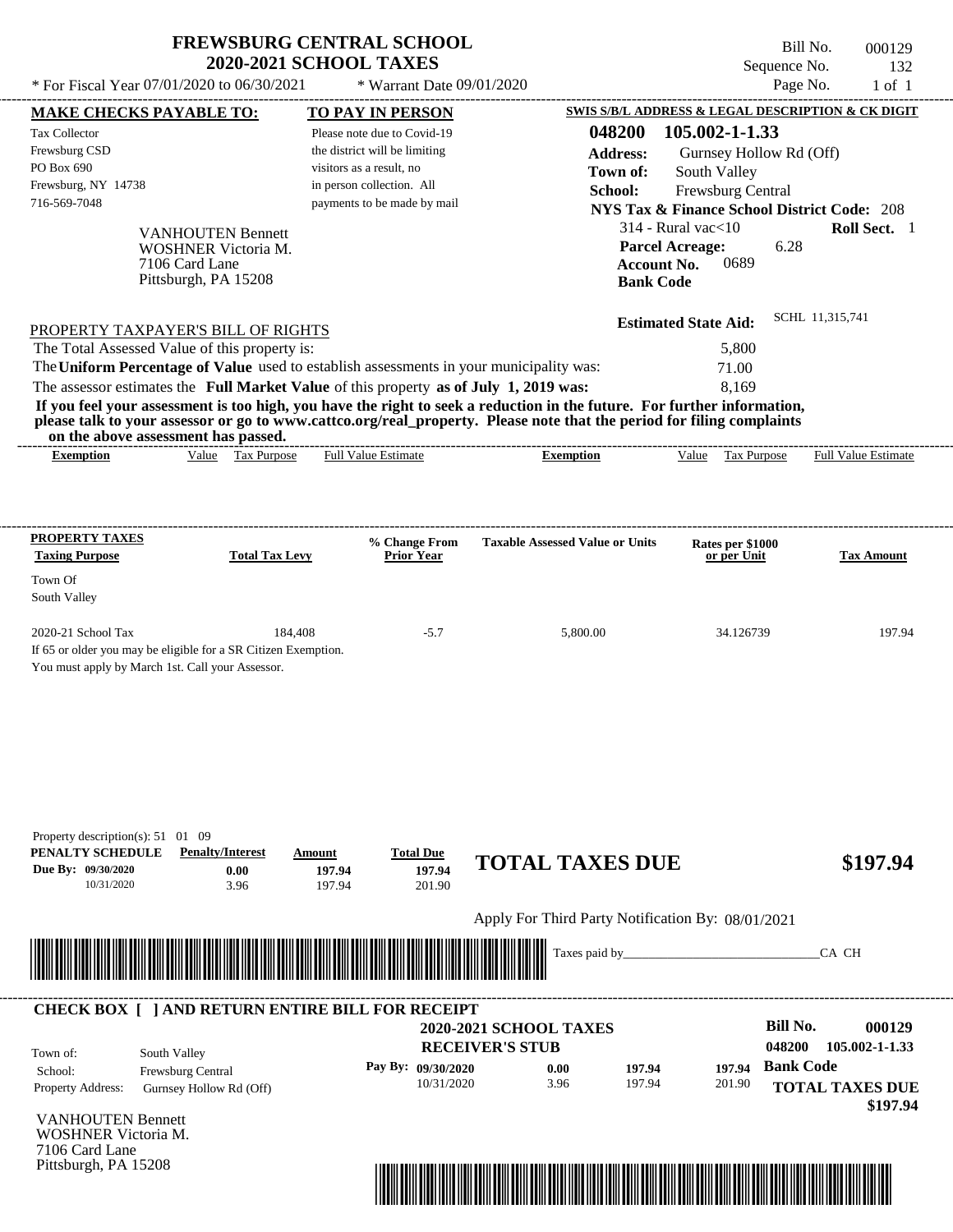| * For Fiscal Year 07/01/2020 to 06/30/2021                                                                                                                                                                                                                                                                                                                                                                                                                                                                                                                         | <b>FREWSBURG CENTRAL SCHOOL</b><br><b>2020-2021 SCHOOL TAXES</b><br>* Warrant Date 09/01/2020                                                        |                                                                                                                                         | Bill No.<br>Sequence No.<br>Page No.                                                                                                                    | 000130<br>133<br>$1$ of $1$                                 |
|--------------------------------------------------------------------------------------------------------------------------------------------------------------------------------------------------------------------------------------------------------------------------------------------------------------------------------------------------------------------------------------------------------------------------------------------------------------------------------------------------------------------------------------------------------------------|------------------------------------------------------------------------------------------------------------------------------------------------------|-----------------------------------------------------------------------------------------------------------------------------------------|---------------------------------------------------------------------------------------------------------------------------------------------------------|-------------------------------------------------------------|
| <b>MAKE CHECKS PAYABLE TO:</b>                                                                                                                                                                                                                                                                                                                                                                                                                                                                                                                                     | TO PAY IN PERSON                                                                                                                                     |                                                                                                                                         | SWIS S/B/L ADDRESS & LEGAL DESCRIPTION & CK DIGIT                                                                                                       |                                                             |
| <b>Tax Collector</b><br>Frewsburg CSD<br>PO Box 690<br>Frewsburg, NY 14738<br>716-569-7048<br>Weaver Don S Jr<br>6 Nottingham Cir<br>Jamestown, NY 14701                                                                                                                                                                                                                                                                                                                                                                                                           | Please note due to Covid-19<br>the district will be limiting<br>visitors as a result, no<br>in person collection. All<br>payments to be made by mail | 048200<br><b>Address:</b><br>Town of:<br>School:<br>240 - Rural res<br><b>Parcel Acreage:</b><br><b>Account No.</b><br><b>Bank Code</b> | 105.002-1-1.3<br>12990 Gurnsey Hollow Rd<br>South Valley<br>Frewsburg Central<br><b>NYS Tax &amp; Finance School District Code: 208</b><br>9.80<br>0604 | Roll Sect. 1                                                |
| PROPERTY TAXPAYER'S BILL OF RIGHTS<br>The Total Assessed Value of this property is:<br>The Uniform Percentage of Value used to establish assessments in your municipality was:<br>The assessor estimates the Full Market Value of this property as of July 1, 2019 was:<br>If you feel your assessment is too high, you have the right to seek a reduction in the future. For further information,<br>please talk to your assessor or go to www.cattco.org/real_property. Please note that the period for filing complaints<br>on the above assessment has passed. |                                                                                                                                                      |                                                                                                                                         | <b>Estimated State Aid:</b><br>246,000<br>71.00<br>346,479                                                                                              | SCHL 11,315,741                                             |
| Value Tax Purpose<br><b>Exemption</b>                                                                                                                                                                                                                                                                                                                                                                                                                                                                                                                              | <b>Full Value Estimate</b>                                                                                                                           | <b>Exemption</b>                                                                                                                        | Value Tax Purpose                                                                                                                                       | <b>Full Value Estimate</b>                                  |
| PROPERTY TAXES                                                                                                                                                                                                                                                                                                                                                                                                                                                                                                                                                     | % Change From                                                                                                                                        | <b>Taxable Assessed Value or Units</b>                                                                                                  | Rates per \$1000                                                                                                                                        |                                                             |
| <b>Taxing Purpose</b><br><b>Total Tax Levy</b><br>Town Of<br>South Valley                                                                                                                                                                                                                                                                                                                                                                                                                                                                                          | <b>Prior Year</b>                                                                                                                                    |                                                                                                                                         | or per Unit                                                                                                                                             | <b>Tax Amount</b>                                           |
| 2020-21 School Tax<br>If 65 or older you may be eligible for a SR Citizen Exemption.<br>You must apply by March 1st. Call your Assessor.                                                                                                                                                                                                                                                                                                                                                                                                                           | 184,408<br>$-5.7$                                                                                                                                    | 246,000.00                                                                                                                              | 34.126739                                                                                                                                               | 8,395.18                                                    |
| Property description(s): 51 01 09<br>PENALTY SCHEDULE<br><b>Penalty/Interest</b><br>Due By: 09/30/2020<br>0.00<br>10/31/2020<br>167.90                                                                                                                                                                                                                                                                                                                                                                                                                             | <b>Total Due</b><br>Amount<br>8,395.18<br>8,395.18<br>8,395.18<br>8,563.08                                                                           | <b>TOTAL TAXES DUE</b>                                                                                                                  |                                                                                                                                                         | \$8,395.18                                                  |
|                                                                                                                                                                                                                                                                                                                                                                                                                                                                                                                                                                    |                                                                                                                                                      | Apply For Third Party Notification By: 08/01/2021<br>Taxes paid by_                                                                     |                                                                                                                                                         | CA CH                                                       |
| <b>CHECK BOX [ ] AND RETURN ENTIRE BILL FOR RECEIPT</b>                                                                                                                                                                                                                                                                                                                                                                                                                                                                                                            |                                                                                                                                                      |                                                                                                                                         | <b>Bill No.</b>                                                                                                                                         | 000130                                                      |
| South Valley<br>Town of:<br>Frewsburg Central<br>School:<br><b>Property Address:</b><br>12990 Gurnsey Hollow Rd                                                                                                                                                                                                                                                                                                                                                                                                                                                    | Pay By: 09/30/2020<br>10/31/2020                                                                                                                     | 2020-2021 SCHOOL TAXES<br><b>RECEIVER'S STUB</b><br>0.00<br>8,395.18<br>167.90<br>8,395.18                                              | 048200<br><b>Bank Code</b><br>8,395.18<br>8,563.08                                                                                                      | $105.002 - 1 - 1.3$<br><b>TOTAL TAXES DUE</b><br>\$8,395.18 |

Weaver Don S Jr 6 Nottingham Cir Jamestown, NY 14701

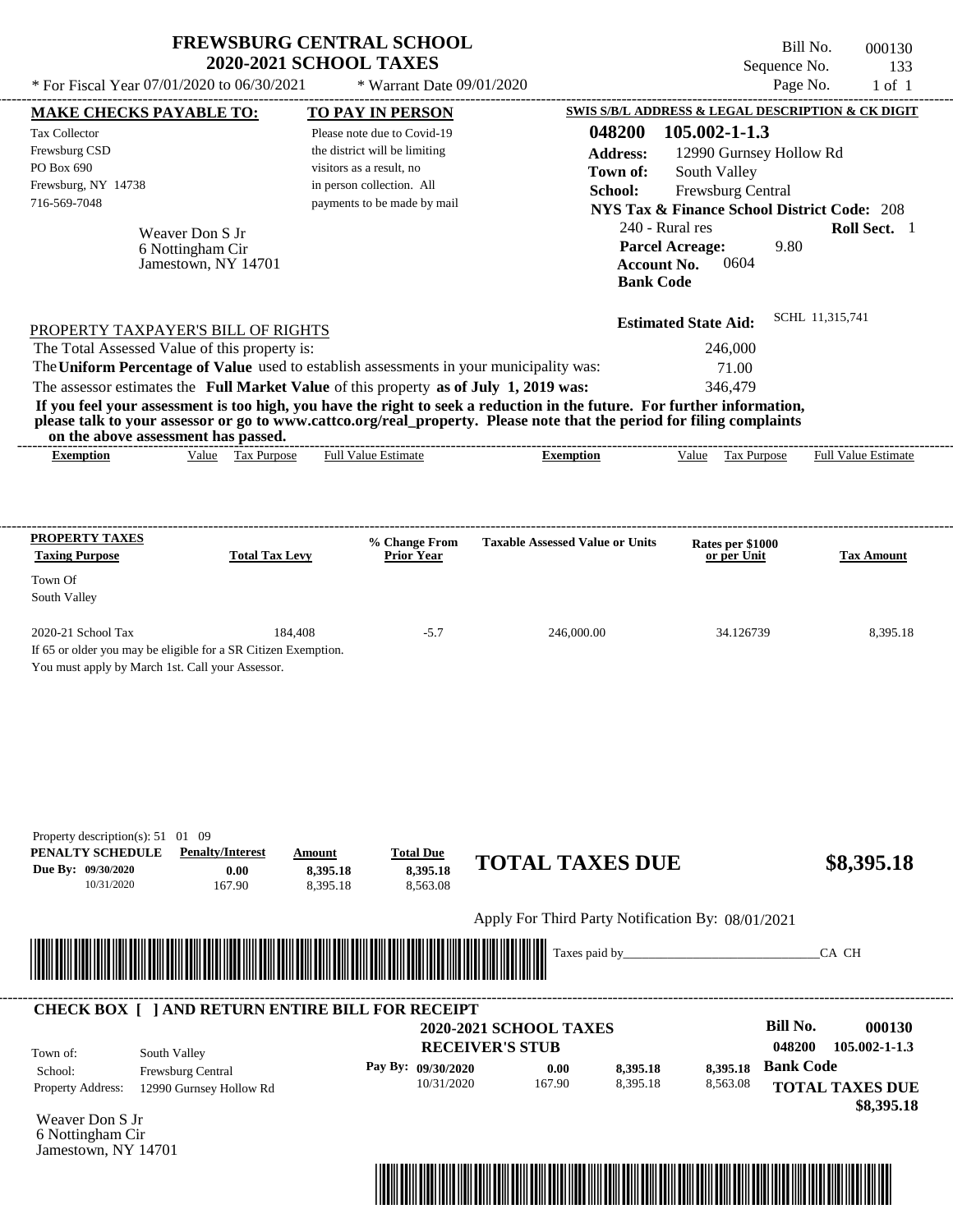$*$  For Fiscal Year 07/01/2020 to 06/30/2021

\* Warrant Date 09/01/2020

Bill No. 000131 Sequence No. 134<br>Page No. 1 of 1

| Whalen Jocelyn I.<br>31861 East Nine Dr<br>Laguna Niguel, CA 92677                                                            |                                                      | 048200<br><b>Address:</b><br>Town of:<br>School:                                                                                                                                                                                                    | 0643                                                                                                                                                                                                 | Roll Sect. 1                                                                                                                                                                                                                                                                                                                                                                                                                                                                                                                                                                                                                      |
|-------------------------------------------------------------------------------------------------------------------------------|------------------------------------------------------|-----------------------------------------------------------------------------------------------------------------------------------------------------------------------------------------------------------------------------------------------------|------------------------------------------------------------------------------------------------------------------------------------------------------------------------------------------------------|-----------------------------------------------------------------------------------------------------------------------------------------------------------------------------------------------------------------------------------------------------------------------------------------------------------------------------------------------------------------------------------------------------------------------------------------------------------------------------------------------------------------------------------------------------------------------------------------------------------------------------------|
| PROPERTY TAXPAYER'S BILL OF RIGHTS<br>The Total Assessed Value of this property is:<br>on the above assessment has passed.    |                                                      |                                                                                                                                                                                                                                                     | 61,200<br>71.00<br>86,197                                                                                                                                                                            | SCHL 11,315,741                                                                                                                                                                                                                                                                                                                                                                                                                                                                                                                                                                                                                   |
|                                                                                                                               |                                                      |                                                                                                                                                                                                                                                     |                                                                                                                                                                                                      | <b>Full Value Estimate</b>                                                                                                                                                                                                                                                                                                                                                                                                                                                                                                                                                                                                        |
| <b>Total Tax Levy</b>                                                                                                         |                                                      | <b>Taxable Assessed Value or Units</b>                                                                                                                                                                                                              | Rates per \$1000<br>or per Unit                                                                                                                                                                      | <b>Tax Amount</b>                                                                                                                                                                                                                                                                                                                                                                                                                                                                                                                                                                                                                 |
| 184,408<br>If 65 or older you may be eligible for a SR Citizen Exemption.<br>You must apply by March 1st. Call your Assessor. | $-5.7$                                               | 61,200.00                                                                                                                                                                                                                                           | 34.126739                                                                                                                                                                                            | 2,088.56                                                                                                                                                                                                                                                                                                                                                                                                                                                                                                                                                                                                                          |
| Sawmill Run Sub Div<br><b>Penalty/Interest</b><br>Amount<br>2,088.56<br>2,088.56                                              | Phase Ii<br><b>Total Due</b><br>2,088.56<br>2,130.33 |                                                                                                                                                                                                                                                     |                                                                                                                                                                                                      | \$2,088.56                                                                                                                                                                                                                                                                                                                                                                                                                                                                                                                                                                                                                        |
|                                                                                                                               |                                                      | Apply For Third Party Notification By: 08/01/2021                                                                                                                                                                                                   |                                                                                                                                                                                                      |                                                                                                                                                                                                                                                                                                                                                                                                                                                                                                                                                                                                                                   |
|                                                                                                                               |                                                      |                                                                                                                                                                                                                                                     |                                                                                                                                                                                                      |                                                                                                                                                                                                                                                                                                                                                                                                                                                                                                                                                                                                                                   |
|                                                                                                                               |                                                      | Taxes paid by_                                                                                                                                                                                                                                      |                                                                                                                                                                                                      | CA CH                                                                                                                                                                                                                                                                                                                                                                                                                                                                                                                                                                                                                             |
|                                                                                                                               | <b>MAKE CHECKS PAYABLE TO:</b><br>Value Tax Purpose  | <b>TO PAY IN PERSON</b><br>Please note due to Covid-19<br>the district will be limiting<br>visitors as a result, no<br>in person collection. All<br>payments to be made by mail<br><b>Full Value Estimate</b><br>% Change From<br><b>Prior Year</b> | The Uniform Percentage of Value used to establish assessments in your municipality was:<br>The assessor estimates the Full Market Value of this property as of July 1, 2019 was:<br><b>Exemption</b> | SWIS S/B/L ADDRESS & LEGAL DESCRIPTION & CK DIGIT<br>105.002-1-1.14<br>12809 Gurnsey Hollow Rd<br>South Valley<br>Frewsburg Central<br><b>NYS Tax &amp; Finance School District Code: 208</b><br>210 - 1 Family Res<br><b>Parcel Acreage:</b><br>5.89<br><b>Account No.</b><br><b>Bank Code</b><br><b>Estimated State Aid:</b><br>If you feel your assessment is too high, you have the right to seek a reduction in the future. For further information,<br>please talk to your assessor or go to www.cattco.org/real_property. Please note that the period for filing complaints<br>Value Tax Purpose<br><b>TOTAL TAXES DUE</b> |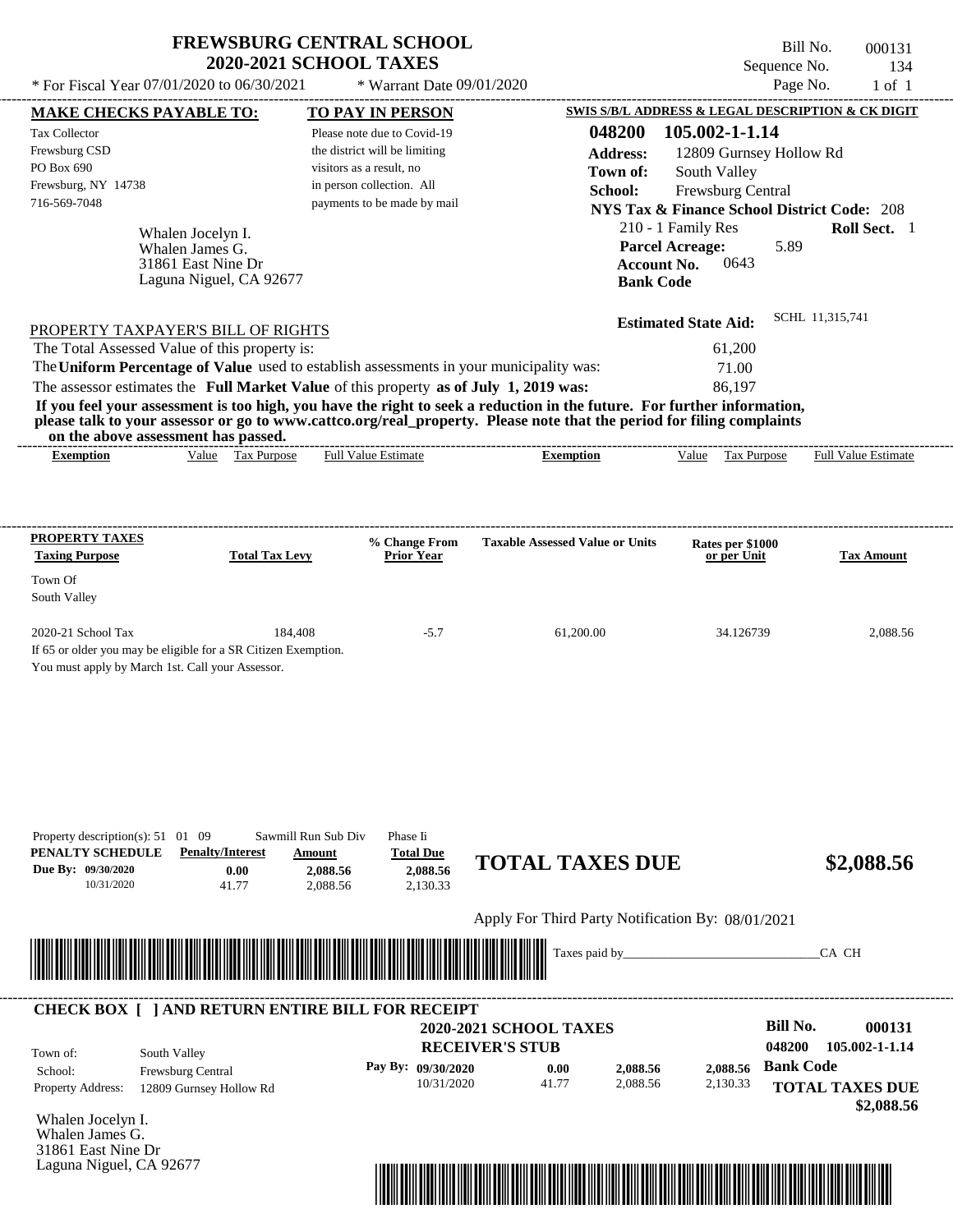| <b>FREWSBURG CENTRAL SCHOOL</b> |
|---------------------------------|
| <b>2020-2021 SCHOOL TAXES</b>   |

 $*$  For Fiscal Year 07/01/2020 to 06/30/2021

 $*$  Warrant Date  $09/01/2020$ 

Bill No. 000132 Sequence No. 135<br>Page No. 1 of 1

| <b>MAKE CHECKS PAYABLE TO:</b>                                                                                                                               |                                    |                       |                    | <b>TO PAY IN PERSON</b>            |                                                   | SWIS S/B/L ADDRESS & LEGAL DESCRIPTION & CK DIGIT |                                                        |                                 |                  |                                      |
|--------------------------------------------------------------------------------------------------------------------------------------------------------------|------------------------------------|-----------------------|--------------------|------------------------------------|---------------------------------------------------|---------------------------------------------------|--------------------------------------------------------|---------------------------------|------------------|--------------------------------------|
| Tax Collector                                                                                                                                                |                                    |                       |                    | Please note due to Covid-19        |                                                   | 048200                                            | 96.004-1-5                                             |                                 |                  |                                      |
| Frewsburg CSD                                                                                                                                                |                                    |                       |                    | the district will be limiting      |                                                   | <b>Address:</b>                                   | Sawmill Run Rd                                         |                                 |                  |                                      |
| PO Box 690                                                                                                                                                   |                                    |                       |                    | visitors as a result, no           |                                                   | Town of:                                          | South Valley                                           |                                 |                  |                                      |
| Frewsburg, NY 14738                                                                                                                                          |                                    |                       |                    | in person collection. All          |                                                   | School:                                           | Frewsburg Central                                      |                                 |                  |                                      |
| 716-569-7048                                                                                                                                                 |                                    |                       |                    | payments to be made by mail        |                                                   |                                                   | <b>NYS Tax &amp; Finance School District Code: 208</b> |                                 |                  |                                      |
|                                                                                                                                                              |                                    |                       |                    |                                    |                                                   |                                                   | $322$ - Rural vac $>10$                                |                                 |                  | Roll Sect. 1                         |
|                                                                                                                                                              | White David A                      |                       |                    |                                    |                                                   |                                                   |                                                        |                                 |                  |                                      |
|                                                                                                                                                              | White Gail E                       |                       |                    |                                    |                                                   |                                                   | <b>Parcel Acreage:</b>                                 |                                 | 81.72            |                                      |
|                                                                                                                                                              | 28 Welch Ave<br>Bradford, PA 16701 |                       |                    |                                    |                                                   |                                                   | <b>Account No.</b><br><b>Bank Code</b>                 | 0379                            |                  |                                      |
|                                                                                                                                                              |                                    |                       |                    |                                    |                                                   |                                                   |                                                        |                                 |                  |                                      |
| PROPERTY TAXPAYER'S BILL OF RIGHTS                                                                                                                           |                                    |                       |                    |                                    |                                                   |                                                   | <b>Estimated State Aid:</b>                            |                                 | SCHL 11,315,741  |                                      |
| The Total Assessed Value of this property is:                                                                                                                |                                    |                       |                    |                                    |                                                   |                                                   |                                                        | 31,300                          |                  |                                      |
| The Uniform Percentage of Value used to establish assessments in your municipality was:                                                                      |                                    |                       |                    |                                    |                                                   |                                                   |                                                        | 71.00                           |                  |                                      |
| The assessor estimates the Full Market Value of this property as of July 1, 2019 was:                                                                        |                                    |                       |                    |                                    |                                                   |                                                   |                                                        | 44,085                          |                  |                                      |
| If you feel your assessment is too high, you have the right to seek a reduction in the future. For further information,                                      |                                    |                       |                    |                                    |                                                   |                                                   |                                                        |                                 |                  |                                      |
| please talk to your assessor or go to www.cattco.org/real_property. Please note that the period for filing complaints<br>on the above assessment has passed. |                                    |                       |                    |                                    |                                                   |                                                   |                                                        |                                 |                  |                                      |
| <b>Exemption</b>                                                                                                                                             |                                    | Value Tax Purpose     |                    | <b>Full Value Estimate</b>         | <b>Exemption</b>                                  |                                                   | Value Tax Purpose                                      |                                 |                  | <b>Full Value Estimate</b>           |
|                                                                                                                                                              |                                    |                       |                    |                                    |                                                   |                                                   |                                                        |                                 |                  |                                      |
| <b>PROPERTY TAXES</b>                                                                                                                                        |                                    |                       |                    |                                    |                                                   |                                                   |                                                        |                                 |                  |                                      |
| <b>Taxing Purpose</b>                                                                                                                                        |                                    | <b>Total Tax Levy</b> |                    | % Change From<br><b>Prior Year</b> | <b>Taxable Assessed Value or Units</b>            |                                                   |                                                        | Rates per \$1000<br>or per Unit |                  | <b>Tax Amount</b>                    |
| Town Of                                                                                                                                                      |                                    |                       |                    |                                    |                                                   |                                                   |                                                        |                                 |                  |                                      |
| South Valley                                                                                                                                                 |                                    |                       |                    |                                    |                                                   |                                                   |                                                        |                                 |                  |                                      |
| 2020-21 School Tax<br>If 65 or older you may be eligible for a SR Citizen Exemption.<br>You must apply by March 1st. Call your Assessor.                     |                                    |                       | 184,408            | $-5.7$                             |                                                   | 31,300.00                                         |                                                        | 34.126739                       |                  | 1,068.17                             |
|                                                                                                                                                              |                                    |                       |                    |                                    |                                                   |                                                   |                                                        |                                 |                  |                                      |
| Property description(s): $53 \quad 01 \quad 09$<br>PENALTY SCHEDULE<br>Due By: 09/30/2020                                                                    | <b>Penalty/Interest</b>            | 0.00                  | Amount<br>1,068.17 | <b>Total Due</b><br>1,068.17       | <b>TOTAL TAXES DUE</b>                            |                                                   |                                                        |                                 |                  | \$1,068.17                           |
| 10/31/2020                                                                                                                                                   |                                    | 21.36                 | 1,068.17           | 1,089.53                           |                                                   |                                                   |                                                        |                                 |                  |                                      |
|                                                                                                                                                              |                                    |                       |                    |                                    | Apply For Third Party Notification By: 08/01/2021 |                                                   |                                                        |                                 |                  |                                      |
|                                                                                                                                                              |                                    |                       |                    |                                    |                                                   |                                                   |                                                        |                                 |                  |                                      |
|                                                                                                                                                              |                                    |                       |                    |                                    |                                                   | Taxes paid by_                                    |                                                        |                                 | CA CH            |                                      |
| <b>CHECK BOX [ ] AND RETURN ENTIRE BILL FOR RECEIPT</b>                                                                                                      |                                    |                       |                    |                                    |                                                   |                                                   |                                                        |                                 |                  |                                      |
|                                                                                                                                                              |                                    |                       |                    |                                    | 2020-2021 SCHOOL TAXES                            |                                                   |                                                        |                                 | <b>Bill No.</b>  | 000132                               |
| Town of:                                                                                                                                                     | South Valley                       |                       |                    |                                    | <b>RECEIVER'S STUB</b>                            |                                                   |                                                        |                                 | 048200           | $96.004 - 1 - 5$                     |
| School:                                                                                                                                                      | Frewsburg Central                  |                       |                    | Pay By: 09/30/2020                 | 0.00                                              | 1,068.17                                          | 1,068.17                                               |                                 | <b>Bank Code</b> |                                      |
| Property Address:                                                                                                                                            | Sawmill Run Rd                     |                       |                    | 10/31/2020                         | 21.36                                             | 1,068.17                                          | 1,089.53                                               |                                 |                  | <b>TOTAL TAXES DUE</b><br>\$1,068.17 |
| White David A<br>White Gail E<br>28 Welch Ave<br>Bradford, PA 16701                                                                                          |                                    |                       |                    |                                    |                                                   |                                                   |                                                        |                                 |                  |                                      |

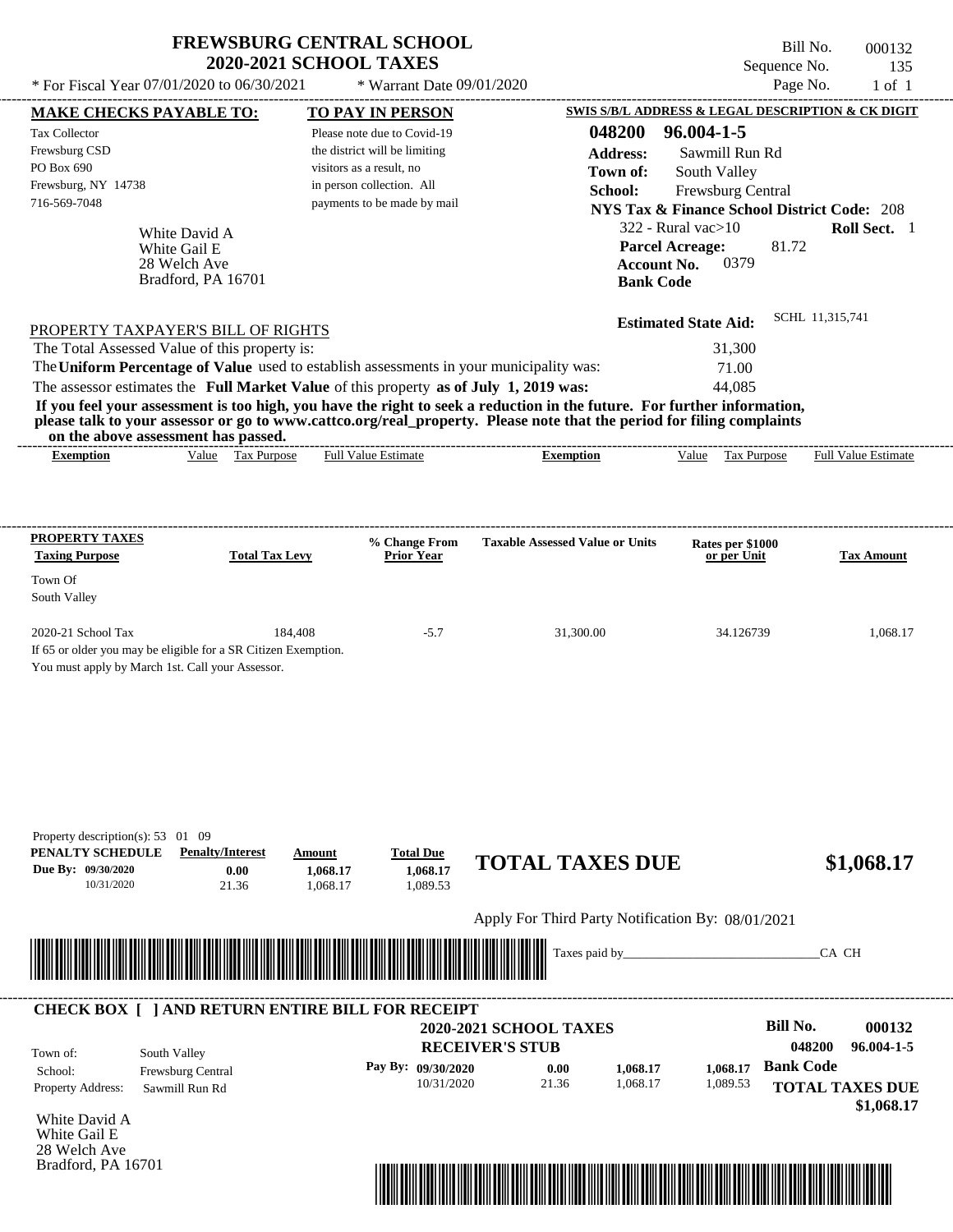| <b>FREWSBURG CENTRAL SCHOOL</b> |  |
|---------------------------------|--|
| <b>2020-2021 SCHOOL TAXES</b>   |  |

 $*$  For Fiscal Year 07/01/2020 to 06/30/2021  $*$  Warrant Date 09/01/2020 Page No. 1 of 1

Bill No. 000133 Sequence No. 137<br>Page No. 1 of 1

| <b>MAKE CHECKS PAYABLE TO:</b>                                                                                       |                                   | <b>TO PAY IN PERSON</b>          |                                                                                                                         | SWIS S/B/L ADDRESS & LEGAL DESCRIPTION & CK DIGIT      |                            |
|----------------------------------------------------------------------------------------------------------------------|-----------------------------------|----------------------------------|-------------------------------------------------------------------------------------------------------------------------|--------------------------------------------------------|----------------------------|
| <b>Tax Collector</b>                                                                                                 |                                   | Please note due to Covid-19      | 048200                                                                                                                  | 96.002-1-37.1                                          |                            |
| Frewsburg CSD                                                                                                        |                                   | the district will be limiting    | <b>Address:</b>                                                                                                         | Bone Run Rd                                            |                            |
| PO Box 690                                                                                                           |                                   | visitors as a result, no         | Town of:                                                                                                                | South Valley                                           |                            |
| Frewsburg, NY 14738                                                                                                  |                                   | in person collection. All        | School:                                                                                                                 | Frewsburg Central                                      |                            |
| 716-569-7048                                                                                                         |                                   | payments to be made by mail      |                                                                                                                         | <b>NYS Tax &amp; Finance School District Code: 208</b> |                            |
|                                                                                                                      |                                   |                                  |                                                                                                                         | 910 - Priv forest                                      | Roll Sect. 1               |
| White Jeffrey A<br>Loverme Karen M                                                                                   |                                   |                                  |                                                                                                                         | <b>Parcel Acreage:</b><br>65.80                        |                            |
| 207 Niagara Ave                                                                                                      |                                   |                                  | <b>Account No.</b>                                                                                                      | 0004                                                   |                            |
| Jamestown, NY 14701                                                                                                  |                                   |                                  | <b>Bank Code</b>                                                                                                        |                                                        |                            |
|                                                                                                                      |                                   |                                  |                                                                                                                         |                                                        |                            |
| PROPERTY TAXPAYER'S BILL OF RIGHTS                                                                                   |                                   |                                  |                                                                                                                         | <b>Estimated State Aid:</b>                            | SCHL 11,315,741            |
| The Total Assessed Value of this property is:                                                                        |                                   |                                  |                                                                                                                         | 39,800                                                 |                            |
| The Uniform Percentage of Value used to establish assessments in your municipality was:                              |                                   |                                  |                                                                                                                         | 71.00                                                  |                            |
| The assessor estimates the Full Market Value of this property as of July 1, 2019 was:                                |                                   |                                  |                                                                                                                         | 56,056                                                 |                            |
|                                                                                                                      |                                   |                                  | If you feel your assessment is too high, you have the right to seek a reduction in the future. For further information, |                                                        |                            |
| on the above assessment has passed.                                                                                  |                                   |                                  | please talk to your assessor or go to www.cattco.org/real_property. Please note that the period for filing complaints   |                                                        |                            |
| <b>Exemption</b>                                                                                                     | Value Tax Purpose                 | <b>Full Value Estimate</b>       | <b>Exemption</b>                                                                                                        | Value Tax Purpose                                      | <b>Full Value Estimate</b> |
|                                                                                                                      |                                   |                                  |                                                                                                                         |                                                        |                            |
|                                                                                                                      |                                   |                                  |                                                                                                                         |                                                        |                            |
| <b>PROPERTY TAXES</b>                                                                                                |                                   | % Change From                    | <b>Taxable Assessed Value or Units</b>                                                                                  | Rates per \$1000                                       |                            |
| <b>Taxing Purpose</b>                                                                                                | <b>Total Tax Levy</b>             | <b>Prior Year</b>                |                                                                                                                         | or per Unit                                            | <b>Tax Amount</b>          |
| Town Of                                                                                                              |                                   |                                  |                                                                                                                         |                                                        |                            |
| South Valley                                                                                                         |                                   |                                  |                                                                                                                         |                                                        |                            |
|                                                                                                                      |                                   |                                  |                                                                                                                         |                                                        |                            |
| 2020-21 School Tax                                                                                                   | 184,408                           | $-5.7$                           | 39,800.00                                                                                                               | 34.126739                                              | 1,358.24                   |
| If 65 or older you may be eligible for a SR Citizen Exemption.                                                       |                                   |                                  |                                                                                                                         |                                                        |                            |
| You must apply by March 1st. Call your Assessor.                                                                     |                                   |                                  |                                                                                                                         |                                                        |                            |
|                                                                                                                      |                                   |                                  |                                                                                                                         |                                                        |                            |
|                                                                                                                      |                                   |                                  |                                                                                                                         |                                                        |                            |
|                                                                                                                      |                                   |                                  |                                                                                                                         |                                                        |                            |
|                                                                                                                      |                                   |                                  |                                                                                                                         |                                                        |                            |
|                                                                                                                      |                                   |                                  |                                                                                                                         |                                                        |                            |
|                                                                                                                      |                                   |                                  |                                                                                                                         |                                                        |                            |
|                                                                                                                      |                                   |                                  |                                                                                                                         |                                                        |                            |
| Property description(s): $55 \quad 01 \quad 09$<br>PENALTY SCHEDULE                                                  | <b>Penalty/Interest</b><br>Amount | <b>Total Due</b>                 |                                                                                                                         |                                                        |                            |
| Due By: 09/30/2020                                                                                                   | 0.00<br>1,358.24                  | 1,358.24                         | <b>TOTAL TAXES DUE</b>                                                                                                  |                                                        | \$1,358.24                 |
| 10/31/2020                                                                                                           | 27.16<br>1,358.24                 | 1,385.40                         |                                                                                                                         |                                                        |                            |
|                                                                                                                      |                                   |                                  | Apply For Third Party Notification By: 08/01/2021                                                                       |                                                        |                            |
|                                                                                                                      |                                   |                                  |                                                                                                                         |                                                        |                            |
| <u> III de la contrada de la contrada de la contrada de la contrada de la contrada de la contrada de la contrada</u> |                                   |                                  | Taxes paid by_                                                                                                          |                                                        | CA CH                      |
|                                                                                                                      |                                   |                                  |                                                                                                                         |                                                        |                            |
| <b>CHECK BOX [ ] AND RETURN ENTIRE BILL FOR RECEIPT</b>                                                              |                                   |                                  |                                                                                                                         |                                                        |                            |
|                                                                                                                      |                                   |                                  | <b>2020-2021 SCHOOL TAXES</b>                                                                                           | <b>Bill No.</b>                                        | 000133                     |
|                                                                                                                      |                                   |                                  | <b>RECEIVER'S STUB</b>                                                                                                  | 048200                                                 | 96.002-1-37.1              |
| South Valley<br>Town of:                                                                                             |                                   |                                  |                                                                                                                         | <b>Bank Code</b>                                       |                            |
| School:<br>Frewsburg Central                                                                                         |                                   | Pay By: 09/30/2020<br>10/31/2020 | 0.00<br>1,358.24<br>27.16<br>1,358.24                                                                                   | 1,358.24                                               |                            |
| Property Address:<br>Bone Run Rd                                                                                     |                                   |                                  |                                                                                                                         | 1,385.40                                               | <b>TOTAL TAXES DUE</b>     |
| White Jeffrey A                                                                                                      |                                   |                                  |                                                                                                                         |                                                        | \$1,358.24                 |
| Loverme Karen M                                                                                                      |                                   |                                  |                                                                                                                         |                                                        |                            |
| 207 Niagara Ave                                                                                                      |                                   |                                  |                                                                                                                         |                                                        |                            |
| Jamestown, NY 14701                                                                                                  |                                   |                                  |                                                                                                                         |                                                        |                            |

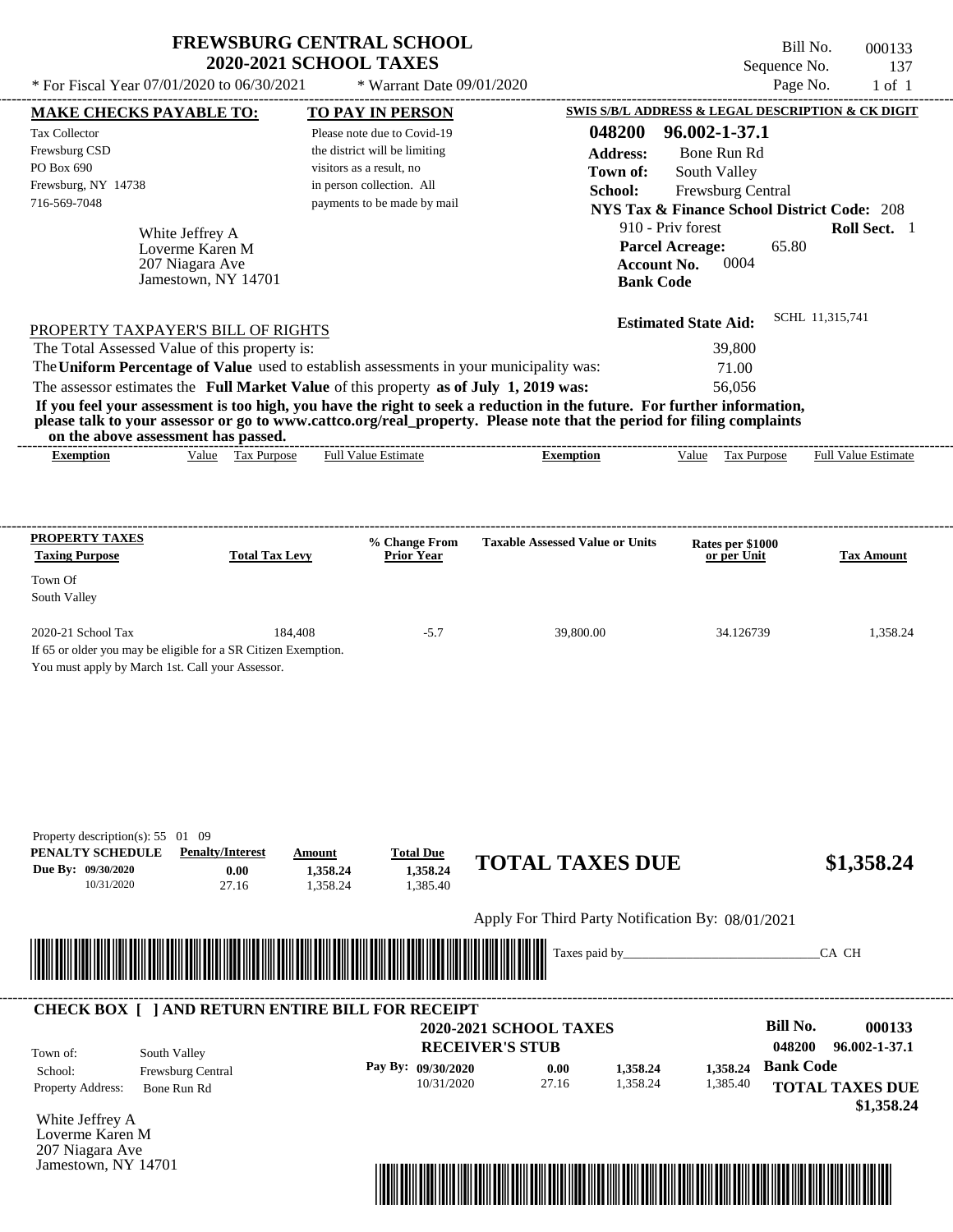| <b>FREWSBURG CENTRAL SCHOOL</b> |
|---------------------------------|
| <b>2020-2021 SCHOOL TAXES</b>   |

Bill No. 000134 Sequence No. 138<br>Page No. 1 of 1  $*$  For Fiscal Year 07/01/2020 to 06/30/2021  $*$  Warrant Date 09/01/2020 Page No. 1 of 1

| <b>MAKE CHECKS PAYABLE TO:</b>                                                                                                                                                                                                       |                                                    |                           | <b>TO PAY IN PERSON</b>            |                                                                                                                                                                                                                                                  |                                 | <b>SWIS S/B/L ADDRESS &amp; LEGAL DESCRIPTION &amp; CK DIGIT</b> |
|--------------------------------------------------------------------------------------------------------------------------------------------------------------------------------------------------------------------------------------|----------------------------------------------------|---------------------------|------------------------------------|--------------------------------------------------------------------------------------------------------------------------------------------------------------------------------------------------------------------------------------------------|---------------------------------|------------------------------------------------------------------|
| <b>Tax Collector</b>                                                                                                                                                                                                                 |                                                    |                           | Please note due to Covid-19        | 048200                                                                                                                                                                                                                                           | 105.002-1-1.2                   |                                                                  |
| Frewsburg CSD                                                                                                                                                                                                                        |                                                    |                           | the district will be limiting      | <b>Address:</b>                                                                                                                                                                                                                                  |                                 | 12795 Gurnsey Hollow Rd (Off)                                    |
| PO Box 690                                                                                                                                                                                                                           |                                                    | visitors as a result, no  |                                    | Town of:                                                                                                                                                                                                                                         | South Valley                    |                                                                  |
| Frewsburg, NY 14738                                                                                                                                                                                                                  |                                                    | in person collection. All |                                    | School:                                                                                                                                                                                                                                          | Frewsburg Central               |                                                                  |
| 716-569-7048                                                                                                                                                                                                                         |                                                    |                           | payments to be made by mail        |                                                                                                                                                                                                                                                  |                                 | <b>NYS Tax &amp; Finance School District Code: 208</b>           |
|                                                                                                                                                                                                                                      | Wiatrowski Lynn M                                  |                           |                                    |                                                                                                                                                                                                                                                  | 260 - Seasonal res              | Roll Sect. 1                                                     |
|                                                                                                                                                                                                                                      | 188 North St                                       |                           |                                    |                                                                                                                                                                                                                                                  | <b>Parcel Acreage:</b>          | 5.00                                                             |
|                                                                                                                                                                                                                                      | Buffalo, NY 14201                                  |                           |                                    |                                                                                                                                                                                                                                                  | 0204<br><b>Account No.</b>      |                                                                  |
|                                                                                                                                                                                                                                      |                                                    |                           |                                    |                                                                                                                                                                                                                                                  | <b>Bank Code</b>                |                                                                  |
|                                                                                                                                                                                                                                      |                                                    |                           |                                    |                                                                                                                                                                                                                                                  | <b>Estimated State Aid:</b>     | SCHL 11,315,741                                                  |
| PROPERTY TAXPAYER'S BILL OF RIGHTS                                                                                                                                                                                                   |                                                    |                           |                                    |                                                                                                                                                                                                                                                  | 50,200                          |                                                                  |
| The Total Assessed Value of this property is:                                                                                                                                                                                        |                                                    |                           |                                    |                                                                                                                                                                                                                                                  |                                 |                                                                  |
| The Uniform Percentage of Value used to establish assessments in your municipality was:                                                                                                                                              |                                                    |                           |                                    |                                                                                                                                                                                                                                                  | 71.00                           |                                                                  |
| The assessor estimates the Full Market Value of this property as of July 1, 2019 was:                                                                                                                                                |                                                    |                           |                                    |                                                                                                                                                                                                                                                  | 70,704                          |                                                                  |
|                                                                                                                                                                                                                                      |                                                    |                           |                                    | If you feel your assessment is too high, you have the right to seek a reduction in the future. For further information,<br>please talk to your assessor or go to www.cattco.org/real_property. Please note that the period for filing complaints |                                 |                                                                  |
| on the above assessment has passed.<br><b>Exemption</b>                                                                                                                                                                              | Value Tax Purpose                                  |                           | <b>Full Value Estimate</b>         | <b>Exemption</b>                                                                                                                                                                                                                                 | Value Tax Purpose               | <b>Full Value Estimate</b>                                       |
|                                                                                                                                                                                                                                      |                                                    |                           |                                    |                                                                                                                                                                                                                                                  |                                 |                                                                  |
|                                                                                                                                                                                                                                      |                                                    |                           |                                    |                                                                                                                                                                                                                                                  |                                 |                                                                  |
|                                                                                                                                                                                                                                      |                                                    |                           |                                    |                                                                                                                                                                                                                                                  |                                 |                                                                  |
| <b>PROPERTY TAXES</b><br><b>Taxing Purpose</b>                                                                                                                                                                                       | <b>Total Tax Levy</b>                              |                           | % Change From<br><b>Prior Year</b> | <b>Taxable Assessed Value or Units</b>                                                                                                                                                                                                           | Rates per \$1000<br>or per Unit | <b>Tax Amount</b>                                                |
| Town Of                                                                                                                                                                                                                              |                                                    |                           |                                    |                                                                                                                                                                                                                                                  |                                 |                                                                  |
| South Valley                                                                                                                                                                                                                         |                                                    |                           |                                    |                                                                                                                                                                                                                                                  |                                 |                                                                  |
| 2020-21 School Tax                                                                                                                                                                                                                   | 184,408                                            |                           | $-5.7$                             | 50,200.00                                                                                                                                                                                                                                        | 34.126739                       | 1,713.16                                                         |
| If 65 or older you may be eligible for a SR Citizen Exemption.                                                                                                                                                                       |                                                    |                           |                                    |                                                                                                                                                                                                                                                  |                                 |                                                                  |
| You must apply by March 1st. Call your Assessor.                                                                                                                                                                                     |                                                    |                           |                                    |                                                                                                                                                                                                                                                  |                                 |                                                                  |
|                                                                                                                                                                                                                                      |                                                    |                           |                                    |                                                                                                                                                                                                                                                  |                                 |                                                                  |
|                                                                                                                                                                                                                                      |                                                    |                           |                                    |                                                                                                                                                                                                                                                  |                                 |                                                                  |
|                                                                                                                                                                                                                                      |                                                    |                           |                                    |                                                                                                                                                                                                                                                  |                                 |                                                                  |
|                                                                                                                                                                                                                                      |                                                    |                           |                                    |                                                                                                                                                                                                                                                  |                                 |                                                                  |
|                                                                                                                                                                                                                                      |                                                    |                           |                                    |                                                                                                                                                                                                                                                  |                                 |                                                                  |
|                                                                                                                                                                                                                                      |                                                    |                           |                                    |                                                                                                                                                                                                                                                  |                                 |                                                                  |
|                                                                                                                                                                                                                                      |                                                    |                           |                                    |                                                                                                                                                                                                                                                  |                                 |                                                                  |
| Property description(s): $51 \quad 01 \quad 09$                                                                                                                                                                                      |                                                    |                           |                                    |                                                                                                                                                                                                                                                  |                                 |                                                                  |
| PENALTY SCHEDULE                                                                                                                                                                                                                     | <b>Penalty/Interest</b>                            | Amount                    | <b>Total Due</b>                   | <b>TOTAL TAXES DUE</b>                                                                                                                                                                                                                           |                                 | \$1,713.16                                                       |
| Due By: 09/30/2020<br>10/31/2020                                                                                                                                                                                                     | 0.00<br>34.26                                      | 1,713.16<br>1,713.16      | 1,713.16<br>1,747.42               |                                                                                                                                                                                                                                                  |                                 |                                                                  |
|                                                                                                                                                                                                                                      |                                                    |                           |                                    |                                                                                                                                                                                                                                                  |                                 |                                                                  |
|                                                                                                                                                                                                                                      |                                                    |                           |                                    | Apply For Third Party Notification By: 08/01/2021                                                                                                                                                                                                |                                 |                                                                  |
|                                                                                                                                                                                                                                      |                                                    |                           |                                    |                                                                                                                                                                                                                                                  |                                 |                                                                  |
| <u> Harry Harry Harry Harry Harry Harry Harry Harry Harry Harry Harry Harry Harry Harry Harry Harry Harry Harry Harry Harry Harry Harry Harry Harry Harry Harry Harry Harry Harry Harry Harry Harry Harry Harry Harry Harry Harr</u> |                                                    |                           |                                    | Taxes paid by_                                                                                                                                                                                                                                   |                                 | CA CH                                                            |
|                                                                                                                                                                                                                                      |                                                    |                           |                                    |                                                                                                                                                                                                                                                  |                                 |                                                                  |
| <b>CHECK BOX [ ] AND RETURN ENTIRE BILL FOR RECEIPT</b>                                                                                                                                                                              |                                                    |                           |                                    |                                                                                                                                                                                                                                                  |                                 |                                                                  |
|                                                                                                                                                                                                                                      |                                                    |                           |                                    | <b>2020-2021 SCHOOL TAXES</b>                                                                                                                                                                                                                    |                                 | <b>Bill No.</b><br>000134                                        |
|                                                                                                                                                                                                                                      |                                                    |                           |                                    | <b>RECEIVER'S STUB</b>                                                                                                                                                                                                                           |                                 | 048200<br>105.002-1-1.2                                          |
| South Valley<br>Town of:<br>School:                                                                                                                                                                                                  |                                                    |                           | Pay By: 09/30/2020                 | 0.00<br>1,713.16                                                                                                                                                                                                                                 | 1,713.16                        | <b>Bank Code</b>                                                 |
| <b>Property Address:</b>                                                                                                                                                                                                             | Frewsburg Central<br>12795 Gurnsey Hollow Rd (Off) |                           | 10/31/2020                         | 34.26<br>1,713.16                                                                                                                                                                                                                                | 1,747.42                        | <b>TOTAL TAXES DUE</b>                                           |
|                                                                                                                                                                                                                                      |                                                    |                           |                                    |                                                                                                                                                                                                                                                  |                                 | \$1,713.16                                                       |
| Wiatrowski Lynn M                                                                                                                                                                                                                    |                                                    |                           |                                    |                                                                                                                                                                                                                                                  |                                 |                                                                  |
| 188 North St                                                                                                                                                                                                                         |                                                    |                           |                                    |                                                                                                                                                                                                                                                  |                                 |                                                                  |
| Buffalo, NY 14201                                                                                                                                                                                                                    |                                                    |                           |                                    |                                                                                                                                                                                                                                                  |                                 |                                                                  |
|                                                                                                                                                                                                                                      |                                                    |                           |                                    | <u> 1999 - 1999 - 1999 - 1999 - 1999 - 1999 - 1999 - 1999 - 1999 - 1999 - 1999 - 1999 - 1999 - 1999 - 1999 - 1999 - 1999 - 1999 - 1999 - 1999 - 1999 - 1999 - 1999 - 1999 - 1999 - 1999 - 1999 - 1999 - 1999 - 1999 - 1999 - 199</u>             |                                 |                                                                  |
|                                                                                                                                                                                                                                      |                                                    |                           |                                    |                                                                                                                                                                                                                                                  |                                 |                                                                  |

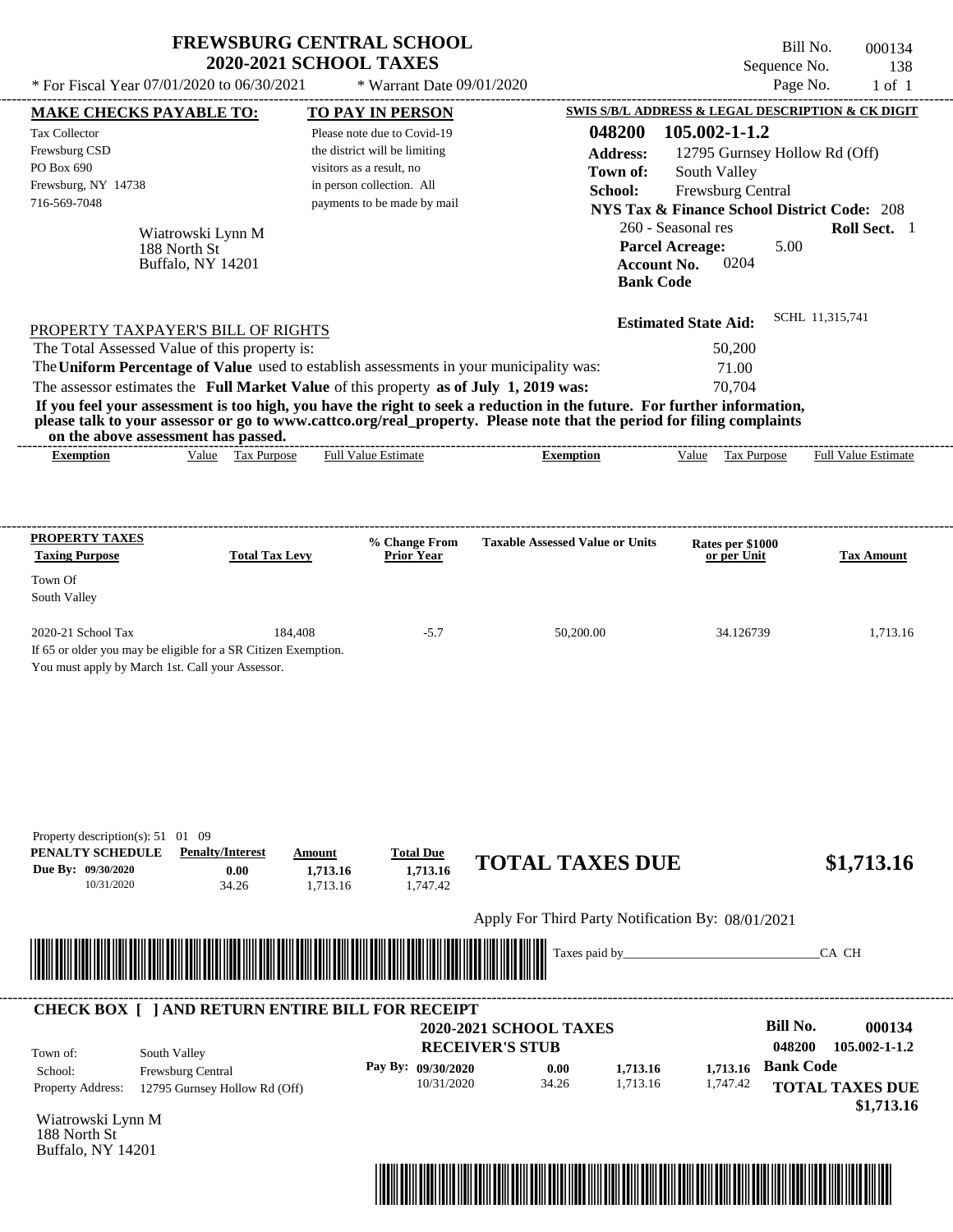| <b>FREWSBURG CENTRAL SCHOOL</b> |
|---------------------------------|
| <b>2020-2021 SCHOOL TAXES</b>   |

Bill No. 000135 Sequence No. 139  $*$  For Fiscal Year 07/01/2020 to 06/30/2021  $*$  Warrant Date 09/01/2020 Page No. 1 of 1

| <b>MAKE CHECKS PAYABLE TO:</b>                                                                                                                                                                                                       |                                                                 | <b>TO PAY IN PERSON</b>                                      |                                                                                                                                                                                                                                                  | SWIS S/B/L ADDRESS & LEGAL DESCRIPTION & CK DIGIT      |                            |
|--------------------------------------------------------------------------------------------------------------------------------------------------------------------------------------------------------------------------------------|-----------------------------------------------------------------|--------------------------------------------------------------|--------------------------------------------------------------------------------------------------------------------------------------------------------------------------------------------------------------------------------------------------|--------------------------------------------------------|----------------------------|
| <b>Tax Collector</b><br>Frewsburg CSD                                                                                                                                                                                                |                                                                 | Please note due to Covid-19<br>the district will be limiting | 048200<br><b>Address:</b>                                                                                                                                                                                                                        | 105.002-1-1.13<br>Gurnsey Hollow Rd                    |                            |
| PO Box 690                                                                                                                                                                                                                           |                                                                 | visitors as a result, no                                     | Town of:                                                                                                                                                                                                                                         | South Valley                                           |                            |
| Frewsburg, NY 14738                                                                                                                                                                                                                  |                                                                 | in person collection. All                                    | School:                                                                                                                                                                                                                                          | Frewsburg Central                                      |                            |
| 716-569-7048                                                                                                                                                                                                                         |                                                                 | payments to be made by mail                                  |                                                                                                                                                                                                                                                  | <b>NYS Tax &amp; Finance School District Code: 208</b> |                            |
| Wiatrowski Lynn M                                                                                                                                                                                                                    |                                                                 |                                                              |                                                                                                                                                                                                                                                  | $314$ - Rural vac $<$ 10                               | Roll Sect. 1               |
| 188 North St                                                                                                                                                                                                                         |                                                                 |                                                              |                                                                                                                                                                                                                                                  | <b>Parcel Acreage:</b><br>5.20                         |                            |
| Buffalo, NY 14201                                                                                                                                                                                                                    |                                                                 |                                                              | <b>Account No.</b>                                                                                                                                                                                                                               | 0638                                                   |                            |
|                                                                                                                                                                                                                                      |                                                                 |                                                              | <b>Bank Code</b>                                                                                                                                                                                                                                 |                                                        |                            |
| PROPERTY TAXPAYER'S BILL OF RIGHTS                                                                                                                                                                                                   |                                                                 |                                                              |                                                                                                                                                                                                                                                  | <b>Estimated State Aid:</b>                            | SCHL 11,315,741            |
| The Total Assessed Value of this property is:                                                                                                                                                                                        |                                                                 |                                                              |                                                                                                                                                                                                                                                  | 7,300                                                  |                            |
| The Uniform Percentage of Value used to establish assessments in your municipality was:                                                                                                                                              |                                                                 |                                                              |                                                                                                                                                                                                                                                  | 71.00                                                  |                            |
| The assessor estimates the Full Market Value of this property as of July 1, 2019 was:                                                                                                                                                |                                                                 |                                                              |                                                                                                                                                                                                                                                  | 10,282                                                 |                            |
|                                                                                                                                                                                                                                      |                                                                 |                                                              | If you feel your assessment is too high, you have the right to seek a reduction in the future. For further information,<br>please talk to your assessor or go to www.cattco.org/real_property. Please note that the period for filing complaints |                                                        |                            |
| on the above assessment has passed.<br><b>Exemption</b>                                                                                                                                                                              | Value Tax Purpose                                               | <b>Full Value Estimate</b>                                   | <b>Exemption</b>                                                                                                                                                                                                                                 | Value Tax Purpose                                      | <b>Full Value Estimate</b> |
|                                                                                                                                                                                                                                      |                                                                 |                                                              |                                                                                                                                                                                                                                                  |                                                        |                            |
|                                                                                                                                                                                                                                      |                                                                 |                                                              |                                                                                                                                                                                                                                                  |                                                        |                            |
| <b>PROPERTY TAXES</b>                                                                                                                                                                                                                |                                                                 | % Change From                                                | <b>Taxable Assessed Value or Units</b>                                                                                                                                                                                                           | Rates per \$1000                                       |                            |
| <b>Taxing Purpose</b>                                                                                                                                                                                                                | <b>Total Tax Levy</b>                                           | <b>Prior Year</b>                                            |                                                                                                                                                                                                                                                  | or per Unit                                            | <b>Tax Amount</b>          |
| Town Of<br>South Valley                                                                                                                                                                                                              |                                                                 |                                                              |                                                                                                                                                                                                                                                  |                                                        |                            |
| 2020-21 School Tax<br>If 65 or older you may be eligible for a SR Citizen Exemption.<br>You must apply by March 1st. Call your Assessor.                                                                                             | 184,408                                                         | $-5.7$                                                       | 7,300.00                                                                                                                                                                                                                                         | 34.126739                                              | 249.13                     |
|                                                                                                                                                                                                                                      |                                                                 |                                                              |                                                                                                                                                                                                                                                  |                                                        |                            |
| Property description(s): 51 01 09<br>PENALTY SCHEDULE<br>Due By: 09/30/2020                                                                                                                                                          | Lot $16$<br><b>Penalty/Interest</b><br>Amount<br>0.00<br>249.13 | <b>Total Due</b><br>249.13                                   | <b>TOTAL TAXES DUE</b>                                                                                                                                                                                                                           |                                                        | \$249.13                   |
| 10/31/2020                                                                                                                                                                                                                           | 4.98<br>249.13                                                  | 254.11                                                       |                                                                                                                                                                                                                                                  |                                                        |                            |
|                                                                                                                                                                                                                                      |                                                                 |                                                              | Apply For Third Party Notification By: 08/01/2021                                                                                                                                                                                                |                                                        |                            |
| <u> Harry Harry Harry Harry Harry Harry Harry Harry Harry Harry Harry Harry Harry Harry Harry Harry Harry Harry Harry Harry Harry Harry Harry Harry Harry Harry Harry Harry Harry Harry Harry Harry Harry Harry Harry Harry Harr</u> |                                                                 |                                                              | Taxes paid by_                                                                                                                                                                                                                                   |                                                        | CA CH                      |
| <b>CHECK BOX [ ] AND RETURN ENTIRE BILL FOR RECEIPT</b>                                                                                                                                                                              |                                                                 |                                                              |                                                                                                                                                                                                                                                  |                                                        |                            |
|                                                                                                                                                                                                                                      |                                                                 |                                                              | 2020-2021 SCHOOL TAXES<br><b>RECEIVER'S STUB</b>                                                                                                                                                                                                 | <b>Bill No.</b><br>048200                              | 000135<br>105.002-1-1.13   |
| South Valley<br>Town of:                                                                                                                                                                                                             |                                                                 |                                                              |                                                                                                                                                                                                                                                  | <b>Bank Code</b>                                       |                            |
| School:<br>Frewsburg Central<br>Property Address:                                                                                                                                                                                    |                                                                 | Pay By: 09/30/2020<br>10/31/2020                             | 0.00<br>249.13<br>4.98<br>249.13                                                                                                                                                                                                                 | 249.13<br>254.11                                       | <b>TOTAL TAXES DUE</b>     |
| <b>Gurnsey Hollow Rd</b>                                                                                                                                                                                                             |                                                                 |                                                              |                                                                                                                                                                                                                                                  |                                                        | \$249.13                   |
| Wiatrowski Lynn M<br>188 North St<br>Buffalo, NY 14201                                                                                                                                                                               |                                                                 |                                                              |                                                                                                                                                                                                                                                  |                                                        |                            |
|                                                                                                                                                                                                                                      |                                                                 |                                                              |                                                                                                                                                                                                                                                  |                                                        |                            |
|                                                                                                                                                                                                                                      |                                                                 |                                                              | <u> 1989 - Paris Amerikaanse konstantinopolis (h. 1989)</u>                                                                                                                                                                                      |                                                        |                            |
|                                                                                                                                                                                                                                      |                                                                 |                                                              |                                                                                                                                                                                                                                                  |                                                        |                            |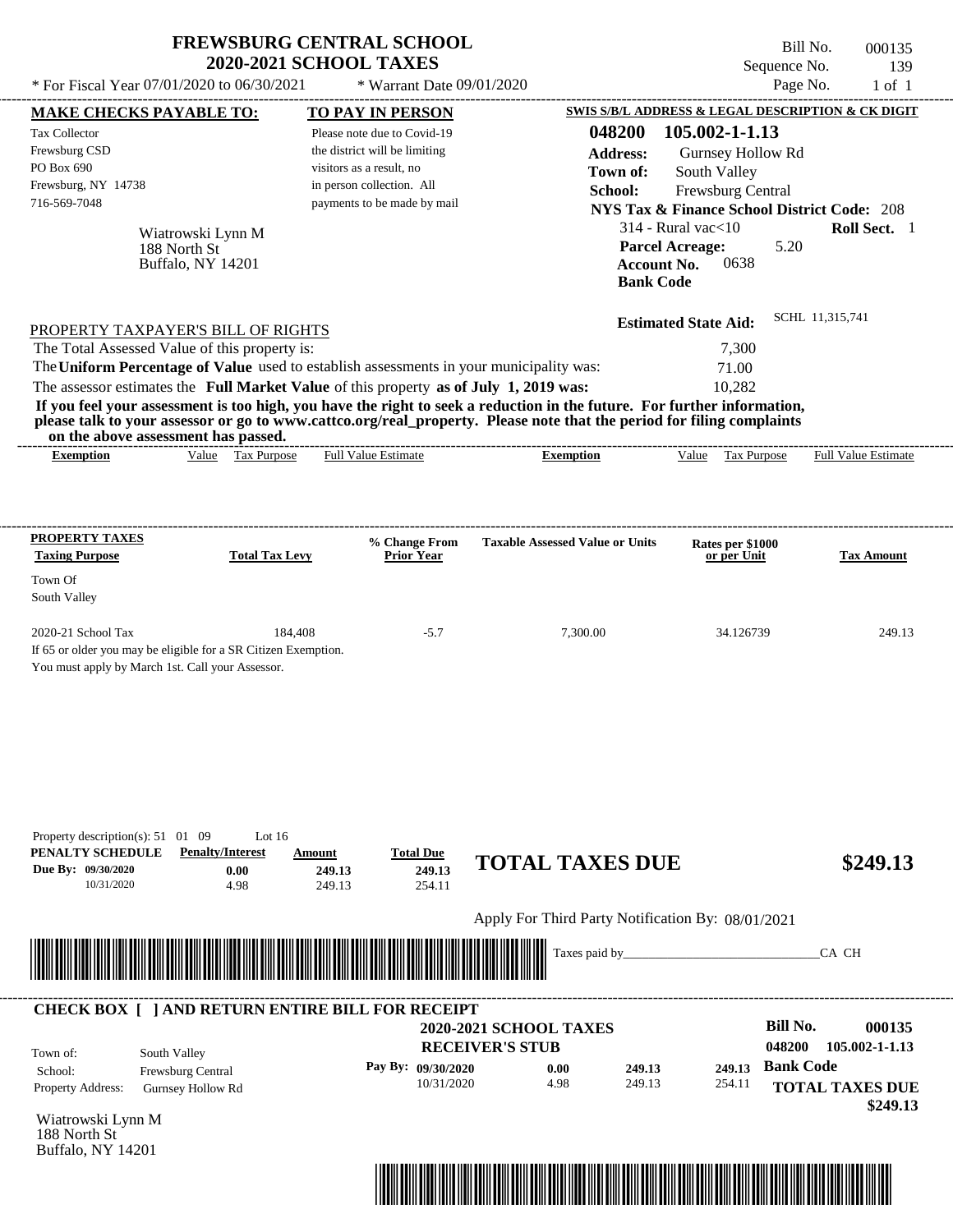| <b>FREWSBURG CENTRAL SCHOOL</b> |  |
|---------------------------------|--|
| <b>2020-2021 SCHOOL TAXES</b>   |  |

Bill No. 000136 Sequence No. 140<br>Page No. 1 of 1

| * For Fiscal Year 07/01/2020 to 06/30/2021                                                                                                                                                                                           |                                                                                             | * Warrant Date 09/01/2020          |                                                                                                                                           |                                                                                            | Page No.<br>$1$ of $1$                                           |
|--------------------------------------------------------------------------------------------------------------------------------------------------------------------------------------------------------------------------------------|---------------------------------------------------------------------------------------------|------------------------------------|-------------------------------------------------------------------------------------------------------------------------------------------|--------------------------------------------------------------------------------------------|------------------------------------------------------------------|
| <b>MAKE CHECKS PAYABLE TO:</b>                                                                                                                                                                                                       |                                                                                             | <b>TO PAY IN PERSON</b>            |                                                                                                                                           |                                                                                            | <b>SWIS S/B/L ADDRESS &amp; LEGAL DESCRIPTION &amp; CK DIGIT</b> |
| Tax Collector                                                                                                                                                                                                                        |                                                                                             | Please note due to Covid-19        | 048200                                                                                                                                    | 96.002-1-37.4/1                                                                            |                                                                  |
| Frewsburg CSD                                                                                                                                                                                                                        |                                                                                             | the district will be limiting      | <b>Address:</b>                                                                                                                           | off Bone Run Rd                                                                            |                                                                  |
| PO Box 690                                                                                                                                                                                                                           |                                                                                             | visitors as a result, no           | Town of:                                                                                                                                  | South Valley                                                                               |                                                                  |
| Frewsburg, NY 14738                                                                                                                                                                                                                  |                                                                                             | in person collection. All          | School:                                                                                                                                   | Frewsburg Central                                                                          |                                                                  |
| 716-569-7048                                                                                                                                                                                                                         |                                                                                             | payments to be made by mail        |                                                                                                                                           |                                                                                            | <b>NYS Tax &amp; Finance School District Code: 208</b>           |
|                                                                                                                                                                                                                                      | EnerVest Operating LLC<br>300 Capitol St Ste 200<br>Charleston, WV 25301                    |                                    |                                                                                                                                           | 733 - Gas well<br><b>Parcel Acreage:</b><br>0768<br><b>Account No.</b><br><b>Bank Code</b> | Roll Sect. 1<br>0.01                                             |
| PROPERTY TAXPAYER'S BILL OF RIGHTS                                                                                                                                                                                                   |                                                                                             |                                    |                                                                                                                                           | <b>Estimated State Aid:</b>                                                                | SCHL 11,315,741                                                  |
| The Total Assessed Value of this property is:                                                                                                                                                                                        |                                                                                             |                                    |                                                                                                                                           | 417                                                                                        |                                                                  |
| The Uniform Percentage of Value used to establish assessments in your municipality was:                                                                                                                                              |                                                                                             |                                    |                                                                                                                                           | 71.00                                                                                      |                                                                  |
| The assessor estimates the Full Market Value of this property as of July 1, 2019 was:                                                                                                                                                |                                                                                             |                                    |                                                                                                                                           | 587                                                                                        |                                                                  |
| on the above assessment has passed.<br><b>Exemption</b>                                                                                                                                                                              | Value Tax Purpose                                                                           | Full Value Estimate                | please talk to your assessor or go to www.cattco.org/real_property. Please note that the period for filing complaints<br><b>Exemption</b> | Tax Purpose<br>Value                                                                       | Full Value Estimate                                              |
| <b>PROPERTY TAXES</b><br><b>Taxing Purpose</b>                                                                                                                                                                                       | <b>Total Tax Levy</b>                                                                       | % Change From<br><b>Prior Year</b> | <b>Taxable Assessed Value or Units</b>                                                                                                    | Rates per \$1000<br>or per Unit                                                            | <b>Tax Amount</b>                                                |
| Town Of                                                                                                                                                                                                                              |                                                                                             |                                    |                                                                                                                                           |                                                                                            |                                                                  |
| South Valley                                                                                                                                                                                                                         |                                                                                             |                                    |                                                                                                                                           |                                                                                            |                                                                  |
| 2020-21 School Tax<br>If 65 or older you may be eligible for a SR Citizen Exemption.<br>You must apply by March 1st. Call your Assessor.                                                                                             | 184.408                                                                                     | $-5.7$                             | 417.00                                                                                                                                    | 34.126739                                                                                  | 14.23                                                            |
| Property description(s): Annis R1<br>PENALTY SCHEDULE<br>Due By: 09/30/2020<br>10/31/2020                                                                                                                                            | Well# 31009177230000<br><b>Penalty/Interest</b><br>Amount<br>0.00<br>14.23<br>0.28<br>14.23 | <b>Total Due</b><br>14.23<br>14.51 | <b>TOTAL TAXES DUE</b><br>Apply For Third Party Notification By: 08/01/2021                                                               |                                                                                            | \$14.23                                                          |
| <u> Harry Harry Harry Harry Harry Harry Harry Harry Harry Harry Harry Harry Harry Harry Harry Harry Harry Harry Harry Harry Harry Harry Harry Harry Harry Harry Harry Harry Harry Harry Harry Harry Harry Harry Harry Harry Harr</u> |                                                                                             |                                    | Taxes paid by_                                                                                                                            |                                                                                            | CA CH                                                            |
| <b>CHECK BOX [ ] AND RETURN ENTIRE BILL FOR RECEIPT</b>                                                                                                                                                                              |                                                                                             |                                    | <b>2020-2021 SCHOOL TAXES</b>                                                                                                             |                                                                                            | <b>Bill No.</b><br>000136                                        |
| Town of:                                                                                                                                                                                                                             |                                                                                             |                                    | <b>RECEIVER'S STUB</b>                                                                                                                    |                                                                                            | 96.002-1-37.4/1<br>048200                                        |
| South Valley<br>Frewsburg Central<br>School:                                                                                                                                                                                         |                                                                                             | Pay By: 09/30/2020                 | 0.00<br>14.23                                                                                                                             | 14.23                                                                                      | <b>Bank Code</b>                                                 |
| <b>Property Address:</b><br>off Bone Run Rd                                                                                                                                                                                          |                                                                                             | 10/31/2020                         | 0.28<br>14.23                                                                                                                             | 14.51                                                                                      | <b>TOTAL TAXES DUE</b><br>\$14.23                                |
| EnerVest Operating LLC<br>300 Capitol St Ste 200<br>Charleston, WV 25301                                                                                                                                                             |                                                                                             |                                    |                                                                                                                                           |                                                                                            |                                                                  |
|                                                                                                                                                                                                                                      |                                                                                             |                                    |                                                                                                                                           |                                                                                            |                                                                  |

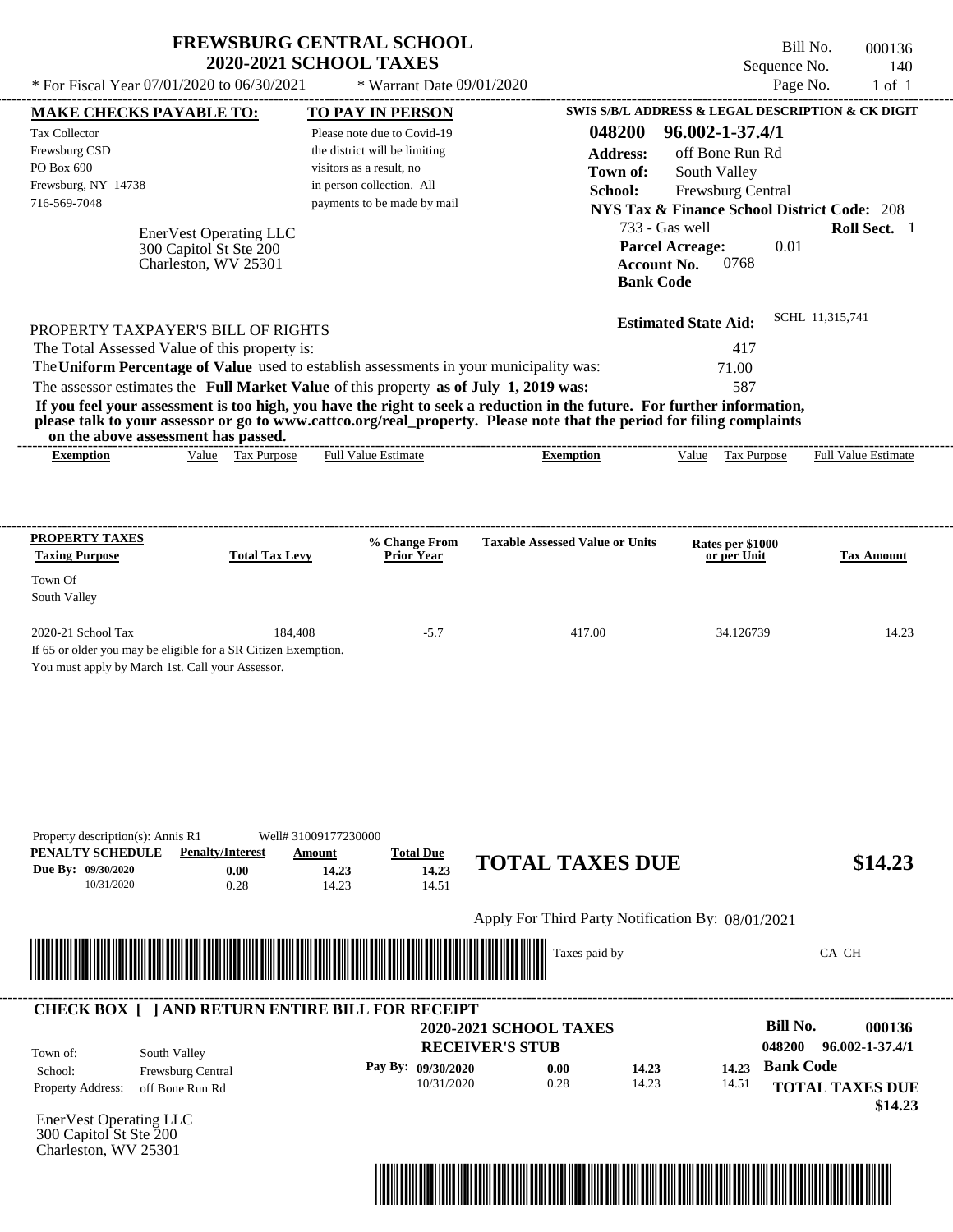| * For Fiscal Year 07/01/2020 to 06/30/2021                                                                                                                                                                                                                                                                                                                                                                                                                                                                                  | <b>FREWSBURG CENTRAL SCHOOL</b><br><b>2020-2021 SCHOOL TAXES</b><br>* Warrant Date 09/01/2020                                                        |                                                          | Bill No.<br>Sequence No.<br>Page No.                                                                                                   | 000137<br>141<br>$1$ of $1$                              |
|-----------------------------------------------------------------------------------------------------------------------------------------------------------------------------------------------------------------------------------------------------------------------------------------------------------------------------------------------------------------------------------------------------------------------------------------------------------------------------------------------------------------------------|------------------------------------------------------------------------------------------------------------------------------------------------------|----------------------------------------------------------|----------------------------------------------------------------------------------------------------------------------------------------|----------------------------------------------------------|
| <b>MAKE CHECKS PAYABLE TO:</b>                                                                                                                                                                                                                                                                                                                                                                                                                                                                                              | <b>TO PAY IN PERSON</b>                                                                                                                              |                                                          | SWIS S/B/L ADDRESS & LEGAL DESCRIPTION & CK DIGIT                                                                                      |                                                          |
| Tax Collector<br>Frewsburg CSD<br>PO Box 690<br>Frewsburg, NY 14738<br>716-569-7048                                                                                                                                                                                                                                                                                                                                                                                                                                         | Please note due to Covid-19<br>the district will be limiting<br>visitors as a result, no<br>in person collection. All<br>payments to be made by mail | 048200<br><b>Address:</b><br>Town of:<br>School:         | $96.002 - 1 - 37.1$<br>17723 Annis, r#1<br>South Valley<br>Frewsburg Central<br><b>NYS Tax &amp; Finance School District Code: 208</b> |                                                          |
| EnerVest Operating, LLC<br>300 Capitol St Ste 200<br>Charleston, WV 25301                                                                                                                                                                                                                                                                                                                                                                                                                                                   |                                                                                                                                                      | 733 - Gas well<br><b>Account No.</b><br><b>Bank Code</b> | 0.01<br><b>Parcel Acreage:</b><br>0543                                                                                                 | Roll Sect. 1                                             |
| PROPERTY TAXPAYER'S BILL OF RIGHTS<br>The Total Assessed Value of this property is:<br>The Uniform Percentage of Value used to establish assessments in your municipality was:<br>The assessor estimates the Full Market Value of this property as of July 1, 2019 was:<br>If you feel your assessment is too high, you have the right to seek a reduction in the future. For further information,<br>please talk to your assessor or go to www.cattco.org/real_property. Please note that the period for filing complaints |                                                                                                                                                      |                                                          | <b>Estimated State Aid:</b><br>$\theta$<br>71.00<br>$\Omega$                                                                           | SCHL 11,315,741                                          |
| on the above assessment has passed.<br>Value Tax Purpose<br><b>Exemption</b>                                                                                                                                                                                                                                                                                                                                                                                                                                                | <b>Full Value Estimate</b>                                                                                                                           | <b>Exemption</b>                                         | Value Tax Purpose                                                                                                                      | Full Value Estimate                                      |
| <b>PROPERTY TAXES</b><br><b>Taxing Purpose</b><br><b>Total Tax Levy</b><br>Town Of<br>South Valley<br>2020-21 School Tax<br>184,408<br>If 65 or older you may be eligible for a SR Citizen Exemption.<br>You must apply by March 1st. Call your Assessor.                                                                                                                                                                                                                                                                   | % Change From<br><b>Prior Year</b><br>$-5.7$                                                                                                         | <b>Taxable Assessed Value or Units</b><br>0.00           | Rates per \$1000<br>or per Unit<br>34.126739                                                                                           | <b>Tax Amount</b><br>0.00                                |
| API 17723<br>Property description(s): Mcf<br>650<br>PENALTY SCHEDULE<br><b>Penalty/Interest</b><br>Due By:                                                                                                                                                                                                                                                                                                                                                                                                                  | Gas Well Off Bone Run Rd<br><b>Total Due</b><br>Amount                                                                                               | <b>TOTAL TAXES DUE</b>                                   |                                                                                                                                        | \$0.00                                                   |
|                                                                                                                                                                                                                                                                                                                                                                                                                                                                                                                             |                                                                                                                                                      | Apply For Third Party Notification By: 08/01/2021        |                                                                                                                                        |                                                          |
|                                                                                                                                                                                                                                                                                                                                                                                                                                                                                                                             |                                                                                                                                                      |                                                          |                                                                                                                                        | CA CH                                                    |
| <b>CHECK BOX [ ] AND RETURN ENTIRE BILL FOR RECEIPT</b><br>South Valley<br>Town of:<br>School:<br>Frewsburg Central<br>Property Address:<br>17723 Annis, r#1                                                                                                                                                                                                                                                                                                                                                                | Pay By:                                                                                                                                              | <b>2020-2021 SCHOOL TAXES</b><br><b>RECEIVER'S STUB</b>  | <b>Bill No.</b><br>048200<br><b>Bank Code</b>                                                                                          | 000137<br>$96.002 - 1 - 37.71$<br><b>TOTAL TAXES DUE</b> |
| EnerVest Operating, LLC<br>300 Capitol St Ste 200<br>Charleston, WV 25301                                                                                                                                                                                                                                                                                                                                                                                                                                                   |                                                                                                                                                      |                                                          |                                                                                                                                        | \$0.00                                                   |

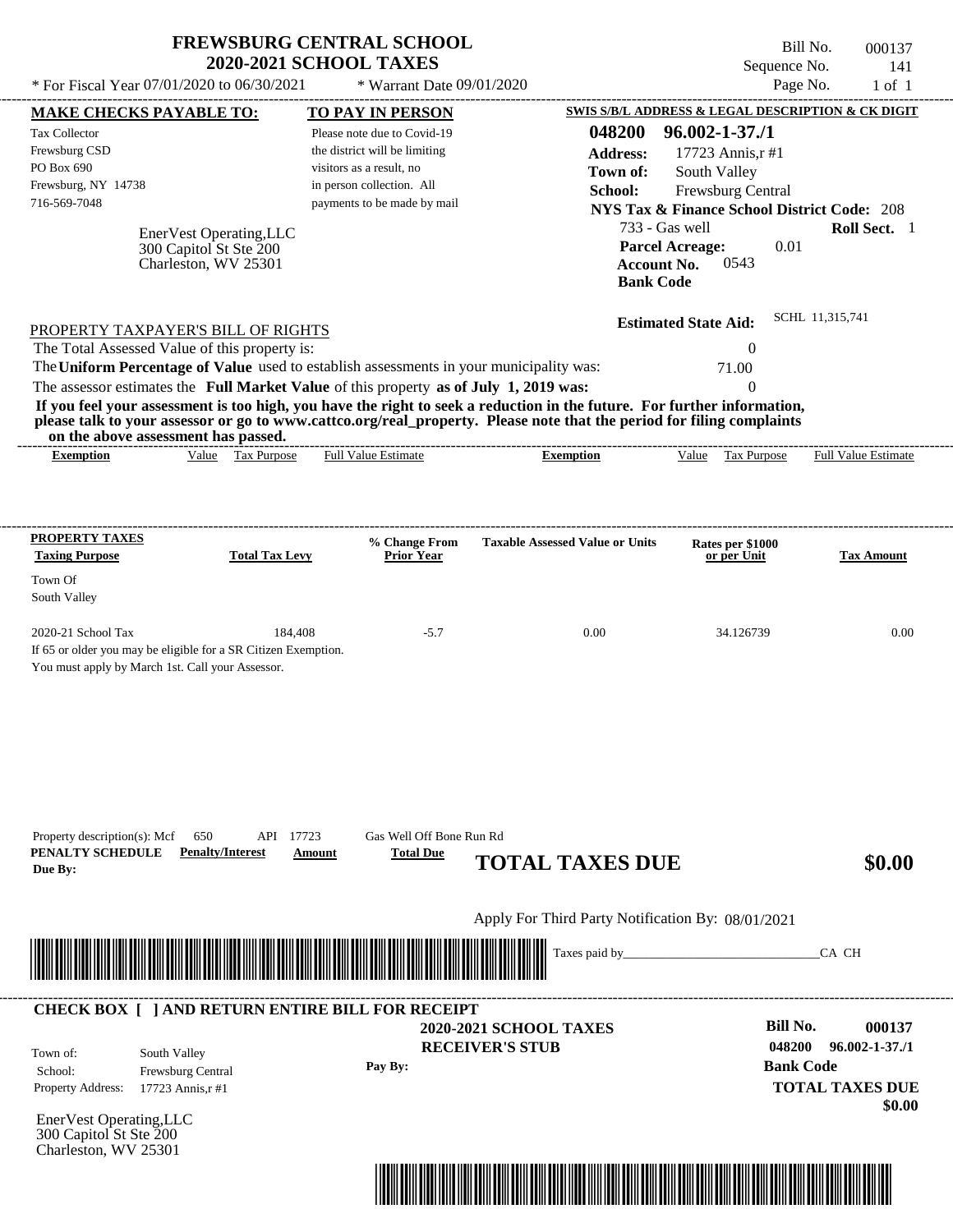PO Box 599 Warren, PA 16365

Bill No. 000138 Sequence No. 142<br>Page No. 1 of 1

| * For Fiscal Year 07/01/2020 to 06/30/2021                                                                                                                                                                                           |                                                                                            | * Warrant Date 09/01/2020                                    |                                                                                                                                                                                                                                                                      |                                                                             | Page No.<br>$1$ of $1$             |
|--------------------------------------------------------------------------------------------------------------------------------------------------------------------------------------------------------------------------------------|--------------------------------------------------------------------------------------------|--------------------------------------------------------------|----------------------------------------------------------------------------------------------------------------------------------------------------------------------------------------------------------------------------------------------------------------------|-----------------------------------------------------------------------------|------------------------------------|
| <b>MAKE CHECKS PAYABLE TO:</b>                                                                                                                                                                                                       |                                                                                            | TO PAY IN PERSON                                             |                                                                                                                                                                                                                                                                      | SWIS S/B/L ADDRESS & LEGAL DESCRIPTION & CK DIGIT                           |                                    |
| Tax Collector                                                                                                                                                                                                                        |                                                                                            | Please note due to Covid-19<br>the district will be limiting | 048200                                                                                                                                                                                                                                                               | 582.000-9915-825.150/288                                                    |                                    |
| Frewsburg CSD<br>PO Box 690                                                                                                                                                                                                          |                                                                                            | visitors as a result, no                                     | <b>Address:</b>                                                                                                                                                                                                                                                      | <b>Special Franchise</b>                                                    |                                    |
| Frewsburg, NY 14738                                                                                                                                                                                                                  |                                                                                            | in person collection. All                                    | Town of:                                                                                                                                                                                                                                                             | South Valley                                                                |                                    |
| 716-569-7048                                                                                                                                                                                                                         |                                                                                            | payments to be made by mail                                  | School:                                                                                                                                                                                                                                                              | Frewsburg Central<br><b>NYS Tax &amp; Finance School District Code: 208</b> |                                    |
|                                                                                                                                                                                                                                      |                                                                                            |                                                              | 868 - Pipeline                                                                                                                                                                                                                                                       |                                                                             | Roll Sect. 5                       |
| Attn Real Estate Dept<br>PO Box 599                                                                                                                                                                                                  | Kiantone Pipeline Corp<br>Attn: United Refining Co Of Pa                                   |                                                              | <b>Account No.</b><br><b>Bank Code</b>                                                                                                                                                                                                                               | <b>Parcel Acreage:</b><br>0.01<br>0527                                      |                                    |
| Warren, PA 16365                                                                                                                                                                                                                     |                                                                                            |                                                              |                                                                                                                                                                                                                                                                      |                                                                             |                                    |
|                                                                                                                                                                                                                                      |                                                                                            |                                                              |                                                                                                                                                                                                                                                                      | <b>Estimated State Aid:</b>                                                 | SCHL 11,315,741                    |
| PROPERTY TAXPAYER'S BILL OF RIGHTS<br>The Total Assessed Value of this property is:                                                                                                                                                  |                                                                                            |                                                              |                                                                                                                                                                                                                                                                      | 14,784                                                                      |                                    |
| The Uniform Percentage of Value used to establish assessments in your municipality was:                                                                                                                                              |                                                                                            |                                                              |                                                                                                                                                                                                                                                                      |                                                                             |                                    |
| The assessor estimates the Full Market Value of this property as of July 1, 2019 was:                                                                                                                                                |                                                                                            |                                                              |                                                                                                                                                                                                                                                                      | 71.00<br>20,823                                                             |                                    |
| on the above assessment has passed.<br><b>Exemption</b>                                                                                                                                                                              | Value Tax Purpose                                                                          | <b>Full Value Estimate</b>                                   | If you feel your assessment is too high, you have the right to seek a reduction in the future. For further information,<br>please talk to your assessor or go to www.cattco.org/real_property. Please note that the period for filing complaints<br><b>Exemption</b> | Value Tax Purpose                                                           | <b>Full Value Estimate</b>         |
| <b>PROPERTY TAXES</b>                                                                                                                                                                                                                |                                                                                            | % Change From                                                | <b>Taxable Assessed Value or Units</b>                                                                                                                                                                                                                               | Rates per \$1000                                                            |                                    |
| <b>Taxing Purpose</b>                                                                                                                                                                                                                | <b>Total Tax Levy</b>                                                                      | <b>Prior Year</b>                                            |                                                                                                                                                                                                                                                                      | or per Unit                                                                 | <b>Tax Amount</b>                  |
| Town Of                                                                                                                                                                                                                              |                                                                                            |                                                              |                                                                                                                                                                                                                                                                      |                                                                             |                                    |
| South Valley                                                                                                                                                                                                                         |                                                                                            |                                                              |                                                                                                                                                                                                                                                                      |                                                                             |                                    |
| 2020-21 School Tax                                                                                                                                                                                                                   | 184,408                                                                                    | $-5.7$                                                       | 14,784.00                                                                                                                                                                                                                                                            | 34.126739                                                                   | 504.53                             |
| If 65 or older you may be eligible for a SR Citizen Exemption.<br>You must apply by March 1st. Call your Assessor.                                                                                                                   |                                                                                            |                                                              |                                                                                                                                                                                                                                                                      |                                                                             |                                    |
| Property description(s): Town Of South Valley<br>PENALTY SCHEDULE<br>Due By: 09/30/2020<br>10/31/2020                                                                                                                                | 0.2000 Frewsburg<br><b>Penalty/Interest</b><br>Amount<br>0.00<br>504.53<br>10.09<br>504.53 | <b>Total Due</b><br>504.53<br>514.62                         | <b>TOTAL TAXES DUE</b><br>Apply For Third Party Notification By: 08/01/2021                                                                                                                                                                                          |                                                                             | \$504.53                           |
|                                                                                                                                                                                                                                      |                                                                                            |                                                              |                                                                                                                                                                                                                                                                      |                                                                             |                                    |
| <u> Indian American State of Barbara and The Barbara and The Barbara and The Barbara and The Barbara and The Barbara and The Barbara and The Barbara and The Barbara and The Barbara and The Barbara and The Barbara and The Bar</u> |                                                                                            |                                                              | Taxes paid by_____                                                                                                                                                                                                                                                   |                                                                             | CA CH                              |
| <b>CHECK BOX [ ] AND RETURN ENTIRE BILL FOR RECEIPT</b>                                                                                                                                                                              |                                                                                            |                                                              | 2020-2021 SCHOOL TAXES                                                                                                                                                                                                                                               | <b>Bill No.</b>                                                             | 000138                             |
|                                                                                                                                                                                                                                      |                                                                                            |                                                              | <b>RECEIVER'S STUB</b>                                                                                                                                                                                                                                               | 048200                                                                      | 582.000-9915-825.150/288           |
| South Valley<br>Town of:                                                                                                                                                                                                             |                                                                                            | Pay By: 09/30/2020                                           | 504.53<br>0.00                                                                                                                                                                                                                                                       | 504.53                                                                      | <b>Bank Code</b>                   |
| Frewsburg Central<br>School:<br>Property Address:<br>Special Franchise                                                                                                                                                               |                                                                                            | 10/31/2020                                                   | 10.09<br>504.53                                                                                                                                                                                                                                                      | 514.62                                                                      | <b>TOTAL TAXES DUE</b><br>\$504.53 |
| Kiantone Pipeline Corp<br>Attn: United Refining Co Of Pa<br>Attn Real Estate Dept                                                                                                                                                    |                                                                                            |                                                              |                                                                                                                                                                                                                                                                      |                                                                             |                                    |

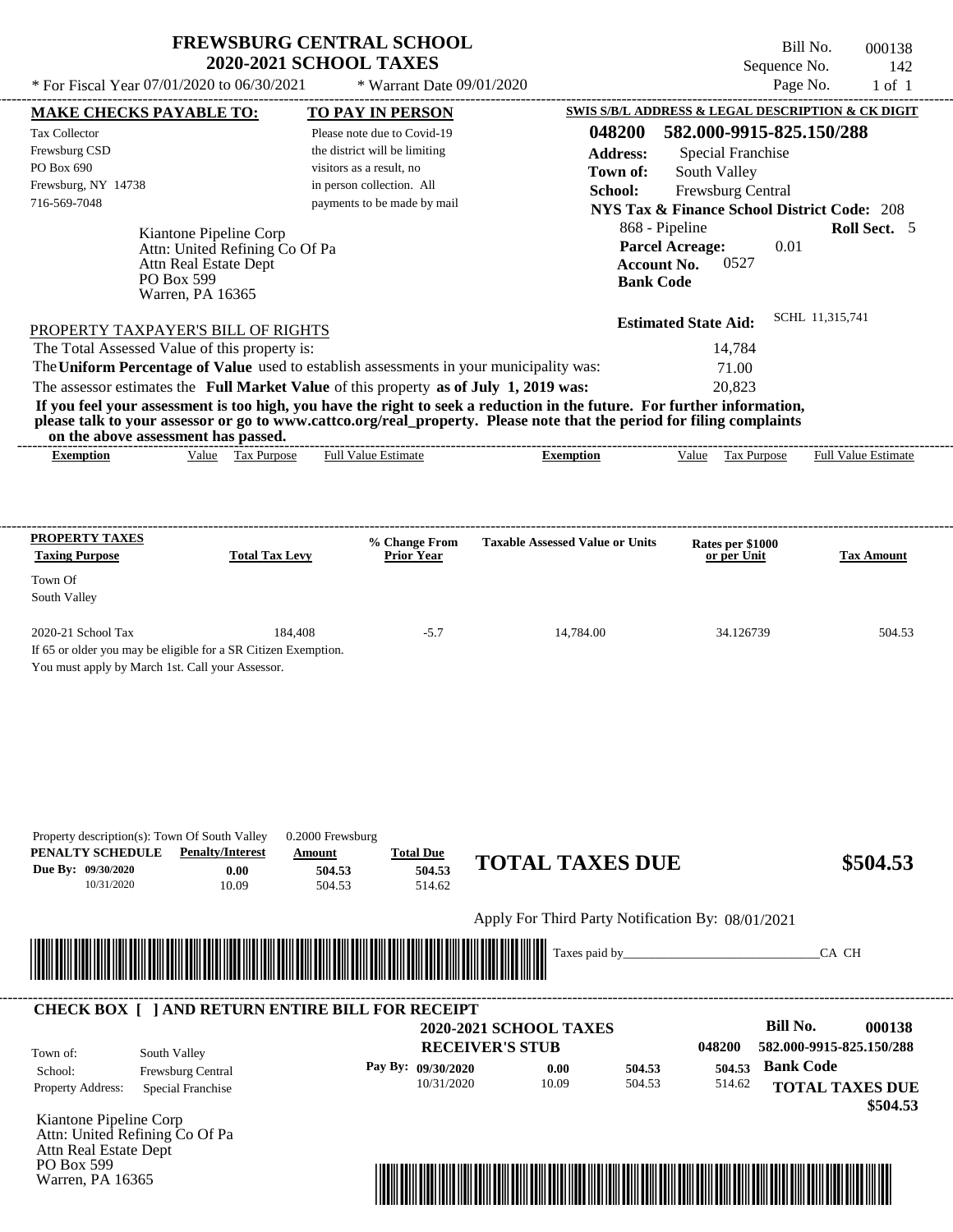|                                                                                                                                                                                                                                                                                                                                                                                                                                                                                                                                                                    | <b>FREWSBURG CENTRAL SCHOOL</b><br><b>2020-2021 SCHOOL TAXES</b>                                                                                     |                                                                                                                | Bill No.<br>Sequence No.                                                                                                                            | 000139<br>143              |
|--------------------------------------------------------------------------------------------------------------------------------------------------------------------------------------------------------------------------------------------------------------------------------------------------------------------------------------------------------------------------------------------------------------------------------------------------------------------------------------------------------------------------------------------------------------------|------------------------------------------------------------------------------------------------------------------------------------------------------|----------------------------------------------------------------------------------------------------------------|-----------------------------------------------------------------------------------------------------------------------------------------------------|----------------------------|
| * For Fiscal Year 07/01/2020 to 06/30/2021                                                                                                                                                                                                                                                                                                                                                                                                                                                                                                                         | * Warrant Date 09/01/2020                                                                                                                            |                                                                                                                | Page No.                                                                                                                                            | $1$ of $1$                 |
| <b>MAKE CHECKS PAYABLE TO:</b>                                                                                                                                                                                                                                                                                                                                                                                                                                                                                                                                     | TO PAY IN PERSON                                                                                                                                     |                                                                                                                | SWIS S/B/L ADDRESS & LEGAL DESCRIPTION & CK DIGIT                                                                                                   |                            |
| <b>Tax Collector</b><br>Frewsburg CSD<br>PO Box 690<br>Frewsburg, NY 14738<br>716-569-7048                                                                                                                                                                                                                                                                                                                                                                                                                                                                         | Please note due to Covid-19<br>the district will be limiting<br>visitors as a result, no<br>in person collection. All<br>payments to be made by mail | 048200<br><b>Address:</b><br>Town of:<br>School:                                                               | 582.000-9915-132.350/188<br>Special Franchise<br>South Valley<br><b>Frewsburg Central</b><br><b>NYS Tax &amp; Finance School District Code: 208</b> |                            |
| National Grid<br>300 Erie Blyd West<br>Syracuse, NY 13202                                                                                                                                                                                                                                                                                                                                                                                                                                                                                                          |                                                                                                                                                      | <b>Account No.</b><br><b>Bank Code</b>                                                                         | $861$ - Elec & gas<br><b>Parcel Acreage:</b><br>0.01<br>0529                                                                                        | <b>Roll Sect.</b> 5        |
| PROPERTY TAXPAYER'S BILL OF RIGHTS<br>The Total Assessed Value of this property is:<br>The Uniform Percentage of Value used to establish assessments in your municipality was:<br>The assessor estimates the Full Market Value of this property as of July 1, 2019 was:<br>If you feel your assessment is too high, you have the right to seek a reduction in the future. For further information,<br>please talk to your assessor or go to www.cattco.org/real_property. Please note that the period for filing complaints<br>on the above assessment has passed. |                                                                                                                                                      |                                                                                                                | <b>Estimated State Aid:</b><br>48,578<br>71.00<br>68,420                                                                                            | SCHL 11,315,741            |
| Value Tax Purpose<br><b>Exemption</b>                                                                                                                                                                                                                                                                                                                                                                                                                                                                                                                              | <b>Full Value Estimate</b>                                                                                                                           | <b>Exemption</b>                                                                                               | Value Tax Purpose                                                                                                                                   | <b>Full Value Estimate</b> |
| Town Of<br>South Valley<br>2020-21 School Tax<br>If 65 or older you may be eligible for a SR Citizen Exemption.<br>You must apply by March 1st. Call your Assessor.                                                                                                                                                                                                                                                                                                                                                                                                | 184,408<br>$-5.7$                                                                                                                                    | 48,578.00                                                                                                      | 34.126739                                                                                                                                           | 1,657.81                   |
| Property description(s): Town Of South Valley<br>PENALTY SCHEDULE<br><b>Penalty/Interest</b><br>Due By: 09/30/2020<br>0.00<br>10/31/2020<br>33.16                                                                                                                                                                                                                                                                                                                                                                                                                  | $0.1400$ Frewsburg<br><b>Total Due</b><br>Amount<br>1,657.81<br>1,657.81<br>1,657.81<br>1,690.97                                                     | <b>TOTAL TAXES DUE</b>                                                                                         |                                                                                                                                                     | \$1,657.81                 |
|                                                                                                                                                                                                                                                                                                                                                                                                                                                                                                                                                                    |                                                                                                                                                      | Apply For Third Party Notification By: 08/01/2021                                                              |                                                                                                                                                     |                            |
|                                                                                                                                                                                                                                                                                                                                                                                                                                                                                                                                                                    |                                                                                                                                                      | Taxes paid by_                                                                                                 |                                                                                                                                                     | CA CH                      |
| <b>CHECK BOX [ ] AND RETURN ENTIRE BILL FOR RECEIPT</b>                                                                                                                                                                                                                                                                                                                                                                                                                                                                                                            |                                                                                                                                                      |                                                                                                                | <b>Bill No.</b>                                                                                                                                     | 000139                     |
| South Valley<br>Town of:<br>Frewsburg Central<br>School:                                                                                                                                                                                                                                                                                                                                                                                                                                                                                                           | Pay By: 09/30/2020                                                                                                                                   | <b>2020-2021 SCHOOL TAXES</b><br><b>RECEIVER'S STUB</b><br>0.00<br>1,657.81<br>10/31/2020<br>33.16<br>1,657.81 | 048200<br><b>Bank Code</b><br>1,657.81<br>1,690.97                                                                                                  | 582.000-9915-132.350/188   |

National Grid 300 Erie Blvd West Syracuse, NY 13202



 **\$1,657.81**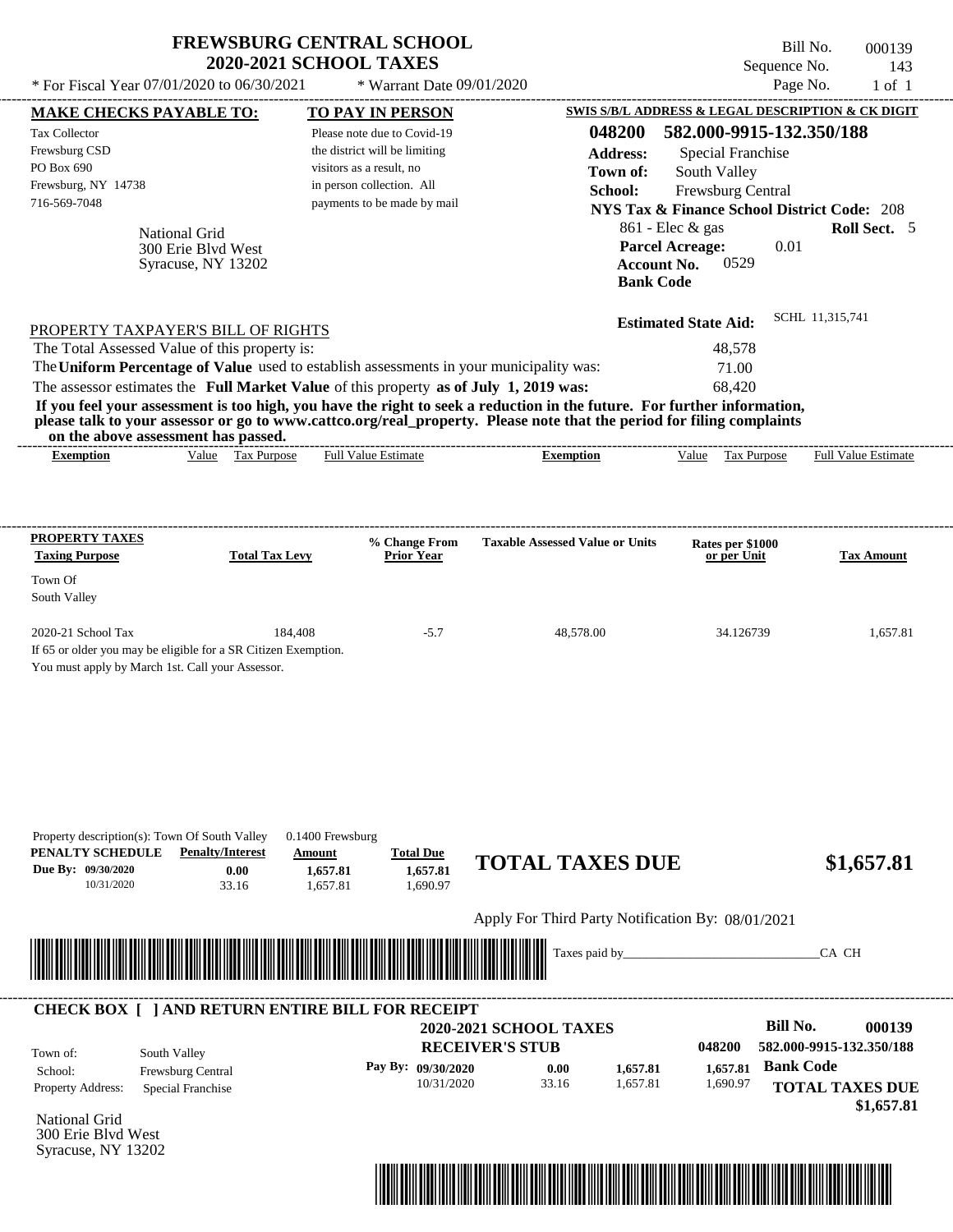\* For Fiscal Year 07/01/2020 to 06/30/2021  $*$  Warrant Date 09/01/2020

Bill No. 000140 Sequence No. 144

| * For Fiscal Year 07/01/2020 to 06/30/2021                                              |                                                         | * Warrant Date 09/01/2020                             |                                                                                                                         |                                 | Page No.<br>$1$ of $1$                                 |
|-----------------------------------------------------------------------------------------|---------------------------------------------------------|-------------------------------------------------------|-------------------------------------------------------------------------------------------------------------------------|---------------------------------|--------------------------------------------------------|
| <b>MAKE CHECKS PAYABLE TO:</b>                                                          |                                                         | <b>TO PAY IN PERSON</b>                               |                                                                                                                         |                                 | SWIS S/B/L ADDRESS & LEGAL DESCRIPTION & CK DIGIT      |
| Tax Collector                                                                           |                                                         | Please note due to Covid-19                           | 048200                                                                                                                  | 582.000-9915-629./188           |                                                        |
| Frewsburg CSD                                                                           |                                                         | the district will be limiting                         | <b>Address:</b>                                                                                                         | Special Franchise               |                                                        |
| PO Box 690<br>Frewsburg, NY 14738                                                       |                                                         | visitors as a result, no<br>in person collection. All | Town of:                                                                                                                | South Valley                    |                                                        |
| 716-569-7048                                                                            |                                                         | payments to be made by mail                           | School:                                                                                                                 | Frewsburg Central               |                                                        |
|                                                                                         |                                                         |                                                       |                                                                                                                         |                                 | <b>NYS Tax &amp; Finance School District Code: 208</b> |
|                                                                                         | Windstream New York Inc.                                |                                                       |                                                                                                                         | 866 - Telephone                 | Roll Sect. 5                                           |
| c/o Duff & Phelps<br>PO Box 2629                                                        |                                                         |                                                       | <b>Account No.</b>                                                                                                      | <b>Parcel Acreage:</b><br>0528  | 0.01                                                   |
| Addison, TX 75001                                                                       |                                                         |                                                       | <b>Bank Code</b>                                                                                                        |                                 |                                                        |
|                                                                                         |                                                         |                                                       |                                                                                                                         |                                 |                                                        |
| PROPERTY TAXPAYER'S BILL OF RIGHTS                                                      |                                                         |                                                       |                                                                                                                         | <b>Estimated State Aid:</b>     | SCHL 11,315,741                                        |
| The Total Assessed Value of this property is:                                           |                                                         |                                                       |                                                                                                                         | 38,653                          |                                                        |
| The Uniform Percentage of Value used to establish assessments in your municipality was: |                                                         |                                                       |                                                                                                                         | 71.00                           |                                                        |
| The assessor estimates the Full Market Value of this property as of July 1, 2019 was:   |                                                         |                                                       |                                                                                                                         | 54,441                          |                                                        |
|                                                                                         |                                                         |                                                       | If you feel your assessment is too high, you have the right to seek a reduction in the future. For further information, |                                 |                                                        |
| on the above assessment has passed.                                                     |                                                         |                                                       | please talk to your assessor or go to www.cattco.org/real_property. Please note that the period for filing complaints   |                                 |                                                        |
| <b>Exemption</b>                                                                        | Value Tax Purpose                                       | <b>Full Value Estimate</b>                            | <b>Exemption</b>                                                                                                        | Value Tax Purpose               | <b>Full Value Estimate</b>                             |
|                                                                                         |                                                         |                                                       |                                                                                                                         |                                 |                                                        |
|                                                                                         |                                                         |                                                       |                                                                                                                         |                                 |                                                        |
| <b>PROPERTY TAXES</b>                                                                   |                                                         |                                                       |                                                                                                                         |                                 |                                                        |
| <b>Taxing Purpose</b>                                                                   | <b>Total Tax Levy</b>                                   | % Change From<br><b>Prior Year</b>                    | <b>Taxable Assessed Value or Units</b>                                                                                  | Rates per \$1000<br>or per Unit | <b>Tax Amount</b>                                      |
| Town Of                                                                                 |                                                         |                                                       |                                                                                                                         |                                 |                                                        |
| South Valley                                                                            |                                                         |                                                       |                                                                                                                         |                                 |                                                        |
|                                                                                         |                                                         |                                                       |                                                                                                                         |                                 |                                                        |
| 2020-21 School Tax<br>If 65 or older you may be eligible for a SR Citizen Exemption.    | 184,408                                                 | $-5.7$                                                | 38,653.00                                                                                                               | 34.126739                       | 1,319.10                                               |
| You must apply by March 1st. Call your Assessor.                                        |                                                         |                                                       |                                                                                                                         |                                 |                                                        |
|                                                                                         |                                                         |                                                       |                                                                                                                         |                                 |                                                        |
|                                                                                         |                                                         |                                                       |                                                                                                                         |                                 |                                                        |
|                                                                                         |                                                         |                                                       |                                                                                                                         |                                 |                                                        |
|                                                                                         |                                                         |                                                       |                                                                                                                         |                                 |                                                        |
|                                                                                         |                                                         |                                                       |                                                                                                                         |                                 |                                                        |
|                                                                                         |                                                         |                                                       |                                                                                                                         |                                 |                                                        |
|                                                                                         |                                                         |                                                       |                                                                                                                         |                                 |                                                        |
| Property description(s): Town Of South Valley<br>PENALTY SCHEDULE                       | $0.1400$ Frewsburg<br><b>Penalty/Interest</b><br>Amount | <b>Total Due</b>                                      |                                                                                                                         |                                 |                                                        |
| Due By: 09/30/2020                                                                      | 0.00<br>1,319.10                                        | 1,319.10                                              | <b>TOTAL TAXES DUE</b>                                                                                                  |                                 | \$1,319.10                                             |
| 10/31/2020                                                                              | 26.38<br>1,319.10                                       | 1,345.48                                              |                                                                                                                         |                                 |                                                        |
|                                                                                         |                                                         |                                                       | Apply For Third Party Notification By: 08/01/2021                                                                       |                                 |                                                        |
|                                                                                         |                                                         |                                                       |                                                                                                                         |                                 |                                                        |
|                                                                                         |                                                         |                                                       | Taxes paid by_                                                                                                          |                                 | CA CH                                                  |
|                                                                                         |                                                         |                                                       |                                                                                                                         |                                 |                                                        |
| <b>CHECK BOX [ ] AND RETURN ENTIRE BILL FOR RECEIPT</b>                                 |                                                         |                                                       |                                                                                                                         |                                 |                                                        |
|                                                                                         |                                                         |                                                       | 2020-2021 SCHOOL TAXES                                                                                                  |                                 | <b>Bill No.</b><br>000140                              |
| South Valley<br>Town of:                                                                |                                                         |                                                       | <b>RECEIVER'S STUB</b>                                                                                                  | 048200                          | 582.000-9915-629./188                                  |
| Frewsburg Central<br>School:                                                            |                                                         | Pay By: 09/30/2020                                    | 0.00<br>1,319.10                                                                                                        | 1.319.10                        | <b>Bank Code</b>                                       |
| Property Address:<br>Special Franchise                                                  |                                                         | 10/31/2020                                            | 1,319.10<br>26.38                                                                                                       | 1,345.48                        | <b>TOTAL TAXES DUE</b>                                 |
| Windstream New York Inc.                                                                |                                                         |                                                       |                                                                                                                         |                                 | \$1,319.10                                             |
| c/o Duff & Phelps                                                                       |                                                         |                                                       |                                                                                                                         |                                 |                                                        |
| PO Box 2629                                                                             |                                                         |                                                       |                                                                                                                         |                                 |                                                        |
| Addison, TX 75001                                                                       |                                                         |                                                       |                                                                                                                         |                                 |                                                        |
|                                                                                         |                                                         |                                                       | <u> 1989 - Andrea Stadt British Stadt British Stadt British Stadt British Stadt British Stadt British Stadt Britis</u>  |                                 |                                                        |
|                                                                                         |                                                         |                                                       |                                                                                                                         |                                 |                                                        |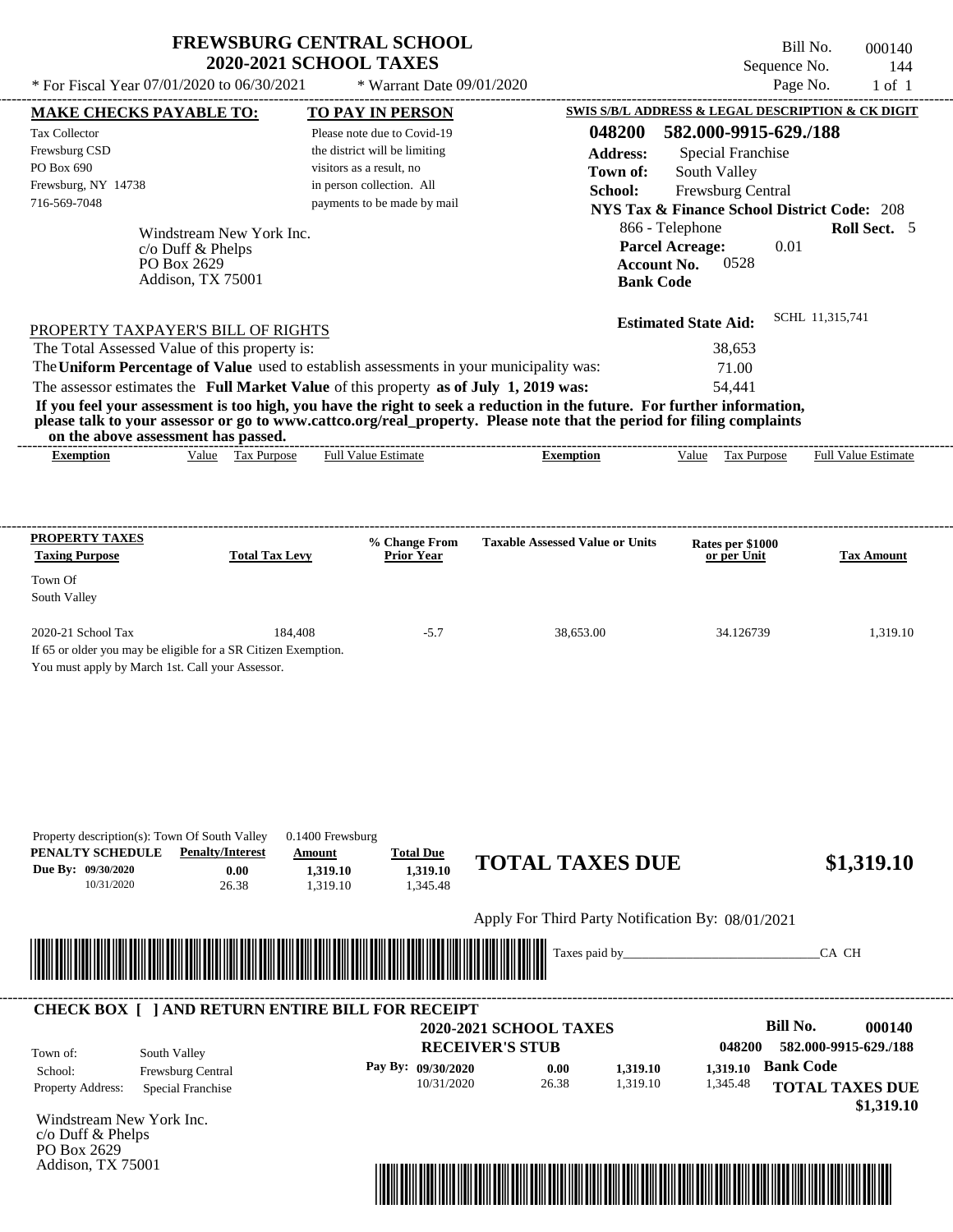$*$  For Fiscal Year 07/01/2020 to 06/30/2021

Warren, PA 16365

 $*$  Warrant Date 09/01/2020

Bill No. 000141 Sequence No. 145<br>Page No. 1 of 1

| <b>MAKE CHECKS PAYABLE TO:</b>                                                        |                                     |                           | <b>TO PAY IN PERSON</b>       |                                                                                                                         |                                                        | SWIS S/B/L ADDRESS & LEGAL DESCRIPTION & CK DIGIT |
|---------------------------------------------------------------------------------------|-------------------------------------|---------------------------|-------------------------------|-------------------------------------------------------------------------------------------------------------------------|--------------------------------------------------------|---------------------------------------------------|
| Tax Collector                                                                         |                                     |                           | Please note due to Covid-19   | 048200                                                                                                                  | 682.000-9915-825.150/288                               |                                                   |
| Frewsburg CSD                                                                         |                                     |                           | the district will be limiting | <b>Address:</b>                                                                                                         | <b>Outside Plant</b>                                   |                                                   |
| PO Box 690                                                                            |                                     | visitors as a result, no  |                               | Town of:                                                                                                                | South Valley                                           |                                                   |
| Frewsburg, NY 14738                                                                   |                                     | in person collection. All |                               | School:                                                                                                                 | Frewsburg Central                                      |                                                   |
| 716-569-7048                                                                          |                                     |                           | payments to be made by mail   |                                                                                                                         | <b>NYS Tax &amp; Finance School District Code: 208</b> |                                                   |
|                                                                                       |                                     |                           |                               |                                                                                                                         |                                                        |                                                   |
|                                                                                       | Kiantone Pipeline Corp              |                           |                               |                                                                                                                         | 883 - Gas Trans Im                                     | Roll Sect. 6                                      |
|                                                                                       | Attn: United Refining Co Of Pa      |                           |                               |                                                                                                                         | <b>Parcel Acreage:</b>                                 | 0.01                                              |
|                                                                                       | Attn Real Estate Dept<br>PO Box 599 |                           |                               | <b>Account No.</b>                                                                                                      | 0530                                                   |                                                   |
|                                                                                       | Warren, PA 16365                    |                           |                               | <b>Bank Code</b>                                                                                                        |                                                        |                                                   |
|                                                                                       |                                     |                           |                               |                                                                                                                         |                                                        |                                                   |
| PROPERTY TAXPAYER'S BILL OF RIGHTS                                                    |                                     |                           |                               |                                                                                                                         | <b>Estimated State Aid:</b>                            | SCHL 11,315,741                                   |
| The Total Assessed Value of this property is:                                         |                                     |                           |                               |                                                                                                                         | 62,667                                                 |                                                   |
|                                                                                       |                                     |                           |                               | The Uniform Percentage of Value used to establish assessments in your municipality was:                                 | 71.00                                                  |                                                   |
| The assessor estimates the Full Market Value of this property as of July 1, 2019 was: |                                     |                           |                               |                                                                                                                         | 88,263                                                 |                                                   |
|                                                                                       |                                     |                           |                               | If you feel your assessment is too high, you have the right to seek a reduction in the future. For further information, |                                                        |                                                   |
|                                                                                       |                                     |                           |                               | please talk to your assessor or go to www.cattco.org/real_property. Please note that the period for filing complaints   |                                                        |                                                   |
|                                                                                       | on the above assessment has passed. |                           |                               |                                                                                                                         |                                                        |                                                   |
| <b>Exemption</b>                                                                      | Value Tax Purpose                   |                           | <b>Full Value Estimate</b>    | <b>Exemption</b>                                                                                                        | Value Tax Purpose                                      | <b>Full Value Estimate</b>                        |
|                                                                                       |                                     |                           |                               |                                                                                                                         |                                                        |                                                   |
|                                                                                       |                                     |                           |                               |                                                                                                                         |                                                        |                                                   |
|                                                                                       |                                     |                           |                               |                                                                                                                         |                                                        |                                                   |
| <b>PROPERTY TAXES</b>                                                                 |                                     |                           | % Change From                 | <b>Taxable Assessed Value or Units</b>                                                                                  | Rates per \$1000                                       |                                                   |
| <b>Taxing Purpose</b>                                                                 | <b>Total Tax Levy</b>               |                           | <b>Prior Year</b>             |                                                                                                                         | or per Unit                                            | Tax Amount                                        |
| Town Of                                                                               |                                     |                           |                               |                                                                                                                         |                                                        |                                                   |
| South Valley                                                                          |                                     |                           |                               |                                                                                                                         |                                                        |                                                   |
|                                                                                       |                                     |                           |                               |                                                                                                                         |                                                        |                                                   |
| 2020-21 School Tax                                                                    |                                     | 184,408                   | $-5.7$                        | 62,667.00                                                                                                               | 34.126739                                              | 2,138.62                                          |
| If 65 or older you may be eligible for a SR Citizen Exemption.                        |                                     |                           |                               |                                                                                                                         |                                                        |                                                   |
| You must apply by March 1st. Call your Assessor.                                      |                                     |                           |                               |                                                                                                                         |                                                        |                                                   |
|                                                                                       |                                     |                           |                               |                                                                                                                         |                                                        |                                                   |
|                                                                                       |                                     |                           |                               |                                                                                                                         |                                                        |                                                   |
|                                                                                       |                                     |                           |                               |                                                                                                                         |                                                        |                                                   |
|                                                                                       |                                     |                           |                               |                                                                                                                         |                                                        |                                                   |
|                                                                                       |                                     |                           |                               |                                                                                                                         |                                                        |                                                   |
|                                                                                       |                                     |                           |                               |                                                                                                                         |                                                        |                                                   |
|                                                                                       |                                     |                           |                               |                                                                                                                         |                                                        |                                                   |
|                                                                                       |                                     |                           |                               |                                                                                                                         |                                                        |                                                   |
| Property description(s): Loc #888888                                                  |                                     | 0.2000 Frewsburg          | Gas Trans                     |                                                                                                                         |                                                        |                                                   |
| PENALTY SCHEDULE                                                                      | <b>Penalty/Interest</b>             | Amount                    | <b>Total Due</b>              | <b>TOTAL TAXES DUE</b>                                                                                                  |                                                        | \$2,138.62                                        |
| Due By: 09/30/2020                                                                    | 0.00                                | 2,138.62                  | 2,138.62                      |                                                                                                                         |                                                        |                                                   |
| 10/31/2020                                                                            | 42.77                               | 2,138.62                  | 2,181.39                      |                                                                                                                         |                                                        |                                                   |
|                                                                                       |                                     |                           |                               | Apply For Third Party Notification By: 08/01/2021                                                                       |                                                        |                                                   |
|                                                                                       |                                     |                           |                               |                                                                                                                         |                                                        |                                                   |
|                                                                                       |                                     |                           |                               | Taxes paid by_                                                                                                          |                                                        | CA CH                                             |
|                                                                                       |                                     |                           |                               |                                                                                                                         |                                                        |                                                   |
|                                                                                       |                                     |                           |                               |                                                                                                                         |                                                        |                                                   |
| <b>CHECK BOX [ ] AND RETURN ENTIRE BILL FOR RECEIPT</b>                               |                                     |                           |                               |                                                                                                                         |                                                        |                                                   |
|                                                                                       |                                     |                           |                               | 2020-2021 SCHOOL TAXES                                                                                                  |                                                        | <b>Bill No.</b><br>000141                         |
|                                                                                       |                                     |                           |                               | <b>RECEIVER'S STUB</b>                                                                                                  | 048200                                                 | 682.000-9915-825.150/288                          |
| Town of:                                                                              | South Valley                        |                           | Pay By: 09/30/2020            | 0.00                                                                                                                    | 2,138.62                                               | <b>Bank Code</b>                                  |
| School:                                                                               | Frewsburg Central                   |                           | 10/31/2020                    | 2,138.62<br>42.77<br>2,138.62                                                                                           | 2,181.39                                               |                                                   |
| Property Address:                                                                     | <b>Outside Plant</b>                |                           |                               |                                                                                                                         |                                                        | <b>TOTAL TAXES DUE</b>                            |
| Kiantone Pipeline Corp                                                                |                                     |                           |                               |                                                                                                                         |                                                        | \$2,138.62                                        |
| Attn: United Refining Co Of Pa                                                        |                                     |                           |                               |                                                                                                                         |                                                        |                                                   |
| Attn Real Estate Dept                                                                 |                                     |                           |                               |                                                                                                                         |                                                        |                                                   |
| PO Box 599                                                                            |                                     |                           |                               |                                                                                                                         |                                                        |                                                   |

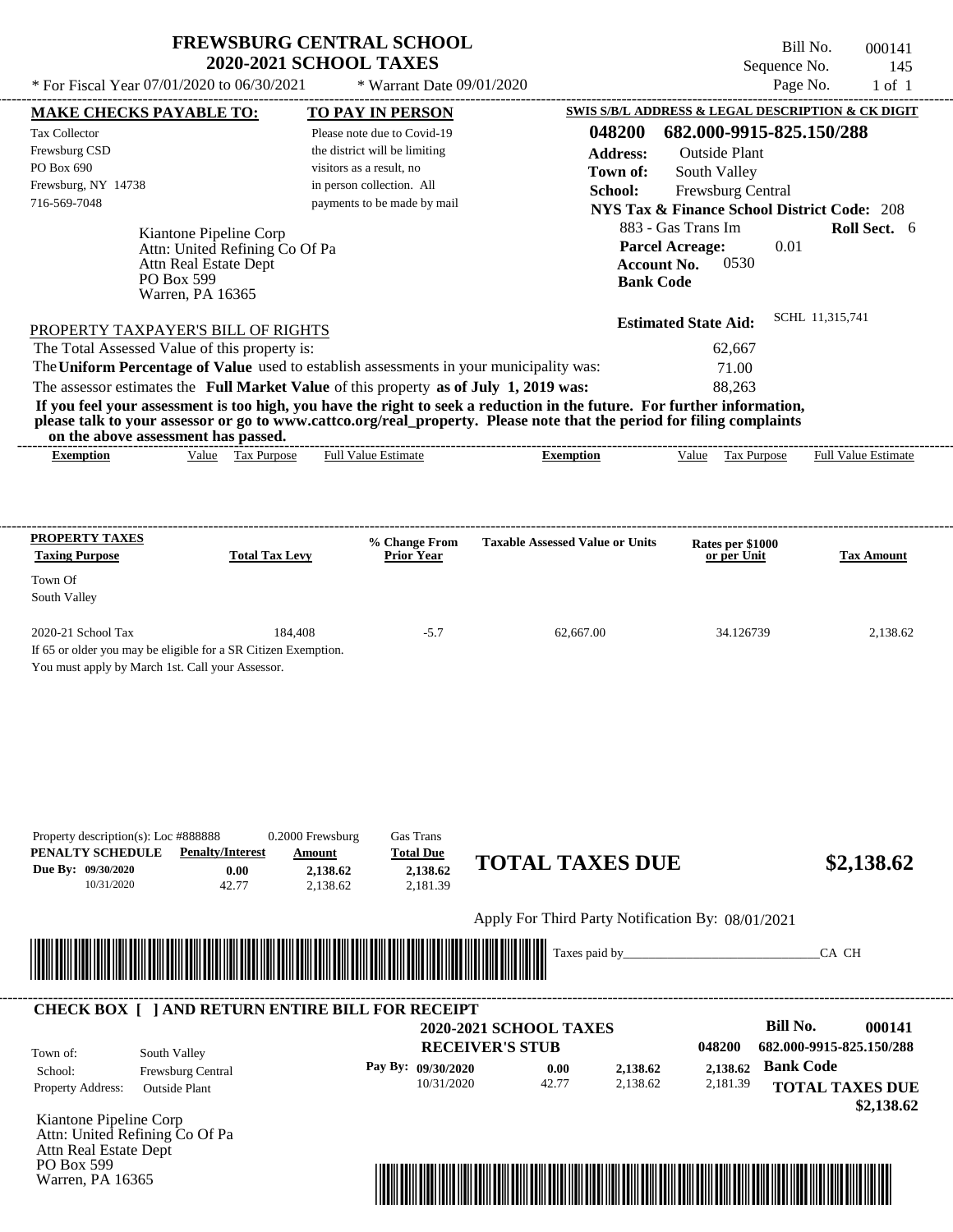| <b>FREWSBURG CENTRAL SCHOOL</b> |
|---------------------------------|
| <b>2020-2021 SCHOOL TAXES</b>   |

Bill No. 000142 Sequence No. 146

| * For Fiscal Year 07/01/2020 to 06/30/2021                                                                                                                                                                                                                                                                     |                                                                                                | * Warrant Date 09/01/2020                                                                                                                            |                                                                                                                                                                                                                                                  |                                                                                                                                               | Page No.<br>$1$ of $1$                                                                                            |
|----------------------------------------------------------------------------------------------------------------------------------------------------------------------------------------------------------------------------------------------------------------------------------------------------------------|------------------------------------------------------------------------------------------------|------------------------------------------------------------------------------------------------------------------------------------------------------|--------------------------------------------------------------------------------------------------------------------------------------------------------------------------------------------------------------------------------------------------|-----------------------------------------------------------------------------------------------------------------------------------------------|-------------------------------------------------------------------------------------------------------------------|
| <b>MAKE CHECKS PAYABLE TO:</b>                                                                                                                                                                                                                                                                                 |                                                                                                | <b>TO PAY IN PERSON</b>                                                                                                                              |                                                                                                                                                                                                                                                  |                                                                                                                                               | SWIS S/B/L ADDRESS & LEGAL DESCRIPTION & CK DIGIT                                                                 |
| Tax Collector<br>Frewsburg CSD<br>PO Box 690<br>Frewsburg, NY 14738<br>716-569-7048                                                                                                                                                                                                                            | National Grid Power Corp.<br>300 Erie Blyd West<br>Syracuse, NY 13202                          | Please note due to Covid-19<br>the district will be limiting<br>visitors as a result, no<br>in person collection. All<br>payments to be made by mail | 048200<br><b>Address:</b><br>Town of:<br>School:<br><b>Account No.</b><br><b>Bank Code</b>                                                                                                                                                       | 682.000-9915-132.350/188<br><b>Outside Plant</b><br>South Valley<br>Frewsburg Central<br>884 - Elec Dist Ou<br><b>Parcel Acreage:</b><br>0534 | <b>NYS Tax &amp; Finance School District Code: 208</b><br>Roll Sect. 6<br>0.01                                    |
| PROPERTY TAXPAYER'S BILL OF RIGHTS<br>The Total Assessed Value of this property is:<br>The Uniform Percentage of Value used to establish assessments in your municipality was:<br>The assessor estimates the Full Market Value of this property as of July 1, 2019 was:<br>on the above assessment has passed. |                                                                                                |                                                                                                                                                      | If you feel your assessment is too high, you have the right to seek a reduction in the future. For further information,<br>please talk to your assessor or go to www.cattco.org/real_property. Please note that the period for filing complaints | <b>Estimated State Aid:</b><br>65,617<br>71.00<br>92,418                                                                                      | SCHL 11,315,741                                                                                                   |
| <b>Exemption</b>                                                                                                                                                                                                                                                                                               | Value Tax Purpose                                                                              | <b>Full Value Estimate</b>                                                                                                                           | <b>Exemption</b>                                                                                                                                                                                                                                 | Value Tax Purpose                                                                                                                             | <b>Full Value Estimate</b>                                                                                        |
| <b>PROPERTY TAXES</b><br><b>Taxing Purpose</b><br>Town Of                                                                                                                                                                                                                                                      | <b>Total Tax Levy</b>                                                                          | % Change From<br><b>Prior Year</b>                                                                                                                   | <b>Taxable Assessed Value or Units</b>                                                                                                                                                                                                           | Rates per \$1000<br>or per Unit                                                                                                               | <b>Tax Amount</b>                                                                                                 |
| South Valley                                                                                                                                                                                                                                                                                                   |                                                                                                |                                                                                                                                                      |                                                                                                                                                                                                                                                  |                                                                                                                                               |                                                                                                                   |
| If 65 or older you may be eligible for a SR Citizen Exemption.<br>You must apply by March 1st. Call your Assessor.                                                                                                                                                                                             |                                                                                                |                                                                                                                                                      |                                                                                                                                                                                                                                                  |                                                                                                                                               |                                                                                                                   |
| Property description(s): Loc #888888<br>PENALTY SCHEDULE<br>Due By: 09/30/2020<br>10/31/2020                                                                                                                                                                                                                   | 0.0674 Frewsburg<br><b>Penalty/Interest</b><br>Amount<br>0.00<br>2,239.29<br>44.79<br>2,239.29 | Elec Dist<br><b>Total Due</b><br>2,239.29<br>2,284.08                                                                                                | <b>TOTAL TAXES DUE</b>                                                                                                                                                                                                                           |                                                                                                                                               | \$2,239.29                                                                                                        |
|                                                                                                                                                                                                                                                                                                                |                                                                                                |                                                                                                                                                      | Apply For Third Party Notification By: 08/01/2021                                                                                                                                                                                                |                                                                                                                                               |                                                                                                                   |
|                                                                                                                                                                                                                                                                                                                |                                                                                                |                                                                                                                                                      | Taxes paid by_                                                                                                                                                                                                                                   |                                                                                                                                               | CA CH                                                                                                             |
| <b>CHECK BOX [ ] AND RETURN ENTIRE BILL FOR RECEIPT</b><br>South Valley<br>Town of:<br>Frewsburg Central<br>School:<br>Property Address:<br><b>Outside Plant</b>                                                                                                                                               |                                                                                                | Pay By: 09/30/2020<br>10/31/2020                                                                                                                     | 2020-2021 SCHOOL TAXES<br><b>RECEIVER'S STUB</b><br>0.00<br>2,239.29<br>44.79<br>2,239.29                                                                                                                                                        | 048200<br>2,239.29<br>2,284.08                                                                                                                | <b>Bill No.</b><br>000142<br>682.000-9915-132.350/188<br><b>Bank Code</b><br><b>TOTAL TAXES DUE</b><br>\$2,239.29 |
| National Grid Power Corp.<br>300 Erie Blvd West<br>Syracuse, NY 13202                                                                                                                                                                                                                                          |                                                                                                |                                                                                                                                                      |                                                                                                                                                                                                                                                  |                                                                                                                                               |                                                                                                                   |

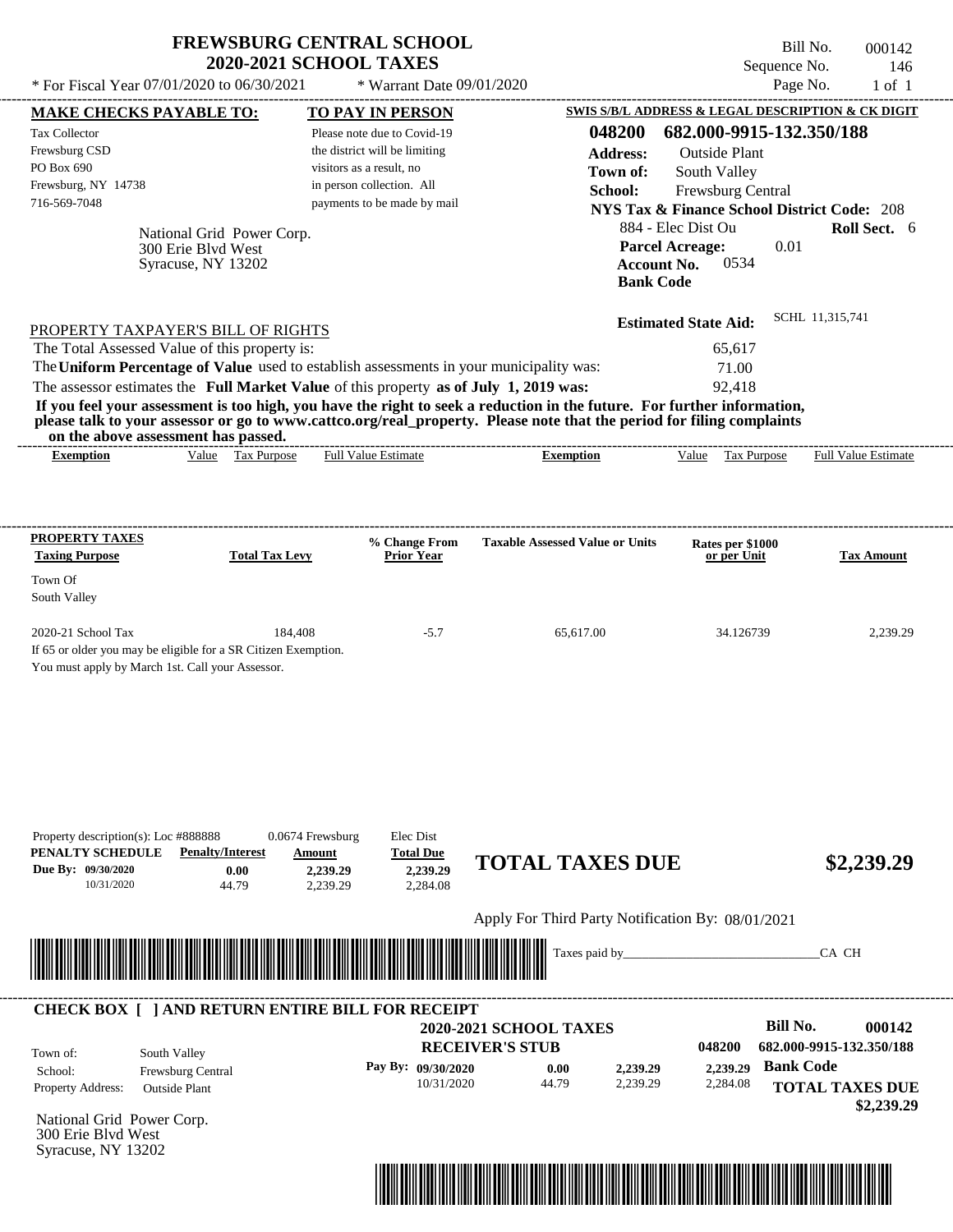$*$  For Fiscal Year  $07/01/2020$  to  $06/30/2021$ 

 $*$  Warrant Date 09/01/2020

Bill No. 000143 Sequence No. 148<br>Page No. 1 of 1

| <b>MAKE CHECKS PAYABLE TO:</b>                                                          |                                 |                           | <b>TO PAY IN PERSON</b>          |                                                                                                                         | SWIS S/B/L ADDRESS & LEGAL DESCRIPTION & CK DIGIT      |                          |                            |
|-----------------------------------------------------------------------------------------|---------------------------------|---------------------------|----------------------------------|-------------------------------------------------------------------------------------------------------------------------|--------------------------------------------------------|--------------------------|----------------------------|
| <b>Tax Collector</b>                                                                    |                                 |                           | Please note due to Covid-19      | 048200                                                                                                                  | 682.000-9913-131.600/188                               |                          |                            |
| Frewsburg CSD                                                                           |                                 |                           | the district will be limiting    | <b>Address:</b>                                                                                                         | <b>Outside Plant</b>                                   |                          |                            |
| PO Box 690                                                                              |                                 | visitors as a result, no  |                                  | Town of:                                                                                                                | South Valley                                           |                          |                            |
| Frewsburg, NY 14738                                                                     |                                 |                           | in person collection. All        | School:                                                                                                                 | Frewsburg Central                                      |                          |                            |
| 716-569-7048                                                                            |                                 |                           | payments to be made by mail      |                                                                                                                         | <b>NYS Tax &amp; Finance School District Code: 208</b> |                          |                            |
|                                                                                         | NYSEG, c/o Utility Shared Serv. |                           |                                  |                                                                                                                         | 884 - Elec Dist Ou                                     |                          | Roll Sect. 6               |
|                                                                                         | <b>Attn: Local Taxes</b>        |                           |                                  |                                                                                                                         | <b>Parcel Acreage:</b>                                 | 0.01                     |                            |
|                                                                                         | 70 Farm View Dr                 |                           |                                  |                                                                                                                         | 0449<br><b>Account No.</b>                             |                          |                            |
|                                                                                         | New Gloucester, ME 04260        |                           |                                  |                                                                                                                         | <b>Bank Code</b>                                       |                          |                            |
|                                                                                         |                                 |                           |                                  |                                                                                                                         |                                                        |                          |                            |
| PROPERTY TAXPAYER'S BILL OF RIGHTS                                                      |                                 |                           |                                  |                                                                                                                         | <b>Estimated State Aid:</b>                            | SCHL 11,315,741          |                            |
| The Total Assessed Value of this property is:                                           |                                 |                           |                                  |                                                                                                                         | 1,200                                                  |                          |                            |
| The Uniform Percentage of Value used to establish assessments in your municipality was: |                                 |                           |                                  |                                                                                                                         | 71.00                                                  |                          |                            |
| The assessor estimates the Full Market Value of this property as of July 1, 2019 was:   |                                 |                           |                                  |                                                                                                                         | 1,690                                                  |                          |                            |
|                                                                                         |                                 |                           |                                  | If you feel your assessment is too high, you have the right to seek a reduction in the future. For further information, |                                                        |                          |                            |
| on the above assessment has passed.                                                     |                                 |                           |                                  | please talk to your assessor or go to www.cattco.org/real_property. Please note that the period for filing complaints   |                                                        |                          |                            |
| <b>Exemption</b>                                                                        | Value Tax Purpose               |                           | <b>Full Value Estimate</b>       | <b>Exemption</b>                                                                                                        | Value Tax Purpose                                      |                          | <b>Full Value Estimate</b> |
|                                                                                         |                                 |                           |                                  |                                                                                                                         |                                                        |                          |                            |
|                                                                                         |                                 |                           |                                  |                                                                                                                         |                                                        |                          |                            |
|                                                                                         |                                 |                           |                                  |                                                                                                                         |                                                        |                          |                            |
| <b>PROPERTY TAXES</b><br><b>Taxing Purpose</b>                                          | <b>Total Tax Levy</b>           |                           | % Change From<br>Prior Year      | <b>Taxable Assessed Value or Units</b>                                                                                  | Rates per \$1000<br>or per Unit                        |                          | <b>Tax Amount</b>          |
|                                                                                         |                                 |                           |                                  |                                                                                                                         |                                                        |                          |                            |
| Town Of                                                                                 |                                 |                           |                                  |                                                                                                                         |                                                        |                          |                            |
| South Valley                                                                            |                                 |                           |                                  |                                                                                                                         |                                                        |                          |                            |
| 2020-21 School Tax                                                                      | 184,408                         |                           | $-5.7$                           | 1,200.00                                                                                                                | 34.126739                                              |                          | 40.95                      |
| If 65 or older you may be eligible for a SR Citizen Exemption.                          |                                 |                           |                                  |                                                                                                                         |                                                        |                          |                            |
| You must apply by March 1st. Call your Assessor.                                        |                                 |                           |                                  |                                                                                                                         |                                                        |                          |                            |
|                                                                                         |                                 |                           |                                  |                                                                                                                         |                                                        |                          |                            |
|                                                                                         |                                 |                           |                                  |                                                                                                                         |                                                        |                          |                            |
|                                                                                         |                                 |                           |                                  |                                                                                                                         |                                                        |                          |                            |
|                                                                                         |                                 |                           |                                  |                                                                                                                         |                                                        |                          |                            |
|                                                                                         |                                 |                           |                                  |                                                                                                                         |                                                        |                          |                            |
|                                                                                         |                                 |                           |                                  |                                                                                                                         |                                                        |                          |                            |
|                                                                                         |                                 |                           |                                  |                                                                                                                         |                                                        |                          |                            |
| Property description(s): Loc #888888<br>PENALTY SCHEDULE                                | <b>Penalty/Interest</b>         | 1.0000 Randolph<br>Amount | Elec Dist<br><b>Total Due</b>    |                                                                                                                         |                                                        |                          |                            |
| Due Bv: 09/30/2020                                                                      | 0.00                            | 40.95                     | 40.95                            | <b>TOTAL TAXES DUE</b>                                                                                                  |                                                        |                          | \$40.95                    |
| 10/31/2020                                                                              | 0.82                            | 40.95                     | 41.77                            |                                                                                                                         |                                                        |                          |                            |
|                                                                                         |                                 |                           |                                  | Apply For Third Party Notification By: 08/01/2021                                                                       |                                                        |                          |                            |
|                                                                                         |                                 |                           |                                  |                                                                                                                         |                                                        |                          |                            |
|                                                                                         |                                 |                           |                                  | Taxes paid by_                                                                                                          |                                                        | CA CH                    |                            |
|                                                                                         |                                 |                           |                                  |                                                                                                                         |                                                        |                          |                            |
|                                                                                         |                                 |                           |                                  |                                                                                                                         |                                                        |                          |                            |
| <b>CHECK BOX [ ] AND RETURN ENTIRE BILL FOR RECEIPT</b>                                 |                                 |                           |                                  | 2020-2021 SCHOOL TAXES                                                                                                  |                                                        | <b>Bill No.</b>          | 000143                     |
|                                                                                         |                                 |                           |                                  | <b>RECEIVER'S STUB</b>                                                                                                  | 048200                                                 | 682.000-9913-131.600/188 |                            |
| South Valley<br>Town of:                                                                |                                 |                           |                                  |                                                                                                                         |                                                        | <b>Bank Code</b>         |                            |
| School:                                                                                 | Frewsburg Central               |                           | Pay By: 09/30/2020<br>10/31/2020 | 0.00<br>40.95<br>0.82<br>40.95                                                                                          | 40.95<br>41.77                                         |                          |                            |
| Property Address:<br><b>Outside Plant</b>                                               |                                 |                           |                                  |                                                                                                                         |                                                        | <b>TOTAL TAXES DUE</b>   | \$40.95                    |
| NYSEG,c/o Utility Shared Serv.                                                          |                                 |                           |                                  |                                                                                                                         |                                                        |                          |                            |
|                                                                                         |                                 |                           |                                  |                                                                                                                         |                                                        |                          |                            |
|                                                                                         |                                 |                           |                                  |                                                                                                                         |                                                        |                          |                            |
| Attn: Local Taxes<br>70 Farm View Dr<br>New Gloucester, ME 04260                        |                                 |                           |                                  |                                                                                                                         |                                                        |                          |                            |